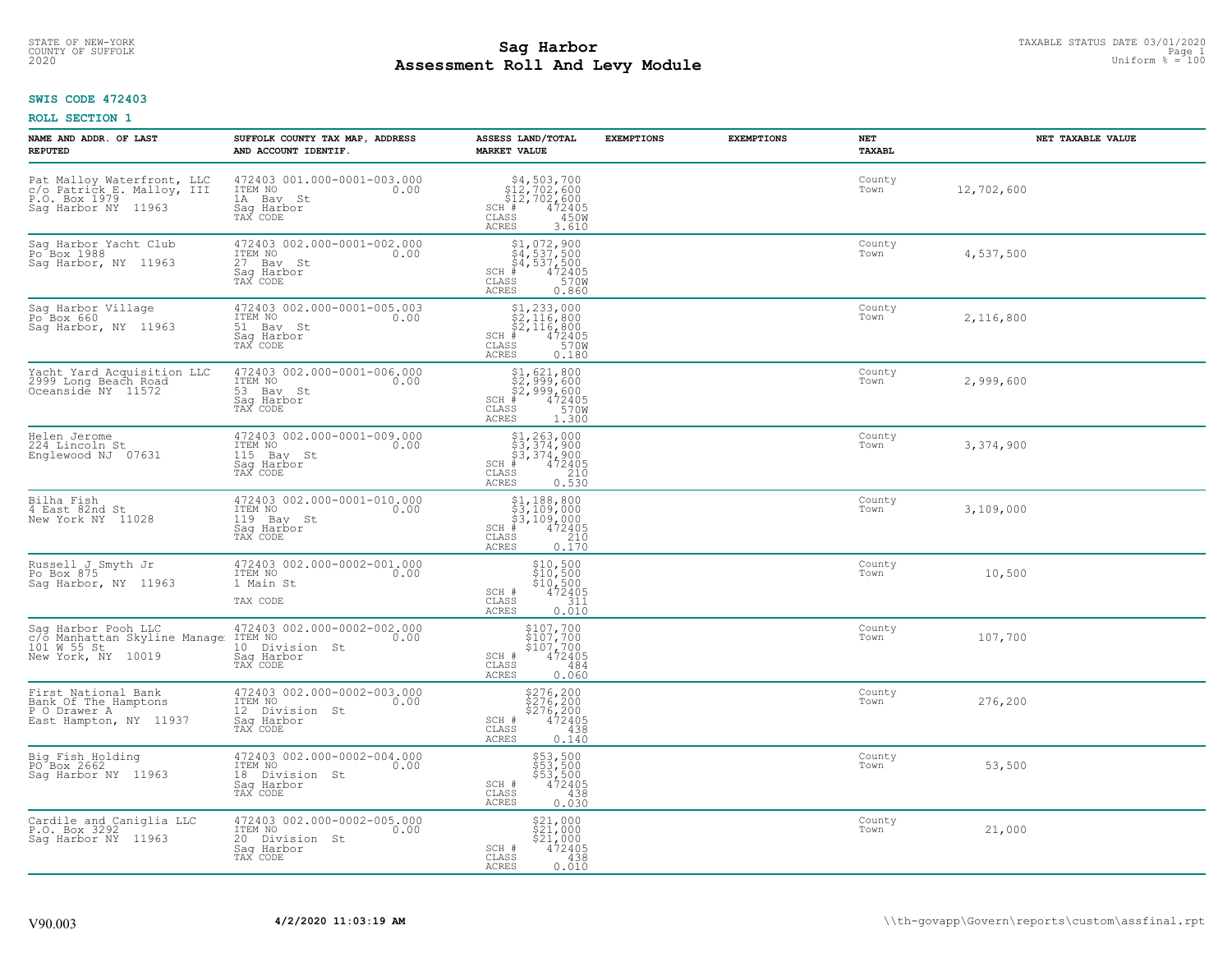# STATE OF NEW-YORK TAXABLE STATUS DATE 03/01/2020<br>COUNTY OF SUFFOLK Page 2 **Assessment Roll And Levy Module Example 100** Uniform  $\frac{100}{100}$  and  $\frac{100}{100}$

## **SWIS CODE 472403**

| NAME AND ADDR. OF LAST<br><b>REPUTED</b>                                                               | SUFFOLK COUNTY TAX MAP, ADDRESS<br>AND ACCOUNT IDENTIF.                                    | ASSESS LAND/TOTAL<br><b>MARKET VALUE</b>                                                                                       | <b>EXEMPTIONS</b> | <b>EXEMPTIONS</b> | NET<br>TAXABL  | NET TAXABLE VALUE |
|--------------------------------------------------------------------------------------------------------|--------------------------------------------------------------------------------------------|--------------------------------------------------------------------------------------------------------------------------------|-------------------|-------------------|----------------|-------------------|
| Beaner II LLC<br>PO Box 1620<br>Sag Harbor, NY 11963                                                   | 472403 002.000-0002-006.000<br>ITEM NO<br>0.00<br>22 Division St<br>Saq Harbor<br>TAX CODE | $$19,300$<br>$$19,300$<br>$$19,300$<br>$$19,300$<br>$472405$<br>SCH #<br>CLASS<br>470<br><b>ACRES</b><br>0.010                 |                   |                   | County<br>Town | 19,300            |
| Romany Kramoris<br>C/o Kramoris Gallery Ltd<br>PO Box 2664<br>Sag Harbor, NY 11963                     | 472403 002.000-0002-007.000<br>ITEM NO<br>0.00<br>26 Division St<br>Saq Harbor<br>TAX CODE | \$21,000<br>\$21,000<br>\$21,000<br>SCH #<br>472405<br>CLASS<br>438<br>0.010<br><b>ACRES</b>                                   |                   |                   | County<br>Town | 21,000            |
| Division St Hotel Corp<br>PO Box 1349<br>Sag Harbor, NY 11963                                          | 472403 002.000-0002-008.000<br>ITEM NO<br>0.00<br>34 Division St<br>Sag Harbor<br>TAX CODE | $$42,000$<br>$$42,000$<br>$$42,000$<br>SCH #<br>472405<br>$\mathtt{CLASS}$<br>330<br>0.020<br><b>ACRES</b>                     |                   |                   | County<br>Town | 42,000            |
| Village Backstreet Realty LL<br>500 NO Broadway Suite 165<br>Jericho, NY 11753                         | 472403 002.000-0002-010.000<br>ITEM NO<br>0.00<br>51 Division St<br>Saq Harbor<br>TAX CODE | $$171,200$<br>$$1,324,700$<br>$$1,324,700$<br>$$472405$<br>$SCH$ #<br>CLASS<br>484<br>ACRES<br>0.250                           |                   |                   | County<br>Town | 1,324,700         |
| Dorothy Harrington<br>P O Box 1413<br>Sag Harbor NY 11963                                              | 472403 002.000-0002-011.000<br>ITEM NO<br>0.00<br>45 Division St<br>Saq Harbor<br>TAX CODE | $\begin{array}{c} $89,700 $1,148,100 $1,148,100 # 472405 \end{array}$<br>$SCH$ #<br>CLASS<br>411<br>ACRES<br>0.130             |                   |                   | County<br>Town | 1,148,100         |
| 39 Division Street Property,<br>15 Burkeshire Dr<br>Sag Harbor, NY 11963                               | 472403 002.000-0002-012.000<br>ITEM NO<br>0.00<br>39 Division St<br>Sag Harbor<br>TAX CODE | $$739, 400$<br>$$1, 367, 600$<br>$$1, 367, 600$<br>$472405$<br>$$210$<br>SCH #<br>CLASS<br>0.160<br><b>ACRES</b>               |                   |                   | County<br>Town | 1,367,600         |
| Michael Bruce Tait<br>Barbara Tait<br>P.O. Box 1275<br>Sag Harbor NY 11963                             | 472403 002.000-0002-013.000<br>ITEM NO<br>0.00<br>25 Rector St<br>Saq Harbor<br>TAX CODE   | $$687,400$<br>$$1,133,700$<br>$$1,133,700$<br>$*1,133,700$<br>$*1,472405$<br>$SCH$ #<br>220<br>CLASS<br>0.140<br><b>ACRES</b>  |                   |                   | County<br>Town | 1,133,700         |
| James Thomas Sabloski<br>P O Box 372<br>Sag Harbor, NY 11963                                           | 472403 002.000-0002-014.000<br>ITEM NO<br>0.00<br>17 Cross St<br>Saq Harbor<br>TAX CODE    | \$478,900<br>\$694,500<br>\$694,500<br>472405<br>SCH #<br>CLASS<br>210<br>0.070<br>ACRES                                       |                   |                   | County<br>Town | 694,500           |
| Edward B Mulderrig<br>Mary Louise Mulderrig<br>Christopher Boyd<br>11 Cross St<br>Sag Harbor, NY 11963 | 472403 002.000-0002-015.000<br>TTEM NO 0.00<br>11 Cross St<br>Saq Harbor<br>TAX CODE       | \$505,500<br>\$634,700<br>\$634,700<br>472405<br>SCH #<br>CLASS<br>210<br><b>ACRES</b><br>0.070                                |                   |                   | County<br>Town | 634,700           |
| Sag Harbor Pooh, LLC<br>101 W 55th St<br>New York, NY 10019                                            | 472403 002.000-0002-018.001<br>ITEM NO<br>0.00<br>2 Bay St<br>Saq Harbor<br>TAX CODE       | $\begin{array}{c} $110,500\n$1,129,400\n$1,129,400\n#1,472405 \end{array}$<br>$SCH$ #<br>CLASS<br>464<br><b>ACRES</b><br>0.160 |                   |                   | County<br>Town | 1,129,400         |
| K K T Corporation<br>7 Robertson Dr<br>Saq Harbor, NY 11963                                            | 472403 002.000-0002-019.000<br>ITEM NO<br>0.00<br>3A Bay St<br>Sag Harbor<br>TAX CODE      | $$67,800$<br>$$1,291,500$<br>$$1,291,500$<br>$SCH$ #<br>472405<br>CLASS<br>480<br><b>ACRES</b><br>0.100                        |                   |                   | County<br>Town | 1,291,500         |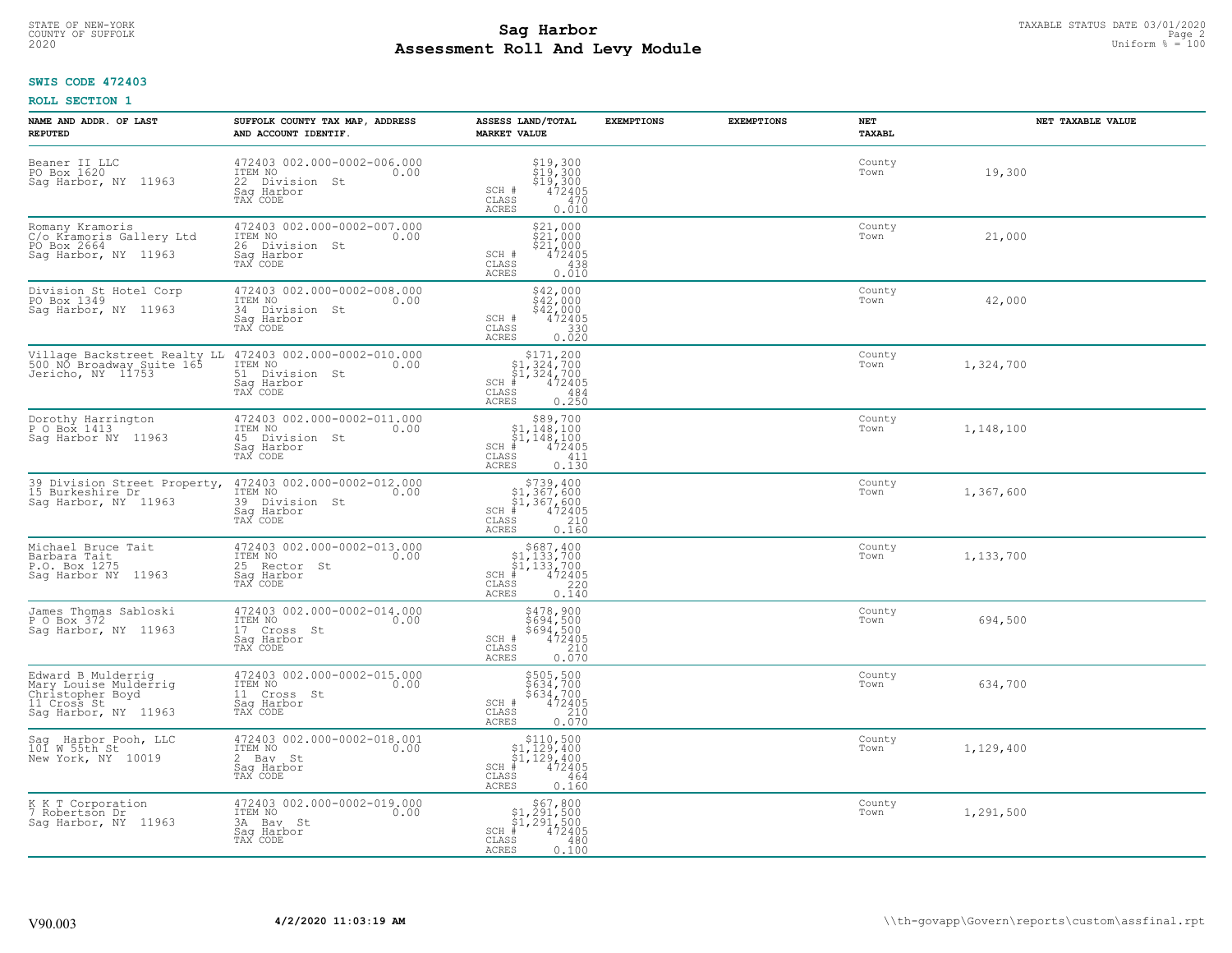#### **Sag Harbor** TAXABLE STATUS DATE 03/01/2020 TAXABLE STATUS DATE 03/01/2020 Page 3.1 and Taxable Page 3.1 and Taxable Page 3.1 and Taxable Page 3.1 and Taxable Page 3.1 and Taxable Page 3.1 and Taxable Page 3.1 and Taxable **Assessment Roll And Levy Module Example 100** Uniform  $\frac{100}{100}$  and  $\frac{100}{100}$ COUNTY OF SUFFOLK Page 3

## **SWIS CODE 472403**

| NAME AND ADDR. OF LAST<br><b>REPUTED</b>                                                                                              | SUFFOLK COUNTY TAX MAP, ADDRESS<br>AND ACCOUNT IDENTIF.                                  | ASSESS LAND/TOTAL<br><b>MARKET VALUE</b>                                                                                                                                                                      | <b>EXEMPTIONS</b>                            | <b>EXEMPTIONS</b> | NET<br><b>TAXABL</b> | NET TAXABLE VALUE |
|---------------------------------------------------------------------------------------------------------------------------------------|------------------------------------------------------------------------------------------|---------------------------------------------------------------------------------------------------------------------------------------------------------------------------------------------------------------|----------------------------------------------|-------------------|----------------------|-------------------|
| Tweed, Anna S (life Estate)<br>G J T Sag Harbor Corporation<br>3b Bay St<br>Saq Harbor, NY 11963                                      | 472403 002.000-0002-020.000<br>ITEM NO<br>0.00<br>3B Bay St<br>Saq Harbor<br>TAX CODE    | $$79,300$<br>$$1,201,000$<br>$$1,201,000$<br>$*$ 472405<br>$SCH$ #<br>CLASS<br>483<br><b>ACRES</b><br>0.090                                                                                                   |                                              |                   | County<br>Town       | 1,201,000         |
| Bay Partners LLC<br>51 Mashomuck Dr<br>Sag Harbor NY 11963                                                                            | 472403 002.000-0002-021.000<br>ITEM NO<br>0.00<br>4 Bay St<br>Sag Harbor<br>TAX CODE     | \$209,000<br>\$950,000<br>\$950,000<br>472405<br>SCH #<br>CLASS<br>484<br><b>ACRES</b><br>0.090                                                                                                               |                                              |                   | County<br>Town       | 950,000           |
| Bay Partners, LLC<br>51 Mashomuck Dr<br>Saq Harbor NY 11963                                                                           | 472403 002.000-0002-022.000<br>ITEM NO<br>0.00<br>6 Bay St<br>Saq Harbor<br>TAX CODE     | $\begin{array}{c} $41,400 \\ $487,700 \\ $487,700 \\ 472405 \end{array}$<br>SCH #<br>CLASS<br>421<br>0.060<br>ACRES                                                                                           |                                              |                   | County<br>Town       | 487,700           |
| Gregory Gordon<br>21 Williams Way<br>Bridgehampton, NY 11932                                                                          | 472403 002.000-0002-023.000<br>TTEM NO 0.00<br>12 Bay St<br>Saq Harbor<br>TAX CODE       | $\begin{array}{c} $110,500\n$1,122,100\n$1,122,100\n# 472405 \end{array}$<br>$SCH$ #<br>CLASS<br>484<br>0.160<br><b>ACRES</b>                                                                                 |                                              |                   | County<br>Town       | 1,122,100         |
| Maritime Properties, LLC<br>c/o Gelfam, Rennert and Feld<br>Attn: Liz Germano<br>360 Hamilton Ave Suite 100<br>White Plains, NY 10601 | 472403 002.000-0002-024.000<br>ITEM NO<br>0.00<br>20 Bay St<br>Saq Harbor<br>TAX CODE    | $\begin{array}{r}  \  \  \, 5856,300\\  \  \, 2,071,300\\  \  \, 2,071,300\\  \  \  \, 472405\\ \  \  \, 85\\ \  \  \, 210\\ \  \  \, 210\\ \  \  \, 0.200\\ \end{array}$<br>$SCH$ #<br>CLASS<br><b>ACRES</b> |                                              |                   | County<br>Town       | 2,071,300         |
| Maritime Properties II LLC<br>c/o Tarbet Lester & Schoen<br>360 Hamilton Ave Apt 100<br>White Plains NY 10601                         | 472403 002.000-0002-025.000<br>ITEM NO<br>0.00<br>10 Rysam St<br>Sag Harbor<br>TAX CODE  | $$465,900$<br>$$1,308,800$<br>$$1,308,800$<br>$472405$<br>$$210$<br>$SCH$ #<br>CLASS<br>0.060<br><b>ACRES</b>                                                                                                 |                                              |                   | County<br>Town       | 1,308,800         |
| Paul Brooks Davis<br>Myrna R Davis<br>14 E 4 St Apt 503<br>New York, NY 10012                                                         | 472403 002.000-0002-026.000<br>ITEM NO<br>0.00<br>26 Rector St<br>Saq Harbor<br>TAX CODE | $$753,700$<br>$$1,126,900$<br>$$1,126,900$<br>$$472405$<br>$SCH$ #<br>CLASS<br>$\frac{210}{0.150}$<br>ACRES                                                                                                   |                                              |                   | County<br>Town       | 1,126,900         |
| Mary Anne Bennett<br>9 Cherry St<br>Belmont, MA 02478                                                                                 | 472403 002.000-0002-027.000<br>10.00 0.00<br>18 Rysam St<br>Saq Harbor<br>TAX CODE       | \$486,400<br>\$799,500<br>\$799,500<br>\$799,500<br>SCH #<br>CLASS<br>210<br><b>ACRES</b><br>0.080                                                                                                            | \$125,000<br>veteran<br>\$337,250<br>Persons |                   | County<br>Town       | 337,250           |
| Rysam Properties LLC<br>c/o Ms. Sheryl Weingarten<br>9 Todd Court<br>Bridgewater NJ 08807                                             | 472403 002.000-0002-028.000<br>0.00 0.00<br>24 Rysam St<br>Saq Harbor<br>TAX CODE        | $$851,300$<br>$$1,334,600$<br>$$1,334,600$<br>$*$<br>$472405$<br>$$210$<br>$SCH$ #<br>CLASS<br><b>ACRES</b><br>0.140                                                                                          |                                              |                   | County<br>Town       | 1,334,600         |
| George Holley<br>1 Tréfoil Dr<br>Trumbull CT 06611                                                                                    | 472403 002.000-0002-029.000<br>ITEM NO<br>0.00<br>22 Rector St<br>Saq Harbor<br>TAX CODE | $$519,900$<br>$$2,029,200$<br>$$2,029,200$<br>$$472405$<br>$SCH$ #<br>CLASS<br>210<br><b>ACRES</b><br>0.090                                                                                                   |                                              |                   | County<br>Town       | 2,029,200         |
| Dr Seth F. Berkley<br>Chemin du Cret 9<br>1279 Chavannes-de-Bogis<br>Switzerland                                                      | 472403 002.000-0002-030.000<br>ITEM NO<br>0.00<br>16 Rector St<br>Saq Harbor<br>TAX CODE | $\begin{array}{c} $924,300\\ $1,527,100\\ $1,527,100 \end{array}$<br>$SCH$ #<br>472405<br>CLASS<br>210<br>0.160<br>ACRES                                                                                      |                                              |                   | County<br>Town       | 1,527,100         |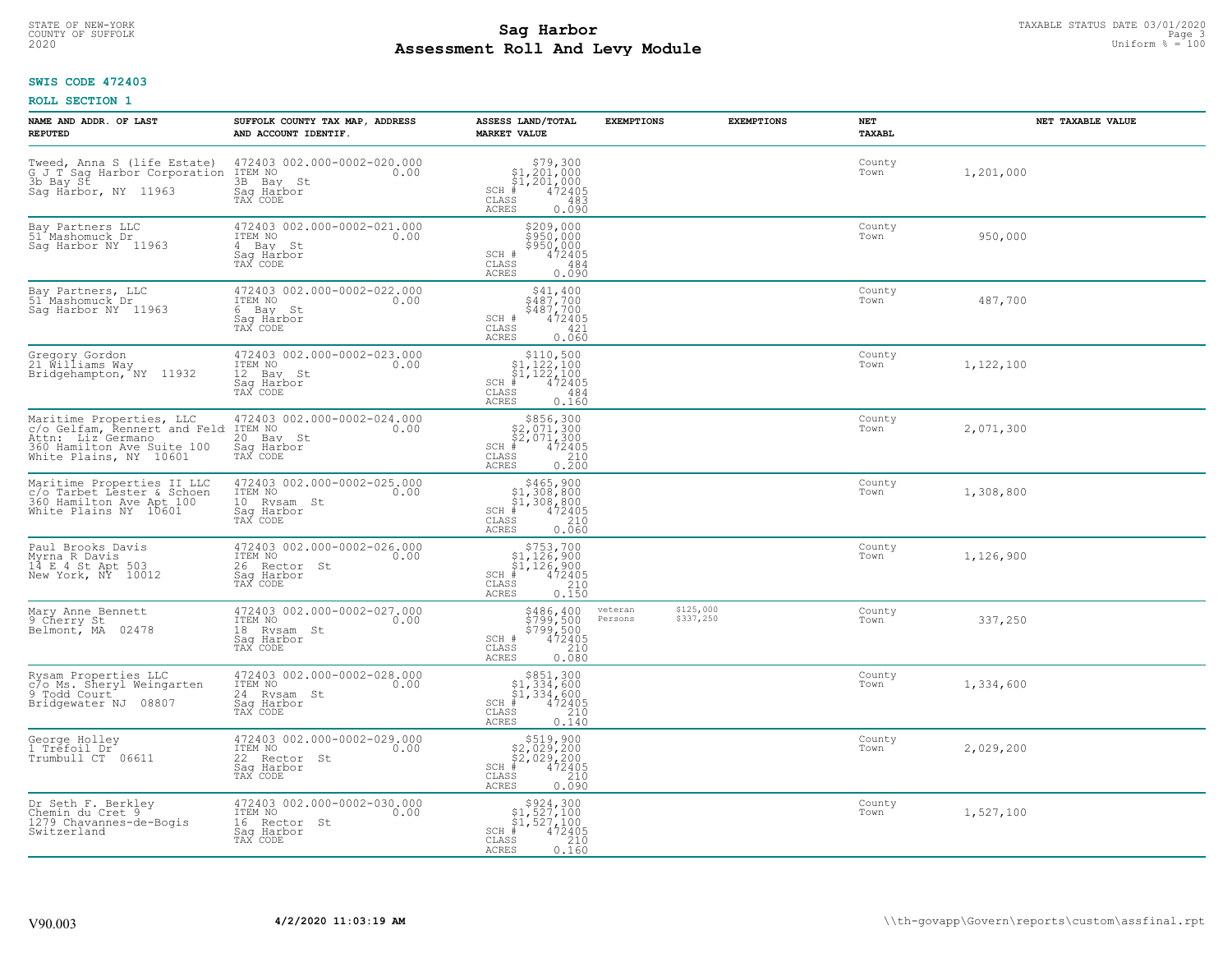#### **Sag Harbor** TAXABLE STATUS DATE 03/01/2020 TAXABLE STATUS DATE 03/01/2020 Page 4 **Assessment Roll And Levy Module Example 100** Uniform  $\frac{100}{100}$  and  $\frac{100}{100}$ COUNTY OF SUFFOLK Page 4

## **SWIS CODE 472403**

| NAME AND ADDR. OF LAST<br><b>REPUTED</b>                                                                                                                                                                   | SUFFOLK COUNTY TAX MAP, ADDRESS<br>AND ACCOUNT IDENTIF.                                     | ASSESS LAND/TOTAL<br><b>MARKET VALUE</b>                                                                           | <b>EXEMPTIONS</b> | <b>EXEMPTIONS</b> | NET<br><b>TAXABL</b> | NET TAXABLE VALUE |
|------------------------------------------------------------------------------------------------------------------------------------------------------------------------------------------------------------|---------------------------------------------------------------------------------------------|--------------------------------------------------------------------------------------------------------------------|-------------------|-------------------|----------------------|-------------------|
| Thomas Mathews<br>Lucille Mathews<br>10 Rector St<br>Sag Harbor, NY 11963                                                                                                                                  | 472403 002.000-0002-031.000<br>ITEM NO<br>0.00<br>10 Rector St<br>Saq Harbor<br>TAX CODE    | $$750,900$<br>$$1,112,600$<br>$$1,112,600$<br>$472405$<br>$$210$<br>$SCH$ #<br>CLASS<br><b>ACRES</b><br>0.130      |                   |                   | County<br>Town       | 1,112,600         |
| Charles Mc Carron<br>Kathleen Mc Carron<br>Noyac Rd<br>Sag Harbor, NY 11963                                                                                                                                | 472403 002.000-0002-032.000<br>ITEM NO<br>0.00<br>6 Rector St<br>Saq Harbor<br>TAX CODE     | \$605,400<br>\$878,300<br>\$878,300<br>SCH #<br>472405<br>CLASS<br>230<br>0.100<br><b>ACRES</b>                    |                   |                   | County<br>Town       | 878,300           |
| Garage Realty Co LLC<br>c/o Ďavid Lee<br>PO Box 459<br>Saq Harbor, NY 11963-0009                                                                                                                           | 472403 002.000-0002-033.000<br>ITEM NO<br>0.00<br>79 Division St<br>Saq Harbor<br>TAX CODE  | \$265,700<br>$\frac{5755}{5755}$ , 100<br>$\frac{5755}{472405}$<br>SCH #<br>CLASS<br>484<br>0.380<br>ACRES         |                   |                   | County<br>Town       | 755,100           |
| Nicholas D Arienzo & Ors<br>C/o Garage Realty-david Lee<br>30 High St<br>Sag Harbor, NY 11963                                                                                                              | 472403 002.000-0002-034.001<br>ITEM NO<br>0.00<br>89 Division St<br>Saq Harbor<br>TAX CODE  | \$115,400<br>\$882,800<br>\$882,800<br>472405<br>SCH #<br>CLASS<br>484<br><b>ACRES</b><br>0.170                    |                   |                   | County<br>Town       | 882,800           |
| Beverage Realty Co LLC<br>c/o David Lee<br>PO Box 459<br>Sag Harbor, NY 11963-0009                                                                                                                         | 472403 002.000-0002-034.002<br>ITEM NO<br>0.00<br>9 Burke St<br>Saq Harbor<br>TAX CODE      | \$6,200<br>$\frac{56}{6}$ , 200<br>\$6, 200<br>472405<br>SCH #<br>$\mathtt{CLASS}$<br>480<br>0.010<br><b>ACRES</b> |                   |                   | County<br>Town       | 6,200             |
| F&M Star Inc.<br>55 Prospect Place<br>Brooklyn NY 11217                                                                                                                                                    | 472403 002.000-0002-035.000<br>ITEM NO<br>0.00<br>11 Burke St<br>Sag Harbor<br>TAX CODE     | $$946,700\n$1,487,000\n$1,487,000\n# 472405\n$5\n$210$<br>$SCH$ #<br>CLASS<br>0.400<br><b>ACRES</b>                |                   |                   | County<br>Town       | 1,487,000         |
| Willow Keller (Co-Trustee) 472403 002.000<br>The Mario Parisi Family Trus ITEM NO<br>Lon Parisi (Co-Trustee) 17 Burke St<br>The Mario Parisi Family Trus Sag Harbor<br>Willow Keller (Co-Trustee) TAX CODE | 472403 002.000-0002-036.000<br>0.00                                                         | $$324,30051,285,20051,285,200+ 472405$<br>$SCH$ #<br>CLASS<br>210<br>0.160<br><b>ACRES</b>                         |                   |                   | County<br>Town       | 1,285,200         |
| John Lawrence Acierno<br>Ann Elizabeth Acierno<br>235 East 73rd St PH-A<br>New York NY 10021                                                                                                               | 472403 002.000-0002-037.000<br>TTEM NO 0.00<br>21 Burke St<br>Saq Harbor<br>TAX CODE        | $$854,700$<br>$$1,920,800$<br>$$1,920,800$<br>$$472405$<br>SCH #<br>CLASS<br>210<br><b>ACRES</b><br>0.200          |                   |                   | County<br>Town       | 1,920,800         |
| Wendy Sherman<br>12 E 86th St<br>New York, NY 10028                                                                                                                                                        | 472403 002.000-0002-038.000<br>TTEM NO 0.00<br>28 Rysam St<br>Saq Harbor<br>TAX CODE        | \$465,000<br>\$951,200<br>\$951,200<br>SCH #<br>472405<br>CLASS<br>210<br><b>ACRES</b><br>0.050                    |                   |                   | County<br>Town       | 951,200           |
| Marie Christine McNally<br>25 Burke St<br>Sag Harbor NY 11963                                                                                                                                              | 472403 002.000-0002-039.000<br>ITEM NO<br>0.00<br>25 Burke St<br>Sag Harbor<br>TAX CODE     | $$802,700\n$2,086,000\n$2,086,000\n# 472405\n85\n281\n281$<br>$SCH$ #<br>CLASS<br>0.120<br><b>ACRES</b>            |                   |                   | County<br>Town       | 2,086,000         |
| Michael Graff<br>Carol Ostrow<br>158 Mercer Street Apt 10B<br>New York NY 10012                                                                                                                            | 472403 002.000-0002-040.000<br>ITEM NO<br>107 Division St<br>0.00<br>Sag Harbor<br>TAX CODE | \$1,385,000<br>\$8,552,700<br>\$8,552,700<br>$SCH$ #<br>472405<br>CLASS<br>$\frac{210}{1.260}$<br><b>ACRES</b>     |                   |                   | County<br>Town       | 8,552,700         |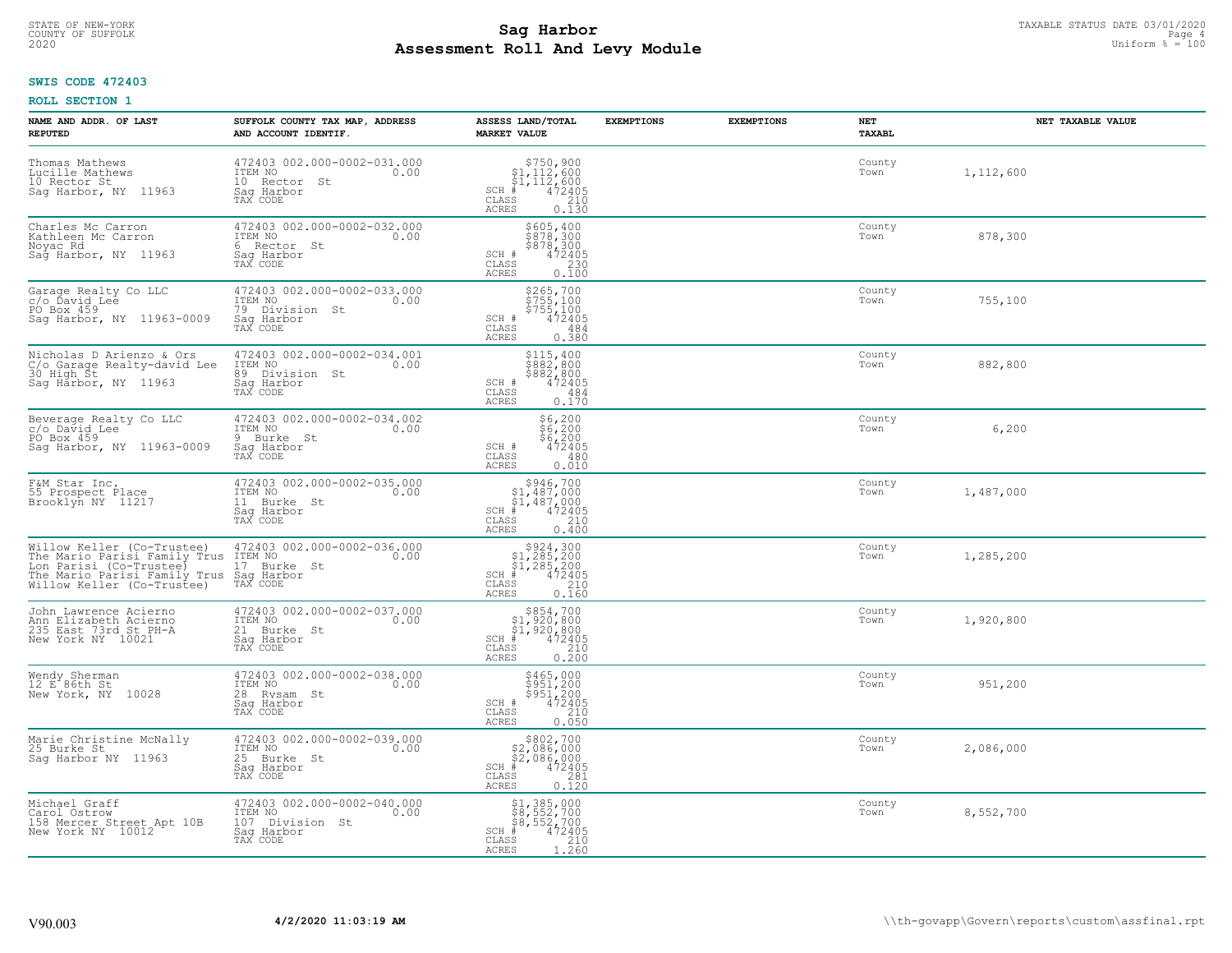#### **Sag Harbor** TAXABLE STATUS DATE 03/01/2020 TAXABLE STATUS DATE 03/01/2020 Pags 5<br>
Poll and Iour Modulo **Assessment Roll And Levy Module Example 100** Uniform  $\frac{100}{1000}$  and  $\frac{100}{1000}$ COUNTY OF SUFFOLK Page 5

## **SWIS CODE 472403**

| NAME AND ADDR. OF LAST<br><b>REPUTED</b>                                                     | SUFFOLK COUNTY TAX MAP, ADDRESS<br>AND ACCOUNT IDENTIF.                                     | ASSESS LAND/TOTAL<br><b>MARKET VALUE</b>                                                                                                                                                                                                                                      | <b>EXEMPTIONS</b>  | <b>EXEMPTIONS</b>    | <b>NET</b><br><b>TAXABL</b> |           | NET TAXABLE VALUE |
|----------------------------------------------------------------------------------------------|---------------------------------------------------------------------------------------------|-------------------------------------------------------------------------------------------------------------------------------------------------------------------------------------------------------------------------------------------------------------------------------|--------------------|----------------------|-----------------------------|-----------|-------------------|
| Susan Samuel I LLC<br>158 Mercer St Apt 10B<br>New York NY 10012                             | 472403 002.000-0002-041.000<br>ITEM NO<br>0.00<br>115 Division St<br>Saq Harbor<br>TAX CODE | $$905,600$<br>$$3,140,800$<br>$$3,140,800$<br>$$472405$<br>$$210$<br>$SCH$ #<br>CLASS<br><b>ACRES</b><br>0.500                                                                                                                                                                |                    |                      | County<br>Town              | 3,140,800 |                   |
| Mary D Wolpack (Trustee)<br>Mary D Wolpack Living Trust<br>PO Box 26<br>Sag Harbor, NY 11963 | 472403 002.000-0002-042.000<br>ITEM NO<br>121 Division St<br>0.00<br>Saq Harbor<br>TAX CODE | $$909,300$<br>$$1,019,300$<br>$$1,019,300$<br>$$472405$<br>$SCH$ #<br>CLASS<br>$\begin{array}{c} 210 \\ 0.280 \end{array}$<br><b>ACRES</b>                                                                                                                                    | veteran<br>Persons | \$4,387<br>\$507,457 | County<br>Town              | 507,456   |                   |
| 5 Love Lane LLC<br>Paul Masi<br>P.O. Box 2773<br>Amagansett NY 11930                         | 472403 002.000-0002-043.000<br>ITEM NO<br>0.00<br>5<br>Love Ln<br>Saq Harbor<br>TAX CODE    | \$695,600<br>\$827,400<br>\$827,400<br>SCH #<br>472405<br>CLASS<br>$\begin{array}{c} 210 \\ 0.280 \end{array}$<br>ACRES                                                                                                                                                       |                    |                      | County<br>Town              | 827,400   |                   |
| Teresa Kiselyak<br>Robert W Kiselyak<br>34 Round Pond Ŕd<br>Saq Harbor, NY 11963             | 472403 002.000-0002-044.000<br>58 Rysam St<br>Saq Harbor<br>TAX CODE                        | $\begin{array}{r} \texttt{\$1,136,600}\ \texttt{\$1,560,300}\ \texttt{\$1,560,300}\ \texttt{\$1,560,300}\ \texttt{\$1,560,300}\ \texttt{\#} \texttt{\$12405}\ \texttt{\$210}\ \texttt{\$28}\ \texttt{\$210}\ \texttt{\$280}\ \end{array}$<br>$SCH$ #<br>CLASS<br><b>ACRES</b> |                    |                      | County<br>Town              | 1,560,300 |                   |
| Don Lemon<br>c/o Andrew N. Cutler<br>708 3rd Avenue, 5th Floor<br>New York NY 10017          | 472403 002.000-0002-045.000<br>ITEM NO<br>0.00<br>54 Rysam St<br>Saq Harbor<br>TAX CODE     | $\begin{array}{l} $1,196,400 \ $3,129,300 \ $4,129,300 \ \end{array}$<br>$SCH$ #<br>CLASS<br>$\begin{array}{c} 210 \\ 0.280 \end{array}$<br><b>ACRES</b>                                                                                                                      |                    |                      | County<br>Town              | 3,129,300 |                   |
| Tenco Holdings Ltd<br>45 Main St<br>Saq Harbor, NY 11963                                     | 472403 002.000-0002-047.000<br>ITEM NO<br>0.00<br>30 Division St<br>Saq Harbor<br>TAX CODE  | $\begin{array}{l} 521,000 \\ 521,000 \\ 521,000 \\ 472405 \end{array}$<br>SCH #<br>CLASS<br>330<br>0.010<br><b>ACRES</b>                                                                                                                                                      |                    |                      | County<br>Town              | 21,000    |                   |
| Chelberg & Battle American L<br>PO Box 541<br>Saq Harbor, NY 11963                           | 472403 002.000-0003-001.000 1<br>ITEM NO<br>0.00<br>26 Bay St<br>Sag Harbor<br>TAX CODE     | \$197,500<br>\$197,500<br>472405<br>SCH #<br>CLASS<br>424<br><b>ACRES</b>                                                                                                                                                                                                     |                    |                      | County<br>Town              | 197,500   |                   |
| Idle Hour Associates LLC<br>68 Whitney Rd<br>Sag Harbor, NY 11963                            | 472403 002.000-0003-002.000<br>TTEM NO 0.00<br>34 Bay St<br>Saq Harbor<br>TAX CODE          | $$241,600$<br>$$2,696,100$<br>$$2,696,100$<br>$*$ 472405<br>$SCH$ #<br>CLASS<br>464<br><b>ACRES</b><br>0.350                                                                                                                                                                  |                    |                      | County<br>Town              | 2,696,100 |                   |
| Sag Harbor Yacht Club Limite<br>P.O. Box 1988<br>Saq Harbor NY 11963                         | 472403 002.000-0003-004.001<br>ITEM NO<br>0.00<br>42 Bay St<br>Saq Harbor<br>TAX CODE       | $$1,065,000$<br>$$2,115,100$<br>$$2,115,100$<br>$$2,115,100$<br>$SCH$ #<br>472405<br>CLASS<br>$\frac{210}{0.750}$<br>ACRES                                                                                                                                                    |                    |                      | County<br>Town              | 2,115,100 |                   |
| Lynn C Caniglia<br>43 Rysam St<br>Saq Harbor, NY 11963                                       | 472403 002.000-0003-005.001<br>ITEM NO<br>0.00<br>43 Rysam St<br>Sag Harbor<br>TAX CODE     | $$1,349,900$<br>$$2,139,400$<br>$$2,139,400$<br>$$472405$<br>SCH #<br>CLASS<br>$\frac{210}{0.600}$<br><b>ACRES</b>                                                                                                                                                            |                    |                      | County<br>Town              | 2,139,400 |                   |
| William A. Langer III<br>William Cummings<br>1601 3rd Avenue Apt 32A<br>New York NY 10128    | 472403 002.000-0003-006.001<br>ITEM NO<br>0.00<br>49 Rysam St<br>Sag Harbor<br>TAX CODE     | $\begin{array}{c} 51,042,800 \\ 51,818,400 \end{array}$<br>\$1,818,400<br>SCH #<br>472405<br>210<br>CLASS<br>0.240<br>ACRES                                                                                                                                                   |                    |                      | County<br>Town              | 1,818,400 |                   |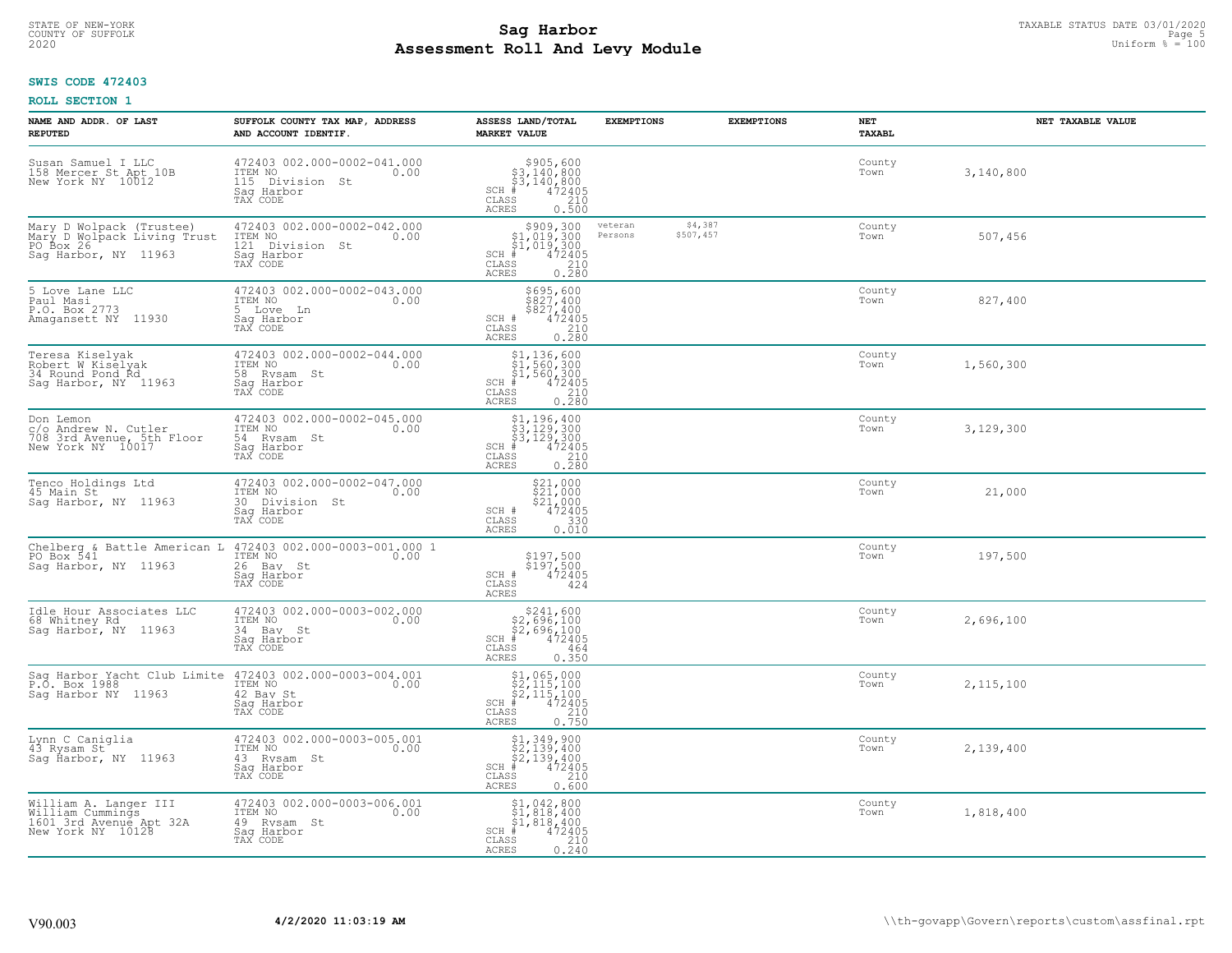#### **Sag Harbor** TAXABLE STATUS DATE 03/01/2020 TAXABLE STATUS DATE 03/01/2020 Page 6  $\frac{\text{Pa}}{\text{Pa}}$  = 100 **Assessment Roll And Levy Module Example 100** Uniform  $\frac{100}{1000}$  and  $\frac{100}{1000}$ COUNTY OF SUFFOLK Page 6

## **SWIS CODE 472403**

| NAME AND ADDR. OF LAST<br><b>REPUTED</b>                                                          | SUFFOLK COUNTY TAX MAP, ADDRESS<br>AND ACCOUNT IDENTIF.                                   | ASSESS LAND/TOTAL<br><b>MARKET VALUE</b>                                                                                                   | <b>EXEMPTIONS</b>      | <b>EXEMPTIONS</b> | NET<br><b>TAXABL</b> | NET TAXABLE VALUE |
|---------------------------------------------------------------------------------------------------|-------------------------------------------------------------------------------------------|--------------------------------------------------------------------------------------------------------------------------------------------|------------------------|-------------------|----------------------|-------------------|
| Alexander FL Matthiessen<br>c/o Blue Marble Project<br>413 Sackett St Apt #3<br>Brooklyn NY 11231 | 472403 002.000-0003-007.000<br>ITEM NO<br>0.00<br>53 Rvsam St<br>Saq Harbor<br>TAX CODE   | $$1,068,300$<br>$$1,684,200$<br>$$1,684,200$<br>$472405$<br>$$210$<br>$$210$<br>$SCH$ #<br>CLASS<br><b>ACRES</b><br>0.250                  |                        |                   | County<br>Town       | 1,684,200         |
| Kayleigh Thommen Randall<br>Ryan Randall<br>P.O. Box 586<br>57 Rysam St<br>Sag Harbor NY 11963    | 472403 002.000-0003-008.000<br>ITEM NO<br>0.00<br>57 Rysam St<br>Saq Harbor<br>TAX CODE   | $\begin{array}{c} 51,117,400 \\ 51,324,100 \\ 51,324,100 \end{array}$<br>$SCH$ #<br>472405<br>CLASS<br>$\frac{220}{0.260}$<br><b>ACRES</b> |                        |                   | County<br>Town       | 1,324,100         |
| EEM Corp Inc<br>PO Box 586<br>Saq Harbor, NY 11963                                                | 472403 002.000-0003-009.000<br>ITEM NO<br>0.00<br>20 Dering Rd<br>Saq Harbor<br>TAX CODE  | \$608,100<br>\$907,200<br>\$907,200<br>472405<br>SCH #<br>CLASS<br>210<br>0.100<br>ACRES                                                   |                        |                   | County<br>Town       | 907,200           |
| Ronald Walsh<br>W H Von Wieding<br>P O Box 435<br>Sag Harbor, NY 11963                            | 472403 002.000-0003-010.000<br>ITEM NO<br>0.00<br>50 Bay St<br>Saq Harbor<br>TAX CODE     | $$848,600$<br>$$1,150,000$<br>$$1,150,000$<br>$*$<br>$*$<br>$*$<br>$*$<br>$SCH$ #<br>CLASS<br>210<br>ACRES<br>0.630                        |                        |                   | County<br>Town       | 1,150,000         |
| Sag Harbor Industries Inc<br>P 0 Box 1169<br>Sag Harbor, NY 11963                                 | 472403 002.000-0003-011.000<br>ITEM NO<br>0.00<br>60 Bay St<br>Saq Harbor<br>TAX CODE     | \$310,700<br>$\begin{array}{l} 51,309,100 \\ 51,309,100 \\ \pm 472405 \end{array}$<br>$SCH$ #<br>CLASS<br>464<br>0.450<br><b>ACRES</b>     |                        |                   | County<br>Town       | 1,309,100         |
| Michael A. Owen<br>Carole Owen<br>Michael E. Owen<br>Lucas Owen<br>Julia E. Owen                  | 472403 002.000-0003-012.000<br>ITEM NO<br>0.00<br>11 Dering Rd<br>Saq Harbor<br>TAX CODE  | \$571,400<br>\$966,500<br>\$966,500<br>472405<br>SCH #<br>CLASS<br>210<br>0.670<br><b>ACRES</b>                                            |                        |                   | County<br>Town       | 966,500           |
| Alan R Dresher<br>21 Pierrepont St<br>Brooklyn, NY 11201                                          | 472403 002.000-0003-016.000<br>ITEM NO<br>0.00<br>73 Rysam St<br>Saq Harbor<br>TAX CODE   | $$1,025,500$<br>$$1,281,900$<br>$$1,281,900$<br>$$472405$<br>$SCH$ #<br>CLASS<br>210<br>0.240<br><b>ACRES</b>                              |                        |                   | County<br>Town       | 1,281,900         |
| Alan R Dresher<br>Harriet H Dresher<br>21 Pierrepont St<br>Brooklyn, NY 11201                     | 472403 002.000-0003-017.002<br>TTEM NO 0.00<br>63 Rysam St<br>Saq Harbor<br>TAX CODE      | $$1, 264, 400$<br>$$1, 505, 600$<br>$$1, 505, 600$<br>$*$ 472405<br>$SCH$ #<br>CLASS<br>210<br>ACRES<br>0.480                              |                        |                   | County<br>Town       | 1,505,600         |
| Harriet H Dresher<br>Alan R Dresher<br>21 Pierrepont St<br>Brooklyn, NY 11201                     | 472403 002.000-0003-017.003<br>TTEM NO 0.00<br>19 Dering Rd<br>Saq Harbor<br>TAX CODE     | $$2, 706, 300$<br>$$2, 706, 300$<br>$$2, 706, 300$<br>$*$ 472405<br>SCH #<br>210<br>CLASS<br><b>ACRES</b><br>0.640                         |                        |                   | County<br>Town       | 2,706,300         |
| Patricia K Proferes<br>501 Saville Ln<br>Lothian, MD 20711                                        | 472403 002.000-0003-018.000<br>ITEM NO<br>0.00<br>17 Mulford Ln<br>Saq Harbor<br>TAX CODE | \$1,494,200<br>\$1,680,000<br>\$1,680,000<br>$\frac{472405}{210}$<br>$SCH$ #<br>CLASS<br><b>ACRES</b><br>0.570                             | \$1,680,000<br>veteran |                   | County<br>Town       |                   |
| Gina Hadley<br>Gina Breuer Hadley<br>P.O. Box 1033<br>Sag Harbor NY 11963                         | 472403 002.000-0003-019.000<br>ITEM NO<br>0.00<br>23 Mulford Ln<br>Saq Harbor<br>TAX CODE | $$1, 274, 000$<br>$$1, 842, 900$<br>$$1, 842, 900$<br>SCH #<br>472405<br>CLASS<br>210<br><b>ACRES</b><br>0.540                             |                        |                   | County<br>Town       | 1,842,900         |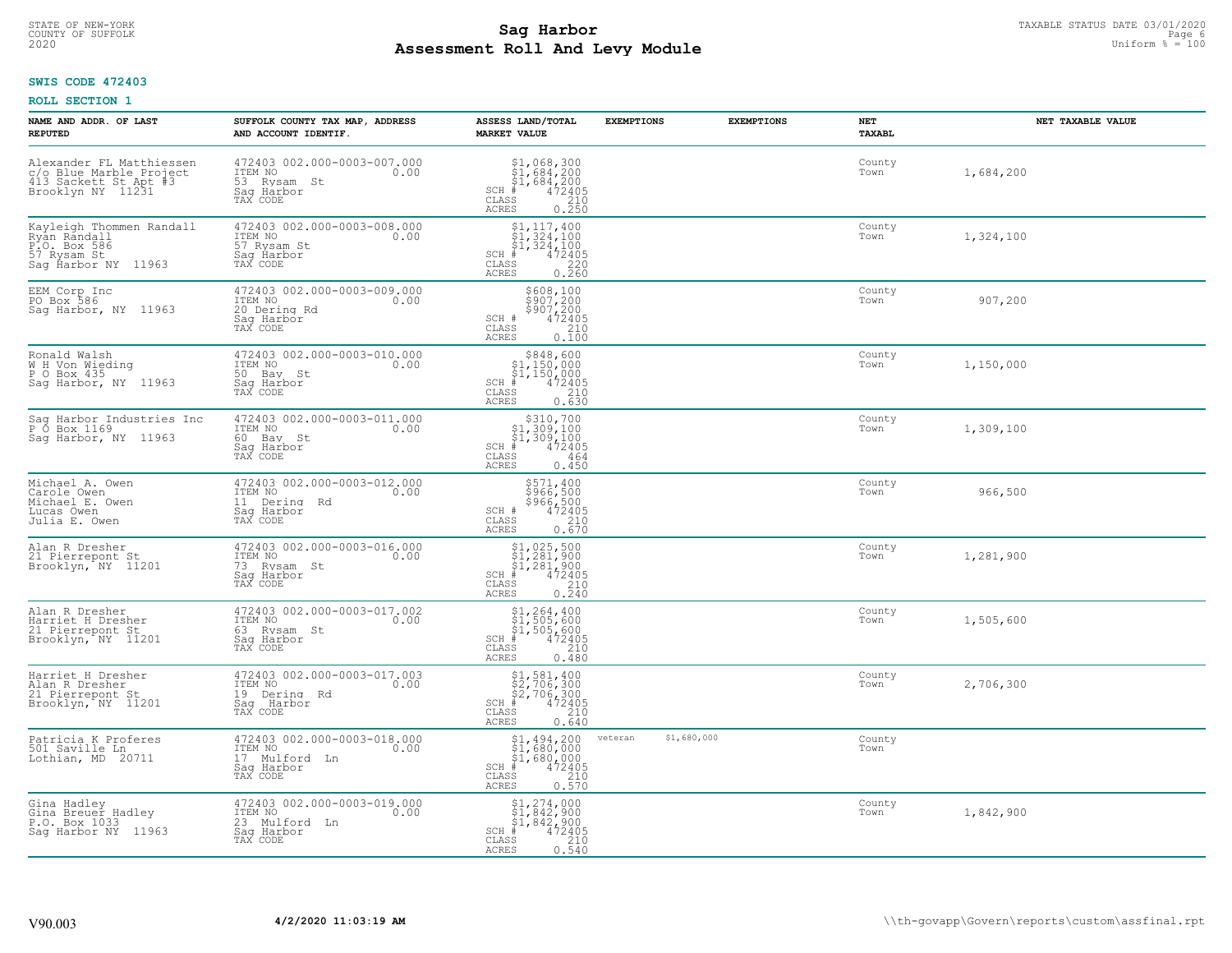#### **Sag Harbor** TAXABLE STATUS DATE 03/01/2020 TAXABLE STATUS DATE 03/01/2020 Page 7<br>
Poll and Iour Modulo **Assessment Roll And Levy Module Example 100** Uniform  $\frac{100}{1000}$  and  $\frac{100}{1000}$ COUNTY OF SUFFOLK Page 7

## **SWIS CODE 472403**

| NAME AND ADDR. OF LAST<br><b>REPUTED</b>                                                                                                | SUFFOLK COUNTY TAX MAP, ADDRESS<br>AND ACCOUNT IDENTIF.                                        | ASSESS LAND/TOTAL<br><b>MARKET VALUE</b>                                                                                                                                    | <b>EXEMPTIONS</b>  | <b>EXEMPTIONS</b>      | NET<br><b>TAXABL</b> | NET TAXABLE VALUE |
|-----------------------------------------------------------------------------------------------------------------------------------------|------------------------------------------------------------------------------------------------|-----------------------------------------------------------------------------------------------------------------------------------------------------------------------------|--------------------|------------------------|----------------------|-------------------|
| Brett King<br>29 Mulford Ln<br>PO Box 841<br>11963<br>Saq Harbor, NY                                                                    | 472403 002.000-0003-021.001<br>ITEM NO<br>0.00<br>29 Mulford<br>– Ln<br>Saq Harbor<br>TAX CODE | $$1,093,900$<br>$$1,225,600$<br>$$1,225,600$<br>$$472405$<br>SCH #<br>CLASS<br>210<br><b>ACRES</b><br>0.540                                                                 | veteran<br>Persons | \$125,000<br>\$550,300 | County<br>Town       | 550,300           |
| John D Evans (Trustee)<br>John D Evans Revovable Trust<br>Jane Evans Wilson (Trustee)<br>John D Evans Revovable Trust                   | 472403 002.000-0003-022.000<br>ITEM NO<br>0.00<br>68 Bay St<br>Sag Harbor<br>TAX CODE          | \$894,100<br>\$3,815,000<br>\$3,815,000<br>SCH #<br>472405<br>$\mathtt{CLASS}$<br>281<br><b>ACRES</b><br>0.400                                                              |                    |                        | County<br>Town       | 3,815,000         |
| Fredrik Edward Schilling<br>Linda Nicole Schilling<br>46-23 193rd St<br>Auburndale, NY 11358                                            | 472403 002.000-0003-023.000<br>ITEM NO<br>0.00<br>76 Bay St<br>Sag Harbor<br>TAX CODE          | \$1,004,500<br>\$1,338,000<br>\$1,338,000<br>$\frac{472405}{210}$<br>$SCH$ #<br>CLASS<br>0.380<br>ACRES                                                                     | veteran            | \$125,000              | County<br>Town       | 1,213,000         |
| Ann Marie Moylan<br>Theresa Moylan-Samot<br>Ruth Moylan (Life Estate)<br>6 Bellaire Ave<br>Selden, NY 11784                             | 472403 002.000-0003-024.000<br>ITEM NO<br>0.00<br>82 Bay St<br>Saq Harbor<br>TAX CODE          | $\begin{array}{r}  \  \  \, 5957,100\\  \  \  51,289,300\\  \  \  51,289,300\\  \  \  \, 472405\\ \  \  \, 85\\  \  \  \, 0.280\\ \end{array}$<br>$SCH$ #<br>CLASS<br>ACRES | veteran            | \$125,000              | County<br>Town       | 1,164,300         |
| Carolyn J Martin (Trustee)<br>Martin Qualified Personal Re<br>Stanley N Martin (Trustee)<br>Martin Qualified Personal Re                | 472403 002.000-0003-025.000<br>ITEM NO<br>0.00<br>88 Bay<br>St<br>Saq Harbor<br>TAX CODE       | $$883,600$<br>$$1,970,100$<br>$$1,970,100$<br>$*$ 472405<br>$SCH$ #<br>CLASS<br>281<br><b>ACRES</b><br>0.420                                                                | Volunte            | \$197,010              | County<br>Town       | 1,773,090         |
| Patricia D Elmaleh<br>92 Bay St<br>PO Box 1165<br>Sag Harbor, NY 11963                                                                  | 472403 002.000-0003-026.000<br>ITEM NO<br>0.00<br>92 Bay St<br>Saq Harbor<br>TAX CODE          | $$883,600$<br>$$1,928,300$<br>$$1,928,300$<br>$472405$<br>$$210$<br>SCH #<br>$\mathtt{CLASS}$<br>ACRES<br>0.420                                                             |                    |                        | County<br>Town       | 1,928,300         |
| Ted Porter<br>Steven M Godeke<br>351 W 4th St<br>New York, NY 10014                                                                     | 472403 002.000-0003-027.000<br>ITEM NO<br>0.00<br>69 High St<br>Sag Harbor<br>TAX CODE         | $\begin{array}{l} $1,014,700\\ $1,887,500\\ $1,887,500\\ *\\ *\\ 2405\\ *\\ 210\\ *\\ \end{array}$<br>SCH #<br>CLASS<br>0.240<br>ACRES                                      |                    |                        | County<br>Town       | 1,887,500         |
| 63 High Street Realty, LLC<br>c/o Spielman Koenigsberg & P<br>Attn: Richard L Koenigsberg<br>1675 Broadway FL 20th<br>New York NY 10019 | 472403 002.000-0003-029.001<br>ITEM NO<br>0.00<br>63 High St<br>Sag Harbor<br>TAX CODE         | $$837,000$<br>$$1,225,700$<br>$$1,225,700$<br>$*$ 472405<br>$SCH$ #<br>$\mathtt{CLASS}$<br>210<br><b>ACRES</b><br>0.500                                                     |                    |                        | County<br>Town       | 1,225,700         |
| Frazer Pennebaker<br>Pamela Power<br>202 W 85th St<br>New York, NY 10024                                                                | 472403 002.000-0003-030.000<br>TTEM NO 0.00<br>49 High St<br>Saq Harbor<br>TAX CODE            | $$1,347,700$<br>$$1,563,700$<br>$$1,563,700$<br>$*$ 472405<br>$SCH$ #<br>CLASS<br>210<br><b>ACRES</b><br>0.410                                                              |                    |                        | County<br>Town       | 1,563,700         |
| Susanna Vasillov<br>43 High St<br>Saq Harbor, NY 11963                                                                                  | 472403 002.000-0003-031.000<br>ITEM NO<br>0.00<br>43 High St<br>Saq Harbor<br>TAX CODE         | $$882,900$<br>$$1,165,300$<br>$$1,165,300$<br>$$472405$<br>$SCH$ #<br>210<br>CLASS<br>0.210<br><b>ACRES</b>                                                                 |                    |                        | County<br>Town       | 1,165,300         |
| Tanya Lawson<br>PO Box 728<br>Sag Harbor, NY 11963                                                                                      | 472403 002.000-0003-033.000<br>ITEM NO<br>0.00<br>33 High St<br>Saq Harbor<br>TAX CODE         | $\begin{array}{c} $882,900\\ $1,138,700\\ $1,138,700\\ \end{array}$<br>$SCH$ #<br>472405<br>CLASS<br>$\frac{210}{0.210}$<br><b>ACRES</b>                                    |                    |                        | County<br>Town       | 1,138,700         |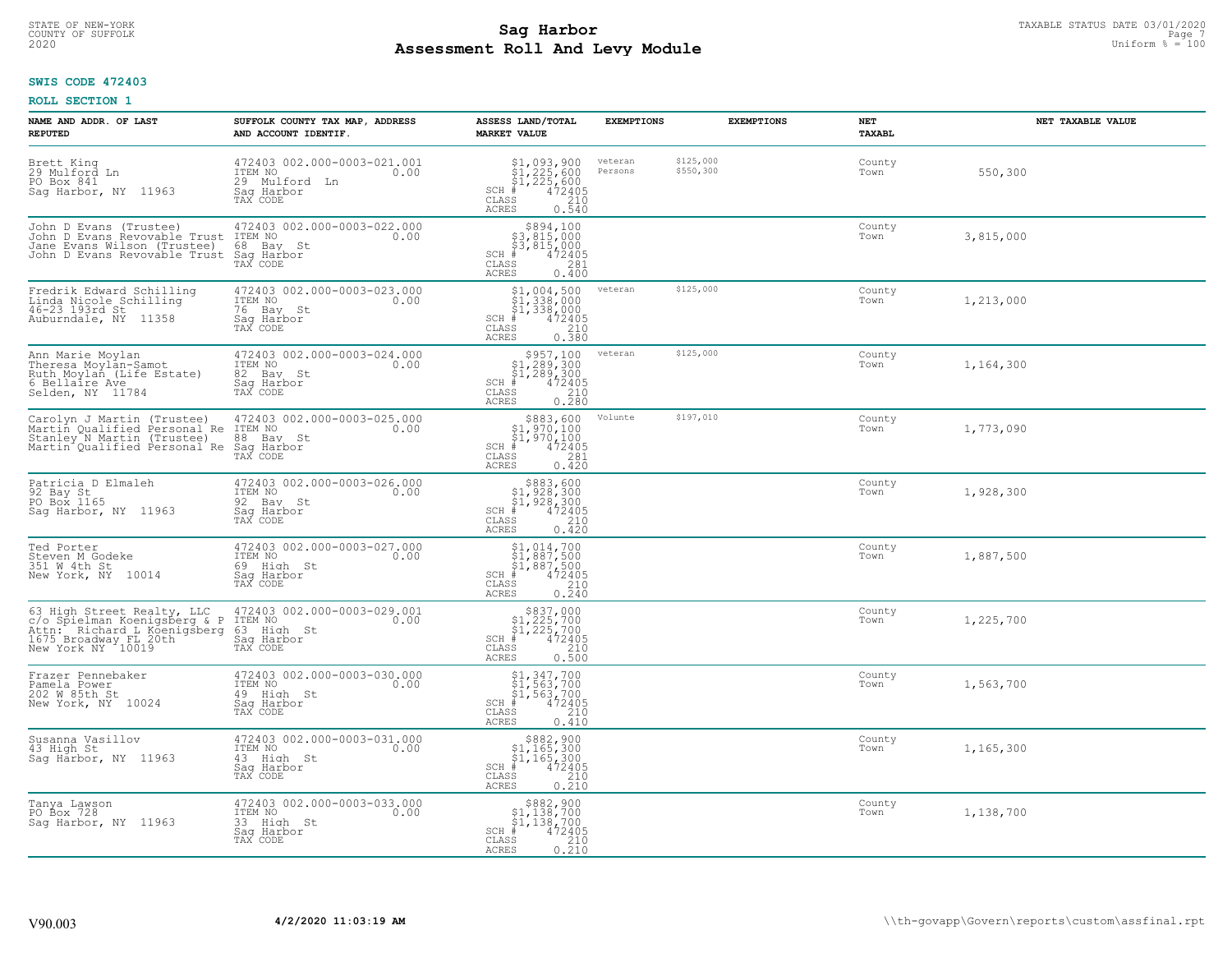#### **Sag Harbor** TAXABLE STATUS DATE 03/01/2020 TAXABLE STATUS DATE 03/01/2020 Page 8 to the same of the sage 8 metros of the sage 8 metros of the sage 8 metros of the sage 8 metros of the same page 8 metros of the same series **Assessment Roll And Levy Module Example 100** Uniform  $\frac{100}{1000}$  and  $\frac{100}{1000}$ COUNTY OF SUFFOLK Page 8

## **SWIS CODE 472403**

| NAME AND ADDR. OF LAST<br><b>REPUTED</b>                                                                                                         | SUFFOLK COUNTY TAX MAP, ADDRESS<br>AND ACCOUNT IDENTIF.                                 | ASSESS LAND/TOTAL<br><b>MARKET VALUE</b>                                                                                                     | <b>EXEMPTIONS</b>   | <b>EXEMPTIONS</b> | NET<br><b>TAXABL</b> | NET TAXABLE VALUE |
|--------------------------------------------------------------------------------------------------------------------------------------------------|-----------------------------------------------------------------------------------------|----------------------------------------------------------------------------------------------------------------------------------------------|---------------------|-------------------|----------------------|-------------------|
| Mary Bergonia<br>1239 W Altgeld St<br>Chicago, IL 60614                                                                                          | 472403 002.000-0003-034.000<br>ITEM NO<br>0.00<br>29 High St<br>Saq Harbor<br>TAX CODE  | $$882,900$<br>$$1,342,500$<br>$$1,342,500$<br>$472405$<br>$$210$<br>$$210$<br>$SCH$ #<br>CLASS<br><b>ACRES</b><br>0.210                      |                     |                   | County<br>Town       | 1,342,500         |
| David A Thommen<br>Kendell M Thommen<br>79 Rysam St<br>PO Box 586<br>Sag Harbor, NY 11963                                                        | 472403 002.000-0003-035.000<br>ITEM NO<br>0.00<br>79 Rysam St<br>Saq Harbor<br>TAX CODE | $$793,100$<br>$$1,198,900$<br>$$1,198,900$<br>$$1,198,900$<br>$SCH$ #<br>$\mathtt{CLASS}$<br>$\frac{210}{0.190}$<br><b>ACRES</b>             |                     |                   | County<br>Town       | 1,198,900         |
| Mary Bergonia<br>Thomas R Ross<br>1239 W Altgeld St<br>Chicago, IL 60614                                                                         | 472403 002.000-0003-036.000<br>TTEM NO 0.00<br>85 Rysam St<br>Saq Harbor<br>TAX CODE    | \$1,275,700<br>\$3,036,600<br>\$3,036,600<br>#472405<br>$SCH$ #<br>CLASS<br>210<br>0.390<br>ACRES                                            |                     |                   | County<br>Town       | 3,036,600         |
| Eve Behar, Trustee 4724030<br>Joy Behar Personal Residence ITEM NO<br>Alphonso Scotti, Trustee 98 Bay<br>Joy Behar Personal Residence Sag Harbor | 472403 002.000-0004-001.000<br>0.00<br>98 Bay St                                        | $\begin{array}{c} $994,000 $3,787,300 $4,787,300 + $472405 \end{array}$<br>$SCH$ #<br>CLASS<br>281<br><b>ACRES</b><br>0.630                  |                     |                   | County<br>Town       | 3,787,300         |
| Donna McGill<br>214 Kane St<br>Brooklyn NY 11231                                                                                                 | 472403 002.000-0004-002.000<br>ITEM NO<br>0.00<br>88 High St<br>Saq Harbor<br>TAX CODE  | $\begin{array}{r} 5770,100 \\ 51,185,400 \\ 51,185,400 \\ \pm \\ 472405 \\ \end{array}$<br>$SCH$ #<br>CLASS<br>0.180<br>ACRES                |                     |                   | County<br>Town       | 1,185,400         |
| Geraldine Boyle<br>Dennis Boyle <sup>-</sup><br>80 High St<br>Saq Harbor, NY                                                                     | 472403 002.000-0004-004.000<br>ITEM NO<br>0.00<br>80 High St<br>Saq Harbor<br>TAX CODE  | \$779,900<br>\$992,600<br>\$992,600<br>472405<br>SCH #<br>CLASS<br>210<br>0.180<br><b>ACRES</b>                                              |                     |                   | County<br>Town       | 992,600           |
| Richard L Pochetti<br>Susan E Mackesey<br>2130 Greenwood Ave<br>Wilmette, IL 60091                                                               | 472403 002.000-0004-005.000<br>TTEM NO 0.00<br>76 High St<br>Saq Harbor<br>TAX CODE     | $$779,900$<br>$$881,400$<br>$$881,400$<br>$$472405$<br>SCH #<br>CLASS<br>210<br>0.180<br><b>ACRES</b>                                        |                     |                   | County<br>Town       | 881,400           |
| Joy Behar<br>C/O Lynne Bershad, CPA<br>Harvey Altman & Co.<br>20 Crossways Park N Suite 41<br>Woodbury NY 11797                                  | 472403 002.000-0004-006.000<br>TTEM NO 0.00<br>72 High St<br>Saq Harbor<br>TAX CODE     | $$2, 546, 300$<br>$$2, 546, 300$<br>$$2, 546, 300$<br>$472405$<br>$$2, 54$<br>$$210$<br>$SCH$ #<br>$\mathtt{CLASS}$<br>0.270<br><b>ACRES</b> |                     |                   | County<br>Town       | 2,546,300         |
| Jerome T Guerin<br>Deborah A Guerin<br>P O Box 2493<br>Sag Harbor, NY 11963                                                                      | 472403 002.000-0004-007.000<br>ITEM NO 0.00<br>64 High St<br>Saq Harbor<br>TAX CODE     | $$900, 500$<br>$$900, 500$<br>$$900, 500$<br>$472405$<br>$$210$<br>SCH #<br>CLASS<br><b>ACRES</b><br>0.180                                   | \$62,670<br>veteran |                   | County<br>Town       | 837,830           |
| Thomas Harris<br>58 High St<br>Sag Harbor, NY 11963                                                                                              | 472403 002.000-0004-008.000<br>ITEM NO<br>0.00<br>58 High St<br>Sag Harbor<br>TAX CODE  | \$816,300<br>3170,500<br>\$2,170,600<br>\$2,170,600<br>\$5 472405<br>\$5 210<br>\$10.270<br>$SCH$ #<br>CLASS<br><b>ACRES</b>                 |                     |                   | County<br>Town       | 2,170,600         |
| Neil Miritello<br>Camille Miritello<br>52 Pound Hollow Road<br>Old Brookville NY 11545                                                           | 472403 002.000-0004-009.000<br>ITEM NO<br>0.00<br>54 High St<br>Saq Harbor<br>TAX CODE  | $$3,425,900$<br>$$3,425,900$<br>$$3,425,900$<br>$SCH$ #<br>472405<br>CLASS<br>210<br>0.360<br><b>ACRES</b>                                   |                     |                   | County<br>Town       | 3,425,900         |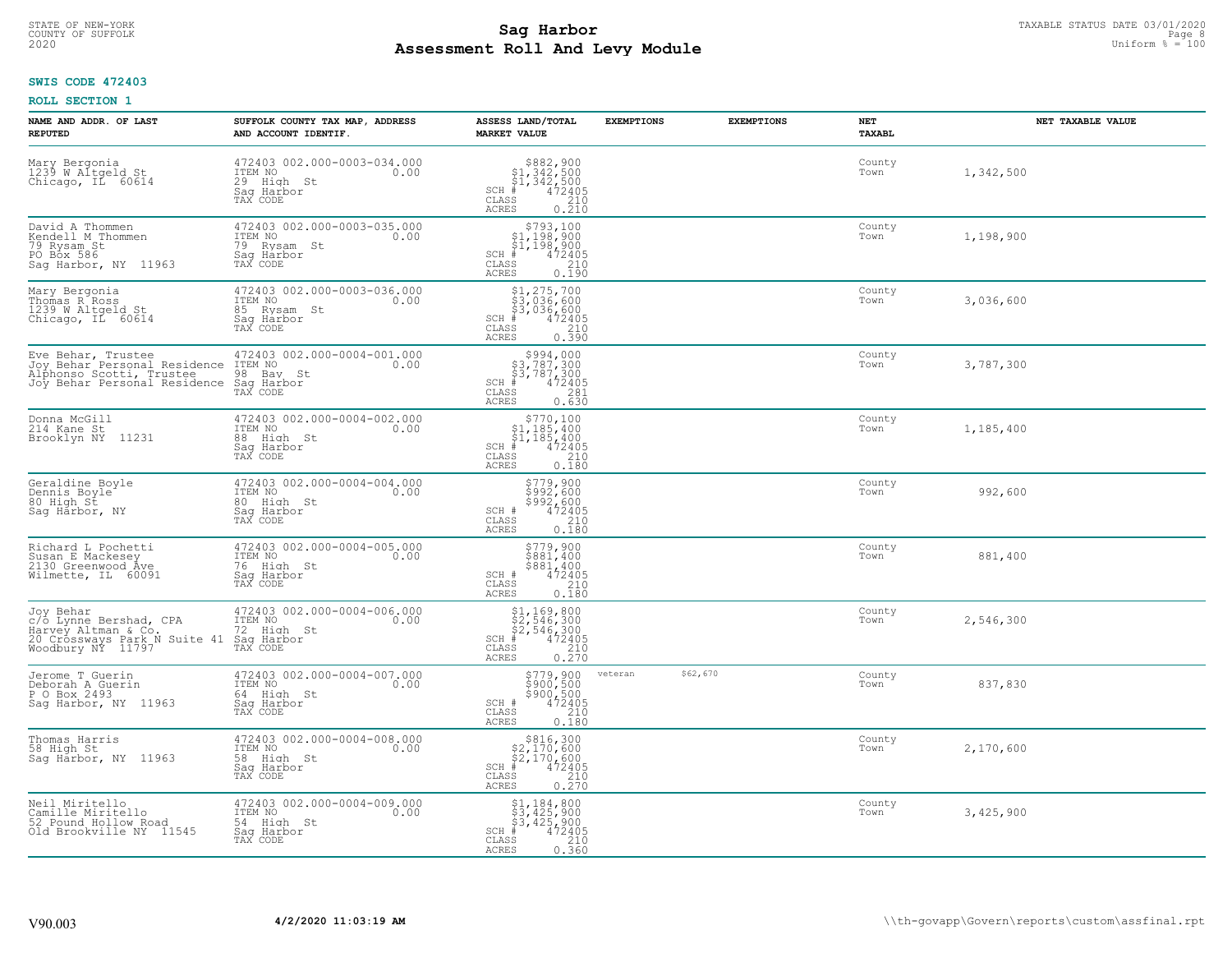#### **Sag Harbor** TAXABLE STATUS DATE 03/01/2020 TAXABLE STATUS DATE 03/01/2020 Page 9 and the same of the same of the same of the same of the same of the same of the same of the same of the same of the same of the same of the **Assessment Roll And Levy Module Example 100** Uniform  $\frac{100}{1000}$  and  $\frac{100}{1000}$ COUNTY OF SUFFOLK Page 9

## **SWIS CODE 472403**

| NAME AND ADDR. OF LAST<br><b>REPUTED</b>                                                                               | SUFFOLK COUNTY TAX MAP, ADDRESS<br>AND ACCOUNT IDENTIF.                                     | ASSESS LAND/TOTAL<br><b>MARKET VALUE</b>                                                                                                | <b>EXEMPTIONS</b> | <b>EXEMPTIONS</b> | NET<br><b>TAXABL</b> | NET TAXABLE VALUE |
|------------------------------------------------------------------------------------------------------------------------|---------------------------------------------------------------------------------------------|-----------------------------------------------------------------------------------------------------------------------------------------|-------------------|-------------------|----------------------|-------------------|
| Lukas Weinstein<br>Nancy Roob<br>PO Box 1684<br>Sag Harbor, NY 11963                                                   | 472403 002.000-0004-010.000<br>ITEM NO<br>0.00<br>44 High St<br>Saq Harbor<br>TAX CODE      | $$3,184,800$<br>$$3,163,400$<br>$$3,163,400$<br>$472405$<br>$$210$<br>$SCH$ #<br>CLASS<br><b>ACRES</b><br>0.360                         |                   |                   | County<br>Town       | 3,163,400         |
| Barbara W Ivans<br>64 Eastbrook Ln<br>Willingboro, NJ<br>08046                                                         | 472403 002.000-0004-011.000<br>ITEM NO<br>0.00<br>38 High St<br>Saq Harbor<br>TAX CODE      | \$770,100<br>\$996,300<br>\$996,300<br>472405<br>SCH #<br>210<br>CLASS<br><b>ACRES</b><br>0.180                                         |                   |                   | County<br>Town       | 996,300           |
| Michael N. Taglich<br>Claudia A. Taglich<br>198 East Main Street<br>Oyster Bay NY 11771                                | 472403 002.000-0004-012.000<br>ITEM NO<br>0.00<br>34 High St<br>Sag Harbor<br>TAX CODE      | $$765, 200$<br>$$2, 034, 500$<br>$$2, 034, 500$<br>$$472405$<br>$SCH$ #<br>CLASS<br>210<br>0.180<br><b>ACRES</b>                        |                   |                   | County<br>Town       | 2,034,500         |
| James G. Phillips<br>230 East 18th St Apt C<br>New York NY 10003                                                       | 472403 002.000-0004-013.000<br>ITEM NO<br>0.00<br>30 High St<br>Saq Harbor<br>TAX CODE      | $$769,100$<br>$$2,284,000$<br>$$2,284,000$<br>$*10472405$<br>$SCH$ #<br>CLASS<br>210<br>ACRES<br>0.180                                  |                   |                   | County<br>Town       | 2,284,000         |
| Jon Baer<br>Po Box 743<br>23 Franklin Ave<br>Sag Harbor, NY 11963                                                      | 472403 002.000-0004-014.000<br>ITEM NO<br>0.00<br>23 Franklin Ave<br>Saq Harbor<br>TAX CODE | $$1,347,700$<br>$$1,572,500$<br>$$1,572,500$<br>$*$ 472405<br>$SCH$ #<br>CLASS<br>210<br><b>ACRES</b><br>0.410                          | veteran           | \$75,000          | County<br>Town       | 1,497,500         |
| Holmstrom Holding LLC<br>139 W 19th St #3E<br>New York, NY 10011                                                       | 472403 002.000-0004-015.000<br>ITEM NO<br>0.00<br>46 Prospect Ave<br>Sag Harbor<br>TAX CODE | $$1,150,500$<br>$$1,619,200$<br>$$1,619,200$<br>$472405$<br>$$210$<br>$$210$<br>SCH #<br>CLASS<br>0.350<br><b>ACRES</b>                 |                   |                   | County<br>Town       | 1,619,200         |
| Janifer Jaeger<br>42 Prospect Ave<br>Sag Harbor, NY 11963-3111                                                         | 472403 002.000-0004-016.000<br>ITEM NO<br>0.00<br>42 Prospect Ave<br>Saq Harbor<br>TAX CODE | \$1,033,800<br>\$1,388,500<br>\$1,388,500<br>#472405<br>$SCH$ #<br>$\begin{array}{c} 210 \\ 0.170 \end{array}$<br>CLASS<br><b>ACRES</b> |                   |                   | County<br>Town       | 1,388,500         |
| Kathleen Dysken Lyons<br>Terence Lyons<br>76 High St<br>Sag Harbor, NY 11963                                           | 472403 002.000-0004-017.000<br>ITEM NO<br>0.00<br>36 Prospect Ave<br>Saq Harbor<br>TAX CODE | $$1, 150, 500$<br>$$2, 883, 100$<br>$$2, 883, 100$<br>$$472405$<br>$SCH$ #<br>CLASS<br>210<br><b>ACRES</b><br>0.350                     |                   |                   | County<br>Town       | 2,883,100         |
| Alanson Houghton III<br>Joanne C. Houghton<br>C/O_Ronald H. Gitter, Esq.,<br>30 Prospect Avenue<br>Sag Harbor NY 11963 | 472403 002.000-0004-018.000<br>TTEM NO 0.00<br>30 Prospect Ave<br>Saq Harbor<br>TAX CODE    | $$1, 150, 500$<br>$$4, 291, 900$<br>$$4, 291, 900$<br>$$4, 291, 900$<br>$$4, 22405$<br>$SCH$ #<br>CLASS<br>210<br><b>ACRES</b><br>0.350 |                   |                   | County<br>Town       | 4,291,900         |
| Peter Mahler<br>Laurie B Mahler<br>26 Prospect Ave<br>Sag Harbor, NY 11963                                             | 472403 002.000-0004-019.000<br>ITEM NO<br>0.00<br>26 Prospect Ave<br>Saq Harbor<br>TAX CODE | $$2,591,900$<br>$$2,591,900$<br>$$2,591,900$<br>$$472405$<br>$$35$<br>$$210$<br>$SCH$ #<br>CLASS<br>0.350<br><b>ACRES</b>               |                   |                   | County<br>Town       | 2,591,900         |
| Cathleen Mc Guigan<br>55 W 55th St<br>New York, NY 10019                                                               | 472403 002.000-0004-020.001<br>ITEM NO<br>0.00<br>84 High St<br>Sag Harbor<br>TAX CODE      | $$1, 216, 200$<br>$$1, 477, 700$<br>$$1, 477, 700$<br>$*1, 472405$<br>$SCH$ #<br>CLASS<br>$\frac{210}{0.370}$<br><b>ACRES</b>           |                   |                   | County<br>Town       | 1,477,700         |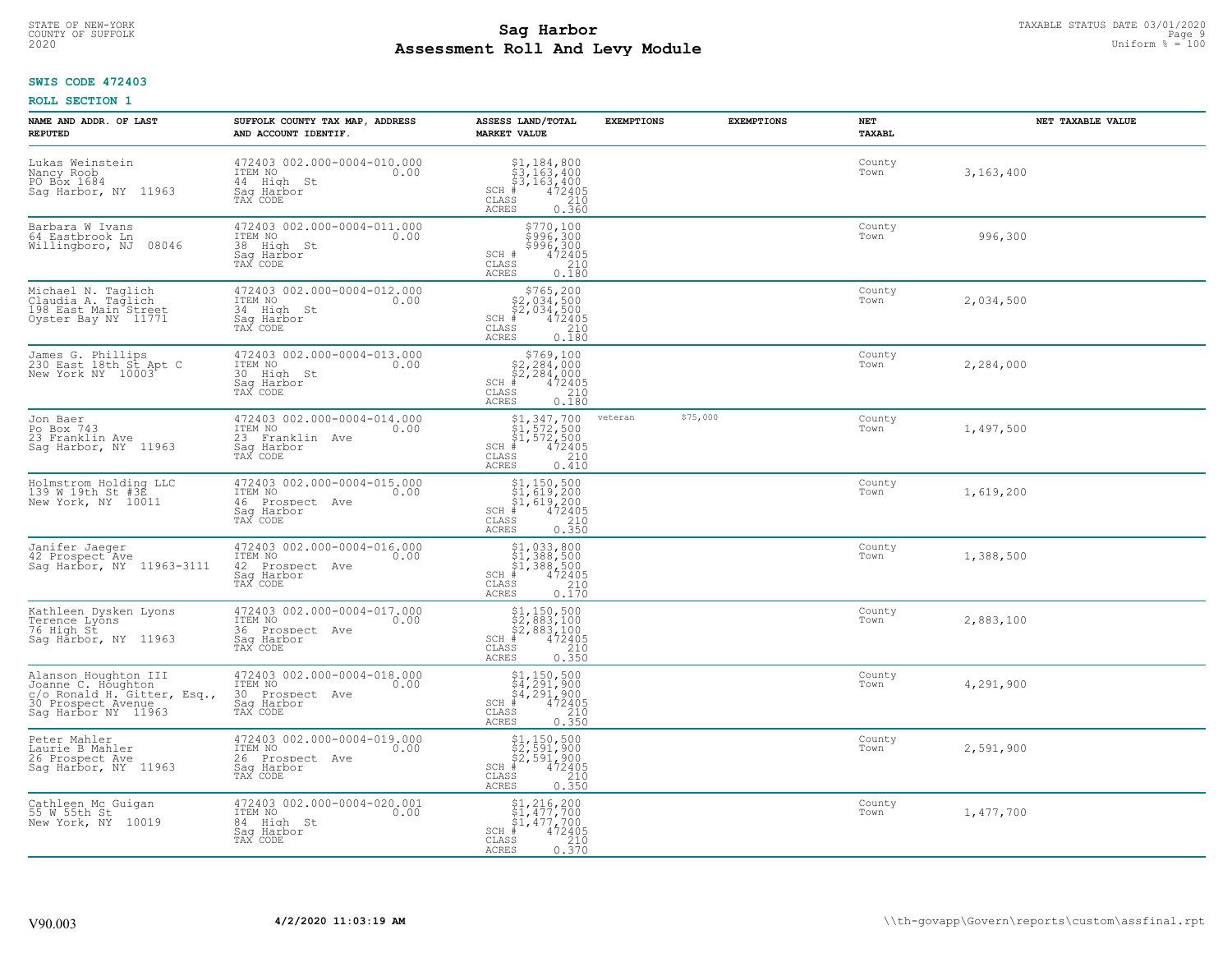#### **Sag Harbor** TAXABLE STATUS DATE 03/01/2020 **Sag Harbor** TAXABLE STATUS DATE 03/01/2020 **Page 10 Assessment Roll And Levy Module** 2020 Uniform % = 100 COUNTY OF SUFFOLK **Example 2018 COUNTY OF SUFFOLK** Page 10

## **SWIS CODE 472403**

| NAME AND ADDR. OF LAST<br><b>REPUTED</b>                                                             | SUFFOLK COUNTY TAX MAP, ADDRESS<br>AND ACCOUNT IDENTIF.                                        | ASSESS LAND/TOTAL<br><b>MARKET VALUE</b>                                                                                                                                            | <b>EXEMPTIONS</b> | <b>EXEMPTIONS</b> | <b>NET</b><br>TAXABL | NET TAXABLE VALUE |
|------------------------------------------------------------------------------------------------------|------------------------------------------------------------------------------------------------|-------------------------------------------------------------------------------------------------------------------------------------------------------------------------------------|-------------------|-------------------|----------------------|-------------------|
| Frederick M Pickering<br>C/o Hamptons Mortgage Corp<br>Gayle Pickering<br>C/o Hamptons Mortgage Corp | 472403 002.000-0004-022.001<br>ITEM NO<br>0.00<br>14 Prospect<br>Ave<br>Saq Harbor<br>TAX CODE | $\begin{array}{l} $1,104,500\\ $2,112,400\\ $2,112,400\\ $4,472405\\ $8\\ $2,10\\ $9\\ \end{array}$<br>$SCH$ #<br>CLASS<br>ACRES<br>0.420                                           |                   |                   | County<br>Town       | 2,112,400         |
| 100 BAY LLC<br>4 Copper Beach Lane<br>Ho-Ho-Kus NJ 07423                                             | 472403 002.000-0004-024.001<br>ITEM NO<br>0.00<br>100 Bay St<br>Sag Harbor<br>TAX CODE         | $$967,700$<br>$$5,531,900$<br>$$5,531,900$<br>$$472405$<br>SCH #<br>CLASS<br>210<br>0.460<br>ACRES                                                                                  |                   |                   | County<br>Town       | 5,531,900         |
| Paul Alter<br>Gloria j Stern<br>24 W 85th St Apt 2<br>New York, NY 10024                             | 472403 002.000-0005-001.000<br>ITEM NO<br>0.00<br>116<br>Bay St<br>Saq Harbor<br>TAX CODE      | $\begin{array}{c} \texttt{\$1,009,800}\ \\ \texttt{\$3,990,600}\ \\ \texttt{\$3,990,600}\ \\ \texttt{\$4\,72405}\ \\ \texttt{\$8S} \end{array}$<br>$SCH$ #<br>CLASS<br><b>ACRES</b> |                   |                   | County<br>Town       | 3,990,600         |
| Sagg One LLC<br>24 W 85th St Apt 2<br>New York NY 10024                                              | 472403 002.000-0005-002.000<br>ITEM NO<br>0.00<br>126 Bay St<br>Saq Harbor<br>TAX CODE         | $\begin{array}{r} $894,100 $1,077,100 $1,077,100 # 472405 210 210\n \end{array}$<br>SCH<br>CLASS<br><b>ACRES</b><br>0.340                                                           |                   |                   | County<br>Town       | 1,077,100         |
| Jeffrey Martin<br>130 Bay St<br>Sag Harbor, NY 11963                                                 | 472403 002.000-0005-003.000<br>ITEM NO<br>0.00<br>130<br>Bay St<br>Saq Harbor<br>TAX CODE      | $$967,700$<br>$$1,485,500$<br>$$1,485,500$<br>$472405$<br>$$210$<br>$SCH$ #<br>CLASS<br>ACRES<br>0.460                                                                              | Volunte           | \$148,550         | County<br>Town       | 1,336,950         |
| Geoffrey M Briggs<br>Roxanne A Briggs<br>Po Box 1112<br>Saq Harbor, NY<br>11963                      | 472403 002.000-0005-004.000<br>ITEM NO<br>0.00<br>136<br>Bay St<br>Saq Harbor<br>TAX CODE      | $$967,700$<br>$$1,754,000$<br>$$1,754,000$<br>$*1$<br>$472405$<br>SCH #<br>CLASS<br>210<br>0.460<br><b>ACRES</b>                                                                    |                   |                   | County<br>Town       | 1,754,000         |
| Ann Charlotte Brown<br>140 Bay St<br>Saq Harbor NY 11963                                             | 472403 002.000-0005-005.001<br>TTEM NO 0.00<br>140<br>Bay St<br>Sag Harbor<br>TAX CODE         | $$1,041,400$<br>$$1,689,900$<br>$$1,689,900$<br>$$472405$<br>SCH #<br>CLASS<br>210<br>0.450<br><b>ACRES</b>                                                                         |                   |                   | County<br>Town       | 1,689,900         |
| David Alpern<br>Sylvia Clark<br>$P^{\dagger}$ O Box 1768<br>Sag Harbor, NY<br>11963                  | 472403 002.000-0005-007.001<br>ITEM NO<br>0.00<br>91<br>Franklin Ave<br>Saq Habor<br>TAX CODE  | $$1,042,700$<br>$$1,876,900$<br>$$1,876,900$<br>$472405$<br>$$210$<br>SCH<br>CLASS<br><b>ACRES</b><br>0.480                                                                         |                   |                   | County<br>Town       | 1,876,900         |
| Luke E Fichthorn IV<br>118 Willow St<br>Brooklyn NY 11201                                            | 472403 002.000-0005-010.000<br>ITEM NO<br>0.00<br>11 Prospect Ave<br>Saq Harbor<br>TAX CODE    | \$1,334,600<br>\$2,309,900<br>\$2,309,900<br>$SCH$ $#$<br>472405<br>CLASS<br>210<br><b>ACRES</b><br>0.410                                                                           |                   |                   | County<br>Town       | 2,309,900         |
| Katherine Fichthorn<br>118 Willow St<br>Brooklyn NY 11201                                            | 472403 002.000-0005-011.001<br>ITEM NO<br>0.00<br>15<br>Prospect Ave<br>Sag Harbor<br>TAX CODE | $$1, 209, 600$<br>$$1, 404, 200$<br>$$1, 404, 200$<br>$$472405$<br>$SCH$ #<br>CLASS<br>210<br>0.460<br>ACRES                                                                        |                   |                   | County<br>Town       | 1,404,200         |
| Luke E Fichthorn IV<br>Katherine Fichthorn<br>118 Willow St<br>Brooklyn NY 11201                     | 472403 002.000-0005-013.001<br>ITEM NO<br>0.00<br>17 Prospect Ave<br>Sag Harbor<br>TAX CODE    | $$1, 172, 500$<br>$$1, 994, 700$<br>51,994,700<br>$\frac{472405}{210}$<br>SCH<br>CLASS<br>0.360<br>ACRES                                                                            |                   |                   | County<br>Town       | 1,994,700         |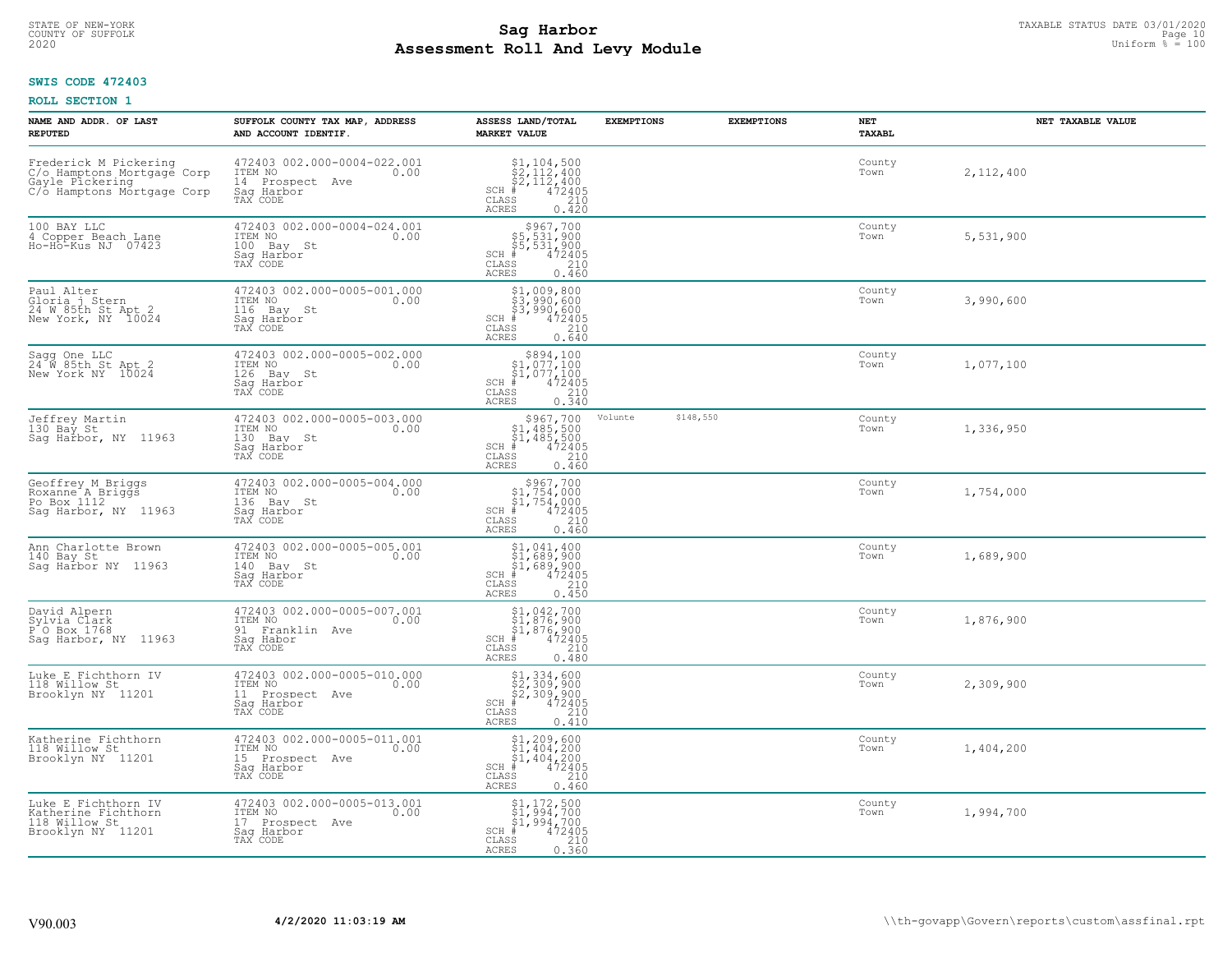#### **Sag Harbor** TAXABLE STATUS DATE 03/01/2020<br>
Poll and Louis Module **Assessment Roll And Levy Module** 2020 Uniform % = 100 COUNTY OF SUFFOLK **Example 2018 COUNTY OF SUFFOLK** Page 11

## **SWIS CODE 472403**

| NAME AND ADDR. OF LAST<br><b>REPUTED</b>                                         | SUFFOLK COUNTY TAX MAP, ADDRESS<br>AND ACCOUNT IDENTIF.                                        | ASSESS LAND/TOTAL<br><b>MARKET VALUE</b>                                                                                             | <b>EXEMPTIONS</b> | <b>EXEMPTIONS</b> | NET<br><b>TAXABL</b> | NET TAXABLE VALUE |
|----------------------------------------------------------------------------------|------------------------------------------------------------------------------------------------|--------------------------------------------------------------------------------------------------------------------------------------|-------------------|-------------------|----------------------|-------------------|
| Michel Bus<br>Janet M Bus<br>25 Prospect Avenue<br>Sag Harbor NY 11963           | 472403 002.000-0005-014.000<br>ITEM NO<br>0.00<br>25 Prospect<br>Ave<br>Saq Harbor<br>TAX CODE | $SCH$ #<br>CLASS<br>ACRES<br>0.350                                                                                                   |                   |                   | County<br>Town       | 1,630,300         |
| Daniel B Weiss<br>Amy B Weiss<br>12 E 12th St<br>New York, NY<br>10002           | 472403 002.000-0005-015.000<br>ITEM NO<br>0.00<br>29 Prospect Ave<br>Saq Harbor<br>TAX CODE    | $$2, 150, 500$<br>$$2, 127, 500$<br>$$2, 127, 500$<br>$$472405$<br>$SCH$ #<br>CLASS<br>$\frac{210}{0.350}$<br>ACRES                  |                   |                   | County<br>Town       | 2,127,500         |
| Linda Lilienfeld<br>367 W 19th St<br>New York, NY 10011                          | 472403 002.000-0005-017.001<br>ITEM NO<br>0.00<br>35 Prospect Ave<br>Sag<br>Harbor<br>TAX CODE | $$1, 150, 500$<br>$$1, 422, 200$<br>$$1, 422, 200$<br>$$422, 200$<br>$472405$<br>$SCH$ #<br>CLASS<br>0.350<br>ACRES                  |                   |                   | County<br>Town       | 1,422,200         |
| 37 Prospect LLC<br>P.O. Box 511<br>Montauk NY 11954                              | 472403 002.000-0005-018.000<br>ITEM NO<br>0.00<br>37 Prospect Ave<br>Saq Harbor<br>TAX CODE    | \$1,117,600<br>\$2,650,100<br>\$2,650,100<br>$SCH$ #<br>$\frac{47\bar{2}\tilde{4}\tilde{0}5}{210}$<br>CLASS<br><b>ACRES</b><br>0.340 |                   |                   | County<br>Town       | 2,650,100         |
| Michael Brosnan<br>Joan M Brosnan<br>P.O. Box 511<br>Montauk NY 11954            | 472403 002.000-0005-019.000<br>ITEM NO<br>0.00<br>53 Franklin Ave<br>Saq Harbor<br>TAX CODE    | \$577,000<br>\$808,700<br>\$808,700<br>SCH #<br>472405<br>210<br>CLASS<br><b>ACRES</b><br>0.140                                      |                   |                   | County<br>Town       | 808,700           |
| Sheila Clancy Waugh<br>57 Franklin Ave<br>Sag Harbor NY 11963                    | 472403 002.000-0005-020.000<br>ITEM NO<br>0.00<br>57 Franklin Ave<br>Sag Harbor<br>TAX CODE    | $$671,000$<br>$$1,023,000$<br>$$1,023,000$<br>$*1$<br>$472405$<br>$SCH$ #<br>CLASS<br>210<br>0.190<br><b>ACRES</b>                   |                   |                   | County<br>Town       | 1,023,000         |
| Joan Rosenbaum<br>201 W 85th St<br>New York, NY 10024                            | 472403 002.000-0005-021.000<br>ITEM NO<br>0.00<br>63 Franklin Ave<br>Saq Harbor<br>TAX CODE    | $$1,023,700$<br>$$1,314,200$<br>$$1,314,200$<br>$$472405$<br>$SCH$ #<br>CLASS<br>210<br>0.290<br><b>ACRES</b>                        |                   |                   | County<br>Town       | 1,314,200         |
| Anthony K Zaykowski<br>Mary Ann Zaykowski<br>PO Box 1038<br>Sag Harbor NY 11963  | 472403 002.000-0005-022.000<br>TTEM NO 0.00<br>67 Franklin Ave<br>Saq Harbor<br>TAX CODE       | \$775,200<br>\$853,100<br>\$853,100<br>472405<br>SCH #<br>CLASS<br>210<br><b>ACRES</b><br>0.240                                      |                   |                   | County<br>Town       | 853,100           |
| Veronique Hubert<br>Clive Wood<br>4 Sulky Circle<br>East Hampton NY 11937        | 472403 002.000-0005-023.000<br>ITEM NO<br>0.00<br>71 Franklin Ave<br>Saq Harbor<br>TAX CODE    | \$753,500<br>\$843,400<br>\$843,400<br>472405<br>SCH #<br>CLASS<br>210<br><b>ACRES</b><br>0.150                                      |                   |                   | County<br>Town       | 843,400           |
| Tiffany Scarlato<br>Russell Kratoville<br>83 Franklin Ave<br>Sag Harbor NY 11963 | 472403 002.000-0005-024.001<br>ITEM NO<br>0.00<br>83 Franklin Ave<br>Sag Harbor<br>TAX CODE    | $$1, 075, 300$<br>$$1, 507, 300$<br>$$1, 507, 300$<br>$*1, 507, 300$<br>$*1, 472405$<br>SCH<br>CLASS<br>210<br><b>ACRES</b><br>0.660 |                   |                   | County<br>Town       | 1,507,300         |
| Michael Quilty<br>P.O. Box 642<br>Saq Harbor NY 11963                            | 472403 002.000-0006-002.001<br>ITEM NO<br>0.00<br>68 Rysam St<br>Sag Harbor<br>TAX CODE        | $\begin{array}{c} $905, 800 \\ $2, 010, 200 \\ $2, 010, 200 \end{array}$<br>$SCH$ #<br>472405<br>CLASS<br>0.290<br><b>ACRES</b>      |                   |                   | County<br>Town       | 2,010,200         |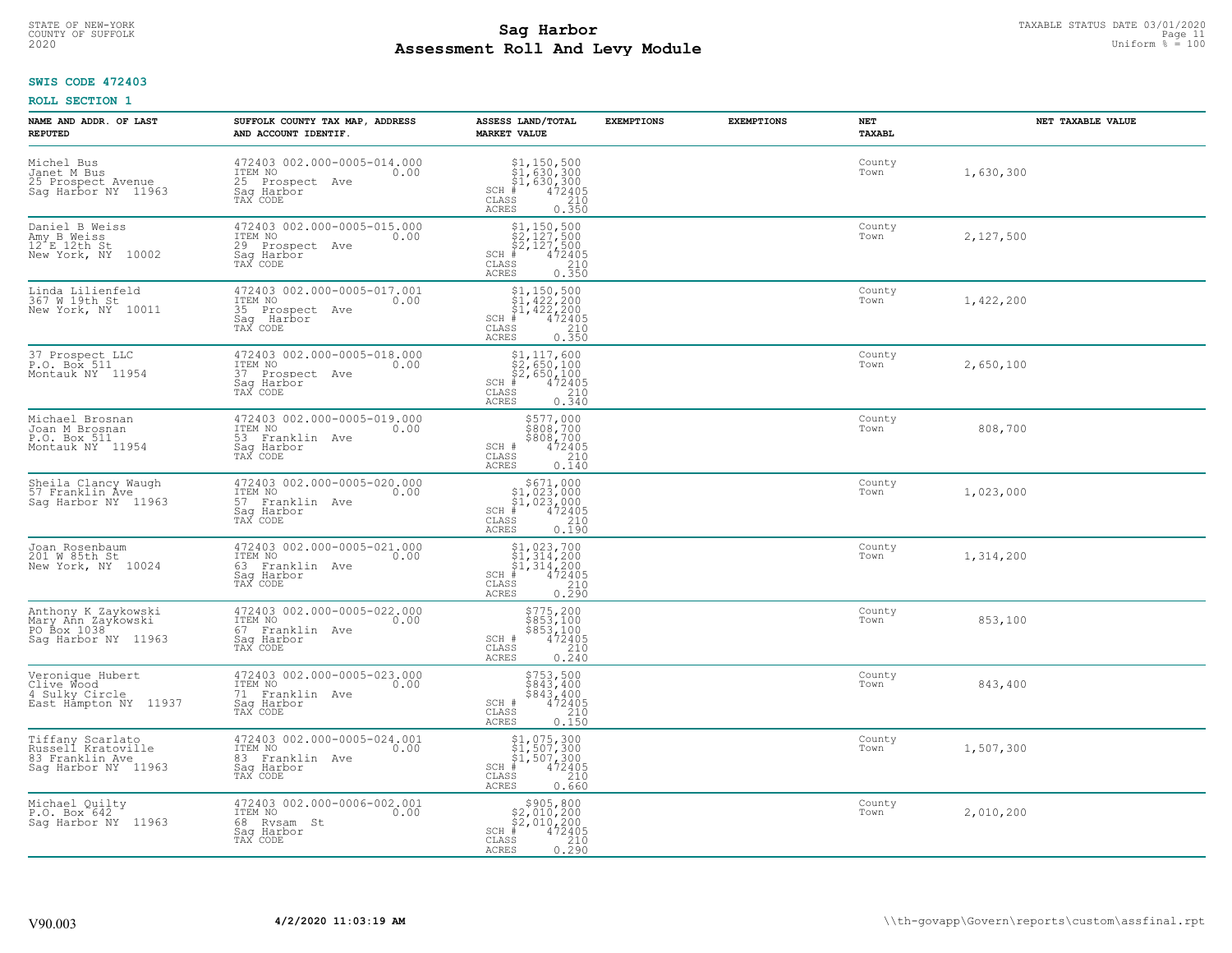# TAXABLE STATUS DATE 03/01/2020<br>COUNTY OF SUFFOLK Page 12 COUNTY OF SUFFOLK Page 12 **Assessment Roll And Levy Module** 2020 Uniform % = 100

## **SWIS CODE 472403**

| NAME AND ADDR. OF LAST<br><b>REPUTED</b>                                                                                                                    | SUFFOLK COUNTY TAX MAP, ADDRESS<br>AND ACCOUNT IDENTIF.                                        | ASSESS LAND/TOTAL<br><b>MARKET VALUE</b>                                                                                                                                                              | <b>EXEMPTIONS</b> | <b>EXEMPTIONS</b> | NET<br><b>TAXABL</b> | NET TAXABLE VALUE |
|-------------------------------------------------------------------------------------------------------------------------------------------------------------|------------------------------------------------------------------------------------------------|-------------------------------------------------------------------------------------------------------------------------------------------------------------------------------------------------------|-------------------|-------------------|----------------------|-------------------|
| Howard E Krotman<br>Maria Elena Krotman<br>P.O. Box 1688<br>Saq Harbor NY<br>11963                                                                          | 472403 002.000-0006-002.002<br>ITEM NO<br>0.00<br>70 Rysam St<br>Saq Harbor<br>TAX CODE        | $$3,392,600$<br>$$3,392,600$<br>$$3,392,600$<br>$*$<br>$472405$<br>$*$<br>$280$<br>$SCH$ #<br>CLASS<br><b>ACRES</b><br>0.460                                                                          |                   |                   | County<br>Town       | 3,392,600         |
| Wainfleet Ventures LLC<br>c/o Brian Altenburg<br>32 W 40th St PH D<br>New York NY 10018                                                                     | 472403 002.000-0006-004.001<br>ITEM NO<br>0.00<br>E Union St<br>8<br>Saq Harbor<br>TAX CODE    | \$915,400<br>\$2,068,100<br>\$2,068,100<br>$SCH$ #<br>472405<br>CLASS<br>$\frac{220}{0.210}$<br><b>ACRES</b>                                                                                          |                   |                   | County<br>Town       | 2,068,100         |
| Claude Kaplan<br>57 Reade St Apt 15B<br>New York NY 10007                                                                                                   | 472403 002.000-0006-004.003<br>ITEM NO<br>0.00<br>12 E Union St<br>Saq Harbor<br>TAX CODE      | $$844,900$<br>$$2,529,800$<br>$$2,529,800$<br>$$472405$<br>$SCH$ #<br>CLASS<br>$\frac{210}{0.200}$<br>ACRES                                                                                           |                   |                   | County<br>Town       | 2,529,800         |
| Robert Flatley<br>Stephanie Flatley<br>44 W 94th St<br>New York, NY<br>10025                                                                                | 472403 002.000-0006-006.000<br>ITEM NO<br>0.00<br>11 High St<br>Saq Harbor<br>TAX CODE         | $$2,748,400$<br>$$2,748,400$<br>$$2,748,400$<br>$$472405$<br>$SCH$ #<br>CLASS<br>210<br><b>ACRES</b><br>0.260                                                                                         |                   |                   | County<br>Town       | 2,748,400         |
| Jason S. Katz<br>Sarem Sadeghi<br>16 E 11th St #5A<br>New York NY 10003                                                                                     | 472403 002.000-0007-001.001<br>ITEM NO<br>0.00<br>24 High St<br>Saq Harbor<br>TAX CODE         | $\begin{array}{l} \mathbf{\$1,239,200} \\ \mathbf{\$2,371,400} \\ \mathbf{\$2,371,400} \\ \mathbf{\$402,405} \\ \text{ss} \\ \text{ss} \\ \text{0.290} \end{array}$<br>SCH #<br>CLASS<br><b>ACRES</b> |                   |                   | County<br>Town       | 2,371,400         |
| Helen Greenberg, Trustee<br>Irwin L. Greenberg Irrevocab<br>Mark Greenberg, Trustee<br>The Irwin L. Greenberg Irrev<br>Jennifer Greenberg, Trustee TAX CODE | 472403 002.000-0007-002.000<br>ITEM NO<br>0.00<br>20 High St<br>Saq Harbor                     | \$723,600<br>\$897,800<br>\$897,800<br>472405<br>SCH #<br>CLASS<br>210<br>0.140<br><b>ACRES</b>                                                                                                       |                   |                   | County<br>Town       | 897,800           |
| Forever Films, Inc.<br>14 High St<br>Saq Harbor, NY 11963                                                                                                   | 472403 002.000-0007-003.000<br>ITEM NO<br>0.00<br>14 High St<br>Saq Harbor<br>TAX CODE         | \$729,700<br>\$892,000<br>\$892,000<br>472405<br>SCH #<br>CLASS<br>210<br>0.120<br><b>ACRES</b>                                                                                                       |                   |                   | County<br>Town       | 892,000           |
| Beatrice Alda<br>Jennifer Brooke<br>Forever Films, Inc.<br>10 High St<br>Sag Harbor, NY 11963                                                               | 472403 002.000-0007-004.003<br>1TEM NO 0.00<br>High Street<br>Saq Harbor<br>TAX CODE           | \$391,300<br>\$391,300<br>\$391,300<br>472405<br>SCH #<br>CLASS<br>311<br>ACRES<br>0.460                                                                                                              |                   |                   | County<br>Town       | 391,300           |
| Bruce Mitchell<br>Rosemary Mitchell<br>12 Grand St<br>Sag Harbor, NY 11963                                                                                  | 472403 002.000-0007-005.000<br>ITEM NO 0.00<br>12 Franklin Ave<br>Saq Harbor<br>TAX CODE       | $\begin{array}{c} $711,400 \\ $1,007,400 \\ $1,007,400 \end{array}$<br>SCH<br>472405<br>CLASS<br>$\frac{220}{0.130}$<br><b>ACRES</b>                                                                  |                   |                   | County<br>Town       | 1,007,400         |
| Arleen Auerbach<br>P.O. Box 1654<br>Sag Harbor NY 11963                                                                                                     | 472403 002.000-0007-006.000<br>ITEM NO<br>0.00<br>18<br>Franklin Ave<br>Saq Harbor<br>TAX CODE | $$721,700$<br>$$1,587,700$<br>$$1,587,700$<br>$*$ 472405<br>$SCH$ #<br>CLASS<br>210<br><b>ACRES</b><br>0.130                                                                                          |                   |                   | County<br>Town       | 1,587,700         |
| Carl Lipomi<br>6 Will Curl Hwy<br>East Hampton NY 11937                                                                                                     | 472403 002.000-0007-007.000<br>ITEM NO<br>0.00<br>24 Franklin Ave<br>Saq Harbor<br>TAX CODE    | $\substack{\$972,900\\\$1,139,000\\\$1,139,000}$<br>SCH #<br>472405<br>CLASS<br>210<br><b>ACRES</b><br>0.160                                                                                          |                   |                   | County<br>Town       | 1,139,000         |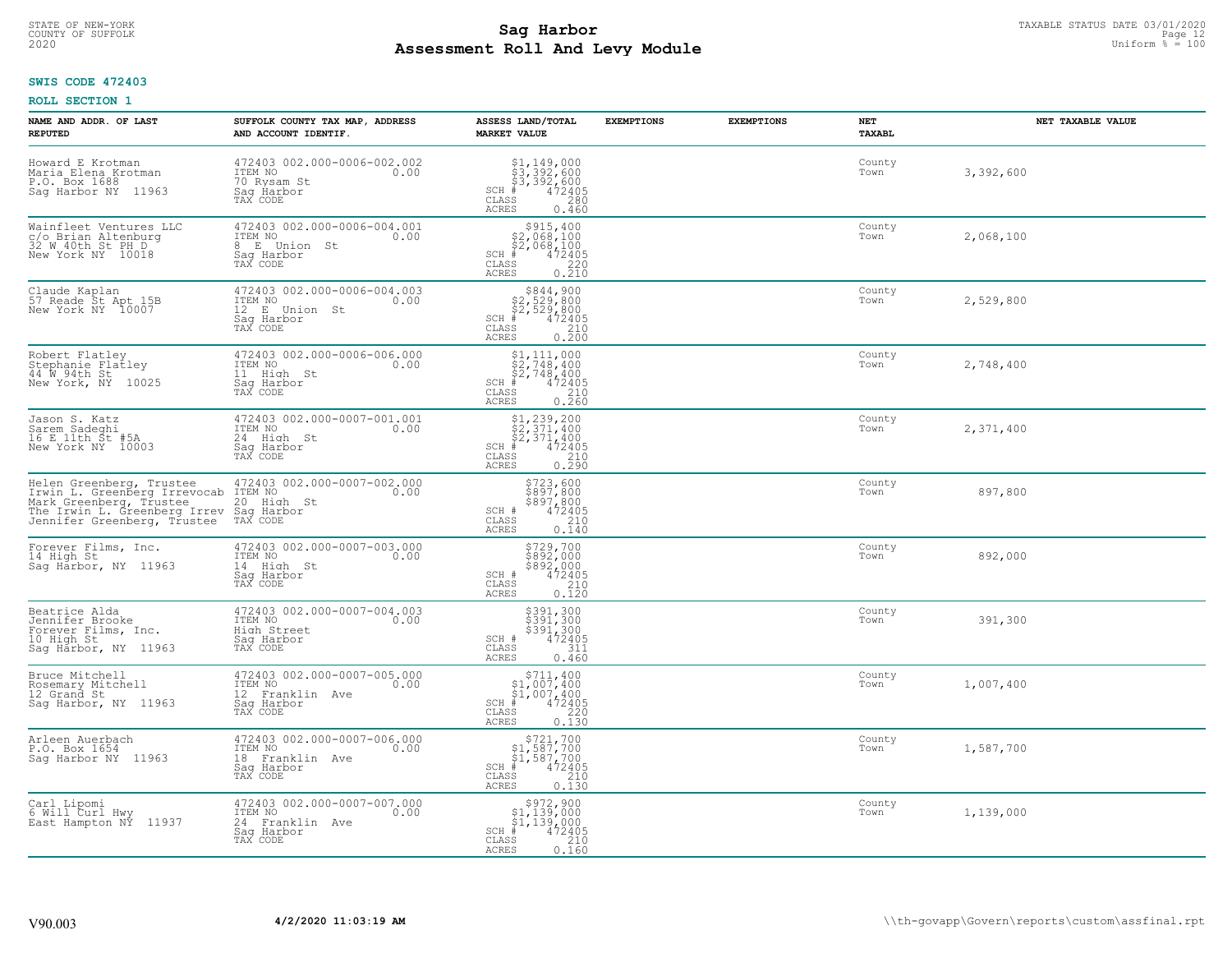# TAXABLE STATUS DATE 03/01/2020<br>COUNTY OF SUFFOLK Page 13 **Assessment Roll And Levy Module** 2020 Uniform % = 100

## **SWIS CODE 472403**

| NAME AND ADDR. OF LAST<br><b>REPUTED</b>                                                     | SUFFOLK COUNTY TAX MAP, ADDRESS<br>AND ACCOUNT IDENTIF.                                     | ASSESS LAND/TOTAL<br><b>MARKET VALUE</b>                                                                                                                              | <b>EXEMPTIONS</b> | <b>EXEMPTIONS</b> | <b>NET</b><br><b>TAXABL</b> | NET TAXABLE VALUE |
|----------------------------------------------------------------------------------------------|---------------------------------------------------------------------------------------------|-----------------------------------------------------------------------------------------------------------------------------------------------------------------------|-------------------|-------------------|-----------------------------|-------------------|
| Carl Lipomi<br>6 Will Curl Hwy<br>East Hampton NÝ 11937                                      | 472403 002.000-0007-008.000<br>ITEM NO<br>0.00<br>28 Franklin Ave<br>Saq Harbor<br>TAX CODE | $$1, 033, 800$<br>$$1, 183, 400$<br>$$1, 183, 400$<br>$472405$<br>$$210$<br>$SCH$ #<br>CLASS<br>ACRES<br>0.170                                                        |                   |                   | County<br>Town              | 1,183,400         |
| James G. Rubel<br>Tania Kapovic<br>258 Mill Spring Road<br>Manhasset NY 11030                | 472403 002.000-0007-009.000<br>ITEM NO<br>0.00<br>32 Franklin Ave<br>Saq Harbor<br>TAX CODE | $$827,000$<br>$$1,517,200$<br>$$1,517,200$<br>$*1,517,200$<br>$*1,472405$<br>$SCH$ #<br>CLASS<br>$\begin{array}{c} 210 \\ 0.160 \end{array}$<br>ACRES                 |                   |                   | County<br>Town              | 1,517,200         |
| Alan Furst<br>Karen Furst<br>P O Box 2345<br>Sag Harbor, NY 11963                            | 472403 002.000-0007-011.000<br>ITEM NO<br>0.00<br>71 Hampton St<br>Saq Harbor<br>TAX CODE   | $$814, 100$<br>$$1, 152, 700$<br>$$1, 152, 700$<br>$SCH$ #<br>472405<br>CLASS<br>210<br>0.430<br>ACRES                                                                |                   |                   | County<br>Town              | 1,152,700         |
| Joseph N Gulotta<br>Hilary Offenberg<br>125 W 58th St Apt 5A<br>New York, NY 10019           | 472403 002.000-0007-012.000<br>TTEM NO 0.00<br>75 Hampton St<br>Saq Harbor<br>TAX CODE      | \$857,900<br>\$1,078,900<br>\$1,078,900<br>SCH #<br>$\begin{array}{r} 472405 \\ 210 \\ 0.500 \end{array}$<br>CLASS<br>ACRES                                           |                   |                   | County<br>Town              | 1,078,900         |
| Frank Gioeli<br>Mary Ann Gioeli<br>670 West End Ave Apt 16E<br>New York, NY 10025            | 472403 002.000-0007-013.000<br>ITEM NO<br>0.00<br>54 Franklin Ave<br>Saq Harbor<br>TAX CODE | \$724,600<br>$5883,200$<br>$5883,200$<br>$472405$<br>$0.260$<br>SCH #<br>CLASS<br>ACRES                                                                               |                   |                   | County<br>Town              | 883,200           |
| Jean R. Held, Trustee<br>of the Jean Held Revocable T<br>P.O. Box 723<br>Sag Harbor NY 11963 | 472403 002.000-0007-014.000<br>ITEM NO<br>0.00<br>58 Franklin Ave<br>Saq Harbor<br>TAX CODE | $$501,600$<br>$$909,400$<br>$$909,400$<br>$472405$<br>$$210$<br>SCH #<br>CLASS<br>0.180<br>ACRES                                                                      |                   |                   | County<br>Town              | 909,400           |
| Raymond Mark Romano<br>302 W 86th St Apt 1B<br>New York, NY 10024                            | 472403 002.000-0007-015.000<br>ITEM NO<br>0.00<br>62 Franklin Ave<br>Saq Harbor<br>TAX CODE | $$794,100$<br>$$794,100$<br>$$794,100$<br>$$472405$<br>216<br>SCH #<br>CLASS<br>ACRES<br>0.160                                                                        |                   |                   | County<br>Town              | 794,100           |
| Dale R. Weber<br>1111 44th Road<br>Long Island City NY 11101                                 | 472403 002.000-0007-016.000<br>ITEM NO<br>0.00<br>66 Franklin Ave<br>Saq Harbor<br>TAX CODE | $$634,500$<br>$$2,471,400$<br>$$2,471,400$<br>$472405$<br>$$35$<br>$$210$<br>$SCH$ #<br>CLASS<br>ACRES<br>0.160                                                       |                   |                   | County<br>Town              | 2,471,400         |
| Matthew O'Grady<br>John Shaka<br>302 W 12th St Apt 17C<br>New York, NY 10014                 | 472403 002.000-0007-017.000<br>TTEM NO 0.00<br>70 Franklin Ave<br>Saq Harbor<br>TAX CODE    | \$634,500<br>\$793,100<br>\$793,100<br>\$793,100<br>\$72405<br>\$10<br>\$160<br>SCH #<br>CLASS<br>ACRES                                                               |                   |                   | County<br>Town              | 793,100           |
| Cecile Graffin Smith<br>P.O. Box 785<br>Bridgehampton NY 11932                               | 472403 002.000-0007-018.000<br>ITEM NO<br>0.00<br>103 Hampton St<br>Sag Harbor<br>TAX CODE  | $\begin{array}{r} 5841, 500 \\ 51, 173, 200 \\ 51, 173, 200 \\ \text{*} \\ 472405 \\ \text{ss} \\ 210 \\ \text{ss} \end{array}$<br>$SCH$ #<br>CLASS<br>0.320<br>ACRES |                   |                   | County<br>Town              | 1,173,200         |
| Meridith Nadler<br>78 Franklin Ave<br>Saq Harbor, NY 11963                                   | 472403 002.000-0007-019.000<br>ITEM NO<br>0.00<br>78 Franklin Ave<br>Sag Harbor<br>TAX CODE | \$436,200<br>\$557,300<br>\$557,300<br>472405<br>SCH #<br>210<br>CLASS<br>ACRES<br>0.110                                                                              |                   |                   | County<br>Town              | 557,300           |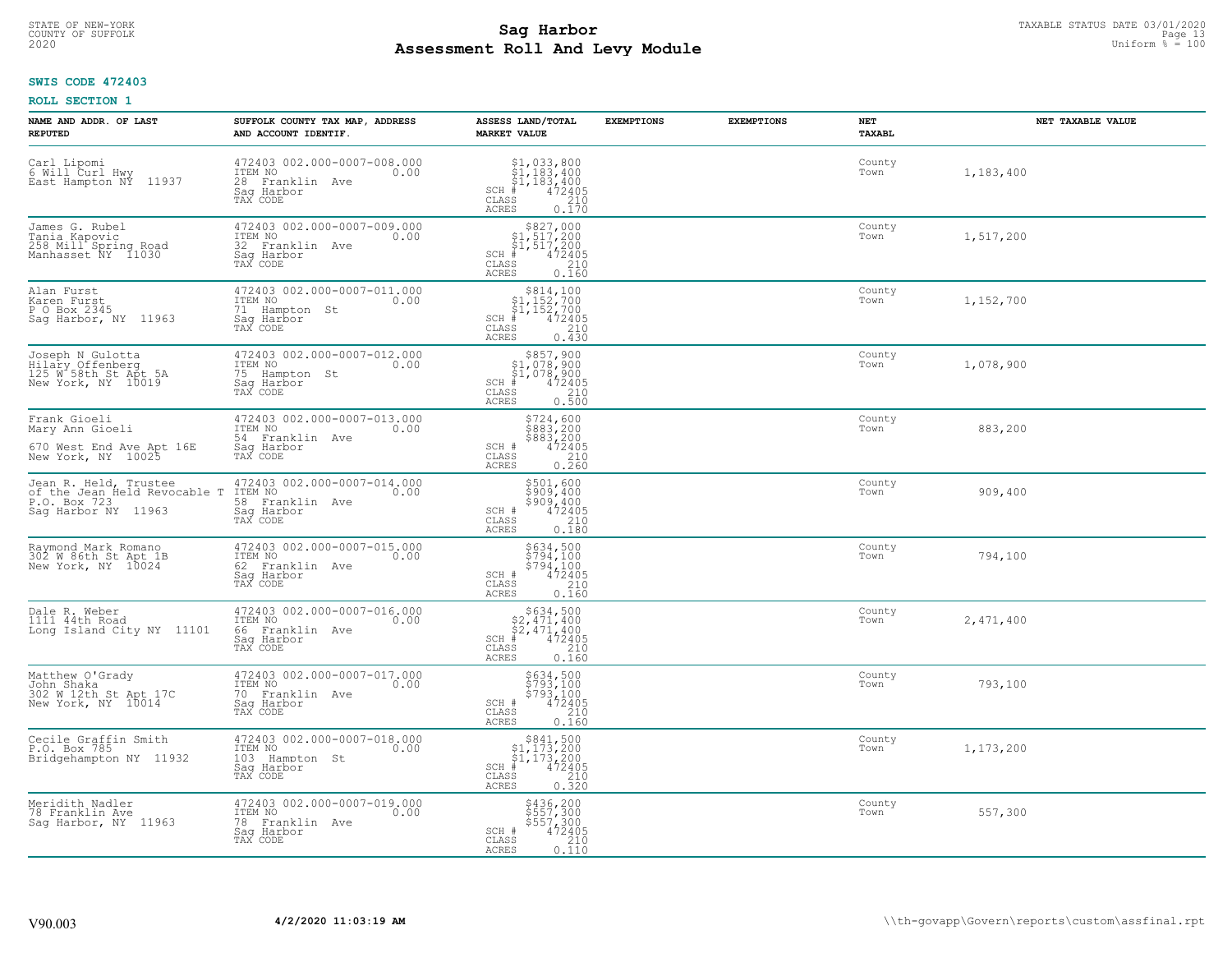#### **Sag Harbor** TAXABLE STATUS DATE 03/01/2020<br>
Poll and Louis Module **Assessment Roll And Levy Module** 2020 Uniform % = 100 COUNTY OF SUFFOLK **Example 2018 COUNTY OF SUFFOLK** Page 14

## **SWIS CODE 472403**

| NAME AND ADDR. OF LAST<br><b>REPUTED</b>                                                              | SUFFOLK COUNTY TAX MAP, ADDRESS<br>AND ACCOUNT IDENTIF.                                       | ASSESS LAND/TOTAL<br><b>MARKET VALUE</b>                                                                                                 | <b>EXEMPTIONS</b>  | <b>EXEMPTIONS</b>     | <b>NET</b><br><b>TAXABL</b> | NET TAXABLE VALUE |
|-------------------------------------------------------------------------------------------------------|-----------------------------------------------------------------------------------------------|------------------------------------------------------------------------------------------------------------------------------------------|--------------------|-----------------------|-----------------------------|-------------------|
| Elena Archi<br>Joseph Archi<br>36-24 194th St<br>Flushing, NY 11358                                   | 472403 002.000-0007-020.000<br>ITEM NO<br>0.00<br>84 Franklin Ave<br>Saq Harbor<br>TAX CODE   | $$674, 200$<br>$$1, 083, 800$<br>$$1, 083, 800$<br>$472405$<br>$$210$<br>$$210$<br>$SCH$ #<br>CLASS<br>ACRES<br>0.170                    |                    |                       | County<br>Town              | 1,083,800         |
| 94 Franklin LLC<br>51 Division Street, #417<br>Sag Harbor NY 11963                                    | 472403 002.000-0007-021.000<br>ITEM NO<br>0.00<br>94 Franklin Ave<br>Saq Harbor<br>TAX CODE   | $$707, 400$<br>$$5, 192, 300$<br>$$5, 192, 300$<br>$$472405$<br>$SCH$ #<br>CLASS<br>$\begin{array}{c} 210 \\ 0.330 \end{array}$<br>ACRES |                    |                       | County<br>Town              | 5,192,300         |
| Cynthia O Burns<br>PO Box 243<br>Sag Harbor, NY 11963                                                 | 472403 002.000-0007-022.000<br>ITEM NO<br>0.00<br>15 Hempstead St<br>Saq Harbor<br>TAX CODE   | \$579,500<br>\$760,700<br>\$760,700<br>SCH #<br>$\frac{472405}{210}$<br>CLASS<br>0.300<br>ACRES                                          |                    |                       | County<br>Town              | 760,700           |
| Cynthia O Burns<br>Lawrence Burns<br>P O Box 243<br>Sag Harbor, NY 11963                              | 472403 002.000-0007-023.000<br>ITEM NO<br>0.00<br>9 Hempstead St<br>Saq Harbor<br>TAX CODE    | \$566,100<br>\$756,900<br>$$756/200$<br>SCH #<br>$\begin{smallmatrix} 472405\ 210\ 0.160 \end{smallmatrix}$<br>CLASS<br>ACRES            | veteran<br>Persons | \$75,000<br>\$340,950 | County<br>Town              | 340,950           |
| Jonathan Herrick<br>Miki Herrick<br>66 Leonard St #4F<br>New York NY 10001                            | 472403 002.000-0007-024.000<br>ITEM NO<br>0.00<br>5 Hempstead Ave<br>Saq Harbor<br>TAX CODE   | \$1,019,800<br>31,532,900<br>\$1,532,900<br>\$1,532,900<br>\$5 472405<br>\$5 210<br>\$10.340<br>$SCH$ #<br>CLASS<br>ACRES                |                    |                       | County<br>Town              | 1,532,900         |
| Julia Chachere<br>1 Hempstead St<br>Sag Harbor, NY 11963                                              | 472403 002.000-0007-025.000<br>ITEM NO<br>0.00<br>1 Hempstead St<br>Sag Harbor<br>TAX CODE    | $$729,700$<br>$$930,800$<br>$$930,800$<br>$$472405$<br>$$210$<br>SCH #<br>CLASS<br>0.150<br>ACRES                                        |                    |                       | County<br>Town              | 930,800           |
| Elinor Spalten (Trustee)<br>Elinor Spalten Revocable Tru<br>2322 Towneheights Ter<br>Atlanta GA 30339 | 472403 002.000-0007-026.000<br>ITEM NO<br>0.00<br>109<br>Hampton St<br>Saq Harbor<br>TAX CODE | \$331,400<br>\$604,800<br>\$604,800<br>472405<br>SCH #<br>411<br>CLASS<br>ACRES<br>0.480                                                 |                    |                       | County<br>Town              | 604,800           |
| Erika Duncan<br>PO Box 626<br>Sag Harbor, NY 11963                                                    | 472403 002.000-0007-027.000<br>ITEM NO<br>0.00<br>105 Hampton St<br>Saq Harbor<br>TAX CODE    | $$486,500$<br>$$659,400$<br>$$659,400$<br>$472405$<br>$$210$<br>SCH #<br>CLASS<br>ACRES<br>0.100                                         |                    |                       | County<br>Town              | 659,400           |
| Matthew O'Grady<br>John Shaka<br>302 W 12th St Apt 17C<br>New York, NY 10014                          | 472403 002.000-0007-028.000<br>TTEM NO 0.00<br>97 Hampton St<br>Saq Harbor<br>TAX CODE        | $\begin{array}{c} $778,300$ \\ $1,088,500$ \\ $1,088,500$ \\ $4$ \end{array}$<br>SCH<br>CLASS<br>${\tt ACKES}$<br>0.160                  |                    |                       | County<br>Town              | 1,088,500         |
| W Deering Yardley Jr<br>91 Hampton St<br>Sag Harbor, NY 11963                                         | 472403 002.000-0007-029.000<br>ITEM NO<br>0.00<br>91 Hampton St<br>Sag Harbor<br>TAX CODE     | \$234,600<br>\$912,400<br>\$912,400<br>472405<br>SCH #<br>471<br>CLASS<br><b>ACRES</b><br>0.340                                          |                    |                       | County<br>Town              | 912,400           |
| Gregory Gordon<br>PO Box 1188<br>East Hampton, NY 11937                                               | 472403 002.000-0007-030.000<br>ITEM NO<br>0.00<br>87 Hampton St<br>Sag Harbor<br>TAX CODE     | \$110,500<br>\$586,700<br>\$586,700<br>SCH #<br>472405<br>CLASS<br>411<br>ACRES<br>0.160                                                 |                    |                       | County<br>Town              | 586,700           |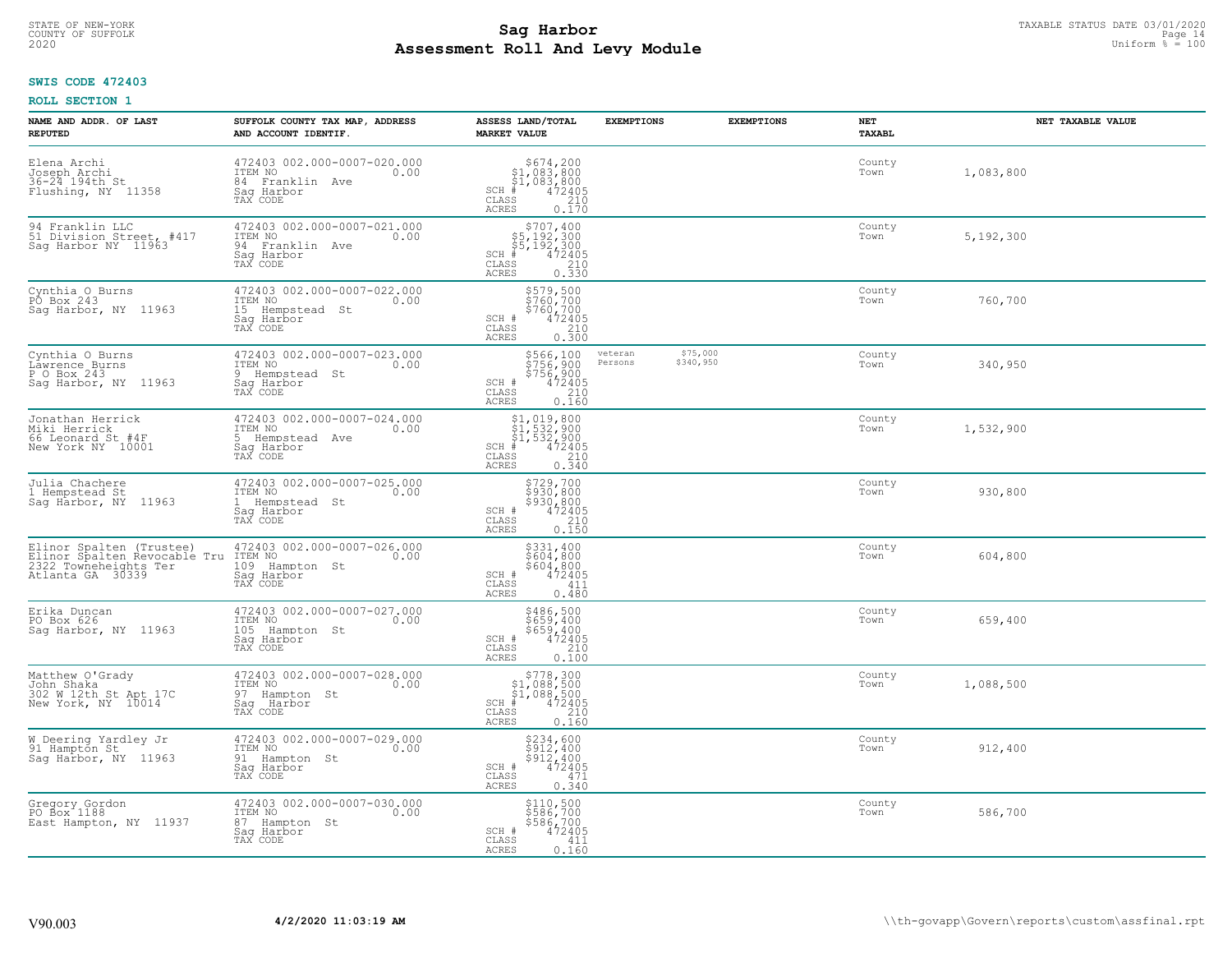# TAXABLE STATUS DATE 03/01/2020<br>COUNTY OF SUFFOLK Page 15 **Assessment Roll And Levy Module** 2020 Uniform % = 100

## **SWIS CODE 472403**

| NAME AND ADDR. OF LAST<br><b>REPUTED</b>                                                    | SUFFOLK COUNTY TAX MAP, ADDRESS<br>AND ACCOUNT IDENTIF.                                      | ASSESS LAND/TOTAL<br><b>MARKET VALUE</b>                                                                                                                                                                                                                                                                                                                                  | <b>EXEMPTIONS</b> | <b>EXEMPTIONS</b> | NET<br><b>TAXABL</b> | NET TAXABLE VALUE |
|---------------------------------------------------------------------------------------------|----------------------------------------------------------------------------------------------|---------------------------------------------------------------------------------------------------------------------------------------------------------------------------------------------------------------------------------------------------------------------------------------------------------------------------------------------------------------------------|-------------------|-------------------|----------------------|-------------------|
| Mark H Lubell<br>Jennifer L. Tripp<br>93 Milton St Apt #3<br>Brooklyn NY 11222              | 472403 002.000-0007-031.000<br>ITEM NO<br>0.00<br>81 Hampton<br>St<br>Saq Harbor<br>TAX CODE | $\begin{array}{l} $1,051,900\\ $1,741,100\\ $1,741,100\\ *\\ *\\ 2405\\ *\\ 240\\ *\\ 240\\ *\\ 240\\ *\\ 240\\ *\\ 240\\ *\\ 240\\ *\\ 240\\ *\\ 240\\ *\\ 240\\ *\\ 240\\ *\\ 240\\ *\\ 240\\ *\\ 240\\ *\\ 240\\ *\\ 240\\ *\\ 240\\ *\\ 240\\ *\\ 240\\ *\\ 240\\ *\\ 240\\ *\\ 240\\ *\\ 240\\ *\\ 240\\ *\\ 240\\ *\\$<br>$SCH$ #<br>CLASS<br><b>ACRES</b><br>0.400 |                   |                   | County<br>Town       | 1,741,100         |
| Joseph Evangelisti<br>545 Nest 20th St.#6A<br>New York NY 10011                             | 472403 002.000-0007-032.002<br>TTEM NO 0.00<br>67 Hampton St<br>Saq Harbor<br>TAX CODE       | $$931,000$<br>$$5,168,800$<br>$$5,168,800$<br>$$472405$<br>$SCH$ #<br>CLASS<br>$\frac{210}{0.390}$<br><b>ACRES</b>                                                                                                                                                                                                                                                        |                   |                   | County<br>Town       | 5,168,800         |
| Shoki Se.<br>Jon P. Shaw<br>144 W 27th St Apt 9R<br>New York NY 10001                       | 472403 002.000-0007-032.003<br>ITEM NO<br>0.00<br>40 Franklin Ave<br>Sag Harbor<br>TAX CODE  | $\begin{array}{c} \texttt{\$1$, 018$, 700} \\ \texttt{\$1$, 860, 400} \\ \texttt{\$1$, 860, 400} \\ \texttt{\$1$, 860, 400} \\ \texttt{\$1$} \\ \texttt{\$1$} \\ \texttt{\$1$} \\ \texttt{\$1$} \\ \texttt{\$1$} \\ \texttt{\$1$} \\ \texttt{\$1$} \\ \texttt{\$2$} \\ \texttt{\$1$} \\ \texttt{\$2$} \\ \texttt{\$3$} \\ \end{array}$<br>SCH #<br>CLASS<br><b>ACRES</b>  |                   |                   | County<br>Town       | 1,860,400         |
| Carl Hribar<br>525 E 72nd Street Apt 27A<br>New York NY 10021                               | 472403 002.000-0007-033.000<br>ITEM NO<br>0.00<br>61 Hampton St<br>Saq Harbor<br>TAX CODE    | $\begin{array}{r}  \  \  \, 5615,300 \\  \  \, 2,172,500 \\  \  \, 52,172,500 \\  \  \  \, 472405 \\  \  \  \, 81 \\  \  \  \, 81 \\  \  \  \, 81 \\  \  \  \, 0.200 \end{array}$<br>$SCH$ #<br>CLASS<br><b>ACRES</b>                                                                                                                                                     |                   |                   | County<br>Town       | 2,172,500         |
| Barbara Castantine<br>Joshua Castantine<br>Kaley Castantine<br>Geraldine A Burns (Life Esta | 472403 002.000-0007-034.000<br>ITEM NO<br>0.00<br>55 Hampton St<br>Saq Harbor<br>TAX CODE    | \$700,500<br>$$861,000$<br>$$861,000$<br>SCH #<br>$\frac{472405}{210}$<br>CLASS<br><b>ACRES</b><br>0.160                                                                                                                                                                                                                                                                  |                   |                   | County<br>Town       | 861,000           |
| Lynn J Cave<br>Seth W Ruffins<br>Benjamin J. Ruffins<br>51 Hampton St<br>Saq Harbor, NY     | 472403 002.000-0007-035.000<br>ITEM NO<br>0.00<br>51 Hampton St<br>Saq Harbor<br>TAX CODE    | $$700,500$<br>$$1,179,700$<br>$$1,179,700$<br>$*1$<br>$*172405$<br>SCH<br>CLASS<br>210<br>0.160<br><b>ACRES</b>                                                                                                                                                                                                                                                           |                   |                   | County<br>Town       | 1,179,700         |
| Star C Black<br>Apt 3b<br>111 E 36 Th St<br>New York, NY 10016                              | 472403 002.000-0007-036.000<br>ITEM NO<br>0.00<br>47 Hampton St<br>Saq Harbor<br>TAX CODE    | \$778,300<br>\$960,600<br>\$960,600<br>472405<br>SCH #<br>CLASS<br>210<br>0.160<br><b>ACRES</b>                                                                                                                                                                                                                                                                           |                   |                   | County<br>Town       | 960,600           |
| Laura S. Donnelly<br>P.O. Box 1022<br>East Hampton NY 11937                                 | 472403 002.000-0007-037.000<br>10.00 0.00<br>43 Hampton St<br>Saq Harbor<br>TAX CODE         | $$778,300$<br>$$1,259,200$<br>$$1,259,200$<br>$$472405$<br>$SCH$ #<br>CLASS<br>210<br><b>ACRES</b><br>0.160                                                                                                                                                                                                                                                               |                   |                   | County<br>Town       | 1,259,200         |
| Adrienne Noble Lopez<br>8 E Union St<br>Sag Harbor NY 11963                                 | 472403 002.000-0007-038.000<br>TTEM NO 0.00<br>39 Hampton St<br>Saq Harbor<br>TAX CODE       | \$683,700<br>\$958,200<br>\$958,200<br>SCH #<br>472405<br>CLASS<br>210<br><b>ACRES</b><br>0.200                                                                                                                                                                                                                                                                           |                   |                   | County<br>Town       | 958,200           |
| Puppup Productions LLC<br>175 West 72nd St Apt 10F<br>New York NY 10023                     | 472403 002.000-0007-039.000<br>ITEM NO<br>0.00<br>31 Hampton St<br>Saq Harbor<br>TAX CODE    | $$887,500$<br>$$2,735,200$<br>$$2,735,200$<br>$$472405$<br>SCH<br>210<br>CLASS<br>0.300<br><b>ACRES</b>                                                                                                                                                                                                                                                                   |                   |                   | County<br>Town       | 2,735,200         |
| Jennifer Brooke<br>Beatrice Alda<br>10 High St<br>Sag Harbor, NY 11963                      | 472403 002.000-0007-040.000<br>ITEM NO<br>0.00<br>10 High St<br>Saq Harbor<br>TAX CODE       | $$2, 282, 000$<br>$$2, 944, 600$<br>$$2, 944, 600$<br>$SCH$ #<br>472405<br>CLASS<br>210<br><b>ACRES</b><br>0.650                                                                                                                                                                                                                                                          |                   |                   | County<br>Town       | 2,944,600         |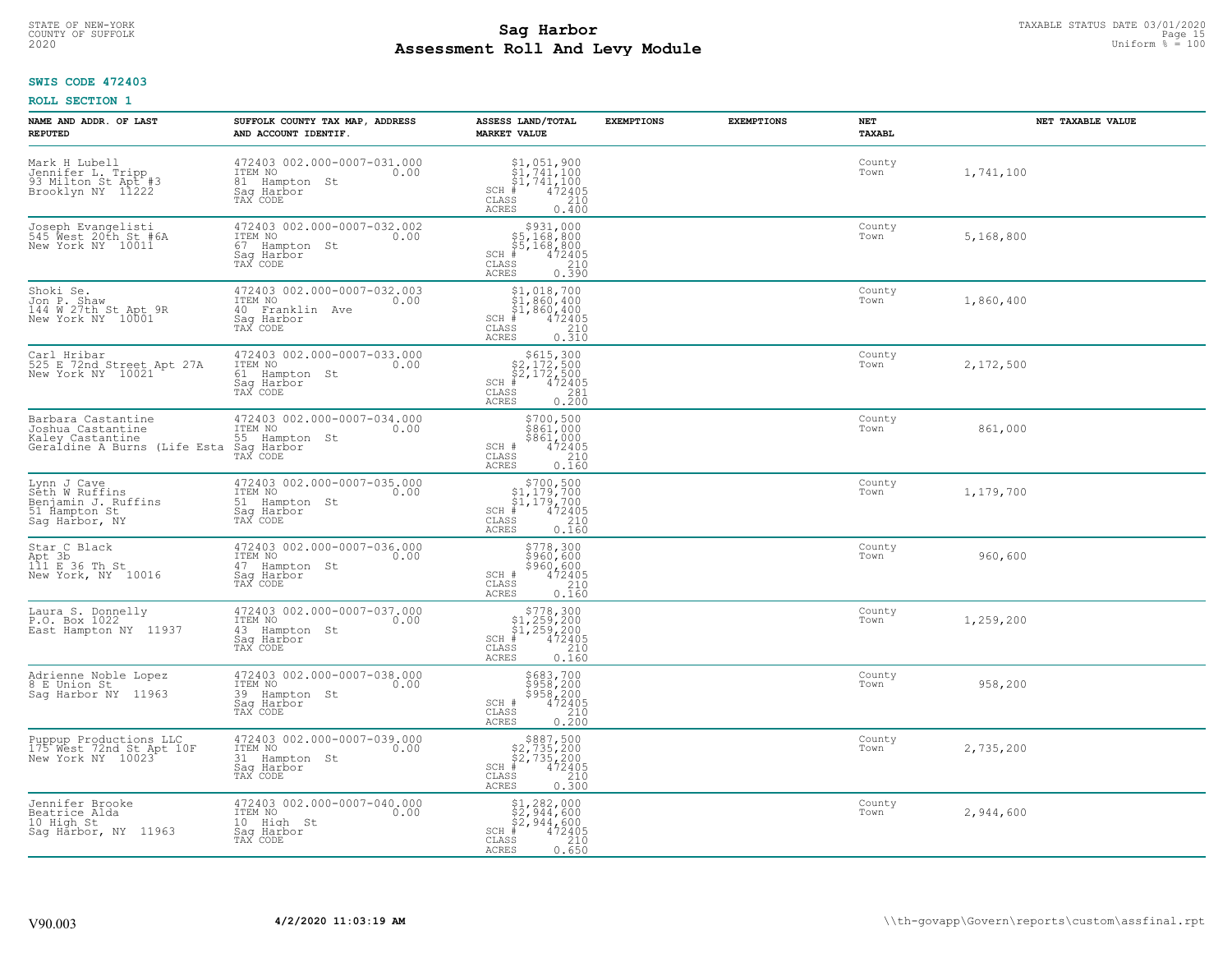#### **Sag Harbor** TAXABLE STATUS DATE 03/01/2020<br>
Poll and Louis Module **Assessment Roll And Levy Module** 2020 Uniform % = 100 COUNTY OF SUFFOLK **Example 2018 COUNTY OF SUFFOLK** Page 16

## **SWIS CODE 472403**

| NAME AND ADDR. OF LAST<br><b>REPUTED</b>                                                                                   | SUFFOLK COUNTY TAX MAP, ADDRESS<br>AND ACCOUNT IDENTIF.                                       | ASSESS LAND/TOTAL<br><b>MARKET VALUE</b>                                                                                                                                                                                                                                                                                                                                     | <b>EXEMPTIONS</b> | <b>EXEMPTIONS</b> | <b>NET</b><br><b>TAXABL</b> | NET TAXABLE VALUE |
|----------------------------------------------------------------------------------------------------------------------------|-----------------------------------------------------------------------------------------------|------------------------------------------------------------------------------------------------------------------------------------------------------------------------------------------------------------------------------------------------------------------------------------------------------------------------------------------------------------------------------|-------------------|-------------------|-----------------------------|-------------------|
| Margaret W Ginna<br>P O 1256<br>Sag Harbor, NY 11963                                                                       | 472403 002.000-0008-002.000<br>ITEM NO<br>0.00<br>161 Division St<br>Saq Harbor<br>TAX CODE   | \$210,000<br>\$406,200<br>\$406,200<br>472405<br>210<br>SCH #<br>CLASS<br><b>ACRES</b><br>0.030                                                                                                                                                                                                                                                                              |                   |                   | County<br>Town              | 406,200           |
| Susan Hewitt<br>Peter Ginna<br>15 Jones St Apt 6A<br>New York, NY 10014                                                    | 472403 002.000-0008-003.000<br>ITEM NO<br>0.00<br>165 Division St<br>Saq Harbor<br>TAX CODE   | $$827,200$<br>$$1,262,000$<br>$$1,262,000$<br>472405<br>$SCH$ #<br>CLASS<br>$\frac{210}{0.140}$<br><b>ACRES</b>                                                                                                                                                                                                                                                              |                   |                   | County<br>Town              | 1,262,000         |
| 169 Division Street LLC<br>15 Wigwam View Lane<br>East Hampton NY 11937                                                    | 472403 002.000-0008-004.000<br>ITEM NO<br>0.00<br>169<br>Division St<br>Saq Habor<br>TAX CODE | $$602,000$<br>$$2,449,500$<br>$$2,449,500$<br>$$472405$<br>$SCH$ #<br>CLASS<br>0.090<br>ACRES                                                                                                                                                                                                                                                                                |                   |                   | County<br>Town              | 2,449,500         |
| Peter Acocellla<br>P.O. Box 220<br>Saq Harbor NY 11963                                                                     | 472403 002.000-0008-006.000<br>0.00 0.00<br>14 Hampton St<br>Saq Harbor<br>TAX CODE           | \$486,500<br>\$590,900<br><b>SSSO SOO</b><br>SCH #<br>472405<br>CLASS<br>210<br>0.100<br>ACRES                                                                                                                                                                                                                                                                               |                   |                   | County<br>Town              | 590,900           |
| 18 Hampton LLC<br>320 Central Park West 9K<br>New York NY 10025                                                            | 472403 002.000-0008-007.000<br>ITEM NO<br>0.00<br>18 Hampton St<br>Saq Harbor<br>TAX CODE     | $$486,500$<br>$$1,167,100$<br>$$1,167,100$<br>$472405$<br>$$240$<br>$SCH$ #<br>CLASS<br>0,100<br><b>ACRES</b>                                                                                                                                                                                                                                                                |                   |                   | County<br>Town              | 1,167,100         |
| Michael Feirstein<br>Sanna B Feirstein<br>22 Hampton St<br>Saq Harbor, NY 11963                                            | 472403 002.000-0008-008.000<br>ITEM NO<br>0.00<br>22 Hampton St<br>Sag Harbor<br>TAX CODE     | $\begin{array}{r}  \  \  \, 5682,200 \\  \  \, 51,120,000 \\  \  \, 51,120,000 \\  \  \  \, 472405 \\  \  \, 85 \\  \  \, 210 \\  \  \, 0 \\  \  \, 240 \\  \  \, 0 \\  \  \, 0 \\  \  \, 0 \\  \  \, 0 \\  \  \, 0 \\  \  \, 0 \\  \  \, 0 \\  \  \, 0 \\  \  \, 0 \\  \  \, 0 \\  \  \, 0 \\  \  \, 0 \\  \  \, 0 \\  \  \, $<br>$SCH$ #<br>CLASS<br>0.140<br><b>ACRES</b> |                   |                   | County<br>Town              | 1,120,000         |
| Olin M. Edwards Credit Shelt<br>Astrid Edwards, Co-Trustee<br>Olin M. Edwards Credit Shelt<br>Arden Edwards Co-Trustees    | 472403 002.000-0008-009.000<br>ITEM NO<br>0.00<br>26<br>Hampton St<br>Saq Harbor<br>TAX CODE  | \$632,400<br>\$922,300<br>\$922,300<br>472405<br>SCH #<br>CLASS<br>210<br>0.130<br>ACRES                                                                                                                                                                                                                                                                                     |                   |                   | County<br>Town              | 922,300           |
| D + D House, LLC<br>582 Water Mill Towd Rd<br>Southampton NY 11968                                                         | 472403 002.000-0008-010.000<br>TTEM NO 0.00<br>30 Hampton St<br>Saq Harbor<br>TAX CODE        | $$894,100$<br>$$1,320,500$<br>$$1,320,500$<br>$*1,320,500$<br>$*1,472405$<br>SCH #<br>CLASS<br>210<br><b>ACRES</b><br>0.340                                                                                                                                                                                                                                                  |                   |                   | County<br>Town              | 1,320,500         |
| Gregor W Medinger<br>PO Box 1176<br>Sag Harbor, NY 11963                                                                   | 472403 002.000-0008-011.000<br>10.00 0.00<br>0.00<br>34 Hampton St<br>Saq Harbor<br>TAX CODE  | $\begin{array}{r} 5883, 600\\ 51, 336, 200\\ 51, 336, 200\\ *\\ 220\\ *\\ \text{ss} \\ -472405\\ *\\ \text{ss} \\ -420 \end{array}$<br>$SCH$ #<br>$\mathtt{CLASS}$<br><b>ACRES</b>                                                                                                                                                                                           |                   |                   | County<br>Town              | 1,336,200         |
| Isaac M. Bromberg, Trustee<br>U/T Bromberg Family Irrevoca<br>Michael S. Bromberg (Life Es<br>Margaret Bromberg (Life Esta | 472403 002.000-0008-012.000<br>ITEM NO<br>0.00<br>44 Hampton St<br>Sag Harbor<br>TAX CODE     | $$632, 400$<br>$$1, 107, 500$<br>$$1, 107, 500$<br>$472405$<br>$$220$<br>$SCH$ #<br>CLASS<br><b>ACRES</b><br>0.130                                                                                                                                                                                                                                                           |                   |                   | County<br>Town              | 1,107,500         |
| Diane Glick-Morris<br>1980 Deerfield Rd<br>Water Mill, NY 11976                                                            | 472403 002.000-0008-013.000<br>ITEM NO<br>0.00<br>46 Hampton St<br>Saq Harbor<br>TAX CODE     | \$632,400<br>\$1,026,700<br>\$1,026,700<br>SCH #<br>472405<br>CLASS<br>210<br>0.130<br>ACRES                                                                                                                                                                                                                                                                                 |                   |                   | County<br>Town              | 1,026,700         |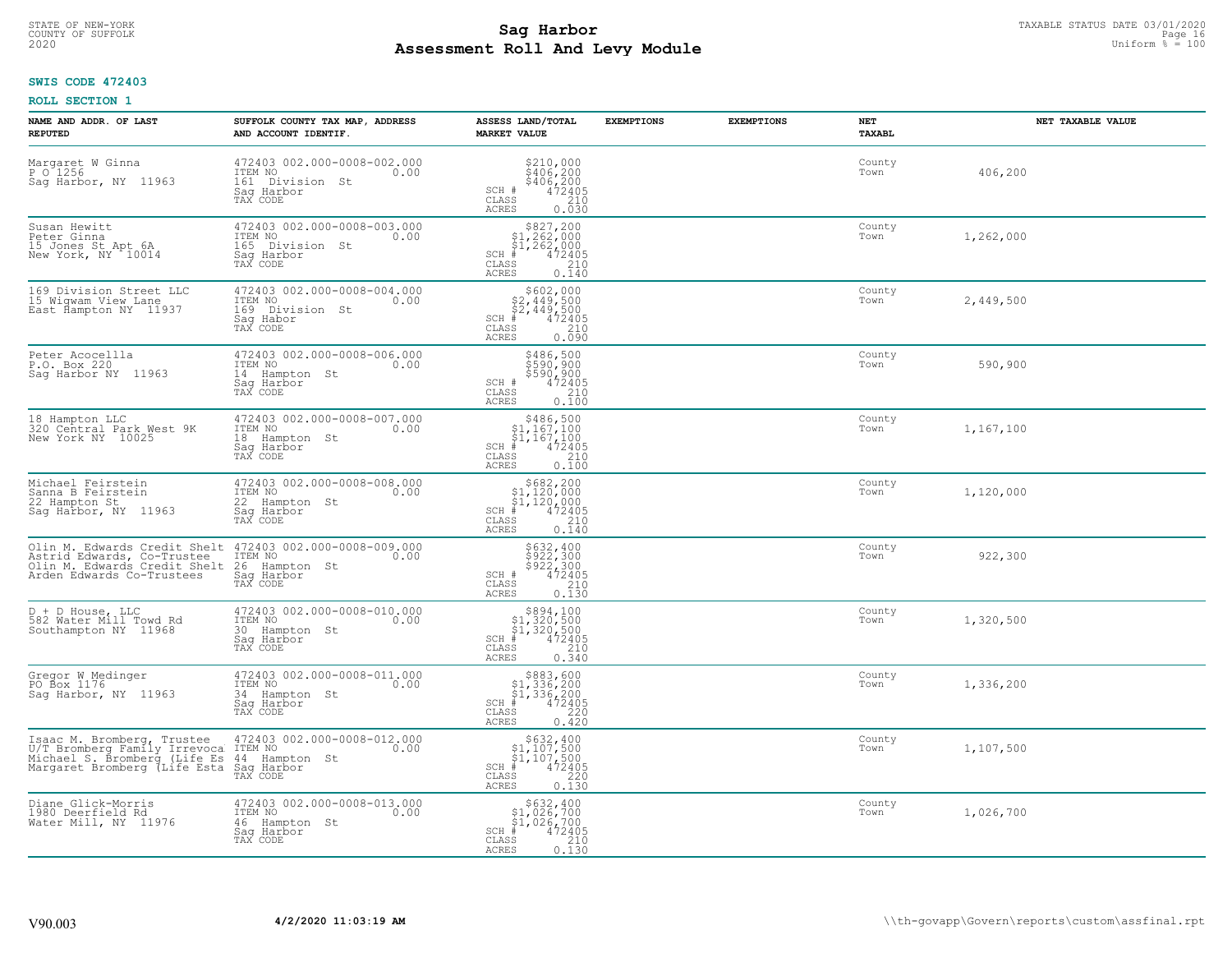# STATE OF NEW-YORK TAXABLE STATUS DATE 03/01/2020<br>COUNTY OF SUFFOLK Page 17 **Assessment Roll And Levy Module** 2020 Uniform % = 100

## **SWIS CODE 472403**

| NAME AND ADDR. OF LAST<br><b>REPUTED</b>                                                          | SUFFOLK COUNTY TAX MAP, ADDRESS<br>AND ACCOUNT IDENTIF.                                     | ASSESS LAND/TOTAL<br><b>MARKET VALUE</b>                                                                                                                                                                                                                                                                                                 | <b>EXEMPTIONS</b> | <b>EXEMPTIONS</b> | NET<br><b>TAXABL</b> | NET TAXABLE VALUE |
|---------------------------------------------------------------------------------------------------|---------------------------------------------------------------------------------------------|------------------------------------------------------------------------------------------------------------------------------------------------------------------------------------------------------------------------------------------------------------------------------------------------------------------------------------------|-------------------|-------------------|----------------------|-------------------|
| Brandon Rice<br>Andrea Rice<br>61 Jane Street Apt 17D<br>New York NY 10014                        | 472403 002.000-0008-014.001<br>ITEM NO<br>0.00<br>175 Division St<br>Saq Harbor<br>TAX CODE | $SCH$ #<br>CLASS<br><b>ACRES</b><br>0.260                                                                                                                                                                                                                                                                                                |                   |                   | County<br>Town       | 1,373,400         |
| Roxanne Taylor<br>300 Central Park West Unit 1<br>New York NY 10024                               | 472403 002.000-0008-015.000<br>ITEM NO<br>0.00<br>10 Hampton St<br>Saq Harbor<br>TAX CODE   | \$535,100<br>\$1,900,500<br>\$1,900,500<br>$SCH$ #<br>472405<br>CLASS<br>210<br>0.100<br><b>ACRES</b>                                                                                                                                                                                                                                    |                   |                   | County<br>Town       | 1,900,500         |
| Robert B Allardice III<br>355 Greenwich St<br>New York, NY 10013                                  | 472403 003.000-0001-003.001<br>ITEM NO<br>0.00<br>127 Bay St<br>Saq Harbor<br>TAX CODE      | $$1, 735, 600$<br>$$2, 319, 200$<br>$$2, 319, 200$<br>$$472405$<br>$SCH$ #<br>CLASS<br>210<br>0.800<br>ACRES                                                                                                                                                                                                                             |                   |                   | County<br>Town       | 2,319,200         |
| Carter Bibb Bailey Coyne<br>12 Alford Rd<br>Great Barrington MA 01230-2                           | 472403 003.000-0001-004.000<br>ITEM NO<br>0.00<br>133 Bay St<br>Saq Harbor<br>TAX CODE      | $\begin{array}{r} $856,200 $1,085,800 $1,085,800 # 472405 $58 210 \end{array}$<br>$SCH$ #<br>CLASS<br><b>ACRES</b><br>0.160                                                                                                                                                                                                              |                   |                   | County<br>Town       | 1,085,800         |
| Howard Kleinsmith<br>Phillis Kleinsmith<br>P O Box 1201<br>Sag Harbor, NY 11963                   | 472403 003.000-0001-005.000<br>ITEM NO<br>0.00<br>137 Bay St<br>Saq Harbor<br>TAX CODE      | $\begin{array}{l} \text{\small $51$, $446$, $300$} \\ \text{\small $51$, $663$, $000$} \\ \text{\small $51$, $663$, $000$} \\ \text{\small $4$} \\ \text{\small $72405$} \\ \text{\small $58$} \\ \text{\small $210$} \\ \text{\small $25$} \\ \text{\small $63$} \\ \text{\small $6400$} \end{array}$<br>SCH #<br>CLASS<br><b>ACRES</b> | Volunte           | \$166,300         | County<br>Town       | 1,496,700         |
| Anne Hansen (Life Estate)<br>Ceorge M Hansen III<br>Susan C Zaykowski<br>PO Box 415<br>151 Bay St | 472403 003.000-0001-008.000<br>ITEM NO<br>0.00<br>151 Bay St<br>Saq Harbor<br>TAX CODE      | $$1,186,400$<br>$$1,395,900$<br>$$1,395,900$<br>$472405$<br>$$210$<br>SCH<br>. #<br>CLASS<br>0.350<br><b>ACRES</b>                                                                                                                                                                                                                       | Persons           | \$697,950         | County<br>Town       | 697,950           |
| Shawn Early<br>Shannon Tait<br>11 Thomas Farm Lane<br>Long Valley NJ 07853                        | 472403 003.000-0001-009.000<br>ITEM NO<br>0.00<br>155 Bay St<br>Saq Harbor<br>TAX CODE      | $$1, 222, 100$<br>$$1, 417, 800$<br>$$1, 417, 800$<br>472405<br>$SCH$ #<br>CLASS<br>210<br>0.260<br><b>ACRES</b>                                                                                                                                                                                                                         |                   |                   | County<br>Town       | 1,417,800         |
| Eric Anderson<br>261 Broadway Apt 6B<br>New York, NY 10007                                        | 472403 003.000-0001-011.001<br>ITEM NO 0.00<br>163 Bay St<br>Saq Harbor<br>TAX CODE         | $$1, 120, 900$<br>$$1, 361, 700$<br>$$1, 361, 700$<br>$*$<br>$*$<br>$*$<br>$*$<br>$SCH$ #<br>CLASS<br>210<br><b>ACRES</b><br>0.310                                                                                                                                                                                                       |                   |                   | County<br>Town       | 1,361,700         |
| Carolyn J Cole<br>197 Amity St<br>Brooklyn, NY 11201                                              | 472403 003.000-0001-012.000<br>TTEM NO 0.00<br>167 Bay St<br>Saq Harbor<br>TAX CODE         | \$1,363,100<br>\$1,680,000<br>\$1,680,000<br>SCH #<br>472405<br>210<br>CLASS<br><b>ACRES</b><br>0.290                                                                                                                                                                                                                                    |                   |                   | County<br>Town       | 1,680,000         |
| Andrew Rinaldi<br>50 Pine St Apt 11S<br>New York NY 10005                                         | 472403 003.000-0001-013.000<br>ITEM NO<br>0.00<br>169 Bay St<br>Easthampton<br>TAX CODE     | \$982,100<br>\$1,336,600<br>\$1,336,600<br>472405<br>$SCH$ #<br>CLASS<br>210<br><b>ACRES</b><br>0.170                                                                                                                                                                                                                                    |                   |                   | County<br>Town       | 1,336,600         |
| Scott Hendrickson<br>44 Laight Street Apt 7A<br>New York NY 10013                                 | 472403 003.000-0001-014.000<br>ITEM NO<br>0.00<br>173 Bay St<br>Saq Harbor<br>TAX CODE      | $$4,311,800$<br>$$4,311,800$<br>$$4,311,800$<br>$$4,311,800$<br>SCH #<br>472405<br>CLASS<br>220<br><b>ACRES</b><br>0.550                                                                                                                                                                                                                 |                   |                   | County<br>Town       | 4,311,800         |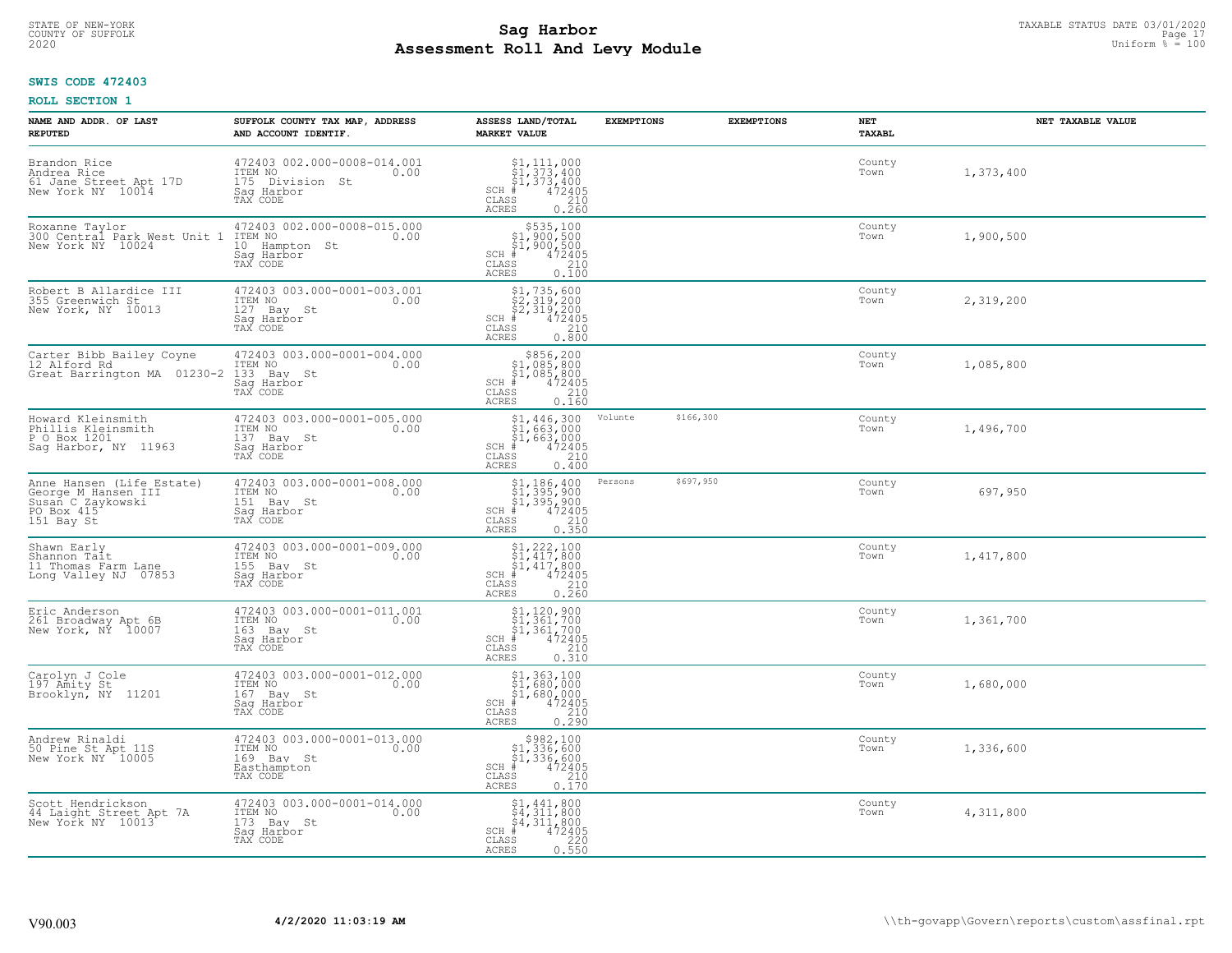#### **Sag Harbor** TAXABLE STATUS DATE 03/01/2020 **Sag Harbor** TAXABLE STATUS DATE 03/01/2020 **Page 18 Assessment Roll And Levy Module** 2020 Uniform % = 100 COUNTY OF SUFFOLK **Example 2018 COUNTY OF SUFFOLK** Page 18

## **SWIS CODE 472403**

| NAME AND ADDR. OF LAST<br><b>REPUTED</b>                                                                                                   | SUFFOLK COUNTY TAX MAP, ADDRESS<br>AND ACCOUNT IDENTIF.                                          | ASSESS LAND/TOTAL<br><b>MARKET VALUE</b>                                                                                                                                                                                                                                                               | <b>EXEMPTIONS</b> | <b>EXEMPTIONS</b> | <b>NET</b><br>TAXABL | NET TAXABLE VALUE |
|--------------------------------------------------------------------------------------------------------------------------------------------|--------------------------------------------------------------------------------------------------|--------------------------------------------------------------------------------------------------------------------------------------------------------------------------------------------------------------------------------------------------------------------------------------------------------|-------------------|-------------------|----------------------|-------------------|
| Andrew Jonathan Tilbury<br>202 6th Avenue Apt 4D<br>New York NY 10013                                                                      | 472403 003.000-0001-015.000<br>ITEM NO<br>0.00<br>43 Hempstead<br>- St<br>Saq Harbor<br>TAX CODE | $\begin{array}{r}  \  \  \, 8864,700 \\  \  \, 51,141,200 \\  \  \, 51,141,200 \\  \  \  \, 472405 \\  \  \, 85 \\  \  \  \, 210 \\  \  \, 0.260 \end{array}$<br>$SCH$ #<br>CLASS<br>ACRES                                                                                                             |                   |                   | County<br>Town       | 1,141,200         |
| Cary Jones, sole Trustee<br>of the Merlin Trust<br>C. C. Provident Financial Mana<br>2850 Ocean Park Blvd Suite 3<br>Santa Monica CA 90405 | 472403 003.000-0001-018.001<br>ITEM NO<br>0.00<br>51 Hempstead St<br>Sag Harbor<br>TAX CODE      | $$1, 464, 400$<br>$$2, 466, 000$<br>$$2, 466, 000$<br>$$472405$<br>SCH #<br>CLASS<br>210<br>0.450<br>ACRES                                                                                                                                                                                             |                   |                   | County<br>Town       | 2,466,000         |
| Gabrielle Lansner<br>Dean Taucher<br>109 Orchard Terrace<br>Piermont NY 10968                                                              | 472403 003.000-0001-019.000<br>ITEM NO<br>0.00<br>59 Hempstead St<br>Saq Harbor<br>TAX CODE      | $\begin{array}{c} \texttt{\$1,021,600}\ \\ \texttt{\$1,482,100}\ \\ \texttt{\$1,482,100}\ \\ \texttt{\$1,482,100}\ \\ \texttt{\$1,482,100}\ \\ \texttt{\$10}\ \\ \texttt{\$10}\ \\ \texttt{\$10}\ \\ \texttt{\$10}\ \\ \texttt{\$10}\ \\ \texttt{\$10}\end{array}$<br>$SCH$ #<br>CLASS<br><b>ACRES</b> |                   |                   | County<br>Town       | 1,482,100         |
| Philip H Curtis<br>411 W End Ave Apt 11D<br>New York, NY 10024                                                                             | 472403 003.000-0001-020.000<br>ITEM NO<br>0.00<br>65 Hempstead St<br>Saq Harbor<br>TAX CODE      | $\begin{array}{c}\n 5909, 400 \\  5909, 400 \\  5909, 400 \\  472405 \\  311 \\  2405\n \end{array}$<br>SCH #<br>CLASS<br>0.460<br><b>ACRES</b>                                                                                                                                                        |                   |                   | County<br>Town       | 909,400           |
| Philip H Curtis<br>Rebecca Curtis<br>Box 1134<br>Saq Harbor, NY 11963                                                                      | 472403 003.000-0001-021.001<br>ITEM NO<br>0.00<br>69 Hempstead St<br>Sag Harbor<br>TAX CODE      | \$901,500<br>$$1,263,600$<br>$$1,263,600$<br>$*$ 472405<br>$SCH$ #<br>CLASS<br>$\begin{array}{c} 210 \\ 0.360 \end{array}$<br><b>ACRES</b>                                                                                                                                                             |                   |                   | County<br>Town       | 1,263,600         |
| Declan W Blackmore<br>15 Whooping Hollow Rd<br>East Hampton, NY 11937                                                                      | 472403 003.000-0001-021.002<br>ITEM NO<br>0.00<br>3 Shaw Rd<br>Saq Harbor<br>TAX CODE            | $\begin{array}{c} 51,700 \\ 51,700 \\ 472405 \end{array}$<br>SCH #<br>CLASS<br>311<br>0.020<br>ACRES                                                                                                                                                                                                   |                   |                   | County<br>Town       | 1,700             |
| Emily J Fletcher<br>P O Box 1135<br>Sag Harbor, NY 11963                                                                                   | 472403 003.000-0001-022.000<br>ITEM NO<br>0.00<br>9 Shore Rd<br>Sag Harbor<br>TAX CODE           | \$33,500<br>\$33,500<br>\$33,500<br>\$472405<br>SCH #<br>CLASS<br>311<br>0.140<br><b>ACRES</b>                                                                                                                                                                                                         |                   |                   | County<br>Town       | 33,500            |
| Nancy Merritt<br>Po Box 1235<br>Saq Harbor, NY 11963                                                                                       | 472403 003.000-0001-023.001<br>ITEM NO<br>0.00<br>143 Bay St<br>Saq Harbor<br>TAX CODE           | $$1, 145, 700$<br>$$1, 347, 300$<br>$$1, 347, 300$<br>$472405$<br>$$210$<br>$SCH$ #<br>$\mathtt{CLASS}$<br><b>ACRES</b><br>0.260                                                                                                                                                                       |                   |                   | County<br>Town       | 1,347,300         |
| Stephen B Siegel<br>Wendy Siegel<br>631 Park Ave<br>New York NY 10065                                                                      | 472403 003.000-0002-001.000<br>ITEM NO<br>0.00<br>25 Shaw Rd<br>Saq Harbor<br>TAX CODE           | \$5,094,200<br>\$11,757,100<br>\$11,757,100<br>SCH #<br>$\frac{472405}{210W}$<br>CLASS<br><b>ACRES</b><br>1.690                                                                                                                                                                                        |                   |                   | County<br>Town       | 11,757,100        |
| Glynne Woolfenden<br>29 <sup>-</sup> Shaw Rd<br>Saq Harbor, NY 11963                                                                       | 472403 003.000-0002-002.000<br>ITEM NO<br>0.00<br>29 Shaw Rd<br>Saq Harbor<br>TAX CODE           | \$1,914,000<br>\$2,269,700<br>\$2,269,700<br>472405<br>210W<br>$SCH$ #<br>CLASS<br><b>ACRES</b><br>0.370                                                                                                                                                                                               |                   |                   | County<br>Town       | 2,269,700         |
| Michi Itami, Trustee<br>THe Michi Itami Revocable Tr<br>19 Shaw Rd<br>Saq Harbor NY 11963                                                  | 472403 003.000-0002-003.001<br>ITEM NO<br>0.00<br>19 Shaw Rd<br>Sag Harbor<br>TAX CODE           | $\begin{array}{c} $590,600\\ $1,188,400\\ $1,188,400\\ \end{array}$<br>$SCH$ #<br>472405<br>CLASS<br>210<br>0.430<br>ACRES                                                                                                                                                                             |                   |                   | County<br>Town       | 1,188,400         |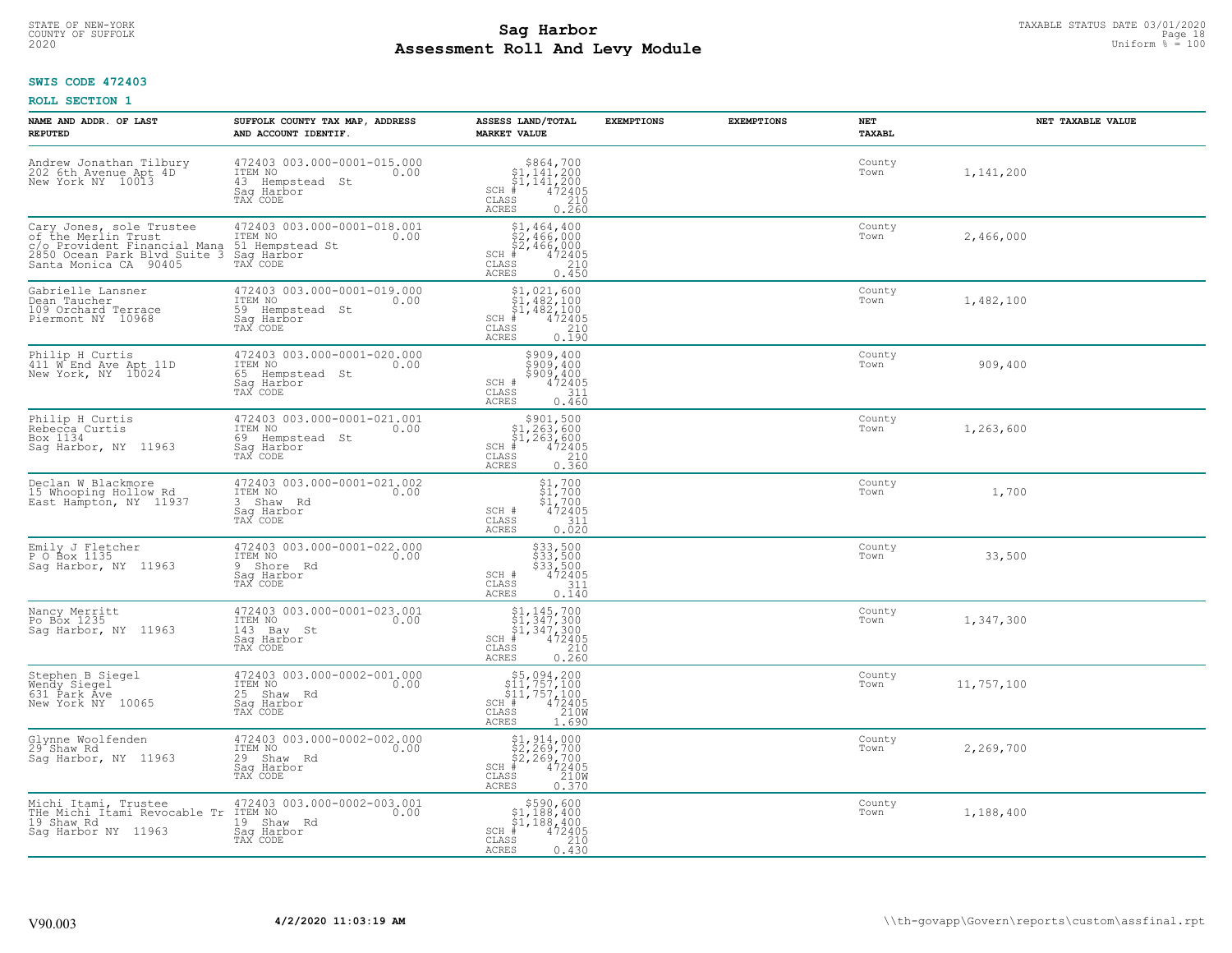#### **Sag Harbor** TAXABLE STATUS DATE 03/01/2020 **Sag Harbor** TAXABLE STATUS DATE 03/01/2020 **Page 19 Assessment Roll And Levy Module** 2020 Uniform % = 100 COUNTY OF SUFFOLK **Example 2018 COUNTY OF SUFFOLK** Page 19

## **SWIS CODE 472403**

| NAME AND ADDR. OF LAST<br><b>REPUTED</b>                                     | SUFFOLK COUNTY TAX MAP, ADDRESS<br>AND ACCOUNT IDENTIF.                                    | ASSESS LAND/TOTAL<br><b>MARKET VALUE</b>                                                                                                                                                                           | <b>EXEMPTIONS</b>    | <b>EXEMPTIONS</b> | <b>NET</b><br><b>TAXABL</b> | NET TAXABLE VALUE |
|------------------------------------------------------------------------------|--------------------------------------------------------------------------------------------|--------------------------------------------------------------------------------------------------------------------------------------------------------------------------------------------------------------------|----------------------|-------------------|-----------------------------|-------------------|
| Malcolm Horton<br>15 Shaw Rd<br>Sag Harbor, NY 11963                         | 472403 003.000-0002-005.004<br>ITEM NO<br>0.00<br>15 Shaw Rd<br>Saq Harbor<br>TAX CODE     | $$595,800$<br>$$810,200$<br>$$810,200$<br>$472405$<br>$$210$<br>SCH #<br>CLASS<br><b>ACRES</b><br>0.700                                                                                                            |                      |                   | County<br>Town              | 810,200           |
| Happy Shaw LLC<br>Tutto Il Giorno<br>P.O. Box 1635<br>Saq Harbor NY 11963    | 472403 003.000-0002-006.001<br>ITEM NO<br>0.00<br>14 Shaw Rd<br>Saq Harbor<br>TAX CODE     | \$423,200<br>\$882,400<br>\$882,400<br>472405<br>SCH #<br>CLASS<br>$\frac{210}{0.250}$<br>ACRES                                                                                                                    |                      |                   | County<br>Town              | 882,400           |
| Bruce Douglas Fletcher<br>37 Shaw Rd<br>P.O. Box 390<br>Saq Harbor NY 11963  | 472403 003.000-0002-006.002<br>ITEM NO<br>0.00<br>Shaw Rd<br>Saq Harbor<br>TAX CODE        | \$500<br>\$13,000<br>\$13,000<br>SCH #<br>472405<br>CLASS<br>692<br>0.030<br>ACRES                                                                                                                                 |                      |                   | County<br>Town              | 13,000            |
| Timothy K Yardley<br>Lucy B Yardley<br>PO Box 1436<br>East Hampton, NY 11937 | 472403 003.000-0002-008.002<br>ITEM NO<br>0.00<br>10 Shaw Rd<br>Saq Harbor<br>TAX CODE     | \$615,200<br>\$915,300<br>\$915,300<br>SCH #<br>$\begin{array}{r} 472405 \\ 210 \\ 0.800 \end{array}$<br>CLASS<br>ACRES                                                                                            |                      |                   | County<br>Town              | 915,300           |
| Lara Ivanovic<br>10 Wakeman Pl<br>Larchmont NY 10538                         | 472403 003.000-0002-008.003<br>ITEM NO<br>0.00<br>Shaw Rd<br>Saq Harbor<br>TAX CODE        | $\begin{array}{r} 5245, 400 \\ 5245, 400 \\ 5245, 400 \\ 472405 \\ 0.090 \end{array}$<br>SCH #<br>$\mathtt{CLASS}$<br>ACRES                                                                                        |                      |                   | County<br>Town              | 245,400           |
| 6 Shaw Road LLC<br>6 Shaw Rd<br>Sag Harbor, NY 11963                         | 472403 003.000-0002-009.000<br>ITEM NO<br>0.00<br>6 Shaw Rd<br>Sag Harbor<br>TAX CODE      | \$473,100<br>\$703,000<br>\$703,000<br>472405<br>SCH #<br>473<br>CLASS<br>ACRES<br>0.460                                                                                                                           |                      |                   | County<br>Town              | 703,000           |
| Vincent C Moore<br>Ann I Moore<br>631 Orienta Ave<br>Mamaroneck, NY 10543    | 472403 003.000-0002-010.000<br>ITEM NO<br>0.00<br>15 Richards Dr<br>Saq Harbor<br>TAX CODE | $$437,600$<br>$$1,322,900$<br>$$1,322,900$<br>$$472405$<br>$SCH$ #<br>$\begin{array}{c} 210 \\ 0.630 \end{array}$<br>CLASS<br>ACRES                                                                                |                      |                   | County<br>Town              | 1,322,900         |
| LGMJ LLC<br>c/o Brosnan<br>P.O. Box 511<br>Montauk NY 11954                  | 472403 003.000-0002-011.000<br>ITEM NO 0.00<br>21 Richards Dr<br>Saq Harbor<br>TAX CODE    | $\begin{array}{r} \text{\small $>$507,200$} \\ \text{\small $>$1,310,400$} \\ \text{\small $>$1,310,400$} \\ \text{\small $>$472405$} \\ \text{\small $>$85$} \end{array}$<br>$SCH$ #<br>$\mathtt{CLASS}$<br>ACRES |                      |                   | County<br>Town              | 1,310,400         |
| Gerald Bertie<br>Stephanie Bertie<br>25 Richards Dr<br>Sag Harbor NY 11963   | 472403 003.000-0002-012.000<br>ITEM NO<br>25 Richards Dr<br>Saq Harbor<br>TAX CODE         | \$476,000<br>\$693,800<br>\$693,800<br>SCH #<br>472405<br>210<br>CLASS<br>0.280<br>ACRES                                                                                                                           |                      |                   | County<br>Town              | 693,800           |
| Avis Katherine Plumb<br>33 Richards Dr<br>Saq Harbor NY 11963                | 472403 003.000-0002-013.000<br>ITEM NO<br>0.00<br>33 Richards Dr<br>Sag Harbor<br>TAX CODE | \$484,900<br>\$665,800<br>\$665,800<br>472405<br>SCH #<br>$\begin{array}{c} 210 \\ 0.290 \end{array}$<br>CLASS<br><b>ACRES</b>                                                                                     | Persons<br>\$332,900 |                   | County<br>Town              | 332,900           |
| Jeanelle L Myers<br>Terrance M Sullivan<br>34 Green St<br>New York, NY 10002 | 472403 003.000-0002-014.000<br>ITEM NO<br>0.00<br>39 Richards Dr<br>Saq Harbor<br>TAX CODE | \$484,900<br>\$803,700<br>\$803,700<br>$\begin{array}{r} 472405 \\ 210 \\ 0.290 \end{array}$<br>SCH #<br>CLASS<br>ACRES                                                                                            | \$125,000<br>veteran |                   | County<br>Town              | 678,700           |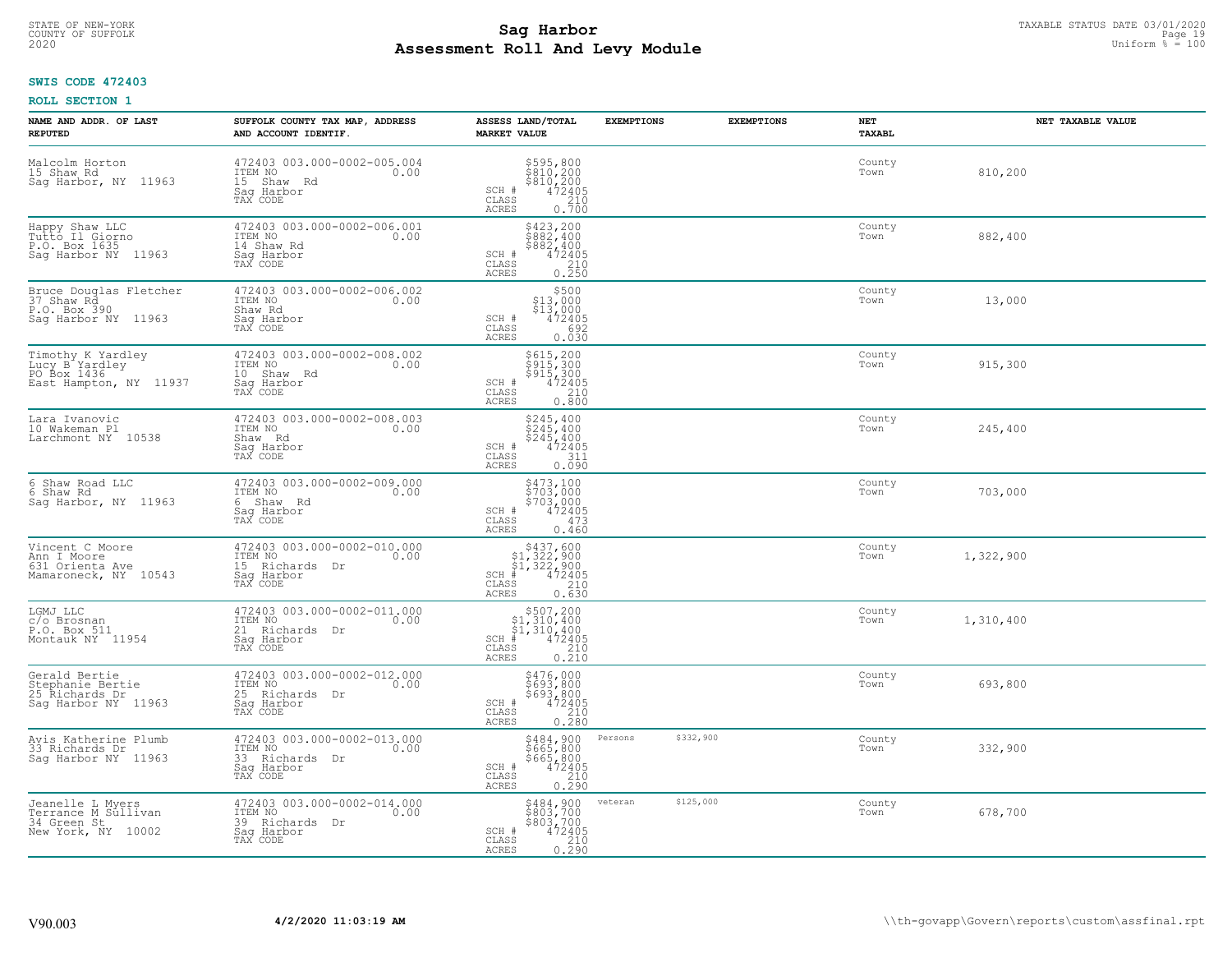# TAXABLE STATUS DATE 03/01/2020<br>COUNTY OF SUFFOLK Page 20 COUNTY OF SUFFOLK Page 20 **Assessment Roll And Levy Module** 2020 Uniform % = 100

## **SWIS CODE 472403**

| NAME AND ADDR. OF LAST<br><b>REPUTED</b>                                                             | SUFFOLK COUNTY TAX MAP, ADDRESS<br>AND ACCOUNT IDENTIF.                                    | ASSESS LAND/TOTAL<br><b>MARKET VALUE</b>                                                                                           | <b>EXEMPTIONS</b> | <b>EXEMPTIONS</b> | NET<br><b>TAXABL</b> | NET TAXABLE VALUE |
|------------------------------------------------------------------------------------------------------|--------------------------------------------------------------------------------------------|------------------------------------------------------------------------------------------------------------------------------------|-------------------|-------------------|----------------------|-------------------|
| Fitzgerald Bramwell<br>2292 Stone Garden Ln<br>Lexington, KY 40813-1392                              | 472403 003.000-0002-015.000<br>ITEM NO<br>0.00<br>43 Richards Dr<br>Saq Harbor<br>TAX CODE | $\begin{array}{r} 5484, 900 \\ 5631, 200 \\ 5631, 200 \\ 472405 \\ 210 \\ 0.290 \end{array}$<br>SCH #<br>CLASS<br>ACRES            |                   |                   | County<br>Town       | 631,200           |
| Ejm Group (the)<br>123 Random Farms Dr<br>Chappaqua, NY 10514                                        | 472403 003.000-0002-016.000<br>ITEM NO<br>0.00<br>53 Richards Dr<br>Saq Harbor<br>TAX CODE | \$442,500<br>\$733,400<br>$$7\bar{3}\bar{3}'$ , $400$<br>$472405$<br>SCH #<br>210<br>CLASS<br>0.430<br>ACRES                       |                   |                   | County<br>Town       | 733,400           |
| Douglas Fletcher<br>P.O. Box 390<br>Sag Harbor NY 11963                                              | 472403 003.000-0002-017.000<br>ITEM NO<br>0.00<br>45 Shaw Rd<br>Sag Harbor<br>TAX CODE     | \$437,300<br>\$580,900<br>\$580,900<br>472405<br>SCH #<br>$\mathtt{CLASS}$<br>$\begin{array}{c} 210 \\ 0.340 \end{array}$<br>ACRES |                   |                   | County<br>Town       | 580,900           |
| Stephen B Siegel<br>Wendy Siegel<br>631 Park Ave<br>New York NY 10065                                | 472403 003.000-0002-018.000<br>ITEM NO<br>0.00<br>20 Shaw Rd<br>Saq Harbor<br>TAX CODE     | \$1,057,600<br>\$1,485,600<br>51,485,600<br>$SCH$ #<br>$\begin{array}{r} 472405 \\ 210 \\ 0.920 \end{array}$<br>CLASS<br>ACRES     |                   |                   | County<br>Town       | 1,485,600         |
| John W Parker Iii<br>Joyce W Parker<br>John W Parker Iii<br>527 Buckingham Ave<br>Syracuse, NY 13210 | 472403 003.000-0002-019.000<br>TTEM NO 0.00<br>33 Shaw Rd<br>Saq Harbor<br>TAX CODE        | $$1, 716, 000$<br>$$2, 035, 300$<br>$$2, 035, 300$<br>$472405$<br>$$210M$<br>$SCH$ #<br>$\mathtt{CLASS}$<br>ACRES<br>0.590         |                   |                   | County<br>Town       | 2,035,300         |
| Bette Lou Fletcher<br>Bruce Douglas Fletcher<br>Po Box 390<br>Sag Harbor, NY 11963                   | 472403 003.000-0002-021.001<br>ITEM NO<br>0.00<br>41 Shaw Rd<br>Saq Harbor<br>TAX CODE     | $\begin{array}{r} 5570,900 \\ 5867,000 \\ 5867,000 \\ 472405 \\ \underline{-210} \\ 0.740 \end{array}$<br>SCH #<br>CLASS<br>ACRES  |                   |                   | County<br>Town       | 867,000           |
| Bette Lou Fletcher<br>Po Box 390<br>Saq Harbor, NY 11963                                             | 472403 003.000-0002-021.002<br>ITEM NO<br>0.00<br>37 Shaw Rd<br>Sag Harbor<br>TAX CODE     | $$2,044,800$<br>$$2,044,800$<br>$$472405$<br>$$35$<br>$$210W$<br>$SCH$ #<br>CLASS<br>0.610<br>ACRES                                |                   |                   | County<br>Town       | 2,044,800         |
| The EJM Group<br>C/o John C. Graves<br>760 Davenport Avenue Unit 4<br>New Rochelle NY 10805          | 472403 003.000-0002-022.000<br>ITEM NO<br>0.00<br>61 Richards Dr<br>Saq Harbor<br>TAX CODE | $5452,800$<br>$5847,400$<br>$5847,400$<br>$472405$<br>$240$<br>SCH #<br>CLASS<br>ACRES<br>0.440                                    |                   |                   | County<br>Town       | 847,400           |
| Michael Steven Clark William<br>527 1/2 Manhattan Ave<br>New York, NY 10027                          | 472403 003.000-0002-023.000<br>10.00 0.00<br>85 Milton Ave<br>Saq Harbor<br>TAX CODE       | $\begin{array}{r} 5408,100 \\ 5613,200 \\ 5613,200 \\ 472405 \\ 210 \\ 0.240 \end{array}$<br>SCH #<br>CLASS<br>ACRES               |                   |                   | County<br>Town       | 613,200           |
| Cheryl Mc Neil<br>P.O. Box 2091<br>Saq Harbor NY 11963                                               | 472403 003.000-0002-024.003<br>ITEM NO<br>0.00<br>89 Milton Ave<br>Sag Harbor<br>TAX CODE  | \$571,500<br>\$800,800<br>\$800,800<br>472405<br>210<br>SCH #<br>CLASS<br>0.280<br>ACRES                                           |                   |                   | County<br>Town       | 800,800           |
| Michi Itami, Trustee<br>THe Michi Itami Revocable Tr ITEM NO<br>19 Shaw Rd<br>Sag Harbor NY 11963    | 472403 003.000-0002-025.000<br>0.00<br>Shaw Rd<br>Sag Harbor<br>TAX CODE                   | $$800$<br>$$800$<br>\$800<br>SCH #<br>472405<br>692<br>CLASS<br>ACRES<br>0.090                                                     |                   |                   | County<br>Town       | 800               |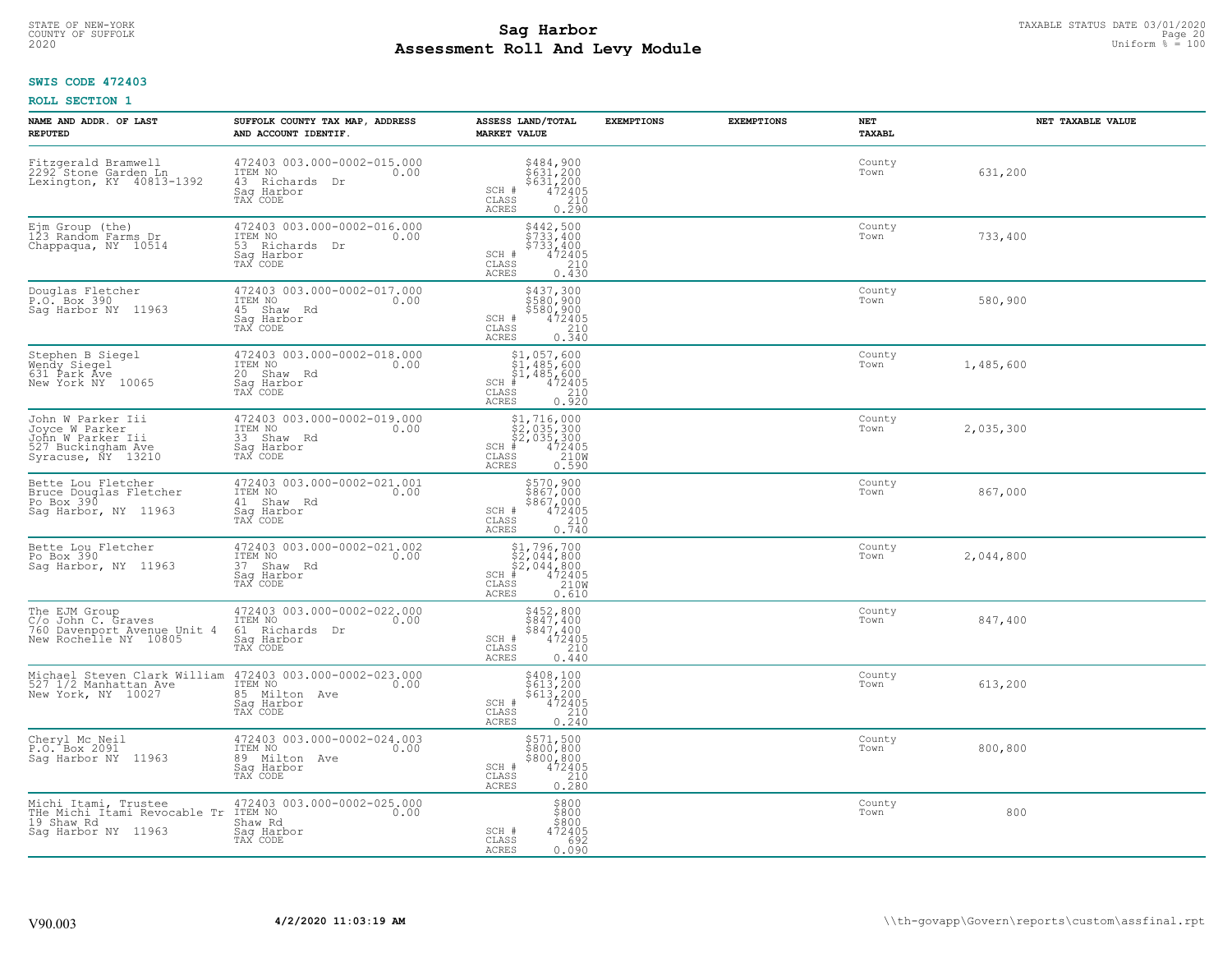# STATE OF NEW-YORK TAXABLE STATUS DATE 03/01/2020<br>COUNTY OF SUFFOLK Page 21 COUNTY OF SUFFOLK Page 21 **Assessment Roll And Levy Module** 2020 Uniform % = 100

## **SWIS CODE 472403**

| NAME AND ADDR. OF LAST<br><b>REPUTED</b>                                                              | SUFFOLK COUNTY TAX MAP, ADDRESS<br>AND ACCOUNT IDENTIF.                                   | ASSESS LAND/TOTAL<br><b>MARKET VALUE</b>                                                                                                                                                                                                                                                                                                                                                                      | <b>EXEMPTIONS</b> | <b>EXEMPTIONS</b> | NET<br><b>TAXABL</b> | NET TAXABLE VALUE |
|-------------------------------------------------------------------------------------------------------|-------------------------------------------------------------------------------------------|---------------------------------------------------------------------------------------------------------------------------------------------------------------------------------------------------------------------------------------------------------------------------------------------------------------------------------------------------------------------------------------------------------------|-------------------|-------------------|----------------------|-------------------|
| Lara Ivanovic<br>10 Wakeman Pl<br>Larchmont NY 10538                                                  | 472403 003.000-0002-026.000<br>ITEM NO<br>0.00<br>12 Shaw Rd<br>Saq Harbor<br>TAX CODE    | $\begin{array}{c} 5414,900 \\ 5846,900 \\ 5846,900 \\ 472405 \\ 210 \\ 0.170 \end{array}$<br>SCH #<br>$\mathtt{CLASS}$<br>ACRES                                                                                                                                                                                                                                                                               |                   |                   | County<br>Town       | 846,900           |
| Logue Estates LLC<br>c/o Janice Logue Hill<br>2829 Sacks St<br>Silver Springs MD 20910                | 472403 003.000-0003-001.000<br>ITEM NO<br>0.00<br>20 Terry Dr<br>Saq Harbor<br>TAX CODE   | \$604,300<br>\$754,500<br>\$754,500<br>$\begin{array}{r} 472405 \\ 210 \\ 0.540 \end{array}$<br>SCH #<br>CLASS<br>ACRES                                                                                                                                                                                                                                                                                       |                   |                   | County<br>Town       | 754,500           |
| Milton E Wilson<br>142 69 231st St<br>Rosedale, NY 11413                                              | 472403 003.000-0003-002.000<br>ITEM NO<br>0.00<br>84 Milton Ave<br>Sag Harbor<br>TAX CODE | \$333,100<br>\$333,100<br>\$333,100<br>472405<br>SCH #<br>$\frac{311}{0.140}$<br>CLASS<br>ACRES                                                                                                                                                                                                                                                                                                               |                   |                   | County<br>Town       | 333,100           |
| Sharon E Simmons<br>127 6th Ave<br>Brooklyn, NY 11217                                                 | 472403 003.000-0003-003.000<br>TTEM NO 0.00<br>80 Milton Ave<br>Sag Harbor<br>TAX CODE    | $\begin{array}{r} 5484, 900 \\ 5611, 500 \\ 5611, 500 \\ 472405 \\ 210 \\ 0.290 \end{array}$<br>SCH #<br>$\mathtt{CLASS}$<br>ACRES                                                                                                                                                                                                                                                                            |                   |                   | County<br>Town       | 611,500           |
| George Haywood<br>Cheryl J Haywood<br>2540 Massachusetts Ave NW<br>Washington DC 20008                | 472403 003.000-0003-004.000<br>ITEM NO<br>0.00<br>76 Milton Ave<br>Saq Harbor<br>TAX CODE | \$484,900<br>$5484,9005484,9004724050.290$<br>SCH #<br>CLASS<br>ACRES                                                                                                                                                                                                                                                                                                                                         |                   |                   | County<br>Town       | 484,900           |
| Michelle Y. Arrington<br>Colin Walter<br>Michelle Y Arrington<br>72 Milton Ave<br>Saq Harbor NY 11963 | 472403 003.000-0003-005.000<br>ITEM NO<br>0.00<br>72 Milton Ave<br>Sag Harbor<br>TAX CODE | \$505,900<br>\$709,300<br>\$709,300<br>472405<br>SCH #<br>CLASS<br>210<br><b>ACRES</b><br>0.540                                                                                                                                                                                                                                                                                                               |                   |                   | County<br>Town       | 709,300           |
| Virginia L. Arrington<br>Earl Arrington, Life Estate<br>P.O. Box 2272<br>Saq Harbor NY 11963          | 472403 003.000-0003-006.000<br>ITEM NO<br>0.00<br>66 Milton Ave<br>Saq Harbor<br>TAX CODE | $\begin{array}{r} 5484, 900 \\ 5743, 500 \\ 5743, 500 \\ 472405 \\ 0.290 \end{array}$<br>SCH #<br>CLASS<br>ACRES                                                                                                                                                                                                                                                                                              |                   |                   | County<br>Town       | 743,500           |
| Riley J Williams III<br>Tanya Wilkins Williams<br>1200 Fifth Ave Apt 8A<br>New York, NY 10029         | 472403 003.000-0003-008.000<br>TTEM NO 0.00<br>3 Cadmus Rd<br>Saq Harbor<br>TAX CODE      | $\begin{array}{r} \texttt{\$442$, 500} \\ \texttt{\$1$, 304, 100} \\ \texttt{\$1$, 304, 100} \\ \texttt{\$1$, 304, 100} \\ \texttt{\$1$} \\ \texttt{\$1$} \\ \texttt{\$1$} \\ \texttt{\$1$} \\ \texttt{\$1$} \\ \texttt{\$1$} \\ \texttt{\$1$} \\ \texttt{\$1$} \\ \texttt{\$2405} \\ \texttt{\$1$} \\ \texttt{\$1$} \\ \texttt{\$2$} \\ \texttt{\$30} \\ \texttt{\$1$} \end{array}$<br>SCH<br>CLASS<br>ACRES |                   |                   | County<br>Town       | 1,304,100         |
| 4 Tuers Place Corporation<br>119 High St<br>Monteclair NJ 07042                                       | 472403 003.000-0003-009.001<br>TTEM NO 0.00<br>48 Milton Ave<br>Saq Harbor<br>TAX CODE    | $\begin{array}{r} 5540, 900 \\ 5918, 300 \\ 5918, 300 \\ 472405 \\ 210 \\ 0.580 \end{array}$<br>SCH #<br>CLASS<br>ACRES                                                                                                                                                                                                                                                                                       |                   |                   | County<br>Town       | 918,300           |
| Kim Y St Bernard<br>Kim Y St Bernard<br>Leslie A St Bernard<br>1191 Carroll St<br>Brooklyn NY 11225   | 472403 003.000-0003-010.000<br>ITEM NO<br>0.00<br>8 Cadmus Rd<br>Sag Harbor<br>TAX CODE   | \$484,900<br>\$728,800<br>$$7\overline{28}, 8\overline{00} 472405 210$<br>SCH #<br>CLASS<br>0.290<br>ACRES                                                                                                                                                                                                                                                                                                    |                   |                   | County<br>Town       | 728,800           |
| Fred Johnson<br>Joanne Jonhson<br>Apt 39a<br>206 W 106th St<br>New York, NY 10025                     | 472403 003.000-0003-011.000<br>ITEM NO<br>0.00<br>7 Cadmus Rd<br>Saq Harbor<br>TAX CODE   | \$351,100<br>\$471,300<br>\$471,300<br>$472405$<br>$210$<br>0.210<br>SCH #<br>CLASS<br><b>ACRES</b>                                                                                                                                                                                                                                                                                                           |                   |                   | County<br>Town       | 471,300           |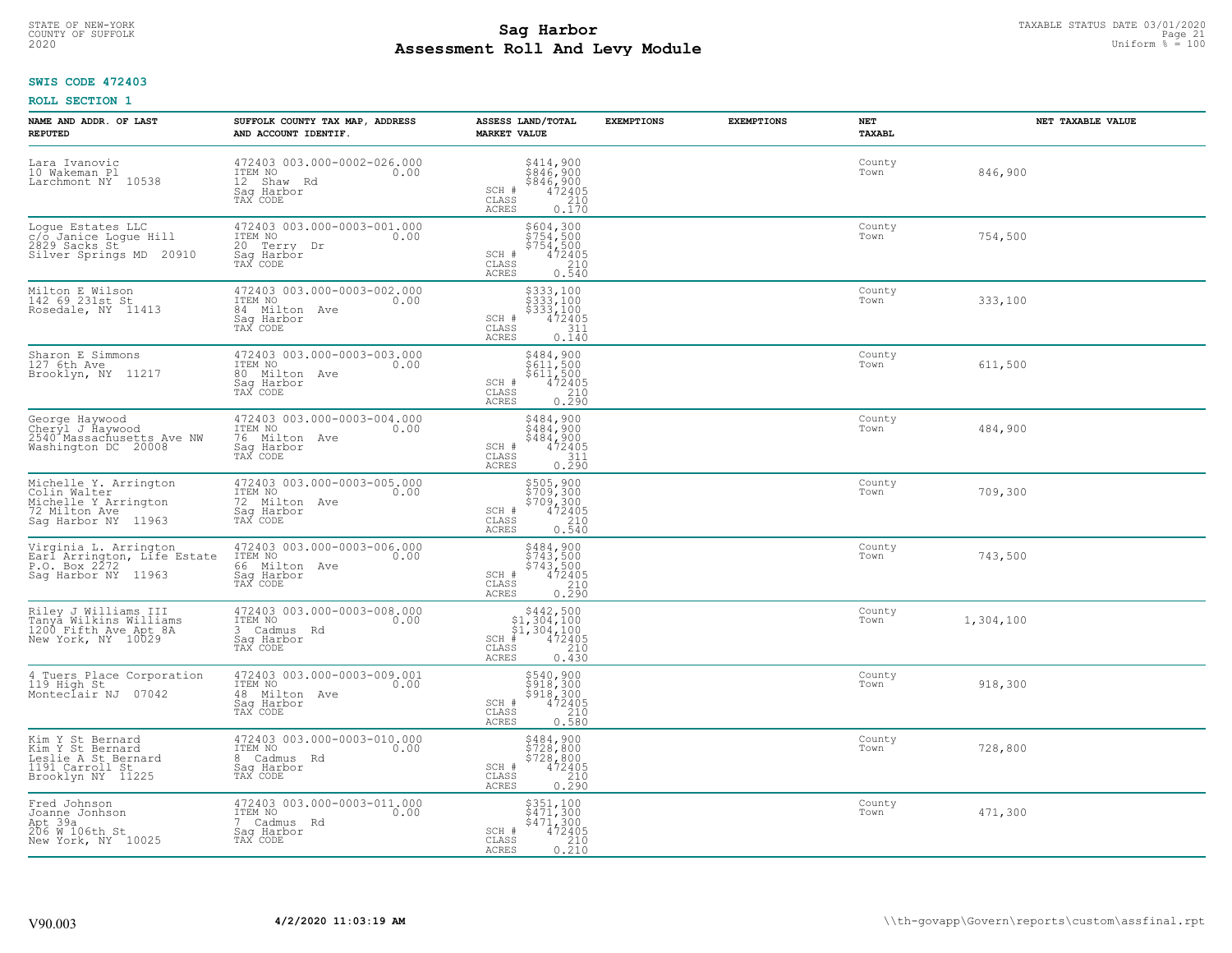# TAXABLE STATUS DATE 03/01/2020<br>COUNTY OF SUFFOLK Page 22 Page 22 **Assessment Roll And Levy Module** 2020 Uniform % = 100

## **SWIS CODE 472403**

| NAME AND ADDR. OF LAST<br><b>REPUTED</b>                                                                                        | SUFFOLK COUNTY TAX MAP, ADDRESS<br>AND ACCOUNT IDENTIF.                                     | ASSESS LAND/TOTAL<br><b>MARKET VALUE</b>                                                                                                                                    | <b>EXEMPTIONS</b> |           | <b>EXEMPTIONS</b> | <b>NET</b><br><b>TAXABL</b> | NET TAXABLE VALUE |
|---------------------------------------------------------------------------------------------------------------------------------|---------------------------------------------------------------------------------------------|-----------------------------------------------------------------------------------------------------------------------------------------------------------------------------|-------------------|-----------|-------------------|-----------------------------|-------------------|
| Hamil Willoughby<br>Darralyn Willoughby<br>35 Florence Ave<br>Freeport, NY 11520                                                | 472403 003.000-0003-013.005<br>ITEM NO<br>0.00<br>59 Meredith Ave<br>Saq Harbor<br>TAX CODE | $$351,100$<br>$$847,900$<br>$$847,900$<br>$472405$<br>$$210$<br>SCH #<br>CLASS<br>ACRES<br>0.210                                                                            | veteran           | \$75,000  |                   | County<br>Town              | 772,900           |
| Susan L Taylor<br>220 Riverside Blyd PH#3A<br>New York, NY 10069                                                                | 472403 003.000-0003-013.007<br>ITEM NO<br>0.00<br>63 Meredith Ave<br>Saq Harbor<br>TAX CODE | $$578,800$<br>$$1,111,900$<br>$$1,111,900$<br>$$1,111,900$<br>472405<br>$SCH$ #<br>CLASS<br>$\frac{210}{0.750}$<br>ACRES                                                    |                   |           |                   | County<br>Town              | 1,111,900         |
| Sag Harbor Meredith LLC<br>189 Terrace Lane<br>Upper Brookville NY 11771                                                        | 472403 003.000-0003-014.000<br>ITEM NO<br>0.00<br>71 Meredith Ave<br>Saq Harbor<br>TAX CODE | \$540,900<br>\$903,900<br>\$903,900<br>$\begin{smallmatrix} 472405\ 210\ 0.580 \end{smallmatrix}$<br>SCH #<br>CLASS<br>ACRES                                                |                   |           |                   | County<br>Town              | 903,900           |
| Barbara Ballen<br>108 35 172nd St<br>Jamaica, NY 11433                                                                          | 472403 003.000-0003-015.000<br>ITEM NO<br>0.00<br>77 Meredith Ave<br>Saq Harbor<br>TAX CODE | \$484,900<br>\$710,000<br>\$710,000<br>SCH #<br>$472405$<br>$0.290$<br>CLASS<br>ACRES                                                                                       |                   |           |                   | County<br>Town              | 710,000           |
| Cheryl J Haywood<br>George W Haywood<br>2540 Massachusetts Ave NW<br>Washington DC 20008                                        | 472403 003.000-0003-016.000<br>ITEM NO<br>0.00<br>81 Meredith Ave<br>Saq Harbor<br>TAX CODE | \$484,900<br>$\begin{array}{r} 1,100,300 \\ 51,100,300 \\ 4,100,300 \\ \text{ss} \\ 210 \\ \text{ss} \\ 25 \\ \text{ss} \\ 290 \\ \end{array}$<br>$SCH$ #<br>CLASS<br>ACRES |                   |           |                   | County<br>Town              | 1,100,300         |
| Lisa Bostroem<br>10 Clinton St Apt Sx9<br>Brooklyn, NY 11201                                                                    | 472403 003.000-0003-017.000<br>ITEM NO<br>0.00<br>85 Meredith Ave<br>Sag Harbor<br>TAX CODE | \$381,200<br>\$516,800<br>\$516,800<br>\$516,800<br>\$72405<br>\$710<br>\$710<br>\$100.190<br>SCH #<br>CLASS<br>ACRES                                                       |                   |           |                   | County<br>Town              | 516,800           |
| 11 Terry Holdings LLC<br>c/o Bruce Bronster<br>Windels Marx Lane & Mittendo<br>156 West 56th St<br>New York NY 10019            | 472403 003.000-0004-003.000<br>ITEM NO<br>0.00<br>11 Terry Dr<br>Saq Harbor<br>TAX CODE     | $$1, 853, 100$<br>$$1, 853, 100$<br>$$1, 853, 100$<br>$472405$<br>$3110$<br>$SCH$ #<br>CLASS<br><b>ACRES</b><br>0.240                                                       |                   |           |                   | County<br>Town              | 1,853,100         |
| Jacqueline Amos Hendy<br>Jacqueline Amos Hendy Revoca<br>338 W 89 th St<br>New York, NY 10024                                   | 472403 003.000-0004-004.000<br>1TEM NO 0.00<br>15 Terry Dr<br>Sag Harbor<br>TAX CODE        | \$1,758,000<br>\$1,986,500<br>\$1,986,500<br># 472405<br>\$5 210M<br>SCH<br>CLASS<br>ACRES<br>0.160                                                                         |                   |           |                   | County<br>Town              | 1,986,500         |
| Terry Drive LLC<br>209 E 62nd St<br>New York NY 10065                                                                           | 472403 003.000-0004-005.000<br>TTEM NO 0.00<br>19 Terry Dr<br>Saq Harbor<br>TAX CODE        | $$2, 524, 200$<br>$$2, 524, 200$<br>$$4, 200$<br>$$4, 2405$<br>$$2400$<br>$$2400$<br>SCH<br>CLASS<br><b>ACRES</b><br>0.150                                                  |                   |           |                   | County<br>Town              | 2,524,200         |
| John C. Graves, Trustee<br>of the Earl Graves Trust<br>Bernard Spear, Trustee<br>The Earl Graves Trust<br>Simon Gerson, Trustee | 472403 003.000-0004-006.000<br>ITEM NO<br>0.00<br>25 Terry Dr<br>Sag Harbor<br>TAX CODE     | $$2, 239, 200$<br>$$2, 765, 400$<br>$$2, 765, 400$<br>$472405$<br>$$2100$<br>$$2100$<br>SCH<br>CLASS<br>0.290<br><b>ACRES</b>                                               |                   |           |                   | County<br>Town              | 2,765,400         |
| Cecil & Mercedes Broderick T<br>C/o Vernon Broderick Trustee<br>31 Terry Dr<br>Sag Harbor, NY 11963                             | 472403 003.000-0004-007.000<br>ITEM NO<br>0.00<br>31 Terry Dr<br>Saq Harbor<br>TAX CODE     | \$1,893,500<br>\$2,175,900<br>\$2,175,900<br>472405<br>210W<br>$SCH$ #<br>CLASS<br>ACRES<br>0.260                                                                           | Persons           | \$870,360 |                   | County<br>Town              | 1,305,540         |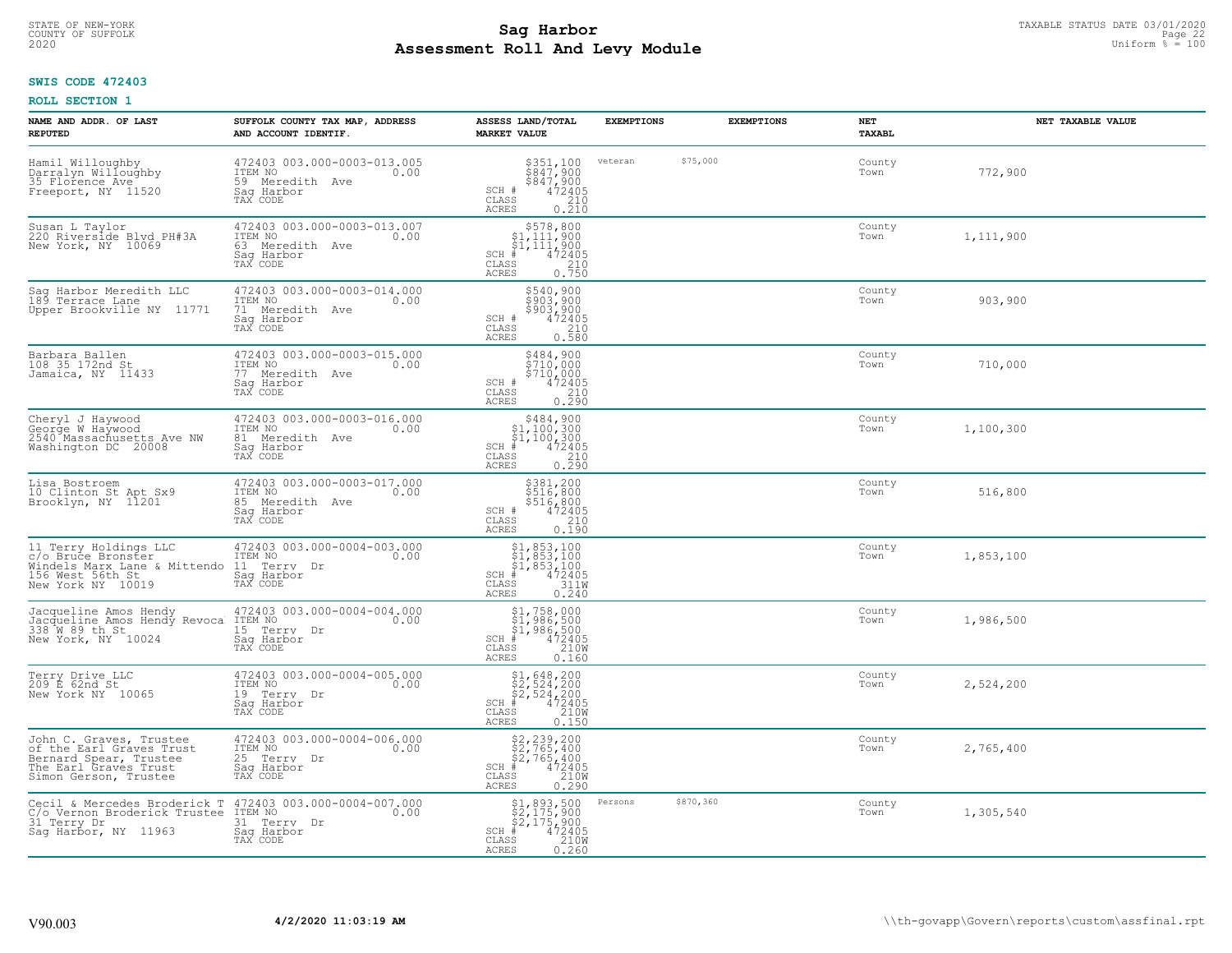# TAXABLE STATUS DATE 03/01/2020<br>COUNTY OF SUFFOLK Page 23 COUNTY OF SUFFOLK Page 23 **Assessment Roll And Levy Module** 2020 Uniform % = 100

## **SWIS CODE 472403**

| NAME AND ADDR. OF LAST<br><b>REPUTED</b>                                                                                 | SUFFOLK COUNTY TAX MAP, ADDRESS<br>AND ACCOUNT IDENTIF.                                   | ASSESS LAND/TOTAL<br><b>MARKET VALUE</b>                                                                                                           | <b>EXEMPTIONS</b>  | <b>EXEMPTIONS</b>      | NET<br>TAXABL  | NET TAXABLE VALUE |
|--------------------------------------------------------------------------------------------------------------------------|-------------------------------------------------------------------------------------------|----------------------------------------------------------------------------------------------------------------------------------------------------|--------------------|------------------------|----------------|-------------------|
| Sylvia Dale Mason Cochran<br>2373 N Hobart Blvd<br>Los Angeles, CA 90027                                                 | 472403 003.000-0004-009.000<br>ITEM NO<br>0.00<br>35 Terry Dr<br>Saq Harbor<br>TAX CODE   | $$2,524,200$<br>$$2,524,200$<br>$$2,524,200$<br>$472405$<br>$$210M$<br>$SCH$ #<br>CLASS<br>ACRES<br>0.170                                          |                    |                        | County<br>Town | 2,524,200         |
| R. Chester Redhead, Trustee<br>of the R.Chester Redhead & G<br>Glady S. Redhead, Trustee<br>of the R. Chester Redhead an | 472403 003.000-0004-010.000<br>ITEM NO<br>0.00<br>41 Terry Dr<br>Sag Harbor<br>TAX CODE   | $$1, 544, 300$<br>$$1, 797, 300$<br>$$1, 797, 300$<br>$4, 472405$<br>$$2100$<br>SCH #<br>CLASS<br>0.200<br><b>ACRES</b>                            |                    |                        | County<br>Town | 1,797,300         |
| George Spadoro<br>Christine G. Desimone<br>200 East 74th St Apt 19B<br>New York NY 10021                                 | 472403 003.000-0004-011.000<br>ITEM NO<br>0.00<br>47 Terry Dr<br>Sag Harbor<br>TAX CODE   | $\begin{array}{l} $1,019,100\\ $1,037,400\\ $1,037,400\\ *\\ 2405\\ *\\ 3120\\ \end{array}$<br>SCH #<br>CLASS<br>ACRES<br>0.130                    |                    |                        | County<br>Town | 1,037,400         |
| Vincent Carl Moore<br>Ann Irma Moore<br>631 Orienta Ave<br>Mamaroneck, NY 10543                                          | 472403 003.000-0004-012.000<br>ITEM NO<br>0.00<br>51 Terry Dr<br>Saq Harbor<br>TAX CODE   | $$1, 428, 300$<br>$$1, 511, 200$<br>$$1, 511, 200$<br>$472405$<br>$$210W$<br>$SCH$ #<br>CLASS<br>ACRES<br>0.130                                    |                    |                        | County<br>Town | 1,511,200         |
| Ronald H Brown Marital Trust<br>c/o Alma Brown<br>163 St. Nicholas Ave Apt 5G<br>New York NY 10026                       | 472403 003.000-0004-014.001<br>ITEM NO<br>0.00<br>59 Terry Dr<br>Saq Harbor<br>TAX CODE   | $$2,007,300$<br>$$2,678,900$<br>$$2,678,900$<br>$472405$<br>$$210M$<br>$SCH$ #<br>CLASS<br><b>ACRES</b><br>0.260                                   |                    |                        | County<br>Town | 2,678,900         |
| Fred Richards<br>Terry Richards<br>P O Box 373<br>Sag Harbor, NY 11963                                                   | 472403 003.000-0004-015.000<br>ITEM NO<br>0.00<br>63 Terry Dr<br>Saq Harbor<br>TAX CODE   | $$2,083,500$<br>$$2,083,500$<br>$$2,083,500$<br>$$472405$<br>$$2100$<br>$SCH$ #<br>CLASS<br>0.320<br>ACRES                                         | veteran<br>veteran | \$125,000<br>\$250,000 | County<br>Town | 1,708,500         |
| Walter Oden<br>Racquel Oden<br>6 Wood Acres Rd<br>Brookville NY 11545                                                    | 472403 003.000-0005-001.000<br>ITEM NO 0.00<br>46 Terry Dr<br>Saq Harbor<br>TAX CODE      | \$421,400<br>\$631,800<br>\$631,800<br>472405<br>SCH #<br>CLASS<br>210<br>0.210<br>ACRES                                                           |                    |                        | County<br>Town | 631,800           |
| Micheal L. Pierce<br>Debra Pierce<br>76 Beaconwood Rd<br>Newton MA 02461                                                 | 472403 003.000-0005-002.000<br>ITEM NO<br>0.00<br>48 Terry Dr<br>Saq Harbor<br>TAX CODE   | \$524,800<br>\$712,800<br>\$712,800<br>\$712,800<br>SCH #<br>CLASS<br>210<br><b>ACRES</b><br>0.340                                                 |                    |                        | County<br>Town | 712,800           |
| Richard Trumpler<br>Alitza Trumpler<br>50 Terry Dr<br>Sag Harbor NY 11963                                                | 472403 003.000-0005-003.000<br>ITEM NO<br>0.00<br>50 Terry Dr<br>Saq Harbor<br>TAX CODE   | \$461,500<br>\$873,200<br>\$873,200<br>472405<br>SCH #<br>$\mathtt{CLASS}$<br>210<br>$0, \overline{2}\,\overline{3}\,\overline{0}$<br><b>ACRES</b> |                    |                        | County<br>Town | 873,200           |
| 54 Walker Avenue LLC<br>6 Wood Acres Road<br>Glen Head NY 11545                                                          | 472403 003.000-0005-005.001<br>ITEM NO<br>0.00<br>54 Walker Ave<br>Saq Harbor<br>TAX CODE | \$581,700<br>\$581,700<br>\$581,700<br>472405<br>SCH #<br>311<br>CLASS<br>0.370<br><b>ACRES</b>                                                    |                    |                        | County<br>Town | 581,700           |
| Denise McCalla<br>5 Forest Drive<br>Sands Point NY 11050                                                                 | 472403 003.000-0005-006.000<br>ITEM NO<br>0.00<br>73 Walker Ave<br>Saq Harbor<br>TAX CODE | \$484,900<br>\$726,600<br>\$726,600<br>SCH #<br>472405<br>CLASS<br>$\frac{210}{0.290}$<br><b>ACRES</b>                                             |                    |                        | County<br>Town | 726,600           |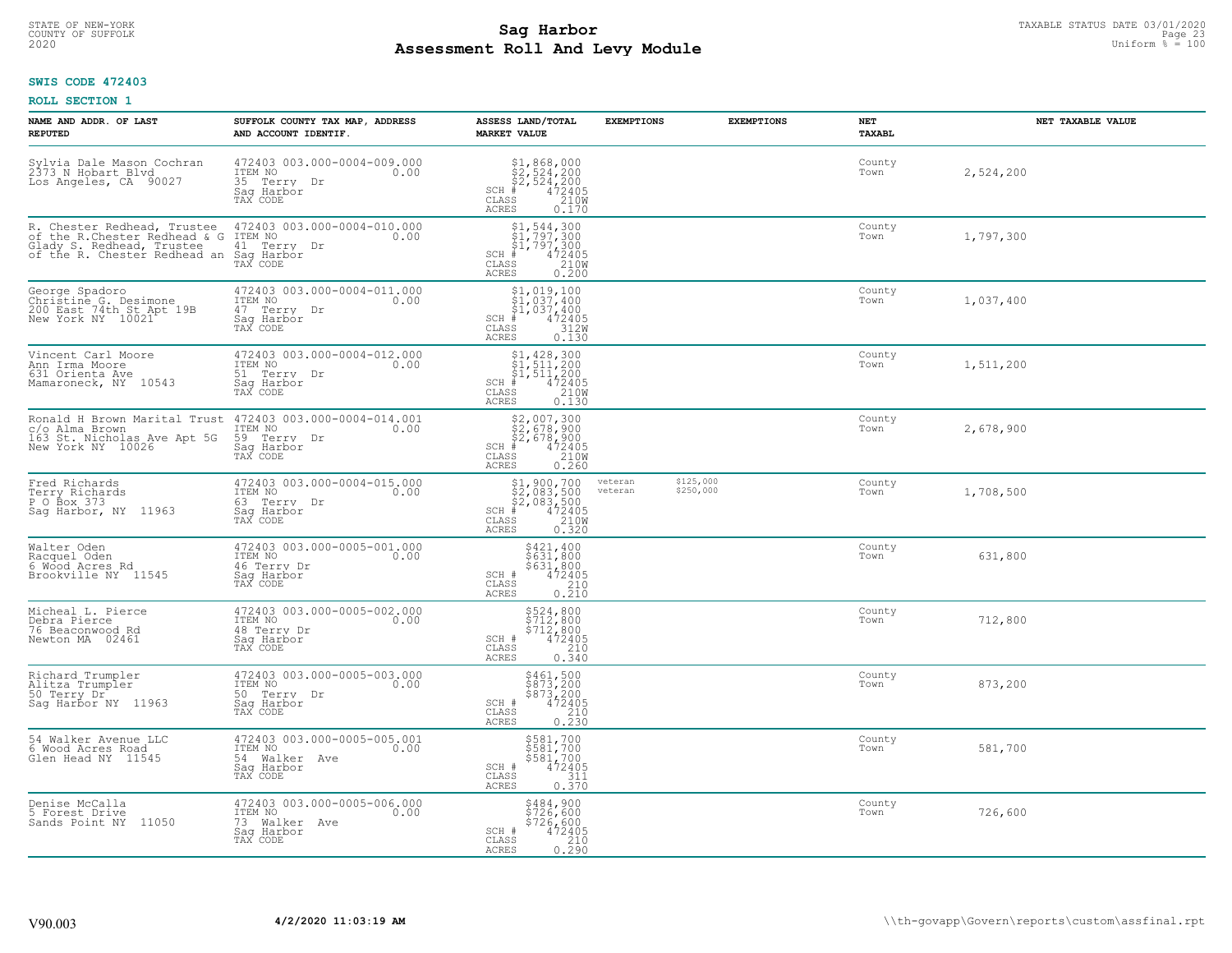# STATE OF NEW-YORK TAXABLE STATUS DATE 03/01/2020<br>COUNTY OF SUFFOLK Page 24 **Assessment Roll And Levy Module** 2020 Uniform % = 100

## **SWIS CODE 472403**

| NAME AND ADDR. OF LAST<br><b>REPUTED</b>                                                                                                                                             | SUFFOLK COUNTY TAX MAP, ADDRESS<br>AND ACCOUNT IDENTIF.                                     | ASSESS LAND/TOTAL<br><b>MARKET VALUE</b>                                                                                                         | <b>EXEMPTIONS</b> | <b>EXEMPTIONS</b> | NET<br><b>TAXABL</b> | NET TAXABLE VALUE |
|--------------------------------------------------------------------------------------------------------------------------------------------------------------------------------------|---------------------------------------------------------------------------------------------|--------------------------------------------------------------------------------------------------------------------------------------------------|-------------------|-------------------|----------------------|-------------------|
| 71 Walker Holdings LLC<br>69 Harrison St<br>Sag Harbor NY 11963                                                                                                                      | 472403 003.000-0005-007.000<br>ITEM NO<br>0.00<br>71 Walker Ave<br>Saq Harbor<br>TAX CODE   | $$484,900$<br>$$831,000$<br>$$831,000$<br>$472405$<br>210<br>SCH #<br>CLASS<br>ACRES<br>0.290                                                    |                   |                   | County<br>Town       | 831,000           |
| Larry Carr<br>Jennifer Berkeley Carr<br>1400 Fifth Avenue Apt 5S<br>New York NY 10026                                                                                                | 472403 003.000-0005-008.000<br>ITEM NO<br>0.00<br>67 Walker Ave<br>Saq Harbor<br>TAX CODE   | $$373,000$<br>$$1,547,800$<br>$$1,547,800$<br>$$1,547,800$<br>472405<br>$SCH$ #<br>CLASS<br>$\begin{array}{c} 210 \\ 0.290 \end{array}$<br>ACRES |                   |                   | County<br>Town       | 1,547,800         |
| Brian Halweil<br>Sarah Halweil<br>132 Glover St<br>Saq Harbor NY 11963                                                                                                               | 472403 003.000-0005-009.000<br>ITEM NO<br>0.00<br>65 Walker Ave<br>Saq Harbor<br>TAX CODE   | \$484,900<br>\$923,700<br>\$923,700<br>SCH #<br>$\begin{array}{r} 472405 \\ 210 \\ 0.290 \end{array}$<br>CLASS<br>ACRES                          |                   |                   | County<br>Town       | 923,700           |
| Veronica Lubatkin<br>175 West 76th St.<br>New York NY 10023                                                                                                                          | 472403 003.000-0005-010.000<br>ITEM NO 0.00<br>61 Walker Ave<br>Saq Harbor<br>TAX CODE      | \$484,900<br>\$663,400<br>\$663,400<br>SCH #<br>$\begin{smallmatrix} 472405 \\ 210 \\ 0.290 \end{smallmatrix}$<br>CLASS<br>ACRES                 |                   |                   | County<br>Town       | 663,400           |
| Frederick F Richards Jr<br>Apt 3114<br>3615 NE 207th St<br>Aventura, FL 33180                                                                                                        | 472403 003.000-0005-011.000<br>ITEM NO<br>0.00<br>57 Walker Ave<br>Saq Harbor<br>TAX CODE   | \$484,900<br>$\frac{2484}{900}$<br>$\frac{484}{472405}$<br>$\frac{311}{472405}$<br>SCH #<br>CLASS<br>0.290<br>ACRES                              |                   |                   | County<br>Town       | 484,900           |
| Carmen J. Walker-Gay<br>Darrell S Gay<br>22 W.121st.St.<br>New York NY 10027                                                                                                         | 472403 003.000-0005-012.000<br>ITEM NO<br>0.00<br>49 Walker Ave<br>Sag Harbor<br>TAX CODE   | \$500,100<br>\$869,100<br>\$869,100<br>\$869,100<br>\$72405<br>\$210<br>\$390<br>SCH #<br>CLASS<br>ACRES                                         |                   |                   | County<br>Town       | 869,100           |
| Raymond A Simpson<br>314 Hoffman Ln<br>Hauppauge, NY 11788                                                                                                                           | 472403 003.000-0005-013.000<br>ITEM NO<br>0.00<br>15 Cadmus Rd<br>Saq Harbor<br>TAX CODE    | \$484,900<br>\$654,800<br>\$654,800<br>$72405\n210\n0.290$<br>SCH #<br>CLASS<br>ACRES                                                            |                   |                   | County<br>Town       | 654,800           |
| Jodi Richard<br>737 Washington St<br>New York NY 10014                                                                                                                               | 472403 003.000-0005-014.000<br>ITEM NO 0.00<br>11 Cadmus Rd<br>Sag Harbor<br>TAX CODE       | $$493,900$<br>$$2,916,500$<br>$$2,916,500$<br>$472405$<br>$$2,90$<br>$$2,00$<br>$SCH$ #<br>CLASS<br>ACRES<br>0.480                               |                   |                   | County<br>Town       | 2,916,500         |
| Lillian B Spelman-Brown (Tru 472403 003.000-0005-015.000<br>The Lillian B. Spelman-Brown ITEM NO 0.00<br>16017 Pennsbury Dr 54 Meredith Ave 0.00<br>Bowie MD 20716                   | Saq Harbor<br>TAX CODE                                                                      | \$437,300<br>\$856,600<br>$\begin{array}{r} 3856,600 \\ 472405 \\ 210 \\ 0.340 \end{array}$<br>SCH #<br>CLASS<br>ACRES                           |                   |                   | County<br>Town       | 856,600           |
| Lillian B. Spelman-Brown (Tr 472403 003.000-0005-016.001<br>The Lillian Spelman-Brown Re ITEM NO 10005-016.001<br>16017 Pennsbury Drive 58 Meredith Ave<br>Bowie MD 20716 5ag Harbor | Sag Harbor<br>TAX CODE                                                                      | $$484,900$<br>$$484,900$<br>$$484,900$<br>$472405$<br>$$311$<br>SCH #<br>CLASS<br>0.290<br><b>ACRES</b>                                          |                   |                   | County<br>Town       | 484,900           |
| Cynthia Barnes<br>623 M 145th St<br>New York NY 10031                                                                                                                                | 472403 003.000-0005-016.002<br>ITEM NO<br>0.00<br>62 Meredith Ave<br>Sag Harbor<br>TAX CODE | \$484,900<br>\$849,700<br>\$849,700<br>SCH #<br>$72405\n210\n0.290$<br>CLASS<br>ACRES                                                            |                   |                   | County<br>Town       | 849,700           |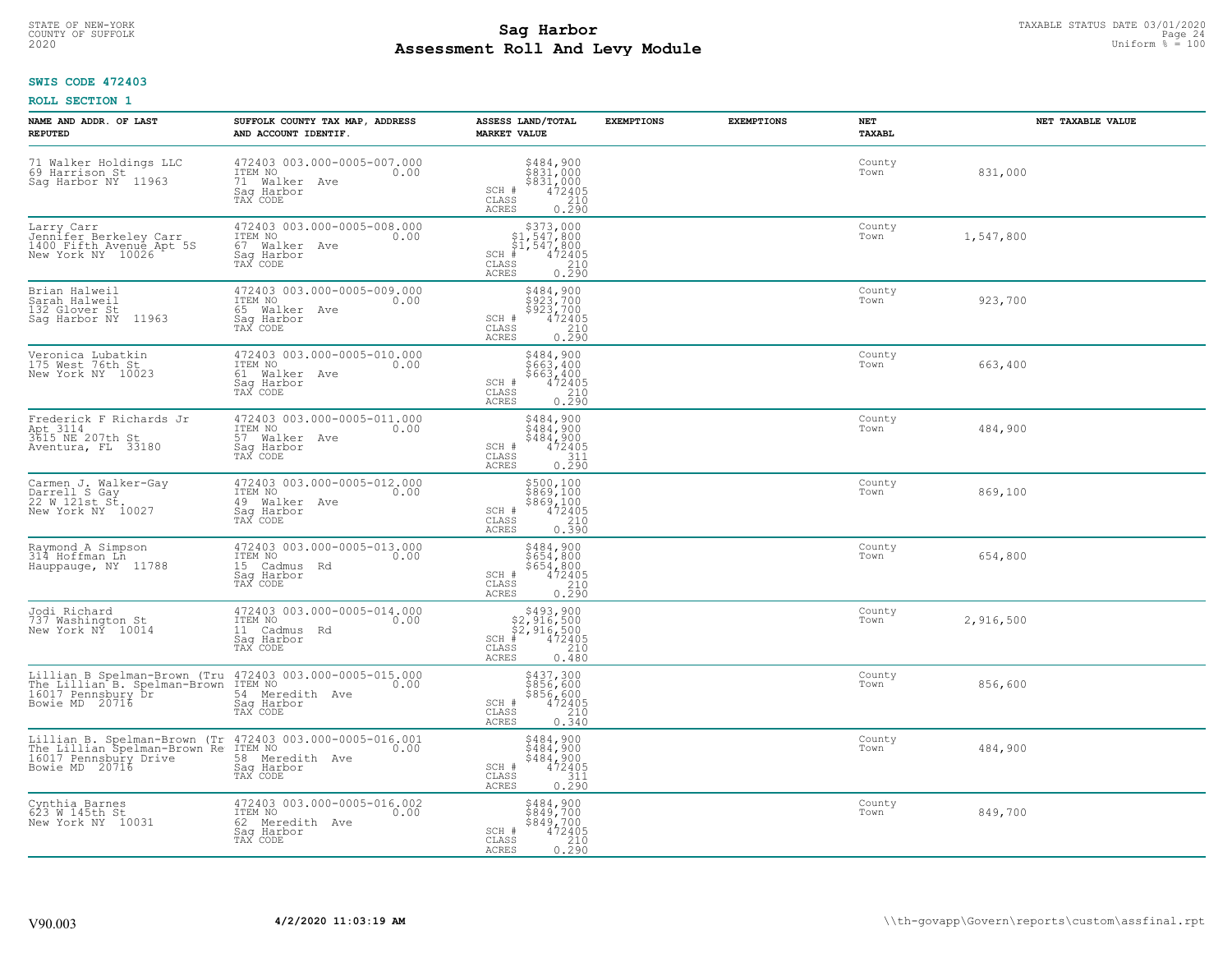# TAXABLE STATUS DATE 03/01/2020<br>COUNTY OF SUFFOLK Page 25 **Assessment Roll And Levy Module** 2020 Uniform % = 100

## **SWIS CODE 472403**

| NAME AND ADDR. OF LAST<br><b>REPUTED</b>                                                                | SUFFOLK COUNTY TAX MAP, ADDRESS<br>AND ACCOUNT IDENTIF.                                     | ASSESS LAND/TOTAL<br><b>MARKET VALUE</b>                                                                                     | <b>EXEMPTIONS</b><br><b>EXEMPTIONS</b> | <b>NET</b><br><b>TAXABL</b> | NET TAXABLE VALUE |
|---------------------------------------------------------------------------------------------------------|---------------------------------------------------------------------------------------------|------------------------------------------------------------------------------------------------------------------------------|----------------------------------------|-----------------------------|-------------------|
| Harold Thomas<br>Tonya Thomas<br>34 Yorkshire Road<br>Rockville Center NY 11570                         | 472403 003.000-0005-017.000<br>ITEM NO<br>0.00<br>66 Meredith Ave<br>Saq Harbor<br>TAX CODE | \$484,900<br>\$653,200<br>\$653,200<br>472405<br>210<br>SCH #<br>CLASS<br><b>ACRES</b><br>0.290                              |                                        | County<br>Town              | 653,200           |
| Suzan D Johnson<br>70 Meredith Ave<br>Saq Harbor NY 11963                                               | 472403 003.000-0005-018.000<br>ITEM NO<br>0.00<br>70 Meredith Ave<br>Saq Harbor<br>TAX CODE | \$484,900<br>\$695,000<br>\$695,000<br>472405<br>SCH #<br>CLASS<br>$\frac{210}{0.290}$<br><b>ACRES</b>                       |                                        | County<br>Town              | 695,000           |
| Linsey T. Roberts<br>40 Brookridge Road<br>New Rochelle NY 10802                                        | 472403 003.000-0005-019.000<br>ITEM NO<br>0.00<br>76 Meredith Ave<br>Saq Harbor<br>TAX CODE | \$442,500<br>\$929,000<br>\$929,000<br>SCH #<br>$\frac{472405}{210}$<br>CLASS<br>0.430<br>ACRES                              |                                        | County<br>Town              | 929,000           |
| Frederick F Richards JR<br>Frederick F Richards III<br>Terry Richards<br>Evelyn Richards                | 472403 003.000-0006-001.000<br>ITEM NO<br>0.00<br>64 Terry Dr<br>Saq Harbor<br>TAX CODE     | \$463,100<br>\$463,100<br>\$463,100<br>SCH #<br>$\begin{smallmatrix} 472405\ 311\ 0.300 \end{smallmatrix}$<br>CLASS<br>ACRES |                                        | County<br>Town              | 463,100           |
| D & S ROBINSON REALESTATE, L<br>12195 Hwy. 92, Ste. 114-16S<br>Woodstock GA 30188                       | 472403 003.000-0006-002.000<br>0.00 0.00<br>78 Walker Ave<br>Saq Harbor<br>TAX CODE         | \$403,100<br>\$403,100<br>$$403,100\n472405\n311\n0.140$<br>SCH #<br>CLASS<br><b>ACRES</b>                                   |                                        | County<br>Town              | 403,100           |
| Adrian C Lamos II<br>1373 W Morelos St<br>Chandler, AZ 85224                                            | 472403 003.000-0006-003.000<br>ITEM NO<br>0.00<br>72 Walker Ave<br>Saq Harbor<br>TAX CODE   | \$531,500<br>\$802,000<br>\$802,000<br>472405<br>SCH #<br>$\frac{210}{0.570}$<br>CLASS<br><b>ACRES</b>                       |                                        | County<br>Town              | 802,000           |
| William B Pollard III<br>9 Random Farms Cir<br>Chappaqua, NY 10514-1014                                 | 472403 003.000-0006-004.000<br>ITEM NO<br>0.00<br>66 Walker Ave<br>Saq Harbor<br>TAX CODE   | \$586,500<br>\$586,500<br>\$586,500<br>\$472405<br>SCH #<br>$\mathtt{CLASS}$<br>$\frac{311}{0.570}$<br><b>ACRES</b>          |                                        | County<br>Town              | 586,500           |
| 60 Walker Ave. LLC<br>9 Random Cirlce<br>Chappaqua NY 10514                                             | 472403 003.000-0006-005.000<br>TTEM NO 0.00<br>60 Walker Ave<br>Sag Harbor<br>TAX CODE      | \$484,900<br>\$808,500<br>\$808,500<br>\$808,500<br>\$72405<br>0.290<br>SCH #<br>CLASS<br><b>ACRES</b>                       |                                        | County<br>Town              | 808,500           |
| Donald E. Marshall Jr., Trus<br>3814 So. Cochran Ave.<br>Los Angeles CA 90008                           | 472403 003.000-0006-006.000<br>TTEM NO 0.00<br>56 Walker Ave<br>Saq Harbor<br>TAX CODE      | \$484,900<br>\$775,700<br>\$775,700<br>\$775,700<br>SCH #<br>CLASS<br>0.290<br>ACRES                                         |                                        | County<br>Town              | 775,700           |
| Butler, patricia P (trustee)<br>Butler Family Revocable Trus<br>52 Walker Avenue<br>Sag Harbor NY 11963 | 472403 003.000-0006-007.000<br>ITEM NO<br>0.00<br>52 Walker Ave<br>Sag Harbor<br>TAX CODE   | $5424, 400$<br>$5677, 100$<br>$5677, 100$<br>$472405$<br>$210$<br>SCH #<br>CLASS<br>0.330<br><b>ACRES</b>                    |                                        | County<br>Town              | 677,100           |
| The Johnson Family Trust<br>6524 41st Court East<br>Sarasota FL 34243                                   | 472403 003.000-0006-008.000<br>ITEM NO<br>0.00<br>48 Walker Ave<br>Sag Harbor<br>TAX CODE   | \$424,400<br>\$774,000<br>\$774,000<br>SCH #<br>472405<br>$\frac{210}{0.330}$<br>CLASS<br><b>ACRES</b>                       |                                        | County<br>Town              | 774,000           |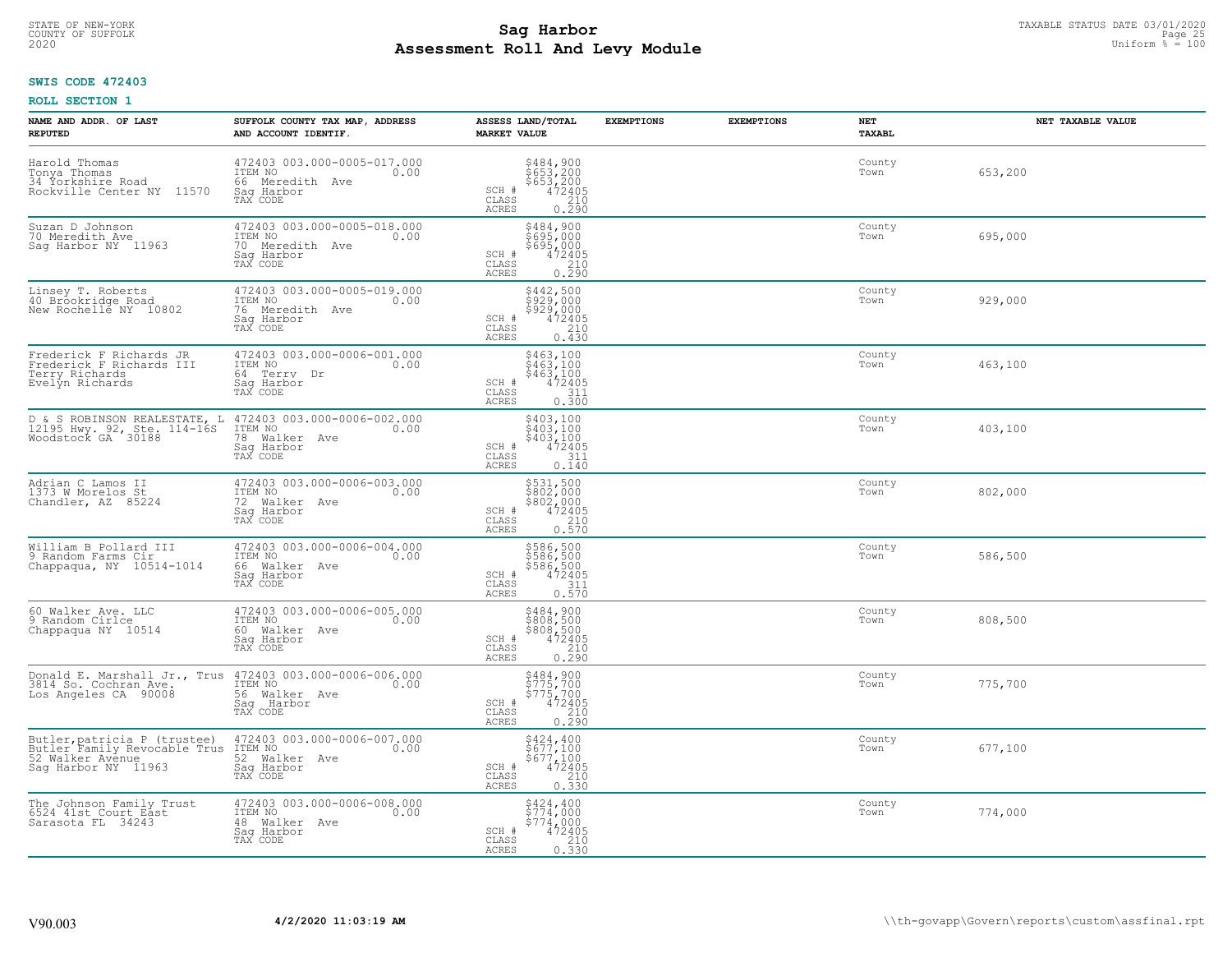# TAXABLE STATUS DATE 03/01/2020<br>COUNTY OF SUFFOLK Page 26 COUNTY OF SUFFOLK Page 26 **Assessment Roll And Levy Module** 2020 Uniform % = 100

## **SWIS CODE 472403**

| NAME AND ADDR. OF LAST<br><b>REPUTED</b>                                                                                                                                                    | SUFFOLK COUNTY TAX MAP, ADDRESS<br>AND ACCOUNT IDENTIF.                                       | ASSESS LAND/TOTAL<br><b>MARKET VALUE</b>                                                                                                                                                                                                                                                                                                                | <b>EXEMPTIONS</b>    | <b>EXEMPTIONS</b> | NET<br><b>TAXABL</b> | NET TAXABLE VALUE |
|---------------------------------------------------------------------------------------------------------------------------------------------------------------------------------------------|-----------------------------------------------------------------------------------------------|---------------------------------------------------------------------------------------------------------------------------------------------------------------------------------------------------------------------------------------------------------------------------------------------------------------------------------------------------------|----------------------|-------------------|----------------------|-------------------|
| Andrea Cottman<br>Sean Cottman<br>156-20 Riverside Drive West<br>New York NY 10032                                                                                                          | 472403 003.000-0006-009.000<br>ITEM NO<br>0.00<br>44 Walker<br>Ave<br>Saq Harbor<br>TAX CODE  | \$463,000<br>\$677,400<br>\$677,400<br>472405<br>SCH #<br>CLASS<br>210<br><b>ACRES</b><br>0.360                                                                                                                                                                                                                                                         |                      |                   | County<br>Town       | 677,400           |
| 45 Beach Ave LLC<br>918 Montgomery St<br>Brooklyn NY 11213                                                                                                                                  | 472403 003.000-0006-010.000<br>ITEM NO<br>0.00<br>45 Beach Ave<br>Sag Harbor<br>TAX CODE      | \$427,300<br>\$571,900<br>\$571,900<br>SCH #<br>472405<br>$\begin{array}{c} 210 \\ 0.230 \end{array}$<br>CLASS<br><b>ACRES</b>                                                                                                                                                                                                                          |                      |                   | County<br>Town       | 571,900           |
| Beach Avenue Sag Harbor LLC<br>30 Oak Lane<br>Sag Harbor NY 11963                                                                                                                           | 472403 003.000-0006-011.000<br>ITEM NO<br>0.00<br>49<br>Beach Ave<br>Sag Harbor<br>TAX CODE   | $$427,300$<br>$$1,179,800$<br>$$1,179,800$<br>$$1,179,800$<br>$472405$<br>$SCH$ #<br>CLASS<br>$\begin{array}{c} 210 \\ 0.230 \end{array}$<br><b>ACRES</b>                                                                                                                                                                                               |                      |                   | County<br>Town       | 1,179,800         |
| Olivia S White<br>10 Turnstone Rd<br>Essex, CT 06426                                                                                                                                        | 472403 003.000-0006-012.000<br>TTEM NO 0.00<br>0.00<br>53 Beach Ave<br>Saq Harbor<br>TAX CODE | \$427,300<br>\$966,300<br>\$966,300<br>SCH #<br>472405<br>CLASS<br>$\frac{210}{0.230}$<br><b>ACRES</b>                                                                                                                                                                                                                                                  |                      |                   | County<br>Town       | 966,300           |
| Juanita Bell<br>Arlene Bryant<br>$61-25$ $97th$ St<br>Rego Park, NY<br>11374                                                                                                                | 472403 003.000-0006-013.000<br>ITEM NO<br>0.00<br>61 Beach Ave<br>Harbor<br>TAX CODE          | \$537,400<br>$$705,600$<br>$$705,600$<br>$$472405$<br>$$210$<br>SCH #<br>CLASS<br><b>ACRES</b><br>0.470                                                                                                                                                                                                                                                 |                      |                   | County<br>Town       | 705,600           |
| Jo-Ann Wyke-Hamilton<br>Life Tenant<br>Heather Russell<br>Ayinde Wagner Simpson<br>Archie Hamilton                                                                                          | 472403 003.000-0006-014.000<br>ITEM NO<br>0.00<br>65 Beach Ave<br>Saq Harbor<br>TAX CODE      | $\begin{array}{r} 5427,300 \\ 5738,400 \\ 5738,400 \\ 472405 \\ 0.210 \\ \hline 0.230 \end{array}$<br>SCH #<br>$\mathtt{CLASS}$<br><b>ACRES</b>                                                                                                                                                                                                         |                      |                   | County<br>Town       | 738,400           |
| Leah B Jenkins<br>Dale CR Jenkins<br>133 Gordon Ave<br>West Babylon, NY 11704                                                                                                               | 472403 003.000-0006-015.000<br>ITEM NO<br>0.00<br>69 Beach Ave<br>Saq Harbor<br>TAX CODE      | \$427,300<br>\$427,300<br>\$427,300<br>472405<br>SCH #<br>$\begin{array}{c} 311 \\ 0.230 \end{array}$<br>CLASS<br><b>ACRES</b>                                                                                                                                                                                                                          |                      |                   | County<br>Town       | 427,300           |
| Helen Jenkins<br>5 Serpentine Dr<br>New Rochelle, NY 10801                                                                                                                                  | 472403 003.000-0006-016.000<br>TTEM NO 0.00<br>73 Beach Ave<br>Saq Harbor<br>TAX CODE         | $$427,300$<br>$$641,500$<br>$$641,500$<br>$$472405$<br>$$210$<br>$SCH$ #<br>$\mathtt{CLASS}$<br><b>ACRES</b><br>0.230                                                                                                                                                                                                                                   | \$125,000<br>veteran |                   | County<br>Town       | 516,500           |
| Gregory G. Cuyjet, Co-Truste 472403 003.000-0006-017.000<br>The Gregory G. Cuyjet & Vale ITEM NO<br>Valerie Edgehill Cuyjet, Co- 7 Sound View Dr<br>The Gregory G. Cuyjet & Cale Saq Harbor | TAX CODE                                                                                      | \$538,800<br>\$743,700<br>\$743,700<br>\$743,700<br>$\begin{array}{ll} \text{SCH} & \# \\ \text{CLASS} & \end{array}$<br>210<br>ACRES<br>0.290                                                                                                                                                                                                          |                      |                   | County<br>Town       | 743,700           |
| Juanita C. Holder, Trustee<br>Juanita C <sub>: A</sub> Holder Survivor's<br>P.O. Box 82<br>Sag Harbor NY 11963                                                                              | 472403 003.000-0006-018.000<br>ITEM NO<br>0.00<br>Soundview Dr<br>4<br>Saq Harbor<br>TAX CODE | $$2,003,200$<br>$$2,003,200$<br>$$4,2405$<br>$$2,003,200$<br>$$210M$<br>SCH<br>CLASS<br><b>ACRES</b><br>0.420                                                                                                                                                                                                                                           |                      |                   | County<br>Town       | 2,003,200         |
| Gregory G. Cuyjet, Co-Truste 472403 003.000-0006-019.000<br>The Gregory G. Cuyjet & Vale ITEM NO<br>Valerie Edgehill Cuyjet, Co- 8 Soundview Dr<br>The Gregory G. Cuyjet & Cale Sag Harbor  | TAX CODE                                                                                      | $\begin{array}{l} $1,704,600\\ $1,971,200\\ $1,971,200\\ *\\ *\\ 2405\\ *\\ 210M\\ *\\ 240M\\ *\\ 240M\\ *\\ 240M\\ *\\ 240M\\ *\\ 240M\\ *\\ 240M\\ *\\ 240M\\ *\\ 240M\\ *\\ 240M\\ *\\ 240M\\ *\\ 240M\\ *\\ 240M\\ *\\ 240M\\ *\\ 240M\\ *\\ 240M\\ *\\ 240M\\ *\\ 240M\\ *\\ 240M\\ *\\ 240M\\ *\\ 240M\\ *\\$<br>SCH #<br>CLASS<br>ACRES<br>0.410 | \$75,000<br>veteran  |                   | County<br>Town       | 1,896,200         |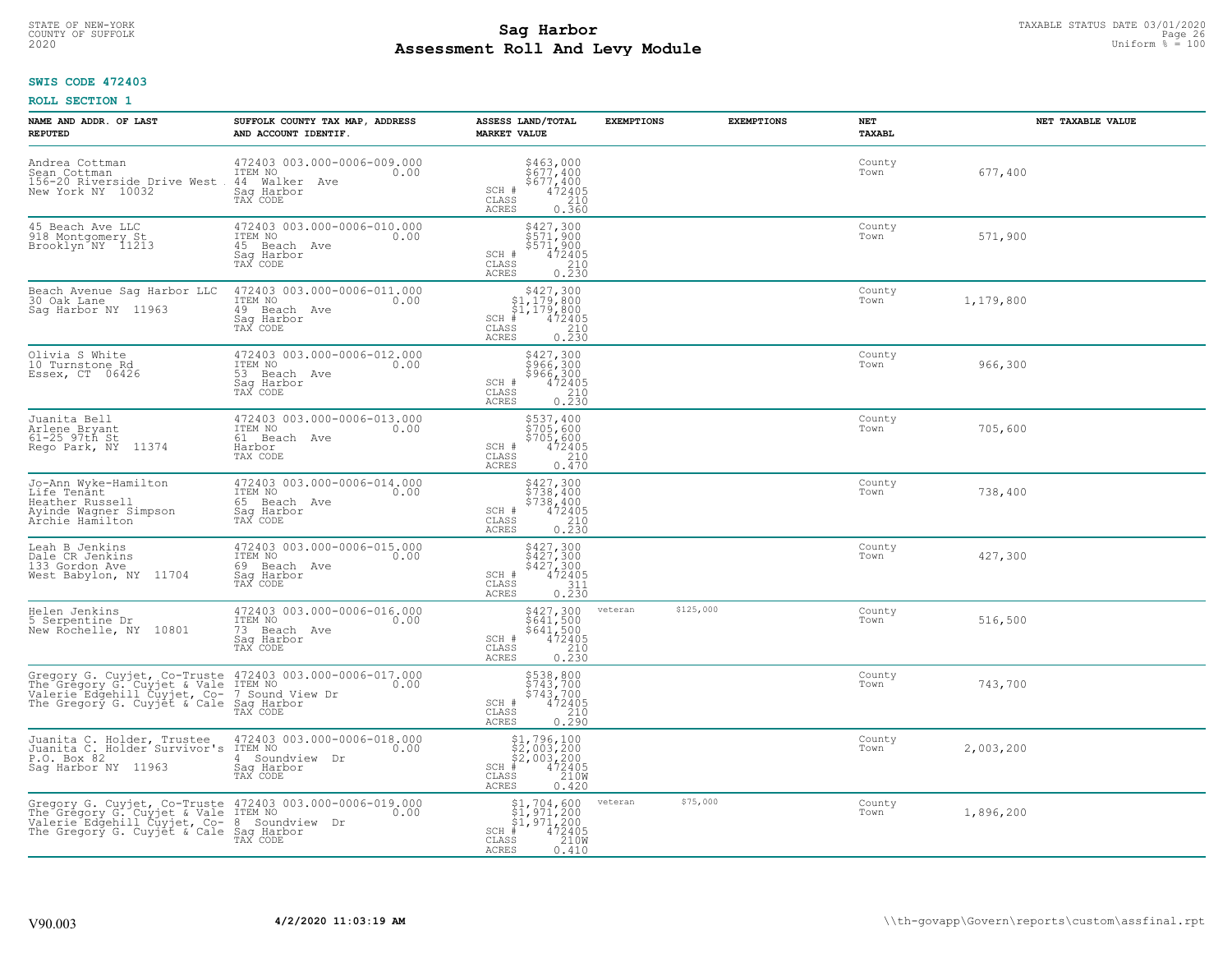# TAXABLE STATUS DATE 03/01/2020<br>COUNTY OF SUFFOLK Page 27 COUNTY OF SUFFOLK Page 27 **Assessment Roll And Levy Module** 2020 Uniform % = 100

## **SWIS CODE 472403**

| NAME AND ADDR. OF LAST<br><b>REPUTED</b>                                                                              | SUFFOLK COUNTY TAX MAP, ADDRESS<br>AND ACCOUNT IDENTIF.                                         | ASSESS LAND/TOTAL<br><b>MARKET VALUE</b>                                                                                                      | <b>EXEMPTIONS</b> | <b>EXEMPTIONS</b> | NET<br><b>TAXABL</b> | NET TAXABLE VALUE |
|-----------------------------------------------------------------------------------------------------------------------|-------------------------------------------------------------------------------------------------|-----------------------------------------------------------------------------------------------------------------------------------------------|-------------------|-------------------|----------------------|-------------------|
| Terry Bannister<br>329 W 18th St<br>New York, NY 10011                                                                | 472403 003.000-0006-020.000<br>ITEM NO<br>0.00<br>12 Soundview Dr<br>Saq Harbor<br>TAX CODE     | $$2, 727, 100$<br>$$2, 727, 100$<br>$$2, 727, 100$<br>$$472405$<br>$$2100$<br>$SCH$ #<br>CLASS<br><b>ACRES</b><br>0.600                       |                   |                   | County<br>Town       | 2,727,100         |
| K & J of Amagansett, LLC<br>c/o Berdon LLP<br>360 Madison Avenue FL 6th<br>New York NY 10017                          | 472403 003.000-0006-021.001<br>ITEM NO<br>0.00<br>18 Sound View<br>Dr<br>Sag Harbor<br>TAX CODE | $$3, 555, 300$<br>$$5, 467, 900$<br>$$5, 467, 900$<br>$*$<br>$472405$<br>$2100$<br>SCH #<br>CLASS<br>0.770<br>ACRES                           |                   |                   | County<br>Town       | 5,467,900         |
| Rebecca K Young<br>20 Sound View Dr<br>Saq Harbor NY 11963                                                            | 472403 003.000-0006-021.002<br>ITEM NO<br>0.00<br>20 Sound View Dr<br>Sag Harbor<br>TAX CODE    | $$2, 292, 900$<br>$$2, 292, 900$<br>$$2, 292, 900$<br>$472405$<br>$$2100$<br>$SCH$ #<br>CLASS<br><b>ACRES</b><br>0.460                        |                   |                   | County<br>Town       | 2,292,900         |
| Beverly M Granger<br>Aloysius B Cuyjet<br>90 Walnut Rd<br>Glen Cove, NY 11542                                         | 472403 003.000-0006-022.000<br>ITEM NO<br>0.00<br>24 Soundview Dr<br>Saq Harbor<br>TAX CODE     | $$1, 995, 700$<br>$$2, 596, 100$<br>$$2, 596, 100$<br>$$472405$<br>$$2, 100$<br>$$2408$<br>$$2408$<br>SCH #<br>CLASS<br><b>ACRES</b><br>0.420 |                   |                   | County<br>Town       | 2,596,100         |
| 81 Harbor Holdings LLC<br>c/o Bruce Bronster<br>Windels Marx Lane & Mittendo<br>156 West 56th St<br>New York NY 10019 | 472403 003.000-0006-023.000<br>ITEM NO<br>0.00<br>81<br>Harbor Ave<br>Sag Harbor<br>TAX CODE    | \$427,300<br>\$641,100<br>\$641,100<br>472405<br>SCH #<br>$\mathtt{CLASS}$<br>$\begin{array}{c} 210 \\ 0.230 \end{array}$<br><b>ACRES</b>     |                   |                   | County<br>Town       | 641,100           |
| Anita Diane Farrington<br>110 Bleecker St #24E<br>New York NY 10012                                                   | 472403 003.000-0006-024.000<br>ITEM NO<br>0.00<br>77 Harbor Ave<br>Saq Harbor<br>TAX CODE       | \$427,300<br>\$635,400<br>\$635,400<br>472405<br>SCH #<br>CLASS<br>210<br>0.230<br><b>ACRES</b>                                               |                   |                   | County<br>Town       | 635,400           |
| Howard Sanders<br>Karen Sanders<br>406 W 147 St<br>New York NY 10031                                                  | 472403 003.000-0006-025.000<br>TTEM NO 0.00<br>73 Harbor Ave<br>Sag Harbor<br>TAX CODE          | \$427,300<br>\$897,100<br>\$897,100<br>472405<br>SCH #<br>CLASS<br>210<br>0.230<br><b>ACRES</b>                                               |                   |                   | County<br>Town       | 897,100           |
| Carol Brooks<br>6 Toprail Ln<br>Rancho Palos Verdes CA<br>9027                                                        | 472403 003.000-0006-026.000<br>TTEM NO 0.00<br>Soundview Dr<br>Saq Harbor<br>TAX CODE           | \$427,300<br>\$628,900<br>\$628,900<br>472405<br>210<br>SCH #<br>CLASS<br><b>ACRES</b><br>0.230                                               |                   |                   | County<br>Town       | 628,900           |
| Frederick C Brown<br>Carlotta Matilda Brown<br>918 Montgomery St<br>Brooklyn, NY 11213                                | 472403 003.000-0006-027.000<br>10.00 0.00<br>74 Beach Ave<br>Saq Harbor<br>TAX CODE             | \$427,300<br>\$427,300<br>\$427,300<br>SCH #<br>472405<br>CLASS<br>311<br><b>ACRES</b><br>0.230                                               |                   |                   | County<br>Town       | 427,300           |
| Laura Scott<br>John H. Williams<br>Philip A. Williams<br>190 E.32nd St<br>Brooklyn NY 11226                           | 472403 003.000-0006-028.000<br>ITEM NO<br>0.00<br>68<br>Beach Ave<br>Sag Harbor<br>TAX CODE     | \$427,300<br>\$674,700<br>\$674,700<br>472405<br>SCH #<br>CLASS<br>$\begin{array}{c} 210 \\ 0.230 \end{array}$<br><b>ACRES</b>                |                   |                   | County<br>Town       | 674,700           |
| Laura Scott<br>John H. Williams<br>Philip A. Williams<br>190 E <sup>2</sup> 32nd St<br>Brooklyn NY 11226              | 472403 003.000-0006-029.000<br>ITEM NO<br>0.00<br>64 Beach Ave<br>Saq Harbor<br>TAX CODE        | \$427,300<br>\$427,300<br>\$427,300<br>SCH #<br>472405<br>CLASS<br>311<br>0.230<br><b>ACRES</b>                                               |                   |                   | County<br>Town       | 427,300           |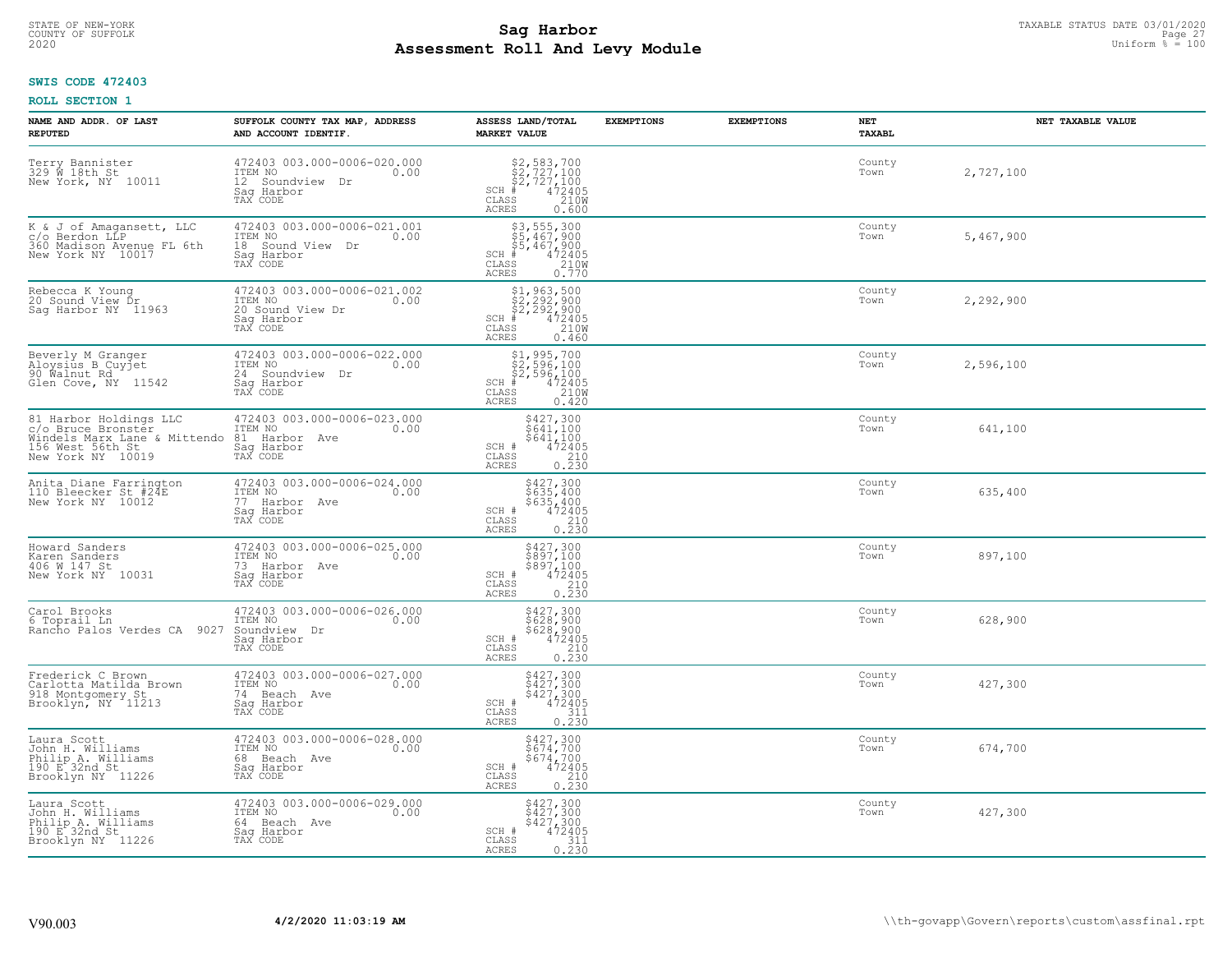# TAXABLE STATUS DATE 03/01/2020<br>COUNTY OF SUFFOLK Page 28 COUNTY OF SUFFOLK Page 28 **Assessment Roll And Levy Module** 2020 Uniform % = 100

## **SWIS CODE 472403**

| NAME AND ADDR. OF LAST<br><b>REPUTED</b>                                                 | SUFFOLK COUNTY TAX MAP, ADDRESS<br>AND ACCOUNT IDENTIF.                                                                                 | ASSESS LAND/TOTAL<br><b>MARKET VALUE</b>                                                                                                                                                       | <b>EXEMPTIONS</b> | <b>EXEMPTIONS</b> | NET<br><b>TAXABL</b> | NET TAXABLE VALUE |
|------------------------------------------------------------------------------------------|-----------------------------------------------------------------------------------------------------------------------------------------|------------------------------------------------------------------------------------------------------------------------------------------------------------------------------------------------|-------------------|-------------------|----------------------|-------------------|
| Dennis C. Brown<br>19 Beach Ave<br>Sag Harbor NY 11963                                   | 472403 003.000-0006-030.000<br>ITEM NO<br>0.00<br>60 Beach Ave<br>Saq Harbor<br>TAX CODE                                                | $\begin{array}{c}\n $427,300 \\  $927,400 \\  $927,400 \\  $472405 \\  210\n \end{array}$<br>SCH #<br>CLASS<br><b>ACRES</b><br>0.230                                                           |                   |                   | County<br>Town       | 927,400           |
| 4-74 48th Ave Apt 31D<br>Long Island City NY 11109                                       | Jennifer Anita Segre, Truste 472403 003.000-0006-032.001<br>Jennifer Segre Trust ITEM NO 0.00<br>56 Beach Ave<br>Saq Harbor<br>TAX CODE | \$537,400<br>\$955,000<br>\$955,000<br>472405<br>SCH #<br>CLASS<br>210<br>0.470<br><b>ACRES</b>                                                                                                |                   |                   | County<br>Town       | 955,000           |
| Leah B Jenkins<br>Dale CR Jenkins<br>133 Gordon Ave<br>West Babylon, NY 11704            | 472403 003.000-0006-034.000<br>ITEM NO<br>0.00<br>Landlocked<br>Saq Harbor<br>TAX CODE                                                  | \$30,700<br>$\frac{2530,700}{330,700}$<br>SCH #<br>CLASS<br>314<br>0.110<br>ACRES                                                                                                              |                   |                   | County<br>Town       | 30,700            |
| Patrick Knowles<br>Marilyn Knowles<br>144 Bay St<br>Saq Harbor NY 11963                  | 472403 003.000-0007-002.000<br>TTEM NO 0.00<br>144 Bay St<br>Saq Harbor<br>TAX CODE                                                     | $$752,100$<br>$$1,162,300$<br>$$1,162,300$<br>$*1,162,300$<br>$*1,162,300$<br>$SCH$ #<br>CLASS<br>0.210<br><b>ACRES</b>                                                                        |                   |                   | County<br>Town       | 1,162,300         |
| John Wickersham<br>Amy Wickersham<br>P.O. Box 834<br>Saq Harbor NY 11963                 | 472403 003.000-0007-003.000<br>ITEM NO<br>0.00<br>95 Franklin Ave<br>Sag Harbor<br>TAX CODE                                             | $$950, 400$<br>$$1, 428, 600$<br>$$1, 428, 600$<br>$472405$<br>$$210$<br>$SCH$ #<br>CLASS<br>0.350<br><b>ACRES</b>                                                                             |                   |                   | County<br>Town       | 1,428,600         |
| Norah Mc Cormack<br>P.O. Box 157<br>Saq Harbor NY 11963                                  | 472403 003.000-0007-004.000<br>ITEM NO<br>0.00<br>101 Franklin Ave<br>Saq Harbor<br>TAX CODE                                            | $\begin{array}{r}  \  \  \, 854,000\\  \  \  51,520,700\\  \  \  51,520,700\\  \  \  \, 472405\\ \  \  \, 85\\ \  \  \, 85\\ \  \  \, 0.170\\ \end{array}$<br>$SCH$ #<br>CLASS<br><b>ACRES</b> |                   |                   | County<br>Town       | 1,520,700         |
| Jeffrey Milici<br>Yvonne <sup>-</sup> Milici<br>51 Coves End Lane<br>Sag Harbor NY 11963 | 472403 003.000-0007-006.000<br>ITEM NO<br>115 Franklin Ave<br>0.00<br>Saq Harbor<br>TAX CODE                                            | $$691,500$<br>$$1,299,700$<br>$$1,299,700$<br>$$472405$<br>$SCH$ #<br>CLASS<br>210<br>0.420<br><b>ACRES</b>                                                                                    |                   |                   | County<br>Town       | 1,299,700         |
| Jennifer L Nevins<br>Ian G Mc Allister<br>152 Franklin St Apt 2<br>New York, NY 10013    | 472403 003.000-0007-007.000<br>TTEM NO 0.00<br>166 Bay St<br>Saq Harbor<br>TAX CODE                                                     | $$1,871,900$<br>$$2,837,800$<br>$$2,837,800$<br>$$472405$<br>$SCH$ #<br>CLASS<br>210<br><b>ACRES</b><br>0.740                                                                                  |                   |                   | County<br>Town       | 2,837,800         |
| Michael Haskett<br>162 Bay Street<br>Sag Harbor NY 11963                                 | 472403 003.000-0007-008.000<br>TTEM NO 0.00<br>162 Bay St<br>Saq Harbor<br>TAX CODE                                                     | $$1, 052, 900$<br>$$1, 929, 100$<br>$$1, 929, 100$<br>$*$ 472405<br>$SCH$ #<br>CLASS<br>210<br><b>ACRES</b><br>0.280                                                                           |                   |                   | County<br>Town       | 1,929,100         |
| Kevin Gunderson<br>Ashley Gunderson<br>135 Céntral Park West Apt 2S<br>New York NY 10023 | 472403 003.000-0007-009.001<br>ITEM NO<br>0.00<br>154 Bay St<br>Saq Harbor<br>TAX CODE                                                  | $$907,500$<br>$$3,084,600$<br>$$3,084,600$<br>$$472405$<br>$$35$<br>$$210$<br>$SCH$ #<br>CLASS<br>0.350<br><b>ACRES</b>                                                                        |                   |                   | County<br>Town       | 3,084,600         |
| Susan Aminoff<br>680 W End Ave Apt 4E<br>New York NY 10025                               | 472403 003.000-0007-009.003<br>ITEM NO<br>0.00<br>109 Franklin Ave<br>Sag Harbor<br>TAX CODE                                            | $$937,500$<br>$$1,275,300$<br>$$1,275,300$<br>$*1$<br>$472405$<br>$SCH$ #<br>CLASS<br>210<br><b>ACRES</b><br>0.350                                                                             |                   |                   | County<br>Town       | 1,275,300         |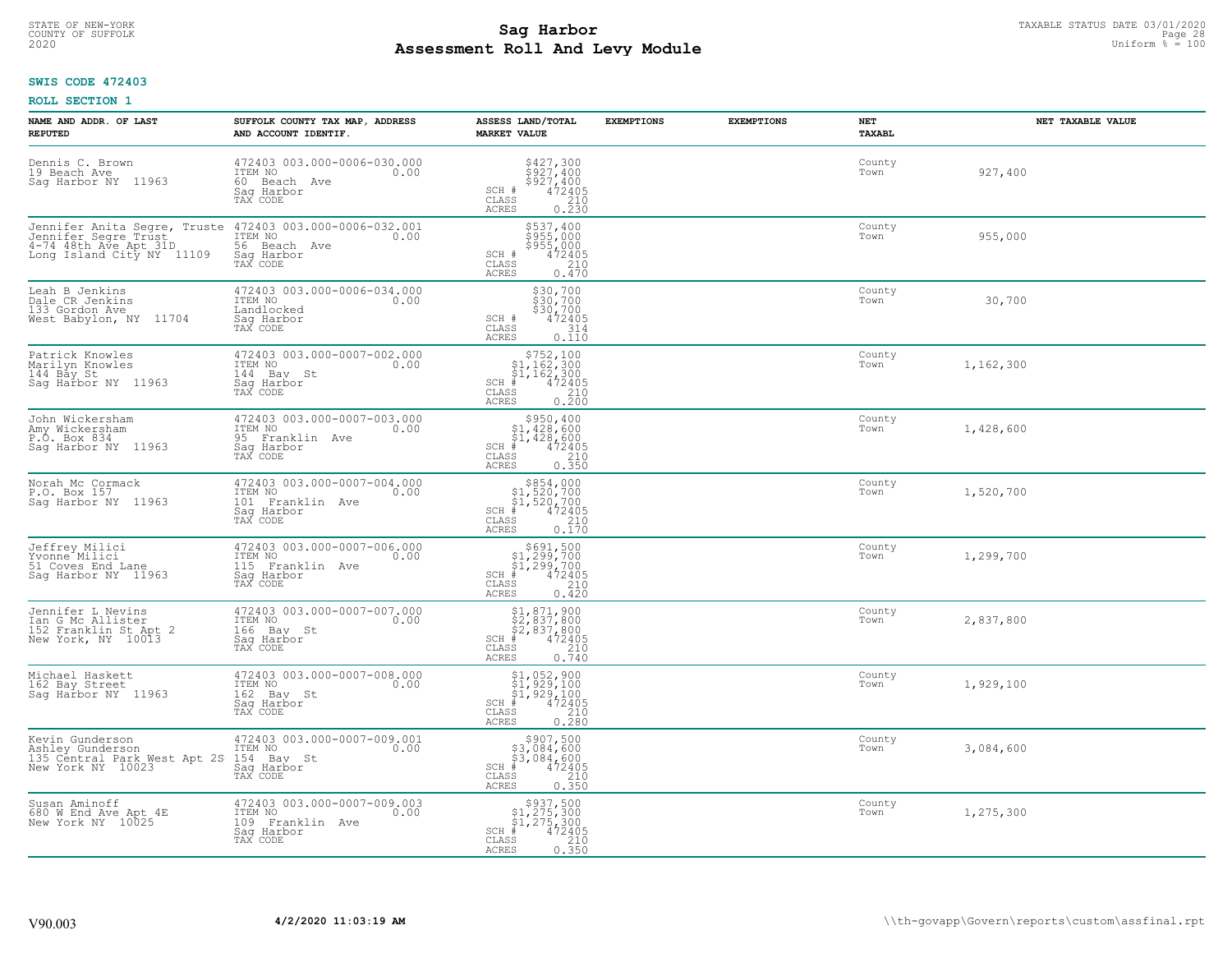# TAXABLE STATUS DATE 03/01/2020<br>COUNTY OF SUFFOLK Page 29 COUNTY OF SUFFOLK Page 29 **Assessment Roll And Levy Module** 2020 Uniform % = 100

## **SWIS CODE 472403**

| NAME AND ADDR. OF LAST<br><b>REPUTED</b>                                        | SUFFOLK COUNTY TAX MAP, ADDRESS<br>AND ACCOUNT IDENTIF.                                              | ASSESS LAND/TOTAL<br><b>MARKET VALUE</b>                                                                                                                                                                                                                                                                                                                                                               | <b>EXEMPTIONS</b> | <b>EXEMPTIONS</b> | NET<br><b>TAXABL</b> | NET TAXABLE VALUE |
|---------------------------------------------------------------------------------|------------------------------------------------------------------------------------------------------|--------------------------------------------------------------------------------------------------------------------------------------------------------------------------------------------------------------------------------------------------------------------------------------------------------------------------------------------------------------------------------------------------------|-------------------|-------------------|----------------------|-------------------|
| Pamela Alladrice<br>150 Bay St<br>Sag Harbor NY 11963                           | 472403 003.000-0007-010.000<br>ITEM NO<br>0.00<br>150 Bay St<br>Saq Harbor<br>TAX CODE               | \$681,000<br>\$1,072,700<br>\$1,072,700<br>#472405<br>$SCH$ #<br>CLASS<br>210<br>ACRES<br>0.140                                                                                                                                                                                                                                                                                                        |                   |                   | County<br>Town       | 1,072,700         |
| Dock of the Bay, LLC<br>146 Bay St<br>Saq Harbor NY 11963                       | 472403 003.000-0007-011.000<br>ITEM NO<br>0.00<br>146 Bay St<br>Sag Harbor<br>TAX CODE               | $$861,500$<br>$$1,625,500$<br>$$1,625,500$<br>$*1,625,500$<br>$*1,625,500$<br>$SCH$ #<br>CLASS<br>$\frac{210}{0.140}$<br>ACRES                                                                                                                                                                                                                                                                         |                   |                   | County<br>Town       | 1,625,500         |
| Sharon R Miller<br>Edward GB Miller<br>56 Richards Dr<br>Saq Harbor NY 11963    | 472403 003.000-0008-002.004<br>ITEM NO<br>0.00<br>56 Richards Dr<br>Sag Harbor<br>TAX CODE           | \$475,600<br>\$702,400<br>$$70\overline{2}'$ , $400$<br>$472405$<br>SCH #<br>CLASS<br>$\frac{210}{0.510}$<br>ACRES                                                                                                                                                                                                                                                                                     |                   |                   | County<br>Town       | 702,400           |
| Ricardo M Davis<br>110-21 197th St<br>Hollis, NY 11412                          | 472403 003.000-0008-003.000<br>ITEM NO<br>0.00<br>50 Richards Dr<br>Saq Harbor<br>TAX CODE           | $\begin{array}{r} 5367,900 \\ 5534,200 \\ 5534,200 \\ 472405 \\ 210 \\ 0.220 \end{array}$<br>SCH #<br>$\mathtt{CLASS}$<br>ACRES                                                                                                                                                                                                                                                                        |                   |                   | County<br>Town       | 534,200           |
| 44 Richards LLC<br>1725 York Avenue Apt 29H<br>New York NY 10128                | 472403 003.000-0008-004.000<br>ITEM NO<br>0.00<br>44 Richards Dr<br>Saq Harbor<br>TAX CODE           | \$445,100<br>$\begin{array}{r} 1,130,900 \\ 51,130,900 \\ * & 472405 \\ * & 210 \\ * & 210 \\ * & 210 \\ * & 210 \\ * & 210 \\ * & 210 \\ * & 210 \\ * & 210 \\ * & 210 \\ * & 210 \\ * & 210 \\ * & 210 \\ * & 210 \\ * & 210 \\ * & 210 \\ * & 210 \\ * & 210 \\ * & 210 \\ * & 210 \\ * & 210 \\ * & 210 \\ * & 210 \\ * & 210 \\ * & 210 \\ * & 210 \\ * & 21$<br>$SCH$ #<br>CLASS<br><b>ACRES</b> |                   |                   | County<br>Town       | 1,130,900         |
| Wanda L Patterson<br>P. O. Box 479<br>Sag Harbor NY<br>11963                    | 472403 003.000-0008-005.000<br>ITEM NO<br>0.00<br>40 Richards Dr<br>Saq Harbor<br>TAX CODE           | \$367,900<br>\$587,100<br>\$587,100<br>472405<br>SCH #<br>$\mathtt{CLASS}$<br>$\frac{210}{0.220}$<br>ACRES                                                                                                                                                                                                                                                                                             |                   |                   | County<br>Town       | 587,100           |
| Derrick Galen<br>PO Box 2011<br>Saq Harbor, NY 11963                            | 472403 003.000-0008-006.000<br>ITEM NO<br>0.00<br>36 Richards Dr<br>Sag Harbor<br>TAX CODE           | $\begin{array}{r} 5367,900 \\ 5551,000 \\ 5551,000 \\ 472405 \\ 220 \\ 0.220 \end{array}$<br>SCH #<br>CLASS<br>ACRES                                                                                                                                                                                                                                                                                   |                   |                   | County<br>Town       | 551,000           |
| Gardy Berthoumieux<br>402 Vanderbilt Avenue<br>Brooklyn NY 11238                | 472403 003.000-0008-007.000<br>ITEM NO<br>0.00<br>30 Richards<br>Dr<br>Saq Harbor<br>TAX CODE        | $\begin{array}{r}  \  \  \, 5668,800\\  \  \, 51,197,900\\  \  \, 51,197,900\\  \  \  \, 472405\\ \text{\small{is}}\\  \  \  \, 0.360\\ \end{array}$<br>$SCH$ #<br>CLASS<br>ACRES                                                                                                                                                                                                                      |                   |                   | County<br>Town       | 1,197,900         |
| Barbara S Smith<br>PO Box 274<br>Sag Harbor, NY 11963                           | 472403 003.000-0008-008.000<br>ITEM NO<br>0.00<br>24 Richards Dr<br>Saq Harbor<br>TAX CODE           | \$367,900<br>\$549,500<br>\$549,500<br>SCH #<br>$72405\n210\n0.220$<br>CLASS<br>ACRES                                                                                                                                                                                                                                                                                                                  |                   |                   | County<br>Town       | 549,500           |
| Maria DeLongoria<br>Pamela DeLongoria<br>20 Richards Dr<br>Saq Harbor NY 11963  | 472403 003.000-0008-009.000<br>ITEM NO<br>0.00<br>20 Richards Dr<br>Sag Harbor<br>TAX CODE           | \$367,900<br>\$533,100<br>\$533,100<br>472405<br>SCH #<br>CLASS<br>$\begin{array}{c} 210 \\ 0.220 \end{array}$<br><b>ACRES</b>                                                                                                                                                                                                                                                                         |                   |                   | County<br>Town       | 533,100           |
| Stephen Wright<br>Marilyn Wright<br>306 Hìghland Rd<br>07079<br>South Örange NJ | 472403 003.000-0008-012.003<br>ITEM NO<br>0.00<br>29 Cuffee<br>Dr<br>11963<br>Saq Harbor<br>TAX CODE | $$501,600$<br>$$2,957,400$<br>$$2,957,400$<br>$SCH$ #<br>472405<br>CLASS<br>210<br>0.650<br>ACRES                                                                                                                                                                                                                                                                                                      |                   |                   | County<br>Town       | 2,957,400         |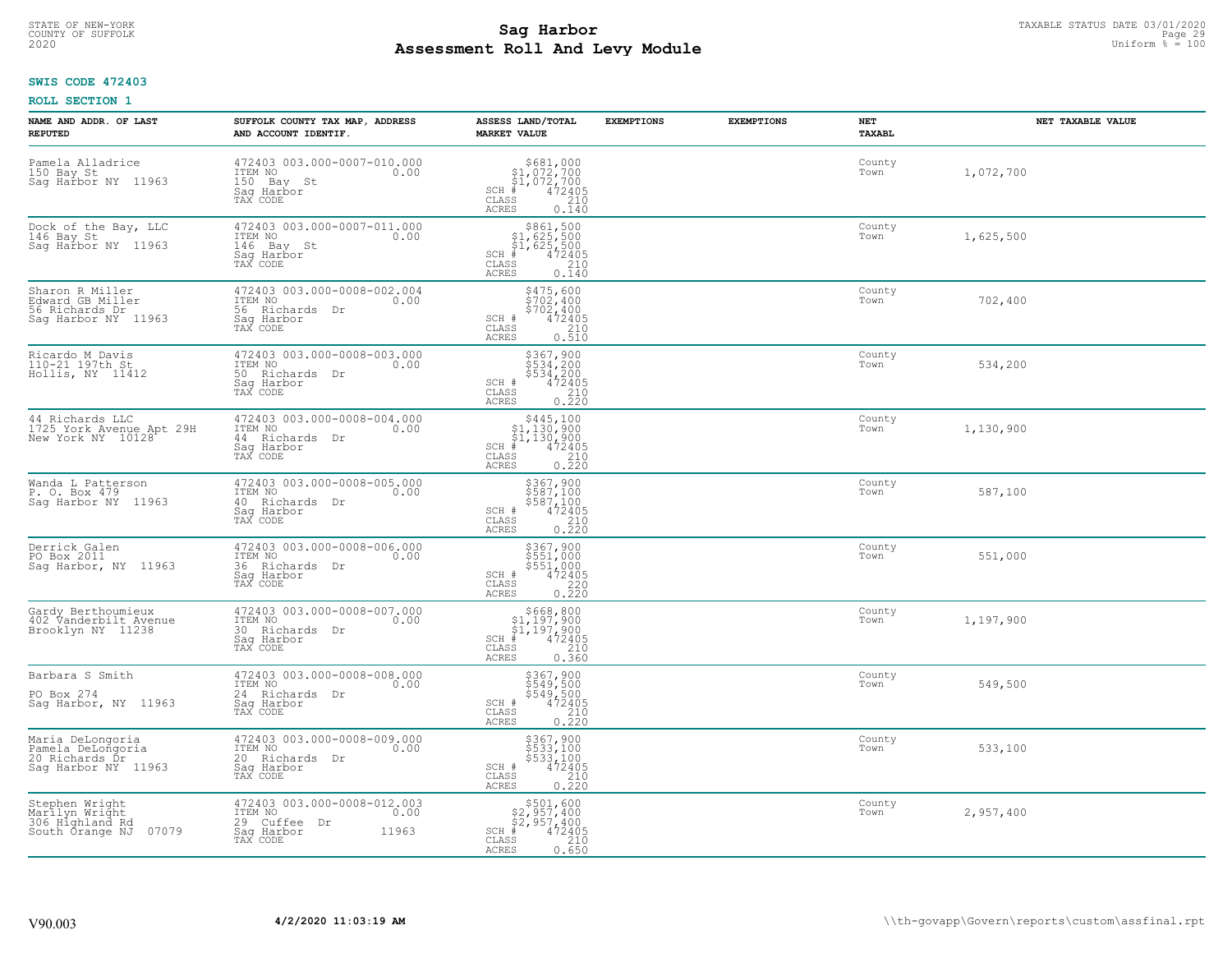# TAXABLE STATUS DATE 03/01/2020<br>COUNTY OF SUFFOLK Page 30 COUNTY OF SUFFOLK Page 30 **Assessment Roll And Levy Module** 2020 Uniform % = 100

## **SWIS CODE 472403**

| NAME AND ADDR. OF LAST<br><b>REPUTED</b>                                                                                                          | SUFFOLK COUNTY TAX MAP, ADDRESS<br>AND ACCOUNT IDENTIF.                                   | ASSESS LAND/TOTAL<br><b>MARKET VALUE</b>                                                                                                 | <b>EXEMPTIONS</b> | <b>EXEMPTIONS</b> | NET<br><b>TAXABL</b> | NET TAXABLE VALUE |
|---------------------------------------------------------------------------------------------------------------------------------------------------|-------------------------------------------------------------------------------------------|------------------------------------------------------------------------------------------------------------------------------------------|-------------------|-------------------|----------------------|-------------------|
| Anita Rainford<br>299 N Walnut St<br>07017<br>East Orange, NJ                                                                                     | 472403 003.000-0008-013.001<br>ITEM NO<br>0.00<br>35 Cuffee Dr<br>Saq Harbor<br>TAX CODE  | $$463,000$<br>$$704,900$<br>$$704,900$<br>$472405$<br>210<br>SCH #<br>$\mathtt{CLASS}$<br>ACRES<br>0.360                                 |                   |                   | County<br>Town       | 704,900           |
| Candace Stanley Pinn<br>Alison Stanley<br>Erica L. Dottin<br>61 Glenwood Avenue<br>New Rochelle NY 10801                                          | 472403 003.000-0008-015.001<br>ITEM NO<br>0.00<br>41 Cuffee Dr<br>Saq Harbor<br>TAX CODE  | \$461,400<br>\$698,900<br>\$698,900<br>472405<br>SCH #<br>CLASS<br>$\frac{210}{0.360}$<br>ACRES                                          |                   |                   | County<br>Town       | 698,900           |
| Sewit Bocresion<br>365 Bridge Street<br>Brooklyn NY 11201-3803                                                                                    | 472403 003.000-0008-016.000<br>ITEM NO<br>0.00<br>65 Milton Ave<br>Sag Harbor<br>TAX CODE | \$488,800<br>5697,600<br>\$697,600<br>472405<br>SCH #<br>$\frac{210}{0.380}$<br>CLASS<br>ACRES                                           |                   |                   | County<br>Town       | 697,600           |
| Diana Victoria Carney<br>Dr. David Carney<br>P O Box 1465<br>Sag Harbor, NY 11963                                                                 | 472403 003.000-0008-017.000<br>TTEM NO 0.00<br>51 Milton Ave<br>Saq Harbor<br>TAX CODE    | \$493,900<br>\$725,500<br>\$725,500<br>\$72405<br>0.480<br>SCH #<br>CLASS<br>ACRES                                                       |                   |                   | County<br>Town       | 725,500           |
| Carl R Weber<br>Martha Amy Weber<br>47 Milton Ave<br>Sag Harbor, NY                                                                               | 472403 003.000-0008-018.000<br>ITEM NO<br>0.00<br>47 Milton Ave<br>Saq Harbor<br>TAX CODE | \$463,000<br>\$896,100<br>\$896,100<br>\$896,100<br>472405<br>0.360<br>SCH #<br>CLASS<br>ACRES                                           |                   |                   | County<br>Town       | 896,100           |
| A and A Ninevah LLC<br>129 Lafayette St Apt 3A<br>New York <sup>"</sup> NY 10013                                                                  | 472403 004.000-0001-001.000<br>ITEM NO<br>0.00<br>24 Ninevah Pl<br>Sag Harbor<br>TAX CODE | $$2,161,900\n$2,456,700\n$2,456,700\n# 472405\n35 210M$<br>$SCH$ #<br>CLASS<br>0.280<br>ACRES                                            |                   |                   | County<br>Town       | 2,456,700         |
| Robbin Saunders<br>P.O. Box #6<br>Westwood, MA 02090                                                                                              | 472403 004.000-0001-002.000<br>ITEM NO<br>0.00<br>20 Ninevah Pl<br>Sag Harbor<br>TAX CODE | $$2,084,800$<br>$$2,406,600$<br>$$2,406,600$<br>$*$<br>$472405$<br>$*$<br>$2100$<br>$SCH$ #<br>$\mathtt{CLASS}$<br><b>ACRES</b><br>0.270 |                   |                   | County<br>Town       | 2,406,600         |
| Yannis Bakos<br>Anne Chapas<br>230 West 10th Street<br>New York NY 10014                                                                          | 472403 004.000-0001-003.000<br>ITEM NO<br>0.00<br>16 Ninevah Pl<br>Saq Harbor<br>TAX CODE | $$2,007,500$<br>$$2,218,100$<br>$$2,218,100$<br>$472405$<br>$$2100$<br>$$2100$<br>SCH #<br>CLASS<br>ACRES<br>0.260                       |                   |                   | County<br>Town       | 2,218,100         |
| Frank Sorrentino III<br>Nancy Sorrentino<br>48 Carol Dr<br>Englewood Cliffs NJ 07632                                                              | 472403 004.000-0001-004.000<br>TTEM NO 0.00<br>12 Ninevah Pl<br>Saq Harbor<br>TAX CODE    | $$1, 930, 400$<br>$$2, 972, 000$<br>$$2, 972, 000$<br>$*$ $472405$<br>SCH #<br>$\frac{210W}{0.250}$<br>CLASS<br><b>ACRES</b>             |                   |                   | County<br>Town       | 2,972,000         |
| William Pickens III (Trustee<br>William Pickens III Revocabl<br>Audrey P Pickens (Trustee)<br>William Pickens III Revocabl Sag Harbor<br>TAX CODE | 472403 004.000-0001-005.000<br>ITEM NO<br>0.00<br>8 Ninevah Pl                            | $$784,000\n$784,000\n$784,000\n472405\n311W$<br>SCH #<br>CLASS<br>ACRES<br>0.120                                                         |                   |                   | County<br>Town       | 784,000           |
| Barbara C North<br>Robert J North<br>457 W 153rd St<br>New York, NY 10031                                                                         | 472403 004.000-0001-006.000<br>ITEM NO<br>0.00<br>4 Ninevah Pl<br>Saq Harbor<br>TAX CODE  | \$705,600<br>\$705,600<br>\$705,600<br>SCH #<br>$472405$<br>311W<br>$\mathtt{CLASS}$<br>ACRES<br>0.120                                   |                   |                   | County<br>Town       | 705,600           |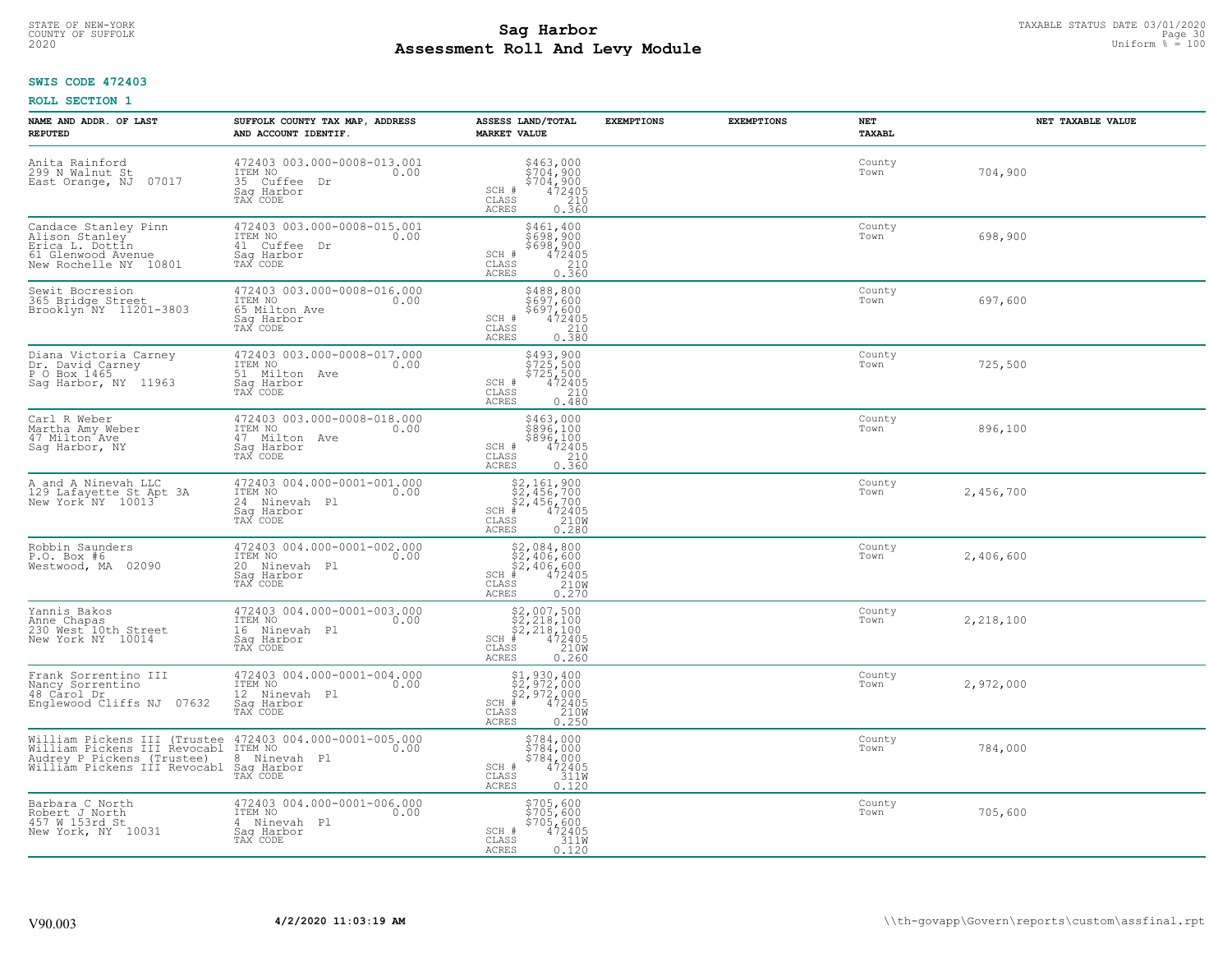# STATE OF NEW-YORK TAXABLE STATUS DATE 03/01/2020<br>COUNTY OF SUFFOLK Page 31 COUNTY OF SUFFOLK Page 31 **Assessment Roll And Levy Module** 2020 Uniform % = 100

## **SWIS CODE 472403**

| NAME AND ADDR. OF LAST<br><b>REPUTED</b>                                                                        | SUFFOLK COUNTY TAX MAP, ADDRESS<br>AND ACCOUNT IDENTIF.                                          | ASSESS LAND/TOTAL<br><b>MARKET VALUE</b>                                                                                                                                                                                                                                                                            | <b>EXEMPTIONS</b> | <b>EXEMPTIONS</b> | NET<br>TAXABL  | NET TAXABLE VALUE |
|-----------------------------------------------------------------------------------------------------------------|--------------------------------------------------------------------------------------------------|---------------------------------------------------------------------------------------------------------------------------------------------------------------------------------------------------------------------------------------------------------------------------------------------------------------------|-------------------|-------------------|----------------|-------------------|
| Mile High Partners, LLC<br>166 East 73rd Street<br>New York NY 10021                                            | 472403 004.000-0001-008.001<br>ITEM NO<br>0.00<br>110 Hillside Dr East<br>Saq Harbor<br>TAX CODE | $$1,058,500$<br>$$8,297,600$<br>$$8,297,600$<br>$472405$<br>$$210$<br>$SCH$ #<br>CLASS<br><b>ACRES</b><br>0.790                                                                                                                                                                                                     |                   |                   | County<br>Town | 8,297,600         |
| Philip G Alston<br>Grainne de Burca<br>237 Thompson St #8B<br>New York, NY 10012                                | 472403 004.000-0001-010.000<br>ITEM NO<br>0.00<br>1 Harding Ter<br>Saq Harbor<br>TAX CODE        | $$1,837,600$<br>$$1,977,700$<br>$$1,977,700$<br>$472405$<br>$$210M$<br>$SCH$ #<br>CLASS<br><b>ACRES</b><br>0.280                                                                                                                                                                                                    |                   |                   | County<br>Town | 1,977,700         |
| 3 Harding LLC<br>10 Windsor Drive<br>Old Westbury NY 11568                                                      | 472403 004.000-0001-011.000<br>ITEM NO<br>0.00<br>3 Harding Ter<br>Saq Harbor<br>TAX CODE        | $$2,084,800$<br>$$2,364,700$<br>$$2,364,700$<br>$472405$<br>$2100$<br>$SCH$ #<br>CLASS<br>0.270<br>ACRES                                                                                                                                                                                                            |                   |                   | County<br>Town | 2,364,700         |
| Greenwich Rose LLC<br>Estehm Gungor c/o GC Consult<br>444 Madison Ave Suite 1206<br>New York NY 10022           | 472403 004.000-0001-012.000<br>ITEM NO<br>0.00<br>5 Harding Ter<br>Saq Harbor<br>TAX CODE        | $\begin{array}{r} \text{\small $51$, $853$, $100$} \\ \text{\small $52$, $692$, $400$} \\ \text{\small $52$, $692$, $400$} \\ \text{\small $472405} \\ \text{\small $85$} \end{array}$<br>$SCH$ #<br>CLASS<br>ACRES                                                                                                 |                   |                   | County<br>Town | 2,692,400         |
| Charlynn Goins<br>30 Beekman Place Apt 8A<br>New York NY 10022                                                  | 472403 004.000-0001-013.000<br>ITEM NO<br>0.00<br>7 Harding Ter<br>Saq Harbor<br>TAX CODE        | $\begin{array}{c} \text{\$2,161,900} \\ \text{\$2,389,000} \\ \text{\$2,389,000} \\ \text{\$472405} \\ \text{\$88} \\ \text{\$88} \\ \text{\$89} \\ \text{\$100} \\ \text{\$100} \\ \text{\$1200} \\ \text{\$100} \\ \text{\$1200} \\ \text{\$100} \\ \text{\$280} \end{array}$<br>$SCH$ #<br>CLASS<br><b>ACRES</b> |                   |                   | County<br>Town | 2,389,000         |
| C S Williams<br>Vivian Jamison<br>C&V Jamison<br>C S Williams                                                   | 472403 004.000-0001-014.000<br>ITEM NO<br>0.00<br>9 Harding Ter<br>Sag Harbor<br>TAX CODE        | $\begin{array}{r} \text{\small $52$, $161$, $900$} \\ \text{\small $52$, $373$, $300$} \\ \text{\small $52$, $373$, $300$} \\ \text{\small $4$ & $472405$} \\ \text{\small $85$ & $210 \text{W}$} \\ \text{\small $85$ & $0.280$} \end{array}$<br>$SCH$ #<br>CLASS<br><b>ACRES</b>                                  |                   |                   | County<br>Town | 2,373,300         |
| Allan Houston<br>c/o Deedra R. Wolas CPA, P.C<br>Tamara Houston<br>2950 W Square Lake Rd Suite<br>Troy MI 48098 | 472403 004.000-0001-015.000<br>ITEM NO<br>0.00<br>11 Harding Ter<br>Saq Harbor<br>TAX CODE       | $$4,819,7004,819,7004,819,700447240555210M$<br>$SCH$ #<br>CLASS<br><b>ACRES</b><br>0.280                                                                                                                                                                                                                            |                   |                   | County<br>Town | 4,819,700         |
| Linda E Rodd<br>15 Harding Terrace<br>Sag Harbor NY 11963                                                       | 472403 004.000-0001-016.000<br>ITEM NO 0.00<br>15 Harding<br>Ter<br>Saq Harbor<br>TAX CODE       | $$2, 239, 200$<br>$$2, 729, 300$<br>$$2, 729, 300$<br>$$472405$<br>$$2100$<br>$SCH$ #<br>CLASS<br><b>ACRES</b><br>0.290                                                                                                                                                                                             |                   |                   | County<br>Town | 2,729,300         |
| Dorothe Lewis<br>Carl Lewis<br>3756 Bronx Blvd<br>Bronx, NY 10467                                               | 472403 004.000-0001-018.001<br>1TEM NO 0.00<br>19 Harding Ter<br>Saq Harbor<br>TAX CODE          | $$2,779,700$<br>$$3,006,200$<br>$$3,006,200$<br>$$472405$<br>$$2100$<br>$SCH$ #<br>CLASS<br><b>ACRES</b><br>0.780                                                                                                                                                                                                   |                   |                   | County<br>Town | 3,006,200         |
| Lois F Carrion<br>Po Box 196<br>Sag Harbor, NY 11963                                                            | 472403 004.000-0001-019.000<br>ITEM NO<br>0.00<br>21 Harding<br>Ter<br>Sag Harbor<br>TAX CODE    | $$2,093,200\n$2,093,200\n$2,093,200\n# 472405\n85\n210M\n85\n210M$<br>SCH<br>CLASS<br>0.320<br><b>ACRES</b>                                                                                                                                                                                                         |                   |                   | County<br>Town | 2,093,200         |
| Errol B Taylor<br>Paula B Taylor<br>$117$ Hunt $D\tilde{r}$<br>Princeton NJ 08540                               | 472403 004.000-0001-020.000<br>ITEM NO<br>0.00<br>23 Harding Ter<br>Sag Harbor<br>TAX CODE       | \$1,900,700<br>\$2,713,900<br>\$2,713,900<br>$SCH$ #<br>472405<br>210W<br>CLASS<br><b>ACRES</b><br>0.320                                                                                                                                                                                                            |                   |                   | County<br>Town | 2,713,900         |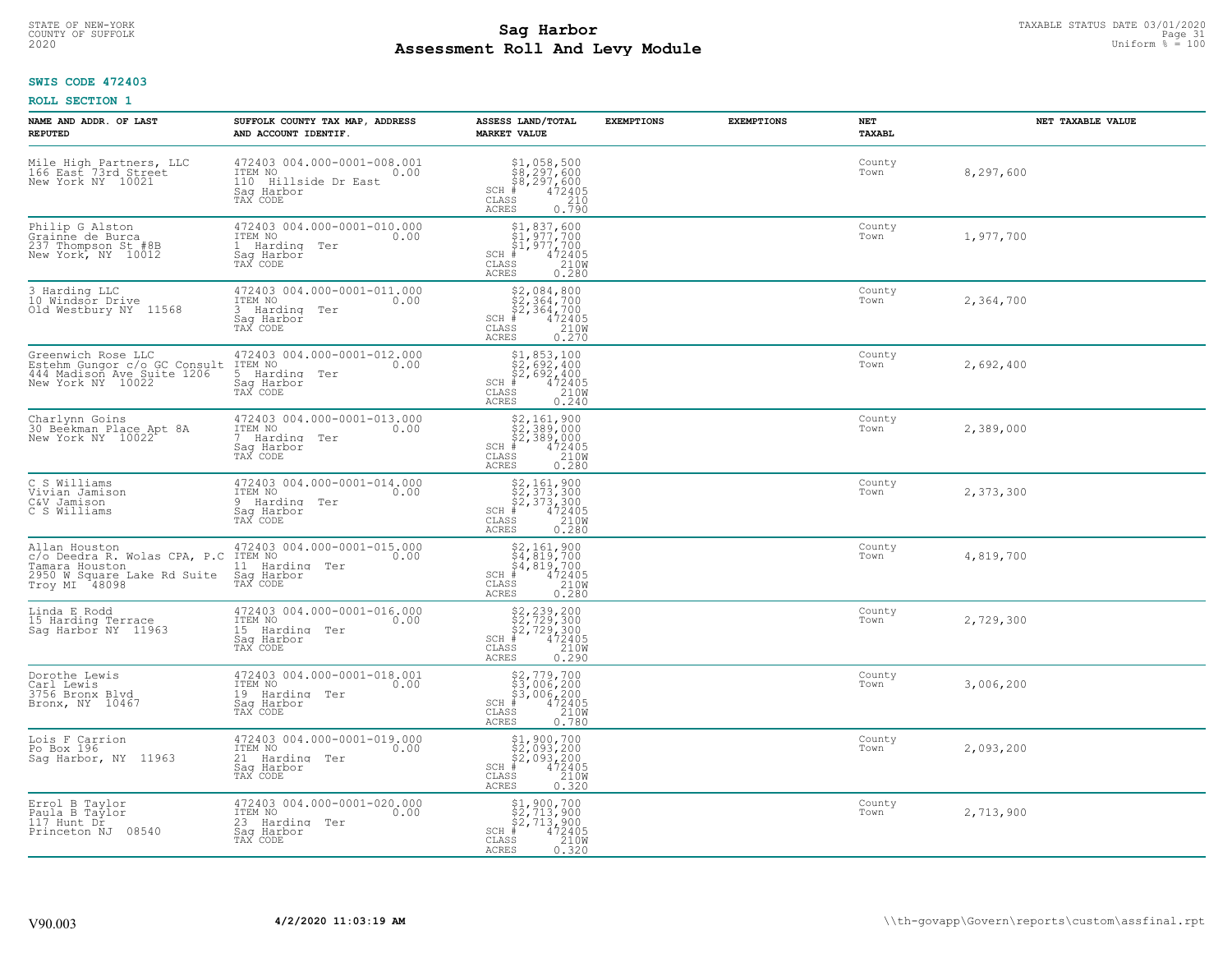# TAXABLE STATUS DATE 03/01/2020<br>COUNTY OF SUFFOLK Page 32 COUNTY OF SUFFOLK Page 32 **Assessment Roll And Levy Module** 2020 Uniform % = 100

## **SWIS CODE 472403**

| NAME AND ADDR. OF LAST<br><b>REPUTED</b>                                                                                                          | SUFFOLK COUNTY TAX MAP, ADDRESS<br>AND ACCOUNT IDENTIF.                                    | ASSESS LAND/TOTAL<br><b>MARKET VALUE</b>                                                                                                                                                                                                                                                                                                                                    | <b>EXEMPTIONS</b> | <b>EXEMPTIONS</b> | NET<br>TAXABL  | NET TAXABLE VALUE |
|---------------------------------------------------------------------------------------------------------------------------------------------------|--------------------------------------------------------------------------------------------|-----------------------------------------------------------------------------------------------------------------------------------------------------------------------------------------------------------------------------------------------------------------------------------------------------------------------------------------------------------------------------|-------------------|-------------------|----------------|-------------------|
| Maxine J Blanks<br>248 Everett Pl<br>Englewood, NY 07631                                                                                          | 472403 004.000-0001-021.000<br>ITEM NO<br>0.00<br>25 Harding Ter<br>Saq Harbor<br>TAX CODE | $\begin{array}{l} 51,900,700 \\ 52,260,400 \\ 52,260,400 \\ \text{\#} & 472405 \\ \text{\#} & 210M \\ \text{\#} & 210M \end{array}$<br>$SCH$ #<br>CLASS<br>ACRES<br>0.320                                                                                                                                                                                                   |                   |                   | County<br>Town | 2,260,400         |
| Noel Hankin<br>Gwendolyn Hankin<br>124 E 36th St<br>New York, NY 10016                                                                            | 472403 004.000-0001-022.000<br>ITEM NO<br>0.00<br>27 Harding Ter<br>Saq Harbor<br>TAX CODE | \$1,830,600<br>\$3,531,600<br>\$3,531,600<br>\$4,72405<br>$SCH$ #<br>$\frac{210W}{0.310}$<br>CLASS<br>ACRES                                                                                                                                                                                                                                                                 |                   |                   | County<br>Town | 3,531,600         |
| Hyman Rabinovitch<br>Sūsan Rabinovitch<br>1927 Panama St<br>Philadelphia, PA 19103                                                                | 472403 004.000-0001-023.000<br>ITEM NO<br>0.00<br>29 Harding Ter<br>Sag Harbor<br>TAX CODE | $\begin{array}{l} \texttt{\$1,\$781,\$900}\\ \texttt{\$1,\$983,\$400}\\ \texttt{\$1,\$983,\$400}\\ \texttt{\$1,\$983,\$400}\\ \texttt{\$1\_\$983,\$400}\\ \texttt{\$1\_\$983,\$400}\\ \texttt{\$1\_\$985} \end{array}$<br>$SCH$ #<br>CLASS<br>ACRES                                                                                                                         |                   |                   | County<br>Town | 1,983,400         |
| Kevin Norman, as Trustee 472403 004<br>The Norman Family Irrevocabl ITEM NO<br>605 Water Street Apt 20A 23 Nineva<br>New York NY 10002 5ag Harboi | 472403 004.000-0002-001.000<br>0.00<br>23 Ninevah Pl<br>Saq Harbor<br>TAX CODE             | \$408,700<br>\$527,700<br>\$527,700<br>472405<br>SCH #<br>$\mathtt{CLASS}$<br>210<br>$0, \overline{2}\overline{2}\overline{0}$<br>ACRES                                                                                                                                                                                                                                     |                   |                   | County<br>Town | 527,700           |
| Audrey P Pickens III (Truste 19 Ninevah Pl<br>Audrey P Pickens Revocable T Saq Harbor<br>TAX CODE                                                 |                                                                                            | \$408,700<br>\$658,800<br>\$658,800<br>\$658,800<br>\$658,800<br>\$72405<br>\$210<br>\$220<br>SCH #<br>CLASS<br><b>ACRES</b>                                                                                                                                                                                                                                                |                   |                   | County<br>Town | 658,800           |
| Victoria Sharp<br>448 West 37th Street #12G<br>New York NY 10018                                                                                  | 472403 004.000-0002-004.001<br>ITEM NO<br>0.00<br>11 Ninevah Pl<br>Sag Harbor<br>TAX CODE  | $\begin{array}{r}  \  \  \, 5634, 600 \\  \  \, 51,066,500 \\  \  \, 51,066,500 \\  \  \  \, 472405 \\  \  \, 55 \\  \  \  \, 55 \\  \  \  \, 210 \\  \  \, 55 \\  \  \  \, 0 \\  \  \, 0 \\  \  \, 0 \\  \  \, 0 \\  \  \, 0 \\  \  \, 0 \\  \  \, 0 \\  \  \, 0 \\  \  \, 0 \\  \  \, 0 \\  \  \, 0 \\  \  \, 0 \\  \  \, 0$<br>$SCH$ #<br>CLASS<br>0.490<br><b>ACRES</b> |                   |                   | County<br>Town | 1,066,500         |
| 11 Gullrock Holdings LLC<br>c/o Bruce Bronster<br>69 Harrison St<br>Saq Harbor NY 11963                                                           | 472403 004.000-0002-005.000<br>TTEM NO 0.00<br>11 Gull Rock Rd<br>Sag Harbor<br>TAX CODE   | \$638,000<br>\$638,000<br>\$638,000<br>\$638,000<br>SCH #<br>CLASS<br>311<br>0.400<br>ACRES                                                                                                                                                                                                                                                                                 |                   |                   | County<br>Town | 638,000           |
| Gego Holdings, LLC<br>63 Gates Avenue<br>Brooklyn NY 11238                                                                                        | 472403 004.000-0002-006.000<br>TTEM NO 0.00<br>9 Gull Rock Rd<br>Saq Harbor<br>TAX CODE    | \$408,700<br>\$540,900<br>\$540,900<br>472405<br>SCH #<br>CLASS<br>0.220<br>ACRES                                                                                                                                                                                                                                                                                           |                   |                   | County<br>Town | 540,900           |
| Ahmet Dogan<br>Vivienne Corringham<br>345 East 68th St. Apt 4D<br>New York NY 10065                                                               | 472403 004.000-0002-007.000<br>ITEM NO<br>0.00<br>7 Gull Rock Rd<br>Saq Harbor<br>TAX CODE | $$490,500$<br>$$1,486,600$<br>$$1,486,600$<br>$$1,486,600$<br>$$472405$<br>$SCH$ #<br>CLASS<br>$\frac{210}{0.220}$<br><b>ACRES</b>                                                                                                                                                                                                                                          |                   |                   | County<br>Town | 1,486,600         |
| Gregory Morrison<br>3060 Cypress Pond Path<br>Duluth GA 30097                                                                                     | 472403 004.000-0002-008.000<br>ITEM NO<br>0.00<br>3 Gull Rock Rd<br>Saq Harbor<br>TAX CODE | \$404,600<br>32, 338, 800<br>\$2, 338, 800<br>\$2, 338, 800<br>\$2, 338, 800<br>\$210<br>\$210<br>\$220<br>\$220<br>$SCH$ #<br>CLASS<br>ACRES                                                                                                                                                                                                                               |                   |                   | County<br>Town | 2,338,800         |
| Alexander Coulter<br>c/o Vincent Candurra<br>72 Harbor Avenue<br>Saq Harbor NY 11963                                                              | 472403 004.000-0002-009.000<br>ITEM NO<br>72 Harbor Ave<br>0.00<br>Sag Harbor<br>TAX CODE  | \$613,100<br>\$961,700<br>\$961,700<br>SCH #<br>472405<br>CLASS<br>$\frac{210}{0.250}$<br><b>ACRES</b>                                                                                                                                                                                                                                                                      |                   |                   | County<br>Town | 961,700           |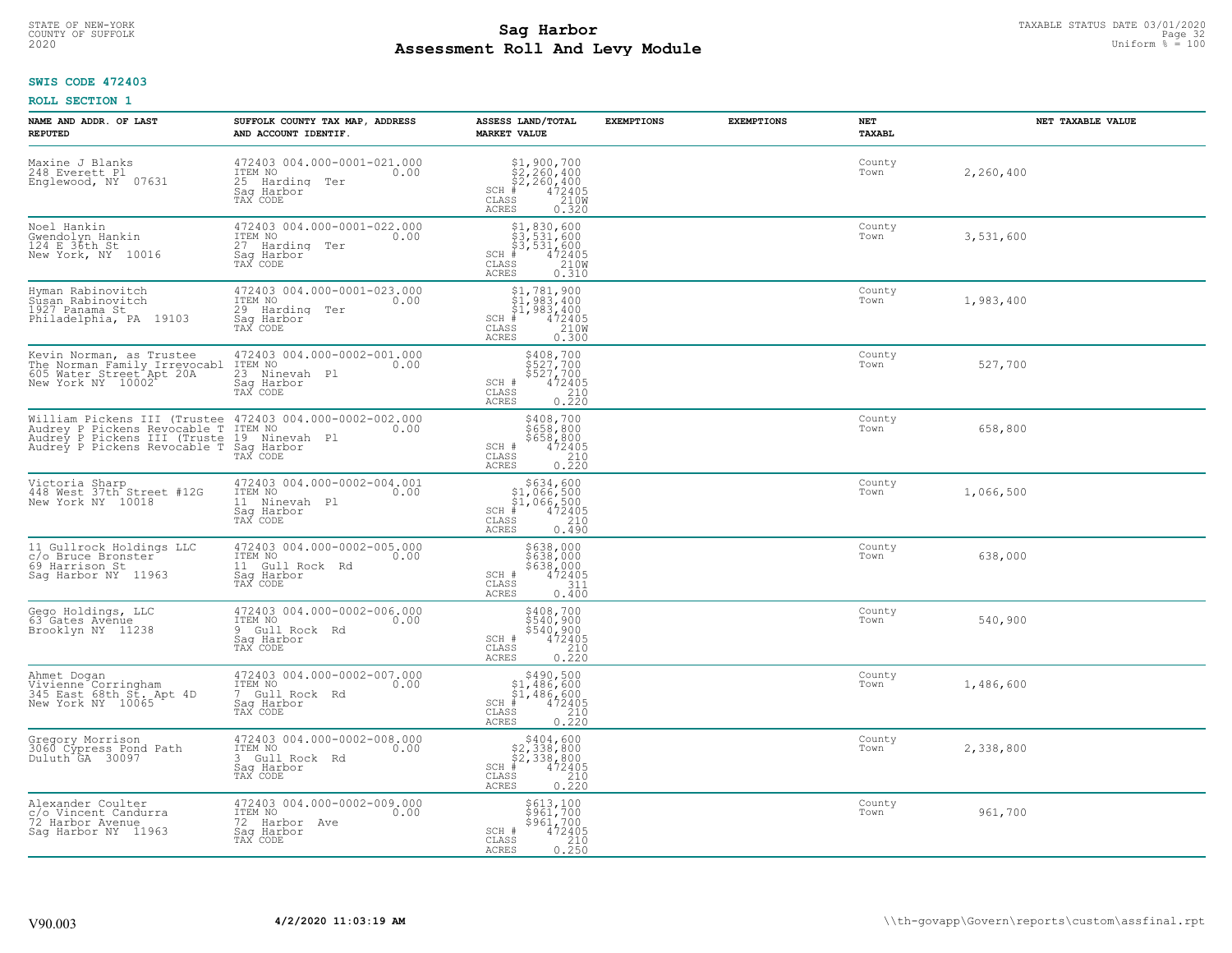# TAXABLE STATUS DATE 03/01/2020<br>COUNTY OF SUFFOLK Page 33 COUNTY OF SUFFOLK Page 33 **Assessment Roll And Levy Module** 2020 Uniform % = 100

## **SWIS CODE 472403**

| NAME AND ADDR. OF LAST<br><b>REPUTED</b>                                                                                                                            | SUFFOLK COUNTY TAX MAP, ADDRESS<br>AND ACCOUNT IDENTIF.                                            | ASSESS LAND/TOTAL<br><b>MARKET VALUE</b>                                                                                       | <b>EXEMPTIONS</b>    | <b>EXEMPTIONS</b> | <b>NET</b><br><b>TAXABL</b> | NET TAXABLE VALUE |
|---------------------------------------------------------------------------------------------------------------------------------------------------------------------|----------------------------------------------------------------------------------------------------|--------------------------------------------------------------------------------------------------------------------------------|----------------------|-------------------|-----------------------------|-------------------|
| Elizabeth Brandon<br>Padelford L Lattimer<br>101-65 E Shearwater Ave<br>Jersey City, NJ 07305                                                                       | 472403 004.000-0002-010.000<br>ITEM NO<br>0.00<br>68 Harbor Ave<br>Saq Harbor<br>TAX CODE          | $$427,300$<br>$$876,500$<br>$$876,500$<br>$472405$<br>210<br>SCH #<br>CLASS<br><b>ACRES</b><br>0.230                           |                      |                   | County<br>Town              | 876,500           |
| Michael S. Mosley<br>Joy B Mosley<br>61 Murray Ave<br>Larchmont NY 10538                                                                                            | 472403 004.000-0002-013.000<br>ITEM NO<br>0.00<br>69 Harbor Ave<br>Sag Harbor<br>TAX CODE          | \$427,300<br>\$626,700<br>\$626,700<br>472405<br>SCH #<br>CLASS<br>$\begin{array}{c} 210 \\ 0.230 \end{array}$<br>ACRES        |                      |                   | County<br>Town              | 626,700           |
| Julius C Ford<br>Edythe C Ford<br>106 Morningside Dr.<br>New York, NY 10027                                                                                         | 472403 004.000-0002-014.000<br>ITEM NO<br>0.00<br>63 Harbor Ave<br>Saq Harbor<br>TAX CODE          | \$537,400<br>\$731,400<br>5731,400<br>SCH #<br>472405<br>CLASS<br>210<br>0.470<br>ACRES                                        |                      |                   | County<br>Town              | 731,400           |
| Jacqueline Graham<br>57 Harbor Ave<br>Saq Harbor NY 11963                                                                                                           | 472403 004.000-0002-015.000<br>ITEM NO<br>0.00<br>57 Harbor Ave<br>Saq Harbor<br>TAX CODE          | \$427,300<br>\$526,400<br>\$526,400<br>SCH #<br>$\begin{array}{r} 472405 \\ 210 \\ 0.230 \end{array}$<br>CLASS<br>ACRES        | \$263,200<br>Persons |                   | County<br>Town              | 263,200           |
| William Pickens III<br>Audrey P Pickens<br>19 Niñevah Pl<br>P.O. Box 1426<br>Saq Harbor NY 11963                                                                    | 472403 004.000-0002-018.002<br>ITEM NO<br>0.00<br>56 Harbor Ave<br>Saq Harbor<br>TAX CODE          | \$492,100<br>$\frac{5}{4}$ $\frac{5}{2}$ , $\frac{100}{400}$<br>$$492,1004724053110.340$<br>SCH #<br>CLASS<br><b>ACRES</b>     |                      |                   | County<br>Town              | 492,100           |
| William Pickens III (Trustee 472403 004.000-0002-018.003<br>William Pickens III Revocabl ITEM NO 0.00<br>Audrey P Pickens (Trustee)<br>William Pickens III Revocabl | 61 Hillside Dr West<br>Sag Harbor<br>TAX CODE                                                      | \$512,600<br>\$642,100<br>\$642,100<br>472405<br>SCH #<br>210<br>CLASS<br><b>ACRES</b><br>0.450                                |                      |                   | County<br>Town              | 642,100           |
| Mary Ellen Arrington<br>80 Knolls Crescent 5J<br>Riverdale, NY 10463                                                                                                | 472403 004.000-0002-019.001<br>ITEM NO<br>0.00<br>Hillside Dr West<br>65<br>Saq Harbor<br>TAX CODE | \$580,200<br>\$861,400<br>\$861,400<br>472405<br>SCH #<br>0.560<br>CLASS<br>ACRES                                              |                      |                   | County<br>Town              | 861,400           |
| Candace W Morris<br>Edward J Williams<br>330 Central Park Ave F19<br>Scarsdale, NY 10583                                                                            | 472403 004.000-0002-020.000<br>TTEM NO 0.00<br>69 Hillside Dr West<br>Sag Harbor<br>TAX CODE       | $\begin{array}{r} 5408,700 \\ 5584,000 \\ 5584,000 \\ 472405 \\ 210 \\ 0.220 \end{array}$<br>SCH #<br>CLASS<br><b>ACRES</b>    |                      |                   | County<br>Town              | 584,000           |
| Evelyn Hedley Brown<br>Carlotta Matilda Brown<br>918 Montgomery St<br>Brooklyn NY 11213                                                                             | 472403 004.000-0002-021.000<br>ITEM NO 0.00<br>73 Hillside Dr West<br>Saq Harbor<br>TAX CODE       | $\begin{array}{c} 5408, 700 \\ 5408, 700 \\ 5408, 700 \\ 472405 \\ 311 \\ 0.220 \end{array}$<br>SCH #<br>CLASS<br><b>ACRES</b> |                      |                   | County<br>Town              | 408,700           |
| Leslie Edwards Darby<br>81 Hillside Dr West<br>Sag Harbor NY 11963                                                                                                  | 472403 004.000-0002-022.000<br>ITEM NO<br>0.00<br>81 Hillside Dr West<br>Sag Harbor<br>TAX CODE    | \$408,700<br>\$639,000<br>\$639,000<br>SCH #<br>$\frac{472405}{210}$<br>CLASS<br>0.220<br><b>ACRES</b>                         |                      |                   | County<br>Town              | 639,000           |
| Brian S Keys<br>Kimberly H Keys<br>41 Bradford Ave<br>Montclair NY 07043                                                                                            | 472403 004.000-0002-023.000<br>ITEM NO<br>0.00<br>83 Hillside Dr West<br>Sag Harbor<br>TAX CODE    | \$408,700<br>\$810,900<br>\$810,900<br>SCH #<br>472405<br>$\begin{array}{c} 210 \\ 0.220 \end{array}$<br>CLASS<br><b>ACRES</b> |                      |                   | County<br>Town              | 810,900           |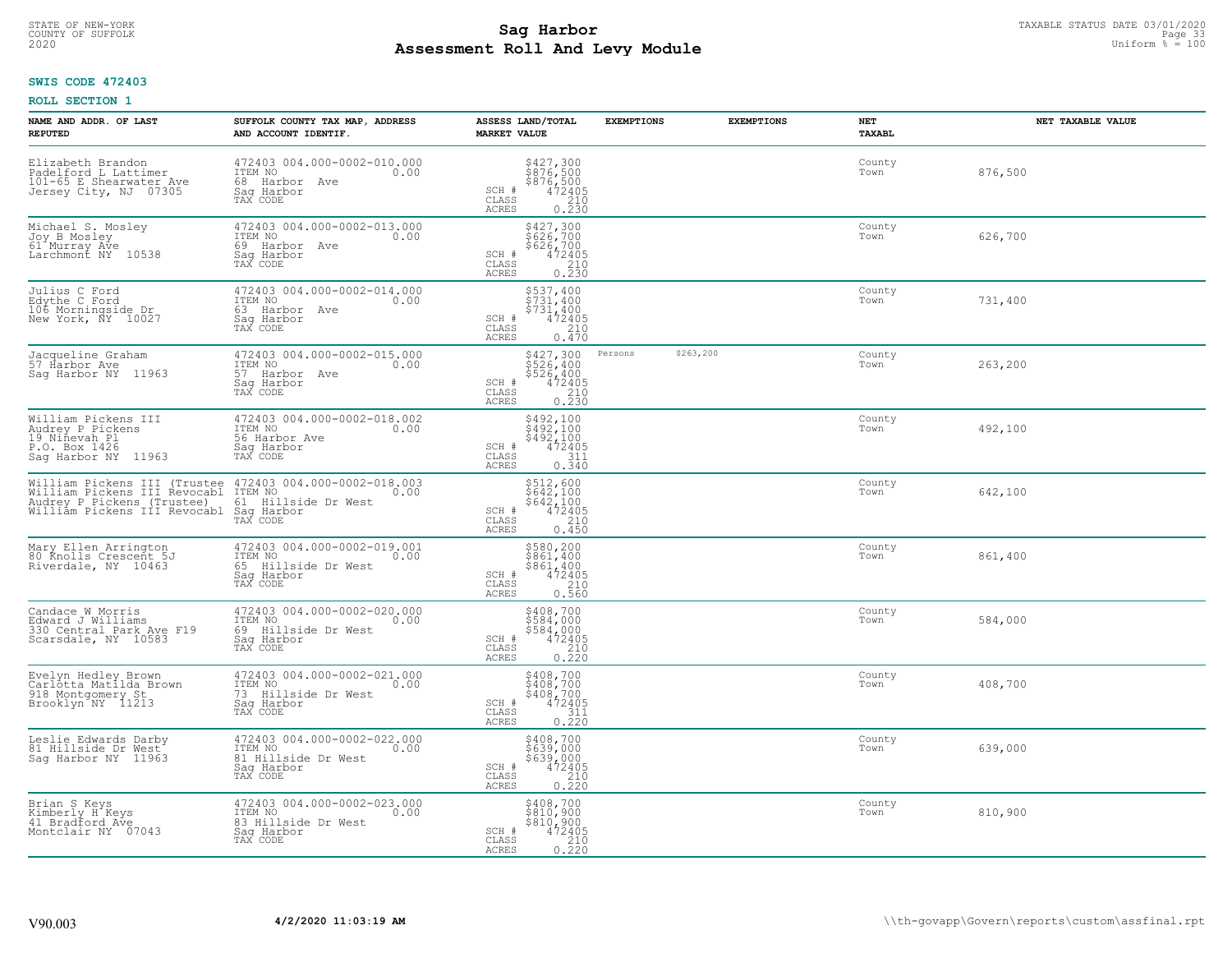# TAXABLE STATUS DATE 03/01/2020<br>COUNTY OF SUFFOLK Page 34 **Assessment Roll And Levy Module** 2020 Uniform % = 100

## **SWIS CODE 472403**

| NAME AND ADDR. OF LAST<br><b>REPUTED</b>                                                                                                                                                                                                | SUFFOLK COUNTY TAX MAP, ADDRESS<br>AND ACCOUNT IDENTIF.                                            | ASSESS LAND/TOTAL<br><b>MARKET VALUE</b>                                                                                       | <b>EXEMPTIONS</b> | <b>EXEMPTIONS</b>   | NET<br><b>TAXABL</b> | NET TAXABLE VALUE |
|-----------------------------------------------------------------------------------------------------------------------------------------------------------------------------------------------------------------------------------------|----------------------------------------------------------------------------------------------------|--------------------------------------------------------------------------------------------------------------------------------|-------------------|---------------------|----------------------|-------------------|
| Robert J. North<br>a/k/a Robert North<br>Barbara C. North<br>a/k/a Barbara North Lightnin                                                                                                                                               | 472403 004.000-0002-024.000<br>ITEM NO<br>0.00<br>76 Hillside Dr West<br>Saq Harbor<br>TAX CODE    | \$518,100<br>\$764,700<br>\$764,700<br>\$764,700<br>\$72405<br>\$10<br>\$100.500<br>SCH #<br>CLASS<br>ACRES                    |                   |                     | County<br>Town       | 764,700           |
| SAGBEACH LLC<br>72 Hillside Dr West<br>Sag Harbor NY 11963                                                                                                                                                                              | 472403 004.000-0002-025.000<br>ITEM NO<br>0.00<br>72 Hillside Dr West<br>Saq Harbor<br>TAX CODE    | \$428,800<br>\$578,900<br>\$578,900<br>\$578,900<br>SCH #<br>$\frac{210}{0.300}$<br>CLASS<br><b>ACRES</b>                      |                   |                     | County<br>Town       | 578,900           |
| Rev John Carrington<br>50 Ralph Rd<br>New Rochelle, NY 10804                                                                                                                                                                            | 472403 004.000-0002-026.000<br>ITEM NO<br>0.00<br>68<br>Hillside Dr West<br>Sag Harbor<br>TAX CODE | \$500,200<br>\$733,200<br>\$733,200<br>472405<br>SCH #<br>CLASS<br>$\begin{array}{c} 210 \\ 0.350 \end{array}$<br>ACRES        | veteran<br>clergy | \$14,414<br>\$1,500 | County<br>Town       | 717,286           |
| Walter Hawkins<br>779 Concourse Vill<br>Bronx, NY 10451                                                                                                                                                                                 | 472403 004.000-0002-027.000<br>ITEM NO<br>0.00<br>64 Hillside Dr West<br>Saq Harbor<br>TAX CODE    | \$557,400<br>\$591,800<br>\$591,800<br>SCH #<br>472405<br>CLASS<br>0.390<br><b>ACRES</b>                                       |                   |                     | County<br>Town       | 591,800           |
| Howard A Jones<br>Olive C Jones<br>$C/O$ Reed<br>63 Brookdale Ave<br>New Rochelle, NY 10801                                                                                                                                             | 472403 004.000-0002-028.000<br>ITEM NO<br>0.00<br>62 Hillside Dr West<br>Saq Harbor<br>TAX CODE    | \$443,000<br>\$725,000<br>$\begin{array}{r} 5725,000 \\ 472405 \\ 210 \\ 0.310 \end{array}$<br>SCH #<br>CLASS<br>ACRES         |                   |                     | County<br>Town       | 725,000           |
| Linda Sherry<br>James S Beck<br>PO Box 114<br>Crumpton, MD<br>21628                                                                                                                                                                     | 472403 004.000-0002-029.000<br>ITEM NO<br>0.00<br>29<br>Harboy Pl<br>Saq Harbor<br>TAX CODE        | \$471,600<br>\$585,800<br>\$585,800<br>\$585,800<br>\$72405<br>\$62.00.330<br>SCH #<br>CLASS<br><b>ACRES</b>                   |                   |                     | County<br>Town       | 585,800           |
| Sharon Y Lopez<br>69 Hillside Dr East<br>Saq Harbor, NY 11963                                                                                                                                                                           | 472403 004.000-0002-030.000<br>ITEM NO<br>0.00<br>Hillside Dr East<br>69<br>Saq Harbor<br>TAX CODE | \$363,200<br>\$597,200<br>\$597,200<br>472405<br>SCH #<br>$\begin{array}{c} 210 \\ 0.230 \end{array}$<br>CLASS<br><b>ACRES</b> |                   |                     | County<br>Town       | 597,200           |
| Eileen M. Buckner, Co-Truste 472403 004.000-0002-031.000<br>Althea E. Buckner Revocable ITEM NO Althea E. Buckner, Co-Truste 63 Hillside Dr East 0.00<br>Althea E. Buckner, Co-Truste 63 Hillside Dr East<br>Althea Buckner Revocable T | Saq Harbor<br>TAX CODE                                                                             | \$485,900<br>\$700,500<br>\$700,500<br>\$700,500<br>SCH #<br>CLASS<br>210<br><b>ACRES</b><br>0.340                             |                   |                     | County<br>Town       | 700,500           |
| Renee Simons<br>Eqlon Simons<br>Elgon Simons<br>80 Riverside Blvd Apt 14E<br>New York NY 10069                                                                                                                                          | 472403 004.000-0003-003.000<br>TTEM NO 0.00<br>100 Hillside Dr East<br>Saq Harbor<br>TAX CODE      | $$458,000$<br>$$1,646,200$<br>$$1,646,200$<br>$*1,646,200$<br>$*1,646,200$<br>SCH<br>CLASS<br>0.290<br>ACRES                   |                   |                     | County<br>Town       | 1,646,200         |
| GISCOMBE FAMILY, LLC<br>1018 Calico Glen<br>Bradeton FL<br>34212                                                                                                                                                                        | 472403 004.000-0003-004.000<br>ITEM NO<br>0.00<br>92<br>Hillside Dr East<br>Sag Harbor<br>TAX CODE | \$571,700<br>\$705,200<br>\$705,200<br>\$72405<br>\$210<br>SCH #<br>CLASS<br><b>ACRES</b><br>0.400                             |                   |                     | County<br>Town       | 705,200           |
| Herman S Dorsey (Life Estate 472403 004.000-0003-005.000<br>Loretta R Dorsey (Life Estat ITEM NO 0.00<br>Beverley L Taylor Diggs<br>Eric R. Taylor<br>Shaw P. Taylor                                                                    | 86 Hillside Dr East<br>Sag Harbor<br>TAX CODE                                                      | \$408,700<br>\$649,300<br>\$649,300<br>SCH #<br>472405<br>$\frac{210}{0.220}$<br>CLASS<br><b>ACRES</b>                         |                   |                     | County<br>Town       | 649,300           |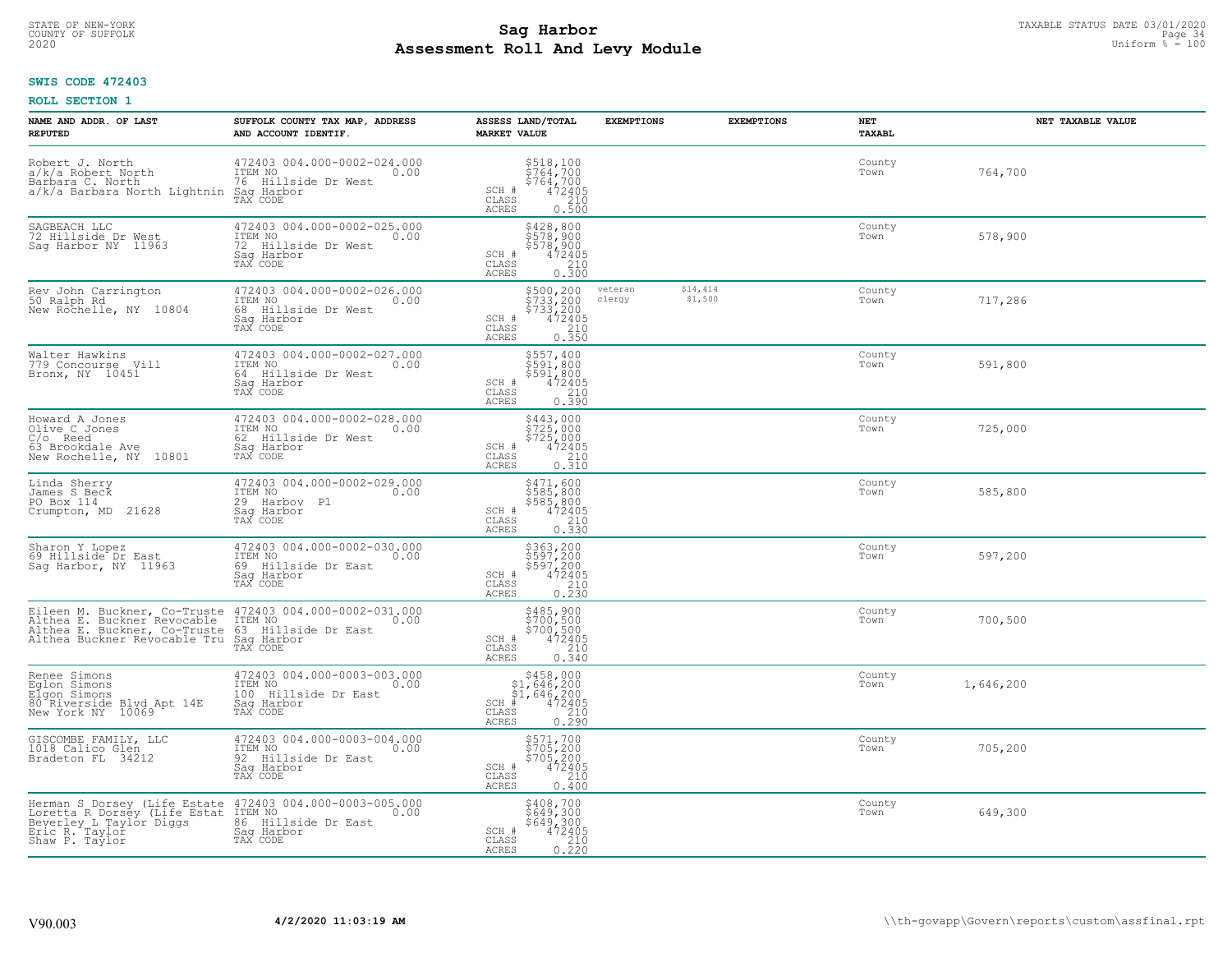# TAXABLE STATUS DATE 03/01/2020<br>COUNTY OF SUFFOLK Page 35 COUNTY OF SUFFOLK Page 35 **Assessment Roll And Levy Module** 2020 Uniform % = 100

## **SWIS CODE 472403**

| NAME AND ADDR. OF LAST<br><b>REPUTED</b>                                                                         | SUFFOLK COUNTY TAX MAP, ADDRESS<br>AND ACCOUNT IDENTIF.                                         | ASSESS LAND/TOTAL<br><b>MARKET VALUE</b>                                                                                                                                                                                      | <b>EXEMPTIONS</b> | <b>EXEMPTIONS</b> | NET<br>TAXABL  | NET TAXABLE VALUE |
|------------------------------------------------------------------------------------------------------------------|-------------------------------------------------------------------------------------------------|-------------------------------------------------------------------------------------------------------------------------------------------------------------------------------------------------------------------------------|-------------------|-------------------|----------------|-------------------|
| Glenn Hunter (Trustee)<br>Glenn Hunter Living Trust<br>Lise Hunter<br>15 W 139th St Apt 9C<br>New York, NY 10037 | 472403 004.000-0003-006.000<br>ITEM NO<br>0.00<br>82 Hillside Dr East<br>Saq Harbor<br>TAX CODE | $\begin{array}{c} 5408, 700 \\ 5661, 800 \\ 5661, 800 \\ 472405 \\ 210 \\ 0.220 \end{array}$<br>SCH #<br>CLASS<br>ACRES                                                                                                       |                   |                   | County<br>Town | 661,800           |
| Gary Curry<br>Kenrick Wharton<br>173 Central Ave<br>Englewood, NJ 07631                                          | 472403 004.000-0003-007.000<br>ITEM NO<br>0.00<br>78 Hillside Dr East<br>Saq Harbor<br>TAX CODE | \$479,800<br>\$585,300<br>\$585,300<br>\$585,300<br>\$72405<br>0.260<br>SCH #<br>CLASS<br>ACRES                                                                                                                               |                   |                   | County<br>Town | 585,300           |
| Nancy Argento<br>7 Park St<br>Pleasantville NY 10032                                                             | 472403 004.000-0003-009.000<br>ITEM NO<br>0.00<br>49 Lincoln St<br>Sag Harbor<br>TAX CODE       | \$501,600<br>$\frac{1}{2}$ 943,900<br>\$943,900<br>SCH #<br>472405<br>$\mathtt{CLASS}$<br>210<br><b>ACRES</b><br>0.390                                                                                                        |                   |                   | County<br>Town | 943,900           |
| JCSMG LLC<br>77 Chambers Street FL 3<br>New York NY 10007                                                        | 472403 004.000-0003-010.000<br>ITEM NO<br>0.00<br>53 Lincoln St<br>Sag Harbor<br>TAX CODE       | $\begin{array}{r}  \  \  \, 5654,000\\  \  \, 22,698,300\\  \  \, 22,698,300\\  \  \  \, 472405\\  \  \  \, 85\\  \  \  \, 85\\  \  \  \, 210\\  \  \, 2520\\  \  \, 0.520\\ \end{array}$<br>$SCH$ #<br><b>CLASS</b><br>ACRES |                   |                   | County<br>Town | 2,698,300         |
| 55 Lincoln Holdings LLC<br>480 Park Avenue Apt 4E<br>New York NY 10022                                           | 472403 004.000-0003-012.001<br>ITEM NO<br>0.00<br>55 Lincoln St<br>Saq Harbor<br>TAX CODE       | \$602,100<br>\$893,600<br>\$893,600<br>SCH #<br>$72405\n210\n0.520$<br>CLASS<br><b>ACRES</b>                                                                                                                                  |                   |                   | County<br>Town | 893,600           |
| Reginald Lucas<br>334 Highland Ave<br>Upper Montclair, NJ 07043                                                  | 472403 004.000-0003-013.000<br>ITEM NO<br>0.00<br>59 Lincoln St<br>Saq Harbor<br>TAX CODE       | \$463,000<br>\$709,000<br>\$709,000<br>\$709,000<br>\$72405<br>0.360<br>SCH #<br>CLASS<br><b>ACRES</b>                                                                                                                        |                   |                   | County<br>Town | 709,000           |
| Brian Feil<br>Mara Feil<br>160 East 84th Street Unit 20 2 Harding Ter<br>New York NY 10028 Sag Harbor            | 472403 004.000-0003-014.001<br>ITEM NO<br>0.00<br>TAX CODE                                      | \$586,500<br>\$3,526,000<br>\$3,526,000<br>$SCH$ #<br>472405<br>CLASS<br>210<br>0.510<br><b>ACRES</b>                                                                                                                         |                   |                   | County<br>Town | 3,526,000         |
| 48 Lincoln Holdings LLC<br>c/o Bruce Bronster<br>Windels Marx<br>156 West 56th St FL 24<br>New York NY 10019     | 472403 004.000-0003-014.002<br>ITEM NO<br>0.00<br>46 Lincoln St<br>Sag Harbor<br>TAX CODE       | \$588,100<br>\$588,100<br>\$588,100<br>472405<br>SCH #<br>CLASS<br>311<br><b>ACRES</b><br>0.510                                                                                                                               |                   |                   | County<br>Town | 588,100           |
| John Crooks<br>Cheryl Crooks<br>120 Underhill Ave<br>Brooklyn, NY 11238                                          | 472403 004.000-0003-015.000<br>TTEM NO 0.00<br>4 Harding Ter<br>Saq Harbor<br>TAX CODE          | \$478,200<br>\$919,200<br>\$919,200<br>472405<br>SCH #<br>CLASS<br>$\frac{210}{0.260}$<br><b>ACRES</b>                                                                                                                        |                   |                   | County<br>Town | 919,200           |
| Shirley A Rose<br>137-34 228 St<br>Laurelton, NY 11413                                                           | 472403 004.000-0003-016.000<br>ITEM NO<br>0.00<br>6 Harding Ter<br>Sag Harbor<br>TAX CODE       | $5434,700$<br>$5649,300$<br>$5649,300$<br>$472405$<br>$240$<br>SCH #<br>CLASS<br><b>ACRES</b><br>0.260                                                                                                                        |                   |                   | County<br>Town | 649,300           |
| Steven Schucker<br>Jennifer Proudman<br>440 E 20th St Apt MG<br>New York NY 10009                                | 472403 004.000-0003-017.000<br>ITEM NO<br>0.00<br>3 Taft Pl<br>Saq Harbor<br>TAX CODE           | \$636,000<br>\$3,355,000<br>\$3,355,000<br>SCH #<br>472405<br>CLASS<br>210<br><b>ACRES</b><br>0.430                                                                                                                           |                   |                   | County<br>Town | 3,355,000         |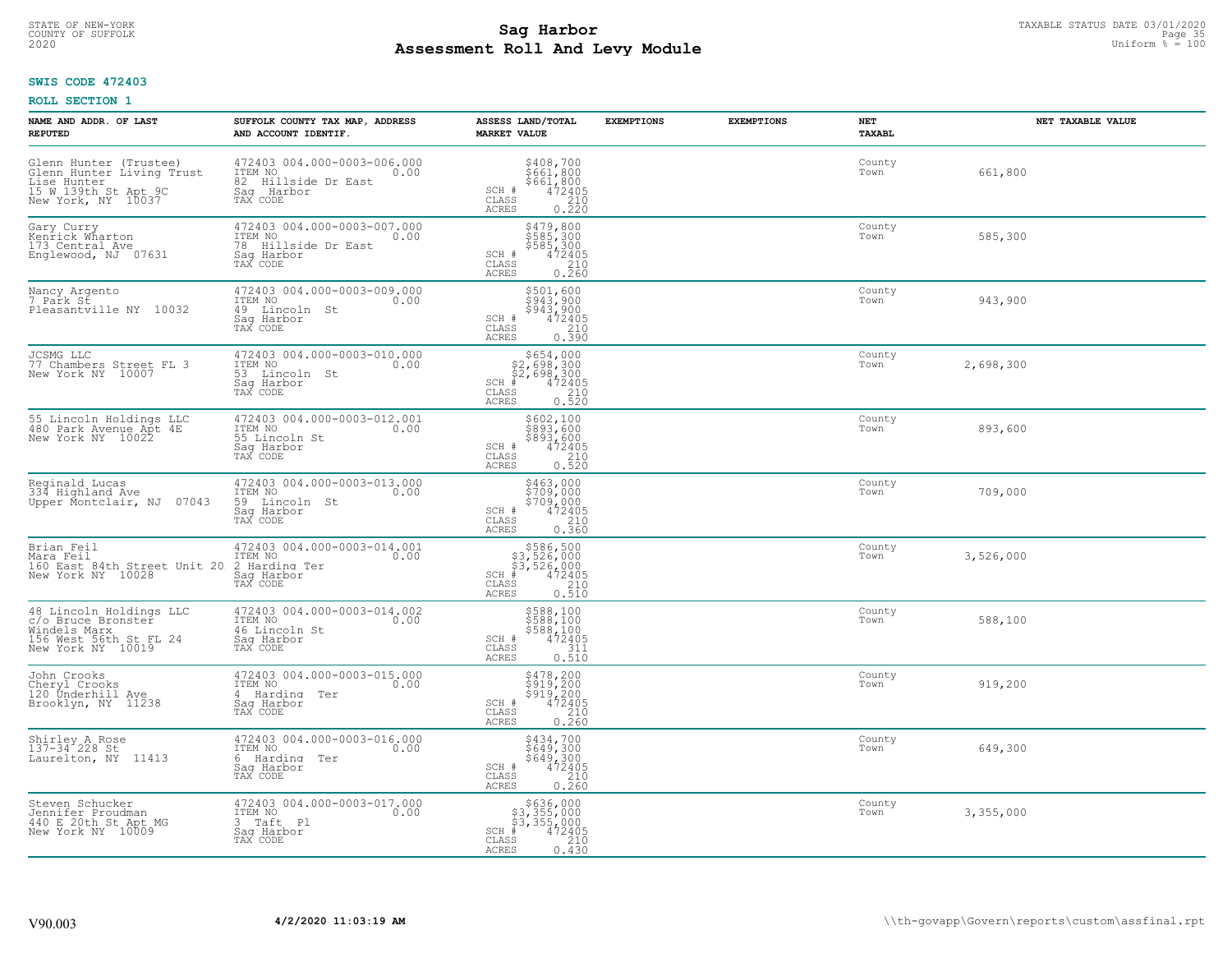# TAXABLE STATUS DATE 03/01/2020<br>COUNTY OF SUFFOLK Page 36 COUNTY OF SUFFOLK Page 36 **Assessment Roll And Levy Module** 2020 Uniform % = 100

## **SWIS CODE 472403**

| NAME AND ADDR. OF LAST<br><b>REPUTED</b>                                                   | SUFFOLK COUNTY TAX MAP, ADDRESS<br>AND ACCOUNT IDENTIF.                                                            | ASSESS LAND/TOTAL<br><b>MARKET VALUE</b>                                                                                                                        | <b>EXEMPTIONS</b> | <b>EXEMPTIONS</b> | <b>NET</b><br><b>TAXABL</b> | NET TAXABLE VALUE |
|--------------------------------------------------------------------------------------------|--------------------------------------------------------------------------------------------------------------------|-----------------------------------------------------------------------------------------------------------------------------------------------------------------|-------------------|-------------------|-----------------------------|-------------------|
| Joseph H Payne, Iii<br>Susan Henriques Payne<br>1232 Fourth St S W<br>Washington, DC 20001 | 472403 004.000-0003-018.000<br>ITEM NO<br>0.00<br>4 Taft Pl<br>Saq Harbor<br>TAX CODE                              | \$461,500<br>\$829,200<br>\$829,200<br>SCH #<br>$\frac{47\overline{2}\overline{405}}{210}$<br>CLASS<br>ACRES<br>0.240                                           |                   |                   | County<br>Town              | 829,200           |
| Donna Marie Barnes<br>David A Barnes<br>563 Fifth St<br>Brooklyn, NY 11215                 | Gladys V Barnes (Life Estate 472403 004.000-0003-019.000<br>ITEM NO<br>0.00<br>2 Taft Pl<br>Sag Harbor<br>TAX CODE | \$461,500<br>\$601,900<br>\$601,900<br>472405<br>SCH #<br>CLASS<br>$\frac{210}{0.240}$<br>ACRES                                                                 |                   |                   | County<br>Town              | 601,900           |
| John H Brannen<br>9 Wilson Pl<br>Sag Harbor, NY 11963                                      | 472403 004.000-0003-020.000<br>ITEM NO<br>0.00<br>9 Wilson Dr<br>Saq Harbor<br>TAX CODE                            | \$463,600<br>\$735,400<br>\$735,400<br>SCH #<br>472405<br>CLASS<br>210<br>0.450<br>ACRES                                                                        |                   |                   | County<br>Town              | 735,400           |
| Andres Bedini<br>Cheryl Bedini<br>PO Box 2389<br>Sag Harbor, NY 11963                      | 472403 004.000-0003-021.000<br>ITEM NO<br>0.00<br>5 Wilson Pl<br>Saq Harbor<br>TAX CODE                            | \$434,700<br>\$674,100<br>5674.100<br>SCH #<br>$\begin{array}{r} 472405 \\ 210 \\ 0.260 \end{array}$<br>CLASS<br>ACRES                                          |                   |                   | County<br>Town              | 674,100           |
| Steven Schucker<br>Jennifer Lynn Proudman<br>440 E 20th St Apt MG<br>New York NY 10009     | 472403 004.000-0003-022.000<br>ITEM NO<br>0.00<br>3 Wilson Pl<br>Saq Harbor<br>TAX CODE                            | \$434,700<br>$SCH$ #<br>CLASS<br><b>ACRES</b>                                                                                                                   |                   |                   | County<br>Town              | 1,466,000         |
| Jocelyne Ranucci<br>2 Wilson Pl<br>Saq Harbor NY 11963                                     | 472403 004.000-0003-024.000<br>ITEM NO<br>0.00<br>2 Wilson Pl<br>Sag Harbor<br>TAX CODE                            | \$463,000<br>\$705,500<br>\$705,500<br>472405<br>SCH #<br>$\frac{210}{0.360}$<br>CLASS<br><b>ACRES</b>                                                          |                   |                   | County<br>Town              | 705,500           |
| Jeffrey J Miszner<br>Judith Miszner<br>6 Wilson Pl<br>Saq Harbor, NY 11963                 | 472403 004.000-0003-026.001<br>ITEM NO<br>0.00<br>6 Wilson Pl<br>Sag Harbor<br>TAX CODE                            | $$484,900$<br>$$2,620,400$<br>$$2,620,400$<br>$$472405$<br>$SCH$ #<br>$\mathtt{CLASS}$<br>0.520<br>ACRES                                                        |                   |                   | County<br>Town              | 2,620,400         |
| Sharon Jones<br>477 Waverly Ave<br>Brooklyn, NY 11238                                      | $\frac{472403}{1 \text{TEM} \text{ NO}} 004.000 - 0003 - 027.000$<br>8 Wilson Pl<br>Saq Harbor<br>TAX CODE         | $\begin{array}{r} 5496,600 \\ 51,872,800 \\ 51,872,800 \\ \pm \\ 1,872,800 \\ \pm \\ 15 & 210 \\ \hline \\ 18 & 0.260 \end{array}$<br>$SCH$ #<br>CLASS<br>ACRES |                   |                   | County<br>Town              | 1,872,800         |
| Prudence Kwan<br>William Sharp<br>10 Wilson Place<br>Saq Harbor NY 11963                   | 472403 004.000-0003-028.000<br>TTEM NO 0.00<br>10 Wilson Pl<br>Saq Harbor<br>TAX CODE                              | \$496,600<br>\$770,400<br>$\frac{1}{2}$ 770,400<br>472405<br>SCH #<br>CLASS<br>0.260<br><b>ACRES</b>                                                            |                   |                   | County<br>Town              | 770,400           |
| Prudence Kwan<br>10 Wilson Place<br>Sag Harbor NY 11963                                    | 472403 004.000-0003-029.000<br>ITEM NO<br>0.00<br>12 Wilson Pl<br>Sag Harbor<br>TAX CODE                           | \$496,600<br>\$915,400<br>\$915,400<br>SCH #<br>$\frac{472405}{210}$<br>CLASS<br><b>ACRES</b><br>0.260                                                          |                   |                   | County<br>Town              | 915,400           |
| 50 Beach Ave LLC<br>c/o Burton Todd O'Donald<br>19 Fairlea Ct<br>Sag Harbor NY 11963       | 472403 004.000-0004-001.000<br>ITEM NO<br>0.00<br>50 Beach Ave<br>Sag Harbor<br>TAX CODE                           | \$445,900<br>\$683,700<br>\$683,700<br>SCH #<br>472405<br>$\frac{210}{0.240}$<br>CLASS<br><b>ACRES</b>                                                          |                   |                   | County<br>Town              | 683,700           |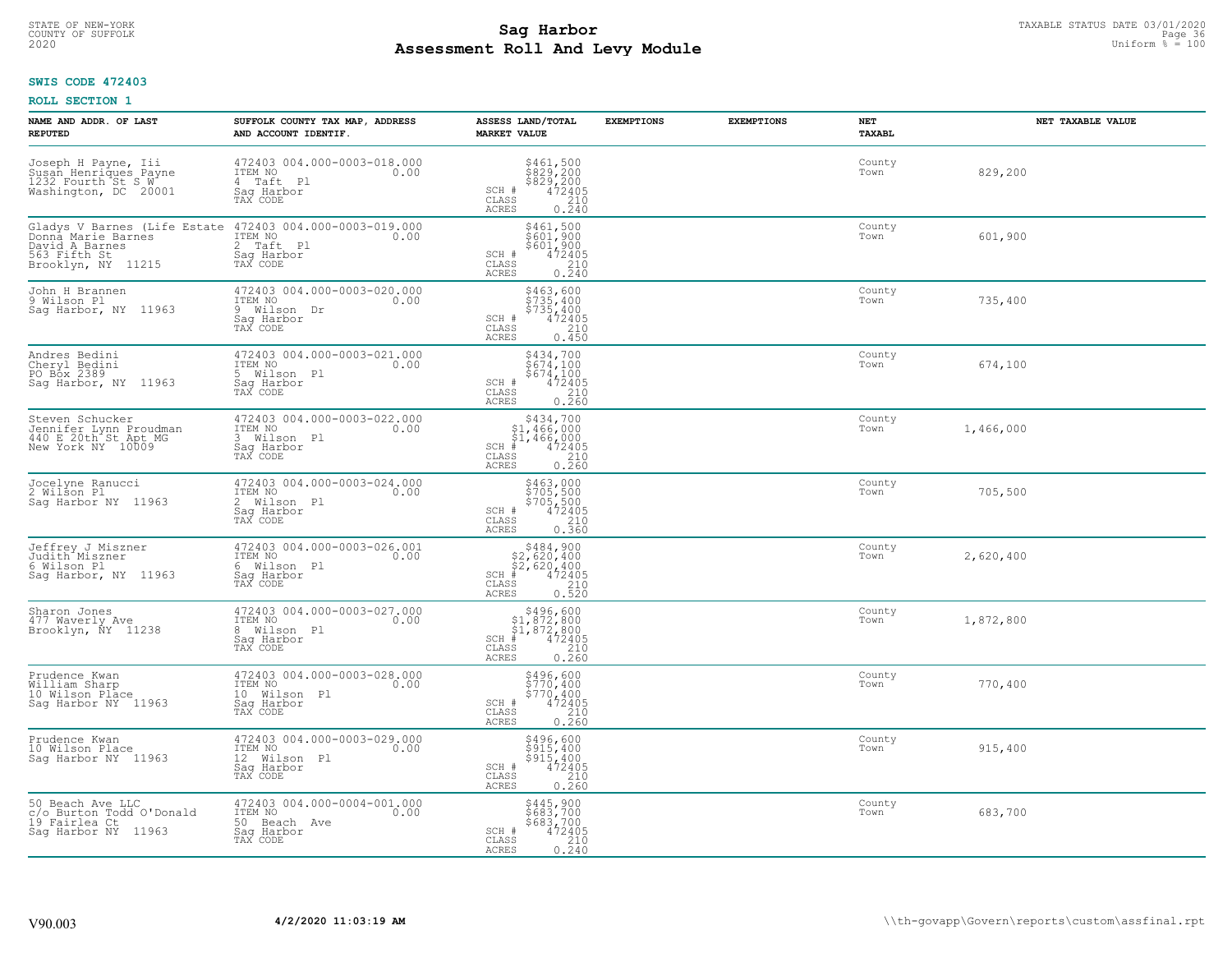# TAXABLE STATUS DATE 03/01/2020<br>COUNTY OF SUFFOLK Page 37 COUNTY OF SUFFOLK Page 37 **Assessment Roll And Levy Module** 2020 Uniform % = 100

## **SWIS CODE 472403**

| NAME AND ADDR. OF LAST<br><b>REPUTED</b>                                                                       | SUFFOLK COUNTY TAX MAP, ADDRESS<br>AND ACCOUNT IDENTIF.                                         | ASSESS LAND/TOTAL<br><b>MARKET VALUE</b>                                                                                               | <b>EXEMPTIONS</b>  | <b>EXEMPTIONS</b> | <b>NET</b><br><b>TAXABL</b> | NET TAXABLE VALUE |
|----------------------------------------------------------------------------------------------------------------|-------------------------------------------------------------------------------------------------|----------------------------------------------------------------------------------------------------------------------------------------|--------------------|-------------------|-----------------------------|-------------------|
| Carlotta M Brown<br>918 Montgomery St<br>Brooklyn, NY 11213                                                    | 472403 004.000-0004-002.000<br>ITEM NO<br>0.00<br>46 Beach Ave<br>Saq Harbor<br>TAX CODE        | $$78427, 300$<br>$$784, 000$<br>$$784, 000$<br>$$472405$<br>$$210$<br>SCH #<br>CLASS<br><b>ACRES</b><br>0.230                          |                    |                   | County<br>Town              | 784,000           |
| John Brainerd Thomas JR<br>Ellen Diane Thomas<br>Jose Brainerd-Thomas JR<br>Rebecca Lauren Thomas              | 472403 004.000-0004-003.000<br>ITEM NO<br>0.00<br>47 Harbor Ave<br>Saq Harbor<br>TAX CODE       | \$543,100<br>\$898,500<br>\$898,500<br>472405<br>SCH #<br>CLASS<br>210<br>0.380<br>ACRES                                               |                    |                   | County<br>Town              | 898,500           |
| George Diggs<br>Po Box 116<br>New Iberia, LA 70560                                                             | 472403 004.000-0004-004.000<br>ITEM NO<br>0.00<br>52<br>Harbor Ave<br>Saq Harbor<br>TAX CODE    | \$557,400<br>$$557,400$<br>$$557,400$<br>$\begin{smallmatrix} 472405\ 472405\ 311\ 0.390 \end{smallmatrix}$<br>SCH #<br>CLASS<br>ACRES |                    |                   | County<br>Town              | 557,400           |
| Linda B Britton<br>190 Riverside Dr<br>New York, NY 10024                                                      | 472403 004.000-0004-005.000<br>ITEM NO<br>0.00<br>48 Harbor Ave<br>Saq Harbor<br>TAX CODE       | $\begin{array}{c} 5427,300 \\ 5427,300 \\ 5427,300 \\ 472405 \\ 311 \\ 0.230 \end{array}$<br>SCH #<br>CLASS<br>ACRES                   |                    |                   | County<br>Town              | 427,300           |
| Kedrick E. Malone<br>Deborah G. McPherson-Malone<br>32 Beverly Park Way<br>Freeport NY 11520                   | 472403 004.000-0004-006.000<br>ITEM NO<br>0.00<br>43 Hillside Dr West<br>Saq Harbor<br>TAX CODE | \$408,700<br>$5551,5005551,5004724050.220$<br>SCH #<br>CLASS<br>ACRES                                                                  |                    |                   | County<br>Town              | 551,500           |
| 45 Hillside Holdings LLC<br>c/o Bruce Bronster<br>Windels Marx<br>156 West 56th St FL 24<br>New York NY 10019  | 472403 004.000-0004-007.000<br>ITEM NO<br>0.00<br>45 Hillside Dr West<br>Sag Harbor<br>TAX CODE | \$408,700<br>\$737,200<br>\$737,200<br>472405<br>SCH #<br>CLASS<br>$\begin{array}{c} 210 \\ 0.220 \end{array}$<br><b>ACRES</b>         |                    |                   | County<br>Town              | 737,200           |
| Jane D Stokes<br>Carol G Stokes<br>22 Bow St<br>Stoneham, MA 02180                                             | 472403 004.000-0004-008.000<br>ITEM NO<br>0.00<br>51 Hillside Dr West<br>Saq Harbor<br>TAX CODE | \$528,800<br>\$528,800<br>\$528,800<br>\$472405<br>SCH #<br>$\begin{array}{c} 311 \\ 0.370 \end{array}$<br>CLASS<br>ACRES              |                    |                   | County<br>Town              | 528,800           |
| Fred Hooks<br>177 St James Pl<br>Brooklyn, NY 11238                                                            | 472403 004.000-0004-009.000<br>TTEM NO 0.00<br>50 Hillside Dr West<br>Saq Harbor<br>TAX CODE    | \$398,500<br>\$534,800<br>\$534,800<br>\$534,800<br>\$72405<br>\$710<br>\$710<br>\$190<br>SCH #<br>CLASS<br>ACRES                      |                    |                   | County<br>Town              | 534,800           |
| Ganga V Mukkavilli (Trustee)<br>28 Harboy Place Realty Trust<br>303 Fifth Ave Suite 1205<br>New York, NY 10016 | 472403 004.000-0004-010.000<br>0.00 0.00<br>28 Harbov Pl<br>Saq Harbor<br>TAX CODE              | $5617,400$<br>$5617,400$<br>$5617,400$<br>$472405$<br>$311$<br>SCH #<br>$\mathtt{CLASS}$<br><b>ACRES</b><br>0.540                      |                    |                   | County<br>Town              | 617,400           |
| Harold Campbell<br>49 Hillside Dr E<br>Sag Harbor, NY 11963                                                    | 472403 004.000-0004-011.000<br>ITEM NO<br>0.00<br>49 Hillside Dr E<br>Saq Harbor<br>TAX CODE    | \$641,000<br>\$917,500<br>\$917,500<br>472405<br>SCH #<br>$\begin{array}{c} 210 \\ 0.390 \end{array}$<br>CLASS<br><b>ACRES</b>         |                    |                   | County<br>Town              | 917,500           |
| Frank W. Wimberley, Trustee<br>Wimberley Family Trust<br>Juanita Wimberley, Trustee<br>Wimberley Family Trust  | 472403 004.000-0004-012.000<br>ITEM NO<br>0.00<br>45 Hillside Dr East<br>Saq Harbor<br>TAX CODE | \$449,600<br>\$691,900<br>\$691,900<br>$\begin{array}{r} 472405 \\ 210 \\ 0.220 \end{array}$<br>SCH #<br>CLASS<br>ACRES                | \$6,267<br>veteran |                   | County<br>Town              | 685,633           |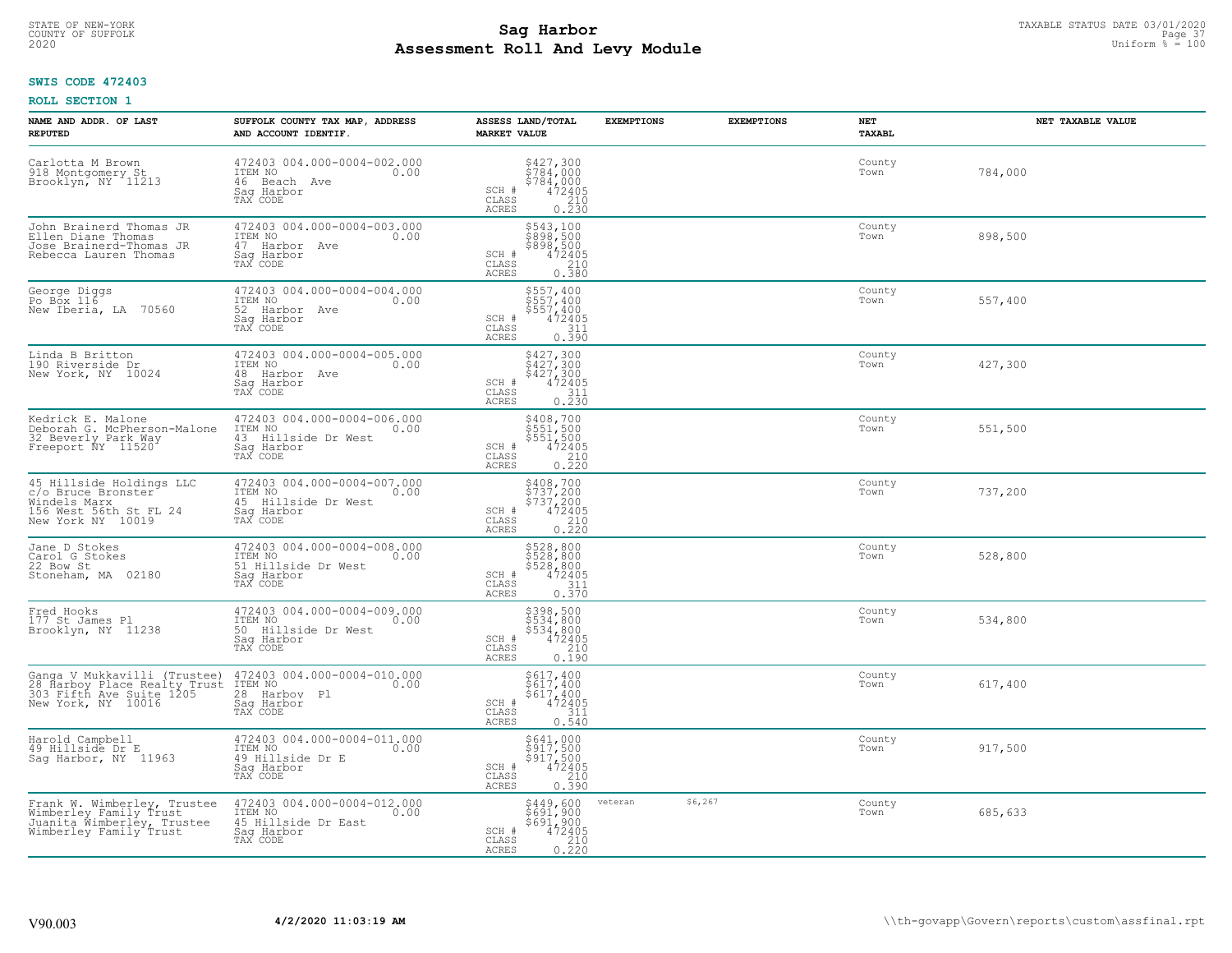# TAXABLE STATUS DATE 03/01/2020<br>COUNTY OF SUFFOLK Page 38 COUNTY OF SUFFOLK Page 38 **Assessment Roll And Levy Module** 2020 Uniform % = 100

## **SWIS CODE 472403**

| NAME AND ADDR. OF LAST<br><b>REPUTED</b>                                                                    | SUFFOLK COUNTY TAX MAP, ADDRESS<br>AND ACCOUNT IDENTIF.                                         | ASSESS LAND/TOTAL<br><b>MARKET VALUE</b>                                                                                           | <b>EXEMPTIONS</b>   | <b>EXEMPTIONS</b><br><b>NET</b><br><b>TAXABL</b> | NET TAXABLE VALUE |
|-------------------------------------------------------------------------------------------------------------|-------------------------------------------------------------------------------------------------|------------------------------------------------------------------------------------------------------------------------------------|---------------------|--------------------------------------------------|-------------------|
| Herringbone Cresent / Bruce<br>c/o Windels Marx<br>156 West 56th St<br>New York NY 10019                    | 472403 004.000-0005-002.003<br>ITEM NO<br>0.00<br>74 Hillside Dr East<br>Saq Harbor<br>TAX CODE | $$463, 400$<br>$$3, 276, 900$<br>$$3, 276, 900$<br>$472405$<br>$$210$<br>$$210$<br>$SCH$ #<br>CLASS<br><b>ACRES</b><br>0.320       |                     | County<br>Town                                   | 3,276,900         |
| Muriel A. Cunningham<br>Gertrude Elisabeth Williams-<br>66 Hillside Dr East<br>Sag Harbor NY 11963          | 472403 004.000-0005-003.001<br>ITEM NO<br>0.00<br>66 Hillside Dr East<br>Saq Harbor<br>TAX CODE | \$463,400<br>\$643,800<br>\$643,800<br>472405<br>SCH #<br>CLASS<br>$\frac{210}{0.320}$<br><b>ACRES</b>                             | \$75,000<br>veteran | County<br>Town                                   | 568,800           |
| Holly Gant Jones<br>Jean Holly Gant<br>Ellen Holly<br>62 Hillside Dr East<br>Sag Harbor, NY 11963           | 472403 004.000-0005-004.000<br>ITEM NO<br>0.00<br>62 Hillside Dr East<br>Saq Harbor<br>TAX CODE | \$408,700<br>\$634,200<br>\$634,200<br>$\begin{array}{r} 472405 \\ 210 \\ 220 \end{array}$<br>SCH #<br>CLASS<br>ACRES              |                     | County<br>Town                                   | 634,200           |
| Liat E. Applewhite<br>342 Fourth St<br>Brooklyn NY 11215                                                    | 472403 004.000-0005-005.000<br>ITEM NO<br>0.00<br>58 Hillside Dr East<br>Saq Harbor<br>TAX CODE | \$408,700<br>\$562,100<br>\$562,100<br>SCH #<br>$72405$<br>$0.220$<br>0.220<br>CLASS<br>ACRES                                      |                     | County<br>Town                                   | 562,100           |
| Michael A. Chung<br>Juanita D. Chung<br>25 Maryland Avenue<br>Freeport NY 11520                             | 472403 004.000-0005-006.000<br>ITEM NO<br>0.00<br>54 Hillside Dr East<br>Saq Harbor<br>TAX CODE | \$449,600<br>$\begin{array}{c}\n 317,700 \\  5717,700 \\  472405 \\  0.220\n \end{array}$<br>SCH #<br>CLASS<br><b>ACRES</b>        |                     | County<br>Town                                   | 717,700           |
| Gerald W. Deas, Trustee<br>Beverly Hollings Deas, Trust                                                     | 27 Lincoln St<br>Saq Harbor<br>TAX CODE                                                         | \$576,900<br>\$838,500<br>\$838,500<br>\$838,500<br>SCH #<br>$\begin{array}{c} 210 \\ 0.390 \end{array}$<br>CLASS<br><b>ACRES</b>  |                     | County<br>Town                                   | 838,500           |
| Stanley Lim<br>Nadine Lim<br>5 Diane Court<br>Cortland Manor NY 10567                                       | 472403 004.000-0005-008.000<br>ITEM NO<br>0.00<br>29 Lincoln St<br>Saq Harbor<br>TAX CODE       | $$499,900$<br>$$1,000,100$<br>$$1,000,100$<br>$*1,000,100$<br>$*1,0472405$<br>$SCH$ #<br>$\mathtt{CLASS}$<br>0.260<br><b>ACRES</b> |                     | County<br>Town                                   | 1,000,100         |
| Gwendolyn M Roache<br>Stephen <sup>-</sup> Roache<br>Ida M Roache<br>41 Park Dr<br>Cortlandt Manor NY 10567 | 472403 004.000-0005-009.000<br>ITEM NO<br>31 Lincoln St<br>Saq Harbor<br>TAX CODE               | \$434,700<br>\$585,700<br>\$585,700<br>472405<br>SCH #<br>CLASS<br>210<br><b>ACRES</b><br>0.260                                    |                     | County<br>Town                                   | 585,700           |
| Antone Hernton<br>140-11 Benchley Pl<br>Bronx, NY 10475                                                     | 472403 004.000-0005-010.000<br>TTEM NO 0.00<br>31 Lincoln St<br>Saq Harbor<br>TAX CODE          | \$501,100<br>\$501,100<br>\$501,100<br>SCH #<br>472405<br>CLASS<br>$\frac{311}{0.260}$<br><b>ACRES</b>                             |                     | County<br>Town                                   | 501,100           |
| Dianne B Youngblood<br>James R Boyd IV<br>35 Linclon St<br>Sag Harbor, NY 11963                             | 472403 004.000-0005-011.000<br>ITEM NO<br>0.00<br>35 Lincoln St<br>Sag Harbor<br>TAX CODE       | $$499,900$<br>$$701,900$<br>$$701,900$<br>$472405$<br>210<br>SCH #<br>CLASS<br><b>ACRES</b><br>0.260                               |                     | County<br>Town                                   | 701,900           |
| Dona Luaern M Lyttle<br>Viola Thomas<br>115-48 131th St<br>South Ozone Park, NY 11420                       | 472403 004.000-0005-012.000<br>ITEM NO<br>0.00<br>37 Lincoln St<br>Saq Harbor<br>TAX CODE       | \$499,900<br>\$660,700<br>\$660,700<br>SCH #<br>472405<br>$\begin{array}{c} 210 \\ 0.260 \end{array}$<br>CLASS<br><b>ACRES</b>     |                     | County<br>Town                                   | 660,700           |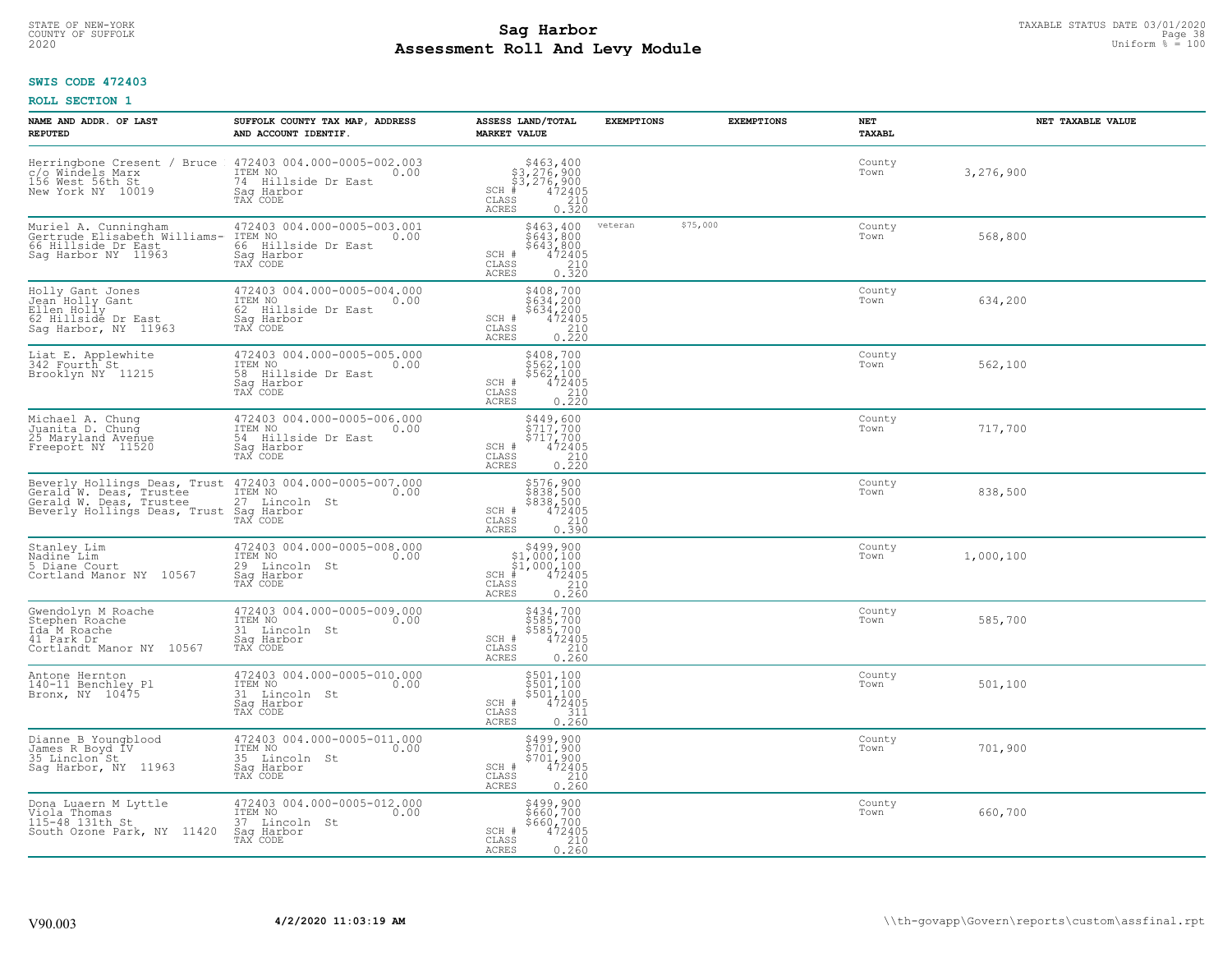# TAXABLE STATUS DATE 03/01/2020<br>COUNTY OF SUFFOLK Page 39 Page 39 **Assessment Roll And Levy Module** 2020 Uniform % = 100

## **SWIS CODE 472403**

| NAME AND ADDR. OF LAST<br><b>REPUTED</b>                                                                                                                                               | SUFFOLK COUNTY TAX MAP, ADDRESS<br>AND ACCOUNT IDENTIF.                                        | ASSESS LAND/TOTAL<br><b>MARKET VALUE</b>                                                                                      | <b>EXEMPTIONS</b>    | <b>EXEMPTIONS</b> | <b>NET</b><br><b>TAXABL</b> | NET TAXABLE VALUE |
|----------------------------------------------------------------------------------------------------------------------------------------------------------------------------------------|------------------------------------------------------------------------------------------------|-------------------------------------------------------------------------------------------------------------------------------|----------------------|-------------------|-----------------------------|-------------------|
| John A Ali<br>124-07 193 St<br>Springfield Gdn, NY 11413                                                                                                                               | 472403 004.000-0005-013.000<br>ITEM NO<br>0.00<br>39 Lincoln<br>- St<br>Saq Harbor<br>TAX CODE | $$434,700$<br>$$657,200$<br>$$657,200$<br>$472405$<br>$$210$<br>SCH #<br>CLASS<br>ACRES<br>0.260                              | \$125,000<br>veteran |                   | County<br>Town              | 532,200           |
| Melvin Jackson<br>Cuffey Jackson<br>134 Underhill Ave<br>Brooklyn, NY 11238                                                                                                            | 472403 004.000-0005-014.000<br>ITEM NO<br>0.00<br>41 Lincoln St<br>Saq Harbor<br>TAX CODE      | \$434,700<br>\$806,900<br>\$806,900<br>472405<br>SCH #<br>CLASS<br>$\begin{array}{c} 210 \\ 0.260 \end{array}$<br>ACRES       |                      |                   | County<br>Town              | 806,900           |
| Judith D Mitchell<br>43 Lincoln St<br>Saq Harbor NY 11963                                                                                                                              | 472403 004.000-0005-015.000<br>ITEM NO<br>0.00<br>43 Lincoln St<br>Sag Harbor<br>TAX CODE      | \$434,700<br>\$577,800<br>\$577,800<br>SCH #<br>$472405$<br>$210$<br>0.260<br>CLASS<br>ACRES                                  |                      |                   | County<br>Town              | 577,800           |
| LSG Group, LLC<br>6512 Girvin Drive<br>Oakland CA 94611                                                                                                                                | 472403 004.000-0005-016.000<br>TTEM NO 0.00<br>45 Lincoln St<br>Saq Harbor<br>TAX CODE         | \$481,700<br>\$699,700<br>\$699/700<br>SCH #<br>$\begin{array}{r} 472405 \\ 210 \\ 0.520 \end{array}$<br>CLASS<br>ACRES       |                      |                   | County<br>Town              | 699,700           |
| Foster Family Trust<br>416 Southwest Dr<br>Silver Springs MD 20901                                                                                                                     | 472403 004.000-0005-017.001<br>ITEM NO<br>0.00<br>47 Lincoln St<br>Saq Harbor<br>TAX CODE      | \$501,600<br>\$630, 200<br>\$630, 200<br>\$630, 200<br>472405<br>0.390<br>SCH #<br>CLASS<br>ACRES                             |                      |                   | County<br>Town              | 630,200           |
| Ancell J. Harris, Co-Trustee 472403 004.000-0005-018.000<br>of the Carol T. Spencer Irre ITEM NO Diane P. Phillpotts, Co-Trus 44 Lincoln St<br>of the Carol T. Spencer Irre Say Harbor | TAX CODE                                                                                       | $\begin{array}{c} 5446,000 \\ 5641,600 \\ 5641,600 \\ 472405 \\ 210 \\ 0.670 \end{array}$<br>SCH #<br>CLASS<br>ACRES          |                      |                   | County<br>Town              | 641,600           |
| Marc J Rankel<br>366 Old Country Rd<br>Eastport, NY 11941                                                                                                                              | 472403 004.000-0005-019.001<br>ITEM NO<br>0.00<br>42 Lincoln St<br>Saq Harbor<br>TAX CODE      | $$16, 200$<br>$$16, 200$<br>$$16, 200$<br>$472405$<br>$$311$<br>SCH #<br>CLASS<br>0.010<br>ACRES                              |                      |                   | County<br>Town              | 16,200            |
| Angela Dorn<br>88 Lanternback Island Dr<br>Satellite Beach, FL 32937                                                                                                                   | 472403 004.000-0005-019.002<br>ITEM NO<br>0.00<br>42 Lincoln St<br>Saq Harbor<br>TAX CODE      | $\begin{array}{r} 5499,900 \\ 5810,600 \\ 5810,600 \\ 472405 \\ 0.220 \\ \hline 0.260 \end{array}$<br>SCH #<br>CLASS<br>ACRES |                      |                   | County<br>Town              | 810,600           |
| 40 Lincoln Street<br>38 Lincoln St<br>Saq Harbor NY 11963                                                                                                                              | 472403 004.000-0005-021.000<br>ITEM NO 0.00<br>40 Lincoln St<br>Saq Harbor<br>TAX CODE         | \$499,900<br>\$499,900<br>\$499,900<br>\$472405<br>\$111<br>\$1110.260<br>SCH #<br>CLASS<br>ACRES                             |                      |                   | County<br>Town              | 499,900           |
| Colton Dirksen<br>Chloe Peterson Dirksen<br>38 Lincoln St<br>Sag Harbor, NY 11963                                                                                                      | 472403 004.000-0005-022.000<br>ITEM NO<br>0.00<br>38 Lincoln St<br>Sag Harbor<br>TAX CODE      | $$499, 900$<br>$$869, 500$<br>$$869, 500$<br>$472405$<br>$$210$<br>SCH #<br>CLASS<br>0.260<br><b>ACRES</b>                    |                      |                   | County<br>Town              | 869,500           |
| Barbara A Britton<br>158-18 Riverside Dr<br>New York, NY 10032                                                                                                                         | 472403 004.000-0005-023.000<br>ITEM NO<br>0.00<br>36 Lincoln St<br>Sag Harbor<br>TAX CODE      | \$434,700<br>\$624,600<br>\$624,600<br>SCH #<br>472405<br>$\begin{array}{c} 210 \\ 0.260 \end{array}$<br>CLASS<br>ACRES       |                      |                   | County<br>Town              | 624,600           |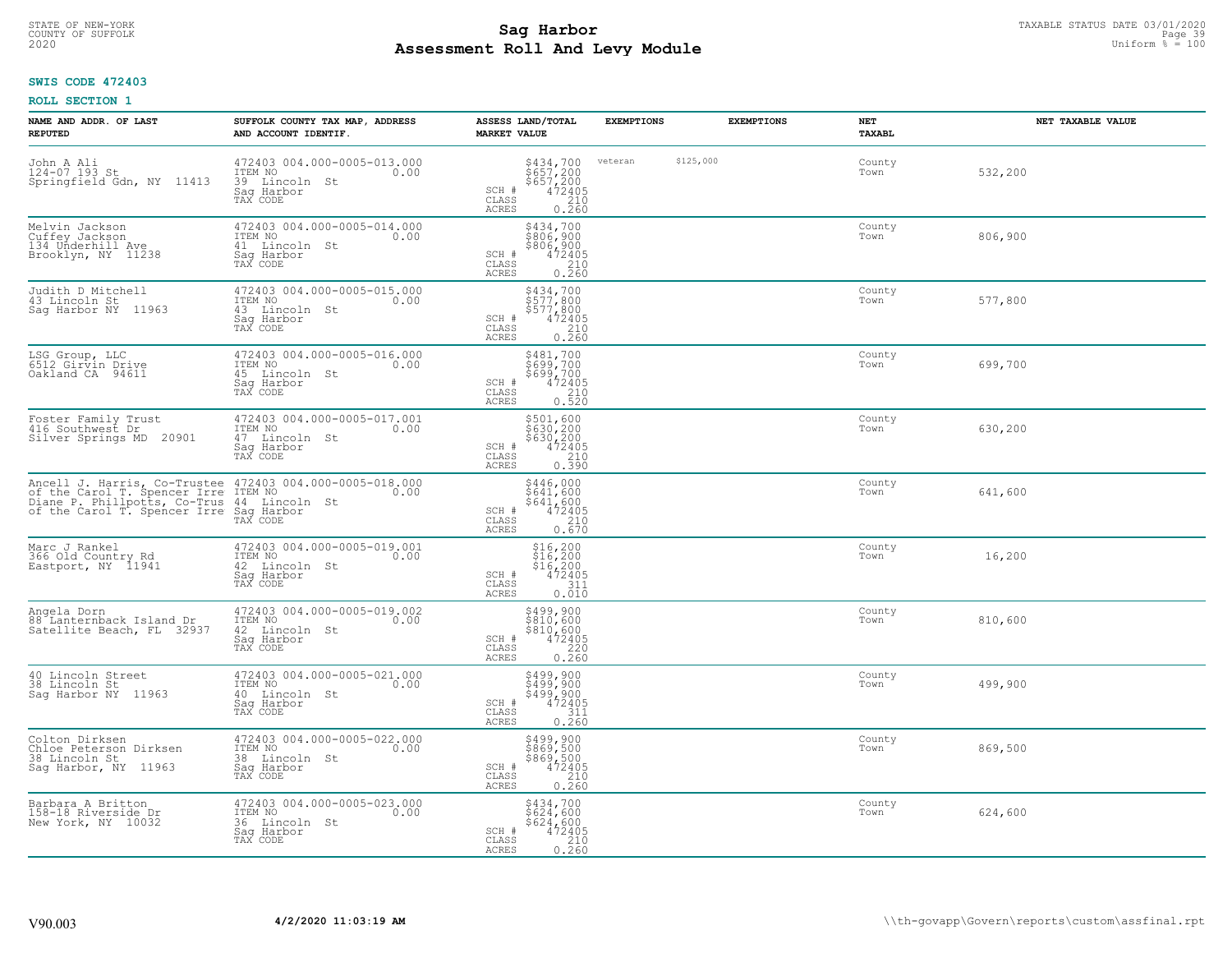# TAXABLE STATUS DATE 03/01/2020<br>COUNTY OF SUFFOLK Page 40 **Assessment Roll And Levy Module** 2020 Uniform % = 100

## **SWIS CODE 472403**

| NAME AND ADDR. OF LAST<br><b>REPUTED</b>                                                                | SUFFOLK COUNTY TAX MAP, ADDRESS<br>AND ACCOUNT IDENTIF.                                        | ASSESS LAND/TOTAL<br><b>MARKET VALUE</b>                                                                                                             | <b>EXEMPTIONS</b> | <b>EXEMPTIONS</b> | NET<br>TAXABL  | NET TAXABLE VALUE |
|---------------------------------------------------------------------------------------------------------|------------------------------------------------------------------------------------------------|------------------------------------------------------------------------------------------------------------------------------------------------------|-------------------|-------------------|----------------|-------------------|
| Marcella Lowery<br>Po Box 432<br>Morning Side<br>New York, NY 10026                                     | 472403 004.000-0005-024.000<br>ITEM NO<br>0.00<br>34 Lincoln<br>St<br>Saq Harbor<br>TAX CODE   | \$499,900<br>\$678,600<br>\$678,600<br>\$678,600<br>SCH #<br>CLASS<br>210<br><b>ACRES</b><br>0.260                                                   |                   |                   | County<br>Town | 678,600           |
| John L Ruffins<br>Katherine May Ruffins<br>111-08 201st St<br>Hollis, NY 11412                          | 472403 004.000-0005-025.000<br>ITEM NO<br>0.00<br>32 Lincoln St<br>Saq Harbor<br>TAX CODE      | \$499,900<br>\$676,100<br>\$676,100<br>SCH #<br>472405<br>CLASS<br>$\begin{array}{c} 210 \\ 0.260 \end{array}$<br><b>ACRES</b>                       |                   |                   | County<br>Town | 676,100           |
| Jill Sinel<br>Vitaly Sinel<br>331 College Rd<br>Bronx NY 10471                                          | 472403 004.000-0005-026.000<br>ITEM NO<br>0.00<br>30<br>Lincoln St<br>Sag Harbor<br>TAX CODE   | \$434,700<br>\$794,000<br>5794,000<br>$SCH$ #<br>472405<br>CLASS<br>$\begin{array}{c} 210 \\ 0.260 \end{array}$<br><b>ACRES</b>                      |                   |                   | County<br>Town | 794,000           |
| Yvette J. Webster<br>5100 Parkridge Drive<br>Oakland CA 94619                                           | 472403 004.000-0005-027.000<br>ITEM NO<br>0.00<br>26 Lincoln St<br>Sag Harbor<br>TAX CODE      | \$557,700<br>\$789,400<br>\$789,400<br>SCH #<br>472405<br>CLASS<br>210<br><b>ACRES</b><br>0.520                                                      |                   |                   | County<br>Town | 789,400           |
| Anthony Brandt<br>Lorraine Dusky<br>P O Box 968<br>Sag Harbor, NY 11963                                 | 472403 004.000-0005-028.000<br>ITEM NO<br>0.00<br>24 Lincoln<br>Saq Harbor<br>TAX CODE         | \$543,400<br>\$955,900<br>\$955,900<br>472405<br>SCH #<br>CLASS<br>210<br><b>ACRES</b><br>0.570                                                      |                   |                   | County<br>Town | 955,900           |
| Michelle M Cottrell<br>Eugene H Garypie JR<br>Lucille Garyple<br>183 Division St<br>Sag Harbor NY 11963 | 472403 005.000-0001-002.001<br>ITEM NO<br>0.00<br>183 Division St<br>Saq Harbor<br>TAX CODE    | $$769,100$<br>$$1,151,700$<br>$$1,151,700$<br>$*$ 472405<br>SCH #<br>210<br>CLASS<br>0.180<br><b>ACRES</b>                                           |                   |                   | County<br>Town | 1,151,700         |
| Kai Althoff<br>97 Brooklyn Ave Apt 6A<br>Brooklyn NY 11216                                              | 472403 005.000-0001-003.000<br>ITEM NO<br>0.00<br>187<br>Division St<br>Saq Harbor<br>TAX CODE | $$668, 800$<br>$$1, 353, 200$<br>$$1, 353, 200$<br>$*1, 353, 200$<br>$SCH$ #<br>CLASS<br>$\begin{array}{c} 210 \\ 0.110 \end{array}$<br><b>ACRES</b> |                   |                   | County<br>Town | 1,353,200         |
| Adam I Stein<br>125 Prospect Park W<br>Brooklyn, NY 11215                                               | 472403 005.000-0001-004.000<br>ITEM NO<br>0.00<br>191 Division St<br>Saq Harbor<br>TAX CODE    | \$711,400<br>\$958,300<br>\$958,300<br>472405<br>$SCH$ #<br>CLASS<br>210<br><b>ACRES</b><br>0.130                                                    |                   |                   | County<br>Town | 958,300           |
| William J Fowkes<br>PO Box 131<br>Amagansett, NY 11930                                                  | 472403 005.000-0001-007.002<br>TTEM NO 0.00<br>201 Division St<br>Saq Harbor<br>TAX CODE       | \$243,200<br>\$416,100<br>\$416,100<br>472405<br>SCH #<br>CLASS<br>210<br>ACRES<br>0.040                                                             |                   |                   | County<br>Town | 416,100           |
| 205 Division Street,<br>251 Fifth Ave FL 4th<br>Division Street, LLC<br>New York NY 10016               | 472403 005.000-0001-008.004<br>ITEM NO<br>0.00<br>205<br>Division St<br>Saq Harbor<br>TAX CODE | \$325,700<br>\$623,200<br>\$623,200<br>472405<br>SCH #<br>210<br>CLASS<br><b>ACRES</b><br>0.040                                                      |                   |                   | County<br>Town | 623,200           |
| Jonathan B. Smith<br>Catherine Smith<br>P.O. Box 384<br>Sag Harbor NY 11963                             | 472403 005.000-0001-009.001<br>ITEM NO<br>0.00<br>209 Division St<br>Sag Harbor<br>TAX CODE    | \$505,800<br>\$1,933,100<br>\$1,933,100<br>$SCH$ #<br>472405<br>CLASS<br>210<br><b>ACRES</b><br>0.060                                                |                   |                   | County<br>Town | 1,933,100         |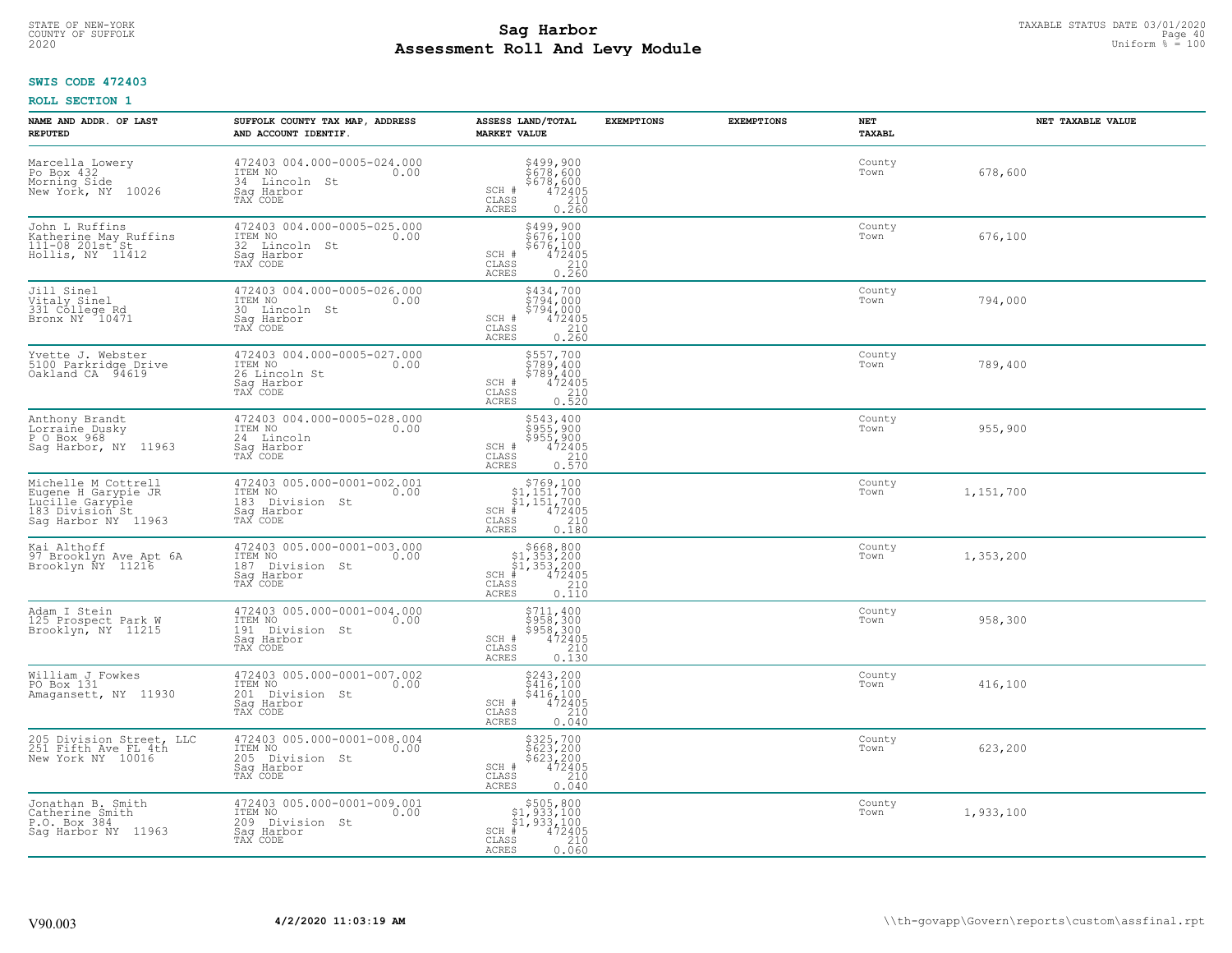# STATE OF NEW-YORK TAXABLE STATUS DATE 03/01/2020<br>COUNTY OF SUFFOLK Page 41 COUNTY OF SUFFOLK Page 41 **Assessment Roll And Levy Module** 2020 Uniform % = 100

## **SWIS CODE 472403**

| NAME AND ADDR. OF LAST<br><b>REPUTED</b>                                                                          | SUFFOLK COUNTY TAX MAP, ADDRESS<br>AND ACCOUNT IDENTIF.                                     | ASSESS LAND/TOTAL<br><b>MARKET VALUE</b>                                                                                                                                                            | <b>EXEMPTIONS</b> | <b>EXEMPTIONS</b> | NET<br><b>TAXABL</b> | NET TAXABLE VALUE |
|-------------------------------------------------------------------------------------------------------------------|---------------------------------------------------------------------------------------------|-----------------------------------------------------------------------------------------------------------------------------------------------------------------------------------------------------|-------------------|-------------------|----------------------|-------------------|
| Louis S. Linfield<br>270 Riverside Dr Apt 12B<br>New York NY 10025                                                | 472403 005.000-0001-010.000<br>ITEM NO<br>0.00<br>211 Division St<br>Saq Harbor<br>TAX CODE | $$668, 800$<br>$$2, 290, 400$<br>$$2, 290, 400$<br>$472405$<br>$$2, 290$<br>$$210$<br>$SCH$ #<br>CLASS<br>ACRES<br>0.110                                                                            |                   |                   | County<br>Town       | 2,290,400         |
| Phyllis Brown<br>Harry Brown<br>2935 Stevens St<br>Oceanside, NY 11572                                            | 472403 005.000-0001-011.001<br>ITEM NO<br>0.00<br>215 Division St<br>Saq Harbor<br>TAX CODE | $$547, 200$<br>$$744, 000$<br>$$744, 000$<br>472405<br>SCH #<br>CLASS<br>210<br>0.090<br>ACRES                                                                                                      |                   |                   | County<br>Town       | 744,000           |
| Barry K Barnes<br>Martha L Barnes<br>27 Royal Crest<br>New Braunfels TX 78130                                     | 472403 005.000-0001-012.000<br>ITEM NO<br>0.00<br>219 Division St<br>Saq Harbor<br>TAX CODE | \$491,100<br>5666, 400<br>\$666, 400<br>SCH #<br>$\frac{472405}{210}$<br>CLASS<br>0.080<br>ACRES                                                                                                    |                   |                   | County<br>Town       | 666,400           |
| Glenn Stancroff<br>PO Box 371<br>New York, NY 10021                                                               | 472403 005.000-0001-013.000<br>TTEM NO 0.00<br>161 Jermain Ave<br>Saq Harbor<br>TAX CODE    | $\begin{array}{r}  \  \  \, 5788, 100\\  \  \  51, 022, 000\\  \  \  51, 022, 000\\  \  \  \, 472405\\  \  \  \, 55\\  \  \  \, 0.160\\  \  \  \, 0.160\\ \end{array}$<br>$SCH$ #<br>CLASS<br>ACRES |                   |                   | County<br>Town       | 1,022,000         |
| Carol Williams<br>165 Jermain Ave<br>Sag Harbor, NY 11963                                                         | 472403 005.000-0001-014.000<br>ITEM NO<br>0.00<br>165 Jermain Ave<br>Saq Harbor<br>TAX CODE | \$443,300<br>3604,000<br>$$604,0004724052100.090$<br>SCH #<br>$\mathtt{CLASS}$<br>ACRES                                                                                                             |                   |                   | County<br>Town       | 604,000           |
| John Barrows<br>PO Box 481<br>Wainscott, NY 11975                                                                 | 472403 005.000-0001-015.000<br>ITEM NO<br>0.00<br>169 Jermain Ave<br>Saq Harbor<br>TAX CODE | $$769, 300$<br>$$769, 900$<br>$$769, 900$<br>$472405$<br>$$210$<br>SCH #<br>CLASS<br>0.100<br>ACRES                                                                                                 |                   |                   | County<br>Town       | 769,900           |
| Nikki Earle<br>173 Jermain Ave<br>Sag Harbor, NY 11963                                                            | 472403 005.000-0001-016.000<br>ITEM NO<br>0.00<br>173 Jermain Ave<br>Saq Harbor<br>TAX CODE | \$443,300<br>\$606,400<br>\$606,400<br>472405<br>210<br>SCH #<br>CLASS<br>0.090<br>ACRES                                                                                                            |                   |                   | County<br>Town       | 606,400           |
| Angelo Bagnoli, Life Estate<br>Eugine Gentile<br>Nicola Gentile Squires<br>177 Jermain Ave<br>Sag Harbor NY 11963 | 472403 005.000-0001-017.000<br>TTEM NO 0.00<br>177 Jermain Ave<br>Sag Harbor<br>TAX CODE    | $$492,600$<br>$$745,500$<br>$$745,500$<br>$472405$<br>2100<br>SCH #<br>CLASS<br>ACRES<br>0.100                                                                                                      |                   |                   | County<br>Town       | 745,500           |
| Maya Kenny Mann (Trustee)<br>The Maya Kenny Mann Living T<br>29 Henry St<br>Saq Harbor NY 11963                   | 472403 005.000-0001-018.000<br>ITEM NO 0.00<br>11 Atlantic Ave<br>Saq Harbor<br>TAX CODE    | \$437,700<br>\$592,800<br>\$592,800<br>\$592,800<br>\$72405<br>\$72405<br>\$60.080<br>SCH #<br>CLASS<br>ACRES                                                                                       |                   |                   | County<br>Town       | 592,800           |
| Melanie Fleishman<br>704 West End Ave Apt 2B<br>New York, NY 10025                                                | 472403 005.000-0001-019.000<br>ITEM NO<br>0.00<br>15 Atlantic Ave<br>Sag Harbor<br>TAX CODE | $$560, 500$560, 500$560, 500$472405210210$<br>SCH #<br>CLASS<br><b>ACRES</b><br>0.080                                                                                                               |                   |                   | County<br>Town       | 560,500           |
| Elizabeth Gilbert<br>188 6th Ave Apt IR<br>New York, NY 10013                                                     | 472403 005.000-0001-020.000<br>ITEM NO<br>0.00<br>19 Atlantic Ave<br>Sag Harbor<br>TAX CODE | \$547,300<br>\$709,300<br>\$709,300<br>SCH #<br>472405<br>210<br>CLASS<br>ACRES<br>0.100                                                                                                            |                   |                   | County<br>Town       | 709,300           |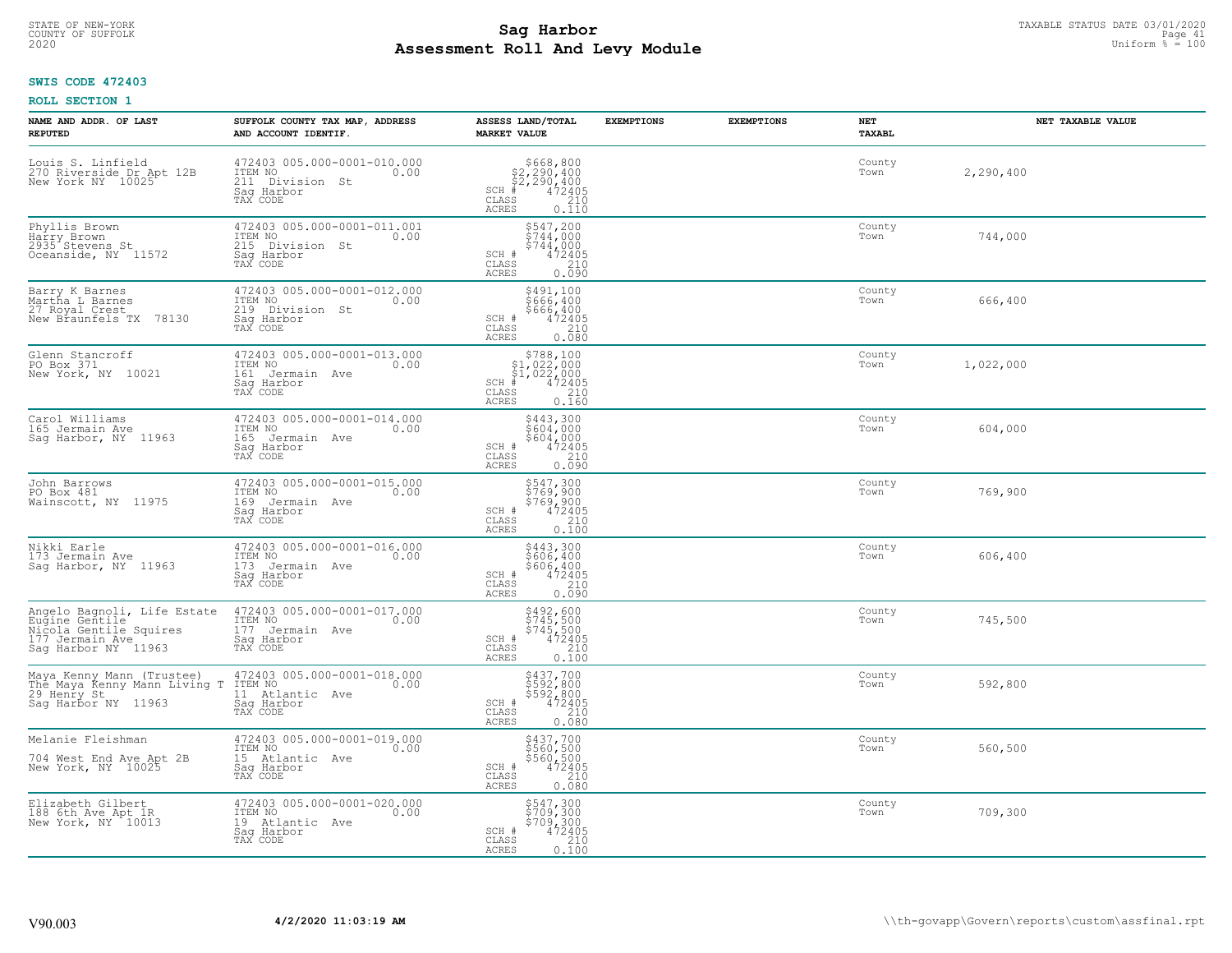# TAXABLE STATUS DATE 03/01/2020<br>COUNTY OF SUFFOLK Page 42 COUNTY OF SUFFOLK Page 42 **Assessment Roll And Levy Module** 2020 Uniform % = 100

## **SWIS CODE 472403**

| NAME AND ADDR. OF LAST<br><b>REPUTED</b>                                                                                                         | SUFFOLK COUNTY TAX MAP, ADDRESS<br>AND ACCOUNT IDENTIF.                                                                 | ASSESS LAND/TOTAL<br><b>MARKET VALUE</b>                                                                                                            | <b>EXEMPTIONS</b> | <b>EXEMPTIONS</b> | NET<br>TAXABL  | NET TAXABLE VALUE |
|--------------------------------------------------------------------------------------------------------------------------------------------------|-------------------------------------------------------------------------------------------------------------------------|-----------------------------------------------------------------------------------------------------------------------------------------------------|-------------------|-------------------|----------------|-------------------|
| Frank H Santoro<br>300 W 17th St Apt 6E<br>New York NY 10011                                                                                     | 472403 005.000-0001-021.000<br>ITEM NO<br>0.00<br>25 Atlantic Ave<br>Saq Harbor<br>TAX CODE                             | \$608,100<br>\$773,300<br>\$773,300<br>472405<br>210<br>SCH #<br>CLASS<br>ACRES<br>0.100                                                            |                   |                   | County<br>Town | 773,300           |
| James Perry<br>29 Atlantic Ave<br>Sag Harbor NY 11963                                                                                            | 472403 005.000-0001-022.000<br>ITEM NO<br>0.00<br>29 Atlantic Ave<br>Saq Harbor<br>TAX CODE                             | \$577,700<br>\$970,800<br>\$970,800<br>\$970,800<br>472405<br>0.100<br>SCH #<br>CLASS<br>ACRES                                                      |                   |                   | County<br>Town | 970,800           |
| Dennis P Longwell<br>Alicia G_Longwell<br>P O Box 772<br>Sag Harbor, NY 11963                                                                    | 472403 005.000-0001-023.000<br>ITEM NO<br>0.00<br>33 Atlantic Ave<br>Sag Harbor<br>TAX CODE                             | \$851,300<br>$$1,039,200$<br>$$1,039,200$<br>$*$ 472405<br>$$2,00$<br>$$2,10$<br>$SCH$ #<br>$\mathtt{CLASS}$<br>ACRES<br>0.140                      |                   |                   | County<br>Town | 1,039,200         |
| Waldtraut E Biondi<br>10 Jay St<br>New York, NY 10010                                                                                            | 472403 005.000-0001-024.001<br>ITEM NO<br>0.00<br>20 Elizabeth St<br>Saq Harbor<br>TAX CODE                             | \$492,600<br>5683,000<br>\$683,000<br>SCH #<br>$\begin{array}{r} 472405 \\ 210 \end{array}$<br>CLASS<br>ACRES<br>0.100                              |                   |                   | County<br>Town | 683,000           |
| Paul W. Rogers, Trustee 472403<br>The Paul W. Rogers Trust un ITEM NO<br>dated December 4, 2012 16 Eli<br>16 Elizabeth St<br>Sag Harbor NY 11963 | 472403 005.000-0001-025.001<br>0.00<br>16 Elizabeth St<br>Saq Harbor<br>TAX CODE                                        | \$821,000<br>\$1,145,800<br>$\begin{array}{r} 51,145,800 \\ * & 472405 \\ * & 210 \\ * & 210 \\ * & 0.150 \end{array}$<br>$SCH$ #<br>CLASS<br>ACRES |                   |                   | County<br>Town | 1,145,800         |
| Christopher Chapin<br>14 Elizabeth St <sup>-</sup><br>Sag Harbor, NY 11963                                                                       | 472403 005.000-0001-026.001<br>ITEM NO<br>0.00<br>14 Elizabeth St<br>Sag Harbor<br>TAX CODE                             | $\begin{array}{c} 5547,300 \\ 5742,400 \\ 5742,400 \\ 472405 \\ 210 \end{array}$<br>SCH #<br>CLASS<br>0.100<br>ACRES                                |                   |                   | County<br>Town | 742,400           |
| Gregor Medinger<br>Beatrix Medinger<br>PO Box 1176<br>Saq Harbor, NY 11963                                                                       | 472403 005.000-0001-027.000<br>ITEM NO 0.00<br>10 Elizabeth St<br>Sag Harbor<br>TAX CODE                                | \$711,400<br>$$1,046,200$<br>$$1,046,200$<br>$*$ 472405<br>$SCH$ #<br>210<br>CLASS<br>0.130<br>ACRES                                                |                   |                   | County<br>Town | 1,046,200         |
| P.O. Box 746<br>Millerton NY 12546                                                                                                               | Max Partners Properties, LLC 472403 005.000-0001-028.000<br>ITEM NO<br>0.00<br>5 Elizabeth St<br>Saq Harbor<br>TAX CODE | \$69,000<br>\$776,700<br>\$776,700<br>\$72405<br>SCH #<br>$\mathtt{CLASS}$<br>411<br>ACRES<br>0.100                                                 |                   |                   | County<br>Town | 776,700           |
| Elizabeth Street Owners Inc<br>30 E 4th St<br>New York, NY 10003                                                                                 | 472403 005.000-0001-029.000<br>ITEM NO<br>0.00<br>7 Elizabeth St<br>Saq Harbor<br>TAX CODE                              | $$730,700$<br>$$1,205,900$<br>$$1,205,900$<br>$*$ 472405<br>SCH #<br>CLASS<br>$\frac{280}{0.190}$<br><b>ACRES</b>                                   |                   |                   | County<br>Town | 1,205,900         |
| Scott D Baker<br>PO Box 1234<br>Sag Harbor, NY 11963                                                                                             | 472403 005.000-0001-034.000<br>ITEM NO<br>0.00<br>20 Atlantic Ave<br>Saq Harbor<br>TAX CODE                             | \$568,800<br>\$724,700<br>\$724,700<br>SCH #<br>$\frac{472405}{210}$<br>CLASS<br><b>ACRES</b><br>0.180                                              |                   |                   | County<br>Town | 724,700           |
| Dr John French JR<br>82 Hampton St<br>Sag Harbor NY 11963                                                                                        | 472403 005.000-0002-001.000<br>ITEM NO<br>0.00<br>82 Hampton St<br>Sag Harbor<br>TAX CODE                               | \$460,600<br>\$807,100<br>\$807,100<br>SCH #<br>472405<br>CLASS<br>483<br>ACRES<br>0.110                                                            |                   |                   | County<br>Town | 807,100           |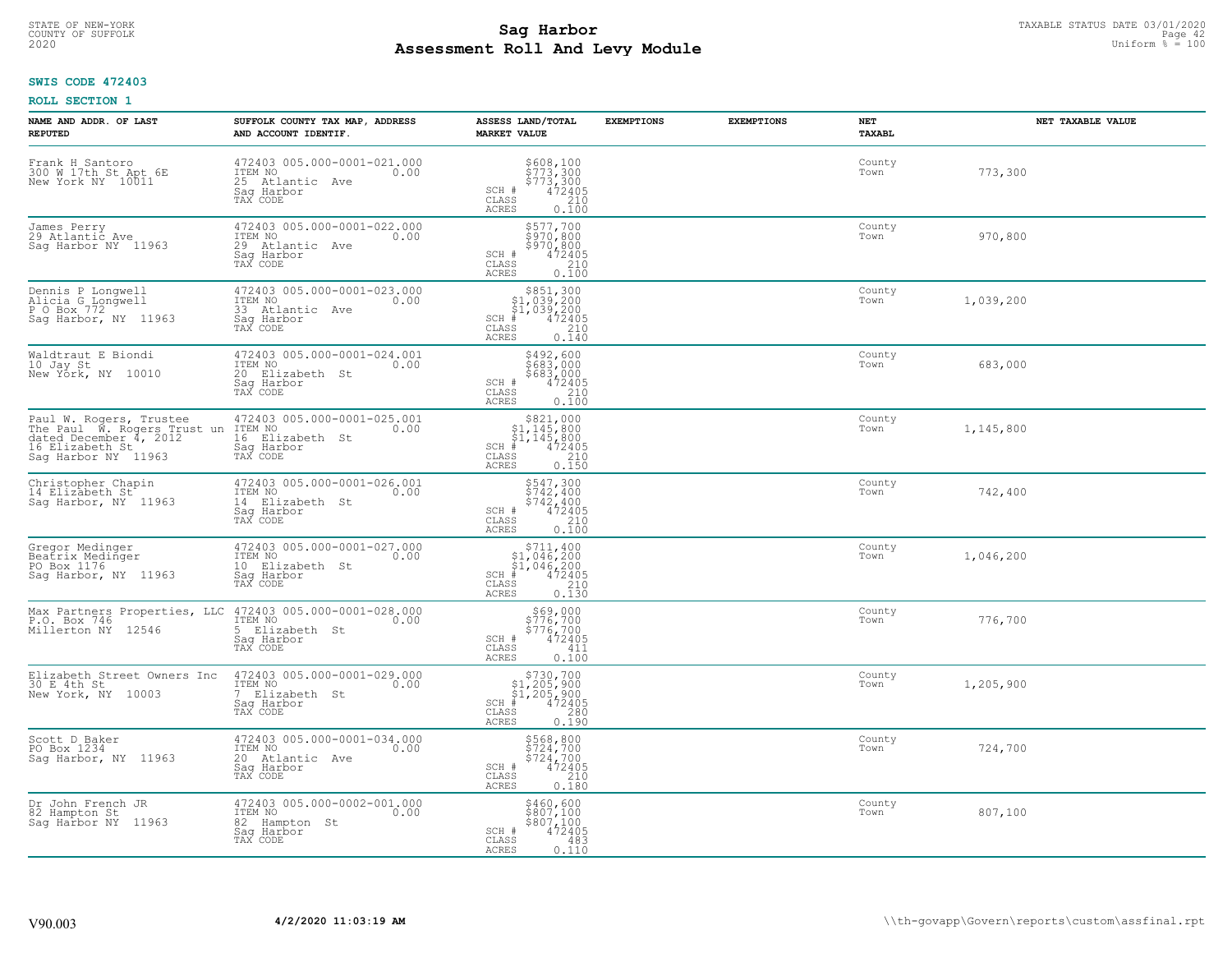# TAXABLE STATUS DATE 03/01/2020<br>COUNTY OF SUFFOLK Page 43 **Assessment Roll And Levy Module** 2020 Uniform % = 100

## **SWIS CODE 472403**

| NAME AND ADDR. OF LAST<br><b>REPUTED</b>                                                                     | SUFFOLK COUNTY TAX MAP, ADDRESS<br>AND ACCOUNT IDENTIF.                                                                                      | ASSESS LAND/TOTAL<br><b>MARKET VALUE</b>                                                                                                                  | <b>EXEMPTIONS</b>    | <b>EXEMPTIONS</b> | NET<br><b>TAXABL</b> | NET TAXABLE VALUE |
|--------------------------------------------------------------------------------------------------------------|----------------------------------------------------------------------------------------------------------------------------------------------|-----------------------------------------------------------------------------------------------------------------------------------------------------------|----------------------|-------------------|----------------------|-------------------|
| Suzanne McNear<br>7 Clinton St<br>11963<br>Saq Harbor NY                                                     | 472403 005.000-0002-002.000<br>ITEM NO<br>0.00<br>7 Clinton<br>St<br>Saq Harbor<br>TAX CODE                                                  | $$496,000$<br>$$860,500$<br>$$860,500$<br>$472405$<br>$$220$<br>SCH #<br>CLASS<br><b>ACRES</b><br>0.110                                                   |                      |                   | County<br>Town       | 860,500           |
| Douglas Magnolia<br>33 Greeneich Ave #14 H<br>New York NY 10014                                              | 472403 005.000-0002-003.000<br>ITEM NO<br>0.00<br>86 Hampton St<br>Sag Harbor<br>TAX CODE                                                    | $$752,100$<br>$$1,957,800$<br>$$1,957,800$<br>$*1,957,800$<br>$*12405$<br>$SCH$ #<br>CLASS<br>$\begin{array}{c} 210 \\ 0.220 \end{array}$<br><b>ACRES</b> |                      |                   | County<br>Town       | 1,957,800         |
| Mary Elizabeth DeMaso<br>Peter Drakoulias<br>c/o ML Management<br>P.O. Box 1250<br>New York NY 10101         | 472403 005.000-0002-004.000<br>ITEM NO<br>0.00<br>90 Hampton<br>Sag Harbor<br>TAX CODE                                                       | $$752,100$<br>$$1,171,600$<br>$$1,171,600$<br>$*1,171,600$<br>$*1,472405$<br>$SCH$ #<br>CLASS<br>$\frac{210}{0.220}$<br>ACRES                             |                      |                   | County<br>Town       | 1,171,600         |
| Mary Moore<br>92 Hampton St<br>Saq Harbor, NY 11963                                                          | 472403 005.000-0002-005.000<br>ITEM NO<br>0.00<br>92 Hampton St<br>Saq Harbor<br>TAX CODE                                                    | $$681,000$<br>$$1,191,300$<br>$$1,191,300$<br>$*1$<br>$472405$<br>$SCH$ #<br>CLASS<br>210<br><b>ACRES</b><br>0.140                                        |                      |                   | County<br>Town       | 1,191,300         |
| Mary Ann Eddy<br>96 Hampton St<br>Saq Harbor NY<br>11963                                                     | 472403 005.000-0002-006.000<br>ITEM NO<br>0.00<br>96 Hampton St<br>Saq Harbor<br>TAX CODE                                                    | $$632,400$<br>$$1,086,400$<br>$$1,086,400$<br>$*1,086,400$<br>$*1,0472405$<br>$SCH$ #<br>CLASS<br>220<br><b>ACRES</b><br>0.130                            |                      |                   | County<br>Town       | 1,086,400         |
| Saq Harbor, NY 11963                                                                                         | Martin Family Limited Liabil 472403 005.000-0002-007.000<br>PO Box 1515 [TEM NO 600 [TEM NO 600<br>9<br>Ackerly St<br>Saq Harbor<br>TAX CODE | $$888,300$<br>$$1,017,700$<br>$$1,017,700$<br>$*1$<br>$472405$<br>$SCH$ #<br>CLASS<br>210<br>0.160<br>ACRES                                               |                      |                   | County<br>Town       | 1,017,700         |
| Honey Wolters<br>PO Box 1174<br>Saq Harbor, NY 11963                                                         | 472403 005.000-0002-008.000<br>ITEM NO<br>0.00<br>11 Ackerly St<br>Sag Harbor<br>TAX CODE                                                    | \$666,300<br>\$806,000<br>\$806,000<br>472405<br>SCH #<br>CLASS<br>210<br><b>ACRES</b><br>0.120                                                           |                      |                   | County<br>Town       | 806,000           |
| Andrew D. Patrick<br>Maria T. Vrachnos<br>2-01 50th Avenue Apt 3R<br>Long Island City NY 11101               | 472403 005.000-0002-009.000<br>ITEM NO<br>0.00<br>15 Ackerly<br>St<br>Saq Harbor<br>TAX CODE                                                 | \$721,700<br>\$1,639,900<br>\$1,639,900<br>SCH<br>$\frac{472405}{210}$<br>CLASS<br><b>ACRES</b><br>0.130                                                  |                      |                   | County<br>Town       | 1,639,900         |
| Helen P Earle<br>102 Hampton St<br>Sag Harbor, NY 11963                                                      | 472403 005.000-0002-010.000<br>ITEM NO<br>0.00<br>102 Hampton St<br>Sag Harbor<br>TAX CODE                                                   | $$615,300$<br>$$1,032,600$<br>$$1,032,600$<br>$*$ 472405<br>$SCH$ #<br>CLASS<br>$\begin{array}{c} 210 \\ 0.180 \end{array}$<br>ACRES                      | \$125,000<br>veteran |                   | County<br>Town       | 907,600           |
| Cynthia O Burns<br>Lawrence J Burns<br>Geraldine A Burns (Life Esta<br>Lawrence J Burns III<br>James J Burns | 472403 005.000-0002-011.000<br>ITEM NO<br>0.00<br>106<br>Hampton St<br>Saq Harbor<br>TAX CODE                                                | $$683,700$<br>$$1,115,800$<br>$$1,115,800$<br>$*1,115,800$<br>$*1,472405$<br>SCH #<br>CLASS<br>0.210<br>ACRES                                             | \$557,900<br>Persons |                   | County<br>Town       | 557,900           |
| Rory McEvoy<br>Grainne Coen<br>42 Sterns Point Road<br>Shelter Island NY 11965                               | 472403 005.000-0002-012.000<br>ITEM NO<br>0.00<br>108 Hampton St<br>Sag Harbor<br>TAX CODE                                                   | $$778,300$<br>$$1,200,000$<br>$$1,200,000$<br>SCH #<br>472405<br>210<br>CLASS<br>ACRES<br>0.160                                                           |                      |                   | County<br>Town       | 1,200,000         |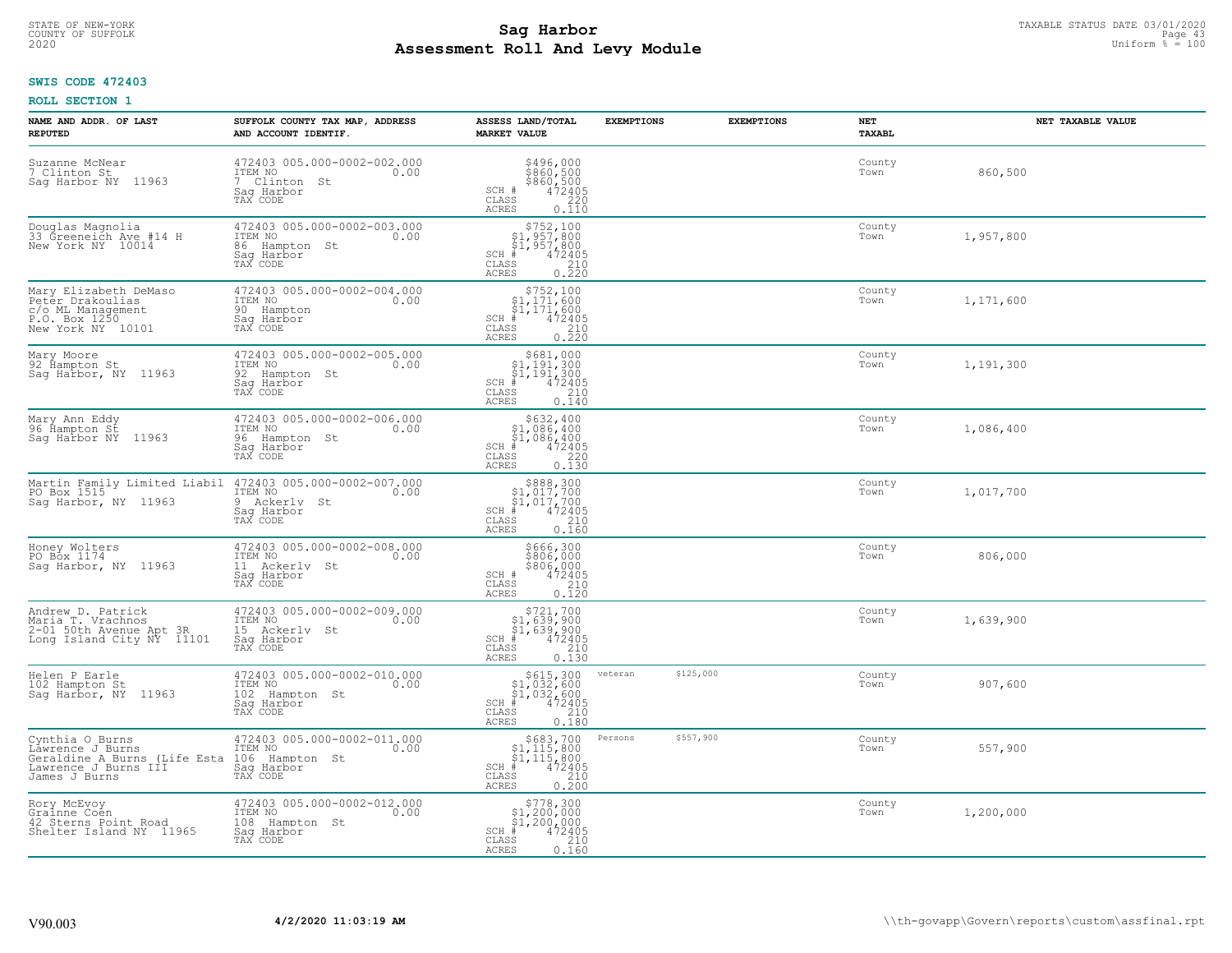# TAXABLE STATUS DATE 03/01/2020<br>COUNTY OF SUFFOLK Page 44 **Assessment Roll And Levy Module** 2020 Uniform % = 100

## **SWIS CODE 472403**

| NAME AND ADDR. OF LAST<br><b>REPUTED</b>                                                   | SUFFOLK COUNTY TAX MAP, ADDRESS<br>AND ACCOUNT IDENTIF.                                     | ASSESS LAND/TOTAL<br><b>MARKET VALUE</b>                                                                                                                                                                                                                                                                                                                                      | <b>EXEMPTIONS</b> | <b>EXEMPTIONS</b> | NET<br>TAXABL  | NET TAXABLE VALUE |
|--------------------------------------------------------------------------------------------|---------------------------------------------------------------------------------------------|-------------------------------------------------------------------------------------------------------------------------------------------------------------------------------------------------------------------------------------------------------------------------------------------------------------------------------------------------------------------------------|-------------------|-------------------|----------------|-------------------|
| Mariann C. Florio<br>24 Dockside Lane<br>PMB 418<br>Key Largo FL 33037                     | 472403 005.000-0002-013.000<br>ITEM NO<br>0.00<br>235 Jermain Ave<br>Saq Harbor<br>TAX CODE | $\begin{array}{r}  \  \  \, 527,700 \\  \  \, 51,192,900 \\  \  \, 51,192,900 \\  \  \  \, 472405 \\  \  \, 85 \\  \  \  \, 290 \\  \  \, 240 \\  \  \, 0 \\  \  \, 0 \\  \  \, 0 \\  \  \, 0 \\  \  \, 0 \\  \  \, 0 \\  \  \, 0 \\  \  \, 0 \\  \  \, 0 \\  \  \, 0 \\  \  \, 0 \\  \  \, 0 \\  \  \, 0 \\  \  \, 0 \\  \  \,$<br>$SCH$ #<br>CLASS<br><b>ACRES</b><br>0.110 |                   |                   | County<br>Town | 1,192,900         |
| Fred Gutekunst<br>F Gutekunst<br>Catherine Gutekunst<br>84 Harding Ave<br>Totowa, NJ 07512 | 472403 005.000-0002-014.000<br>ITEM NO<br>0.00<br>16 Ackerly St<br>Saq Harbor<br>TAX CODE   | $$1,080,500$<br>$$1,271,000$<br>$$1,271,000$<br>$$1,271,000$<br>$472405$<br>$SCH$ #<br>CLASS<br>210<br>ACRES<br>0.400                                                                                                                                                                                                                                                         |                   |                   | County<br>Town | 1,271,000         |
| Denise A Salomon<br>14 Ackerly St<br>Sag Harbor NY 11963                                   | 472403 005.000-0002-015.000<br>ITEM NO<br>0.00<br>14 Ackerly St<br>Sag Harbor<br>TAX CODE   | $\begin{array}{c} $990,400\n$1,223,200\n$1,223,200\n#2472405 \end{array}$<br>$SCH$ #<br>CLASS<br>$\frac{210}{0.330}$<br>ACRES                                                                                                                                                                                                                                                 |                   |                   | County<br>Town | 1,223,200         |
| Edward Deyermond<br>Bethany Deyermond<br>12 Ackerly St<br>Sag Harbor, NY 11963             | 472403 005.000-0002-016.000<br>ITEM NO<br>0.00<br>12 Ackerly St<br>Saq Harbor<br>TAX CODE   | \$990, 400<br>31,351,000<br>\$1,351,000<br>\$1,351,000<br>\$210<br>\$210<br>\$210<br>\$230<br>SCH #<br>CLASS<br>ACRES                                                                                                                                                                                                                                                         | Volunte           | \$135,100         | County<br>Town | 1,215,900         |
| Eric K. Schultzel<br>Angela L. Inzerillo<br>10 Ackerly St<br>Saq Harbor NY 11963           | 472403 005.000-0002-017.000<br>ITEM NO<br>0.00<br>10 Ackerly St<br>Saq Harbor<br>TAX CODE   | \$891,300<br>31, 181, 400<br>\$1, 181, 400<br>\$1, 181, 400<br>\$210<br>\$210<br>\$210<br>\$230<br>\$330<br>$SCH$ #<br>CLASS<br><b>ACRES</b>                                                                                                                                                                                                                                  |                   |                   | County<br>Town | 1,181,400         |
| Lee Eisenberg<br>Linda Eisenbérg<br>8 Ackerly St<br>Sag Harbor NY 11963                    | 472403 005.000-0002-018.000<br>ITEM NO<br>0.00<br>8 Ackerly St<br>Sag Harbor<br>TAX CODE    | $\begin{array}{r}  \  \  \, 5990,400 \\  \  \, 52,541,300 \\  \  \, 52,541,300 \\  \  \  \, 472405 \\  \  \  \, 85 \\  \  \  \, 85 \\  \  \  \, 0.330 \end{array}$<br>$SCH$ #<br>CLASS<br>ACRES                                                                                                                                                                               |                   |                   | County<br>Town | 2,541,300         |
| Robert Flicek<br>James Flicek<br>4501 Morris Street NE Apt 31<br>Albuquerque NM 87111      | 472403 005.000-0002-019.000<br>ITEM NO<br>0.00<br>6 Ackerly St<br>Saq Harbor<br>TAX CODE    | $$1, 188, 500$<br>$$1, 416, 700$<br>$$1, 416, 700$<br>$$472405$<br>$SCH$ #<br>$\mathtt{CLASS}$<br>210<br>0.660<br>ACRES                                                                                                                                                                                                                                                       |                   |                   | County<br>Town | 1,416,700         |
| Paul Grassfield<br>Jennifer M Stearns<br>PO Box 1372<br>New York, NY 10013                 | 472403 005.000-0002-020.000<br>TTEM NO 0.00<br>2 Ackerly St<br>Saq Harbor<br>TAX CODE       | $$1,037,200$<br>$$1,287,400$<br>$$1,287,400$<br>$$472405$<br>$SCH$ #<br>CLASS<br>210<br><b>ACRES</b><br>0.480                                                                                                                                                                                                                                                                 |                   |                   | County<br>Town | 1,287,400         |
| Caroline J Fell<br>P.O. Box 227<br>Southampton NY 11969                                    | 472403 005.000-0002-021.000<br>ITEM NO<br>0.00<br>187 Jermain Ave<br>Sag Harbor<br>TAX CODE | \$632,100<br>\$791,600<br>\$791,600<br>SCH #<br>472405<br>CLASS<br>0.210<br><b>ACRES</b>                                                                                                                                                                                                                                                                                      |                   |                   | County<br>Town | 791,600           |
| Patricia A Alder<br>191 Jermain Ave<br>PO Box 466<br>Sag Harbor, NY 11963                  | 472403 005.000-0002-022.000<br>ITEM NO<br>0.00<br>191 Jermain Ave<br>Sag Harbor<br>TAX CODE | $\begin{array}{r}  \  \  \,  \, 5853,300\\  \  \, 1,177,400\\  \  \, 51,177,400\\  \  \  \, 472405\\ \  \  \, 85\\  \  \  \, 210\\ \  \  \, 270\\ \end{array}$<br>SCH #<br>CLASS<br><b>ACRES</b>                                                                                                                                                                              |                   |                   | County<br>Town | 1,177,400         |
| James M Durfee<br>Elaine Durfee<br>Apt 5a<br>115 E 92nd St<br>New York, NY 10128           | 472403 005.000-0002-023.000<br>ITEM NO<br>0.00<br>195 Jermain Ave<br>Sag Harbor<br>TAX CODE | \$540,400<br>\$930,900<br>\$930,900<br>SCH #<br>472405<br>$\mathtt{CLASS}$<br>210<br><b>ACRES</b><br>0.180                                                                                                                                                                                                                                                                    |                   |                   | County<br>Town | 930,900           |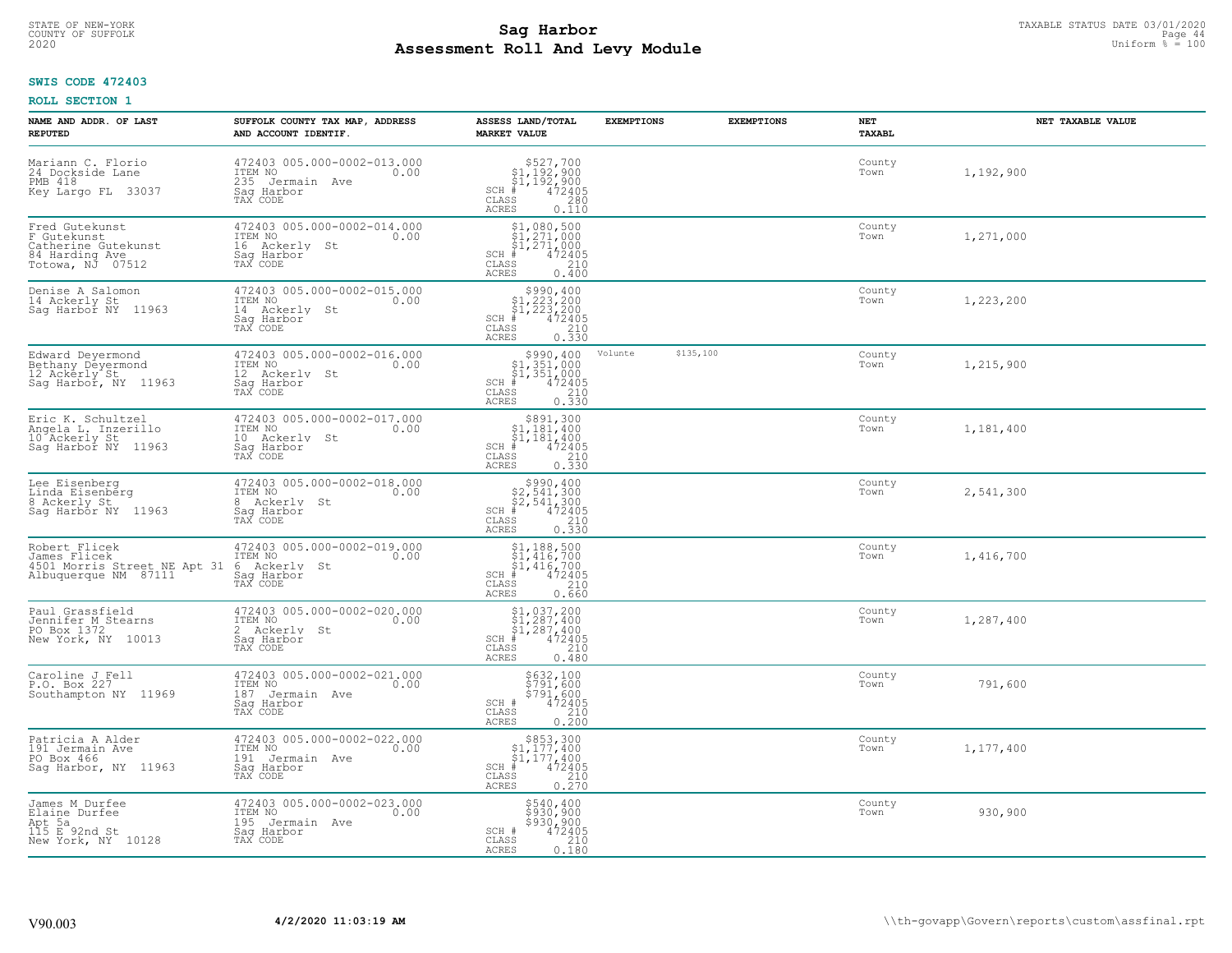# TAXABLE STATUS DATE 03/01/2020<br>COUNTY OF SUFFOLK Page 45 **Assessment Roll And Levy Module** 2020 Uniform % = 100

## **SWIS CODE 472403**

| NAME AND ADDR. OF LAST<br><b>REPUTED</b>                                               | SUFFOLK COUNTY TAX MAP, ADDRESS<br>AND ACCOUNT IDENTIF.                                        | ASSESS LAND/TOTAL<br><b>MARKET VALUE</b>                                                                                                                                                                                                                                                                                                      | <b>EXEMPTIONS</b> | <b>EXEMPTIONS</b> | NET<br><b>TAXABL</b> | NET TAXABLE VALUE |  |
|----------------------------------------------------------------------------------------|------------------------------------------------------------------------------------------------|-----------------------------------------------------------------------------------------------------------------------------------------------------------------------------------------------------------------------------------------------------------------------------------------------------------------------------------------------|-------------------|-------------------|----------------------|-------------------|--|
| Jerome Toy<br>Marianne Toy<br>Po Box 2049<br>Sag Harbor, NY 11963                      | 472403 005.000-0002-024.000<br>ITEM NO<br>0.00<br>199 Jermain Ave<br>Sag Harbor<br>TAX CODE    | \$568,800<br>\$985,500<br>\$985,500<br>\$472405<br>210<br>SCH #<br>CLASS<br><b>ACRES</b><br>0.180                                                                                                                                                                                                                                             |                   |                   | County<br>Town       | 985,500           |  |
| Giancarlo Bonaqura<br>Paula Jean Rosado<br>333 E 30th St Apt 8B<br>New York, NY 10016  | 472403 005.000-0002-025.000<br>ITEM NO<br>0.00<br>203 Jermain Ave<br>Sag Harbor<br>TAX CODE    | $$764,500$<br>$$1,007,400$<br>$$1,007,400$<br>$*$ 472405<br>$SCH$ #<br>CLASS<br>210<br><b>ACRES</b><br>0.170                                                                                                                                                                                                                                  |                   |                   | County<br>Town       | 1,007,400         |  |
| Alice Rozzi<br>Donald Rozzi<br>P O Box 1191<br>215 Jermain Ave<br>Sag Harbor, NY 11963 | 472403 005.000-0002-026.000<br>ITEM NO<br>0.00<br>215<br>Jermain Ave<br>Saq Harbor<br>TAX CODE | \$799,500<br>\$978,600<br>\$978,600<br>SCH #<br>$472405$<br>210<br>CLASS<br>0.160<br>ACRES                                                                                                                                                                                                                                                    | veteran           | \$125,000         | County<br>Town       | 853,600           |  |
| Patrick S. Gallagher<br>Colleen A. Gill<br>207 Jermain Ave<br>Saq Harbor NY 11963      | 472403 005.000-0002-027.000<br>ITEM NO<br>0.00<br>207 Jermain Ave<br>Saq Harbor<br>TAX CODE    | \$782,100<br>\$977,800<br>\$977,800<br>SCH #<br>472405<br>CLASS<br>$\frac{210}{0.170}$<br>ACRES                                                                                                                                                                                                                                               |                   |                   | County<br>Town       | 977,800           |  |
| Paul H Babcock<br>22 Jospeh Francis Blvd<br>Sag Harbor, NY 11963                       | 472403 005.000-0003-001.000<br>ITEM NO<br>0.00<br>112<br>Hampton St<br>Sag Harbor<br>TAX CODE  | \$227,800<br>\$750, 900<br>$$790, 900$<br>$472405$<br>SCH #<br>CLASS<br>483<br><b>ACRES</b><br>0.330                                                                                                                                                                                                                                          |                   |                   | County<br>Town       | 790,900           |  |
| Roisin M. Bateman<br>118 Hampton St<br>P.O. Box 2173<br>Sag Harbor NY 11963            | 472403 005.000-0003-002.000<br>ITEM NO<br>0.00<br>118 Hampton St<br>Sag Harbor<br>TAX CODE     | $\begin{array}{r} 5792,300 \\ 51,095,200 \\ 51,095,200 \\ * \\ * \\ 5 \end{array}$<br>SCH #<br>CLASS<br>ACRES                                                                                                                                                                                                                                 |                   |                   | County<br>Town       | 1,095,200         |  |
| David Reiner<br>25 Harbor Dr<br>Sag Harbor, NY 11963                                   | 472403 005.000-0003-003.000<br>ITEM NO<br>0.00<br>238<br>Jermain Ave<br>Sag Harbor<br>TAX CODE | \$1,031,800<br>\$1,178,900<br>\$1,178,900<br>#472405<br>$SCH$ #<br>$\frac{210}{0.380}$<br>CLASS<br>ACRES                                                                                                                                                                                                                                      |                   |                   | County<br>Town       | 1,178,900         |  |
| Colin P Mather<br>P.O. Box 246<br>Wainscott NY 11975                                   | 472403 005.000-0003-004.000<br>ITEM NO<br>0.00<br>234 Jermain Ave<br>Saq Harbor<br>TAX CODE    | \$632,900<br>\$922,100<br>\$922,100<br>472405<br>SCH #<br>CLASS<br>220<br>ACRES<br>0.140                                                                                                                                                                                                                                                      |                   |                   | County<br>Town       | 922,100           |  |
| Ronald J Castillo<br>14 Hamilton St<br>Saq Harbor NY 11963                             | 472403 005.000-0003-005.000<br>TTEM NO 0.00<br>14 Hamilton St<br>Saq Harbor<br>TAX CODE        | \$653,000<br>\$869,300<br>\$869,300<br>472405<br>SCH #<br>CLASS<br>0.130<br><b>ACRES</b>                                                                                                                                                                                                                                                      |                   |                   | County<br>Town       | 869,300           |  |
| Susan I Richardson<br>20 Hamilton St<br>Saq Harbor NY 11963                            | 472403 005.000-0003-006.000<br>ITEM NO<br>0.00<br>20 Hamilton St<br>Sag Harbor<br>TAX CODE     | $\begin{array}{r}  \  \  \,  \, 5896,000\\  \  \, 51,197,100\\  \  \, 51,197,100\\  \  \  \, 472405\\  \  \, 55\\  \  \  \, 210\\  \  \, 240\\  \  \, 210\\  \  \, 2210\\  \  \, 2310\\  \  \, 2230\\  \  \, 2330\\  \  \, 240\\  \  \, 2520\\  \  \, 2230\\  \  \, 2330\\  \  \, 2330\\  \  \,$<br>$SCH$ #<br>CLASS<br><b>ACRES</b><br>0.330 |                   |                   | County<br>Town       | 1,197,100         |  |
| Frank J Cafiso Jr<br>Leslie Cafiso<br>230 Jermain Ave<br>Saq Harbor, NY 11963          | 472403 005.000-0003-007.000<br>ITEM NO<br>0.00<br>230 Jermain Ave<br>Sag Harbor<br>TAX CODE    | \$806,400<br>\$997,500<br>\$997,500<br>SCH #<br>472405<br>$\begin{array}{c} 210 \\ 0.330 \end{array}$<br>CLASS<br><b>ACRES</b>                                                                                                                                                                                                                |                   |                   | County<br>Town       | 997,500           |  |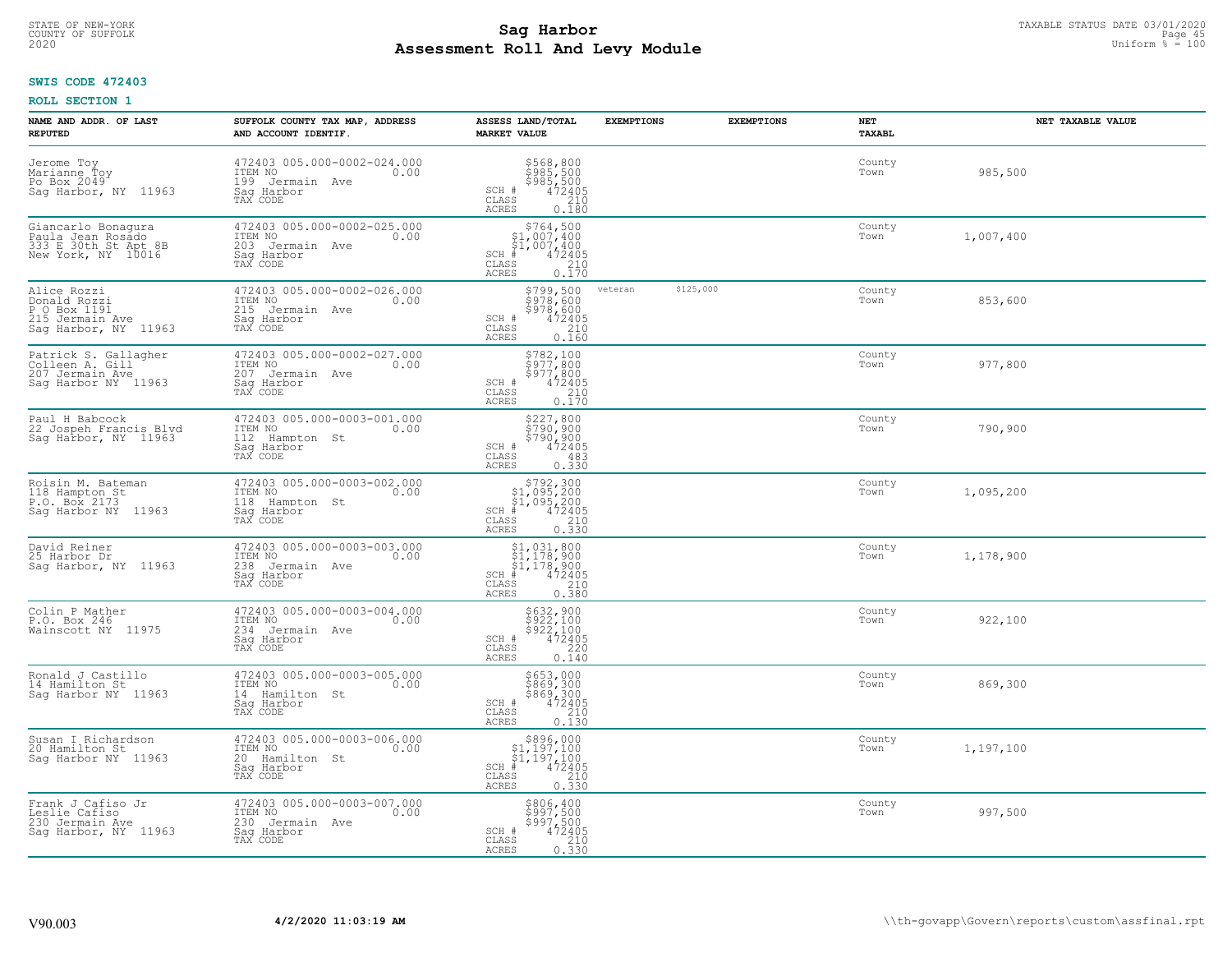# TAXABLE STATUS DATE 03/01/2020<br>COUNTY OF SUFFOLK Page 46 COUNTY OF SUFFOLK Page 46 **Assessment Roll And Levy Module** 2020 Uniform % = 100

## **SWIS CODE 472403**

| NAME AND ADDR. OF LAST<br><b>REPUTED</b>                                                                                       | SUFFOLK COUNTY TAX MAP, ADDRESS<br>AND ACCOUNT IDENTIF.                                      | ASSESS LAND/TOTAL<br><b>MARKET VALUE</b>                                                                                      | <b>EXEMPTIONS</b> | <b>EXEMPTIONS</b> | NET<br><b>TAXABL</b> | NET TAXABLE VALUE |
|--------------------------------------------------------------------------------------------------------------------------------|----------------------------------------------------------------------------------------------|-------------------------------------------------------------------------------------------------------------------------------|-------------------|-------------------|----------------------|-------------------|
| Catherine Bettis<br>708 Greenwich Street #6C<br>New York NY 10014                                                              | 472403 005.000-0003-008.000<br>ITEM NO<br>0.00<br>224 Jermain Ave<br>Saq Harbor<br>TAX CODE  | $$969,500$<br>$$2,068,400$<br>$$2,068,400$<br>$$472405$<br>$$210$<br>$SCH$ #<br>CLASS<br><b>ACRES</b><br>0.660                |                   |                   | County<br>Town       | 2,068,400         |
| Deidre Guest<br>Apt 1b<br>270 W 12th St<br>New York, NY 10014                                                                  | 472403 005.000-0003-009.000<br>ITEM NO<br>0.00<br>220 Jermain Ave<br>Saq Harbor<br>TAX CODE  | $$794,300$<br>$$1,004,200$<br>$$1,004,200$<br>$SCH$ #<br>472405<br>CLASS<br>$\frac{210}{0.250}$<br><b>ACRES</b>               |                   |                   | County<br>Town       | 1,004,200         |
| Steven Reiner<br>Stephanie Reiner<br>140 E 28th St Apt 7A<br>New Yor, NY 10016                                                 | 472403 005.000-0003-010.000<br>ITEM NO<br>0.00<br>11 Montauk Ave<br>Saq Harbor<br>TAX CODE   | \$830,900<br>\$1,364,000<br>\$1,364,000<br>#472405<br>$SCH$ #<br>CLASS<br>210<br>0.340<br>ACRES                               |                   |                   | County<br>Town       | 1,364,000         |
| Jeffrey Brock<br>Belen Moneo Feduchi<br>6 Varick St<br>New York, NY 10013                                                      | 472403 005.000-0003-011.000<br>ITEM NO<br>0.00<br>17 Montauk Ave<br>Saq Harbor<br>TAX CODE   | \$587,700<br>\$756,100<br>\$756,100<br>472405<br>SCH #<br>CLASS<br>210<br>ACRES<br>0.130                                      |                   |                   | County<br>Town       | 756,100           |
| Rande L Bronster<br>Apt 10f<br>33 East End Ave<br>New York, NY 10028                                                           | 472403 005.000-0003-012.000<br>ITEM NO<br>0.00<br>44 Hamilton St<br>Saq Harbor<br>TAX CODE   | \$351,600<br>$\frac{2475,700}{475,700}$<br>\$475,700<br>472405<br>$\frac{210}{2}$<br>SCH #<br>CLASS<br><b>ACRES</b><br>0.070  |                   |                   | County<br>Town       | 475,700           |
| Christoph Knoess<br>Tanya Zaben<br>36 Ĥamilton St<br>Saq Harbor NY 11963                                                       | 472403 005.000-0003-014.001<br>ITEM NO<br>0.00<br>36 Hamilton St<br>Saq Harbor<br>TAX CODE   | $$703,300$<br>$$1,692,500$<br>$$1,692,500$<br>$$472405$<br>$SCH$ #<br>CLASS<br>215<br>0.140<br><b>ACRES</b>                   |                   |                   | County<br>Town       | 1,692,500         |
| Steven Mitchell<br>Michelle Mitchell<br>32 Hamilton St<br>Saq Harbor, NY 11963                                                 | 472403 005.000-0003-015.000<br>ITEM NO<br>0.00<br>32 Hamilton St<br>Saq Harbor<br>TAX CODE   | \$670,700<br>\$846,200<br>\$846,200<br>472405<br>SCH #<br>CLASS<br>210<br>0.200<br><b>ACRES</b>                               |                   |                   | County<br>Town       | 846,200           |
| John William Jones<br>John William Jones, Trustee<br>The John William Jones Livin<br>26128 Dunedin Ct.<br>Punta Gorda FL 33983 | 472403 005.000-0003-016.000<br>TTEM NO 0.00<br>31 Hamilton St<br>Saq Harbor<br>TAX CODE      | $$1,057,400$<br>$$1,213,000$<br>$$1,213,000$<br>$*$<br>$*$ 472405<br>$SCH$ #<br>CLASS<br>210<br><b>ACRES</b><br>0.490         |                   |                   | County<br>Town       | 1,213,000         |
| Raymond Mark Romano<br>39 Hamilton St<br>Sag Harbor, NY 11963                                                                  | 472403 005.000-0003-017.000<br>TTEM NO 0.00<br>39 Hamilton St<br>Saq Harbor<br>TAX CODE      | $$975,400$<br>$$1,236,000$<br>$$1,236,000$<br>$*$<br>$*$ 472405<br>SCH #<br>CLASS<br>210<br><b>ACRES</b><br>0.250             |                   |                   | County<br>Town       | 1,236,000         |
| Gregory Boeklen<br>Vennia Boeklen<br>49 Hamilton St<br>Sag Harbor, NY 11963                                                    | 472403 005.000-0003-019.000<br>ITEM NO<br>0.00<br>49 Hamilton St<br>Sag Harbor<br>TAX CODE   | \$781,200<br>$$1,069,900$<br>$$1,069,900$<br>$*$ 472405<br>$SCH$ #<br>210<br>CLASS<br><b>ACRES</b><br>0.290                   |                   |                   | County<br>Town       | 1,069,900         |
| Robert Fried<br>Catherine R Fried<br>Apt. G11<br>4143 Via Marina<br>Marina Del Rey, CA 90292                                   | 472403 005.000-0003-020.003<br>ITEM NO<br>0.00<br>56 Eastville Ave<br>Saq Harbor<br>TAX CODE | $\begin{array}{c} $803,200\\ $1,004,600\\ $1,004,600 \end{array}$<br>SCH #<br>472405<br>CLASS<br>210<br><b>ACRES</b><br>0.510 |                   |                   | County<br>Town       | 1,004,600         |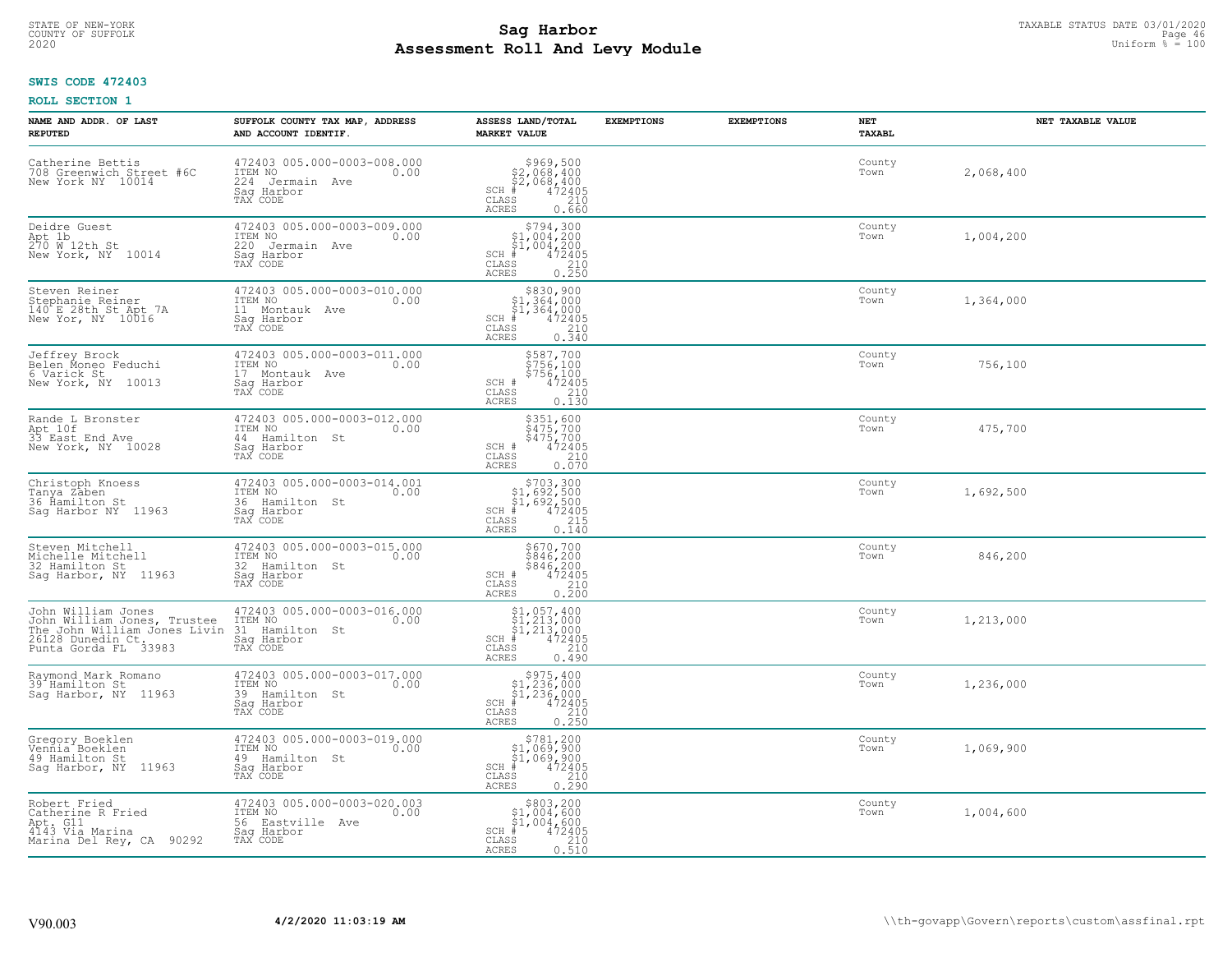# TAXABLE STATUS DATE 03/01/2020<br>COUNTY OF SUFFOLK Page 47 **Assessment Roll And Levy Module** 2020 Uniform % = 100

## **SWIS CODE 472403**

| NAME AND ADDR. OF LAST<br><b>REPUTED</b>                                                                                | SUFFOLK COUNTY TAX MAP, ADDRESS<br>AND ACCOUNT IDENTIF.                                        | ASSESS LAND/TOTAL<br><b>MARKET VALUE</b>                                                                                                | <b>EXEMPTIONS</b>  | <b>EXEMPTIONS</b>     | NET<br><b>TAXABL</b> | NET TAXABLE VALUE |
|-------------------------------------------------------------------------------------------------------------------------|------------------------------------------------------------------------------------------------|-----------------------------------------------------------------------------------------------------------------------------------------|--------------------|-----------------------|----------------------|-------------------|
| Clio Garland<br>201 West 85th Street Apt 14E<br>New York NY 10024                                                       | 472403 005.000-0003-020.004<br>ITEM NO 0.00<br>62 Eastville Ave<br>Saq Harbor<br>TAX CODE      | \$716,800<br>\$967,100<br>\$967,100<br>472405<br>$SCH$ #<br>CLASS<br>210<br><b>ACRES</b><br>0.330                                       |                    |                       | County<br>Town       | 967,100           |
| Colette Connor<br>31 Montauk Ave<br>Sag Harbor, NY 11963                                                                | 472403 005.000-0003-021.000<br>ITEM NO<br>0.00<br>31 Montauk Ave<br>Saq Harbor<br>TAX CODE     | $\begin{array}{c} 51,041,400 \\ 51,258,100 \\ 51,258,100 \end{array}$<br>SCH #<br>472405<br>CLASS<br>210<br>0.530<br><b>ACRES</b>       |                    |                       | County<br>Town       | 1,258,100         |
| Elizabeth Katarina Lesar<br>291 Division Street<br>Saq Harbor NY 11963                                                  | 472403 005.000-0004-002.000<br>ITEM NO<br>0.00<br>291<br>Division St<br>Saq Harbor<br>TAX CODE | \$743,400<br>\$962,800<br>\$962,800<br>SCH #<br>472405<br>CLASS<br>210<br><b>ACRES</b><br>0.340                                         |                    |                       | County<br>Town       | 962,800           |
| Lianne Alcon<br>Matthew Boudreau<br>47 Grand St<br>Saq Harbor NY 11963                                                  | 472403 005.000-0004-004.000<br>TTEM NO 0.00<br>47 Grand St<br>Saq Harbor<br>TAX CODE           | \$444,900<br>\$605,400<br>\$605,400<br>SCH #<br>472405<br>CLASS<br>210<br>ACRES<br>0.110                                                |                    |                       | County<br>Town       | 605,400           |
| Sheila Ann Rotner (Trustee)<br>Sheila Ann Rotner Trust<br>210 Jermain Ave<br>Sag Harbor, NY 11963                       | 472403 005.000-0004-006.001<br>ITEM NO<br>0.00<br>210 Jermain Ave<br>Saq Harbor<br>TAX CODE    | $\begin{array}{c}\n $609, 600 \\  $775, 400 \\  $775, 400 \\  $472405 \\  210\n \end{array}$<br>SCH #<br>CLASS<br>0.410<br><b>ACRES</b> | veteran            | \$125,000             | County<br>Town       | 650,400           |
| Therese Rose Holdcraft<br>Emory DeCastro<br>60 Little Nahant Rd<br>Nahant MA 01908-1028                                 | 472403 005.000-0004-007.000<br>ITEM NO<br>0.00<br>212 Jermain Ave<br>Saq Harbor<br>TAX CODE    | $$374,700$<br>$$1,056,100$<br>$$1,056,100$<br>$*1$<br>$472405$<br>$SCH$ #<br>CLASS<br>210<br>0.400<br><b>ACRES</b>                      |                    |                       | County<br>Town       | 1,056,100         |
| Kerry S. Dempsey<br>67 E 11th St Apt 421<br>New York NY 10003                                                           | 472403 005.000-0004-008.000<br>ITEM NO<br>0.00<br>12 Montauk Ave<br>Sag Harbor<br>TAX CODE     | $$656,000$<br>$$1,065,300$<br>$$1,065,300$<br>$*1,065,300$<br>$*1,0472405$<br>SCH #<br>CLASS<br>210<br>0.300<br><b>ACRES</b>            |                    |                       | County<br>Town       | 1,065,300         |
| Joseph J Brennan<br>Carole A Brennan<br>26 Montauk Hwy<br>Sag Harbor, NY 11963                                          | 472403 005.000-0004-009.000<br>ITEM NO<br>0.00<br>26 Montauk Ave<br>Saq Harbor<br>TAX CODE     | \$509,000<br>\$738,200<br>\$738,200<br>SCH #<br>472405<br>210<br>CLASS<br><b>ACRES</b><br>0.180                                         |                    |                       | County<br>Town       | 738,200           |
| Carole J Mitchell<br>Robert C Mitchell<br>71 Grand St<br>Saq Harbor, NY 11963                                           | 472403 005.000-0004-010.000<br>TTEM NO 0.00<br>0.00<br>71 Grand St<br>Sag Harbor<br>TAX CODE   | \$460,500<br>\$578,200<br>\$578,200<br>472405<br>SCH #<br>CLASS<br>$\begin{array}{c} 210 \\ 0.180 \end{array}$<br><b>ACRES</b>          | veteran<br>Persons | \$75,000<br>\$251,600 | County<br>Town       | 251,600           |
| Frederick C Mitchell (Truste<br>Mitchell Revocable Trust<br>Gail A Mitchell (Trustee)<br>Mitchell Revocable Trust       | 472403 005.000-0005-001.000<br>ITEM NO<br>0.00<br>303 Division St<br>Sag Harbor<br>TAX CODE    | $$891,100$<br>$$1,225,600$<br>$$1,225,600$<br>$*1,225,600$<br>$*1,22405$<br>SCH #<br>CLASS<br>281<br>0.560<br><b>ACRES</b>              | Volunte            | \$122,560             | County<br>Town       | 1,103,040         |
| 48 Grand Street Holdings LLC 472403 005.000-0005-002.000<br>c/o Bruce Bronster<br>69 Harrison St<br>Saq Harbor NY 11963 | ITEM NO<br>0.00<br>48 Grand St<br>Sag Harbor<br>TAX CODE                                       | $\begin{array}{c} $763,000 \\ $1,001,000 \\ $1,001,000 \end{array}$<br>$SCH$ #<br>472405<br>210<br>CLASS<br>0.350<br>ACRES              |                    |                       | County<br>Town       | 1,001,000         |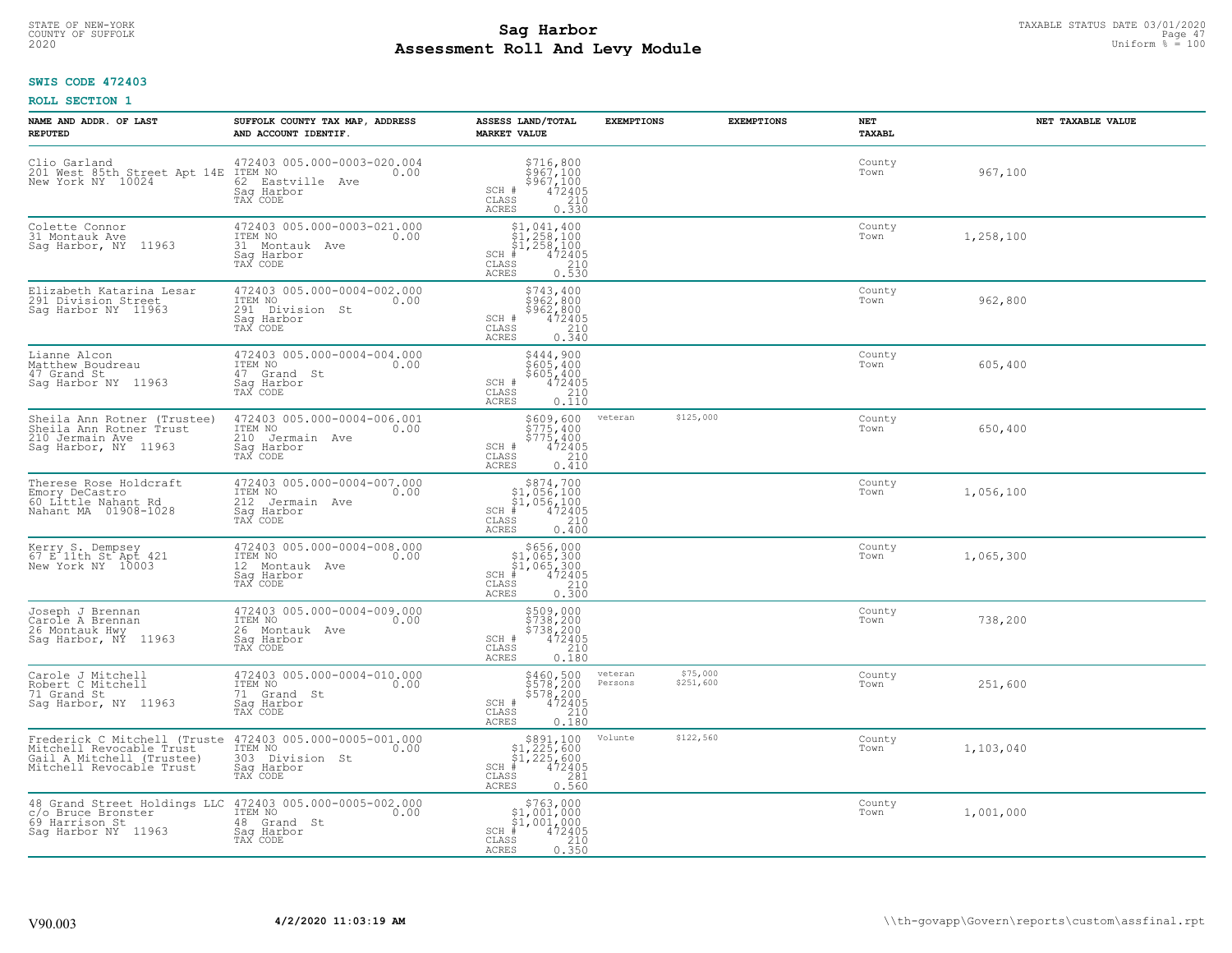# TAXABLE STATUS DATE 03/01/2020<br>COUNTY OF SUFFOLK Page 48 COUNTY OF SUFFOLK Page 48 **Assessment Roll And Levy Module** 2020 Uniform % = 100

## **SWIS CODE 472403**

| NAME AND ADDR. OF LAST<br><b>REPUTED</b>                                                                    | SUFFOLK COUNTY TAX MAP, ADDRESS<br>AND ACCOUNT IDENTIF.                                       | ASSESS LAND/TOTAL<br><b>MARKET VALUE</b>                                                                                                                        | <b>EXEMPTIONS</b> | <b>EXEMPTIONS</b> | NET<br><b>TAXABL</b> | NET TAXABLE VALUE |
|-------------------------------------------------------------------------------------------------------------|-----------------------------------------------------------------------------------------------|-----------------------------------------------------------------------------------------------------------------------------------------------------------------|-------------------|-------------------|----------------------|-------------------|
| Michael M Thomas<br>66 Water St #5C<br>Brooklyn, NY 11201                                                   | 472403 005.000-0005-003.000<br>ITEM NO<br>0.00<br>52 Grand St<br>Saq Harbor<br>TAX CODE       | $$705, 800$<br>$$894, 900$<br>$$894, 900$<br>$$472405$<br>$$210$<br>SCH #<br>CLASS<br><b>ACRES</b><br>0.170                                                     |                   |                   | County<br>Town       | 894,900           |
| 56 Grand S.H. LLC<br>c/o Steve Sherman<br>1016 Fifth Avenue 4B<br>New York NY 10028                         | 472403 005.000-0005-004.000<br>ITEM NO<br>0.00<br>56 Grand St<br>Saq Harbor<br>TAX CODE       | $$763,000$<br>$$2,629,300$<br>$$2,629,300$<br>$*10472405$<br>$SCH$ #<br>CLASS<br>281<br>0.350<br><b>ACRES</b>                                                   |                   |                   | County<br>Town       | 2,629,300         |
| 60 Grand Street Realty, LLC<br>c/o Thomas Larounis, ESQ.<br>527 Townline Rd Suite 300<br>Hauppauge NY 11788 | 472403 005.000-0005-005.000<br>ITEM NO<br>0.00<br>60 Grand St<br>Saq Harbor<br>TAX CODE       | $$419,700$<br>$$1,315,900$<br>$$1,315,900$<br>$*1$<br>$472405$<br>$SCH$ #<br>CLASS<br>$\frac{311}{0.170}$<br>ACRES                                              |                   |                   | County<br>Town       | 1,315,900         |
| Lilly Haerter<br>65 Härrison St<br>Saq Harbor, NY 11963                                                     | 472403 005.000-0005-006.000<br>TTEM NO 0.00<br>65 Harrison St<br>Saq Harbor<br>TAX CODE       | $$890,600$<br>$$1,151,100$<br>$$1,151,100$<br>$*$<br>$472405$<br>SCH #<br>CLASS<br>210<br>ACRES<br>0.680                                                        |                   |                   | County<br>Town       | 1,151,100         |
| Maureen C. Tompkins<br>68 Grand St<br>Sag Harbor NY 11963                                                   | 472403 005.000-0005-007.000<br>ITEM NO<br>0.00<br>68 Grand St<br>Saq Harbor<br>TAX CODE       | $\begin{array}{r} 5823,300\\ 51,652,600\\ 51,652,600\\ *\\ 72405\\ *\\ \text{ss} \\ -210\\ \text{ss} \\ -290\\ \end{array}$<br>$SCH$ #<br>CLASS<br><b>ACRES</b> |                   |                   | County<br>Town       | 1,652,600         |
| Joseph Santacroce<br>P O Box 1161<br>Sag Harbor, NY 11963                                                   | 472403 005.000-0005-008.000<br>ITEM NO<br>0.00<br>72 Grand St<br>Saq Harbor<br>TAX CODE       | \$699,800<br>\$890,900<br>\$890,900<br>\$890,900<br>\$72405<br>\$210<br>\$230<br>SCH #<br>CLASS<br><b>ACRES</b>                                                 | veteran           | \$3,760           | County<br>Town       | 887,140           |
| Adam Jordan<br>Jordan Leigh Jordan<br>P.O. Box 2281<br>Saq Harbor NY 11963                                  | 472403 005.000-0005-009.000<br>ITEM NO<br>0.00<br>73<br>Harrison St<br>Saq Harbor<br>TAX CODE | $$902,700$<br>$$1,043,900$<br>$$1,043,900$<br>$$472405$<br>$SCH$ #<br>CLASS<br>$\frac{210}{0.290}$<br><b>ACRES</b>                                              |                   |                   | County<br>Town       | 1,043,900         |
| Bruce F Bronster<br>Karen Bronster<br>69 Harrison St<br>Saq Harbor NY 11963                                 | 472403 005.000-0005-010.000<br>TTEM NO 0.00<br>69 Harrison St<br>Saq Harbor<br>TAX CODE       | $$902,700$<br>$$1,430,300$<br>$$1,430,300$<br>$*1,430,300$<br>$*1,472405$<br>$SCH$ #<br>CLASS<br>210<br><b>ACRES</b><br>0.290                                   |                   |                   | County<br>Town       | 1,430,300         |
| 60 Grand Street Realty, LLC<br>c/o Thomas Larounis, ESQ.<br>527 Townline Rd Suite 300<br>Hauppauge NY 11788 | 472403 005.000-0005-011.000<br>TTEM NO 0.00<br>61 Harrison St<br>Saq Harbor<br>TAX CODE       | \$464,300<br>\$464,300<br>\$464,300<br>472405<br>SCH #<br>CLASS<br>311<br><b>ACRES</b><br>0.170                                                                 |                   |                   | County<br>Town       | 464,300           |
| William A. Onisko, Trustee<br>of the William A. Onisko Rev<br>P. O. Box 82<br>Unadilla NY 13849             | 472403 005.000-0005-012.000<br>ITEM NO<br>0.00<br>57 Harrison St<br>Sag Harbor<br>TAX CODE    | $$909,800\n$1,137,200\n$1,137,200\n# 472405\n 472405\n 210$<br>SCH<br>CLASS<br>0.520<br><b>ACRES</b>                                                            |                   |                   | County<br>Town       | 1,137,200         |
| Kenneth Bradley Penuel<br>Andressa Viana Costa<br>367 Manhattan Ave<br>Brooklyn NY 11211                    | 472403 005.000-0005-013.000<br>ITEM NO<br>0.00<br>51 Harrison St<br>Sag Harbor<br>TAX CODE    | \$541,700<br>\$902,100<br>\$902,100<br>SCH #<br>472405<br>CLASS<br>$\frac{210}{0.170}$<br><b>ACRES</b>                                                          |                   |                   | County<br>Town       | 902,100           |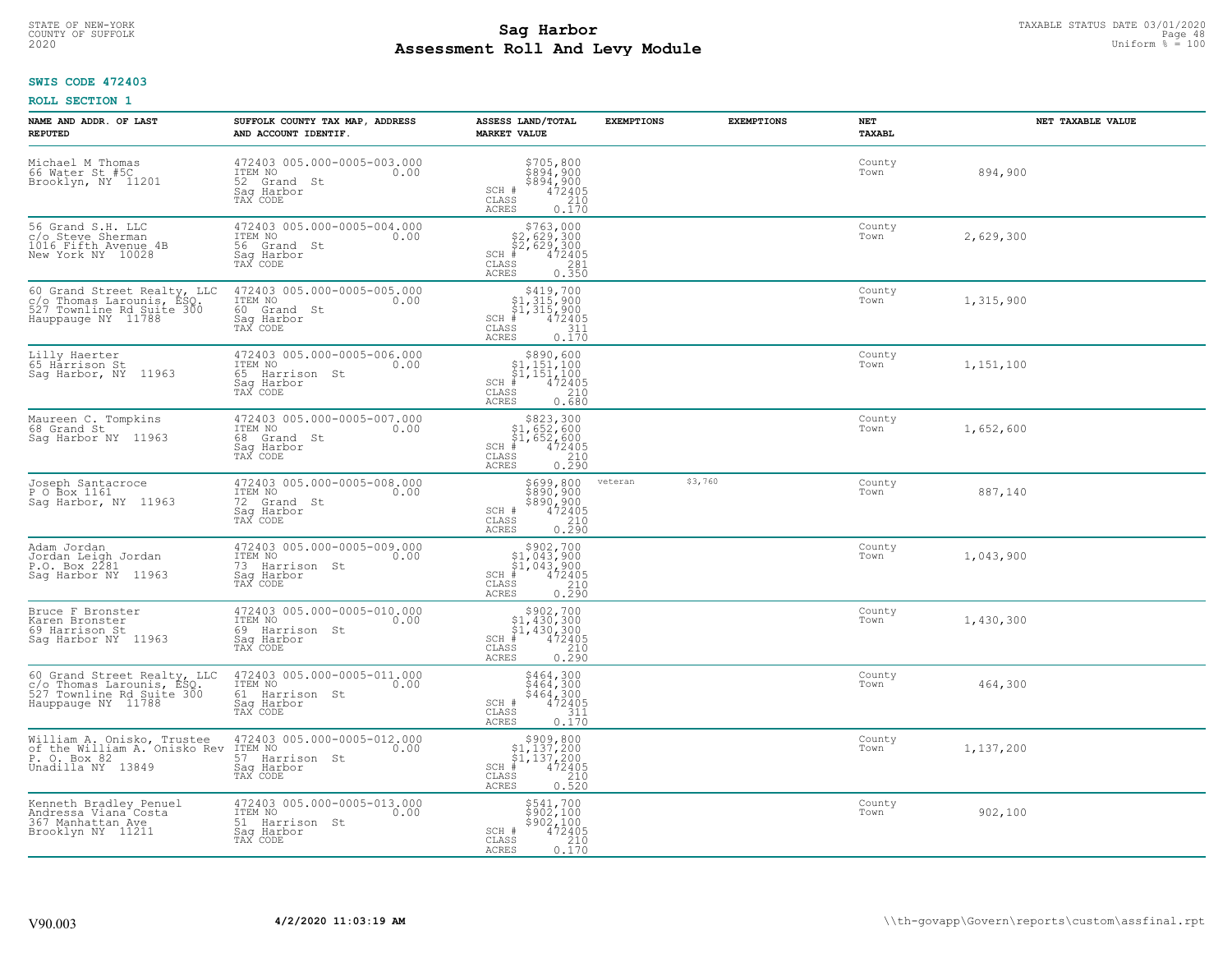#### **Sag Harbor** TAXABLE STATUS DATE 03/01/2020 TAXABLE STATUS DATE 03/01/2020 Page 49 **Assessment Roll And Levy Module** 2020 Uniform % = 100 COUNTY OF SUFFOLK **Example 2018 COUNTY OF SUFFOLK** Page 49

## **SWIS CODE 472403**

| NAME AND ADDR. OF LAST<br><b>REPUTED</b>                                                   | SUFFOLK COUNTY TAX MAP, ADDRESS<br>AND ACCOUNT IDENTIF.                                         | ASSESS LAND/TOTAL<br><b>MARKET VALUE</b>                                                                                  | <b>EXEMPTIONS</b> | <b>EXEMPTIONS</b> | NET<br><b>TAXABL</b> | NET TAXABLE VALUE |
|--------------------------------------------------------------------------------------------|-------------------------------------------------------------------------------------------------|---------------------------------------------------------------------------------------------------------------------------|-------------------|-------------------|----------------------|-------------------|
| Kenneth B. Penuel<br>51 Harrison St<br>Saq Harbor NY 11963                                 | 472403 005.000-0005-014.000<br>ITEM NO<br>0.00<br>47 Harrison St<br>Saq Harbor<br>TAX CODE      | \$541,700<br>$\frac{3634}{634}$ , 900<br>$\frac{472405}{472405}$<br>SCH #<br>CLASS<br><b>ACRES</b><br>0.170               |                   |                   | County<br>Town       | 634,900           |
| Peter Gethers<br>74 5th Ave<br>New York, NY 10011                                          | 472403 005.000-0005-015.000<br>ITEM NO<br>0.00<br>307 Division St<br>Saq Harbor<br>TAX CODE     | \$576,400<br>\$844,400<br>\$844,400<br>472405<br>SCH #<br>CLASS<br>210<br>0.180<br><b>ACRES</b>                           |                   |                   | County<br>Town       | 844,400           |
| Neal Matthew Beckstedt<br>134 W 26th St Suite #1140<br>New York NY 10001                   | 472403 005.000-0005-016.000<br>ITEM NO<br>0.00<br>311<br>Division St<br>Saq Harbor<br>TAX CODE  | \$576,400<br>$\frac{5785}{5785}$ , 400<br>$\frac{5785}{472405}$<br>SCH #<br>CLASS<br>210<br>0.180<br>ACRES                |                   |                   | County<br>Town       | 785,400           |
| Nancye Simpson<br>Po Box 2220<br>Sag Harbor, NY 11963                                      | 472403 005.000-0005-017.000<br>ITEM NO<br>0.00<br>315 Division St<br>Saq Harbor<br>TAX CODE     | \$576,400<br>\$685,000<br>\$685,000<br>472405<br>SCH #<br>CLASS<br>210<br><b>ACRES</b><br>0.180                           |                   |                   | County<br>Town       | 685,000           |
| Mark B. Reis<br>Joanna Reis<br>P. O. Box 309<br>Saq Harbor NY 11963                        | 472403 005.000-0005-018.000<br>ITEM NO<br>0.00<br>50 Harrison St<br>Saq Harbor<br>TAX CODE      | $$753,000$<br>$$1,162,000$<br>$$1,162,000$<br>$472405$<br>$$210$<br>$SCH$ #<br>CLASS<br>0.310<br><b>ACRES</b>             |                   |                   | County<br>Town       | 1,162,000         |
| JLH Acres LLC<br>748 Brick Kiln Rd<br>Saq Harbor NY 11963                                  | 472403 005.000-0005-019.000<br>ITEM NO<br>0.00<br>56 Harrison St<br>Sag Harbor<br>TAX CODE      | \$763,300<br>\$915,300<br>\$915,300<br>472405<br>SCH #<br>CLASS<br>$\frac{210}{0.270}$<br><b>ACRES</b>                    |                   |                   | County<br>Town       | 915,300           |
| Eve France<br>Michael J France<br>Todd J France<br>1035 Fifth Ave 14A<br>New York NY 10028 | 472403 005.000-0005-020.000<br>ITEM NO<br>0.00<br>60 -<br>Harrison St<br>Saq Harbor<br>TAX CODE | $$947,500$<br>$$1,273,400$<br>$$1,273,400$<br>$$472405$<br>$SCH$ #<br>CLASS<br>$\frac{210}{0.390}$<br><b>ACRES</b>        |                   |                   | County<br>Town       | 1,273,400         |
| Christian Haerter<br>PO Box 960<br>Wainscott, NY 11975                                     | 472403 005.000-0005-021.000<br>ITEM NO 0.00<br>64 Harrison St<br>Saq Harbor<br>TAX CODE         | $$1,056,900$<br>$$1,284,700$<br>$$1,284,700$<br>$$472405$<br>$SCH$ #<br>CLASS<br>210<br><b>ACRES</b><br>0.600             |                   |                   | County<br>Town       | 1,284,700         |
| Shaill Jhaveri<br>Michael Mueller<br>200 East 16th St Apt 14B<br>New York NY 10003         | 472403 005.000-0005-022.000<br>TTEM NO 0.00<br>70 Harrison St<br>Saq Harbor<br>TAX CODE         | $$875,700$<br>$$1,423,800$<br>$$1,423,800$<br>$*$<br>$*$<br>$472405$<br>$SCH$ #<br>CLASS<br>210<br><b>ACRES</b><br>0.450  |                   |                   | County<br>Town       | 1,423,800         |
| Lee H Pomeroy<br>Sarah B. Pomeroy<br>16 Hempstead St<br>Saq Harbor NY 11963                | 472403 006.000-0001-001.000<br>ITEM NO<br>0.00<br>16 Hempstead St<br>Sag Harbor<br>TAX CODE     | $$1, 238, 100$<br>$$2, 266, 700$<br>$$2, 266, 700$<br>$$472405$<br>SCH #<br>CLASS<br>210<br><b>ACRES</b><br>0.940         |                   |                   | County<br>Town       | 2,266,700         |
| R & D Capital Ventures, LLC<br>6 Cobble Hill Rd<br>Westport CT 06880                       | 472403 006.000-0001-002.000<br>ITEM NO<br>0.00<br>20 Hempstead St<br>Sag Harbor<br>TAX CODE     | $$3665, 200$<br>$$3, 204, 400$<br>$$3, 204, 400$<br>$SCH$ #<br>472405<br>$\mathtt{CLASS}$<br>210<br><b>ACRES</b><br>0.180 |                   |                   | County<br>Town       | 3,204,400         |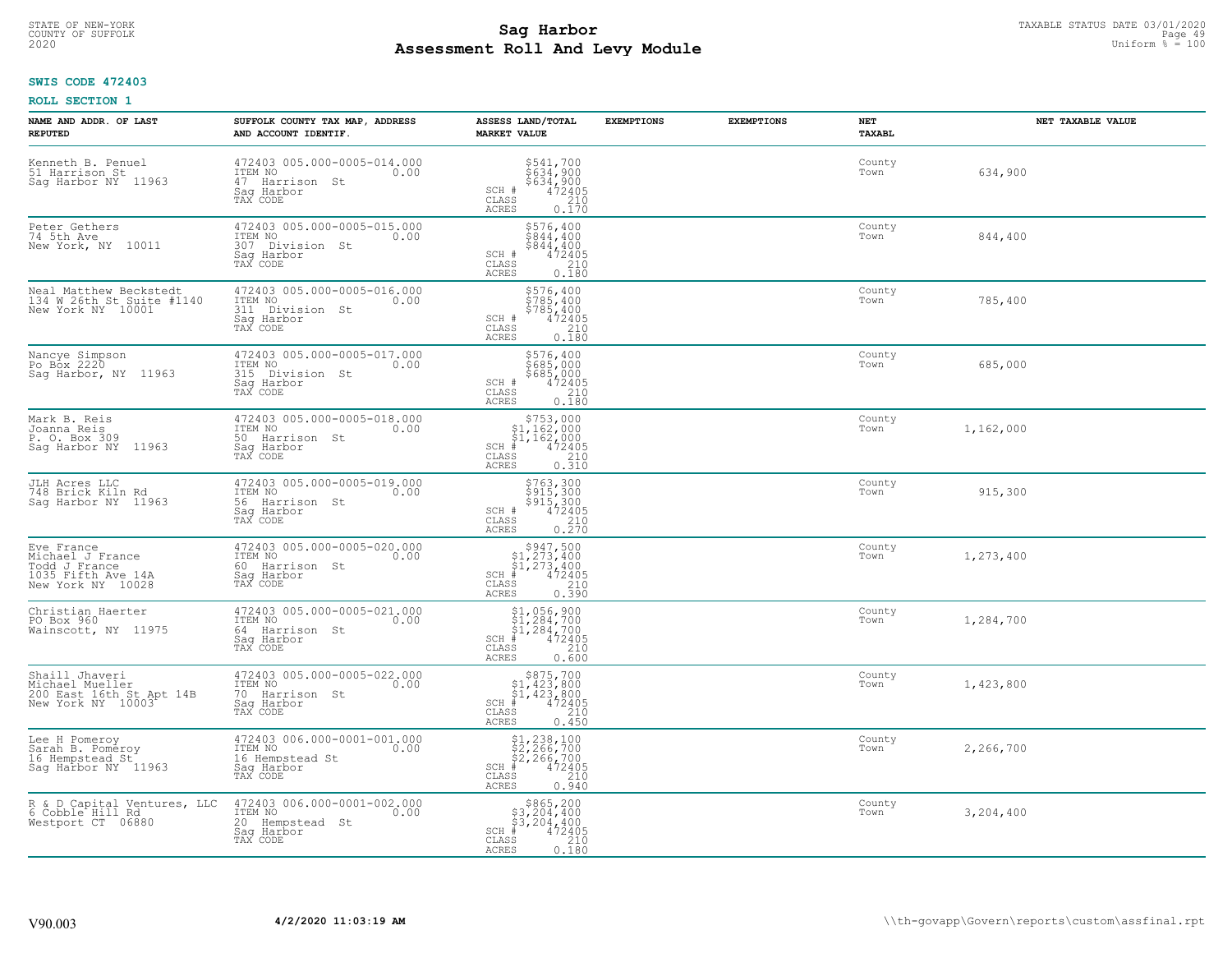# TAXABLE STATUS DATE 03/01/2020<br>COUNTY OF SUFFOLK Page 50 **Assessment Roll And Levy Module** 2020 Uniform % = 100

## **SWIS CODE 472403**

| NAME AND ADDR. OF LAST<br><b>REPUTED</b>                                      | SUFFOLK COUNTY TAX MAP, ADDRESS<br>AND ACCOUNT IDENTIF.                                      | ASSESS LAND/TOTAL<br><b>MARKET VALUE</b>                                                                                                                                                                                                                                                                                                     | <b>EXEMPTIONS</b>  | <b>EXEMPTIONS</b>    | <b>NET</b><br><b>TAXABL</b> | NET TAXABLE VALUE |
|-------------------------------------------------------------------------------|----------------------------------------------------------------------------------------------|----------------------------------------------------------------------------------------------------------------------------------------------------------------------------------------------------------------------------------------------------------------------------------------------------------------------------------------------|--------------------|----------------------|-----------------------------|-------------------|
| Eric Peele<br>Christian LaFreniere<br>Robert LaFreniere<br>Michele LaFreniere | 472403 006.000-0001-004.000<br>ITEM NO<br>0.00<br>24 Hempstead St<br>Saq Harbor<br>TAX CODE  | $\begin{array}{c}\n$591,100 \\ $816,200 \\ $816,200 \\ $472405 \\ 1210\n\end{array}$<br>SCH #<br>CLASS<br>ACRES<br>0.120                                                                                                                                                                                                                     |                    |                      | County<br>Town              | 816,200           |
| Laurice Rahme<br>641 5th Ave #37H<br>New York NY 10022                        | 472403 006.000-0001-006.002<br>ITEM NO<br>0.00<br>30 Hempstead St<br>Saq Harbor<br>TAX CODE  | \$1,062,300<br>\$2,310,900<br>\$2,310,900<br>472405<br>$SCH$ #<br>CLASS<br>$\begin{array}{c} 210 \\ 0.360 \end{array}$<br>ACRES                                                                                                                                                                                                              |                    |                      | County<br>Town              | 2,310,900         |
| Joseph Tremblay<br>Liza Tremblay<br>129 Hampton St<br>Sag Harbor NY 11963     | 472403 006.000-0001-006.003<br>ITEM NO<br>0.00<br>129 Hampton St<br>Saq Harbor<br>TAX CODE   | $$3900, 200\n$1, 254, 200\n$1, 254, 200\n# 472405\n35\n210$<br>$SCH$ #<br>CLASS<br>0.430<br>ACRES                                                                                                                                                                                                                                            |                    |                      | County<br>Town              | 1,254,200         |
| Charles Butler<br>Deb Kershaw<br>187-15 Baisley Blvd<br>St Albans, NY 11412   | 472403 006.000-0001-007.001<br>ITEM NO<br>0.00<br>135 Hampton St<br>Saq Harbor<br>TAX CODE   | $$302, 400$<br>$$475, 500$<br>$$472405$<br>$$280$<br>$0.230$<br>SCH #<br>CLASS<br>ACRES<br>0.130                                                                                                                                                                                                                                             |                    |                      | County<br>Town              | 475,500           |
| Martin Butler<br>P.O. Box 1016<br>11963<br>Sag Harbor NY                      | 472403 006.000-0001-008.000<br>ITEM NO<br>0.00<br>17 Eastville Ave<br>Saq Harbor<br>TAX CODE | \$343,700<br>343,700<br>\$465,200<br>\$465,200<br>472405<br>0.130<br>SCH #<br>CLASS<br>ACRES                                                                                                                                                                                                                                                 |                    |                      | County<br>Town              | 465,200           |
| Robert Wong<br>Renee Wong<br>56 Leonard Street Unit 12BE<br>New York NY 10013 | 472403 006.000-0001-009.000<br>ITEM NO<br>0.00<br>11 Eastville Ave<br>Sag Harbor<br>TAX CODE | $\begin{array}{r} \text{\small $>$713$, 400} \\ \text{\small $>$3$, 628$, 100} \\ \text{\small $>$3$, 628$, 100} \\ \text{\small $>$4$} \\ \text{\small $>$3$, 62405} \\ \text{\small $>$210$} \\ \text{\small $>$210$} \\ \text{\small $>$25$} \\ \text{\small $>$25$} \\ \text{\small $>$0.200$} \end{array}$<br>$SCH$ #<br>CLASS<br>ACRES |                    |                      | County<br>Town              | 3,628,100         |
| Algernon Phillips<br>545 Seven Oaks Rd<br>Orange, NJ 07050                    | 472403 006.000-0001-010.000<br>ITEM NO<br>0.00<br>34 Hempstead St<br>Saq Harbor<br>TAX CODE  | \$333,100<br>\$333,100<br>\$333,100<br>472405<br>SCH #<br>311<br>CLASS<br>ACRES<br>0.140                                                                                                                                                                                                                                                     |                    |                      | County<br>Town              | 333,100           |
| Olive Pharaoh<br>38 Hempstead St<br>Saq Harbor, NY 11963                      | 472403 006.000-0001-011.000<br>ITEM NO<br>0.00<br>38 Hempstead St<br>Saq Harbor<br>TAX CODE  | $$301,000$<br>$$440,300$<br>$$440,300$<br>$472405$<br>$$210$<br>SCH #<br>CLASS<br>ACRES<br>0.180                                                                                                                                                                                                                                             |                    |                      | County<br>Town              | 440,300           |
| Thomas C Gardella<br>5 Sunset Rd<br>Saq Harbor, NY 11963                      | 472403 006.000-0001-012.000<br>TTEM NO 0.00<br>42 Hempstead St<br>Saq Harbor<br>TAX CODE     | $\begin{array}{r} 5309,300 \\ 5464,500 \\ 5464,500 \\ 472405 \\ 210 \\ 0.130 \end{array}$<br>SCH #<br>CLASS<br>ACRES                                                                                                                                                                                                                         | Volunte<br>Volunte | \$46,450<br>\$41,805 | County<br>Town              | 376,245           |
| 25 Liberty, LLC<br>P.O. Box 375<br>Watermill NY 11976                         | 472403 006.000-0001-013.000<br>ITEM NO<br>0.00<br>25 Liberty St<br>Sag Harbor<br>TAX CODE    | $$468, 200$<br>$$617, 100$<br>$$617, 100$<br>$472405$<br>$$210$<br>SCH #<br>CLASS<br>0.280<br><b>ACRES</b>                                                                                                                                                                                                                                   |                    |                      | County<br>Town              | 617,100           |
| Velma Johnson<br>14a St James Pl<br>Brooklyn, NY 11205                        | 472403 006.000-0001-014.000<br>ITEM NO<br>0.00<br>19 Liberty St<br>Sag Harbor<br>TAX CODE    | \$359,500<br>\$572,000<br>\$572,000<br>SCH #<br>472405<br>210<br>CLASS<br>ACRES<br>0.140                                                                                                                                                                                                                                                     |                    |                      | County<br>Town              | 572,000           |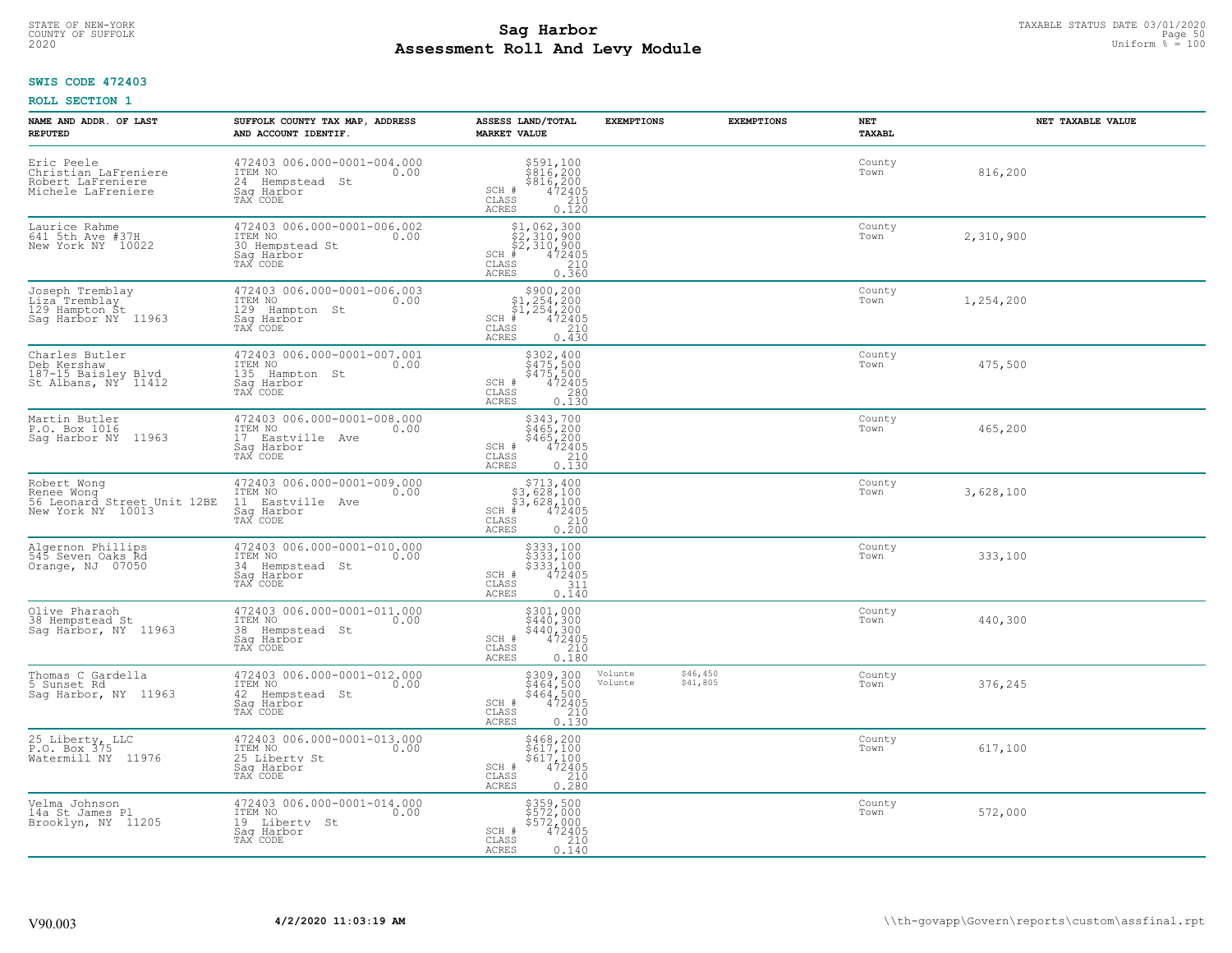# TAXABLE STATUS DATE 03/01/2020<br>COUNTY OF SUFFOLK Page 51 COUNTY OF SUFFOLK Page 51 **Assessment Roll And Levy Module** 2020 Uniform % = 100

## **SWIS CODE 472403**

| NAME AND ADDR. OF LAST<br><b>REPUTED</b>                                                                      | SUFFOLK COUNTY TAX MAP, ADDRESS<br>AND ACCOUNT IDENTIF.                                          | ASSESS LAND/TOTAL<br><b>MARKET VALUE</b>                                                                                        | <b>EXEMPTIONS</b> | <b>EXEMPTIONS</b> | NET<br>TAXABL  | NET TAXABLE VALUE |
|---------------------------------------------------------------------------------------------------------------|--------------------------------------------------------------------------------------------------|---------------------------------------------------------------------------------------------------------------------------------|-------------------|-------------------|----------------|-------------------|
| Martin A Butler<br>63 Putnam Ave<br>Brookly, NY 11238                                                         | 472403 006.000-0001-016.001<br>ITEM NO<br>0.00<br>11 Liberty<br>St<br>Saq Harbor                 | $\begin{array}{r} 5371, 600 \\ 5464, 400 \\ 5464, 400 \\ 472405 \\ 210 \end{array}$<br>SCH #<br>CLASS<br><b>ACRES</b><br>0.200  |                   |                   | County<br>Town | 464,400           |
| Gloria Brown (Trustee)<br>The Gloria Brown Revocable L<br>PO Box 1572<br>34 Liberty St<br>Saq Harbor NY 11963 | 472403 006.000-0002-001.000<br>ITEM NO<br>0.00<br>34 Liberty St<br>Saq Harbor<br>TAX CODE        | \$334,400<br>\$563,900<br>\$563,900<br>472405<br>SCH #<br>CLASS<br>$\begin{array}{c} 210 \\ 0.200 \end{array}$<br><b>ACRES</b>  |                   |                   | County<br>Town | 563,900           |
| 56 Hempstead St, LLC<br>P.O. Box 607<br>Sag Harbor NY 11963                                                   | 472403 006.000-0002-002.000<br>ITEM NO<br>0.00<br>56<br>Hempstead St<br>Saq Harbor<br>TAX CODE   | \$365,300<br>\$786,500<br>\$786,500<br>SCH #<br>472405<br>CLASS<br>210<br>0.190<br><b>ACRES</b>                                 |                   |                   | County<br>Town | 786,500           |
| Michelle Wallach<br>Jason Schechter<br>41 Stratford Rd<br>Harrison NY 10528                                   | 472403 006.000-0002-003.001<br>TTEM NO 0.00<br>0.00<br>60 Hempstead St<br>Saq Harbor<br>TAX CODE | $$438,600$<br>$$1,994,100$<br>$$1,994,100$<br>$*$<br>$*$<br>$472405$<br>$SCH$ #<br>CLASS<br>$\frac{210}{0.210}$<br><b>ACRES</b> |                   |                   | County<br>Town | 1,994,100         |
| Claude R Maeder<br>Po Box 675<br>Sag Harbor, NY 11963                                                         | 472403 006.000-0002-004.001<br>ITEM NO<br>0.00<br>64 Hempstead St<br>Saq Harbor<br>TAX CODE      | \$456,900<br>\$589,700<br>\$589,700<br>\$472405<br>\$410<br>SCH #<br>CLASS<br><b>ACRES</b><br>0.490                             |                   |                   | County<br>Town | 589,700           |
| Robert Diamond<br>Marie Norton<br>12 West 72nd St Apt 9D<br>New York NY 10023                                 | 472403 006.000-0002-005.001<br>ITEM NO<br>0.00<br>68 Hempstead St<br>Saq Harbor<br>TAX CODE      | \$356,900<br>\$722,300<br>\$722,300<br>\$724,95<br>SCH #<br>$\mathtt{CLASS}$<br>210<br>0.150<br><b>ACRES</b>                    |                   |                   | County<br>Town | 722,300           |
| Brooke H B Williams<br>Joshua A Liberson<br>144 Bedford Ave Apt 2<br>Brooklyn, NY 11211                       | 472403 006.000-0002-007.001<br>ITEM NO<br>0.00<br>76 Hempstead St<br>Saq Harbor<br>TAX CODE      | \$142,700<br>\$273,000<br>\$273,000<br>472405<br>SCH #<br>CLASS<br>210<br>0.060<br><b>ACRES</b>                                 |                   |                   | County<br>Town | 273,000           |
| Robert O Cohen<br>Mary Robinson Cohen<br>17586 Clover Ln<br>Princeton, NJ 08540                               | 472403 006.000-0002-009.001<br>ITEM NO<br>86 Hempstead St<br>Saq Harbor<br>TAX CODE              | \$404,500<br>\$635,100<br>\$635,100<br>472405<br>SCH #<br>CLASS<br>210<br><b>ACRES</b><br>0.170                                 |                   |                   | County<br>Town | 635,100           |
| Irma Francis<br>C/o Ida Woody<br>Ida L Woody<br>163 Oakwood Ave<br>Orange, NJ 07050                           | 472403 006.000-0002-010.000<br>TTEM NO 0.00<br>88 Hempstead St<br>Saq Harbor<br>TAX CODE         | \$380,700<br>\$547,200<br>\$547,200<br>SCH #<br>$\frac{47\overline{2}\overline{405}}{210}$<br>CLASS<br><b>ACRES</b><br>0.160    |                   |                   | County<br>Town | 547,200           |
| Roman Roth<br>96 Hempstead St<br>Saq Harbor, NY 11963                                                         | 472403 006.000-0002-012.000<br>ITEM NO<br>0.00<br>96 Hempstead St<br>Saq Harbor<br>TAX CODE      | \$421,400<br>\$750,000<br>\$750,000<br>472405<br>210<br>SCH #<br>CLASS<br><b>ACRES</b><br>0.280                                 |                   |                   | County<br>Town | 750,000           |
| Neil F Phillips<br>P.O. Box 432<br>Freeport NY 11520                                                          | 472403 006.000-0002-013.000<br>ITEM NO<br>0.00<br>187 Hampton St<br>Saq Harbor<br>TAX CODE       | \$414,500<br>\$733,100<br>\$733,100<br>SCH #<br>472405<br>CLASS<br>210<br><b>ACRES</b><br>0.500                                 |                   |                   | County<br>Town | 733,100           |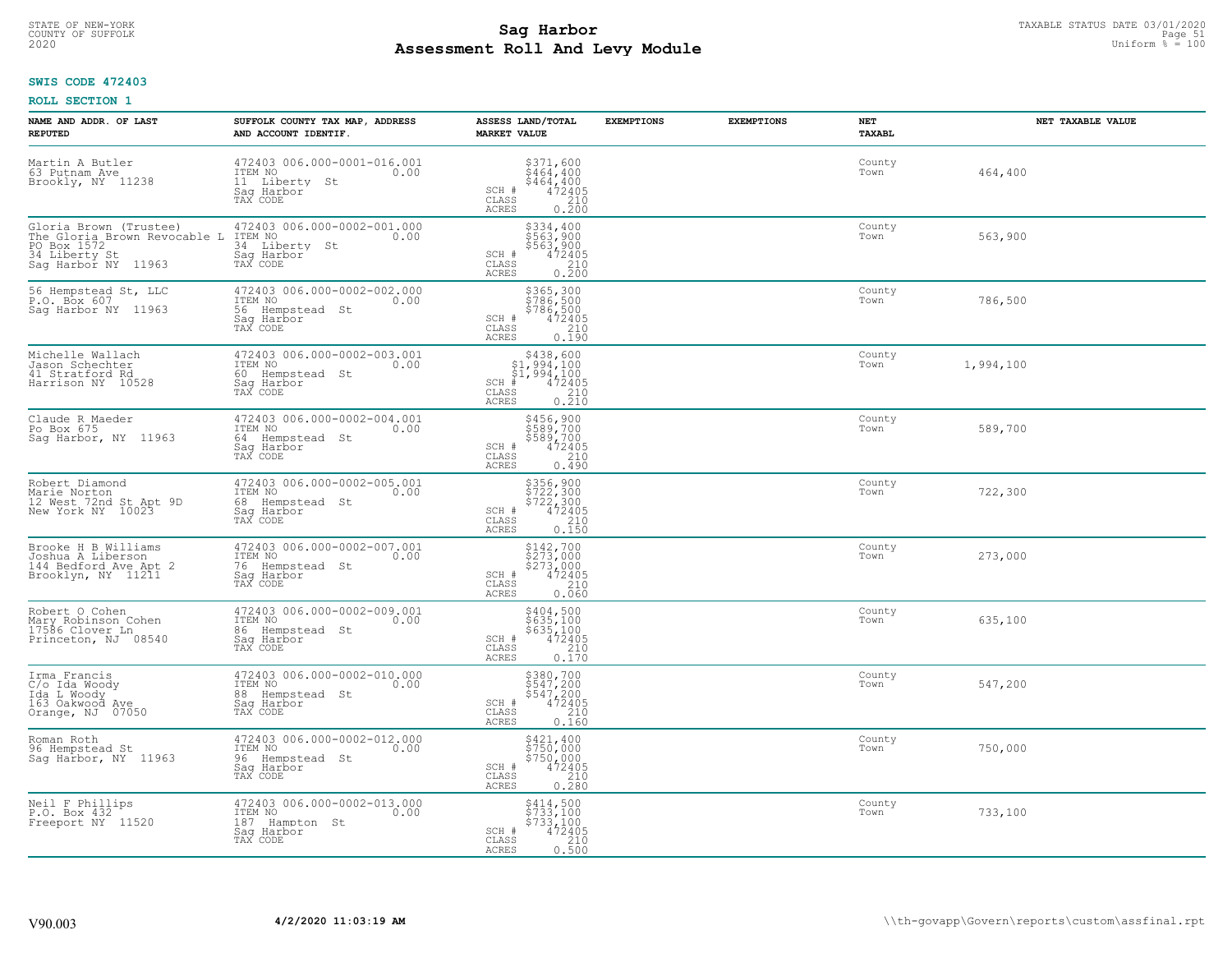# TAXABLE STATUS DATE 03/01/2020<br>COUNTY OF SUFFOLK Page 52 COUNTY OF SUFFOLK Page 52 **Assessment Roll And Levy Module** 2020 Uniform % = 100

## **SWIS CODE 472403**

| NAME AND ADDR. OF LAST<br><b>REPUTED</b>                                              | SUFFOLK COUNTY TAX MAP, ADDRESS<br>AND ACCOUNT IDENTIF.                                                    | ASSESS LAND/TOTAL<br><b>MARKET VALUE</b>                                                                                                                                                                                                                                                                                                                                                     | <b>EXEMPTIONS</b> | <b>EXEMPTIONS</b> | <b>NET</b><br><b>TAXABL</b> | NET TAXABLE VALUE |
|---------------------------------------------------------------------------------------|------------------------------------------------------------------------------------------------------------|----------------------------------------------------------------------------------------------------------------------------------------------------------------------------------------------------------------------------------------------------------------------------------------------------------------------------------------------------------------------------------------------|-------------------|-------------------|-----------------------------|-------------------|
| Matthew Mackay<br>420 West 24th St #15E<br>New York NY 10011                          | 472403 006.000-0002-014.000<br>ITEM NO<br>0.00<br>181 Hampton St<br>Saq Harbor<br>TAX CODE                 | $$445,900$<br>$$1,122,400$<br>$$1,122,400$<br>$472405$<br>$35$<br>$210$<br>$SCH$ #<br>CLASS<br>ACRES<br>0.300                                                                                                                                                                                                                                                                                |                   |                   | County<br>Town              | 1,122,400         |
| Irina Siegel<br>650 W End Ave<br>New York NY 10025                                    | 472403 006.000-0002-015.001<br>ITEM NO<br>0.00<br>175<br>Hampton St<br>Saq Harbor<br>TAX CODE              | \$420,700<br>\$2,082,000<br>\$2,082,000<br>$SCH$ #<br>472405<br>CLASS<br>210<br>ACRES<br>0.460                                                                                                                                                                                                                                                                                               |                   |                   | County<br>Town              | 2,082,000         |
| John W Simon<br>Malik J Simon<br>P.O. Box 1833<br>11963<br>Saq Harbor NY              | 472403 006.000-0002-016.000<br>ITEM NO<br>0.00<br>171<br>Hampton St<br>Saq Harbor<br>TAX CODE              | \$359,600<br>\$496,400<br>\$496,400<br>SCH #<br>$\frac{472405}{210}$<br>CLASS<br>0.170<br>ACRES                                                                                                                                                                                                                                                                                              |                   |                   | County<br>Town              | 496,400           |
| Claude Soffel<br>Lea Abrams<br>165 Hampton St<br>Sag Harbor, NY<br>11963              | 472403 006.000-0002-018.001<br>ITEM NO<br>0.00<br>165 Hampton St<br>Saq Harbor<br>TAX CODE                 | \$472,500<br>\$713,300<br>\$713,300<br>SCH #<br>$472405$<br>$210$<br>0.570<br>CLASS<br>ACRES                                                                                                                                                                                                                                                                                                 |                   |                   | County<br>Town              | 713,300           |
| Mindy B. Atkin<br>160 Estate Court<br>Rosyln Heights NY 11577                         | 472403 006.000-0002-019.000<br>ITEM NO<br>0.00<br>157 Hampton St<br>Saq Harbor<br>TAX CODE                 | \$409,500<br>$\begin{array}{r} 4409,500 \\ 51,239,500 \\ 41,239,500 \\ * & 472405 \\ * & 210 \\ * & 210 \\ * & 210 \\ * & 210 \\ * & 210 \\ * & 210 \\ * & 210 \\ * & 210 \\ * & 210 \\ * & 210 \\ * & 210 \\ * & 210 \\ * & 210 \\ * & 210 \\ * & 210 \\ * & 210 \\ * & 210 \\ * & 210 \\ * & 210 \\ * & 210 \\ * & 210 \\ * & 210 \\ * & 210 \\ * & 210 \\ *$<br>$SCH$ #<br>CLASS<br>ACRES |                   |                   | County<br>Town              | 1,239,500         |
| Janine Carter<br>Tiffany L. Carter<br>114 Henry St<br>Brooklyn NY 11201               | 472403 006.000-0002-020.001<br>ITEM NO<br>0.00<br>153 Hampton St<br>TAX CODE                               | $$378,800$<br>$$557,500$<br>$$557,500$<br>$$472405$<br>210<br>SCH #<br>CLASS<br>0.510<br>ACRES                                                                                                                                                                                                                                                                                               |                   |                   | County<br>Town              | 557,500           |
| Thea Williams Girigorie<br>128 Acorn Dr<br>Glenville, NY 12303                        | 472403 006.000-0002-020.002<br>ITEM NO<br>0.00<br>155 Hampton St<br>TAX CODE                               | \$526,400<br>\$620,800<br>\$620,800<br>$\frac{472405}{210}$<br>SCH #<br>CLASS<br>0.510<br>ACRES                                                                                                                                                                                                                                                                                              |                   |                   | County<br>Town              | 620,800           |
| Eddie Perodin<br>Danielle Perodin<br>Samuel Perodin<br>Marie Michelle Gregory         | Marie Y. Perodin, Life Estat 472403 006.000-0002-021.000<br>ITEM NO<br>0.00<br>28 Liberty St<br>Sag Harbor | $\begin{array}{c} 5237,900 \\ 5485,100 \\ 5485,100 \\ 472405 \\ 210 \\ 0.090 \end{array}$<br>SCH #<br>CLASS<br>ACRES                                                                                                                                                                                                                                                                         |                   |                   | County<br>Town              | 485,100           |
| Deborah Bradley<br>Jo Ann Bradley<br>Not 3b<br>135 East Parkway<br>New York, NY 11238 | 472403 006.000-0002-022.000<br>TTEM NO 0.00<br>24 Liberty St<br>Saq Harbor<br>TAX CODE                     | \$208,500<br>\$311,600<br>$\begin{array}{r} 311,600 \\ 472405 \\ 210 \\ 0.080 \end{array}$<br>SCH #<br>CLASS<br>ACRES                                                                                                                                                                                                                                                                        |                   |                   | County<br>Town              | 311,600           |
| Jo Ann Bradley<br>Deborah Bradley<br>Apt 3b<br>135 East Parkway<br>New York, NY 11238 | 472403 006.000-0002-023.000<br>ITEM NO<br>0.00<br>20 Liberty St<br>Sag Harbor<br>TAX CODE                  | \$254,500<br>\$372,800<br>$\frac{3372}{472405}$<br>SCH #<br>CLASS<br>0.070<br>ACRES                                                                                                                                                                                                                                                                                                          |                   |                   | County<br>Town              | 372,800           |
| John Butts<br>31 Hampton St<br>Sag Harbor, NY 11963                                   | 472403 006.000-0002-024.000<br>ITEM NO<br>0.00<br>16 Liberty St<br>Sag Harbor<br>TAX CODE                  | \$185,100<br>\$551,100<br>\$551,100<br>SCH #<br>$\begin{smallmatrix} 47\bar{2}\bar{4}\bar{0}5\ 210\ 0.070 \end{smallmatrix}$<br>CLASS<br>ACRES                                                                                                                                                                                                                                               |                   |                   | County<br>Town              | 551,100           |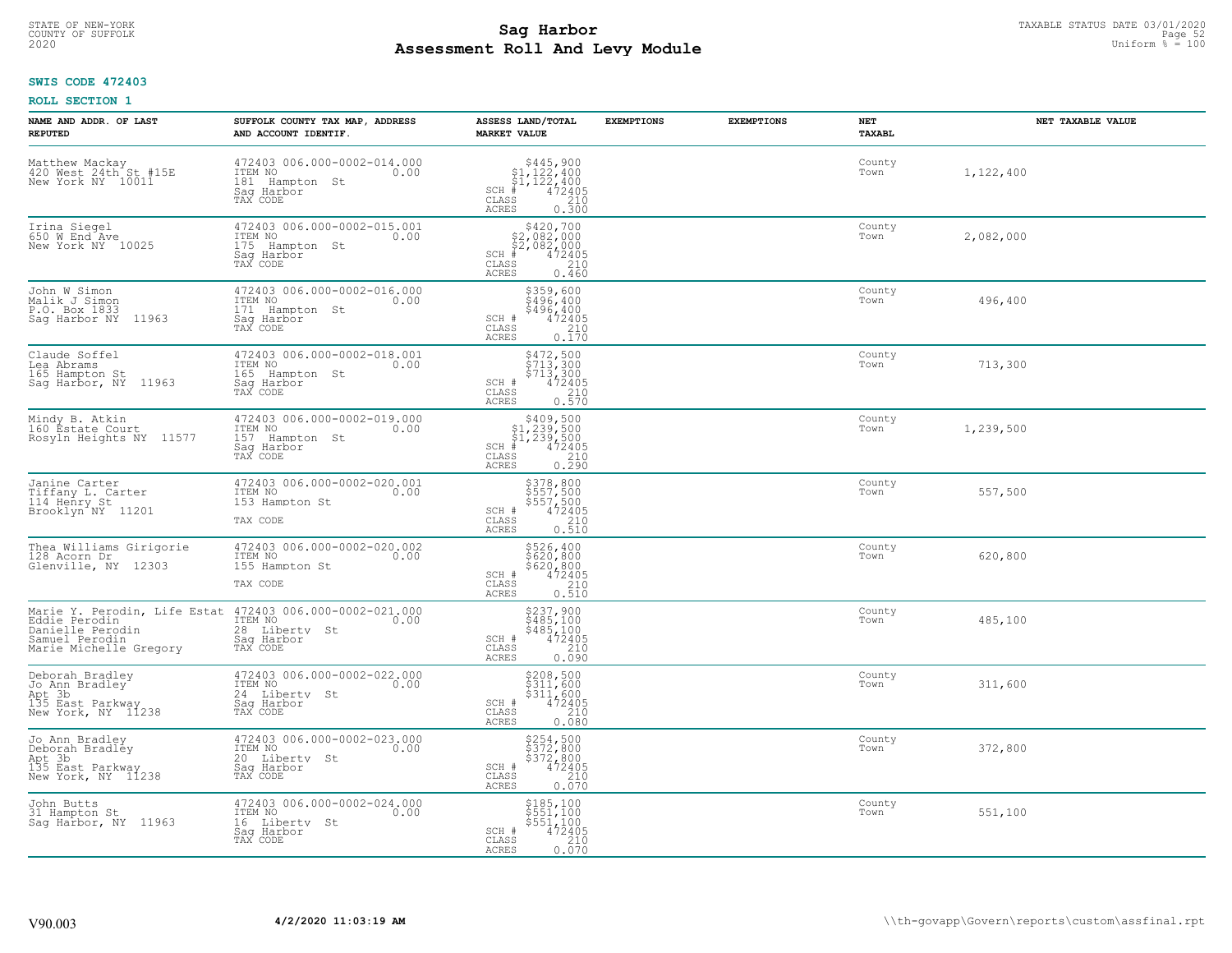# TAXABLE STATUS DATE 03/01/2020<br>COUNTY OF SUFFOLK Page 53 **Assessment Roll And Levy Module** 2020 Uniform % = 100

## **SWIS CODE 472403**

| NAME AND ADDR. OF LAST<br><b>REPUTED</b>                                                                 | SUFFOLK COUNTY TAX MAP, ADDRESS<br>AND ACCOUNT IDENTIF.                                          | ASSESS LAND/TOTAL<br><b>MARKET VALUE</b>                                                                                                   | <b>EXEMPTIONS</b> | <b>EXEMPTIONS</b> | <b>NET</b><br><b>TAXABL</b> | NET TAXABLE VALUE |
|----------------------------------------------------------------------------------------------------------|--------------------------------------------------------------------------------------------------|--------------------------------------------------------------------------------------------------------------------------------------------|-------------------|-------------------|-----------------------------|-------------------|
| Leora Bruck-Vatash<br>Gal Z Vatash<br>22 Sylvan Ln<br>Sag Ĥarbor NY 11963                                | 472403 006.000-0002-025.000<br>ITEM NO<br>0.00<br>12 Liberty<br>- St<br>Saq Harbor<br>TAX CODE   | \$370,100<br>\$503,300<br>\$503,300<br>SCH #<br>$\frac{472405}{210}$<br>CLASS<br>ACRES<br>0.140                                            |                   |                   | County<br>Town              | 503,300           |
| Suzanne F Johnson<br>Christina Johnson<br>Robert A Johnson<br>James M Johnson                            | 472403 006.000-0002-026.000<br>ITEM NO<br>0.00<br>8 Liberty St<br>Saq Harbor<br>TAX CODE         | \$464,500<br>\$561,700<br>\$561,700<br>SCH #<br>472405<br>CLASS<br>$\begin{array}{c} 210 \\ 0.250 \end{array}$<br>ACRES                    |                   |                   | County<br>Town              | 561,700           |
| Samantha Pulliam<br>147 Hampton Street<br>Sag Harbor NY 11963                                            | 472403 006.000-0002-027.000<br>ITEM NO<br>0.00<br>147<br>Hampton St<br>Saq Harbor<br>TAX CODE    | \$261,700<br>\$440,100<br>\$440,100<br>SCH #<br>472405<br>CLASS<br>$\frac{210}{0.110}$<br>ACRES                                            |                   |                   | County<br>Town              | 440,100           |
| Stacy Berns Langer<br>William A. Langer III<br>1601 3rd Avenue #32A<br>New York NY 10128                 | 472403 006.000-0002-028.004<br>ITEM NO<br>0.00<br>72 Hempstead St<br>Saq Harbor<br>TAX CODE      | $$533,000$<br>$$2,372,000$<br>$$2,372,000$<br>$*$ 472405<br>SCH #<br>CLASS<br>210<br>ACRES<br>0.140                                        |                   |                   | County<br>Town              | 2,372,000         |
| Elnora Inc<br>82 Hempstead St<br>Sag Harbor, NY 11963                                                    | 472403 006.000-0002-028.005<br>ITEM NO<br>0.00<br>82 Hempstead St<br>Saq Harbor<br>TAX CODE      | \$640,600<br>\$908, 400<br>$$908, 400$<br>$472405$<br>$281$<br>SCH #<br>CLASS<br>0.830<br>ACRES                                            |                   |                   | County<br>Town              | 908,400           |
| James Harrison JR<br>Eunice K Harrison<br>36 Dewey St<br>07003<br>Bloomfield, NJ                         | 472403 006.000-0003-001.000<br>ITEM NO<br>0.00<br>10 Richards Dr<br>Sag Harbor<br>TAX CODE       | \$1,119,600<br>\$1,119,600<br>\$1,119,600<br>#472405<br>$SCH$ #<br>$\begin{array}{c} 0.7511 \\ 0.290 \end{array}$<br>CLASS<br><b>ACRES</b> |                   |                   | County<br>Town              | 1,119,600         |
| Mark T. Pierce<br>83 Hempstead St<br>Saq Harbor NY 11963                                                 | 472403 006.000-0003-002.000<br>ITEM NO<br>0.00<br>83<br>Hempstead St<br>Saq Harbor<br>TAX CODE   | $$451,500$<br>$$1,150,100$<br>$$1,150,100$<br>$*1,150,100$<br>$*1,472405$<br>$SCH$ #<br>$\mathtt{CLASS}$<br>0.390<br>ACRES                 |                   |                   | County<br>Town              | 1,150,100         |
| Dorraine Burrell<br>14 Cross St<br>07042<br>Montclair NJ                                                 | 472403 006.000-0003-003.000<br>TTEM NO 0.00<br>0.00<br>85 Hempstead Rd<br>Saq Harbor<br>TAX CODE | $$551,800$<br>$$1,664,300$<br>$$1,664,300$<br>$472405$<br>$$210$<br>SCH #<br>CLASS<br><b>ACRES</b><br>0.330                                |                   |                   | County<br>Town              | 1,664,300         |
| Brooke Diamond<br>Cuffee Drive LLC<br>c/o Steven Schucker<br>96 Fifth Avenue No 15E<br>New York NY 10011 | 472403 006.000-0003-004.000<br>ITEM NO<br>0.00<br>15 Cuffee Dr<br>Saq Harbor<br>TAX CODE         | $$442,500$<br>$$1,142,400$<br>$$1,142,400$<br>$*1,142,400$<br>$*1,472405$<br>$SCH$ #<br>CLASS<br>210<br>ACRES<br>0.430                     |                   |                   | County<br>Town              | 1,142,400         |
| Tamron Hall<br>233 West 138th St<br>New York NY 10030                                                    | 472403 006.000-0003-005.000<br>ITEM NO<br>0.00<br>19 Cuffee<br>Dr<br>Sag Harbor<br>TAX CODE      | $$367,900$<br>$$2,067,800$<br>$$2,067,800$<br>$$472405$<br>$$35$<br>35<br>SCH #<br>CLASS<br>0.220<br><b>ACRES</b>                          |                   |                   | County<br>Town              | 2,067,800         |
| Michael P. Keogh<br>Karen Persichilli Keogh<br>Karen P. Keogh<br>1630 11th Ave<br>Brooklyn NY 11215      | 472403 006.000-0003-006.000<br>ITEM NO<br>0.00<br>4 Cuffee Dr<br>Sag Harbor<br>TAX CODE          | \$398,200<br>\$1,897,000<br>\$1,897,000<br>$SCH$ #<br>472405<br>210<br>CLASS<br><b>ACRES</b><br>0.430                                      |                   |                   | County<br>Town              | 1,897,000         |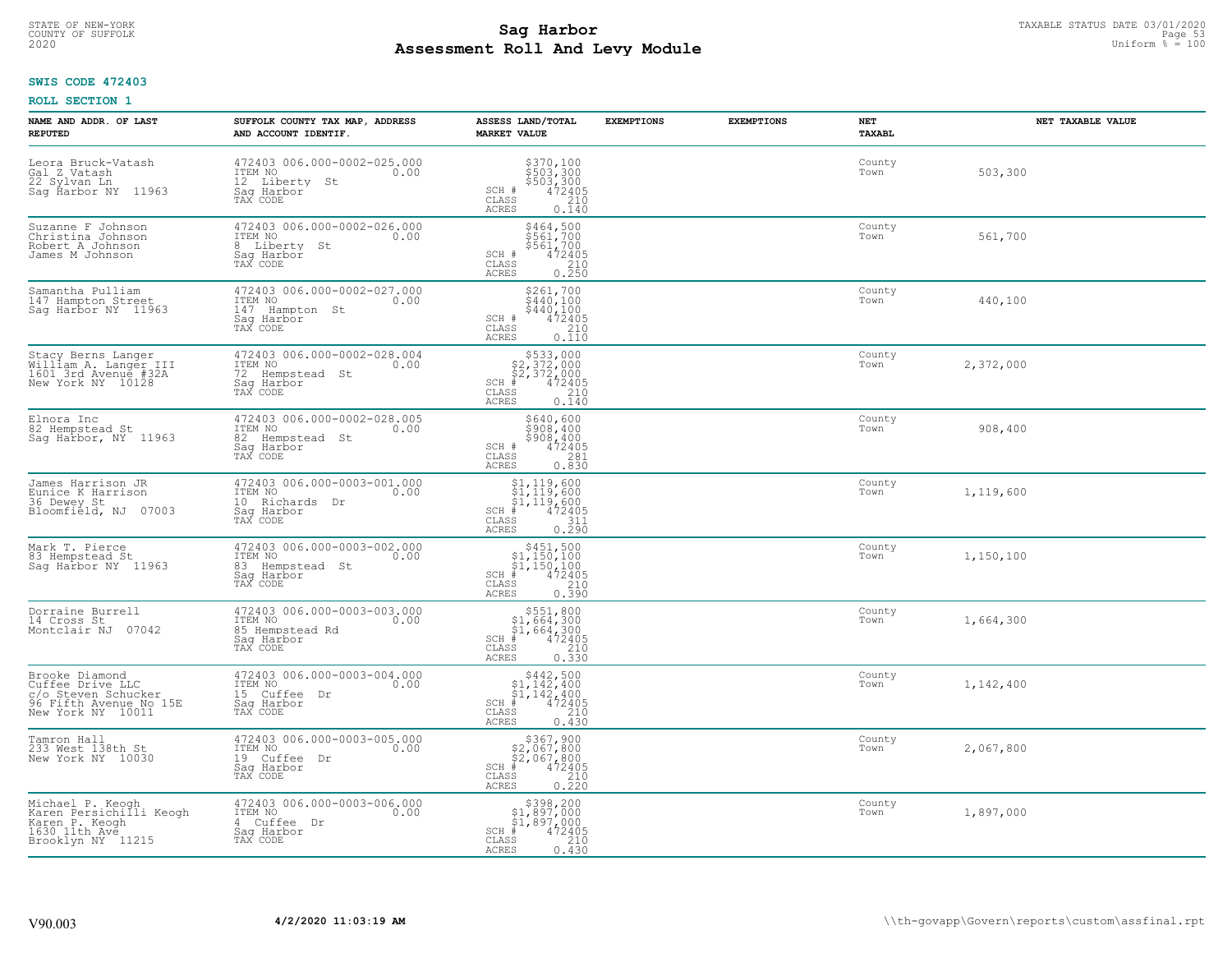# TAXABLE STATUS DATE 03/01/2020<br>COUNTY OF SUFFOLK Page 54 **Assessment Roll And Levy Module** 2020 Uniform % = 100

## **SWIS CODE 472403**

| NAME AND ADDR. OF LAST<br><b>REPUTED</b>                                                                | SUFFOLK COUNTY TAX MAP, ADDRESS<br>AND ACCOUNT IDENTIF.                                        | ASSESS LAND/TOTAL<br><b>MARKET VALUE</b>                                                                                                                                                                                                      | <b>EXEMPTIONS</b> | <b>EXEMPTIONS</b> | NET<br><b>TAXABL</b> | NET TAXABLE VALUE |
|---------------------------------------------------------------------------------------------------------|------------------------------------------------------------------------------------------------|-----------------------------------------------------------------------------------------------------------------------------------------------------------------------------------------------------------------------------------------------|-------------------|-------------------|----------------------|-------------------|
| Leroy L. Brathwaite<br>Harriet Brathwaite<br>144-01 133rd Ave<br>South Ozone Park, NY 14436-            | 472403 006.000-0003-007.000<br>ITEM NO<br>0.00<br>10 Cuffee Dr<br>Sag Harbor<br>TAX CODE       | \$432,200<br>\$695,300<br>\$695,300<br>SCH #<br>472405<br>CLASS<br>210<br>ACRES<br>0.420                                                                                                                                                      |                   |                   | County<br>Town       | 695,300           |
| Roy Swan JR<br>Taran B Swan<br>1140 Fifth Ave Apt 14B<br>New York, NY 10128                             | 472403 006.000-0003-008.000<br>ITEM NO<br>0.00<br>18 Cuffee Dr<br>Sag Harbor<br>TAX CODE       | $\begin{array}{r} \texttt{\$493,900}\ \\ \texttt{\$1,083,100}\ \\ \texttt{\$1,083,100}\ \\ \texttt{\$472405}\ \\ \texttt{\$ss} \qquad \qquad \begin{array}{c} 210 \\ 210 \\ 210 \\ 6480 \end{array} \end{array}$<br>$SCH$ #<br>CLASS<br>ACRES |                   |                   | County<br>Town       | 1,083,100         |
| Gregory S Gibson<br>Margaret J Gibson<br>2256 Hunterbrook Rd<br>Yorktown Heights, NY 10598              | 472403 006.000-0003-010.000<br>ITEM NO<br>0.00<br>30 Cuffee Dr<br>Sag Harbor<br>TAX CODE       | \$384,600<br>\$519,600<br>\$519,600<br>\$519,600<br>472405<br>0.230<br>$SCH$ #<br>CLASS<br>ACRES                                                                                                                                              |                   |                   | County<br>Town       | 519,600           |
| Billy Ford<br>Kecia Ford<br>331 Woodbridge Ave Unit 3A<br>Metuchen, NJ 08840                            | 472403 006.000-0003-011.000<br>ITEM NO<br>0.00<br>41 Milton Ave<br>Saq Harbor<br>TAX CODE      | \$351,100<br>\$610,500<br>\$610,500<br>\$612405<br>0.210<br>0.210<br>SCH #<br>CLASS<br>ACRES                                                                                                                                                  |                   |                   | County<br>Town       | 610,500           |
| Mikado 24 LLC<br>9 Ramdom Farms Cir<br>Chappaqua, NY 10514                                              | 472403 006.000-0003-012.002<br>ITEM NO<br>0.00<br>24 Cuffee Dr<br>Sag Harbor 11963<br>TAX CODE | \$425,200<br>\$425,200<br>\$425,200<br>472405<br>SCH #<br>$\begin{array}{c} 311 \\ 0.250 \end{array}$<br>CLASS<br><b>ACRES</b>                                                                                                                |                   |                   | County<br>Town       | 425,200           |
| William B Pollard III<br>9 Random Farms Cir.<br>Chappaqua, NY 10514-1014                                | 472403 006.000-0003-012.003<br>ITEM NO<br>0.00<br>33 Milton Ave<br>Saq Harbor<br>TAX CODE      | \$425,300<br>\$584,100<br>\$584,100<br>472405<br>SCH #<br>CLASS<br>0.250<br><b>ACRES</b>                                                                                                                                                      |                   |                   | County<br>Town       | 584,100           |
| Russell A Brown (Life Estate<br>Jackson M Brown (Life Estate<br>Patricia B Fitz Roy<br>Khadijah J Brown | 472403 006.000-0003-013.000<br>ITEM NO<br>0.00<br>31 Milton Ave<br>Sag Harbor<br>TAX CODE      | \$484,900<br>\$711,700<br>\$711,700<br>472405<br>SCH #<br>CLASS<br>0.290<br><b>ACRES</b>                                                                                                                                                      |                   |                   | County<br>Town       | 711,700           |
| ECO & JTO, LLC<br>20 Pierrepont St #3D<br>Brooklyn NY 11201                                             | 472403 006.000-0003-014.000<br>TTEM NO 0.00<br>23 Milton Ave<br>Sag Harbor<br>TAX CODE         | $\begin{array}{r} 5463,000\\ 51,162,300\\ 51,162,300\\ *\\ 55 \hspace{2.7cm}210\\ 53 \hspace{2.8cm}0.360 \end{array}$<br>$SCH$ #<br>CLASS<br><b>ACRES</b>                                                                                     |                   |                   | County<br>Town       | 1,162,300         |
| 225 W 39th St<br>9th Floor<br>New York NY 10018                                                         | 17 Milton Ave<br>Saq Harbor<br>TAX CODE                                                        | $SCH$ #<br>CLASS<br>0.360<br><b>ACRES</b>                                                                                                                                                                                                     |                   |                   | County<br>Town       | 1,321,400         |
| Lisa Frazar<br>101 Hempstead St<br>Sag Harbor NY 11963                                                  | 472403 006.000-0003-016.000<br>ITEM NO<br>0.00<br>101 Hempstead St<br>Sag Harbor<br>TAX CODE   | $$5891,300\n$564,200\n$564,200\n472405\n210\n260$<br>SCH #<br>CLASS<br>0.260<br>ACRES                                                                                                                                                         |                   |                   | County<br>Town       | 564,200           |
| Dr Taylor<br>Stuart<br>Mayo Clinic<br>711 Guggenheim<br>Rochesterr, MN 55905                            | 472403 006.000-0003-017.000<br>ITEM NO<br>0.00<br>105 Hempstead St<br>Sag Harborn<br>TAX CODE  | \$643,700<br>\$795,200<br>\$795,200<br>472405<br>SCH #<br>$\begin{array}{c} 210 \\ 0.790 \end{array}$<br>CLASS<br><b>ACRES</b>                                                                                                                |                   |                   | County<br>Town       | 795,200           |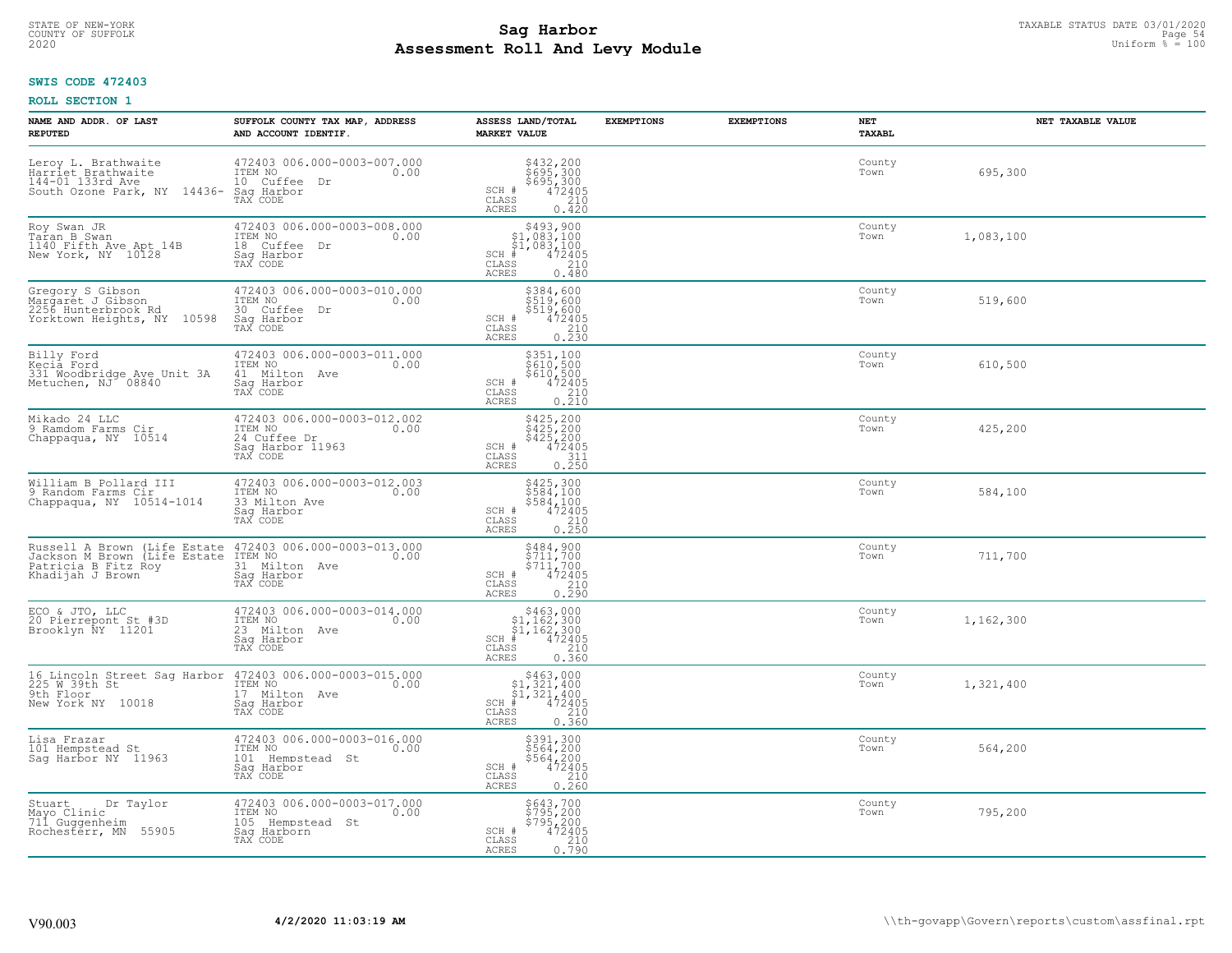# TAXABLE STATUS DATE 03/01/2020<br>COUNTY OF SUFFOLK Page 55 **Assessment Roll And Levy Module** 2020 Uniform % = 100

## **SWIS CODE 472403**

| NAME AND ADDR. OF LAST<br><b>REPUTED</b>                                                                                  | SUFFOLK COUNTY TAX MAP, ADDRESS<br>AND ACCOUNT IDENTIF.                                      | ASSESS LAND/TOTAL<br><b>MARKET VALUE</b>                                                                                              | <b>EXEMPTIONS</b><br><b>EXEMPTIONS</b> | NET<br><b>TAXABL</b> | NET TAXABLE VALUE |
|---------------------------------------------------------------------------------------------------------------------------|----------------------------------------------------------------------------------------------|---------------------------------------------------------------------------------------------------------------------------------------|----------------------------------------|----------------------|-------------------|
| Michelle Edna Hinds<br>515 Coolidge Ave<br>11570<br>Rockville Čentre, NY                                                  | 472403 006.000-0004-002.000<br>ITEM NO<br>0.00<br>40 Milton<br>Ave<br>Sag Harbor<br>TAX CODE | $\begin{array}{r} 5484, 900 \\ 5730, 800 \\ 5730, 800 \\ 472405 \\ 0.210 \\ \hline 0.290 \end{array}$<br>SCH #<br>CLASS<br>ACRES      |                                        | County<br>Town       | 730,800           |
| Michelle Edna Hinds<br>515 Coolidge Ave<br>Rockville Čentre, NY 11570                                                     | 472403 006.000-0004-003.000<br>ITEM NO<br>0.00<br>34 Milton Ave<br>Sag Harbor<br>TAX CODE    | \$484,900<br>\$484,900<br>\$484,900<br>472405<br>SCH #<br>$\begin{array}{c} 0.7511 \\ 0.290 \end{array}$<br>CLASS<br>ACRES            |                                        | County<br>Town       | 484,900           |
| 30 Milton Holdings LLC<br>69 Harrison St<br>Sag Harbor NY 11963                                                           | 472403 006.000-0004-004.000<br>ITEM NO<br>0.00<br>30<br>Milton Ave<br>Sag Harbor<br>TAX CODE | \$484,900<br>\$694,800<br>\$694,800<br>$SCH$ #<br>472405<br>CLASS<br>$\begin{array}{c} 210 \\ 0.290 \end{array}$<br>ACRES             |                                        | County<br>Town       | 694,800           |
| Milton E Wilson<br>142-69 231 St<br>Rosedale, NY 11413                                                                    | 472403 006.000-0004-005.000<br>ITEM NO<br>0.00<br>24 Milton Ave<br>Sag Harbor<br>TAX CODE    | \$484,900<br>\$921,700<br>5921/700<br>SCH #<br>472405<br>CLASS<br>0.290<br>ACRES                                                      |                                        | County<br>Town       | 921,700           |
| Milton Wilson<br>123 W 136th St<br>New York NY 10030-2606                                                                 | 472403 006.000-0004-006.000<br>ITEM NO<br>0.00<br>18 Milton Ave<br>Saq Harbor<br>TAX CODE    | \$484,900<br>\$715,300<br>\$715,300<br>472405<br>SCH #<br>CLASS<br>$\frac{210}{0.290}$<br>ACRES                                       |                                        | County<br>Town       | 715,300           |
| Derrick D Clarke<br>Staci M Bostic<br>12 Milton Ave<br>Sag Harbor NY 11963                                                | 472403 006.000-0004-007.000<br>ITEM NO<br>0.00<br>12 Milton Ave<br>Saq Harbor<br>TAX CODE    | $$442,500$<br>$$714,400$<br>$\begin{array}{r} 57\overline{14} & 400 \\ 472405 \\ 210 \end{array}$<br>SCH #<br>CLASS<br>0.430<br>ACRES |                                        | County<br>Town       | 714,400           |
| Sheila Batiste, Co-Trustee<br>THE FUCHS BATISTE FAMILY<br>Jacalyn M. Fuchs, Co-Trustee<br>THE FUCHS BATISTE FAMILY        | 472403 006.000-0004-008.000<br>ITEM NO<br>0.00<br>6<br>Milton Ave<br>Sag Harbor<br>TAX CODE  | \$370,400<br>\$700,300<br>\$700,300<br>472405<br>SCH #<br>210<br>CLASS<br><b>ACRES</b><br>0.450                                       |                                        | County<br>Town       | 700,300           |
| SAG III LLC<br>P.O. Box 1398<br>East Hampton NY 11937                                                                     | 472403 006.000-0004-009.000<br>ITEM NO<br>0.00<br>5 Meredith Ave<br>Saq Harbor<br>TAX CODE   | $$608,000$ $$608,000$ $$608,000$ $$472405$ $$210$<br>SCH #<br>CLASS<br><b>ACRES</b><br>0.390                                          |                                        | County<br>Town       | 608,000           |
| Kenneth A Evelyn (Co-Trustee<br>The Gloria R. Evelyn Family<br>Karen C Traver (Co-Trustee)<br>The Gloria R. Evelyn Family | 472403 006.000-0004-010.000<br>1TEM NO 0.00<br>9<br>Meredith Ave<br>Saq Harbor<br>TAX CODE   | \$484,900<br>\$484,900<br>\$484,900<br>472405<br>SCH #<br>CLASS<br>$\frac{311}{0.290}$<br>ACRES                                       |                                        | County<br>Town       | 484,900           |
| Harry Banks<br>C/o First Suffolk Mortgage C<br>Beryl Banks<br>C/o First Suffolk Mortgage C                                | 472403 006.000-0004-012.001<br>ITEM NO<br>0.00<br>17 Meredith Ave<br>Sag Harbor<br>TAX CODE  | \$540,900<br>\$826,300<br>\$826,300<br>472405<br>210<br>SCH #<br>CLASS<br><b>ACRES</b><br>0.580                                       |                                        | County<br>Town       | 826,300           |
| Sharon Bivens<br>801 Axion Ave<br>Garden City, NY 11530                                                                   | 472403 006.000-0004-013.000<br>ITEM NO<br>0.00<br>25 Meredith Ave<br>Sag Harbor<br>TAX CODE  | \$460,700<br>\$725,200<br>\$725,200<br>SCH #<br>472405<br>$\begin{array}{c} 210 \\ 0.290 \end{array}$<br>CLASS<br><b>ACRES</b>        |                                        | County<br>Town       | 725,200           |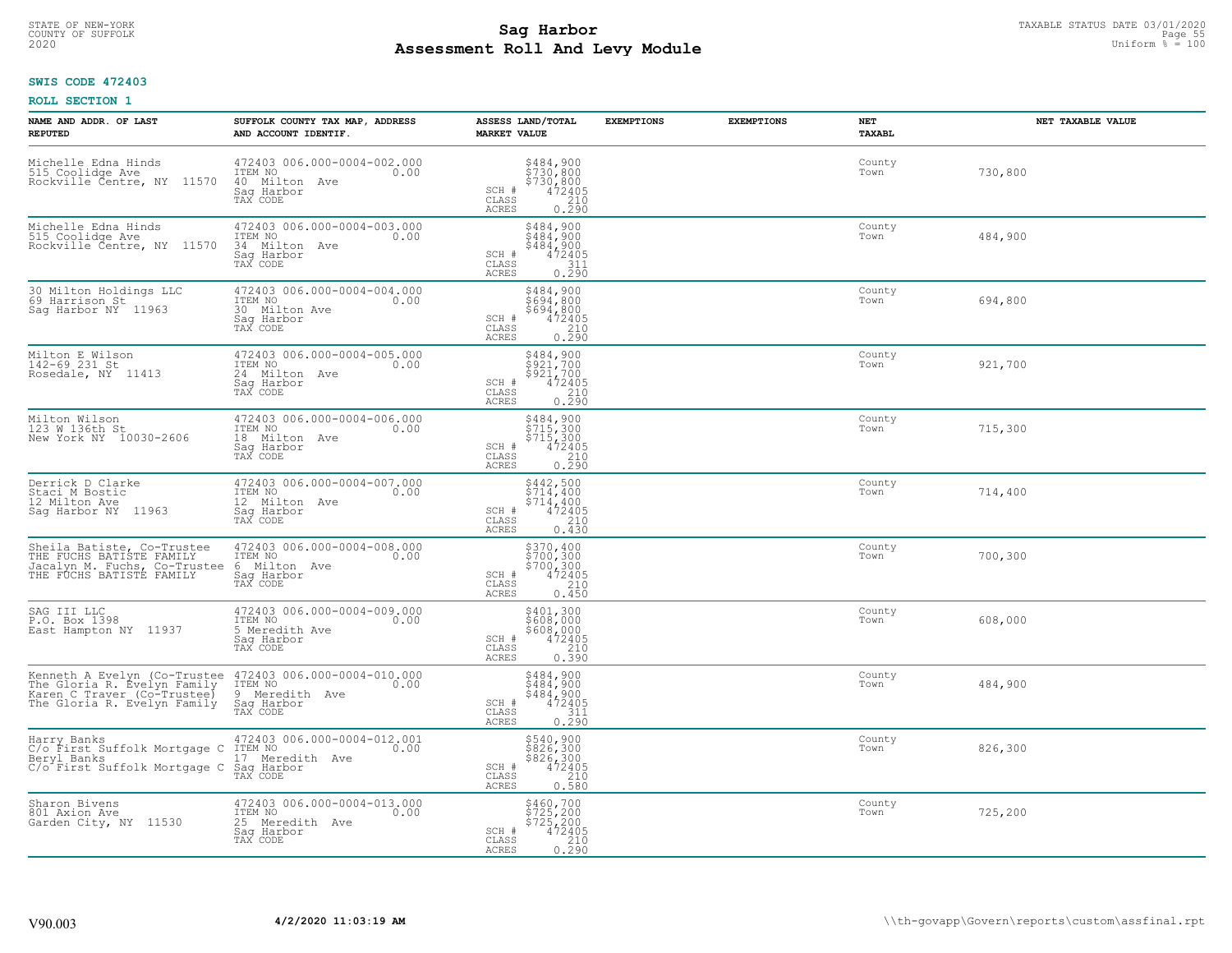# TAXABLE STATUS DATE 03/01/2020<br>COUNTY OF SUFFOLK Page 56 COUNTY OF SUFFOLK Page 56 **Assessment Roll And Levy Module** 2020 Uniform % = 100

## **SWIS CODE 472403**

| NAME AND ADDR. OF LAST<br><b>REPUTED</b>                                                                                                                         | SUFFOLK COUNTY TAX MAP, ADDRESS<br>AND ACCOUNT IDENTIF.                                        | ASSESS LAND/TOTAL<br><b>MARKET VALUE</b>                                                                                           | <b>EXEMPTIONS</b><br><b>EXEMPTIONS</b> | <b>NET</b><br><b>TAXABL</b> | NET TAXABLE VALUE |
|------------------------------------------------------------------------------------------------------------------------------------------------------------------|------------------------------------------------------------------------------------------------|------------------------------------------------------------------------------------------------------------------------------------|----------------------------------------|-----------------------------|-------------------|
| Jeffrey Terry<br>Pamela Terry<br>55 Waterford Dr<br>Wheatley Heights NY 11798                                                                                    | 472403 006.000-0004-014.000<br>ITEM NO<br>0.00<br>27 Meredith Ave<br>Saq Harbor<br>TAX CODE    | $$349,500$<br>$$488,300$<br>$$488,300$<br>$472405$<br>210<br>SCH #<br>CLASS<br>ACRES<br>0.220                                      |                                        | County<br>Town              | 488,300           |
| 31 Meredith LLC<br>P.O. Box 511<br>Montauk NY 11954                                                                                                              | 472403 006.000-0004-015.000<br>ITEM NO<br>0.00<br>31 Meredith Ave<br>Saq Harbor<br>TAX CODE    | \$367,900<br>\$367,900<br>\$367,900<br>472405<br>SCH #<br>CLASS<br>$\begin{array}{c} 0.7511 \\ 0.220 \end{array}$<br>ACRES         |                                        | County<br>Town              | 367,900           |
| Stephen T Kelly<br>Kelly, Theodore (Life Estate<br>Kelly, Millicent<br>(Life Esta<br>$3110$ <sup><math>\text{NE}</math></sup> 57th St<br>Ft. Lauderdale FL 33308 | 472403 006.000-0004-016.000<br>ITEM NO<br>0.00<br>35<br>Meredith Ave<br>Sag Harbor<br>TAX CODE | \$484,900<br>\$750,200<br>\$750,200<br>SCH #<br>472405<br>CLASS<br>0.290<br>ACRES                                                  |                                        | County<br>Town              | 750,200           |
| Eastward Ventures LLC<br>1200 Fifth Ave Apt 8A<br>New York NY 10029                                                                                              | 472403 006.000-0004-017.000<br>ITEM NO<br>0.00<br>39 Meredith Ave<br>Saq Harbor<br>TAX CODE    | \$484,900<br>\$990,100<br>5990,100<br>SCH #<br>$\begin{array}{r} 47\bar{2}\bar{4}05 \\ 210 \\ 0.290 \end{array}$<br>CLASS<br>ACRES |                                        | County<br>Town              | 990,100           |
| Terrence Weber<br>44 Meredith Ave<br>Sag Harbor, NY 11963                                                                                                        | 472403 006.000-0005-001.000<br>ITEM NO<br>0.00<br>44 Meredith Ave<br>Saq Harbor<br>TAX CODE    | \$384,600<br>3588,500<br>$$588,500$ $472405$ $0.230$<br>SCH #<br>CLASS<br><b>ACRES</b>                                             |                                        | County<br>Town              | 588,500           |
| Winston C Nottingham<br>Carrie Nottingham<br>14631 Tynewick Ter<br>Silver Spring, MD 20906                                                                       | 472403 006.000-0005-003.000<br>ITEM NO<br>0.00<br>36 Meredith Ave<br>Sag Harbor<br>TAX CODE    | \$367,900<br>\$367,900<br>\$367,900<br>472405<br>SCH #<br>$\begin{array}{c} 311 \\ 0.220 \end{array}$<br>CLASS<br><b>ACRES</b>     |                                        | County<br>Town              | 367,900           |
| Leonarda T. Bennett<br>32 Meredith Ave<br>Saq Harbor NY 11963                                                                                                    | 472403 006.000-0005-004.000<br>ITEM NO<br>0.00<br>32<br>Meredith Ave<br>Saq Harbor<br>TAX CODE | \$367,900<br>\$583,200<br>\$583,200<br>472405<br>SCH #<br>0.220<br>CLASS<br>ACRES                                                  |                                        | County<br>Town              | 583,200           |
| Juanita Araujo (Life Estate)<br>Thomas E Howelll<br>1134 Lincoln Ave<br>Scotch Plains, NJ 07076                                                                  | 472403 006.000-0005-005.000<br>ITEM NO<br>0.00<br>28 Meredith Ave<br>Sag Harbor<br>TAX CODE    | $\begin{array}{r} 5484, 900 \\ 5660, 100 \\ 5660, 100 \\ 472405 \\ 210 \\ 0.290 \end{array}$<br>SCH #<br>CLASS<br><b>ACRES</b>     |                                        | County<br>Town              | 660,100           |
| Juanita Araujo (Life Estate)<br>Thomas E Howell<br>1134 Lincoln Ave<br>Scotch Plains, NJ 07076                                                                   | 472403 006.000-0005-006.000<br>TTEM NO 0.00<br>24 Meredith Ave<br>Saq Harbor<br>TAX CODE       | \$484,900<br>\$484,900<br>\$484,900<br>472405<br>SCH #<br>CLASS<br>$\frac{311}{0.290}$<br>ACRES                                    |                                        | County<br>Town              | 484,900           |
| 20 Meredith Holdings LLC<br>69 Harrison Street<br>Sag Harbor NY 11963                                                                                            | 472403 006.000-0005-007.000<br>ITEM NO<br>0.00<br>20 Meredith Ave<br>Sag Harbor<br>TAX CODE    | \$484,900<br>\$748,600<br>\$748,600<br>SCH #<br>$\frac{472405}{210}$<br>CLASS<br>0.290<br><b>ACRES</b>                             |                                        | County<br>Town              | 748,600           |
| Steven C. McDonald<br>270A Swamp Church Road<br>Reinholds PA 17569                                                                                               | 472403 006.000-0005-008.000<br>ITEM NO<br>0.00<br>16 Meredith Ave<br>Sag Harbor<br>TAX CODE    | \$484,900<br>\$900,900<br>\$900,900<br>SCH #<br>472405<br>$\begin{array}{c} 210 \\ 0.290 \end{array}$<br>CLASS<br><b>ACRES</b>     |                                        | County<br>Town              | 900,900           |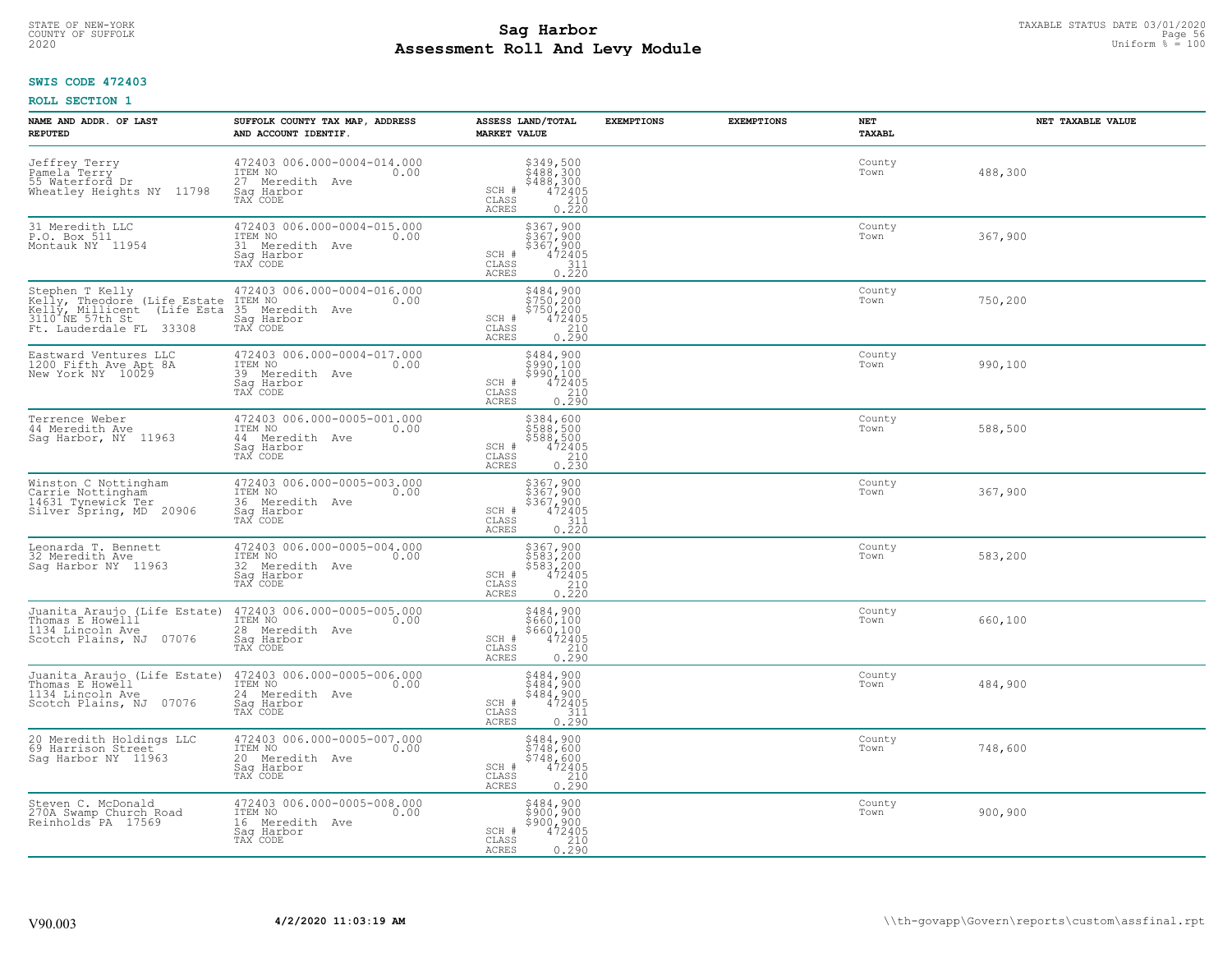# TAXABLE STATUS DATE 03/01/2020<br>COUNTY OF SUFFOLK Page 57 **Assessment Roll And Levy Module** 2020 Uniform % = 100

## **SWIS CODE 472403**

| NAME AND ADDR. OF LAST<br><b>REPUTED</b>                                                                            | SUFFOLK COUNTY TAX MAP, ADDRESS<br>AND ACCOUNT IDENTIF.                                     | ASSESS LAND/TOTAL<br><b>MARKET VALUE</b>                                                                                       | <b>EXEMPTIONS</b> | <b>EXEMPTIONS</b> | NET<br><b>TAXABL</b> | NET TAXABLE VALUE |
|---------------------------------------------------------------------------------------------------------------------|---------------------------------------------------------------------------------------------|--------------------------------------------------------------------------------------------------------------------------------|-------------------|-------------------|----------------------|-------------------|
| Elsie Greig<br>Arthur W Greig<br>211 Hampton St<br>Sag Harbor NY                                                    | 472403 006.000-0005-009.000<br>ITEM NO<br>0.00<br>211 Hampton St<br>Saq Harbor<br>TAX CODE  | $$373,000$<br>$$584,100$<br>$$584,100$<br>$$472405$<br>210<br>SCH #<br>CLASS<br><b>ACRES</b><br>0.500                          |                   |                   | County<br>Town       | 584,100           |
| 11 Walker Avenue LLC<br>43 Pantigo Rd<br>East Hampton NY 11937                                                      | 472403 006.000-0005-010.000<br>ITEM NO<br>0.00<br>11 Walkers Ave<br>Saq Harbor<br>TAX CODE  | \$532,500<br>\$2,833,300<br>\$2,833,300<br>$SCH$ #<br>472405<br>CLASS<br>210<br>0.690<br><b>ACRES</b>                          |                   |                   | County<br>Town       | 2,833,300         |
| Gregg Smith<br>Jerri DeVard<br>1000 South Ocean Blyd Unit 2<br>Boca Raton FL 33462                                  | 472403 006.000-0005-011.000<br>ITEM NO<br>0.00<br>15 Walker Ave<br>Saq Harbor<br>TAX CODE   | $$484,900$<br>$$1,349,800$<br>$$1,349,800$<br>$$472405$<br>$SCH$ #<br>CLASS<br>$\frac{210}{0.290}$<br><b>ACRES</b>             |                   |                   | County<br>Town       | 1,349,800         |
| Larry Banks, Trustee<br>The Banks Family Trust<br>109-07 222nd Street<br>Queens Village NY 11429                    | 472403 006.000-0005-012.000<br>TTEM NO 0.00<br>19 Walker Ave<br>Saq Harbor<br>TAX CODE      | \$484,900<br>\$484,900<br>\$484,900<br>472405<br>SCH #<br>CLASS<br>311<br><b>ACRES</b><br>0.290                                |                   |                   | County<br>Town       | 484,900           |
| Gayle Lewis<br>Nilison Lewis Smith<br>2289 Fifth Avenue Apt 7B<br>New York NY 10037                                 | 472403 006.000-0005-013.000<br>TTEM NO 0.00<br>25 Walker Ave<br>Saq Harbor<br>TAX CODE      | \$540,900<br>\$815,900<br>\$815,900<br>\$815,900<br>472405<br>SCH #<br>CLASS<br><b>ACRES</b><br>0.580                          |                   |                   | County<br>Town       | 815,900           |
| Herman H Martin Jr<br>Elizabeth L Martin<br>45 Bellevue Ave<br>Summit, NJ 07901                                     | 472403 006.000-0005-014.002<br>ITEM NO<br>0.00<br>40 Meredith Ave<br>Saq Harbor<br>TAX CODE | $\begin{array}{r} 5484, 900 \\ 5822, 300 \\ 5822, 300 \\ 472405 \\ 210 \\ 0.290 \end{array}$<br>SCH #<br>CLASS<br><b>ACRES</b> |                   |                   | County<br>Town       | 822,300           |
| Mark Willis<br>31 Walker Ave<br>Saq Harbor NY 11963                                                                 | 472403 006.000-0005-014.003<br>ITEM NO<br>0.00<br>31 Walker Ave<br>Saq Harbor<br>TAX CODE   | $$442,900$<br>$$1,336,900$<br>$$1,336,900$<br>$$472405$<br>$SCH$ #<br>CLASS<br>210<br>0.430<br><b>ACRES</b>                    |                   |                   | County<br>Town       | 1,336,900         |
| Guy Taylor<br>Angela Taylor<br>PO Box 871<br>Saq Harbor, NY 11963                                                   | 472403 006.000-0005-015.000<br>TTEM NO 0.00<br>37 Walker Ave<br>Saq Harbor<br>TAX CODE      | \$479,800<br>\$767,500<br>\$767,500<br>\$767,500<br>SCH #<br>CLASS<br>210<br><b>ACRES</b><br>0.290                             |                   |                   | County<br>Town       | 767,500           |
| Katherine R Mc Crosson<br>56 Fresh Pond Rd<br>Sag Harbor, NY 11963                                                  | 472403 006.000-0006-001.003<br>TTEM NO 0.00<br>38 Walker Ave<br>Saq Harbor<br>TAX CODE      | \$457,700<br>\$667,500<br>\$667,500<br>472405<br>SCH #<br>CLASS<br>220<br>0.360<br><b>ACRES</b>                                |                   |                   | County<br>Town       | 667,500           |
| Damon S. Brown, Trustee<br>of the Damon S. Brown Trust<br>Crystal R. Brown, Trustee<br>of the Crystal R. Brown Trus | 472403 006.000-0006-002.000<br>ITEM NO<br>0.00<br>34 Walker Ave<br>Sag Harbor<br>TAX CODE   | \$476,000<br>\$754,700<br>\$754,700<br>472405<br>SCH #<br>210<br>CLASS<br>0.280<br><b>ACRES</b>                                |                   |                   | County<br>Town       | 754,700           |
| Frank G Sokolowski<br>Bridget Anderson<br>30 Wälker Ave<br>Saq Harbor NY 11963                                      | 472403 006.000-0006-003.000<br>ITEM NO<br>0.00<br>30 Walker Ave<br>Sag Harbor<br>TAX CODE   | \$452,200<br>\$631,700<br>\$631,700<br>SCH #<br>472405<br>$\begin{array}{c} 210 \\ 0.280 \end{array}$<br>CLASS<br><b>ACRES</b> |                   |                   | County<br>Town       | 631,700           |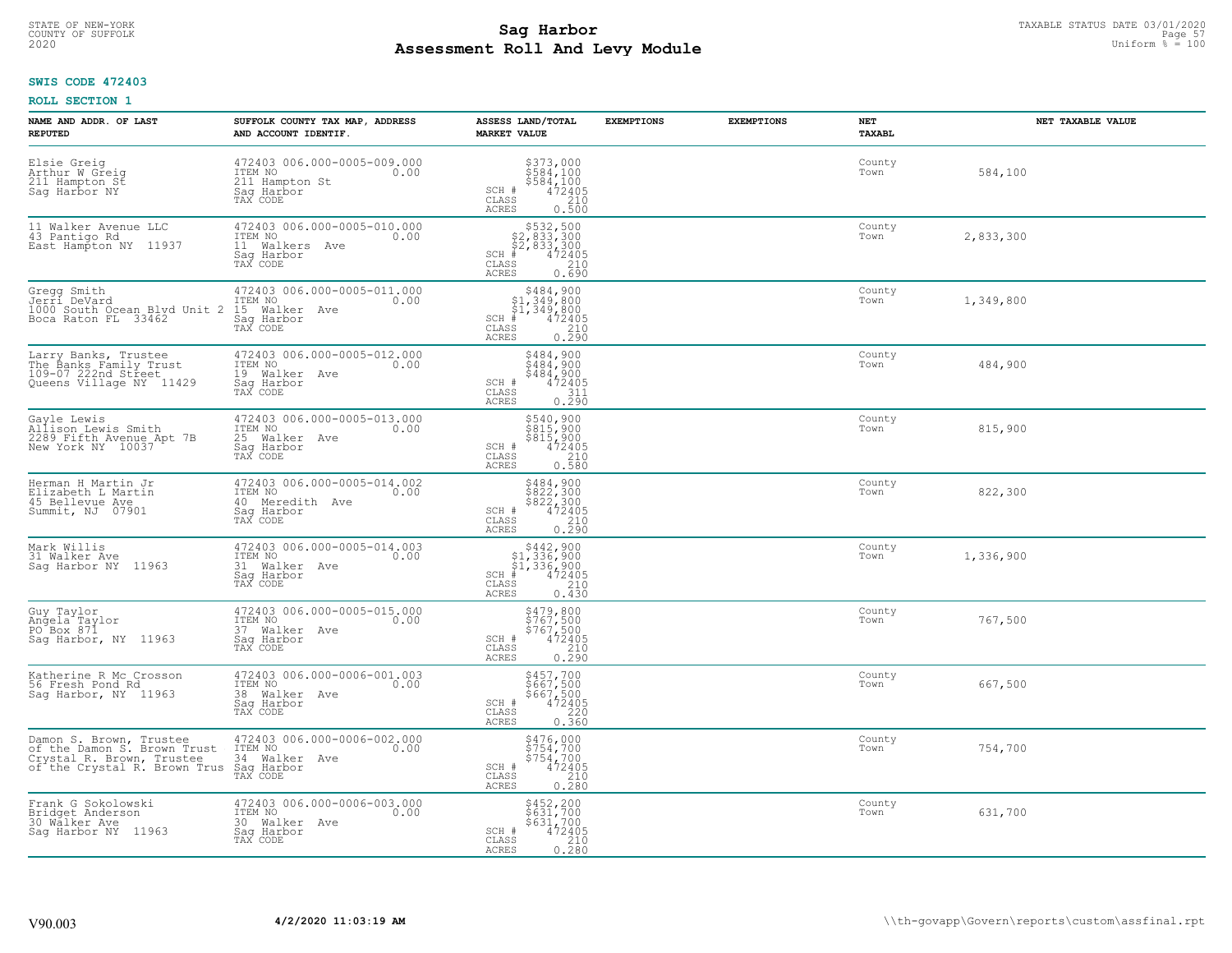# TAXABLE STATUS DATE 03/01/2020<br>COUNTY OF SUFFOLK Page 58 COUNTY OF SUFFOLK Page 58 **Assessment Roll And Levy Module** 2020 Uniform % = 100

## **SWIS CODE 472403**

| NAME AND ADDR. OF LAST<br><b>REPUTED</b>                                                                   | SUFFOLK COUNTY TAX MAP, ADDRESS<br>AND ACCOUNT IDENTIF.                                                               | ASSESS LAND/TOTAL<br><b>MARKET VALUE</b>                                                                                                   | <b>EXEMPTIONS</b>   | <b>EXEMPTIONS</b><br>NET<br><b>TAXABL</b> |         | NET TAXABLE VALUE |
|------------------------------------------------------------------------------------------------------------|-----------------------------------------------------------------------------------------------------------------------|--------------------------------------------------------------------------------------------------------------------------------------------|---------------------|-------------------------------------------|---------|-------------------|
| Phillip Morrow<br>Ann Morrow<br>301 W 115th St PH 4C<br>New York NY 10026                                  | 472403 006.000-0006-004.000<br>ITEM NO<br>0.00<br>26 Walker Ave<br>Saq Harbor<br>TAX CODE                             | \$439,400<br>\$836,900<br>\$836,900<br>472405<br>SCH #<br>$\mathtt{CLASS}$<br>210<br>ACRES<br>0.430                                        |                     | County<br>Town                            | 836,900 |                   |
| Joseph C Graves<br>Gayle M Graves<br>Joseph C Graves (Life Estate<br>20 Walker Ave<br>Sag Harbor, NY 11963 | 472403 006.000-0006-005.000<br>ITEM NO<br>0.00<br>20 Walker Ave<br>Sag Harbor<br>TAX CODE                             | \$476,000<br>\$685,800<br>\$685,800<br>SCH #<br>472405<br>$\begin{array}{c} 210 \\ 0.280 \end{array}$<br>CLASS<br>ACRES                    |                     | County<br>Town                            | 685,800 |                   |
| Lucinda Martinez<br>23 West 116th St<br>New York NY 10026                                                  | 472403 006.000-0006-006.000<br>ITEM NO<br>0.00<br>16 Walker St<br>Sag Harbor<br>TAX CODE                              | \$479,800<br>3479,800<br>\$818,300<br>\$818,300<br>472405<br>0.290<br>SCH #<br>CLASS<br>ACRES                                              |                     | County<br>Town                            | 818,300 |                   |
| Valma D Boyce<br>Lyris B Canton<br>493 Manhattan Ave<br>New York, NY 10027                                 | 472403 006.000-0006-007.000<br>TTEM NO 0.00<br>10 Walker Ave<br>Saq Harbor<br>TAX CODE                                | \$453,400<br>\$784,000<br>$\begin{array}{r} 7784,000 \\ 472405 \\ 210 \\ 0.610 \end{array}$<br>SCH #<br>$\mathtt{CLASS}$<br>ACRES          |                     | County<br>Town                            | 784,000 |                   |
| Joaquim Amaral Oliveira<br>José Maria Batista<br>54 Pheasant Close East<br>Southampton, NY 11968           | 472403 006.000-0006-008.000<br>ITEM NO<br>0.00<br>233 Hampton St<br>Saq Harbor<br>TAX CODE                            | \$406,800<br>\$603,600<br>\$603,600<br>SCH #<br>$\begin{smallmatrix} 472405 \\ 472405 \\ 210 \\ 0.360 \end{smallmatrix}$<br>CLASS<br>ACRES |                     | County<br>Town                            | 603,600 |                   |
| Daria E. Whisnant<br>P.O. Box 369<br>Saq Harbor NY 11963                                                   | Blanche B. Whisnant, Life Es 472403 006.000-0006-009.000<br>ITEM NO<br>0.00<br>11 Beach Ave<br>Sag Harbor<br>TAX CODE | $\begin{array}{r} 5533, 200 \\ 5644, 800 \\ 5644, 800 \\ 472405 \\ 210 \\ 0.290 \end{array}$<br>SCH #<br>CLASS<br><b>ACRES</b>             | \$21,935<br>veteran | County<br>Town                            | 622,865 |                   |
| Faye Henderson<br>15 Beach Ave<br>Saq Harbor, NY 11963                                                     | 472403 006.000-0006-010.000<br>ITEM NO<br>0.00<br>15 Beach Ave<br>Saq Harbor<br>TAX CODE                              | \$533,200<br>\$660,400<br>\$660,400<br>\$660,400<br>\$72405<br>0.290<br>SCH #<br>CLASS<br>ACRES                                            |                     | County<br>Town                            | 660,400 |                   |
| Dennis C Brown<br>Bernadette Mc Ketney Brown<br>117-74 141st St<br>South Ozone Park, NY 11436-             | 472403 006.000-0006-011.000<br>TTEM NO 0.00<br>19 Beach Rd<br>Saq Harbor<br>TAX CODE                                  | \$426,500<br>\$724,400<br>\$724,400<br>\$72405<br>0.230<br>0.230<br>SCH #<br>CLASS<br>ACRES                                                |                     | County<br>Town                            | 724,400 |                   |
| Douglas Williams<br>Laura M Williams (Russo)<br>127 Lamphere Rd<br>Mystic, CT 06355                        | 472403 006.000-0006-012.000<br>ITEM NO 0.00<br>21 Beach Ave<br>Saq Harbor<br>TAX CODE                                 | $\begin{array}{r} 5426, 500 \\ 5617, 100 \\ 5617, 100 \\ 472405 \\ 210 \\ 0.230 \end{array}$<br>SCH #<br>CLASS<br>ACRES                    |                     | County<br>Town                            | 617,100 |                   |
| Antoinette Williams<br>Apt 8a<br>11 George Hill<br>New York, NY 10040                                      | 472403 006.000-0006-013.000<br>ITEM NO<br>0.00<br>27 Beach Ave<br>Saq Harbor<br>TAX CODE                              | $$426,500$<br>$$576,800$<br>$$576,800$<br>$$472405$<br>$$210$<br>SCH #<br>CLASS<br>0.230<br>ACRES                                          |                     | County<br>Town                            | 576,800 |                   |
| Thomas B Day<br>Donna N Day<br>11639 Vixens Path<br>21042<br>Ellicott City, MD                             | 472403 006.000-0006-015.000<br>ITEM NO<br>0.00<br>33 Beach Ave<br>Sag Harbor<br>TAX CODE                              | \$426,500<br>\$426,500<br>\$426,500<br>472405<br>SCH #<br>$\begin{array}{c} 311 \\ 0.230 \end{array}$<br>CLASS<br>ACRES                    |                     | County<br>Town                            | 426,500 |                   |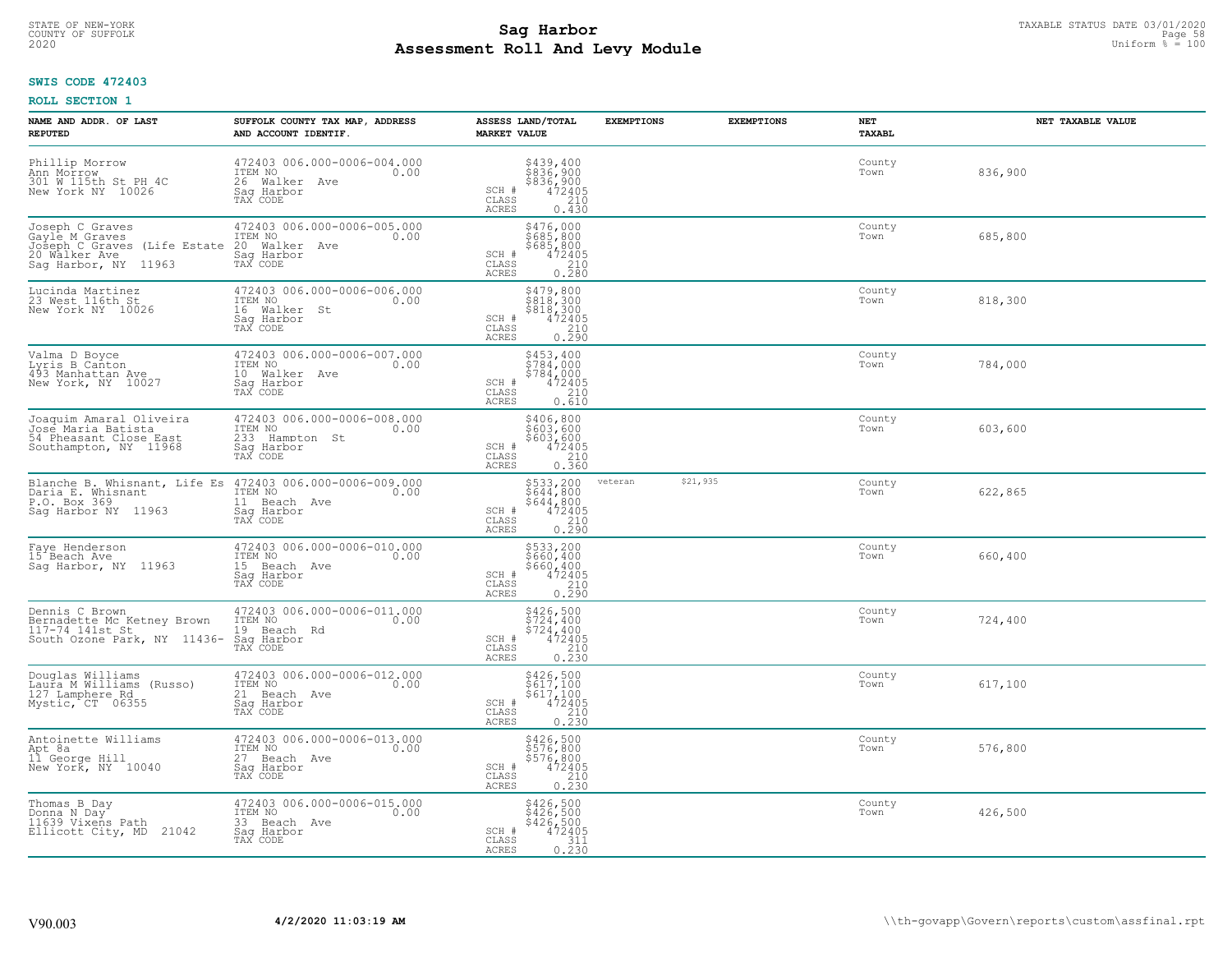# TAXABLE STATUS DATE 03/01/2020<br>COUNTY OF SUFFOLK Page 59 COUNTY OF SUFFOLK Page 59 **Assessment Roll And Levy Module** 2020 Uniform % = 100

### **SWIS CODE 472403**

| NAME AND ADDR. OF LAST<br><b>REPUTED</b>                                                                                                     | SUFFOLK COUNTY TAX MAP, ADDRESS<br>AND ACCOUNT IDENTIF.                                      | ASSESS LAND/TOTAL<br><b>MARKET VALUE</b>                                                                                               | <b>EXEMPTIONS</b><br><b>EXEMPTIONS</b> | NET<br>TAXABL  | NET TAXABLE VALUE |
|----------------------------------------------------------------------------------------------------------------------------------------------|----------------------------------------------------------------------------------------------|----------------------------------------------------------------------------------------------------------------------------------------|----------------------------------------|----------------|-------------------|
| Troy B. Perry<br>Deon A. Perry<br>20 Spring Glén Drive<br>Mount Kisco NY 10549                                                               | 472403 006.000-0006-016.000<br>ITEM NO<br>0.00<br>37 Beach Ave<br>Saq Harbor<br>TAX CODE     | \$426,500<br>\$665,900<br>\$665,900<br>472405<br>210<br>SCH #<br>CLASS<br><b>ACRES</b><br>0.230                                        |                                        | County<br>Town | 665,900           |
| Haynes, Cameron (est. Of)<br>C/O Louise Bradley<br>187 05 Rome Dr<br>St Albans, NY 11412                                                     | 472403 006.000-0006-017.000<br>ITEM NO<br>0.00<br>41 Beach Ave<br>Sag Harbor<br>TAX CODE     | \$426,500<br>\$524,700<br>\$524,700<br>472405<br>SCH #<br>CLASS<br>$\frac{210}{0.230}$<br><b>ACRES</b>                                 |                                        | County<br>Town | 524,700           |
| Amanda C Samuel<br>285 Prospect Place Apt 3B<br>Brooklyn NY 11238                                                                            | 472403 006.000-0007-001.000<br>ITEM NO<br>0.00<br>42<br>Beach Ave<br>Saq Harbor<br>TAX CODE  | \$427,300<br>\$597,500<br>\$597,500<br>\$597,500<br>472405<br>0.230<br>SCH #<br>CLASS<br>ACRES                                         |                                        | County<br>Town | 597,500           |
| Carlton Holmes<br>Thelma Holmes<br>Apt 4g<br>175 W 87 St<br>New York, NY 10024                                                               | 472403 006.000-0007-002.001<br>TTEM NO 0.00<br>37 Harbor Ave<br>Saq Harbor<br>TAX CODE       | \$525,900<br>\$778,700<br>\$778,700<br>SCH #<br>$472405$<br>210<br>CLASS<br>ACRES<br>0.460                                             |                                        | County<br>Town | 778,700           |
| Ronald D Heath JR<br>67-26 152nd St Apt 274<br>Flushing, NY 11367                                                                            | 472403 006.000-0007-003.000<br>ITEM NO<br>0.00<br>34 Beach Ave<br>Saq Harbor<br>TAX CODE     | $\begin{array}{c} 5427,300 \\ 5577,100 \\ 5577,100 \\ 472405 \\ 210 \\ 0.230 \end{array}$<br>SCH #<br>CLASS<br>ACRES                   |                                        | County<br>Town | 577,100           |
| Nikki Wood<br>PO Box 912<br>Amagansett, NY 11930                                                                                             | 472403 006.000-0007-004.000<br>ITEM NO<br>0.00<br>31 Harbor Ave<br>Saq Harbor<br>TAX CODE    | $\begin{array}{r} 5427,300 \\ 5637,300 \\ 5637,300 \\ 472405 \\ 210 \\ 0.230 \end{array}$<br>SCH #<br>$\mathtt{CLASS}$<br><b>ACRES</b> |                                        | County<br>Town | 637,300           |
| Adrienne M. Davis-Prothro<br>Adrienne M. Davis-Prothro, T<br>of the Emalen J. Davis Irrev<br>306 North Ridgewood Rd<br>South Orange NJ 07079 | 472403 006.000-0007-005.000<br>ITEM NO<br>0.00<br>27<br>Harbor Ave<br>Sag Harbor<br>TAX CODE | \$427,300<br>\$653,300<br>\$653,300<br>472405<br>SCH #<br>$0.220$<br>0.230<br>CLASS<br><b>ACRES</b>                                    |                                        | County<br>Town | 653,300           |
| Donna Brooks-Flores<br>23 Harbor Ave<br>Saq Harbor NY 11963                                                                                  | 472403 006.000-0007-006.000<br>TTEM NO 0.00<br>23 Harbor Ave<br>Sag Harbor<br>TAX CODE       | \$498,400<br>\$966,600<br>\$966,600<br>\$966,600<br>0.270<br>0.270<br>SCH #<br>CLASS<br><b>ACRES</b>                                   |                                        | County<br>Town | 966,600           |
| Lisa Laskowitz<br>30 Beach Ave<br>Saq Harbor NY 11963                                                                                        | 472403 006.000-0007-007.000<br>TTEM NO 0.00<br>30 Beach Ave<br>Saq Harbor<br>TAX CODE        | \$427,300<br>\$832,800<br>\$832,800<br>\$832,800<br>\$72405<br>\$210<br>\$230<br>SCH #<br>CLASS<br>ACRES                               |                                        | County<br>Town | 832,800           |
| Allison G. Yarrow<br>Benjamin Y. Yarrow<br>1200 Pacific St 4R<br>Brooklyn NY 11216                                                           | 472403 006.000-0007-008.000<br>ITEM NO<br>0.00<br>26 Beach Ave<br>Sag Harbor<br>TAX CODE     | $$464,500$<br>$$631,800$<br>$$631,800$<br>$472405$<br>210<br>210<br>SCH #<br>$\mathtt{CLASS}$<br>0.250<br><b>ACRES</b>                 |                                        | County<br>Town | 631,800           |
| Kent F Lecointe<br>Julie Lecointe<br>18 Beach Ave<br>Saq Harbor, NY 11963                                                                    | 472403 006.000-0007-009.000<br>ITEM NO<br>0.00<br>18 Beach Ave<br>Sag Harbor<br>TAX CODE     | \$427,300<br>\$700,400<br>\$700,400<br>SCH #<br>472405<br>$\begin{array}{c} 210 \\ 0.230 \end{array}$<br>$\mathtt{CLASS}$<br>ACRES     |                                        | County<br>Town | 700,400           |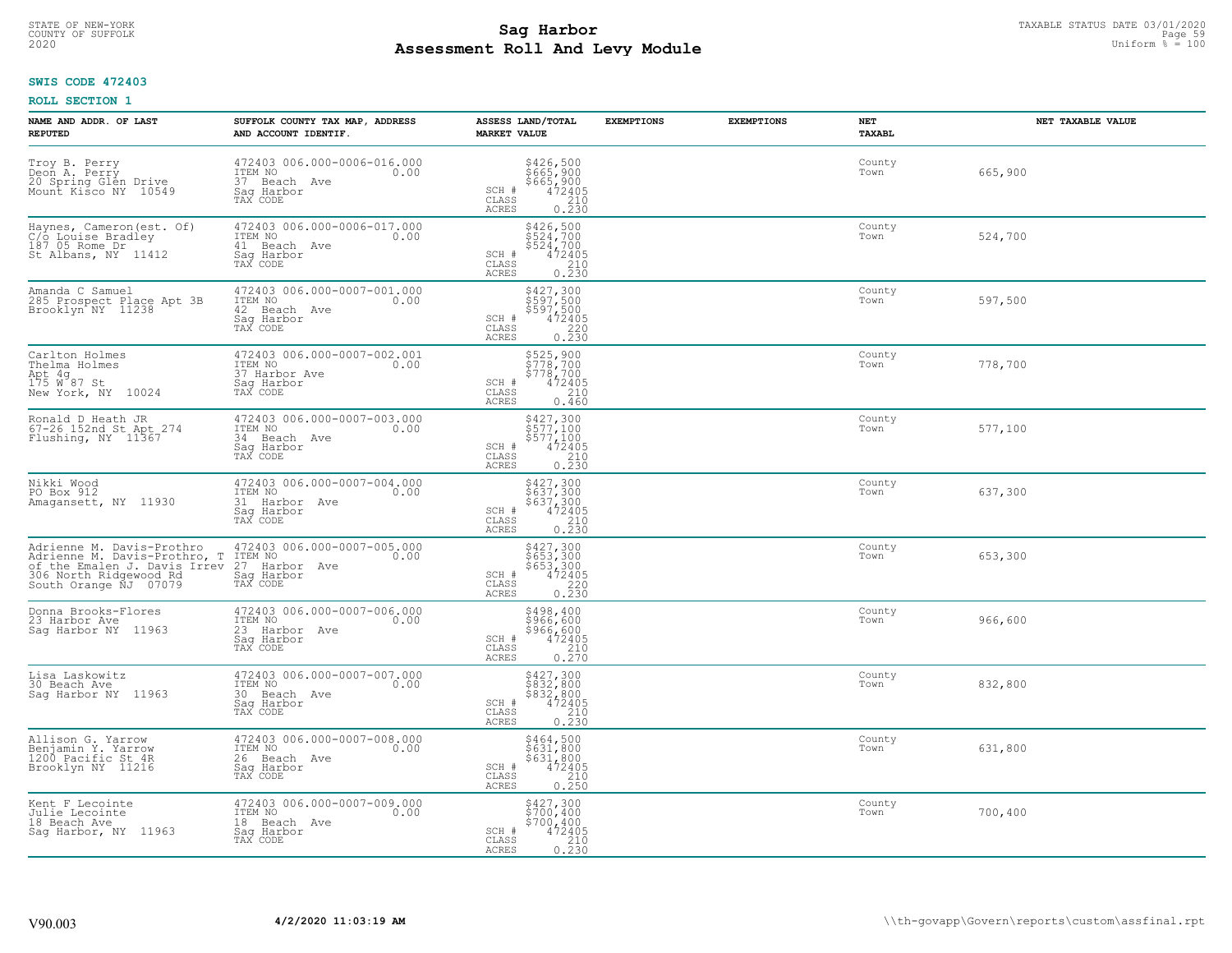# TAXABLE STATUS DATE 03/01/2020<br>COUNTY OF SUFFOLK Page 60 **Assessment Roll And Levy Module** 2020 Uniform % = 100

## **SWIS CODE 472403**

| NAME AND ADDR. OF LAST<br><b>REPUTED</b>                                                         | SUFFOLK COUNTY TAX MAP, ADDRESS<br>AND ACCOUNT IDENTIF.                                    | ASSESS LAND/TOTAL<br><b>MARKET VALUE</b>                                                                                                        | <b>EXEMPTIONS</b>                            | <b>EXEMPTIONS</b> | NET<br><b>TAXABL</b> | NET TAXABLE VALUE |
|--------------------------------------------------------------------------------------------------|--------------------------------------------------------------------------------------------|-------------------------------------------------------------------------------------------------------------------------------------------------|----------------------------------------------|-------------------|----------------------|-------------------|
| Robert Jahoda<br>PO Box 446<br>Wainscott, NY 11975                                               | 472403 006.000-0007-012.000<br>ITEM NO<br>0.00<br>6 Beach Ave<br>Saq Harbor<br>TAX CODE    | $\begin{array}{r} 3371,900 \\ 51,189,800 \\ 51,189,800 \\ * \\ 472405 \\ \text{ss} \\ 210 \\ \end{array}$<br>$SCH$ #<br>CLASS<br>ACRES<br>0.250 |                                              |                   | County<br>Town       | 1,189,800         |
| Dorothy Giles<br>Po Box 131<br>241 Hampton St<br>Sag Harbor, NY 11963                            | 472403 006.000-0007-013.000<br>ITEM NO<br>0.00<br>241 Hampton St<br>Saq Harbor<br>TAX CODE | \$365,100<br>\$563,700<br>\$563,700<br>$472405$<br>$210$<br>0.250<br>SCH #<br>CLASS<br><b>ACRES</b>                                             | \$125,000<br>veteran<br>\$219,350<br>Persons |                   | County<br>Town       | 219,350           |
| Luther T Clark<br>Camille Clark<br>10 Beach Ave<br>Saq Harbor, NY 11963                          | 472403 006.000-0007-014.001<br>ITEM NO<br>0.00<br>10 Beach Ave<br>Saq Harbor<br>TAX CODE   | \$525,900<br>\$757,000<br>\$757,000<br>SCH #<br>472405<br>CLASS<br>210<br>0.460<br>ACRES                                                        |                                              |                   | County<br>Town       | 757,000           |
| John L Pinderhughes<br>Victoria A Pinderhughes<br>Apt 45<br>536 W 111th St<br>New York, NY 10025 | 472403 006.000-0007-015.001<br>TTEM NO 0.00<br>14 Beach Ave<br>Saq Harbor<br>TAX CODE      | $$525,900$<br>$$820,200$<br>$$472405$<br>$6210$<br>$0.460$<br>SCH #<br>CLASS<br>ACRES<br>0.460                                                  |                                              |                   | County<br>Town       | 820,200           |
| Douglas James<br>Willa Mae James<br>Christopher James<br>Sloane James Titus                      | 472403 006.000-0007-016.000<br>ITEM NO<br>0.00<br>16 Harbor Ave<br>Saq Harbor<br>TAX CODE  | $5427,3005427,3005427,3004724053112412$<br>SCH #<br>CLASS<br>0.230<br><b>ACRES</b>                                                              |                                              |                   | County<br>Town       | 427,300           |
| Doris L Rodriquez<br>PO Box 377<br>Sag Harbor, NY 11963                                          | 472403 006.000-0007-017.000<br>ITEM NO<br>0.00<br>14 Harbor Ave<br>Saq Harbor<br>TAX CODE  | \$427,300<br>\$698,400<br>\$698,400<br>472405<br>0.230<br>0.230<br>SCH #<br>CLASS<br><b>ACRES</b>                                               | \$349,200<br>Persons                         |                   | County<br>Town       | 349,200           |
| Perri A Edwards<br>Grace F Edwards<br>828 Lincoln Pl<br>Brooklyn, NY 11216                       | 472403 006.000-0007-018.000<br>ITEM NO<br>0.00<br>8 Harbor Ave<br>Saq Harbor<br>TAX CODE   | \$427,300<br>\$608,700<br>\$608,700<br>472405<br>0.230<br>0.230<br>SCH #<br>CLASS<br><b>ACRES</b>                                               |                                              |                   | County<br>Town       | 608,700           |
| Albab A. Dabela<br>244 Madison Ave Apt 11H<br>New York NY 10016                                  | 472403 006.000-0007-020.000<br>ITEM NO 0.00<br>9 Hillside Dr<br>Saq Harbor<br>TAX CODE     | \$520,200<br>\$792,100<br>\$792,100<br>\$72405<br>\$210<br>SCH #<br>CLASS<br>$0, \overline{280}$<br>ACRES                                       |                                              |                   | County<br>Town       | 792,100           |
| G. Dabela Abraham<br>6810 Melody Ln<br>Bethesda MD 20817                                         | 472403 006.000-0007-021.001<br>ITEM NO 0.00<br>5 Hillside Dr<br>Saq Harbor<br>TAX CODE     | $5483,0005483,0005483,000472405311212$<br>SCH #<br>CLASS<br>ACRES<br>0.260                                                                      |                                              |                   | County<br>Town       | 483,000           |
| Rachel Sullivan<br>Bennett Singer<br>Richard Turner<br>258 Auburn<br>Winnetka IL 60093           | 472403 006.000-0008-001.000<br>ITEM NO<br>0.00<br>122 Hampton St<br>Sag Harbor<br>TAX CODE | $\begin{array}{c}\n $701,100 \\  $874,900 \\  $874,900 \\  $472405 \\  210\n \end{array}$<br>SCH #<br>CLASS<br>0.290<br><b>ACRES</b>            |                                              |                   | County<br>Town       | 874,900           |
| Martin Obler<br>Robyn Obler<br>11 Ĥamilton St<br>Saq Harbor, NY 11963                            | 472403 006.000-0008-002.000<br>ITEM NO<br>0.00<br>11 Hamilton St<br>Saq Harbor<br>TAX CODE | \$783,400<br>\$1,158,400<br>\$1,158,400<br>$SCH$ #<br>$72405\n210\n0.290$<br>CLASS<br>ACRES                                                     |                                              |                   | County<br>Town       | 1,158,400         |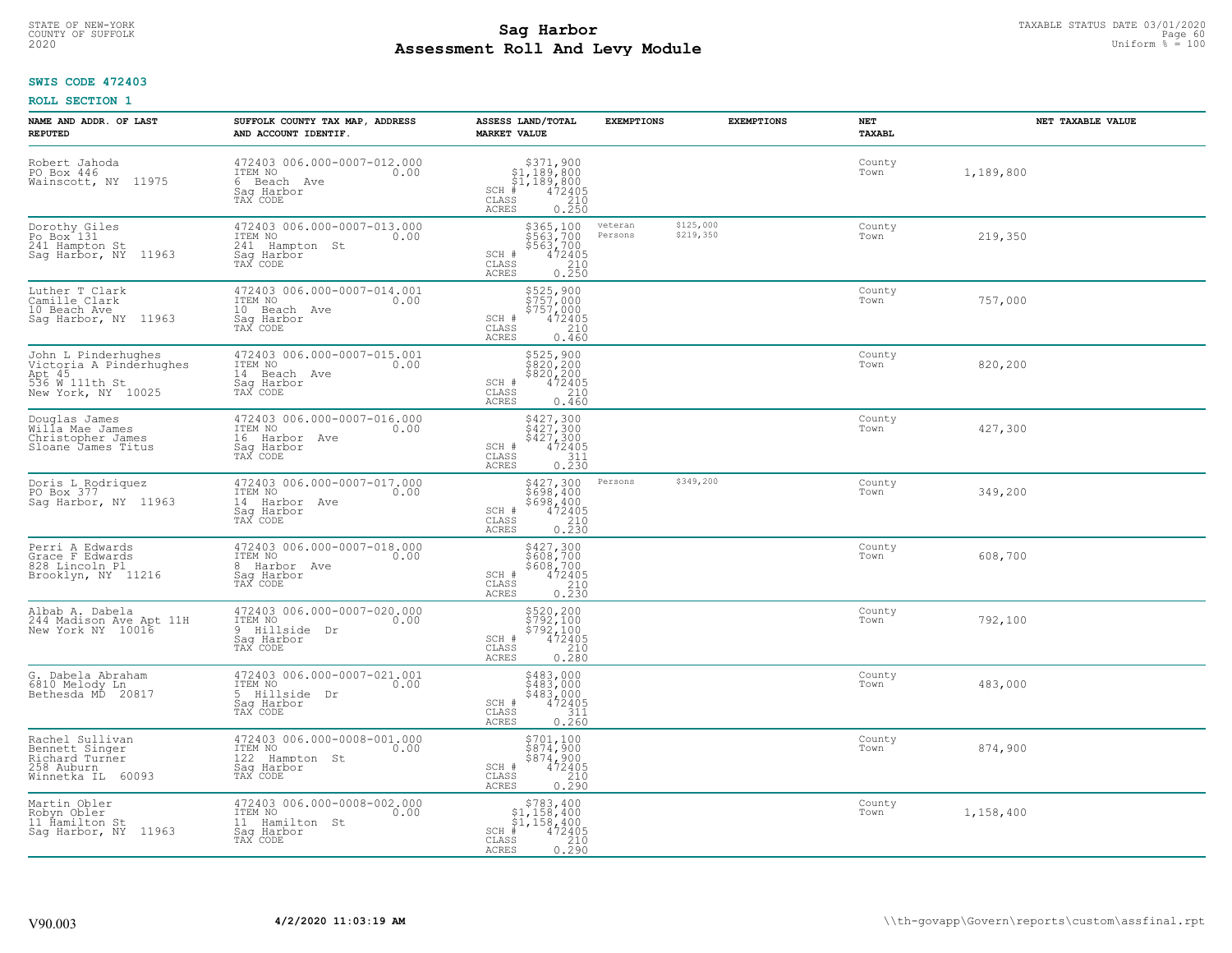#### **Sag Harbor** TAXABLE STATUS DATE 03/01/2020<br>
Poll and Louis Module **Assessment Roll And Levy Module** 2020 Uniform % = 100 COUNTY OF SUFFOLK **Example 19 Second 2008 Second 2009 Research Countries and Second 2009 Research Page 61**

## **SWIS CODE 472403**

| NAME AND ADDR. OF LAST<br><b>REPUTED</b>                                                                   | SUFFOLK COUNTY TAX MAP, ADDRESS<br>AND ACCOUNT IDENTIF.                                      | ASSESS LAND/TOTAL<br><b>MARKET VALUE</b>                                                                                                                                                                                                                                                                                                                                     | <b>EXEMPTIONS</b> | <b>EXEMPTIONS</b> | NET<br>TAXABL  | NET TAXABLE VALUE |
|------------------------------------------------------------------------------------------------------------|----------------------------------------------------------------------------------------------|------------------------------------------------------------------------------------------------------------------------------------------------------------------------------------------------------------------------------------------------------------------------------------------------------------------------------------------------------------------------------|-------------------|-------------------|----------------|-------------------|
| Ronald Meltzer<br>201 W 72nd St #12-1<br>New York NY 10023                                                 | 472403 006.000-0008-003.000<br>ITEM NO<br>0.00<br>15 Hamilton St<br>Saq Harbor<br>TAX CODE   | $\begin{array}{r}  \  \  \, 5610,700 \\  \  \, 51,051,200 \\  \  \, 51,051,200 \\  \  \  \, 472405 \\  \  \, 35 \\  \  \, 210 \\  \  \, 0 \\  \  \, 210 \\  \  \, 0 \\  \  \, 0 \\  \  \, 0 \\  \  \, 0 \\  \  \, 0 \\  \  \, 0 \\  \  \, 0 \\  \  \, 0 \\  \  \, 0 \\  \  \, 0 \\  \  \, 0 \\  \  \, 0 \\  \  \, 0 \\  \  \, $<br>$SCH$ #<br>CLASS<br><b>ACRES</b><br>0.110 |                   |                   | County<br>Town | 1,051,200         |
| Joyce A Shields<br>Po Box 272<br>75 Hedges Ln<br>Sagapoñack, NY 11962                                      | 472403 006.000-0008-004.000<br>ITEM NO<br>0.00<br>21 Hamilton St<br>Saq Harbor<br>TAX CODE   | $$980, 200$<br>$$1, 023, 300$<br>$$1, 023, 300$<br>$$472405$<br>$SCH$ #<br>CLASS<br>0.380<br>ACRES                                                                                                                                                                                                                                                                           |                   |                   | County<br>Town | 1,023,300         |
| Ruben M. Oliva, Trustee<br>Rand Oliva Family Trust<br>Kathleen G. Rand, Trustee<br>Rand Oliva Family Trust | 472403 006.000-0008-006.001<br>ITEM NO<br>0.00<br>32 Eastville Ave<br>Saq Harbor<br>TAX CODE | $$642, 400$<br>$$1, 211, 000$<br>$$1, 211, 000$<br>$$472405$<br>$SCH$ #<br>CLASS<br>210<br>0.620<br><b>ACRES</b>                                                                                                                                                                                                                                                             |                   |                   | County<br>Town | 1,211,000         |
| Michael Kessler<br>Katherine Kessler<br>130 Jane Street Apt 4FG<br>New York NY 10014                       | 472403 006.000-0008-006.002<br>ITEM NO<br>0.00<br>36 Eastville Ave<br>Saq Harbor<br>TAX CODE | $\begin{array}{r} \text{\small $>$518$, 100} \\ \text{\small $>$1$, 503$, 500} \\ \text{\small $>$1$, 503$, 500} \\ \text{\small $>$472405} \\ \text{\small $>$8$} \\ \text{\small $8$} \\ \text{\small $8$} \\ \text{\small $8$} \\ \text{\small $9$} \\ \text{\small $10$} \\ \text{\small $10$} \\ \end{array}$<br>$SCH$ #<br>CLASS<br><b>ACRES</b>                       |                   |                   | County<br>Town | 1,503,500         |
| Lori Maki<br>61 Fulton Street #1<br>Weehawken NJ 07086                                                     | 472403 006.000-0008-007.000<br>ITEM NO<br>0.00<br>29 Eastville Ave<br>Saq Harbor<br>TAX CODE | \$436,700<br>\$723,300<br>\$723,300<br>SCH #<br>472405<br>210<br>CLASS<br>ACRES<br>0.140                                                                                                                                                                                                                                                                                     |                   |                   | County<br>Town | 723,300           |
| Michael Butler<br>Lilian Cartwright<br>98 Brandywine Dr<br>Sag Harbor, NY 11963                            | 472403 006.000-0008-009.000<br>ITEM NO<br>0.00<br>37 Eastville Ave<br>Sag Harbor<br>TAX CODE | \$383,900<br>\$645,100<br>\$645,100<br>472405<br>SCH #<br>0.300<br>CLASS<br>ACRES                                                                                                                                                                                                                                                                                            | veteran           | \$11,155          | County<br>Town | 633,945           |
| Edward J Haye<br>Augusta Hayē<br>43 Eastville Ave<br>Saq Harbor, NY 11963                                  | 472403 006.000-0008-011.001<br>ITEM NO<br>0.00<br>43 Eastville Ave<br>Saq Harbor<br>TAX CODE | $\begin{array}{r} 5526,900 \\ 51,117,300 \\ 51,117,300 \\ \text{\#} & 472405 \\ \text{\#} & 210 \\ \text{\#} & 0.370 \end{array}$<br>$SCH$ #<br>CLASS<br><b>ACRES</b>                                                                                                                                                                                                        | veteran           | \$62,670          | County<br>Town | 1,054,630         |
| Sara_Gage<br>Apt 5<br>309 W 75th St<br>New York, NY 10023                                                  | 472403 006.000-0008-012.002<br>ITEM NO<br>0.00<br>10 James Pl<br>Saq Harbor<br>TAX CODE      | \$483,400<br>\$682,700<br>\$682,700<br>472405<br>210<br>SCH #<br>CLASS<br><b>ACRES</b><br>0.620                                                                                                                                                                                                                                                                              |                   |                   | County<br>Town | 682,700           |
| Edward F Pluchino<br>Susan F Pluchino<br>Po Box 62<br>Sag Harbor, NY 11963                                 | 472403 006.000-0008-012.003<br>ITEM NO<br>0.00<br>6 James Pl<br>Saq Harbor<br>TAX CODE       | \$565,200<br>\$769,900<br>\$769,900<br>\$72405<br>\$210<br>SCH #<br>CLASS<br><b>ACRES</b><br>0.500                                                                                                                                                                                                                                                                           | Volunte           | \$76,990          | County<br>Town | 692,910           |
| John J Van Kovics<br>Po Box 101<br>Sag Harbor NY 11963                                                     | 472403 006.000-0008-012.004<br>ITEM NO<br>0.00<br>5 James Pl<br>Saq Harbor<br>TAX CODE       | \$578,500<br>\$794,500<br>\$794,500<br>\$794,500<br>SCH #<br>210<br>CLASS<br><b>ACRES</b><br>0.460                                                                                                                                                                                                                                                                           |                   |                   | County<br>Town | 794,500           |
| Sue Calden<br>Po Box 2124<br>Saq Harbor, NY 11963                                                          | 472403 006.000-0008-012.005<br>ITEM NO<br>0.00<br>49 Eastville Ave<br>Saq Harbor<br>TAX CODE | \$525,900<br>\$792,000<br>\$792,000<br>\$792,000<br>SCH #<br>CLASS<br>210<br>0.460<br>ACRES                                                                                                                                                                                                                                                                                  |                   |                   | County<br>Town | 792,000           |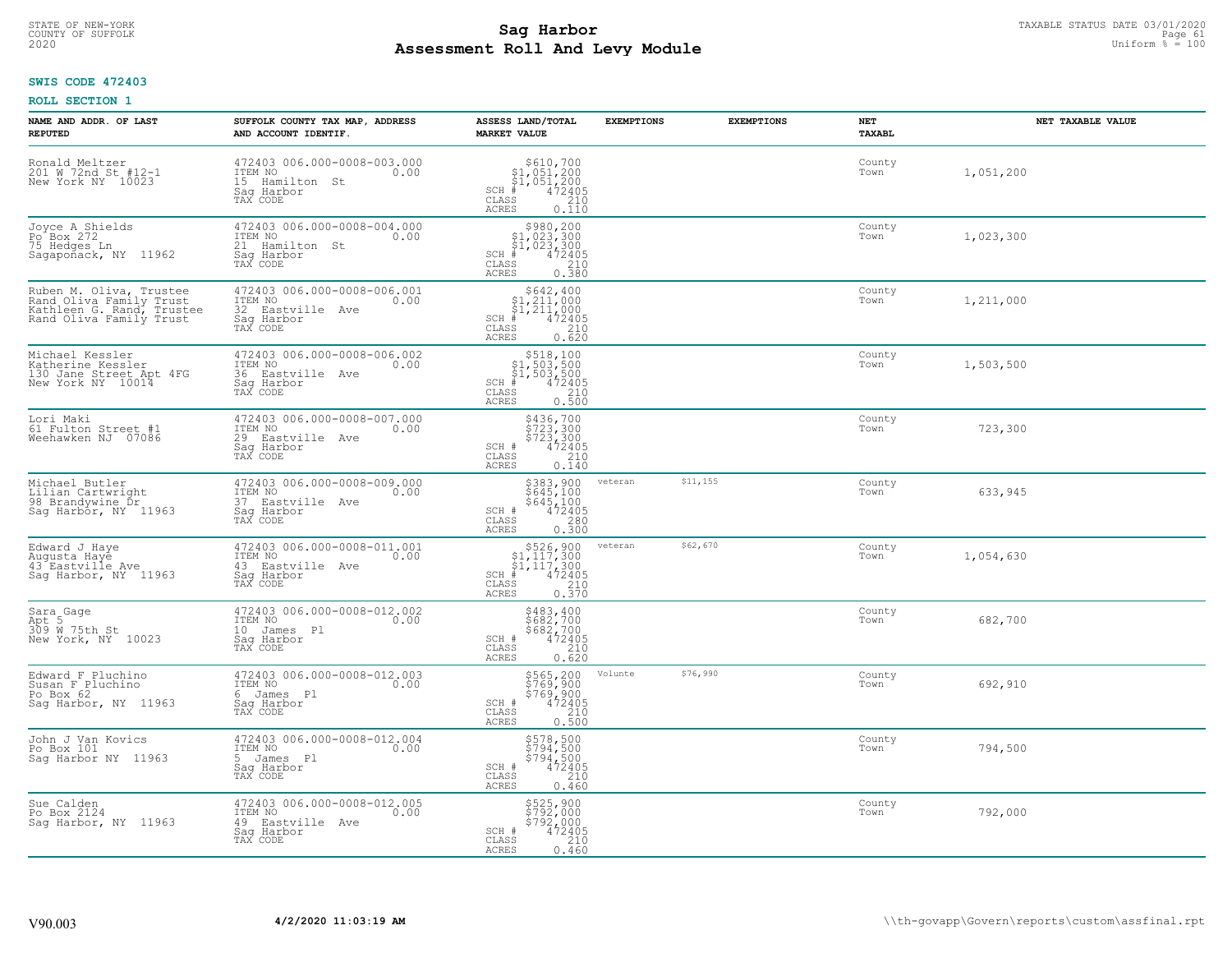# TAXABLE STATUS DATE 03/01/2020<br>COUNTY OF SUFFOLK Page 62 COUNTY OF SUFFOLK Page 62 **Assessment Roll And Levy Module** 2020 Uniform % = 100

## **SWIS CODE 472403**

| NAME AND ADDR. OF LAST<br><b>REPUTED</b>                                    | SUFFOLK COUNTY TAX MAP, ADDRESS<br>AND ACCOUNT IDENTIF.                                    | ASSESS LAND/TOTAL<br><b>MARKET VALUE</b>                                                                                            | <b>EXEMPTIONS</b> | <b>EXEMPTIONS</b> | NET<br><b>TAXABL</b> | NET TAXABLE VALUE |
|-----------------------------------------------------------------------------|--------------------------------------------------------------------------------------------|-------------------------------------------------------------------------------------------------------------------------------------|-------------------|-------------------|----------------------|-------------------|
| Deanna Distefano<br>John A Broich<br>11 James Pl<br>Sag Harbor, NY 11963    | 472403 006.000-0008-012.006<br>ITEM NO<br>0.00<br>11 James Pl<br>Saq Harbor<br>TAX CODE    | \$615,500<br>\$938,100<br>\$938,100<br>472405<br>210<br>SCH #<br>CLASS<br>ACRES<br>0.540                                            |                   |                   | County<br>Town       | 938,100           |
| Joseph Sullo<br>Claudine Sullo<br>57 Eileen Ave<br>Plainview NY 11803       | 472403 006.000-0008-012.007<br>ITEM NO<br>0.00<br>15 James Pl<br>Saq Harbor<br>TAX CODE    | \$501,500<br>\$723,000<br>\$723,000<br>472405<br>SCH #<br>CLASS<br>$\begin{array}{c} 210 \\ 0.550 \end{array}$<br>ACRES             |                   |                   | County<br>Town       | 723,000           |
| Lon G Parisi<br>APT 6B<br>400 E 55th St<br>New York NY 10022                | 472403 006.000-0008-012.008<br>ITEM NO<br>0.00<br>16 James Pl<br>Saq Harbor<br>TAX CODE    | \$523,100<br>\$834,000<br>\$834,000<br>SCH #<br>$\begin{smallmatrix} 472405\ 210\ 0.510 \end{smallmatrix}$<br>CLASS<br>ACRES        |                   |                   | County<br>Town       | 834,000           |
| James Renner JR<br>Laurie Nurnberger<br>Po Box 1843<br>Sag Harbor, NY 11963 | 472403 006.000-0008-012.010<br>ITEM NO<br>0.00<br>158 Hampton St<br>Saq Harbor<br>TAX CODE | \$380,500<br>\$694,700<br>\$694,700<br>SCH #<br>$472405$<br>$0.510$<br>CLASS<br>ACRES                                               |                   |                   | County<br>Town       | 694,700           |
| Richard Steyert<br>Becky H Steyert<br>21 Vickers St<br>Saq Harbor, NY 11963 | 472403 006.000-0008-012.011<br>ITEM NO<br>0.00<br>21 Vickers St<br>Saq Harbor<br>TAX CODE  | \$603,700<br>\$821,900<br>\$821,900<br>SCH #<br>$\frac{472405}{210}$<br>$\mathtt{CLASS}$<br>0.480<br>ACRES                          |                   |                   | County<br>Town       | 821,900           |
| Raymond J Simek<br>PO <sup>+</sup> Box 963<br>Sag Harbor, NY 11963          | 472403 006.000-0008-012.012<br>ITEM NO<br>0.00<br>14 Downer Pl<br>Sag Harbor<br>TAX CODE   | $$581,300$<br>$$926,400$<br>$$926,400$<br>$$472405$<br>$$210$<br>SCH #<br>CLASS<br>0.510<br>ACRES                                   |                   |                   | County<br>Town       | 926,400           |
| 144 Hampton Road, LLC<br>P.O. Box 547<br>Laurel NY 11948                    | 472403 006.000-0008-013.000<br>ITEM NO<br>0.00<br>144 Hampton St<br>Saq Harbor<br>TAX CODE | $$681, 600$<br>$$1, 345, 800$<br>$$1, 345, 800$<br>$$1, 345, 800$<br>472405<br>$SCH$ #<br>$\mathtt{CLASS}$<br>432<br>ACRES<br>0.990 |                   |                   | County<br>Town       | 1,345,800         |
| Stephen P Loeffler<br>68 Whitney Rd<br>Sag Harbor, NY 11963-2510            | 472403 006.000-0008-014.000<br>ITEM NO<br>0.00<br>152 Hampton St<br>Saq Harbor<br>TAX CODE | \$356,600<br>\$833,400<br>\$833,400<br>472405<br>$SCH$ #<br>CLASS<br>449<br>ACRES<br>0.520                                          |                   |                   | County<br>Town       | 833,400           |
| Kaho Realty<br>Donald Katz<br>Main St<br>Saq Harbor, NY 11963               | 472403 006.000-0008-015.000<br>TTEM NO 0.00<br>Vickers St<br>Saq Harbor<br>TAX CODE        | $$4,500$<br>$$4,500$<br>$$4,500$<br>$472405$<br>$311$<br>0<br>SCH #<br>CLASS<br>ACRES<br>0.110                                      |                   |                   | County<br>Town       | 4,500             |
| Ashton Stanton<br>Sybil Stanton<br>Enid Pigott<br>166 Hampton Street LLC    | 472403 006.000-0008-016.000<br>ITEM NO<br>0.00<br>166 Hampton St<br>Sag Harbor<br>TAX CODE | \$388,700<br>\$513,000<br>$$513,000$<br>472405<br>210<br>SCH #<br>CLASS<br>0.340<br><b>ACRES</b>                                    |                   |                   | County<br>Town       | 513,000           |
| 170 Hampton Street Inc.<br>640D Belle Terre Road<br>Port Jefferson NY 11777 | 472403 006.000-0008-017.000<br>ITEM NO<br>0.00<br>170 Hampton St<br>Sag Harbor<br>TAX CODE | \$359,600<br>\$595,700<br>\$595,700<br>SCH #<br>$\begin{array}{r} 472405 \\ 210 \\ 0.170 \end{array}$<br>CLASS<br>ACRES             |                   |                   | County<br>Town       | 595,700           |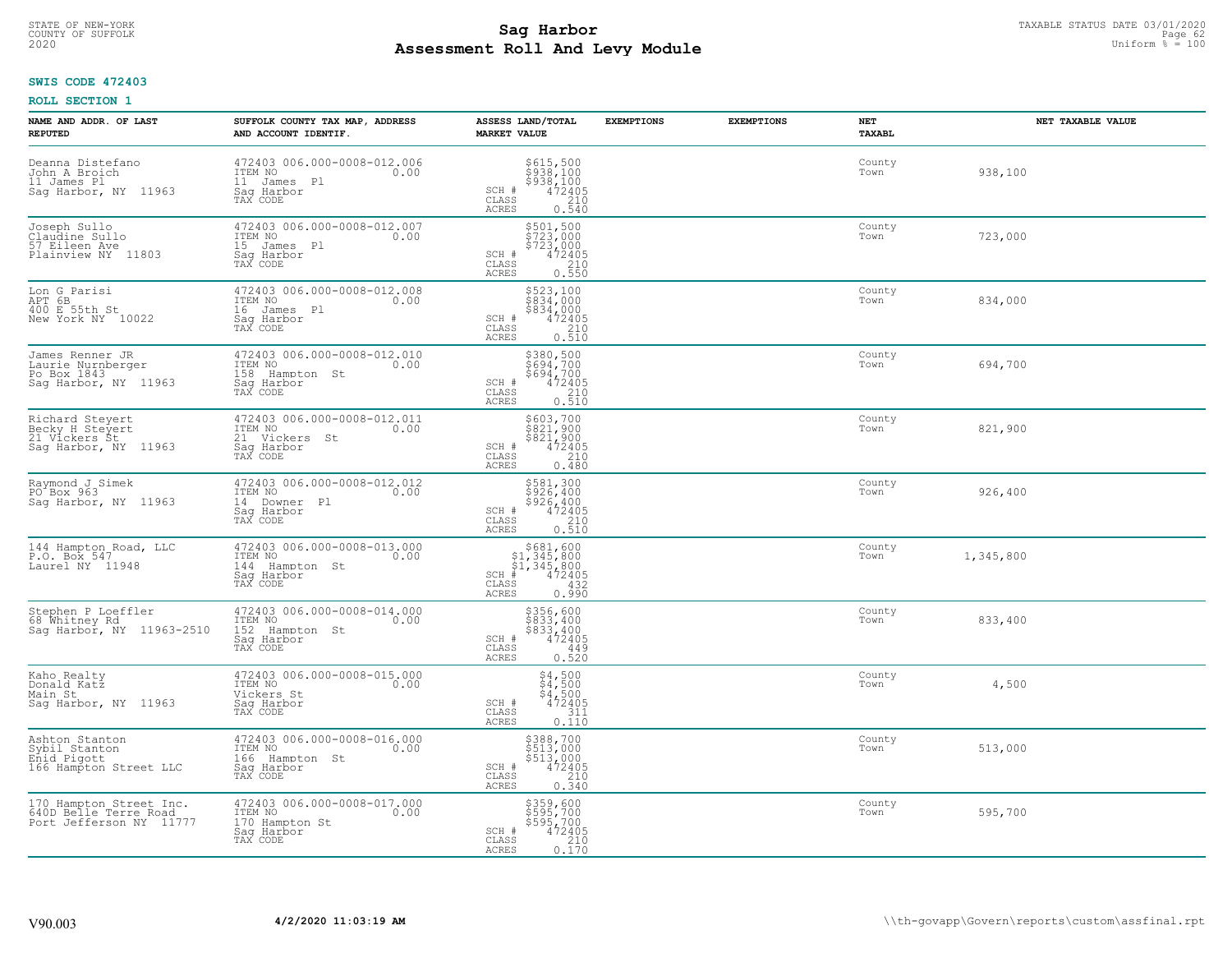# TAXABLE STATUS DATE 03/01/2020<br>COUNTY OF SUFFOLK Page 63 **Assessment Roll And Levy Module** 2020 Uniform % = 100

## **SWIS CODE 472403**

|  | <b>ROLL SECTION 1</b> |  |
|--|-----------------------|--|
|--|-----------------------|--|

| NAME AND ADDR. OF LAST<br><b>REPUTED</b>                                                      | SUFFOLK COUNTY TAX MAP, ADDRESS<br>AND ACCOUNT IDENTIF.                                      | ASSESS LAND/TOTAL<br><b>MARKET VALUE</b>                                                                                                                                                                                                                                                                                                     | <b>EXEMPTIONS</b> | <b>EXEMPTIONS</b> | NET<br>TAXABL  | NET TAXABLE VALUE |
|-----------------------------------------------------------------------------------------------|----------------------------------------------------------------------------------------------|----------------------------------------------------------------------------------------------------------------------------------------------------------------------------------------------------------------------------------------------------------------------------------------------------------------------------------------------|-------------------|-------------------|----------------|-------------------|
| Lisa D Depetris<br>174 Hampton St<br>Sag Harbor, NY 11963                                     | 472403 006.000-0008-018.000<br>ITEM NO<br>0.00<br>174 Hampton St<br>Saq Harobr<br>TAX CODE   | \$359,600<br>\$658,300<br>\$658,300<br>\$472405<br>SCH #<br>$\mathtt{CLASS}$<br>210<br>ACRES<br>0.170                                                                                                                                                                                                                                        |                   |                   | County<br>Town | 658,300           |
| Adam Scott<br>Christopher Beacham<br>3 Pierrepont Pl Apt 3B<br>Brooklyn NY 11201              | 472403 006.000-0008-019.000<br>ITEM NO<br>0.00<br>5 Vickers St<br>Sag Harbor<br>TAX CODE     | \$427,000<br>\$572,700<br>\$572,700<br>472405<br>SCH #<br>$\mathtt{CLASS}$<br>210<br>0.170<br>ACRES                                                                                                                                                                                                                                          |                   |                   | County<br>Town | 572,700           |
| 11 Vickers LLC<br>c/o Mary Harada, RWN Managem<br>712 Fifth Avenue FL 30<br>New York NY 10019 | 472403 006.000-0008-021.004<br>ITEM NO<br>0.00<br>4 Downer Pl<br>Sag Harbor<br>TAX CODE      | $\begin{array}{r}  \  \  \, 561,000\\  \  \, 51,089,300\\  \  \, 51,089,300\\  \  \  \, 472405\\  \  \  \, 55\\  \  \  \, 210\\  \  \  \, 240\\  \  \  \, 240\\  \  \  \, 25\\  \  \  \, 220\\  \  \  \, 240\\  \  \  \, 240\\  \  \  \, 25\\  \  \  \, 260\\  \  \  \, 270\\  \  \  \, 280\\  \  \  \,$<br>SCH #<br>CLASS<br>ACRES<br>0.520 |                   |                   | County<br>Town | 1,089,300         |
| David Reiner<br>500 N Broadway Suite 165<br>Jericho, NY 11753                                 | 472403 006.000-0008-022.000<br>ITEM NO<br>0.00<br>17 Vickers St<br>Saq Harbor<br>TAX CODE    | $$467,500$<br>$$631,300$<br>$$631,300$<br>$472405$<br>$$230$<br>SCH #<br>$\mathtt{CLASS}$<br>ACRES<br>0.330                                                                                                                                                                                                                                  |                   |                   | County<br>Town | 631,300           |
| Nathan Brown<br>Gloria Brown<br>770 Anderson Ave<br>Cliffside Park, NJ 07010                  | 472403 006.000-0008-023.000<br>ITEM NO<br>0.00<br>17 Downer Pl<br>Saq Harbor<br>TAX CODE     | $\begin{array}{r} 538,800 \\ 5767,500 \\ 5767,500 \\ 472405 \\ 210 \\ 230 \end{array}$<br>SCH #<br>CLASS<br>ACRES<br>0.520                                                                                                                                                                                                                   | veteran           | \$75,000          | County<br>Town | 692,500           |
| 123 Harrison LLC<br>P.O. Box 375<br>Watermill NY 11976                                        | 472403 006.000-0008-024.000<br>ITEM NO<br>0.00<br>123 Harrison St<br>Sag Harbor<br>TAX CODE  | \$525,900<br>\$680,800<br>$$680, 800$<br>472405<br>210<br>SCH #<br>CLASS<br>ACRES<br>0.460                                                                                                                                                                                                                                                   |                   |                   | County<br>Town | 680,800           |
| Wanzo Galloway<br>Willie Mae Galloway<br>114-35 223rd St<br>Cambria Heights, NY 11411         | 472403 006.000-0008-025.000<br>ITEM NO<br>0.00<br>111 Harrison St<br>Sag Harbor<br>TAX CODE  | \$580,200<br>\$816,200<br>\$816,200<br>472405<br>SCH #<br>$\begin{array}{c} 210 \\ 0.560 \end{array}$<br>CLASS<br>ACRES                                                                                                                                                                                                                      |                   |                   | County<br>Town | 816,200           |
| John Van Dood III<br>PO Box 611<br>Sag Harbor, NY 11963                                       | 472403 006.000-0008-026.000<br>ITEM NO<br>0.00<br>75 Eastville Ave<br>Saq Harbor<br>TAX CODE | \$518,100<br>\$807,900<br>\$807,900<br>472405<br>SCH #<br>CLASS<br>220<br><b>ACRES</b><br>0.500                                                                                                                                                                                                                                              |                   |                   | County<br>Town | 807,900           |
| LGMJ LLC<br>c/o Brosnan<br>P.O. Box 511<br>Montauk NY 11954                                   | 472403 006.000-0009-001.003<br>ITEM NO 0.00<br>41 Montauk Ave<br>Saq Harbor<br>TAX CODE      | \$564,200<br>\$682,700<br>\$682,700<br>472405<br>SCH #<br>CLASS<br>210<br>ACRES<br>0.550                                                                                                                                                                                                                                                     |                   |                   | County<br>Town | 682,700           |
| Donald Schellinger<br>Judith Schellinger<br>68 Eastville Avé<br>Sag Harbor, NY 11963          | 472403 006.000-0009-002.003<br>ITEM NO<br>0.00<br>68 Eastville Ave<br>Saq Harbor<br>TAX CODE | \$569,900<br>\$937,500<br>\$937,500<br>\$937,500<br>SCH #<br>0.500<br>CLASS<br><b>ACRES</b>                                                                                                                                                                                                                                                  |                   |                   | County<br>Town | 937,500           |
| Brian J DeSesa<br>Kelly DeSESA<br>P.O. Box 52<br>Sag Harbor NY 11963                          | 472403 006.000-0009-003.000<br>ITEM NO<br>0.00<br>74 Eastville Ave<br>Saq Harbor<br>TAX CODE | \$503,100<br>\$838,400<br>\$838,400<br>SCH #<br>472405<br>$\mathtt{CLASS}$<br>210<br>ACRES<br>0.320                                                                                                                                                                                                                                          |                   |                   | County<br>Town | 838,400           |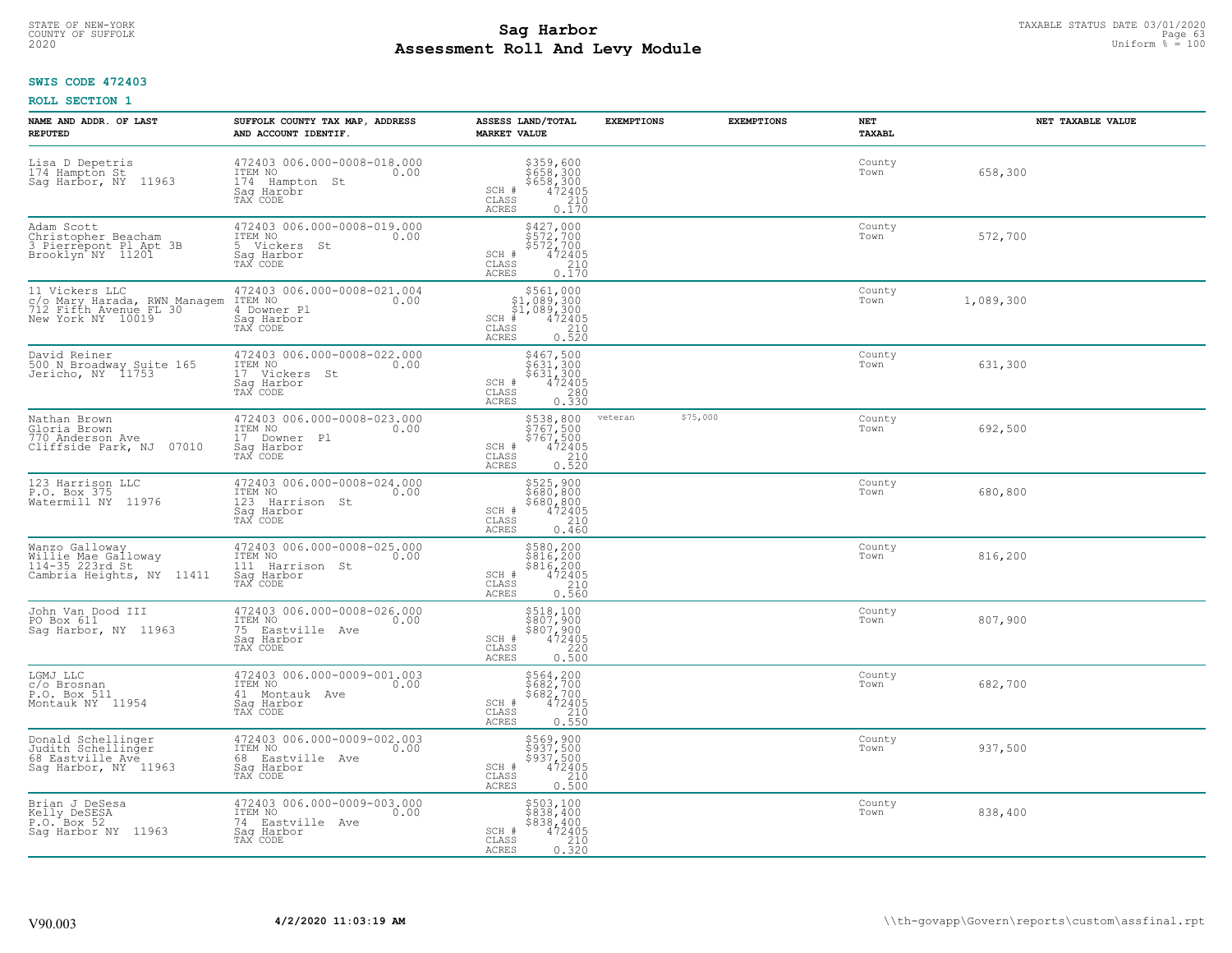# STATE OF NEW-YORK TAXABLE STATUS DATE 03/01/2020<br>COUNTY OF SUFFOLK Page 64 **Assessment Roll And Levy Module** 2020 Uniform % = 100

## **SWIS CODE 472403**

| NAME AND ADDR. OF LAST<br><b>REPUTED</b>                                                          | SUFFOLK COUNTY TAX MAP, ADDRESS<br>AND ACCOUNT IDENTIF.                                           | ASSESS LAND/TOTAL<br><b>MARKET VALUE</b>                                                                                                    | <b>EXEMPTIONS</b> | <b>EXEMPTIONS</b> | <b>NET</b><br>TAXABL | NET TAXABLE VALUE |     |
|---------------------------------------------------------------------------------------------------|---------------------------------------------------------------------------------------------------|---------------------------------------------------------------------------------------------------------------------------------------------|-------------------|-------------------|----------------------|-------------------|-----|
| Marc Scollar, Trustee<br>of the Harrison Scollar-Altm<br>47 E 87 St Unit 6D<br>New York NY 10128  | 472403 006.000-0009-004.000<br>ITEM NO<br>0.00<br>87 Harrison St<br>Sag Harbor<br>TAX CODE        | \$503,400<br>\$729,700<br>\$729,700<br>472405<br>SCH #<br>CLASS<br>210<br><b>ACRES</b><br>0.160                                             |                   |                   | County<br>Town       | 729,700           |     |
| Cleveland Theresa M<br>(& Heir<br>15521 Redington Dr<br>Redington Béach, FL<br>33708              | 472403 006.000-0009-007.001<br>ITEM NO<br>0.00<br>83<br>Harrison St<br>Sag Harbor<br>TAX CODE     | $$855,300$<br>$$1,040,600$<br>$$1,040,600$<br>$472405$<br>$35$<br>$$210$<br>SCH #<br>CLASS<br>0.490<br>ACRES                                |                   |                   | County<br>Town       | 1,040,600         |     |
| 78 Harrison Street, LLC<br>38 The Birches<br>Roslyn NY 11576                                      | 472403 006.000-0009-008.000<br>ITEM NO<br>0.00<br>76<br>Harrison<br>St.<br>Sag Harbor<br>TAX CODE | $\begin{array}{r} 5858,300\\ 51,473,700\\ 51,473,700\\ *\\ *\\ 210\\ *\\ \text{ss}\end{array}$<br>SCH<br>CLASS<br><b>ACRES</b>              |                   |                   | County<br>Town       | 1,473,700         |     |
| C John Stafford<br>Peggy Stafford<br>P O Box 1634<br>Saq Harbor, NY<br>11963                      | 472403 006.000-0009-009.000<br>ITEM NO<br>0.00<br>82 Harrison St<br>Saq Harbor<br>TAX CODE        | \$578,500<br>\$867,300<br>\$867,300<br>472405<br>SCH #<br>CLASS<br>210<br>ACRES<br>0.460                                                    | Volunte           | \$86,730          | County<br>Town       | 780,570           |     |
| Marlene Sandler, Trustee<br>Marlene Sandler Revocable Tr<br>90 Harrison St<br>Saq Harbor NY 11963 | 472403 006.000-0009-010.000<br>ITEM NO<br>0.00<br>90 Harrison St<br>Sag Harbor<br>TAX CODE        | $$663, 200$<br>$$1, 934, 200$<br>$$1, 934, 200$<br>SCH #<br>CLASS<br>472405<br>$\frac{210}{0.210}$<br>ACRES                                 |                   |                   | County<br>Town       | 1,934,200         |     |
| Lindsay C Morris<br>Stephen Munshin<br>15 Private Rd<br>Sag Harbor, NY 11963                      | 472403 006.000-0009-011.004<br>ITEM NO<br>0.00<br>15<br>Pvt Rd<br>Sag Harbor<br>TAX CODE          | \$456,900<br>\$774,200<br>\$774,200<br>472405<br>SCH #<br>CLASS<br>210<br><b>ACRES</b><br>0.490                                             |                   |                   | County<br>Town       | 774,200           |     |
| Suzanne L Schechter<br>as Trustee of the Suzanne Sc<br>41 W 58th St Apt 7B<br>New York NY 10019   | 472403 006.000-0009-012.000<br>ITEM NO<br>0.00<br>98<br>Harrison St<br>Saq Harbor<br>TAX CODE     | $$493,900$<br>$$1,514,700$<br>$$1,514,700$<br>$*1,514,72405$<br>SCH<br>$\begin{array}{c} 210 \\ 0.640 \end{array}$<br>CLASS<br><b>ACRES</b> |                   |                   | County<br>Town       | 1,514,700         |     |
| Denise M Sabloski<br>Po Box 2032<br>Sag Harbor, NY<br>11963                                       | 472403 006.000-0009-013.000<br>ITEM NO<br>0.00<br>102<br>Harrison St<br>Saq Harbor<br>TAX CODE    | \$449,500<br>\$704,600<br>\$704,600<br>472405<br>SCH #<br>CLASS<br>$\begin{array}{c} 210 \\ 0.170 \end{array}$<br>ACRES                     |                   |                   | County<br>Town       | 704,600           |     |
| Margaret A Linton<br>2171 Madison Ave<br>Intercom 702, 9C<br>New York NY 10037                    | 472403 006.000-0009-014.000<br>ITEM NO<br>0.00<br>6 Robeson Blvd<br>Saq Harbor<br>TAX CODE        | \$375,200<br>\$375,200<br>\$375,200<br>\$472405<br>SCH #<br>CLASS<br>311<br><b>ACRES</b><br>0.350                                           |                   |                   | County<br>Town       | 375,200           |     |
| Dr Carmen Wilson<br>25 St. James St<br>Montego Bay<br>Jamaiča, WĪ                                 | 472403 006.000-0009-015.000<br>ITEM NO<br>0.00<br>16 Robeson Blvd<br>Sag Harbor<br>TAX CODE       | \$451,500<br>\$451,500<br>\$451,500<br>\$451,500<br>\$72405<br>\$110.520<br>SCH #<br>CLASS<br><b>ACRES</b>                                  |                   |                   | County<br>Town       | 451,500           |     |
|                                                                                                   |                                                                                                   |                                                                                                                                             |                   |                   |                      | vilsh6            | 150 |
| Bryan Midlam<br>Julia E. Midlam<br>9 Wooded Path<br>Saq Harbor NY 11963                           | 472403 006.000-0009-016.000<br>ITEM NO<br>0.00<br>9 Pvt<br>Rd<br>Sag Harbor<br>TAX CODE           | \$453,200<br>\$731,400<br>\$731,400<br>472405<br>SCH #<br>CLASS<br>210<br>0.540<br>ACRES                                                    |                   |                   | County<br>Town       | 731,400           |     |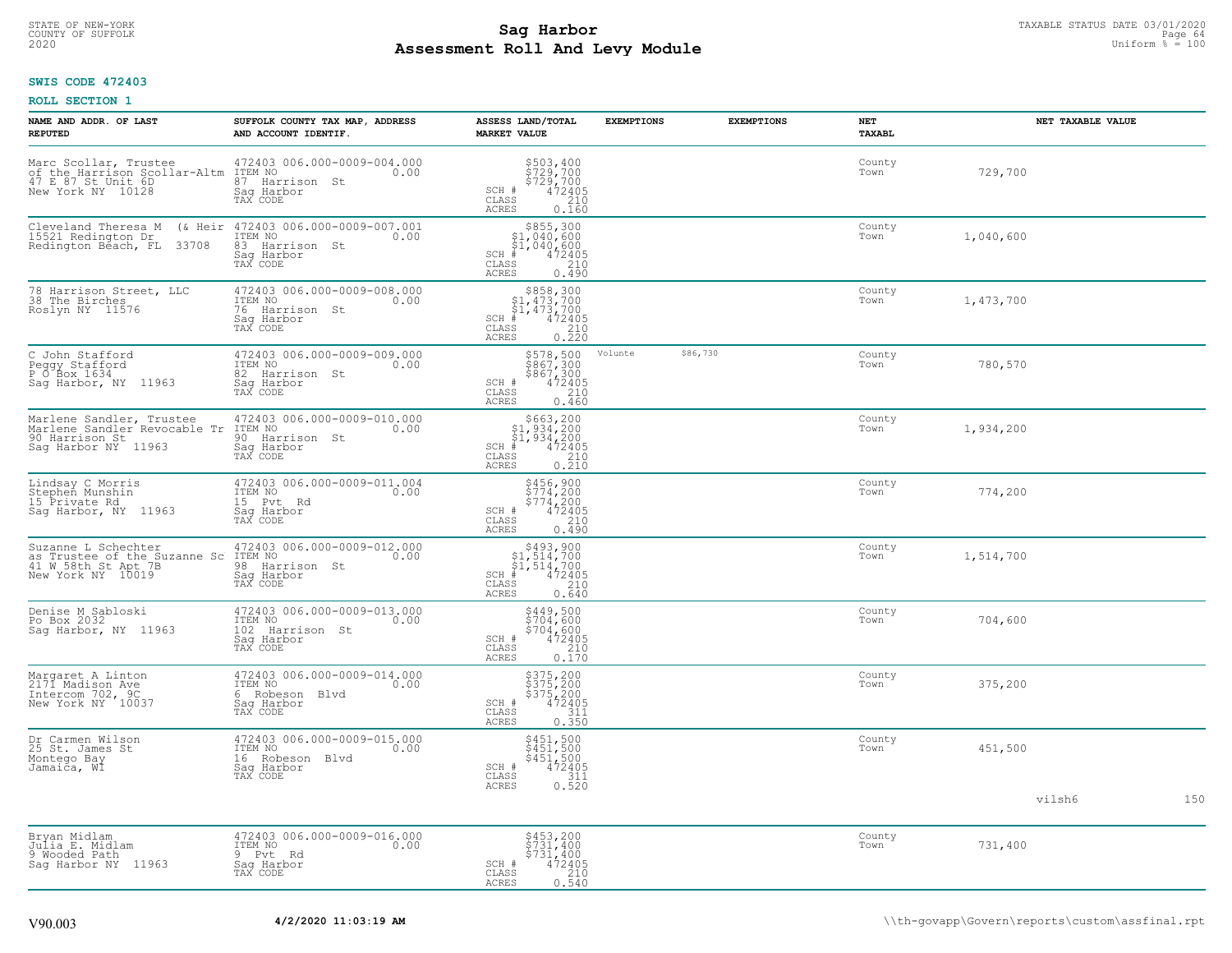# TAXABLE STATUS DATE 03/01/2020<br>COUNTY OF SUFFOLK Page 65 **Assessment Roll And Levy Module** 2020 Uniform % = 100

## **SWIS CODE 472403**

| NAME AND ADDR. OF LAST<br><b>REPUTED</b>                                                                          | SUFFOLK COUNTY TAX MAP, ADDRESS<br>AND ACCOUNT IDENTIF.                                       | ASSESS LAND/TOTAL<br><b>MARKET VALUE</b>                                                                 | <b>EXEMPTIONS</b> | <b>EXEMPTIONS</b> | NET<br><b>TAXABL</b> |           | NET TAXABLE VALUE |
|-------------------------------------------------------------------------------------------------------------------|-----------------------------------------------------------------------------------------------|----------------------------------------------------------------------------------------------------------|-------------------|-------------------|----------------------|-----------|-------------------|
| Geoffrey Merrick<br>Deborah Merrick<br>132 Maple St<br>07974<br>New Providence, NJ                                | 472403 006.000-0009-017.000<br>ITEM NO<br>0.00<br>24 Robeson Blvd<br>Saq Harbor<br>TAX CODE   | \$404,100<br>\$679,000<br>\$679,000<br>472405<br>SCH #<br>CLASS<br>210<br>ACRES<br>0.520                 |                   |                   | County<br>Town       | 679,000   |                   |
|                                                                                                                   |                                                                                               |                                                                                                          |                   |                   |                      | vilsh6    | 150               |
| Matthew Joaquim Hurley<br>Kathryn Hurley<br>Maria <sup>-</sup> Hurley<br>1269 E 105th Street<br>Brooklyn NY 11236 | 472403 006.000-0009-018.000<br>ITEM NO<br>0.00<br>30 Robeson Blvd<br>Saq Harbor<br>TAX CODE   | \$404,100<br>\$596,100<br>\$596,100<br>472405<br>SCH #<br>CLASS<br>210<br>ACRES                          | veteran           | \$75,000          | County<br>Town       | 521,100   |                   |
|                                                                                                                   |                                                                                               | 0.520                                                                                                    |                   |                   |                      | vilsh6    | 150               |
| Bruce Milne<br>38 Robeson Blvd<br>Saq Harbor, NY 11963                                                            | 472403 006.000-0009-019.000<br>ITEM NO<br>0.00<br>38 Robeson Blvd<br>Saq Harbor<br>TAX CODE   | \$484,900<br>\$899,100<br>\$899,100<br>472405<br>SCH #<br>CLASS<br>210                                   |                   |                   | County<br>Town       | 899,100   |                   |
|                                                                                                                   |                                                                                               | <b>ACRES</b><br>0.520                                                                                    |                   |                   |                      | vilsh6    | 150               |
| Stanley Hopek<br>Sharon Hopek<br>115 S Route 303<br>Bluavett, NY 10913                                            | 472403 006.000-0010-002.001<br>ITEM NO<br>0.00<br>114 Harrison St<br>Saq Harbor<br>TAX CODE   | \$535,200<br>\$841,900<br>\$841,900<br>472405<br>210<br>SCH #<br>CLASS<br><b>ACRES</b><br>0.520          |                   |                   | County<br>Town       | 841,900   |                   |
| William Lynch Jr<br>Mary F Lynch<br>118 <sup>-</sup> Harrison St<br>Saq Harbor, NY 11963                          | 472403 006.000-0010-003.000<br>ITEM NO<br>0.00<br>118 Harrison St<br>Saq Harbor<br>TAX CODE   | \$343,700<br>\$529,800<br>\$529,800<br>\$472405<br>SCH #<br>CLASS<br>210<br><b>ACRES</b><br>0.130        |                   |                   | County<br>Town       | 529,800   |                   |
| Jeanine Pepler<br>122 Harrison Street Ext<br>Sag Harbor NY 11963                                                  | 472403 006.000-0010-004.000<br>ITEM NO<br>0.00<br>122 Harrison St<br>Sag Harbor<br>TAX CODE   | $$449,500$<br>$$801,300$<br>$$801,300$<br>$$472405$<br>$$210$<br>SCH #<br>CLASS<br><b>ACRES</b><br>0.170 |                   |                   | County<br>Town       | 801,300   |                   |
| Samara Swanston<br>Daniel Newman<br>205 W 80th St Apt 1D<br>New York, NY 10004                                    | 472403 006.000-0010-005.000<br>ITEM NO<br>0.00<br>35 Carver St<br>Saq Harbor<br>TAX CODE      | \$428,800<br>\$607,200<br>\$607,200<br>472405<br>SCH #<br>CLASS<br>210<br><b>ACRES</b><br>0.300          |                   |                   | County<br>Town       | 607,200   |                   |
| Allen Harvey<br>Ludlow Beckett<br>Apt 1<br>332 Clinton Ave<br>Brooklyn, NY 11205                                  | 472403 006.000-0010-006.000<br>TTEM NO 0.00<br>0.00<br>31 Carver St<br>Saq Harbor<br>TAX CODE | $$5.38,800$<br>$$1,024,800$<br>$$1,024,800$<br>SCH<br>472405<br>CLASS<br>210<br><b>ACRES</b><br>0.520    |                   |                   | County<br>Town       | 1,024,800 |                   |
| Robert Scally<br>Dena Scally<br>3 Washinton Sq Village Apt 1<br>New York, NY 10012                                | 472403 006.000-0010-007.000<br>ITEM NO<br>0.00<br>25 Carver St<br>Sag Harbor<br>TAX CODE      | \$485,900<br>\$883,000<br>\$883,000<br>SCH #<br>$\frac{472405}{210}$<br>CLASS<br><b>ACRES</b><br>0.340   |                   |                   | County<br>Town       | 883,000   |                   |
|                                                                                                                   |                                                                                               |                                                                                                          |                   |                   |                      | vilsh6    | 100               |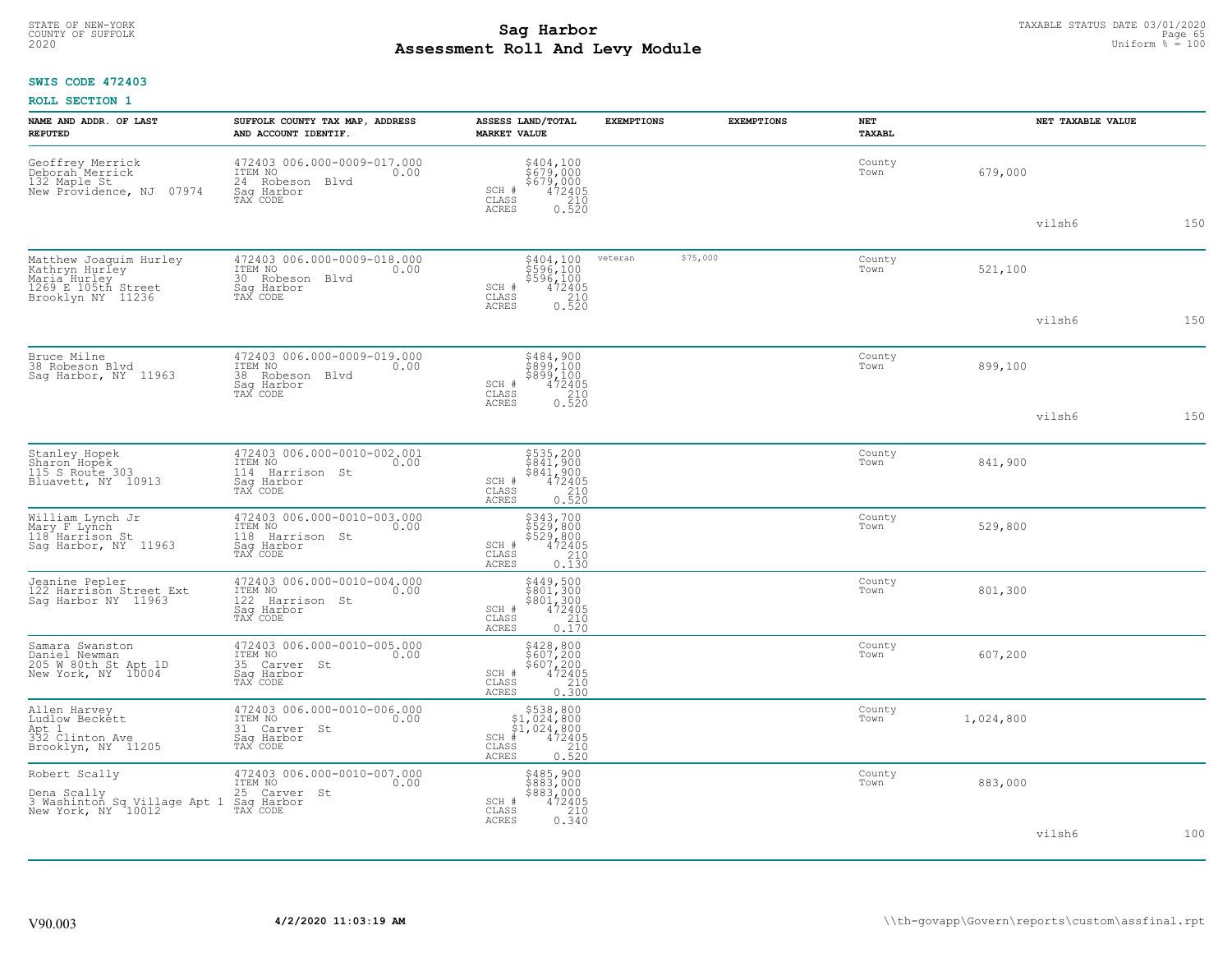# TAXABLE STATUS DATE 03/01/2020<br>COUNTY OF SUFFOLK Page 66 **Assessment Roll And Levy Module** 2020 Uniform % = 100

### **SWIS CODE 472403**

|  | ROLL SECTION 1 |  |
|--|----------------|--|
|--|----------------|--|

| NAME AND ADDR. OF LAST<br><b>REPUTED</b>                                                 | SUFFOLK COUNTY TAX MAP, ADDRESS<br>AND ACCOUNT IDENTIF.                                     | ASSESS LAND/TOTAL<br><b>MARKET VALUE</b>                                                                                      | <b>EXEMPTIONS</b> | <b>EXEMPTIONS</b> | <b>NET</b><br>TAXABL |           | NET TAXABLE VALUE |     |
|------------------------------------------------------------------------------------------|---------------------------------------------------------------------------------------------|-------------------------------------------------------------------------------------------------------------------------------|-------------------|-------------------|----------------------|-----------|-------------------|-----|
| George W Burnett<br>Po Box 87<br>Sag Harbor, NY 11963                                    | 472403 006.000-0010-008.000<br>ITEM NO<br>0.00<br>19 Carver St<br>Sag Harbor<br>TAX CODE    | $5218, 500$<br>$5344, 300$<br>$5344, 300$<br>$472405$<br>$210$<br>SCH #<br>CLASS<br>ACRES<br>0.070                            | veteran           | \$86,075          | County<br>Town       | 258,225   |                   |     |
|                                                                                          |                                                                                             |                                                                                                                               |                   |                   |                      |           | vilsh6            | 50  |
| Barbara Eileen Grigg<br>77 E 7th St<br>New Your, NY 10003                                | 472403 006.000-0010-009.000<br>ITEM NO<br>0.00<br>15 Carver St<br>Saq Harbor<br>TAX CODE    | \$485,900<br>\$673,800<br>$\begin{array}{r} 5673,800 \\ 472405 \\ 210 \\ 0.340 \end{array}$<br>SCH #<br>CLASS<br><b>ACRES</b> |                   |                   | County<br>Town       | 673,800   |                   |     |
|                                                                                          |                                                                                             |                                                                                                                               |                   |                   |                      |           | vilsh6            | 100 |
| Mark Madden<br>27 West 96th Street 10F<br>New York NY 10025                              | 472403 006.000-0010-010.000<br>ITEM NO<br>0.00<br>11 Carver St<br>Saq Harbor<br>TAX CODE    | \$485,900<br>\$755,400<br>\$755,400<br>\$755,400<br>SCH #<br>CLASS<br>210                                                     |                   |                   | County<br>Town       | 755,400   |                   |     |
|                                                                                          |                                                                                             | ACRES<br>0.340                                                                                                                |                   |                   |                      |           | vilsh6            | 75  |
| Mark J. Madden<br>Gustavo A. Martinez<br>27 W 96th Street Suite 10F<br>New York NY 10025 | 472403 006.000-0010-011.000<br>ITEM NO<br>0.00<br>5 Carver St<br>Saq Harbor<br>TAX CODE     | \$500,200<br>\$970,500<br>\$970,500<br>\$970,500<br>SCH #<br>311<br>CLASS<br><b>ACRES</b><br>0.350                            |                   |                   | County<br>Town       | 970,500   |                   |     |
| Joann Cameron<br>P.O. Box 1945<br>Saq Harbor NY 11963                                    | 472403 006.000-0010-012.000<br>ITEM NO<br>0.00<br>1 Carver St<br>Sag Harbor<br>TAX CODE     | \$485,900<br>\$920,400<br>\$920,400<br>472405<br>SCH #<br>CLASS<br>210<br>0.340<br><b>ACRES</b>                               |                   |                   | County<br>Town       | 920,400   |                   |     |
| Arthur Salmon<br>Elaine O Salmon<br>628 E 20 St<br>New York, NY 10009                    | 472403 006.000-0010-013.000<br>ITEM NO<br>0.00<br>41 Robeson Blvd<br>Sag Harbor<br>TAX CODE | \$500,200<br>\$636,700<br>\$636,700<br>472405<br>210<br>$SCH$ #<br>CLASS<br>0.350<br><b>ACRES</b>                             | veteran           | \$62,670          | County<br>Town       | 574,030   |                   |     |
| Heike Grebenstein<br>37 Robeson Blvd<br>Sag Harbor, NY 11963                             | 472403 006.000-0010-014.000<br>TTEM NO 0.00<br>37 Robeson Blvd<br>Saq Harbor<br>TAX CODE    | \$500,200<br>\$992,700<br>\$992,700<br>SCH #<br>472405<br>CLASS<br>$\frac{210}{0.350}$<br><b>ACRES</b>                        |                   |                   | County<br>Town       | 992,700   |                   |     |
| Justin A Neubauer<br>29 Robeson Blvd<br>Saq Harbor NY 11963                              | 472403 006.000-0010-015.000<br>TTEM NO 0.00<br>29 Robeson Blvd<br>Saq Harbor<br>TAX CODE    | $SCH$ #<br>CLASS<br><b>ACRES</b>                                                                                              |                   |                   | County<br>Town       | 1,299,600 |                   |     |
|                                                                                          |                                                                                             |                                                                                                                               |                   |                   |                      |           | vilsh6            | 150 |
| Woodbine 55 II, LLC<br>P.O. Box 511<br>Montauk NY 11954                                  | 472403 006.000-0010-016.000<br>ITEM NO<br>0.00<br>23 Robeson Blvd<br>Sag Harbor<br>TAX CODE | $$500, 200$<br>$$2, 454, 700$<br>$$2, 454, 700$<br>$SCH$ #<br>472405<br>CLASS<br>210<br><b>ACRES</b><br>0.350                 |                   |                   | County<br>Town       | 2,454,700 |                   |     |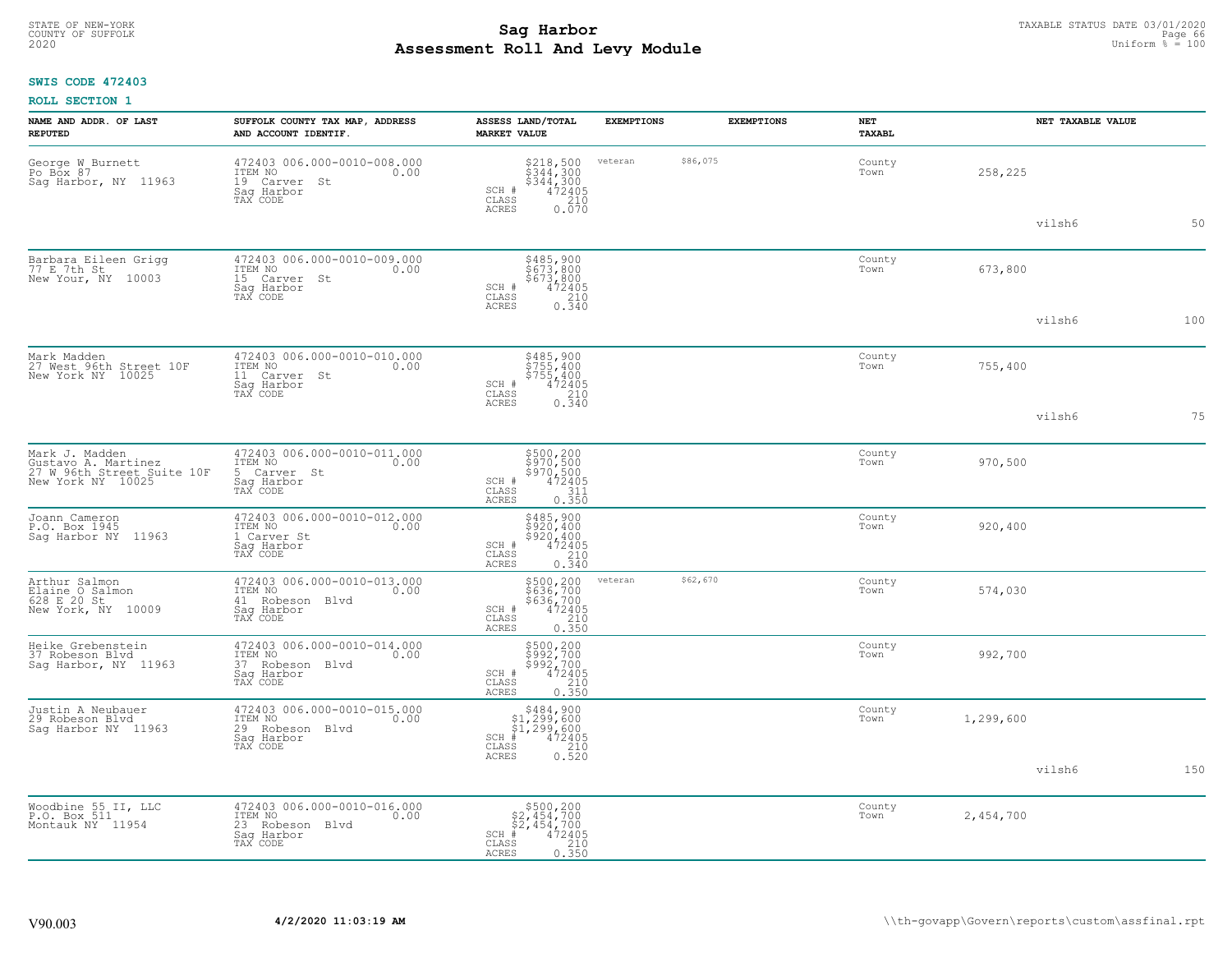#### **Sag Harbor** TAXABLE STATUS DATE 03/01/2020 TAXABLE STATUS DATE 03/01/2020 Page 67 **Assessment Roll And Levy Module** 2020 Uniform % = 100 COUNTY OF SUFFOLK **Example 19 Second COUNTY COUNTY COUNTY OF SUFFOLK** Page 67

### **SWIS CODE 472403**

| NAME AND ADDR. OF LAST<br><b>REPUTED</b>                                                                                                                                            | SUFFOLK COUNTY TAX MAP, ADDRESS<br>AND ACCOUNT IDENTIF.                                       | ASSESS LAND/TOTAL<br><b>MARKET VALUE</b>                                                                                                   | <b>EXEMPTIONS</b> | <b>EXEMPTIONS</b> | NET<br><b>TAXABL</b> | NET TAXABLE VALUE |     |
|-------------------------------------------------------------------------------------------------------------------------------------------------------------------------------------|-----------------------------------------------------------------------------------------------|--------------------------------------------------------------------------------------------------------------------------------------------|-------------------|-------------------|----------------------|-------------------|-----|
| Judith Preiato<br>19 Robeson Blvd<br>Saq Harbor NY 11963                                                                                                                            | 472403 006.000-0010-017.000<br>ITEM NO<br>0.00<br>19 Robeson Blvd<br>Saq Harbor<br>TAX CODE   | \$449,500<br>\$886,300<br>\$886,300<br>\$72405<br>\$72405<br>\$710<br>\$170<br>SCH #<br>CLASS<br><b>ACRES</b>                              |                   |                   | County<br>Town       | 886,300           |     |
|                                                                                                                                                                                     |                                                                                               |                                                                                                                                            |                   |                   |                      | vilsh6            | 50  |
| Thomas M Preiato<br>15 Robeson Blvd<br>Saq Harbor, NY 11963                                                                                                                         | 472403 006.000-0010-018.000<br>ITEM NO<br>0.00<br>15 Robeson Blvd<br>Saq Harbor<br>TAX CODE   | \$500,200<br>\$739,000<br>\$739,000<br>\$739,000<br>SCH #<br>CLASS<br>210<br><b>ACRES</b><br>0.350                                         |                   |                   | County<br>Town       | 739,000           |     |
|                                                                                                                                                                                     |                                                                                               |                                                                                                                                            |                   |                   |                      | vilsh6            | 100 |
| William Wackerman<br>2 Beekman Place Apt 3E<br>New York NY 10022                                                                                                                    | 472403 006.000-0011-001.000<br>ITEM NO<br>0.00<br>182 Hampton St<br>Saq Harbor<br>TAX CODE    | $$525,000$<br>$$2,842,600$<br>$$2,842,600$<br>$$472405$<br>$SCH$ #<br>CLASS<br>$\begin{array}{c} 210 \\ 0.920 \end{array}$<br><b>ACRES</b> |                   |                   | County<br>Town       | 2,842,600         |     |
| Zul Jamal<br>Melissa Anne Jamal<br>9 Prospect Park West<br>Brooklyn NY 11215                                                                                                        | 472403 006.000-0011-002.001<br>ITEM NO<br>0.00<br>198<br>Hampton St<br>Sag Harbor<br>TAX CODE | $$712, 400$<br>$$3, 826, 000$<br>$$3, 826, 000$<br>$472405$<br>$$210$<br>SCH #<br>CLASS<br><b>ACRES</b><br>0.890                           |                   |                   | County<br>Town       | 3,826,000         |     |
| Nicole Kim<br>Neil Horvick<br>203 Salinger Close<br>Moosic PA 18507                                                                                                                 | 472403 006.000-0011-002.002<br>ITEM NO<br>0.00<br>10 Lighthouse Ln<br>Saq Harbor<br>TAX CODE  | $$599,600$<br>$$2,275,400$<br>$$2,275,400$<br>$$472405$<br>$SCH$ #<br>CLASS<br>210<br><b>ACRES</b><br>0.470                                |                   |                   | County<br>Town       | 2,275,400         |     |
| Charles Schoenau<br>Debra Schoenau<br>24 Lightouse Lane<br>Sag Harbor NY 11963                                                                                                      | 472403 006.000-0011-002.003<br>TTEM NO 0.00<br>12 Lighthouse Ln<br>Saq Harbor<br>TAX CODE     | $$578,600$<br>$$1,857,200$<br>$$1,857,200$<br>$*$ 472405<br>$_{\rm SCH}$<br>CLASS<br>210<br><b>ACRES</b><br>0.460                          |                   |                   | County<br>Town       | 1,857,200         |     |
| Mark Kornfilt<br>Tamara Kornfilt<br>129 Lafayette St Apt 3C<br>New York NY 10013                                                                                                    | 472403 006.000-0011-002.004<br>TTEM NO 0.00<br>14 Washington Ave<br>Saq Harbor<br>TAX CODE    | $$2,048,800$<br>$$2,048,800$<br>$$472405$<br>$$472405$<br>$SCH$ #<br>CLASS<br>210<br><b>ACRES</b><br>0.460                                 |                   |                   | County<br>Town       | 2,048,800         |     |
| Scott Schiller, Trustee<br>The Scott Shiller Revocable<br>Melissa G. Schiller, Trustee<br>Melissa G. Schiller, Trustee 16 Washington Ave<br>The Melissa G. Schiller Revo Sag Harbor | 472403 006.000-0011-002.005<br>ITEM NO<br>0.00<br>TAX CODE                                    | $$472,500$<br>$$1,988,800$<br>$$1,988,800$<br>$$472405$<br>SCH #<br>CLASS<br>210<br><b>ACRES</b><br>0.460                                  |                   |                   | County<br>Town       | 1,988,800         |     |
| Timothy McAlea<br>Courtney McAlea<br>240 East 82nd Street<br>New York NY 10028                                                                                                      | 472403 006.000-0011-002.006<br>ITEM NO<br>0.00<br>18 Washington Ave<br>Saq Harbor<br>TAX CODE | $$420,000$<br>$$2,192,600$<br>$$2,192,600$<br>$$472405$<br>$SCH$ #<br>CLASS<br>210<br>0.460<br><b>ACRES</b>                                |                   |                   | County<br>Town       | 2,192,600         |     |
| Mary Jane Belinky Trustee of<br>dtd. 2/12/2008<br>P.O. Box 1006<br>Elmira NY 14902-1006                                                                                             | 472403 006.000-0011-003.001<br>1TEM NO 0.00<br>20 Washington Ave<br>Saq Harbor<br>TAX CODE    | \$525,900<br>\$872,100<br>\$872,100<br>472405<br>SCH #<br>CLASS<br>210<br>ACRES<br>0.460                                                   |                   |                   | County<br>Town       | 872,100           |     |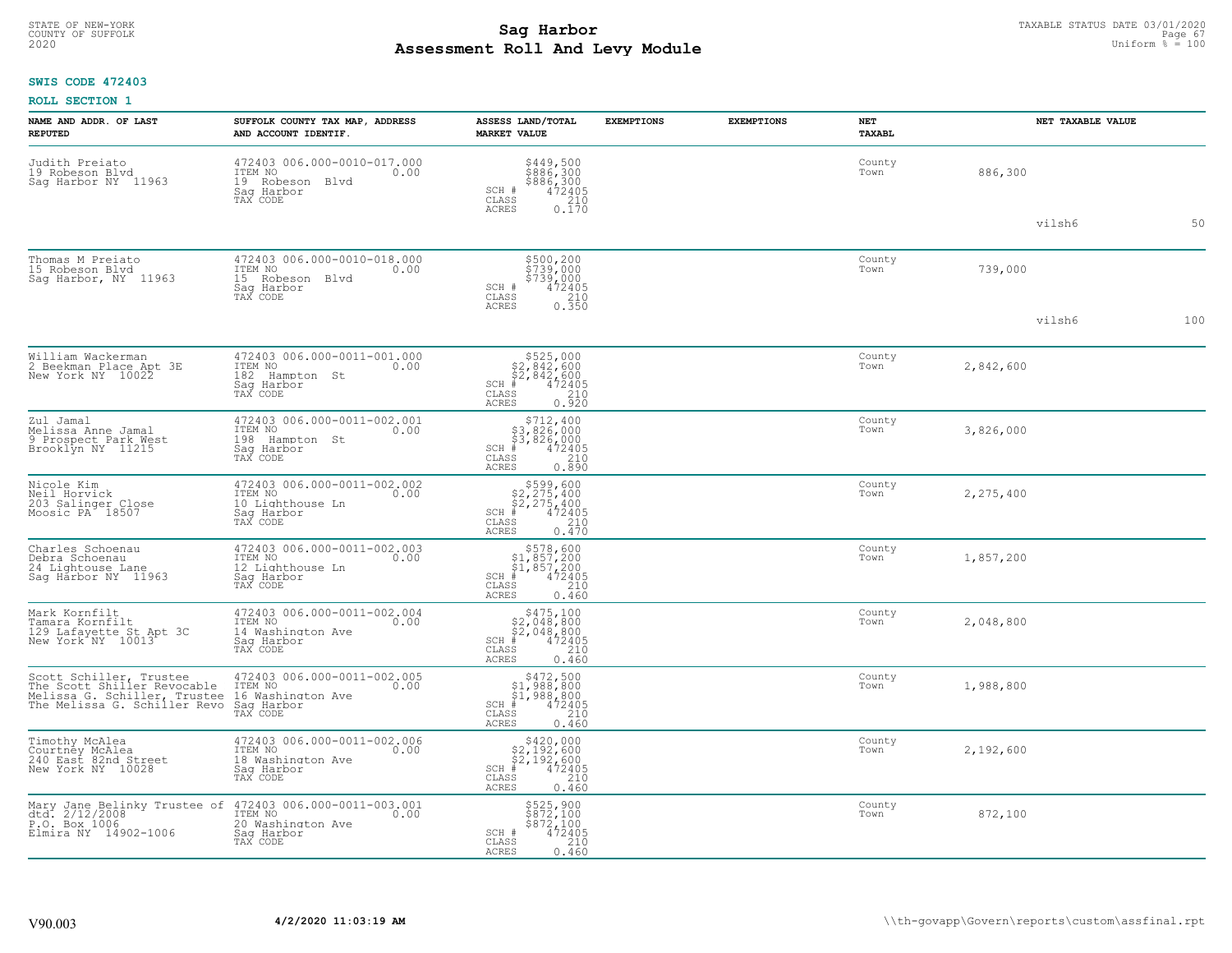# TAXABLE STATUS DATE 03/01/2020<br>COUNTY OF SUFFOLK Page 68 COUNTY OF SUFFOLK Page 68 COUNTY OF SUFFOLK Page 68 **Assessment Roll And Levy Module** 2020 Uniform % = 100

### **SWIS CODE 472403**

|  | <b>ROLL SECTION 1</b> |  |
|--|-----------------------|--|
|--|-----------------------|--|

| NAME AND ADDR. OF LAST<br><b>REPUTED</b>                                                         | SUFFOLK COUNTY TAX MAP, ADDRESS<br>AND ACCOUNT IDENTIF.                                      | ASSESS LAND/TOTAL<br><b>MARKET VALUE</b>                                                                                 | <b>EXEMPTIONS</b> | <b>EXEMPTIONS</b> | <b>NET</b><br>TAXABL |           | NET TAXABLE VALUE |    |
|--------------------------------------------------------------------------------------------------|----------------------------------------------------------------------------------------------|--------------------------------------------------------------------------------------------------------------------------|-------------------|-------------------|----------------------|-----------|-------------------|----|
| Elmira NY 14902-1006                                                                             | 22 Washington Ave<br>Saq Harbor<br>TAX CODE                                                  | \$525,900<br>\$802,900<br>\$802,900<br>472405<br>SCH #<br>CLASS<br>210<br>ACRES<br>0.460                                 |                   |                   | County<br>Town       | 802,900   |                   |    |
| Jennifer Morgan<br>Zachary Morgan<br>790 Riverside Dr Apt 10D<br>New York NY 10032               | 472403 006.000-0011-004.000<br>TTEM NO 0.00<br>32 Carver St<br>Sag Harbor<br>TAX CODE        | $$520, 200$ $$861, 400$ $$861, 400$ $$472405$ $$210$<br>SCH #<br>CLASS<br>$0, \overline{280}$<br><b>ACRES</b>            |                   |                   | County<br>Town       | 861,400   |                   |    |
| Ethel Carter<br>PO Box 598<br>Sag Harbor, NY 11963                                               | 472403 006.000-0011-005.000<br>ITEM NO<br>0.00<br>26 Carver St<br>Sag Harbor<br>TAX CODE     | \$491,600<br>\$613,600<br>\$613,600<br>472405<br>210<br>SCH #<br>$\mathtt{CLASS}$<br><b>ACRES</b><br>0.430               |                   |                   | County<br>Town       | 613,600   |                   |    |
| Susan M. Aqeel, Trustee<br>Susan M. Aqeel Trust U/A<br>655 Sixth Avenue #4A<br>New York NY 10010 | 472403 006.000-0011-006.000<br>ITEM NO<br>0.00<br>22 Carver St<br>Sag Harbor<br>TAX CODE     | $$649,700$<br>$$3,180,100$<br>$$3,180,100$<br>$$3,180,100$<br>$SCH$ #<br>$\frac{472405}{210}$<br>CLASS<br>ACRES<br>0.570 |                   |                   | County<br>Town       | 3,180,100 |                   |    |
| John A. Broich<br>14 Carver St<br>Saq Harbor NY 11963                                            | 472403 006.000-0011-007.000<br>ITEM NO<br>0.00<br>14 Carver St<br>Saq Harbor<br>TAX CODE     | \$355,700<br>\$547,200<br>\$547,200<br>\$547,200<br>\$72405<br>\$10<br>\$190<br>SCH #<br>CLASS<br>ACRES                  |                   |                   | County<br>Town       | 547,200   |                   |    |
|                                                                                                  |                                                                                              |                                                                                                                          |                   |                   |                      |           | vilsh6            | 60 |
| Greg R D'Angelo JR<br>3 Líncoln St<br>Sag Harbor, NY 11963                                       | 472403 006.000-0011-008.000<br>TTEM NO 0.00<br>11 Washington Ave<br>Saq Harbor<br>TAX CODE   | $$455, 200$<br>$$681, 800$<br>$$681, 800$<br>$472405$<br>$$210$<br>SCH #<br>CLASS<br><b>ACRES</b><br>0.170               |                   |                   | County<br>Town       | 681,800   |                   |    |
| Alexa B. Reese, Trustee<br>Reese Trust<br>Michael H. Reese, Trustee<br>Reese Trust               | 472403 006.000-0011-009.000<br>ITEM NO<br>0.00<br>9 Washington St<br>Sag Harbor<br>TAX CODE  | \$409,700<br>\$673,500<br>\$673,500<br>472405<br>SCH #<br>CLASS<br>$\frac{210}{0.170}$<br>ACRES                          |                   |                   | County<br>Town       | 673,500   |                   |    |
| Pierre Weber<br>P.O. Box 2200<br>Bridgehampton NY 11932                                          | 472403 006.000-0011-010.000<br>ITEM NO<br>0.00<br>5 Washington St<br>Sag Harbor<br>TAX CODE  | \$415,900<br>\$552,900<br>\$552,900<br>\$552,900<br>\$72405<br>\$210<br>\$220<br>SCH #<br>CLASS<br>ACRES                 |                   |                   | County<br>Town       | 552,900   |                   |    |
| Major E Thomas JR<br>Eileen C Thomas<br>30 Lighthouse Ln<br>Sag Harbor, NY 11963                 | 472403 006.000-0011-011.000<br>ITEM NO<br>0.00<br>30 Lighthouse Ln<br>Saq Harbor<br>TAX CODE | \$418,300<br>\$801,800<br>$$801, 800$<br>$472405$<br>$210$<br>SCH #<br>CLASS<br>0.290<br>ACRES                           |                   |                   | County<br>Town       | 801,800   |                   |    |
|                                                                                                  |                                                                                              |                                                                                                                          |                   |                   |                      |           | vilsh6            | 85 |
| Anita Payne<br>Apt 5h<br>448 E 20th St<br>New York, NY 10009                                     | 472403 006.000-0011-012.000<br>ITEM NO<br>0.00<br>34 Lighthouse Ln<br>Saq Harbor<br>TAX CODE | \$455,200<br>\$566,500<br>\$566,500<br>472405<br>SCH #<br>CLASS<br>210<br>ACRES<br>0.170                                 |                   |                   | County<br>Town       | 566,500   |                   |    |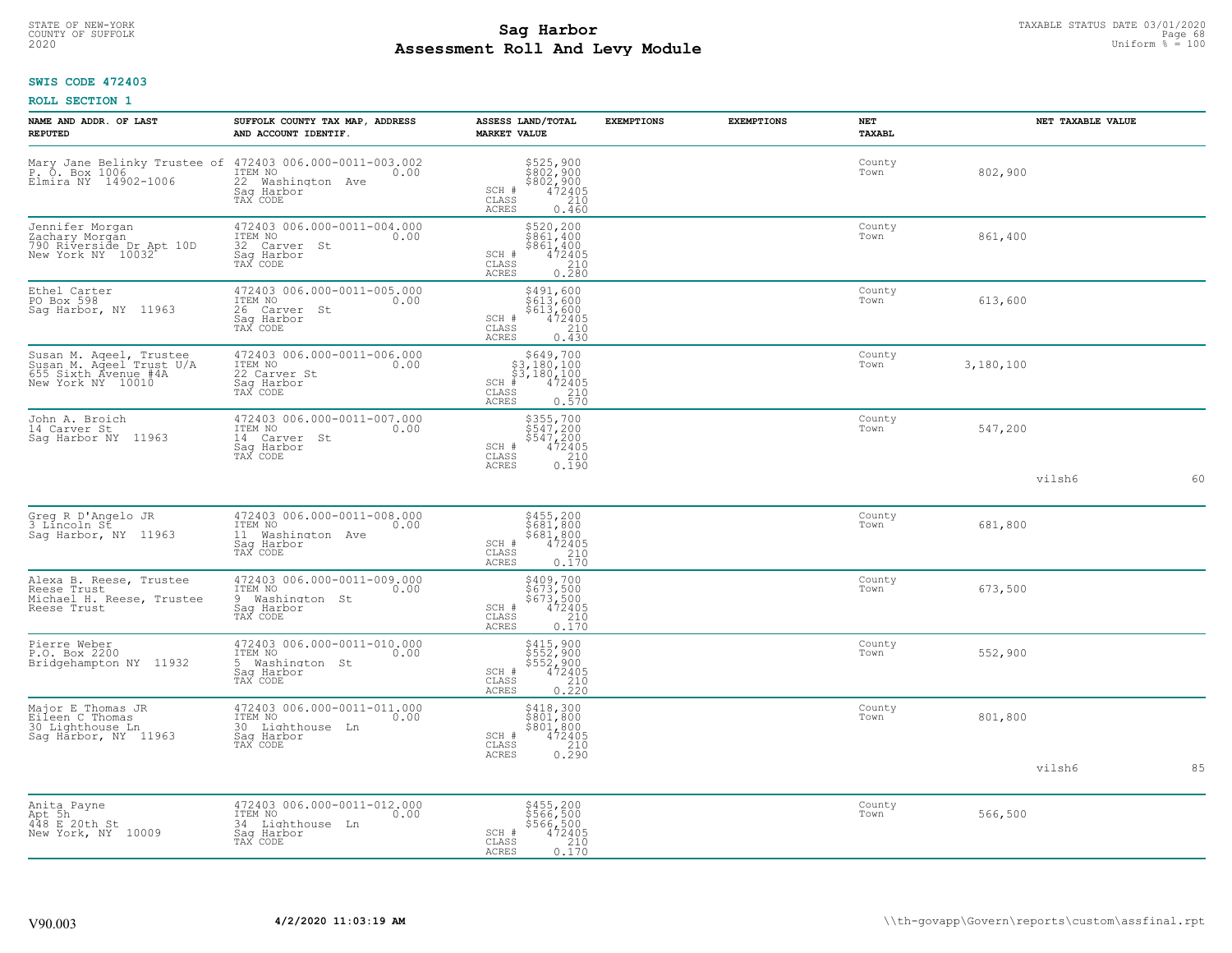#### **Sag Harbor** TAXABLE STATUS DATE 03/01/2020 **Sag Harbor** TAXABLE STATUS DATE 03/01/2020 **Page 69 Assessment Roll And Levy Module** 2020 Uniform % = 100 COUNTY OF SUFFOLK **Example 19 Second COUNTY COUNTY OF SUFFOLK** Page 69 Page 69

## **SWIS CODE 472403**

| NAME AND ADDR. OF LAST<br><b>REPUTED</b>                                             | SUFFOLK COUNTY TAX MAP, ADDRESS<br>AND ACCOUNT IDENTIF.                                      | ASSESS LAND/TOTAL<br><b>MARKET VALUE</b>                                                                                                               | <b>EXEMPTIONS</b><br><b>EXEMPTIONS</b> | NET<br><b>TAXABL</b> | NET TAXABLE VALUE |
|--------------------------------------------------------------------------------------|----------------------------------------------------------------------------------------------|--------------------------------------------------------------------------------------------------------------------------------------------------------|----------------------------------------|----------------------|-------------------|
| Eileen M Rosenberg<br>Apt 5c<br>140 W 86th St<br>New York, NY 10024                  | 472403 006.000-0011-013.000<br>ITEM NO<br>0.00<br>36 Lighthouse Ln<br>Saq Harbor<br>TAX CODE | \$386,900<br>\$386,900<br>\$386,900<br>\$386,900<br>SCH #<br>CLASS<br>311<br><b>ACRES</b><br>$0.\overline{1}70$                                        |                                        | County<br>Town       | 386,900           |
|                                                                                      |                                                                                              |                                                                                                                                                        |                                        |                      | vilsh6<br>50      |
| Nugent<br>C/o Nugent Terrance & Rosebe<br>Terrance<br>E Roseberg                     | 472403 006.000-0011-015.000<br>ITEM NO<br>0.00<br>10 Carver St<br>Saq Harbor<br>TAX CODE     | \$445,900<br>\$618,800<br>\$618,800<br>472405<br>$\begin{array}{c} \text{SCH} \ \text{\#} \\ \text{CLASS} \end{array}$<br>210<br><b>ACRES</b><br>0.240 |                                        | County<br>Town       | 618,800           |
| Damian H Gerndt<br>Albert Henriques (Life Estat<br>81 Butler St <sup>111</sup> 11231 | 472403 006.000-0011-016.001<br>ITEM NO<br>0.00<br>40 Lighthouse Ln<br>Saq Harbor<br>TAX CODE | $$518,100\n$634,700\n$634,700\n472405\n0.500\n0.500$<br>veteran<br>veteran<br>SCH #<br>CLASS<br><b>ACRES</b>                                           | \$75,000<br>\$167,910                  | County<br>Town       | 391,790           |
| Geraldine Maslanka<br>201 W 89th St<br>New York, NY 10024                            | 472403 006.000-0011-017.000<br>ITEM NO<br>0.00<br>6 Carver St<br>Sag Harbor<br>TAX CODE      | $$418,000$<br>$$726,400$<br>$$726,400$<br>$$726,400$<br>SCH #<br>472405<br>CLASS<br>$\frac{210}{0.250}$<br><b>ACRES</b>                                |                                        | County<br>Town       | 726,400           |
|                                                                                      |                                                                                              |                                                                                                                                                        |                                        |                      | vilsh6<br>237     |
| Salvatore Buzzetta<br>2138 74th Street<br>Brooklyn NY 11204                          | 472403 006.000-0012-001.002<br>ITEM NO<br>0.00<br>21 Lighthouse Ln<br>Saq Harbor<br>TAX CODE | $$507,700$<br>$$2,196,900$<br>$$2,196,900$<br>$$472405$<br>$SCH$ #<br>CLASS<br>210<br>0.490<br><b>ACRES</b>                                            |                                        | County<br>Town       | 2,196,900         |
| Lisa Atkinson<br>P.O. Box 540<br>Saq Harbor NY 11963                                 | 472403 006.000-0012-001.003<br>ITEM NO 0.00<br>208 Hampton St<br>Saq Harbor<br>TAX CODE      | $$628, 800$<br>$$4, 632, 600$<br>$$4, 632, 600$<br>$*$ $472405$<br>$SCH$ #<br>CLASS<br>210<br>ACRES<br>1,100                                           |                                        | County<br>Town       | 4,632,600         |
| Lisa Atkinson<br>Zakiyah Roach<br>P.O. Box 540<br>Sag Harbor NY 11963                | 472403 006.000-0012-001.004<br>ITEM NO<br>0.00<br>15 Lighthouse Ln<br>Saq Harbor<br>TAX CODE | \$537,400<br>\$537,400<br>\$537,400<br>SCH #<br>472405<br>CLASS<br>311<br><b>ACRES</b><br>0.470                                                        |                                        | County<br>Town       | 537,400           |
| Pamela Kalkstein<br>Harold Kalkstein<br>1175 York Ave Apt 15LM<br>New York NY 10065  | 472403 006.000-0012-002.000<br>ITEM NO<br>0.00<br>212 Hampton St<br>Saq Harbor<br>TAX CODE   | \$386,200<br>\$915,300<br>\$915,300<br>SCH #<br>472405<br>CLASS<br>$\frac{210}{0.380}$<br><b>ACRES</b>                                                 |                                        | County<br>Town       | 915,300           |
| Laura Perroti<br>175 East 96th St Apt 17E<br>New York NY 10128                       | 472403 006.000-0012-003.000<br>ITEM NO<br>0.00<br>216 Hampton St<br>Sag Harbor<br>TAX CODE   | \$347,800<br>$$642, 600$<br>$$642, 600$<br>$472405$<br>SCH #<br>CLASS<br>210<br>$0, \overline{260}$<br><b>ACRES</b>                                    |                                        | County<br>Town       | 642,600           |
| Alejandro Garcia<br>Estela Garcia<br>20 Henry St<br>Sag Harbor, NY 11963             | 472403 006.000-0012-004.000<br>ITEM NO<br>0.00<br>220 Hampton St<br>Saq Harbor<br>TAX CODE   | \$380,700<br>\$565,800<br>\$565,800<br>SCH #<br>$472405$<br>$210$<br>CLASS<br>ACRES<br>0.370                                                           |                                        | County<br>Town       | 565,800           |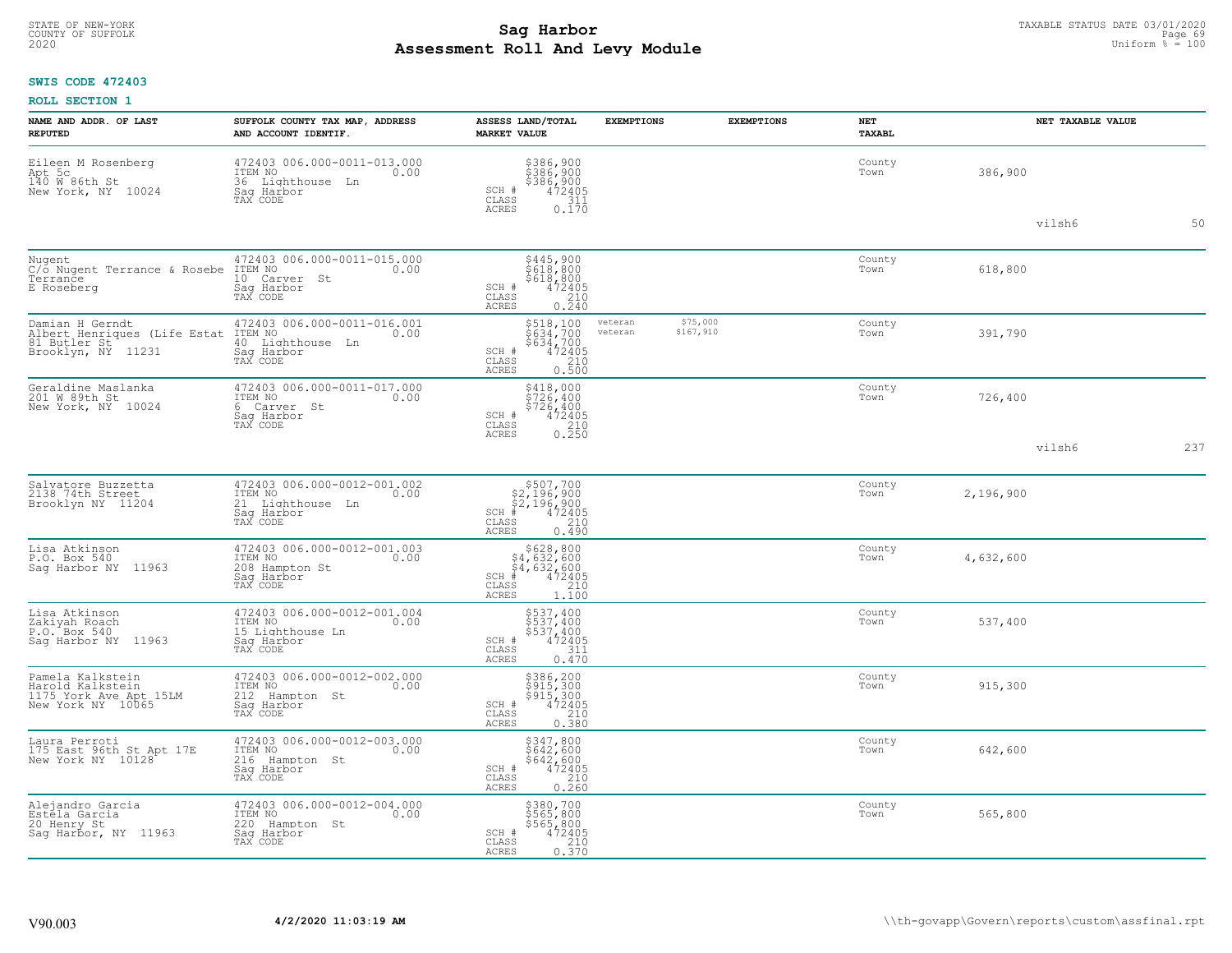# TAXABLE STATUS DATE 03/01/2020<br>COUNTY OF SUFFOLK Page 70 Page 70 **Assessment Roll And Levy Module** 2020 Uniform % = 100

## **SWIS CODE 472403**

| NAME AND ADDR. OF LAST<br><b>REPUTED</b>                                                    | SUFFOLK COUNTY TAX MAP, ADDRESS<br>AND ACCOUNT IDENTIF.                                            | ASSESS LAND/TOTAL<br><b>MARKET VALUE</b>                                                                                                                                                                                                                                                                                                                                                                          | <b>EXEMPTIONS</b> | <b>EXEMPTIONS</b> | <b>NET</b><br>TAXABL | NET TAXABLE VALUE |    |
|---------------------------------------------------------------------------------------------|----------------------------------------------------------------------------------------------------|-------------------------------------------------------------------------------------------------------------------------------------------------------------------------------------------------------------------------------------------------------------------------------------------------------------------------------------------------------------------------------------------------------------------|-------------------|-------------------|----------------------|-------------------|----|
| Blanka Gierova<br>P.O. Box 2236<br>11963<br>Saq Harbor NY                                   | 472403 006.000-0012-005.000<br>ITEM NO<br>0.00<br>224<br>Hampton St<br>Saq Harbor<br>TAX CODE      | \$360,200<br>\$562,800<br>\$562,800<br>\$562,800<br>0.350<br>0.350<br>SCH #<br>CLASS<br><b>ACRES</b>                                                                                                                                                                                                                                                                                                              |                   |                   | County<br>Town       | 562,800           |    |
| Rachel Murray<br>100-03 27th Ave<br>East Elmhurst NY 11369                                  | 472403 006.000-0012-006.000<br>ITEM NO<br>0.00<br>228<br>Hampton St<br>Sag Harbor<br>TAX CODE      | \$360,200<br>\$610,800<br>\$610,800<br>\$610,800<br>\$72405<br>0.350<br>SCH #<br>CLASS<br>ACRES                                                                                                                                                                                                                                                                                                                   |                   |                   | County<br>Town       | 610,800           |    |
| Mark Mionis<br>Djamila Mionis<br>54 Old Town Ln<br>Huntington, NY<br>11743                  | 472403 006.000-0012-007.000<br>ITEM NO<br>0.00<br>234<br>Hampton St<br>Saq Harbor<br>TAX CODE      | \$380,700<br>\$647,300<br>\$647,300<br>472405<br>SCH #<br>$\begin{array}{c} \mathtt{CLASS} \\ \mathtt{ACRES} \end{array}$<br>210<br>0.570                                                                                                                                                                                                                                                                         |                   |                   | County<br>Town       | 647,300           |    |
| Olive Watson<br>Joanna Grover Watson<br>8 Deerfield Dr<br>Saq Harbor NY 11963               | 472403 006.000-0012-008.000<br>ITEM NO<br>0.00<br>8<br>Deerfield<br>Dr<br>Saq Harbor<br>TAX CODE   | $$563, 400$<br>$$2, 726, 800$<br>$$2, 726, 800$<br>SCH #<br>$\frac{472405}{210}$<br>CLASS<br>0.550<br><b>ACRES</b>                                                                                                                                                                                                                                                                                                |                   |                   | County<br>Town       | 2,726,800         |    |
| Brandywine 36 LLC<br>c/o Marsha Soffer<br>19501 Biscayne Boulevard Sui<br>Aventura FL 33180 | 472403 006.000-0012-009.000<br>ITEM NO<br>0.00<br>36 Brandvwine Dr<br>Saq Harbor<br>TAX CODE       | \$473,300<br>\$835,400<br>\$835,400<br>472405<br>SCH #<br>CLASS<br>220<br><b>ACRES</b><br>0.460                                                                                                                                                                                                                                                                                                                   |                   |                   | County<br>Town       | 835,400           |    |
| Paul V Stisi<br>Geraldine Merola<br>40 Brandywine Dr<br>Sag Harbor NY 11963                 | 472403 006.000-0012-010.000<br>ITEM NO<br>0.00<br>40<br>Brandywine Dr<br>Sag Harbor<br>TAX CODE    | $\begin{array}{r} 504, 200 \\ 51, 238, 300 \\ 51, 238, 300 \\ * \\ * \\ 2405 \\ * \\ 240 \\ * \\ 240 \\ * \\ 240 \\ * \\ 240 \\ * \\ 240 \\ * \\ 240 \\ * \\ 240 \\ * \\ 240 \\ * \\ 240 \\ * \\ 240 \\ * \\ 240 \\ * \\ 240 \\ * \\ 240 \\ * \\ 240 \\ * \\ 240 \\ * \\ 240 \\ * \\ 240 \\ * \\ 240 \\ * \\ 240 \\ * \\ 240 \\ * \\ 240 \\ * \\ 240 \\ * \\ 240 \\ * \\ 2$<br>$SCH$ #<br>CLASS<br>0.490<br>ACRES | Volunte           | \$123,830         | County<br>Town       | 1, 114, 470       |    |
| Alrick D Davis<br>250 Airmount Ave<br>Ramsey, NJ 07446                                      | 472403 006.000-0012-012.000<br>ITEM NO<br>0.00<br>48<br>Brandywine<br>Dr<br>Saq Harbor<br>TAX CODE | \$514,500<br>\$790,600<br>\$790,600<br>SCH #<br>472405<br>210<br>CLASS<br>0.400<br>ACRES                                                                                                                                                                                                                                                                                                                          |                   |                   | County<br>Town       | 790,600           |    |
| Anamika Samanta<br>Avram E. Luft<br>145 East 15th Street Apt 11K<br>New York NY 10003       | 472403 006.000-0012-013.000<br>ITEM NO<br>0.00<br>54 Brandywine<br>Dr<br>Saq Harbor<br>TAX CODE    | $$514,500$<br>$$1,411,100$<br>$$1,411,100$<br>$*$<br>$472405$<br>SCH<br>CLASS<br>210<br><b>ACRES</b><br>0.400                                                                                                                                                                                                                                                                                                     |                   |                   | County<br>Town       | 1,411,100         |    |
| Ashley C. Russo<br>Louis J. Russo<br>P.O. Box 564<br>Saq Harbor NY 11963                    | 472403 006.000-0012-014.000<br>ITEM NO<br>0.00<br>25 Lighthouse Ln<br>Sag Harbor<br>TAX CODE       | \$449,500<br>\$808,600<br>$$808,600472405210$<br>SCH #<br>CLASS<br><b>ACRES</b><br>0.170                                                                                                                                                                                                                                                                                                                          |                   |                   | County<br>Town       | 808,600           |    |
|                                                                                             |                                                                                                    |                                                                                                                                                                                                                                                                                                                                                                                                                   |                   |                   |                      | vilsh6            | 50 |
| Peter Rocker<br>Claire Rocker<br>29 Lighthouse Ln<br>Sag Harbor NY 11963                    | 472403 006.000-0012-015.000<br>ITEM NO<br>0.00<br>29<br>Lighthouse Ln<br>Sag Harbor<br>TAX CODE    | \$500,200<br>\$818,700<br>\$818,700<br>472405<br>SCH #<br>CLASS<br>210<br>0.350<br><b>ACRES</b>                                                                                                                                                                                                                                                                                                                   |                   |                   | County<br>Town       | 818,700           |    |
| Nikki Bethel<br>250 Decatur St<br>Brooklyn NY 11233                                         | 472403 006.000-0012-016.000<br>ITEM NO<br>0.00<br>33<br>Lighthouse Ln<br>Sag Harbor<br>TAX CODE    | \$500,200<br>\$665,300<br>\$665,300<br>$\frac{472405}{210}$<br>SCH #<br>CLASS<br>0.350<br>ACRES                                                                                                                                                                                                                                                                                                                   |                   |                   | County<br>Town       | 665,300           |    |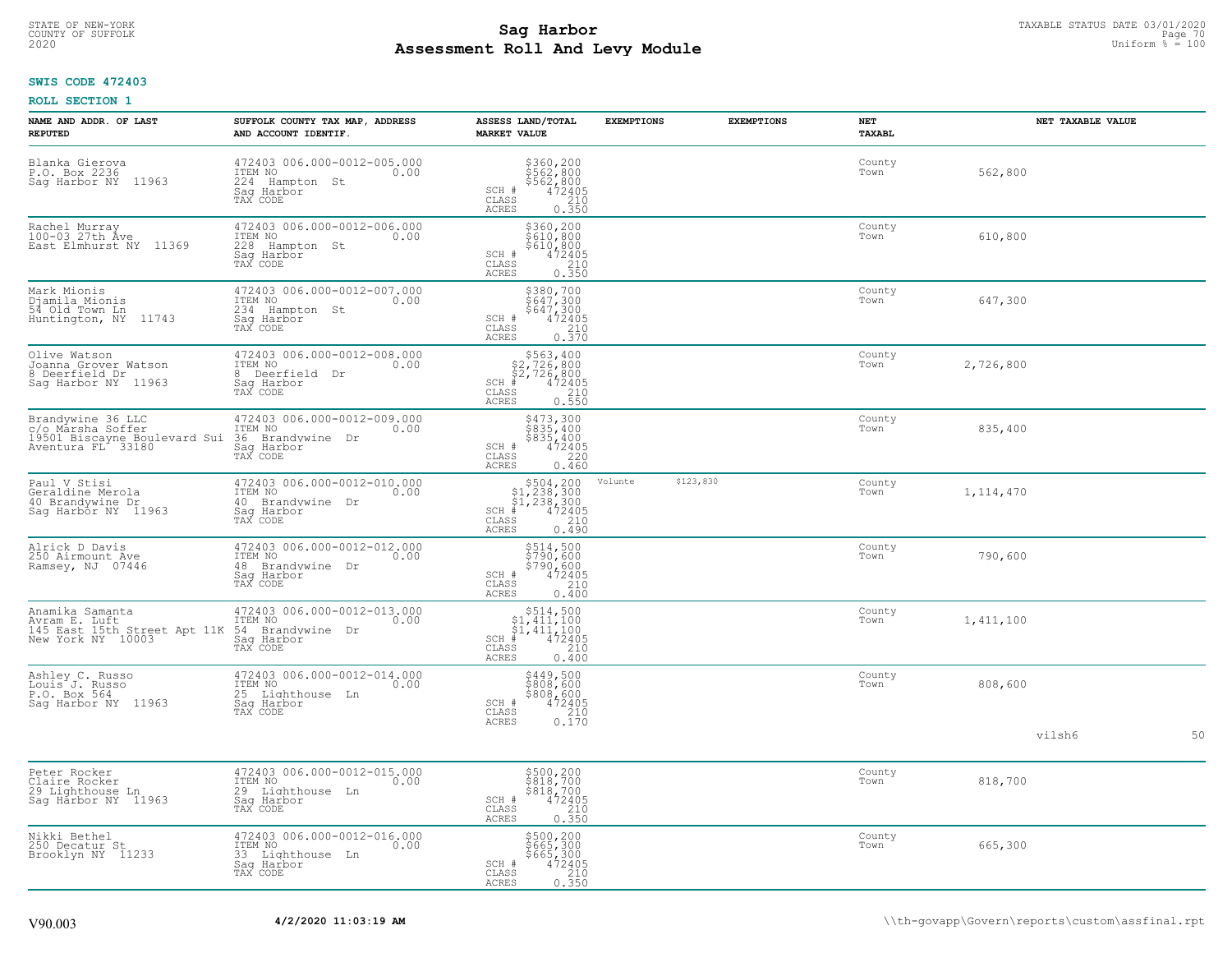# STATE OF NEW-YORK TAXABLE STATUS DATE 03/01/2020<br>COUNTY OF SUFFOLK Page 71 COUNTY OF SUFFOLK Page 71 **Assessment Roll And Levy Module** 2020 Uniform % = 100

## **SWIS CODE 472403**

| NAME AND ADDR. OF LAST<br><b>REPUTED</b>                                                                                     | SUFFOLK COUNTY TAX MAP, ADDRESS<br>AND ACCOUNT IDENTIF.                                         | ASSESS LAND/TOTAL<br><b>MARKET VALUE</b>                                                                                       | <b>EXEMPTIONS</b> | <b>EXEMPTIONS</b> | NET<br><b>TAXABL</b> | NET TAXABLE VALUE |     |
|------------------------------------------------------------------------------------------------------------------------------|-------------------------------------------------------------------------------------------------|--------------------------------------------------------------------------------------------------------------------------------|-------------------|-------------------|----------------------|-------------------|-----|
| Alice B Mc Grath<br>Michael Mc Grath<br>11 Mc Grathstand Ln<br>Sag Harbor, NY 11963                                          | 472403 006.000-0012-017.000<br>0.00 0.00<br>0.00<br>37 Lighthouse Ln<br>Saq Harbor<br>TAX CODE  | \$500,200<br>\$814,200<br>\$814,200<br>SCH #<br>472405<br>CLASS<br>$\begin{array}{c} 210 \\ 0.350 \end{array}$<br><b>ACRES</b> |                   |                   | County<br>Town       | 814,200           |     |
|                                                                                                                              |                                                                                                 |                                                                                                                                |                   |                   |                      | vilsh6            | 100 |
| Paul Rozzi<br>Suzanne M Rozzi<br>41 Lighthouse Ln<br>Sag Harbor, NY 11963                                                    | 472403 006.000-0012-018.000<br>ITEM NO<br>0.00<br>41 Lighthouse Ln<br>Saq Harbor<br>TAX CODE    | \$500,200<br>$$659,800$<br>$$659,800$<br>$$472405$<br>$$210$<br>SCH #<br>$\mathtt{CLASS}$                                      | Volunte           | \$65,980          | County<br>Town       | 593,820           |     |
|                                                                                                                              |                                                                                                 | 0.350<br><b>ACRES</b>                                                                                                          |                   |                   |                      | vilsh6            | 100 |
| Carole Lewis<br>P.O. Box 1470<br>Sag Harbor NY 11963                                                                         | 472403 006.000-0012-019.000<br>ITEM NO<br>0.00<br>47 Lighthouse Ln<br>Saq Harbor<br>TAX CODE    | $\begin{array}{c} $521,700\n$1,194,200\n$1,194,200\n# 472405 \end{array}$<br>$SCH$ #<br>CLASS<br>210                           |                   |                   | County<br>Town       | 1,194,200         |     |
|                                                                                                                              |                                                                                                 | <b>ACRES</b><br>0.460                                                                                                          |                   |                   |                      | vilsh6            | 83  |
| John Findeisen, Trustee<br>of the Findeisen Plummer Tru<br>Janice Plummer, Trustee<br>of the Findeisen Plummer Tru           | 472403 006.000-0012-020.000<br>ITEM NO<br>0.00<br>51 Lighthouse Ln<br>Saq Harbor<br>TAX CODE    | \$339,100<br>\$493,500<br>\$493,500<br>472405<br>SCH #<br>$\mathtt{CLASS}$<br>210<br><b>ACRES</b><br>0.180                     |                   |                   | County<br>Town       | 493,500           |     |
| Kevin Gilbride<br>Tyler Gilbride<br>1 Anchor Rd<br>Saq Harbor NY 11963                                                       | 472403 006.000-0012-021.000<br>ITEM NO<br>0.00<br>78<br>Brandywine Dr<br>Saq Harbor<br>TAX CODE | \$482,700<br>\$925,000<br>\$925,000<br>472405<br>SCH #<br>210<br>CLASS<br><b>ACRES</b><br>0.630                                |                   |                   | County<br>Town       | 925,000           |     |
| Ernest R Hill<br>Ardath C Hill<br>382 W Central Park<br>New York, NY 10025                                                   | 472403 006.000-0012-022.000<br>ITEM NO<br>0.00<br>74 Brandywine<br>Dr<br>Saq Harbor<br>TAX CODE | \$473,300<br>\$685,800<br>\$685,800<br>SCH #<br>472405<br>210<br>CLASS<br><b>ACRES</b><br>0.460                                |                   |                   | County<br>Town       | 685,800           |     |
| Garay Living Trust dated Nov<br>Antonio Garay, Trustee<br>Garay Living Trust dated Nov<br>Marsha F. Gáray, Trustee           | 472403 006.000-0012-024.001<br>ITEM NO<br>0.00<br>70 Brandywine Dr<br>Sag Harbor<br>TAX CODE    | \$437,300<br>\$896,100<br>\$896,100<br>472405<br>SCH #<br>CLASS<br>210<br><b>ACRES</b><br>0.340                                |                   |                   | County<br>Town       | 896,100           |     |
| Charles J. Garay, Trustee<br>Garay Living Trust<br>Elená Colucci, Trustee<br>Garay Living Trust<br>Charles J. Garay, Trustee | 472403 006.000-0012-025.000<br>ITEM NO<br>0.00<br>66 Brandywine Dr<br>Saq Harbor<br>TAX CODE    | \$473,300<br>\$646,900<br>\$646,900<br>SCH #<br>472405<br>CLASS<br>210<br><b>ACRES</b><br>0.460                                |                   |                   | County<br>Town       | 646,900           |     |
| James J Dowling<br>Sharon Dowling<br>$92$ $H_011y$ $Rd$<br>Iselin, NJ 08830                                                  | 472403 006.000-0012-026.000<br>ITEM NO<br>0.00<br>62 Brandywine Dr<br>Sag Harbor<br>TAX CODE    | $$473,300$<br>$$1,082,400$<br>$$1,082,400$<br>$$472405$<br>$SCH$ #<br>CLASS<br>210<br><b>ACRES</b><br>0.460                    |                   |                   | County<br>Town       | 1,082,400         |     |
| Jeffrey Borah<br>860 Fifth Ave 2H<br>New York, NY 10065                                                                      | 472403 006.000-0012-027.000<br>ITEM NO<br>0.00<br>58 Brandywine Dr<br>Sag Harbor<br>TAX CODE    | \$473,300<br>\$673,600<br>\$673,600<br>472405<br>210<br>SCH #<br>CLASS<br>0.460<br><b>ACRES</b>                                |                   |                   | County<br>Town       | 673,600           |     |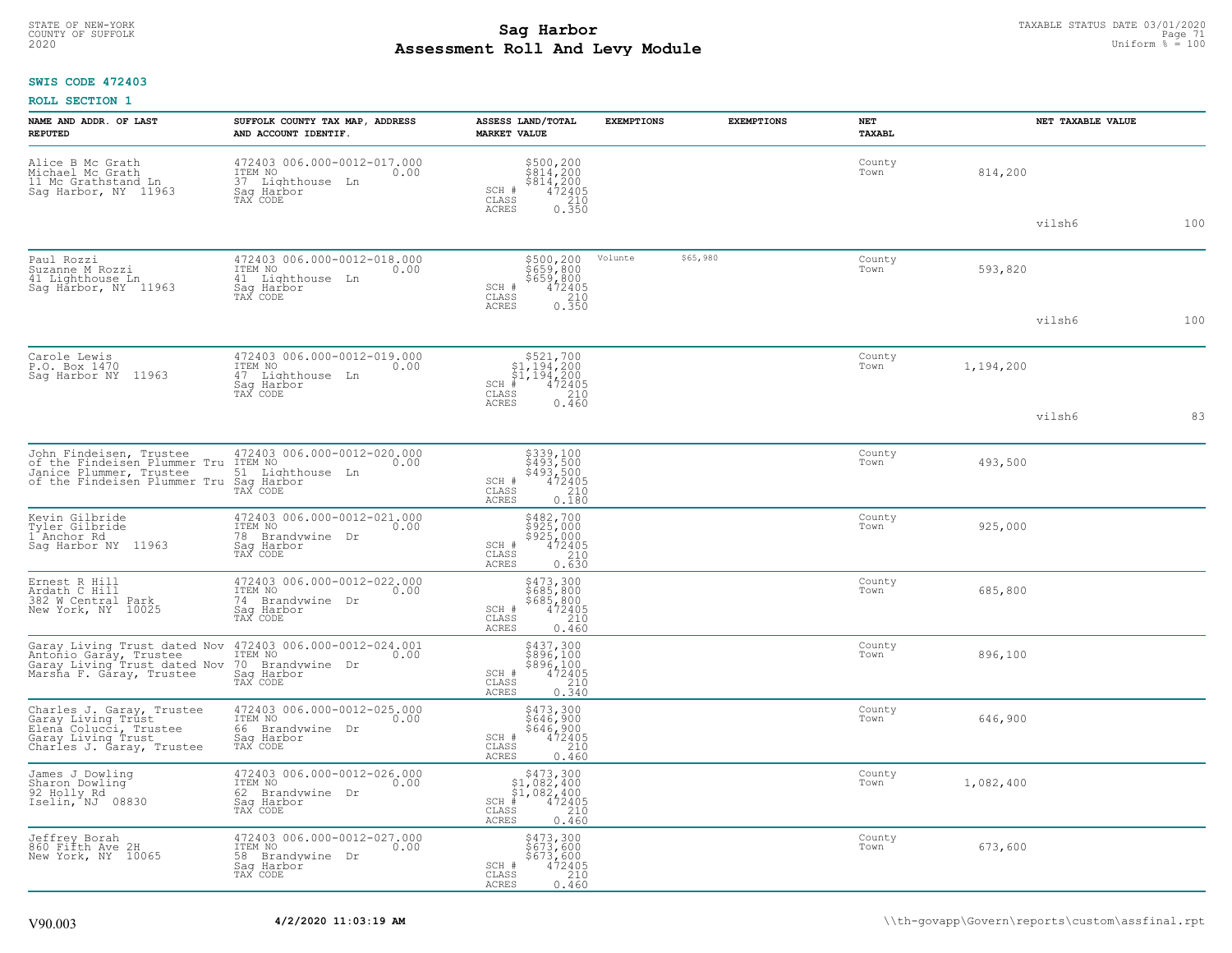# TAXABLE STATUS DATE 03/01/2020<br>COUNTY OF SUFFOLK Page 72 COUNTY OF SUFFOLK Page 72 **Assessment Roll And Levy Module** 2020 Uniform % = 100

## **SWIS CODE 472403**

| NAME AND ADDR. OF LAST<br><b>REPUTED</b>                                              | SUFFOLK COUNTY TAX MAP, ADDRESS<br>AND ACCOUNT IDENTIF.                                         | ASSESS LAND/TOTAL<br><b>MARKET VALUE</b>                                                                                            | <b>EXEMPTIONS</b>    | <b>EXEMPTIONS</b> | NET<br><b>TAXABL</b> | NET TAXABLE VALUE |
|---------------------------------------------------------------------------------------|-------------------------------------------------------------------------------------------------|-------------------------------------------------------------------------------------------------------------------------------------|----------------------|-------------------|----------------------|-------------------|
| Norman J Loftis<br>PO Box 566<br>Sag Harbor, NY 11963-0012                            | 472403 006.000-0013-001.000<br>ITEM NO<br>0.00<br>3 Deerfield<br>Dr<br>Saq Harbor<br>TAX CODE   | \$329,300<br>\$520,500<br>\$520,500<br>\$520,500<br>\$72405<br>\$210<br>\$220<br>SCH #<br>CLASS<br><b>ACRES</b>                     |                      |                   | County<br>Town       | 520,500           |
| Stacy L McGowin<br>246 Hampton St<br>Sag Harbor, NY 11963                             | 472403 006.000-0013-002.000<br>ITEM NO<br>0.00<br>246 Hampton St<br>Sag Harbor<br>TAX CODE      | $$329,300$<br>$$617,400$<br>$$617,400$<br>$472405$<br>$$210$<br>SCH #<br>CLASS<br>0.320<br>ACRES                                    | Volunte              | \$61,740          | County<br>Town       | 555,660           |
| Eunice L Vaughan<br>P O Box 1214<br>Sag Harbor, NY 11963                              | 472403 006.000-0013-003.000<br>ITEM NO<br>0.00<br>250<br>Hampton St<br>Saq Harbor<br>TAX CODE   | \$329,300<br>\$686,400<br>\$686,400<br>SCH #<br>$\begin{smallmatrix} 472405\ 210\ 0.320 \end{smallmatrix}$<br>CLASS<br><b>ACRES</b> |                      |                   | County<br>Town       | 686,400           |
| Lena Mae F Harris<br>914 Osborn Ave<br>Riverhead, NY 11901                            | 472403 006.000-0013-004.000<br>ITEM NO<br>0.00<br>254 Hampton St<br>Saq Harbor<br>TAX CODE      | \$347,800<br>\$347,800<br>\$347,800<br>SCH #<br>472405<br>CLASS<br>311<br>ACRES<br>0.260                                            |                      |                   | County<br>Town       | 347,800           |
| Yvette Debow<br>258 Hampton St<br>Sag Harbor NY 11963                                 | 472403 006.000-0013-005.000<br>ITEM NO<br>0.00<br>258<br>Hampton St<br>Sag Harbor<br>TAX CODE   | \$329,300<br>\$630,600<br>\$630,600<br>472405<br>SCH #<br>CLASS<br>$\begin{array}{c} 210 \\ 0.320 \end{array}$<br><b>ACRES</b>      |                      |                   | County<br>Town       | 630,600           |
| Paula Y Fendall<br>203 Midwood St<br>Brooklyn, NY 11225                               | 472403 006.000-0013-006.000<br>ITEM NO<br>0.00<br>262 Hampton St<br>Saq Harbor<br>TAX CODE      | \$339,600<br>\$510,100<br>\$510,100<br>\$510,100<br>0.330<br>0.330<br>SCH #<br>CLASS<br><b>ACRES</b>                                | \$125,000<br>veteran |                   | County<br>Town       | 385,100           |
| Kevin J Duchemin<br>Michele Duchemin<br>P O Box 2499<br>Sag Harbor, NY 11963          | 472403 006.000-0013-007.000<br>ITEM NO<br>0.00<br>12<br>Brandvwine Dr<br>Saq Harbor<br>TAX CODE | \$471,000<br>\$1,093,600<br>\$1,093,600<br># 472405<br>$SCH$ #<br>$\frac{215}{0.510}$<br>$\mathtt{CLASS}$<br><b>ACRES</b>           | Volunte<br>\$109,360 |                   | County<br>Town       | 984,240           |
| Nicholas V Mazzeo<br>16 Brandywine Dr<br>Saq Harbor, NY 11963                         | 472403 006.000-0013-008.000<br>ITEM NO<br>0.00<br>16 Brandywine Dr<br>Saq Harbor<br>TAX CODE    | $$471,000$<br>$$1,055,800$<br>$$1,055,800$<br>$472405$<br>$$25$<br>$$215$<br>$SCH$ #<br>CLASS<br><b>ACRES</b><br>0.510              | \$105,580<br>Volunte |                   | County<br>Town       | 950,220           |
| Jeffrion Aubry<br>Erica M. Arnold<br>20 Brandywine Dr<br>Sag Harbor NY 11963          | 472403 006.000-0013-009.000<br>TTEM NO 0.00<br>20 Brandywine Dr<br>Saq Harbor<br>TAX CODE       | \$471,000<br>\$748,700<br>\$748,700<br>472405<br>SCH #<br>CLASS<br>0.210<br><b>ACRES</b>                                            |                      |                   | County<br>Town       | 748,700           |
| Alistaire M. Lombardo<br>Marc A. Lombardo<br>70 Carmine St Apt 2<br>New York NY 10014 | 472403 006.000-0013-010.000<br>ITEM NO<br>0.00<br>24 Brandywine<br>Dr<br>Sag Harbor<br>TAX CODE | $$523,300$<br>$$880,100$<br>$$880,100$<br>$472405$<br>210<br>SCH #<br>CLASS<br><b>ACRES</b><br>0.510                                |                      |                   | County<br>Town       | 880,100           |
| Alice Cooley<br>Carl A. Irace<br>28 Brandywine Dr<br>Saq Harbor NY 11963              | 472403 006.000-0013-011.000<br>ITEM NO<br>0.00<br>28 Brandywine Dr<br>Sag Harbor<br>TAX CODE    | \$475,800<br>\$850,400<br>\$850,400<br>SCH #<br>472405<br>CLASS<br>$\frac{210}{0.510}$<br><b>ACRES</b>                              |                      |                   | County<br>Town       | 850,400           |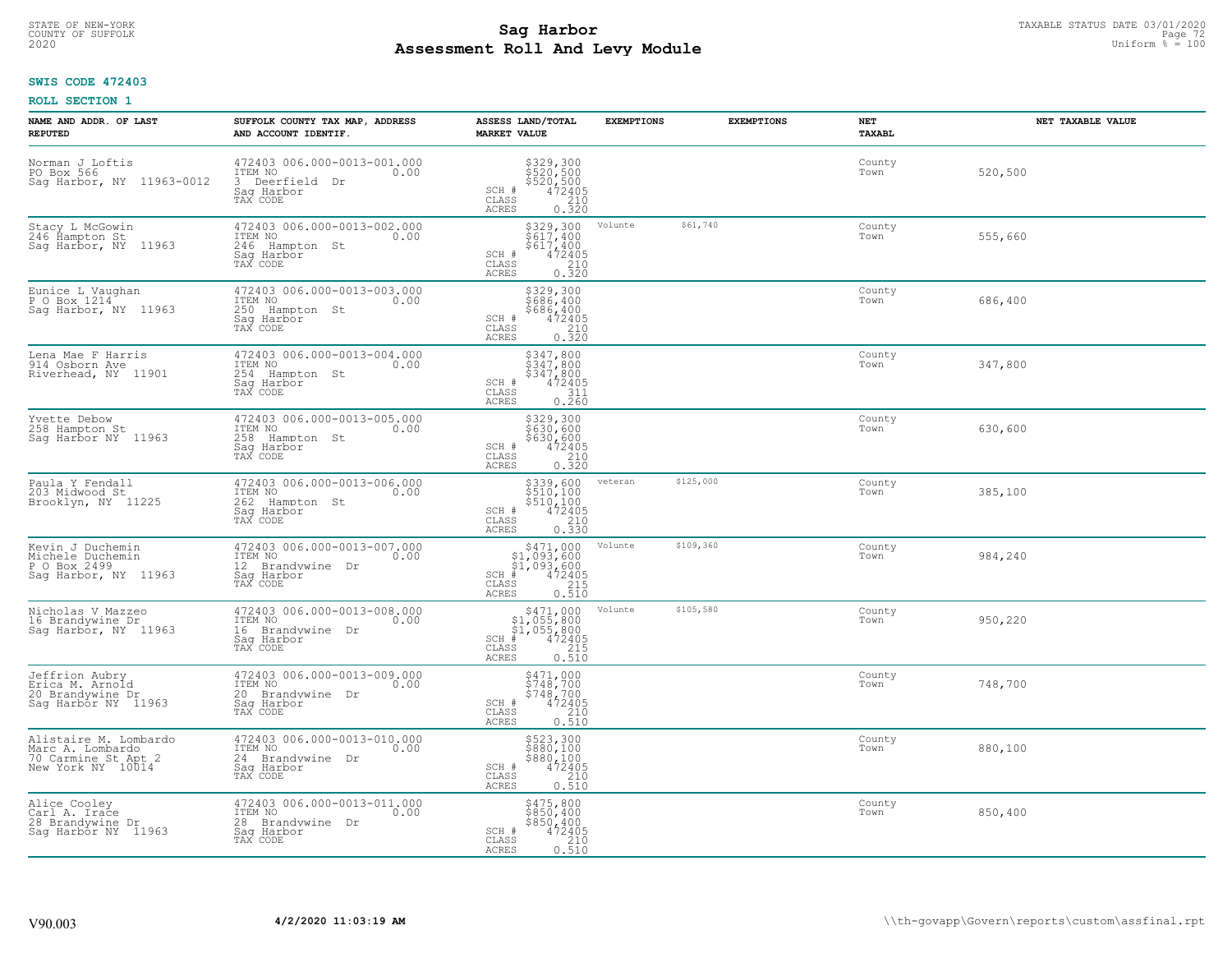# TAXABLE STATUS DATE 03/01/2020<br>COUNTY OF SUFFOLK Page 73 **Assessment Roll And Levy Module** 2020 Uniform % = 100

### **SWIS CODE 472403**

| NAME AND ADDR. OF LAST<br><b>REPUTED</b>                                                                              | SUFFOLK COUNTY TAX MAP, ADDRESS<br>AND ACCOUNT IDENTIF.                                         | ASSESS LAND/TOTAL<br><b>MARKET VALUE</b>                                                                                | <b>EXEMPTIONS</b>  | <b>EXEMPTIONS</b>      | <b>NET</b><br><b>TAXABL</b> | NET TAXABLE VALUE |
|-----------------------------------------------------------------------------------------------------------------------|-------------------------------------------------------------------------------------------------|-------------------------------------------------------------------------------------------------------------------------|--------------------|------------------------|-----------------------------|-------------------|
| George Richard Wellington<br>Marguerite F Wellington<br>3341 Corsa Ave<br>Bronx, NY 10469                             | 472403 006.000-0014-001.000<br>ITEM NO<br>0.00<br>39 Brandvwine<br>Dr<br>Saq Harbor<br>TAX CODE | $$498,300$<br>$$703,500$<br>$$703,500$<br>$$472405$<br>210<br>SCH #<br>CLASS<br>0.530<br>ACRES                          |                    |                        | County<br>Town              | 703,500           |
| Scott McGlynn<br>Alexis McGlynn<br>51 Brandywine Dr<br>Saq Harbor NY 11963                                            | 472403 006.000-0014-002.000<br>ITEM NO<br>0.00<br>51 Brandywine Dr<br>Sag Harbor<br>TAX CODE    | $$504, 200$<br>$$2, 909, 300$<br>$$2, 909, 300$<br>$$472405$<br>$SCH$ #<br>CLASS<br>210<br><b>ACRES</b><br>0.490        |                    |                        | County<br>Town              | 2,909,300         |
| Iris Crews<br>175-20 Wexford Ter Apt 3D<br>Jamaica Estates, NY 11432                                                  | 472403 006.000-0014-003.000<br>ITEM NO<br>0.00<br>59<br>Brandywine Dr<br>Saq Harbor<br>TAX CODE | \$493,900<br>\$694,000<br>\$694,000<br>SCH #<br>472405<br>CLASS<br>210<br>0.480<br>ACRES                                |                    |                        | County<br>Town              | 694,000           |
| John A Cooke (Life Estate)<br>Carol L Clarke<br>67 Brandywine Dr<br>Saq Harbor, NY 11963                              | 472403 006.000-0014-004.000<br>TTEM NO 0.00<br>67 Brandvwine Dr<br>Saq Harbor<br>TAX CODE       | \$493,900<br>\$718,600<br>$\begin{array}{r} 5718,600 \\ 472405 \\ 210 \\ 0.480 \end{array}$<br>SCH #<br>CLASS<br>ACRES  | veteran            | \$125,000              | County<br>Town              | 593,600           |
| Kathleen Tucker<br>69 Brandywine Dr<br>Sag Harbor, NY 11963                                                           | 472403 006.000-0014-005.000<br>ITEM NO<br>0.00<br>69 Brandvwine Dr<br>Saq Harbor<br>TAX CODE    | \$456,900<br>$\frac{1}{2}$ eğğ, göö<br>$$695,900$<br>472405<br>210<br>0.490<br>SCH #<br>CLASS<br>ACRES                  | veteran            | \$30,708               | County<br>Town              | 665,192           |
| 73 Brandywine Drive LLC<br>640 Fifth Avenue<br>20th Floor<br>New York NY<br>10019                                     | 472403 006.000-0014-006.000<br>ITEM NO<br>0.00<br>73 Brandywine Dr<br>Saq Harbor<br>TAX CODE    | \$530,600<br>\$967,400<br>\$967,400<br>472405<br>SCH #<br>CLASS<br>210<br>0.490<br>ACRES                                |                    |                        | County<br>Town              | 967,400           |
| George F Henry (Life Estate)<br>Mazie B Henry (Life Estate)<br>Marilyn_H_Howell<br>Yvonne A Austin<br>Patricia D Mapp | 472403 006.000-0014-007.000<br>ITEM NO<br>0.00<br>20 Wildwood Dr<br>Sag Harbor<br>TAX CODE      | \$527,400<br>\$755,300<br>\$755,300<br>472405<br>SCH #<br>210<br>CLASS<br>0.410<br><b>ACRES</b>                         |                    |                        | County<br>Town              | 755,300           |
| Robert E Wallace (et Al)<br>16 Wildwood Drive<br>Saq Harbor NY 11963                                                  | 472403 006.000-0014-008.000<br>ITEM NO<br>0.00<br>16 Wildwood Dr<br>Saq Harbor<br>TAX CODE      | \$466,300<br>\$712,600<br>\$712,600<br>SCH #<br>472405<br>210<br>CLASS<br>ACRES<br>0.500                                |                    |                        | County<br>Town              | 712,600           |
| Lydia M Lehmuller<br>12 Wildwood Dr<br>Saq Harbor, NY 11963                                                           | 472403 006.000-0014-009.000<br>ITEM NO<br>0.00<br>12 Wildwood Dr<br>Saq Harbor<br>TAX CODE      | \$483,600<br>\$853,100<br>$$853,100$<br>472405<br>210<br>SCH #<br>$\mathtt{CLASS}$<br>ACRES<br>0.470                    |                    |                        | County<br>Town              | 853,100           |
| Robert Adams<br>Judith Henriques Adams<br>8 Wildwood Dr<br>Sag Harbor, NY 11963                                       | 472403 006.000-0014-010.000<br>ITEM NO<br>0.00<br>8 Wildwood Dr<br>Sag Harbor<br>TAX CODE       | \$571,100<br>\$896, 400<br>$$896,400\n472405\n210\n0.740$<br>SCH #<br>CLASS<br>ACRES                                    | veteran<br>veteran | \$125,000<br>\$250,000 | County<br>Town              | 521,400           |
| Victor E Swainson<br>120 East 82nd Street<br>New York NY 10028                                                        | 472403 006.000-0014-011.000<br>ITEM NO<br>0.00<br>4 Wildwood Dr<br>Sag Harbor<br>TAX CODE       | $\begin{array}{r} 5488, 800 \\ 5740, 700 \\ 5740, 700 \\ 472405 \\ 210 \\ 0.380 \end{array}$<br>SCH #<br>CLASS<br>ACRES |                    |                        | County<br>Town              | 740,700           |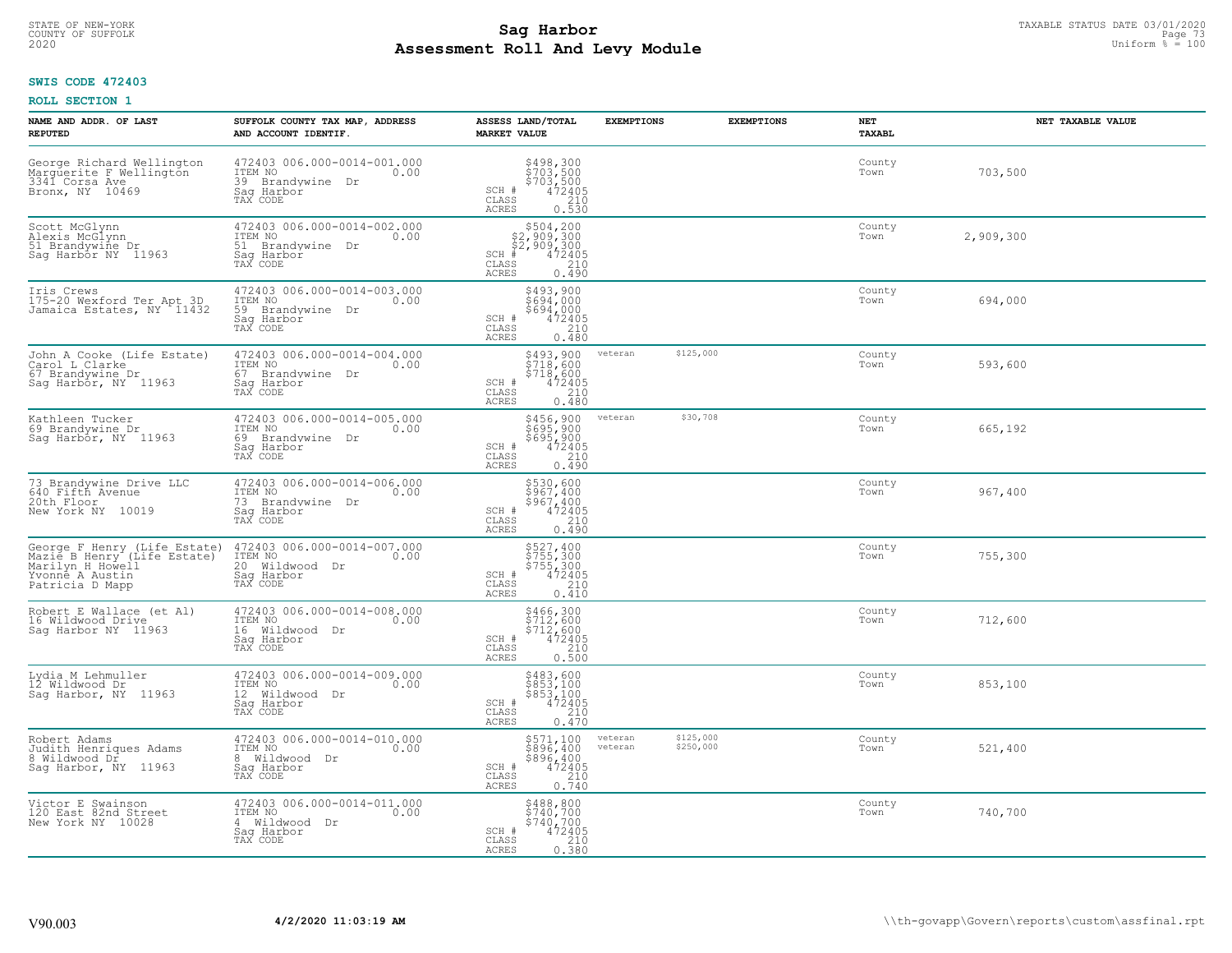# TAXABLE STATUS DATE 03/01/2020<br>COUNTY OF SUFFOLK Page 74 **Assessment Roll And Levy Module** 2020 Uniform % = 100

### **SWIS CODE 472403**

| NAME AND ADDR. OF LAST<br><b>REPUTED</b>                                                           | SUFFOLK COUNTY TAX MAP, ADDRESS<br>AND ACCOUNT IDENTIF.                                       | ASSESS LAND/TOTAL<br><b>MARKET VALUE</b>                                                                        | <b>EXEMPTIONS</b>  | <b>EXEMPTIONS</b>     | <b>NET</b><br><b>TAXABL</b> | NET TAXABLE VALUE |
|----------------------------------------------------------------------------------------------------|-----------------------------------------------------------------------------------------------|-----------------------------------------------------------------------------------------------------------------|--------------------|-----------------------|-----------------------------|-------------------|
| Bruce R. Fraser<br>Tamara E. Fraser<br>5 Wildwood Dr<br>Sag Harbor NY 11963                        | 472403 006.000-0015-001.000<br>ITEM NO<br>0.00<br>5 Wildwood<br>Dr<br>Saq Harbor<br>TAX CODE  | \$451,300<br>\$973,600<br>\$973,600<br>SCH #<br>472405<br>210<br>CLASS<br>ACRES<br>0.480                        |                    |                       | County<br>Town              | 973,600           |
| Salvatore Lo Presti<br>Susan Lo Presti<br>7 Wildwood Dr<br>Sag Harbor, NY 11963                    | 472403 006.000-0015-002.000<br>ITEM NO<br>0.00<br>Wildwood Dr<br>7<br>Saq Harbor<br>TAX CODE  | \$485,500<br>\$936,900<br>\$936,900<br>472405<br>SCH #<br>$\frac{210}{0.520}$<br>CLASS<br><b>ACRES</b>          |                    |                       | County<br>Town              | 936,900           |
| Anthony S Ponzini<br>Jennifer Ponzini<br>Jennifer Ponzini<br>11 Wildwood Dr<br>Sag Harbor NY 11963 | 472403 006.000-0015-003.000<br>ITEM NO<br>0.00<br>11<br>Wildwood Dr<br>Sag Harbor<br>TAX CODE | \$493,900<br>\$912,500<br>\$912,500<br>$\frac{472405}{210}$<br>SCH #<br>$\mathtt{CLASS}$<br>0.480<br>ACRES      | veteran<br>Volunte | \$125,000<br>\$78,750 | County<br>Town              | 708,750           |
| Jon A Schoen<br>Denise R. Schoen<br>15 Wildwood Dr<br>Saq Harbor, NY<br>11963                      | 472403 006.000-0015-004.000<br>ITEM NO<br>0.00<br>15 Wildwood Dr<br>Saq Harbor<br>TAX CODE    | \$452,800<br>\$1,008,700<br>\$1,008,700<br>$SCH$ #<br>$472405$<br>210<br>CLASS<br>ACRES<br>0.440                |                    |                       | County<br>Town              | 1,008,700         |
| Laura Lehmuller, Trustee<br>The Laura Lehmuller Revocabl<br>12 Horizon Dr<br>Saq Harbor NY 11963   | 472403 006.000-0015-005.000<br>ITEM NO<br>0.00<br>12 Horizon Dr<br>Easthampton<br>TAX CODE    | \$507,100<br>5967,000<br>$$967,000\n472405\n210\n0.540$<br>SCH #<br>CLASS<br>ACRES                              |                    |                       | County<br>Town              | 967,000           |
| Laurie Schaefer<br>Andrew B. Schaefer<br>8 Horizon Dr<br>Sag Harbor, NY 11963                      | 472403 006.000-0015-006.000<br>ITEM NO<br>0.00<br>8 Horizon Dr<br>Sag Harbor<br>TAX CODE      | \$453,200<br>\$816,300<br>\$816,300<br>\$72405<br>0.540<br>0.540<br>SCH #<br>CLASS<br>ACRES                     |                    |                       | County<br>Town              | 816,300           |
| James Ash<br>James T Ash<br>Pamela Ash<br>James T Ash (life Estate)                                | 472403 006.000-0015-007.000<br>ITEM NO<br>0.00<br>4 Horizon Dr<br>Sag Harbor<br>TAX CODE      | \$484,900<br>\$751,200<br>\$751,200<br>472405<br>SCH #<br>$\frac{210}{0.520}$<br>CLASS<br>ACRES                 | veteran            | \$800                 | County<br>Town              | 750,400           |
| Robin Neverson<br>Apt 4p<br>2289 Fifth Ave<br>New York, NY 10037                                   | 472403 007.000-0001-001.001<br>ITEM NO<br>0.00<br>39 Harbor Ave<br>Saq Harbor<br>TAX CODE     | \$525,000<br>\$765,700<br>\$765,700<br>472405<br>SCH #<br>CLASS<br>210<br><b>ACRES</b><br>0.460                 |                    |                       | County<br>Town              | 765,700           |
| Lance H Wilson<br>Deidre J Wilson<br>530 E. 76th St. Apt 25ab<br>New York, NY 10021                | 472403 007.000-0001-002.000<br>TTEM NO 0.00<br>24 Harbor Ave<br>Saq Harbor<br>TAX CODE        | $\begin{array}{c} $611,300 $1,091,400 $1,091,400 # 472405 \end{array}$<br>SCH<br>CLASS<br>0.590<br><b>ACRES</b> |                    |                       | County<br>Town              | 1,091,400         |
| Alexander Coulter<br>c/o VIncent Candurra<br>72 Harbor Avenue<br>Sag Harbor NY 11963               | 472403 007.000-0001-003.000<br>ITEM NO<br>0.00<br>32 Harbor<br>Ave<br>Sag Harbor<br>TAX CODE  | $$427,300$<br>$$672,600$<br>$$672,600$<br>$472405$<br>$$210$<br>SCH #<br>CLASS<br>0.230<br><b>ACRES</b>         |                    |                       | County<br>Town              | 672,600           |
| Mark Price<br>Karen Saah<br>1 Hanson Pl Apt 14B<br>Brooklyn NY 11243                               | 472403 007.000-0001-004.000<br>ITEM NO<br>0.00<br>36 Harbor Ave<br>Saq Harbor<br>TAX CODE     | \$427,300<br>\$755,900<br>\$755,900<br>$\frac{472405}{210}$<br>$SCH$ #<br>CLASS<br>0.230<br>ACRES               |                    |                       | County<br>Town              | 755,900           |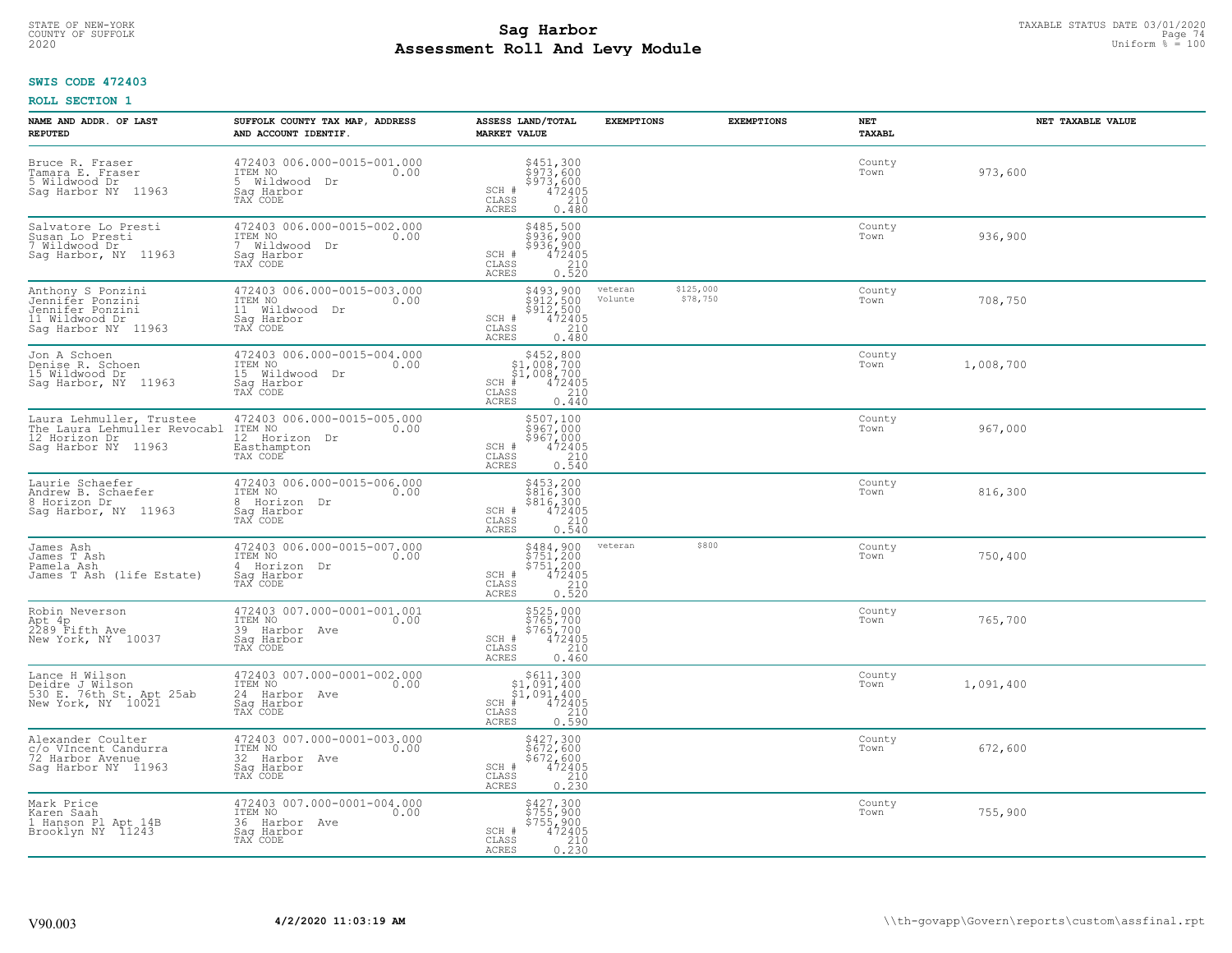# TAXABLE STATUS DATE 03/01/2020<br>COUNTY OF SUFFOLK Page 75 COUNTY OF SUFFOLK Page 75 **Assessment Roll And Levy Module** 2020 Uniform % = 100

### **SWIS CODE 472403**

| NAME AND ADDR. OF LAST<br><b>REPUTED</b>                                                              | SUFFOLK COUNTY TAX MAP, ADDRESS<br>AND ACCOUNT IDENTIF.                                            | ASSESS LAND/TOTAL<br><b>MARKET VALUE</b>                                                                                            | <b>EXEMPTIONS</b><br><b>EXEMPTIONS</b> | <b>NET</b><br><b>TAXABL</b> | NET TAXABLE VALUE |
|-------------------------------------------------------------------------------------------------------|----------------------------------------------------------------------------------------------------|-------------------------------------------------------------------------------------------------------------------------------------|----------------------------------------|-----------------------------|-------------------|
| Justin Gubbins<br>Barbara Gubbins<br>Geary P. Gubbins<br>41 Island Creek Road<br>Southampton NY 11968 | 472403 007.000-0001-005.000<br>ITEM NO<br>0.00<br>40 Harbor Ave<br>Saq Harbor<br>TAX CODE          | $\begin{array}{c} $427,300 \\ $704,400 \\ $704,400 \\ $472405 \\ 210 \\ 0.230 \end{array}$<br>SCH #<br>CLASS<br>ACRES               |                                        | County<br>Town              | 704,400           |
| Nora Vega Guerra<br>Juan Luis Guerra<br>425 Fifth Ave #34B<br>New York NY 10016                       | 472403 007.000-0001-006.000<br>ITEM NO<br>0.00<br>44 Harbor Ave<br>Sag Harbor<br>TAX CODE          | $$427,300$<br>$$1,039,300$<br>$$1,039,300$<br>$$472405$<br>$SCH$ #<br>CLASS<br>$\frac{210}{0.230}$<br>ACRES                         |                                        | County<br>Town              | 1,039,300         |
| Christopher A Weinum<br>37 Hillside Dr West<br>Sag Harbor, NY 11963                                   | 472403 007.000-0001-007.000<br>ITEM NO<br>0.00<br>37<br>Hillside Dr West<br>Sag Harbor<br>TAX CODE | \$408,700<br>\$565,800<br>\$565,800<br>472405<br>SCH #<br>CLASS<br>$0.210$<br>$0.220$<br>ACRES                                      |                                        | County<br>Town              | 565,800           |
| Craig G Stewart<br>Veronica F Stewart<br>Apt 3f<br>3875 Waldo Ave<br>Riverdale, NY 10463              | 472403 007.000-0001-008.000<br>ITEM NO<br>0.00<br>33 Hillside Dr West<br>Sag Harbor<br>TAX CODE    | \$491,600<br>\$671,000<br>$$671,000$<br>472405<br>210<br>SCH #<br>CLASS<br>ACRES<br>0.430                                           |                                        | County<br>Town              | 671,000           |
| Melvin Douglass<br>395 Stuyvesant Ave<br>Brooklyn, NY 11233                                           | 472403 007.000-0001-009.000<br>ITEM NO<br>0.00<br>29<br>Hillside Dr West<br>Saq Harbor<br>TAX CODE | \$408,700<br>\$770,000<br>\$770,000<br>SCH #<br>$^{472}_{210}$<br>0.220<br>CLASS<br><b>ACRES</b>                                    |                                        | County<br>Town              | 770,000           |
| Walter Porter JR<br>Lenore N Porter<br>29 Holbrook Dr<br>Holbrook NY 11741                            | 472403 007.000-0001-010.000<br>ITEM NO<br>0.00<br>25 Hillside Dr West<br>Sag Harbor<br>TAX CODE    | \$408,700<br>\$542,400<br>\$542,400<br>472405<br>SCH #<br>CLASS<br>$\begin{array}{c} 210 \\ 0.220 \end{array}$<br><b>ACRES</b>      |                                        | County<br>Town              | 542,400           |
| Everything Together, LLC<br>36 West 15th St. #2<br>New York NY 10011                                  | 472403 007.000-0001-011.000<br>ITEM NO<br>0.00<br>21<br>Hillside Dr West<br>Sag Harbor<br>TAX CODE | \$408,700<br>\$784,500<br>\$784,500<br>472405<br>SCH #<br>CLASS<br>$\frac{210}{0.220}$<br>ACRES                                     |                                        | County<br>Town              | 784,500           |
| Clotilde Y Stenson<br>555 Kappock St Apt 22D<br>Riverdale, NY 10463                                   | 472403 007.000-0001-012.000<br>TTEM NO 0.00<br>17 Hillside Dr West<br>Saq Harbor<br>TAX CODE       | $\begin{array}{r} 5408,700 \\ 5572,300 \\ 5572,300 \\ 472405 \\ 0.220 \end{array}$<br>SCH #<br>CLASS<br><b>ACRES</b>                |                                        | County<br>Town              | 572,300           |
| Wayne T Duncan<br>Maya Jones<br>15 Hillside Dr West<br>Saq Harbor NY 11963                            | 472403 007.000-0001-013.000<br>ITEM NO<br>0.00<br>15 Hillside Dr West<br>Saq Harbor<br>TAX CODE    | \$408,700<br>\$615,100<br>\$615,100<br>472405<br>SCH #<br>CLASS<br>0.220<br><b>ACRES</b>                                            |                                        | County<br>Town              | 615,100           |
| Gwyned Simpson<br>11 Hillside Dr W<br>Sag Harbor NY 11963                                             | 472403 007.000-0001-014.000<br>ITEM NO<br>0.00<br>11 Hillside Dr West<br>Easthampton<br>TAX CODE   | \$501,600<br>\$724,400<br>\$724,400<br>SCH #<br>$\begin{smallmatrix} 472405\ 210\ 0.270 \end{smallmatrix}$<br>CLASS<br><b>ACRES</b> |                                        | County<br>Town              | 724,400           |
| Obataiye Brooks<br>Robin Ďuncan Brooks<br>PO Box 2253<br>Saq Harbor NY 11963                          | 472403 007.000-0001-015.000<br>ITEM NO<br>0.00<br>Hillside Dr West<br>5.<br>Sag Harbor<br>TAX CODE | \$514,500<br>\$927,700<br>\$927,700<br>SCH #<br>472405<br>210<br>CLASS<br><b>ACRES</b><br>0.360                                     |                                        | County<br>Town              | 927,700           |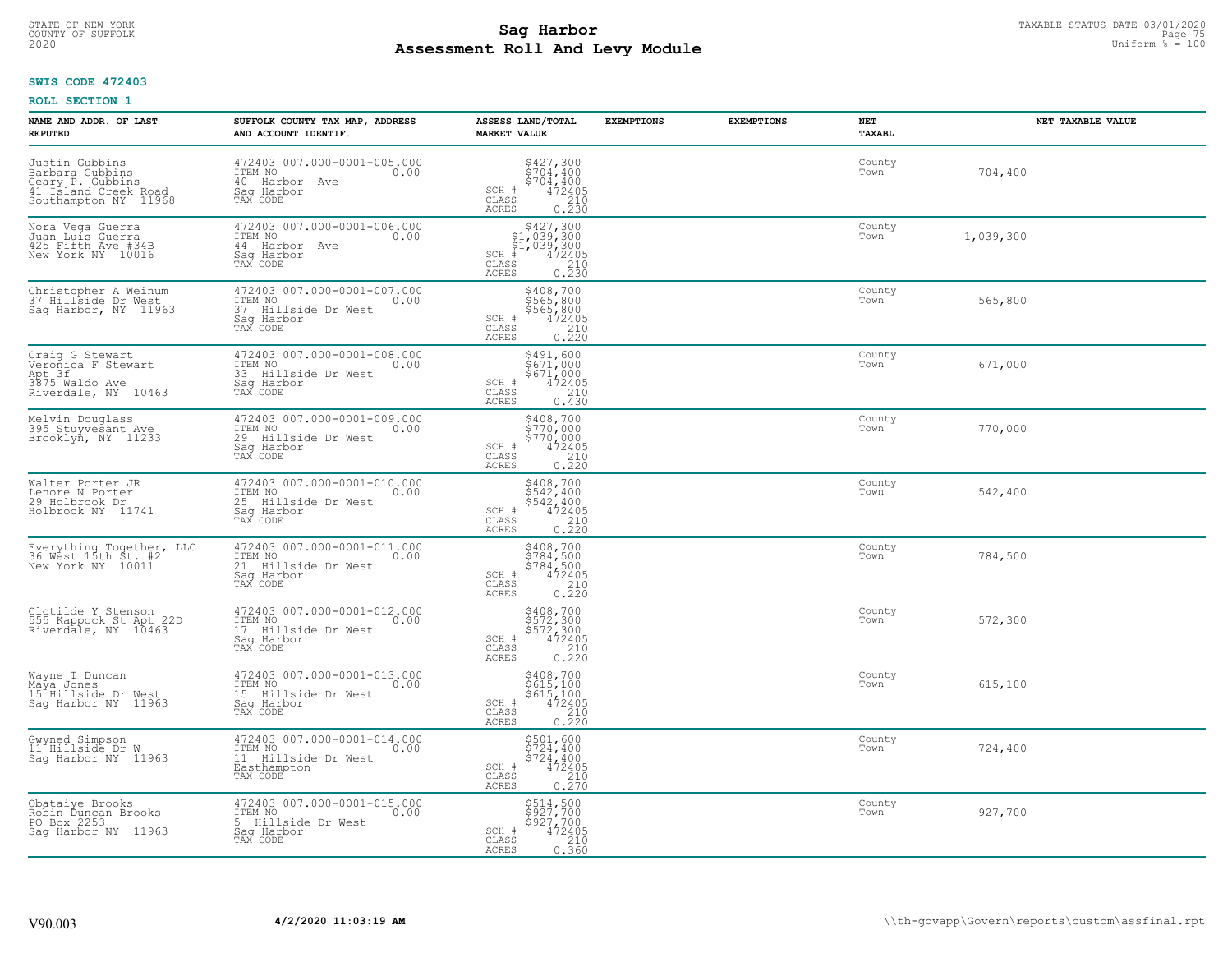# TAXABLE STATUS DATE 03/01/2020<br>COUNTY OF SUFFOLK Page 76 COUNTY OF SUFFOLK Page 76 **Assessment Roll And Levy Module** 2020 Uniform % = 100

### **SWIS CODE 472403**

| NAME AND ADDR. OF LAST<br><b>REPUTED</b>                                                                                                                             | SUFFOLK COUNTY TAX MAP, ADDRESS<br>AND ACCOUNT IDENTIF.                                            | ASSESS LAND/TOTAL<br><b>MARKET VALUE</b>                                                                                      | <b>EXEMPTIONS</b>   | <b>EXEMPTIONS</b> | <b>NET</b><br><b>TAXABL</b> | NET TAXABLE VALUE |
|----------------------------------------------------------------------------------------------------------------------------------------------------------------------|----------------------------------------------------------------------------------------------------|-------------------------------------------------------------------------------------------------------------------------------|---------------------|-------------------|-----------------------------|-------------------|
| Arthur B Vaughan<br>Eunice L Vaughan<br>$P$ O<br>Box 1214<br>3 Hillside Dr<br>Sag Harbor, NY 11963                                                                   | 472403 007.000-0001-017.001<br>ITEM NO<br>0.00<br>3 Hillside Dr West<br>Saq Harbor<br>TAX CODE     | \$535,800<br>\$715,800<br>\$715,800<br>\$715,800<br>\$72405<br>\$710<br>\$70<br>SCH #<br>CLASS<br>ACRES                       | \$62,670<br>veteran |                   | County<br>Town              | 653,130           |
| Edward R Dudley JR<br>44 Hillside Dr <sup>*</sup> West<br>Sag Harbor, NY 11963                                                                                       | 472403 007.000-0002-001.000<br>ITEM NO<br>0.00<br>44 Hillside Dr West<br>Saq Harbor<br>TAX CODE    | \$609,000<br>\$888,400<br>\$888,400<br>SCH #<br>472405<br>$\begin{array}{c} 210 \\ 0.650 \end{array}$<br>CLASS<br>ACRES       |                     |                   | County<br>Town              | 888,400           |
| Phyliss M Stevenson<br>71 <sup>*</sup> Woodlawn Ave<br>New Rochelle, NY 10804                                                                                        | 472403 007.000-0002-002.000<br>ITEM NO<br>0.00<br>34<br>Hillside Dr West<br>Sag Harbor<br>TAX CODE | \$541,400<br>\$723,600<br>\$723,600<br>472405<br>SCH #<br>210<br>CLASS<br><b>ACRES</b><br>0.430                               |                     |                   | County<br>Town              | 723,600           |
| Worrell, Marjorie Jeanne (Tr<br>Tollie L Caution Jr<br>65 W 90th St<br>New York, NY<br>10024                                                                         | 472403 007.000-0002-003.000<br>ITEM NO<br>0.00<br>28 Hillside Dr West<br>Saq Harbor<br>TAX CODE    | \$541,400<br>\$741,700<br>\$741,700<br>SCH #<br>472405<br>CLASS<br>210<br>ACRES<br>0.430                                      |                     |                   | County<br>Town              | 741,700           |
| James M Schiavoni<br>Celsa Schiavoni<br>24 Hillside Dr West<br>Sag Harbor, NY 11963                                                                                  | 472403 007.000-0002-004.000<br>ITEM NO<br>0.00<br>24 Hillside Dr West<br>Saq Harbor<br>TAX CODE    | \$470,000<br>\$587,900<br>$$587,9004724052100.230$<br>SCH #<br>CLASS<br>ACRES                                                 |                     |                   | County<br>Town              | 587,900           |
| Dennis M Quinn<br>Adrienne Quinn<br>97 Liberty Ave<br>New Rochelle NY 10805                                                                                          | 472403 007.000-0002-005.000<br>ITEM NO<br>0.00<br>20 Hillside Dr West<br>Sag Harbor<br>TAX CODE    | \$466,000<br>\$784,000<br>$\begin{array}{r} 5784,000 \\ 472405 \\ 210 \\ 0.240 \end{array}$<br>SCH #<br>CLASS<br><b>ACRES</b> |                     |                   | County<br>Town              | 784,000           |
| Michelle Webb<br>71 Murray St Apt 8<br>New York, NY 10007-2120                                                                                                       | 472403 007.000-0002-006.000<br>ITEM NO<br>0.00<br>16<br>Hillside Dr West<br>Saq Harbor<br>TAX CODE | \$487,300<br>\$582,200<br>\$582,200<br>\$582,200<br>\$72405<br>\$10<br>\$10<br>\$10<br>SCH #<br>$\mathtt{CLASS}$<br>ACRES     |                     |                   | County<br>Town              | 582,200           |
| Benjamin Taylor Sneed<br>19 Hillside Dr East<br>Sag Harbor NY 11963                                                                                                  | 472403 007.000-0002-007.000<br>ITEM NO<br>0.00<br>19 Hillside Dr East<br>Saq Harbor<br>TAX CODE    | \$501,600<br>\$700,700<br>\$700,700<br>472405<br>SCH #<br>CLASS<br>$\begin{array}{c} 210 \\ 0.270 \end{array}$<br>ACRES       |                     |                   | County<br>Town              | 700,700           |
| Gregory C Brown<br>6A Mariners Way<br>Glen Cove, NY <sup>11542</sup>                                                                                                 | 472403 007.000-0002-008.000<br>ITEM NO<br>0.00<br>6 Hillside Dr West<br>Saq Harbor<br>TAX CODE     | \$404,100<br>\$670,100<br>\$670,100<br>472405<br>SCH #<br>CLASS<br>$\frac{210}{0.520}$<br><b>ACRES</b>                        |                     |                   | County<br>Town              | 670,100           |
| Beverly Hollings Deas, Trust 472403 007.000-0002-010.000<br>Gerald W. Deas, Trustee ITEM NO<br>Gerald W. Deas, Trustee 25 Lincoln St<br>Beverly Hollings Deas, Trust | Sag Harbor<br>TAX CODE                                                                             | $$444, 400$<br>$$444, 400$<br>$$444, 400$<br>$472405$<br>$$311$<br>SCH #<br>CLASS<br><b>ACRES</b><br>0.260                    |                     |                   | County<br>Town              | 444,400           |
| 23 LINC SH LLC<br>403 Thornden St<br>South Orange NJ<br>07079                                                                                                        | 472403 007.000-0002-011.000<br>ITEM NO<br>0.00<br>23 Lincoln St<br>Sag Harbor<br>TAX CODE          | \$444,400<br>\$618,500<br>\$618,500<br>SCH #<br>472405<br>210<br>CLASS<br>ACRES<br>0.260                                      |                     |                   | County<br>Town              | 618,500           |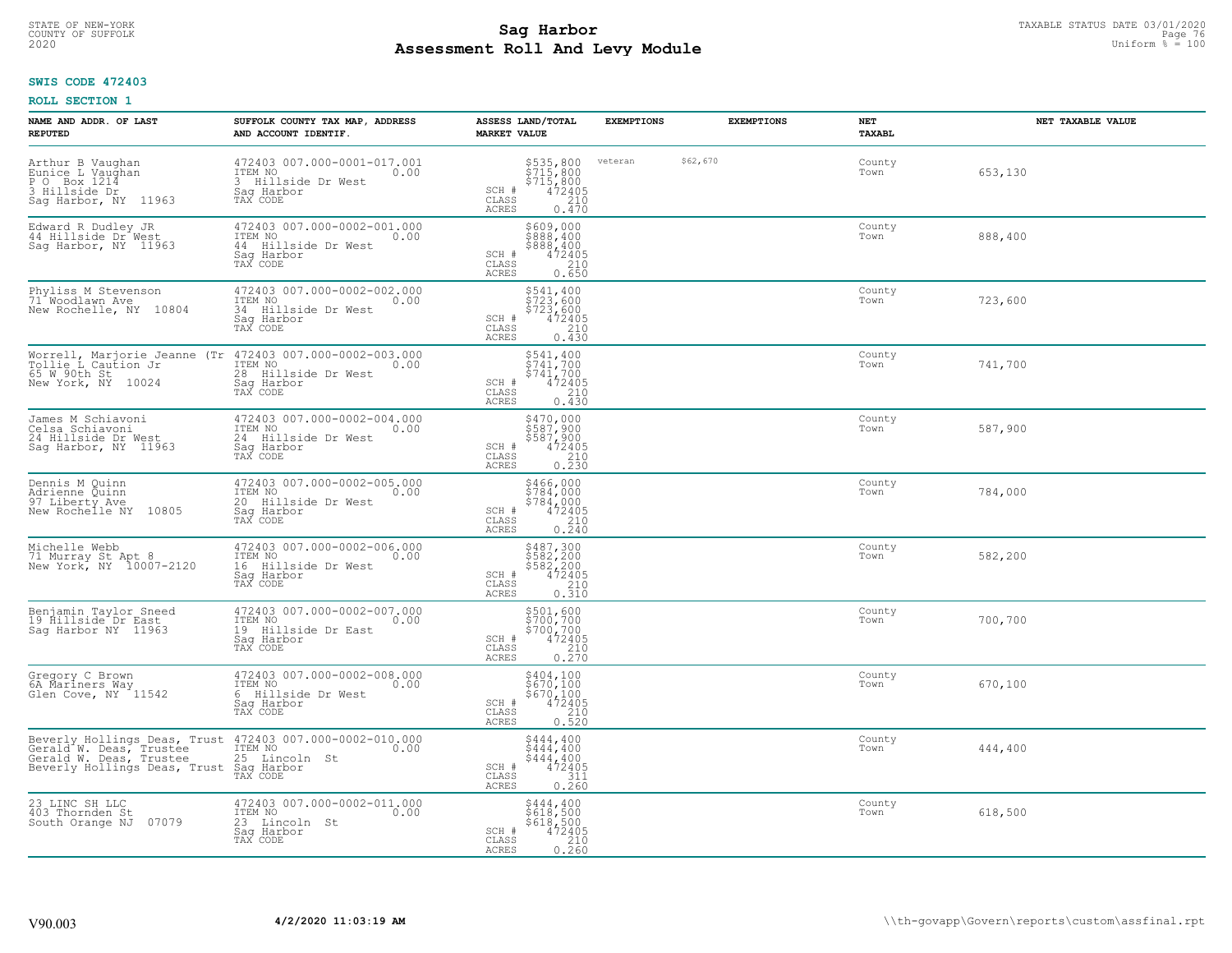# TAXABLE STATUS DATE 03/01/2020<br>COUNTY OF SUFFOLK Page 77 COUNTY OF SUFFOLK Page 77 **Assessment Roll And Levy Module** 2020 Uniform % = 100

### **SWIS CODE 472403**

| NAME AND ADDR. OF LAST<br><b>REPUTED</b>                                                | SUFFOLK COUNTY TAX MAP, ADDRESS<br>AND ACCOUNT IDENTIF.                                            | ASSESS LAND/TOTAL<br><b>MARKET VALUE</b>                                                                                                     | <b>EXEMPTIONS</b>             | <b>EXEMPTIONS</b>                  | NET<br><b>TAXABL</b> |           | NET TAXABLE VALUE |
|-----------------------------------------------------------------------------------------|----------------------------------------------------------------------------------------------------|----------------------------------------------------------------------------------------------------------------------------------------------|-------------------------------|------------------------------------|----------------------|-----------|-------------------|
| Aaron Fullilove<br>Lucy Fullilove<br>3105 Scherman Blyd<br>Bethlehem PA 18020           | 472403 007.000-0002-012.000<br>ITEM NO<br>0.00<br>21 Lincoln<br>St<br>Sag Harbor<br>TAX CODE       | $$444, 400$<br>$$444, 400$<br>$$444, 400$<br>$$444, 400$<br>$472405$<br>SCH #<br>CLASS<br>311<br><b>ACRES</b><br>0.260                       |                               |                                    | County<br>Town       | 444,400   |                   |
| James R. Ledley, Trustee<br>The Alvin Meyer Trust<br>551 Fifth Ave<br>New York NY 10176 | 472403 007.000-0002-013.000<br>ITEM NO<br>0.00<br>19 Lincoln St<br>Saq Harbor<br>TAX CODE          | $$536, 400$<br>$$1, 384, 400$<br>$$1, 384, 400$<br>$SCH$ #<br>472405<br>CLASS<br>$\begin{array}{c} 210 \\ 0.510 \end{array}$<br><b>ACRES</b> |                               |                                    | County<br>Town       | 1,384,400 |                   |
| Veronica L Mitchell<br>205-21 115th Rd<br>St Albans, NY 11412                           | 472403 007.000-0002-014.000<br>ITEM NO<br>0.00<br>17<br>Lincoln St<br>Saq Harbor<br>TAX CODE       | \$452,600<br>\$452,600<br>\$452,600<br>SCH #<br>472405<br>CLASS<br>311<br>0.510<br><b>ACRES</b>                                              |                               |                                    | County<br>Town       | 452,600   |                   |
| Reynolds Robinson<br>Catherine Robinson<br>15 Lincoln St<br>Sag Harbor, NY              | 472403 007.000-0002-015.000<br>ITEM NO<br>0.00<br>15 Lincoln St<br>Saq Harbor<br>TAX CODE          | \$486,200<br>\$777,000<br>\$777,000<br>472405<br>SCH #<br>CLASS<br>210<br><b>ACRES</b><br>0.510                                              |                               |                                    | County<br>Town       | 777,000   |                   |
| Karen L Ham<br>Lehmuller Family Trust<br>4208 Townhouse Dr<br>Coram, NY 11727           | 472403 007.000-0002-016.000<br>ITEM NO<br>0.00<br>11 Lincoln St<br>Saq Harbor<br>TAX CODE          | \$486,200<br>\$768,600<br>\$768,600<br>SCH #<br>$472405$<br>$210$<br>CLASS<br><b>ACRES</b><br>0.510                                          |                               |                                    | County<br>Town       | 768,600   |                   |
| Fara Belle Stroman<br>P.O. Box 1344<br>9 Lincoln St<br>Sag Harbor NY 11963              | 472403 007.000-0002-017.000<br>ITEM NO<br>0.00<br>9 Lincoln St<br>Saq Harbor<br>TAX CODE           | \$486,200<br>\$700,500<br>\$700,500<br>\$700,500<br>SCH #<br>CLASS<br>210<br>0.510<br><b>ACRES</b>                                           | veteran<br>veteran<br>Persons | \$19,428<br>\$125,000<br>\$278,036 | County<br>Town       | 278,036   |                   |
| Judith C White<br>#2a<br>380 Riverside Dr<br>New York, NY 10025                         | 472403 007.000-0003-001.000<br>ITEM NO<br>0.00<br>22 Hillside Dr East<br>Sag Harbor<br>TAX CODE    | \$449,600<br>\$673,500<br>\$673,500<br>472405<br>SCH #<br>CLASS<br>$\frac{210}{0.220}$<br><b>ACRES</b>                                       |                               |                                    | County<br>Town       | 673,500   |                   |
| Leslie Demus<br>Ralph Dawson<br>392 <sup>+</sup> Central Pk West<br>New York, NY 10025  | 472403 007.000-0003-002.000<br>10.00 0.00<br>0.00<br>18 Hillside Dr East<br>Saq Harbor<br>TAX CODE | \$408,700<br>\$655,400<br>\$655,400<br>472405<br>210<br>SCH #<br>$\mathtt{CLASS}$<br><b>ACRES</b><br>0.220                                   |                               |                                    | County<br>Town       | 655,400   |                   |
| Wesley H Carrion<br>P.o. Box 842<br>14 E_Hillside_Dr<br>Saq Harbor, NY 11963            | 472403 007.000-0003-003.000<br>ITEM NO<br>0.00<br>14 Hillside Dr East<br>Saq Harbor<br>TAX CODE    | \$408,700<br>\$453,700<br>\$453,700<br>SCH #<br>$\frac{472405}{210}$<br>CLASS<br><b>ACRES</b><br>0.220                                       | veteran                       | \$62,670                           | County<br>Town       | 391,030   |                   |
| Gregory D'Angelo JR<br>3 Lincõln St<br>Sag Harbor, NY 11963                             | 472403 007.000-0003-004.000<br>ITEM NO<br>0.00<br>10 Hillside Dr East<br>Sag Harbor<br>TAX CODE    | $$408,700$<br>$$2,052,800$<br>$$2,052,800$<br>$$472405$<br>$SCH$ #<br>CLASS<br>$\frac{210}{0.220}$<br><b>ACRES</b>                           |                               |                                    | County<br>Town       | 2,052,800 |                   |
| Marlene Klyvert<br>560 Riverside Dr Apt 6A<br>New York, NY 10027                        | 472403 007.000-0003-005.000<br>ITEM NO<br>0.00<br>6 Hillside Dr East<br>Sag Harbor<br>TAX CODE     | \$399,900<br>\$492,900<br>\$492,900<br>472405<br>SCH #<br>CLASS<br>0.210<br>ACRES                                                            |                               |                                    | County<br>Town       | 492,900   |                   |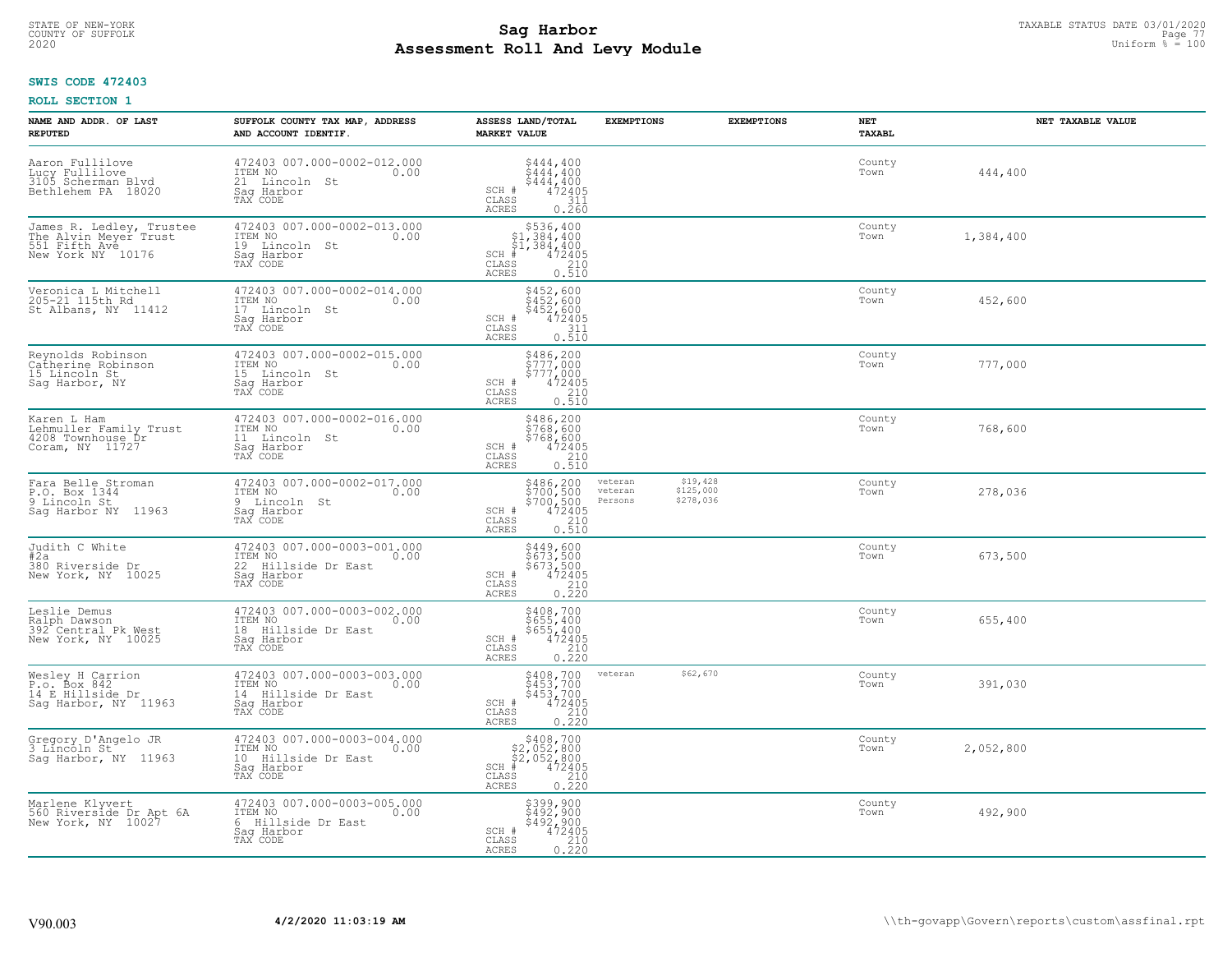# TAXABLE STATUS DATE 03/01/2020<br>COUNTY OF SUFFOLK Page 78 Page 78 **Assessment Roll And Levy Module** 2020 Uniform % = 100

### **SWIS CODE 472403**

| NAME AND ADDR. OF LAST<br><b>REPUTED</b>                                                             | SUFFOLK COUNTY TAX MAP, ADDRESS<br>AND ACCOUNT IDENTIF.                                        | ASSESS LAND/TOTAL<br><b>MARKET VALUE</b>                                                                                                                              | <b>EXEMPTIONS</b> | <b>EXEMPTIONS</b> | NET<br><b>TAXABL</b> | NET TAXABLE VALUE |
|------------------------------------------------------------------------------------------------------|------------------------------------------------------------------------------------------------|-----------------------------------------------------------------------------------------------------------------------------------------------------------------------|-------------------|-------------------|----------------------|-------------------|
| Michael Mc Grath<br>Alice B Mc Grath<br>45 Coves End Ln<br>Saq Harbor, NY 11963                      | 472403 007.000-0003-006.000<br>ITEM NO<br>0.00<br>2 Hillside Dr East<br>Saq Harbor<br>TAX CODE | $\begin{array}{c} 5471, 800 \\ 5721, 100 \\ 5721, 100 \\ 472405 \\ 210 \\ 0.250 \end{array}$<br>SCH #<br>CLASS<br><b>ACRES</b>                                        |                   |                   | County<br>Town       | 721,100           |
| Lawrence Williams III<br>Tisha Williams<br>582 Decatur St<br>Brooklyn, NY 11233                      | 472403 007.000-0003-007.000<br>ITEM NO<br>0.00<br>10 Hillside Dr<br>Sag Harbor<br>TAX CODE     | \$454,100<br>\$554,700<br>\$554,700<br>472405<br>SCH #<br>CLASS<br>210<br>0.320<br>ACRES                                                                              |                   |                   | County<br>Town       | 554,700           |
| Ida W Scott<br>PO Box 2083<br>Sag Harbor, NY 11963                                                   | 472403 007.000-0003-008.000<br>ITEM NO<br>0.00<br>6 Hillside<br>Dr<br>Sag Harbor<br>TAX CODE   | \$457,300<br>$\begin{array}{c}\n 3707,900 \\  5707,900 \\  472405 \\  210 \\  0.320\n\end{array}$<br>SCH #<br>CLASS<br><b>ACRES</b>                                   | veteran           | \$62,670          | County<br>Town       | 645,230           |
| Robert Bennett<br>William D Bennett<br>63 Highland Ave<br>07403<br>Bloomingdale, NJ                  | 472403 007.000-0003-010.000<br>ITEM NO<br>0.00<br>271 Hampton St<br>Saq Harbor<br>TAX CODE     | \$417,500<br>\$617,200<br>\$617,200<br>SCH #<br>472405<br>CLASS<br>0.560<br>ACRES                                                                                     |                   |                   | County<br>Town       | 617,200           |
| Edward J Smith JR (Trustee)<br>The Edward J. Smith, Jr. Liv<br>277 Hampton St<br>Saq Harbor NY 11963 | 472403 007.000-0003-011.000<br>ITEM NO<br>0.00<br>277<br>Hampton St<br>Sag Harbor<br>TAX CODE  | \$373,000<br>$\begin{array}{c} 808,300 \\ 808,300 \\ 9808,300 \\ 472405 \end{array}$<br>SCH #<br>CLASS<br>$\begin{array}{c} 210 \\ 0.500 \end{array}$<br><b>ACRES</b> |                   |                   | County<br>Town       | 808,300           |
| Wanda McCoy<br>280 Collins Ave 5A<br>Mt. Vernon NY 10552                                             | 472403 007.000-0003-012.000<br>ITEM NO<br>0.00<br>1 Lincoln St<br>Sag Harbor<br>TAX CODE       | \$387,500<br>\$626,900<br>\$626,900<br>472405<br>210<br>$\texttt{SCH} \ \texttt{\#} \\ \texttt{CLASS}$<br>0.420<br>ACRES                                              |                   |                   | County<br>Town       | 626,900           |
| Greg R D Angelo<br>Janice L D'Angelo<br>3 Lincoln St<br>Saq Harbor, NY 11963                         | 472403 007.000-0003-013.000<br>ITEM NO<br>0.00<br>3 Lincoln St<br>Saq Harbor<br>TAX CODE       | \$463,100<br>\$924,600<br>\$924,600<br>472405<br>SCH #<br>$\begin{array}{c} 210 \\ 0.450 \end{array}$<br>$\mathtt{CLASS}$<br>ACRES                                    |                   |                   | County<br>Town       | 924,600           |
| Sandra Parker<br>7 Tankard Ln<br>Washington Crossing, PA 189                                         | 472403 007.000-0003-014.000<br>ITEM NO<br>0.00<br>5 Lincoln St<br>Saq Harbor<br>TAX CODE       | \$512,900<br>\$719,500<br>\$719,500<br>472405<br>SCH #<br>CLASS<br>210<br>ACRES<br>0.550                                                                              |                   |                   | County<br>Town       | 719,500           |
| Claritha Osborne<br>8 Elwood Ave<br>Mount Vernon, NY 10552                                           | 472403 007.000-0003-015.000<br>TTEM NO 0.00<br>7 Lincoln St<br>Saq Harbor<br>TAX CODE          | \$410,200<br>\$614,100<br>\$614,100<br>472405<br>SCH #<br>CLASS<br>0.210<br><b>ACRES</b>                                                                              |                   |                   | County<br>Town       | 614,100           |
| Paul A Dorego<br>Lisa M Dorego<br>22 Lincoln Št<br>Sag Harbor, NY 11963                              | 472403 007.000-0003-017.000<br>ITEM NO<br>0.00<br>22 Lincoln St<br>Sag Harbor<br>TAX CODE      | \$478,400<br>\$931,000<br>\$931,000<br>SCH #<br>$\frac{472405}{210}$<br>CLASS<br><b>ACRES</b><br>0.570                                                                |                   |                   | County<br>Town       | 931,000           |
| Von Hughes<br>Carmen Gellineau<br>126 Bergen St<br>Brooklyn NY 11201                                 | 472403 007.000-0003-018.000<br>ITEM NO<br>0.00<br>20 Lincoln St<br>Sag Harbor<br>TAX CODE      | \$499,900<br>\$681,800<br>\$681,800<br>SCH #<br>472405<br>$\begin{array}{c} 210 \\ 0.260 \end{array}$<br>CLASS<br><b>ACRES</b>                                        |                   |                   | County<br>Town       | 681,800           |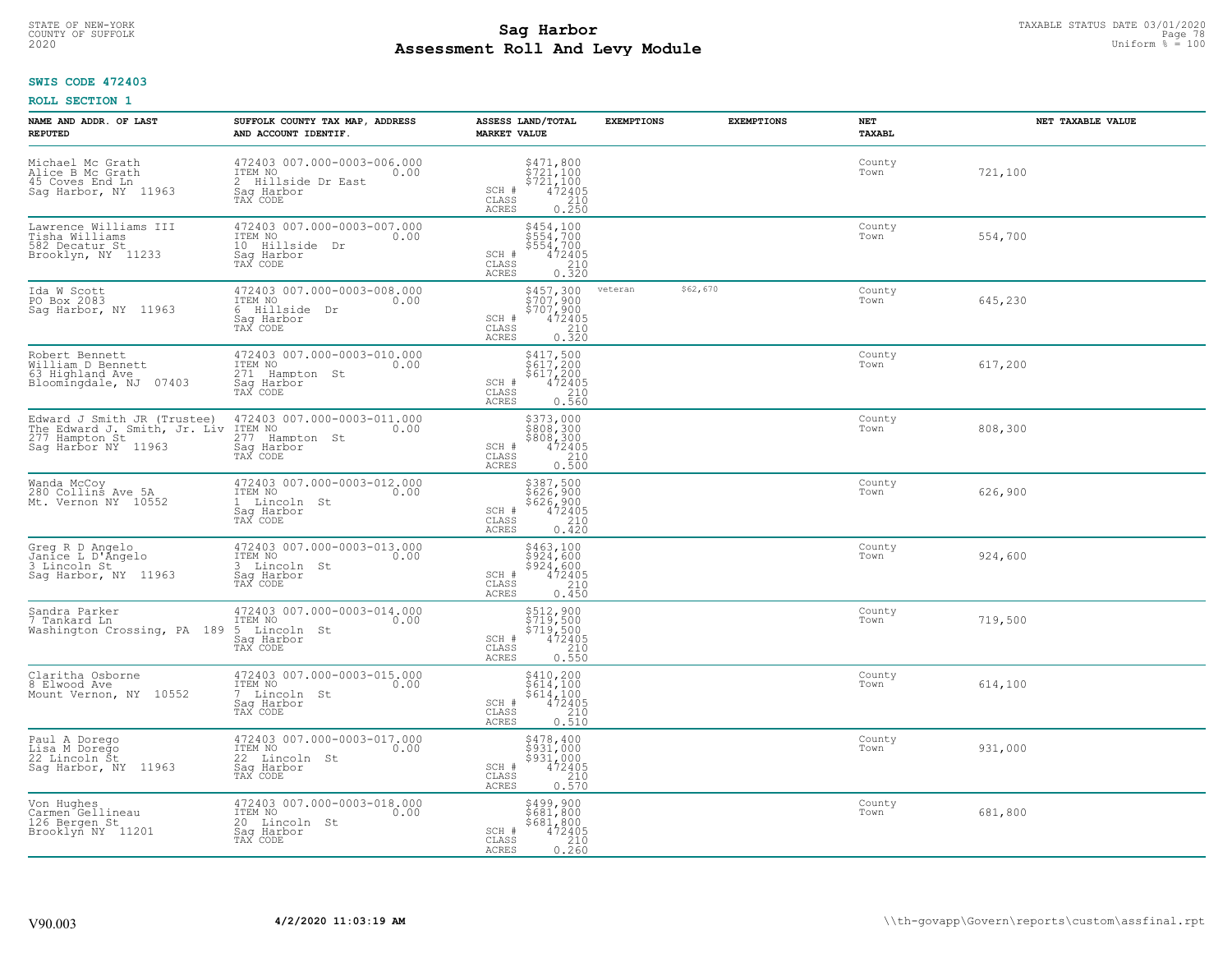# TAXABLE STATUS DATE 03/01/2020<br>COUNTY OF SUFFOLK Page 79 Page 79 **Assessment Roll And Levy Module** 2020 Uniform % = 100

### **SWIS CODE 472403**

| NAME AND ADDR. OF LAST<br><b>REPUTED</b>                                                                                         | SUFFOLK COUNTY TAX MAP, ADDRESS<br>AND ACCOUNT IDENTIF.                                       | ASSESS LAND/TOTAL<br><b>MARKET VALUE</b>                                                                                                                     | <b>EXEMPTIONS</b> | <b>EXEMPTIONS</b> | NET<br><b>TAXABL</b> | NET TAXABLE VALUE |
|----------------------------------------------------------------------------------------------------------------------------------|-----------------------------------------------------------------------------------------------|--------------------------------------------------------------------------------------------------------------------------------------------------------------|-------------------|-------------------|----------------------|-------------------|
| Linda Anderson<br>784 Columbus Ave Apt 5P<br>New York, NY 10025                                                                  | 472403 007.000-0003-019.000<br>ITEM NO<br>0.00<br>18 Lincoln<br>St<br>Saq Harbor<br>TAX CODE  | \$391,300<br>\$540,400<br>\$540,400<br>472405<br>210<br>SCH #<br>CLASS<br><b>ACRES</b><br>0.260                                                              |                   |                   | County<br>Town       | 540,400           |
| JG FARRELL REAL ESTATE LLC<br>P.O. Box 14<br>Bridgehampton NY 11932                                                              | 472403 007.000-0003-020.000<br>ITEM NO<br>0.00<br>16 Lincoln St<br>Saq Harbor<br>TAX CODE     | $$434,700$<br>$$1,128,600$<br>$$1,128,600$<br>$*1,128,600$<br>$*1,472405$<br>$SCH$ #<br>CLASS<br>$\begin{array}{c} 210 \\ 0.260 \end{array}$<br><b>ACRES</b> |                   |                   | County<br>Town       | 1,128,600         |
| Marc Siden<br>Julie Siden<br>143 Reade Street<br>New York NY 10013                                                               | 472403 007.000-0003-022.000<br>ITEM NO<br>0.00<br>14 Lincoln St<br>Sag Harbor<br>TAX CODE     | \$611, 200<br>\$1,730,400<br>\$1,730,400<br>#472405<br>$SCH$ #<br>CLASS<br>$\begin{array}{c} 210 \\ 0.520 \end{array}$<br><b>ACRES</b>                       |                   |                   | County<br>Town       | 1,730,400         |
| Chris Cooke<br>George L Williams<br>176-04 Sayres Ave<br>St Albans, NY 11432                                                     | 472403 007.000-0003-023.000<br>ITEM NO<br>0.00<br>12 Lincoln St<br>Sag Harbor<br>TAX CODE     | \$553,900<br>\$752,400<br>\$752,400<br>SCH #<br>472405<br>CLASS<br>210<br>ACRES<br>0.520                                                                     |                   |                   | County<br>Town       | 752,400           |
| 10 Lincoln Holdings LLC,<br>Bruce Bronster<br>Windels Marx Lane & Mittendo<br>156 West 56th St<br>New York NY 10019              | 472403 007.000-0003-024.000<br>ITEM NO<br>0.00<br>10 Lincoln St<br>Saq Harbor<br>TAX CODE     | \$415,500<br>\$821,400<br>\$821,400<br>472405<br>SCH #<br>CLASS<br>210<br><b>ACRES</b><br>0.520                                                              |                   |                   | County<br>Town       | 821,400           |
| Penny Bluford Garrett (Trust 472403 007.000-0003-025.000<br>The Renee N. Bluford Irrevoc<br>112-26 178th Pl<br>Jamaica, NY 11433 | ITEM NO<br>0.00<br>8 Lincoln St<br>Saq Harbor<br>TAX CODE                                     | \$553,900<br>\$837,500<br>\$837,500<br>\$837,500<br>\$210<br>0.520<br>SCH #<br>CLASS<br>ACRES                                                                |                   |                   | County<br>Town       | 837,500           |
| Cora B Rust<br>Jonathan Rust<br>Irving Rust<br>Christoper/ors Rust                                                               | 472403 007.000-0003-026.000<br>ITEM NO<br>0.00<br>6 Lincoln St<br>Saq Harbor<br>TAX CODE      | \$553,900<br>\$741,900<br>\$741,900<br>472405<br>SCH #<br>$\begin{array}{c} 210 \\ 0.520 \end{array}$<br>CLASS<br><b>ACRES</b>                               |                   |                   | County<br>Town       | 741,900           |
| Verna Eggleston<br>PO Box 827<br>New York, NY 10272-0827                                                                         | 472403 007.000-0003-027.001<br>ITEM NO<br>0.00<br>4 Lincoln St<br>Saq Harbor<br>TAX CODE      | \$483,600<br>\$687,200<br>\$687,200<br>472405<br>SCH #<br>CLASS<br>210<br><b>ACRES</b><br>0.470                                                              |                   |                   | County<br>Town       | 687,200           |
| Lawson Legacy Holdings, LLC<br>1870 Crestridge Place<br>Atlanta GA 30345                                                         | 472403 007.000-0003-027.002<br>TTEM NO 0.00<br>2 Lincoln St<br>Saq Harbor<br>TAX CODE         | \$458,500<br>\$458,500<br>\$458,500<br>472405<br>SCH #<br>CLASS<br>311<br><b>ACRES</b><br>0.310                                                              |                   |                   | County<br>Town       | 458,500           |
| Bonnie M Porzio<br>1001 Islington St Apt 38<br>Portsmouth NH 03801                                                               | 472403 007.000-0004-001.000<br>ITEM NO<br>0.00<br>266<br>Hampton St<br>Saq Harbor<br>TAX CODE | \$396,900<br>\$396,900<br>\$396,900<br>SCH #<br>472405<br>311<br>CLASS<br><b>ACRES</b><br>0.390                                                              |                   |                   | County<br>Town       | 396,900           |
| Robert Bori<br>Mary E Bori<br>8 Brandywine Dr<br>PO Box 1073<br>Sag Harbor, NY 11963                                             | 472403 007.000-0004-002.000<br>ITEM NO<br>0.00<br>8 Brandywine Dr<br>Sag Harbor<br>TAX CODE   | \$462,400<br>\$1,092,900<br>\$1,092,900<br>$SCH$ #<br>472405<br>0.500<br>CLASS<br><b>ACRES</b>                                                               | Volunte           | \$109,290         | County<br>Town       | 983,610           |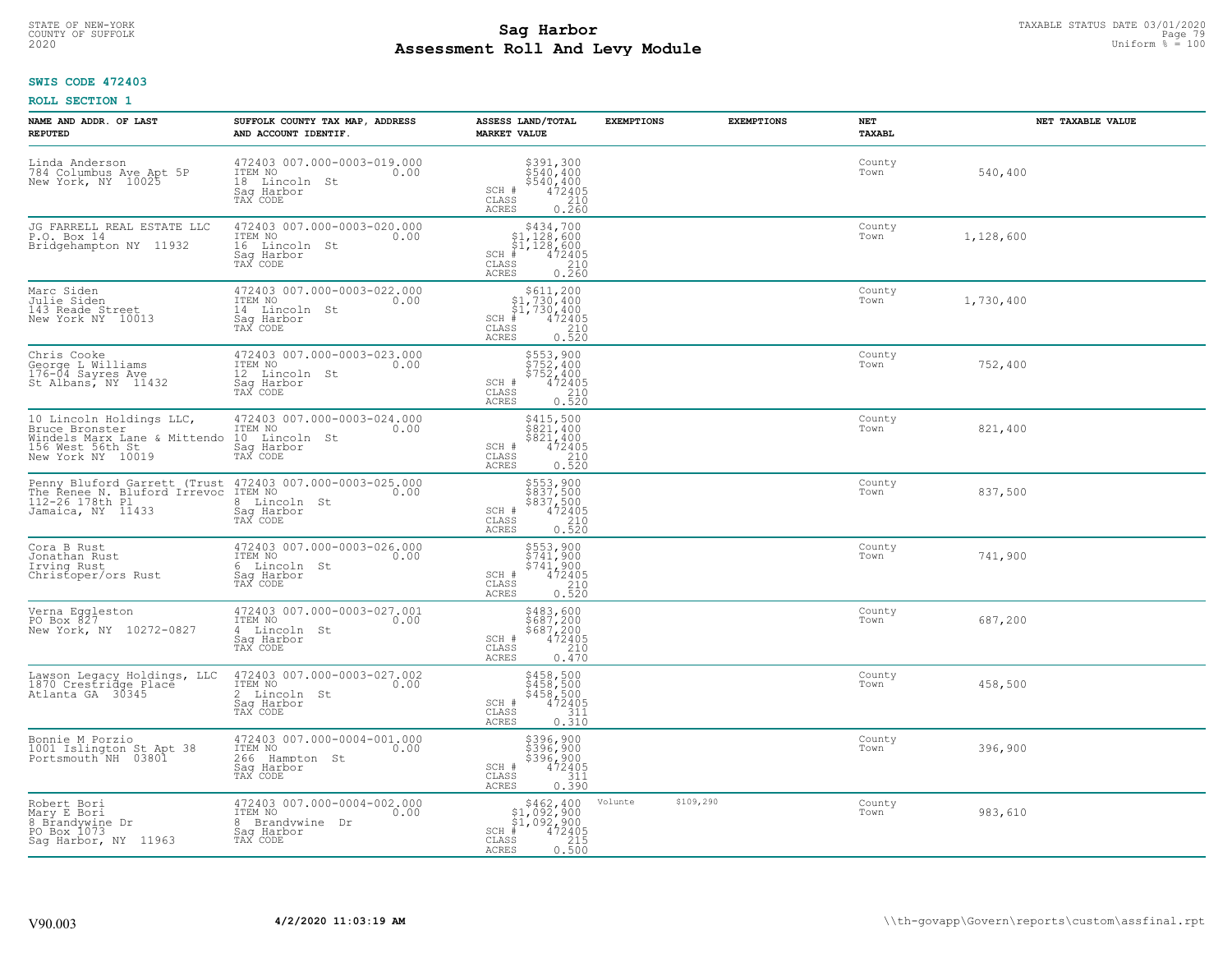# TAXABLE STATUS DATE 03/01/2020<br>COUNTY OF SUFFOLK Page 80 COUNTY OF SUFFOLK Page 80 **Assessment Roll And Levy Module** 2020 Uniform % = 100

### **SWIS CODE 472403**

| NAME AND ADDR. OF LAST<br><b>REPUTED</b>                                                                                            | SUFFOLK COUNTY TAX MAP, ADDRESS<br>AND ACCOUNT IDENTIF.                                        | ASSESS LAND/TOTAL<br><b>MARKET VALUE</b>                                                                                           | <b>EXEMPTIONS</b> | <b>EXEMPTIONS</b> | <b>NET</b><br><b>TAXABL</b> | NET TAXABLE VALUE |
|-------------------------------------------------------------------------------------------------------------------------------------|------------------------------------------------------------------------------------------------|------------------------------------------------------------------------------------------------------------------------------------|-------------------|-------------------|-----------------------------|-------------------|
| Robert E Renner<br>6 Brandywine Dr<br>Sag Harbor, NY 11963                                                                          | 472403 007.000-0004-003.000<br>ITEM NO<br>0.00<br>6 Brandywine<br>Dr<br>Saq Harbor<br>TAX CODE | $$471,000$<br>$$675,500$<br>$$675,500$<br>$472405$<br>210<br>SCH #<br>CLASS<br><b>ACRES</b><br>0.510                               |                   |                   | County<br>Town              | 675,500           |
| Katherine R. McCrosson, Co-T<br>Carol A. Cusick, Co-Trustee<br>56 Fresh Pond Road<br>Saq Harbor NY 11963                            | 472403 007.000-0004-004.000<br>ITEM NO<br>270 Hampton St<br>0.00<br>Saq Harbor<br>TAX CODE     | \$382,300<br>\$382,300<br>\$382,300<br>472405<br>SCH #<br>$\mathtt{CLASS}$<br>$\begin{array}{c} 311 \\ 0.290 \end{array}$<br>ACRES |                   |                   | County<br>Town              | 382,300           |
| Richard Porzio<br>127 Amherst St<br>Nashua, NH 03060                                                                                | 472403 007.000-0004-005.000<br>ITEM NO<br>0.00<br>274<br>Hampton St<br>Saq Harbor<br>TAX CODE  | \$301,200<br>\$301,200<br>\$301,200<br>$472405$<br>311<br>0.290<br>SCH #<br>CLASS<br>ACRES                                         |                   |                   | County<br>Town              | 301,200           |
| Bonnie M Porzio<br>1001 Islington St Apt 38<br>Portsmouth NH 03801                                                                  | 472403 007.000-0004-006.000<br>ITEM NO<br>0.00<br>278 Hampton St<br>Saq Harbor<br>TAX CODE     | $\begin{array}{c} 5301, 200 \\ 5301, 200 \\ 5301, 200 \\ 472405 \\ 311 \\ 0.290 \end{array}$<br>SCH #<br>CLASS<br>ACRES            |                   |                   | County<br>Town              | 301,200           |
| Andrew T Blodorn<br>PO Box 1203<br>Sag Harbor, NY 11963                                                                             | 472403 007.000-0004-007.000<br>ITEM NO<br>0.00<br>282<br>Hampton St<br>Saq Harbor<br>TAX CODE  | \$301,200<br>$5781,5005781,5004724050.290$<br>SCH #<br>$\mathtt{CLASS}$<br><b>ACRES</b>                                            |                   |                   | County<br>Town              | 781,500           |
| 286 Hampton Street L.L.C.<br>c/o Carl A. Benincasa, DDS<br>PO Box 989<br>Sag Harbor, NY 11963                                       | 472403 007.000-0004-008.000<br>ITEM NO<br>0.00<br>286<br>Hampton St<br>Sag Harbor<br>TAX CODE  | \$363,000<br>\$717,000<br>\$717,000<br>472405<br>SCH #<br>CLASS<br>484<br>ACRES<br>0.270                                           |                   |                   | County<br>Town              | 717,000           |
| Bonnie M Porzio<br>James R Mccrosson<br>1001 Islington St Apt 38<br>Portsmouth NH 03801                                             | 472403 007.000-0004-009.000<br>ITEM NO<br>0.00<br>292<br>Hampton St<br>Saq Harbor<br>TAX CODE  | $\begin{array}{c} $77,447 $77,447 $77,447 472405 \end{array}$<br>$SCH$ #<br>CLASS<br>$\frac{311}{0.120}$<br><b>ACRES</b>           |                   |                   | County<br>Town              | 77,447            |
| 11963 Inc<br>Po Box 648<br>4 Brandywine Dr<br>Sag Harbor, NY 11963                                                                  | 472403 007.000-0004-010.001<br>TTEM NO 0.00<br>3 Brandywine Dr<br>Saq Harbor<br>TAX CODE       | \$551,600<br>\$551,600<br>\$551,600<br>472405<br>SCH #<br>CLASS<br>$\frac{311}{0.710}$<br>ACRES                                    |                   |                   | County<br>Town              | 551,600           |
| J.A. Curto, LLC<br>84 Straight Path<br>Southampton NY 11968                                                                         | 472403 007.000-0004-010.002<br>ITEM NO 0.00<br>4 Brandywine Dr<br>Saq Harbor<br>TAX CODE       | $$658, 200$<br>$$3, 201, 500$<br>$$3, 201, 500$<br>$472405$<br>$$240$<br>$SCH$ #<br>CLASS<br>0.780<br>ACRES                        |                   |                   | County<br>Town              | 3,201,500         |
| Christopher Leonard<br>Alexandra Eames<br>Po Box 1296<br>Sag Harbor, NY 11963                                                       | 472403 008.000-0001-002.001<br>ITEM NO<br>0.00<br>319<br>Division St<br>Sag Harbor<br>TAX CODE | \$976,200<br>\$1,593,900<br>\$1,593,900<br>#472405<br>$SCH$ #<br>CLASS<br>$\frac{210}{0.550}$<br><b>ACRES</b>                      |                   |                   | County<br>Town              | 1,593,900         |
| Lenore Laupheimer, Trustee<br>of the Lenore Laupheimer Rev<br>Alvin Laupheimer<br>Lenore K Laupheimer<br>C/o Damron Coreast Savings | 472403 008.000-0001-003.003<br>ITEM NO<br>0.00<br>323 Division St<br>Saq Harbor<br>TAX CODE    | $\begin{array}{c} $540,200 \\ $1,106,800 \\ $1,106,800 \end{array}$<br>$SCH$ #<br>472405<br>CLASS<br>$\frac{210}{0.700}$<br>ACRES  |                   |                   | County<br>Town              | 1,106,800         |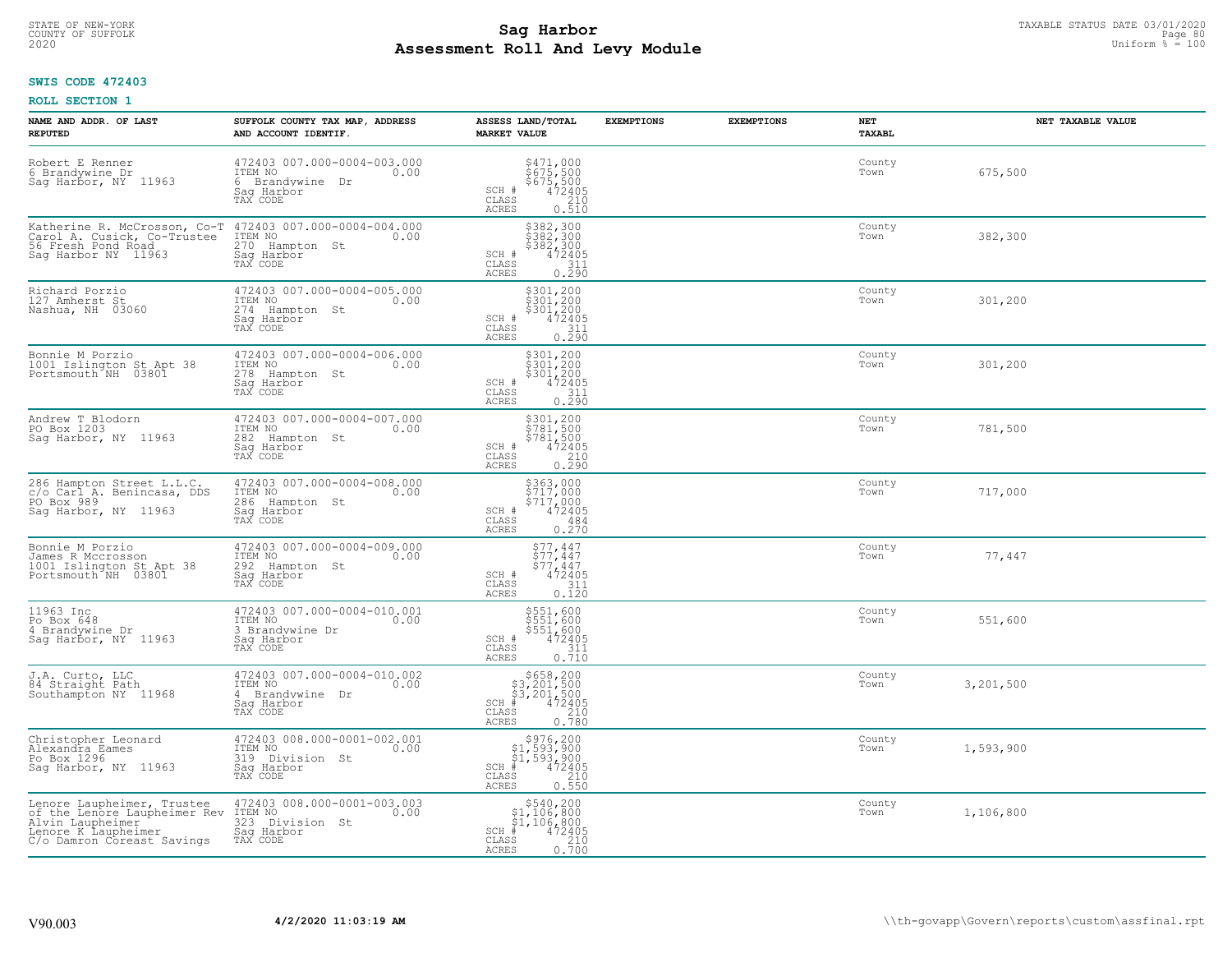# STATE OF NEW-YORK TAXABLE STATUS DATE 03/01/2020<br>COUNTY OF SUFFOLK Page 81 COUNTY OF SUFFOLK Page 81 **Assessment Roll And Levy Module** 2020 Uniform % = 100

### **SWIS CODE 472403**

| NAME AND ADDR. OF LAST<br><b>REPUTED</b>                                                   | SUFFOLK COUNTY TAX MAP, ADDRESS<br>AND ACCOUNT IDENTIF.                                        | ASSESS LAND/TOTAL<br><b>MARKET VALUE</b>                                                                                      | <b>EXEMPTIONS</b> | <b>EXEMPTIONS</b> | NET<br><b>TAXABL</b> | NET TAXABLE VALUE |
|--------------------------------------------------------------------------------------------|------------------------------------------------------------------------------------------------|-------------------------------------------------------------------------------------------------------------------------------|-------------------|-------------------|----------------------|-------------------|
| Jeanne Kane Zaykowski<br>124 State St<br>Brooklyn, NY<br>11201                             | 472403 008.000-0001-003.004<br>ITEM NO<br>0.00<br>325 Division St<br>Saq Harbor<br>TAX CODE    | $$656,000$<br>$$2,028,600$<br>$$2,028,600$<br>$472405$<br>$$210$<br>$SCH$ #<br>CLASS<br><b>ACRES</b><br>0.850                 |                   |                   | County<br>Town       | 2,028,600         |
| Paul Zaykowski<br>325 Division St<br>Saq Harbor NY 11963                                   | 472403 008.000-0001-003.005<br>ITEM NO<br>0.00<br>327 Division St<br>Saq Harbor<br>TAX CODE    | \$636,700<br>\$636,700<br>\$636,700<br>$SCH$ #<br>472405<br>CLASS<br>311<br>0.990<br><b>ACRES</b>                             |                   |                   | County<br>Town       | 636,700           |
| Manfredi Piccolomini<br>Bernadette Piccolomini<br>3 Montauk Ave Ext<br>Saq Harbor NY 11963 | 472403 008.000-0001-004.003<br>ITEM NO<br>0.00<br>3 Montauk Ave Ext<br>Saq Harbor<br>TAX CODE  | $$712,500$<br>$$1,946,500$<br>$$1,946,500$<br>$$472405$<br>$SCH$ #<br>CLASS<br>210<br><b>ACRES</b><br>0.490                   |                   |                   | County<br>Town       | 1,946,500         |
| Jillian Straus<br>Brian Sampson<br>252 Seventh Avenue Unit PHJ<br>New York NY 10001        | 472403 008.000-0001-004.004<br>ITEM NO<br>0.00<br>5 Montauk Ave Ext<br>Saq Harbor<br>TAX CODE  | $$847,300$<br>$$2,734,500$<br>$$2,734,500$<br>$$472405$<br>$SCH$ #<br>CLASS<br>210<br><b>ACRES</b><br>0.510                   |                   |                   | County<br>Town       | 2,734,500         |
| Bryony Freij<br>Charles Freij<br>7 Montauk Ave Ext<br>Saq Harbor NY 11963                  | 472403 008.000-0001-004.005<br>ITEM NO<br>0.00<br>7 Montauk Ave Ext<br>Saq Harbor<br>TAX CODE  | $$852,700$<br>$$2,268,800$<br>$$2,268,800$<br>$472405$<br>$$210$<br>$SCH$ #<br>CLASS<br><b>ACRES</b><br>0.530                 |                   |                   | County<br>Town       | 2,268,800         |
| Geoffrey Tobias<br>Lynne Tobias<br>50 Dwight Pl<br>Englewood NJ<br>07631                   | 472403 008.000-0001-004.006<br>ITEM NO<br>0.00<br>9 Montauk Ave Ext<br>Sag Harbor<br>TAX CODE  | $$841,500$<br>$$1,686,100$<br>$$1,686,100$<br>$*1,686,100$<br>$*1,472405$<br>$SCH$ #<br>CLASS<br>210<br>0.530<br><b>ACRES</b> |                   |                   | County<br>Town       | 1,686,100         |
| Paul C D'Angelo<br>11 Montauk Avenue Extension<br>Saq Harbor NY 11963                      | 472403 008.000-0001-004.007<br>ITEM NO<br>0.00<br>11 Montauk Ave Ext<br>Saq Harbor<br>TAX CODE | $$726,100$<br>$$1,908,900$<br>$$1,908,900$<br>$*1$<br>$472405$<br>$SCH$ #<br>CLASS<br>210<br>0.500<br><b>ACRES</b>            |                   |                   | County<br>Town       | 1,908,900         |
| Cassie Rosenthal<br>65 West 13th Street 2G<br>New York NY 10011                            | 472403 008.000-0001-004.008<br>TTEM NO 0.00<br>13 Montauk Ave Ext<br>Saq Harbor<br>TAX CODE    | $$988,700$<br>$$1,875,100$<br>$$1,875,100$<br>$*$<br>$472405$<br>SCH<br>$\mathtt{CLASS}$<br>210<br><b>ACRES</b><br>0.540      |                   |                   | County<br>Town       | 1,875,100         |
| Gary Depersia<br>P.O. Box 333<br>East Hampton NY 11937                                     | 472403 008.000-0001-004.009<br>ITEM NO 0.00<br>15 Montauk Ave Ext<br>Saq Harbor<br>TAX CODE    | $$2, 218, 300$<br>$$2, 218, 300$<br>$$2, 218, 300$<br>$*$ 472405<br>$SCH$ #<br>CLASS<br>210<br><b>ACRES</b><br>0.600          |                   |                   | County<br>Town       | 2,218,300         |
| Alexander M Klabin<br>Kristen Klabin<br>17 Montauk Ave<br>Sag Harbor, NY 11963             | 472403 008.000-0001-004.010<br>ITEM NO<br>0.00<br>17 Montauk Ave Ext<br>Saq Harbor<br>TAX CODE | \$1,017,300<br>\$2,259,600<br>\$2,259,600<br>#472405<br>$SCH$ #<br>CLASS<br>$\frac{210}{0.740}$<br><b>ACRES</b>               |                   |                   | County<br>Town       | 2,259,600         |
| Krystyna Dobrowolska<br>14 Montauk Ave Ext<br>Sag Harbor NY 11963                          | 472403 008.000-0001-004.011<br>ITEM NO<br>0.00<br>14 Montauk Ave Ext<br>Saq Harbor<br>TAX CODE | $\begin{array}{c} $978,800\n$1,777,000\n$1,777,000\n#242405 \end{array}$<br>SCH #<br>CLASS<br>210<br>0.710<br>ACRES           |                   |                   | County<br>Town       | 1,777,000         |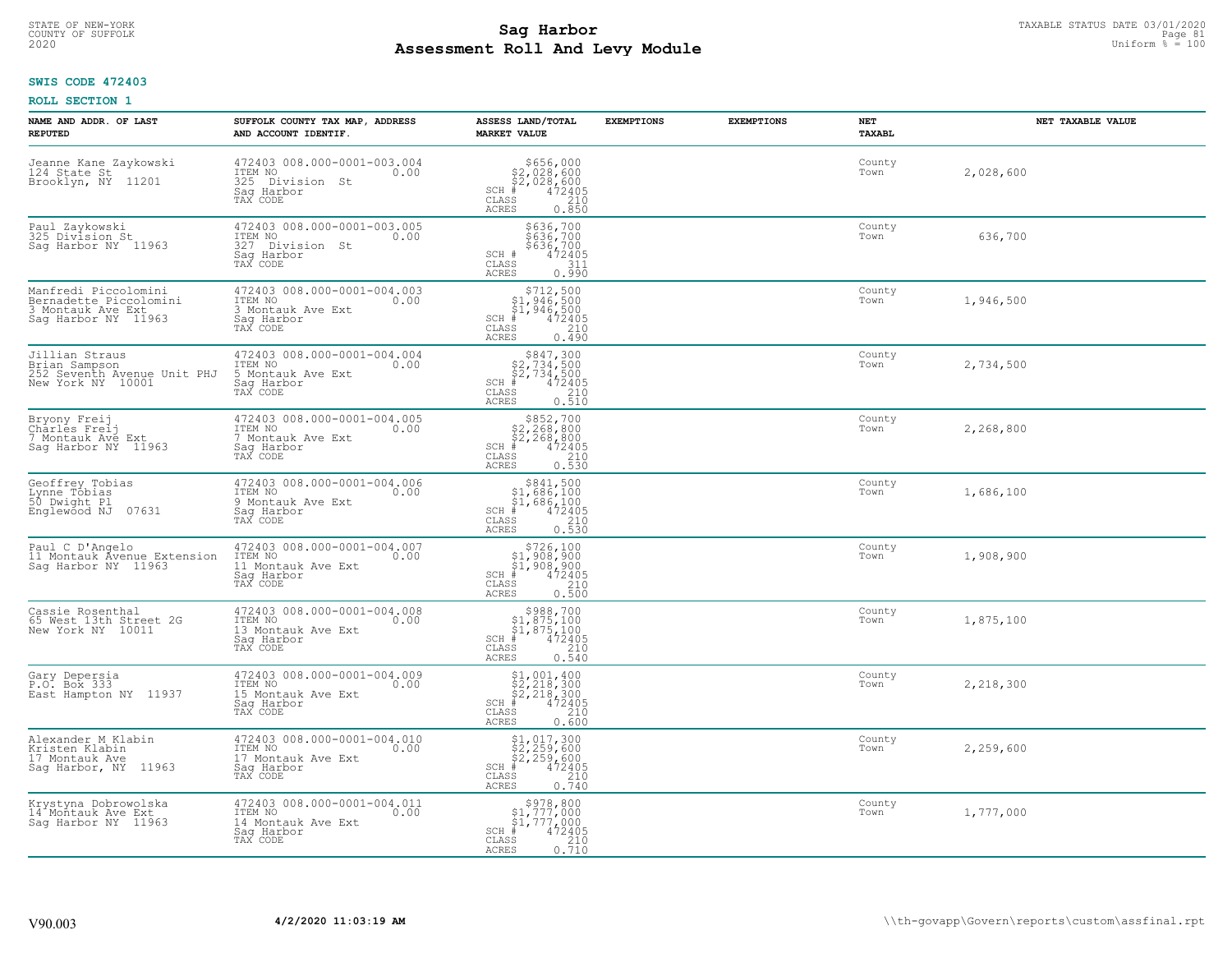# TAXABLE STATUS DATE 03/01/2020<br>COUNTY OF SUFFOLK Page 82 COUNTY OF SUFFOLK Page 82 **Assessment Roll And Levy Module** 2020 Uniform % = 100

### **SWIS CODE 472403**

| NAME AND ADDR. OF LAST<br><b>REPUTED</b>                                                                             | SUFFOLK COUNTY TAX MAP, ADDRESS<br>AND ACCOUNT IDENTIF.                                        | ASSESS LAND/TOTAL<br><b>MARKET VALUE</b>                                                                                                                                                                                                                                              | <b>EXEMPTIONS</b> | <b>EXEMPTIONS</b> | <b>NET</b><br><b>TAXABL</b> |           | NET TAXABLE VALUE |     |
|----------------------------------------------------------------------------------------------------------------------|------------------------------------------------------------------------------------------------|---------------------------------------------------------------------------------------------------------------------------------------------------------------------------------------------------------------------------------------------------------------------------------------|-------------------|-------------------|-----------------------------|-----------|-------------------|-----|
| Barrie Covit<br>425 Lexington Avenue<br>New York NY 10017                                                            | 472403 008.000-0001-004.012<br>ITEM NO<br>0.00<br>12 Montauk Ave Ext<br>Saq Harbor<br>TAX CODE | $\begin{array}{c} \texttt{\$1$, 015$, 100} \\ \texttt{\$1$, 854$, 500} \\ \texttt{\$1$, 854, 500} \\ \texttt{\$1$, 854, 500} \\ \texttt{\$1$} \\ \texttt{\$2405} \\ \texttt{ss} \\ \texttt{\$10$} \\ \texttt{\$210} \\ \texttt{\$10$} \\ \end{array}$<br>SCH<br>CLASS<br><b>ACRES</b> |                   |                   | County<br>Town              | 1,854,500 |                   |     |
| TRM 1942 LLC<br>Thomas R. Metz<br>10 Montauk Avenue Ext<br>Sag Harbor NY 11963                                       | 472403 008.000-0001-004.013<br>ITEM NO<br>0.00<br>10 Montauk Ave Ext<br>Saq Harbor<br>TAX CODE | $$1,958,800$<br>$$1,940,900$<br>$$1,940,900$<br>$*$<br>$472405$<br>$*$<br>$210$<br>SCH #<br>CLASS<br>0.600<br>ACRES                                                                                                                                                                   |                   |                   | County<br>Town              | 1,940,900 |                   |     |
| Barbara Waitzman Sheerin<br>374 W 11 St #8<br>New York, NY 10014                                                     | 472403 008.000-0001-004.014<br>ITEM NO<br>0.00<br>8 Montauk Ave Ext<br>Sag Harbor<br>TAX CODE  | $$944,800\n$1,798,700\n$1,798,700\n# 472405\n 210\n 210$<br>SCH #<br>CLASS<br><b>ACRES</b><br>0.570                                                                                                                                                                                   |                   |                   | County<br>Town              | 1,798,700 |                   |     |
| Paul Zaykowski<br>325 Division St<br>Sag Harbor NY 11963                                                             | 472403 008.000-0001-004.015<br>ITEM NO<br>0.00<br>6 Montauk Ave Ext<br>Saq Harbor<br>TAX CODE  | $$1,078,100$<br>$$1,078,100$<br>$$1,078,100$<br>$*$ 472405<br>SCH #<br>CLASS<br>311<br>0.780<br>ACRES                                                                                                                                                                                 |                   |                   | County<br>Town              | 1,078,100 |                   |     |
| Reginald Whitmire (Trustee)<br>Edith D Whitmire Family Trus<br>44 Robeson Blvd<br>PO Box 2044<br>Saq Harbor NY 11963 | 472403 009.000-0001-001.000<br>ITEM NO<br>0.00<br>44 Robeson Blvd<br>Saq Harbor<br>TAX CODE    | \$404,100<br>\$563,400<br>\$563,400<br>472405<br>SCH #<br>CLASS<br>0.210<br><b>ACRES</b>                                                                                                                                                                                              |                   |                   | County<br>Town              | 563,400   |                   |     |
| Robert D King JR<br>Sonya Pacheco<br>50 Robeson Blvd<br>Sag Harbor, NY 11963                                         | 472403 009.000-0001-002.000<br>ITEM NO<br>0.00<br>50 Robeson Blvd<br>Sag Harbor<br>TAX CODE    | \$375,200<br>\$557,100<br>\$557,100<br>472405<br>SCH #<br>CLASS<br>0.350<br><b>ACRES</b>                                                                                                                                                                                              |                   |                   | County<br>Town              | 557,100   |                   |     |
|                                                                                                                      |                                                                                                |                                                                                                                                                                                                                                                                                       |                   |                   |                             |           | vilsh6            | 100 |
| Joanne Evans<br>4160-21 Hutch River Pkwy<br>Apt 21F<br>Bronx, NY 10475                                               | 472403 009.000-0001-003.000<br>ITEM NO<br>0.00<br>60<br>Robeson Blvd<br>Saq Harbor<br>TAX CODE | \$495,200<br>\$495,200<br>\$495,200<br>472405<br>SCH #<br>$\frac{311}{0.770}$<br>$\mathtt{CLASS}$                                                                                                                                                                                     |                   |                   | County<br>Town              | 495,200   |                   |     |
|                                                                                                                      |                                                                                                | <b>ACRES</b>                                                                                                                                                                                                                                                                          |                   |                   |                             |           | vilsh6            | 108 |
| Cesar Olmedo Bautista<br>Nube Parra<br>61 Lighthouse Ln<br>Sag Harbor, NY 11963                                      | 472403 009.000-0001-005.000<br>ITEM NO<br>0.00<br>61 Lighthouse Ln<br>Sag Harbor<br>TAX CODE   | \$492,100<br>\$589,200<br>\$589,200<br>472405<br>SCH #<br>CLASS                                                                                                                                                                                                                       |                   |                   | County<br>Town              | 589,200   |                   |     |
|                                                                                                                      |                                                                                                | 0.340<br>ACRES                                                                                                                                                                                                                                                                        |                   |                   |                             |           | vilsh6            | 200 |
| Paulette M Caldwell<br>2 Washington Sq Village Apt<br>New York, NY 10012                                             | 472403 009.000-0001-006.000<br>ITEM NO<br>0.00<br>57 Lighthouse Ln<br>Sag Harbor<br>TAX CODE   | \$500,200<br>\$612,200<br>\$612,200<br>472405<br>SCH #<br>CLASS<br>$\frac{210}{0.350}$                                                                                                                                                                                                |                   |                   | County<br>Town              | 612,200   |                   |     |
|                                                                                                                      |                                                                                                | <b>ACRES</b>                                                                                                                                                                                                                                                                          |                   |                   |                             |           | vilsh6            | 100 |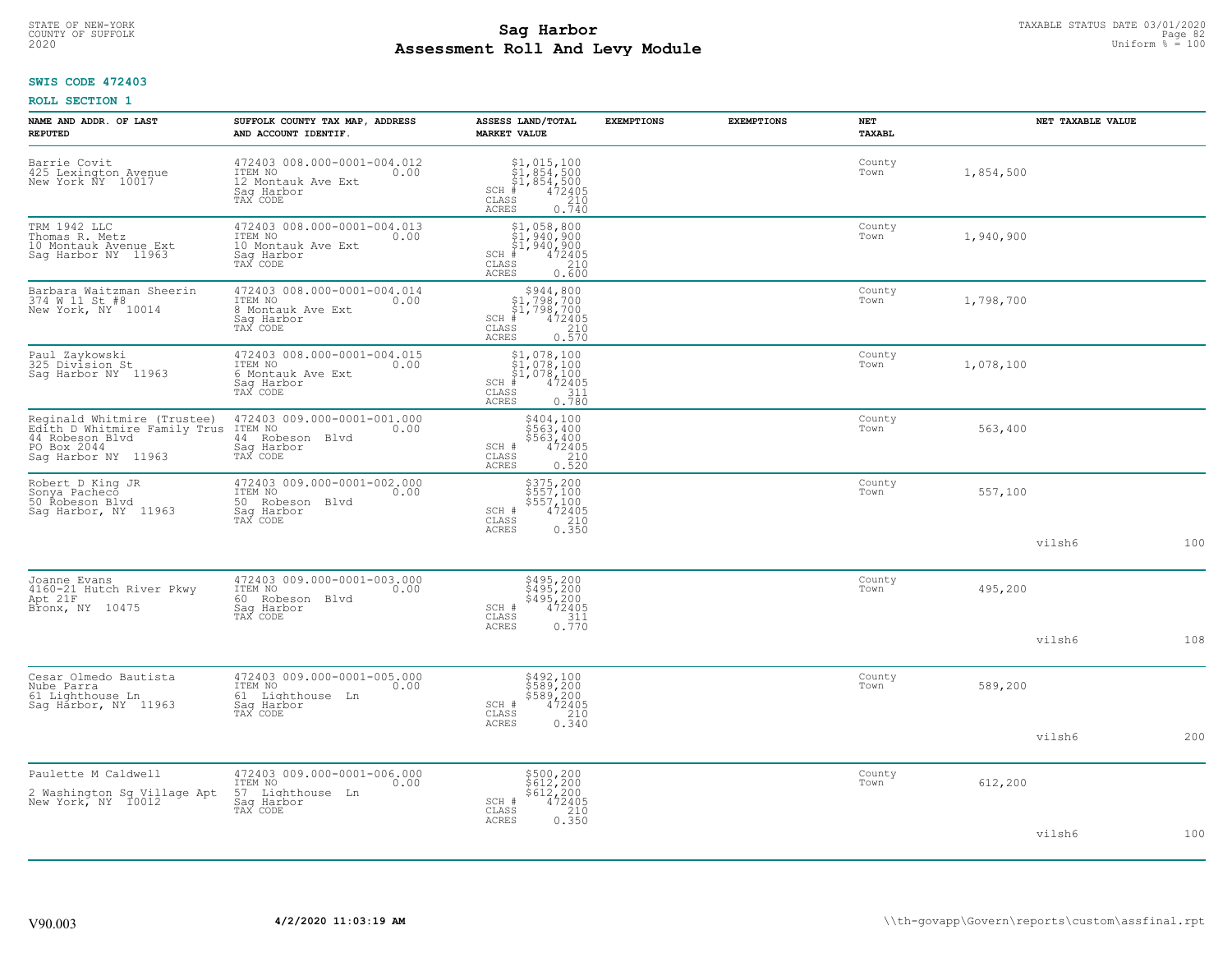# TAXABLE STATUS DATE 03/01/2020<br>COUNTY OF SUFFOLK Page 83 **Assessment Roll And Levy Module** 2020 Uniform % = 100

### **SWIS CODE 472403**

| <b>NAME AND ADDR. OF LAST</b><br><b>REPUTED</b>                                            | SUFFOLK COUNTY TAX MAP, ADDRESS<br>AND ACCOUNT IDENTIF.                                            | ASSESS LAND/TOTAL<br><b>MARKET VALUE</b>                                                                                                        | <b>EXEMPTIONS</b> | <b>EXEMPTIONS</b> | NET<br>TAXABL  | NET TAXABLE VALUE |     |
|--------------------------------------------------------------------------------------------|----------------------------------------------------------------------------------------------------|-------------------------------------------------------------------------------------------------------------------------------------------------|-------------------|-------------------|----------------|-------------------|-----|
| Richard P Schiavoni<br>Audrey K Schiavoni<br>12 Franklin Ave<br>Sag Harbor, NY 11963       | 472403 009.000-0001-007.000<br>10.00 0.00<br>0.00<br>53 Lighthouse Ln<br>Saq Harbor<br>TAX CODE    | \$500,200<br>\$941,000<br>\$941,000<br>SCH #<br>472405<br>CLASS<br>$\begin{array}{c} 210 \\ 0.350 \end{array}$<br><b>ACRES</b>                  |                   |                   | County<br>Town | 941,000           |     |
|                                                                                            |                                                                                                    |                                                                                                                                                 |                   |                   |                | vilsh6            | 100 |
| 11963 Inc<br>Po Box 648<br>82 Brandywine Dr<br>Sag Harbor, NY 11963                        | 472403 009.000-0001-008.000<br>ITEM NO<br>0.00<br>82<br>Brandywine Dr<br>Saq Harbor<br>TAX CODE    | \$530,100<br>\$530,100<br>\$530,100<br>472405<br>SCH #<br>$\mathtt{CLASS}$<br>311<br><b>ACRES</b><br>0.610                                      |                   |                   | County<br>Town | 530,100           |     |
| Michel B. Dobbs<br>Elizabeth M Dobbs<br>86 Brandywine Dr<br>Sag Harbor, NY 11963           | 472403 009.000-0001-009.001<br>ITEM NO<br>0.00<br>86<br>Brandywine<br>Dr<br>Sag Harbor<br>TAX CODE | \$493,900<br>\$781,700<br>\$781,700<br>SCH #<br>472405<br>210<br>CLASS<br><b>ACRES</b><br>0.480                                                 |                   |                   | County<br>Town | 781,700           |     |
| Douglas V Cunningham<br>Katřina Cunninghăm<br>61 Robeson Blvd<br>Saq Harbor, NY 11963      | 472403 009.000-0001-009.003<br>ITEM NO<br>0.00<br>61 Robeson Blvd<br>Saq Harbor<br>TAX CODE        | \$578,200<br>\$862,000<br>\$862,000<br>472405<br>SCH #<br>210<br>CLASS<br>0.620<br>ACRES                                                        |                   |                   | County<br>Town | 862,000           |     |
| John M Daniels<br>Linda Daniels<br>Po Box 2407<br>90 Brandywine Dr<br>Saq Harbor, NY 11963 | 472403 009.000-0001-010.000<br>ITEM NO<br>0.00<br>90 Brandvwine Dr<br>Saq Harbor<br>TAX CODE       | \$466,300<br>\$718,100<br>\$718,100<br>$\begin{array}{c} \text{SCH} \ \text{\#} \\ \text{CLASS} \end{array}$<br>472405<br>0.500<br><b>ACRES</b> |                   |                   | County<br>Town | 718,100           |     |
| Sara Peterson<br>220 E 72nd St<br>New York NY 10021                                        | 472403 009.000-0001-011.000<br>ITEM NO<br>0.00<br>94<br>Brandywine Dr<br>Saq Harbor<br>TAX CODE    | \$473,300<br>\$912,600<br>\$912,600<br>SCH #<br>472405<br>CLASS<br>$\frac{210}{0.460}$<br><b>ACRES</b>                                          |                   |                   | County<br>Town | 912,600           |     |
| A6 Realty Group LLC<br>6 Shard Court<br>Katonah NY 10536                                   | 472403 009.000-0001-012.000<br>ITEM NO<br>0.00<br>98<br>Brandywine Dr<br>Sag Harbor<br>TAX CODE    | $SCH$ #<br>CLASS<br>0.460<br><b>ACRES</b>                                                                                                       |                   |                   | County<br>Town | 1,117,500         |     |
| Harry J Wils<br>Patricia A Wils<br>97 Brandywine Dr<br>Sag Harbor, NY 11963                | 472403 009.000-0001-014.000<br>ITEM NO<br>0.00<br>97 Brandywine<br>Dr<br>Sag Harbor<br>TAX CODE    | \$522,200<br>\$908,600<br>\$908,600<br>\$908,600<br>\$72405<br>0.560<br>SCH #<br>$\mathtt{CLASS}$<br><b>ACRES</b>                               | Volunte           | \$90,860          | County<br>Town | 817,740           |     |
| Edward Drayton<br>Edward Drayton Trust<br>P.O. Box 471166<br>Brooklyn NY 11247             | 472403 009.000-0001-015.000<br>ITEM NO<br>0.00<br>95 Brandvwine Dr<br>Saq Harbor<br>TAX CODE       | \$522,200<br>\$950,200<br>\$950,200<br>472405<br>SCH #<br>CLASS<br>210<br><b>ACRES</b><br>0.560                                                 |                   |                   | County<br>Town | 950,200           |     |
| Christos Boudouris<br>Sofia Crokos<br>89 Brandywine Dr<br>Sag Harbor NY 11963              | 472403 009.000-0001-016.000<br>ITEM NO<br>0.00<br>89 Brandywine Dr<br>Saq Harbor<br>TAX CODE       | $$498,500$<br>$$1,622,700$<br>$$1,622,700$<br>SCH<br>$\begin{array}{r} 472405 \\ 210 \\ 0.510 \end{array}$<br>CLASS<br>ACRES                    |                   |                   | County<br>Town | 1,622,700         |     |
| Tani Keller<br>119 Summers St<br>Oyster Bay NY 11771                                       | 472403 009.000-0001-017.000<br>ITEM NO<br>0.00<br>81<br>Brandywine Dr<br>Sag Harbor<br>TAX CODE    | \$503,600<br>\$792,800<br>\$792,800<br>472405<br>SCH #<br>CLASS<br>210<br>0.540<br><b>ACRES</b>                                                 |                   |                   | County<br>Town | 792,800           |     |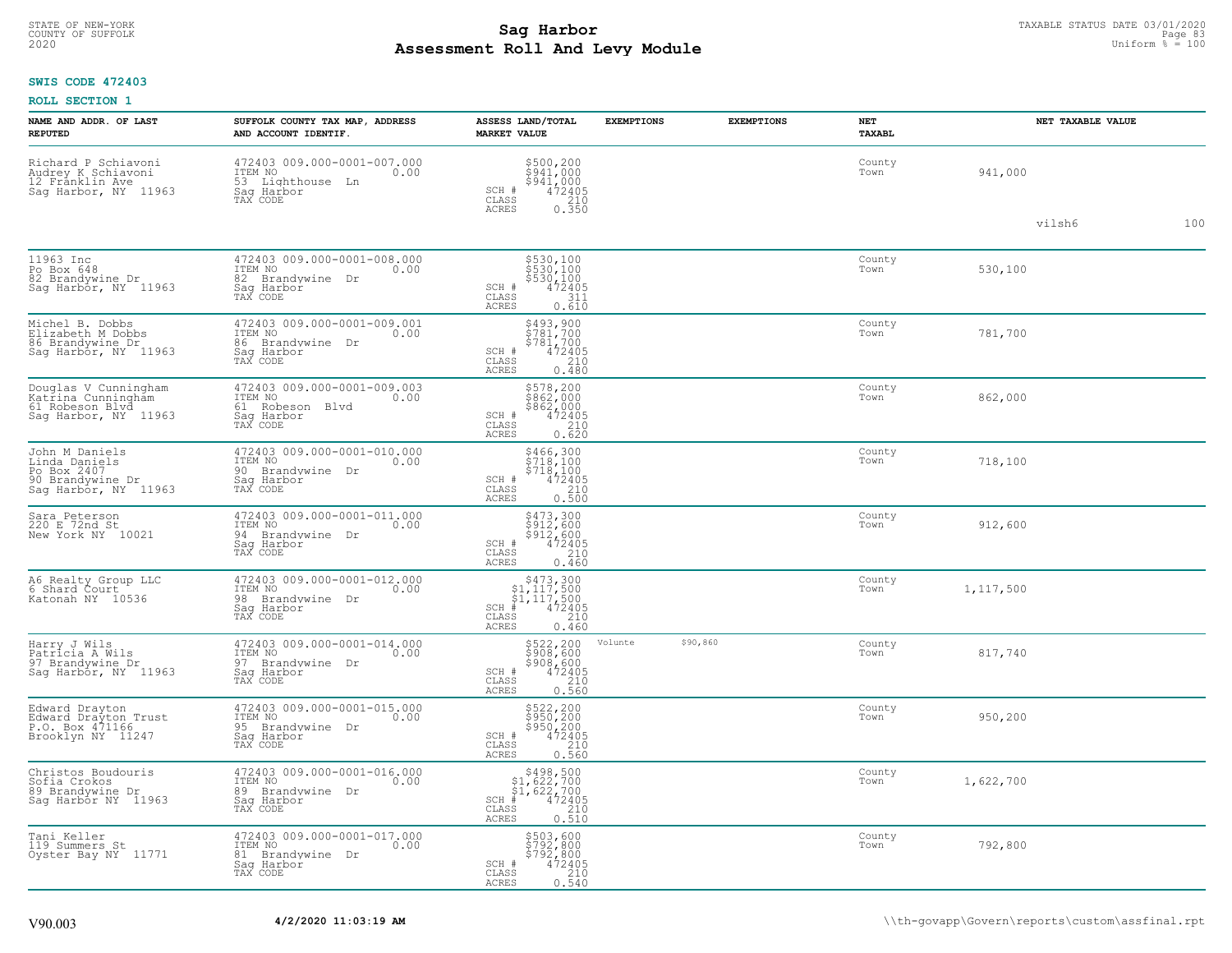# STATE OF NEW-YORK TAXABLE STATUS DATE 03/01/2020<br>COUNTY OF SUFFOLK Page 84 **Assessment Roll And Levy Module** 2020 Uniform % = 100

### **SWIS CODE 472403**

| NAME AND ADDR. OF LAST<br><b>REPUTED</b>                                                                 | SUFFOLK COUNTY TAX MAP, ADDRESS<br>AND ACCOUNT IDENTIF.                                               | ASSESS LAND/TOTAL<br><b>MARKET VALUE</b>                                                                                                                                                                                                                                                                                                                               | <b>EXEMPTIONS</b> |           | <b>EXEMPTIONS</b><br>NET<br><b>TAXABL</b> |           | NET TAXABLE VALUE |
|----------------------------------------------------------------------------------------------------------|-------------------------------------------------------------------------------------------------------|------------------------------------------------------------------------------------------------------------------------------------------------------------------------------------------------------------------------------------------------------------------------------------------------------------------------------------------------------------------------|-------------------|-----------|-------------------------------------------|-----------|-------------------|
| Barbara Colasuonno<br>24 Wildwood Dr<br>Saq Harbor, NY 11963                                             | 472403 009.000-0001-018.000<br>ITEM NO<br>0.00<br>24 Wildwood Dr<br>Saq Harbor<br>TAX CODE            | \$536,200<br>\$816,100<br>\$816,100<br>472405<br>210<br>SCH #<br>CLASS<br>0.690<br>ACRES                                                                                                                                                                                                                                                                               |                   |           | County<br>Town                            | 816,100   |                   |
| Daniel Zighelboim Daum<br>Yain Dai<br>95 Horatio Street Apt 9J<br>New York NY 10014                      | 472403 009.000-0001-019.000<br>ITEM NO<br>0.00<br>28 Wildwood Dr<br>Sag Harbor<br>TAX CODE            | \$473,300<br>\$982,800<br>\$982,800<br>SCH #<br>472405<br>210<br>CLASS<br>ACRES<br>0.460                                                                                                                                                                                                                                                                               |                   |           | County<br>Town                            | 982,800   |                   |
| Sean Mott<br>Amy Mott<br>32 Wildwood Dr<br>Sag Harbor, NY 11963                                          | 472403 009.000-0001-020.000<br>ITEM NO<br>0.00<br>32 Wildwood Dr<br>Sag Harbor<br>TAX CODE            | \$456,900<br>\$1,165,700<br>\$1,165,700<br>$SCH$ #<br>$\frac{72405}{210}$<br>CLASS<br>0.490<br>ACRES                                                                                                                                                                                                                                                                   | Volunte           | \$116,570 | County<br>Town                            | 1,049,130 |                   |
| Mary Ann Sarris<br>33 Wildwood Dr<br>Saq Harbor NY 11963                                                 | 472403 009.000-0001-021.000<br>ITEM NO<br>0.00<br>33 Wildwood Dr<br>Saq Harbor<br>TAX CODE            | \$473,300<br>\$930,400<br>\$930,400<br>SCH #<br>$\frac{472405}{210}$<br>CLASS<br>ACRES<br>0.460                                                                                                                                                                                                                                                                        |                   |           | County<br>Town                            | 930,400   |                   |
| Sean J Leary<br>Lynn Leary<br>Lýnn B Leáry<br>29 Wildwood Dr<br>Sag Harbor NY 11963                      | 472403 009.000-0001-022.000<br>ITEM NO<br>0.00<br>29 Wildwood Dr<br>Saq Harbor<br>TAX CODE            | \$473,300<br>5757,000<br>\$757,000<br>472405<br>SCH #<br>CLASS<br>210<br>0.460<br>ACRES                                                                                                                                                                                                                                                                                |                   |           | County<br>Town                            | 757,000   |                   |
| Robert F Pintauro<br>Laura F. Pintauro<br>16 Horizon Dr<br>Sag Harbor NY 11963                           | 472403 009.000-0001-023.000<br>ITEM NO<br>0.00<br>16 Horizon Dr<br>Saq Harbor<br>TAX CODE             | \$479,800<br>\$866,700<br>\$866,700<br>\$866,700<br>\$72405<br>\$10<br>\$10<br>SCH #<br>CLASS<br>ACRES                                                                                                                                                                                                                                                                 |                   |           | County<br>Town                            | 866,700   |                   |
| Paul C D'Angelo<br>11 Montauk Ávenue Extension<br>Sag Harbor NY 11963                                    | 472403 009.000-0001-029.002<br>ITEM NO<br>0.00<br>17 Wooded Path Private Rd<br>Saq Harbor<br>TAX CODE | $$633,000$<br>$$1,225,100$<br>$$1,225,100$<br>$*1,225,100$<br>$*1,22405$<br>$SCH$ #<br>210<br>CLASS<br>0.980<br><b>ACRES</b>                                                                                                                                                                                                                                           |                   |           | County<br>Town                            | 1,225,100 |                   |
| John Chisholm<br>Helen Chisholm<br>51 Terrell St<br>Patchogue, NY 11772                                  | 472403 009.000-0001-029.003<br>ITEM NO<br>0.00<br>19 Wooded Path Private Rd<br>Saq Harbor<br>TAX CODE | $\begin{array}{r}  \  \  \, 5609,800 \\  \  \, 51,864,100 \\  \  \, 51,864,100 \\  \  \  \, 472405 \\  \  \, 55 & 210 \\  \  \, 210 & \end{array}$<br>$SCH$ #<br>CLASS<br>0.950<br>ACRES                                                                                                                                                                               |                   |           | County<br>Town                            | 1,864,100 |                   |
| Andrea Grover<br>Carlos Lama<br>56 Pine Neck Avenue<br>Saq Harbor NY 11963                               | 472403 009.000-0001-029.004<br>ITEM NO 0.00<br>21 Wooded Path Private Rd<br>Saq Harbor<br>TAX CODE    | $\begin{array}{r}  \  \  \, 5690,300 \\  \  \, 51,719,700 \\  \  \, 51,719,700 \\  \  \  \, 472405 \\  \  \, 55 \\  \  \  \, 210 \\  \  \, 240 \\  \  \, 0 \\  \  \, 0 \\  \  \, 0 \\  \  \, 0 \\  \  \, 0 \\  \  \, 0 \\  \  \, 0 \\  \  \, 0 \\  \  \, 0 \\  \  \, 0 \\  \  \, 0 \\  \  \, 0 \\  \  \, 0 \\  \  \, 0 \\  \  \$<br>$SCH$ #<br>CLASS<br>ACRES<br>1.070 |                   |           | County<br>Town                            | 1,719,700 |                   |
| 23 Wooded Path LLC<br>225 E. 19th Street #804<br>New York NY 10003                                       | 472403 009.000-0001-029.005<br>ITEM NO<br>0.00<br>23 Wooded Path Private Rd<br>Sag Harbor<br>TAX CODE | \$829,800<br>$$2,893,900$<br>$$2,893,900$<br>$*$ 472405<br>$SCH$ #<br>$\frac{210}{1.120}$<br>CLASS<br>ACRES                                                                                                                                                                                                                                                            |                   |           | County<br>Town                            | 2,893,900 |                   |
| Michael J O Sullivan<br>C/o Marine Midland Bank Na<br>Elizabeth O Sullivan<br>C/o Marine Midland Bank Na | 472403 009.000-0002-001.004<br>ITEM NO<br>0.00<br>363 Division St<br>Saq Harbor<br>TAX CODE           | \$525,000<br>\$758,900<br>\$758,900<br>472405<br>SCH #<br>CLASS<br>210<br>ACRES<br>0.460                                                                                                                                                                                                                                                                               |                   |           | County<br>Town                            | 758,900   |                   |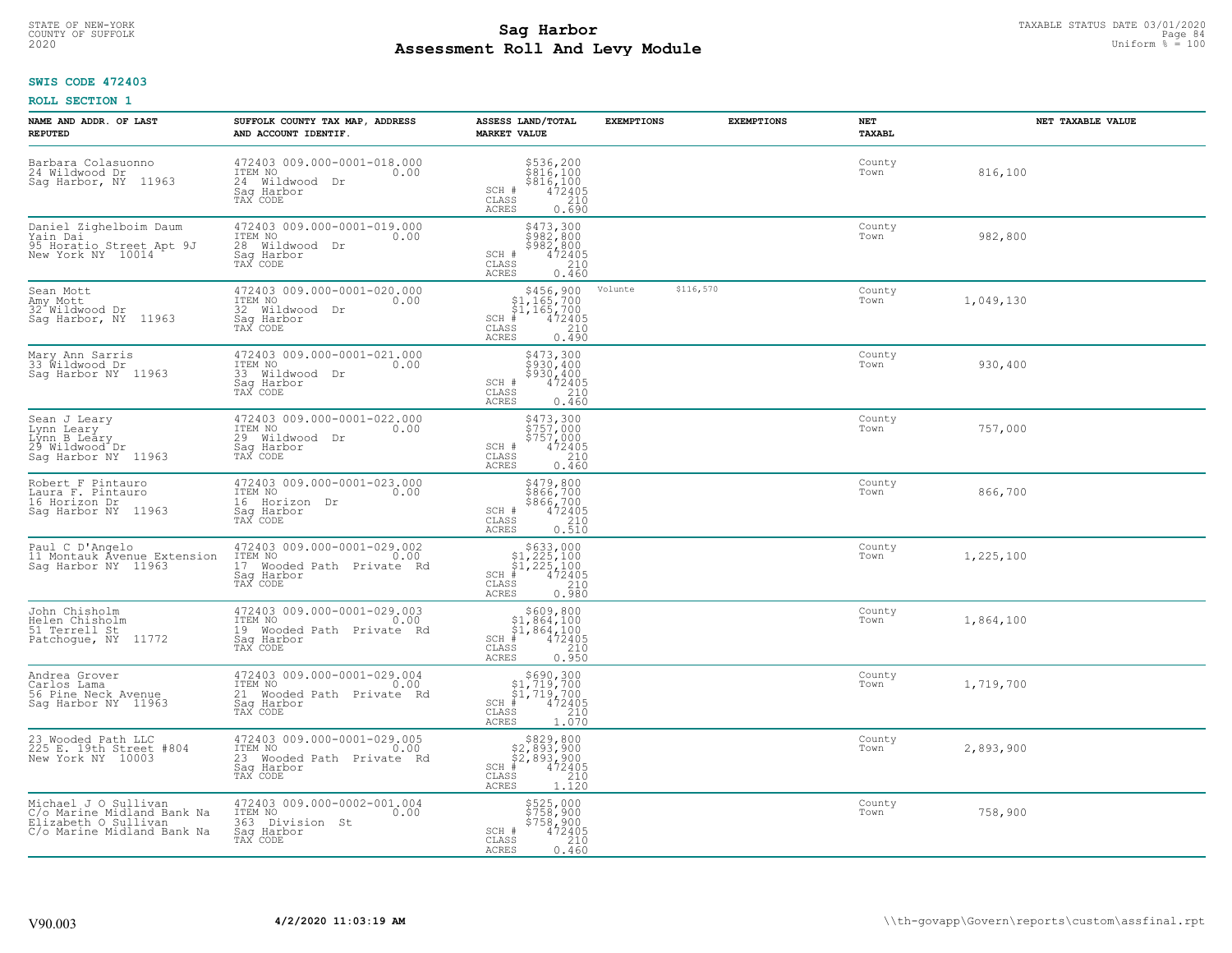# TAXABLE STATUS DATE 03/01/2020<br>COUNTY OF SUFFOLK Page 85 **Assessment Roll And Levy Module** 2020 Uniform % = 100

### **SWIS CODE 472403**

| NAME AND ADDR. OF LAST<br><b>REPUTED</b>                                                                       | SUFFOLK COUNTY TAX MAP, ADDRESS<br>AND ACCOUNT IDENTIF.                                        | ASSESS LAND/TOTAL<br><b>MARKET VALUE</b>                                                                                       | <b>EXEMPTIONS</b> | <b>EXEMPTIONS</b> | NET<br><b>TAXABL</b> | NET TAXABLE VALUE |
|----------------------------------------------------------------------------------------------------------------|------------------------------------------------------------------------------------------------|--------------------------------------------------------------------------------------------------------------------------------|-------------------|-------------------|----------------------|-------------------|
| Warren Bramoff<br>Susan Bramoff<br>359 Division St<br>Sag Harbor, NY 11963                                     | 472403 009.000-0002-001.006<br>ITEM NO<br>0.00<br>359 Division St<br>Saq Harbor<br>TAX CODE    | \$525,000<br>\$827,800<br>\$827,800<br>472405<br>210<br>SCH #<br>CLASS<br><b>ACRES</b><br>0.460                                | Volunte           | \$82,780          | County<br>Town       | 745,020           |
| Tracey Loggia FitzSimons<br>PO Box 1513<br>Sag Harbor, NY 11963                                                | 472403 009.000-0002-001.008<br>ITEM NO<br>0.00<br>355 Division St<br>Saq Harbor<br>TAX CODE    | $$714,600$<br>$$1,053,300$<br>$$1,053,300$<br>$*1,053,300$<br>$*1,053,300$<br>$SCH$ #<br>CLASS<br>210<br>1,000<br><b>ACRES</b> |                   |                   | County<br>Town       | 1,053,300         |
| 375 Division LLC<br>c/o RWN Managment<br>712 Fifth Avenue FL 30<br>New York NY 10019                           | 472403 009.000-0002-001.010<br>ITEM NO<br>0.00<br>375<br>Division St<br>Saq Harbor<br>TAX CODE | $$714,600$<br>$$1,042,700$<br>$$1,042,700$<br>$$472405$<br>SCH #<br>CLASS<br>$\frac{210}{1.000}$<br>ACRES                      |                   |                   | County<br>Town       | 1,042,700         |
| Lucinda Corson<br>Myles Corson<br>367 Division St<br>Saq Harbor NY 11963                                       | 472403 009.000-0002-001.011<br>ITEM NO<br>0.00<br>367 Division St<br>Saq Harbor<br>TAX CODE    | $$575,000$<br>$$1,018,700$<br>$$1,018,700$<br>$472405$<br>$3240$<br>$SCH$ #<br>CLASS<br><b>ACRES</b><br>1,100                  |                   |                   | County<br>Town       | 1,018,700         |
| Karl Nilsen<br>Po Box 942<br>371 Division St<br>Sag Harbor, NY 11963                                           | 472403 009.000-0002-001.012<br>ITEM NO<br>0.00<br>371<br>Division St<br>Saq Harbor<br>TAX CODE | \$678,900<br>\$950,100<br>\$950,100<br>SCH #<br>472405<br>210<br>CLASS<br><b>ACRES</b><br>0.950                                |                   |                   | County<br>Town       | 950,100           |
| Michael Nolan<br>PO Box 2602<br>Sag Harbor, NY 11963                                                           | 472403 009.000-0002-001.013<br>ITEM NO<br>0.00<br>353 Division St<br>Sag Harbor<br>TAX CODE    | $$771,800$<br>$$1,129,900$<br>$$1,129,900$<br>$$472405$<br>SCH<br>CLASS<br>210<br><b>ACRES</b><br>1,800                        |                   |                   | County<br>Town       | 1,129,900         |
| Geoffrey R Lynch<br>c/o Hampton Jitney Inc.<br>253 Edwards Avenue<br>Calverton NY 11933                        | 472403 009.000-0002-001.015<br>ITEM NO<br>0.00<br>351 Division St<br>Saq Harbor<br>TAX CODE    | $$601,500$<br>$$2,391,400$<br>$$2,391,400$<br>$$472405$<br>$SCH$ #<br>CLASS<br>210<br><b>ACRES</b><br>1.500                    |                   |                   | County<br>Town       | 2,391,400         |
| Gregorio Schneider<br>Sybille Schneider<br>Gregorio Schneider<br>210 East 68th Street 12C<br>New York NY 10065 | 472403 009.000-0002-001.016<br>ITEM NO 0.00<br>349 Division St<br>Saq Harbor<br>TAX CODE       | $\begin{array}{c} $712,400 $2,388,400 $2,388,400 # 472405 \end{array}$<br>$SCH$ #<br>CLASS<br>210<br><b>ACRES</b><br>1,000     |                   |                   | County<br>Town       | 2,388,400         |
| Deirdre Hogan<br>380 División St<br>Saq Harbor NY 11963                                                        | 472403 009.000-0002-002.000<br>TTEM NO 0.00<br>380 Division St<br>Saq Harbor<br>TAX CODE       | \$525,900<br>\$891,900<br>\$891,900<br>SCH #<br>472405<br>CLASS<br>210<br><b>ACRES</b><br>0.460                                |                   |                   | County<br>Town       | 891,900           |
| Jennifer K. Cave<br>P.O. Box 2102<br>Sag Harbor NY 11963                                                       | 472403 009.000-0002-003.000<br>ITEM NO<br>0.00<br>384 Division St<br>Sag Harbor<br>TAX CODE    | $$578,500$ $$1,061,200$ $$1,061,200$ $$472405$<br>SCH<br>210<br>CLASS<br><b>ACRES</b><br>0.460                                 |                   |                   | County<br>Town       | 1,061,200         |
| Christopher S Dominski<br>Victoria M Dominski<br>388 Division St<br>Saq Harbor, NY 11963                       | 472403 009.000-0002-004.000<br>ITEM NO<br>0.00<br>388<br>Division St<br>Sag Harbor<br>TAX CODE | \$525,900<br>\$761,100<br>\$761,100<br>SCH #<br>472405<br>CLASS<br>210<br><b>ACRES</b><br>0.460                                |                   |                   | County<br>Town       | 761,100           |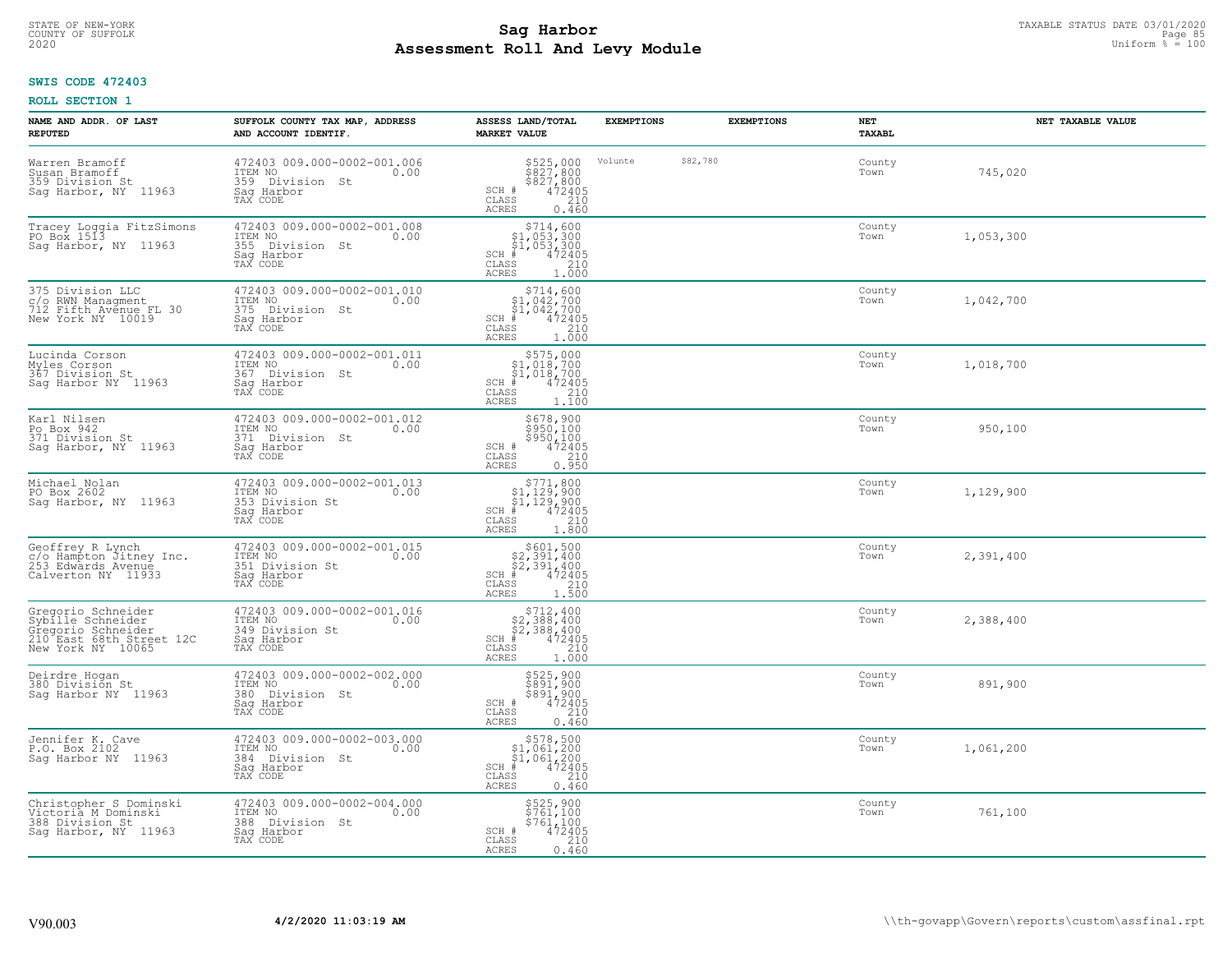# TAXABLE STATUS DATE 03/01/2020<br>COUNTY OF SUFFOLK Page 86 **Assessment Roll And Levy Module** 2020 Uniform % = 100

### **SWIS CODE 472403**

| NAME AND ADDR. OF LAST<br><b>REPUTED</b>                                          | SUFFOLK COUNTY TAX MAP, ADDRESS<br>AND ACCOUNT IDENTIF.                            |                        | ASSESS LAND/TOTAL<br><b>MARKET VALUE</b>                                                            | <b>EXEMPTIONS</b> | <b>EXEMPTIONS</b> | NET<br>TAXABL  | NET TAXABLE VALUE |
|-----------------------------------------------------------------------------------|------------------------------------------------------------------------------------|------------------------|-----------------------------------------------------------------------------------------------------|-------------------|-------------------|----------------|-------------------|
| 392 Division LLC<br>c/o Mary Harada<br>712 Fifth Ave FL 30th<br>New York NY 10019 | 472403 009.000-0002-005.000<br>ITEM NO<br>392 Private Rd<br>Saq Harbor<br>TAX CODE | 0.00                   | \$600,100<br>\$1,378,600<br>\$1,378,600<br>SCH +<br>472405<br>CLASS<br>210<br><b>ACRES</b><br>0.740 |                   |                   | County<br>Town | 1,378,600         |
| Diane L Cunningham<br>PO Box 2968<br>Saq Harbor, NY 11963                         | 472403 009.000-0002-006.000<br>ITEM NO<br>396 Private Rd<br>Sag Harbor<br>TAX CODE | 0.00                   | \$473,582<br>\$746,782<br>$$746/782$<br>472405<br>SCH #<br>210<br>CLASS<br>0.760<br><b>ACRES</b>    |                   |                   | County<br>Town | 746,782           |
| <b>TOTAL FOR ROLL SECTION 1</b>                                                   |                                                                                    |                        |                                                                                                     |                   |                   |                |                   |
| LEVY DESCRIPTION                                                                  | PARCELS                                                                            | ASSESS LAND            | ASSESS TOTAL                                                                                        |                   | EXEMPT AMOUNT     | TAXABLE VALUE  |                   |
| City / Town District<br>vilsh1 Village-General                                    | 927                                                                                | \$603,960,829          | 1,084,990,229                                                                                       |                   | 13,247,047        | 1,071,743,182  |                   |
| Water district<br>vilsh6 Chatfield Hills Water                                    | 24                                                                                 | \$10,768,800           | 2,598                                                                                               |                   |                   | 2,598          |                   |
| <b>TOTAL FOR ROLL SECTION 1</b>                                                   |                                                                                    |                        |                                                                                                     |                   |                   |                |                   |
| EXEMPTION DESCRIPTION                                                             | PARCELS                                                                            | C <sub>T</sub>         |                                                                                                     |                   |                   |                |                   |
| 41001 Vets Eligible Funds (v1)                                                    | 14                                                                                 | \$488,074              |                                                                                                     |                   |                   |                |                   |
| 41121 Vets Non-combat (v2)                                                        | 10                                                                                 | \$675,800              |                                                                                                     |                   |                   |                |                   |
| 41131 Vets Combat (v3)                                                            | 18                                                                                 | \$2,211,075            |                                                                                                     |                   |                   |                |                   |
| 41141 Vets Disability (v4)                                                        |                                                                                    | \$667,910              |                                                                                                     |                   |                   |                |                   |
| 41300 Vets Paraplegic (v5)<br>41400 Clergy (c1)                                   |                                                                                    | \$1,680,000<br>\$1,500 |                                                                                                     |                   |                   |                |                   |
| 41691 Volunteer Firefighter                                                       | 18                                                                                 | \$1,966,235            |                                                                                                     |                   |                   |                |                   |
| 41807 Persons over 65 (P1)                                                        | 13                                                                                 | \$5,556,453            |                                                                                                     |                   |                   |                |                   |
| TOTAL                                                                             |                                                                                    | \$13,247,047           |                                                                                                     |                   |                   |                |                   |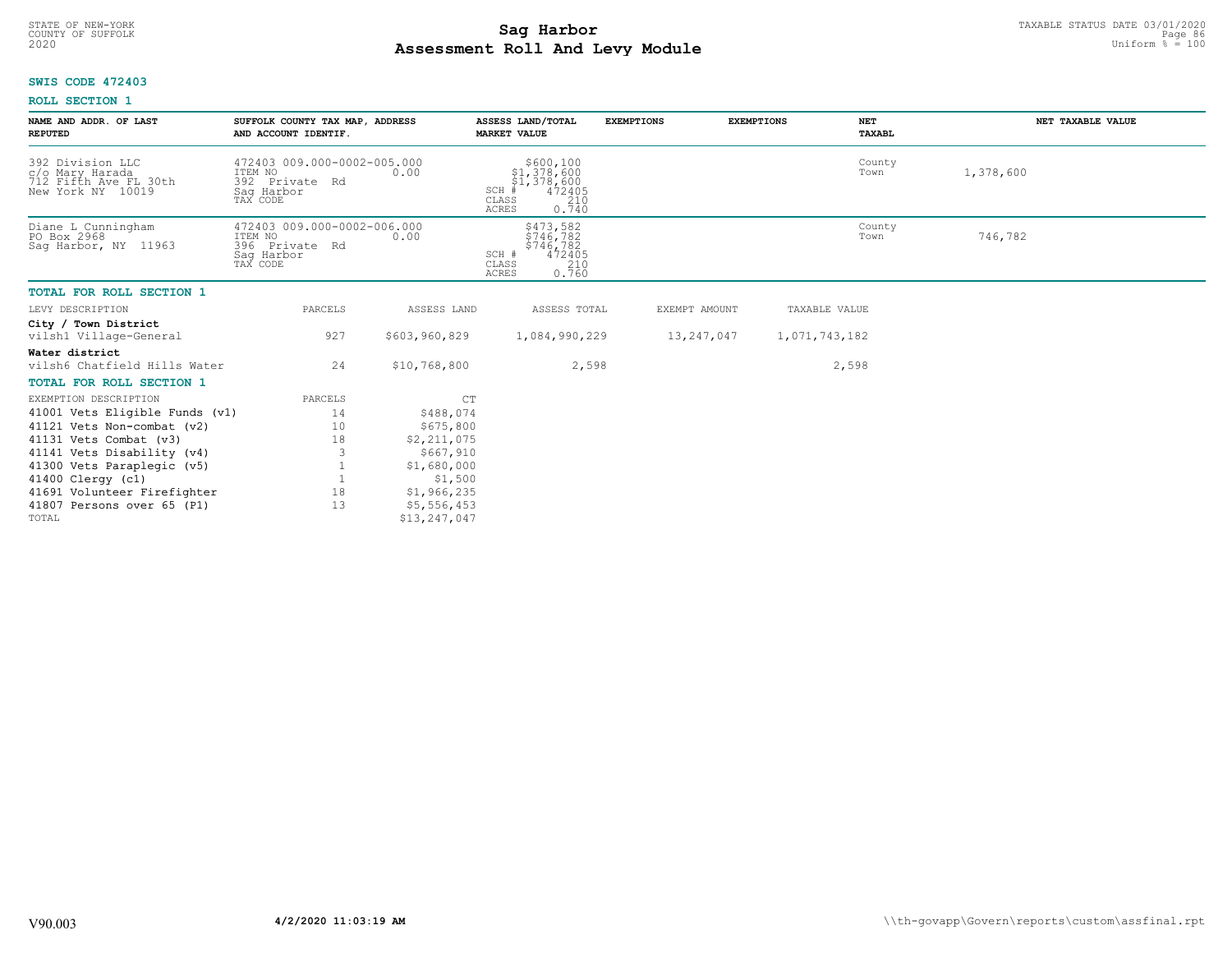# TAXABLE STATUS DATE 03/01/2020<br>COUNTY OF SUFFOLK Page 87 **Assessment Roll And Levy Module** 2020 Uniform % = 100

### **SWIS CODE 472403**

### **ROLL SECTION 5**

| NAME AND ADDR. OF LAST<br><b>REPUTED</b>                                                                                              | SUFFOLK COUNTY TAX MAP, ADDRESS<br>AND ACCOUNT IDENTIF.                                       | ASSESS LAND/TOTAL<br><b>MARKET VALUE</b>                                     | <b>EXEMPTIONS</b> | <b>EXEMPTIONS</b><br><b>NET</b><br>TAXABL | NET TAXABLE VALUE |
|---------------------------------------------------------------------------------------------------------------------------------------|-----------------------------------------------------------------------------------------------|------------------------------------------------------------------------------|-------------------|-------------------------------------------|-------------------|
| Long Island Power Authority<br>175 Old Country Rd<br>Hicksville, NY 11801                                                             | 472403 500.000-0002-001.000<br>ITEM NO<br>0.00<br>Special Franchise<br>Saq Harbor<br>TAX CODE | \$3,609,215<br>\$3,609,215<br>#472405<br>SCH<br>CLASS<br>861<br><b>ACRES</b> |                   | County<br>Town                            | 3,609,215         |
| New York Telephone<br>Bell Atlantic<br>1095 Ave. Of The Americas<br>Room 3137<br>New York, NY 10036                                   | 472403 501.000-0007-001.000<br>ITEM NO<br>0.00<br>Special Franchise<br>Saq Harbor<br>TAX CODE | \$159,185<br>\$159,185<br>472405<br>SCH #<br>866<br>CLASS<br><b>ACRES</b>    |                   | County<br>Town                            | 159,185           |
| L I Cablevision Of Sag Harbo<br>C/o Csc Acquisition-ny Inc<br>Tax Dept<br>Tax Let a Constant in The Tax Depta<br>Noodbury, NY 11797   | 472403 502.000-0021-001.000<br>ITEM NO<br>0.00<br>Special Franchise<br>Sag Harbor<br>TAX CODE | \$109,018<br>\$109,018<br>472405<br>SCH #<br>869<br>CLASS<br><b>ACRES</b>    |                   | County<br>Town                            | 109,018           |
| PSEGLI Property Tax Departme 472403<br>Attn: Property Tax Departmen ITEM NO<br>999 Stewart Ave Suite 202 Special<br>Bethpage NY 11714 | 472403 503.000-0002-002.000<br>0.00<br>Special Franchise<br>Saq Harbor<br>TAX CODE            | \$678,760<br>$$678,760$<br>472405<br>SCH #<br>CLASS<br>861<br><b>ACRES</b>   |                   | County<br>Town                            | 678,760           |
| <b>TOTAL FOR ROLL SECTION 5</b>                                                                                                       |                                                                                               |                                                                              |                   |                                           |                   |
| LEVY DESCRIPTION                                                                                                                      | PARCELS<br>ASSESS LAND                                                                        | ASSESS TOTAL                                                                 | EXEMPT AMOUNT     | TAXABLE VALUE                             |                   |
| City / Town District<br>vilsh1 Village-General                                                                                        | 4                                                                                             | 4,556,178                                                                    |                   | 4,556,178                                 |                   |
| <b>TOTAL FOR ROLL SECTION</b>                                                                                                         |                                                                                               |                                                                              |                   |                                           |                   |

EXEMPTION DESCRIPTION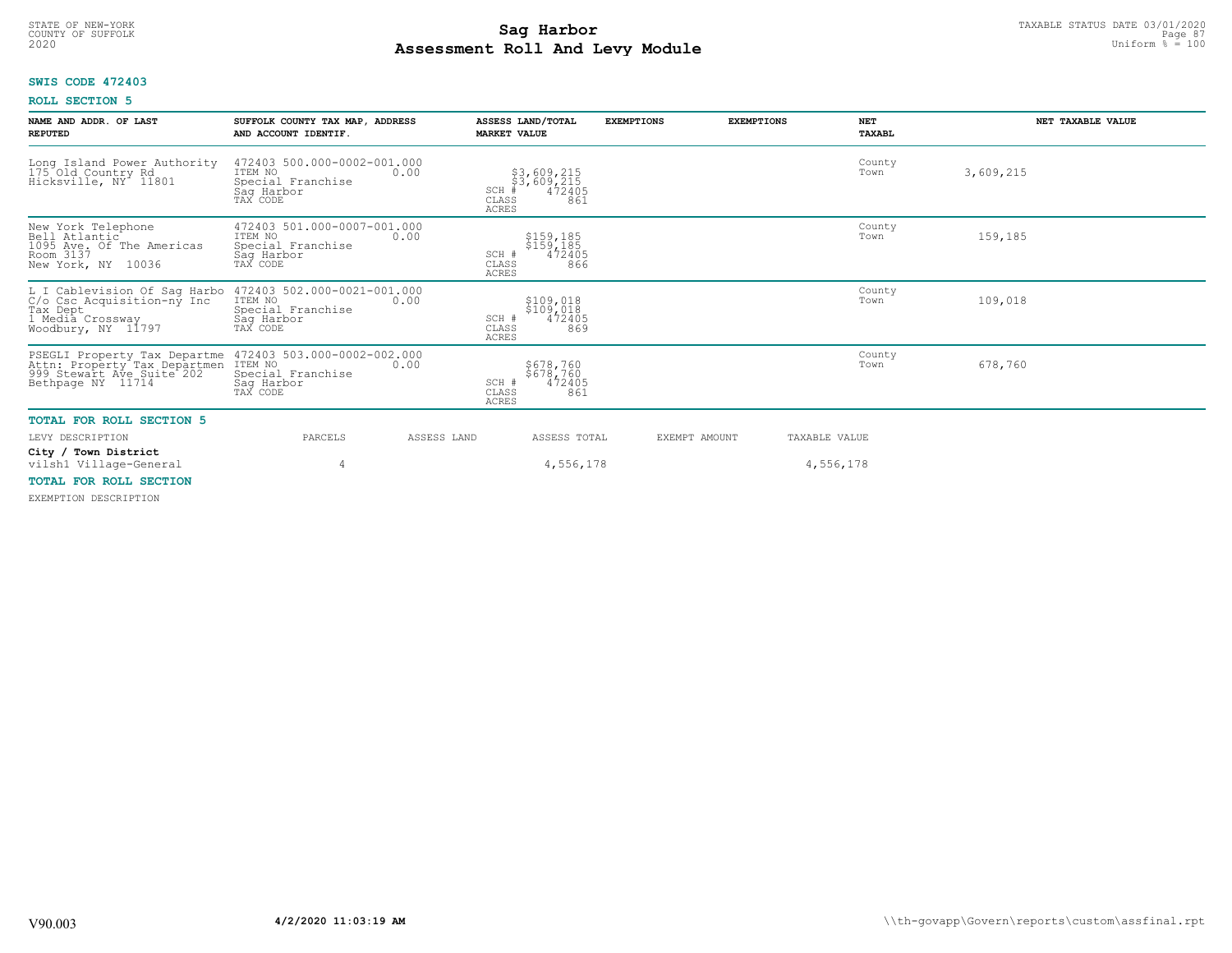# TAXABLE STATUS DATE 03/01/2020<br>COUNTY OF SUFFOLK Page 88 and the state of the state of the state of the state of the state of the state of the **Assessment Roll And Levy Module** 2020 Uniform % = 100

### **SWIS CODE 472403**

### **ROLL SECTION 6**

| NAME AND ADDR. OF LAST<br><b>REPUTED</b>                                                                                      | SUFFOLK COUNTY TAX MAP, ADDRESS<br>AND ACCOUNT IDENTIF.                             | <b>MARKET VALUE</b>            | ASSESS LAND/TOTAL                                    | <b>EXEMPTIONS</b> | <b>EXEMPTIONS</b> | <b>NET</b><br>TAXABL | NET TAXABLE VALUE |
|-------------------------------------------------------------------------------------------------------------------------------|-------------------------------------------------------------------------------------|--------------------------------|------------------------------------------------------|-------------------|-------------------|----------------------|-------------------|
| Lilco Tax Dept.<br>175 Old Country Rd<br>Lilco Tax Dept<br>Hichsville, NY 118<br>11801                                        | 472403 600.000-0001-001.000<br>ITEM NO<br>0.00<br>Utility<br>Saq Harbor<br>TAX CODE | SCH #<br>CLASS<br><b>ACRES</b> | $$24,777$<br>$$24,777$<br>$$24,777$<br>472405<br>870 |                   |                   | County<br>Town       | 24,777            |
| Bell Atlantic<br>1095 Ave Of The Americas<br>Room 3137<br>New York, NY 10036                                                  | 472403 600.000-0001-006.000<br>ITEM NO<br>0.00<br>Utility<br>Sag Harbor<br>TAX CODE | SCH #<br>CLASS<br><b>ACRES</b> | $$8,500$<br>$$8,500$<br>$$8,500$<br>$472405$<br>831  |                   |                   | County<br>Town       | 8,500             |
| Lilco Tax Dept<br>175 Old Country Rd<br>Hicksville, NY 11801                                                                  | 472403 600.000-0001-100.000<br>ITEM NO<br>0.00<br>Utility<br>Sag Harbor<br>TAX CODE | SCH #<br>CLASS<br><b>ACRES</b> | 50<br>472405<br>817                                  |                   |                   | County<br>Town       |                   |
| Verizon New York<br>c/o Duff & Phelps<br>P.O. Box 2749<br>Addison TX 75001                                                    | 472403 624.003-0000-631.900 1881<br>ITEM NO<br>0.00<br>TAX CODE                     | SCH #<br>CLASS<br><b>ACRES</b> | \$24,348<br>\$24,348<br>472405<br>836                |                   |                   | County<br>Town       | 24,348            |
| TOTAL FOR ROLL SECTION 6                                                                                                      |                                                                                     |                                |                                                      |                   |                   |                      |                   |
| LEVY DESCRIPTION                                                                                                              | PARCELS                                                                             | ASSESS LAND                    | ASSESS TOTAL                                         |                   | EXEMPT AMOUNT     | TAXABLE VALUE        |                   |
| City / Town District<br>vilsh1 Village-General<br>$m \land m \land r$ $m \land r \land r$ $m \land m \land m \land r \land r$ | 4                                                                                   | \$33,277                       | 57,625                                               |                   |                   | 57,625               |                   |

### **TOTAL FOR ROLL SECTION**

EXEMPTION DESCRIPTION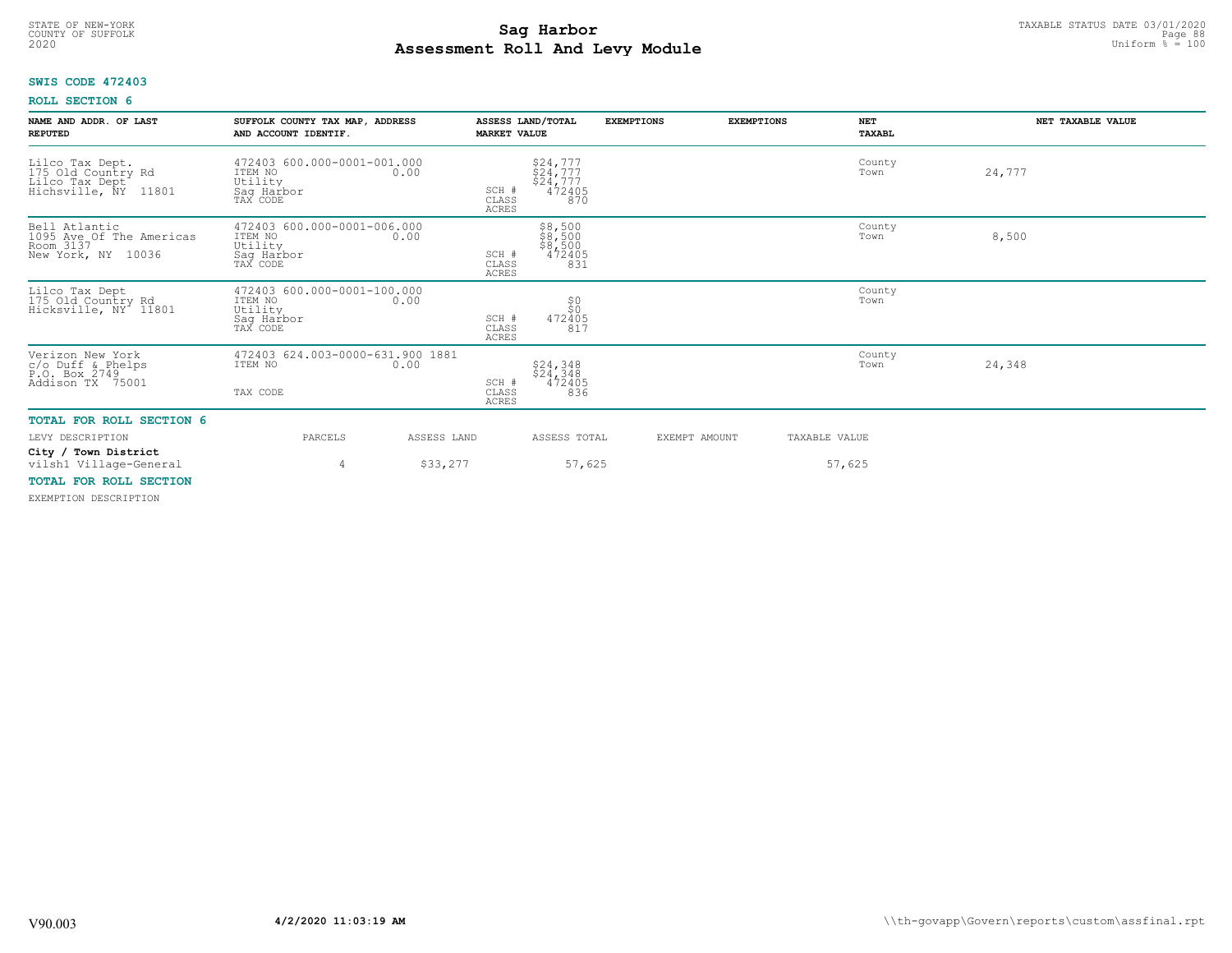# TAXABLE STATUS DATE 03/01/2020<br>COUNTY OF SUFFOLK Page 89 **Assessment Roll And Levy Module** 2020 Uniform % = 100

### **SWIS CODE 472403**

| NAME AND ADDR. OF LAST<br><b>REPUTED</b>                                                       | SUFFOLK COUNTY TAX MAP, ADDRESS<br>AND ACCOUNT IDENTIF.                                    | ASSESS LAND/TOTAL<br><b>MARKET VALUE</b>                                                                                                                          | <b>EXEMPTIONS</b>      | <b>EXEMPTIONS</b> | NET<br><b>TAXABL</b> | NET TAXABLE VALUE |
|------------------------------------------------------------------------------------------------|--------------------------------------------------------------------------------------------|-------------------------------------------------------------------------------------------------------------------------------------------------------------------|------------------------|-------------------|----------------------|-------------------|
| Incorporated Village of Sag<br>55 Main St<br>P.O. Box 660<br>Saq Harbor NY 11963               | 472403 001.000-0001-002.000<br>ITEM NO<br>0.00<br>8 Wharf St<br>Saq Harbor<br>TAX CODE     | \$3,642,900<br>\$5,643,700<br>\$5,643,700<br>#472405<br>SCH<br>CLASS<br>448W<br>2.920<br>ACRES                                                                    | \$5,643,700<br>exempt  |                   | County<br>Town       |                   |
| Sag Harbor Village<br>Po <sup>Box</sup> 660<br>Sag Harbor, NY 11963                            | 472403 002.000-0001-001.000<br>ITEM NO<br>0.00<br>7 Bay St<br>Saq Harbor<br>TAX CODE       | \$2,370,400<br>\$3,016,900<br>\$3,016,900<br># 472405<br>\$8 662M<br>$SCH$ #<br>CLASS<br>ACRES<br>1.900                                                           | \$3,016,900<br>exempt  |                   | County<br>Town       |                   |
| Sag Harbor Village<br>Po <sup>Box</sup> 660<br>Sag Harbor, NY 11963                            | 472403 002.000-0001-004.001<br>ITEM NO<br>0.00<br>31 Bay St<br>Sag Harbor<br>TAX CODE      | \$345,200<br>\$432,700<br>\$432,700<br>SCH #<br>472405<br>653<br>CLASS<br>ACRES<br>0.500                                                                          | \$432,700<br>exempt    |                   | County<br>Town       |                   |
| Sag Harbor Village<br>Po Box 660<br>Saq Harbor, NY 11963                                       | 472403 002.000-0001-005.001<br>ITEM NO<br>0.00<br>45 Bay St<br>Saq Harbor<br>TAX CODE      | $$1, 258, 300$<br>$$1, 273, 400$<br>$$1, 273, 400$<br>$SCH$ #<br>472405<br>331W<br>CLASS<br>ACRES<br>1.010                                                        | \$1,273,400<br>exempt  |                   | County<br>Town       |                   |
| Sag Harbor Village<br>P.O. Box 660<br>Sag Harbor, NY 11963                                     | 472403 002.000-0001-005.001 1<br>ITEM NO<br>0.00<br>45 Bay St<br>Saq Harbor<br>TAX CODE    | \$503,600<br>\$503,600<br>$5503,600\n472405\n330\n0.370$<br>SCH #<br>CLASS<br>ACRES                                                                               | \$503,600<br>exempt    |                   | County<br>Town       |                   |
| Sag Harbor Village<br>Po Box 660<br>Sag Harbor, NY 11963                                       | 472403 002.000-0001-005.002<br>ITEM NO<br>0.00<br>33 Bay St<br>Saq Harbor<br>TAX CODE      | \$540,900<br>\$775,200<br>\$775,200<br>472405<br>SCH #<br>652W<br>$\mathtt{CLASS}$<br>0.430<br>ACRES                                                              | \$775,200<br>exempt    |                   | County<br>Town       |                   |
| Sacred Heart Of Mary<br>50 Wilson Park Dr.<br>Tarrytown, NY 10591                              | 472403 002.000-0001-007.000<br>ITEM NO<br>0.00<br>87 Bay St<br>Sag Harbor<br>TAX CODE      | \$359,100<br>\$531,000<br>\$531,000<br>472405<br>SCH #<br>620<br>CLASS<br>0.200<br>ACRES                                                                          | \$531,000<br>exempt    |                   | County<br>Town       |                   |
| Roman Catholic Church<br>Division St<br>Saq Harbor, NY 11963                                   | 472403 002.000-0001-008.000<br>ITEM NO<br>0.00<br>67 Bay St<br>Saq Harbor<br>TAX CODE      | $514, 970, 700$<br>$521, 322, 700$<br>$521, 322, 700$<br>$\text{H} + 472405$<br>$\text{H} + 62000$<br>$\text{H} - 62000$<br>$SCH$ $#$<br>CLASS<br>ACRES<br>12.000 | \$21,322,700<br>exempt |                   | County<br>Town       |                   |
| Sag Harbor Village<br>31 Division St<br>Sag Harbor, NY 11963                                   | 472403 002.000-0002-017.002<br>ITEM NO<br>0.00<br>31 Division St<br>Saq Harbor<br>TAX CODE | \$220,900<br>\$224,800<br>\$224,800<br>\$224,800<br>SCH #<br>CLASS<br>0.380<br>ACRES                                                                              | \$224,800<br>exempt    |                   | County<br>Town       |                   |
| Village Of Sag Harbor<br>55 Main St<br>Sag Harbor, NY 11963                                    | 472403 002.000-0002-046.000<br>ITEM NO<br>0.00<br>28 Division St<br>Saq Harbor<br>TAX CODE | \$6,900<br>$\frac{56}{6}$ , 900<br>$\frac{6}{4}$ 72405<br>$\frac{662}{662}$<br>SCH #<br>CLASS<br><b>ACRES</b><br>0.010                                            | \$6,900<br>exempt      |                   | County<br>Town       |                   |
| Chelberg & Battle American L 472403 002.000-0003-001.000<br>PO Box 541<br>Sag Harbor, NY 11963 | ITEM NO<br>0.00<br>26 Bay St<br>Sag Harbor<br>TAX CODE                                     | \$690, 400<br>\$1,976,000<br>\$1,976,000<br>472405<br>$SCH$ #<br>632<br>CLASS<br>ACRES<br>1.000                                                                   | \$1,976,000<br>exempt  |                   | County<br>Town       |                   |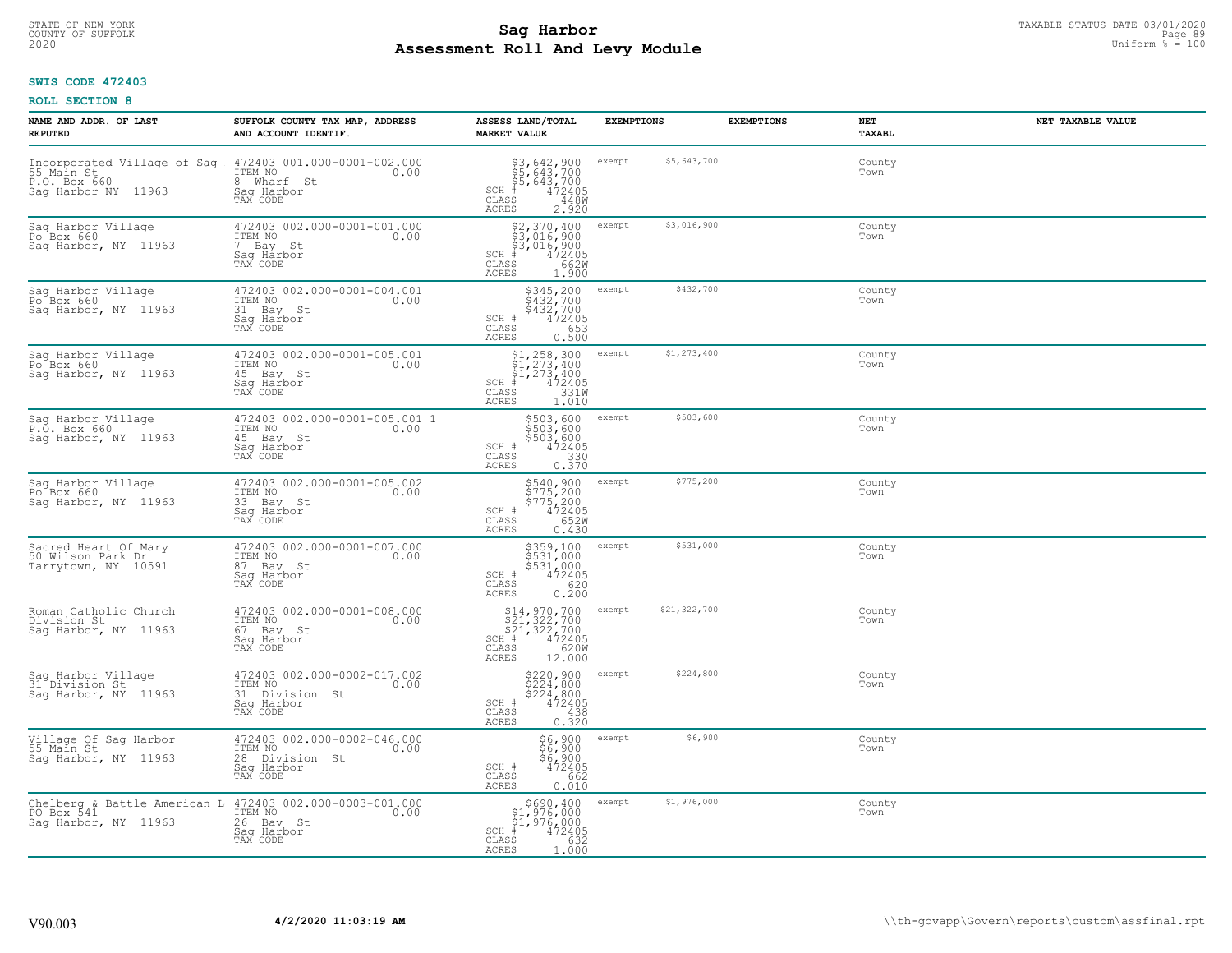# TAXABLE STATUS DATE 03/01/2020<br>COUNTY OF SUFFOLK Page 90 Page 90 **Assessment Roll And Levy Module** 2020 Uniform % = 100

### **SWIS CODE 472403**

| NAME AND ADDR. OF LAST<br><b>REPUTED</b>                                                                                       | SUFFOLK COUNTY TAX MAP, ADDRESS<br>AND ACCOUNT IDENTIF.                                                                          | ASSESS LAND/TOTAL<br><b>MARKET VALUE</b>                                                                               | <b>EXEMPTIONS</b>      | <b>EXEMPTIONS</b> | NET<br><b>TAXABL</b> | NET TAXABLE VALUE |
|--------------------------------------------------------------------------------------------------------------------------------|----------------------------------------------------------------------------------------------------------------------------------|------------------------------------------------------------------------------------------------------------------------|------------------------|-------------------|----------------------|-------------------|
| Sag Harbor Village<br>High St Monument<br>Sag Harbor, NY 11963                                                                 | 472403 002.000-0003-032.000<br>ITEM NO<br>0.00<br>High St<br>Saq Harbor<br>TAX CODE                                              | $$142,700$<br>$$142,700$<br>$$142,700$<br>$472405$<br>$$963$<br>SCH #<br>CLASS<br><b>ACRES</b><br>0.210                | \$142,700<br>exempt    |                   | County<br>Town       |                   |
| Sag Harbor Union Free School<br>200 Jermain Avenue<br>Saq Harbor NY 11963                                                      | 472403 002.000-0006-001.000<br>ITEM NO<br>0.00<br>135 Division St<br>Saq Harbor<br>TAX CODE                                      | \$541,400<br>\$3,621,400<br>\$3,621,400<br>472405<br>$SCH$ #<br>$\mathtt{CLASS}$<br>620<br>ACRES<br>0.780              | \$3,621,400<br>exempt  |                   | County<br>Town       |                   |
| Episcopal Church Of Sag Harb 472403 002.000-0006-005.000<br>c/o Donald Ferris Sr., Warde<br>PO Box 570<br>Saq Harbor, NY 11963 | ITEM NO<br>0.00<br>5<br>Hampton St<br>Saq Harbor<br>TAX CODE                                                                     | \$649,000<br>\$2,309,700<br>\$2,309,700<br>$SCH$ #<br>$472405$<br>620<br>CLASS<br>ACRES<br>0.940                       | \$2,309,700<br>exempt  |                   | County<br>Town       |                   |
| Oakland Cemetery Association 472403 002.000-0007-004.002<br>P O Box 359 [17EM NO 600]<br>Saq Harbor, NY 11963                  | 16 High St<br>Saq Harbor<br>TAX CODE                                                                                             | \$52,300<br>\$52,300<br>\$52,300<br>\$472405<br>SCH #<br>CLASS<br>0.695<br>ACRES                                       | \$52,300<br>exempt     |                   | County<br>Town       |                   |
| New York State<br>State Campus<br>Albany, NY 00000                                                                             | 472403 002.000-0008-001.001<br>ITEM NO<br>0.00<br>4 Hampton St<br>Saq Harbor<br>TAX CODE                                         | \$100<br>\$100<br>\$100<br>SCH #<br>$472405$<br>971<br>0.010<br>$\mathtt{CLASS}$<br>ACRES                              | \$100<br>exempt        |                   | County<br>Town       |                   |
| Sag Harbor Village<br>6 Hampton St<br>Sag Harbor, NY 11963                                                                     | 472403 002.000-0008-001.002<br>ITEM NO<br>0.00<br>6 Hampton St<br>Sag Harbor<br>TAX CODE                                         | \$82,800<br>\$82,800<br>\$82,800<br>\$8472405<br>SCH #<br>590<br>CLASS<br><b>ACRES</b><br>0.120                        | \$82,800<br>exempt     |                   | County<br>Town       |                   |
| Sag Harbor Village<br>P O Box 660<br>Saq Harbor, NY 11963                                                                      | 472403 003.000-0001-001.000<br>ITEM NO<br>147 Bay St<br>0.00<br>Saq Harbor<br>TAX CODE                                           | $$1,085,400$<br>$$1,085,400$<br>$$1,085,400$<br>$$472405$<br>$SCH$ #<br>CLASS<br>0.870<br><b>ACRES</b>                 | \$1,085,400<br>exempt  |                   | County<br>Town       |                   |
| Sag Harbor Village<br>P O Box 660<br>Saq Harbor, NY 11963                                                                      | $\begin{matrix} 472403 & 003.000 - 0001 - 007.002 \\ \text{ITEM NO} & 0.00 \end{matrix}$<br>145 Bay St<br>Saq Harbor<br>TAX CODE | $523, 454, 100$<br>$523, 454, 100$<br>$523, 454, 100$<br>$1 \# 472405$<br>Ass<br>$SCH$ $#$<br>CLASS<br>18.800<br>ACRES | \$23,454,100<br>exempt |                   | County<br>Town       |                   |
| Sag Harbor Village<br>P O Box 660<br>Sag Harbor, NY 11963                                                                      | 472403 003.000-0001-016.000<br>TTEM NO 0.00<br>Hempstead St<br>Saq Harbor<br>TAX CODE                                            | \$500<br>\$500<br>\$500<br>SCH #<br>472405<br>CLASS<br>692<br>ACRES<br>0.080                                           | \$500<br>exempt        |                   | County<br>Town       |                   |
| Sag Harbor Fire District<br>41 Henry St<br>Sag Harbor, NY 11963                                                                | 472403 005.000-0001-005.000<br>ITEM NO<br>0.00<br>41 Henry St<br>Sag Harbor<br>TAX CODE                                          | \$69,000<br>\$366,700<br>\$366,700<br>472405<br>SCH #<br>662<br>CLASS<br><b>ACRES</b><br>0.100                         | \$366,700<br>exempt    |                   | County<br>Town       |                   |
| Sag Harbor Fire District<br>199 Division St<br>Saq Harbor, NY 11963                                                            | 472403 005.000-0001-006.002<br>ITEM NO<br>0.00<br>199 Division St<br>Saq Harbor<br>TAX CODE                                      | \$69,000<br>\$73,800<br>\$73,800<br>472405<br>SCH #<br>CLASS<br>662<br>ACRES<br>0.100                                  | \$73,800<br>exempt     |                   | County<br>Town       |                   |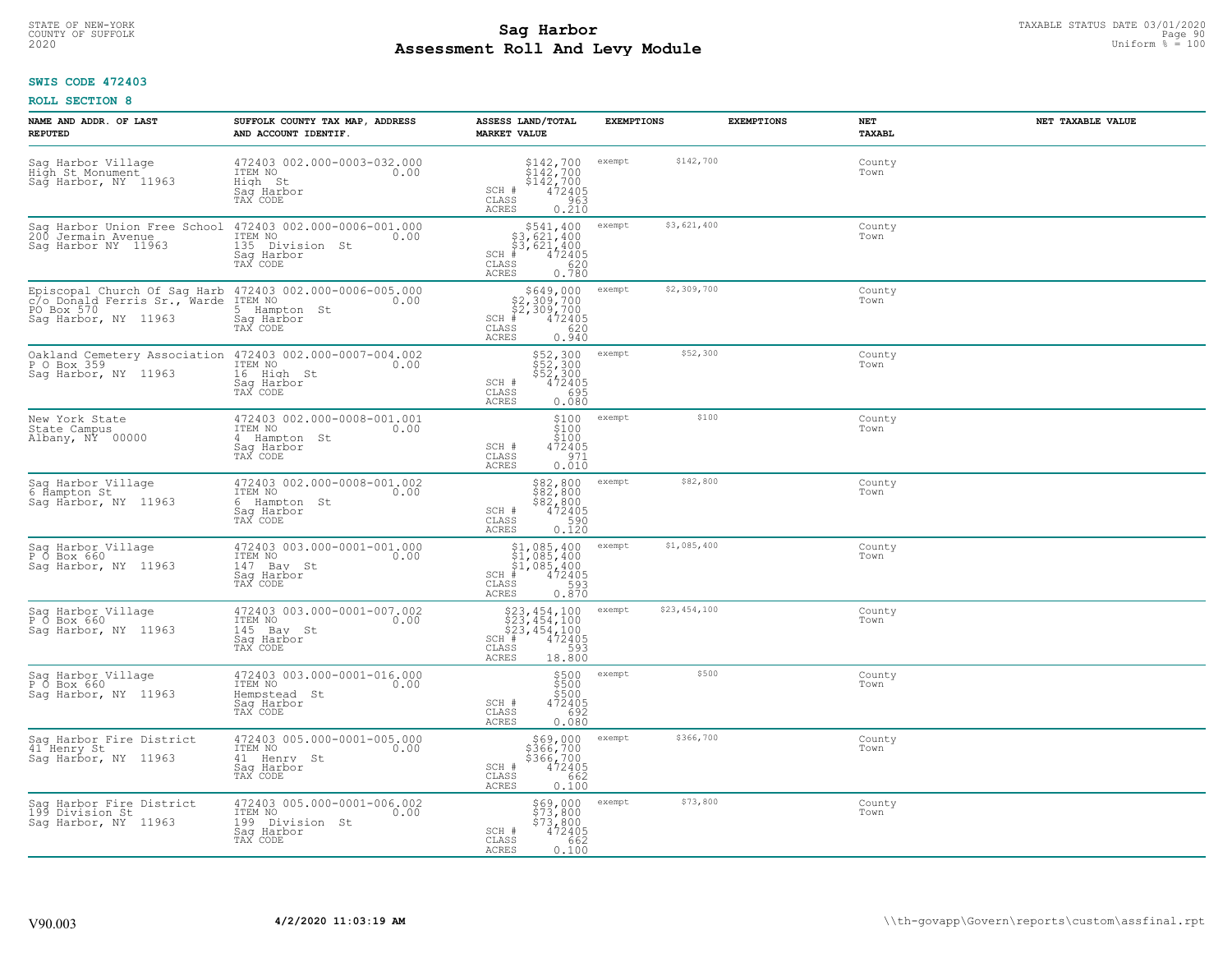# STATE OF NEW-YORK TAXABLE STATUS DATE 03/01/2020<br>COUNTY OF SUFFOLK Page 91 Page 91 **Assessment Roll And Levy Module** 2020 Uniform % = 100

### **SWIS CODE 472403**

| NAME AND ADDR. OF LAST<br><b>REPUTED</b>                                                              | SUFFOLK COUNTY TAX MAP, ADDRESS<br>AND ACCOUNT IDENTIF.                                         | ASSESS LAND/TOTAL<br><b>MARKET VALUE</b>                                                                                    | <b>EXEMPTIONS</b>      | <b>EXEMPTIONS</b> | NET<br><b>TAXABL</b> | NET TAXABLE VALUE |
|-------------------------------------------------------------------------------------------------------|-------------------------------------------------------------------------------------------------|-----------------------------------------------------------------------------------------------------------------------------|------------------------|-------------------|----------------------|-------------------|
| Temple Adas Israel<br>30 Atlantic Ave<br>Sag Harbor, NY 11963                                         | 472403 005.000-0001-033.000<br>ITEM NO<br>0.00<br>30 Atlantic Ave<br>Sag Harbor<br>TAX CODE     | \$414,300<br>\$969,000<br>\$969,000<br>472405<br>SCH #<br>CLASS<br>620<br><b>ACRES</b><br>0.600                             | \$969,000<br>exempt    |                   | County<br>Town       |                   |
| Union Free School District #<br>68 Hampton St<br>Saq Harbor, NY 11963                                 | 472403 005.000-0001-036.001<br>ITEM NO<br>0.00<br>68 Hampton St<br>Sag Harbor<br>TAX CODE       | \$3,314,000<br>\$9,875,500<br>\$9,875,500<br>$SCH$ #<br>472405<br>$\mathtt{CLASS}$<br>612<br><b>ACRES</b><br>4.800          | \$9,875,500<br>exempt  |                   | County<br>Town       |                   |
| Union Free School District #<br>200 Jermain Ave<br>Sag Harbor, NY 11963                               | 472403 005.000-0004-001.000<br>ITEM NO<br>0.00<br>200<br>Jermain Ave<br>Sag Harbor<br>TAX CODE  | \$3,590,200<br>\$23,928,800<br>\$23,928,800<br>472405<br>SCH #<br>612<br>CLASS<br><b>ACRES</b><br>6.500                     | \$23,928,800<br>exempt |                   | County<br>Town       |                   |
| Union Free School District<br>41 Grand St<br>Saq Harbor, NY 11963                                     | 472403 005.000-0004-003.000<br>ITEM NO<br>0.00<br>41 Grand St<br>Saq Harbor<br>TAX CODE         | \$166,200<br>\$170,800<br>\$170,800<br>SCH #<br>472405<br>CLASS<br>612<br>ACRES<br>0.300                                    | \$170,800<br>exempt    |                   | County<br>Town       |                   |
| Sag Harbor Village<br>Po Box 660<br>Saq Harbor, NY 11963                                              | 472403 006.000-0001-017.000<br>ITEM NO<br>0.00<br>139<br>Hampton St<br>Saq Harbor<br>TAX CODE   | \$267,500<br>\$413,100<br>$\begin{array}{r} \n 3,100 \\  472405 \\  210 \\  0.200\n \end{array}$<br>SCH #<br>CLASS<br>ACRES | \$413,100<br>exempt    |                   | County<br>Town       |                   |
| Cemetery<br>Eastville Ave<br>Sag Harbor, NY 11963                                                     | 472403 006.000-0008-005.000<br>ITEM NO<br>0.00<br>Eastville Ave<br>Sag Harbor<br>TAX CODE       | \$527,800<br>\$527,800<br>\$527,800<br>\$6205<br>\$695<br>SCH #<br>CLASS<br>ACRES<br>0.640                                  | \$527,800<br>exempt    |                   | County<br>Town       |                   |
| Ame Zion Church<br>33 Eastyille Ave<br>Sag Harbor, NY 11963                                           | 472403 006.000-0008-008.000<br>ITEM NO<br>0.00<br>33 Eastville Ave<br>Saq Harbor<br>TAX CODE    | \$82,200<br>\$230,500<br>\$230,500<br>472405<br>SCH #<br>620<br>CLASS<br>ACRES<br>0.260                                     | \$230,500<br>exempt    |                   | County<br>Town       |                   |
| First Presbyterian Church an<br>Congregation of Sag Harbor<br>44 Únión Street<br>Saq Harbor, NY 11963 | 472403 006.000-0012-011.000<br>ITEM NO<br>0.00<br>44 Brandywine Dr<br>Saq Harbor<br>TAX CODE    | \$503,600<br>\$777,000<br>\$777,000<br>\$777,000<br>0.540<br>0.540<br>SCH #<br>CLASS<br><b>ACRES</b>                        | \$777,000<br>exempt    |                   | County<br>Town       |                   |
| East Hampton Town<br>159 Pantigo Rd<br>East Hampton, NY 11937                                         | 472403 007.000-0002-009.001<br>TTEM NO 0.00<br>50 Hillside Dr East<br>Saq Harbor<br>TAX CODE    | $$75,600$<br>$$75,600$<br>$$75,600$<br>$$472405$<br>SCH #<br>CLASS<br>963<br>4.200<br>ACRES                                 | \$75,600<br>exempt     |                   | County<br>Town       |                   |
| East Hampton Town<br>159 Pantigo Rd<br>East Hampton, NY 11937                                         | 472403 007.000-0002-009.002<br>ITEM NO<br>0.00<br>26 Hillside Dr East<br>Sag Harbor<br>TAX CODE | \$30,600<br>\$30,600<br>$$30,600$<br>472405<br>SCH #<br>$\begin{array}{c} 0.763 \\ 1.700 \end{array}$<br>CLASS<br>ACRES     | \$30,600<br>exempt     |                   | County<br>Town       |                   |
| East Hampton Town<br>159 Pantigo Rd<br>East Hampton, NY 11937                                         | 472403 007.000-0002-009.003<br>ITEM NO<br>0.00<br>25 Hillside Dr East<br>Saq Harbor<br>TAX CODE | \$36,000<br>\$36,000<br>\$36,000<br>472405<br>SCH #<br>CLASS<br>963<br>2.000<br>ACRES                                       | \$36,000<br>exempt     |                   | County<br>Town       |                   |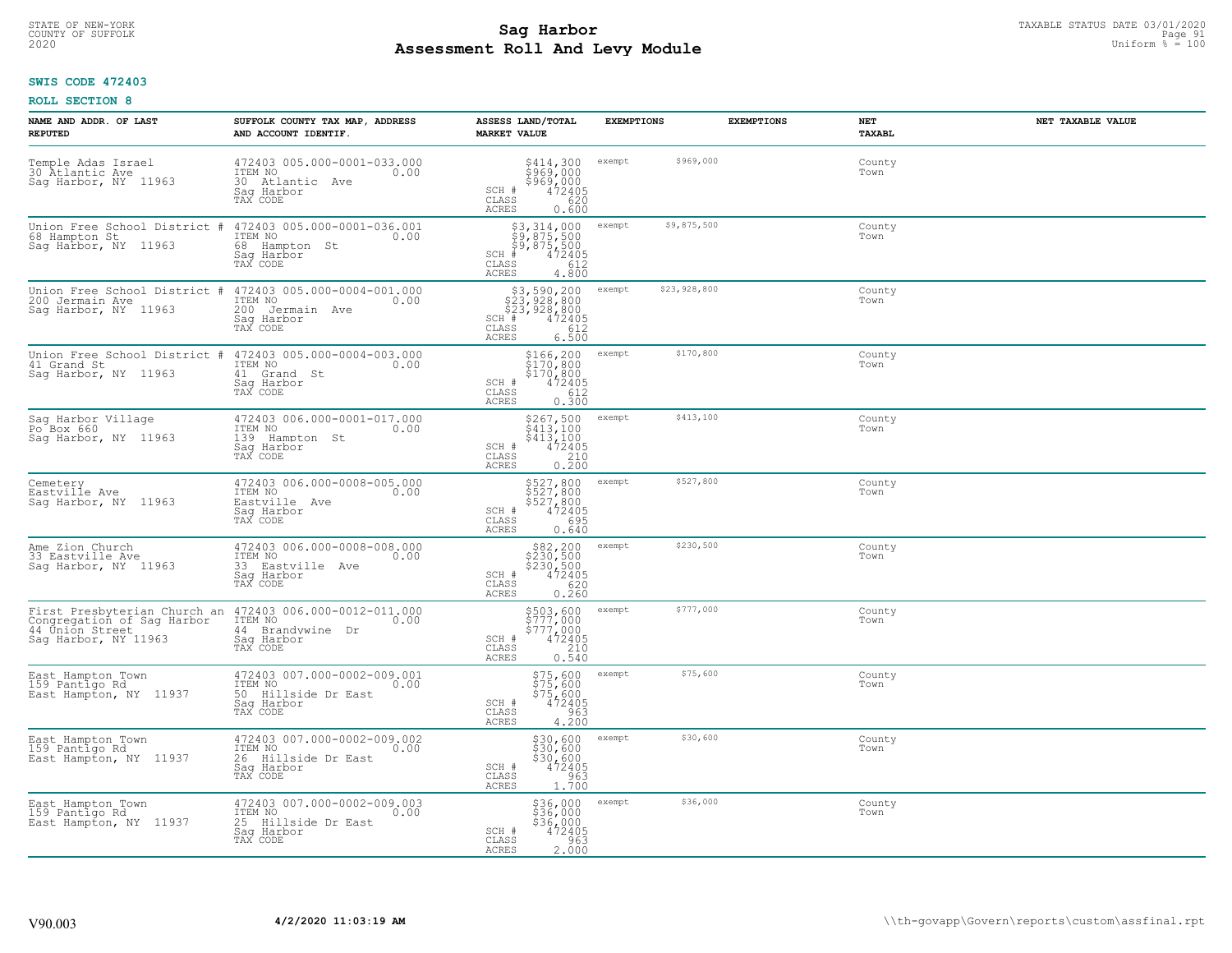# TAXABLE STATUS DATE 03/01/2020<br>COUNTY OF SUFFOLK Page 92 COUNTY OF SUFFOLK Page 92 **Assessment Roll And Levy Module** 2020 Uniform % = 100

### **SWIS CODE 472403**

| NAME AND ADDR. OF LAST<br><b>REPUTED</b>                                       | SUFFOLK COUNTY TAX MAP, ADDRESS<br>AND ACCOUNT IDENTIF.                                         | ASSESS LAND/TOTAL<br><b>MARKET VALUE</b>                                                                                                      | <b>EXEMPTIONS</b>     | <b>EXEMPTIONS</b> | NET<br><b>TAXABL</b> | NET TAXABLE VALUE |
|--------------------------------------------------------------------------------|-------------------------------------------------------------------------------------------------|-----------------------------------------------------------------------------------------------------------------------------------------------|-----------------------|-------------------|----------------------|-------------------|
| East Hampton Town<br>159 Pantigo Rd<br>East Hampton, NY 11937                  | 472403 007.000-0002-009.004<br>ITEM NO<br>0.00<br>43 Hillside Dr East<br>Saq Harbor<br>TAX CODE | $$27,000$<br>$$27,000$<br>$$27,000$<br>$$27,2405$<br>SCH #<br>CLASS<br>$\frac{963}{1.500}$<br><b>ACRES</b>                                    | exempt                | \$27,000          | County<br>Town       |                   |
| New York State<br>291 Hampton St<br>Sag Harbor, NY 11963                       | 472403 007.000-0003-028.000<br>ITEM NO<br>0.00<br>291 Hampton St<br>Sag Harbor<br>TAX CODE      | \$819,800<br>\$819,800<br>\$819,800<br>SCH #<br>472405<br>CLASS<br>971<br><b>ACRES</b><br>49.990                                              | exempt                | \$819,800         | County<br>Town       |                   |
| Sag Harbor Village<br>P.O. Box 660<br>Sag Harbor, NY 11963                     | 472403 007.000-0004-010.003<br>ITEM NO<br>0.00<br>Brandvwine Dr<br>Sag Harbor<br>TAX CODE       | \$500<br>\$500<br>\$500<br>SCH #<br>472405<br>692<br>CLASS<br>ACRES                                                                           | exempt                | \$500             | County<br>Town       |                   |
| Sag Harbor Village Of<br>Po Box 660<br>341 Division St<br>Sag Harbor, NY 11963 | 472403 008.000-0001-004.001<br>ITEM NO 0.00<br>341 Division St<br>Saq Harbor<br>TAX CODE        | \$5,000<br>\$5,000<br>\$5,000<br>SCH #<br>472405<br>971<br>$\mathtt{CLASS}$<br>ACRES<br>0.500                                                 | exempt                | \$5,000           | County<br>Town       |                   |
| Village Of Sag Harbor<br>55 Main St<br>Saq Harbor, NY 11963                    | 472403 008.000-0001-004.016<br>ITEM NO<br>0.00<br>Open Space<br>Saq Harbor<br>TAX CODE          | $$117,000$<br>$$117,000$<br>$$117,000$<br>SCH #<br>$\frac{472405}{970}$<br>CLASS<br><b>ACRES</b><br>6.500                                     | exempt                | \$117,000         | County<br>Town       |                   |
| Village Of Sag Harbor<br>55 Main St<br>Sag Harbor, NY 11963                    | 472403 008.000-0001-004.017<br>ITEM NO<br>0.00<br>Open Space<br>Saq Harbor<br>TAX CODE          | \$9,000<br>\$9,000<br>\$9,000<br>472405<br>SCH #<br>970<br>CLASS<br><b>ACRES</b><br>0.500                                                     | exempt                | \$9,000           | County<br>Town       |                   |
| Sag Harbor Village<br>P.O. Box 660<br>Sag Harbor, NY 11963                     | 472403 009.000-0001-013.000<br>ITEM NO<br>0.00<br>Brandywine<br>Dr<br>Sag Harbor<br>TAX CODE    | \$38,900<br>\$38,900<br>\$38,900<br>$SCH$ #<br>472405<br>311<br>CLASS<br>ACRES<br>0.030                                                       | exempt                | \$38,900          | County<br>Town       |                   |
| Sag Harbor Village<br>P.O. Box 660<br>Sag Harbor, NY 11963                     | 472403 009.000-0001-030.000<br>ITEM NO<br>0.00<br>Horizon Dr<br>Saq Harbor<br>TAX CODE          | \$476,000<br>\$476,000<br>\$476,000<br>SCH #<br>472405<br>CLASS<br>311<br>ACRES<br>0.460                                                      | exempt                | \$476,000         | County<br>Town       |                   |
| Suffolk County Water Authori<br>Montauk Hwy<br>East Hampton, NY 11932          | 472403 009.000-0002-008.000<br>ITEM NO<br>0.00<br>410 Division St<br>Saq Harbor<br>TAX CODE     | \$6,540,890<br>$\frac{186}{6}$ , 540, 890<br>$\frac{186}{4}$ , 540, 890<br>$\frac{40}{4}$ , 890<br>$SCH$ #<br>CLASS<br>822<br>12.600<br>ACRES | \$6,540,890<br>exempt |                   | County<br>Town       |                   |
| Town of East Hampton<br>159 Pantigo Rd<br>East Hampton, NY 11937               | 472403 009.000-0002-009.000<br>ITEM NO<br>0.00<br>ROW Middle Line Hwy<br>Sag Harbor<br>TAX CODE | $$1,283$<br>$$1,283$<br>$$1,283$<br>$$1,283$<br>SCH #<br>472405<br>0.070<br>CLASS<br>ACRES                                                    | exempt                | \$1,283           | County<br>Town       |                   |
| <b>TOTAL FOR ROLL SECTION 8</b>                                                |                                                                                                 |                                                                                                                                               |                       |                   |                      |                   |
| LEVY DESCRIPTION                                                               | PARCELS<br>ASSESS LAND                                                                          | ASSESS TOTAL                                                                                                                                  |                       | EXEMPT AMOUNT     | TAXABLE VALUE        |                   |
| City / Town District<br>vilsh1 Village-General                                 | 43<br>\$68,098,973                                                                              | 111,966,473                                                                                                                                   |                       | 111,966,473       |                      |                   |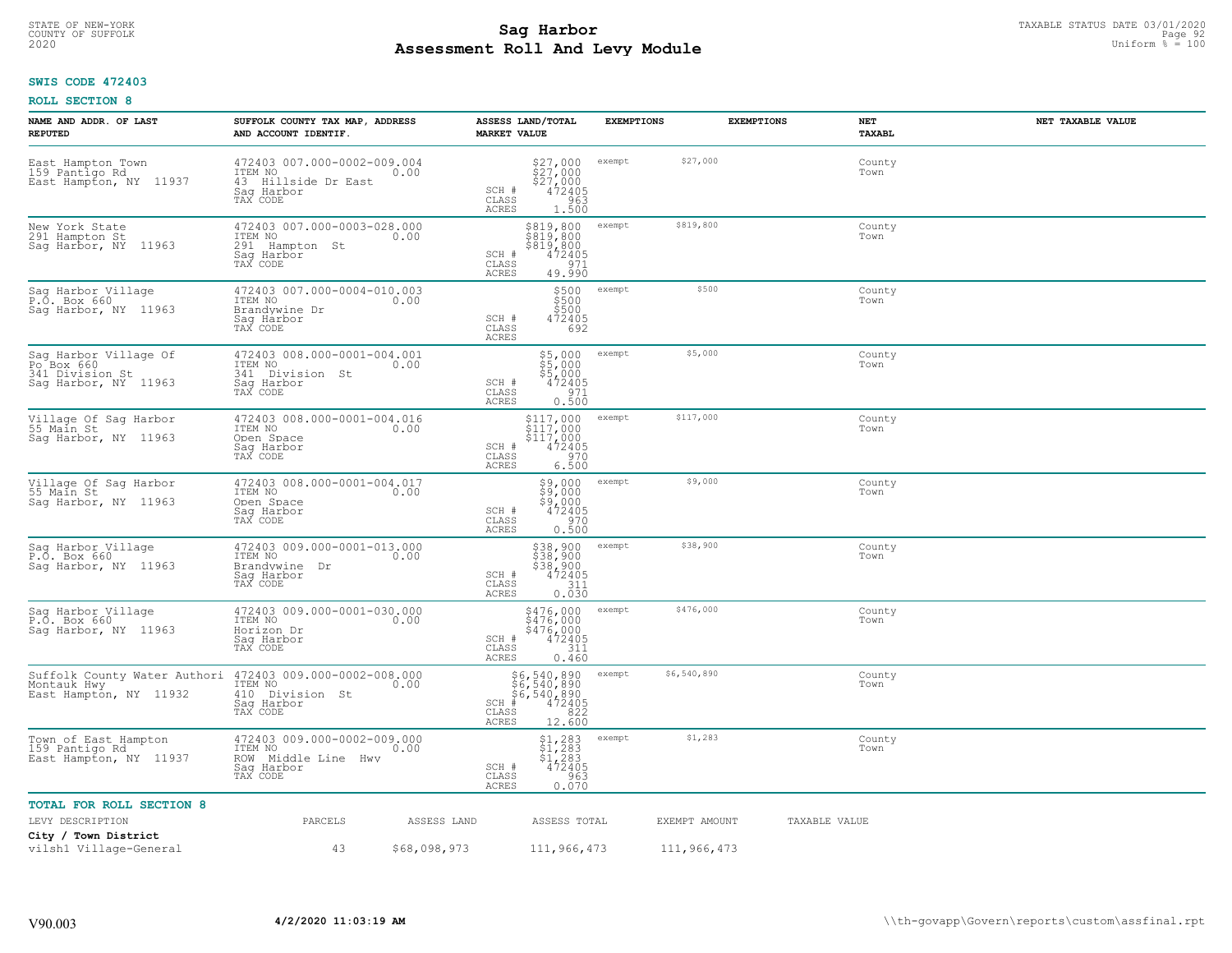### **SWIS CODE 472403**

### **TOTAL FOR ROLL SECTION 8**

| EXEMPTION DESCRIPTION<br>12100 Nys-generally<br>$13500$ Town - General<br>13510 Town - Cemetery Land<br>$13650$ Vq - General<br>13800 School District<br>13890 Mun Pub Auth<br>21600 Res Of Clergy-relig Corp<br>25110 Nonprof Corp-relig Const | PARCELS<br>2<br>5<br>22.2<br>3<br>6 | <b>CT</b><br>\$819,900<br>\$170,483<br>\$527,800<br>\$38,142,700<br>\$33,975,100<br>\$6,540,890<br>\$531,000<br>\$29,230,300 |
|-------------------------------------------------------------------------------------------------------------------------------------------------------------------------------------------------------------------------------------------------|-------------------------------------|------------------------------------------------------------------------------------------------------------------------------|
| 26100 Vets Organization<br>27350 Pvt Owned Cemetery                                                                                                                                                                                             |                                     | \$1,976,000<br>\$52,300                                                                                                      |
| TOTAL                                                                                                                                                                                                                                           |                                     | \$111,966,473                                                                                                                |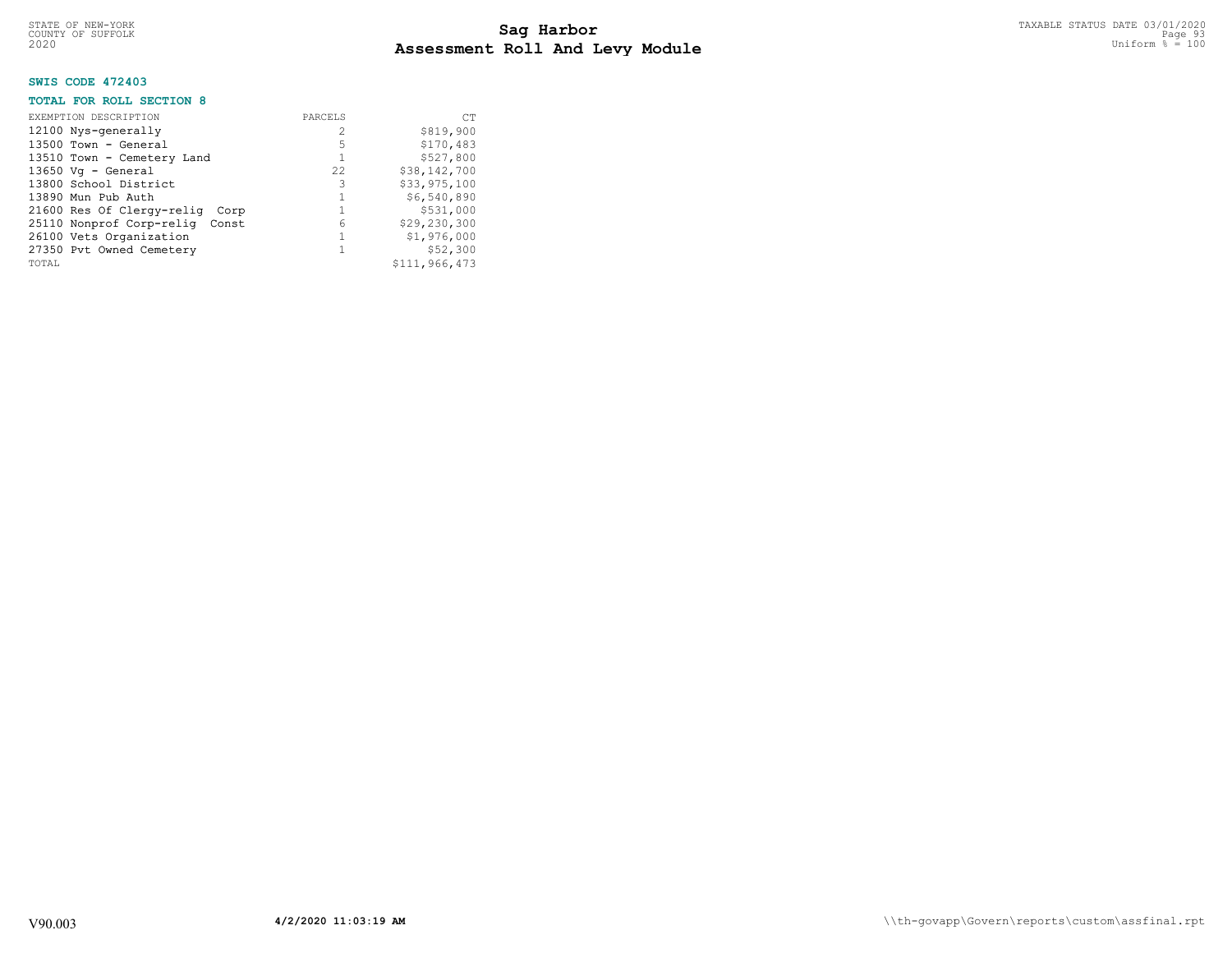| STATE OF NEW-YORK |  |  |
|-------------------|--|--|
| COUNTY OF SUFFOLK |  |  |
| 2020              |  |  |

# TAXABLE STATUS DATE 03/01/2020<br>COUNTY OF SUFFOLK Page 94 **Assessment Roll And Levy Module** 2020 Uniform % = 100

### **TOTAL FOR SWIS CODE 472403**

| LEVY DESCRIPTION                  | PARCELS | ASSESS LAND    | ASSESS TOTAL    | EXEMPT AMOUNT | TAXABLE VALUE |
|-----------------------------------|---------|----------------|-----------------|---------------|---------------|
| City / Town District              |         |                |                 |               |               |
| vilsh1 Village-General            | 978     | \$672,093,079  | \$1,201,570,505 | 125,213,520   | 1,076,356,985 |
| Water district                    |         |                |                 |               |               |
| vilsh6 Chatfield Hills Water      | 24      | \$10,768,800   | \$17,340,900    |               | 2,598         |
| <b>TOTAL FOR SWIS CODE 472403</b> |         |                |                 |               |               |
| EXEMPTION DESCRIPTION             | PARCELS | CT             |                 |               |               |
| 12100 Nys-generally               | 2       | \$819,900      |                 |               |               |
| 13500 Town - General              |         | \$170,483      |                 |               |               |
| 13510 Town - Cemetery Land        |         | \$527,800      |                 |               |               |
| 13650 Vg - General                | 22      | \$38,142,700   |                 |               |               |
| 13800 School District             | 3       | \$33,975,100   |                 |               |               |
| 13890 Mun Pub Auth                |         | \$6,540,890    |                 |               |               |
| 21600 Res Of Clergy-relig Corp    |         | \$531,000      |                 |               |               |
| 25110 Nonprof Corp-relig Const    | 6       | \$29, 230, 300 |                 |               |               |
| 26100 Vets Organization           |         | \$1,976,000    |                 |               |               |
| 27350 Pvt Owned Cemetery          |         | \$52,300       |                 |               |               |
| 41001 Vets Eligible Funds (v1)    | 14      | \$488,074      |                 |               |               |
| 41121 Vets Non-combat (v2)        | 10      | \$675,800      |                 |               |               |
| 41131 Vets Combat (v3)            | 18      | \$2,211,075    |                 |               |               |
| 41141 Vets Disability (v4)        | 3       | \$667,910      |                 |               |               |
| 41300 Vets Paraplegic (v5)        |         | \$1,680,000    |                 |               |               |
| 41400 Clergy (c1)                 |         | \$1,500        |                 |               |               |
| 41691 Volunteer Firefighter       | 18      | \$1,966,235    |                 |               |               |
| 41807 Persons over 65 (P1)        | 13      | \$5,556,453    |                 |               |               |
| TOTAL                             |         | \$125,213,520  |                 |               |               |

#### **GRAND TOTAL FOR SWIS CODE 472403**

| ROLL SECTION | PARCELS | ASSESS LAND   | ASSESS TOTAL    | COUNTY | TOWN          | SCHOOL |
|--------------|---------|---------------|-----------------|--------|---------------|--------|
|              | 927     | \$603,960,829 | \$1,084,990,229 |        | 1,071,743,182 |        |
| 5            |         |               | \$4,556,178     |        | 4,556,178     |        |
| 6            |         | \$33,277      | \$57,625        |        | 57,625        |        |
|              |         | \$68,098,973  | \$111,966,473   |        |               |        |
| GRAND TOTAL  | 978     | \$672,093,079 | \$1,201,570,505 |        | 1,076,356,985 |        |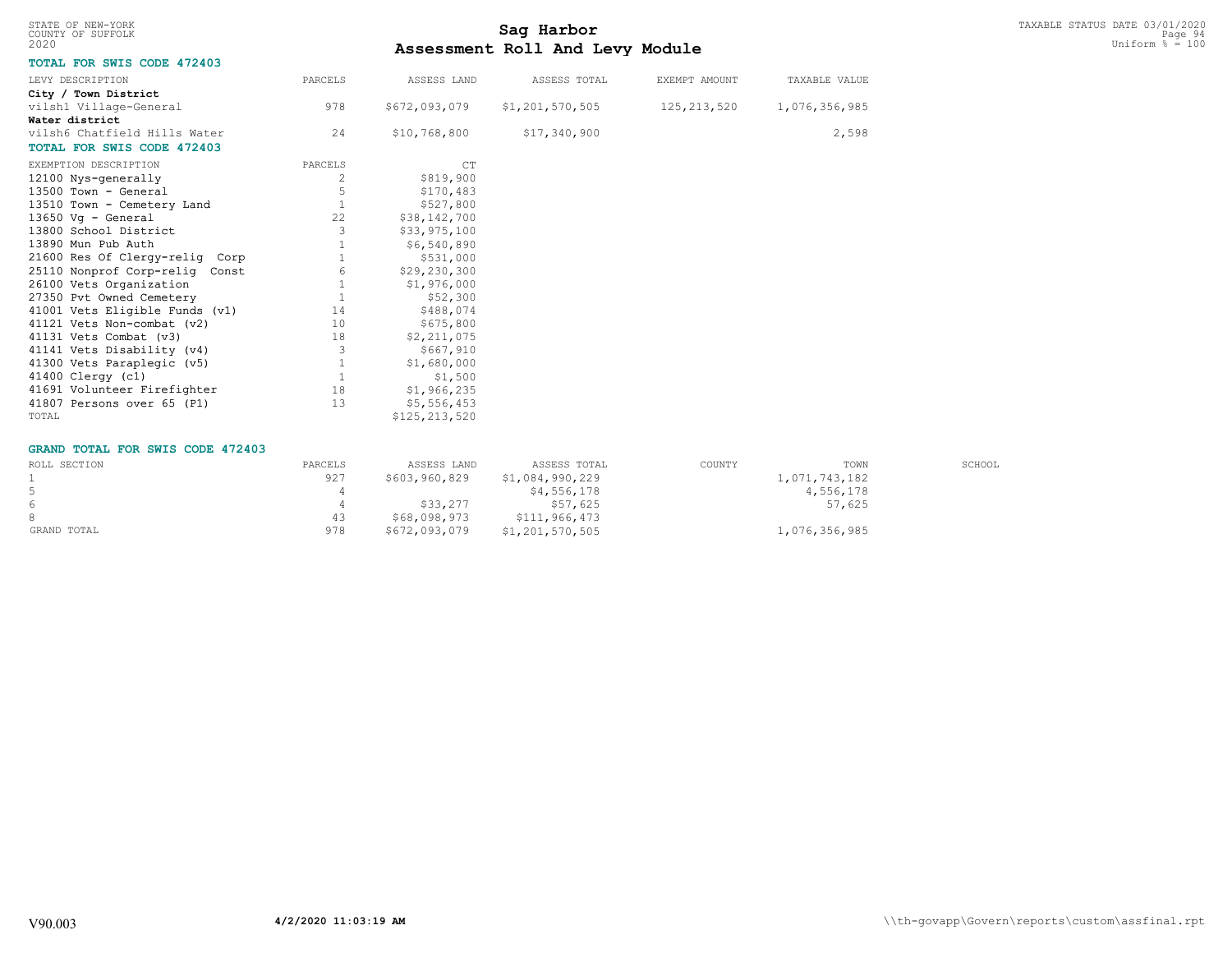# TAXABLE STATUS DATE 03/01/2020<br>COUNTY OF SUFFOLK Page 95 **Assessment Roll And Levy Module** 2020 Uniform % = 100

### **SWIS CODE 473609**

| NAME AND ADDR. OF LAST<br><b>REPUTED</b>                                                                                                                                     | SUFFOLK COUNTY TAX MAP, ADDRESS<br>AND ACCOUNT IDENTIF.                                                    | ASSESS LAND/TOTAL<br><b>MARKET VALUE</b>                                                                                                                                                                                             | <b>EXEMPTIONS</b> | <b>EXEMPTIONS</b> | NET<br>TAXABL  | NET TAXABLE VALUE |
|------------------------------------------------------------------------------------------------------------------------------------------------------------------------------|------------------------------------------------------------------------------------------------------------|--------------------------------------------------------------------------------------------------------------------------------------------------------------------------------------------------------------------------------------|-------------------|-------------------|----------------|-------------------|
| Richard Sabean<br>Sandra A Sabean<br>285 Riverside Dr 7C<br>New York NY 10025                                                                                                | 473609 001.000-0001-001.000<br>TTEM NO<br>162 Redwood Rd<br>162 Redwood Rd<br>Saq Harbor 11963<br>TAX CODE | \$2,525,800<br>\$2,733,600<br>\$2,733,600<br>#472405<br>$SCH$ #<br>CLASS<br>210W<br>ACRES<br>0.360                                                                                                                                   |                   |                   | County<br>Town | 2,733,600         |
| Heidi Swindells<br>Chris A Swindells<br>158 Redwood Rd<br>Sag Harbor NY 11963                                                                                                | 473609 001.000-0001-002.000<br>ITEM NO 0.00<br>158 Redwood Rd<br>Sag Harbor 11963<br>TAX CODE              | $\begin{array}{c} \texttt{\$2,333,300} \\ \texttt{\$2,681,700} \\ \texttt{SCH} \texttt{\$4,700} \\ \texttt{CLAS} \texttt{\$472405} \\ \texttt{CLAS} \texttt{\$210W} \\ \texttt{ACRES} \texttt{\$0.330} \end{array}$                  |                   |                   | County<br>Town | 2,681,700         |
| 154 Redwood LLC<br>17 Meadows Ln<br>Purchase NY 10577                                                                                                                        | 473609 001.000-0001-005.001<br>ITEM NO<br>154 Redwood Rd<br>0.00<br>Sag Harbor 11963<br>TAX CODE           | $\begin{array}{c} \texttt{S2,685,800} \\ \texttt{S2,704,700} \\ \texttt{SCH} & 472405 \\ \texttt{CLAS} & 472405 \\ \texttt{CLAS} & 0.640 \end{array}$<br>ACRES<br>0.640                                                              |                   |                   | County<br>Town | 2,704,700         |
| Rod Gilbert<br>Judy Gilbert<br>52 East End Avenue FL 33<br>New York NY 10028                                                                                                 | 473609 001.000-0001-006.000<br>ITEM NO 0.00<br>148 Redwood Rd<br>Sag Harbor 11963<br>TAX CODE              | $\begin{array}{c} \texttt{\$2,077,900} \\ \texttt{\$2,262,400} \\ \texttt{\$52,262,400} \\ \texttt{SCH} & 472405 \\ \texttt{\tiny CLASS} & 210W \\ \texttt{\tiny ACRES} & 0.300 \end{array}$                                         |                   |                   | County<br>Town | 2,262,400         |
| Stoll, Paul C (Trustee)<br>Stoll, Elaine C (Trustee)<br>Marilyn J Arents<br>Marilyn J Arents<br>Sarasota FL 34241                                                            | 473609 001.000-0001-007.000<br>ITEM NO<br>144 Redwood Rd<br>Saq Harbor 11963<br>TAX CODE                   | $$2,648,600$<br>$$2,850,800$<br>$$2,850,800$<br>SCH $\#$ 472405<br>CLASS 210W<br><b>ACRES</b><br>0.470                                                                                                                               |                   |                   | County<br>Town | 2,850,800         |
| Bernard Beckerman<br>Gloria Beckerman<br>464 Riverside Dr Apt 71<br>New York, NY 10027-6801                                                                                  | 473609 001.000-0001-008.000<br>ITEM NO 0.00<br>140 Redwood Rd<br>Sag Harbor 11963<br>TAX CODE              | $$2,558,800$<br>$$2,706,000$<br>$$2,706,000$<br>SCH $*$ 472405<br>CLASS 210M<br><b>ACRES</b><br>0.360                                                                                                                                | veteran           | \$59,537          | County<br>Town | 2,646,463         |
| Catherine Danner<br>136 Redwood Rd<br>Sag Harbor, NY 11963                                                                                                                   | 473609 001.000-0001-009.000<br>ITEM NO 0.00<br>136 Redwood Rd<br>Sag Harbor 11963<br>TAX CODE              | $$^{52}_{37}$ , $$^{119}_{300}$ , $$^{37}_{37}$ , $$^{119}_{300}$<br>$$^{53}_{37}$ , $$^{119}_{300}$<br>$$^{53}_{37}$ , $$^{119}_{32405}$<br>$$^{210}_{32408}$<br><b>ACRES</b><br>0.510                                              |                   |                   | County<br>Town | 3,119,300         |
| Nanette Gibson<br>Lauren Amodeo, Co-Trustee<br>The Family Trust<br>The Family Trust<br>Christina Byrnes, Co-Trustee Sag Harbor 11963<br>The Family Trust<br>The Family Trust | 473609 001.000-0001-010.000<br>ITEM NO<br>132 Redwood Rd                                                   | $S^2, 731, 800$<br>$S^3, 067, 100$<br>$SCH$ $\#$ 472405<br>CLASS 210M<br>ACRES<br>0.550                                                                                                                                              |                   |                   | County<br>Town | 3,067,100         |
| Louis Galasso<br>Lenore Galasso<br>128 Redwood Rd<br>Sag Harbor, NY 11963                                                                                                    | 473609 001.000-0001-011.000<br>ITEM NO 0.00<br>128 Redwood Rd<br>Sag Harbor 11963<br>TAX CODE              | $\begin{array}{c} \texttt{\$1,784,100} \\ \texttt{\$1,975,000} \\ \texttt{SCH} \texttt{\$1,975,000} \\ \texttt{SCH} \texttt{\$1,975,000} \\ \texttt{\$CLAS} \texttt{\$210W} \\ \texttt{ACRES} \texttt{\$0.500} \end{array}$<br>0.500 |                   |                   | County<br>Town | 1,975,000         |
| Andy Arvans<br>Sag Harbor, NY 11963                                                                                                                                          | 473609 001.000-0001-012.000<br>ITEM NO<br>124 Redwood Rd 0.00<br>Sag Harbor 11963<br>TAX CODE              | $$1, 984, 000$<br>$$2, 508, 800$<br>$$2, 508, 800$<br>sch # 472405<br>CLASS<br>210W<br>ACRES<br>0.740                                                                                                                                |                   |                   | County<br>Town | 2,508,800         |
| Robert Litsky<br>Joan Litsky<br>118 Redwood Rd<br>Sag Harbor, NY 11963                                                                                                       | 473609 001.000-0001-013.000<br>ITEM NO 0.00<br>118 Redwood Rd<br>Sag Harbor 11963<br>TAX CODE              | $$1, 665, 900$<br>$$1, 925, 900$<br>$$1, 925, 900$<br>$$472405$<br>$SCH$ #<br>CLASS<br>210W<br>ACRES<br>0.690                                                                                                                        |                   |                   | County<br>Town | 1,925,900         |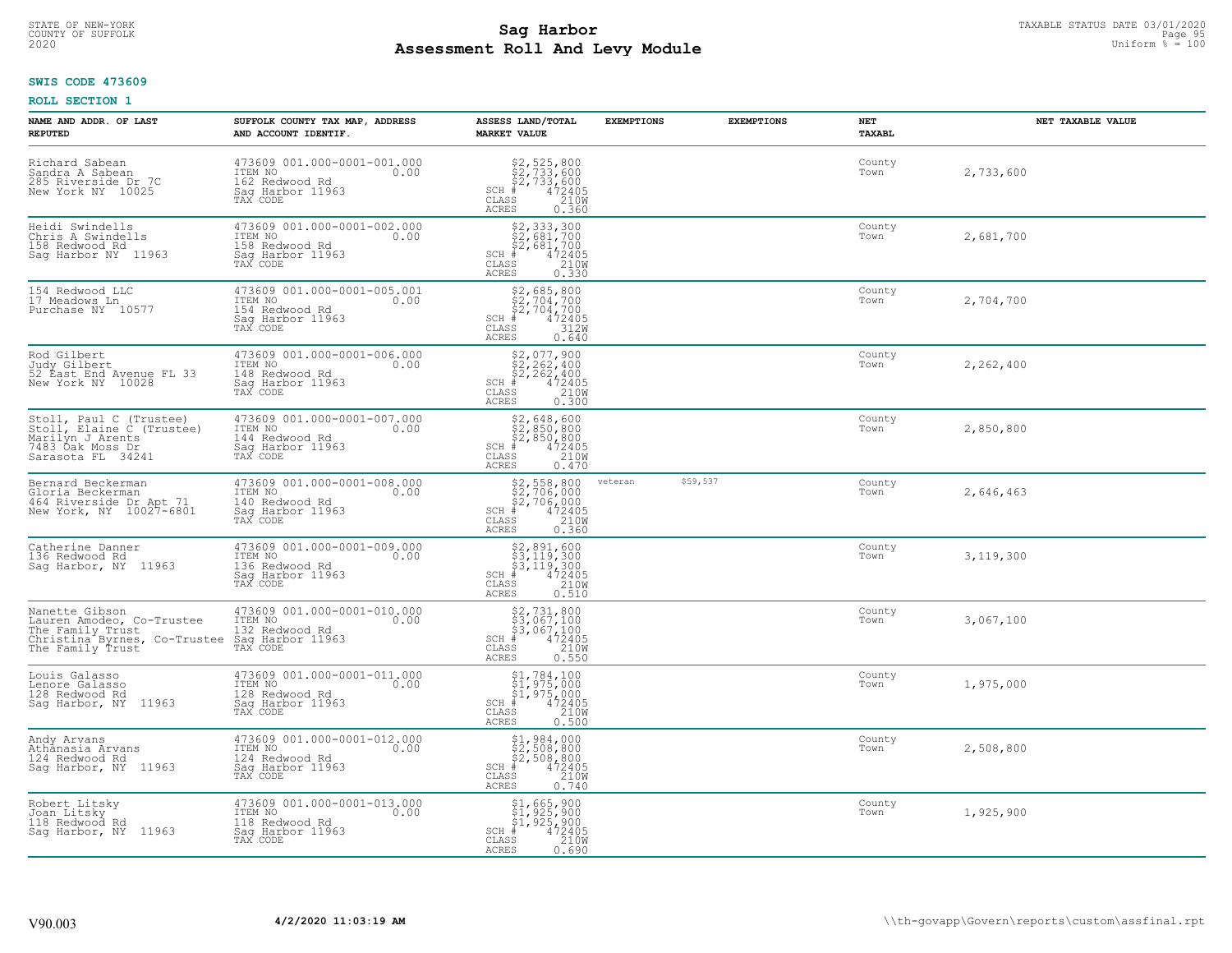# TAXABLE STATUS DATE 03/01/2020<br>COUNTY OF SUFFOLK Page 96 Page 96 **Assessment Roll And Levy Module** 2020 Uniform % = 100

### **SWIS CODE 473609**

| NAME AND ADDR. OF LAST<br><b>REPUTED</b>                                                  | SUFFOLK COUNTY TAX MAP, ADDRESS<br>AND ACCOUNT IDENTIF.                                           | ASSESS LAND/TOTAL<br><b>MARKET VALUE</b>                                                                                                     | <b>EXEMPTIONS</b>   | <b>EXEMPTIONS</b> | NET<br><b>TAXABL</b> | NET TAXABLE VALUE |
|-------------------------------------------------------------------------------------------|---------------------------------------------------------------------------------------------------|----------------------------------------------------------------------------------------------------------------------------------------------|---------------------|-------------------|----------------------|-------------------|
| Redwood Landing LLC<br>c/o Gerald B. Ouderkirk<br>49 W 70th St Apt 3<br>New York NY 10023 | 473609 001.000-0001-014.000<br>ITEM NO<br>0.00<br>112 Redwood Rd<br>Saq Harbor 11963<br>TAX CODE  | $\begin{array}{l} $1,644,900\\ $1,966,300\\ $1,966,300\\ *\\ 2405\\ *\\ 210M\\ *\\ \end{array}$<br>$SCH$ #<br>CLASS<br><b>ACRES</b><br>0.410 |                     |                   | County<br>Town       | 1,966,300         |
| Gerald P Goldsmith<br>Leda Goldsmith<br>3240 Henry Hudson Pky<br>Riverdale, NY 10463      | 473609 001.000-0001-015.000<br>ITEM NO<br>0.00<br>110 Redwood Rd<br>Sag Harbor 11963<br>TAX CODE  | $$1, 225, 700$<br>$$1, 434, 500$<br>$$1, 434, 500$<br>$SCH$ #<br>$\frac{472405}{210}$<br>CLASS<br><b>ACRES</b><br>0.260                      |                     |                   | County<br>Town       | 1,434,500         |
| Robert J Brown<br>Gail V Brown<br>106 Redwood Rd<br>Saq Harbor, NY 11963                  | 473609 001.000-0001-016.000<br>ITEM NO<br>0.00<br>106 Redwood Rd<br>Sag Harbor 11963<br>TAX CODE  | $$1,314,700$<br>$$1,821,700$<br>$$1,821,700$<br>$*$<br>$472405$<br>$*$<br>$2100$<br>$SCH$ #<br>CLASS<br>0.270<br>ACRES                       |                     |                   | County<br>Town       | 1,821,700         |
| MAYDEL LLC<br>131 Greene Street<br>New York NY 10012                                      | 473609 001.000-0001-017.000<br>ITEM NO<br>0.00<br>8 Dartmouth Rd<br>Saq Harbor 11963<br>TAX CODE  | $$4, 152, 000$<br>$$4, 320, 100$<br>$$4, 320, 100$<br>$$4, 320, 100$<br>$$4, 2405$<br>$SCH$ #<br>CLASS<br>210<br>ACRES<br>0.590              |                     |                   | County<br>Town       | 4,320,100         |
| Patricia R Weinberg<br>31 Harrison St<br>New York NY 10013                                | 473609 001.000-0001-018.000<br>ITEM NO<br>0.00<br>115 Redwood Rd<br>Saq Harbor 11963<br>TAX CODE  | $$3,354,800$<br>$$3,354,800$<br>$$3,354,800$<br>$472405$<br>$$2,10$<br>$$2,10$<br>SCH #<br>CLASS<br><b>ACRES</b><br>0.610                    |                     |                   | County<br>Town       | 3,354,800         |
| Hilary P Loomis<br>129 Redwood Rd<br>Saq Harbor NY 11963                                  | 473609 001.000-0001-019.000<br>ITEM NO<br>0.00<br>129 Redwood Rd<br>Sag Harbor 11963<br>TAX CODE  | $$855, 400$<br>$$1, 374, 600$<br>$$1, 374, 600$<br>$$472405$<br>SCH #<br>CLASS<br>210<br>0.370<br><b>ACRES</b>                               |                     |                   | County<br>Town       | 1,374,600         |
| Ruth M Frick (Trustee)<br>The Ruth M. Frick Trust<br>1 Preachers Pl<br>Savannah GA 31411  | 473609 001.000-0001-020.000<br>ITEM NO<br>0.00<br>141 Redwood Rd<br>Sag Harbor 11963<br>TAX CODE  | $\begin{array}{c} $841,700 $1,163,300 $1,163,300 # 472405 \end{array}$<br>$SCH$ #<br>CLASS<br>210<br>0.450<br><b>ACRES</b>                   |                     |                   | County<br>Town       | 1,163,300         |
| Gregory S Lukmire<br>Nan K Lukmire<br>4234 S 35th St<br>Arlington VA 22206                | 473609 001.000-0001-021.000<br>TTEM NO 0.00<br>7 Cornell Rd<br>Saq Harbor 11963<br>TAX CODE       | \$743,600<br>\$867,100<br>\$867,100<br>472405<br>SCH #<br>CLASS<br>0.260<br>ACRES                                                            |                     |                   | County<br>Town       | 867,100           |
| David Lobell<br>P.O. Box 407<br>Sag Harbor, NY 11963                                      | 473609 001.000-0001-023.000<br>TTEM NO 0.00<br>155 Redwood Rd<br>Saq Harbor 11963<br>TAX CODE     | $$896,500$<br>$$1,237,500$<br>$$1,237,500$<br>$472405$<br>$35$<br>$$240$<br>$SCH$ #<br>CLASS<br><b>ACRES</b><br>0.480                        | \$75,000<br>veteran |                   | County<br>Town       | 1,162,500         |
| Helen De Silva<br>161 Redwood Rd<br>Sag Harbor, NY 11963                                  | 473609 001.000-0001-024.000<br>ITEM NO<br>0.00<br>161 Redwood Rd<br>Sag Harbor 11963<br>TAX CODE  | $$795,000$<br>$$1,044,400$<br>$$1,044,400$<br>$$1,044,400$<br>$\frac{472405}{210}$<br>$SCH$ #<br>CLASS<br><b>ACRES</b><br>0.340              |                     |                   | County<br>Town       | 1,044,400         |
| Joseph Lambiase<br>Galiña Kaloyanova<br>608 Route 114<br>East Hampton NY 11937            | 473609 001.000-0001-025.000<br>ITEM NO<br>0.00<br>28 Dartmouth Rd<br>Sag Harbor 11963<br>TAX CODE | $\begin{array}{c} $775,800 \\ $1,064,000 \\ $1,064,000 \end{array}$<br>SCH #<br>472405<br>CLASS<br>$\frac{210}{0.210}$<br><b>ACRES</b>       | \$75,000<br>veteran |                   | County<br>Town       | 989,000           |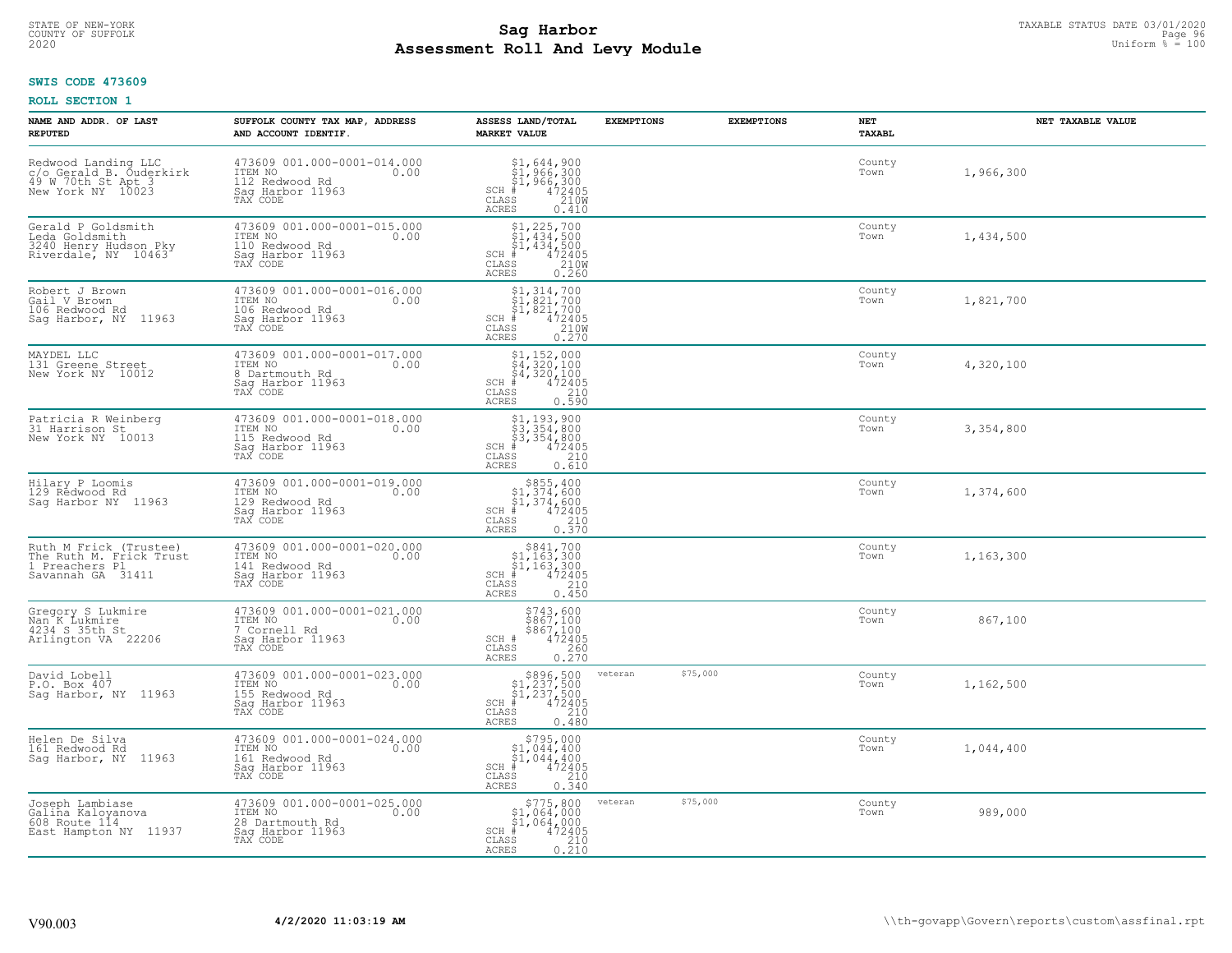# TAXABLE STATUS DATE 03/01/2020<br>COUNTY OF SUFFOLK Page 97 **Assessment Roll And Levy Module** 2020 Uniform % = 100

### **SWIS CODE 473609**

| NAME AND ADDR. OF LAST<br><b>REPUTED</b>                                                                           | SUFFOLK COUNTY TAX MAP, ADDRESS<br>AND ACCOUNT IDENTIF.                                              | ASSESS LAND/TOTAL<br><b>MARKET VALUE</b>                                                                                                                     | <b>EXEMPTIONS</b> | <b>EXEMPTIONS</b> | NET<br><b>TAXABL</b> | NET TAXABLE VALUE |
|--------------------------------------------------------------------------------------------------------------------|------------------------------------------------------------------------------------------------------|--------------------------------------------------------------------------------------------------------------------------------------------------------------|-------------------|-------------------|----------------------|-------------------|
| Stephen Vaccaro<br>PO 1352<br>Wainscott, NY 11975                                                                  | 473609 001.000-0001-026.000<br>10.00 0.00<br>0.00<br>26 Dartmouth Rd<br>Sag Harbor 11963<br>TAX CODE | \$780,900<br>\$953,800<br>\$953,800<br>\$953,800<br>SCH #<br>CLASS<br>$\begin{array}{c} 210 \\ 0.230 \end{array}$<br><b>ACRES</b>                            |                   |                   | County<br>Town       | 953,800           |
| Kenneth Smith<br>Lynn B Jacobsen<br>P:O. Box 2522<br>Sag Harbor, NY 11963                                          | 473609 001.000-0001-027.000<br>ITEM NO<br>0.00<br>22 Dartmouth Rd<br>Sag Harbor 11963<br>TAX CODE    | $\begin{array}{c} $799,100 \\ $1,436,200 \\ $1,436,200 \end{array}$<br>$\frac{47\overline{2}\overline{405}}{210}$<br>SCH #<br>CLASS<br><b>ACRES</b><br>0.260 |                   |                   | County<br>Town       | 1,436,200         |
| 12 Cornell Road LLC<br>15 Percy Williams Drive<br>East Islip NY 11730                                              | 473609 001.000-0001-028.001<br>ITEM NO<br>0.00<br>12 Cornell Rd<br>Sag Harbor 11963<br>TAX CODE      | $$2,188,600$<br>$$2,188,600$<br>$$2,188,600$<br>$472405$<br>$$2,188$<br>$$2,10$<br>$SCH$ #<br>CLASS<br><b>ACRES</b><br>0.510                                 |                   |                   | County<br>Town       | 2,188,600         |
| Linda Lipman<br>6 L<br>51 W 81st St<br>New York, NY 10024                                                          | 473609 001.000-0001-029.000<br>ITEM NO<br>0.00<br>25 Dartmouth Rd<br>Saq Harbor 11963<br>TAX CODE    | $$853,700$<br>$$1,070,200$<br>$$1,070,200$<br>$SCH$ $#$<br>472405<br>CLASS<br>$\frac{210}{0.280}$<br><b>ACRES</b>                                            |                   |                   | County<br>Town       | 1,070,200         |
| James E Gallagher<br>Carol Gallagher<br>21 Dartmouth Rd<br>Saq Harbor NY 11963                                     | 473609 001.000-0001-030.000<br>ITEM NO<br>0.00<br>21 Dartmouth Rd<br>Saq Harbor 11963<br>TAX CODE    | \$809,200<br>\$931,200<br>\$931,200<br>472405<br>SCH #<br>CLASS<br>$\frac{210}{0.240}$<br><b>ACRES</b>                                                       |                   |                   | County<br>Town       | 931,200           |
| Thomas Gleeson<br>Virginia Hubert<br>13 Beech St<br>Point Lookout, NY 11569                                        | 473609 001.000-0001-031.000<br>ITEM NO<br>0.00<br>15 Princeton Rd<br>Sag Harbor 11963<br>TAX CODE    | $$865,600$<br>$$1,448,200$<br>$$1,448,200$<br>$472405$<br>$$210$<br>SCH #<br>CLASS<br>0.280<br><b>ACRES</b>                                                  |                   |                   | County<br>Town       | 1,448,200         |
| RK Horizons, LLC<br>Stephanie Klein Reppert<br>rodd Douglas Reppert<br>2 Fifth Avenue Apt 11A<br>New York NY 10011 | 473609 001.000-0001-032.000<br>ITEM NO<br>0.00<br>19 Princeton Rd<br>Sag Harbor 11963<br>TAX CODE    | $$744,100$<br>$$1,024,600$<br>$$1,024,600$<br>$$472405$<br>SCH #<br>CLASS<br>$\frac{210}{0.210}$<br><b>ACRES</b>                                             |                   |                   | County<br>Town       | 1,024,600         |
| Paul Meech<br>Pamela Meech<br>41 River Terrace #4108<br>New York NY 10282                                          | 473609 001.000-0001-033.000<br>TTEM NO 0.00<br>22 Cornell Rd<br>Saq Harbor 11963<br>TAX CODE         | $$805, 400$<br>$$1, 152, 500$<br>$$1, 152, 500$<br>$*$<br>$*$<br>$*$<br>$*$<br>$*$<br>$SCH$ #<br>CLASS<br>210<br><b>ACRES</b><br>0.210                       |                   |                   | County<br>Town       | 1,152,500         |
| Mary Elizabeth Ruth<br>Anne Margaret Ruth<br>Julie Fráncis Ruth<br>Timothy Paul Ruth                               | 473609 001.000-0001-034.000<br>ITEM NO 0.00<br>26 Cornell Rd<br>Saq Harbor 11963<br>TAX CODE         | \$811,000<br>\$985,100<br>\$985,100<br>472405<br>210<br>SCH #<br>CLASS<br>0.350<br><b>ACRES</b>                                                              |                   |                   | County<br>Town       | 985,100           |
| Richard F. Ferrari<br>4 Harvard Rd<br>Saq Harbor NY 11963                                                          | 473609 001.000-0001-035.000<br>ITEM NO<br>0.00<br>4 Harvard Rd<br>Sag Harbor 11963<br>TAX CODE       | \$770,700<br>$$1,052,800$<br>$$1,052,800$<br>$*$ 472405<br>$\frac{1}{210}$<br>$SCH$ #<br>CLASS<br>0.330<br><b>ACRES</b>                                      |                   |                   | County<br>Town       | 1,052,800         |
| Maxwell J. Pomper<br>Alexandra T. Pomper<br>80 North Moore St. #23C<br>New York NY 10013                           | 473609 001.000-0001-036.000<br>ITEM NO<br>0.00<br>29 Cornell Rd<br>Sag Harbor 11963<br>TAX CODE      | \$788,300<br>\$982,600<br>\$982,600<br>SCH #<br>472405<br>CLASS<br>$\frac{210}{0.290}$<br><b>ACRES</b>                                                       |                   |                   | County<br>Town       | 982,600           |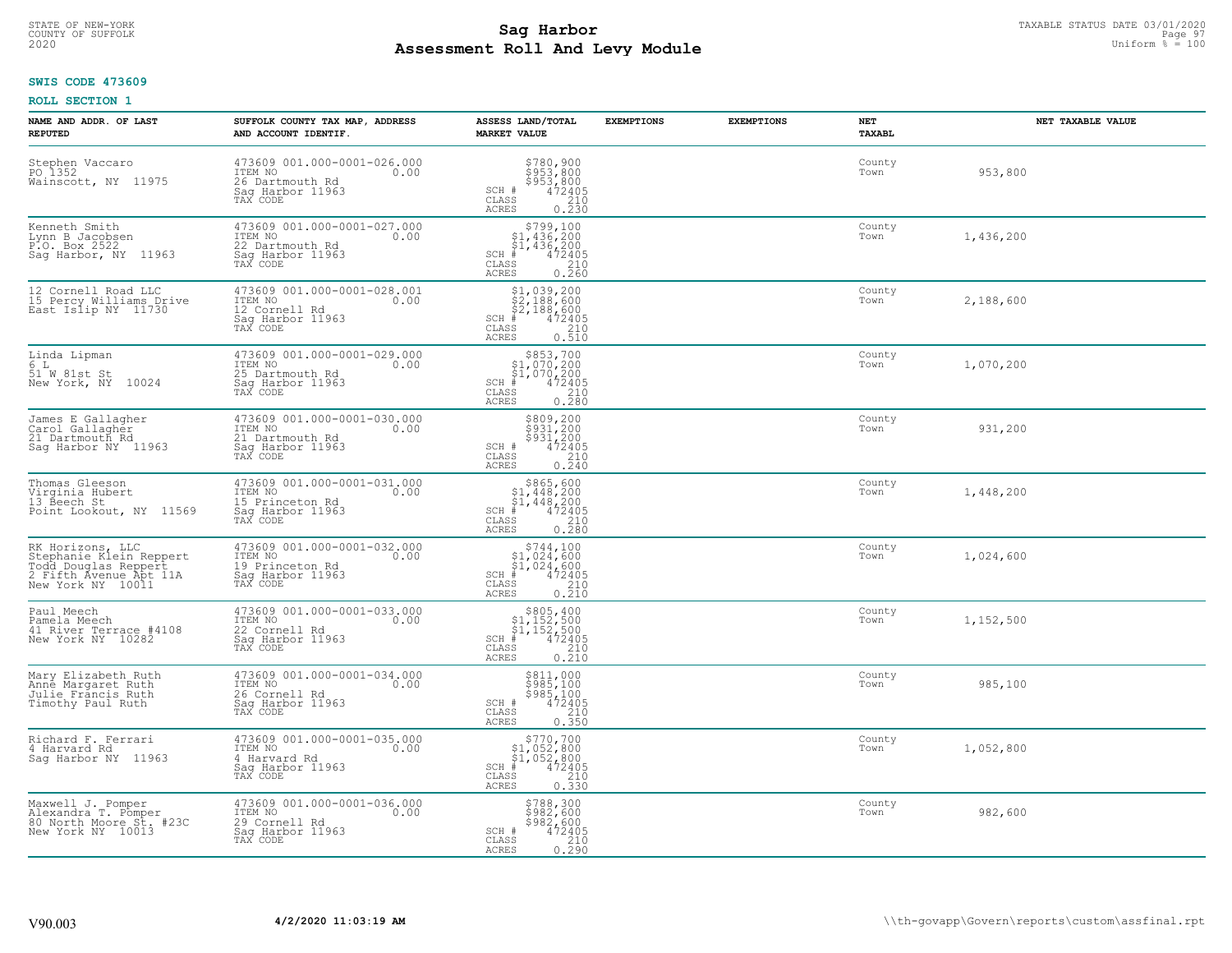# TAXABLE STATUS DATE 03/01/2020<br>COUNTY OF SUFFOLK Page 98 Page 98 **Assessment Roll And Levy Module** 2020 Uniform % = 100

### **SWIS CODE 473609**

| NAME AND ADDR. OF LAST<br><b>REPUTED</b>                                                                      | SUFFOLK COUNTY TAX MAP, ADDRESS<br>AND ACCOUNT IDENTIF.                                          | ASSESS LAND/TOTAL<br><b>MARKET VALUE</b>                                                                                                                                                    | <b>EXEMPTIONS</b> | <b>EXEMPTIONS</b> | NET<br>TAXABL  | NET TAXABLE VALUE |
|---------------------------------------------------------------------------------------------------------------|--------------------------------------------------------------------------------------------------|---------------------------------------------------------------------------------------------------------------------------------------------------------------------------------------------|-------------------|-------------------|----------------|-------------------|
| Kay Preston Lawson<br>25 Cornell Rd<br>11963<br>Saq Harbor NY                                                 | 473609 001.000-0001-037.000<br>ITEM NO<br>0.00<br>25 Cornell Rd<br>Saq Harbor 11963<br>TAX CODE  | $SCH$ #<br>CLASS<br><b>ACRES</b><br>0.230                                                                                                                                                   |                   |                   | County<br>Town | 1,010,700         |
| Nancy I Williams, Trustee<br>Nancy I. Williams Revocable<br>P O Box 794<br>Sag Harbor NY 11963                | 473609 001.000-0001-038.000<br>ITEM NO<br>0.00<br>21 Cornell Rd<br>Sag Harbor 11963<br>TAX CODE  | \$796,500<br>\$981,500<br>\$981,500<br>472405<br>SCH #<br>CLASS<br>$\frac{210}{0.310}$<br>ACRES                                                                                             |                   |                   | County<br>Town | 981,500           |
| 19 Cornell LLC<br>920 NW 7th Street<br>Boca Raton FL 33486                                                    | 473609 001.000-0001-039.000<br>ITEM NO<br>0.00<br>19 Cornell Rd<br>Saq Harbor 11963<br>TAX CODE  | \$738,000<br>\$886,800<br>\$886, 800<br>SCH #<br>$\begin{smallmatrix} 472405\ 210\ 2.30 \end{smallmatrix}$<br>CLASS<br><b>ACRES</b>                                                         |                   |                   | County<br>Town | 886,800           |
| Arlene Montesano<br>937 Cima Linda Lane<br>Santa Barbara CA 93108                                             | 473609 001.000-0001-040.000<br>ITEM NO<br>0.00<br>9 Dartmouth Rd<br>Saq Harbor 11963<br>TAX CODE | $$850, 300$<br>$$1, 821, 400$<br>$\frac{5}{7}$ , $\frac{8}{2}$ , $\frac{1}{4}$ , $\frac{1}{4}$<br>$SCH$ #<br>$\begin{array}{r} 472405 \\ 210 \\ 0.230 \end{array}$<br>CLASS<br><b>ACRES</b> |                   |                   | County<br>Town | 1,821,400         |
| Carolyn Pastier<br>14 Bayard Dr<br>Dix Hills NY 11746                                                         | 473609 001.000-0001-041.000<br>ITEM NO<br>0.00<br>93 Redwood Rd<br>Sag Harbor 11963<br>TAX CODE  | \$1,026,600<br>32,928,700<br>\$2,928,700<br>\$2,928,700<br>\$5 210<br>\$5 2500<br>$SCH$ #<br>CLASS<br>ACRES                                                                                 |                   |                   | County<br>Town | 2,928,700         |
| Richard E Long<br>100-05 159th Ave<br>Howard Beach, NY 11414                                                  | 473609 001.000-0001-042.000<br>ITEM NO<br>0.00<br>87 Redwood Rd<br>Sag Harbor 11963<br>TAX CODE  | $$943,600$<br>$$1,278,600$<br>$$1,278,600$<br>$$472405$<br>$SCH$ #<br>CLASS<br>210<br><b>ACRES</b><br>0.480                                                                                 | clergy            | \$1,500           | County<br>Town | 1,277,100         |
| Diane L Sass<br>11 Amherst Rd<br>Saq Harbor, NY 11963                                                         | 473609 001.000-0002-001.000<br>ITEM NO<br>0.00<br>11 Amherst Rd<br>Saq Harbor 11963<br>TAX CODE  | \$2,415,500<br>\$2,665,300<br>\$2,665,300<br>#472405<br>$SCH$ #<br>CLASS<br>210W<br><b>ACRES</b><br>0.340                                                                                   |                   |                   | County<br>Town | 2,665,300         |
| East End Sunset LLC<br>c/o ERG Property Advisors<br>777 Third Avenue FL 27<br>New York NY 10017               | 473609 001.000-0002-002.000<br>TTEM NO 0.00<br>172 Redwood Rd<br>Saq Harbor 11963<br>TAX CODE    | $SCH$ #<br>CLASS<br>ACRES                                                                                                                                                                   |                   |                   | County<br>Town | 5,181,400         |
| Michael Halpern, Trustee<br>Cara Halpern Family Trust<br>Joanne Halpern, Trustee<br>Cara Halpern Family Trust | 473609 001.000-0002-003.000<br>ITEM NO<br>0.00<br>176 Redwood Rd<br>Saq Harbor 11963<br>TAX CODE | \$2,689,500<br>\$2,789,000<br>\$2,789,000<br>$SCH$ #<br>472405<br>210W<br>CLASS<br><b>ACRES</b><br>0.380                                                                                    |                   |                   | County<br>Town | 2,789,000         |
| Jeannie F. Tseng<br>300 Central Park West Apt 6D<br>New York NY 10024                                         | 473609 001.000-0002-004.000<br>ITEM NO<br>0.00<br>180 Redwood Rd<br>Sag Harbor 11963<br>TAX CODE | \$2,696,100<br>\$5,164,300<br>\$5,164,300<br>#472405<br>$SCH$ #<br>210W<br>CLASS<br><b>ACRES</b><br>0.360                                                                                   |                   |                   | County<br>Town | 5,164,300         |
| Sheila Clancy Waugh<br>57 Franklin Ave<br>Saq Harbor NY 11963                                                 | 473609 001.000-0002-005.000<br>ITEM NO<br>0.00<br>184 Redwood Rd<br>Saq Harbor 11963<br>TAX CODE | $$2, 614, 400$<br>$$2, 864, 500$<br>$$2, 864, 500$<br>472405<br>$SCH$ #<br>CLASS<br>210W<br>ACRES<br>0.370                                                                                  |                   |                   | County<br>Town | 2,864,500         |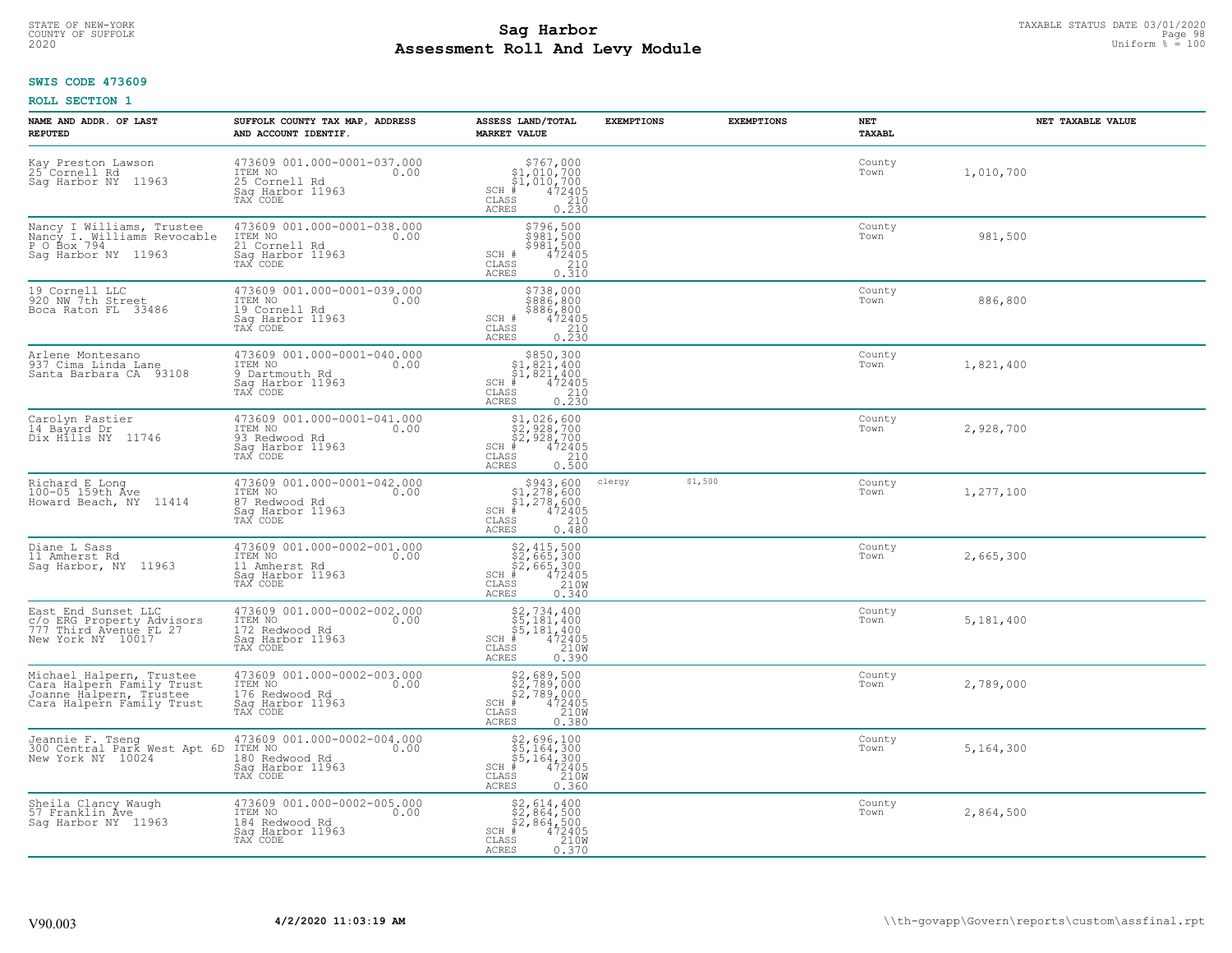# TAXABLE STATUS DATE 03/01/2020<br>COUNTY OF SUFFOLK Page 99 **Assessment Roll And Levy Module** 2020 Uniform % = 100

### **SWIS CODE 473609**

| NAME AND ADDR. OF LAST<br><b>REPUTED</b>                                                                                                                                                                                                            | SUFFOLK COUNTY TAX MAP, ADDRESS<br>AND ACCOUNT IDENTIF.                                            | ASSESS LAND/TOTAL<br><b>MARKET VALUE</b>                                                                                                                                                                                                                                                                                                                                                                                            | <b>EXEMPTIONS</b> | <b>EXEMPTIONS</b> | NET<br>TAXABL  | NET TAXABLE VALUE |
|-----------------------------------------------------------------------------------------------------------------------------------------------------------------------------------------------------------------------------------------------------|----------------------------------------------------------------------------------------------------|-------------------------------------------------------------------------------------------------------------------------------------------------------------------------------------------------------------------------------------------------------------------------------------------------------------------------------------------------------------------------------------------------------------------------------------|-------------------|-------------------|----------------|-------------------|
| 188 Redwood LLC<br>C/O Josh Schwartz<br>122 Bayberry Lane<br>Westport CT 06880                                                                                                                                                                      | 473609 001.000-0002-006.000<br>ITEM NO<br>0.00<br>188 Redwood Rd<br>Sag Harbor 11963<br>TAX CODE   | $$2,062,300\n$2,221,200\n$2,221,200\n# 472405\n85\n210M$<br>$SCH$ #<br>CLASS<br>ACRES<br>0.310                                                                                                                                                                                                                                                                                                                                      |                   |                   | County<br>Town | 2,221,200         |
| Lee Spiegel<br>114 Marcourt Drive<br>Chappaqua NY 10514                                                                                                                                                                                             | 473609 001.000-0002-007.000<br>ITEM NO<br>0.00<br>192 Redwood Rd<br>Sag Harbor 11963<br>TAX CODE   | $$52,796,600$<br>$$5,015,400$<br>$$4,2405$<br>$$4,2405$<br>$$210M$<br>$$210M$<br>SCH #<br>CLASS<br><b>ACRES</b><br>0.660                                                                                                                                                                                                                                                                                                            |                   |                   | County<br>Town | 5,015,400         |
| Victoria A Van Dyke<br>196 Redwood Rd<br>Saq Harbor NY 11963                                                                                                                                                                                        | 473609 001.000-0002-009.001<br>ITEM NO<br>0.00<br>196 Redwood Rd<br>Sag Harbor 11963<br>TAX CODE   | $$2,754,000\n$3,021,400\n$3,021,400\n# 472405\n$210M\n$5\n210M$<br>$SCH$ #<br>CLASS<br><b>ACRES</b><br>0.650                                                                                                                                                                                                                                                                                                                        |                   |                   | County<br>Town | 3,021,400         |
| Edward P Mc Donald<br>Pamela A Mc Donald<br>1 Livery Ln<br>East Hampton, NY 11937                                                                                                                                                                   | 473609 001.000-0002-010.000<br>ITEM NO<br>0.00<br>4 Notre Dame Rd<br>Saq Harbor 11963<br>TAX CODE  | $\begin{array}{c} \text{\$2,690,400} \\ \text{\$3,214,500} \\ \text{\$3,214,500} \\ \text{\$4,72405} \\ \text{\$8$} \\ \text{\$8$} \\ \text{\$8$} \\ \text{\$8$} \\ \text{\$8$} \\ \text{\$8$} \\ \text{\$9$} \\ \text{\$10W} \\ \text{\$11$} \\ \text{\$1200} \\ \text{\$13$} \\ \text{\$14,72405} \\ \text{\$160} \\ \text{\$18$} \\ \text{\$190} \\ \text{\$190} \\ \text{\$190} \\ \text{\$<br>$SCH$ #<br>CLASS<br><b>ACRES</b> |                   |                   | County<br>Town | 3, 214, 500       |
| Frank Galasso<br>Lisa Galasso<br>25-10 Mickle Ave<br>Bronx, NY 10469                                                                                                                                                                                | 473609 001.000-0002-011.000<br>ITEM NO<br>0.00<br>8 Notre Dame Rd<br>Sag Harbor 11963<br>TAX CODE  | $$2, 621, 400$<br>$$2, 835, 900$<br>$$2, 835, 900$<br>$$472405$<br>$$220M$<br>$SCH$ #<br>CLASS<br>ACRES<br>0.660                                                                                                                                                                                                                                                                                                                    |                   |                   | County<br>Town | 2,835,900         |
| Jill Smith<br>Robert Smith<br>73 Wooster St Apt 2B<br>New York NY 10012                                                                                                                                                                             | 473609 001.000-0002-012.000<br>ITEM NO 0.00<br>12 Notre Dame Rd<br>Sag Harbor 11963<br>TAX CODE    | \$2,710,600<br>\$5,496,500<br>\$5,496,500<br># 472405<br>\$5 2108<br>$SCH$ #<br>CLASS<br><b>ACRES</b><br>0.590                                                                                                                                                                                                                                                                                                                      |                   |                   | County<br>Town | 5,496,500         |
| Sheila M Kudlak (Living Trus 473609 001.000-0002-013.000<br>Sheila M Kudlak Revocable Tr ITEM NO 0002-013.000<br>Richard J Kudlak (Trustee) 16 Notre Dame Rd<br>Sheila M Kudlak Revocable Tr Sag Harbor 11963<br>Sheila M Kudlak (Trustee) TAX CODE |                                                                                                    | \$3,013,100<br>\$3,926,800<br>\$3,926,800<br># 472405<br>\$5 210M<br>$SCH$ #<br>CLASS<br><b>ACRES</b><br>0.610                                                                                                                                                                                                                                                                                                                      |                   |                   | County<br>Town | 3,926,800         |
| Denis Jean Marie Streiff<br>Catherine Marie Joseph Strei<br>5 Wahnetta Rd<br>Old Greenwich CT 06870                                                                                                                                                 | 473609 001.000-0002-014.000<br>ITEM NO 0.00<br>20 Notre Dame Rd<br>Sag Harbor 11963<br>TAX CODE    | \$3,023,700<br>\$3,234,400<br>\$3,234,400<br>#472405<br>\$5,210M<br>$SCH$ #<br>CLASS<br>ACRES<br>0.610                                                                                                                                                                                                                                                                                                                              |                   |                   | County<br>Town | 3,234,400         |
| The Miriam K. Cybul Revocabl<br>c/o Miriam Cybul and Martin<br>38 Warren Lane<br>P.O. Box 344<br>Alpine NJ 07620                                                                                                                                    | 473609 001.000-0002-016.000<br>TTEM NO<br>31 Notre Dame Rd<br>Saq Harbor 11963<br>TAX CODE<br>0.00 | $$2,019,100\n$2,406,700\n$2,406,700\n# 472405\n85\n210M$<br>$SCH$ #<br>CLASS<br><b>ACRES</b><br>0.240                                                                                                                                                                                                                                                                                                                               |                   |                   | County<br>Town | 2,406,700         |
| Susan Davis<br>8 Littlefield Ct<br>Haworth, NJ 07641                                                                                                                                                                                                | 473609 001.000-0002-017.000<br>ITEM NO<br>0.00<br>27 Notre Dame Rd<br>Saq Harbor 11963<br>TAX CODE | \$2,675,800<br>\$3,176,500<br>\$3,176,500<br>#472405<br>$SCH$ #<br>CLASS<br>210W<br><b>ACRES</b><br>0.170                                                                                                                                                                                                                                                                                                                           |                   |                   | County<br>Town | 3,176,500         |
| 23 ND LLC<br>P.O. Box 65781<br>Washington DC 20035                                                                                                                                                                                                  | 473609 001.000-0002-018.000<br>TTEM NO 0.00<br>23 Notre Dame Rd<br>Sag Harbor 11963<br>TAX CODE    | $\begin{array}{r} 53, 297, 400 \\ 54, 697, 300 \\ 54, 697, 300 \\ * \\ * \\ 55 & 210W \\ \text{ss} & 0.370 \end{array}$<br>$SCH$ #<br>CLASS<br>ACRES                                                                                                                                                                                                                                                                                |                   |                   | County<br>Town | 4,697,300         |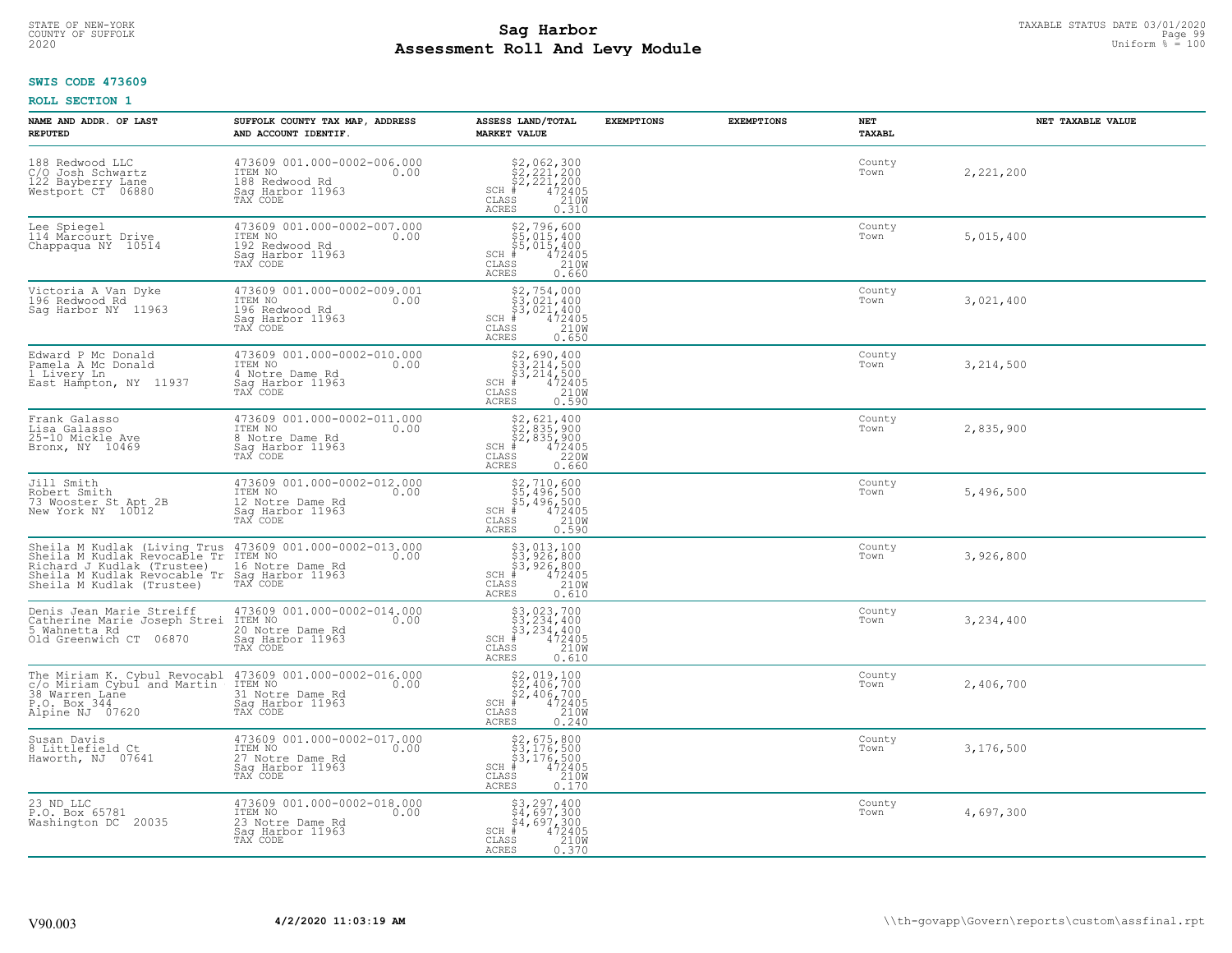# STATE OF NEW-YORK TAXABLE STATUS DATE 03/01/2020<br>COUNTY OF SUFFOLK Page 100 Page 100 **Assessment Roll And Levy Module Example 2020** Uniform  $\frac{1}{8}$  = 100

### **SWIS CODE 473609**

| NAME AND ADDR. OF LAST<br><b>REPUTED</b>                                                                                          | SUFFOLK COUNTY TAX MAP, ADDRESS<br>AND ACCOUNT IDENTIF.                                                                                                                                         | ASSESS LAND/TOTAL<br><b>MARKET VALUE</b>                                                                                                                                                                                                                                                                                                                                                                                                       | <b>EXEMPTIONS</b> | <b>EXEMPTIONS</b> | NET<br>TAXABL  | NET TAXABLE VALUE |
|-----------------------------------------------------------------------------------------------------------------------------------|-------------------------------------------------------------------------------------------------------------------------------------------------------------------------------------------------|------------------------------------------------------------------------------------------------------------------------------------------------------------------------------------------------------------------------------------------------------------------------------------------------------------------------------------------------------------------------------------------------------------------------------------------------|-------------------|-------------------|----------------|-------------------|
| B & R Sag Harbor LLC<br>C/O Brian Kwait, Odyssey Inv ITEM NO<br>590 Madison Avenue FL 39th 11 Notre<br>New York NY 10022 Saq Harl | 473609 001.000-0002-021.001<br>0.00<br>11 Notre Dame Rd<br>Saq Harbor 11963<br>TAX CODE                                                                                                         | $\begin{array}{l} $1,748,500\n$3,793,400\n$3,793,400\n# 472405\n85\n210M\n\end{array}$<br>$SCH$ #<br>$\mathtt{CLASS}$<br>ACRES<br>0.610                                                                                                                                                                                                                                                                                                        |                   |                   | County<br>Town | 3,793,400         |
| Jeff Brande<br>Penthouse #2<br>269 W 72nd St<br>New York, NY 10023                                                                | 473609 001.000-0002-022.000<br>ITEM NO<br>0.00<br>206 Redwood Rd<br>Sag Harbor 11963<br>TAX CODE                                                                                                | $$1, 453, 800$<br>$$1, 674, 300$<br>$$1, 674, 300$<br>$$472405$<br>$SCH$ #<br>CLASS<br>210W<br>ACRES<br>0.440                                                                                                                                                                                                                                                                                                                                  |                   |                   | County<br>Town | 1,674,300         |
| Kevin Desmond<br>Geraldine E Desmond<br>47 Norfolk Ln<br>Glen Cove, NY 11542                                                      | 473609 001.000-0002-023.000<br>ITEM NO<br>0.00<br>210 Redwood Rd<br>Sag Harbor 11963<br>TAX CODE                                                                                                | $\begin{array}{r} \texttt{\$1,\$19,\$500}\\ \texttt{\$1,\$763,\$400}\\ \texttt{\$1,\$763,\$400}\\ \texttt{\$1,\$763,\$400}\\ \texttt{\$1,\$763,\$400}\\ \texttt{\$12405}\\ \texttt{\$10W}\\ \texttt{\$10W}\\ \texttt{\$10W}\\ \texttt{\$10W}\\ \texttt{\$10W}\\ \texttt{\$10W}\\ \texttt{\$10W}\\ \texttt{\$10W}\\ \texttt{\$10W}\\ \texttt{\$10W}\\ \texttt{\$10W}\\ \texttt{\$10W}\\ \texttt{\$10W}\\ \$<br>$SCH$ #<br>CLASS<br><b>ACRES</b> |                   |                   | County<br>Town | 1,763,400         |
| 216 Redwood Road, LLC<br>Andree C. de la Garza<br>28 Yale Street<br>Garden City NY 11530                                          | 473609 001.000-0002-024.000<br>ITEM NO<br>0.00<br>216 Redwood Rd<br>Saq Harbor 11963<br>TAX CODE                                                                                                | $\begin{array}{l} \text{\small $51$, $417$, 700} \\ \text{\small $51$, 630, 200} \\ \text{\small $51$, 630, 200} \\ \text{\small $4$} \\ \text{\small $72405} \\ \text{\small $58$} \\ \text{\small $25$} \\ \text{\small $25$} \\ \end{array}$<br>$SCH$ #<br>CLASS<br><b>ACRES</b>                                                                                                                                                            |                   |                   | County<br>Town | 1,630,200         |
| Norma T Cybul (Trustee)<br>David N Cybul (Trustee)<br>Norma T Cybul Revocable Livi<br>1512 Palisade Ave<br>Fort Lee NJ 07024      | 473609 001.000-0002-025.000<br>ITEM NO<br>0.00<br>220 Redwood Rd<br>Saq Harbor 11963<br>TAX CODE                                                                                                | $$1, 246, 300$<br>$$1, 461, 800$<br>$$1, 461, 800$<br>$SCH$ #<br>$\begin{smallmatrix} 472405 \\ 210W \\ 0.300 \end{smallmatrix}$<br>CLASS<br>ACRES                                                                                                                                                                                                                                                                                             |                   |                   | County<br>Town | 1,461,800         |
|                                                                                                                                   | THE FRASER QUALIFIED PERSONA 473609 001.000-0002-028.001<br>William T. Fraser, Trustee ITEM NO THE FRASER FAMILY TRUST #I 226 Redwood Rd<br>Claire Fraser, Trustee Sag Harbor 11963<br>TAX CODE | $\begin{array}{r} \text{\$1,865,100} \\ \text{\$2,116,600} \\ \text{\$2,116,600} \\ \text{\$4\%2405} \\ \text{\$8$8$8$8$210W} \\ \text{\$8$8$8$8$0.790} \end{array}$<br>$SCH$ #<br>$\mathtt{CLASS}$<br><b>ACRES</b>                                                                                                                                                                                                                            | veteran           | \$125,000         | County<br>Town | 1,991,600         |
| PALO AALTO LLC<br>288 Carroll St<br>Brooklyn NY 11231                                                                             | 473609 001.000-0002-029.000<br>ITEM NO<br>0.00<br>232 S Redwood Rd<br>Sag Harbor 11963<br>TAX CODE                                                                                              | \$1,730,400<br>\$2,671,600<br>\$2,671,600<br>#472405<br>$SCH$ #<br>210W<br>CLASS<br><b>ACRES</b><br>0.600                                                                                                                                                                                                                                                                                                                                      |                   |                   | County<br>Town | 2,671,600         |
| Colgate Basin, LLC<br>15 Watts Street FL 4th<br>New York NY 10013                                                                 | 473609 001.000-0002-030.000<br>TTEM NO 0.00<br>236 Redwood Rd<br>Saq Harbor 11963<br>TAX CODE                                                                                                   | $$2,004,600$ $$2,004,600$ $$4,004$ $$472405$ $$2,004$ $$210M$<br>$SCH$ #<br>CLASS<br><b>ACRES</b><br>0.350                                                                                                                                                                                                                                                                                                                                     |                   |                   | County<br>Town | 2,004,600         |
| May Kelman<br>S Redwood Rd<br>Saq Harbor, NY 11963                                                                                | 473609 001.000-0002-031.001<br>ITEM NO 0.00<br>240 Redwood Rd<br>Saq Harbor 11963<br>TAX CODE                                                                                                   | $$1,556,100$<br>$$1,802,800$<br>$$1,802,800$<br>$*$<br>$472405$<br>$*$<br>$2100$<br>$SCH$ #<br>CLASS<br><b>ACRES</b><br>0.350                                                                                                                                                                                                                                                                                                                  | veteran           | \$23,815          | County<br>Town | 1,778,985         |
| Linda Hauqevik<br>P.O. Box 2305<br>Sag Harbor, NY 11963                                                                           | 473609 001.000-0002-032.000<br>ITEM NO<br>0.00<br>244 Redwood Rd<br>Saq Harbor 11963<br>TAX CODE                                                                                                | $$894,300\n$1,106,700\n$1,106,700\n# 472405\n85\n210$<br>$SCH$ #<br>CLASS<br>0.380<br><b>ACRES</b>                                                                                                                                                                                                                                                                                                                                             |                   |                   | County<br>Town | 1,106,700         |
| Frank Apuzzo<br>Katherine A Apuzzo<br>Rr #2 Box 116 <sup>-</sup><br>2 Yale Rd<br>Sag Harbor, NY 11963                             | 473609 001.000-0002-033.000<br>ITEM NO<br>0.00<br>2 Yale Rd<br>Sag Harbor 11963<br>TAX CODE                                                                                                     | \$815,300<br>\$1,035,600<br>\$1,035,600<br>$SCH$ #<br>472405<br>CLASS<br>$\frac{210}{0.350}$<br><b>ACRES</b>                                                                                                                                                                                                                                                                                                                                   | veteran           | \$2,509           | County<br>Town | 1,033,091         |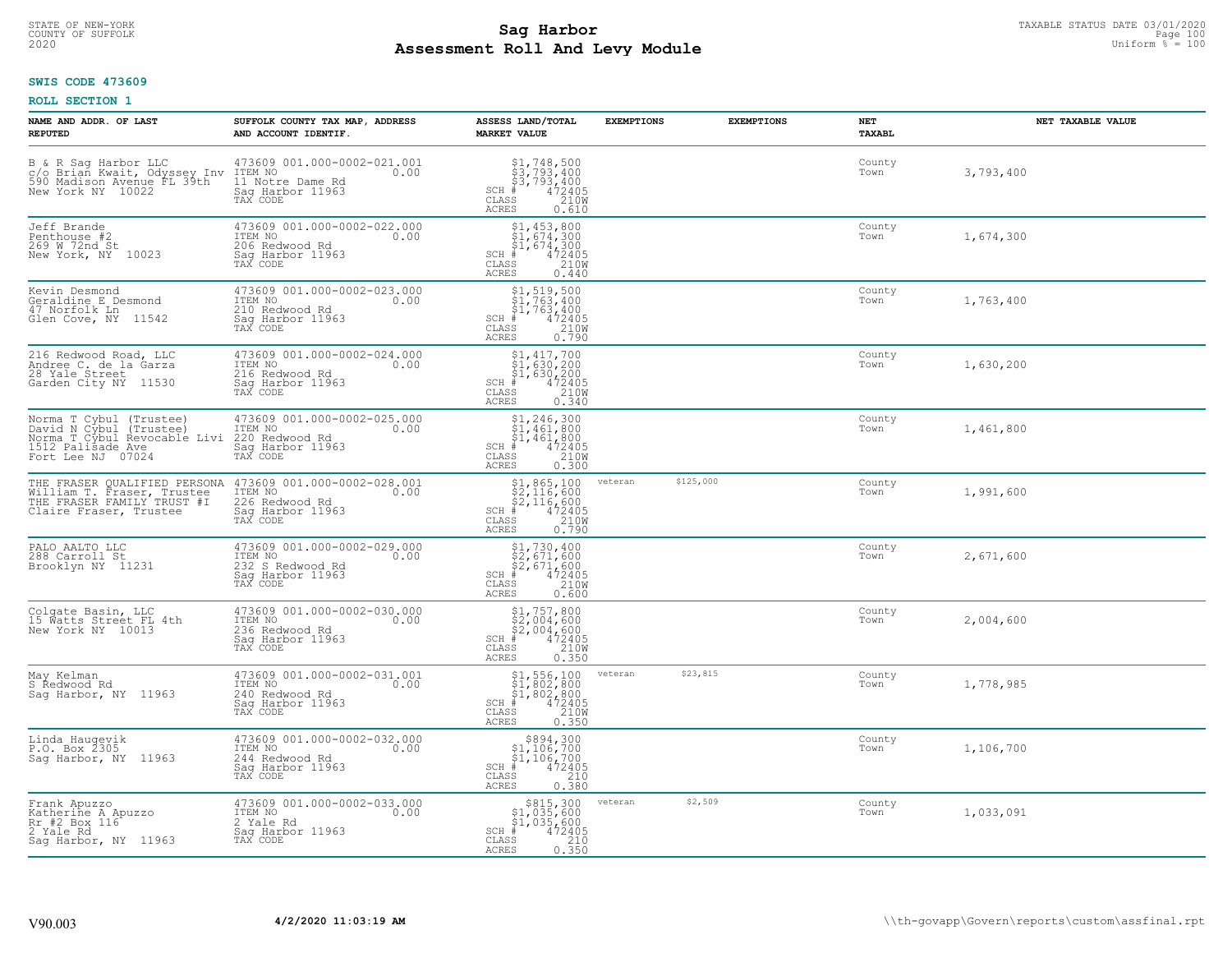# STATE OF NEW-YORK TAXABLE STATUS DATE 03/01/2020<br>COUNTY OF SUFFOLK Page 101 Page 101 **Assessment Roll And Levy Module Example 2020** Uniform  $\frac{1}{8}$  = 100

#### **SWIS CODE 473609**

| NAME AND ADDR. OF LAST<br><b>REPUTED</b>                                                     | SUFFOLK COUNTY TAX MAP, ADDRESS<br>AND ACCOUNT IDENTIF.                                            | ASSESS LAND/TOTAL<br><b>MARKET VALUE</b>                                                                                                                                                                                                                                                                                             | <b>EXEMPTIONS</b>    | <b>EXEMPTIONS</b> | <b>NET</b><br>TAXABL | NET TAXABLE VALUE |
|----------------------------------------------------------------------------------------------|----------------------------------------------------------------------------------------------------|--------------------------------------------------------------------------------------------------------------------------------------------------------------------------------------------------------------------------------------------------------------------------------------------------------------------------------------|----------------------|-------------------|----------------------|-------------------|
| Jason Cyril Laan<br>6 Yale Rd<br>Sag Harbor NY 11963                                         | 473609 001.000-0002-034.000<br>ITEM NO<br>0.00<br>6 Yale Rd<br>Saq Harbor 11963<br>TAX CODE        | $$984,800\n$1,200,000\n$1,200,000\n# 472405\n35\n210M$<br>$SCH$ #<br>CLASS<br>ACRES<br>0.320                                                                                                                                                                                                                                         |                      |                   | County<br>Town       | 1,200,000         |
| Daniel Marsili<br>Erik J. Batt<br>333 Rector Pl<br>$TH-1$<br>New York NY 10280               | 473609 001.000-0002-036.000<br>ITEM NO<br>0.00<br>10 Yale Rd<br>Saq Harbor 11963<br>TAX CODE       | \$3,428,100<br>\$3,865,100<br>\$3,865,100<br>$SCH$ #<br>$\frac{472405}{2100}$<br>CLASS<br>ACRES<br>0.610                                                                                                                                                                                                                             |                      |                   | County<br>Town       | 3,865,100         |
| Thomas M Halton<br>Thomas M. Halton<br>Diane C Halton<br>Diane C Halton                      | 473609 001.000-0002-037.000<br>ITEM NO<br>0.00<br>239 S Redwood Rd<br>Sag Harbor 11963<br>TAX CODE | \$797,700<br>\$1,065,500<br>$\begin{array}{r} 71,005,500 \\ 4,065,500 \\ 1,065,500 \\ 10,210 \\ 10,300 \end{array}$<br>$SCH$ #<br>CLASS<br>ACRES                                                                                                                                                                                     | \$125,000<br>veteran |                   | County<br>Town       | 940,500           |
| Jane R. Lubben<br>235 S Redwood Rd<br>Saq Harbor NY 11963                                    | 473609 001.000-0002-038.000<br>ITEM NO<br>0.00<br>235 S Redwood Rd<br>Sag Harbor 11963<br>TAX CODE | $\begin{array}{r} \texttt{\$794$, 900} \\ \texttt{\$1, 045, 500} \\ \texttt{\$1, 045, 500} \\ \texttt{\$1, 045, 500} \\ \texttt{\$1, 045, 2405} \\ \texttt{\$10} \\ \texttt{\$18} \\ \texttt{\$18} \\ \texttt{\$19} \\ \texttt{\$19} \\ \texttt{\$28} \\ \texttt{\$19} \\ \texttt{\$28} \\ \end{array}$<br>$SCH$ #<br>CLASS<br>ACRES |                      |                   | County<br>Town       | 1,045,500         |
| Steven Sobey<br>Jordana Sobey<br>227 Redwood Rd<br>Saq Harbor NY 11963                       | 473609 001.000-0002-039.000<br>ITEM NO<br>0.00<br>227 Redwood Rd<br>Sag Harbor 11963<br>TAX CODE   | \$968,700<br>$SCH$ #<br>CLASS<br>0.590<br>ACRES                                                                                                                                                                                                                                                                                      |                      |                   | County<br>Town       | 1,375,000         |
| Elaine D Corwin<br>900 Park Ave Apt 14C<br>New York, NY 10021                                | 473609 001.000-0002-040.000<br>ITEM NO<br>0.00<br>221 Redwood Rd<br>Saq Harbor 11963<br>TAX CODE   | $$785,000$<br>$$1,129,500$<br>$$1,129,500$<br>$$472405$<br>$SCH$ #<br>CLASS<br>$\frac{210}{0.270}$<br>ACRES                                                                                                                                                                                                                          |                      |                   | County<br>Town       | 1,129,500         |
| Pnina F Bright<br>382 Central Park W Apt 6W<br>New York, NY 10025                            | 473609 001.000-0002-041.000<br>ITEM NO<br>0.00<br>211 Redwood Rd<br>Sag Harbor 11963<br>TAX CODE   | $$312,20051,199,80051,199,800472405$<br>$SCH$ #<br>CLASS<br>210<br>0.590<br>ACRES                                                                                                                                                                                                                                                    |                      |                   | County<br>Town       | 1,199,800         |
| Ann Lieber (Life Estate)<br>Wendy Lieber<br>Barry Lieber<br>Michael Lieber<br>Valerie Lieber | 473609 001.000-0002-042.000<br>TTEM NO 0.00<br>6 Princeton Rd<br>Saq Harbor 11963<br>TAX CODE      | \$793,800<br>\$927,200<br>\$927,200<br>\$472405<br>\$210<br>SCH #<br>CLASS<br>ACRES<br>0.240                                                                                                                                                                                                                                         |                      |                   | County<br>Town       | 927,200           |
| Nathiel Egosi<br>Ana Egosi<br>22 Mc Lane Dr<br>Dix Hills, NY 11746                           | 473609 001.000-0002-044.000<br>TTEM NO 0.00<br>11 Princeton Rd<br>Saq Harbor 11963<br>TAX CODE     | $\begin{array}{r}  \  \  \, 5787,600\\  \  \  51,006,100\\  \  \  51,006,100\\  \  \  \, 472405\\  \  \  \, 55\\  \  \  \, 210\\  \  \  \, 25\\  \  \  \, 0.290 \end{array}$<br>$SCH$ #<br>CLASS<br>ACRES                                                                                                                            |                      |                   | County<br>Town       | 1,006,100         |
| Joe Awad<br>Enid Awad<br>3630 S Parker St<br>San Pedro, CA 90731                             | 473609 001.000-0002-045.000<br>ITEM NO<br>0.00<br>7 Princeton Rd<br>Sag Harbor 11963<br>TAX CODE   | $$807,100\n$1,154,800\n$1,154,800\n# 472405\n$210\n$35\n$210$<br>$SCH$ #<br>CLASS<br>0.310<br><b>ACRES</b>                                                                                                                                                                                                                           |                      |                   | County<br>Town       | 1,154,800         |
| Frederick W Horton<br>Rosa F Horton<br>Princeton Rd<br>Saq Harbor, NY 11963                  | 473609 001.000-0002-046.000<br>ITEM NO<br>0.00<br>5 Princeton Rd<br>Sag Harbor 11963<br>TAX CODE   | \$791,400<br>$\frac{1}{2}$ 983,500<br>\$983,500<br>472405<br>SCH #<br>$\frac{210}{0.260}$<br>CLASS<br>ACRES                                                                                                                                                                                                                          | \$491,750<br>Persons |                   | County<br>Town       | 491,750           |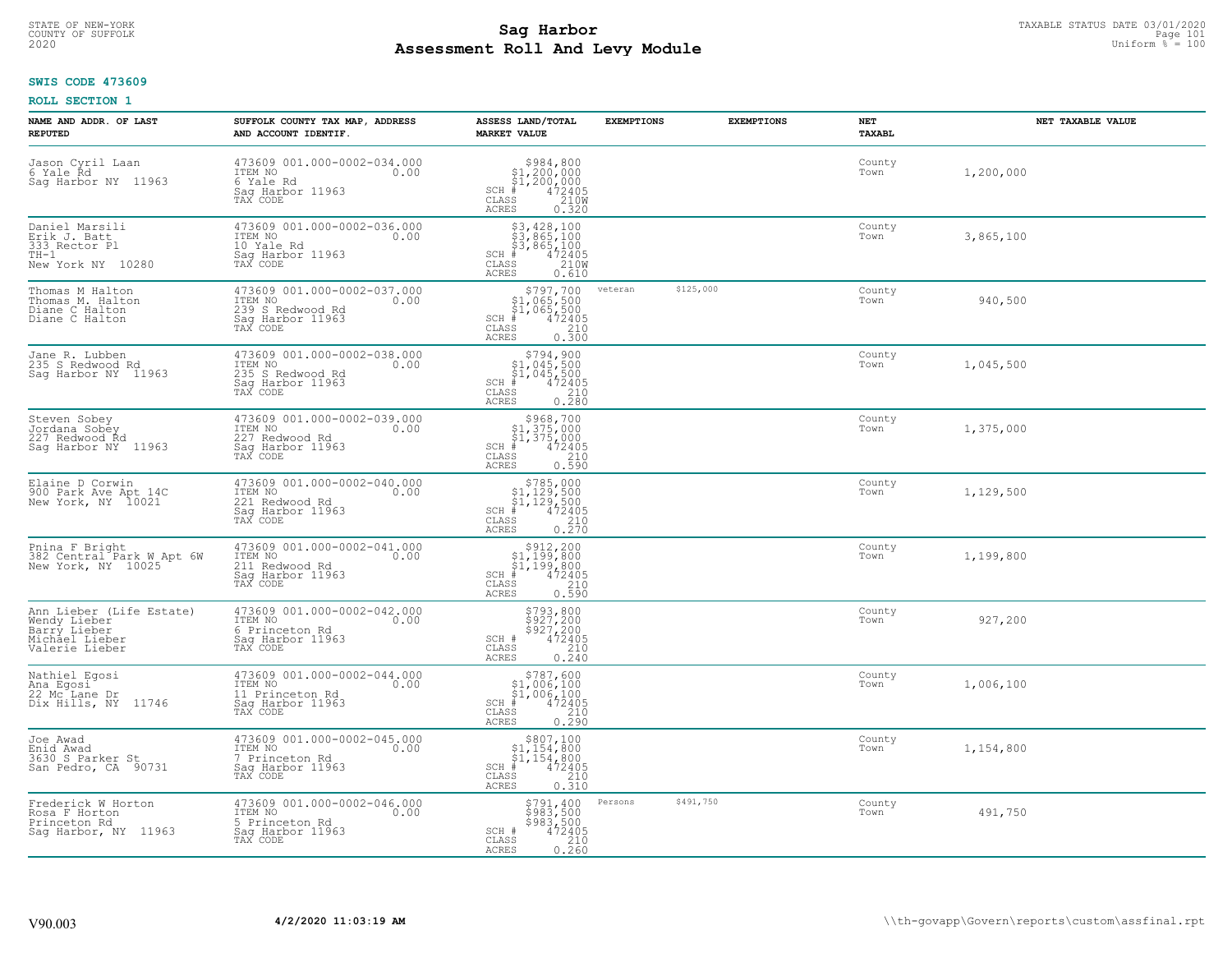# STATE OF NEW-YORK TAXABLE STATUS DATE 03/01/2020<br>COUNTY OF SUFFOLK Page 102 Page 102 **Assessment Roll And Levy Module Example 2020** Uniform  $\frac{1}{8}$  = 100

#### **SWIS CODE 473609**

| NAME AND ADDR. OF LAST<br><b>REPUTED</b>                                                        | SUFFOLK COUNTY TAX MAP, ADDRESS<br>AND ACCOUNT IDENTIF.                                           | ASSESS LAND/TOTAL<br><b>MARKET VALUE</b>                                                                                   | <b>EXEMPTIONS</b> | <b>EXEMPTIONS</b> | NET<br>TAXABL  | NET TAXABLE VALUE |
|-------------------------------------------------------------------------------------------------|---------------------------------------------------------------------------------------------------|----------------------------------------------------------------------------------------------------------------------------|-------------------|-------------------|----------------|-------------------|
| Robert Stanley Jacobs<br>349 Warren Ct<br>Warrenton VA 20186                                    | 473609 001.000-0002-047.000<br>ITEM NO<br>0.00<br>203 Redwood Rd<br>Sag Harbor 11963<br>TAX CODE  | \$784,600<br>\$986,400<br>\$986,400<br>472405<br>SCH #<br>CLASS<br>210<br>ACRES<br>0.320                                   |                   |                   | County<br>Town | 986,400           |
| Kenneth Roach JR<br>189 Redwood Rd<br>Sag Harbor, NY 11963                                      | 473609 001.000-0002-048.000<br>ITEM NO<br>0.00<br>189 Redwood Rd<br>Sag Harbor 11963<br>TAX CODE  | \$828,700<br>\$989,200<br>\$989,200<br>\$989,200<br>SCH #<br>CLASS<br>$\frac{210}{0.290}$<br><b>ACRES</b>                  |                   |                   | County<br>Town | 989,200           |
| Jacques Vaney<br>PO Box 954<br>Saq Harbor, NY 11963                                             | 473609 001.000-0002-049.000<br>ITEM NO<br>0.00<br>179 Redwood Rd<br>Sag Harbor 11963<br>TAX CODE  | $$305, 900$<br>$$1, 055, 200$<br>$$1, 055, 200$<br>$*$<br>$472405$<br>SCH #<br>CLASS<br>210<br>0.340<br>ACRES              |                   |                   | County<br>Town | 1,055,200         |
| Tightlines Partners, LLC<br>43 Glenwood Rd<br>Montclair NJ 07043                                | 473609 001.000-0002-051.001<br>ITEM NO<br>0.00<br>173 Redwood Rd<br>Saq Harbor 11963<br>TAX CODE  | $$1,206,800$<br>$$4,259,500$<br>$$4,259,500$<br>$472405$<br>$35$<br>$210$<br>$SCH$ #<br>CLASS<br><b>ACRES</b><br>0.410     |                   |                   | County<br>Town | 4,259,500         |
| 167 Redwood Road LLC<br>20 Weesuck Ave<br>East Quogue NY 11942                                  | 473609 001.000-0002-052.000<br>ITEM NO<br>0.00<br>167 Redwood Rd<br>Saq Harbor 11963<br>TAX CODE  | \$788,500<br>$$2,175,000$<br>$$2,175,000$<br>$*$ 472405<br>$SCH$ #<br>CLASS<br>210<br>0.340<br>ACRES                       |                   |                   | County<br>Town | 2,175,000         |
| Camilla J Gleason Revocable<br>14 Princeton Rd<br>Sag Harbor, NY 11963                          | 473609 001.000-0002-053.001<br>ITEM NO<br>0.00<br>14 Princeton Rd<br>Sag Harbor 11963<br>TAX CODE | $\begin{array}{c} $843,900 $1,111,700 $1,111,700 # 472405 \end{array}$<br>$SCH$ #<br>CLASS<br>210<br><b>ACRES</b><br>0.520 |                   |                   | County<br>Town | 1,111,700         |
| John C. Lipman<br>26 East 93rd St Apt 6D<br>New York NY 10128                                   | 473609 001.000-0002-054.000<br>ITEM NO<br>0.00<br>18 Princeton Rd<br>Sag Harbor 11963<br>TAX CODE | $\begin{array}{r} $828,000 $1,150,100 $1,150,100 # 472405 \end{array}$<br>$SCH$ #<br>CLASS<br>$\frac{210}{0.290}$<br>ACRES |                   |                   | County<br>Town | 1,150,100         |
| Raymond Kluga<br>Niel A. Marks<br>31 Crosby St #13-14<br>New York <sup>A</sup> NY 10013         | 473609 001.000-0002-055.000<br>TTEM NO 0.00<br>22 Princeton Rd<br>Saq Harbor 11963<br>TAX CODE    | $$336,700$<br>$$1,066,100$<br>$$1,066,100$<br>$*$<br>$472405$<br>$SCH$ $#$<br>CLASS<br>210<br>ACRES<br>0.280               |                   |                   | County<br>Town | 1,066,100         |
| John P. Gallivan<br>28 Princeton Rd<br>Sag Harbor NY 11963                                      | 473609 001.000-0002-056.000<br>TTEM NO 0.00<br>28 Princeton Rd<br>Saq Harbor 11963<br>TAX CODE    | $\begin{array}{c} $751,700 $1,003,200 $4,003,200 # 472405 \end{array}$<br>$SCH$ #<br>CLASS<br>210<br>0.220<br><b>ACRES</b> |                   |                   | County<br>Town | 1,003,200         |
| James Randall Sobocinski<br>Michael James Young<br>12 Stuyvesant Oval #10G<br>New York NY 10009 | 473609 001.000-0002-057.000<br>ITEM NO<br>0.00<br>32 Princeton Rd<br>Sag Harbor 11963<br>TAX CODE | $$752,500$<br>$$1,044,600$<br>$$1,044,600$<br>$$472405$<br>$SCH$ #<br>210<br>CLASS<br>0.220<br><b>ACRES</b>                |                   |                   | County<br>Town | 1,044,600         |
| John Longmire<br>Eva Turel<br>2 Litchfield Rd<br>Port Washington, NY 11050                      | 473609 001.000-0002-058.002<br>ITEM NO<br>0.00<br>19 Notre Dame Rd<br>Sag Harbor<br>TAX CODE      | $$2,807,400$<br>$$3,166,600$<br>$$3,166,600$<br>$*$ 472405<br>$$2100$<br>$SCH$ #<br>CLASS<br><b>ACRES</b><br>0.280         |                   |                   | County<br>Town | 3,166,600         |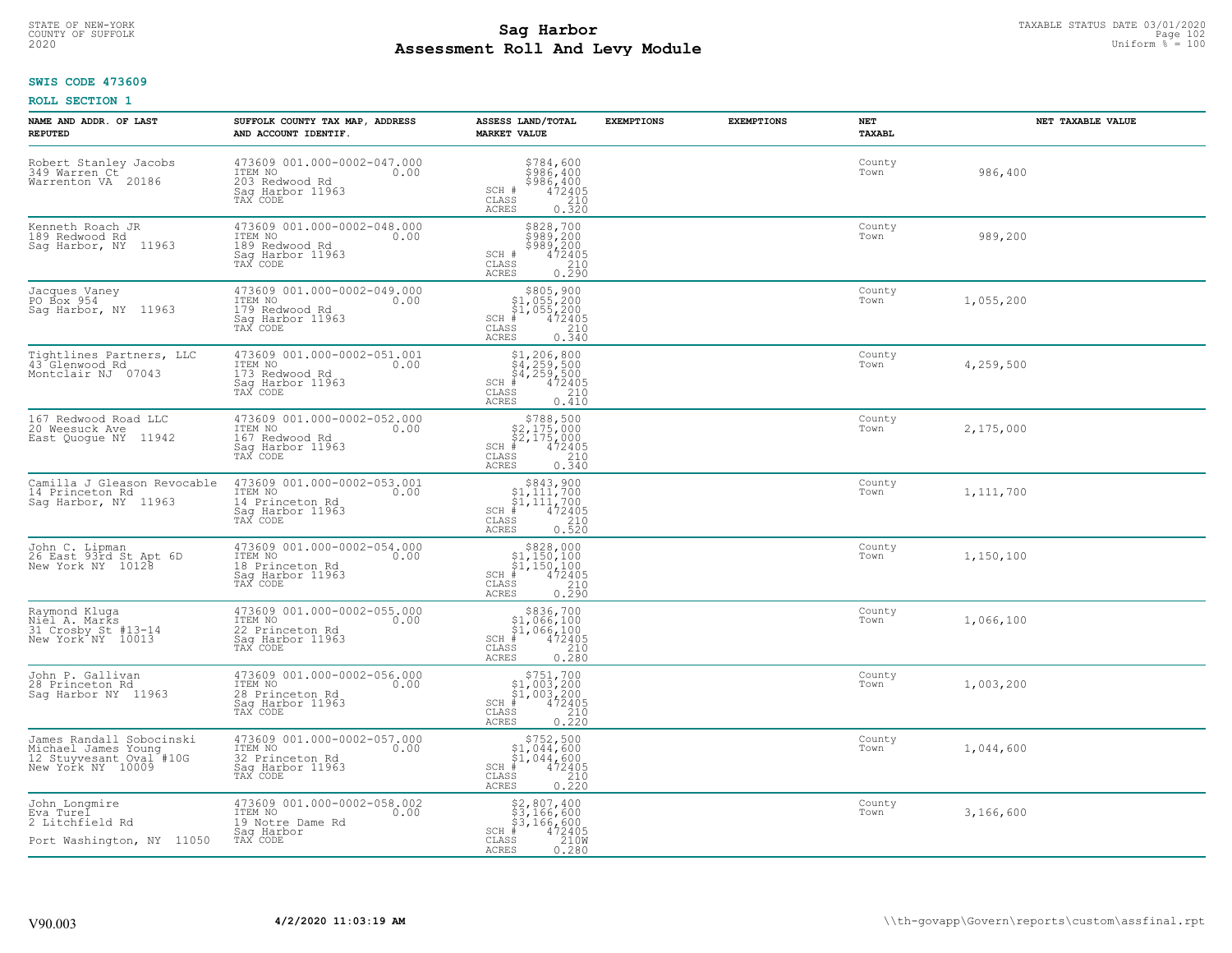# STATE OF NEW-YORK TAXABLE STATUS DATE 03/01/2020<br>COUNTY OF SUFFOLK Page 103 Page 103 **Assessment Roll And Levy Module Example 2020** Uniform  $\frac{1}{8}$  = 100

### **SWIS CODE 473609**

| NAME AND ADDR. OF LAST<br><b>REPUTED</b>                                                                                                        | SUFFOLK COUNTY TAX MAP, ADDRESS<br>AND ACCOUNT IDENTIF.                                         | ASSESS LAND/TOTAL<br><b>MARKET VALUE</b>                                                                                                                                                                                                                                                                                                                                                                      | <b>EXEMPTIONS</b> | <b>EXEMPTIONS</b> | <b>NET</b><br>TAXABL | NET TAXABLE VALUE |
|-------------------------------------------------------------------------------------------------------------------------------------------------|-------------------------------------------------------------------------------------------------|---------------------------------------------------------------------------------------------------------------------------------------------------------------------------------------------------------------------------------------------------------------------------------------------------------------------------------------------------------------------------------------------------------------|-------------------|-------------------|----------------------|-------------------|
| C & C East Bay Associates, L $473609001.000-0003-001.000$<br>c/o Stephen Wolf<br>8 Meadowbrook In 11500 100 Redwood Rd<br>Old Westbury NY 11568 | Sag Harbor 11963<br>TAX CODE                                                                    | $$2, 226, 700\n$2, 226, 700\n$2, 226, 700\n# 472405\n85\n210M$<br>$SCH$ #<br>CLASS<br>ACRES<br>0.460                                                                                                                                                                                                                                                                                                          |                   |                   | County<br>Town       | 2,226,700         |
| Redwood Property Holdings LL 473609 001.000-0003-002.000<br>c/o Gerard LoDuća<br>19 Virginia Ave<br>Rockville Center, NY 11570                  | ITEM NO<br>0.00<br>96 Redwood Rd<br>Sag Harbor 11963<br>TAX CODE                                | $$1, 752, 500$<br>$$2, 118, 600$<br>$$2, 118, 600$<br>$$2, 118, 600$<br>$SCH$ #<br>$\frac{472405}{210W}$<br>$\mathtt{CLASS}$<br>0.490<br>ACRES                                                                                                                                                                                                                                                                |                   |                   | County<br>Town       | 2,118,600         |
| John Christopher<br>Kimberly Christopher<br>PO Box 2374<br>Sag Harbor, NY 11963                                                                 | 473609 001.000-0003-003.000<br>ITEM NO<br>0.00<br>92 Redwood Rd<br>Sag Harbor 11963<br>TAX CODE | $$2, 288, 600$<br>$$2, 288, 600$<br>$$2, 288, 600$<br>$472405$<br>$$210M$<br>$SCH$ #<br>CLASS<br>0.510<br>ACRES                                                                                                                                                                                                                                                                                               |                   |                   | County<br>Town       | 2,288,600         |
| 88 Redwood Road LLC<br>163 Taconic Rd<br>Greenwich CT 06831                                                                                     | 473609 001.000-0003-004.000<br>TTEM NO 0.00<br>88 Redwood Rd<br>Sag Harbor 11963<br>TAX CODE    | $$ \begin{array}{l} $1,780,700 \\ $2,142,800 \\ $2,142,800 \\ $4,72405 \\ $8 \end{array} $ \\ \begin{array}{l} $1,000 \\ $472405 \\ $2100 \\ $2100 \\ $2100 \\ $2100 \\ $2100 \\ $2100 \\ $2100 \\ $2100 \\ $2100 \\ $2100 \\ $2100 \\ $2100 \\ $2100 \\ $2100 \\ $2100 \\ $2100 \\ $2100 \\ $2100 \\ $2100 \\ $2100 \\ $2100 \\ $2100 \\ $2100 \\ $$<br>$SCH$ #<br>$\mathtt{CLASS}$<br><b>ACRES</b><br>0.500 |                   |                   | County<br>Town       | 2,142,800         |
| Jennifer Maisel, Trustee<br>Jennifer Maisel Living Trust<br>Dr Miriam Maisel<br>1142 South Stanley Avenue<br>Los Angeles CA 90019               | 473609 001.000-0003-006.001<br>ITEM NO<br>0.00<br>84 Redwood Rd<br>Saq Harbor 11963<br>TAX CODE | $$1,653,200$<br>$$2,019,500$<br>$$2,019,500$<br>$472405$<br>$$210W$<br>SCH #<br>CLASS<br><b>ACRES</b><br>0.590                                                                                                                                                                                                                                                                                                |                   |                   | County<br>Town       | 2,019,500         |
| Steven Fishman<br>8 Alford Dr<br>07458<br>Saddle River NJ                                                                                       | 473609 001.000-0003-007.000<br>ITEM NO<br>0.00<br>80 Redwood Rd<br>Sag Harbor 11963<br>TAX CODE | $$1,664,800$<br>$$1,664,800$<br>$$1,664,800$<br>$472405$<br>$3110$<br>SCH #<br>CLASS<br><b>ACRES</b><br>0.530                                                                                                                                                                                                                                                                                                 |                   |                   | County<br>Town       | 1,664,800         |
| James Rosenberg<br>114 Hollywood Ave<br>Englewood Cliffs NJ 07632                                                                               | 473609 001.000-0003-009.001<br>ITEM NO<br>0.00<br>76 Redwood Rd<br>Saq Harbor 11963<br>TAX CODE | $$2,029,900$<br>$$2,029,900$<br>$$2,029,900$<br>$*$ 472405<br>$$210M$<br>SCH #<br>CLASS<br>ACRES<br>0.680                                                                                                                                                                                                                                                                                                     |                   |                   | County<br>Town       | 2,029,900         |
| Suzanne R Miller<br>150 W 51st St #1715<br>New York NY 10019                                                                                    | 473609 001.000-0003-010.000<br>TTEM NO 0.00<br>72 Redwood Rd<br>Saq Harbor 11963<br>TAX CODE    | $$2, 214, 100$<br>$$2, 214, 100$<br>$$2, 214, 100$<br>$472405$<br>$$2100$<br>$SCH$ #<br>CLASS<br><b>ACRES</b><br>0.440                                                                                                                                                                                                                                                                                        |                   |                   | County<br>Town       | 2,214,100         |
| Achille Tagliasacchi<br>P.O. Box 3036<br>Sag Harbor, NY 11963-403                                                                               | 473609 001.000-0003-011.000<br>ITEM NO 0.00<br>68 Redwood Rd<br>Saq Harbor 11963<br>TAX CODE    | $$1, 647, 000$<br>$$1, 901, 400$<br>$$1, 901, 400$<br>$472405$<br>$2100$<br>$SCH$ #<br>CLASS<br><b>ACRES</b><br>0.440                                                                                                                                                                                                                                                                                         |                   |                   | County<br>Town       | 1,901,400         |
| Steven B. Green<br>Cynthia F. Sulzberger<br>2312 Appallossa Tri<br>Wellington FL 33414                                                          | 473609 001.000-0003-012.000<br>ITEM NO<br>0.00<br>64 Redwood Rd<br>Sag Harbor 11963<br>TAX CODE | $$2, 566, 900$<br>$$2, 566, 900$<br>$$472405$<br>$$472405$<br>$$210M$<br>SCH<br>CLASS<br><b>ACRES</b><br>0.410                                                                                                                                                                                                                                                                                                |                   |                   | County<br>Town       | 2,566,900         |
| Daniel R Katz<br>Maggie Bear Lear<br>262 Central Park West Apt 11<br>New York, NY 10024                                                         | 473609 001.000-0003-013.000<br>ITEM NO<br>0.00<br>60 Redwood Rd<br>Sag Harbor 11963<br>TAX CODE | \$1,636,800<br>\$2,573,900<br>\$2,573,900<br>$SCH$ #<br>472405<br>210W<br>CLASS<br><b>ACRES</b><br>0.370                                                                                                                                                                                                                                                                                                      |                   |                   | County<br>Town       | 2,573,900         |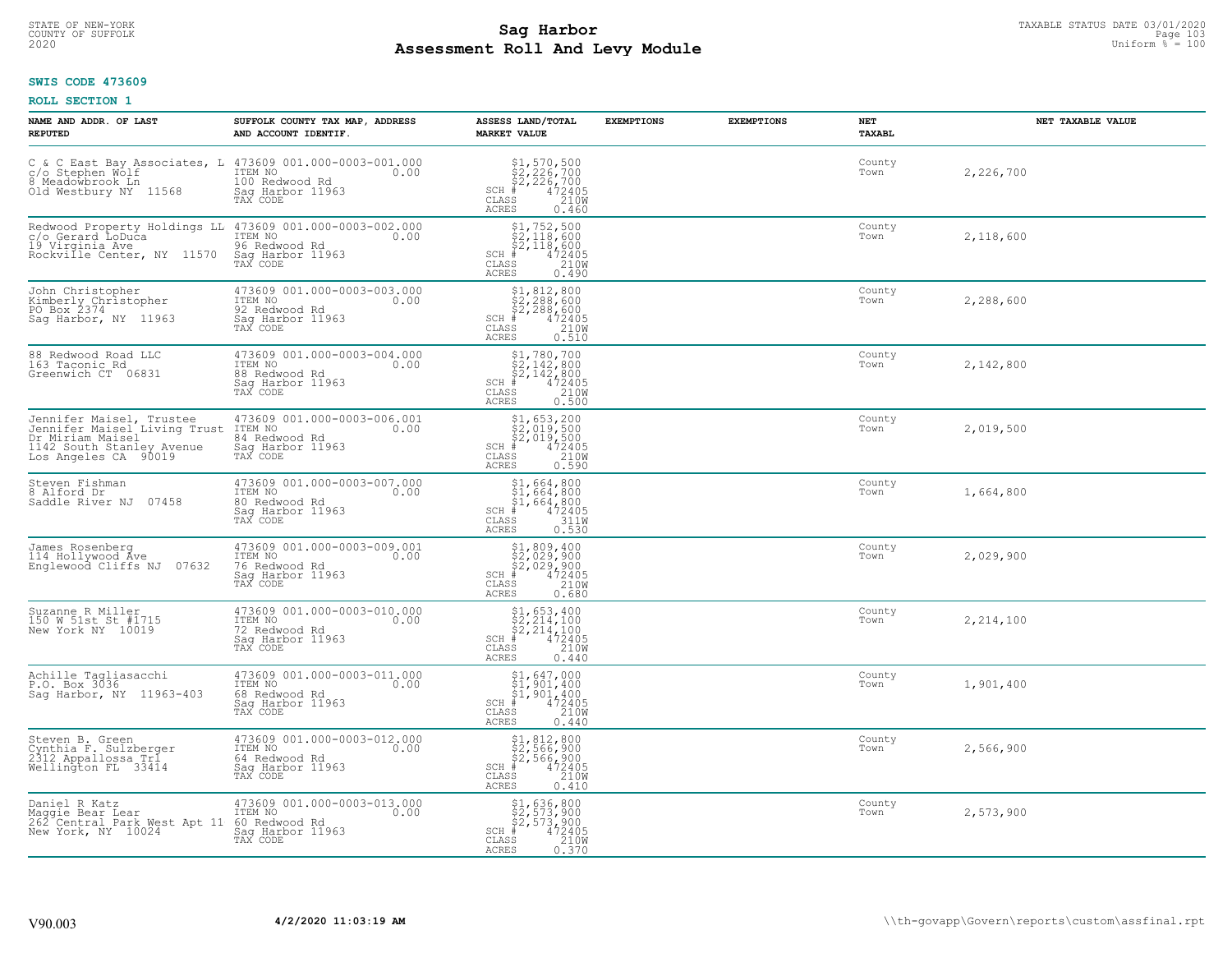# STATE OF NEW-YORK TAXABLE STATUS DATE 03/01/2020<br>COUNTY OF SUFFOLK Page 104 **Assessment Roll And Levy Module Example 2020** Uniform  $\frac{1}{8}$  = 100

### **SWIS CODE 473609**

| NAME AND ADDR. OF LAST<br><b>REPUTED</b>                                                                                                                                                                                                              | SUFFOLK COUNTY TAX MAP, ADDRESS<br>AND ACCOUNT IDENTIF.                                         | ASSESS LAND/TOTAL<br><b>MARKET VALUE</b>                                                                                                                                                                                                                                                                                                                                                                                          | <b>EXEMPTIONS</b> |          | <b>EXEMPTIONS</b> | <b>NET</b><br>TAXABL | NET TAXABLE VALUE |
|-------------------------------------------------------------------------------------------------------------------------------------------------------------------------------------------------------------------------------------------------------|-------------------------------------------------------------------------------------------------|-----------------------------------------------------------------------------------------------------------------------------------------------------------------------------------------------------------------------------------------------------------------------------------------------------------------------------------------------------------------------------------------------------------------------------------|-------------------|----------|-------------------|----------------------|-------------------|
| Madeline E Haver (Trustee) 473609 001.000-0003-014.000<br>The David Haver New York Qua ITEM NO<br>Loren B Taggart (Trustee) 56 Redwood Rd<br>The David Haver New York Qua Saq Harbor 11963<br>David Haver (Trustee) TAX CODE<br>David Haver (Trustee) |                                                                                                 | $\begin{array}{l} $1,759,100\\ $2,211,400\\ $2,211,400\\ $4,22405\\ $38 \end{array}$<br>$SCH$ $#$<br>CLASS<br><b>ACRES</b><br>0.490                                                                                                                                                                                                                                                                                               | veteran           | \$75,000 |                   | County<br>Town       | 2,136,400         |
| Gale Hayman<br>795 Fifth Ave Apt 507<br>New York NY 10065                                                                                                                                                                                             | 473609 001.000-0003-015.000<br>ITEM NO<br>0.00<br>52 Redwood Rd<br>Sag Harbor 11963<br>TAX CODE | $$2, 832, 800$<br>$$2, 664, 500$<br>$$2, 664, 500$<br>$472405$<br>$$210W$<br>$SCH$ #<br>CLASS<br><b>ACRES</b><br>0.520                                                                                                                                                                                                                                                                                                            |                   |          |                   | County<br>Town       | 2,664,500         |
| Barbara Elder (Trustee)<br>Laurence Elder (Trustee)<br>Barbara Elder<br>48 Redwood Rd<br>Sag Harbor, NY 11963                                                                                                                                         | 473609 001.000-0003-016.000<br>ITEM NO<br>0.00<br>48 Redwood Rd<br>Sag Harbor 11963<br>TAX CODE | $$1,334,300$<br>$$1,590,600$<br>$$1,590,600$<br>$472405$<br>$$2100$<br>SCH #<br>CLASS<br><b>ACRES</b><br>0.530                                                                                                                                                                                                                                                                                                                    |                   |          |                   | County<br>Town       | 1,590,600         |
| Redwood Anchorage Inc<br>P.O. Box 2660<br>Saq Harbor, NY 11963                                                                                                                                                                                        | 473609 001.000-0003-019.001<br>TTEM NO 0.00<br>40 Redwood Rd<br>Sag Harbor 11963<br>TAX CODE    | $$1, 224, 400$<br>$$1, 620, 100$<br>$$1, 620, 100$<br>$472405$<br>$35$<br>$3700$<br>$SCH$ #<br>CLASS<br>ACRES<br>1,700                                                                                                                                                                                                                                                                                                            |                   |          |                   | County<br>Town       | 1,620,100         |
| Ship Ashore LLC.<br>14 Prospect Ave<br>Sag Harbor, NY 11963                                                                                                                                                                                           | 473609 001.000-0003-020.001<br>ITEM NO<br>0.00<br>30 Redwood Rd<br>Sag Harbor 11963<br>TAX CODE | \$2,890,400<br>\$5,377,900<br>\$5,377,900<br># 472405<br>$SCH$ #<br>CLASS<br>570W<br><b>ACRES</b><br>4.100                                                                                                                                                                                                                                                                                                                        |                   |          |                   | County<br>Town       | 5,377,900         |
| Pamela Warren Thalblum<br>111-20 73rd Avenue<br>Forest Hills NY 11375                                                                                                                                                                                 | 473609 001.000-0003-021.001<br>ITEM NO<br>0.00<br>26 Cove Rd<br>Sag Harbor 11963<br>TAX CODE    | \$163,700<br>\$163,700<br>\$163,700<br>472405<br>311M<br>SCH #<br>CLASS<br><b>ACRES</b><br>0.160                                                                                                                                                                                                                                                                                                                                  |                   |          |                   | County<br>Town       | 163,700           |
| Linda Broggi<br>344 División St<br>Sag Harbor, NY 11963                                                                                                                                                                                               | 473609 001.000-0003-021.002<br>ITEM NO 0.00<br>41 Redwood Rd<br>Sag Harbor 11963<br>TAX CODE    | \$674,000<br>\$674,000<br>\$674,000<br>472405<br>311W<br>SCH #<br>CLASS<br>ACRES<br>0.160                                                                                                                                                                                                                                                                                                                                         |                   |          |                   | County<br>Town       | 674,000           |
| Richard Sygar<br>Janet E Sygar<br>139 W 19th St Apt 7E<br>New York, NY 10011                                                                                                                                                                          | 473609 001.000-0003-021.003<br>TTEM NO 0.00<br>37 Redwood Rd<br>Saq Harbor 11963<br>TAX CODE    | $$876, 200$<br>$$1, 040, 700$<br>$$1, 040, 700$<br>$472405$<br>$$210M$<br>$SCH$ #<br>CLASS<br><b>ACRES</b><br>0.130                                                                                                                                                                                                                                                                                                               |                   |          |                   | County<br>Town       | 1,040,700         |
| Herbert Sambol<br>P.O. Box 5121<br>East Hampton NY 11937                                                                                                                                                                                              | 473609 001.000-0003-022.000<br>ITEM NO<br>0.00<br>22 Cove Rd<br>Saq Harbor 11963<br>TAX CODE    | $\begin{array}{l} \text{\$1$, $551$, $300$} \\ \text{\$2$, $321$, $300$} \\ \text{\$2$, $321$, $300$} \\ \text{\$4$} \\ \text{\$15$} \\ \text{\$18$} \\ \text{\$19$} \\ \text{\$19$} \\ \text{\$19$} \\ \text{\$19$} \\ \text{\$100$} \\ \text{\$19$} \\ \text{\$1010$} \\ \text{\$1020$} \\ \text{\$103$} \\ \text{\$104$} \\ \text{\$118$} \\ \text{\$1300} \\ \text{\$1400} \\ \text{\$16$<br>$SCH$ #<br>CLASS<br><b>ACRES</b> |                   |          |                   | County<br>Town       | 2,321,300         |
| Maria Mendelsohn<br>12840 Meadowbreeze Drive<br>Wellington FL 33414                                                                                                                                                                                   | 473609 001.000-0003-023.000<br>ITEM NO<br>0.00<br>18 Cove Rd<br>Sag Harbor 11963<br>TAX CODE    | $$1, 415, 700$<br>$$1, 546, 300$<br>$$1, 546, 300$<br>$472405$<br>$$2100$<br>$SCH$ #<br>CLASS<br><b>ACRES</b><br>0.260                                                                                                                                                                                                                                                                                                            |                   |          |                   | County<br>Town       | 1,546,300         |
| 14 Cove, LLC<br>870 United Nations Plaza Apt ITEM NO<br>New York NY 10017 14 Cove                                                                                                                                                                     | 473609 001.000-0003-024.000<br>0.00<br>14 Cove Rd<br>Sag Harbor 11963<br>TAX CODE               | \$1,651,100<br>\$1,993,000<br>\$1,993,000<br>$SCH$ #<br>472405<br>210W<br>CLASS<br>ACRES<br>0.650                                                                                                                                                                                                                                                                                                                                 |                   |          |                   | County<br>Town       | 1,993,000         |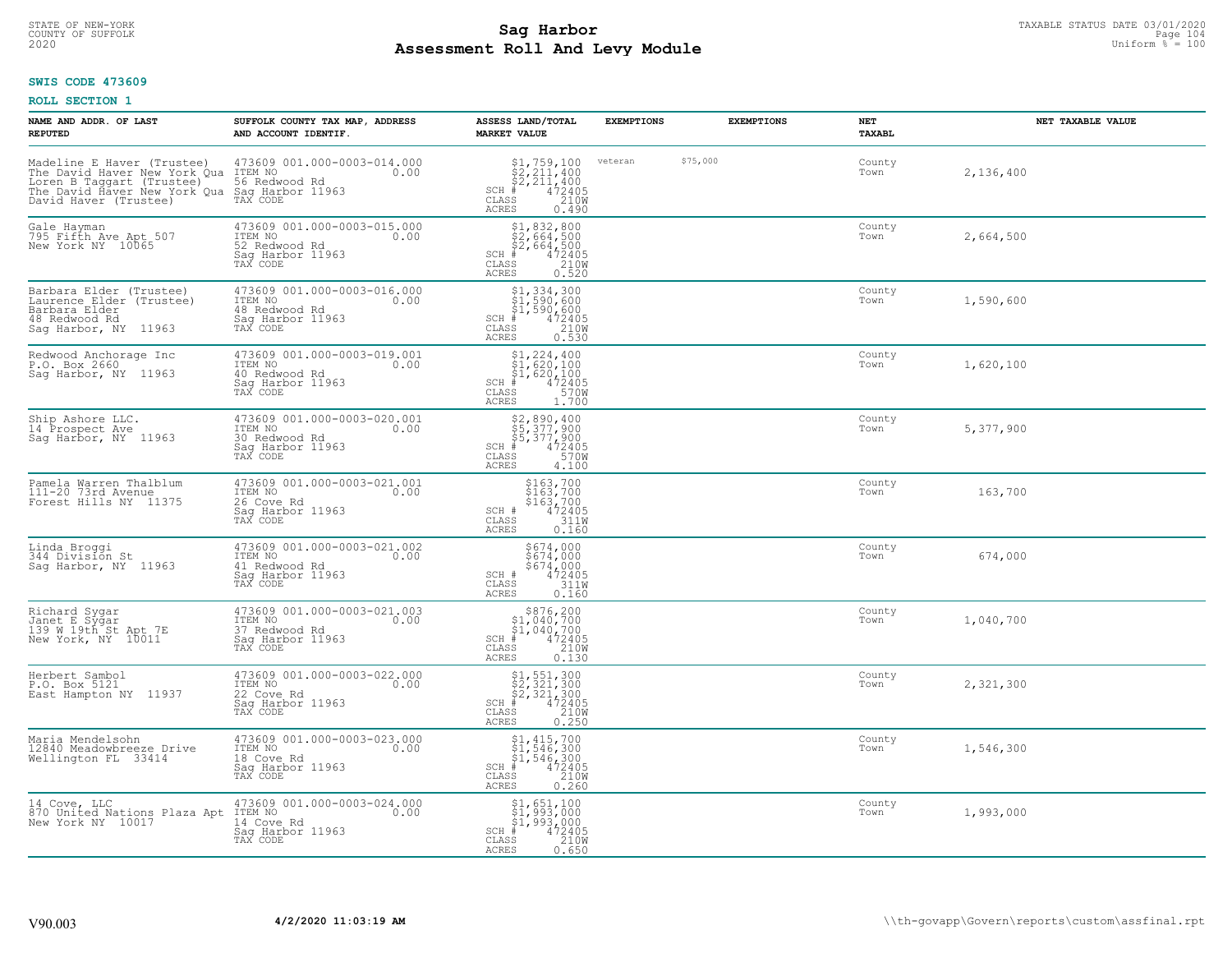# TAXABLE STATUS DATE 03/01/2020<br>COUNTY OF SUFFOLK Page 105 Page 105 **Assessment Roll And Levy Module Example 2020** Uniform  $\frac{1}{8}$  = 100

#### **SWIS CODE 473609**

| NAME AND ADDR. OF LAST<br><b>REPUTED</b>                                                      | SUFFOLK COUNTY TAX MAP, ADDRESS<br>AND ACCOUNT IDENTIF.                                            | ASSESS LAND/TOTAL<br><b>MARKET VALUE</b>                                                                                                              | <b>EXEMPTIONS</b>    | <b>EXEMPTIONS</b><br>NET<br>TAXABL | NET TAXABLE VALUE |
|-----------------------------------------------------------------------------------------------|----------------------------------------------------------------------------------------------------|-------------------------------------------------------------------------------------------------------------------------------------------------------|----------------------|------------------------------------|-------------------|
| 11 Yale Road LLC<br>717 Daniels Ln<br>P.O. Box 419<br>Sagaponack NY 11962                     | 473609 001.000-0003-028.000<br>ITEM NO<br>0.00<br>11 Yale Rd<br>Saq Harbor 11963<br>TAX CODE       | \$2,351,900<br>\$3,531,000<br>\$3,531,000<br># 472405<br>\$5 210M<br>$SCH$ #<br>CLASS<br>ACRES<br>0.330                                               |                      | County<br>Town                     | 3,531,000         |
| Grace Koo<br>252 Seventh Ave Apt 15M<br>New York NY 10001                                     | 473609 001.000-0003-029.000<br>ITEM NO<br>0.00<br>7 Yale Rd<br>Sag Harbor 11963<br>TAX CODE        | \$1,563,600<br>\$2,769,900<br>\$2,769,900<br>$\frac{472405}{210}$<br>$SCH$ #<br>CLASS<br>0.300<br>ACRES                                               |                      | County<br>Town                     | 2,769,900         |
| Robert P Kittine JR<br>c/o_TNT Container Logistics,<br>2605 White Oak Cir<br>Aurora, IL 60504 | 473609 001.000-0003-031.001<br>ITEM NO<br>0.00<br>Yale Rd<br>1<br>Sag Harbor 11963<br>TAX CODE     | $$2, 272, 300$<br>$$2, 272, 300$<br>$$472405$<br>$$210M$<br>$$210M$<br>$SCH$ #<br>CLASS<br>ACRES<br>0.500                                             |                      | County<br>Town                     | 2,272,300         |
| Ronni Lee Seltzer<br>25 Sutton Place South Apt 16<br>New York NY 10022                        | 473609 001.000-0003-032.000<br>ITEM NO<br>0.00<br>258 Redwood Rd<br>Saq Harbor 11963<br>TAX CODE   | \$1,437,500<br>\$1,935,700<br>\$1,935,700<br>SCH<br>$\frac{472405}{2100}$<br>CLASS<br><b>ACRES</b><br>0.240                                           |                      | County<br>Town                     | 1,935,700         |
| Robert H Serrell<br>Dorothy C Serrell<br>Redwood Rd<br>Sag Harbor, NY 11963                   | 473609 001.000-0003-033.000<br>ITEM NO<br>0.00<br>262 Redwood Rd<br>Sag Harbor 11963<br>TAX CODE   | \$1,615,900<br>$SCH$ #<br>CLASS<br>ACRES<br>0.390                                                                                                     |                      | County<br>Town                     | 1,824,500         |
| David Harvey<br>Dawn Harvey<br>21 Cove Rd<br>Saq Harbor NY 11963                              | 473609 001.000-0003-034.000<br>ITEM NO<br>0.00<br>21 Cove Rd<br>Sag Harbor 11963<br>TAX CODE       | $$671,900$<br>$$1,468,100$<br>$$1,468,100$<br>$$472405$<br>$SCH$ #<br>$\mathtt{CLASS}$<br>$\begin{array}{c} 210 \\ 0.200 \end{array}$<br><b>ACRES</b> |                      | County<br>Town                     | 1,468,100         |
| Abigail Koplik-Vogel<br>Matthew Ross Vogel<br>P.O. Box 1229<br>Bridgehampton NY 11932         | 473609 001.000-0003-035.000<br>ITEM NO<br>0.00<br>263 S Redwood Rd<br>Sag Harbor 11963<br>TAX CODE | $$767,000$<br>$$1,136,600$<br>$$1,136,600$<br>$SCH$ #<br>472405<br>CLASS<br>$\frac{210}{0.230}$<br>ACRES                                              |                      | County<br>Town                     | 1,136,600         |
| Mimi Irving<br>Saul Irving<br>259 Redwood Rd<br>Sag Harbor NY 11963                           | 473609 001.000-0003-036.000<br>ITEM NO<br>0.00<br>259 Redwood Rd<br>Saq Harbor 11963<br>TAX CODE   | $$767,000$<br>$$1,077,500$<br>$$1,077,500$<br>$*$ 472405<br>SCH<br>CLASS<br>$\begin{array}{c} 210 \\ 0.230 \end{array}$<br><b>ACRES</b>               |                      | County<br>Town                     | 1,077,500         |
| Peter Dougenis<br>Miriam Dougenis<br>P.O. Box 1243<br>Saq Harbor, NY 11963                    | 473609 001.000-0003-037.000<br>ITEM NO 0.00<br>255 Redwood Rd<br>Saq Harbor 11963<br>TAX CODE      | $\begin{array}{c} 5767, 600 \\ 5987, 400 \\ 5987, 400 \\ 472405 \\ 210 \\ 0.250 \end{array}$<br>SCH #<br>CLASS<br><b>ACRES</b>                        | \$125,000<br>veteran | County<br>Town                     | 862,400           |
| James Tallarico<br>Erin Tallarico<br>139 Roxen Rd<br>Rockville Center NY 11570                | 473609 001.000-0003-038.000<br>ITEM NO<br>0.00<br>251 Redwood Rd<br>Sag Harbor 11963<br>TAX CODE   | $$770,700$<br>$$1,012,700$<br>$$1,012,700$<br>$*$ 472405<br>$SCH$ #<br>210<br>CLASS<br>0.310<br>ACRES                                                 |                      | County<br>Town                     | 1,012,700         |
| Fred F Runco<br>Mary J Runco<br>Box 1230<br>Sag Harbor, NY 11963                              | 473609 001.000-0003-039.000<br>ITEM NO<br>0.00<br>11 Harvard Rd<br>Sag Harbor 11963<br>TAX CODE    | \$763,300<br>\$981,700<br>\$981,700<br>SCH #<br>472405<br>210<br>CLASS<br><b>ACRES</b><br>0.340                                                       | \$75,000<br>veteran  | County<br>Town                     | 906,700           |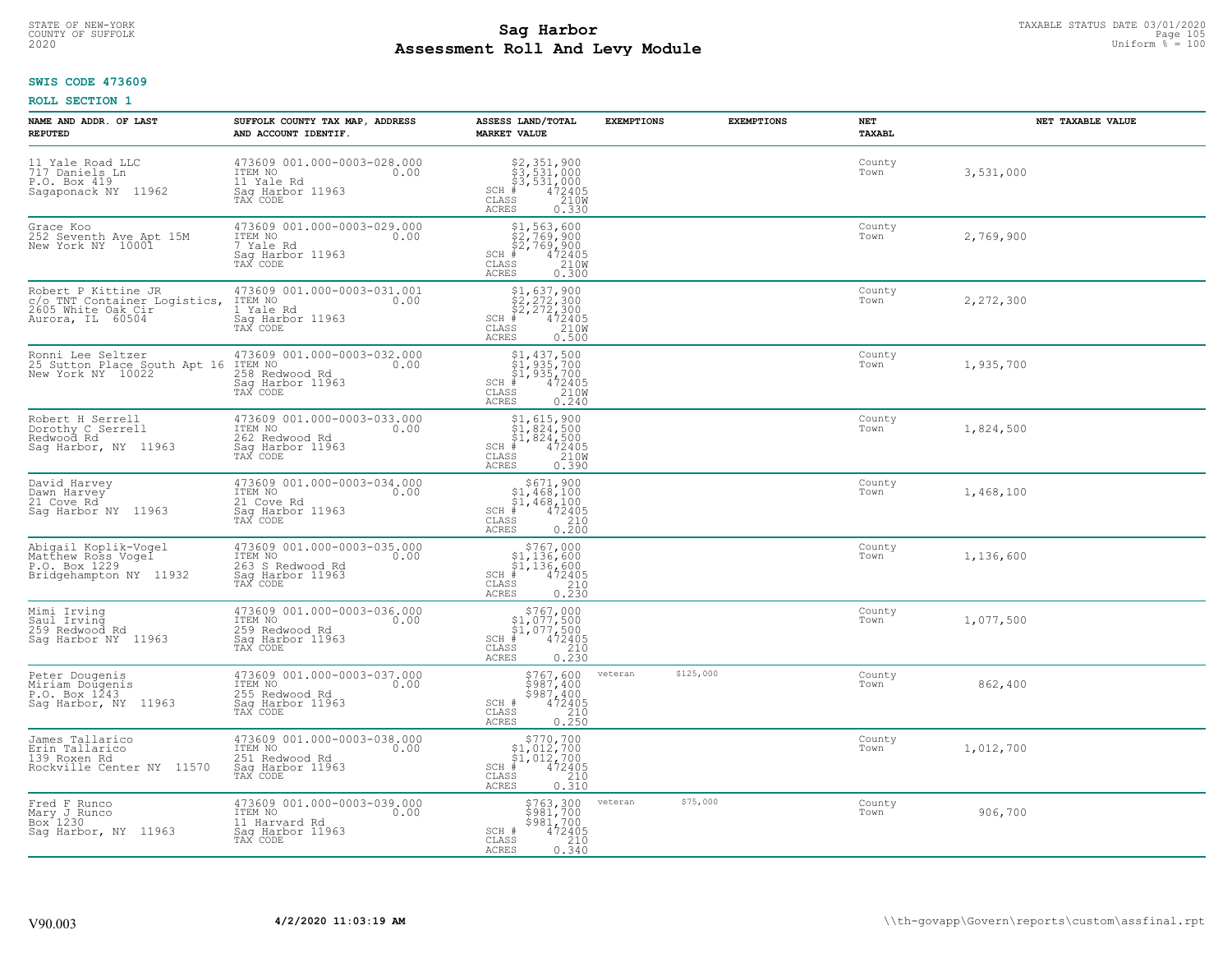# STATE OF NEW-YORK TAXABLE STATUS DATE 03/01/2020<br>COUNTY OF SUFFOLK Page 106 Page 106 **Assessment Roll And Levy Module Example 2020** Uniform  $\frac{1}{8}$  = 100

### **SWIS CODE 473609**

| NAME AND ADDR. OF LAST<br><b>REPUTED</b>                                                                                                 | SUFFOLK COUNTY TAX MAP, ADDRESS<br>AND ACCOUNT IDENTIF.                                            | ASSESS LAND/TOTAL<br><b>MARKET VALUE</b>                                                                                                          | <b>EXEMPTIONS</b> | <b>EXEMPTIONS</b> | NET<br>TAXABL  | NET TAXABLE VALUE |
|------------------------------------------------------------------------------------------------------------------------------------------|----------------------------------------------------------------------------------------------------|---------------------------------------------------------------------------------------------------------------------------------------------------|-------------------|-------------------|----------------|-------------------|
| Sharon J Eqosi<br>1665 Tuckers Town Rd<br>Dresher PA 19025                                                                               | 473609 001.000-0003-040.000<br>ITEM NO<br>0.00<br>7 Harvard Rd<br>Saq Harbor 11963<br>TAX CODE     | $$767,000$<br>$$1,198,600$<br>$$1,198,600$<br>$472405$<br>$$210$<br>$SCH$ #<br>CLASS<br><b>ACRES</b><br>0.230                                     |                   |                   | County<br>Town | 1,198,600         |
| Susan E Mackesey<br>2130 Greenwood Åve<br>Wilmette, IL 60091                                                                             | 473609 001.000-0003-041.000<br>ITEM NO<br>0.00<br>3 Harvard Rd<br>Sag Harbor 11963<br>TAX CODE     | \$761,400<br>$$956,200$ $$956,200$ $472405$ $0.240$<br>SCH #<br>CLASS<br>ACRES                                                                    |                   |                   | County<br>Town | 956,200           |
| Paul Takats<br>Gwenth Roberts<br>695 Washington Street Apt 2A 69 Redwood Rd<br>New York NY 10014                                         | 473609 001.000-0003-042.000<br>ITEM NO<br>0.00<br>Sag Harbor 11963<br>TAX CODE                     | \$895,900<br>32,486,100<br>\$2,486,100<br>\$2,486,100<br>\$5 210<br>\$5 210<br>\$5 0.320<br>SCH #<br>CLASS<br><b>ACRES</b>                        |                   |                   | County<br>Town | 2,486,100         |
| Audrey D. Hill, Trustee of t 473609 001.000-0003-043.000<br>and for Audrey D. Hill dated ITEM NO<br>65 Redwood Rd<br>Sag Harbor NY 11963 | 0.00<br>65 Redwood Rd<br>Saq Harbor 11963<br>TAX CODE                                              | \$804,800<br>$SCH$ #<br>$\mathtt{CLASS}$<br>0.280<br>ACRES                                                                                        | veteran           | \$75,000          | County<br>Town | 1,169,200         |
| Merrie Harris<br>32 East 64th St Apt 9W<br>New York NY 10065                                                                             | 473609 001.000-0003-044.000<br>ITEM NO<br>0.00<br>61 Redwood Rd<br>Saq Harbor 11963<br>TAX CODE    | \$816,900<br>$\begin{array}{l} $1,974,800 \ $1,974,800 \ \pm \ 472405 \end{array}$<br>$SCH$ #<br>$\mathtt{CLASS}$<br>$\frac{210}{0.240}$<br>ACRES |                   |                   | County<br>Town | 1,974,800         |
| Ada Chicarelli<br>57 Redwood Rd<br>Saq Harbor NY 11963                                                                                   | 473609 001.000-0003-045.000<br>ITEM NO<br>0.00<br>57 Redwood Rd<br>Sag Harbor 11963<br>TAX CODE    | \$801,900<br>\$988,900<br>\$988,900<br>472405<br>0.230<br>0.230<br>SCH #<br>CLASS<br><b>ACRES</b>                                                 |                   |                   | County<br>Town | 988,900           |
| David E. Rimland<br>P.O. Box 599<br>Southampton NY 11969                                                                                 | 473609 001.000-0003-046.000<br>ITEM NO<br>0.00<br>51 Redwood Rd<br>Sag Harbor 11963<br>TAX CODE    | $$2,451,200$<br>$$2,451,200$<br>$$2,451,200$<br>$472405$<br>$$210$<br>SCH #<br>CLASS<br><b>ACRES</b><br>0.350                                     |                   |                   | County<br>Town | 2,451,200         |
| 10 Cove Road LLC<br>100 Quentin Roosevelt Blvd.<br>Garden City NY 11530                                                                  | 473609 001.000-0003-047.001<br>ITEM NO<br>0.00<br>10 Cove Rd<br>Saq Harbor 11963<br>TAX CODE       | \$3,181,800<br>\$3,913,700<br>\$3,913,700<br>#472405<br>\$5,4210M<br>$SCH$ #<br>CLASS<br><b>ACRES</b><br>1.700                                    |                   |                   | County<br>Town | 3,913,700         |
| SGI Marinas, LLC<br>c/o Ditmas Management Corp.<br>505 Chestnut St <sup>-</sup><br>Cedarhurst, NY 11516                                  | 473609 002.000-0001-002.001<br>ITEM NO<br>0.00<br>50 West Water St<br>Sag Harbor 11963<br>TAX CODE | \$720,000<br>$$1,053,600$<br>$$1,053,600$<br>$*$ 472405<br>$570$<br>$SCH$ #<br>CLASS<br>ACRES<br>1.070                                            |                   |                   | County<br>Town | 1,053,600         |
| Allan Brown<br>Valerie Mazzilli-Brown<br>112 Argyle Rd<br>Stewart <sup>*</sup> Manor NY 11530                                            | 473609 002.000-0001-002.002<br>ITEM NO<br>0.00<br>56 West Water St<br>Sag Harbor 11963<br>TAX CODE | $$2,418,900$<br>$$2,418,900$<br>$$4,42405$<br>$$4,2405$<br>$$210M$<br>SCH #<br>CLASS<br><b>ACRES</b><br>0.510                                     |                   |                   | County<br>Town | 2,418,900         |
| Patrick Mc Donough<br>330 E 38 St Apt 29K<br>New York NY 10016                                                                           | 473609 002.000-0001-002.003<br>ITEM NO<br>0.00<br>62 West Water St<br>Sag Harbor 11963<br>TAX CODE | \$1,952,700<br>\$2,676,600<br>\$2,676,600<br># 472405<br>\$5 210M<br>$SCH$ #<br>CLASS<br>ACRES<br>0.590                                           |                   |                   | County<br>Town | 2,676,600         |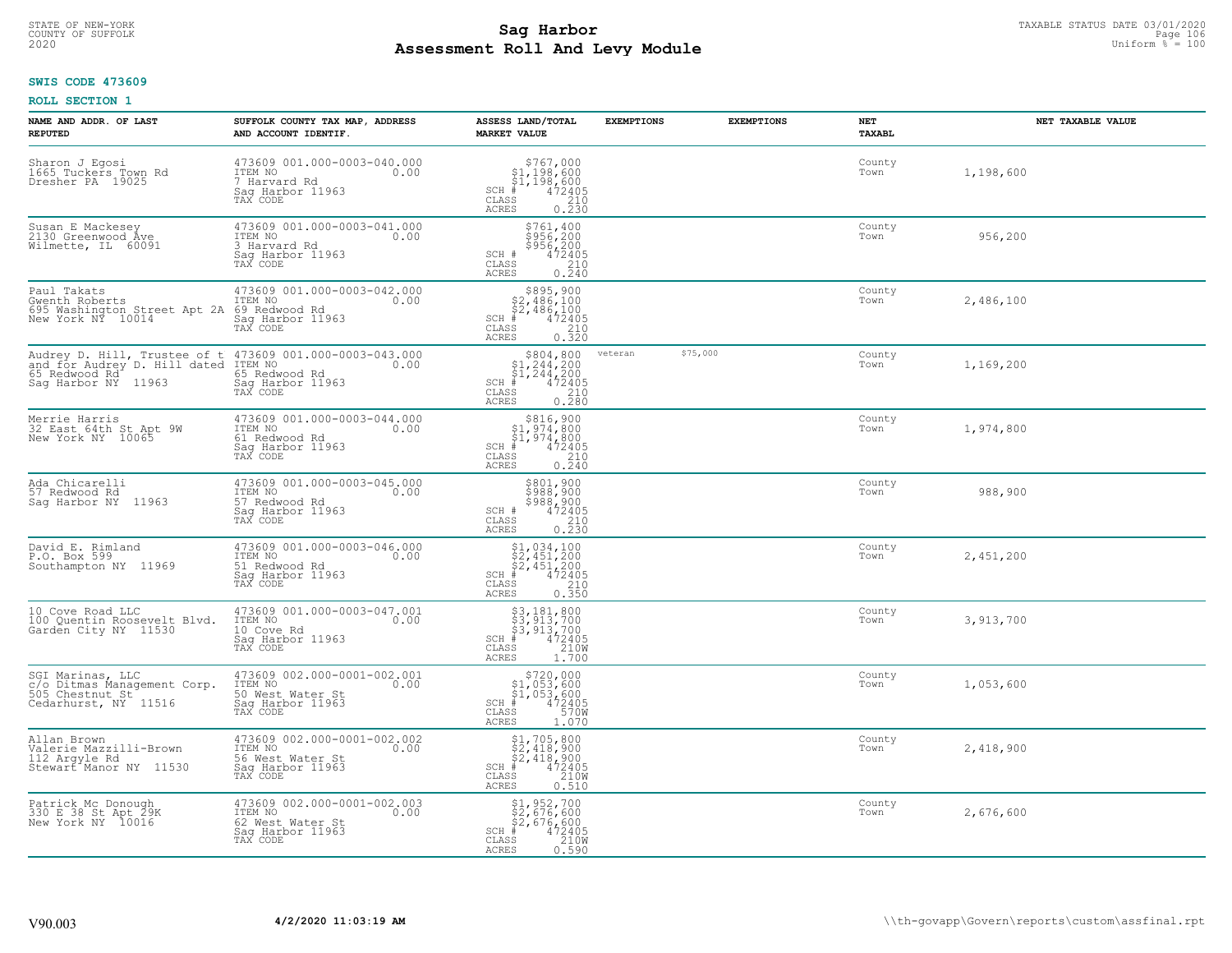# STATE OF NEW-YORK TAXABLE STATUS DATE 03/01/2020<br>COUNTY OF SUFFOLK Page 107 Page 107 **Assessment Roll And Levy Module Example 2020** Uniform  $\frac{1}{8}$  = 100

#### **SWIS CODE 473609**

| NAME AND ADDR. OF LAST<br><b>REPUTED</b>                                                   | SUFFOLK COUNTY TAX MAP, ADDRESS<br>AND ACCOUNT IDENTIF.                                              | ASSESS LAND/TOTAL<br><b>MARKET VALUE</b>                                                                                                                     | <b>EXEMPTIONS</b> | <b>EXEMPTIONS</b> | NET<br>TAXABL  | NET TAXABLE VALUE |
|--------------------------------------------------------------------------------------------|------------------------------------------------------------------------------------------------------|--------------------------------------------------------------------------------------------------------------------------------------------------------------|-------------------|-------------------|----------------|-------------------|
| SGI Marinas, LLC<br>c/o Ditmas Management Corp.<br>505 Chestnut St<br>Cedarhurst, NY 11516 | 473609 002.000-0001-003.000<br>ITEM NO<br>0.00<br>50 West Water St<br>Saq Harbor 11963<br>TAX CODE   | $$3,540,000$<br>$$4,571,100$<br>$$4,571,100$<br>$472405$<br>$$570W$<br>$SCH$ #<br>$\mathtt{CLASS}$<br><b>ACRES</b><br>0.710                                  |                   |                   | County<br>Town | 4,571,100         |
| Eric Miller<br>Jill Miller<br>301 E 50th St Apt 21A<br>New York NY 10022                   | 473609 002.000-0001-007.004<br>ITEM NO<br>0.00<br>91 Long Island Ave<br>Sag Harbor 11963<br>TAX CODE | $$4, 239, 400$<br>$$4, 239, 400$<br>$$4, 239, 400$<br>$\frac{472405}{210}$<br>$SCH$ #<br>CLASS<br><b>ACRES</b><br>0.480                                      |                   |                   | County<br>Town | 4,239,400         |
| 81 LIA, LLC<br>c/o Bennett and Read<br>212 Windmill Ln<br>Southampton NY 11968             | 473609 002.000-0001-007.005<br>ITEM NO<br>0.00<br>81 Long Island Ave<br>Sag Harbor 11963             | $$1,653,100$<br>$$3,006,800$<br>$$3,006,800$<br>$SCH$ #<br>$\begin{smallmatrix} 472405 \\ 472405 \\ 210 \\ 0.850 \end{smallmatrix}$<br>CLASS<br><b>ACRES</b> |                   |                   | County<br>Town | 3,006,800         |
| Rose Street Properties LLC<br>PO Box 3410<br>Saq Harbor, NY 11963                          | 473609 002.000-0001-009.001<br>ITEM NO<br>0.00<br>28 Bridge St<br>Saq Harbor 11963<br>TAX CODE       | $$728,300$<br>$$1,231,200$<br>$$1,231,200$<br>$*$<br>$472405$<br>$SCH$ #<br>CLASS<br>472<br>0.140<br>ACRES                                                   |                   |                   | County<br>Town | 1,231,200         |
| T G Bosco Realty LLC<br>7100 New Horizons Blvd<br>Amityville NY 11701                      | 473609 002.000-0001-009.002<br>ITEM NO<br>0.00<br>32 Bridge St<br>Sag Harbor 11963<br>TAX CODE       | $$457,300$<br>$$1,423,300$<br>$$1,423,300$<br>$472405$<br>$482$<br>$482$<br>$SCH$ #<br>CLASS<br><b>ACRES</b><br>0.150                                        |                   |                   | County<br>Town | 1,423,300         |
| Sag Harbor Savings Bank<br>Main St<br>PO Box 1860<br>Saq Harbor, NY 11963                  | 473609 002.000-0001-009.003<br>ITEM NO<br>0.00<br>16 Spring St<br>Sag Harbor 11963<br>TAX CODE       | \$270,400<br>\$270,400<br>\$270,400<br>472405<br>SCH #<br>CLASS<br>484<br>0.170<br><b>ACRES</b>                                                              |                   |                   | County<br>Town | 270,400           |
| Maziar Behrooz<br>PO Box 1271<br>East Hampton, NY 11937                                    | 473609 002.000-0001-010.000<br>ITEM NO<br>0.00<br>22 Spring St<br>Sag Harbor 11963<br>TAX CODE       | \$660,900<br>\$898,700<br>\$898,700<br>\$898,700<br>SCH #<br>$\mathtt{CLASS}$<br>$\frac{210}{0.330}$<br><b>ACRES</b>                                         |                   |                   | County<br>Town | 898,700           |
| NKL, LLC<br>P.O. Box 2735<br>Sag Harbor NY 11963                                           | 473609 002.000-0001-011.000<br>ITEM NO 0.00<br>26 Spring St<br>Saq Harbor 11963<br>TAX CODE          | $\begin{array}{r} 5769,000 \\ 51,367,200 \\ 51,367,200 \\ \pm \\ 472405 \\ \text{ss} \\ 210 \end{array}$<br>SCH #<br>CLASS<br>ACRES<br>0.210                 |                   |                   | County<br>Town | 1,367,200         |
| Ada Samuelsson<br>333 E 46th St<br>New York, NY 10017                                      | 473609 002.000-0001-012.000<br>TTEM NO 0.00<br>66 Garden St<br>Saq Harbor 11963<br>TAX CODE          | \$622,400<br>\$799,100<br>\$799,100<br>472405<br>SCH #<br>CLASS<br>210<br><b>ACRES</b><br>0.180                                                              |                   |                   | County<br>Town | 799,100           |
| Paul A Caddell<br>Lance J Gotko<br>613 Hudson St<br>New York NY 10014                      | 473609 002.000-0001-013.000<br>ITEM NO<br>0.00<br>68 Garden St<br>Sag Harbor 11963<br>TAX CODE       | $\begin{array}{c}\n 5477, 600 \\  5734, 300 \\  5734, 300 \\  472405 \\  210\n \end{array}$<br>$SCH$ $#$<br>CLASS<br><b>ACRES</b><br>0.060                   |                   |                   | County<br>Town | 734,300           |
| Patricia K Proferes<br>501 Saville Ln<br>Lothian, MD 20711                                 | 473609 002.000-0001-014.001<br>ITEM NO<br>0.00<br>71 Garden St<br>Sag Harbor 11963<br>TAX CODE       | \$768,000<br>\$870,400<br>\$870,400<br>SCH #<br>472405<br>210<br>CLASS<br><b>ACRES</b><br>0.330                                                              |                   |                   | County<br>Town | 870,400           |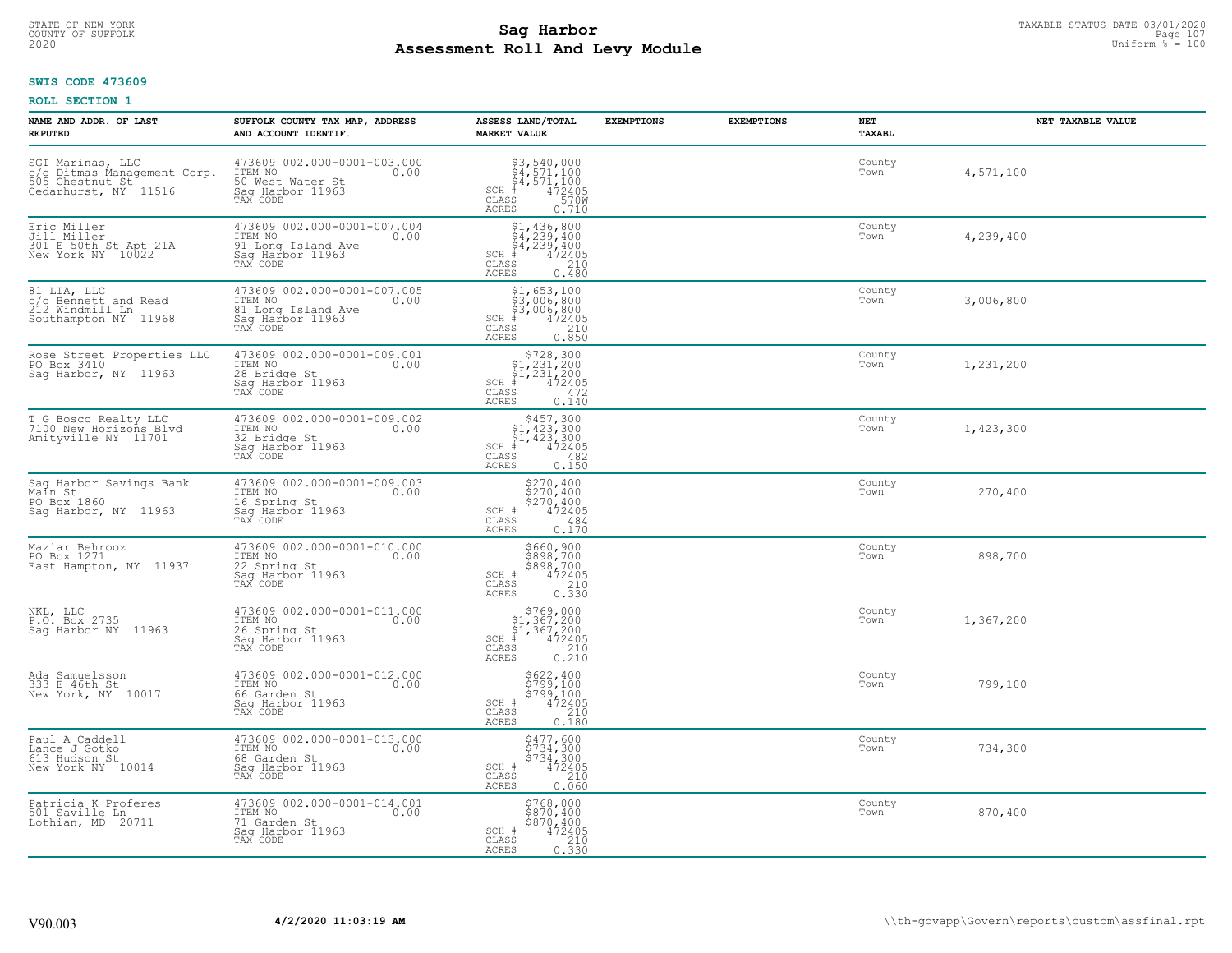# STATE OF NEW-YORK TAXABLE STATUS DATE 03/01/2020<br>COUNTY OF SUFFOLK Page 108 Page 108 **Assessment Roll And Levy Module Example 2020** Uniform  $\frac{1}{8}$  = 100

### **SWIS CODE 473609**

| NAME AND ADDR. OF LAST<br><b>REPUTED</b>                                               | SUFFOLK COUNTY TAX MAP, ADDRESS<br>AND ACCOUNT IDENTIF.                                               | ASSESS LAND/TOTAL<br><b>MARKET VALUE</b>                                                                                                                                                                                                                                                                                                                                           | <b>EXEMPTIONS</b> | <b>EXEMPTIONS</b> | NET<br>TAXABL  |            | NET TAXABLE VALUE |
|----------------------------------------------------------------------------------------|-------------------------------------------------------------------------------------------------------|------------------------------------------------------------------------------------------------------------------------------------------------------------------------------------------------------------------------------------------------------------------------------------------------------------------------------------------------------------------------------------|-------------------|-------------------|----------------|------------|-------------------|
| Donn A Pennebaker<br>115 W 86th St<br>New York, NY 10024                               | 473609 002.000-0001-015.000<br>ITEM NO<br>0.00<br>67 Garden St<br>Sag Harbor 11963<br>TAX CODE        | \$605, 200<br>$$723,100$<br>$$723,100$<br>SCH #<br>472405<br>CLASS<br>210<br><b>ACRES</b><br>0.160                                                                                                                                                                                                                                                                                 | veteran           | \$30,332          | County<br>Town | 692,768    |                   |
| Forty-Six Spring, LLC<br>c/o Scott Simmons<br>535 Julia St<br>New Orleans LA 70130     | 473609 002.000-0001-016.001<br>ITEM NO<br>0.00<br>46 Spring St<br>Sag Harbor 11963<br>TAX CODE        | $\begin{array}{r}  \  \  \, 521,900 \\  \  \, 51,431,300 \\  \  \, 51,431,300 \\  \  \  \, 431,300 \\  \  \  \, 442405 \\  \  \, 55 & 210 \\  \  \, 210 \\  \  \, 0 & 0 \\  \  \, 0 & 0 \\  \  \, 0 & 0 \\  \  \, 0 & 0 \\  \  \, 0 & 0 \\  \  \, 0 & 0 \\  \  \, 0 & 0 \\  \  \, 0 & 0 \\  \  \, 0 & 0 \\  \  \, 0 & $<br>SCH #<br>CLASS<br><b>ACRES</b><br>0.080                 |                   |                   | County<br>Town | 1,431,300  |                   |
| Barons Cove Owner LLC<br>Attn: Accounts Payable<br>P.O. Box 869<br>Saq Harbor NY 11963 | 473609 002.000-0001-018.001<br>ITEM NO<br>0.00<br>31 West Water St<br>Sag Harbor 11963<br>TAX CODE    | $\begin{array}{r}  \  \  \, 52,432,700 \\  \  \, 511,967,400 \\  \  \, 511,967,400 \\  \  \, 81 & \quad 472405 \\  \  \, 85 & \quad 2414 \\  \  \, 43 & \quad 474 \\  \  \, 0 & \quad 414 \\  \  \, 0 & \quad 414 \\  \  \, 0 & \quad 414 \\  \  \, 0 & \quad 414 \\  \  \, 0 & \quad 414 \\  \  \, 0 & \quad 414 \\  \  \, 0 & \quad 414 \\ $<br>SCH #<br>CLASS<br>2.640<br>ACRES |                   |                   | County<br>Town | 11,967,400 |                   |
| Nathiel Egosi<br>22 Mc Lane Dr<br>Dix Hills, NY 11746                                  | 473609 002.000-0001-019.001<br>ITEM NO<br>0.00<br>114 Long Island Ave<br>Sag Harbor 11963<br>TAX CODE | \$809,700<br>\$809,700<br>\$809,700<br>\$809,700<br>SCH #<br>CLASS<br>31ĭ<br><b>ACRES</b><br>0.480                                                                                                                                                                                                                                                                                 |                   |                   | County<br>Town | 809,700    |                   |
| Sharon Egosi<br>708 Conquina Way<br>Boca Raton FL 33432                                | 473609 002.000-0001-019.002<br>ITEM NO<br>0.00<br>110 Long Island Ave<br>Sag Harbor 11963<br>TAX CODE | \$831,900<br>\$831,900<br>\$831,900<br>472405<br>SCH #<br>$\mathtt{CLASS}$<br>311<br>ACRES<br>0.470                                                                                                                                                                                                                                                                                |                   |                   | County<br>Town | 831,900    |                   |
| Charles Egosi<br>P.O. Box 2661<br>Saq Harbor, NY 11963                                 | 473609 002.000-0001-019.003<br>ITEM NO<br>0.00<br>106 Long Island Ave<br>Sag Harbor 11963<br>TAX CODE | \$778,600<br>\$778,600<br>\$778,600<br>\$778,600<br>SCH #<br>$\mathtt{CLASS}$<br>311<br>0.490<br><b>ACRES</b>                                                                                                                                                                                                                                                                      |                   |                   | County<br>Town | 778,600    |                   |
| Home of the Whalers Inc<br>41 West Water St<br>PO Box 2661<br>Sag Harbor, NY 11963     | 473609 002.000-0001-019.004<br>TTEM NO 0.00<br>41 West Water St<br>Sag Harbor 11963<br>TAX CODE       | \$468,600<br>\$468,600<br>\$468,600<br>472405<br>SCH #<br>CLASS<br>330<br><b>ACRES</b><br>2.560                                                                                                                                                                                                                                                                                    |                   |                   | County<br>Town | 468,600    |                   |
| Sag Harbor Inn Corporation<br>PO Box 2661<br>Saq Harbor, NY 11963                      | 473609 002.000-0001-020.019<br>ITEM NO<br>0.00<br>45 West Water St<br>Saq Harbor 11963<br>TAX CODE    | $$4, 493, 300$<br>$$4, 493, 300$<br>$$4, 493, 300$<br>$$4, 493, 300$<br>$$5, 402, 405$<br>$SCH$ #<br>CLASS<br>415<br><b>ACRES</b><br>1.600                                                                                                                                                                                                                                         |                   |                   | County<br>Town | 4,493,300  |                   |
| Franco Marinai<br>Anna Thorsdottir<br>342 The Bowery<br>New York, NY 10012             | 473609 002.000-0001-021.000<br>ITEM NO 0.00<br>70 Glover St<br>Saq Harbor 11963<br>TAX CODE           | \$579,900<br>\$734,900<br>\$734,900<br>\$734,900<br>SCH #<br>210<br>CLASS<br><b>ACRES</b><br>0.190                                                                                                                                                                                                                                                                                 |                   |                   | County<br>Town | 734,900    |                   |
| Paula A Wagner<br>245 Sixth Áve<br>Brooklyn, NY 11215                                  | 473609 002.000-0001-023.000<br>ITEM NO<br>0.00<br>74 Glover St<br>Sag Harbor 11963<br>TAX CODE        | \$666,300<br>\$835,800<br>\$835,800<br>\$835,800<br>SCH #<br>CLASS<br>$\begin{array}{c} 210 \\ 0.200 \end{array}$<br><b>ACRES</b>                                                                                                                                                                                                                                                  |                   |                   | County<br>Town | 835,800    |                   |
| Kenneth Staff<br>Lisa Staff<br>333 E 69th St Apt TH5<br>New York NY 10021              | 473609 002.000-0001-024.000<br>ITEM NO<br>0.00<br>78 Glover St<br>Saq Harbor 11963<br>TAX CODE        | $$768, 400$<br>$$1, 067, 700$<br>$$1, 067, 700$<br>$SCH$ #<br>472405<br>$\mathtt{CLASS}$<br>210<br>0.370<br>ACRES                                                                                                                                                                                                                                                                  |                   |                   | County<br>Town | 1,067,700  |                   |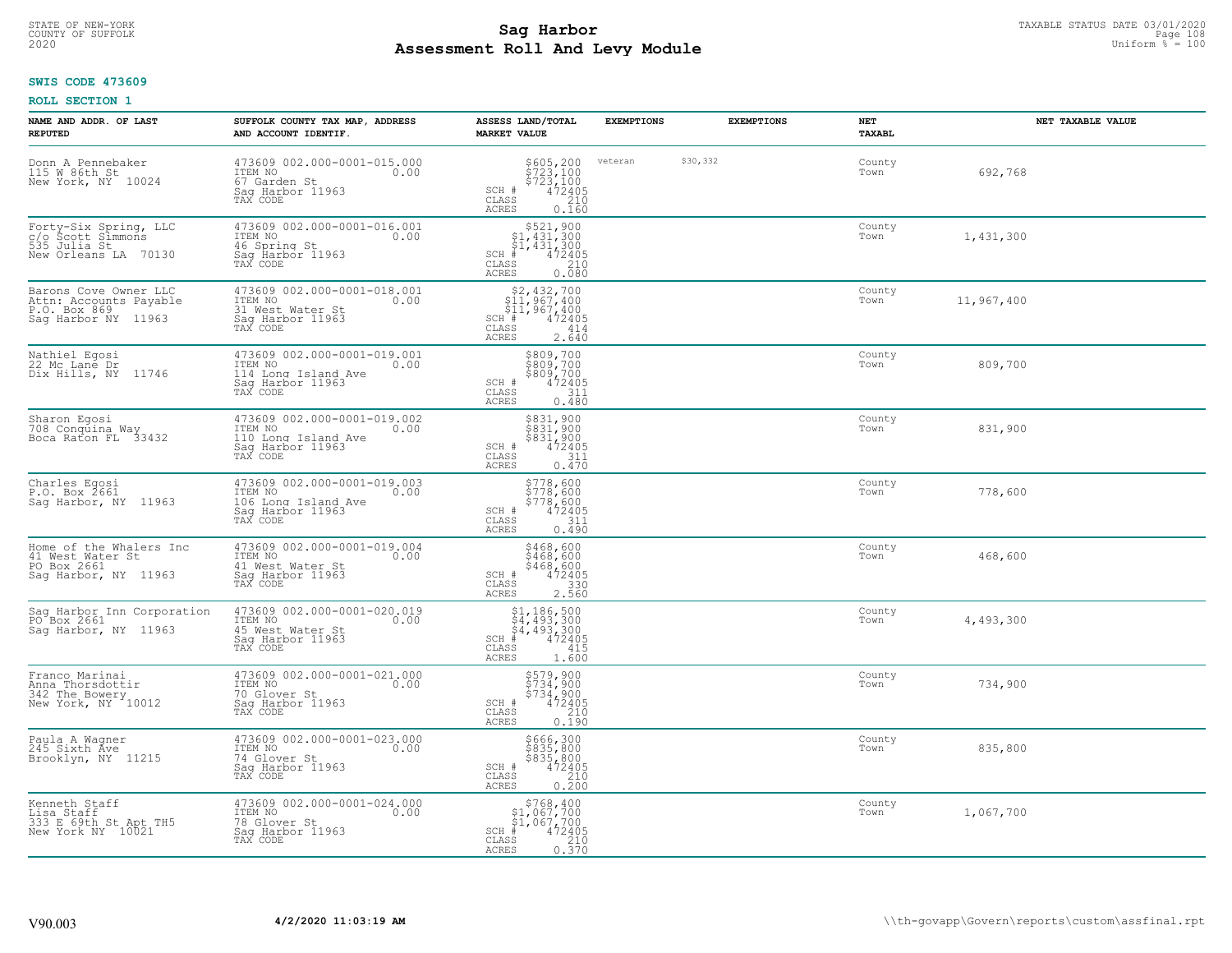# TAXABLE STATUS DATE 03/01/2020<br>COUNTY OF SUFFOLK Page 109 Page 109 **Assessment Roll And Levy Module Example 2020** Uniform  $\frac{1}{8}$  = 100

### **SWIS CODE 473609**

| NAME AND ADDR. OF LAST<br><b>REPUTED</b>                                          | SUFFOLK COUNTY TAX MAP, ADDRESS<br>AND ACCOUNT IDENTIF.                                                                              | ASSESS LAND/TOTAL<br><b>MARKET VALUE</b>                                                                                                                  | <b>EXEMPTIONS</b> | <b>EXEMPTIONS</b> | NET<br>TAXABL  | NET TAXABLE VALUE |
|-----------------------------------------------------------------------------------|--------------------------------------------------------------------------------------------------------------------------------------|-----------------------------------------------------------------------------------------------------------------------------------------------------------|-------------------|-------------------|----------------|-------------------|
| Elaine Congress<br>Robert T Snyder<br>150 E 61st St Apt 12H<br>New York, NY 10065 | 473609 002.000-0001-025.000<br>ITEM NO<br>0.00<br>82 Glover St<br>Sag Harbor 11963<br>TAX CODE                                       | \$735,000<br>\$873,500<br>\$873,500<br>472405<br>SCH #<br>$\mathtt{CLASS}$<br>210<br>ACRES<br>0.310                                                       |                   |                   | County<br>Town | 873,500           |
| Michael Arena<br>PO Box 190<br>Sag Harbor, NY 11963                               | 473609 002.000-0001-026.003<br>ITEM NO<br>0.00<br>100 Glover St<br>Sag Harbor 11963<br>TAX CODE                                      | $$1, 143, 000$<br>$$1, 594, 000$<br>$$1, 594, 000$<br>$$472405$<br>$SCH$ #<br>CLASS<br>281<br>1.480<br>ACRES                                              |                   |                   | County<br>Town | 1,594,000         |
| James Kent<br>Janice Kent<br>120 Glover St<br>Sag Harbor NY 11963                 | 473609 002.000-0001-028.000<br>ITEM NO<br>0.00<br>120 Glover St<br>Sag Harbor 11963<br>TAX CODE                                      | \$866,000<br>$$1,986,500$<br>$$1,986,500$<br>$472405$<br>SCH #<br>CLASS<br>210<br>0.420<br>ACRES                                                          |                   |                   | County<br>Town | 1,986,500         |
| Stephen W. Sagman<br>Eric Weinberger<br>122 Glover St<br>Saq Harbor NY 11963      | 473609 002.000-0001-029.000<br>ITEM NO<br>0.00<br>122 Glover St<br>Sag Harbor 11963<br>TAX CODE                                      | $\begin{array}{r} 5793, 400 \\ 51, 112, 000 \\ 51, 112, 000 \\ \# \\ 472405 \\ \text{ss} \\ 210 \end{array}$<br>$SCH$ #<br>CLASS<br>0.310<br><b>ACRES</b> |                   |                   | County<br>Town | 1,112,000         |
| Larry W Morse<br>Sharon Y Bowen<br>10 Jay St Apt PH<br>New York NY 10013          | 473609 002.000-0001-031.000<br>ITEM NO<br>0.00<br>124 Glover St<br>Saq Harbor 11963<br>TAX CODE                                      | \$628,800<br>$\begin{array}{r} 51,225,200 \\ 51,225,200 \\ \pm 472405 \end{array}$<br>$SCH$ #<br>CLASS<br>210<br>0.300<br>ACRES                           |                   |                   | County<br>Town | 1,225,200         |
| Michael Stephen Smaldone<br>128 Glover St<br>Saq Harbor NY 11963                  | 473609 002.000-0001-033.004<br>ITEM NO<br>0.00<br>128 Glover St<br>Sag Harbor 11963<br>TAX CODE                                      | \$625,300<br>\$658,500<br>\$658,500<br>472405<br>SCH #<br>CLASS<br>210<br><b>ACRES</b><br>0.300                                                           |                   |                   | County<br>Town | 658,500           |
| Farrin Cary<br>132 Glover <sup>-</sup> St<br>Sag Harbor NY 11963                  | 473609 002.000-0001-034.001<br>ITEM NO<br>0.00<br>132 Glover St<br>Sag Harbor 11963<br>TAX CODE                                      | $$1,040,000$<br>$$1,689,800$<br>$$1,689,800$<br>$$1,689,800$<br>$472405$<br>$SCH$ #<br>CLASS<br>210<br>0.670<br>ACRES                                     |                   |                   | County<br>Town | 1,689,800         |
| 29 Parkwood Dr<br>Hilton Head, SC 29926                                           | Tuthill, Jr William A (trust 473609 002.000-0001-036.002<br>Wat Trust 1TEM NO 10.00<br>133 Glover St<br>Sag Harbor 11963<br>TAX CODE | $\begin{array}{c} $810, 600 $1,001,300 $1,001,300 # 472405 \end{array}$<br>SCH #<br>CLASS<br>210<br><b>ACRES</b><br>0.520                                 |                   |                   | County<br>Town | 1,001,300         |
| 20 Redwood LLC<br>14 Prospect Ave<br>Sag Harbor NY 11963                          | 473609 002.000-0001-036.005<br>TTEM NO 0.00<br>20 Redwood Rd<br>Saq Harbor 11963<br>TAX CODE                                         | \$788,500<br>\$788,500<br>\$788,500<br>\$788,500<br>SCH #<br>CLASS<br>311<br><b>ACRES</b><br>0.500                                                        |                   |                   | County<br>Town | 788,500           |
| Diane W Tuthill<br>29 Parkwood Dr<br>Hilton Head, SC 29926                        | 473609 002.000-0001-036.006<br>ITEM NO<br>0.00<br>18 Redwood Rd<br>Sag Harbor 11963<br>TAX CODE                                      | \$67,200<br>\$67,200<br>\$67,200<br>472405<br>SCH #<br>311<br>CLASS<br><b>ACRES</b><br>0.270                                                              |                   |                   | County<br>Town | 67,200            |
| Stephen Hamilton<br>Emma W Hamilton<br>4 Redwood Rd<br>Saq Harbor, NY 11963       | 473609 002.000-0001-037.000<br>ITEM NO<br>0.00<br>4 Redwood Rd<br>Sag Harbor 11963<br>TAX CODE                                       | $\begin{array}{c} $875,900 \\ $1,247,700 \\ $1,247,700 \end{array}$<br>$SCH$ #<br>472405<br>CLASS<br>281<br><b>ACRES</b><br>0.420                         |                   |                   | County<br>Town | 1,247,700         |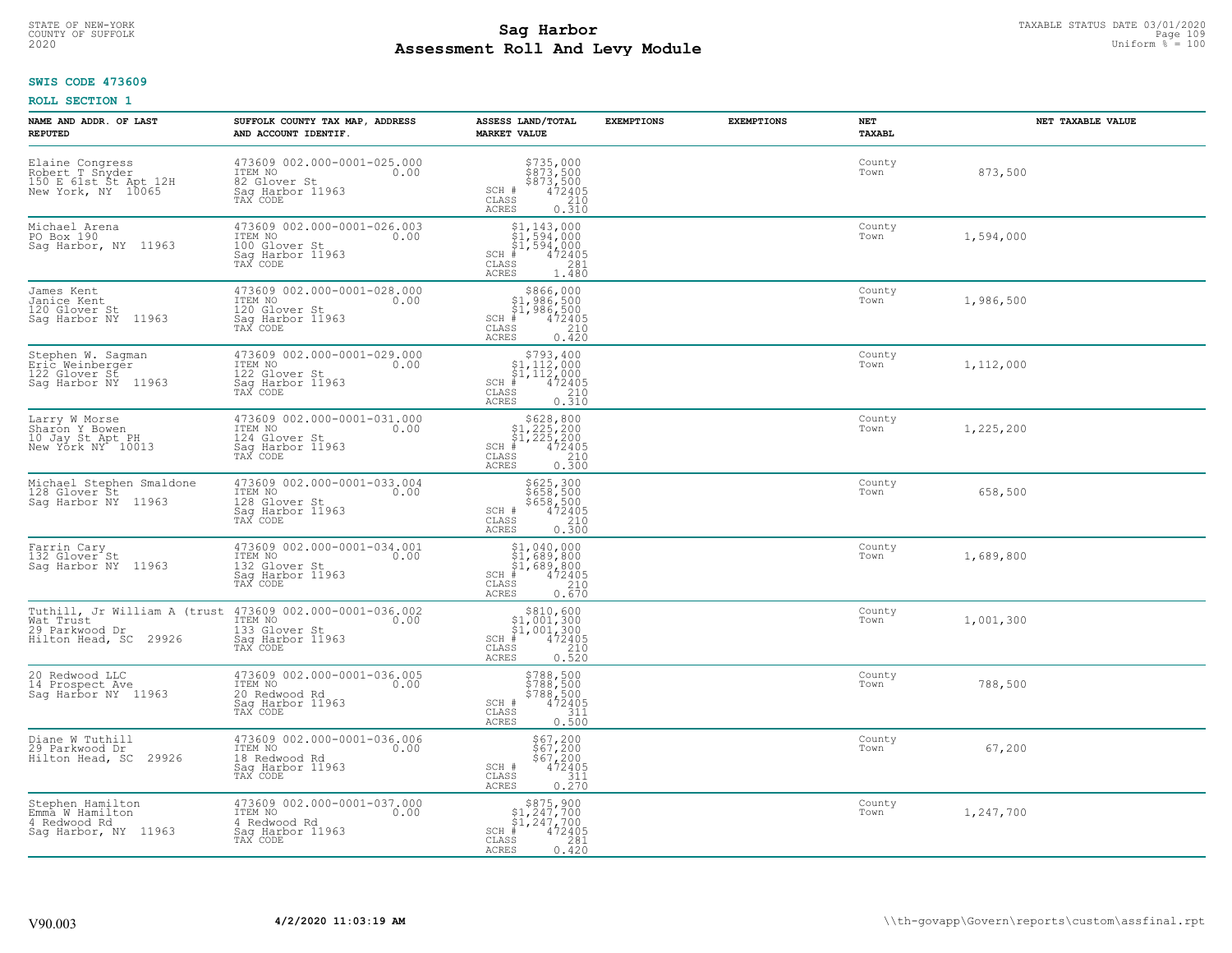# STATE OF NEW-YORK TAXABLE STATUS DATE 03/01/2020<br>COUNTY OF SUFFOLK Page 110 Page 110 **Assessment Roll And Levy Module Example 2020** Uniform  $\frac{1}{8}$  = 100

# **SWIS CODE 473609**

| NAME AND ADDR. OF LAST<br><b>REPUTED</b>                                                                            | SUFFOLK COUNTY TAX MAP, ADDRESS<br>AND ACCOUNT IDENTIF.                                               | ASSESS LAND/TOTAL<br><b>MARKET VALUE</b>                                                                                              | <b>EXEMPTIONS</b> | <b>EXEMPTIONS</b> | <b>NET</b><br>TAXABL | NET TAXABLE VALUE |
|---------------------------------------------------------------------------------------------------------------------|-------------------------------------------------------------------------------------------------------|---------------------------------------------------------------------------------------------------------------------------------------|-------------------|-------------------|----------------------|-------------------|
| Tuthill, Diane W (Trustee)<br>Dwt Trust Under Agmt 11/15/9<br>29 Parkwood Dr<br>Hilton Head, SC 29926               | 473609 002.000-0001-038.000<br>ITEM NO<br>0.00<br>10 Redwood Rd<br>Sag Harbor 11963<br>TAX CODE       | \$36,100<br>\$36,100<br>\$36,100<br>\$472405<br>SCH #<br>$\mathtt{CLASS}$<br>311<br>0.140<br>ACRES                                    |                   |                   | County<br>Town       | 36,100            |
| 16 Redwood Road LLC<br>c/o Michael Feirstein<br>178 East 70th Street Apt 6F<br>New York NY 10021                    | 473609 002.000-0001-039.000<br>ITEM NO<br>0.00<br>16 Redwood Rd<br>Sag Harbor 11963<br>TAX CODE       | $$644,50051,027,40051,027,400+1472405$<br>SCH #<br>CLASS<br>$\frac{281}{0.330}$<br>ACRES                                              |                   |                   | County<br>Town       | 1,027,400         |
| Ray D Oh LLC<br>375 Park Avenue Suite 2<br>Babylon NY 11702                                                         | 473609 002.000-0001-040.000<br>ITEM NO<br>0.00<br>23 Redwood Rd<br>Sag Harbor 11963<br>TAX CODE       | $$1, 290, 400$<br>$$1, 717, 760$<br>$$1, 717, 760$<br>$472405$<br>ss<br>$$150$<br>$SCH$ #<br>CLASS<br><b>ACRES</b><br>0.680           |                   |                   | County<br>Town       | 1,717,760         |
| Roman Lowzan, Trustee<br>of the Roman Lowzan Revocabl ITEM NO<br>15 Redwood Rd<br>Saq Harbor NY 11963               | 473609 002.000-0001-041.000<br>0.00<br>15 Redwood Rd<br>Saq Harbor 11963<br>TAX CODE                  | $$1,351,400$<br>$$1,956,200$<br>$$1,956,200$<br>$472405$<br>$$210$<br>$SCH$ #<br>$\mathtt{CLASS}$<br>0.500<br><b>ACRES</b>            |                   |                   | County<br>Town       | 1,956,200         |
| C. F. Realty Associates, LLC<br>C. A. Willow Street Partners,<br>7 N. Willow Street Partners,<br>Montclair NJ 07042 | 473609 002.000-0001-042.000<br>ITEM NO<br>0.00<br>10 Vitali Cilli Ave<br>Sag Harbor 11963             | $$2,953,200$<br>$$2,953,200$<br>$$2,953,200$<br>$$472405$<br>$$311W$<br>$SCH$ #<br>CLASS<br><b>ACRES</b><br>0.450                     |                   |                   | County<br>Town       | 2,953,200         |
| B&S Courtyard, LLC<br>7 N Willow Street Suite 8B<br>Montclair NJ 07042                                              | 473609 002.000-0001-043.000<br>ITEM NO<br>0.00<br>14 Vitali Cilli Ave<br>Sag Harbor 11963<br>TAX CODE | $$3,164,500$<br>$$3,164,500$<br>$$3,164,500$<br>$472405$<br>$311M$<br>$SCH$ #<br>$\mathtt{CLASS}$<br><b>ACRES</b><br>0.460            |                   |                   | County<br>Town       | 3,164,500         |
| Robert Tortora<br>PO Box 2358<br>Saq Harbor, NY 11963                                                               | 473609 002.000-0001-045.000<br>ITEM NO<br>0.00<br>22 Vitali Cilli Ave<br>Sag Harbor 11963<br>TAX CODE | $$3, 179, 400$<br>$$4, 889, 100$<br>$$4, 889, 100$<br>$$4, 889, 100$<br>$472405$<br>$SCH$ #<br>CLASS<br>210W<br><b>ACRES</b><br>0.480 |                   |                   | County<br>Town       | 4,889,100         |
| Gail Lopinto<br>PO Box 2488<br>Sag Harbor, NY 11963                                                                 | 473609 002.000-0001-046.002<br>1TEM NO 0.00<br>26 Vitali Cilli Ave<br>Sag Harbor 11963                | \$2,516,800<br>\$2,709,700<br>\$2,709,700<br># 472405<br>\$8 210M<br>$SCH$ #<br>CLASS<br><b>ACRES</b><br>0.450                        |                   |                   | County<br>Town       | 2,709,700         |
| Susan Saunders - Katz<br>330 E 63rd St Apt 3P<br>New York NY 10065                                                  | 473609 002.000-0001-046.003<br>ITEM NO<br>0.00<br>6 Vitali Cilli Ave<br>Saq Harbor 11963              | $$1,475,800$<br>$$1,699,900$<br>$$1,699,900$<br>$472405$<br>$32,699,210$<br>SCH #<br>CLASS<br><b>ACRES</b><br>0.480                   |                   |                   | County<br>Town       | 1,699,900         |
| Plymouth Partners LLC<br>c/o Willow Street Partners,<br>7 N. Willow Street Suite 8B<br>Montclair NJ 07042           | 473609 002.000-0001-046.004<br>ITEM NO<br>97 Glover St<br>0.00<br>Saq Harbor 11963<br>TAX CODE        | \$1,382,800<br>\$5,179,800<br>\$5,179,800<br>$SCH$ #<br>472405<br>$\mathtt{CLASS}$<br>210<br><b>ACRES</b><br>0.480                    |                   |                   | County<br>Town       | 5,179,800         |
| Wendy Ryan<br>Thomas Ryan<br>5244 Fisher Island<br>Miami, FL 33109                                                  | 473609 002.000-0001-046.005<br>ITEM NO<br>0.00<br>95 Glover St<br>Sag Harbor 11963<br>TAX CODE        | \$1,200,100<br>\$3,821,500<br>\$3,821,500<br>$SCH$ #<br>472405<br>CLASS<br>210<br>0.460<br>ACRES                                      |                   |                   | County<br>Town       | 3,821,500         |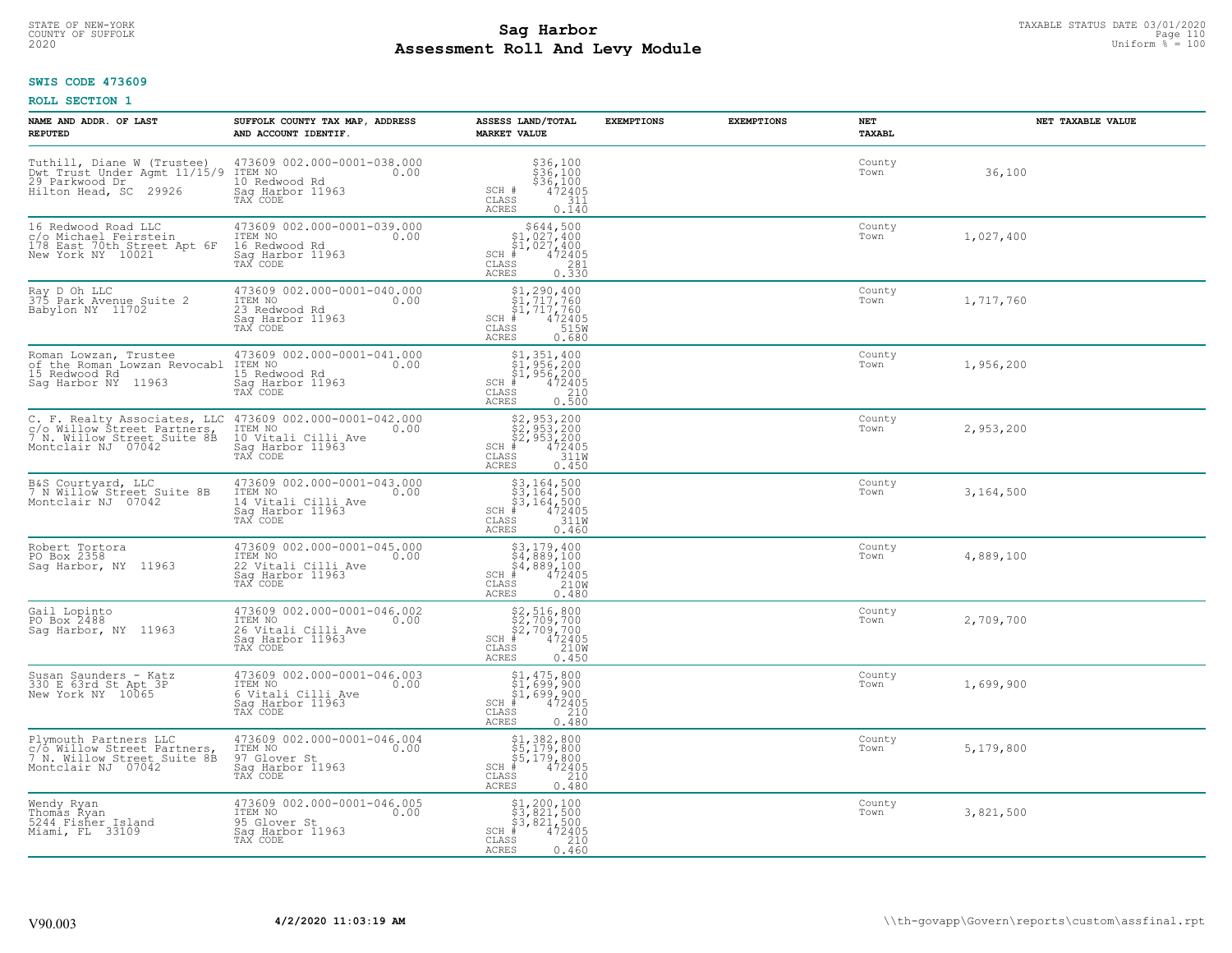### **Sag Harbor** TAXABLE STATUS DATE 03/01/2020<br>Pall and Louis Module **Assessment Roll And Levy Module Example 2020** Uniform  $\frac{1}{8}$  = 100 COUNTY OF SUFFOLK Page 111

#### **SWIS CODE 473609**

| NAME AND ADDR. OF LAST<br><b>REPUTED</b>                                                                                                                                                                                  | SUFFOLK COUNTY TAX MAP, ADDRESS<br>AND ACCOUNT IDENTIF.                                               | ASSESS LAND/TOTAL<br><b>MARKET VALUE</b>                                                                                                                                                                                                                                                                                                                                                    | <b>EXEMPTIONS</b><br><b>EXEMPTIONS</b> | NET<br><b>TAXABL</b> | NET TAXABLE VALUE |
|---------------------------------------------------------------------------------------------------------------------------------------------------------------------------------------------------------------------------|-------------------------------------------------------------------------------------------------------|---------------------------------------------------------------------------------------------------------------------------------------------------------------------------------------------------------------------------------------------------------------------------------------------------------------------------------------------------------------------------------------------|----------------------------------------|----------------------|-------------------|
| Sag Kids LLC<br>c/o Nicholas G. Arons, Esq.<br>Crant, Herrmann, Schwartz & 93 Glover St<br>675 Third Avenue, 26th Floor Saq Harbor 11963<br>New York NY 10017 TAX CODE                                                    | 473609 002.000-0001-046.006<br>ITEM NO<br>0.00                                                        | $\begin{array}{r} \texttt{\$1,433,500}\ \\ \texttt{\$4,618,700}\ \\ \texttt{\$4,618,700}\ \\ \texttt{\$4,618,700}\ \\ \texttt{\$5$} \end{array}$<br>$SCH$ #<br>$\mathtt{CLASS}$<br>ACRES                                                                                                                                                                                                    |                                        | County<br>Town       | 4,618,700         |
| CF Realty Associates LLC<br>7 N Willow Street Suite 8B<br>Montclair NJ 07042                                                                                                                                              | 473609 002.000-0001-046.007<br>ITEM NO<br>0.00<br>Vitali Cilli Ave<br>Sag Harbor 11963<br>TAX CODE    | \$500<br>\$500<br>\$500<br>SCH #<br>472405<br>CLASS<br>692<br>ACRES<br>1,100                                                                                                                                                                                                                                                                                                                |                                        | County<br>Town       | 500               |
| Michael Arena<br>65 26 51st Rd<br>Woodside, NY 11377                                                                                                                                                                      | 473609 002.000-0001-046.009<br>ITEM NO<br>0.00<br>18 Vitali Cilli Ave<br>Sag Harbor 11963<br>TAX CODE | \$3,141,800<br>\$4,004,300<br>\$4,004,300<br># 472405<br>\$5 210M<br>$SCH$ #<br>CLASS<br><b>ACRES</b><br>0.480                                                                                                                                                                                                                                                                              |                                        | County<br>Town       | 4,004,300         |
| Michael L. D'Angelo, Co-Trus 473609 002.000-0001-047.000<br>D'Angelo Family Irrevocable ITEM NO 0.00<br>Gina Tolins, Co-Trustee<br>of the D'Angelo Family Irrev Saq Harbor 11963<br>Philip D'Angelo, Life Estate TAX CODE | 99 Glover St                                                                                          | $SCH$ #<br>CLASS<br><b>ACRES</b><br>0.480                                                                                                                                                                                                                                                                                                                                                   |                                        | County<br>Town       | 1,674,200         |
| Rufus K Criscom, Jr.<br>Alisa A. Volkom<br>165 Duane St Apt 7B<br>New York NY 10013                                                                                                                                       | 473609 002.000-0001-049.000<br>ITEM NO<br>0.00<br>125 Glover St<br>Saq Harbor 11963<br>TAX CODE       | \$1,198,000<br>$\begin{array}{r} 3\frac{1}{2}, 1\frac{1}{2}, 3\frac{1}{2}, 700\\ 52, 063, 700\\ * & 472405\\ * & 210\\ * & 210\\ * & 210\\ * & 210\\ * & 210\\ * & 210\\ * & 210\\ * & 210\\ * & 210\\ * & 210\\ * & 210\\ * & 210\\ * & 210\\ * & 210\\ * & 210\\ * & 210\\ * & 210\\ * & 210\\ * & 210\\ * & 210\\ * & 210\\ * & 210\\ * & $<br>$SCH$ #<br>CLASS<br>0.480<br><b>ACRES</b> |                                        | County<br>Town       | 2,063,700         |
| Nicholas DeMarco<br>Kiley DeMarco<br>100 Glover St<br>Saq Harbor NY 11963                                                                                                                                                 | 473609 002.000-0001-050.001<br>ITEM NO<br>0.00<br>109 Glover St<br>Sag Harbor 11963<br>TAX CODE       | \$1,316,000<br>\$1,573,000<br>\$1,573,000<br>#472405<br>$SCH$ #<br>$\frac{210}{0.580}$<br>CLASS<br><b>ACRES</b>                                                                                                                                                                                                                                                                             |                                        | County<br>Town       | 1,573,000         |
| SGI Marinas, LLC<br>c/o Ditmas Management Corp.<br>505 Chestnut St<br>Cedarhurst, NY 11516                                                                                                                                | 473609 002.000-0002-001.000<br>ITEM NO<br>0.00<br>8 West Water St<br>Sag Harbor 11963<br>TAX CODE     | \$4,860,000<br>\$5,595,000<br>\$5,595,000<br>#472405<br>SCH #<br>570W<br>CLASS<br><b>ACRES</b><br>0.380                                                                                                                                                                                                                                                                                     |                                        | County<br>Town       | 5,595,000         |
| Paul N. Glickman<br>Deborah L. Glickman<br>15 West Way<br>Chappaqua ÑY 10514                                                                                                                                              | 473609 002.000-0002-002.000<br>TTEM NO 0.00<br>4 West Water St<br>Saq Harbor 11963<br>TAX CODE        | $$2,929,100$<br>$$2,929,100$<br>$$2,929,100$<br>$$472405$<br>$$2100$<br>$SCH$ #<br>CLASS<br><b>ACRES</b><br>0.190                                                                                                                                                                                                                                                                           |                                        | County<br>Town       | 2,929,100         |
| Double Star, Inc.<br>c/o Rose Cheng<br>11 E Broadway # 7A<br>New York NY 10038                                                                                                                                            | 473609 002.000-0002-007.003<br>10.00 0.00<br>2 Main St<br>Saq Harbor<br>TAX CODE                      | \$1,167,500<br>\$3,027,700<br>\$3,027,700<br>#472405<br>$SCH$ #<br>CLASS<br>485<br><b>ACRES</b><br>0.270                                                                                                                                                                                                                                                                                    |                                        | County<br>Town       | 3,027,700         |
| Sag Harbor Building, LLC<br>c/o Staller Associates, Inc.<br>1455 Veterans Hwy Suite 201<br>Islandia NY 11749                                                                                                              | 473609 002.000-0002-008.000<br>ITEM NO<br>0.00<br>22 Long Island Ave<br>Sag Harbor 11963<br>TAX CODE  | $$557,600$<br>$$4,400,000$<br>$$4,400,000$<br>$$4,400,000$<br>$$4,72405$<br>SCH #<br>CLASS<br>485<br><b>ACRES</b><br>0.660                                                                                                                                                                                                                                                                  |                                        | County<br>Town       | 4,400,000         |
| VACS Enterprises, LLC<br>14 Oakland Avenue<br>Saq Harbor NY 11963                                                                                                                                                         | 473609 002.000-0002-009.000<br>ITEM NO<br>0.00<br>31 Long Island Ave<br>Sag Harbor 11963<br>TAX CODE  | \$430,000<br>\$430,000<br>\$430,000<br>SCH #<br>$472405$<br>330<br>CLASS<br>0.260<br><b>ACRES</b>                                                                                                                                                                                                                                                                                           |                                        | County<br>Town       | 430,000           |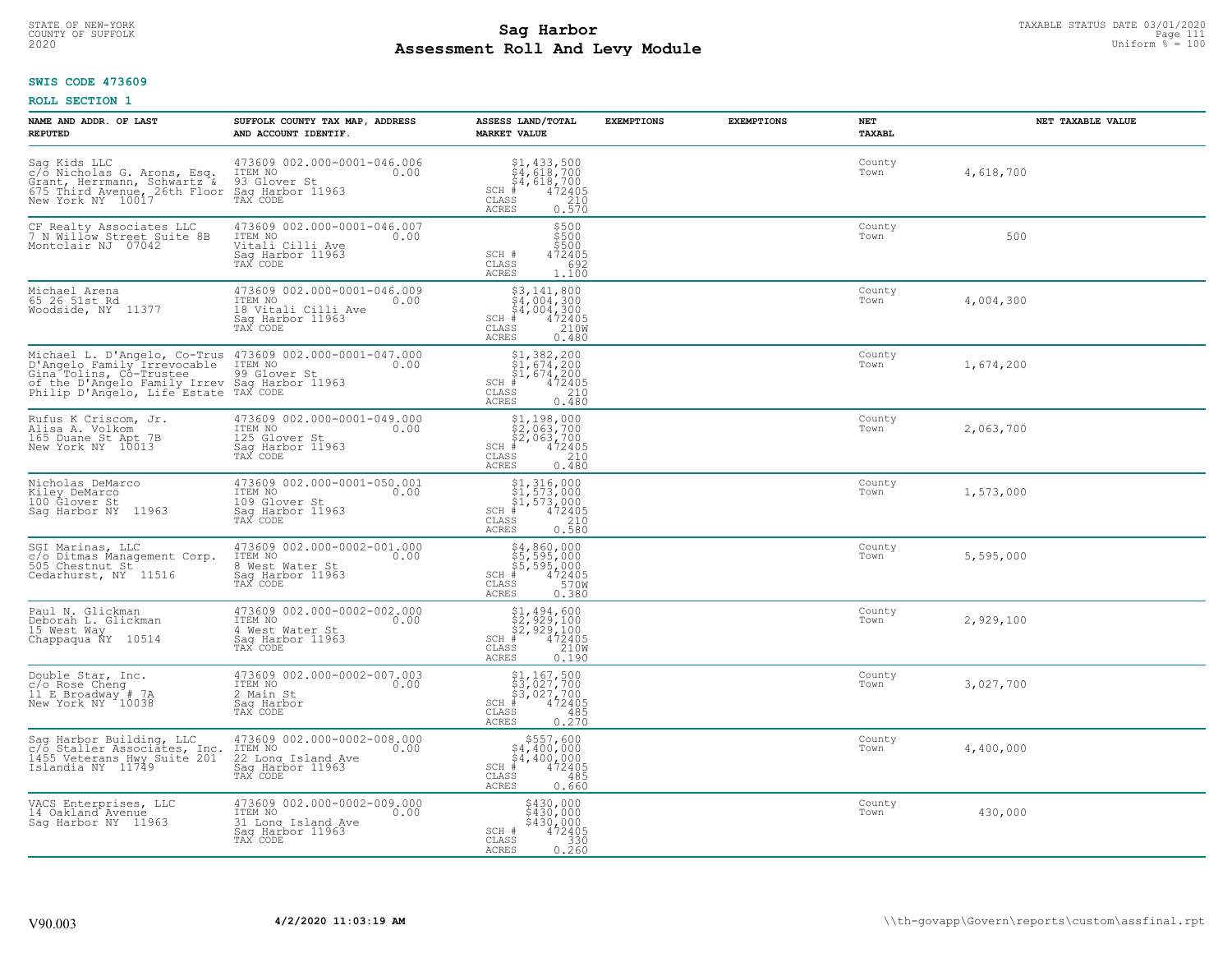# STATE OF NEW-YORK TAXABLE STATUS DATE 03/01/2020<br>COUNTY OF SUFFOLK Page 112 **Assessment Roll And Levy Module Example 2020** Uniform  $\frac{1}{8}$  = 100

#### **SWIS CODE 473609**

| NAME AND ADDR. OF LAST<br><b>REPUTED</b>                                                                       | SUFFOLK COUNTY TAX MAP, ADDRESS<br>AND ACCOUNT IDENTIF.                                                                                    | ASSESS LAND/TOTAL<br><b>MARKET VALUE</b>                                                                                       | <b>EXEMPTIONS</b> | <b>EXEMPTIONS</b> | NET<br>TAXABL  | NET TAXABLE VALUE |
|----------------------------------------------------------------------------------------------------------------|--------------------------------------------------------------------------------------------------------------------------------------------|--------------------------------------------------------------------------------------------------------------------------------|-------------------|-------------------|----------------|-------------------|
| Freddie Bernheim<br>5709 N Ocean Blvd<br>Ocean Ridge, FL 33435                                                 | 473609 002.000-0002-011.000<br>ITEM NO 0.00<br>11 Bridge St<br>Saq Harbor 11963<br>TAX CODE                                                | $\begin{array}{r} $337,700 $1,544,400 $1,544,400 $1,544,400 $172405 $185 \end{array}$<br>CLASS<br>480<br>ACRES<br>0.690        |                   |                   | County<br>Town | 1,544,400         |
| Tito D Saubidet<br>Antoinette Gay<br>40 Harrison St<br>New York, NY 10013                                      | 473609 002.000-0002-012.000<br>TTEM NO<br>7 Bridge St<br>Sag Harbor 11963<br>TAX CODE                                                      | \$800,800<br>\$1,081,000<br>\$1,081,000<br>\$2,081,000<br>\$72405<br>CLASS<br>0.250<br>ACRES                                   |                   |                   | County<br>Town | 1,081,000         |
| 23 Bridge Benadamer Ltd.<br>EVALUATION Pilates<br>C/O Uptown Pilates<br>340 W 11th St #BW<br>New York NY 10014 | 473609 002.000-0002-014.001<br>ITEM NO 0.00<br>23 Bridge St<br>Sag Harbor 11963<br>TAX CODE                                                | \$677,000<br>$51,149,700$<br>$51,149,700$<br>$1 + 472405$<br>$-55$<br>$SCH$ #<br>CLASS<br>483<br>0.290<br>ACRES                |                   |                   | County<br>Town | 1,149,700         |
| RKT Investors, LLC<br>P.O. Box 981<br>Sag Harbor NY 11963                                                      | 473609 002.000-0002-015.001<br>TTEM NO COLLEGE CO.00<br>12 Rose St<br>Saq Harbor 11963<br>TAX CODE                                         | \$359,200<br>\$585,300<br>\$585,300<br>SCH # $472405$<br>CLASS<br>483<br>ACRES<br>0.110                                        |                   |                   | County<br>Town | 585,300           |
| Village Rose Holding, LLC<br>25 Harbor Dr<br>Sag Harbor, NY 11963                                              | 473609 002.000-0002-015.002<br>TTEM NO 0.00<br>8 Rose St<br>Sag Harbor 11963<br>TAX CODE                                                   | \$412,700<br>\$480,800<br>\$480,800<br>SCH # 472405<br>CLASS 210<br>ACRES 0.100                                                |                   |                   | County<br>Town | 480,800           |
| Rose Trunzo<br>P.O. Box 694<br>Sag Harbor, NY 11963                                                            | 473609 002.000-0002-016.000<br>ITEM NO 0.00<br>25 Meadow St<br>Sag Harbor 11963<br>TAX CODE                                                | \$478,500 Persons<br>\$611,800<br>\$611,800<br>472405<br>SCH #<br>CLASS<br>$\frac{210}{0.210}$<br>ACRES                        | \$305,900         |                   | County<br>Town | 305,900           |
| John R Geoffroy<br>P.O. Box 1981<br>Saq Harbor, NY 11963                                                       | 473609 002.000-0002-017.000<br>ITEM NO 0.00<br>33 Meadow St<br>Sag Harbor 11963<br>TAX CODE                                                | \$531,800<br>\$685,800<br>\$685,800<br>\$685,800<br>\$472405<br>210<br>CLASS<br>0.150<br>ACRES                                 |                   |                   | County<br>Town | 685,800           |
| P.O. Box 3005<br>Bridgehampton NY 11932                                                                        | Bridgehampton National Bank 473609 002.000-0002-019.000<br>200 Montauk Hwy 1TEM NO 1700 1000 000<br>15 Long Island Ave<br>Saq Harbor 11963 | $5505,2005700,1005700,100472405472405$<br>CLASS<br>462<br>ACRES<br>0.160                                                       |                   |                   | County<br>Town | 700,100           |
| Happy on Main LLC<br>Tutto Il Giorno<br>Acar 1635<br>P.O. Box 1635<br>Sag Harbor NY 11963                      | 473609 002.000-0002-020.000<br>ITEM NO 0.00<br>16 Main St<br>16 Main St<br>Sag Harbor 11963<br>TAX CODE                                    | $$903, 200$<br>$$4, 847, 600$<br>$$4, 847, 600$<br>$$4, 847, 600$<br>$$5, 472405$<br>$SCH$ #<br>CLASS<br>421<br>ACRES<br>0.260 |                   |                   | County<br>Town | 4,847,600         |
| Theodore J Seiter<br>Elisabeth E Seiter<br>PO Box 3139<br>Saq Harbor, NY 11963                                 | 473609 002.000-0002-021.000<br>ITEM NO 0.00<br>20 Main St<br>Sag Harbor 11963<br>TAX CODE                                                  | \$874,900<br>\$1,996,400<br>\$ī,996,400<br>cн # 472405<br>$SCH$ #<br>CLASS<br>480<br>0.180<br>ACRES                            |                   |                   | County<br>Town | 1,996,400         |
| Jill Scheerer<br>PO Box 1799<br>Sag Harbor, NY 11963                                                           | 473609 002.000-0002-022.000<br>ITEM NO 0.00<br>26 Main St<br>Sag Harbor 11963<br>TAX CODE                                                  | $$862,700$<br>\$1,660,100<br>\$1,660,100<br>$SCH$ #<br>472405<br>CLASS<br>481<br>0.150<br>ACRES                                |                   |                   | County<br>Town | 1,660,100         |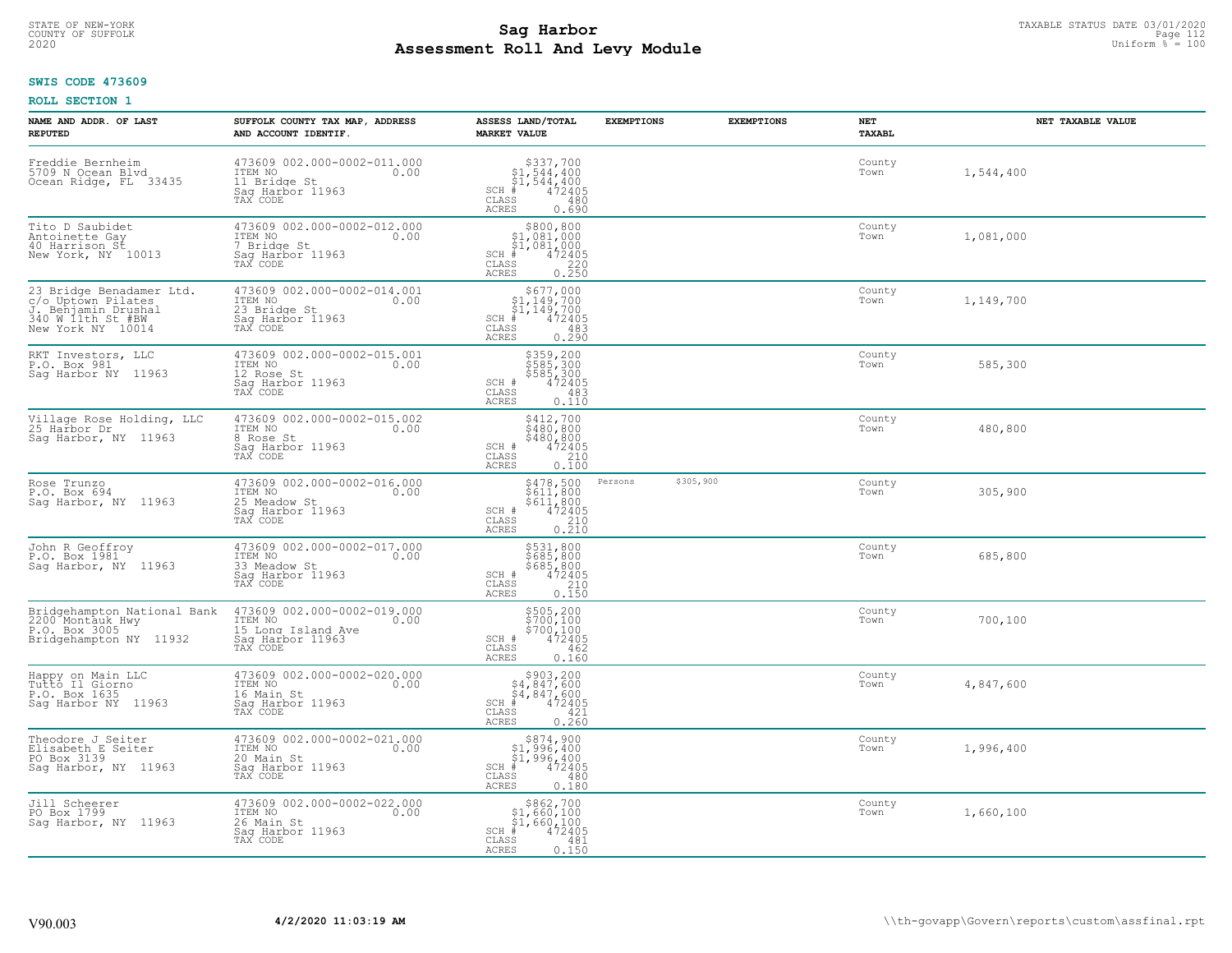# STATE OF NEW-YORK TAXABLE STATUS DATE 03/01/2020<br>COUNTY OF SUFFOLK Page 113 **Assessment Roll And Levy Module Example 2020** Uniform  $\frac{1}{8}$  = 100

#### **SWIS CODE 473609**

| NAME AND ADDR. OF LAST<br><b>REPUTED</b>                                                                                                                                   | SUFFOLK COUNTY TAX MAP, ADDRESS<br>AND ACCOUNT IDENTIF.                                      | ASSESS LAND/TOTAL<br><b>MARKET VALUE</b>                                                                                              | <b>EXEMPTIONS</b> | <b>EXEMPTIONS</b> | NET<br>TAXABL  | NET TAXABLE VALUE |
|----------------------------------------------------------------------------------------------------------------------------------------------------------------------------|----------------------------------------------------------------------------------------------|---------------------------------------------------------------------------------------------------------------------------------------|-------------------|-------------------|----------------|-------------------|
| Harbor Enterprises Inc<br>C/o Dee Clark<br>P.O. Box 2190<br>Sag Harbor, NY 11963                                                                                           | 473609 002.000-0002-023.000<br>ITEM NO<br>0.00<br>32 Main St<br>Saq Harbor 11963<br>TAX CODE | $$868,500$<br>$$1,932,300$<br>$$1,932,300$<br>$$472405$<br>$SCH$ $#$<br>CLASS<br>481<br>ACRES<br>0.160                                |                   |                   | County<br>Town | 1,932,300         |
| 36 Main Sag Harbor LLC<br>117 Bridies Path<br>Southampton NY 11968                                                                                                         | 473609 002.000-0002-024.000<br>ITEM NO<br>0.00<br>36 Main St<br>Sag Harbor 11963<br>TAX CODE | $$835, 200$<br>$$2, 519, 500$<br>$$2, 519, 500$<br>$$472405$<br>$SCH$ #<br>CLASS<br>481<br>0.070<br>ACRES                             |                   |                   | County<br>Town | 2,519,500         |
| Flowing Water Creek LLC<br>364 Powells Ln<br>P.O. Box 31<br>Westbury, NY 11590                                                                                             | 473609 002.000-0002-025.000<br>ITEM NO<br>0.00<br>42 Main St<br>Sag Harbor 11963<br>TAX CODE | \$837,600<br>3940,600<br>\$940,600<br>472405<br>SCH #<br>CLASS<br>481<br>0.080<br>ACRES                                               |                   |                   | County<br>Town | 940,600           |
| Schiavoni Family Limited Lia 473609 002.000-0002-026.000<br>Schiavoni Family Limited Lia ITEM NO 0.00<br>29 Coves End Ln 48 Main St<br>North Haven<br>Saq Harbor, NY 11963 | Saq Harbor 11963<br>TAX CODE                                                                 | \$904,900<br>$\begin{array}{l} 54,312,100 \\ 4,312,100 \\ +2,42405 \end{array}$<br>$SCH$ #<br>CLASS<br>481<br><b>ACRES</b><br>0.260   |                   |                   | County<br>Town | 4,312,100         |
| The Schmitz Family LLC<br>P.O. Box 1377<br>Sag Harbor, NY 11963                                                                                                            | 473609 002.000-0002-028.001<br>ITEM NO<br>0.00<br>52 Main St<br>Saq Harbor 11963<br>TAX CODE | \$835,000<br>$$2,121,700$<br>$$2,121,700$<br>$472405$<br>$SCH$ #<br>CLASS<br>481<br>0.070<br>ACRES                                    |                   |                   | County<br>Town | 2,121,700         |
| Denise O Malley<br>262 Harbor Watch Ct<br>Saq Harbor NY 11963                                                                                                              | 473609 002.000-0002-029.000<br>ITEM NO<br>0.00<br>56 Main St<br>Sag Harbor 11963<br>TAX CODE | $\begin{array}{c} $821,300 $1,288,000 $1,288,000 # 472405 \end{array}$<br>$SCH$ #<br>$\mathtt{CLASS}$<br>481<br><b>ACRES</b><br>0.040 |                   |                   | County<br>Town | 1,288,000         |
| Bur-Mac LLC<br>PO Box 400<br>Saq Harbor, NY 11963                                                                                                                          | 473609 002.000-0002-030.000<br>ITEM NO<br>0.00<br>62 Main St<br>Saq Harbor 11963<br>TAX CODE | $$858,900$<br>$$2,581,600$<br>$$2,581,600$<br>$$472405$<br>$SCH$ #<br>CLASS<br>481<br>0.140<br>ACRES                                  |                   |                   | County<br>Town | 2,581,600         |
| Marty's Family Limited Partn 473609 002.000-0002-031.000<br>334 Madison St ITEM NO 100<br>PO Box 1034<br>Sag Harbor, NY 11963                                              | 66 Main St<br>Saq Harbor 11963<br>TAX CODE                                                   | $$834, 800$<br>$$1, 398, 100$<br>$$1, 398, 100$<br>$*$<br>$*$<br>$*$<br>$*$<br>$*$<br>$SCH$ #<br>CLASS<br>481<br>ACRES<br>0.070       |                   |                   | County<br>Town | 1,398,100         |
| D & F Sag Harbor Properties<br>PO Box 1439<br>Saq Harbor, NY 11963                                                                                                         | 473609 002.000-0002-032.000<br>TTEM NO 0.00<br>72 Main St<br>Saq Harbor 11963<br>TAX CODE    | \$869,000<br>\$3,353,600<br>\$3,353,600<br>#472405<br>$SCH$ #<br>CLASS<br>481<br>ACRES<br>0.160                                       |                   |                   | County<br>Town | 3,353,600         |
| Sag Harbor Ventures LLC<br>111 E 61st St<br>New York, NY 10065                                                                                                             | 473609 002.000-0002-034.000<br>ITEM NO<br>0.00<br>78 Main St<br>Saq Harbor 11963<br>TAX CODE | \$621,600<br>$$2,884,600$<br>$$2,884,600$<br>$*$ 472405<br>$SCH$ #<br>CLASS<br>480<br>ACRES<br>0.170                                  |                   |                   | County<br>Town | 2,884,600         |
| SAGCINEMA LLC<br>Attn: April Gornick<br>P.O. Box 182<br>Saq Harbor NY 11963                                                                                                | 473609 002.000-0002-035.000<br>ITEM NO<br>0.00<br>90 Main St<br>Sag Harbor 11963<br>TAX CODE | $$64,300$<br>$$2,473,200$<br>$$2,473,200$<br>$$472405$<br>$SCH$ #<br>CLASS<br>512<br>ACRES<br>0.160                                   |                   |                   | County<br>Town | 2,473,200         |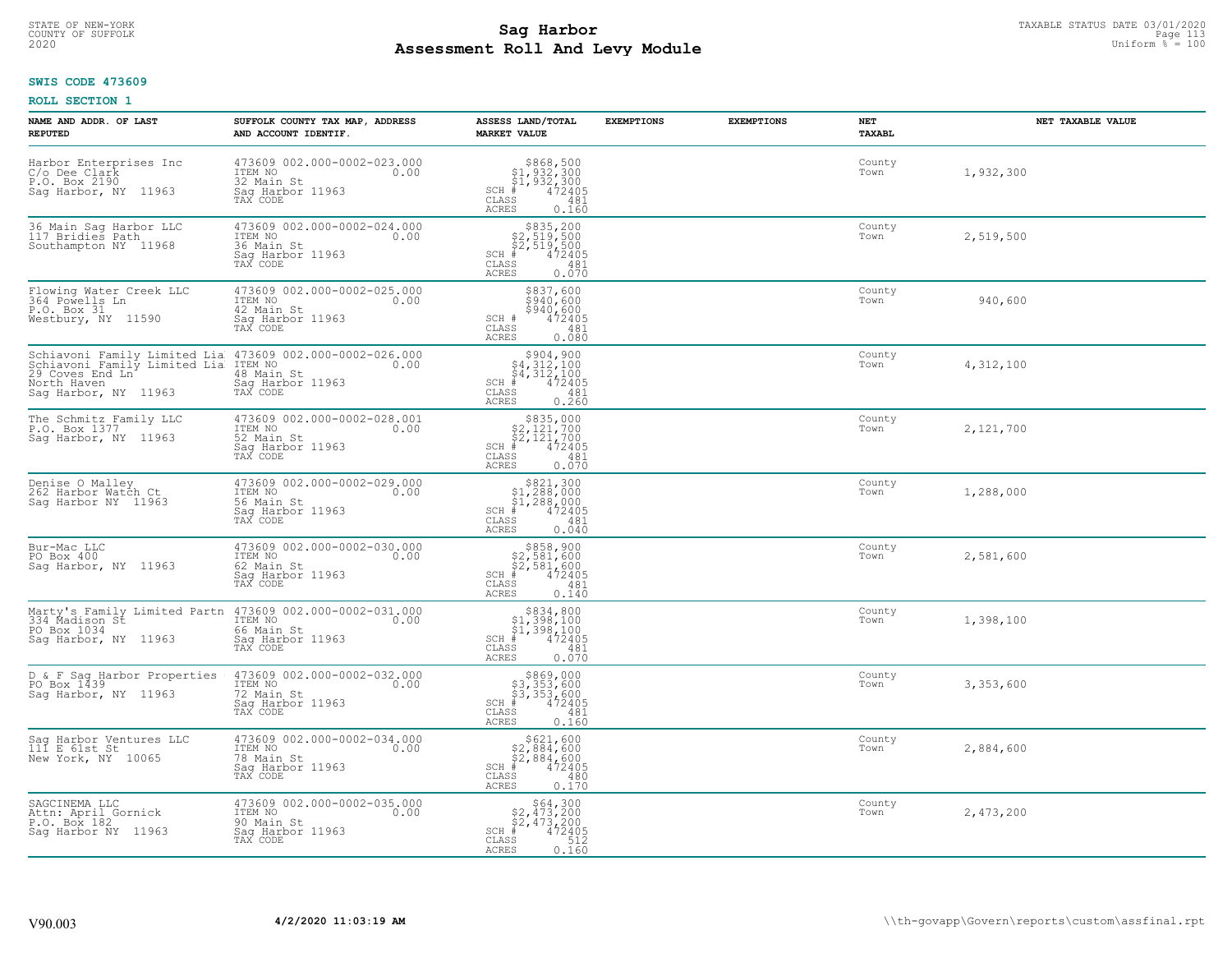# STATE OF NEW-YORK TAXABLE STATUS DATE 03/01/2020<br>COUNTY OF SUFFOLK Page 114 **Assessment Roll And Levy Module Example 2020** Uniform  $\frac{1}{8}$  = 100

# **SWIS CODE 473609**

| NAME AND ADDR. OF LAST<br><b>REPUTED</b>                                                                       | SUFFOLK COUNTY TAX MAP, ADDRESS<br>AND ACCOUNT IDENTIF.                                        | ASSESS LAND/TOTAL<br><b>MARKET VALUE</b>                                                                                                                           | <b>EXEMPTIONS</b> | <b>EXEMPTIONS</b> | <b>NET</b><br>TAXABL | NET TAXABLE VALUE |
|----------------------------------------------------------------------------------------------------------------|------------------------------------------------------------------------------------------------|--------------------------------------------------------------------------------------------------------------------------------------------------------------------|-------------------|-------------------|----------------------|-------------------|
| 84 Main Street Sag Harbor LL 473609 002.000-0002-036.000<br>P.O. Box 1136 1TEM NO 1.000<br>Sag Harbor NY 11963 | 84 Main St<br>Saq Harbor 11963<br>TAX CODE                                                     | $\begin{array}{r} 821,200 \\ 51,288,800 \\ 51,288,800 \\ * \\ 472405 \\ \text{ss} \\ 283 \\ \text{ss} \\ \end{array}$<br>$SCH$ #<br>CLASS<br><b>ACRES</b><br>0.040 |                   |                   | County<br>Town       | 1,288,800         |
| East End Land Corporation<br>Main St<br>PO Box 1168<br>Sag Harbor, NY 11963                                    | 473609 002.000-0002-037.000<br>ITEM NO<br>96 Main St<br>0.00<br>Sag Harbor 11963<br>TAX CODE   | $$589,500$<br>$$1,128,700$<br>$$1,128,700$<br>$$1,128,700$<br>$SCH$ #<br>472405<br>CLASS<br>481<br>0.050<br><b>ACRES</b>                                           |                   |                   | County<br>Town       | 1,128,700         |
| Garter 3 LLC<br>122 Heady Creek Ln<br>Southampton NY 11968                                                     | 473609 002.000-0002-038.000<br>ITEM NO<br>0.00<br>102 Main St<br>Sag Harbor 11963<br>TAX CODE  | $$5.91, 900$<br>$$1, 246, 000$<br>$$1, 246, 000$<br>$$472405$<br>$SCH$ #<br>CLASS<br>481<br>0.060<br>ACRES                                                         |                   |                   | County<br>Town       | 1,246,000         |
| Katz, Gertrude (trustee)<br>Katz, Howard (trustee)<br>Main St<br>PO Box 876<br>Sag Harbor, NY 11963            | 473609 002.000-0002-039.000<br>ITEM NO<br>0.00<br>108 Main St<br>Sag Harbor 11963<br>TAX CODE  | $$950,700$<br>$$1,505,900$<br>$$1,505,900$<br>$*$ 472405<br>SCH #<br>CLASS<br>481<br>0.060<br>ACRES                                                                |                   |                   | County<br>Town       | 1,505,900         |
| 5 & 10, LLC<br>P.O. Box 488<br>Sag Harbor NY 11963                                                             | 473609 002.000-0002-040.000<br>ITEM NO<br>0.00<br>114 Main St<br>Saq Harbor 11963<br>TAX CODE  | $$866,000$<br>$$2,700,000$<br>$$2,700,000$<br>$*$ 472405<br>$SCH$ #<br>CLASS<br>481<br>0.160<br><b>ACRES</b>                                                       |                   |                   | County<br>Town       | 2,700,000         |
| E. M. L. Holding Corp.<br>358 Ferry Rd<br>Sag Harbor, NY 11963                                                 | 473609 002.000-0002-041.000<br>ITEM NO<br>0.00<br>120 Main St<br>Sag Harbor 11963<br>TAX CODE  | $\begin{array}{c} $843,500 $1,734,800 $1,734,800 $472405 \end{array}$<br>$SCH$ #<br>CLASS<br>481<br>0.100<br><b>ACRES</b>                                          |                   |                   | County<br>Town       | 1,734,800         |
| 126 Main Street Associates,<br>c/o Morley Property Managmen<br>32 Hampton Rd.<br>Southampton NY 11968          | 473609 002.000-0002-042.000<br>ITEM NO<br>0.00<br>126 Main St<br>Sag Harbor 11963<br>TAX CODE  | $$846, 400$<br>$$3, 214, 500$<br>$$3, 214, 500$<br>$$472405$<br>$SCH$ #<br>$\mathtt{CLASS}$<br>481<br>0.100<br><b>ACRES</b>                                        |                   |                   | County<br>Town       | 3, 214, 500       |
| Brosco, L.L.C.<br>BROSCO LLC<br>142 Wildwood Rd<br>P.O. Box 2696<br>Sag Harbor, NY 11963                       | 473609 002.000-0002-043.000<br>ITEM NO 0.00<br>132 Main St<br>Saq Harbor 11963<br>TAX CODE     | $$833,300$<br>$$1,277,500$<br>$$1,277,500$<br>$*$ 472405<br>$SCH$ #<br>CLASS<br>481<br>ACRES<br>0.070                                                              |                   |                   | County<br>Town       | 1,277,500         |
| Sag Harbor Savings Bank<br>Main St<br>Saq Harbor, NY 11963                                                     | 473609 002.000-0002-045.001<br>TTEM NO 0.00<br>138 Main St<br>Saq Harbor 11963<br>TAX CODE     | $$2,464,700$<br>$$2,464,700$<br>$$472405$<br>$SCH$ #<br>CLASS<br>461<br><b>ACRES</b><br>0.370                                                                      |                   |                   | County<br>Town       | 2,464,700         |
| Jill Scheerer<br>PO Box 1799<br>Sag Harbor, NY 11963                                                           | 473609 002.000-0002-048.000<br>ITEM NO<br>0.00<br>58 Meadow St<br>Sag Harbor 11963<br>TAX CODE | $$8,000$<br>$$8,000$<br>$$8,000$<br>$$472405$<br>SCH #<br>330<br>CLASS<br>0.020<br><b>ACRES</b>                                                                    |                   |                   | County<br>Town       | 8,000             |
| Kevin O Malley<br>Robert Schmitz<br>Barbara J Schmitz<br>P.O. Box 21<br>Sag Harbor, NY 11963                   | 473609 002.000-0002-049.000<br>ITEM NO<br>0.00<br>56 Main St<br>Sag Harbor 11963<br>TAX CODE   | $\begin{array}{l} $500 \\ $500 \\ $500 \end{array}$<br>SCH #<br>472405<br>CLASS<br>692<br><b>ACRES</b><br>0.050                                                    |                   |                   | County<br>Town       | 500               |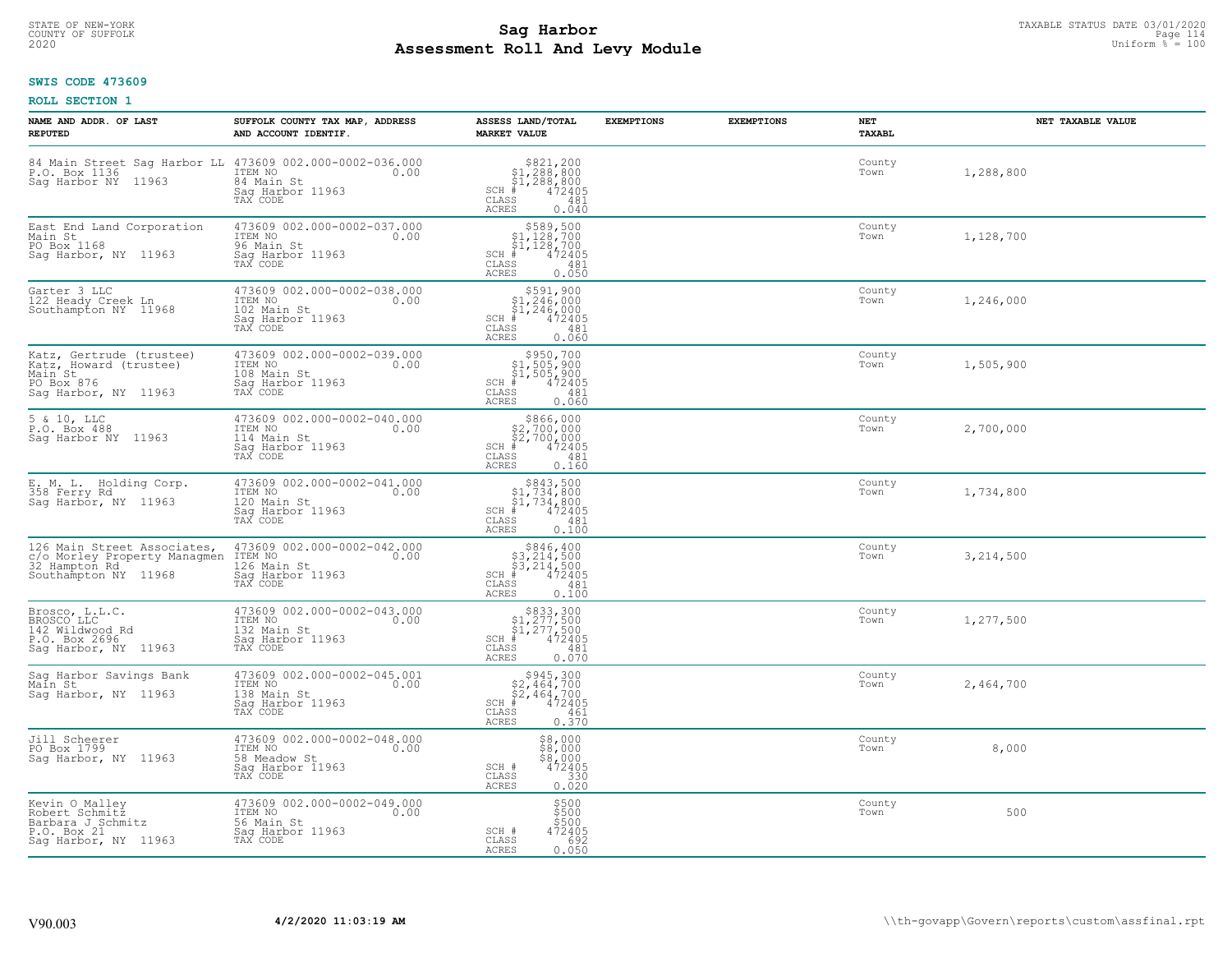# STATE OF NEW-YORK TAXABLE STATUS DATE 03/01/2020<br>COUNTY OF SUFFOLK Page 115 **Assessment Roll And Levy Module Example 2020** Uniform  $\frac{1}{8}$  = 100

### **SWIS CODE 473609**

| NAME AND ADDR. OF LAST<br><b>REPUTED</b>                                                               | SUFFOLK COUNTY TAX MAP, ADDRESS<br>AND ACCOUNT IDENTIF.                                                | ASSESS LAND/TOTAL<br><b>MARKET VALUE</b>                                                                                           | <b>EXEMPTIONS</b><br><b>EXEMPTIONS</b> | NET<br><b>TAXABL</b> | NET TAXABLE VALUE |
|--------------------------------------------------------------------------------------------------------|--------------------------------------------------------------------------------------------------------|------------------------------------------------------------------------------------------------------------------------------------|----------------------------------------|----------------------|-------------------|
| JAB 2 West Water Street LLC<br>c/o Adam Miller Group, P.C.<br>P. O. Box 1947<br>Bridgehampton NY 11932 | 473609 002.000-0002-051.001<br>ITEM NO<br>0.00<br>2 West Water St<br>Village of Sag Harbor<br>TAX CODE | $$189,900$<br>$$1,357,300$<br>$$1,357,300$<br>$472405$<br>$$2100$<br>$SCH$ #<br>$\mathtt{CLASS}$<br>ACRES<br>0.690                 |                                        | County<br>Town       | 1,357,300         |
| EEYORE, LLC<br>c/o Daniel Sullivan<br>101 West 55th St<br>New York NY 10019                            | 473609 002.000-0003-001.000<br>ITEM NO<br>0.00<br>83 Main St<br>Saq Harbor 11963<br>TAX CODE           | $$850, 800$<br>$$3, 249, 400$<br>$$3, 249, 400$<br>$$3, 249, 400$<br>$SCH$ #<br>472405<br>CLASS<br>481<br>0.120<br>ACRES           |                                        | County<br>Town       | 3,249,400         |
| Sag Harbor Roo, LLC<br>c/o Daniel Sullivan<br>101 West 55th St<br>New York NY 10019                    | 473609 002.000-0003-002.000<br>ITEM NO<br>0.00<br>11 Washington St<br>Sag Harbor 11963<br>TAX CODE     | \$383,200<br>\$383,200<br>\$383,200<br>SCH #<br>$\begin{smallmatrix} 472405\ 330\ 0.150 \end{smallmatrix}$<br>CLASS<br>ACRES       |                                        | County<br>Town       | 383,200           |
| Namaste Properties, LLC<br>P.O. Box 3049<br>Sag Harbor, NY 11963                                       | 473609 002.000-0003-003.000<br>ITEM NO<br>0.00<br>17 Washington St<br>Saq Harbor 11963<br>TAX CODE     | $$609,500$<br>$$1,288,000$<br>$$1,288,000$<br>$*$ 472405<br>$SCH$ #<br>CLASS<br>482<br><b>ACRES</b><br>0.040                       |                                        | County<br>Town       | 1,288,000         |
| 24-27 Washington Street LLC<br>c/o Murdock<br>55 Prospect Place<br>New York NY 11217                   | 473609 002.000-0003-004.000<br>ITEM NO<br>0.00<br>27 Washington St<br>Saq Harbor 11963<br>TAX CODE     | \$532,800<br>\$651,400<br>\$651,400<br>SCH #<br>472405<br>CLASS<br>482<br><b>ACRES</b><br>0.080                                    |                                        | County<br>Town       | 651,400           |
| A & D Building Inc<br>PO Box 2661<br>Sag Harbor, NY 11963                                              | 473609 002.000-0003-008.000<br>ITEM NO<br>0.00<br>75 Main St<br>Sag Harbor 11963<br>TAX CODE           | $$2,430,200$<br>$$2,430,200$<br>$$2,430,200$<br>$$472405$<br>$SCH$ #<br>CLASS<br>481<br>ACRES<br>0.080                             |                                        | County<br>Town       | 2,430,200         |
| 64 Division Street Realty, L<br>G-R Hamel LLC<br>51 Division Street #161<br>Sag Harbor NY 11963        | 473609 002.000-0003-010.000<br>ITEM NO<br>0.00<br>64 Division St<br>Saq Harbor 11963<br>TAX CODE       | \$525,600<br>\$809,100<br>\$809,100<br>472405<br>SCH #<br>$\mathtt{CLASS}$<br>425<br>ACRES<br>0.050                                |                                        | County<br>Town       | 809,100           |
| 63 Main LLC<br>P.O. Box 1950<br>Saq Harbor NY 11963                                                    | 473609 002.000-0003-013.001<br>TTEM NO 0.00<br>63 Main St<br>Saq Harbor 11963<br>TAX CODE              | $\begin{array}{c} $850,200 $1,983,400 $1,983,400 $472405 \end{array}$<br>$SCH$ #<br>CLASS<br>481<br><b>ACRES</b><br>0.110          |                                        | County<br>Town       | 1,983,400         |
| Division Street Hotel Corp<br>PO Box 1349<br>Saq Harbor, NY 11963                                      | 473609 002.000-0003-015.000<br>ITEM NO<br>0.00<br>49 Main St<br>Saq Harbor 11963<br>TAX CODE           | \$325,100<br>\$4,116,400<br>$\frac{1}{4}$ , 116, 400<br>$\frac{4}{4}$ , 472405<br>$SCH$ #<br>CLASS<br>414<br><b>ACRES</b><br>0.190 |                                        | County<br>Town       | 4,116,400         |
| Romany Kramoris<br>P.O. Box 2664<br>41 Main St<br>Sag Harbor, NY 11963-0119                            | 473609 002.000-0003-016.000<br>ITEM NO<br>0.00<br>41 Main St<br>Sag Harbor 11963<br>TAX CODE           | \$592,900<br>\$845,900<br>\$845,900<br>472405<br>SCH #<br>CLASS<br>481<br><b>ACRES</b><br>0.060                                    |                                        | County<br>Town       | 845,900           |
| Beaner II LLC<br>PO Box 1620<br>Saq Harbor, NY 11963                                                   | 473609 002.000-0003-017.000<br>ITEM NO<br>0.00<br>35 Main St<br>Sag Harbor 11963<br>TAX CODE           | \$827,400<br>$$1,788,800$<br>$$1,788,800$<br>$SCH$ #<br>472405<br>CLASS<br>481<br><b>ACRES</b><br>0.050                            |                                        | County<br>Town       | 1,788,800         |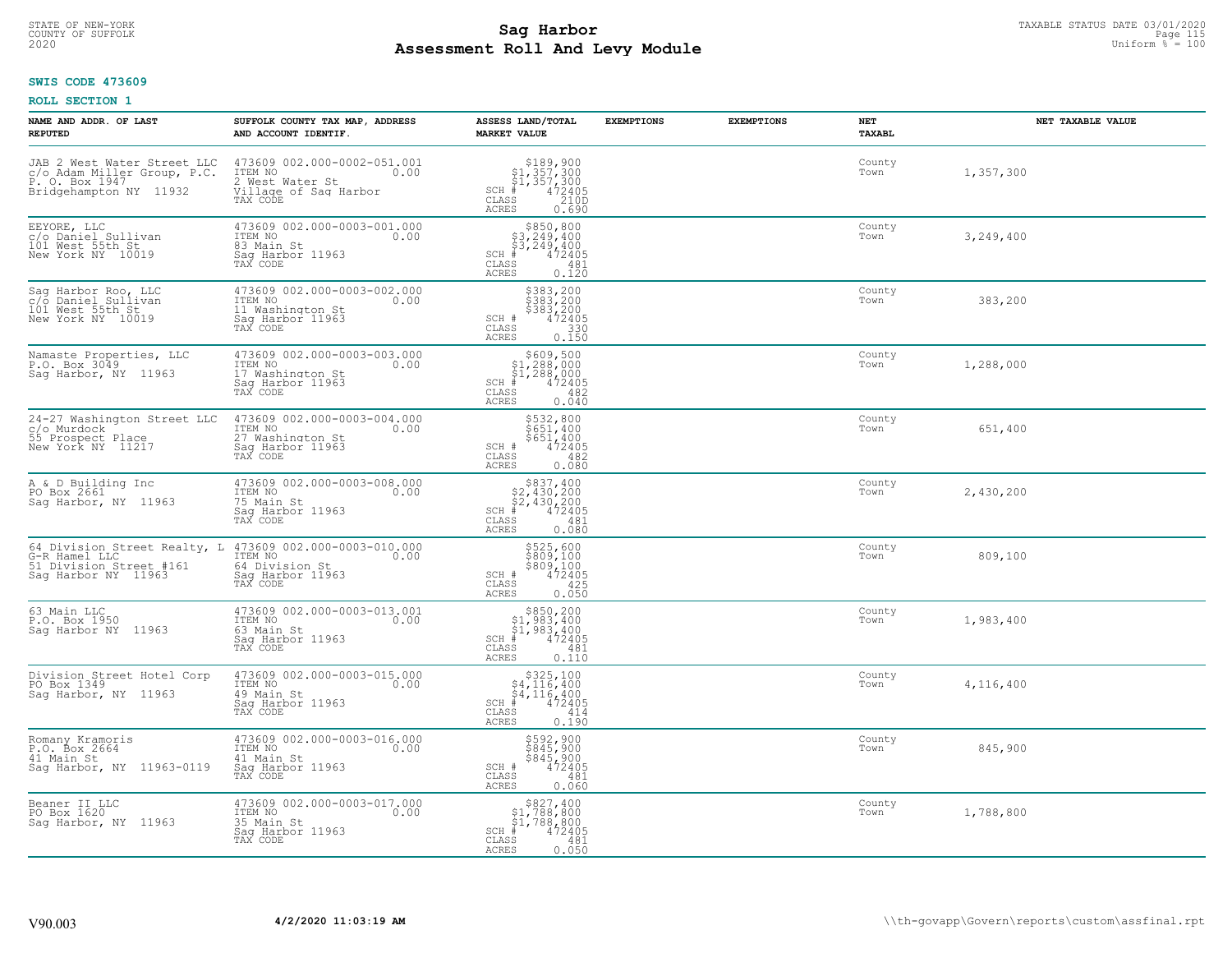# STATE OF NEW-YORK TAXABLE STATUS DATE 03/01/2020<br>COUNTY OF SUFFOLK Page 116 Page 116 **Assessment Roll And Levy Module Example 2020** Uniform  $\frac{1}{8}$  = 100

# **SWIS CODE 473609**

| NAME AND ADDR. OF LAST<br><b>REPUTED</b>                                                            | SUFFOLK COUNTY TAX MAP, ADDRESS<br>AND ACCOUNT IDENTIF.                                          | ASSESS LAND/TOTAL<br><b>MARKET VALUE</b>                                                                                            | <b>EXEMPTIONS</b> | <b>EXEMPTIONS</b> | NET<br>TAXABL  | NET TAXABLE VALUE |
|-----------------------------------------------------------------------------------------------------|--------------------------------------------------------------------------------------------------|-------------------------------------------------------------------------------------------------------------------------------------|-------------------|-------------------|----------------|-------------------|
| Cardile and Caniglia LLC<br>P.O. Box 3292<br>Sag Harbor NY 11963                                    | 473609 002.000-0003-018.000<br>ITEM NO<br>0.00<br>29 Main St<br>Saq Harbor 11963<br>TAX CODE     | $$828,600$<br>$$1,189,800$<br>$$1,189,800$<br>$*$ $472405$<br>$SCH$ #<br>CLASS<br>481<br><b>ACRES</b><br>0.060                      |                   |                   | County<br>Town | 1,189,800         |
| Big Fish Holding<br>PO Box 2662<br>Sag Harbor NY 11963                                              | 473609 002.000-0003-019.000<br>ITEM NO<br>0.00<br>23 Main St<br>Sag Harbor 11963<br>TAX CODE     | $$844, 200$<br>$$1, 478, 700$<br>$$1, 478, 700$<br>$$1, 478, 700$<br>$SCH$ #<br>$'$ 472405<br>CLASS<br>481<br><b>ACRES</b><br>0.100 |                   |                   | County<br>Town | 1,478,700         |
| First National Bank<br>Of East Hampton<br>351 Pantigo Rd<br>East Hampton, NY 11937                  | 473609 002.000-0003-020.000<br>ITEM NO<br>0.00<br>17 Main St<br>Sag Harbor 11963<br>TAX CODE     | $$2,795,200$<br>$$2,795,200$<br>$$2,795,200$<br>$*$ 472405<br>$SCH$ #<br>CLASS<br>460<br>0.360<br>ACRES                             |                   |                   | County<br>Town | 2,795,200         |
| Sag Harbor Pooh LLC<br>c/o Manhattan Skyline Manage<br>101 W 55th St<br>New York, NY 10019          | 473609 002.000-0003-021.000<br>ITEM NO<br>0.00<br>7 Main St<br>Saq Harbor 11963<br>TAX CODE      | $$3,164,700$<br>$$3,164,700$<br>$$3,164,700$<br>$SCH$ #<br>472405<br><b>CLASS</b><br>480<br><b>ACRES</b><br>0.100                   |                   |                   | County<br>Town | 3,164,700         |
| Snuffy's Realty LLC<br>c/o_Russell J. Smyth Jr.<br>32 Payne Ave<br>Sag Harbor, NY 11963             | 473609 002.000-0003-022.000<br>ITEM NO<br>0.00<br>1 Main St<br>Sag Harbor 11963<br>TAX CODE      | \$816,900<br>\$929,300<br>\$929,300<br>472405<br>SCH #<br>CLASS<br>421<br><b>ACRES</b><br>0.020                                     |                   |                   | County<br>Town | 929,300           |
| Tenco Holdings Ltd<br>C/o T. B. Conklin III<br>PO Box 1349<br>Sag Harbor, NY 11963                  | 473609 002.000-0003-024.000<br>ITEM NO<br>0.00<br>45 Main St<br>Sag Harbor 11963<br>TAX CODE     | $$339,700$<br>$$1,262,100$<br>$$1,262,100$<br>$$472405$<br>$SCH$ #<br>CLASS<br>$-481$<br>0.090<br><b>ACRES</b>                      |                   |                   | County<br>Town | 1,262,100         |
| EEYORE, LLC<br>c/o Daniel Sullivan<br>101 West 55th St<br>New York NY 10019                         | 473609 002.000-0003-027.001<br>ITEM NO<br>0.00<br>80 Division St<br>Sag Harbor 11963<br>TAX CODE | \$531,500<br>\$531,500<br>\$531,500<br>472405<br>SCH #<br>483<br>CLASS<br>0.170<br>ACRES                                            |                   |                   | County<br>Town | 531,500           |
| Nancy G. Mowry, Trustee<br>of the Nancy G. Mowry Revoca<br>8034 East Shadow Lane<br>Tucson AZ 85750 | 473609 002.001-0001-001.000<br>ITEM NO<br>0.00<br>18 Bridge St<br>Saq Harbor 11963<br>TAX CODE   | \$117,600<br>\$117,600<br>472405<br>210C<br>SCH #<br>$\mathtt{CLASS}$<br><b>ACRES</b>                                               |                   |                   | County<br>Town | 117,600           |
| Paul Moses<br>Julienne Moses<br>425 E 79th St<br>New York, NY 10021                                 | 473609 002.001-0001-002.000<br>TTEM NO 0.00<br>18 Bridge St<br>Saq Harbor<br>TAX CODE            | \$117,600<br>\$117,600<br>472405<br>SCH #<br>CLASS<br>210C<br><b>ACRES</b>                                                          |                   |                   | County<br>Town | 117,600           |
| Sydelle Beiner<br>Unit 3f Sag Harbor Close<br>Bridge St<br>Sag Harbor, NY 11963                     | 473609 002.001-0001-003.000<br>ITEM NO<br>0.00<br>18 Bridge St<br>Sag Harbor 11963<br>TAX CODE   | \$188,300<br>\$188,300<br>472405<br>210C<br>$SCH$ $#$<br>CLASS<br><b>ACRES</b>                                                      |                   |                   | County<br>Town | 188,300           |
| Diane M Zgonc<br>C/o Diane Bell<br>237 E 20th St<br>New York, NY 10003                              | 473609 002.001-0001-004.000<br>ITEM NO<br>0.00<br>18 Bridge St<br>Saq Harbor<br>TAX CODE         | \$153,000<br>$$153,000$<br>472405<br>210C<br>SCH #<br>CLASS<br><b>ACRES</b>                                                         |                   |                   | County<br>Town | 153,000           |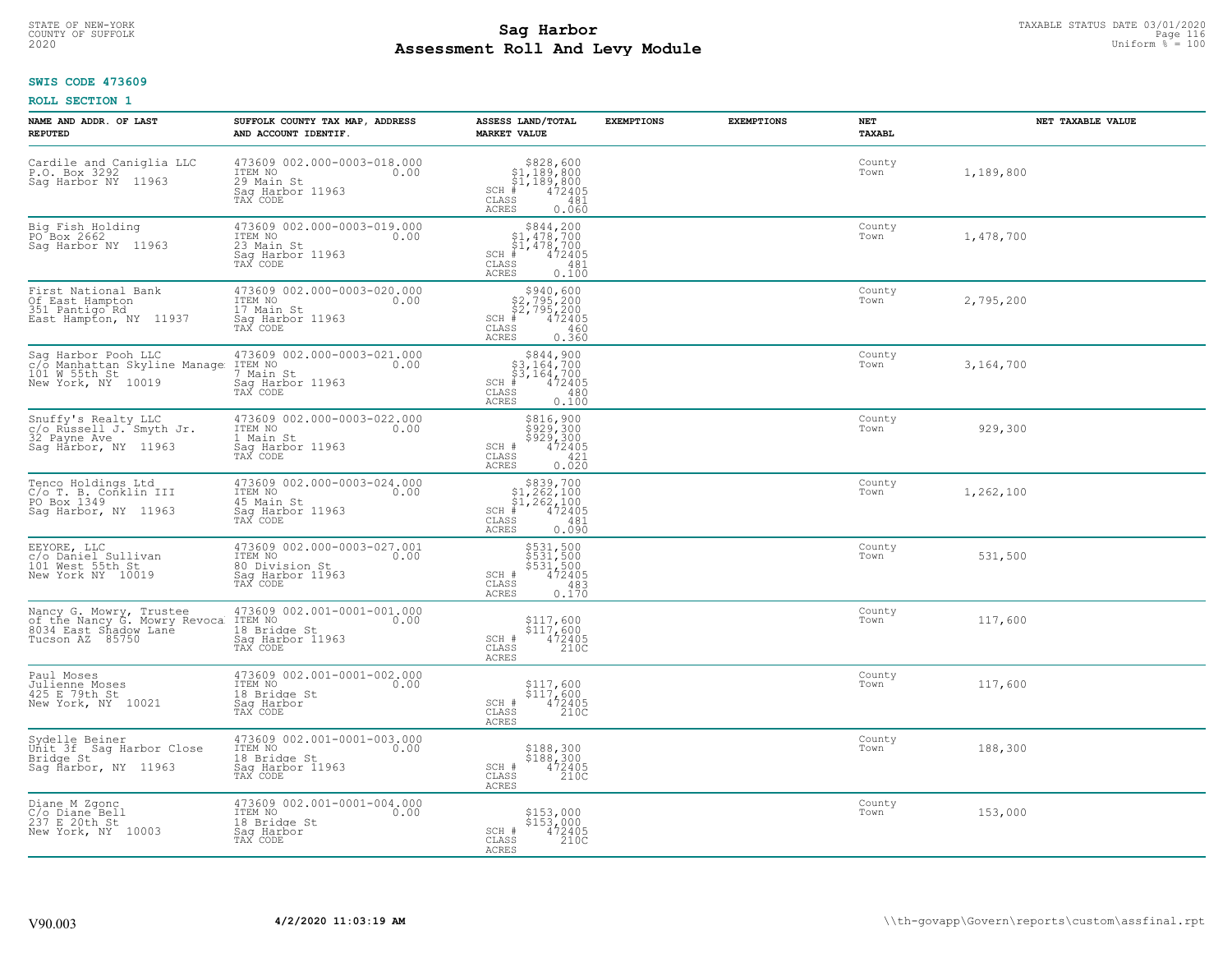# STATE OF NEW-YORK TAXABLE STATUS DATE 03/01/2020<br>COUNTY OF SUFFOLK Page 117 **Assessment Roll And Levy Module Example 2020** Uniform  $\frac{1}{8}$  = 100

#### **SWIS CODE 473609**

| NAME AND ADDR. OF LAST<br><b>REPUTED</b>                                                                    | SUFFOLK COUNTY TAX MAP, ADDRESS<br>AND ACCOUNT IDENTIF.                                        | ASSESS LAND/TOTAL<br><b>MARKET VALUE</b>                                                                 | <b>EXEMPTIONS</b> | <b>EXEMPTIONS</b> | <b>NET</b><br>TAXABL | NET TAXABLE VALUE |
|-------------------------------------------------------------------------------------------------------------|------------------------------------------------------------------------------------------------|----------------------------------------------------------------------------------------------------------|-------------------|-------------------|----------------------|-------------------|
| Matthew Habermann<br>P.O. Box 597<br>Sag Harbor NY 11963                                                    | 473609 002.001-0001-005.000<br>ITEM NO<br>0.00<br>18 Bridge St<br>Saq Harbor 11963<br>TAX CODE | \$153,000<br>\$153,000<br>472405<br>210C<br>SCH #<br>CLASS<br>ACRES                                      |                   |                   | County<br>Town       | 153,000           |
| Carol Art Keane<br>301 E 48th St Apt 7D<br>New York NY 10017                                                | 473609 002.001-0001-006.000<br>ITEM NO<br>0.00<br>18 Bridge St<br>Sag Harbor<br>TAX CODE       | \$188,300<br>\$188,300<br>472405<br>SCH #<br>CLASS<br>210C<br>ACRES                                      |                   |                   | County<br>Town       | 188,300           |
| Richard O'Brien<br>Sandra O'Brien<br>302 Stanley Avenue<br>Staten Island NY 10301                           | 473609 002.001-0001-007.000<br>ITEM NO<br>0.00<br>18 Bridge St<br>Sag Harbor 11963<br>TAX CODE | \$117,600<br>$\begin{array}{r} 5117,600 \\ 472405 \\ 210C \end{array}$<br>SCH #<br>CLASS<br><b>ACRES</b> |                   |                   | County<br>Town       | 117,600           |
| Douglas Michael Feiden<br>Lucette Lagnado<br>312 E 89th St Apt 1L<br>New York NY 10128                      | 473609 002.001-0001-008.000<br>ITEM NO<br>0.00<br>18 Bridge St<br>Saq Harbor<br>TAX CODE       | \$117,600<br>\$117,600<br>472405<br>210C<br>SCH #<br>CLASS<br><b>ACRES</b>                               |                   |                   | County<br>Town       | 117,600           |
| Joan E Feehan (Trustee)<br>The Joan E. Feehan Trust<br>804 Manchester Woods Dr<br>Sun City Center, FL 33573 | 473609 002.001-0001-009.000<br>ITEM NO<br>0.00<br>18 Bridge St<br>Saq Harbor 11963<br>TAX CODE | \$117,600<br>$$117,600$<br>472405<br>SCH #<br>CLASS<br>210C<br>ACRES                                     |                   |                   | County<br>Town       | 117,600           |
| BRIDGE SH LLC<br>165 Christopher St Apt 6K<br>New York NY 10014                                             | 473609 002.001-0001-010.000<br>ITEM NO<br>0.00<br>18 Bridge St<br>Sag Harbor<br>TAX CODE       | \$117,600<br>\$117,600<br>SCH #<br>$\frac{472405}{2100}$<br>CLASS<br><b>ACRES</b>                        |                   |                   | County<br>Town       | 117,600           |
| Robert B Allardice III<br>P.O. Box 429<br>Saq Harbor, NY 11963                                              | 473609 002.001-0001-011.000<br>ITEM NO<br>0.00<br>18 Bridge St<br>Saq Harbor 11963<br>TAX CODE | \$188,300<br>\$188,300<br>472405<br>210C<br>SCH #<br>$\mathtt{CLASS}$<br><b>ACRES</b>                    |                   |                   | County<br>Town       | 188,300           |
| Paula Raflo (Life Estate)<br>P.O. Box 1384<br>Saq Harbor NY 11963                                           | 473609 002.001-0001-012.000<br>ITEM NO<br>0.00<br>18 Bridge St<br>Saq Harbor<br>TAX CODE       | \$153,000<br>\$153,000<br>472405<br>210C<br>SCH #<br>CLASS<br><b>ACRES</b>                               |                   |                   | County<br>Town       | 153,000           |
| Jason Van Dalen<br>135 Hudson St Apt 6R<br>New York NY 10013                                                | 473609 002.001-0001-013.000<br>ITEM NO<br>0.00<br>18 Bridge St<br>Saq Harbor 11963<br>TAX CODE | \$113,800<br>\$113,800<br>472405<br>210C<br>SCH #<br>CLASS<br><b>ACRES</b>                               |                   |                   | County<br>Town       | 113,800           |
| Karen Venezky<br>P.O. Box 1859<br>Saq Harbor NY<br>11963                                                    | 473609 002.001-0001-014.000<br>ITEM NO<br>0.00<br>18 Bridge St<br>Sag Harbor<br>TAX CODE       | \$227,500<br>\$227,500<br>472405<br>210C<br>SCH #<br>CLASS<br><b>ACRES</b>                               |                   |                   | County<br>Town       | 227,500           |
| Susan E. Elmiger<br>472 Greenwich St<br>4th Floor<br>New York NY 10013                                      | 473609 002.001-0001-015.000<br>ITEM NO<br>0.00<br>18 Bridge St<br>Sag Harbor 11963<br>TAX CODE | \$117,600<br>\$117,600<br>SCH #<br>472405<br>210C<br>CLASS<br>ACRES                                      |                   |                   | County<br>Town       | 117,600           |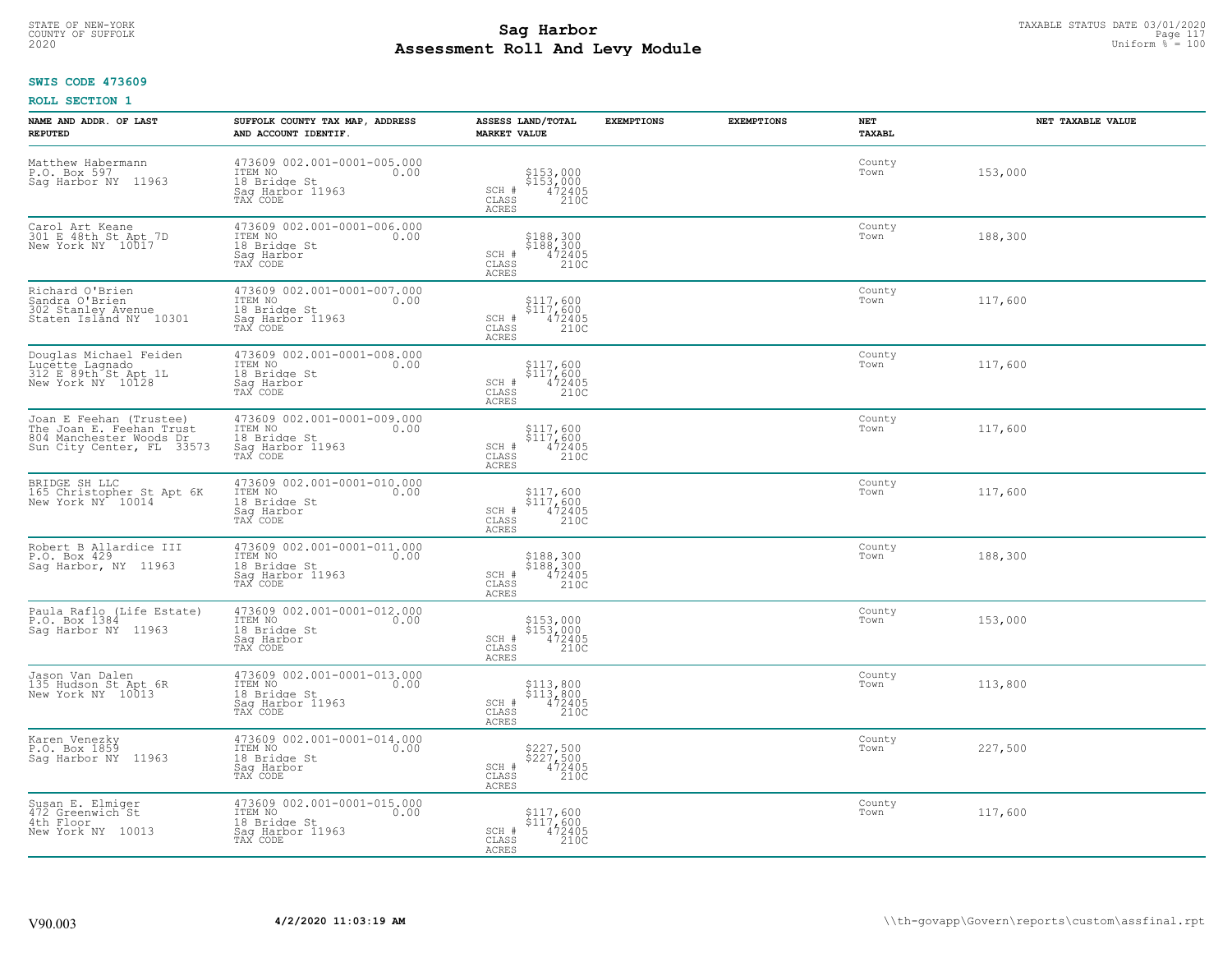# STATE OF NEW-YORK TAXABLE STATUS DATE 03/01/2020<br>COUNTY OF SUFFOLK Page 118 **Assessment Roll And Levy Module Example 2020** Uniform  $\frac{1}{8}$  = 100

### **SWIS CODE 473609**

| NAME AND ADDR. OF LAST<br><b>REPUTED</b>                                                        | SUFFOLK COUNTY TAX MAP, ADDRESS<br>AND ACCOUNT IDENTIF.                                        | ASSESS LAND/TOTAL<br><b>MARKET VALUE</b>                                                                 | <b>EXEMPTIONS</b> | <b>EXEMPTIONS</b> | <b>NET</b><br>TAXABL | NET TAXABLE VALUE |
|-------------------------------------------------------------------------------------------------|------------------------------------------------------------------------------------------------|----------------------------------------------------------------------------------------------------------|-------------------|-------------------|----------------------|-------------------|
| Kevin J Mc Namara<br>Charles S Mc Namara<br>35 Orchard Hill LN<br>Fairfield, CT 06824           | 473609 002.001-0001-016.000<br>ITEM NO<br>0.00<br>18 Bridge St<br>Saq Harbor<br>TAX CODE       | \$117,600<br>\$117,600<br>472405<br>210C<br>SCH #<br>CLASS<br><b>ACRES</b>                               |                   |                   | County<br>Town       | 117,600           |
| Michael Manzare<br>Laura Manzare<br>471 Western Hwy<br>Orangeburg, NY 10962                     | 473609 002.001-0001-017.000<br>TTEM NO 0.00<br>18 Bridge St<br>Sag Harbor 11963<br>TAX CODE    | \$117,600<br>\$117,600<br>472405<br>SCH #<br>210C<br>CLASS<br><b>ACRES</b>                               |                   |                   | County<br>Town       | 117,600           |
| Todd R Gordon<br>502 North Brookside<br>Freeport, NY 11520                                      | 473609 002.001-0001-018.000<br>ITEM NO<br>0.00<br>18 Bridge St<br>Sag Harbor<br>TAX CODE       | \$117,600<br>$\begin{array}{r} 5117,600 \\ 472405 \\ 2100 \end{array}$<br>SCH #<br>CLASS<br>ACRES        |                   |                   | County<br>Town       | 117,600           |
| Sarah W Kirtland<br>10 W 66th St Apt 19B<br>New York, NY 10023                                  | 473609 002.001-0001-019.000<br>TTEM NO 0.00<br>18 Bridge St<br>Sag Harbor 11963<br>TAX CODE    | \$188,300<br>\$188,300<br>472405<br>210C<br>SCH #<br>CLASS<br>ACRES                                      |                   |                   | County<br>Town       | 188,300           |
| Eliza Werner<br>P.O. Box 504<br>Sag Harbor, NY 11963                                            | 473609 002.001-0001-020.000<br>ITEM NO<br>0.00<br>18 Bridge St<br>Saq Harbor<br>TAX CODE       | \$153,000<br>\$153,000<br>472405<br>210C<br>SCH #<br>CLASS<br>ACRES                                      |                   |                   | County<br>Town       | 153,000           |
| John J Munzel<br>548 Roanoke Ave<br>Riverhead, NY 11901                                         | 473609 002.001-0001-021.000<br>ITEM NO<br>0.00<br>18 Bridge St<br>Sag Harbor 11963<br>TAX CODE | \$153,000<br>\$153,000<br>472405<br>210C<br>SCH #<br>CLASS<br>ACRES                                      |                   |                   | County<br>Town       | 153,000           |
| Donna Sager<br>PO Box 2033<br>Sag Harbor, NY 11963                                              | 473609 002.001-0001-022.000<br>ITEM NO<br>0.00<br>18 Bridge St<br>Sag Harbor<br>TAX CODE       | \$188,300<br>\$188,300<br>472405<br>210C<br>SCH #<br>CLASS<br>ACRES                                      |                   |                   | County<br>Town       | 188,300           |
| Allise Singleton<br>Ronald Williams<br>Allise Singleton<br>18 Bridge Št<br>Sag Harbor, NY 11963 | 473609 002.001-0001-023.000<br>ITEM NO<br>0.00<br>18 Bridge St<br>Saq Harbor 11963<br>TAX CODE | \$117,600<br>\$117,600<br>472405<br>SCH #<br>CLASS<br>210C<br><b>ACRES</b>                               |                   |                   | County<br>Town       | 117,600           |
| Henry W Birdsall<br>Carol McCarthy<br>28 High Pt<br>07009<br>Cedar Grove NJ                     | 473609 002.001-0001-024.000<br>TTEM NO 0.00<br>18 Bridge St<br>Saq Harbor<br>TAX CODE          | \$117,600<br>\$117,600<br>472405<br>210C<br>SCH #<br>CLASS<br><b>ACRES</b>                               |                   |                   | County<br>Town       | 117,600           |
| Eileen Ragone<br>Carolyn Lúppino<br>87-20 250th St<br>Bellerose NY 11426                        | 473609 002.001-0001-025.000<br>ITEM NO<br>0.00<br>18 Bridge St<br>Sag Harbor 11963<br>TAX CODE | \$117,600<br>$\begin{array}{r} 5117,600 \\ 472405 \\ 2100 \end{array}$<br>SCH #<br>CLASS<br><b>ACRES</b> |                   |                   | County<br>Town       | 117,600           |
| Carolyn Margolis<br>511 E 20th St Apt 2E<br>New York NY 10010                                   | 473609 002.001-0001-026.000<br>ITEM NO<br>0.00<br>18 Bridge St<br>Saq Harbor<br>TAX CODE       | \$117,600<br>\$117,600<br>SCH #<br>472405<br>210C<br>CLASS<br><b>ACRES</b>                               |                   |                   | County<br>Town       | 117,600           |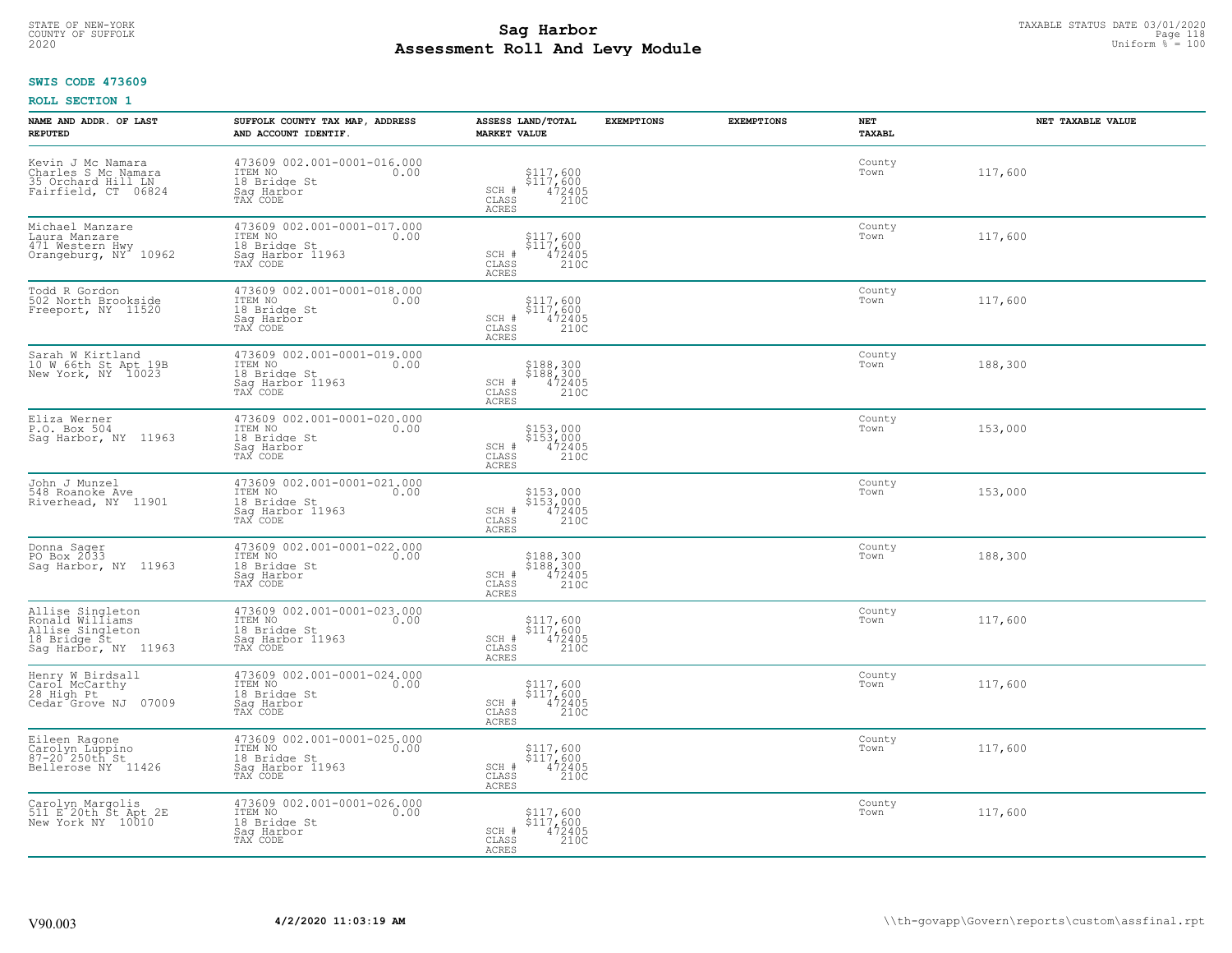# STATE OF NEW-YORK TAXABLE STATUS DATE 03/01/2020<br>COUNTY OF SUFFOLK Page 119 Page 119 **Assessment Roll And Levy Module Example 2020** Uniform  $\frac{1}{8}$  = 100

# **SWIS CODE 473609**

| NAME AND ADDR. OF LAST<br><b>REPUTED</b>                                                       | SUFFOLK COUNTY TAX MAP, ADDRESS<br>AND ACCOUNT IDENTIF.                                            | ASSESS LAND/TOTAL<br><b>MARKET VALUE</b>                                                   | <b>EXEMPTIONS</b>  |                     | <b>EXEMPTIONS</b><br><b>NET</b><br>TAXABL |           | NET TAXABLE VALUE |
|------------------------------------------------------------------------------------------------|----------------------------------------------------------------------------------------------------|--------------------------------------------------------------------------------------------|--------------------|---------------------|-------------------------------------------|-----------|-------------------|
| Carl M Peterson<br>18 Bridge St Unit 2D<br>PO Box 1858<br>Sag Harbor NY 11963                  | 473609 002.001-0001-027.000<br>ITEM NO<br>0.00<br>18 Bridge St<br>Saq Harbor 11963<br>TAX CODE     | \$188,300<br>\$188,300<br>472405<br>210C<br>SCH #<br>CLASS<br><b>ACRES</b>                 |                    |                     | County<br>Town                            | 188,300   |                   |
| Joan Gassisi<br>227 North Main St<br>Southampton NY 11968                                      | 473609 002.001-0001-028.000<br>ITEM NO<br>0.00<br>18 Bridge St<br>Saq Harbor<br>TAX CODE           | \$153,000<br>\$153,000<br>472405<br>210C<br>SCH #<br>CLASS<br>ACRES                        | veteran<br>veteran | \$22,950<br>\$2,062 | County<br>Town                            | 127,988   |                   |
| Peter Carew<br>PO Box 2430<br>Saq Harbor, NY 11963                                             | 473609 002.001-0001-029.000<br>ITEM NO<br>0.00<br>18 Bridge St<br>Sag Harbor 11963<br>TAX CODE     | \$153,000<br>\$153,000<br>472405<br>210C<br>SCH #<br>CLASS<br><b>ACRES</b>                 | veteran            | \$22,950            | County<br>Town                            | 130,050   |                   |
| Living Trust Michael E. Olse<br>Bernadette M. Olsen<br>14 Old Town Lane<br>Huntington NY 11743 | 473609 002.001-0001-030.000<br>10.00 0.00<br>18 Bridge St<br>Saq Harbor<br>TAX CODE                | \$188,300<br>\$188,300<br>472405<br>210C<br>SCH #<br>CLASS<br><b>ACRES</b>                 |                    |                     | County<br>Town                            | 188,300   |                   |
| PMAR, LLC<br>P.O. Box 1911<br>Sag Harbor NY 11963                                              | 473609 002.001-0001-031.000<br>ITEM NO<br>0.00<br>18 Bridge St<br>Saq Harbor 11963<br>TAX CODE     | \$117,600<br>\$117,600<br>472405<br>210C<br>SCH #<br>CLASS<br>ACRES                        |                    |                     | County<br>Town                            | 117,600   |                   |
| John F Good<br>25 Drummond Ln<br>New Canaan CT 06840                                           | 473609 002.001-0001-032.000<br>ITEM NO<br>0.00<br>18 Bridge St<br>Sag Harbor<br>TAX CODE           | \$117,600<br>$$117,600$<br>$472405$<br>SCH #<br>CLASS<br>210C<br><b>ACRES</b>              |                    |                     | County<br>Town                            | 117,600   |                   |
| Nada Barry<br>P.O. Box 111<br>Saq Harbor, NY 11963                                             | 473609 002.001-0002-001.000<br>ITEM NO<br>0.00<br>69 Main St #a<br>Sag Harbor 11963<br>TAX CODE    | \$860,000<br>\$860,000<br>472405<br>481C<br>SCH #<br>CLASS<br>ACRES                        |                    |                     | County<br>Town                            | 860,000   |                   |
| GBC-ENT LLC<br>69 Main St #b<br>Sag Harbor NY 11963                                            | 473609 002.001-0002-002.000<br>ITEM NO<br>0.00<br>69 Main St #b<br>Saq Harbor 11963<br>TAX CODE    | \$726,000<br>\$726,000<br>472405<br>SCH #<br>CLASS<br>ACRES<br>481C                        |                    |                     | County<br>Town                            | 726,000   |                   |
| Vital_Development, LLC<br>P.O. Box 1022<br>Bridgehampton NY 11932                              | 473609 002.001-0003-001.000<br>ITEM NO 0.00<br>69 Main St<br>Saq Harbor<br>TAX CODE                | $$1,068,600$<br>$$1,068,600$<br>$472405$<br>$SCH$ $#$<br>CLASS<br>481C<br>ACRES            |                    |                     | County<br>Town                            | 1,068,600 |                   |
| Helene Mahoney<br>PO Box 1345<br>Bridgehampton NY 11932                                        | 473609 002.001-0004-001.000<br>ITEM NO<br>0.00<br>69 Main St #e<br>Sag Harbor 11963<br>TAX CODE    | $$1,149,900$<br>$$1,149,900$<br>$*$ 472405<br>$SCH$ #<br>$\mathtt{CLASS}$<br>481C<br>ACRES |                    |                     | County<br>Town                            | 1,149,900 |                   |
| Burton J Stone<br>150 E 69 St Apt 6H<br>New York, NY 10021                                     | 473609 002.002-0001-001.000<br>ITEM NO<br>0.00<br>68 West Water St<br>Sag Harbor 11963<br>TAX CODE | \$438,500<br>\$438,500<br>472405<br>SCH #<br>$\mathtt{CLASS}$<br>210D<br>ACRES             |                    |                     | County<br>Town                            | 438,500   |                   |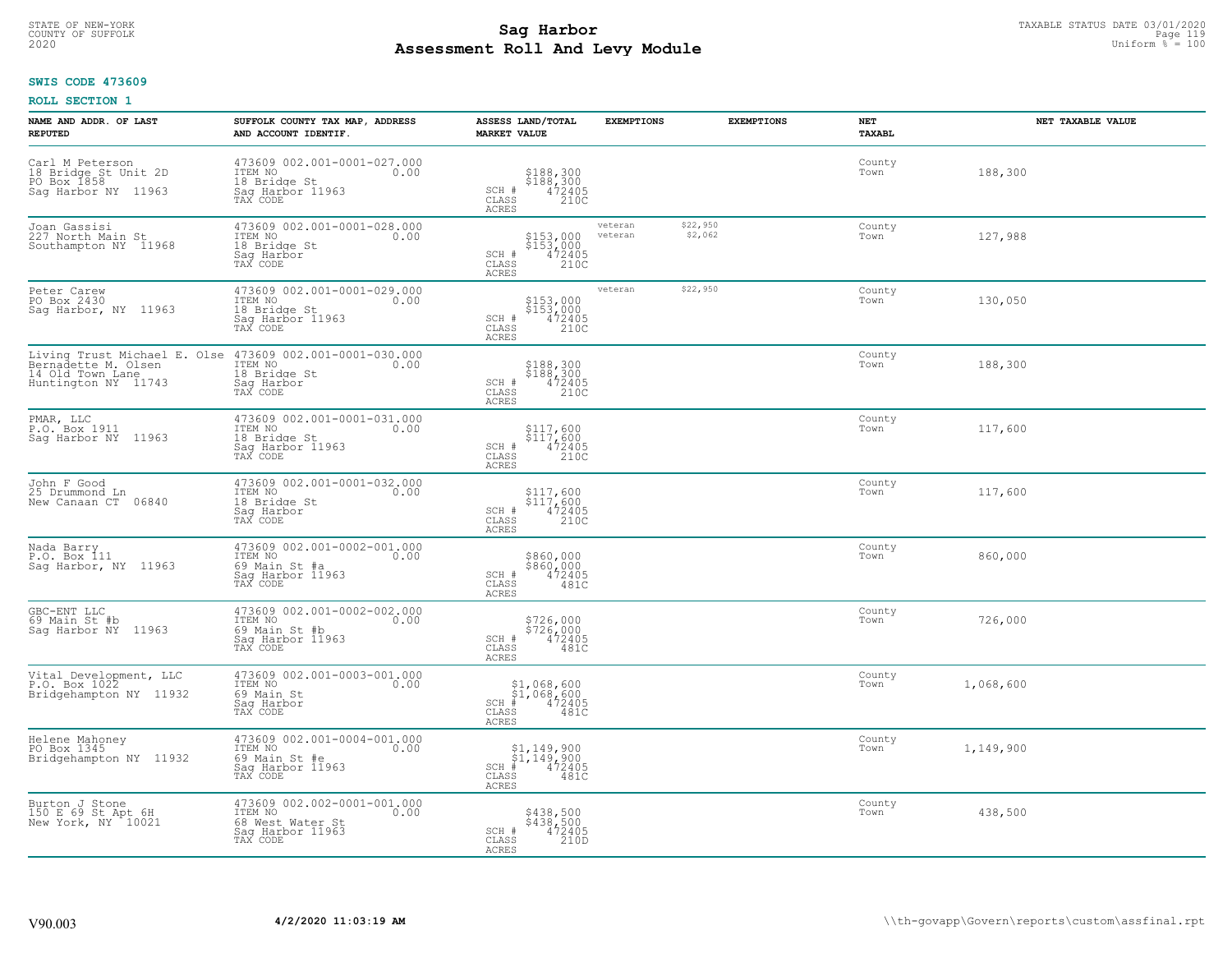# STATE OF NEW-YORK TAXABLE STATUS DATE 03/01/2020<br>COUNTY OF SUFFOLK Page 120 Page 120 **Assessment Roll And Levy Module Example 2020** Uniform  $\frac{1}{8}$  = 100

#### **SWIS CODE 473609**

| NAME AND ADDR. OF LAST<br><b>REPUTED</b>                                                                                                                       | SUFFOLK COUNTY TAX MAP, ADDRESS<br>AND ACCOUNT IDENTIF.                                            | ASSESS LAND/TOTAL<br><b>MARKET VALUE</b>                                   | <b>EXEMPTIONS</b> | <b>EXEMPTIONS</b> | NET<br><b>TAXABL</b> | NET TAXABLE VALUE |
|----------------------------------------------------------------------------------------------------------------------------------------------------------------|----------------------------------------------------------------------------------------------------|----------------------------------------------------------------------------|-------------------|-------------------|----------------------|-------------------|
| Ralph H. Gibson<br>Mary Jane Marcasiano<br>180 <sup>4</sup> Varick Street Suite 1030<br>New York NY 10014                                                      | 473609 002.002-0001-002.000<br>ITEM NO<br>0.00<br>68 West Water St<br>Saq Harbor 11963<br>TAX CODE | \$438,500<br>\$438,500<br>472405<br>210D<br>SCH #<br>CLASS<br>ACRES        |                   |                   | County<br>Town       | 438,500           |
| Dena Friedman<br>85 Greenway<br>Irvington ÑY 10533                                                                                                             | 473609 002.002-0001-003.000<br>ITEM NO<br>0.00<br>68 West Water St<br>Sag Harbor 11963<br>TAX CODE | \$438,500<br>\$438,500<br>472405<br>210D<br>SCH #<br>CLASS<br>ACRES        |                   |                   | County<br>Town       | 438,500           |
| Max R Blum<br>Diane Axlerod<br>891 Park Ave.<br>New York NY 10075                                                                                              | 473609 002.002-0001-004.000<br>ITEM NO<br>0.00<br>68 West Water St<br>Sag Harbor 11963<br>TAX CODE | \$438,500<br>\$438,500<br>472405<br>210D<br>SCH #<br>CLASS<br>ACRES        |                   |                   | County<br>Town       | 438,500           |
| Helen Hadjyannakis Bender<br>27 W 67th St Apt 4FE<br>New York, NY 10023                                                                                        | 473609 002.002-0001-005.000<br>ITEM NO<br>0.00<br>68 West Water St<br>Saq Harbor 11963<br>TAX CODE | \$438,500<br>\$438,500<br>472405<br>210D<br>SCH #<br>CLASS<br>ACRES        |                   |                   | County<br>Town       | 438,500           |
| Jacqueline L Soukup (Trustee 473609 002.002-0001-006.000<br>Edward A Soukup Revocable Tr ITEM NO<br>Mr. & Mrs. Jeffrey E. Soukup 68 West<br>Diane Marie Soukup | 0.00<br>68 West Water St<br>Saq Harbor 11963<br>TAX CODE                                           | \$438,500<br>\$438,500<br>472405<br>SCH #<br>CLASS<br>210D<br><b>ACRES</b> |                   |                   | County<br>Town       | 438,500           |
| Margaret M Brady<br>501 Fifth Ave Suite 1900<br>New York, NY 10017                                                                                             | 473609 002.002-0001-007.000<br>ITEM NO<br>0.00<br>68 West Water St<br>Sag Harbor 11963<br>TAX CODE | \$438,500<br>\$438,500<br>472405<br>210D<br>SCH #<br>CLASS<br>ACRES        |                   |                   | County<br>Town       | 438,500           |
| Robert D. Villency<br>Rowann M. Villency<br>106 Central Park South #26A<br>New York NY 10019                                                                   | 473609 002.002-0001-008.000<br>ITEM NO<br>0.00<br>68 West Water St<br>Sag Harbor 11963<br>TAX CODE | \$438,500<br>\$438,500<br>472405<br>210D<br>SCH #<br>CLASS<br>ACRES        |                   |                   | County<br>Town       | 438,500           |
| Sultana A. Kazanas<br>Anastasia Danz<br>537 Grand Ave<br>Leonia NJ 07605                                                                                       | 473609 002.002-0001-009.000<br>ITEM NO<br>0.00<br>68 West Water St<br>Saq Harbor 11963<br>TAX CODE | \$438,500<br>\$438,500<br>472405<br>210D<br>SCH #<br>CLASS<br><b>ACRES</b> |                   |                   | County<br>Town       | 438,500           |
| Arlene Genatt<br>14 East 75th St Apt 12D<br>New York NY 10021                                                                                                  | 473609 002.002-0001-010.000<br>TTEM NO 0.00<br>68 West Water St<br>Saq Harbor 11963<br>TAX CODE    | \$438,500<br>\$438,500<br>472405<br>210D<br>SCH #<br>CLASS<br><b>ACRES</b> |                   |                   | County<br>Town       | 438,500           |
| Michael Pastier<br>Carolyn Pastier<br>14 Bayard Dr<br>Dix Hills NY 11746                                                                                       | 473609 002.002-0001-011.000<br>ITEM NO<br>0.00<br>68 West Water St<br>Sag Harbor 11963<br>TAX CODE | \$438,500<br>\$438,500<br>472405<br>210D<br>SCH #<br>CLASS<br><b>ACRES</b> |                   |                   | County<br>Town       | 438,500           |
| Barbara Slatin<br>341 West 24th St. Apt 4J<br>New York NY 10011                                                                                                | 473609 002.002-0001-012.000<br>ITEM NO<br>0.00<br>68 West Water St<br>Sag Harbor 11963<br>TAX CODE | \$438,500<br>\$438,500<br>472405<br>210D<br>SCH #<br>CLASS<br>ACRES        |                   |                   | County<br>Town       | 438,500           |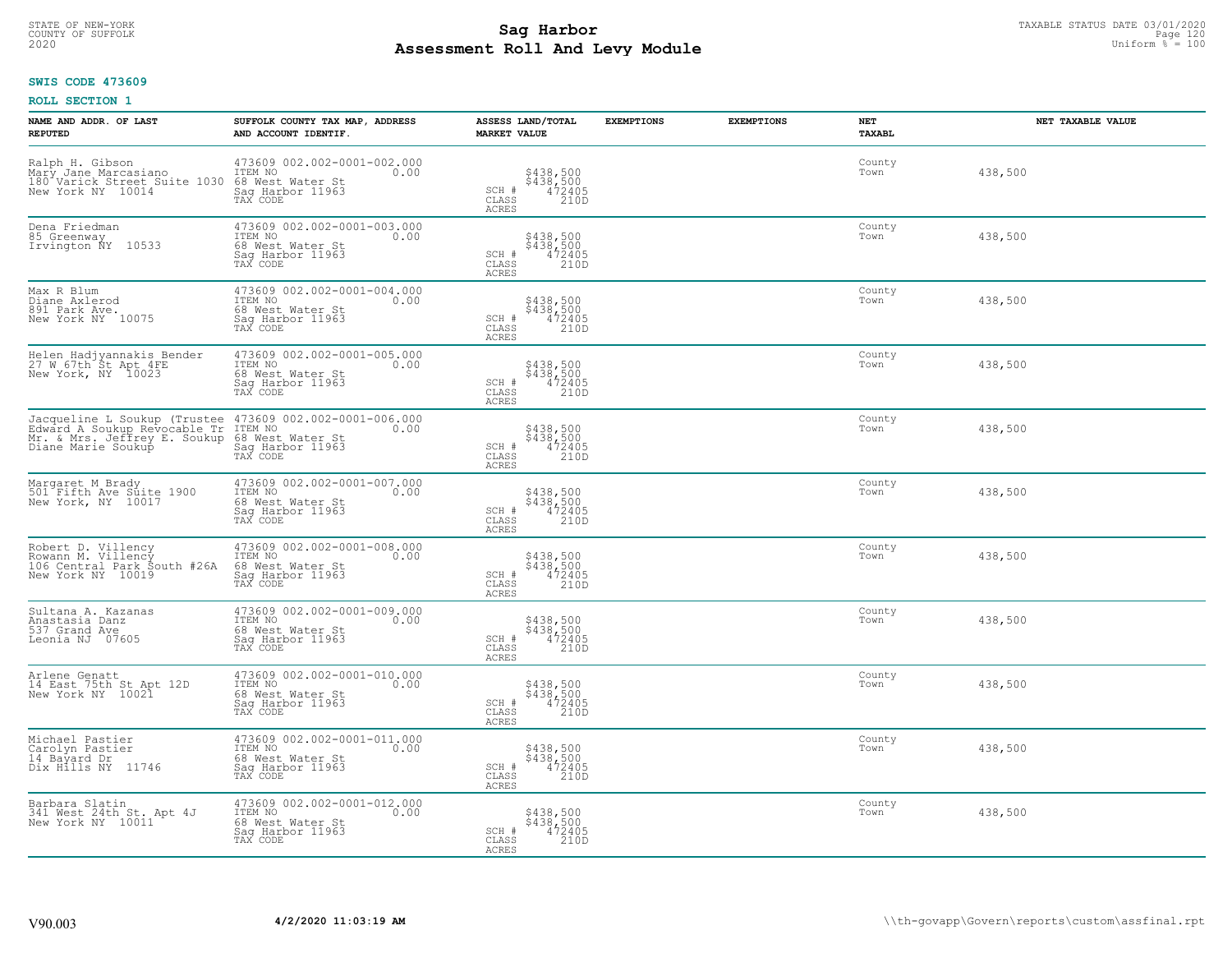# STATE OF NEW-YORK TAXABLE STATUS DATE 03/01/2020<br>COUNTY OF SUFFOLK Page 121 Page 121 **Assessment Roll And Levy Module Example 2020** Uniform  $\frac{1}{8}$  = 100

#### **SWIS CODE 473609**

| NAME AND ADDR. OF LAST<br><b>REPUTED</b>                                                                                                                                                                                                                            | SUFFOLK COUNTY TAX MAP, ADDRESS<br>AND ACCOUNT IDENTIF.                                            | ASSESS LAND/TOTAL<br><b>MARKET VALUE</b>                                              | <b>EXEMPTIONS</b>   | <b>EXEMPTIONS</b><br>NET | <b>TAXABL</b> | NET TAXABLE VALUE |
|---------------------------------------------------------------------------------------------------------------------------------------------------------------------------------------------------------------------------------------------------------------------|----------------------------------------------------------------------------------------------------|---------------------------------------------------------------------------------------|---------------------|--------------------------|---------------|-------------------|
| Audrey Lefkowitz<br>Tina Andromidas<br>314 DeMott Ave<br>Rockville Centre, NY 11570                                                                                                                                                                                 | 473609 002.002-0001-013.000<br>ITEM NO<br>0.00<br>68 West Water St<br>Saq Harbor 11963<br>TAX CODE | \$438,500<br>\$438,500<br>472405<br>210D<br>SCH #<br>CLASS<br><b>ACRES</b>            |                     | Town                     | County        | 438,500           |
| James Marquardt<br>Joseph M Rose<br>Ann P Marguardt<br>P.O. Box 2693<br>Saq Harbor NY 11963                                                                                                                                                                         | 473609 002.002-0001-014.000<br>ITEM NO<br>0.00<br>68 West Water St<br>Sag Harbor 11963<br>TAX CODE | \$438,500<br>\$438,500<br>472405<br>210D<br>SCH #<br>CLASS<br>ACRES                   |                     | Town                     | County        | 438,500           |
| Irving O Weiss (Life Estate)<br>1708-1808 Notice (1156 Note 1768 Note 1768)<br>Maria Weiss-Rodriguez (Trust 68 West Water St<br>Josephine Weiss-Rodriguez (Trust 68 West Water St<br>Maria Weiss-Rodriguez (Trust TAX CODE<br>Maria Weiss-Rodriguez (Trust TAX CODE | 473609 002.002-0001-015.000<br>0.00                                                                | \$438,500<br>\$438,500<br>472405<br>SCH #<br>210D<br>CLASS<br><b>ACRES</b>            |                     | Town                     | County        | 438,500           |
| Alan Zients<br>Ronda Zients<br>1056 Fifth Avenue<br>New York NY 10028                                                                                                                                                                                               | 473609 002.002-0001-016.000<br>ITEM NO<br>0.00<br>68 West Water St<br>Saq Harbor 11963<br>TAX CODE | \$438,500<br>\$438,500<br>472405<br>SCH #<br>CLASS<br>210D<br>ACRES                   |                     | Town                     | County        | 438,500           |
| Nancy R Alpert<br>H Gwen Marcus<br>2000 Broadway #PH1B<br>New York NY 10023                                                                                                                                                                                         | 473609 002.002-0001-017.000<br>TTEM NO 0.00<br>68 West Water St<br>Saq Harbor 11963<br>TAX CODE    | \$438,500<br>\$438,500<br>472405<br>210D<br>SCH #<br>CLASS<br>ACRES                   |                     | Town                     | County        | 438,500           |
| Phylis S Fisher<br>199 Carlou Ct<br>Oceanside, NY 11572                                                                                                                                                                                                             | 473609 002.002-0001-018.000<br>ITEM NO<br>0.00<br>68 West Water St<br>Sag Harbor 11963<br>TAX CODE | \$438,500<br>\$438,500<br>472405<br>210D<br>SCH #<br>CLASS<br><b>ACRES</b>            |                     | Town                     | County        | 438,500           |
| Robert S. Lupi, Trustee<br>Robert S. Lupi Revocable Tru<br>Kristine Shays-Lupi, Trustee<br>of the Kristine Shays-Lupi R                                                                                                                                             | 473609 002.002-0001-019.000<br>ITEM NO<br>0.00<br>68 West Water St<br>Sag Harbor 11963<br>TAX CODE | \$438,500<br>\$438,500<br>472405<br>210D<br>SCH #<br>$\mathtt{CLASS}$<br><b>ACRES</b> |                     | Town                     | County        | 438,500           |
| John E Schmid<br>Michell Halada-Schmid<br>7 Wilton Ct<br>PO Box 804<br>Great River, NY 11739                                                                                                                                                                        | 473609 002.002-0001-020.000<br>ITEM NO<br>0.00<br>68 West Water St<br>Saq Harbor 11963<br>TAX CODE | \$438,500<br>\$438,500<br>472405<br>210D<br>SCH #<br>CLASS<br>ACRES                   | \$22,561<br>veteran | Town                     | County        | 415,939           |
| Teresa Catallo<br>84 Wheatley Rd<br>Old Westbury, NY 11568                                                                                                                                                                                                          | 473609 002.002-0001-021.000<br>TTEM NO 0.00<br>68 West Water St<br>Saq Harbor 11963<br>TAX CODE    | \$438,500<br>\$438,500<br>472405<br>210D<br>SCH #<br>CLASS<br><b>ACRES</b>            |                     | Town                     | County        | 438,500           |
| Thomas W Papa<br>Angel Lee Papa<br>1202 Loch Lomond Ct<br>Richmond VA 23221                                                                                                                                                                                         | 473609 002.002-0001-022.000<br>ITEM NO<br>0.00<br>68 West Water St<br>Sag Harbor 11963<br>TAX CODE | \$438,500<br>\$438,500<br>472405<br>210D<br>SCH #<br>CLASS<br><b>ACRES</b>            |                     | Town                     | County        | 438,500           |
| Charles M Strain<br>Mercedes Cs Goodell<br>101 Second St<br>Garden City, NY 11530                                                                                                                                                                                   | 473609 002.002-0001-023.000<br>ITEM NO<br>68 West Water St<br>0.00<br>Sag Harbor 11963<br>TAX CODE | \$438,500<br>\$438,500<br>472405<br>SCH #<br>CLASS<br>210D<br><b>ACRES</b>            |                     | Town                     | County        | 438,500           |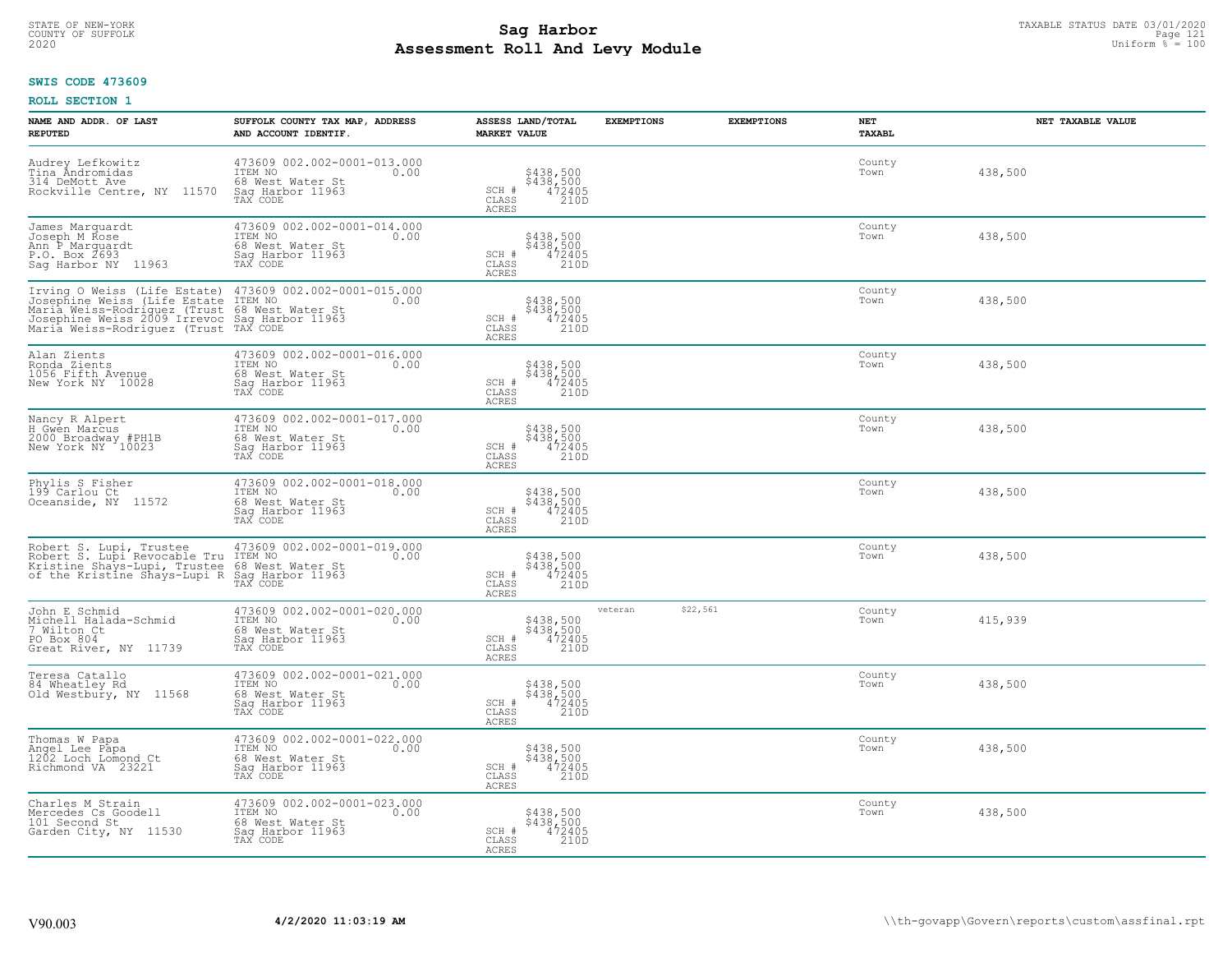# STATE OF NEW-YORK TAXABLE STATUS DATE 03/01/2020<br>COUNTY OF SUFFOLK Page 122 **Assessment Roll And Levy Module Example 2020** Uniform  $\frac{1}{8}$  = 100

#### **SWIS CODE 473609**

| NAME AND ADDR. OF LAST<br><b>REPUTED</b>                                                            | SUFFOLK COUNTY TAX MAP, ADDRESS<br>AND ACCOUNT IDENTIF.                                              | ASSESS LAND/TOTAL<br><b>MARKET VALUE</b>                                                          | <b>EXEMPTIONS</b> | <b>EXEMPTIONS</b> | NET<br><b>TAXABL</b> | NET TAXABLE VALUE |
|-----------------------------------------------------------------------------------------------------|------------------------------------------------------------------------------------------------------|---------------------------------------------------------------------------------------------------|-------------------|-------------------|----------------------|-------------------|
| Michael Palma<br>Mary Jane Palma<br>1401 Meadowoods Dr<br>East Meadow, NY 11554                     | 473609 002.002-0001-024.000<br>ITEM NO<br>0.00<br>68 West Water St<br>Sag Harbor 11963<br>TAX CODE   | \$438,500<br>\$438,500<br>472405<br>210D<br>$SCH$ #<br>CLASS<br>ACRES                             |                   |                   | County<br>Town       | 438,500           |
| Phillip T. Kaplan<br>Sigrid Margot Dede Kaplan<br>P.O. Box 1977<br>Saq Harbor NY 11963              | 473609 002.002-0001-025.000<br>ITEM NO<br>0.00<br>68 West Water St<br>Sag Harbor 11963<br>TAX CODE   | \$438,500<br>\$438,500<br>472405<br>210D<br>SCH #<br>$\mathtt{CLASS}$<br>ACRES                    |                   |                   | County<br>Town       | 438,500           |
| Regina Schmidt<br>Hans-Jurgen Schmidt<br>8 Belnay Ln<br>Montvale, NJ 07645                          | 473609 002.002-0001-026.000<br>ITEM NO<br>0.00<br>68 West Water St<br>Sag Harbor 11963<br>TAX CODE   | \$438,500<br>\$438,500<br>472405<br>210D<br>SCH #<br>CLASS<br>ACRES                               |                   |                   | County<br>Town       | 438,500           |
| Nancy S Wolfin<br>11 Yale Dr<br>Manhasset, NY 11030                                                 | 473609 002.002-0001-027.000<br>ITEM NO<br>0.00<br>68 West Water St<br>Saq Harbor 11963<br>TAX CODE   | \$438,500<br>\$438,500<br>472405<br>210D<br>SCH #<br>CLASS<br>ACRES                               |                   |                   | County<br>Town       | 438,500           |
| Sheila DeCosse<br>P.O. Box 3281<br>Sag Harbor NY 11963                                              | 473609 002.002-0001-028.000<br>ITEM NO<br>0.00<br>68 West Water St<br>Saq Harbor 11963<br>TAX CODE   | \$425,400<br>\$425,400<br>472405<br>SCH #<br>CLASS<br>210D<br><b>ACRES</b>                        |                   |                   | County<br>Town       | 425,400           |
| P&G Holdings LLC<br>16 Jones Street<br>Amston CT 06231                                              | 473609 002.002-0001-029.000<br>ITEM NO<br>0.00<br>68 West Water St<br>Sag Harbor 11963<br>TAX CODE   | \$438,500<br>\$438,500<br>472405<br>210D<br>SCH #<br>$\mathtt{CLASS}$<br>ACRES                    |                   |                   | County<br>Town       | 438,500           |
| Harry Javer<br>Elizabeth Wolff<br>443 Park Ave SO Apt 501<br>New York NY 10016                      | 473609 002.002-0001-030.000<br>ITEM NO<br>0.00<br>68 West Water St<br>Sag Harbor 11963<br>TAX CODE   | \$438,500<br>\$438,500<br>472405<br>210D<br>SCH #<br>CLASS<br>ACRES                               |                   |                   | County<br>Town       | 438,500           |
| Robert R Ratcliffe<br>Susan Ratcliffe<br>P.O. Box 2164<br>Saq Harbor NY 11963                       | 473609 002.002-0001-031.000<br>ITEM NO<br>0.00<br>68 West Water St<br>Saq Harbor 11963<br>TAX CODE   | \$438,500<br>\$438,500<br>472405<br>210D<br>SCH #<br>CLASS<br><b>ACRES</b>                        |                   |                   | County<br>Town       | 438,500           |
| Sag Harbor 1A LLC<br>c/o Water Street Development<br>275 Seventh Avenue FL 9th<br>New York NY 10001 | 473609 002.002-0002-001.000<br>1TEM NO 0.00<br>21 West Water St Unit 1A<br>Saq Harbor<br>TAX CODE    | \$933,667<br>\$933,667<br>472405<br>210C<br>SCH #<br>CLASS<br><b>ACRES</b>                        |                   |                   | County<br>Town       | 933,667           |
| Cynthia Richey Livingston<br>15 The Mews<br>Westport CT 06880                                       | 473609 002.002-0002-002.000<br>ITEM NO<br>0.00<br>21 West Water St Unit 1B<br>Sag Harbor<br>TAX CODE | \$1,011,667<br>\$1,011,667<br># 472405<br>\$ 210C<br>$SCH$ #<br>CLASS<br>ACRES                    |                   |                   | County<br>Town       | 1,011,667         |
| Clifton Larson Allen<br>4501 Tamiami Trail North Sui<br>Naples FL 34103                             | 473609 002.002-0002-003.000<br>ITEM NO<br>0.00<br>21 West Water St Unit 1C<br>Sag Harbor<br>TAX CODE | \$808,417<br>$\begin{array}{r} 5808,417 \\ 472405 \\ 2100 \end{array}$<br>SCH #<br>CLASS<br>ACRES |                   |                   | County<br>Town       | 808,417           |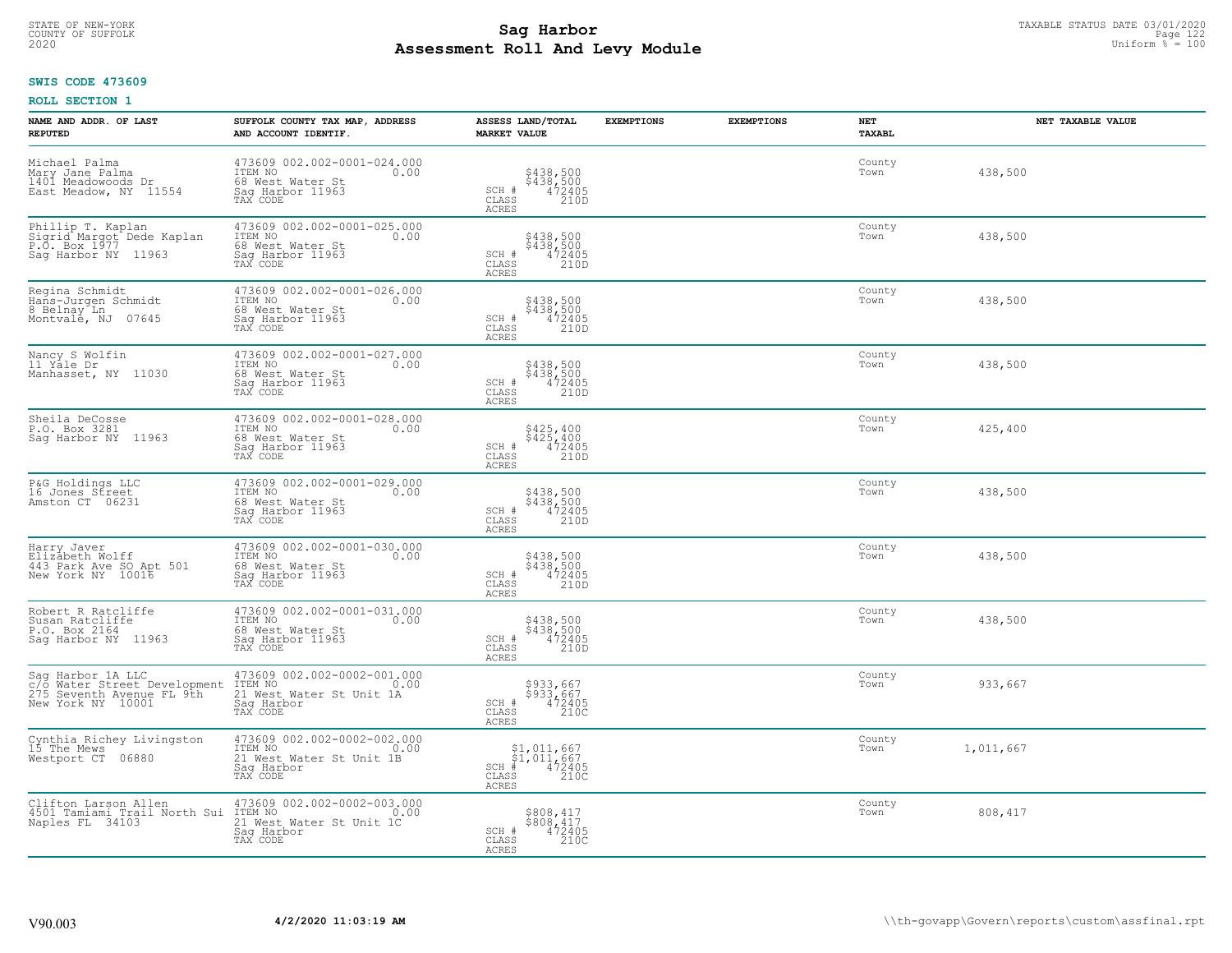# STATE OF NEW-YORK TAXABLE STATUS DATE 03/01/2020<br>COUNTY OF SUFFOLK Page 123 Page 123 **Assessment Roll And Levy Module Example 2020** Uniform  $\frac{1}{8}$  = 100

#### **SWIS CODE 473609**

| NAME AND ADDR. OF LAST<br><b>REPUTED</b>                                                                                                              | SUFFOLK COUNTY TAX MAP, ADDRESS<br>AND ACCOUNT IDENTIF.                                               | ASSESS LAND/TOTAL<br><b>MARKET VALUE</b>                                                                     | <b>EXEMPTIONS</b> | <b>EXEMPTIONS</b> | <b>NET</b><br>TAXABL | NET TAXABLE VALUE |
|-------------------------------------------------------------------------------------------------------------------------------------------------------|-------------------------------------------------------------------------------------------------------|--------------------------------------------------------------------------------------------------------------|-------------------|-------------------|----------------------|-------------------|
| Clifton Larson Allen<br>4501 Tamiami Trail North Sui<br>Naples FL 34103                                                                               | 473609 002.002-0002-004.000<br>0.00 0.00<br>21 West Water St Unit 1D<br>Saq Harbor<br>TAX CODE        | \$803,542<br>\$803,542<br>472405<br>210C<br>SCH #<br>CLASS<br><b>ACRES</b>                                   |                   |                   | County<br>Town       | 803,542           |
| Clifton Larson Allen<br>4501 Tamiami Trail North Sui<br>Naples FL 34103                                                                               | 473609 002.002-0002-005.000<br>0.00 0.00<br>21 West Water St Unit 1E<br>Sag Harbor<br>TAX CODE        | \$1,137,667<br>\$1,137,667<br># 472405<br>\$8 210C<br>$SCH$ #<br>CLASS<br><b>ACRES</b>                       |                   |                   | County<br>Town       | 1,137,667         |
| Harbors Edge 1F Inc.<br>c/o Churchill Real Estate<br>7 Mercer Street FL 2<br>New York NY 10013                                                        | 473609 002.002-0002-006.000<br>ITEM NO<br>0.00<br>21 West Water St Unit 1F<br>Sag Harbor<br>TAX CODE  | \$926,542<br>\$926,542<br>472405<br>210C<br>SCH #<br>CLASS<br><b>ACRES</b>                                   |                   |                   | County<br>Town       | 926,542           |
| Barbaree Earl Nielsen, Trust<br>Barbaree Earl Nielsen Revoca<br>C/O Grant Tani Barash & Altm<br>9100 Wilshire Blvd., #1000W<br>Beverly Hills CA 90212 | 473609 002.002-0003-001.000<br>ITEM NO<br>21 West Water St Unit 2A<br>Sag Harbor<br>TAX CODE          | $$839, 200$<br>$$1, 029, 834$<br>$$1, 029, 834$<br>$472405$<br>$$2100$<br>$SCH$ #<br>CLASS<br>ACRES<br>0.990 |                   |                   | County<br>Town       | 1,029,834         |
| 555 Paul's Lane, LLC<br>c/o Burke & Sullivan, PLLC<br>41 Meeting House Lane<br>Southampton NY 11968                                                   | 473609 002.002-0003-002.000<br>TTEM NO 0.00<br>21 West Water St Unit 2B<br>Saq Harbor<br>TAX CODE     | $\begin{array}{l} $1,116,500\\ $1,116,500\\ * &472405\\ * &210C \end{array}$<br>SCH #<br>CLASS<br>ACRES      |                   |                   | County<br>Town       | 1,116,500         |
| Frank R. Mori<br>P.O. Box 604009<br>Bayside NY 11360                                                                                                  | 473609 002.002-0003-003.000<br>ITEM NO<br>0.00<br>21 West Water St Unit 2C<br>Sag Harbor<br>TAX CODE  | \$890,667<br>\$890,667<br>472405<br>210C<br>SCH #<br>CLASS<br>ACRES                                          |                   |                   | County<br>Town       | 890,667           |
| Krystyna Doerfler<br>151 Central Park West Apt 11<br>New York NY 10023                                                                                | 473609 002.002-0003-004.000<br>ITEM NO<br>0.00<br>The Nest Water St Unit 2D<br>Sag Harbor<br>TAX CODE | \$885,250<br>\$885,250<br>472405<br>210C<br>SCH #<br>CLASS<br><b>ACRES</b>                                   |                   |                   | County<br>Town       | 885,250           |
| Samir A. Gandhi<br>Anita D. Khushalani<br>110 Walworth Ave<br>Scarsdale NY 10583                                                                      | 473609 002.002-0003-005.000<br>ITEM NO 0.00<br>21 West Water St Unit 2E<br>Saq Harbor<br>TAX CODE     | $$1, 256, 500$<br>$$1, 256, 500$<br>$*$ 472405<br>s<br>210C<br>$SCH$ #<br>$\mathtt{CLASS}$<br><b>ACRES</b>   |                   |                   | County<br>Town       | 1,256,500         |
| Ram Island Holdings, LLC<br>P.O. Box 965<br>140 N. Ram Island Drive<br>Shelter Island NY 11964                                                        | 473609 002.002-0003-006.000<br>TTEM NO 0.00<br>21 West Water St Unit 2F<br>Saq Harbor<br>TAX CODE     | $\begin{array}{l} $1,021,917\\ $1,021,917\\ *\\ *\\ 2100 \end{array}$<br>$SCH$ #<br>CLASS<br><b>ACRES</b>    |                   |                   | County<br>Town       | 1,021,917         |
| Clifton Larson Allen<br>4501 Tamiami Trail North Sui<br>Naples FL 34103                                                                               | 473609 002.002-0004-001.000<br>ITEM NO 0.00<br>21 West Water St PH a<br>Sag Harbor<br>TAX CODE        | \$1,298,792<br>\$1,298,792<br># 472405<br>\$ 210C<br>$SCH$ #<br>CLASS<br><b>ACRES</b>                        |                   |                   | County<br>Town       | 1,298,792         |
| FGSH LLC<br>140 Cadman Plaza West 9E<br>Brooklyn NY 11201                                                                                             | 473609 002.002-0004-002.000<br>ITEM NO<br>0.00<br>21 West Water St PH B<br>Saq Harbor<br>TAX CODE     | $$1,205,750$<br>$$1,205,750$<br>$\frac{372405}{2100}$<br>$SCH$ #<br>CLASS<br><b>ACRES</b>                    |                   |                   | County<br>Town       | 1,205,750         |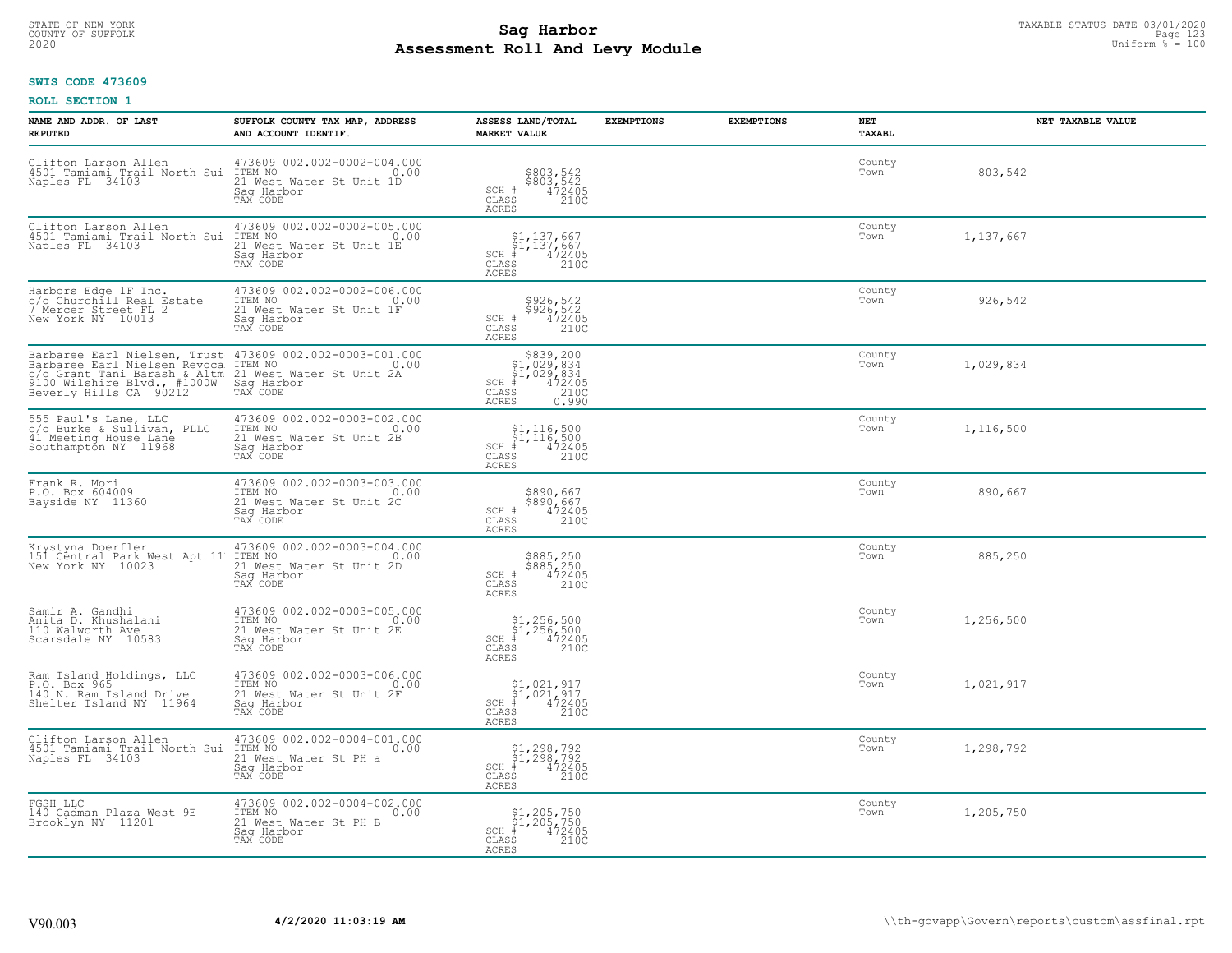# STATE OF NEW-YORK TAXABLE STATUS DATE 03/01/2020<br>COUNTY OF SUFFOLK Page 124 **Assessment Roll And Levy Module Example 2020** Uniform  $\frac{1}{8}$  = 100

#### **SWIS CODE 473609**

| NAME AND ADDR. OF LAST<br><b>REPUTED</b>                                                                                                | SUFFOLK COUNTY TAX MAP, ADDRESS<br>AND ACCOUNT IDENTIF.                                           | ASSESS LAND/TOTAL<br><b>MARKET VALUE</b>                                                                                                           | <b>EXEMPTIONS</b> | <b>EXEMPTIONS</b> | NET<br>TAXABL  | NET TAXABLE VALUE |
|-----------------------------------------------------------------------------------------------------------------------------------------|---------------------------------------------------------------------------------------------------|----------------------------------------------------------------------------------------------------------------------------------------------------|-------------------|-------------------|----------------|-------------------|
| Harbors Edge 3 LLC<br>146 W 57th St<br>New York NY 10019                                                                                | 473609 002.002-0004-003.000<br>ITEM NO<br>0.00<br>21 West Water St PH C<br>Saq Harbor<br>TAX CODE | \$1,393,667<br>\$1,393,667<br># 472405<br>\$ 210C<br>$SCH$ #<br>CLASS<br>ACRES                                                                     |                   |                   | County<br>Town | 1,393,667         |
| GL SAG HARBOR LLC<br>1995 Broadway, 3rd Floor<br>New York NY 10023                                                                      | 473609 003.000-0001-004.004<br>ITEM NO 0.00<br>71 Glover St<br>Sag Harbor 11963<br>TAX CODE       | SCH <sup>#</sup><br>CLASS<br>ACRES                                                                                                                 |                   |                   | County<br>Town | 21,389,400        |
| Laura B Cohen<br>6155 Barrows Dr<br>Los Angeles CA 90048                                                                                | 473609 003.000-0001-006.001<br>ITEM NO<br>0.00<br>63 Glover St<br>Sag Harbor 11963<br>TAX CODE    | \$4,034,300<br>$SCH$ #<br>CLASS<br>0.580<br>ACRES                                                                                                  |                   |                   | County<br>Town | 5,443,000         |
| SR Gambrel Inc<br>270 Lafayette St Suite 805<br>New York, NY 10012                                                                      | 473609 003.000-0001-008.000<br>ITEM NO<br>0.00<br>57 Glover St<br>Saq Harbor 11963<br>TAX CODE    | \$28,300<br>\$28,300<br>\$28,300<br>472405<br>472405<br>SCH #<br>CLASS<br><b>ACRES</b><br>0.010                                                    |                   |                   | County<br>Town | 28,300            |
| Steven R Gambrel<br>55 Grove St Apt<br>New York NY 10014                                                                                | 473609 003.000-0001-009.001<br>ITEM NO<br>0.00<br>53 Glover St<br>Saq Harbor 11963<br>TAX CODE    | \$5,536,800<br>\$7,584,700<br>\$7,584,700<br># 472405<br>\$5 281M<br>$SCH$ #<br>CLASS<br><b>ACRES</b><br>0.870                                     |                   |                   | County<br>Town | 7,584,700         |
| David B Epstein<br>843 W 57th Terrace<br>Kansas City MO 64113                                                                           | 473609 003.000-0001-009.003<br>ITEM NO<br>0.00<br>59 Glover St<br>Sag Harbor 11963<br>TAX CODE    | $$3,467,300$<br>$$4,580,100$<br>$$4,580,100$<br>$472405$<br>$$210M$<br>$SCH$ #<br>CLASS<br>0.520<br><b>ACRES</b>                                   |                   |                   | County<br>Town | 4,580,100         |
| Christina Galesi<br>Stephen Grant<br>45 Glover St<br>Sag Harbor NY 11963                                                                | 473609 003.000-0001-010.000<br>ITEM NO<br>0.00<br>45 Glover St<br>Sag Harbor 11963<br>TAX CODE    | \$666,800<br>\$820,500<br>\$820,500<br>\$210<br>\$210<br>SCH #<br>CLASS<br>ACRES<br>0.070                                                          |                   |                   | County<br>Town | 820,500           |
| Christina Galesi<br>Stephen Grant<br>45 Glover St<br>Sag Harbor NY 11963                                                                | 473609 003.000-0001-011.004<br>ITEM NO<br>0.00<br>41 Glover St<br>Saq Harbor 11963<br>TAX CODE    | \$3,834,900<br>\$5,074,600<br>\$5,074,600<br># 472405<br>\$8 210M<br>$SCH$ #<br>$\mathtt{CLASS}$<br>ACRES<br>0.280                                 |                   |                   | County<br>Town | 5,074,600         |
| 37 Glover Street LLC<br>470 West 24th Street #8H<br>New York NY 10011                                                                   | 473609 003.000-0001-012.000<br>ITEM NO 0.00<br>37 Glover St<br>Saq Harbor 11963<br>TAX CODE       | \$3,563,200<br>\$3,646,100<br>\$3,646,100<br>$SCH$ #<br>$\frac{372405}{210W}$<br>CLASS<br>ACRES<br>0.740                                           |                   |                   | County<br>Town | 3,646,100         |
| Jonathan Friedan (Co-Trustee<br>Betty Friedan Trust<br>Daniel Friedan (Co-Trustee)<br>Betty Friedan Trust<br>Emily Friedan (Co-Trustee) | 473609 003.000-0001-013.000<br>0.00 0.00<br>31 Glover St<br>Sag Harbor 11963<br>TAX CODE          | \$3,608,100<br>\$4,562,800<br>$\frac{1}{64}$ , 562, 800<br>$\frac{4}{100}$<br>$\frac{210M}{2}$<br>SCH #<br>CLASS<br>0.360<br>ACRES                 |                   |                   | County<br>Town | 4,562,800         |
| Green Harbor LLC<br>114 Cornelia Avenue<br>Mill Valley CA 94941                                                                         | 473609 003.000-0001-014.000<br>ITEM NO<br>0.00<br>12 Green St<br>Sag Harbor 11963<br>TAX CODE     | \$3,779,800<br>\$4,039,800<br>$\frac{1}{2}$<br>$\frac{4}{4}$ , 039, 800<br>$\frac{1}{2}$<br>$\frac{210M}{4}$<br>$SCH$ #<br>CLASS<br>ACRES<br>0.450 |                   |                   | County<br>Town | 4,039,800         |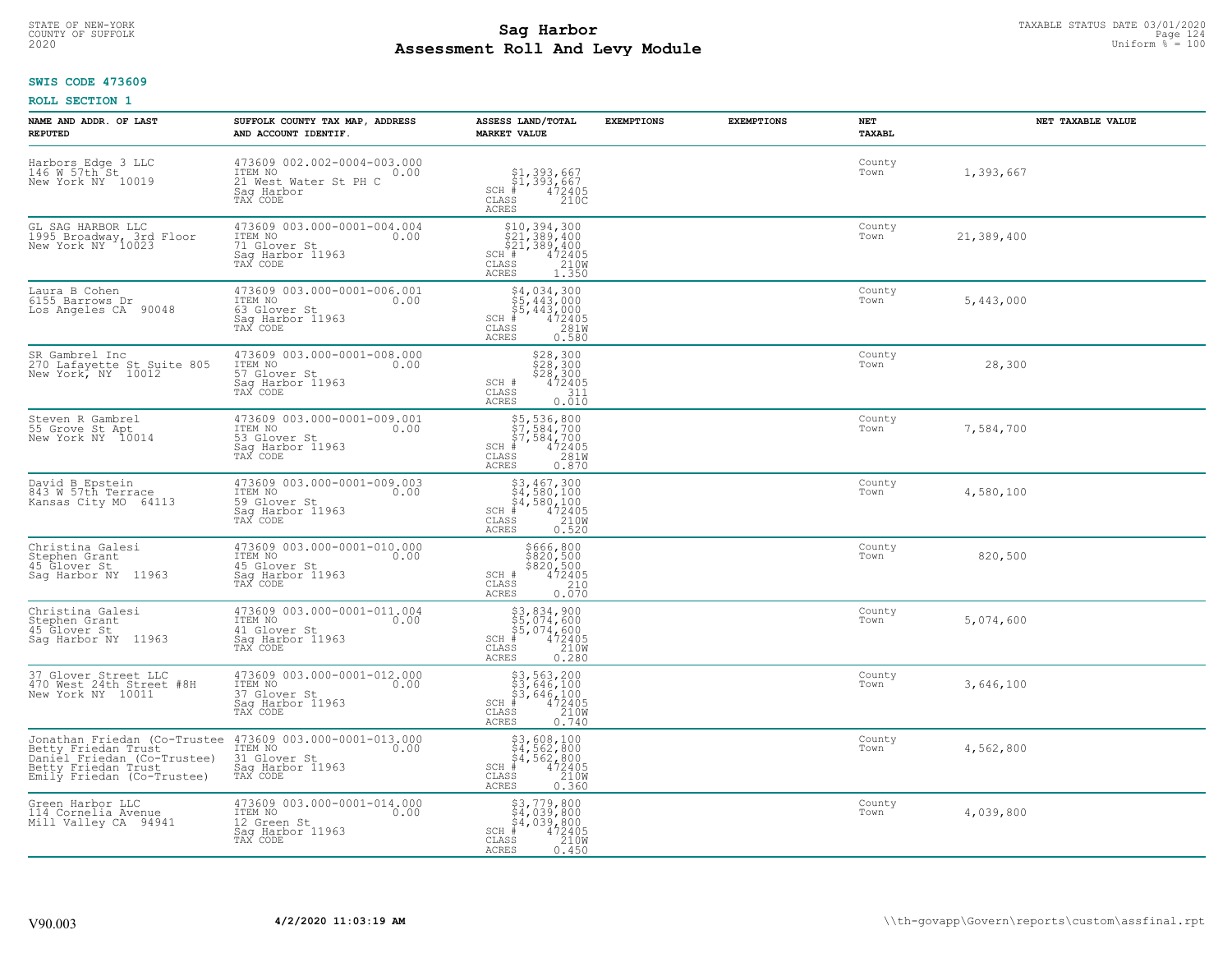# STATE OF NEW-YORK TAXABLE STATUS DATE 03/01/2020<br>COUNTY OF SUFFOLK Page 125 and the state of the state of the state of the state of the state of the state of th **Assessment Roll And Levy Module Example 2020** Uniform  $\frac{1}{8}$  = 100

#### **SWIS CODE 473609**

| NAME AND ADDR. OF LAST<br><b>REPUTED</b>                                                                                                            | SUFFOLK COUNTY TAX MAP, ADDRESS<br>AND ACCOUNT IDENTIF.                                            | ASSESS LAND/TOTAL<br><b>MARKET VALUE</b>                                                                                                                                                                                                                                                                                                                                                                              | <b>EXEMPTIONS</b> | <b>EXEMPTIONS</b> | NET<br><b>TAXABL</b> | NET TAXABLE VALUE |
|-----------------------------------------------------------------------------------------------------------------------------------------------------|----------------------------------------------------------------------------------------------------|-----------------------------------------------------------------------------------------------------------------------------------------------------------------------------------------------------------------------------------------------------------------------------------------------------------------------------------------------------------------------------------------------------------------------|-------------------|-------------------|----------------------|-------------------|
| Esther R Newberg<br>Apt 27f<br>22 E 72nd St<br>New York, NY 10021                                                                                   | 473609 003.000-0001-015.000<br>ITEM NO<br>0.00<br>27 Glover St<br>Saq Harbor 11963<br>TAX CODE     | $\begin{array}{l} $1,592,400\\ $2,052,200\\ $2,052,200\\ \ast\\ $35 \end{array}$<br>$SCH$ #<br>CLASS<br>0.380<br><b>ACRES</b>                                                                                                                                                                                                                                                                                         |                   |                   | County<br>Town       | 2,052,200         |
| Susan Weitz (Trustee) 473609<br>Susan Weitz Qualified Person ITEM NO<br>Christoper Weitz (Trustee)<br>Susan Weitz Qualified Person Sag Harbor 11963 | 473609 003.000-0001-016.000<br>0.00<br>15 Glover St                                                | $$1, 239, 600$<br>$$1, 624, 400$<br>$$1, 624, 400$<br>$472405$<br>$$210$<br>$SCH$ #<br>CLASS<br>0.230<br>ACRES                                                                                                                                                                                                                                                                                                        |                   |                   | County<br>Town       | 1,624,400         |
| Georgia Oetker<br>6 Henniker Mews<br>London, SW3 6BL England                                                                                        | 473609 003.000-0001-017.000<br>ITEM NO<br>0.00<br>9 Glover St<br>Sag Harbor 11963<br>TAX CODE      | $\begin{array}{c} $882,000 $1,714,400 $1,714,400 $472405 \end{array}$<br>$SCH$ #<br>$\mathtt{CLASS}$<br>210<br><b>ACRES</b><br>0.110                                                                                                                                                                                                                                                                                  |                   |                   | County<br>Town       | 1,714,400         |
| Roxanne Taylor<br>300 Central Park West Unit 1<br>New York NY 10024                                                                                 | 473609 003.000-0001-018.000<br>ITEM NO<br>0.00<br>5 Green St<br>Saq Harbor 11963<br>TAX CODE       | \$1,884,700<br>\$3,200,800<br>\$3,200,800<br>$SCH$ #<br>472405<br>CLASS<br>210<br>ACRES<br>0.140                                                                                                                                                                                                                                                                                                                      |                   |                   | County<br>Town       | 3,200,800         |
| Anthony F Hagen<br>Christine Hagen<br>Box 1533<br>Main St<br>Sag Harbor, NY 11963                                                                   | 473609 003.000-0001-022.000<br>ITEM NO<br>0.00<br>320 Main St<br>Sag Harbor 11963<br>TAX CODE      | \$785,200<br>\$1,159,700<br>$\begin{array}{c}\n 51,159,700 \\  + 472405 \\  = 210W\n \end{array}$<br>$SCH$ #<br>$\mathtt{CLASS}$<br>ACRES<br>1,100                                                                                                                                                                                                                                                                    |                   |                   | County<br>Town       | 1,159,700         |
| Pierson House Inc<br>55 Prospect Pl<br>Brooklyn, NY 11217                                                                                           | 473609 003.000-0001-023.001<br>ITEM NO<br>0.00<br>314 Main St<br>Saq Harbor 11963<br>TAX CODE      | $\begin{array}{l} $1,460,600\\ $1,929,500\\ $1,929,500\\ *\\ *\\ 2405\\ *\\ 2910\\ *\\ 2910\\ *\\ 2910\\ *\\ 2910\\ *\\ 2910\\ *\\ 2910\\ *\\ 2910\\ *\\ 2910\\ *\\ 2910\\ *\\ 2910\\ *\\ 2910\\ *\\ 2910\\ *\\ 2910\\ *\\ 2910\\ *\\ 2910\\ *\\ 2910\\ *\\ 2910\\ *\\ 2910\\ *\\ 2910\\ *\\ 2910\\ *\\ 2910\\ *\\$<br>$SCH$ #<br>CLASS<br>1.330<br>ACRES                                                             |                   |                   | County<br>Town       | 1,929,500         |
| Sarah E Gamble<br>40 W 15th St<br>New York, NY 10011                                                                                                | 473609 003.000-0001-024.000<br>ITEM NO<br>0.00<br>296 Main St<br>Saq Harbor 11963<br>TAX CODE      | \$1,652,800<br>\$2,357,400<br>\$2,357,400<br>472405<br>$SCH$ #<br>$\mathtt{CLASS}$<br>210<br>0.260<br>ACRES                                                                                                                                                                                                                                                                                                           |                   |                   | County<br>Town       | 2,357,400         |
| Susan Mead<br>Luis Moreno<br>Trustee of the Mead 2012 Tru<br>P. O. Box 2322<br>Sag Harbor NY 11963                                                  | 473609 003.000-0001-027.001<br>ITEM NO<br>0.00<br>286 Main St<br>Sag Harbor 11963<br>TAX CODE      | $\begin{array}{r} \text{\$1,812,500} \\ \text{\$2,782,500} \\ \text{\$2,782,500} \\ \text{\$472405} \\ \text{\$8$8$} \\ \text{\$10$} \\ \text{\$110$} \\ \text{\$120$} \\ \text{\$130$} \\ \text{\$140$} \\ \text{\$150$} \\ \text{\$160$} \\ \text{\$180$} \\ \text{\$190$} \\ \text{\$190$} \\ \text{\$190$} \\ \text{\$190$} \\ \text{\$190$} \\ \text{\$190$} \\ \text{\$190$<br>$SCH$ #<br>CLASS<br><b>ACRES</b> |                   |                   | County<br>Town       | 2,782,500         |
| J.B. Quinn LLC<br>Attn: Jon Gilman<br>76 Reade St Apt 4W<br>New York, NY 10007                                                                      | 473609 003.000-0001-028.001<br>ITEM NO 0.00<br>7 Glover St<br>Saq Harbor                           | $$890, 800$<br>$$1, 097, 400$<br>$\begin{array}{r} 51,097,400 \\ + 472405 \\ * & 210 \end{array}$<br>$SCH$ #<br>CLASS<br>ACRES<br>0.120                                                                                                                                                                                                                                                                               |                   |                   | County<br>Town       | 1,097,400         |
| 290 Main Llc<br>C/o Martha Siegler<br>PO Box 2933<br>Sag Harbor, NY 11963                                                                           | 473609 003.000-0001-028.004<br>ITEM NO<br>0.00<br>290 Main St<br>Village of Sag Harbor<br>TAX CODE | $$1, 177, 900$<br>$$1, 579, 300$<br>$$1, 579, 300$<br>$*1, 579, 300$<br>$SCH$ #<br>CLASS<br>483<br><b>ACRES</b><br>0.220                                                                                                                                                                                                                                                                                              |                   |                   | County<br>Town       | 1,579,300         |
| Jon H Gilman<br>76 Reade St Apt 4W<br>New York, NY 10007                                                                                            | 473609 003.000-0001-028.005<br>ITEM NO<br>0.00<br>9 Green St<br>Village of Sag Harbor<br>TAX CODE  | \$1,973,200<br>\$3,588,500<br>\$3,588,500<br>$SCH$ #<br>472405<br>CLASS<br>210<br>0.360<br>ACRES                                                                                                                                                                                                                                                                                                                      |                   |                   | County<br>Town       | 3,588,500         |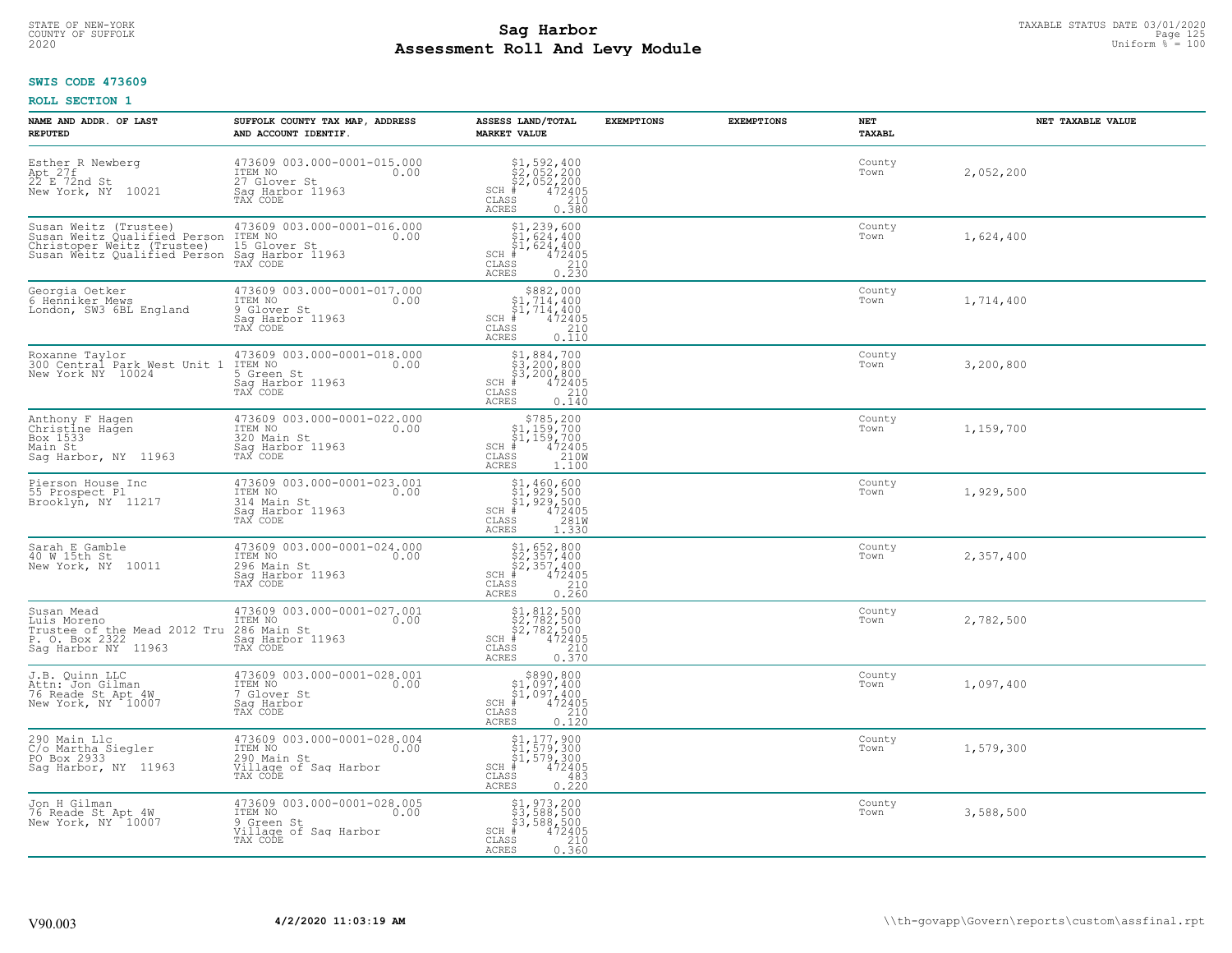# STATE OF NEW-YORK TAXABLE STATUS DATE 03/01/2020<br>COUNTY OF SUFFOLK Page 126 Page 126 **Assessment Roll And Levy Module Example 2020** Uniform  $\frac{1}{8}$  = 100

# **SWIS CODE 473609**

| NAME AND ADDR. OF LAST<br><b>REPUTED</b>                                                                               | SUFFOLK COUNTY TAX MAP, ADDRESS<br>AND ACCOUNT IDENTIF.                                        | ASSESS LAND/TOTAL<br><b>MARKET VALUE</b>                                                                                                                                                                                                                                                                                                                                  | <b>EXEMPTIONS</b> | <b>EXEMPTIONS</b> | <b>NET</b><br>TAXABL | NET TAXABLE VALUE |
|------------------------------------------------------------------------------------------------------------------------|------------------------------------------------------------------------------------------------|---------------------------------------------------------------------------------------------------------------------------------------------------------------------------------------------------------------------------------------------------------------------------------------------------------------------------------------------------------------------------|-------------------|-------------------|----------------------|-------------------|
| MSL Sag Harbor, LLC<br>565 Park Avenue Apt 6W<br>New York NY 10065                                                     | 473609 003.000-0001-029.000<br>ITEM NO<br>0.00<br>278 Main St<br>Sag Harbor 11963<br>TAX CODE  | $$1, 725, 700$<br>$$4, 174, 400$<br>$$4, 174, 400$<br>$$4, 174, 400$<br>$$4, 72405$<br>$SCH$ #<br>CLASS<br>$\begin{array}{c} 210 \\ 0.260 \end{array}$<br>ACRES                                                                                                                                                                                                           |                   |                   | County<br>Town       | 4,174,400         |
| Thomas B Moore<br>234 West 148th St Apt 7C<br>New York NY 10039                                                        | 473609 003.000-0001-030.001<br>ITEM NO<br>0.00<br>8 Glover St<br>Sag Harbor 11963<br>TAX CODE  | $$829,100$<br>$$1,218,800$<br>$$1,218,800$<br>$$472405$<br>SCH #<br>CLASS<br>$\frac{210}{0.110}$<br>ACRES                                                                                                                                                                                                                                                                 |                   |                   | County<br>Town       | 1,218,800         |
| Henry P Segal<br>47 Vān Kirk Rd<br>Princeton, NJ 08540                                                                 | 473609 003.000-0001-031.001<br>ITEM NO<br>0.00<br>12 Glover St<br>Sag Harbor 11963<br>TAX CODE | $$882,000\n$1,242,700\n$1,242,700\n# 472405\n85\n210$<br>SCH #<br>CLASS<br>0.110<br><b>ACRES</b>                                                                                                                                                                                                                                                                          |                   |                   | County<br>Town       | 1,242,700         |
| Sarah Reilly<br>16 Glover St<br>Sag Harbor NY 11963                                                                    | 473609 003.000-0001-032.001<br>ITEM NO<br>0.00<br>16 Glover St<br>Saq Harbor 11963<br>TAX CODE | $$829, 800$<br>$$1, 631, 500$<br>$$1, 631, 500$<br>$*$ 472405<br>$SCH$ #<br>CLASS<br>210<br><b>ACRES</b><br>0.100                                                                                                                                                                                                                                                         |                   |                   | County<br>Town       | 1,631,500         |
| Stephen Gerald Poe, Trustee<br>The Stephen Gerald Poe Livin<br>18 Glover St<br>Saq Harbor NY 11963                     | 473609 003.000-0001-033.001<br>ITEM NO<br>0.00<br>18 Glover St<br>Sag Harbor 11963<br>TAX CODE | $$1, 169, 600$<br>$$1, 718, 900$<br>$$1, 718, 900$<br>$$1, 718, 900$<br>$$1, 472402$<br>$SCH$ #<br>CLASS<br>210<br>0.150<br><b>ACRES</b>                                                                                                                                                                                                                                  |                   |                   | County<br>Town       | 1,718,900         |
| Robert L L Reid<br>Elizabeth L Kramer<br>26 Glover St<br>Sag Harbor, NY 11963                                          | 473609 003.000-0001-034.000<br>ITEM NO<br>0.00<br>26 Glover St<br>Sag Harbor 11963<br>TAX CODE | $\begin{array}{l} \text{\small $\$1,333,200} \\ \text{\small $\$2,312,500} \\ \text{\small $\$2,312,500} \\ \text{\small $\$4\,72405} \\ \text{\small $\$8$} \end{array}$<br>SCH #<br>CLASS<br><b>ACRES</b>                                                                                                                                                               | veteran           | \$49,500          | County<br>Town       | 2,263,000         |
| Judith L Schiavoni (Trustee)<br>Robert P Herbst Irrevocable<br>Cynthia_L_Tuma (Trustee)<br>Robert P Herbst Irrevocable | 473609 003.000-0001-035.000<br>ITEM NO<br>0.00<br>32 Glover St<br>Sag Harbor 11963<br>TAX CODE | $$1, 296, 600$<br>$$1, 390, 500$<br>$$1, 390, 500$<br>$$472405$<br>SCH #<br>CLASS<br>210<br><b>ACRES</b><br>0.300                                                                                                                                                                                                                                                         |                   |                   | County<br>Town       | 1,390,500         |
| Edward W Wheeler<br>Elizabeth S Wheeler<br>94 Remsen St<br>Brooklyn, NY 11201                                          | 473609 003.000-0001-036.000<br>ITEM NO<br>0.00<br>36 Glover St<br>Saq Harbor 11963<br>TAX CODE | $$1, 325, 400$<br>$$1, 535, 300$<br>$$1, 535, 300$<br>$*$<br>$*$<br>$*$<br>$*$<br>$SCH$ #<br>CLASS<br>210<br><b>ACRES</b><br>0.320                                                                                                                                                                                                                                        |                   |                   | County<br>Town       | 1,535,300         |
| Alexandra Pavillet-Besbes<br>Omar Besbes<br>2828 Broadway Apt 6A<br>New York NY 10025                                  | 473609 003.000-0001-037.000<br>ITEM NO<br>0.00<br>40 Glover St<br>Saq Harbor 11963<br>TAX CODE | $\begin{array}{c} 51,214,700 \\ 51,441,900 \\ 71,441,900 \end{array}$<br>$SCH$ #<br>472405<br>CLASS<br>$\begin{array}{c} 210 \\ 0.160 \end{array}$<br>ACRES                                                                                                                                                                                                               |                   |                   | County<br>Town       | 1,441,900         |
| Adam Brotman<br>Carrie Schei<br>2520 Mount Baker Drive South<br>Seattle WA 98144                                       | 473609 003.000-0001-038.000<br>ITEM NO<br>0.00<br>44 Glover St<br>Sag Harbor 11963<br>TAX CODE | $\begin{array}{l} \text{\small $51,202,600$} \\ \text{\small $51,439,900$} \\ \text{\small $51,439,900$} \\ \text{\small $+$} \\ \text{\small $+$} \\ \text{\small $58$} \end{array} \begin{array}{l} \text{\small $600$} \\ \text{\small $472405$} \\ \text{\small $210$} \\ \text{\small $210$} \\ \text{\small $0.170$} \end{array}$<br>SCH #<br>CLASS<br><b>ACRES</b> |                   |                   | County<br>Town       | 1,439,900         |
| Eugenie B Sibeud<br>48 Glover St<br>Southampton, NY 11963                                                              | 473609 003.000-0001-039.000<br>ITEM NO<br>0.00<br>48 Glover St<br>Sag Harbor 11963<br>TAX CODE | \$1,190,900<br>\$1,361,000<br>\$1,361,000<br>$\frac{472405}{210}$<br>SCH #<br>CLASS<br>ACRES<br>0.180                                                                                                                                                                                                                                                                     |                   |                   | County<br>Town       | 1,361,000         |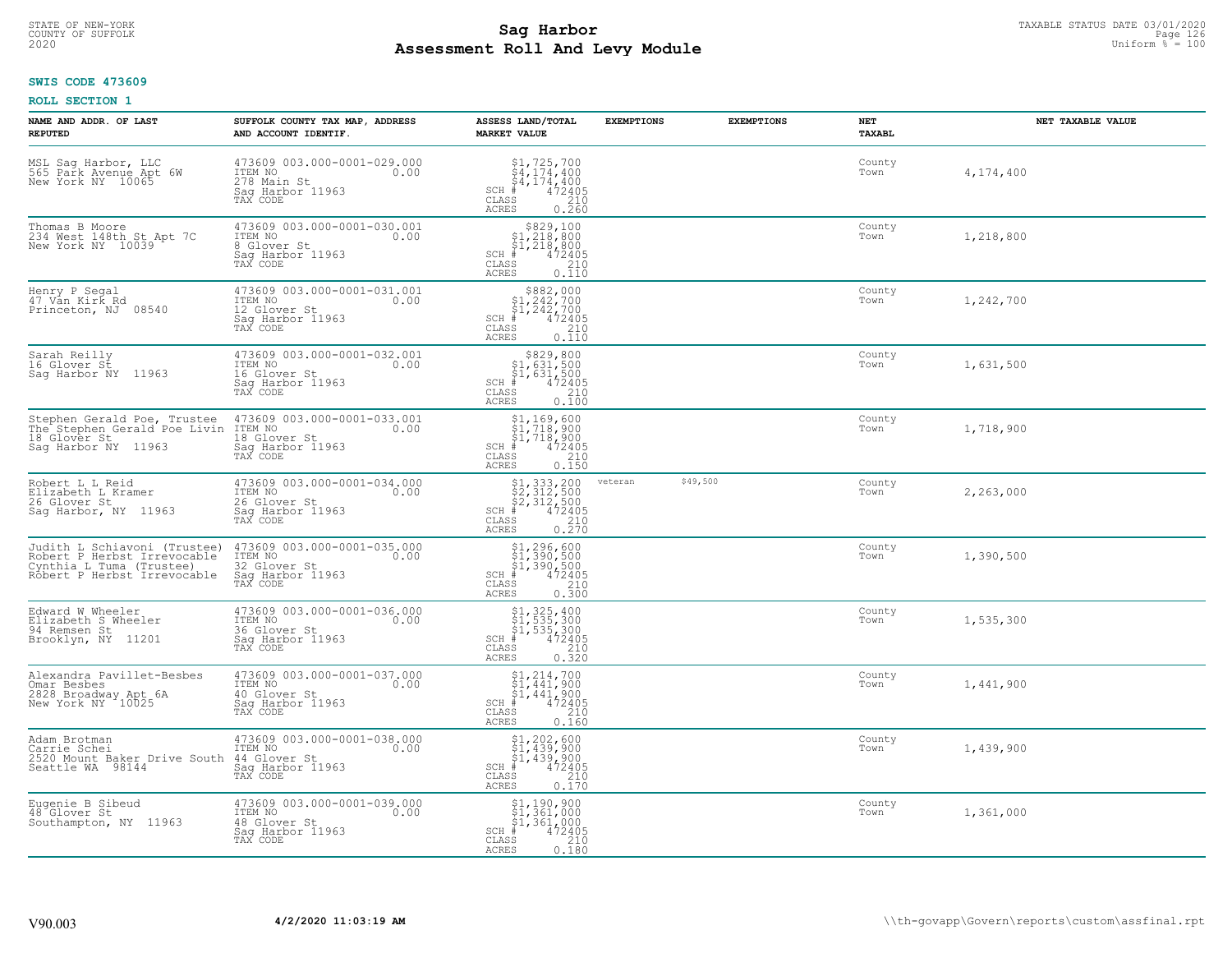# STATE OF NEW-YORK TAXABLE STATUS DATE 03/01/2020<br>COUNTY OF SUFFOLK Page 127 Page 127 **Assessment Roll And Levy Module Example 2020** Uniform  $\frac{1}{8}$  = 100

### **SWIS CODE 473609**

| NAME AND ADDR. OF LAST<br><b>REPUTED</b>                                                                                                         | SUFFOLK COUNTY TAX MAP, ADDRESS<br>AND ACCOUNT IDENTIF.                                          | ASSESS LAND/TOTAL<br><b>MARKET VALUE</b>                                                                                                                                                                                                                                                                                                                                                                                                                                                                                        | <b>EXEMPTIONS</b>   | <b>EXEMPTIONS</b> | NET<br><b>TAXABL</b> | NET TAXABLE VALUE |
|--------------------------------------------------------------------------------------------------------------------------------------------------|--------------------------------------------------------------------------------------------------|---------------------------------------------------------------------------------------------------------------------------------------------------------------------------------------------------------------------------------------------------------------------------------------------------------------------------------------------------------------------------------------------------------------------------------------------------------------------------------------------------------------------------------|---------------------|-------------------|----------------------|-------------------|
| Steven R. Gambrel<br>15 Watts St FL 4<br>New York NY 10013                                                                                       | 473609 003.000-0001-040.000<br>ITEM NO<br>0.00<br>52 Glover St<br>Saq Harbor 11963<br>TAX CODE   | $\begin{array}{l} \text{\small $51$, $198$, $700$} \\ \text{\small $52$, $590$, $900$} \\ \text{\small $52$, $590$, $900$} \\ \text{\small $472405} \\ \text{\small $85$} \\ \text{\small $210$} \\ \text{\small $25$} \\ \text{\small $210$} \\ \text{\small $0.170$} \end{array}$<br>$SCH$ #<br>CLASS<br><b>ACRES</b>                                                                                                                                                                                                         |                     |                   | County<br>Town       | 2,590,900         |
| MAIN AT SAG, L.L.C.<br>c/o Marshall & Shaw<br>P.O. Box 130458<br>Birmingham AL 35213                                                             | 473609 003.000-0001-041.000<br>ITEM NO<br>0.00<br>56 Glover St<br>Sag Harbor 11963<br>TAX CODE   | \$2,380,400<br>\$5,208,600<br>\$5,208,600<br>$SCH$ #<br>$\frac{472405}{210}$<br>CLASS<br>0.670<br><b>ACRES</b>                                                                                                                                                                                                                                                                                                                                                                                                                  |                     |                   | County<br>Town       | 5,208,600         |
| Barbara Mae Maslen<br>216 Suffolk St<br>Sag Harbor, NY 11963                                                                                     | 473609 003.000-0001-042.001<br>ITEM NO<br>0.00<br>55 Bayview Ave<br>Sag Harbor 11963<br>TAX CODE | $$1, 182, 300$<br>$$1, 355, 300$<br>$$1, 355, 300$<br>$$472405$<br>$SCH$ #<br>$\mathtt{CLASS}$<br>210<br>0.250<br><b>ACRES</b>                                                                                                                                                                                                                                                                                                                                                                                                  |                     |                   | County<br>Town       | 1,355,300         |
| Daniel Hubert<br>Nicolette Jelen<br>201 E 17th St Apt 27F<br>New York, NY 10003                                                                  | 473609 003.000-0001-043.001<br>ITEM NO<br>0.00<br>49 Bayview Ave<br>Saq Harbor 11963<br>TAX CODE | $$1, 264, 700$<br>$$1, 494, 700$<br>$$1, 494, 700$<br>$SCH$ #<br>$\begin{smallmatrix} 472405\ 210\ 2.70 \end{smallmatrix}$<br>CLASS<br><b>ACRES</b>                                                                                                                                                                                                                                                                                                                                                                             |                     |                   | County<br>Town       | 1,494,700         |
| 00 Partners, LLC<br>127 W Suffolk Ave<br>11722<br>Central Islip, NY                                                                              | 473609 003.000-0001-044.001<br>ITEM NO<br>0.00<br>45 Bayview Ave<br>Saq Harbor 11963<br>TAX CODE | $\begin{array}{r} 5788, 100 \\ 5877, 500 \\ 5877, 500 \\ 472405 \\ 210 \\ 0.120 \end{array}$<br>SCH #<br>$\mathtt{CLASS}$<br><b>ACRES</b>                                                                                                                                                                                                                                                                                                                                                                                       |                     |                   | County<br>Town       | 877,500           |
| Luisa LaViola<br>555 Park Ave<br>New York, NY 10065                                                                                              | 473609 003.000-0001-046.006<br>ITEM NO<br>0.00<br>41 Bayview Ave<br>Saq Harbor 11963<br>TAX CODE | $\begin{array}{c} $907,100 $1,189,700 $1,189,700 # 472405 \end{array}$<br>$SCH$ #<br>CLASS<br>$\begin{array}{c} 210 \\ 0.190 \end{array}$<br><b>ACRES</b>                                                                                                                                                                                                                                                                                                                                                                       |                     |                   | County<br>Town       | 1,189,700         |
| Roy J King<br>Karen F King<br>PO Box 1053<br>Saq Harbor, NY 11963-0031                                                                           | 473609 003.000-0001-046.007<br>ITEM NO<br>0.00<br>39 Bayview Ave<br>Sag Harbor 11963<br>TAX CODE | $$1,025,700$<br>$$1,158,000$<br>$$1,158,000$<br>$*1,158,000$<br>$*1,472405$<br>$SCH$ #<br>CLASS<br>$\frac{210}{0.150}$<br>ACRES                                                                                                                                                                                                                                                                                                                                                                                                 |                     |                   | County<br>Town       | 1,158,000         |
| 35 Bayview Avenue, LLC<br>24 East 21st Street #6<br>New York NY 10010                                                                            | 473609 003.000-0001-047.001<br>ITEM NO<br>0.00<br>35 Bayview Ave<br>Saq Harbor 11963<br>TAX CODE | $$2, 353, 400$<br>$$2, 353, 400$<br>$$2, 353, 400$<br>$472405$<br>$$2, 20$<br>SCH<br>CLASS<br>ACRES<br>0.150                                                                                                                                                                                                                                                                                                                                                                                                                    |                     |                   | County<br>Town       | 2,353,400         |
| John F Wagner (Trustee)<br>Credit Shelter Trust of Suza<br>John F Wagner (Trustee)<br>John F Wagner Revocable Trus<br>John R Wagenr JR (Trustee) | 473609 003.000-0001-048.001<br>ITEM NO<br>0.00<br>31 Bayview Ave<br>Saq Harbor 11963<br>TAX CODE | $\begin{array}{c} \text{\small $\$1,094,900} \\ \text{\small $\$1,293,700} \\ \text{\small $\$1,293,700} \\ \text{\small $\$1,293,700} \\ \text{\small $\$1$} \\ \text{\small $\$8$} \\ \text{\small $\$8$} \\ \text{\small $\$8$} \\ \text{\small $\$1$} \\ \text{\small $\$1$} \\ \text{\small $\$1$} \\ \text{\small $\$1$} \\ \text{\small $\$1$} \\ \text{\small $\$1$} \\ \text{\small $\$1$} \\ \text{\small $\$1$} \\ \text{\small $\$1$} \\ \text{\small $\$1$} \\ \text{\small $$<br>$SCH$ #<br>CLASS<br><b>ACRES</b> | \$75,000<br>veteran |                   | County<br>Town       | 1,218,700         |
| Lawrence W Haaq<br>Susan Fisher-Haag<br>27 Bayview Ave<br>Saq Harbor NY 11963                                                                    | 473609 003.000-0001-049.000<br>ITEM NO<br>0.00<br>27 Bayview Ave<br>Saq Harbor 11963<br>TAX CODE | \$851,200<br>\$1,006,100<br>\$1,006,100<br>$SCH$ #<br>$47\overline{2}\overline{405}$<br>210<br>CLASS<br>0.150<br>ACRES                                                                                                                                                                                                                                                                                                                                                                                                          |                     |                   | County<br>Town       | 1,006,100         |
| Jesse Koncelik<br>Anna Koncelik<br>PO Box 361<br>Sagaponack, NY 11962                                                                            | 473609 003.000-0001-050.000<br>ITEM NO<br>0.00<br>23 Bayview Ave<br>Saq Harbor 11963<br>TAX CODE | $$825, 800$<br>$$1, 042, 000$<br>$$1, 042, 000$<br>$$1, 042, 000$<br>$SCH$ #<br>$\begin{array}{r} 72405 \\ 210 \\ 0.120 \end{array}$<br>CLASS<br>ACRES                                                                                                                                                                                                                                                                                                                                                                          |                     |                   | County<br>Town       | 1,042,000         |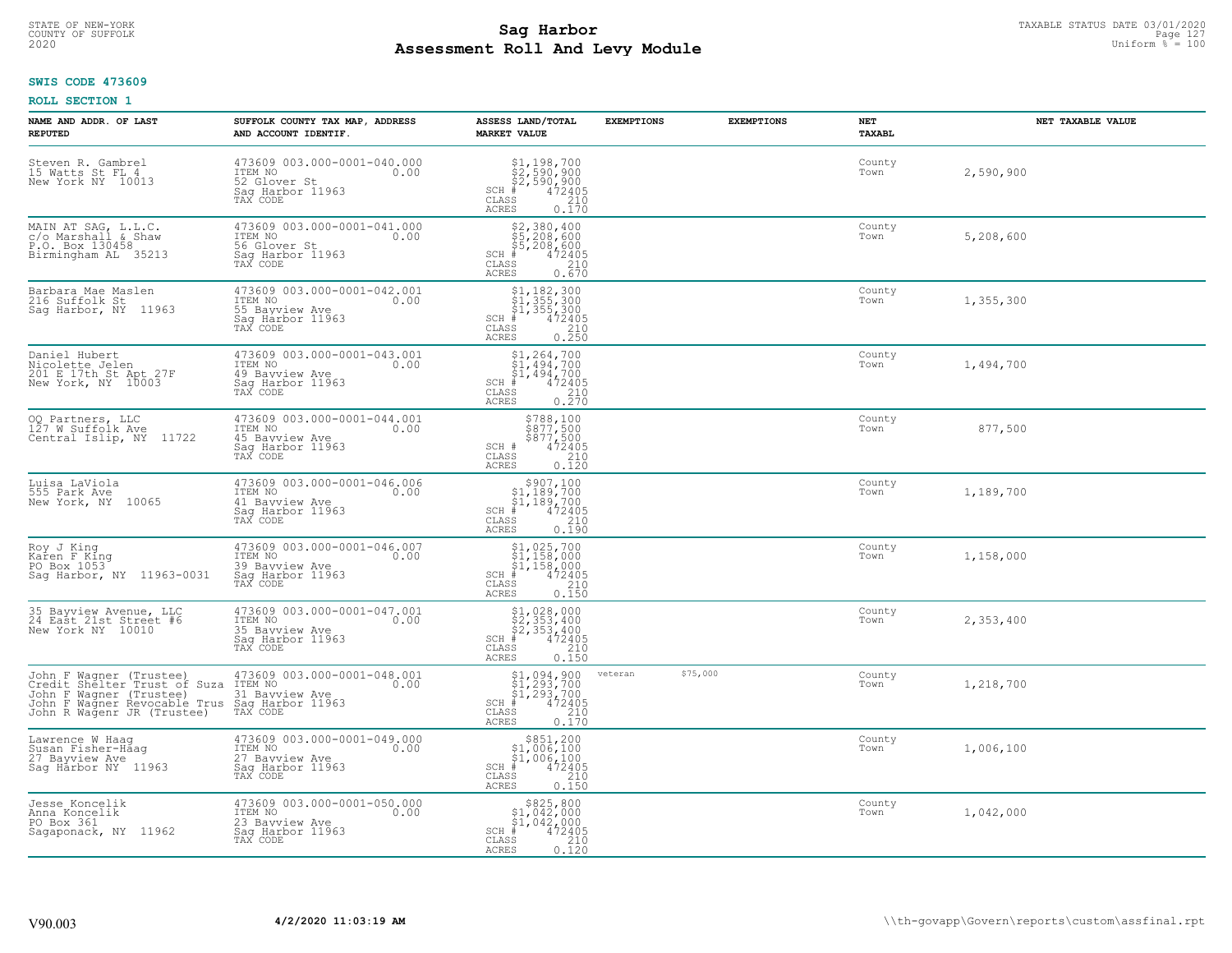# STATE OF NEW-YORK TAXABLE STATUS DATE 03/01/2020<br>COUNTY OF SUFFOLK Page 128 Page 128 **Assessment Roll And Levy Module Example 2020** Uniform  $\frac{1}{8}$  = 100

#### **SWIS CODE 473609**

| NAME AND ADDR. OF LAST<br><b>REPUTED</b>                                                   | SUFFOLK COUNTY TAX MAP, ADDRESS<br>AND ACCOUNT IDENTIF.                                          | ASSESS LAND/TOTAL<br><b>MARKET VALUE</b>                                                                                                           | <b>EXEMPTIONS</b>   | <b>EXEMPTIONS</b> | NET<br><b>TAXABL</b> | NET TAXABLE VALUE |
|--------------------------------------------------------------------------------------------|--------------------------------------------------------------------------------------------------|----------------------------------------------------------------------------------------------------------------------------------------------------|---------------------|-------------------|----------------------|-------------------|
| Peter Dyner<br>16 Montāuk Blvd<br>East Hampton, NY 11937                                   | 473609 003.000-0001-051.000<br>ITEM NO<br>0.00<br>19 Bayview Ave<br>Saq Harbor 11963<br>TAX CODE | $$851,200\n$1,063,900\n$1,063,900\n# 472405\n85\n$2,10$<br>$SCH \#$<br>CLASS<br>ACRES<br>0.180                                                     |                     |                   | County<br>Town       | 1,063,900         |
| Maria Matthiessen<br>527 Bridge Ln<br>Sagaponačk, NY 11962                                 | 473609 003.000-0001-052.000<br>ITEM NO<br>0.00<br>15 Bayview Ave<br>Sag Harbor 11963<br>TAX CODE | \$796,300<br>\$972,200<br>\$972,200<br>472405<br>SCH #<br>$\begin{array}{c} 210 \\ 0.120 \end{array}$<br>CLASS<br>ACRES                            |                     |                   | County<br>Town       | 972,200           |
| Robert Russell<br>97 Sturbridge Hill Road<br>New Canaan CT 06840                           | 473609 003.000-0001-054.000<br>ITEM NO<br>0.00<br>258 Main St<br>Sag Harbor 11963<br>TAX CODE    | \$1,455,500<br>$\begin{array}{l} 54,450,000 \\ 4,450,000 \\ \frac{4}{7} & 472405 \end{array}$<br>$SCH$ #<br>CLASS<br>$\frac{210}{0.310}$<br>ACRES  |                     |                   | County<br>Town       | 4,450,000         |
| Cathryn Lorenz<br>Kevin Lorenz<br>Ben Menaik<br>1170 5th Ave Apt 14C<br>New York NY 10029  | 473609 003.000-0001-055.000<br>0.00 0.00<br>272 Main St<br>Saq Harbor 11963<br>TAX CODE          | $$1,646,400$<br>$$2,301,200$<br>$$2,301,200$<br>$*$ 472405<br>$SCH$ #<br>CLASS<br>210<br>ACRES<br>0.170                                            |                     |                   | County<br>Town       | 2,301,200         |
| Didier Loulmet<br>Suzanne M. Butler<br>44 Mercer Street<br>New York NY 10013               | 473609 003.000-0001-056.000<br>ITEM NO<br>0.00<br>268 Main St<br>Sag Harbor 11963<br>TAX CODE    | $$1,731,600$<br>$$2,508,200$<br>$$2,508,200$<br>$SCH$ #<br>$\frac{47\overline{2}\overline{405}}{210}$<br>$\mathtt{CLASS}$<br><b>ACRES</b><br>0.260 |                     |                   | County<br>Town       | 2,508,200         |
| Sagabon Property, LLC<br>375 Park Avenue Suite 2301<br>New York NY 10152                   | 473609 003.000-0001-057.001<br>ITEM NO<br>0.00<br>264 Main St<br>Sag Harbor 11963<br>TAX CODE    | $$2, 263, 700$<br>$$4, 678, 300$<br>$$4, 678, 300$<br>$472405$<br>$$210$<br>$SCH$ #<br>CLASS<br>0.660<br>ACRES                                     |                     |                   | County<br>Town       | 4,678,300         |
| Edmund Hollander<br>Wendy Powers<br>60 E 8th St<br>New York, NY 10003                      | 473609 003.000-0001-057.003<br>ITEM NO<br>0.00<br>11 Bayview Ave<br>Saq Harbor 11963<br>TAX CODE | \$1,056,300<br>\$1,422,600<br>\$1,422,600<br>\$4,422,600<br>$SCH$ #<br>CLASS<br>210<br>0.220<br>ACRES                                              |                     |                   | County<br>Town       | 1,422,600         |
| Mark Selinger<br>Iris Cohen Selinger<br>18 Bayview Ave<br>Sag Harbor NY 11963              | 473609 003.000-0001-058.000<br>ITEM NO<br>0.00<br>18 Bayview Ave<br>Saq Harbor 11963<br>TAX CODE | $$1, 229, 600$<br>$$2, 871, 500$<br>$$2, 871, 500$<br>$$472405$<br>$SCH$ #<br>CLASS<br>210<br><b>ACRES</b><br>0.260                                |                     |                   | County<br>Town       | 2,871,500         |
| Laurie Schmidt<br>1 Fifth Ave Apt 11/12C<br>New York NY 10003                              | 473609 003.000-0001-059.000<br>ITEM NO<br>0.00<br>22 Bayview Ave<br>Saq Harbor 11963<br>TAX CODE | $$995,600$<br>$$2,347,800$<br>$$2,347,800$<br>$472405$<br>$$2,240$<br>$SCH$ #<br>CLASS<br><b>ACRES</b><br>0.150                                    | \$13,161<br>veteran |                   | County<br>Town       | 2,334,639         |
| Natalie Phillips<br>David McCallum <sup>-</sup><br>47 Murray St Apt 2<br>New York NY 10007 | 473609 003.000-0001-060.000<br>ITEM NO<br>0.00<br>26 Bayview Ave<br>Saq Harbor 11963<br>TAX CODE | $$2,188,400$<br>$$2,188,400$<br>$$2,188,400$<br>$$472405$<br>$SCH$ #<br>$\begin{array}{c} 210 \\ 0.150 \end{array}$<br>CLASS<br><b>ACRES</b>       |                     |                   | County<br>Town       | 2,188,400         |
| 41 Cresent LLC<br>P.O. Box 633<br>Bridgehampton NY 11932                                   | 473609 003.000-0001-061.000<br>ITEM NO<br>0.00<br>30 Bayview Ave<br>Sag Harbor 11963<br>TAX CODE | \$1,009,500<br>\$2,180,300<br>\$2,180,300<br>472405<br>$SCH$ #<br>CLASS<br>210<br>0.150<br>ACRES                                                   |                     |                   | County<br>Town       | 2,180,300         |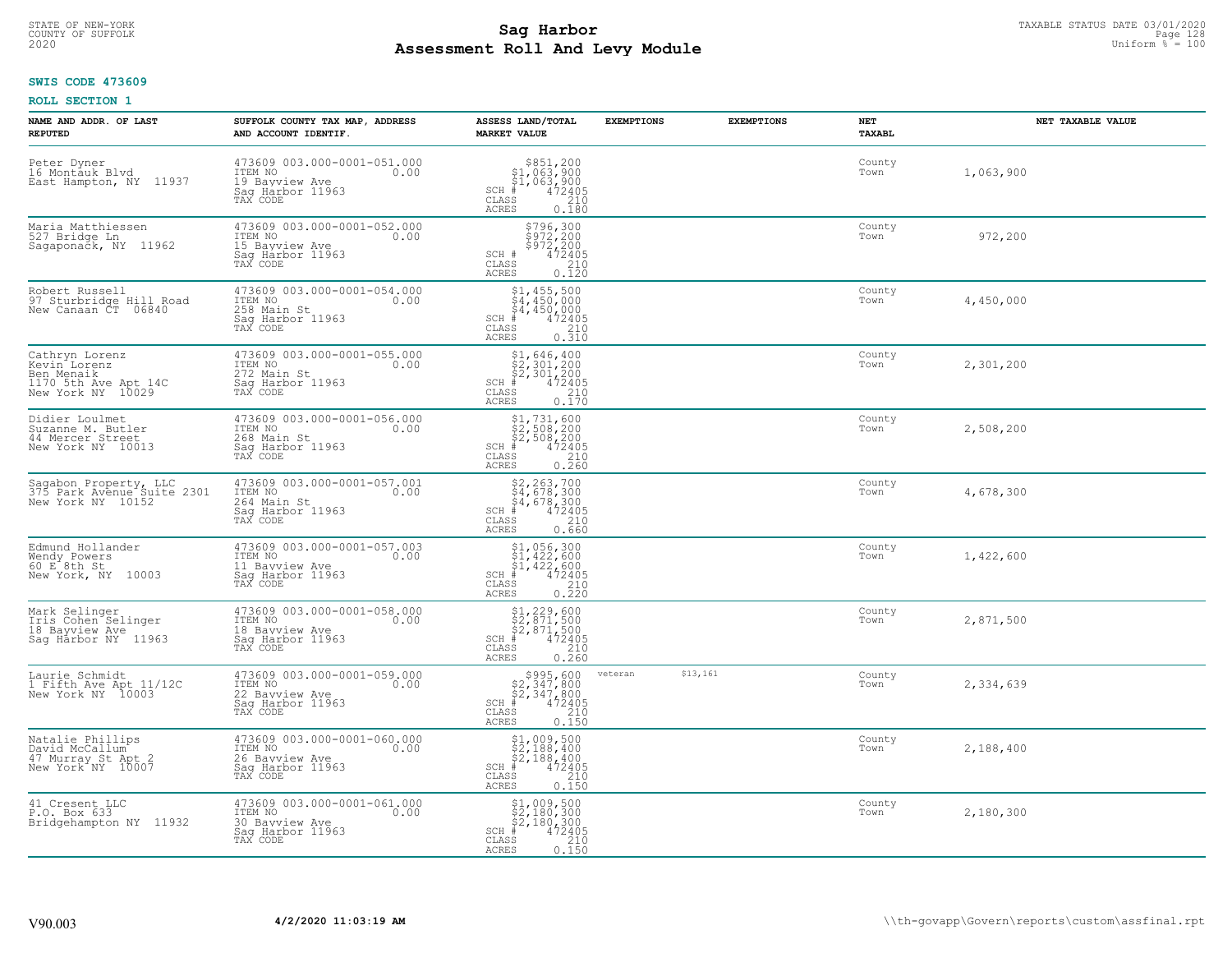# STATE OF NEW-YORK TAXABLE STATUS DATE 03/01/2020<br>COUNTY OF SUFFOLK Page 129 Page 129 **Assessment Roll And Levy Module Example 2020** Uniform  $\frac{1}{8}$  = 100

#### **SWIS CODE 473609**

| NAME AND ADDR. OF LAST<br><b>REPUTED</b>                                                           | SUFFOLK COUNTY TAX MAP, ADDRESS<br>AND ACCOUNT IDENTIF.                                            | ASSESS LAND/TOTAL<br><b>MARKET VALUE</b>                                                                                                                                                                                                                                                                                                                                                                                                         | <b>EXEMPTIONS</b>   | <b>EXEMPTIONS</b> | <b>NET</b><br><b>TAXABL</b> | NET TAXABLE VALUE |
|----------------------------------------------------------------------------------------------------|----------------------------------------------------------------------------------------------------|--------------------------------------------------------------------------------------------------------------------------------------------------------------------------------------------------------------------------------------------------------------------------------------------------------------------------------------------------------------------------------------------------------------------------------------------------|---------------------|-------------------|-----------------------------|-------------------|
| Logan P. Fordham, Trustee<br>The Donald R. Fordham Irrevo<br>34 Bayview Ave<br>Saq Harbor NY 11963 | 473609 003.000-0001-062.000<br>1TEM NO 0.00<br>34 Bavview Ave<br>Saq Harbor 11963<br>TAX CODE      | $$925,600$<br>$$925,600$<br>$$925,600$<br>$472405$<br>$$210$<br>SCH #<br>$\mathtt{CLASS}$<br>0.150<br>ACRES                                                                                                                                                                                                                                                                                                                                      |                     |                   | County<br>Town              | 925,600           |
| Carla Gargano<br>38 Bayview Ave<br>Sag Harbor NY 11963                                             | 473609 003.000-0001-063.000<br>ITEM NO<br>0.00<br>38 Bayview Ave<br>Sag Harbor 11963<br>TAX CODE   | $$941,30051,078,10051,078,100*472405$<br>$SCH$ #<br>CLASS<br>$\begin{array}{c} 210 \\ 0.160 \end{array}$<br>ACRES                                                                                                                                                                                                                                                                                                                                |                     |                   | County<br>Town              | 1,078,100         |
| Mindy Cantor<br>9 Washington Mews<br>New York, NY 10003                                            | 473609 003.000-0001-064.000<br>ITEM NO<br>0.00<br>42 Bayview Ave<br>Sag Harbor 11963<br>TAX CODE   | \$966,400<br>\$1,144,000<br>$\frac{5}{3}$ <sup>1</sup> , 144, 000<br>$SCH$ #<br>472405<br>CLASS<br>$\begin{array}{c} 210 \\ 0.200 \end{array}$<br>ACRES                                                                                                                                                                                                                                                                                          |                     |                   | County<br>Town              | 1,144,000         |
| Schiavoni Family Trust (the)<br>14 Oakland Ave<br>Sag Harbor, NY 11963                             | 473609 003.000-0001-065.000<br>ITEM NO<br>0.00<br>46 Bayview Ave<br>Saq Harbor 11963<br>TAX CODE   | $$1, 104, 500$<br>$$1, 298, 900$<br>$$1, 298, 900$<br>SCH #<br>CLASS<br>$72405$<br>$210$<br>$0.250$<br>ACRES                                                                                                                                                                                                                                                                                                                                     |                     |                   | County<br>Town              | 1,298,900         |
| Lloyd Nathan<br>Elaña Waksal<br>Elana Waksal<br>50 Bayview Ave<br>Sag Härbor NY 11963              | 473609 003.000-0001-066.000<br>ITEM NO<br>0.00<br>50 Bayview Ave<br>Sag Harbor 11963<br>TAX CODE   | $\begin{array}{l} \text{\small $\$1,204,000} \\ \text{\small $\$1,779,300} \\ \text{\small $\$1,779,300} \\ \text{\small $\$1,779,300} \\ \text{\small $\$1$} \\ \text{\small $\$8$} \\ \text{\small $\$8$} \\ \text{\small $\$8$} \\ \text{\small $\$1$} \\ \text{\small $\$1$} \\ \text{\small $\$1$} \\ \text{\small $\$1$} \\ \text{\small $\$2$} \\ \text{\small $\$1$} \\ \text{\small $\$3$} \\ \end{array}$<br>$SCH$ #<br>CLASS<br>ACRES |                     |                   | County<br>Town              | 1,779,300         |
| Craig D Wood<br>Tracey Thatcher<br>1 Gracie Ter<br>New York, NY 10028                              | 473609 003.000-0001-068.001<br>ITEM NO<br>0.00<br>58 Bayview Ave<br>Sag Harbor 11963<br>TAX CODE   | $$2,088,200$<br>$$2,088,200$<br>$$2,088,200$<br>$*$<br>$472405$<br>$*$<br>$210$<br>$SCH$ #<br>$\mathtt{CLASS}$<br>0.450<br>ACRES                                                                                                                                                                                                                                                                                                                 |                     |                   | County<br>Town              | 2,088,200         |
| Philip Pape<br>Kim Pape<br>P.O. Box 2088<br>Bridgehampton NY 11932                                 | 473609 003.000-0001-070.001<br>ITEM NO<br>0.00<br>6 Meadowlark Ln<br>Sag Harbor 11963<br>TAX CODE  | $\begin{array}{c} $904,700 $2,773,100 $2,773,100 # 472405 \end{array}$<br>$SCH$ #<br>CLASS<br>210<br>0.410<br><b>ACRES</b>                                                                                                                                                                                                                                                                                                                       |                     |                   | County<br>Town              | 2,773,100         |
| R. Phineas Tuthill JR<br>Marjorie T Tuthill<br>13 Decision Way West<br>Washington Crossing, PA 189 | 473609 003.000-0001-071.000<br>ITEM NO<br>0.00<br>10 Meadowlark Ln<br>Saq Harbor 11963<br>TAX CODE | $$568,000$<br>$$1,035,000$<br>$$1,035,000$<br>$*$<br>$472405$<br>SCH<br>CLASS<br>0.200<br><b>ACRES</b>                                                                                                                                                                                                                                                                                                                                           |                     |                   | County<br>Town              | 1,035,000         |
| David L Cummings<br>P.O. Box 546<br>Saq Harbor, NY 11963                                           | 473609 003.000-0001-072.000<br>ITEM NO 0.00<br>14 Meadowlark Ln<br>Saq Harbor 11963<br>TAX CODE    | \$568,000<br>\$734,800<br>\$734,800<br>\$734,800<br>SCH #<br>CLASS<br>0.200<br>ACRES                                                                                                                                                                                                                                                                                                                                                             |                     |                   | County<br>Town              | 734,800           |
| Debra Horn<br>Thomas Horn JR<br>Thomas Horn<br>Debra Horn                                          | 473609 003.000-0001-073.000<br>ITEM NO<br>0.00<br>18 Meadowlark Ln<br>Sag Harbor 11963<br>TAX CODE | \$562,900<br>\$686,000<br>\$686,000<br>\$472405<br>\$410<br>SCH #<br>CLASS<br><b>ACRES</b><br>0.170                                                                                                                                                                                                                                                                                                                                              |                     |                   | County<br>Town              | 686,000           |
| Thomas Horn<br>PO Box 754<br>Saq Harbor NY 11963                                                   | 473609 003.000-0001-074.000<br>ITEM NO<br>0.00<br>22 Meadowlark Ln<br>Sag Harbor 11963<br>TAX CODE | \$573,900<br>\$840,500<br>\$840,500<br>472405<br>0.230<br>SCH #<br>CLASS<br><b>ACRES</b>                                                                                                                                                                                                                                                                                                                                                         | \$84,050<br>Volunte |                   | County<br>Town              | 756,450           |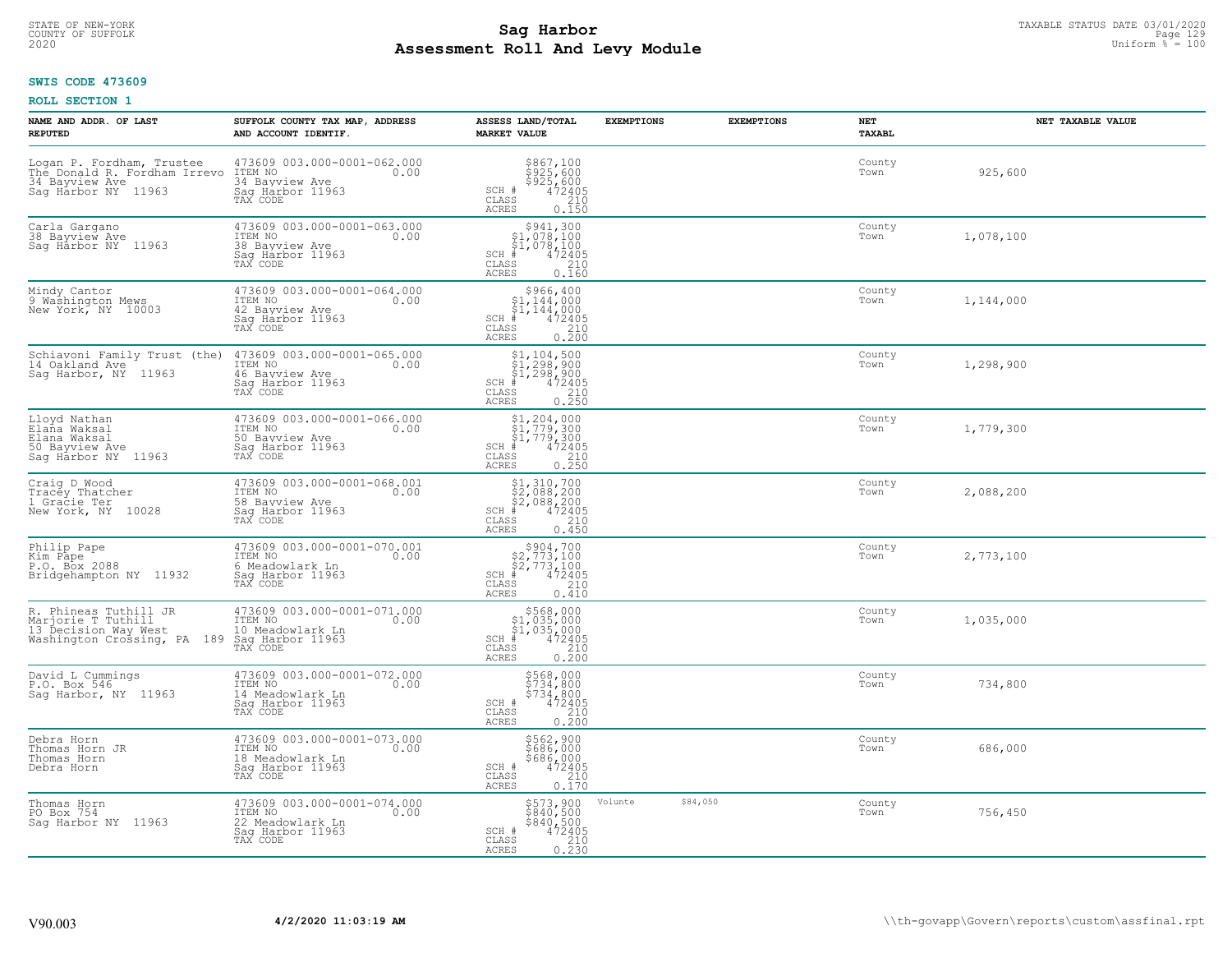# STATE OF NEW-YORK TAXABLE STATUS DATE 03/01/2020<br>COUNTY OF SUFFOLK Page 130 **Assessment Roll And Levy Module Example 2020** Uniform  $\frac{1}{8}$  = 100

# **SWIS CODE 473609**

| NAME AND ADDR. OF LAST<br><b>REPUTED</b>                                                                           | SUFFOLK COUNTY TAX MAP, ADDRESS<br>AND ACCOUNT IDENTIF.                                            | ASSESS LAND/TOTAL<br><b>MARKET VALUE</b>                                                                                                                                                                                                                                                                                                                   | <b>EXEMPTIONS</b>  | <b>EXEMPTIONS</b>  | <b>NET</b><br>TAXABL | NET TAXABLE VALUE |
|--------------------------------------------------------------------------------------------------------------------|----------------------------------------------------------------------------------------------------|------------------------------------------------------------------------------------------------------------------------------------------------------------------------------------------------------------------------------------------------------------------------------------------------------------------------------------------------------------|--------------------|--------------------|----------------------|-------------------|
| Edward J Horn (Life Estate)<br>Virginia A Horn (Life Estate<br>Denise Willingham<br>Sharon Hildreth<br>Pamela Card | 473609 003.000-0001-075.000<br>ITEM NO<br>0.00<br>26 Meadowlark Ln<br>Sag Harbor 11963<br>TAX CODE | \$577,900<br>\$715,700<br>\$715,700<br>\$71405<br>0.200<br>0.200<br>SCH #<br>CLASS<br>ACRES                                                                                                                                                                                                                                                                | veteran            | \$125,000          | County<br>Town       | 590,700           |
| Stacy Pennebaker, Trustee<br>of the Stacy Pennebaker Revo<br>380 Rector Place 4A<br>New York NY 10280              | 473609 003.000-0001-076.000<br>ITEM NO<br>0.00<br>30 Meadowlark Ln<br>Sag Harbor 11963<br>TAX CODE | \$551,300<br>\$664,000<br>\$664,000<br>472405<br>$\begin{array}{c} \text{SCH} \ \text{\#} \\ \text{CLASS} \end{array}$<br>$\frac{210}{0.200}$<br>ACRES                                                                                                                                                                                                     |                    |                    | County<br>Town       | 664,000           |
| John Niewenhous<br>21 Whalers Walk<br>Saq Harbor NY 11963                                                          | 473609 003.000-0001-077.000<br>ITEM NO<br>0.00<br>34 Meadowlark Ln<br>Sag Harbor 11963<br>TAX CODE | \$556,000<br>\$718,500<br>$\begin{array}{r} 5718,500 \\ 472405 \\ 210 \\ 0.200 \end{array}$<br>SCH #<br>CLASS<br><b>ACRES</b>                                                                                                                                                                                                                              |                    |                    | County<br>Town       | 718,500           |
| 38 Meadowlark LLC<br>205 East 78th St Apt 18B<br>New York NY 10075                                                 | 473609 003.000-0001-079.001<br>ITEM NO<br>0.00<br>38 Meadowlark Ln<br>Saq Harbor 11963<br>TAX CODE | $\begin{array}{r}  \  \  \, 811,300 \\  \  \, 51,444,800 \\  \  \, 51,444,800 \\  \  \, 472405 \\  \  \, 83 & 210 \\  \  \, 82 & 210 \\  \  \, 83 & 230 \\  \  \, 82 & 230 \\  \  \, 84 & 230 \\  \  \, 85 & 230 \\  \  \, 86 & 230 \\  \  \, 87 & 230 \\  \  \, 88 & 230 \\  \  \, 89 & 230 \\  \  \, 89 & $<br>$SCH$ #<br>CLASS<br>0.390<br><b>ACRES</b> |                    |                    | County<br>Town       | 1,444,800         |
| Richard DeMato<br>P.O. Box 1994<br>Sag Harbor NY 11963                                                             | 473609 003.000-0001-081.000<br>ITEM NO<br>0.00<br>238 Main St<br>Saq Harbor 11963<br>TAX CODE      | \$2,564,800<br>\$8,054,900<br>\$8,054,900<br>#472405<br>$SCH$ #<br>CLASS<br>210<br><b>ACRES</b><br>1.040                                                                                                                                                                                                                                                   |                    |                    | County<br>Town       | 8,054,900         |
| Nicole Bernard<br>302 W 12th St PHA<br>New York, NY 10014                                                          | 473609 003.000-0001-082.000<br>ITEM NO<br>0.00<br>39 Meadowlark Ln<br>Saq Harbor 11963<br>TAX CODE | $$873,800$<br>$$1,093,400$<br>$$1,093,400$<br>$$472405$<br>$SCH$ #<br>CLASS<br>210<br>0.400<br><b>ACRES</b>                                                                                                                                                                                                                                                |                    |                    | County<br>Town       | 1,093,400         |
| Vincina V Castantine (Life E Deborah Castantine<br>P.O. Box 611<br>Sag Harbor NY 11963                             | 473609 003.000-0001-083.000<br>ITEM NO<br>0.00<br>35 Meadowlark Ln<br>Sag Harbor 11963<br>TAX CODE | \$568,000<br>\$738,600<br>\$738,600<br>\$738,600<br>SCH #<br>CLASS<br>0.210<br><b>ACRES</b>                                                                                                                                                                                                                                                                | veteran<br>Persons | \$414<br>\$369,093 | County<br>Town       | 369,093           |
| Louis Zazzarino<br>333 Mamaroneck Ave<br>White Plains NY 10605                                                     | 473609 003.000-0001-084.000<br>TTEM NO 0.00<br>31 Meadowlark Ln<br>Sag Harbor 11963<br>TAX CODE    | $$568,000$ $$1,006,000$ $$1,006,000$ $$472405$ $$311$<br>$SCH$ #<br>$\mathtt{CLASS}$<br><b>ACRES</b><br>0.200                                                                                                                                                                                                                                              |                    |                    | County<br>Town       | 1,006,000         |
| Mouse 22, LLC<br>19 SE 10th Avenue<br>Fort Lauderdale FL 33301                                                     | 473609 003.000-0001-085.000<br>ITEM NO<br>0.00<br>27 Meadowlark Ln<br>Saq Harbor 11963<br>TAX CODE | \$568,000<br>\$664,000<br>$$664,000$<br>472405<br>210<br>SCH #<br>CLASS<br><b>ACRES</b><br>0.200                                                                                                                                                                                                                                                           |                    |                    | County<br>Town       | 664,000           |
| Hector L Samot<br>Theresa M Samot<br>21 Meadowlark Ln<br>Saq Harbor, NY 11963                                      | 473609 003.000-0001-086.000<br>ITEM NO<br>0.00<br>21 Meadowlark Ln<br>Sag Harbor 11963<br>TAX CODE | \$568,000<br>\$780,400<br>\$780,400<br>$\begin{array}{r} \n 472405 \\  210 \\  0.200\n \end{array}$<br>SCH #<br>CLASS<br><b>ACRES</b>                                                                                                                                                                                                                      |                    |                    | County<br>Town       | 780,400           |
| Suzan Carroll Smyth Habib<br>19 Meadowlark Ln<br>Saq Harbor, NY 11963                                              | 473609 003.000-0001-087.000<br>ITEM NO<br>0.00<br>19 Meadowlark Ln<br>Sag Harbor 11963<br>TAX CODE | \$568,000<br>\$723,100<br>\$723,100<br>SCH #<br>472405<br>CLASS<br>$\frac{210}{0.200}$<br>ACRES                                                                                                                                                                                                                                                            |                    |                    | County<br>Town       | 723,100           |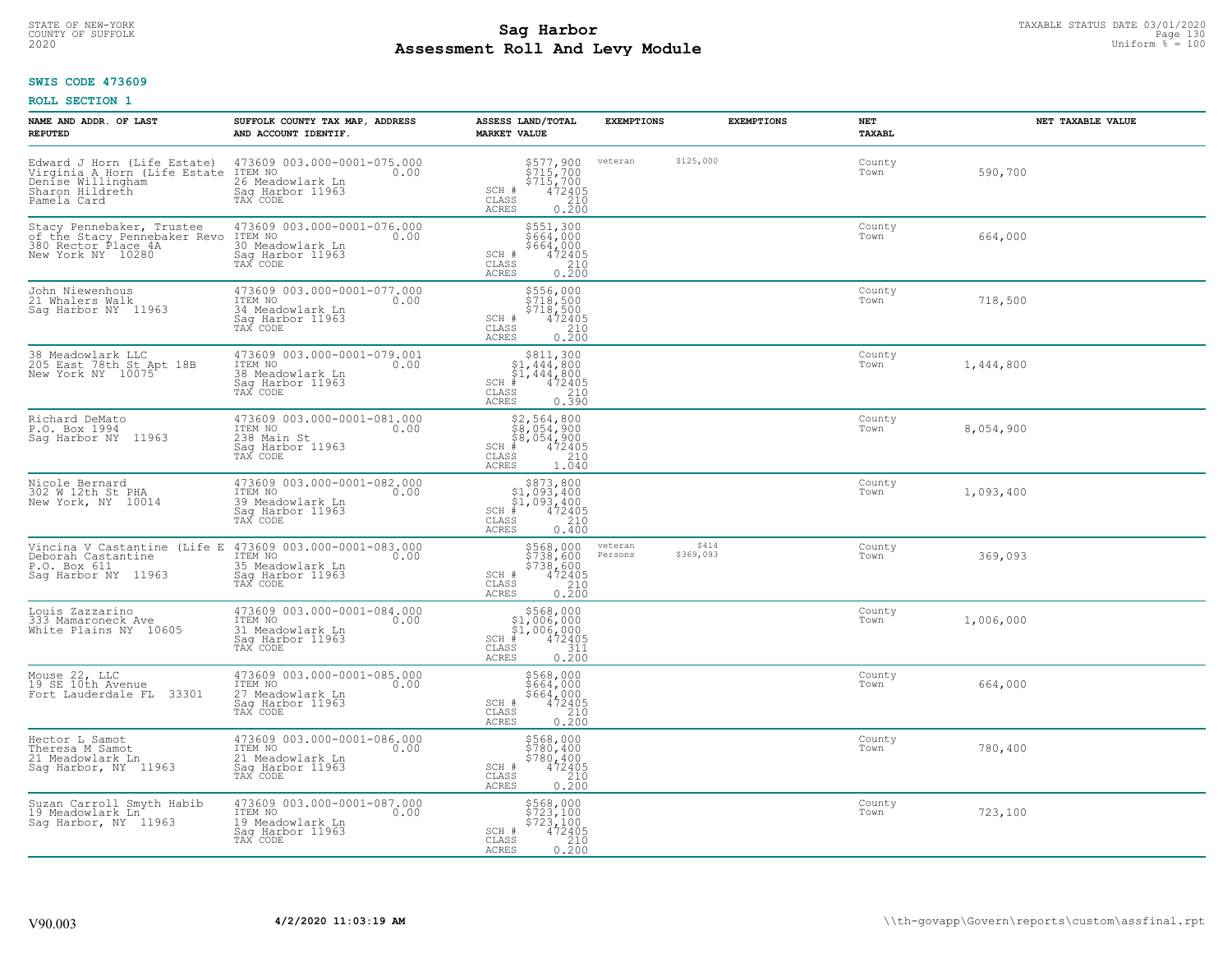# STATE OF NEW-YORK TAXABLE STATUS DATE 03/01/2020<br>COUNTY OF SUFFOLK Page 131 Page 131 **Assessment Roll And Levy Module Example 2020** Uniform  $\frac{1}{8}$  = 100

#### **SWIS CODE 473609**

| NAME AND ADDR. OF LAST<br><b>REPUTED</b>                                                                                                     | SUFFOLK COUNTY TAX MAP, ADDRESS<br>AND ACCOUNT IDENTIF.                                               | ASSESS LAND/TOTAL<br><b>MARKET VALUE</b>                                                                                               | <b>EXEMPTIONS</b> | <b>EXEMPTIONS</b> | <b>NET</b><br>TAXABL | NET TAXABLE VALUE |
|----------------------------------------------------------------------------------------------------------------------------------------------|-------------------------------------------------------------------------------------------------------|----------------------------------------------------------------------------------------------------------------------------------------|-------------------|-------------------|----------------------|-------------------|
| Margia C Kramer<br>P.O. Box 2963<br>Saq Harbor, NY 11963                                                                                     | 473609 003.000-0001-088.000<br>ITEM NO<br>0.00<br>15 Meadowlark Ln<br>Saq Harbor 11963<br>TAX CODE    | \$568,000<br>\$712,900<br>\$712,900<br>\$72405<br>\$210<br>SCH #<br>CLASS<br><b>ACRES</b><br>0.200                                     |                   |                   | County<br>Town       | 712,900           |
| Josephine T. Guerin (Life Es 473609 003.000-0001-090.001<br>John C. Guerin<br>Joanna Guerin Hohmann<br>Mary Beth Guerin Vasselli             | ITEM NO<br>0.00<br>11 Meadowlark Ln<br>Sag Harbor 11963<br>TAX CODE                                   | \$786,400<br>\$934,900<br>\$934,900<br>$\frac{472405}{210}$<br>SCH #<br>$\mathtt{CLASS}$<br>ACRES<br>0.400                             | veteran           | \$62,670          | County<br>Town       | 872,230           |
| George Held<br>Cheryl Filsinger Held<br>285 West 4th Street Apt 5<br>New York NY 10014                                                       | 473609 003.000-0001-091.000<br>ITEM NO<br>0.00<br>3 Meadowlark Ln<br>Sag Harbor 11963<br>TAX CODE     | \$568,000<br>\$ĕ72, ēōò<br>\$672, 600<br>SCH #<br>472405<br>$\begin{array}{c} 210 \\ 0.200 \end{array}$<br>CLASS<br>ACRES              |                   |                   | County<br>Town       | 672,600           |
| Jacalyn Worth<br>Ronald Pollaci<br>107 Long Island Ave<br>Sag Harbor, NY 11963                                                               | 473609 003.000-0001-092.000<br>ITEM NO<br>0.00<br>107 Long Island Ave<br>Saq Harbor 11963<br>TAX CODE | $\begin{array}{c} 5696, 700 \\ 5848, 200 \\ 5848, 200 \\ 472405 \\ 210 \\ 0.240 \end{array}$<br>SCH #<br>$\mathtt{CLASS}$<br>ACRES     |                   |                   | County<br>Town       | 848,200           |
| Vincent Chabrol<br>Lucie M Nyssens<br>Howard St<br>Sag Harbor, NY 11963                                                                      | 473609 003.000-0001-093.000<br>ITEM NO<br>0.00<br>59 Howard St<br>Saq Harbor 11963<br>TAX CODE        | $$1, 357, 000$<br>$$1, 539, 600$<br>$$1, 539, 600$<br>$472405$<br>$$210$<br>$SCH$ #<br>CLASS<br>0.410<br>ACRES                         |                   |                   | County<br>Town       | 1,539,600         |
| Rose Sommerschield<br>Apt 16a<br>333 E 30th St<br>New York, NY 10016                                                                         | 473609 003.000-0001-094.000<br>ITEM NO<br>0.00<br>55 Howard St<br>Sag Harbor 11963<br>TAX CODE        | $$1, 152, 100$<br>$$1, 305, 800$<br>$$1, 305, 800$<br>$$472405$<br>$SCH$ #<br>CLASS<br>210<br>ACRES<br>0.170                           |                   |                   | County<br>Town       | 1,305,800         |
| Curtis D. Ravenel<br>Caroline May<br>8 W 13th St Apt 4F<br>New York NY 10011                                                                 | 473609 003.000-0001-095.000<br>ITEM NO<br>0.00<br>57 Howard St<br>Saq Harbor 11963<br>TAX CODE        | $\begin{array}{l} $1,107,600\\ $1,288,400\\ $1,288,400\\ *\\ *\\ 2405\\ *\\ 210\\ \end{array}$<br>$SCH$ #<br>CLASS<br>0.160<br>ACRES   |                   |                   | County<br>Town       | 1,288,400         |
| Howard Harbor LLC<br>c/o Ethan Feirstein<br>37B Crosby Street Apt #2<br>New York NY 10013                                                    | 473609 003.000-0001-096.000<br>ITEM NO<br>0.00<br>47 Howard St<br>Saq Harbor 11963<br>TAX CODE        | $$883,000\n$1,107,600\n$1,107,600\n# 472405\n85\n210$<br>SCH<br>CLASS<br><b>ACRES</b><br>0.130                                         |                   |                   | County<br>Town       | 1,107,600         |
| Steven R Barr<br>96 Madison St<br>Sag Harbor, NY 11963                                                                                       | 473609 003.000-0001-097.000<br>ITEM NO<br>0.00<br>43 Howard St<br>Sag Harbor 11963<br>TAX CODE        | $$3,403,300$<br>$$3,403,300$<br>$$3,403,300$<br>$472405$<br>$$240$<br>SCH<br>CLASS<br>ACRES<br>0.190                                   |                   |                   | County<br>Town       | 3,403,300         |
| Julane Properties - Howard S 473609 003.000-0001-098.000<br>Attn: Ms. Juliana Terain ITEM NO<br>1120 5th Avenue Apt 11C<br>New York NY 10128 | 39 Howard St<br>Saq Harbor 11963<br>TAX CODE                                                          | $\begin{array}{l} $1,084,100 \ $1,474,800 \ $1,474,800 \ $1,474,800 \ \end{array}$<br>$SCH$ #<br>CLASS<br>210<br><b>ACRES</b><br>0.160 |                   |                   | County<br>Town       | 1,474,800         |
| Robert W. Satow<br>115 E 82nd St #6A<br>New York NY 10028                                                                                    | 473609 003.000-0001-099.000<br>ITEM NO<br>0.00<br>35 Howard St<br>Sag Harbor 11963<br>TAX CODE        | $$2,388,100$<br>$$2,388,100$<br>$$2,388,100$<br>$SCH$ #<br>472405<br>CLASS<br>210<br>ACRES<br>0.160                                    |                   |                   | County<br>Town       | 2,388,100         |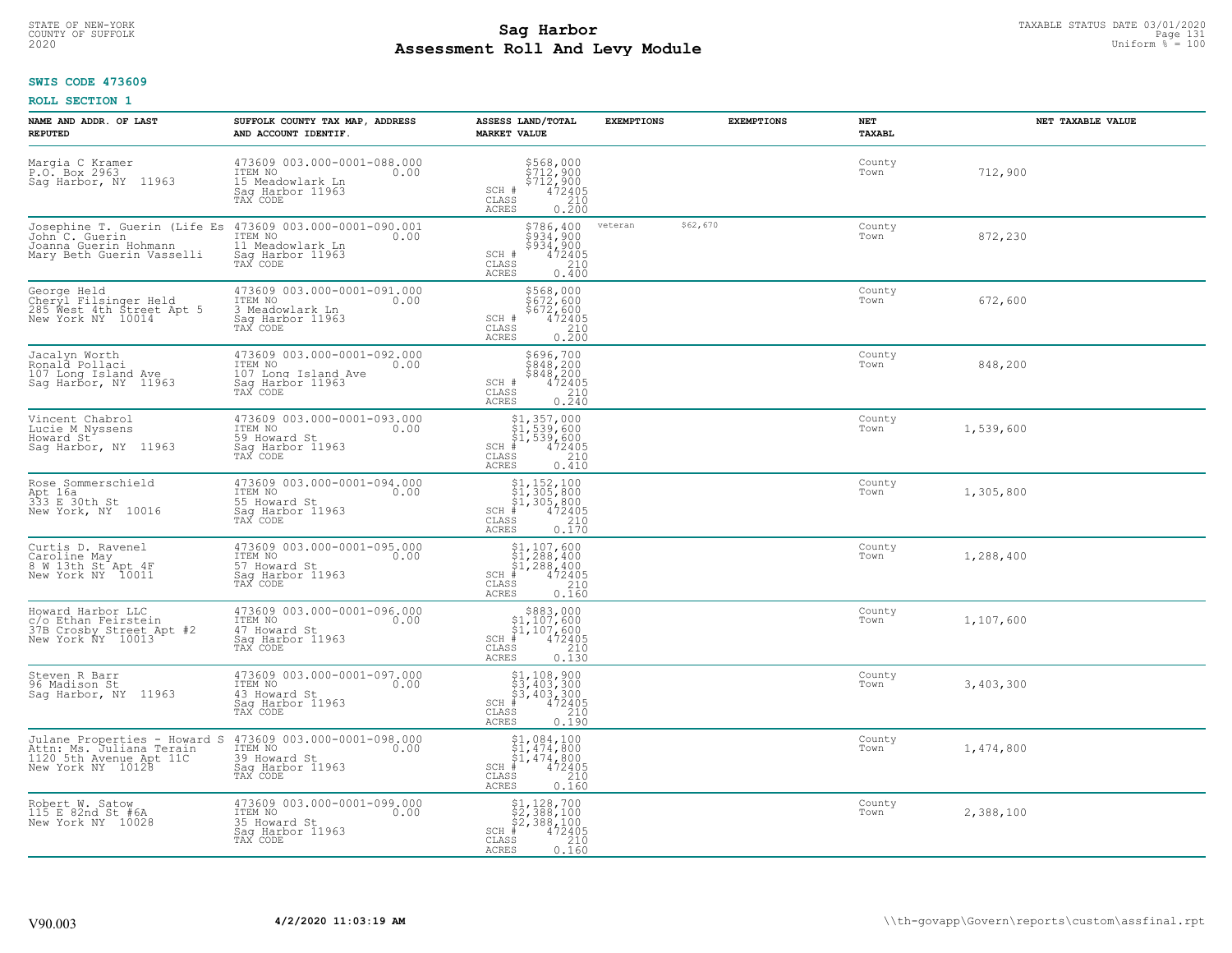# STATE OF NEW-YORK TAXABLE STATUS DATE 03/01/2020<br>COUNTY OF SUFFOLK Page 132 **Assessment Roll And Levy Module Example 2020** Uniform  $\frac{1}{8}$  = 100

# **SWIS CODE 473609**

| NAME AND ADDR. OF LAST<br><b>REPUTED</b>                                                                                                                            | SUFFOLK COUNTY TAX MAP, ADDRESS<br>AND ACCOUNT IDENTIF.                                          | ASSESS LAND/TOTAL<br><b>MARKET VALUE</b>                                                                                                                                                                                                                                                         | <b>EXEMPTIONS</b> | <b>EXEMPTIONS</b> | <b>NET</b><br><b>TAXABL</b> | NET TAXABLE VALUE |
|---------------------------------------------------------------------------------------------------------------------------------------------------------------------|--------------------------------------------------------------------------------------------------|--------------------------------------------------------------------------------------------------------------------------------------------------------------------------------------------------------------------------------------------------------------------------------------------------|-------------------|-------------------|-----------------------------|-------------------|
| 31 Howard Street LLC<br>P.O. Box 2967<br>Southampton NY 11969                                                                                                       | 473609 003.000-0001-101.001<br>ITEM NO<br>0.00<br>31 Howard St<br>Saq Harbor 11963<br>TAX CODE   | $$1, 215, 800$<br>$$4, 731, 200$<br>$$4, 731, 200$<br>$472405$<br>$$210$<br>$$210$<br>$SCH$ #<br>CLASS<br><b>ACRES</b><br>0.310                                                                                                                                                                  |                   |                   | County<br>Town              | 4,731,200         |
| Halsey Whaler House LLC<br>P.O. Box 2607<br>Sag Harbor NY 11963                                                                                                     | 473609 003.000-0001-102.000<br>ITEM NO<br>27 Howard St<br>0.00<br>Sag Harbor 11963<br>TAX CODE   | \$986,000<br>\$1,590,700<br>\$1,590,700<br>$SCH$ #<br>$\begin{smallmatrix} 472405\ 210\ 0.120 \end{smallmatrix}$<br>CLASS<br>ACRES                                                                                                                                                               |                   |                   | County<br>Town              | 1,590,700         |
| Herbert Aidan Corish<br>Louise B Corish<br>23 Howard St<br>PO Box 1830<br>Sag Harbor, NY 11963                                                                      | 473609 003.000-0001-103.000<br>ITEM NO<br>0.00<br>23 Howard St<br>Sag Harbor 11963<br>TAX CODE   | $$2,406,700$<br>$$2,481,800$<br>$$2,481,800$<br>$SCH$ #<br>472405<br>$\begin{array}{c} 210 \\ 0.280 \end{array}$<br>CLASS<br>ACRES                                                                                                                                                               |                   |                   | County<br>Town              | 2,481,800         |
| Sidney S. Stark<br>P.O. Box 7138<br>Garden City NY 11530                                                                                                            | 473609 003.000-0001-104.000<br>ITEM NO<br>0.00<br>19 Howard St<br>Saq Harbor 11963<br>TAX CODE   | $\begin{array}{l} \texttt{\$1,103,900}\ \\ \texttt{\$3,334,200}\ \\ \texttt{\$3,334,200}\ \\ \texttt{\$4,72405}\ \\ \texttt{\$5} \end{array}\nonumber\\ \begin{array}{l} \texttt{\$1,03,900}\ \\ \texttt{\$72405}\ \\ \texttt{\$210}\ \\ \texttt{\$150}\end{array}$<br>$SCH$ #<br>CLASS<br>ACRES |                   |                   | County<br>Town              | 3,334,200         |
| Craig B Rhodes<br>Ellen S Rhodes<br>Apt 5 C<br>161 E 90th St<br>New York, NY 10128                                                                                  | 473609 003.000-0001-105.000<br>ITEM NO<br>0.00<br>15 Howard St<br>Saq Harbor 11963<br>TAX CODE   | \$1,084,800<br>$\frac{1}{2}$ , 303, 600<br>$\frac{1}{2}$ , 303, 600<br>SCH #<br>$\begin{smallmatrix} 472405\ 210\ 2.140 \end{smallmatrix}$<br>CLASS<br>ACRES                                                                                                                                     |                   |                   | County<br>Town              | 1,303,600         |
| Andrew Grossman<br>Robin Howe<br>11 Howard St<br>Sag Harbor NY 11963                                                                                                | 473609 003.000-0001-106.000<br>ITEM NO<br>0.00<br>11 Howard St<br>Saq Harbor 11963<br>TAX CODE   | \$1,539,900<br>\$3,637,800<br>\$3,637,800<br>#472405<br>$SCH$ #<br>CLASS<br>210<br>ACRES<br>0.400                                                                                                                                                                                                |                   |                   | County<br>Town              | 3,637,800         |
| Stephen DeBiasi<br>Michelle DeBiasi<br>34 Jarombek Dr<br>Towaco NJ 07082                                                                                            | 473609 003.000-0001-107.000<br>ITEM NO<br>0.00<br>232 Main St<br>Sag Harbor 11963<br>TAX CODE    | $\begin{array}{r} 51,893,400 \\ 57,056,200 \\ 57,056,200 \\ * \\ * \\ 58 & 210 \\ * \\ 58 & 0.330 \end{array}$<br>$SCH$ #<br>CLASS<br>ACRES                                                                                                                                                      |                   |                   | County<br>Town              | 7,056,200         |
| Robert Plumb<br>Virginia Morris<br>15 Latham St<br>Sag Harbor, NY 11963                                                                                             | 473609 003.000-0001-108.000<br>ITEM NO<br>0.00<br>226 Main St<br>Saq Harbor 11963<br>TAX CODE    | $\begin{array}{c} \texttt{\$1,904,700}\ \\ \texttt{\$3,001,600}\ \\ \texttt{\$3,001,600}\ \\ \texttt{\$4\,72405}\ \\ \texttt{\$5}\qquad \qquad 210\ \\ \texttt{\$5}\qquad \qquad 0.370 \end{array}$<br>$SCH$ #<br>CLASS<br><b>ACRES</b>                                                          |                   |                   | County<br>Town              | 3,001,600         |
| David Greenbaum<br>Linda Greenbaum<br>377 Clinton St<br>Brooklyn, NY 11231                                                                                          | 473609 003.000-0001-110.002<br>ITEM NO<br>0.00<br>10 Bayview Ave<br>Sag Harbor 11963<br>TAX CODE | \$667,300<br>\$837,200<br>\$837,200<br>\$837,200<br>\$72405<br>\$220<br>\$100.100<br>SCH #<br>CLASS<br><b>ACRES</b>                                                                                                                                                                              |                   |                   | County<br>Town              | 837,200           |
| Clark Jr, James M (trustee)<br>Tweedy, Browne Co.,<br>1 Station Pl FL 5<br>Stamford CT 06902                                                                        | 473609 003.000-0001-111.002<br>ITEM NO<br>0.00<br>246 Main St<br>Sag Harbor 11963<br>TAX CODE    | \$2,589,500<br>\$3,641,200<br>\$3,641,200<br>#472405<br>$SCH$ #<br>$\mathtt{CLASS}$<br>$\begin{array}{c} 210 \\ 1.050 \end{array}$<br><b>ACRES</b>                                                                                                                                               |                   |                   | County<br>Town              | 3,641,200         |
| Joan A Gucker (Trustee)<br>The George C. Gucker Martial<br>George A Gucker (Trustee)<br>The George C. Gucker Martial Sag Harbor 11963<br>Cynthia Á Newman (Trustee) | 473609 003.000-0001-112.001<br>ITEM NO<br>0.00<br>15 Green St<br>TAX CODE                        | \$3,264,600<br>\$3,436,800<br>\$3,436,800<br>$SCH$ #<br>$\frac{472405}{210W}$<br>CLASS<br>ACRES<br>0.780                                                                                                                                                                                         |                   |                   | County<br>Town              | 3,436,800         |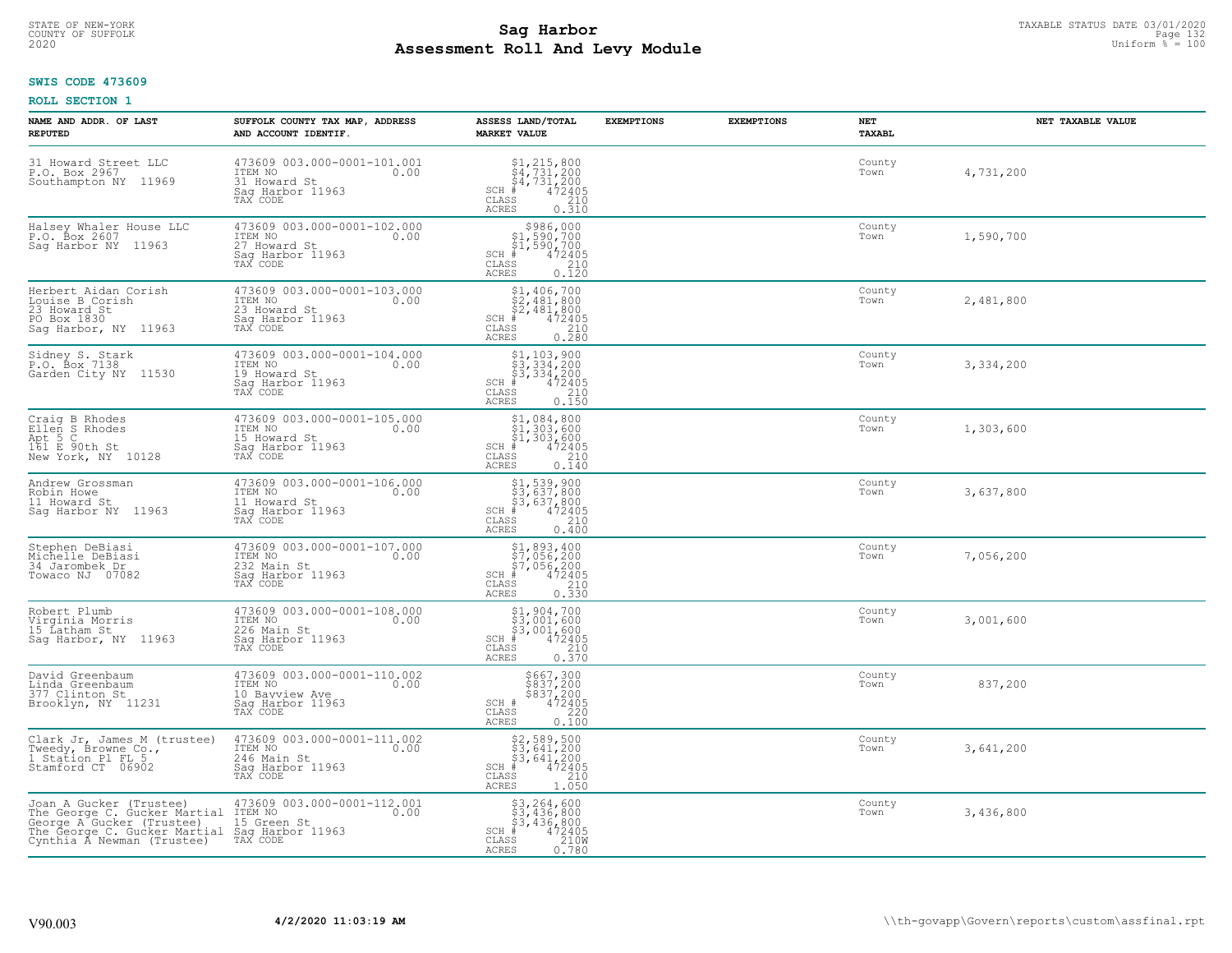# TAXABLE STATUS DATE 03/01/2020<br>COUNTY OF SUFFOLK Page 133 **Assessment Roll And Levy Module Example 2020** Uniform  $\frac{1}{8}$  = 100

#### **SWIS CODE 473609**

| NAME AND ADDR. OF LAST<br><b>REPUTED</b>                                                                                                                 | SUFFOLK COUNTY TAX MAP, ADDRESS<br>AND ACCOUNT IDENTIF.                                                                                                                                                                     | ASSESS LAND/TOTAL<br><b>MARKET VALUE</b>                                                                                                                                                                                                        | <b>EXEMPTIONS</b> | <b>EXEMPTIONS</b> | NET<br>TAXABL  | NET TAXABLE VALUE |
|----------------------------------------------------------------------------------------------------------------------------------------------------------|-----------------------------------------------------------------------------------------------------------------------------------------------------------------------------------------------------------------------------|-------------------------------------------------------------------------------------------------------------------------------------------------------------------------------------------------------------------------------------------------|-------------------|-------------------|----------------|-------------------|
| William J Egan<br>25 E 86th St W Apt 9D<br>New York, NY 10028                                                                                            | 473609 003.000-0002-001.000<br>ITEM NO 0.00<br>59 Garden St<br>Saq Harbor 11963<br>TAX CODE                                                                                                                                 | $$860,300$<br>$$4,071,700$<br>$$4,071,700$<br>SCH $472405$<br>CLASS 210<br>CLASS<br>ACRES<br>0.390                                                                                                                                              |                   |                   | County<br>Town | 4,071,700         |
| 58 Howard LLC<br>c/o Steve Sherman<br>1016 Fifth Avenue #4B<br>New York NY 10028                                                                         | 473609 003.000-0002-002.000<br>TTEM NO<br>58 Howard St<br>Sag Harbor 11963<br>TAX CODE                                                                                                                                      | $$527,200$<br>$$1,674,300$<br>$$1,674,300$<br>sch # 472405<br>CLASS<br>CLASS<br>411<br>0.510<br>ACRES                                                                                                                                           |                   |                   | County<br>Town | 1,674,300         |
| Frank Bonagura<br>Catherine Bonagura<br>333 E 30th St Apt 16B<br>New York, NY 10016                                                                      | 473609 003.000-0002-003.000<br>TTEM NO<br>54 Howard St<br>Sag Harbor 11963<br>TAX CODE                                                                                                                                      | \$856,700<br>\$937,300<br>\$937,300<br>SCH # 472405<br>CLASS 210<br>ACRES 0 130<br>0.130<br>ACRES                                                                                                                                               |                   |                   | County<br>Town | 937,300           |
| Carol Ann N Mc Nally<br>PO Box 872<br>Sag Harbor, NY 11963-0023                                                                                          | 473609 003.000-0002-004.000<br>ITEM NO<br>50 Howard St<br>Sag Harbor 11963<br>TAX CODE<br>TAX CODE                                                                                                                          | $\begin{array}{c} 5859, 700 \\ \text{S1}, 032, 300 \\ \text{SCH} & 472405 \\ \text{CLASS} & 4210 \\ \text{ACRES} & 0.130 \\ \end{array}$                                                                                                        |                   |                   | County<br>Town | 1,032,300         |
|                                                                                                                                                          | C/O Maritime Overseas Corpor ITEM NO<br>C/O Maritime Overseas Corpor ITEM NO<br>220 East 42nd St Suite 2202 42 Howard St 0.00<br>New York NY 10017 Sag Harbor 11063<br>Saq Harbor 11963<br>TAX CODE                         | $\begin{array}{c} \texttt{\$1$},\texttt{341,100} \\ \texttt{\$7$},701,000 \\ \texttt{\$7$},701,000 \\ \texttt{SCH} & \texttt{472405} \\ \texttt{CLASS} & \texttt{281} \\ \texttt{ACRES} & 0.430 \end{array}$<br>0.430                           |                   |                   | County<br>Town | 7,701,000         |
|                                                                                                                                                          | Patricia Zamoyska, Co-Truste 473609 003.000-0002-006.000<br>The Patricia Zamoyska Revoca ITEM NO<br>Taya Kitman, Co-Trustee 38 Howard St<br>The Patricia Zamoyska Revoca Sag Harbor 11963<br>Lara Wynn, Co-Trustee TAX CODE | \$690,600<br>\$2,179,600<br>\$2,179,600<br>\$2,179,600<br>\$472405<br>\$472405<br>\$210<br>CLASS<br>210<br>ACRES<br>0.100                                                                                                                       |                   |                   | County<br>Town | 2,179,600         |
|                                                                                                                                                          | Edwina Early-Annicelli (173609 003.000-0002-007.000<br>Susan Early (1788) 1TEM NO<br>Early, Edwina C (trustee) (34 Howard St (1898)<br>Trust Under L/w/t Edward Ear Sag Harbor 11963<br>TAX CODE                            | $\begin{array}{c} \texttt{\$1,128,700}\ \\ \texttt{\$1,689,000}\ \\ \texttt{\$1,689,000}\ \\ \texttt{SCH}*\quad \texttt{\$12405}\ \\ \texttt{\$CLAS}\quad \texttt{\$1240}\ \\ \texttt{ACRES}\quad \texttt{\$0.230}\ \end{array}$                |                   |                   | County<br>Town | 1,689,000         |
| 19 Garden Street Trust Agree 473609 003.000-0002-008.000<br>c/o Caroline Hribar 11 TTEM NO 65 East 96th Street Apt 11A 19 Garden St<br>New York NY 10128 | ss Saruen St<br>Sag Harbor 11963<br>TAX CODE                                                                                                                                                                                | $$1,106,200$<br>$$1,576,800$<br>$$1,576,800$<br>SCH $\frac{1}{4}$ $472405$<br>CLASS 210<br>ACRES<br>0.240                                                                                                                                       |                   |                   | County<br>Town | 1,576,800         |
| The 26 Howard Street Trust<br>Caroline Hackney<br>Robert J Freidah<br>Avis D Freidah                                                                     | 473609 003.000-0002-009.000<br>ITEM NO 0.00<br>26 Howard St 0.00<br>Sag Harbor 11963<br>Saq Harbor 11963<br>TAX CODE                                                                                                        | $$1,340,500$<br>$$2,329,300$<br>$$2,329,300$<br>$$CH_{\#}$<br>$$472405$<br>$$CH_{25}$<br>CLASS<br>210<br>ACRES<br>0.360                                                                                                                         |                   |                   | County<br>Town | 2,329,300         |
| 19 Deer Path LLC<br>867 Peachtree St PH 2<br>Atlanta GA 30308                                                                                            | 473609 003.000-0002-010.000<br>ITEM NO<br>22 Howard St<br>LL HUWAIU ST<br>Sag Harbor 11963<br>TAY COPE<br>TAX CODE                                                                                                          | $\begin{array}{c} $1,007,000 \ 31,175,600 \ 91,175,600 \ 47240 \end{array}$<br>$5CH_{4729}$<br>CLASS<br>210<br>ACRES<br>0.190                                                                                                                   |                   |                   | County<br>Town | 1,175,600         |
| 18 Howard Street LLC<br>18 Howard St<br>Sag Harbor NY 11963                                                                                              | 473609 003.000-0002-011.000<br>ITEM NO 0.00<br>18 Howard St<br>Saq Harbor 11963<br>TAX CODE                                                                                                                                 | $\begin{array}{c} \texttt{\$1,158,800} \\ \texttt{\$3,824,800} \\ \texttt{\$5,824,800} \\ \texttt{SCH} \texttt{\$4,800} \\ \texttt{\tiny{CLAS}} \texttt{\$472405} \\ \texttt{\tiny{210}} \\ \texttt{\tiny{ACRES}} \texttt{\$0.230} \end{array}$ |                   |                   | County<br>Town | 3,824,800         |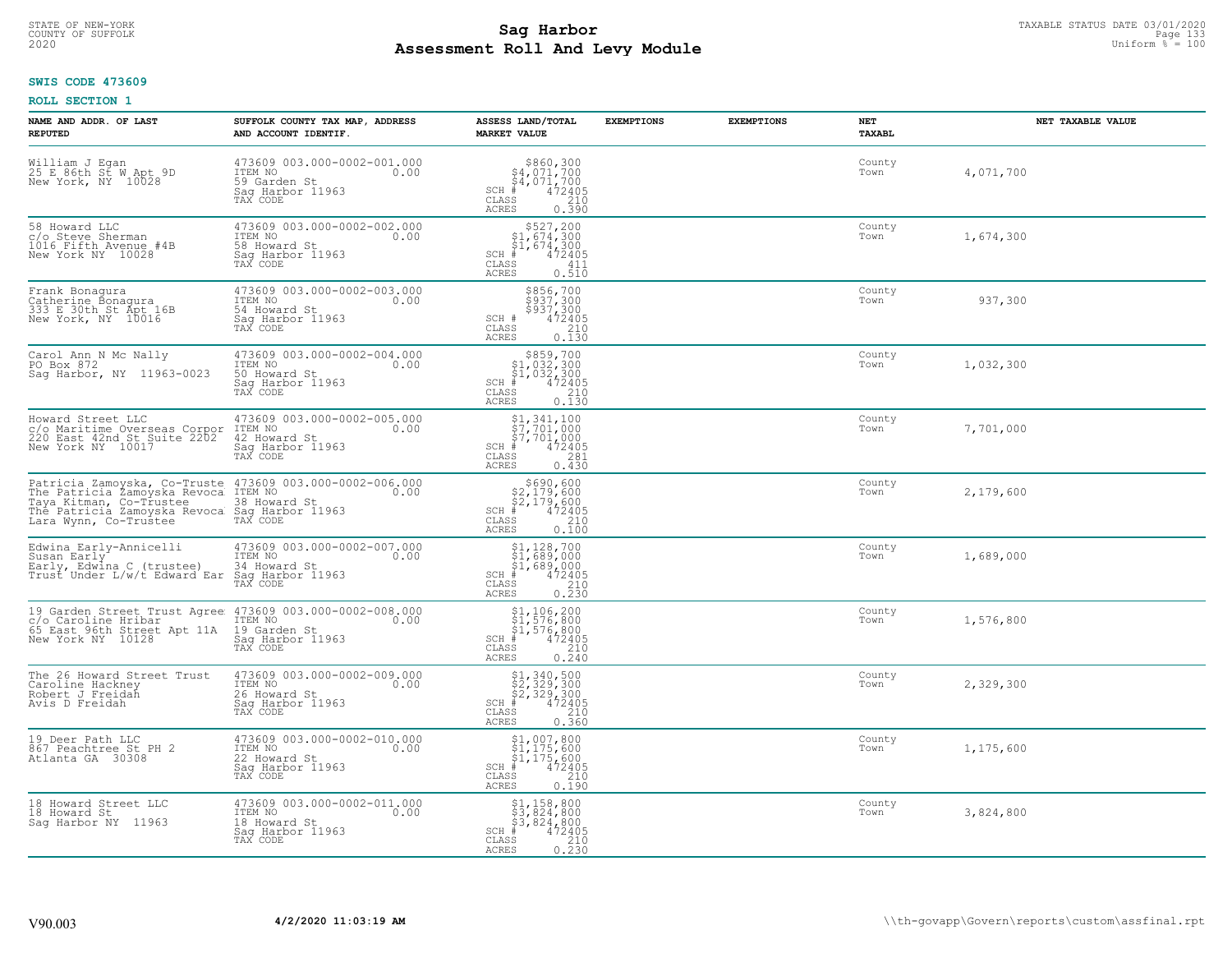# STATE OF NEW-YORK TAXABLE STATUS DATE 03/01/2020<br>COUNTY OF SUFFOLK Page 134 **Assessment Roll And Levy Module Example 2020** Uniform  $\frac{1}{8}$  = 100

#### **SWIS CODE 473609**

| NAME AND ADDR. OF LAST<br><b>REPUTED</b>                                        | SUFFOLK COUNTY TAX MAP, ADDRESS<br>AND ACCOUNT IDENTIF.                                                                                          | ASSESS LAND/TOTAL<br><b>MARKET VALUE</b>                                                                                                                                                                                    | <b>EXEMPTIONS</b>   | <b>EXEMPTIONS</b> | NET<br>TAXABL  | NET TAXABLE VALUE |
|---------------------------------------------------------------------------------|--------------------------------------------------------------------------------------------------------------------------------------------------|-----------------------------------------------------------------------------------------------------------------------------------------------------------------------------------------------------------------------------|---------------------|-------------------|----------------|-------------------|
| Thomas Mc Guire<br>9 W 16th St<br>New York, NY 10011                            | 473609 003.000-0002-012.000<br>ITEM NO<br>0.00<br>14 Howard St<br>Saq Harbor 11963<br>TAX CODE                                                   | $\begin{array}{l} $1,143,000\\ $1,564,500\\ $1,564,500\\ *\\ 472405\\ *\\ 2.10\\ *\\ \end{array}$<br>$SCH$ #<br>CLASS<br><b>ACRES</b><br>0.170                                                                              |                     |                   | County<br>Town | 1,564,500         |
| P.O. Box 559<br>Sagaponack NY 11962                                             | Jacqueline Horan, as Trustee 473609 003.000-0002-013.000<br>Margaret Harrington Irrevoca ITEM NO<br>10 Howard St<br>Sag Harbor 11963<br>TAX CODE | $$894,600$<br>$$1,246,000$<br>$$1,246,000$<br>$SCH$ #<br>$\begin{array}{r} 472405 \\ 210 \\ 0.130 \end{array}$<br>CLASS<br><b>ACRES</b>                                                                                     | \$75,000<br>veteran |                   | County<br>Town | 1,171,000         |
| Robert P Ermilio<br>Kathryn J Ermilio<br>P.O. Box 2070<br>Saq Harbor NY 11963   | 473609 003.000-0002-014.000<br>ITEM NO<br>0.00<br>220 Main St<br>Sag Harbor 11963<br>TAX CODE                                                    | $$938,500$<br>$$1,231,400$<br>$$1,231,400$<br>$SCH$ #<br>472405<br>210<br>CLASS<br>0.100<br>ACRES                                                                                                                           |                     |                   | County<br>Town | 1,231,400         |
| Albert and Lynne Tennenbaum<br>258 Auburn Ave<br>Winnetka, IL 60093             | 473609 003.000-0002-015.000<br>ITEM NO<br>0.00<br>214 Main St<br>Saq Harbor 11963<br>TAX CODE                                                    | \$1,517,900<br>\$1,952,800<br>\$1,952,800<br>$SCH$ #<br>$\begin{smallmatrix} 7472405 \\ 472405 \\ 210 \\ 0.290 \end{smallmatrix}$<br>CLASS<br>ACRES                                                                         |                     |                   | County<br>Town | 1,952,800         |
| Sonia M Toledo<br>1 West 67th Street, APT 310<br>New York, NY 10023             | 473609 003.000-0002-016.000<br>ITEM NO<br>0.00<br>208 Main St<br>Saq Harbor 11963<br>TAX CODE                                                    | $\begin{array}{l} \text{\small $52$, $174$, $300$} \\ \text{\small $53$, $335$, $900$} \\ \text{\small $53$, $335$, $900$} \\ \text{\small $+$} \hspace*{1.3cm} \end{array}$<br>$SCH$ #<br>$\mathtt{CLASS}$<br><b>ACRES</b> |                     |                   | County<br>Town | 3,335,900         |
| Lucille M Colin<br>$Apt$ 2C<br>344 M 12th St<br>New York, NY 10014              | 473609 003.000-0002-018.000<br>ITEM NO<br>0.00<br>23 Garden St<br>Sag Harbor 11963<br>TAX CODE                                                   | \$611,100<br>\$732,300<br>\$732,300<br>472405<br>SCH #<br>CLASS<br>210<br><b>ACRES</b><br>0.090                                                                                                                             |                     |                   | County<br>Town | 732,300           |
| John Mega<br>Joy A. Mega<br>27 Garden St<br>Saq Harbor NY 11963                 | 473609 003.000-0002-019.000<br>ITEM NO<br>0.00<br>27 Garden St<br>Sag Harbor 11963<br>TAX CODE                                                   | $$893,500$<br>$$2,332,500$<br>$$2,332,500$<br>$$472405$<br>$SCH$ #<br>$\mathtt{CLASS}$<br>210<br><b>ACRES</b><br>0.190                                                                                                      |                     |                   | County<br>Town | 2,332,500         |
| Warren Topping<br>Amanda Brugnoni Topping<br>PO Box 145<br>Sagaponack, NY 11962 | 473609 003.000-0002-020.000<br>TTEM NO 0.00<br>35 Garden St<br>Saq Harbor 11963<br>TAX CODE                                                      | \$626,300<br>\$803,200<br>\$803,200<br>\$220<br>\$220<br>SCH #<br>CLASS<br><b>ACRES</b><br>0.090                                                                                                                            |                     |                   | County<br>Town | 803,200           |
| Carol Rollo<br>c/o Danielle Rollo<br>51 Midwood St<br>Brooklyn NY 11225         | 473609 003.000-0002-021.000<br>TTEM NO 0.00<br>39 Garden St<br>Saq Harbor 11963<br>TAX CODE                                                      | \$626,300<br>\$902,300<br>\$902,300<br>472405<br>SCH #<br>CLASS<br>210<br><b>ACRES</b><br>0.090                                                                                                                             |                     |                   | County<br>Town | 902,300           |
| Martin Gould<br>Larry Edward Dumont<br>P.O. Box 3200<br>Sag Harbor NY 11963     | 473609 003.000-0002-022.000<br>ITEM NO<br>0.00<br>43 Garden St<br>Sag Harbor 11963<br>TAX CODE                                                   | $$626,300$<br>$$1,833,900$<br>$$1,833,900$<br>$*1,833,900$<br>$*1,833,900$<br>$*315$<br>$SCH$ #<br>CLASS<br>210<br><b>ACRES</b><br>0.090                                                                                    |                     |                   | County<br>Town | 1,833,900         |
| Loretta Poveromo<br>39 Susan Ln<br>Circleville, NY 10919                        | 473609 003.000-0002-023.000<br>ITEM NO<br>0.00<br>47 Garden St<br>Sag Harbor 11963<br>TAX CODE                                                   | \$599,100<br>\$739,800<br>\$739,800<br>472405<br>SCH #<br>210<br>CLASS<br><b>ACRES</b><br>0.090                                                                                                                             | \$75,000<br>veteran |                   | County<br>Town | 664,800           |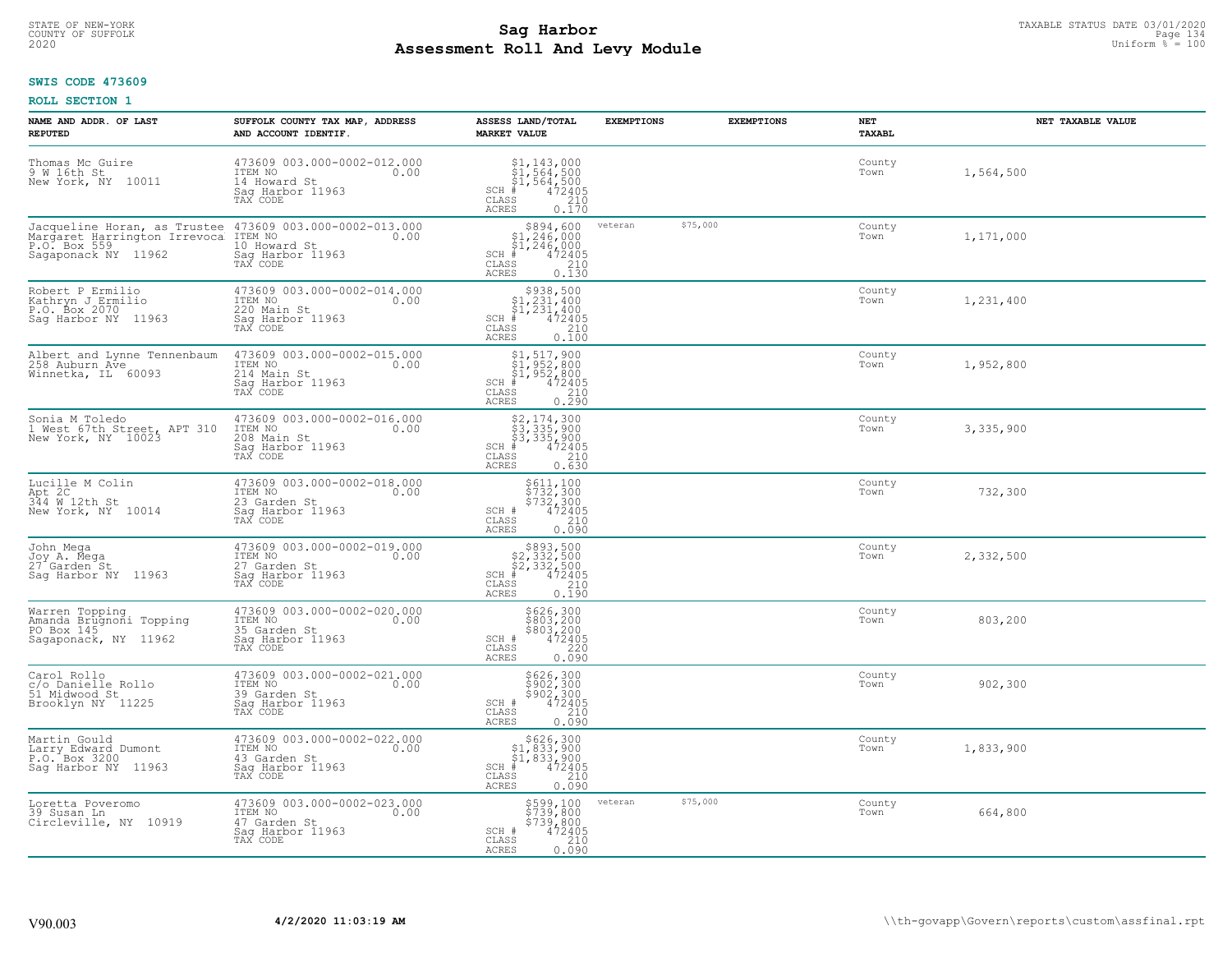# STATE OF NEW-YORK TAXABLE STATUS DATE 03/01/2020<br>COUNTY OF SUFFOLK Page 135 **Assessment Roll And Levy Module Example 2020** Uniform  $\frac{1}{8}$  = 100

# **SWIS CODE 473609**

| NAME AND ADDR. OF LAST<br><b>REPUTED</b>                                            | SUFFOLK COUNTY TAX MAP, ADDRESS<br>AND ACCOUNT IDENTIF.                                        | ASSESS LAND/TOTAL<br><b>MARKET VALUE</b>                                                                                                                                                                                                                                                                               | <b>EXEMPTIONS</b> | <b>EXEMPTIONS</b> | <b>NET</b><br>TAXABL | NET TAXABLE VALUE |
|-------------------------------------------------------------------------------------|------------------------------------------------------------------------------------------------|------------------------------------------------------------------------------------------------------------------------------------------------------------------------------------------------------------------------------------------------------------------------------------------------------------------------|-------------------|-------------------|----------------------|-------------------|
| Nicholas Quennell<br>Grace Tankersley<br>30 E 4th St<br>New York, NY 10003          | 473609 003.000-0002-024.000<br>ITEM NO<br>0.00<br>51 Garden St<br>Saq Harbor 11963<br>TAX CODE | $$765,500$<br>$$921,400$<br>$$921,400$<br>$472405$<br>$$210$<br>SCH #<br>CLASS<br><b>ACRES</b><br>0.180                                                                                                                                                                                                                |                   |                   | County<br>Town       | 921,400           |
| Pamela Boltres<br>157 E 71st St<br>New York, NY 10021                               | 473609 003.000-0002-025.000<br>ITEM NO<br>55 Garden St<br>0.00<br>Saq Harbor 11963<br>TAX CODE | \$599,100<br>\$750,200<br>\$750,200<br>\$72405<br>\$210<br>SCH #<br>CLASS<br>ACRES<br>0.090                                                                                                                                                                                                                            |                   |                   | County<br>Town       | 750,200           |
| Anthony Weiner<br>Priscilla A Cohen<br>58 Garden St<br>Sag Harbor, NY 11963         | 473609 003.000-0002-026.000<br>ITEM NO<br>0.00<br>58 Garden St<br>Saq Harbor 11963<br>TAX CODE | \$753,100<br>$$953,700$<br>$$953,700$<br>SCH #<br>472405<br>$\begin{array}{c} 210 \\ 0.290 \end{array}$<br>CLASS<br><b>ACRES</b>                                                                                                                                                                                       |                   |                   | County<br>Town       | 953,700           |
| Robin Young<br>Eva R Stern<br>210 W 10th St<br>New York, NY 10014                   | 473609 003.000-0002-027.000<br>ITEM NO<br>0.00<br>56 Garden St<br>Saq Harbor 11963<br>TAX CODE | \$798,000<br>\$1,038,700<br>$\begin{array}{r} 51,038,700 \\ 472405 \\ \text{is} \qquad \qquad 260 \end{array}$<br>$SCH$ #<br>CLASS<br><b>ACRES</b><br>0.190                                                                                                                                                            |                   |                   | County<br>Town       | 1,038,700         |
| Sara Colleton<br>P.O. Box 3112<br>Sag Harbor NY<br>11963                            | 473609 003.000-0002-028.000<br>ITEM NO<br>0.00<br>52 Garden St<br>Saq Harbor 11963<br>TAX CODE | \$774,600<br>$\begin{array}{r} \begin{array}{r} \text{5914,700} \\ \text{5914,700} \\ \text{5914,700} \\ \text{472405} \\ \text{0.190} \end{array} \end{array}$<br>SCH #<br>CLASS<br>ACRES                                                                                                                             |                   |                   | County<br>Town       | 914,700           |
| Kenneth J O'Donnell<br>48 Garden St<br>PO Box 2610<br>Saq Harbor, NY 11963          | 473609 003.000-0002-029.000<br>ITEM NO<br>0.00<br>48 Garden St<br>Saq Harbor 11963<br>TAX CODE | $$990,300$<br>$$1,295,000$<br>$$1,295,000$<br>$*1$<br>$*12405$<br>$SCH$ #<br>CLASS<br>210<br>ACRES<br>0.150                                                                                                                                                                                                            |                   |                   | County<br>Town       | 1,295,000         |
| Far Away Peace, LLC<br>c/o G. Gottesman<br>12 East 81st Street<br>New York NY 10028 | 473609 003.000-0002-032.000<br>ITEM NO<br>0.00<br>186 Main St<br>Saq Harbor 11963<br>TAX CODE  | $$2,194,400$<br>$$6,912,000$<br>$$6,912,000$<br>$*$<br>$472405$<br>$*$<br>$210$<br>$SCH$ #<br>CLASS<br>0.480<br>ACRES                                                                                                                                                                                                  |                   |                   | County<br>Town       | 6,912,000         |
| Dragon Seed Realty #1 Llc<br>Apt 32f<br>303 E 57th St<br>New York, NY 10022         | 473609 003.000-0002-033.000<br>ITEM NO<br>0.00<br>180 Main St<br>Sag Harbor 11963<br>TAX CODE  | $\begin{array}{r} \text{\small $52$, 013, 800} \\ \text{\small $53$, 027, 600} \\ \text{\small $53$, 027, 600} \\ \text{\small $472405} \\ \text{\small $58$} \\ \text{\small $210$} \\ \text{\small $25$} \\ \text{\small $210$} \\ \text{\small $25$} \\ \text{\small $23$} \\ \end{array}$<br>SCH<br>CLASS<br>ACRES |                   |                   | County<br>Town       | 3,027,600         |
| John Rodin<br>Rachel Rodin<br>595 West End Ave. #4<br>New York NY 10024             | 473609 003.000-0002-035.000<br>ITEM NO<br>0.00<br>168 Main St<br>Saq Harbor 11963<br>TAX CODE  | $$2,982,100$<br>$$4,683,300$<br>$$4,683,300$<br>$$4,683,300$<br>$472405$<br>$$210$<br>$SCH$ #<br>CLASS<br><b>ACRES</b><br>0.570                                                                                                                                                                                        |                   |                   | County<br>Town       | 4,683,300         |
| Penni Ludwig<br>162 Main St<br>Saq Harbor NY 11963                                  | 473609 003.000-0002-036.000<br>ITEM NO<br>0.00<br>162 Main St<br>Saq Harbor 11963<br>TAX CODE  | \$1,812,500<br>$\frac{1}{26}$ , 080, 100<br>$\frac{1}{2}$ 080, 100<br>472405<br>$SCH$ #<br>210<br>CLASS<br><b>ACRES</b><br>0.480                                                                                                                                                                                       |                   |                   | County<br>Town       | 6,080,100         |
| Sakahi LLC<br>89 Crescent St<br>Saq Harbor NY 11963                                 | 473609 003.000-0002-038.000<br>ITEM NO<br>0.00<br>11 Spring St<br>Sag Harbor 11963<br>TAX CODE | \$494,300<br>\$618,900<br>$$6\bar{1}\bar{8}$ , $900$<br>SCH #<br>472405<br>CLASS<br>450<br>0.340<br>ACRES                                                                                                                                                                                                              |                   |                   | County<br>Town       | 618,900           |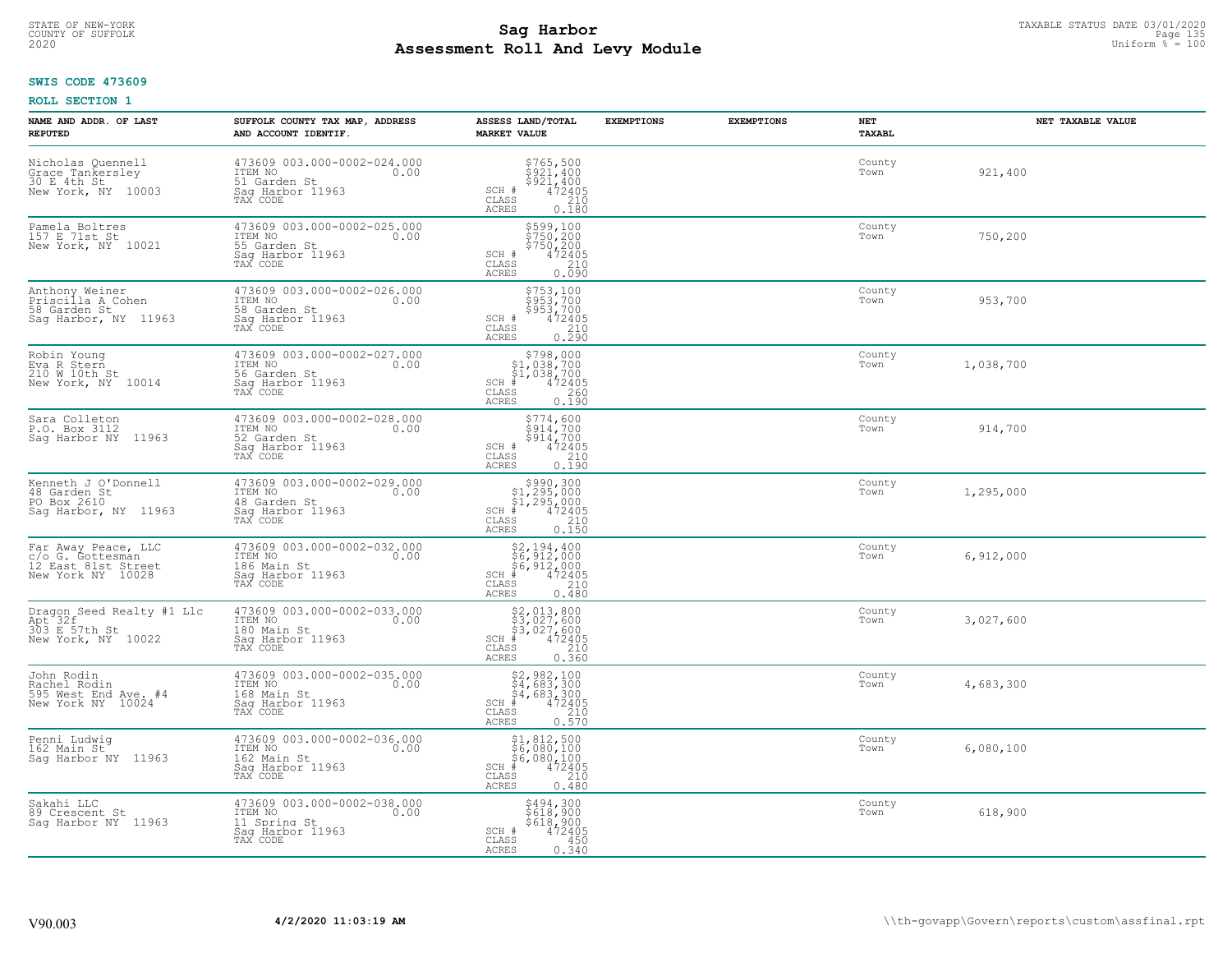# STATE OF NEW-YORK TAXABLE STATUS DATE 03/01/2020<br>COUNTY OF SUFFOLK Page 136 Page 136 **Assessment Roll And Levy Module Example 2020** Uniform  $\frac{1}{8}$  = 100

# **SWIS CODE 473609**

| NAME AND ADDR. OF LAST<br><b>REPUTED</b>                                                                          | SUFFOLK COUNTY TAX MAP, ADDRESS<br>AND ACCOUNT IDENTIF.                                       | ASSESS LAND/TOTAL<br><b>MARKET VALUE</b>                                                                                           | <b>EXEMPTIONS</b> | <b>EXEMPTIONS</b> | NET<br><b>TAXABL</b> | NET TAXABLE VALUE |
|-------------------------------------------------------------------------------------------------------------------|-----------------------------------------------------------------------------------------------|------------------------------------------------------------------------------------------------------------------------------------|-------------------|-------------------|----------------------|-------------------|
| Agros Holdings, LLC<br>15 John St<br>PO Box 4<br>Saq Harbor, NY 11963                                             | 473609 003.000-0002-039.000<br>ITEM NO 0.00<br>7 Spring St<br>Saq Harbor 11963<br>TAX CODE    | \$705,800<br>\$965,000<br>\$965,000<br>\$965,000<br>SCH #<br>CLASS<br>464<br><b>ACRES</b><br>0.110                                 |                   |                   | County<br>Town       | 965,000           |
| NYHO LLC<br>P.O. Box 916<br>Amagansett NY 11930                                                                   | 473609 003.000-0002-040.000<br>ITEM NO<br>0.00<br>156 Main St<br>Saq Harbor 11963<br>TAX CODE | $$1, 312, 400$<br>$$1, 312, 400$<br>$$1, 312, 400$<br>$$472405$<br>$SCH$ #<br>CLASS<br>411<br>0.180<br><b>ACRES</b>                |                   |                   | County<br>Town       | 1,312,400         |
| Rocco Liccardi<br>P.O. Box 531<br>Bridgehampton, NY 11932-531                                                     | 473609 003.000-0002-041.000<br>ITEM NO<br>0.00<br>150 Main St<br>Sag Harbor 11963<br>TAX CODE | $$1,048,100$<br>$$1,048,100$<br>$$1,048,100$<br>$$1,048,100$<br>$472405$<br>$SCH$ #<br>CLASS<br>481<br>0.120<br>ACRES              |                   |                   | County<br>Town       | 1,048,100         |
| Past Tense Ltd<br>P.O. Box 2100<br>Saq Harbor, NY 11963                                                           | 473609 003.000-0002-042.000<br>ITEM NO<br>0.00<br>144 Main St<br>Saq Harbor 11963<br>TAX CODE | $$1, 579, 500$<br>$$2, 900, 000$<br>$$2, 900, 000$<br>$\frac{4}{10}$ 472405<br>$SCH$ #<br>CLASS<br>481<br>ACRES<br>0.210           |                   |                   | County<br>Town       | 2,900,000         |
| Sag Harbor Pooh, LLC<br>101 W 55th St<br>New York, NY 10019                                                       | 473609 003.000-0002-043.000<br>ITEM NO<br>0.00<br>155 Main St<br>Sag Harbor 11963<br>TAX CODE | $$865,700$<br>$$1,456,100$<br>$$1,456,100$<br>$*$<br>$472405$<br>$SCH$ #<br>CLASS<br>464<br>0.160<br>ACRES                         |                   |                   | County<br>Town       | 1,456,100         |
| John J. McCarthy<br>Tracey Franks McCarthy<br>252 Seventh Avenue Apt 15H<br>New York NY 10001                     | 473609 003.000-0002-044.001<br>ITEM NO<br>0.00<br>165 Main St<br>Sag Harbor 11963<br>TAX CODE | $$634, 200$<br>$$4, 344, 200$<br>$$4, 344, 200$<br>$$4, 344, 200$<br>$472405$<br>$SCH$ #<br>CLASS<br>210<br>0.080<br><b>ACRES</b>  |                   |                   | County<br>Town       | 4,344,200         |
| Silas Marder<br>P.O. Box 1529<br>Sag Harbor NY 11963                                                              | 473609 003.000-0002-045.000<br>ITEM NO<br>0.00<br>169 Main St<br>Saq Harbor 11963<br>TAX CODE | \$636,000<br>\$865,300<br>\$865,300<br>\$965,300<br>SCH #<br>CLASS<br>210<br>0.110<br><b>ACRES</b>                                 |                   |                   | County<br>Town       | 865,300           |
| Hilary Hamann<br>PO Box 3267<br>Saq Harbor, NY 11963                                                              | 473609 003.000-0002-046.000<br>10.00 0.00<br>175 Main St<br>Saq Harbor 11963<br>TAX CODE      | $$649,700$<br>$$2,394,700$<br>$$2,394,700$<br>$*$ 472405<br>$SCH$ #<br>CLASS<br>210<br>ACRES<br>0.190                              |                   |                   | County<br>Town       | 2,394,700         |
| Joseph K Fisher<br>183 Main St<br>Sag Harbor, NY 11963                                                            | 473609 003.000-0002-047.000<br>ITEM NO 0.00<br>183 Main St<br>Saq Harbor 11963<br>TAX CODE    | \$564,800<br>\$1,280,800<br>\$1,280,800<br>$SCH$ #<br>$\frac{472405}{210}$<br>CLASS<br><b>ACRES</b><br>0.120                       |                   |                   | County<br>Town       | 1,280,800         |
| Sag Harbor House LLC<br>189 Main St<br>Saq Harbor NY 11963                                                        | 473609 003.000-0002-048.000<br>ITEM NO<br>0.00<br>189 Main St<br>Sag Harbor 11963<br>TAX CODE | $$793,400$<br>$$1,485,800$<br>$$1,485,800$<br>$*1,485,800$<br>$*6$<br>$*72405$<br>$SCH$ #<br>CLASS<br>210<br><b>ACRES</b><br>0.230 |                   |                   | County<br>Town       | 1,485,800         |
| 191 Main Street Sag Harbor L 473609 003.000-0002-049.000<br>25 East 86th St Apt 3C 1TEM NO 1000 New York NY 10028 | Sag Harbor 11963<br>TAX CODE                                                                  | $$954,900$<br>$$4,063,200$<br>$$4,063,200$<br>$SCH$ #<br>472405<br>CLASS<br>210<br>0.430<br><b>ACRES</b>                           |                   |                   | County<br>Town       | 4,063,200         |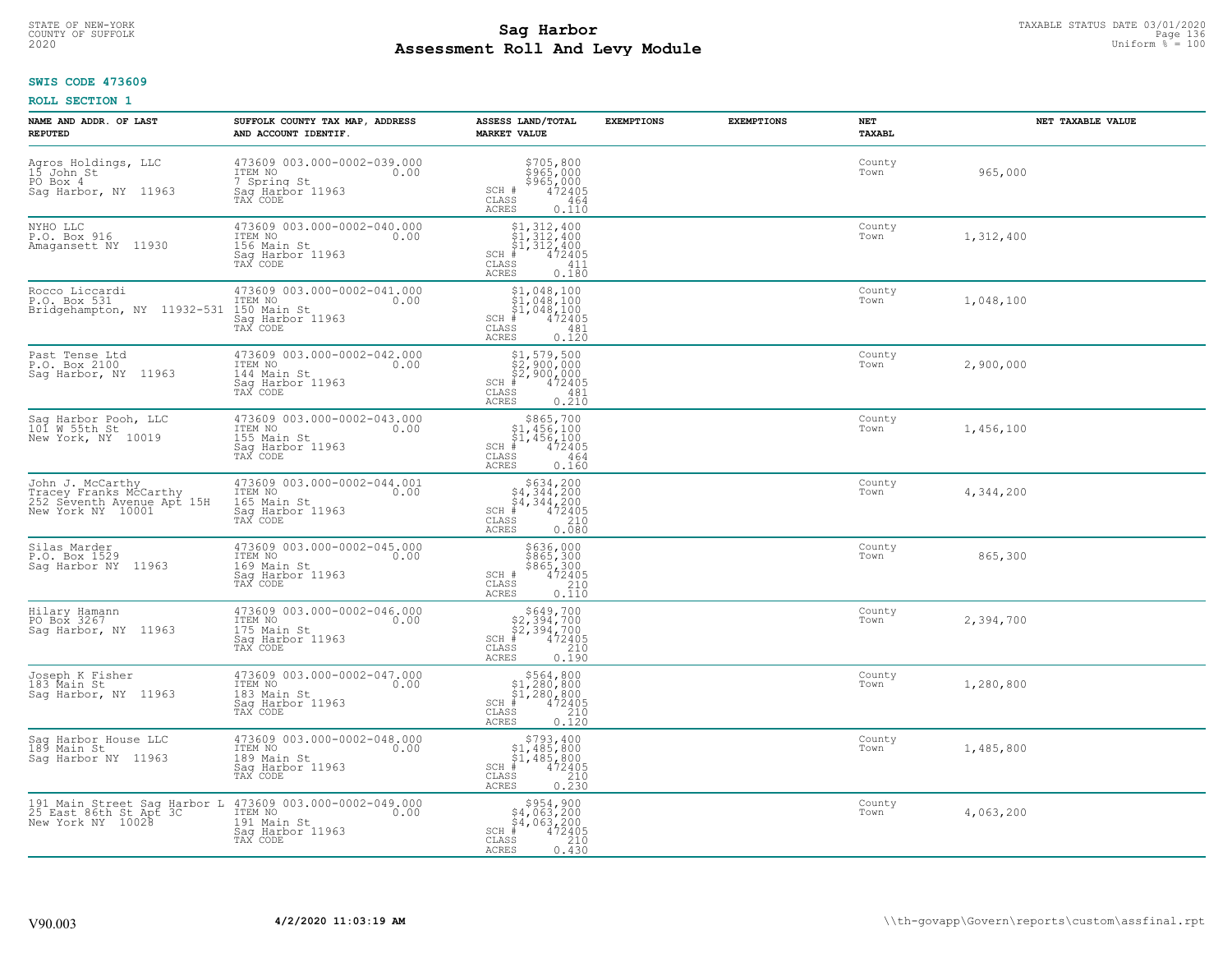# STATE OF NEW-YORK TAXABLE STATUS DATE 03/01/2020<br>COUNTY OF SUFFOLK Page 137 **Assessment Roll And Levy Module Example 2020** Uniform  $\frac{1}{8}$  = 100

#### **SWIS CODE 473609**

| NAME AND ADDR. OF LAST<br><b>REPUTED</b>                                                      | SUFFOLK COUNTY TAX MAP, ADDRESS<br>AND ACCOUNT IDENTIF.                                          | ASSESS LAND/TOTAL<br><b>MARKET VALUE</b>                                                                                                                | <b>EXEMPTIONS</b> | <b>EXEMPTIONS</b> | NET<br>TAXABL  | NET TAXABLE VALUE |
|-----------------------------------------------------------------------------------------------|--------------------------------------------------------------------------------------------------|---------------------------------------------------------------------------------------------------------------------------------------------------------|-------------------|-------------------|----------------|-------------------|
| Christopher Coy<br>Joann Owen Coy<br>11 Union St<br>Sag Harbor, NY 11963                      | 473609 003.000-0002-050.000<br>ITEM NO<br>0.00<br>11 Union St<br>Saq Harbor 11963<br>TAX CODE    | $$1, 089, 200$<br>$$1, 593, 100$<br>$$1, 593, 100$<br>$$472405$<br>$SCH$ #<br>CLASS<br>220<br>ACRES<br>0.160                                            |                   |                   | County<br>Town | 1,593,100         |
| Carolyn A Beegan<br>15 Union St<br>Sag Harbor, NY 11963                                       | 473609 003.000-0002-051.000<br>ITEM NO<br>0.00<br>15 Union St<br>Sag Harbor 11963<br>TAX CODE    | $$774, 200$<br>$$1, 224, 000$<br>$$1, 224, 000$<br>$$1, 224, 000$<br>$SCH$ #<br>472405<br>CLASS<br>$\begin{array}{c} 210 \\ 0.110 \end{array}$<br>ACRES |                   |                   | County<br>Town | 1,224,000         |
| Harriet La Barre<br>P.O. Box 276<br>Sag Harbor, NY 11963                                      | 473609 003.000-0002-052.000<br>ITEM NO<br>0.00<br>19 Union St<br>Sag Harbor 11963<br>TAX CODE    | \$418,200<br>\$599,200<br>\$599,200<br>472405<br>SCH #<br>CLASS<br>210<br>0.060<br>ACRES                                                                |                   |                   | County<br>Town | 599,200           |
| Fred Meyer<br>370 Union Ave<br>Scotch Plains, NJ 07076-123                                    | 473609 003.000-0002-053.000<br>ITEM NO<br>0.00<br>23 Union St<br>Saq Harbor 11963<br>TAX CODE    | \$401,900<br>\$632,400<br>\$632,400<br>SCH #<br>$\frac{472405}{210}$<br>CLASS<br><b>ACRES</b><br>0.070                                                  |                   |                   | County<br>Town | 632,400           |
| Eric Fischl<br>April Gornik<br>61 Fresh Pond Rd<br>Saq Harbor NY 11963                        | 473609 003.000-0002-054.000<br>ITEM NO<br>0.00<br>48 Madison St<br>Sag Harbor 11963<br>TAX CODE  | \$1,736,100<br>$\frac{1}{6}$ , 932, 700<br>$\frac{1}{6}$ , 932, 700<br>$\frac{1}{4}$ 472405<br>$SCH$ #<br>CLASS<br>281<br>ACRES<br>0.460                |                   |                   | County<br>Town | 6,932,700         |
| Forty Madison LLC<br>P.O. Box 1740<br>Sag Harbor NY 11963                                     | 473609 003.000-0002-055.000<br>ITEM NO<br>0.00<br>40 Madison St<br>Sag Harbor 11963<br>TAX CODE  | $$616,500$<br>$$1,373,400$<br>$$1,373,400$<br>$$472405$<br>$SCH$ #<br>CLASS<br>482<br>0.150<br><b>ACRES</b>                                             |                   |                   | County<br>Town | 1,373,400         |
| Saltag Inc<br>Madison St<br>Saq Harbor, NY 11963                                              | 473609 003.000-0002-057.001<br>ITEM NO<br>0.00<br>30 Madison St<br>Sag Harbor 11963<br>TAX CODE  | $\begin{array}{c} $916,400 $1,347,300 $1,347,300 # 472405 \end{array}$<br>$SCH$ #<br>CLASS<br>421<br>0.130<br>ACRES                                     |                   |                   | County<br>Town | 1,347,300         |
| CHELONIAN 1, LLC<br>P.O. Box 821<br>Saq Harbor NY 11963                                       | 473609 003.000-0002-058.001<br>TTEM NO 0.00<br>26 Madison St<br>Saq Harbor 11963<br>TAX CODE     | $$319,90051,094,60051,094,600472405$<br>$SCH$ #<br>CLASS<br>482<br>ACRES<br>0.030                                                                       |                   |                   | County<br>Town | 1,094,600         |
| Caroline Hribar<br>15 GARDEN STREET TRUST<br>65 East 96th Street Apt 11A<br>New York NY 10128 | 473609 003.000-0002-059.000<br>TTEM NO 0.00<br>15 Garden St<br>Saq Harbor 11963<br>TAX CODE      | $$741,900$<br>$$2,069,800$<br>$$2,069,800$<br>$$472405$<br>$SCH$ #<br>CLASS<br>210<br><b>ACRES</b><br>0.110                                             |                   |                   | County<br>Town | 2,069,800         |
| Robert N Michaelson<br>Eileen M Hoffman<br>49 Grove St<br>New York, NY 10014                  | 473609 003.000-0003-001.000<br>ITEM NO<br>0.00<br>19 Oakland Ave<br>Sag Harbor 11963<br>TAX CODE | $$793,100$<br>$$1,140,100$<br>$\frac{\frac{1}{2}}{\frac{4}{1}}$ , 140, 100<br>472405<br>$SCH$ #<br>CLASS<br>210<br><b>ACRES</b><br>0.190                |                   |                   | County<br>Town | 1,140,100         |
| Joan Baren<br>Madison St<br>Saq Harbor, NY 11963                                              | 473609 003.000-0003-002.000<br>ITEM NO<br>0.00<br>15 Oakland Ave<br>Sag Harbor 11963<br>TAX CODE | $\substack{\$947,300\\\$1,021,900\\\$1,021,900}$<br>472405<br>$SCH$ #<br>CLASS<br>210<br><b>ACRES</b><br>0.280                                          |                   |                   | County<br>Town | 1,021,900         |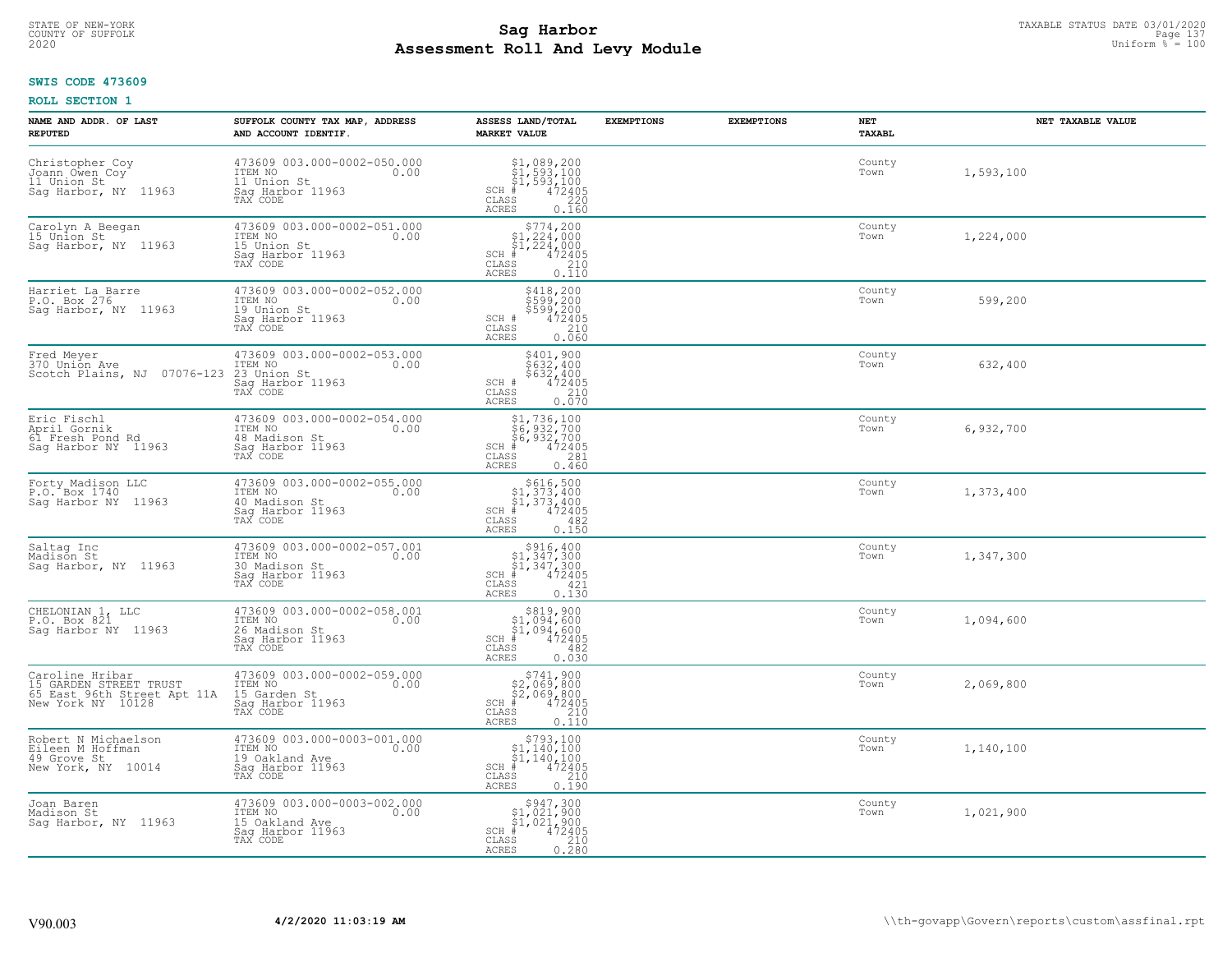# STATE OF NEW-YORK TAXABLE STATUS DATE 03/01/2020<br>COUNTY OF SUFFOLK Page 138 **Assessment Roll And Levy Module Example 2020** Uniform  $\frac{1}{8}$  = 100

#### **SWIS CODE 473609**

| NAME AND ADDR. OF LAST<br><b>REPUTED</b>                                                                        | SUFFOLK COUNTY TAX MAP, ADDRESS<br>AND ACCOUNT IDENTIF.                                                   | ASSESS LAND/TOTAL<br><b>MARKET VALUE</b>                                                                                           | <b>EXEMPTIONS</b> | <b>EXEMPTIONS</b><br>NET | TAXABL              | NET TAXABLE VALUE |
|-----------------------------------------------------------------------------------------------------------------|-----------------------------------------------------------------------------------------------------------|------------------------------------------------------------------------------------------------------------------------------------|-------------------|--------------------------|---------------------|-------------------|
| NDL Enterprises LLC<br>1040 South Adams Street<br>Denver CO 80209                                               | 473609 003.000-0003-003.000<br>ITEM NO<br>11 Oakland Ave<br>Saq Harbor 11963<br>TAX CODE                  | $$823,200$<br>$$1,891,700$<br>$$1,891,700$<br>$$1,891,700$<br>$$1,891,700$<br>$$12405$<br>$$210$<br>CLASS<br><b>ACRES</b><br>0.180 |                   | Town                     | County<br>1,891,700 |                   |
| Sophia Smith<br>7 Oakland Ave<br>Sag Harbor, NY 11963-4401                                                      | 473609 003.000-0003-004.000<br>ITEM NO 0.00<br>7 Oakland Ave<br>Saq Harbor 11963<br>TAX CODE              | $$885,900$<br>\$1,029,900<br>\$1,029,900<br>472405<br>$SCH$ #<br>CLASS<br>$\frac{210}{0.360}$<br>ACRES                             |                   | Town                     | County              | 1,029,900         |
| Julie Silcox<br>265 Main St<br>Saq Harbor NY 11963                                                              | 473609 003.000-0003-005.000<br>ITEM NO 0.00<br>265 Main St<br>Sag Harbor 11963<br>TAX CODE                | \$784,100<br>\$2,149,600<br>\$2,149,600<br>\$2,149,600<br>CLASS 210<br>0.150<br>ACRES                                              |                   | Town                     | County              | 2,149,600         |
| Rue Matthiessen<br>Stephen P Shaughnessy<br>PO Box 2995<br>Sag Harbor NY 11963                                  | 473609 003.000-0003-006.000<br>TTEM NO CONSIDER THE CO. 00<br>261 Main St<br>Saq Harbor 11963<br>TAX CODE | $$711,300$<br>$$1,072,200$<br>$$1,072,200$<br>$SCH$ #<br>$75405$<br>0.120<br>0.120<br>CLASS<br>ACRES                               |                   | Town                     | County              | 1,072,200         |
| George E Boziwick (Trustee)<br>George E Boziwick Revocable<br>257 Main St<br>PO Box 2242<br>Sag Harbor NY 11963 | 473609 003.000-0003-007.000<br>ITEM NO 0.00<br>257 Main St<br>Sag Harbor 11963<br>TAX CODE                | \$719,800<br>5560,800<br>\$960,800<br>SCH # $472405$<br>210<br>CLASS<br>ACRES<br>0.180                                             |                   | Town                     | County              | 960,800           |
| Pierce Hance<br>Carol Hance<br>P.O. Box 773<br>253 Main St<br>Sag Harbor, NY 11963                              | 473609 003.000-0003-008.000<br>ITEM NO<br>253 Main St 0.00<br>Sag Harbor 11963<br>TAX CODE                | $$746,800$<br>$$1,134,600$<br>$$1,134,600$<br>$$1,134,600$<br>$$472405$<br>$SCH$ #<br>CLASS<br>210<br>ACRES<br>0.200               |                   | Town                     | County              | 1,134,600         |
| Karen B. Edwards<br>249 Main St<br>Saq Harbor NY 11963                                                          | 473609 003.000-0003-009.000<br>ITEM NO<br>0.00<br>249 Main St<br>Sag Harbor 11963<br>TAX CODE             | $$736,900$<br>$$2,097,300$<br>$$2,097,300$<br>$$472405$<br>$$5$<br>$$10$<br>$SCH$ #<br>CLASS<br>0.190<br>ACRES                     |                   | Town                     | County              | 2,097,300         |
| JLM Sag Harbor LLC<br>c/o Joan Solotar<br>15 East 91st St 5C<br>New York NY 10128                               | 473609 003.000-0003-010.000<br>ITEM NO 0.00<br>245 Main St<br>Saq Harbor 11963<br>TAX CODE                | $$946,300$<br>$$5,216,000$<br>$$5,216,000$<br>$$472405$<br>$SCH$ #<br>CLASS<br>210<br>ACRES<br>0.340                               |                   | Town                     | County              | 5,216,000         |
| Watson Atlantic LLC<br>c/o William Richard-Watson,<br>99 Canal St FL 6th<br>New York NY 10002                   | 473609 003.000-0003-013.004<br>1TEM NO<br>241 Main St<br>Willage of Saq Harbor<br>TAX CODE                | $$4, 235, 500$<br>$$4, 235, 500$<br>$$4, 235, 500$<br>$$4, 235, 500$<br>$SCH$ #<br>CLASS<br>281<br>ACRES<br>0.640                  |                   | Town                     | County              | 4,235,500         |
| Lynn St John<br>P.O. Box 113<br>Sagaponack, NY 11962                                                            | 473609 003.000-0003-013.005<br>ITEM NO<br>237 Main St<br>Village of Sag Harbor<br>TAX CODE                | $$1,266,600$<br>$$2,285,100$<br>$$2,285,100$<br>$$2,285,100$<br>$472405$<br>$SCH$ #<br>CLASS<br>210<br><b>ACRES</b><br>0.800       |                   | Town                     | County              | 2,285,100         |
| Robert D Vishno<br>Lillian Vishno<br>Sag Harbor, NY 11963                                                       | 473609 003.000-0003-014.000<br>ITEM NO 0.00<br>12 Palmer Ter<br>Saq Harbor 11963<br>TAX CODE              | \$1,125,200<br>\$1,359,100<br>\$1,359,100<br>$SCH$ #<br>472405<br>CLASS<br>$\frac{210}{0.250}$<br>ACRES                            |                   | Town                     | County              | 1,359,100         |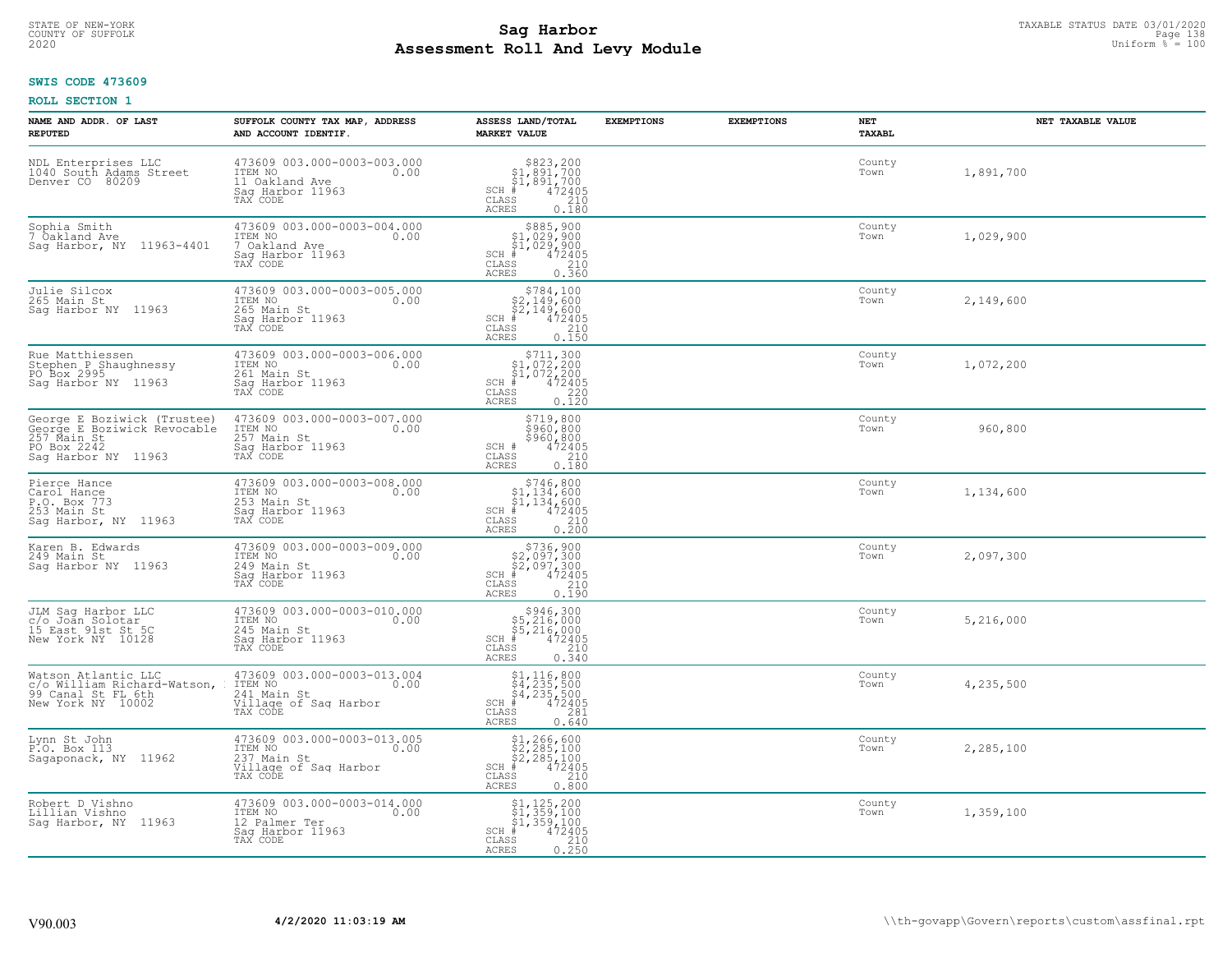# TAXABLE STATUS DATE 03/01/2020<br>COUNTY OF SUFFOLK Page 139 Page 139 **Assessment Roll And Levy Module Example 2020** Uniform  $\frac{1}{8}$  = 100

# **SWIS CODE 473609**

| NAME AND ADDR. OF LAST<br><b>REPUTED</b>                                                          | SUFFOLK COUNTY TAX MAP, ADDRESS<br>AND ACCOUNT IDENTIF.                                                                                  | ASSESS LAND/TOTAL<br><b>MARKET VALUE</b>                                                                                                                                                                       | <b>EXEMPTIONS</b> | <b>EXEMPTIONS</b> | NET<br>TAXABL  | NET TAXABLE VALUE |
|---------------------------------------------------------------------------------------------------|------------------------------------------------------------------------------------------------------------------------------------------|----------------------------------------------------------------------------------------------------------------------------------------------------------------------------------------------------------------|-------------------|-------------------|----------------|-------------------|
| William McCaffrey<br>21 Cooper Ln<br>East Hampton NY 11937                                        | 473609 003.000-0003-015.000<br>ITEM NO<br>0.00<br>16 Palmer Ter<br>Saq Harbor <sup>11963</sup><br>TAX CODE                               | $$1, 083, 800$<br>$$1, 303, 700$<br>$$1, 303, 700$<br>$SCH$ #<br>472405<br>CLASS<br>210<br>ACRES<br>0.240                                                                                                      |                   |                   | County<br>Town | 1,303,700         |
| John Peter Novak<br>P.O. Box 990<br>Sag Harbor, NY 11963                                          | 473609 003.000-0003-016.000<br>ITEM NO<br>0.00<br>24 Palmer Ter<br>Sag Harbor 11963<br>TAX CODE                                          | $\begin{array}{r}  \  \  \, 5990,800 \\  \  \, 51,587,100 \\  \  \, 51,587,100 \\  \  \  \, 472405 \\  \  \, 585 \\  \  \  \, 210 \\  \  \, 210 \\  \  \, 0.210 \end{array}$<br>SCH #<br>CLASS<br><b>ACRES</b> |                   |                   | County<br>Town | 1,587,100         |
| Lawrence Perrine<br>Jacqueline Perrine<br>28 Palmer Terrace<br>Sag Harbor, NY 11963               | 473609 003.000-0003-017.000<br>ITEM NO<br>0.00<br>28 Palmer Ter<br>Sag Harbor 11963<br>TAX CODE                                          | $$1,339,100$<br>$$1,828,700$<br>$$1,828,700$<br>$*$<br>$472405$<br>ss 210<br>$SCH$ #<br>CLASS<br>0.280<br><b>ACRES</b>                                                                                         |                   |                   | County<br>Town | 1,828,700         |
| Theodore A Stafford JR<br>Theodore Stafford III<br>P.O. Box 275<br>Sag Harbor, NY 11963           | 473609 003.000-0003-018.000<br>ITEM NO<br>0.00<br>32 Palmer Ter<br>Saq Harbor 11963<br>TAX CODE                                          | $$1,289,700$<br>$$1,488,200$<br>$$1,488,200$<br>$472405$<br>$$210$<br>$SCH$ #<br>$\mathtt{CLASS}$<br>0.350<br><b>ACRES</b>                                                                                     | veteran           | \$125,000         | County<br>Town | 1,363,200         |
| Catherine Van Milders<br>37 Palmer Ter<br>Saq Harbor NY 11963                                     | 473609 003.000-0003-019.000<br>ITEM NO<br>0.00<br>37 Palmer Ter<br>Sag Harbor 11963<br>TAX CODE                                          | \$1,505,800<br>\$2,344,600<br>\$2,344,600<br>\$4,72405<br>$SCH$ #<br>CLASS<br>281<br>0.520<br><b>ACRES</b>                                                                                                     |                   |                   | County<br>Town | 2,344,600         |
| 27 Palmer Ter<br>Saq Harbor, NY 11963                                                             | Conrad, Alice Eaton (life Es 473609 003.000-0003-020.001<br>Kenneth Conrad ITEM NO 0.00<br>27 Palmer Ter<br>Sag Harbor 11963<br>TAX CODE | $$1, 299, 700$<br>$$1, 848, 800$<br>$$1, 848, 800$<br>$$472405$<br>$SCH$ #<br>$\mathtt{CLASS}$<br>210<br>0.630<br><b>ACRES</b>                                                                                 |                   |                   | County<br>Town | 1,848,800         |
| 22 Suffolk LLC<br>C/O Haley<br>74 Perry St<br>New York NY 10014                                   | 473609 003.000-0003-020.002<br>ITEM NO<br>0.00<br>22 Suffolk St<br>Sag Harbor 11963<br>TAX CODE                                          | $$1, 968, 200$<br>$$4, 195, 900$<br>$$4, 195, 900$<br>$$4, 195, 900$<br>$$4, 72405$<br>$SCH$ #<br>210<br>CLASS<br>0.830<br><b>ACRES</b>                                                                        |                   |                   | County<br>Town | 4,195,900         |
| Robert G Turner<br>Marcia Turner<br>17 Palmer Terrace<br>PO Box 3087<br>Sag Harbor, NY 11963-0404 | 473609 003.000-0003-022.000<br>ITEM NO<br>0.00<br>17 Palmer Ter<br>Sag Harbor 11963<br>TAX CODE                                          | $$1,176,900$<br>$$1,754,400$<br>$$1,754,400$<br>$472405$<br>$$210$<br>$SCH$ #<br>CLASS<br><b>ACRES</b><br>0.260                                                                                                |                   |                   | County<br>Town | 1,754,400         |
| Barbara S Ainsley<br>P.O. Box 66<br>Sagaponack NY 11962                                           | 473609 003.000-0003-024.001<br>TTEM NO 0.00<br>9 Palmer Ter<br>Saq Harbor 11963<br>TAX CODE                                              | $$2,663,200$<br>$$2,663,200$<br>$$2,663,200$<br>$472405$<br>$$210$<br>$SCH$ #<br>CLASS<br>0.240<br>ACRES                                                                                                       |                   |                   | County<br>Town | 2,663,200         |
| Steven Kossak<br>450 E 52nd St<br>New York, NY 10022                                              | 473609 003.000-0003-025.000<br>ITEM NO<br>0.00<br>227 Main St<br>Sag Harbor 11963<br>TAX CODE                                            | \$1,029,800<br>$\begin{array}{l} 51,855,800 \\ 51,855,800 \\ \pm 472405 \end{array}$<br>$SCH$ #<br>$\mathtt{CLASS}$<br>210<br><b>ACRES</b><br>0.440                                                            |                   |                   | County<br>Town | 1,855,800         |
| William J Egan<br>25 E 86th St W Apt 9D<br>New York, NY 10028                                     | 473609 003.000-0003-026.000<br>ITEM NO<br>0.00<br>221 Main St<br>Sag Harbor 11963<br>TAX CODE                                            | \$1,343,600<br>\$2,172,300<br>\$2,172,300<br>#472405<br>$SCH$ #<br>CLASS<br>210<br>0.920<br>ACRES                                                                                                              |                   |                   | County<br>Town | 2,172,300         |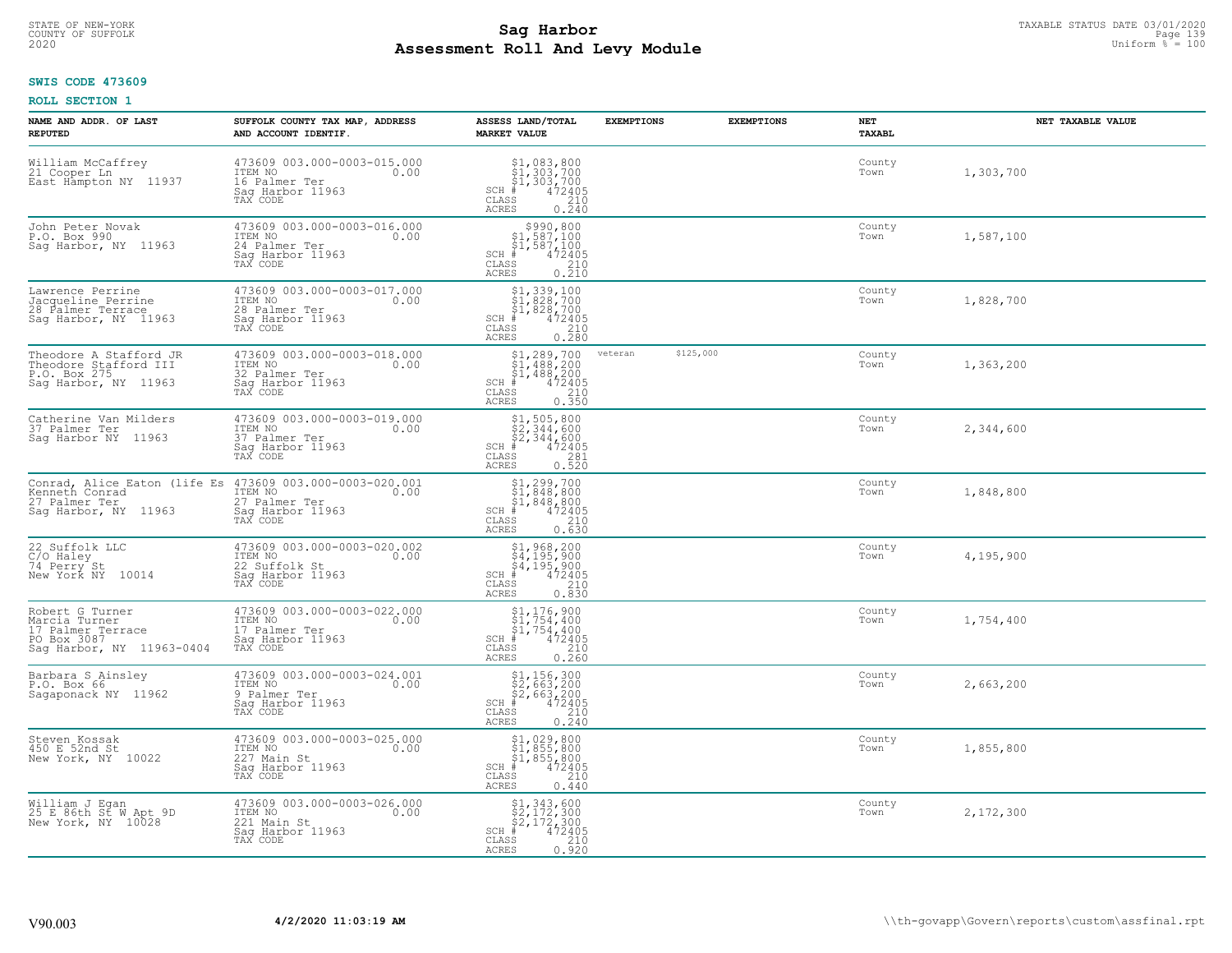# STATE OF NEW-YORK TAXABLE STATUS DATE 03/01/2020<br>COUNTY OF SUFFOLK Page 140 Page 140 **Assessment Roll And Levy Module Example 2020** Uniform  $\frac{1}{8}$  = 100

# **SWIS CODE 473609**

| NAME AND ADDR. OF LAST<br><b>REPUTED</b>                                                                   | SUFFOLK COUNTY TAX MAP, ADDRESS<br>AND ACCOUNT IDENTIF.                                           | ASSESS LAND/TOTAL<br><b>MARKET VALUE</b>                                                                                                                                                                   | <b>EXEMPTIONS</b>    | <b>EXEMPTIONS</b> | NET<br><b>TAXABL</b> | NET TAXABLE VALUE |
|------------------------------------------------------------------------------------------------------------|---------------------------------------------------------------------------------------------------|------------------------------------------------------------------------------------------------------------------------------------------------------------------------------------------------------------|----------------------|-------------------|----------------------|-------------------|
| Jacques Sibeud<br>Michele Sibeud<br>211 Main St<br>Sag Harbor NY 11963                                     | 473609 003.000-0003-027.000<br>ITEM NO<br>0.00<br>211 Main St<br>Saq Harbor 11963<br>TAX CODE     | $$807,100$<br>$$1,613,000$<br>$$1,613,000$<br>$*$<br>$472405$<br>$SCH$ #<br>CLASS<br>210<br><b>ACRES</b><br>0.180                                                                                          |                      |                   | County<br>Town       | 1,613,000         |
| Steven Salton<br>Kyle Young<br>666 Greenwich St #727<br>New York NY 10014                                  | 473609 003.000-0003-028.000<br>ITEM NO<br>0.00<br>209 Main St<br>Sag Harbor 11963<br>TAX CODE     | \$867,400<br>\$1,360,700<br>\$1,360,700<br>$SCH$ #<br>472405<br>CLASS<br>$\frac{210}{0.230}$<br><b>ACRES</b>                                                                                               |                      |                   | County<br>Town       | 1,360,700         |
| 207 Main Street LLC<br>PO Box 1229<br>Sag Harbor, NY 11963                                                 | 473609 003.000-0003-029.000<br>ITEM NO<br>0.00<br>207 Main St<br>Sag Harbor 11963<br>TAX CODE     | $$781, 400$<br>$$1, 452, 400$<br>$$1, 452, 400$<br>$$472405$<br>$SCH$ #<br>CLASS<br>210<br>0.150<br>ACRES                                                                                                  |                      |                   | County<br>Town       | 1,452,400         |
| Hilary Collins<br>203 Màin St<br>Sag Harbor NY 11963                                                       | 473609 003.000-0003-030.000<br>ITEM NO<br>0.00<br>203 Main St<br>Saq Harbor 11963<br>TAX CODE     | $$440,300$<br>$$1,526,900$<br>$$1,526,900$<br>$*$ 472405<br>$SCH$ #<br>CLASS<br>210<br>ACRES<br>0.070                                                                                                      |                      |                   | County<br>Town       | 1,526,900         |
| Evan DiPaolo<br>Antonia DiPaolo<br>P.O. Box 553<br>Saq Harbor NY 11963                                     | 473609 003.000-0003-031.000<br>ITEM NO<br>0.00<br>10 Jefferson St<br>Sag Harbor 11963<br>TAX CODE | $$1, 144, 800$<br>$$4, 167, 200$<br>$$4, 167, 200$<br>$$4, 167, 200$<br>$$472405$<br>$SCH$ #<br>CLASS<br>281<br>0.620<br>ACRES                                                                             |                      |                   | County<br>Town       | 4,167,200         |
| Ocean Park, LLC<br>327 Barton Avenue<br>Palm Beach FL 33480                                                | 473609 003.000-0003-032.000<br>ITEM NO<br>0.00<br>16 Jefferson St<br>Sag Harbor 11963<br>TAX CODE | $$600, 400$<br>$$1, 204, 000$<br>$$1, 204, 000$<br>$$472405$<br>$SCH$ #<br>CLASS<br>210<br>0.060<br><b>ACRES</b>                                                                                           |                      |                   | County<br>Town       | 1,204,000         |
| Robert Weinstein<br>Eric Hensley<br>106 Seventh Ave FL 2nd<br>New York, NY 10011                           | 473609 003.000-0003-033.000<br>ITEM NO<br>0.00<br>20 Jefferson St<br>Sag Harbor 11963<br>TAX CODE | \$2,055,600<br>\$4,570,500<br>\$4,570,500<br>#472405<br>$SCH$ #<br>CLASS<br>210<br>0.870<br><b>ACRES</b>                                                                                                   |                      |                   | County<br>Town       | 4,570,500         |
| John McLaughlin<br>Joanne McLaughlin<br>P.O. Box 3213<br>Sag Harbor NY<br>11963                            | 473609 003.000-0003-034.000<br>10.00 0.00<br>12 Suffolk St<br>Saq Harbor 11963<br>TAX CODE        | $$3, 465, 100$<br>$$3, 029, 800$<br>$$3, 029, 800$<br>$$472405$<br>$SCH$ #<br>CLASS<br>210<br>ACRES<br>0.290                                                                                               |                      |                   | County<br>Town       | 3,029,800         |
| Joseph M Caputo<br>Judith M Caputo<br>27 Fuller Pl<br>Brooklyn, NY 11215                                   | 473609 003.000-0003-035.001<br>TTEM NO 0.00<br>21 Palmer Ter<br>Saq Harbor 11963<br>TAX CODE      | $$1,445,400$<br>$$1,811,400$<br>$$1,811,400$<br>$$1,400$<br>SCH #<br>472405<br>230<br>CLASS<br><b>ACRES</b><br>0.570                                                                                       |                      |                   | County<br>Town       | 1,811,400         |
| 18 Suffolk LLC<br>74 Perry St<br>New York NY 10014                                                         | 473609 003.000-0003-036.000<br>ITEM NO<br>0.00<br>18 Suffolk St<br>Sag Harbor 11963<br>TAX CODE   | \$1,511,200<br>$\frac{1}{2}$ , $\frac{1}{2}$ , $\frac{1}{2}$ , $\frac{1}{2}$ , $\frac{1}{2}$ , $\frac{1}{2}$ , $\frac{1}{2}$ , $\frac{1}{2}$<br>472405<br>$SCH$ #<br>CLASS<br>210<br><b>ACRES</b><br>0.280 |                      |                   | County<br>Town       | 3,542,200         |
| Sonia M. Scotland, Trustee<br>of the Sonia M. Scotland Liv ITEM NO<br>P.O. Box 1062<br>Sag Harbor NY 11963 | 473609 003.000-0003-037.000<br>0.00<br>26 Suffolk St<br>Sag Harbor 11963<br>TAX CODE              | $$4, 273, 100$<br>$$4, 273, 100$<br>$$4, 273, 100$<br>472405<br>SCH #<br>CLASS<br>210<br>0.350<br><b>ACRES</b>                                                                                             | \$125,000<br>veteran |                   | County<br>Town       | 4,148,100         |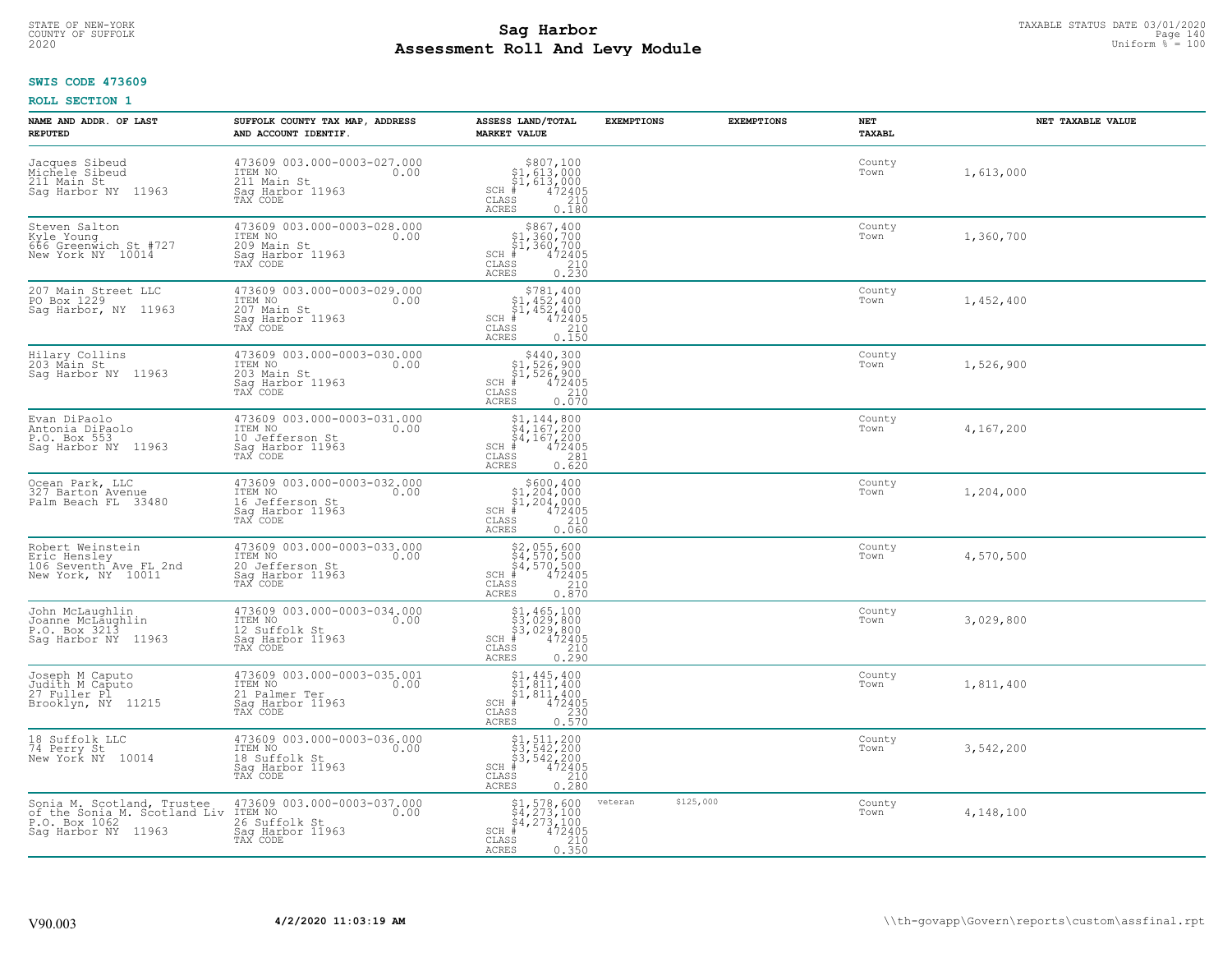# STATE OF NEW-YORK TAXABLE STATUS DATE 03/01/2020<br>COUNTY OF SUFFOLK Page 141 Page 141 **Assessment Roll And Levy Module Example 2020** Uniform  $\frac{1}{8}$  = 100

### **SWIS CODE 473609**

| NAME AND ADDR. OF LAST<br><b>REPUTED</b>                                                                                | SUFFOLK COUNTY TAX MAP, ADDRESS<br>AND ACCOUNT IDENTIF.                                          | ASSESS LAND/TOTAL<br><b>MARKET VALUE</b>                                                                                                                 | <b>EXEMPTIONS</b> | <b>EXEMPTIONS</b> | NET<br>TAXABL  | NET TAXABLE VALUE |
|-------------------------------------------------------------------------------------------------------------------------|--------------------------------------------------------------------------------------------------|----------------------------------------------------------------------------------------------------------------------------------------------------------|-------------------|-------------------|----------------|-------------------|
| Daniel McLoughlin, Trustee<br>McLoughlin Living Trust<br>Hilary Estey McLoughlin,<br>McLoughlin Living Trust<br>Tru     | 473609 003.000-0003-038.000<br>ITEM NO<br>0.00<br>30 Suffolk St<br>Saq Harbor 11963<br>TAX CODE  | \$1,413,100<br>$\begin{array}{c} 53,033,400 \\ 53,033,400 \\ +2405 \end{array}$<br>$SCH$ #<br>CLASS<br>210<br>ACRES<br>0.280                             |                   |                   | County<br>Town | 3,033,400         |
| Jeanette Bonnier<br>c/o Lutz and Carr<br>300 E 42nd St<br>New York, NY 10017                                            | 473609 003.000-0003-039.000<br>ITEM NO<br>0.00<br>34 Suffolk St<br>Sag Harbor 11963<br>TAX CODE  | $$1, 440, 900$<br>$$1, 927, 100$<br>$$1, 927, 100$<br>$$472405$<br>$SCH$ #<br>$\begin{array}{c} 210 \\ 0.350 \end{array}$<br>CLASS<br>ACRES              |                   |                   | County<br>Town | 1,927,100         |
| Kathryn Huberty<br>James Wilson<br>27 Suffolk St<br>Sag Harbor NY<br>11963                                              | 473609 003.000-0003-041.000<br>ITEM NO<br>0.00<br>27 Suffolk St<br>Sag Harbor 11963<br>TAX CODE  | \$1,361,100<br>\$6,093,600<br>$\begin{array}{r} 67,093,600 \\ 472405 \\ \text{ss} \\ 210 \\ \text{ss} \\ 0.220 \end{array}$<br>$SCH$ #<br>CLASS<br>ACRES |                   |                   | County<br>Town | 6,093,600         |
| KDKJ Holdings, LLC<br>23 Suffolk St<br>Saq Harbor NY<br>11963                                                           | 473609 003.000-0003-042.001<br>ITEM NO<br>0.00<br>8 Concord St<br>Saq Harbor 11963<br>TAX CODE   | \$278,500<br>\$278,500<br>\$278,500<br>\$214<br>\$114<br>\$114<br>SCH #<br>CLASS<br><b>ACRES</b><br>0.060                                                |                   |                   | County<br>Town | 278,500           |
| David P Spaeth<br>Sandra L Spaeth<br>8 Old Cherry Ln<br>Old Greenwich, CT 06880                                         | 473609 003.000-0003-043.000<br>ITEM NO<br>0.00<br>136 Madison St<br>Sag Harbor 11963<br>TAX CODE | \$799,300<br>$\begin{array}{r} 7996,200 \\ 5996,200 \\ 472405 \\ 0.090 \end{array}$<br>SCH #<br>CLASS<br>ACRES                                           |                   |                   | County<br>Town | 996,200           |
| 130 Madison LLC<br>P.O. Box 2133<br>Sag Harbor NY 11963                                                                 | 473609 003.000-0003-044.000<br>ITEM NO<br>0.00<br>130 Madison St<br>Sag Harbor 11963<br>TAX CODE | $$1,095,700$<br>$$5,250,100$<br>$$5,250,100$<br>$$472405$<br>$SCH$ #<br>$\mathtt{CLASS}$<br>$\begin{array}{c} 220 \\ 0.200 \end{array}$<br><b>ACRES</b>  |                   |                   | County<br>Town | 5,250,100         |
| KDKJ Holdings, LLC<br>23 Suffolk St<br>Saq Harbor NY 11963                                                              | 473609 003.000-0003-045.001<br>ITEM NO<br>0.00<br>23 Suffolk St<br>Sag Harbor 11963<br>TAX CODE  | $$1, 429, 000$<br>$$5, 638, 000$<br>$$5, 638, 000$<br>$$472405$<br>$SCH$ #<br>CLASS<br>$\frac{210}{0.260}$<br>ACRES                                      |                   |                   | County<br>Town | 5,638,000         |
| Noble B. Black<br>Marc A. Rozic<br>263 9th Avenue Apt 4A<br>New York NY 10001                                           | 473609 003.000-0003-046.000<br>ITEM NO<br>0.00<br>17 Suffolk St<br>Saq Harbor 11963<br>TAX CODE  | $$1, 548, 200$<br>$$4, 477, 800$<br>$$4, 477, 800$<br>$$4, 472, 905$<br>SCH<br>CLASS<br>210<br>0.390<br><b>ACRES</b>                                     |                   |                   | County<br>Town | 4,477,800         |
| LYSANDER SAG HARBOR RESIDENC<br>c/o Shaun Woodward<br>Neo Bankside, Apt. C 2001<br>70 Holland Street<br>London SE 1 9NX | 473609 003.000-0003-047.000<br>ITEM NO<br>0.00<br>9 Amity St<br>Saq Harbor 11963<br>TAX CODE     | $$910,30051,407,80051,407,800# 47240555 210$<br>SCH<br>CLASS<br>0.150<br><b>ACRES</b>                                                                    |                   |                   | County<br>Town | 1,407,800         |
| Katherine Betts<br>27 N Moore St Apt 7E<br>New York NY 10013                                                            | 473609 003.000-0003-048.000<br>ITEM NO<br>0.00<br>116 Madison St<br>Sag Harbor 11963<br>TAX CODE | \$871,000<br>$$1,235,600$<br>$$1,235,600$<br>$*$ 472405<br>$SCH$ #<br>210<br>CLASS<br>ACRES<br>0.130                                                     |                   |                   | County<br>Town | 1,235,600         |
| Sherrie Preische<br>7 Cornwall Ave<br>Trenton, NJ 08618                                                                 | 473609 003.000-0003-049.000<br>ITEM NO<br>0.00<br>108 Madison St<br>Sag Harbor 11963<br>TAX CODE | \$796,300<br>\$976,100<br>\$976,100<br>472405<br>SCH #<br>210<br>CLASS<br><b>ACRES</b><br>0.120                                                          |                   |                   | County<br>Town | 976,100           |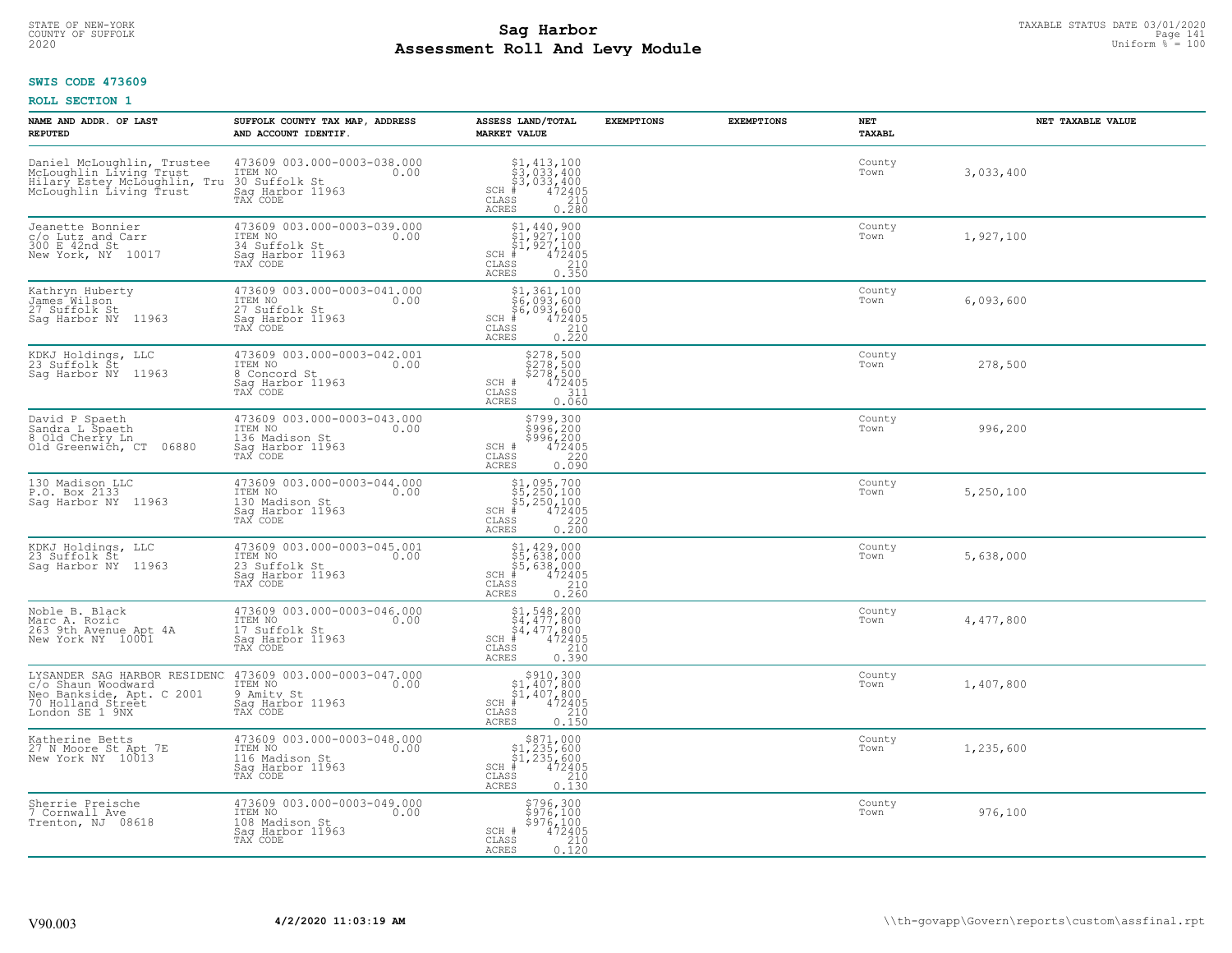# STATE OF NEW-YORK TAXABLE STATUS DATE 03/01/2020<br>241 Page 142 Page 142 **Assessment Roll And Levy Module Example 2020** Uniform  $\frac{1}{8}$  = 100

# **SWIS CODE 473609**

| NAME AND ADDR. OF LAST<br><b>REPUTED</b>                                                                        | SUFFOLK COUNTY TAX MAP, ADDRESS<br>AND ACCOUNT IDENTIF.                                           | ASSESS LAND/TOTAL<br><b>MARKET VALUE</b>                                                                                              | <b>EXEMPTIONS</b> | <b>EXEMPTIONS</b> | <b>NET</b><br>TAXABL | NET TAXABLE VALUE |
|-----------------------------------------------------------------------------------------------------------------|---------------------------------------------------------------------------------------------------|---------------------------------------------------------------------------------------------------------------------------------------|-------------------|-------------------|----------------------|-------------------|
| Alison O'Malley<br>P.O. Box 677<br>Bridgehampton NY 11932                                                       | 473609 003.000-0003-050.000<br>ITEM NO<br>0.00<br>102 Madison St<br>Sag Harbor 11963<br>TAX CODE  | $$729,300$<br>$$1,257,400$<br>$$1,257,400$<br>$472405$<br>$$240$<br>$$240$<br>$SCH$ #<br>CLASS<br><b>ACRES</b><br>0.110               |                   |                   | County<br>Town       | 1,257,400         |
| Frank Ahimaz<br>96 Madison St<br>Sag Harbor, NY 11963                                                           | 473609 003.000-0003-051.000<br>ITEM NO<br>0.00<br>96 Madison St<br>Saq Harbor 11963<br>TAX CODE   | \$836,500<br>\$1,316,300<br>\$1,316,300<br>$472405$<br>$210$<br>0.180<br>$SCH$ #<br>CLASS<br>ACRES                                    |                   |                   | County<br>Town       | 1,316,300         |
| The Hazel Hammond Trust<br>3125 CR 250<br>Durango CO 81301                                                      | 473609 003.000-0003-052.000<br>ITEM NO<br>0.00<br>8 Amity St<br>Sag Harbor 11963<br>TAX CODE      | \$739,200<br>\$905,100<br>\$905,100<br>472405<br>SCH #<br>210<br>CLASS<br>0.100<br>ACRES                                              |                   |                   | County<br>Town       | 905,100           |
| Diane B. Horton<br>Roxanne Brown Campello<br>5844 Verna Way East<br>Clayton CA 94517                            | 473609 003.000-0003-054.000<br>ITEM NO<br>0.00<br>12 Amity St<br>Saq Harbor 11963<br>TAX CODE     | \$699,000<br>\$919,300<br>\$919,300<br>472405<br>SCH #<br>$\mathtt{CLASS}$<br>260<br>ACRES<br>0.100                                   |                   |                   | County<br>Town       | 919,300           |
| August Properties, LLC<br>$PO$ Box $454$<br>Sagaponack NY 11962                                                 | 473609 003.000-0003-055.000<br>ITEM NO<br>0.00<br>11 Suffolk St<br>Saq Harbor 11963<br>TAX CODE   | $$678,800$<br>$$1,726,500$<br>$$1,726,500$<br>$472405$<br>$$411$<br>$SCH$ #<br>CLASS<br>ACRES<br>0.130                                |                   |                   | County<br>Town       | 1,726,500         |
| Claudine Rankin<br>Ann Hotung<br>200 E 16th St Apt 3D<br>New York NY 10003                                      | 473609 003.000-0003-056.000<br>ITEM NO<br>0.00<br>9 Suffolk St<br>Saq Harbor 11963<br>TAX CODE    | $$1, 141, 400$<br>$$2, 007, 700$<br>$$2, 007, 700$<br>$$472405$<br>$SCH$ #<br>CLASS<br>210<br>ACRES<br>0.170                          |                   |                   | County<br>Town       | 2,007,700         |
| Lucia P Haile (Life Estate)<br>Roger Haile<br>Duncan Haile<br>5 Suffolk St<br>PO Box 1588                       | 473609 003.000-0003-057.000<br>ITEM NO<br>0.00<br>5 Suffolk St<br>Saq Harbor 11963<br>TAX CODE    | $$930, 400$<br>$$1, 334, 400$<br>$$1, 334, 400$<br>$$1, 334, 400$<br>$\frac{1}{4}$ 72405<br>210<br>$SCH$ #<br>CLASS<br>0.140<br>ACRES |                   |                   | County<br>Town       | 1,334,400         |
| John L Nealon (Trustee)<br>Concett D Clarke Revocable T<br>Concetta Clarke<br>PO Box 52<br>Sagaponack, NY 11962 | 473609 003.000-0003-058.000<br>ITEM NO<br>0.00<br>28 Jefferson St<br>Saq Harbor 11963<br>TAX CODE | $$818,600$<br>$$1,192,500$<br>$$1,192,500$<br>$472405$<br>$$210$<br>SCH<br>CLASS<br>ACRES<br>0.110                                    |                   |                   | County<br>Town       | 1,192,500         |
| Robert E Gannon<br>Janet E Gannon<br>Sag Harbor, NY 11963                                                       | 473609 003.000-0003-059.000<br>ITEM NO<br>0.00<br>32 Jefferson St<br>Saq Harbor 11963<br>TAX CODE | $$953, 300$<br>$$953, 300$<br>$$953, 300$<br>$472405$<br>$$210$<br>SCH #<br>CLASS<br><b>ACRES</b><br>0.110                            |                   |                   | County<br>Town       | 953,300           |
| Theodore Jeremenko<br>P.O. Box 279<br>Sagaponack, NY 11962                                                      | 473609 003.000-0003-060.000<br>ITEM NO<br>0.00<br>36 Jefferson St<br>Sag Harbor 11963<br>TAX CODE | \$819,000<br>$$1,040,700$<br>$$1,040,700$<br>$SCH$ #<br>472405<br>210<br>CLASS<br>0.090<br><b>ACRES</b>                               |                   |                   | County<br>Town       | 1,040,700         |
| Sonia M Schotland (Trustee)<br>The Sonia M. Schotland Livin ITEM NO<br>P.O. Box 1062<br>Sag Harbor NY 11963     | 473609 003.000-0003-061.000<br>0.00<br>40 Jefferson St<br>Sag Harbor 11963<br>TAX CODE            | $\begin{array}{c} $818,600\\ $1,313,400\\ $1,313,400\\ \end{array}$<br>$SCH$ #<br>472405<br>CLASS<br>210<br>0.110<br>ACRES            |                   |                   | County<br>Town       | 1,313,400         |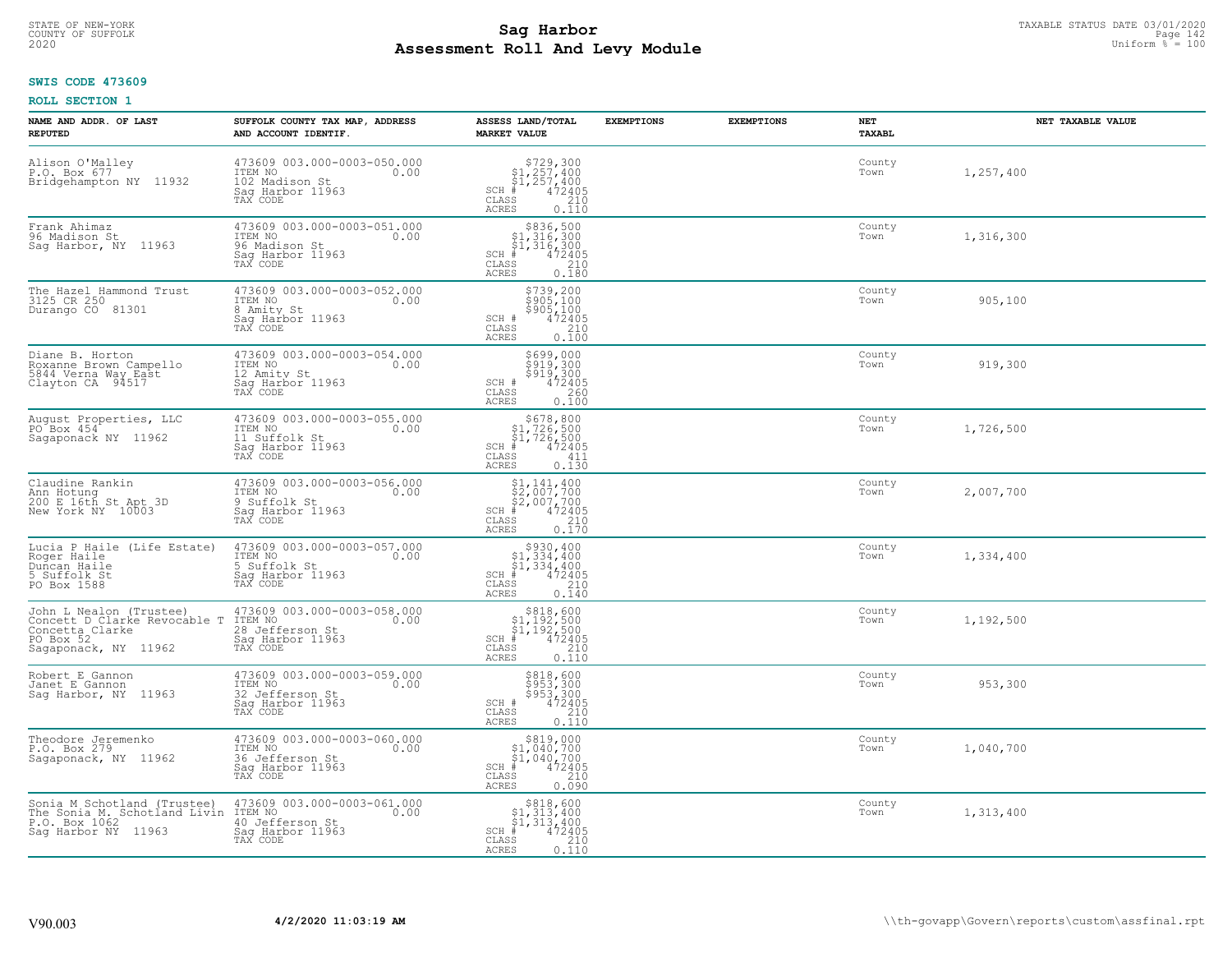# STATE OF NEW-YORK TAXABLE STATUS DATE 03/01/2020<br>COUNTY OF SUFFOLK Page 143 **Assessment Roll And Levy Module Example 2020** Uniform  $\frac{1}{8}$  = 100

#### **SWIS CODE 473609**

| NAME AND ADDR. OF LAST<br><b>REPUTED</b>                                              | SUFFOLK COUNTY TAX MAP, ADDRESS<br>AND ACCOUNT IDENTIF.                                           | ASSESS LAND/TOTAL<br><b>MARKET VALUE</b>                                                                                                                                                                                                                                                                                                                                                                                              | <b>EXEMPTIONS</b> | <b>EXEMPTIONS</b> | NET<br>TAXABL  | NET TAXABLE VALUE |
|---------------------------------------------------------------------------------------|---------------------------------------------------------------------------------------------------|---------------------------------------------------------------------------------------------------------------------------------------------------------------------------------------------------------------------------------------------------------------------------------------------------------------------------------------------------------------------------------------------------------------------------------------|-------------------|-------------------|----------------|-------------------|
| Paul Critchlow<br>Kathleen Sullivan<br>15 Fresh Pond Rd<br>Sag Harbor NY 11963        | 473609 003.000-0003-062.000<br>ITEM NO<br>0.00<br>44 Jefferson St<br>Saq Harbor 11963<br>TAX CODE | $$520,900$<br>$$1,157,800$<br>$$1,157,800$<br>$*$<br>$*$<br>$*$<br>$*$<br>$*$<br>$SCH$ #<br>CLASS<br>210<br>ACRES<br>0.040                                                                                                                                                                                                                                                                                                            |                   |                   | County<br>Town | 1,157,800         |
| Hellman Properties, LLC<br>PO Box 1318<br>Sag Harbor, NY 11963                        | 473609 003.000-0003-063.000<br>ITEM NO<br>0.00<br>90 Madison St<br>Sag Harbor 11963<br>TAX CODE   | \$820,600<br>\$1,405,800<br>\$1,405,800<br>472405<br>$SCH$ #<br>CLASS<br>$\begin{array}{c} 210 \\ 0.130 \end{array}$<br>ACRES                                                                                                                                                                                                                                                                                                         |                   |                   | County<br>Town | 1,405,800         |
| Marla Schwenk<br>PO Box 1739<br>Saq Harbor NY 11963                                   | 473609 003.000-0003-064.000<br>ITEM NO<br>0.00<br>84 Jefferson St<br>Sag Harbor 11963<br>TAX CODE | \$576,000<br>\$762,500<br>\$762,500<br>\$762,500<br>\$72405<br>\$210<br>\$60.060<br>SCH #<br>CLASS<br>ACRES                                                                                                                                                                                                                                                                                                                           |                   |                   | County<br>Town | 762,500           |
| Robert B Smart<br>Christine Belson<br>3414 N Street NW<br>Washington DC 20007         | 473609 003.000-0003-065.000<br>ITEM NO<br>0.00<br>74 Madison St<br>Saq Harbor 11963<br>TAX CODE   | $\begin{array}{l} \texttt{\$1,077,300} \\ \texttt{\$1,422,300} \\ \texttt{\$1,422,300} \\ \texttt{\$1,422,300} \\ \texttt{\$1,422,300} \\ \texttt{\$10} \\ \texttt{\$10} \\ \texttt{\$10} \\ \texttt{\$11} \\ \texttt{\$12} \\ \texttt{\$13} \\ \texttt{\$14} \\ \texttt{\$16} \\ \texttt{\$18} \\ \texttt{\$19} \\ \texttt{\$19} \\ \texttt{\$19} \\ \texttt{\$19} \\ \texttt{\$19} \\ \texttt{\$19$<br>SCH<br>CLASS<br><b>ACRES</b> |                   |                   | County<br>Town | 1,422,300         |
| Cindy J O Hagan<br>Christopher Robertson<br>40 Renwick St FL 6<br>New York NY 10013   | 473609 003.000-0003-066.000<br>ITEM NO<br>0.00<br>68 Madison St<br>Saq Harbor 11963<br>TAX CODE   | \$847,700<br>$\begin{array}{c} 51,112,100 \\ 51,112,100 \\ + 472405 \end{array}$<br>$SCH$ #<br>$\begin{array}{c} 210 \\ 0.190 \end{array}$<br>CLASS<br>ACRES                                                                                                                                                                                                                                                                          |                   |                   | County<br>Town | 1,112,100         |
| 20 Union Street LLC<br>P.O. Box 2967<br>Southampton NY 11969                          | 473609 003.000-0003-067.000<br>ITEM NO<br>0.00<br>20 Union St<br>Sag Harbor 11963<br>TAX CODE     | $$9,684,500$<br>$$9,684,500$<br>$$9,684,500$<br>$$472405$<br>$SCH$ #<br>$\mathtt{CLASS}$<br>210<br><b>ACRES</b><br>0.340                                                                                                                                                                                                                                                                                                              |                   |                   | County<br>Town | 9,684,500         |
| Jason Epstein<br>Box 1143<br>Sag Harbor, NY 11963                                     | 473609 003.000-0003-068.000<br>ITEM NO<br>0.00<br>12 Union St<br>Sag Harbor 11963<br>TAX CODE     | $$1,340,400$<br>$$1,751,600$<br>$$1,751,600$<br>$$472405$<br>$SCH$ #<br>CLASS<br>$\frac{210}{0.750}$<br>ACRES                                                                                                                                                                                                                                                                                                                         |                   |                   | County<br>Town | 1,751,600         |
| AER UNION, LLC<br>TOURBILLION LLC<br>515 East 72nd Street Apt 5B<br>New York NY 10021 | 473609 003.000-0003-069.000<br>ITEM NO<br>0.00<br>6 Union St<br>Saq Harbor 11963<br>TAX CODE      | \$1,136,700<br>\$6,707,600<br>\$6,707,600<br>#6,707,600<br>SCH<br>CLASS<br>$\begin{array}{c} 210 \\ 0.220 \end{array}$<br><b>ACRES</b>                                                                                                                                                                                                                                                                                                |                   |                   | County<br>Town | 6,707,600         |
| NYHO LLC<br>P.O. Box 916<br>Amagansett NY 11930                                       | 473609 003.000-0003-071.000<br>ITEM NO 0.00<br>5 Jefferson St<br>Saq Harbor 11963<br>TAX CODE     | $\begin{array}{r} \text{\small $>$733$, 500} \\ \text{\small $>$1$, 729, 200} \\ \text{\small $>$1$, 729, 200} \\ \text{\small $>$472405} \\ \text{\small $>$85$} \\ \text{\small $28$} \\ \text{\small $28$} \\ \text{\small $28$} \\ \text{\small $28$} \\ \text{\small $0.080} \end{array}$<br>SCH<br>CLASS<br><b>ACRES</b>                                                                                                        |                   |                   | County<br>Town | 1,729,200         |
| Duncan N Darrow<br>Peter V Darrow<br>#7e<br>1361 Madison Ave<br>New York, NY 11028    | 473609 003.000-0003-072.000<br>ITEM NO<br>0.00<br>21 Jefferson St<br>Sag Harbor 11963<br>TAX CODE | $$1, 314, 400$<br>$$2, 110, 500$<br>$$2, 110, 500$<br>$$472405$<br>SCH<br>281<br>CLASS<br>0.280<br>ACRES                                                                                                                                                                                                                                                                                                                              |                   |                   | County<br>Town | 2,110,500         |
| First Dominick Corp<br>P.O. Box 2240<br>400 Madison St<br>Sag Harbor, NY 11963        | 473609 003.000-0003-073.000<br>ITEM NO<br>0.00<br>122 Madison St<br>Sag Harbor 11963<br>TAX CODE  | \$784,700<br>\$923,100<br>\$923,100<br>472405<br>SCH #<br>210<br>CLASS<br><b>ACRES</b><br>0.130                                                                                                                                                                                                                                                                                                                                       |                   |                   | County<br>Town | 923,100           |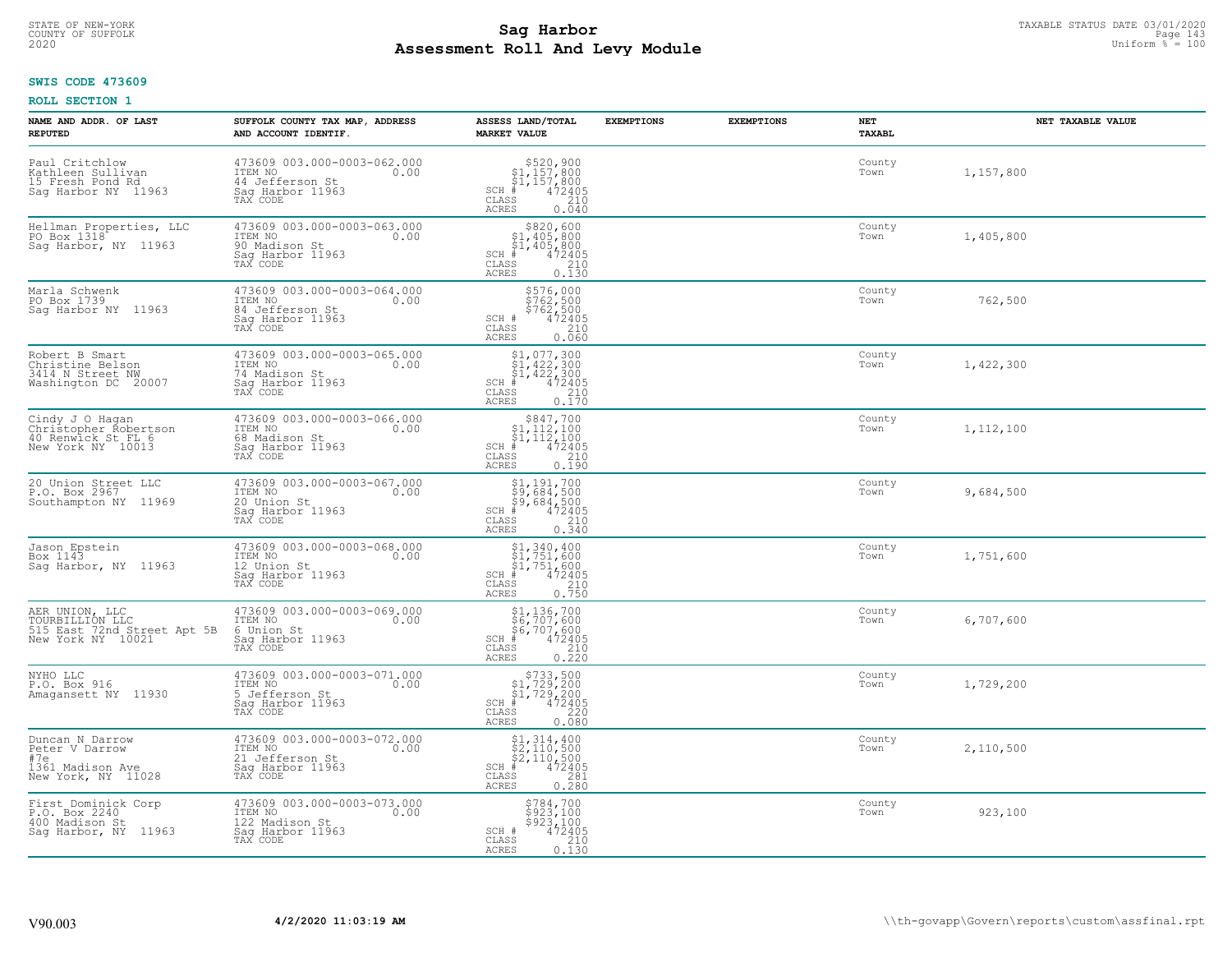# STATE OF NEW-YORK TAXABLE STATUS DATE 03/01/2020<br>Page 144 **Sag Harbor** Supering the Superior of Superior Page 144 **Assessment Roll And Levy Module Example 2020** Uniform  $\frac{1}{8}$  = 100

# **SWIS CODE 473609**

|  | ROLL SECTION 1 |  |
|--|----------------|--|
|--|----------------|--|

| NAME AND ADDR. OF LAST<br><b>REPUTED</b>                                                                                                                                       | SUFFOLK COUNTY TAX MAP, ADDRESS<br>AND ACCOUNT IDENTIF.                                                                                                                                   | ASSESS LAND/TOTAL<br><b>MARKET VALUE</b>                                                                                                                                                                                                                       | <b>EXEMPTIONS</b> | <b>EXEMPTIONS</b> | NET<br>TAXABL  | NET TAXABLE VALUE |
|--------------------------------------------------------------------------------------------------------------------------------------------------------------------------------|-------------------------------------------------------------------------------------------------------------------------------------------------------------------------------------------|----------------------------------------------------------------------------------------------------------------------------------------------------------------------------------------------------------------------------------------------------------------|-------------------|-------------------|----------------|-------------------|
| RC Sag Harbor LLC<br>1520 Northern Boulevard<br>Manhasset NY 11030                                                                                                             | 473609 003.000-0004-001.000<br>ITEM NO 0.00<br>89 Main St<br>$\frac{1}{2}$<br>Saq Harbor 11963<br>TAX CODE                                                                                | $\begin{array}{c} 5827,600 \\ \text{\$1,622,600} \\ \text{\$51,622,600} \\ \text{\tiny SCH & 472405} \\ \text{\tiny CLASS} \text{\tiny AGE} \\ \text{\tiny ACRES} \text{\tiny O.050} \end{array}$                                                              |                   |                   | County<br>Town | 1,622,600         |
| Bernard Posner<br>C/o Simonson Realty<br>Charles Levinson<br>C/o Simonson Realty<br>Nicholas D Arienzo <sup>-</sup>                                                            | 473609 003.000-0004-002.000<br>ITEM NO<br>103 Main St 0.00<br>Sag Harbor 11963<br>TAX CODE                                                                                                | $\begin{array}{r} \texttt{\$904,800}\ \\ \texttt{\$3,022,300}\ \\ \texttt{\$5,022,300}\ \\ \texttt{SCH} & 472405 \\ \texttt{\$LASS}\end{array}$                                                                                                                |                   |                   | County<br>Town | 3,022,300         |
| New York, NY 10019                                                                                                                                                             | Sag Harbor Pooh LLC 473609 003.000-0004-003.000<br>c/o Manhattan Skyline Manage TTEM NO<br>101 M 55 St 10010 111 Main St. 10020<br>iii rain St<br>Sag Harbor 11963<br>TAX CODE            | $\begin{array}{c} \texttt{9966, 600} \\ \texttt{51, 572, 500} \\ \texttt{51, 572, 500} \\ \texttt{SCH} & 472405 \\ \texttt{CLAS} & 482 \\ \texttt{ACRES} & 0.100 \end{array}$                                                                                  |                   |                   | County<br>Town | 1,572,500         |
|                                                                                                                                                                                | John C. Louise, Trustee 473609 003.000-0004-004.000<br>of the John C. Louise Living ITEM NO<br>117 Main St 117 Main St 117 Main St 3ag Harbor NY 11963<br>Sag Harbor NY 11963<br>TAX CODE |                                                                                                                                                                                                                                                                |                   |                   | County<br>Town | 1,795,800         |
| Sag Harbor Holdings, LLC 473609 003.0<br>c/o James Giorgio IIV 1TEM NO<br>7100 New Horizons Blvd 125 Main St<br>Amityville NY 11701 539 Harbor 1                               | 473609 003.000-0004-005.001<br>ITEM NO 0.00<br>125 Main St<br>Saq Harbor 11963<br>TAX CODE                                                                                                | 1.1.2000<br>51,934,800<br>51,934,800<br>51,934,800<br>51,934,800<br>52,934,800<br>6170<br>62,936<br>62,170<br>62,170                                                                                                                                           |                   |                   | County<br>Town | 1,934,800         |
|                                                                                                                                                                                | Main Street Sag Harbor Holdi 473609 003.000-0004-005.002<br>7100 New Horizons Blvd 1TEM NO 100 0.00<br>Amityville NY 11701 127 Main St<br>Sag Harbor 11963<br>TAX CODE                    | $\begin{array}{c} 5862,000 \\ 51,131,300 \\ 51,131,300 \\ \text{SCI} \\ 472405 \\ \text{CLASS} \\ \text{ACRES} \\ 0.150 \end{array}$                                                                                                                           |                   |                   | County<br>Town | 1,131,300         |
| Lynn Park Charveriat<br>P.O. Box 112<br>Sag Harbor NY 11963                                                                                                                    | 473609 003.000-0004-006.000<br>ITEM NO 0.00<br>133 Main St<br>133 Main St<br>Sag Harbor 11963<br>TAX CODE                                                                                 | $\begin{array}{c} 0.629, 600 \\ 0.51, 519, 100 \\ 0.41, 519, 100 \\ \text{SCH} & 472405 \\ \text{CLASS} & 483 \\ \text{ACRES} & 0.200 \end{array}$                                                                                                             |                   |                   | County<br>Town | 1,519,100         |
| Bellmax LLC<br>Mann Investments Ltd<br>c/o Michael Eicke<br>P.O. Box 2189<br>Sag Harbor, NY 11963                                                                              | 473609 003.000-0004-007.000<br>ITEM NO 0.00<br>3 Madison St 0.00<br>Sag Harbor 11963<br>TAX CODE                                                                                          | $\begin{tabular}{cc} & $623,800$ \\ \noalign{\medskip} $2,006,300$ \\ $82,006,300$ \\ \noalign{\medskip} {\text{SCH}} & \qquad 472405 \\ \noalign{\medskip} {{\text{CLAS}}} & \qquad 492 \\ \noalign{\medskip} {\text{ACRES}} & \qquad 0.180 \\ \end{tabular}$ |                   |                   | County<br>Town | 2,006,300         |
| Scott Weiss<br>P.O. Box 442<br>Saq Harbor, NY 11963-0009                                                                                                                       | 473609 003.000-0004-008.000<br>ITEM NO 0.00<br>11 Madison St 0.00<br>Saq Harbor 11963<br>TAX CODE<br>Saq Harbor 11963<br>TAX CODE                                                         | $\begin{array}{c} \texttt{\$627,200} \\ \texttt{\$1,093,700} \\ \texttt{\$1,093,700} \\ \texttt{SCH} & 472405 \\ \texttt{\$LASS} & 482 \\ \texttt{ACRES} & 0.190 \end{array}$                                                                                  |                   |                   | County<br>Town | 1,093,700         |
| 17 Madison Restoration LLC<br>c/o Alex Akavan<br>1751 Scuttlehole Rd<br>1751 Scuttlehole Rd 17 Madison St<br>P.O. Box 1860 Sag Harbor 11963<br>Bridgehampton NY 11932 TAX CODE | 473609 003.000-0004-009.000<br>ITEM NO<br>17 Madison St 0.00                                                                                                                              | 1.1.538, 200<br>\$47, 900<br>\$1, 538, 200<br>\$1, 538, 200<br>SCH + 472405<br>ACRES 0.270                                                                                                                                                                     |                   |                   | County<br>Town | 1,538,200         |
| Vail House Inc<br>C/O Vera Graaf                                                                                                                                               | 473609 003.000-0004-010.000<br>ITEM NO 0.00<br>25 Madison St                                                                                                                              | $\begin{tabular}{r c c} & $\mathfrak{so16},\mathfrak{so0}$ \\ \hline $\mathfrak{sl}_1,090,100$ \\ $\mathfrak{SCI}_4$ & $472405$ \\ $\mathfrak{CLAS}$ & $483$ \\ $\mathfrak{ACRES}$ & $0.150$ \\ \end{tabular}$                                                 |                   |                   | County<br>Town | 1,090,100         |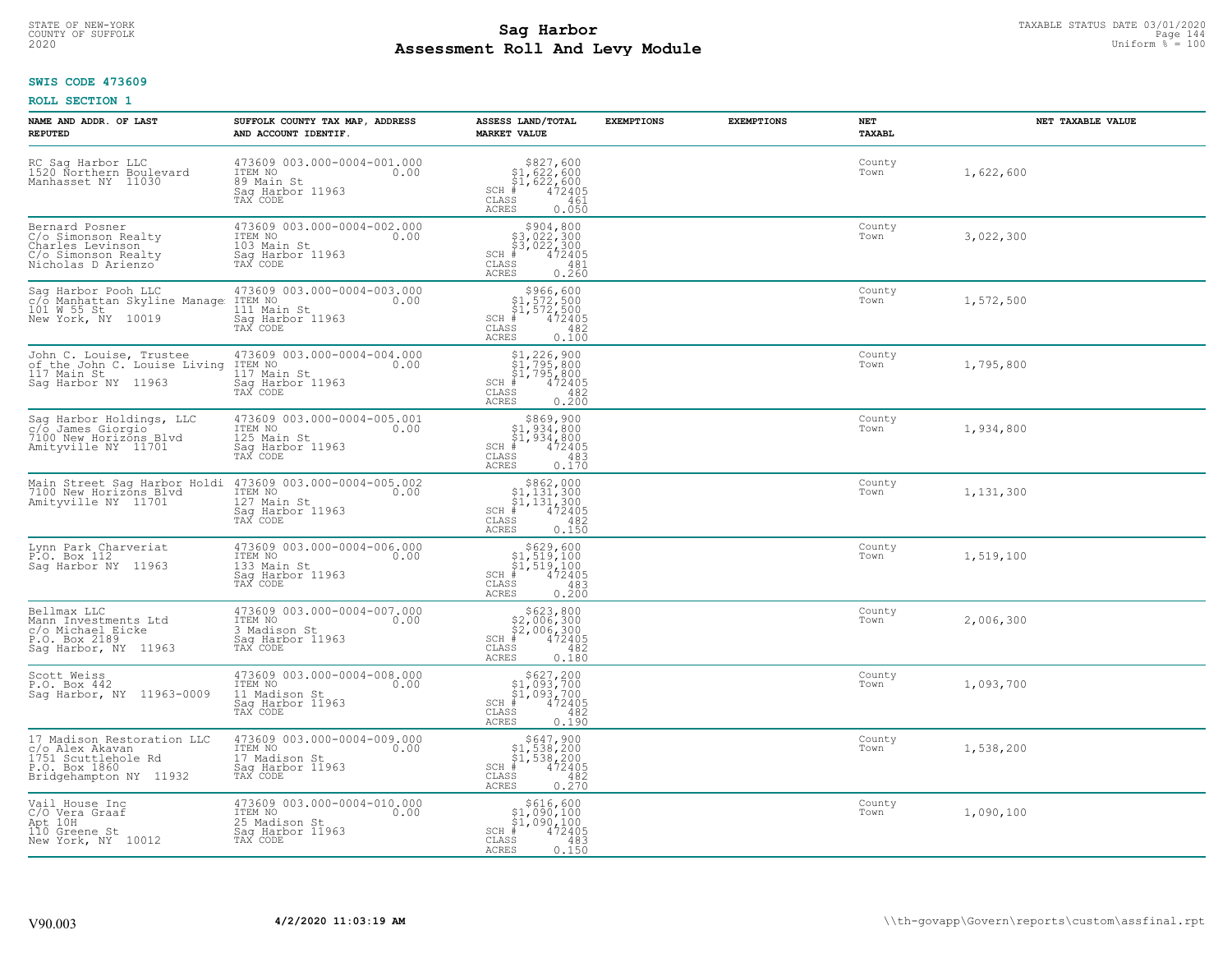# STATE OF NEW-YORK TAXABLE STATUS DATE 03/01/2020<br>COUNTY OF SUFFOLK Page 145 **Assessment Roll And Levy Module Example 2020** Uniform  $\frac{1}{8}$  = 100

#### **SWIS CODE 473609**

| NAME AND ADDR. OF LAST<br><b>REPUTED</b>                                                                                                                                        | SUFFOLK COUNTY TAX MAP, ADDRESS<br>AND ACCOUNT IDENTIF.                                           | ASSESS LAND/TOTAL<br><b>MARKET VALUE</b>                                                                                                              | <b>EXEMPTIONS</b> | <b>EXEMPTIONS</b> | NET<br>TAXABL  | NET TAXABLE VALUE |
|---------------------------------------------------------------------------------------------------------------------------------------------------------------------------------|---------------------------------------------------------------------------------------------------|-------------------------------------------------------------------------------------------------------------------------------------------------------|-------------------|-------------------|----------------|-------------------|
| 31 Prime House LLC<br>61 Fresh Pond Rd<br>Sag Harbor NY 11963                                                                                                                   | 473609 003.000-0004-011.000<br>ITEM NO<br>0.00<br>31 Madison St<br>Saq Harbor 11963<br>TAX CODE   | $$950, 200$<br>$$2, 446, 500$<br>$$2, 446, 500$<br>$472405$<br>$$2, 200$<br>$$210$<br>$SCH$ #<br>CLASS<br>ACRES<br>0.150                              |                   |                   | County<br>Town | 2,446,500         |
| 42 Church Street LLC<br>c/o Alex Avakan<br>P.O. Box 1860<br>Bridgehampton NY 11932                                                                                              | 473609 003.000-0004-013.000<br>ITEM NO<br>0.00<br>42 Church St<br>Sag Harbor 11963<br>TAX CODE    | $$460,500$<br>$$1,279,700$<br>$$1,279,700$<br>$*1,279,700$<br>$*1,472405$<br>$SCH$ #<br>CLASS<br>$\begin{array}{c} 210 \\ 0.080 \end{array}$<br>ACRES |                   |                   | County<br>Town | 1,279,700         |
| Harbor Holdings 1 LLC<br>51 Division Street #220<br>Saq Harbor NY 11963                                                                                                         | 473609 003.000-0004-015.000<br>ITEM NO<br>0.00<br>110 Division St<br>Sag Harbor 11963<br>TAX CODE | \$698,700<br>31,150,600<br>\$1,150,600<br>\$1,150,600<br>\$5 210<br>\$5 0.180<br>$SCH$ #<br>CLASS<br>ACRES                                            |                   |                   | County<br>Town | 1,150,600         |
| Eliza Werner<br>P.O. Box 504<br>Sag Harbor, NY 11963                                                                                                                            | 473609 003.000-0004-016.000<br>ITEM NO<br>0.00<br>114 Division St<br>Saq Harbor 11963<br>TAX CODE | \$826,400<br>\$826,400<br>\$826,400<br>SCH #<br>472405<br>483<br>CLASS<br><b>ACRES</b><br>0.150                                                       |                   |                   | County<br>Town | 826,400           |
| Donald Sultan<br>44 Church St<br>Sag Harbor, NY 11963                                                                                                                           | 473609 003.000-0004-018.001<br>ITEM NO<br>0.00<br>15 Sage St<br>Saq Harbor 11963<br>TAX CODE      | \$822,300<br>\$992,900<br>\$992,900<br>472405<br>SCH #<br>$\begin{array}{c} 210 \\ 0.150 \end{array}$<br>CLASS<br><b>ACRES</b>                        |                   |                   | County<br>Town | 992,900           |
| Gerald Bennet Malanga, Trust 473609 003.000-0004-019.001<br>Malanga Living Trust 17EM No<br>Teresa Anna Libertino, Trust 43 Madison St<br>Malanga Living Trust Sag Harbor 11963 | TAX CODE                                                                                          | $$567, 200$<br>$$1, 638, 500$<br>$$1, 638, 500$<br>$$472405$<br>$SCH$ #<br>CLASS<br>480<br>0.080<br>ACRES                                             |                   |                   | County<br>Town | 1,638,500         |
| John C. Connor<br>P.O. Box 2811<br>Sag Harbor NY 11963                                                                                                                          | 473609 003.000-0004-020.000<br>TTEM NO 0.00<br>47 Madison St<br>Sag Harbor 11963<br>TAX CODE      | $$565, 200$<br>$$1, 537, 200$<br>$$1, 537, 200$<br>$$472405$<br>$SCH$ #<br>$\begin{array}{c} 210 \\ 0.100 \end{array}$<br>CLASS<br>ACRES              |                   |                   | County<br>Town | 1,537,200         |
| Donald Sultan<br>86 Thomas St<br>New York NY 10013                                                                                                                              | 473609 003.000-0004-021.000<br>ITEM NO<br>0.00<br>55 Madison St<br>Saq Harbor 11963<br>TAX CODE   | $$1, 213, 200$<br>$$1, 430, 000$<br>$$1, 430, 000$<br>$472405$<br>$35$<br>$210$<br>SCH<br>CLASS<br><b>ACRES</b><br>0.460                              |                   |                   | County<br>Town | 1,430,000         |
| Edward Whitmore<br>Allison Whitmore<br>513 Warren Cres<br>Norfolk VA 23507                                                                                                      | 473609 003.000-0004-022.000<br>ITEM NO<br>0.00<br>61 Madison St<br>Saq Harbor 11963<br>TAX CODE   | $$792,800$<br>$$1,205,500$<br>$$1,205,500$<br>$*$<br>$472405$<br>$$210$<br>$*$<br>$SCH$ #<br>CLASS<br><b>ACRES</b><br>0.130                           |                   |                   | County<br>Town | 1,205,500         |
| Gordian Raacke<br>Dominic R Raacke<br>Catarina Raacke<br>183 Middle Highway<br>East Hampton NY 11937                                                                            | 473609 003.000-0004-023.000<br>ITEM NO<br>37 Union St<br>0.00<br>Sag Harbor 11963<br>TAX CODE     | \$926,300<br>$$1,140,000$<br>$$1,140,000$<br>$SCH$ #<br>472405<br>CLASS<br>$\begin{array}{c} 210 \\ 0.160 \end{array}$<br><b>ACRES</b>                |                   |                   | County<br>Town | 1,140,000         |
| Pauline P Koenig<br>Bruce L Porter<br>513 Walden Rd<br>Corrales NM 87048                                                                                                        | 473609 003.000-0004-024.000<br>TTEM NO 0.00<br>69 Madison St<br>Sag Harbor 11963<br>TAX CODE      | \$384,800<br>\$593,200<br>\$593,200<br>472405<br>SCH #<br>CLASS<br>281<br>0.060<br>ACRES                                                              |                   |                   | County<br>Town | 593,200           |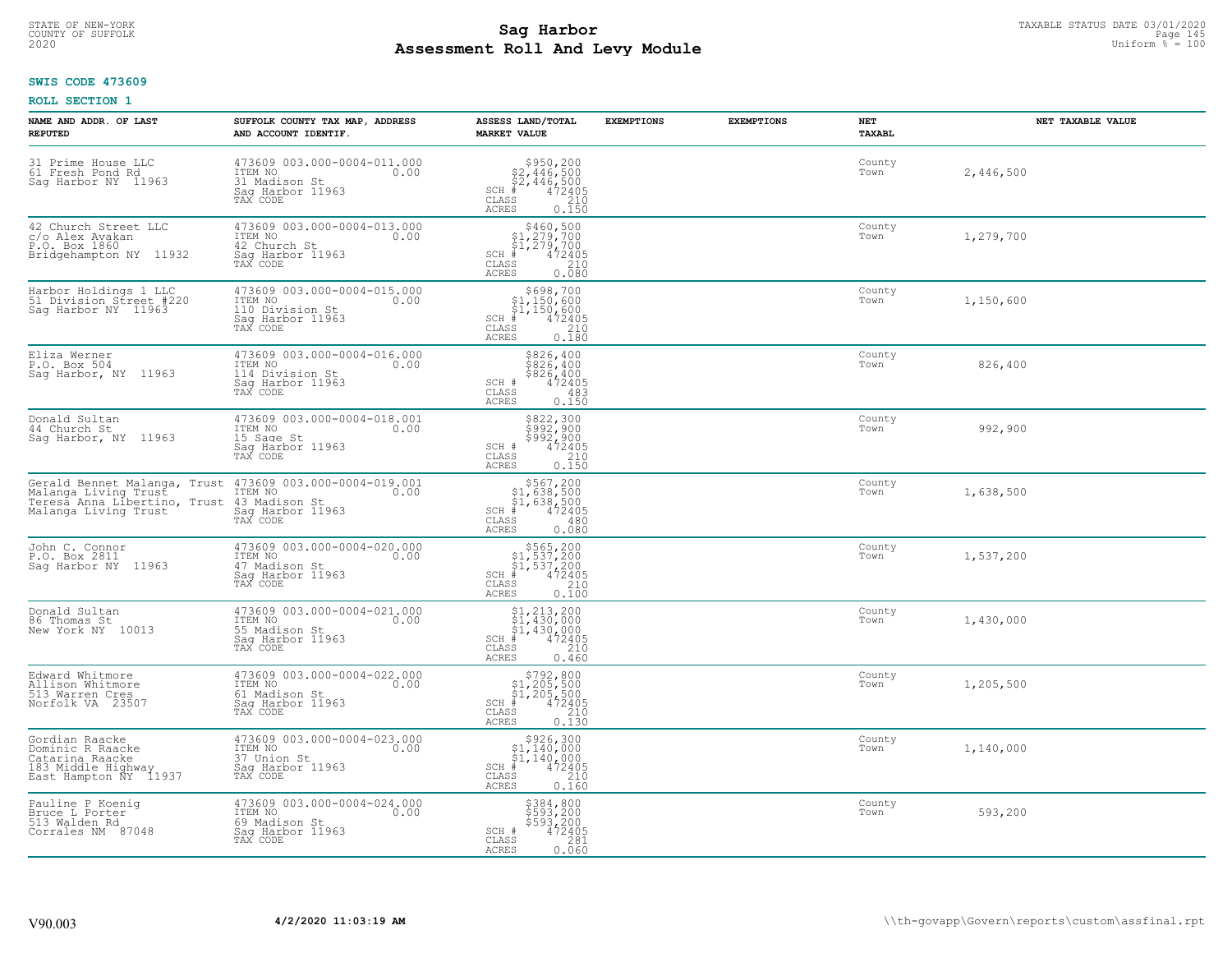# STATE OF NEW-YORK TAXABLE STATUS DATE 03/01/2020<br>COUNTY OF SUFFOLK Page 146 **Assessment Roll And Levy Module Example 2020** Uniform  $\frac{1}{8}$  = 100

### **SWIS CODE 473609**

| NAME AND ADDR. OF LAST<br><b>REPUTED</b>                                                                                                                                                                        | SUFFOLK COUNTY TAX MAP, ADDRESS<br>AND ACCOUNT IDENTIF.                                            | ASSESS LAND/TOTAL<br><b>MARKET VALUE</b>                                                                                                                    | <b>EXEMPTIONS</b>  | <b>EXEMPTIONS</b>     | NET<br>TAXABL  | NET TAXABLE VALUE |
|-----------------------------------------------------------------------------------------------------------------------------------------------------------------------------------------------------------------|----------------------------------------------------------------------------------------------------|-------------------------------------------------------------------------------------------------------------------------------------------------------------|--------------------|-----------------------|----------------|-------------------|
| Richard A Ferrara SR<br>33 Seabright Ave<br>East Hampton NY 11937                                                                                                                                               | 473609 003.000-0004-025.000<br>ITEM NO<br>0.00<br>34 Union St<br>Saq Harbor 11963<br>TAX CODE      | \$415,400<br>\$730,600<br>$$730,600$<br>472405<br>220<br>SCH #<br>$\mathtt{CLASS}$<br>ACRES<br>0.070                                                        |                    |                       | County<br>Town | 730,600           |
| John F Good<br>Janet M Allen<br>25 Drummond Ln<br>New Canaan CT 06840                                                                                                                                           | 473609 003.000-0004-029.000<br>ITEM NO<br>0.00<br>48 Union St<br>Sag Harbor 11963<br>TAX CODE      | $$1,034,700$<br>$$1,257,200$<br>$$1,257,200$<br>$$472405$<br>$SCH$ #<br>CLASS<br>$\frac{220}{0.170}$<br>ACRES                                               |                    |                       | County<br>Town | 1,257,200         |
| Sophie_Latham<br>Tamer Pepemehmetoglu<br>168 Central Ave<br>Greenport, NY 11944                                                                                                                                 | 473609 003.000-0004-030.000<br>ITEM NO<br>0.00<br>52 Union St<br>Sag Harbor 11963<br>TAX CODE      | $$615, 200$ $$1, 968, 600$ $$1, 968, 600$ $$472405$<br>$SCH$ #<br>CLASS<br>411<br>0.230<br><b>ACRES</b>                                                     |                    |                       | County<br>Town | 1,968,600         |
| Kathryn Evans Gerecke, Trust 473609 003.000-0004-031.000<br>The Kathryn Evans Gerecke Li ITEM NO<br>56 Union St<br>Sag Harbor NY 11963                                                                          | 0.00<br>56 Union St<br>Saq Harbor 11963<br>TAX CODE                                                | \$744,600<br>$\frac{5978,100}{978,100}$<br>\$978,100<br>472405<br>$\frac{220}{2}$<br>SCH #<br>$\mathtt{CLASS}$<br>0.210<br><b>ACRES</b>                     | Persons            | \$489,050             | County<br>Town | 489,050           |
| Cameron R Bloch<br>Marcelle Bloch<br>305 W 86th St<br>New York, NY 10024                                                                                                                                        | 473609 003.000-0004-032.000<br>ITEM NO 0.00<br>0.00<br>60 Union St<br>Sag Harbor 11963<br>TAX CODE | $\begin{array}{c} 5809,000 \\ \text{S1},040,600 \\ \text{SCH} + 1,040,600 \\ \text{SCH} + 472405 \\ \text{CLASS} - 220 \\ \text{ACRES} - 0.190 \end{array}$ |                    |                       | County<br>Town | 1,040,600         |
| 64 Union LLC<br>8787 Shoreham Drive PH A<br>West Hollywood CA 92663                                                                                                                                             | 473609 003.000-0004-033.000<br>ITEM NO<br>0.00<br>64 Union St<br>Sag Harbor 11963<br>TAX CODE      | $$880,300$<br>$$1,517,000$<br>$$1,517,000$<br>$472405$<br>$$210$<br>$SCH$ #<br>CLASS<br>0.170<br><b>ACRES</b>                                               |                    |                       | County<br>Town | 1,517,000         |
| Anthony Vermandois<br>68 Union St<br>Sag Harbor, NY 11963                                                                                                                                                       | 473609 003.000-0004-034.000<br>ITEM NO 0.00<br>68 Union St<br>Sag Harbor 11963<br>TAX CODE         | \$245,800<br>\$903,600<br>\$903,600<br>SCH #<br>472405<br>CLASS<br>210<br>0.050<br><b>ACRES</b>                                                             |                    |                       | County<br>Town | 903,600           |
| Stawski Group, LLC<br>c/o Dr. Axel Stawski<br>P.O. Box 510<br>884 Sagg Main St<br>Sagaponack NY 11962                                                                                                           | 473609 003.000-0004-035.000<br>ITEM NO 0.00<br>138 Division St<br>Sag Harbor 11963<br>TAX CODE     | $$567,200\n$1,064,300\n$1,064,300\n# 472405\n 480\n 480$<br>$SCH$ #<br>CLASS<br><b>ACRES</b><br>0.050                                                       |                    |                       | County<br>Town | 1,064,300         |
| Richard D Carlson (Life Esta 473609 003.000 003.000 T Carlson (Life Estate) ITEM NO.<br>Joan T Carlson (Life Estate) ITEM Novision St<br>Dicie Tyor Carlson 140 Division St<br>140 Division St Sag Harbor 11963 | 473609 003.000-0004-036.000<br>0.00                                                                | \$421,900<br>\$554,800<br>\$554,800<br>472405<br>SCH #<br>$\mathtt{CLASS}$<br>0.080<br>ACRES                                                                | veteran<br>Persons | \$62,670<br>\$221,459 | County<br>Town | 270,671           |
| Ann M Schiavoni<br>North Haven<br>Bayberry Ln<br>Sag Harbor, NY 11963                                                                                                                                           | 473609 003.000-0004-037.000<br>ITEM NO 0.00<br>144 Division St<br>Sag Harbor 11963<br>TAX CODE     | \$336,400<br>\$422,700<br>\$422,700<br>472405<br>SCH #<br>CLASS<br>210<br>0.060<br>ACRES                                                                    |                    |                       | County<br>Town | 422,700           |
| Joan N Hayden<br>Edgar V Krois<br>319 Prospect St<br>South Orange, NJ 07079                                                                                                                                     | 473609 003.000-0004-039.002<br>ITEM NO<br>0.00<br>148 Division St<br>Sag Harbor 11963<br>TAX CODE  | $$1,006,900$<br>$$1,206,300$<br>$$1,206,300$<br>$$1,206,300$<br>$472405$<br>$SCH$ #<br>CLASS<br>210<br>0.160<br>ACRES                                       |                    |                       | County<br>Town | 1,206,300         |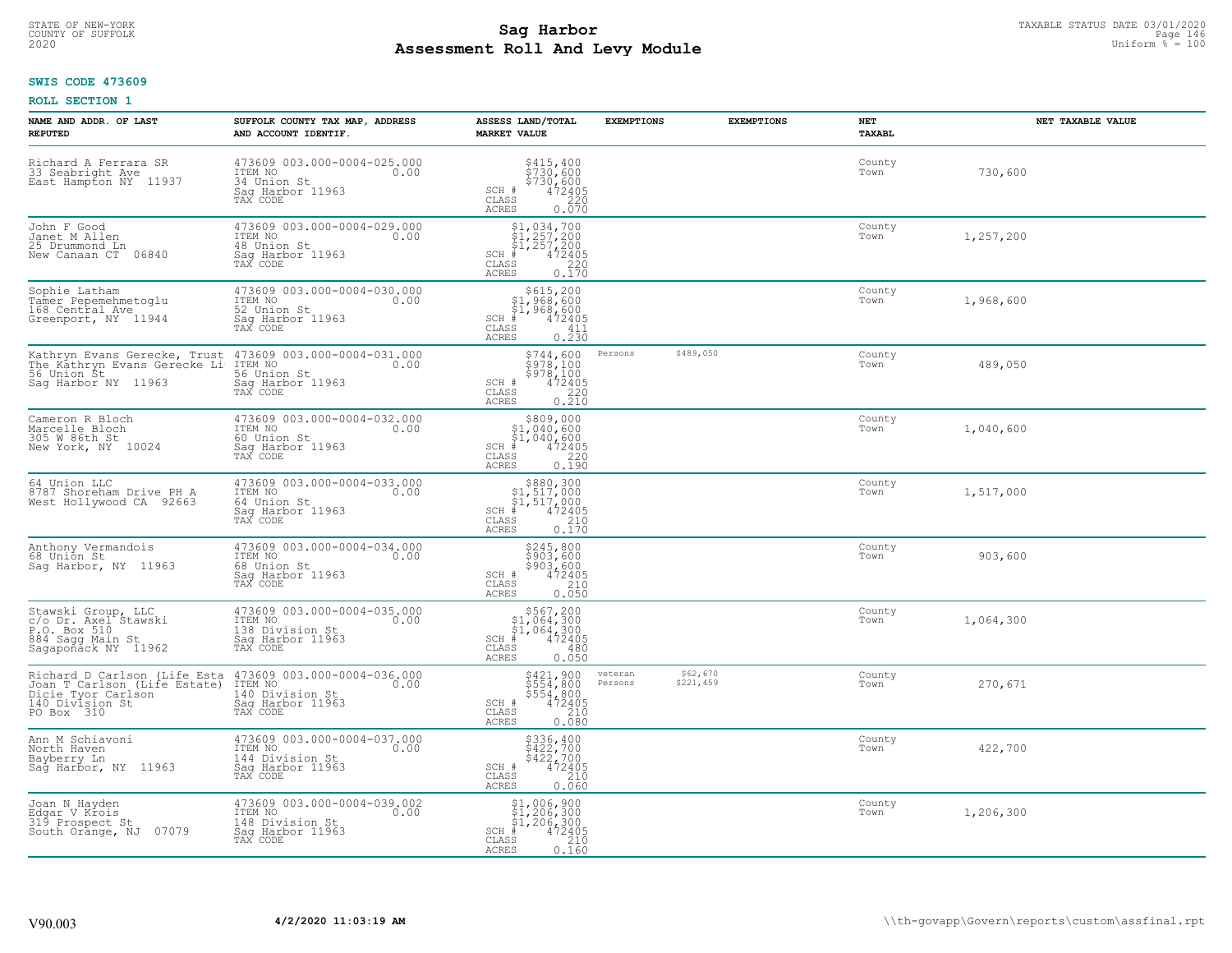# STATE OF NEW-YORK TAXABLE STATUS DATE 03/01/2020<br>COUNTY OF SUFFOLK Page 147 **Assessment Roll And Levy Module Example 2020** Uniform  $\frac{1}{8}$  = 100

### **SWIS CODE 473609**

| NAME AND ADDR. OF LAST<br><b>REPUTED</b>                                                                    | SUFFOLK COUNTY TAX MAP, ADDRESS<br>AND ACCOUNT IDENTIF.                                           | ASSESS LAND/TOTAL<br><b>MARKET VALUE</b>                                                                                                                                                              | <b>EXEMPTIONS</b> | <b>EXEMPTIONS</b> | NET<br>TAXABL  | NET TAXABLE VALUE |
|-------------------------------------------------------------------------------------------------------------|---------------------------------------------------------------------------------------------------|-------------------------------------------------------------------------------------------------------------------------------------------------------------------------------------------------------|-------------------|-------------------|----------------|-------------------|
| Alastair E. Hawker<br>Aja R. DeKleva Cohen<br>97 Kimberly Place<br>New Canaan CT 06840                      | 473609 003.000-0004-040.001<br>ITEM NO<br>0.00<br>152 Division St<br>Sag Harbor 11963<br>TAX CODE | \$927,400<br>$$1,704,500$<br>$$1,704,500$<br>$472405$<br>SCH #<br>CLASS<br>281<br><b>ACRES</b><br>0.250                                                                                               |                   |                   | County<br>Town | 1,704,500         |
| Joris Esch<br>Mahnaz Maqsudi<br>200 Chambers St Apt 5H<br>New York NY 10007                                 | 473609 003.000-0004-041.001<br>ITEM NO<br>0.00<br>156 Division St<br>Sag Harbor 11963<br>TAX CODE | $\begin{array}{r}  \  \  \, 5632,700 \\  \  \, 51,938,900 \\  \  \, 51,938,900 \\  \  \  \, 472405 \\  \  \, 85 \\  \  \  \, 210 \\  \  \, 25 \\  \  \, 0.100 \end{array}$<br>SCH #<br>CLASS<br>ACRES |                   |                   | County<br>Town | 1,938,900         |
| Margaret W Ginna<br>P.O. Box 1256<br>Sag Harbor, NY 11963                                                   | 473609 003.000-0004-042.001<br>ITEM NO<br>0.00<br>160 Division St<br>Sag Harbor 11963<br>TAX CODE | \$445,900<br>$$614,200$<br>$$614,200$<br>SCH #<br>472405<br>210<br>CLASS<br>0.070<br>ACRES                                                                                                            |                   |                   | County<br>Town | 614,200           |
| Jill Mc Kay<br>James S Dineen<br>29 Latham St<br>Sag Harbor, NY 11963                                       | 473609 003.000-0004-043.001<br>ITEM NO<br>0.00<br>29 Latham St<br>Saq Harbor 11963<br>TAX CODE    | \$725,200<br>\$921,900<br>\$921,900<br>\$92405<br>0.120<br>0.120<br>SCH #<br>$\mathtt{CLASS}$<br>ACRES                                                                                                |                   |                   | County<br>Town | 921,900           |
| Lewis P Apito JR<br>Jane A Peterson<br>25 Latham St<br>Sag Harbor, NY 11963                                 | 473609 003.000-0004-044.001<br>ITEM NO<br>0.00<br>25 Latham St<br>Sag Harbor 11963<br>TAX CODE    | \$829,000<br>\$1,095,000<br>\$1,095,000<br>#472405<br>$SCH$ #<br>$\mathtt{CLASS}$<br>220<br><b>ACRES</b><br>0.130                                                                                     |                   |                   | County<br>Town | 1,095,000         |
| Julian Barrowcliffe<br>Elizabeth Rogers<br>103 Greene St #3A<br>New York NY 10012                           | 473609 003.000-0004-045.000<br>ITEM NO<br>0.00<br>21 Latham St<br>Sag Harbor 11963<br>TAX CODE    | $$795,800$<br>$$3,044,400$<br>$$3,044,400$<br>$$472405$<br>$SCH$ #<br>CLASS<br>210<br><b>ACRES</b><br>0.140                                                                                           |                   |                   | County<br>Town | 3,044,400         |
| Bradley Bissel Goodyear<br>99 Warren St Apt 5J<br>New York NY 10007                                         | 473609 003.000-0004-046.000<br>ITEM NO<br>0.00<br>17 Latham St<br>Sag Harbor 11963<br>TAX CODE    | $$389,700$<br>$$1,817,600$<br>$$1,817,600$<br>$*1$<br>$472405$<br>$SCH$ #<br>CLASS<br>210<br>0.240<br><b>ACRES</b>                                                                                    |                   |                   | County<br>Town | 1,817,600         |
| Robert Fisher<br>Susan Fisher<br>15 Latham St<br>Sag Harbor, NY 11963                                       | 473609 003.000-0004-047.000<br>TTEM NO 0.00<br>15 Latham St<br>Saq Harbor 11963<br>TAX CODE       | $\begin{array}{c} $790,000$ \\ $1,176,100$ \\ $1,176,100$ \\ \ast \end{array}$<br>$SCH$ #<br>CLASS<br>210<br><b>ACRES</b><br>0.190                                                                    |                   |                   | County<br>Town | 1,176,100         |
| Brian A. Johnson<br>Haynee Kang Johnson<br>Haynee Kang Johnson<br>105 Hudson St Apt 6N<br>New York NY 10013 | 473609 003.000-0004-048.000<br>TTEM NO 0.00<br>12 Latham St<br>Saq Harbor 11963<br>TAX CODE       | $$1,037,000$<br>$$1,457,500$<br>$$1,457,500$<br>$472405$<br>$35$<br>$220$<br>$SCH$ #<br>CLASS<br><b>ACRES</b><br>0.170                                                                                |                   |                   | County<br>Town | 1,457,500         |
| John W Andrews<br>Carol Andrews<br>P.O. Box 1079<br>Sag Harbor, NY 11963                                    | 473609 003.000-0004-049.000<br>ITEM NO<br>0.00<br>8 Latham St<br>Sag Harbor 11963<br>TAX CODE     | \$698,600<br>\$912,900<br>\$912,900<br>472405<br>SCH #<br>CLASS<br>210<br>ACRES<br>0.130                                                                                                              |                   |                   | County<br>Town | 912,900           |
| Randolph R Croxton<br>Randolph R Croxton<br>Francine Croxton<br>1049 Park Ave<br>New York, NY 10028-1061    | 473609 003.000-0004-050.000<br>ITEM NO<br>0.00<br>115 Madison St<br>Sag Harbor 11963<br>TAX CODE  | $\begin{array}{c} $977,500 \\ $1,414,500 \\ $1,414,500 \end{array}$<br>$472405$<br>$230$<br>0.290<br>$SCH$ #<br>$\mathtt{CLASS}$<br><b>ACRES</b>                                                      |                   |                   | County<br>Town | 1,414,500         |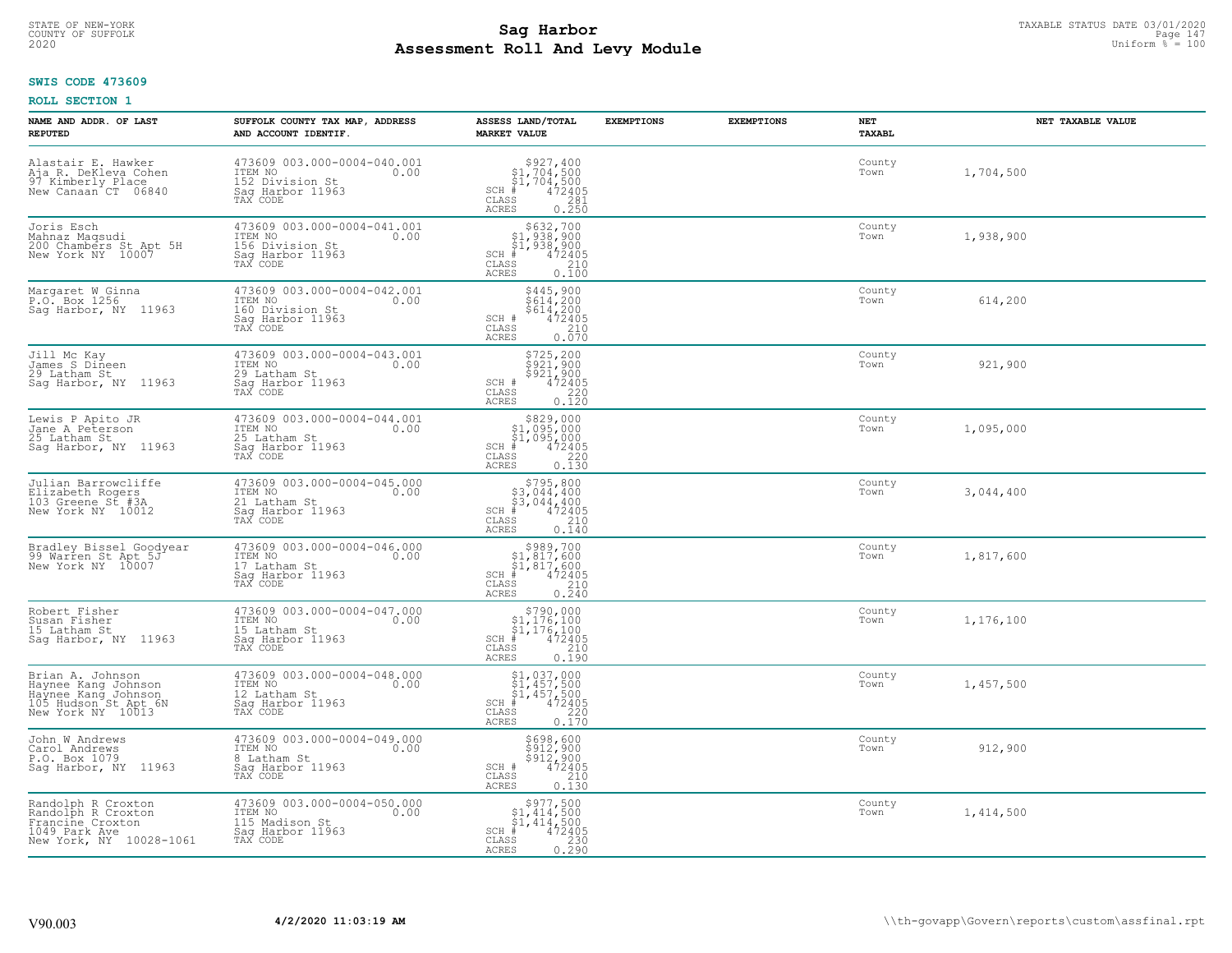# STATE OF NEW-YORK TAXABLE STATUS DATE 03/01/2020<br>Page 148 جمع المستخدم المستخدم المستخدم المستخدم المستخدم المستخدم المستخدم المستخدم المستخدم المستخدم المستخدم المستخدم المستخدم المستخدم المستخدم المستخدم المستخدم المستخد **Assessment Roll And Levy Module Example 2020** Uniform  $\frac{1}{8}$  = 100

### **SWIS CODE 473609**

| NAME AND ADDR. OF LAST<br><b>REPUTED</b>                                                                                                                                                      | SUFFOLK COUNTY TAX MAP, ADDRESS<br>AND ACCOUNT IDENTIF.                                          | ASSESS LAND/TOTAL<br><b>MARKET VALUE</b>                                                                                           | <b>EXEMPTIONS</b> | <b>EXEMPTIONS</b> | <b>NET</b><br>TAXABL | NET TAXABLE VALUE |
|-----------------------------------------------------------------------------------------------------------------------------------------------------------------------------------------------|--------------------------------------------------------------------------------------------------|------------------------------------------------------------------------------------------------------------------------------------|-------------------|-------------------|----------------------|-------------------|
| Randolph Schwartz Co-Trustee 473609 003.000-0004-051.000<br>of The Randolph A. Schwartz ITEM NO<br>Linda L. Schwartz Co-Trustee 121 Madison St<br>Living Trust dated April 24, Say Horr 11963 | 121 Madison St<br>Sag Harbor 11963<br>TAX CODE                                                   | $$1,195,600$<br>$$1,650,100$<br>$$1,650,100$<br>$472405$<br>$$210$<br>$SCH$ #<br>CLASS<br><b>ACRES</b><br>0.260                    |                   |                   | County<br>Town       | 1,650,100         |
| Philip Pape<br>P.O. Box 2088<br>Bridgehampton NY 11932                                                                                                                                        | 473609 003.000-0004-052.000<br>ITEM NO<br>0.00<br>127 Madison St<br>Sag Harbor 11963<br>TAX CODE | \$853,800<br>\$1,790,300<br>\$1,790,300<br>$SCH$ #<br>472405<br>CLASS<br>$\frac{210}{0.140}$<br>ACRES                              |                   |                   | County<br>Town       | 1,790,300         |
| Sarah Augusta Koenig<br>502 E Foster Ave<br>State College PA 16801                                                                                                                            | 473609 003.000-0004-053.000<br>ITEM NO<br>0.00<br>131 Madison St<br>Sag Harbor 11963<br>TAX CODE | \$815,600<br>$$994,100$<br>$$994,100$<br>SCH #<br>472405<br>CLASS<br>210<br>0.130<br>ACRES                                         |                   |                   | County<br>Town       | 994,100           |
| Pierre Henri Dupreelle<br>Marc Alexander Perruzzi<br>69 West 9th St Apt 4B<br>New York NY 10011                                                                                               | 473609 003.000-0004-054.000<br>ITEM NO<br>0.00<br>137 Madison St<br>Saq Harbor 11963<br>TAX CODE | SCH #<br>CLASS<br><b>ACRES</b><br>0.160                                                                                            |                   |                   | County<br>Town       | 1,534,600         |
| Leine P Spohngellert<br>5 Riverside Dr Apt 15DE<br>New York NY 10023                                                                                                                          | 473609 003.000-0004-055.000<br>ITEM NO<br>0.00<br>143 Madison St<br>Sag Harbor 11963<br>TAX CODE | $$825,700$<br>$$1,256,600$<br>$$1,256,600$<br>$472405$<br>$35$<br>$220$<br>$SCH$ #<br>CLASS<br>0.180<br>ACRES                      |                   |                   | County<br>Town       | 1,256,600         |
| 149 Madhouse LLC<br>17 Manward Houting Equities Inc.<br>111 Great Neck Road Suite 40<br>Great Neck NY 11021                                                                                   | 473609 003.000-0004-056.000<br>ITEM NO<br>0.00<br>149 Madison St<br>Sag Harbor 11963<br>TAX CODE | $$1, 115, 600$<br>$$4, 796, 000$<br>$$4, 796, 000$<br>$$4, 796, 000$<br>$$4, 72405$<br>$SCH$ $#$<br>CLASS<br>210<br>0.360<br>ACRES |                   |                   | County<br>Town       | 4,796,000         |
| Jacob Frumkin<br>Nicole Christine Frumkin<br>2 Horatio St #9G<br>New York NY 10014                                                                                                            | 473609 003.000-0004-057.000<br>ITEM NO<br>0.00<br>11 Henry St<br>Sag Harbor 11963<br>TAX CODE    | $$861, 400$<br>$$2, 498, 300$<br>$$2, 498, 300$<br>$$472405$<br>$SCH$ #<br>CLASS<br>210<br>0.220<br>ACRES                          | veteran           | \$75,000          | County<br>Town       | 2,423,300         |
| Emily Prager<br>9 East 8th St<br>New York NY 10003                                                                                                                                            | 473609 003.000-0004-058.000<br>10.00 0.00<br>7 Roger St<br>Saq Harbor 11963<br>TAX CODE          | \$504,600<br>\$591,500<br>\$591,500<br>472405<br>SCH #<br>$\mathtt{CLASS}$<br>210<br><b>ACRES</b><br>0.070                         |                   |                   | County<br>Town       | 591,500           |
| David Bucks<br>Liliel Bucks<br>P.O. Box 1984<br>11963<br>Saq Harbor NY                                                                                                                        | 473609 003.000-0004-059.000<br>ITEM NO<br>0.00<br>11 Roger St<br>Saq Harbor 11963<br>TAX CODE    | \$801,800<br>\$971,400<br>\$971,400<br>SCH #<br>472405<br>210<br>CLASS<br><b>ACRES</b><br>0.140                                    |                   |                   | County<br>Town       | 971,400           |
| Adele R Finaly<br>Apt 2<br>218 E 31st St<br>New York, NY 10016                                                                                                                                | 473609 003.000-0004-060.000<br>ITEM NO<br>0.00<br>17 Roger St<br>Sag Harbor 11963<br>TAX CODE    | \$910,500<br>\$1,100,800<br>\$1,100,800<br>472405<br>$SCH$ #<br>CLASS<br>210<br>0.210<br><b>ACRES</b>                              |                   |                   | County<br>Town       | 1,100,800         |
| Jack Cohn<br>Carole Cohn<br>1112 Park Avenue #11C<br>New York NY 10128                                                                                                                        | 473609 003.000-0004-061.000<br>ITEM NO<br>0.00<br>21 Roger St<br>Sag Harbor 11963<br>TAX CODE    | \$755,600<br>\$2,339,500<br>\$2,339,500<br>$SCH$ #<br>472405<br>CLASS<br>210<br>0.120<br>ACRES                                     |                   |                   | County<br>Town       | 2,339,500         |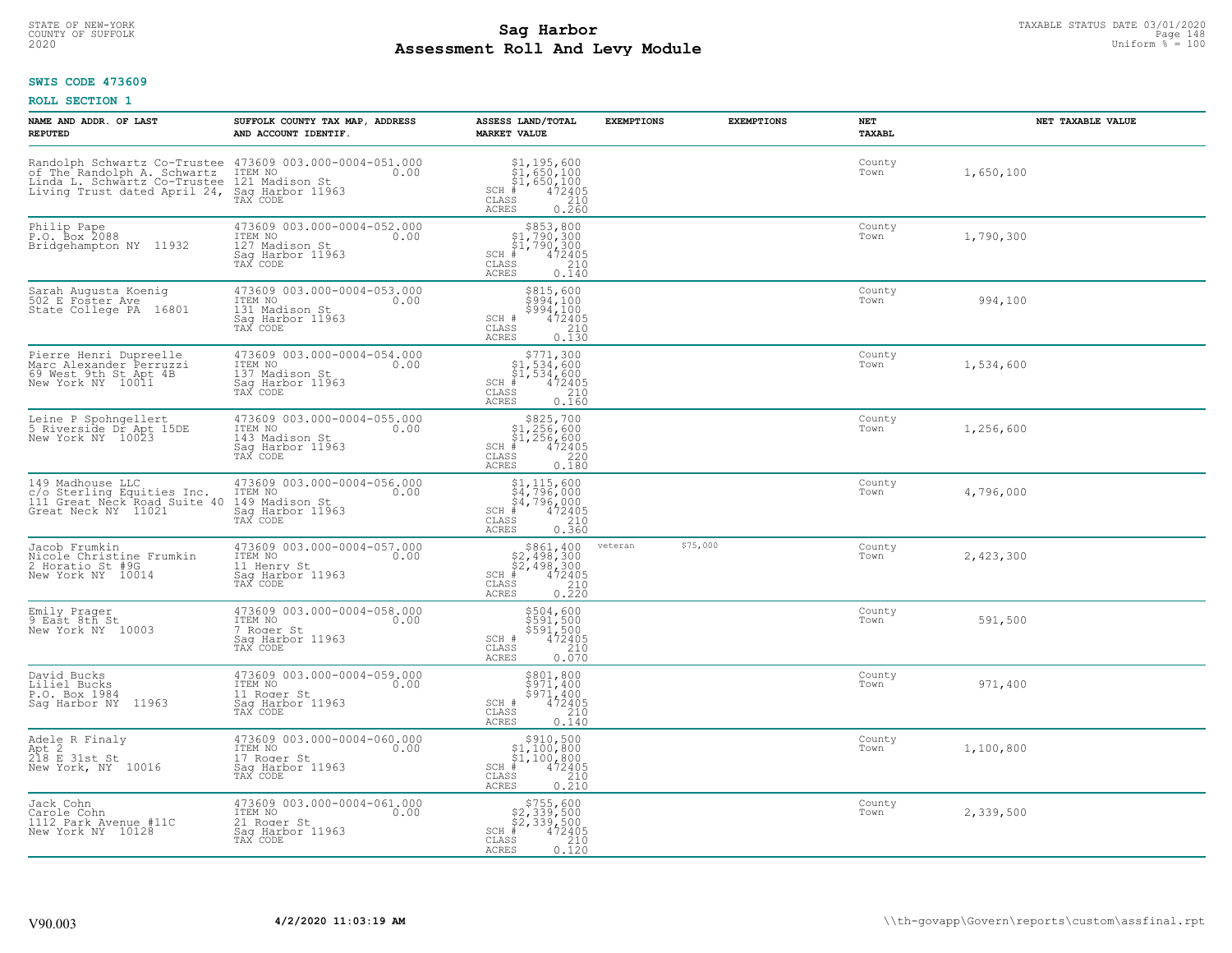# STATE OF NEW-YORK TAXABLE STATUS DATE 03/01/2020<br>COUNTY OF SUFFOLK Page 149 Page 149 **Assessment Roll And Levy Module Example 2020** Uniform  $\frac{1}{8}$  = 100

### **SWIS CODE 473609**

| NAME AND ADDR. OF LAST<br><b>REPUTED</b>                                                                             | SUFFOLK COUNTY TAX MAP, ADDRESS<br>AND ACCOUNT IDENTIF.                                           | ASSESS LAND/TOTAL<br><b>MARKET VALUE</b>                                                                                                                                                                                                                                                                                    | <b>EXEMPTIONS</b> | <b>EXEMPTIONS</b> | NET<br><b>TAXABL</b> | NET TAXABLE VALUE |
|----------------------------------------------------------------------------------------------------------------------|---------------------------------------------------------------------------------------------------|-----------------------------------------------------------------------------------------------------------------------------------------------------------------------------------------------------------------------------------------------------------------------------------------------------------------------------|-------------------|-------------------|----------------------|-------------------|
| Robin Chambers<br>P.O. Box 1455<br>Saq Harbor NY<br>11963                                                            | 473609 003.000-0004-062.001<br>ITEM NO<br>0.00<br>20 Roger St<br>Saq Harbor 11963<br>TAX CODE     | \$619,300<br>\$706,300<br>\$706,300<br>\$72405<br>\$710<br>SCH #<br>CLASS<br><b>ACRES</b><br>0.120                                                                                                                                                                                                                          |                   |                   | County<br>Town       | 706,300           |
| Lou Ann Walker<br>Irving Vogel<br>P.O. Box 2131<br>Saq Harbor, NY 11963                                              | 473609 003.000-0004-062.002<br>ITEM NO<br>0.00<br>18 Latham St<br>Sag Harbor 11963<br>TAX CODE    | $\begin{array}{c} $819,100 \\ $1,071,200 \\ $1,071,200 \end{array}$<br>$SCH$ #<br>472405<br>CLASS<br>$\frac{210}{0.150}$<br><b>ACRES</b>                                                                                                                                                                                    |                   |                   | County<br>Town       | 1,071,200         |
| Jeanne Levy-Church<br>c/o Berdon LLP<br>Kenneth Levy-Church<br>360 Madison Avenue FL 9th<br>New York NY 10017        | 473609 003.000-0004-063.000<br>ITEM NO<br>0.00<br>22 Latham St<br>Saq Harbor 11963<br>TAX CODE    | $$1, 240, 100$<br>$$5, 090, 400$<br>$$5, 090, 400$<br>$$4, 472405$<br>$SCH$ #<br>CLASS<br>$\begin{bmatrix} 210 \\ 0.370 \end{bmatrix}$<br>ACRES                                                                                                                                                                             |                   |                   | County<br>Town       | 5,090,400         |
| Paul Zaykowski<br>24 Schermerhorn St<br>Brooklyn NY 11201                                                            | 473609 003.000-0004-064.000<br>ITEM NO<br>0.00<br>164 Division St<br>Saq Harbor 11963<br>TAX CODE | $$997,900$<br>$$2,060,500$<br>$$2,060,500$<br>$*$ 472405<br>$SCH$ #<br>$\mathtt{CLASS}$<br>210<br>$0, \overline{280}$<br><b>ACRES</b>                                                                                                                                                                                       |                   |                   | County<br>Town       | 2,060,500         |
| Louise Ferencz<br>Narren S Wolf, Life Estate<br>42 Bashksing Ridge Rd<br>Wilton CT 06897                             | 473609 003.000-0004-065.000<br>ITEM NO<br>0.00<br>170 Division St<br>Sag Harbor 11963<br>TAX CODE | $\begin{array}{r} \texttt{\$998,300}\ \\ \texttt{\$1,715,600}\ \\ \texttt{\$1,715,600}\ \\ \texttt{\$1,715,600}\ \\ \texttt{\$1,715,600}\ \\ \texttt{\$1,2405}\ \\ \texttt{\$10}\ \\ \texttt{\$10}\ \\ \texttt{\$10}\ \\ \texttt{\$210}\ \\ \texttt{\$10}\ \\ \texttt{\$23}\end{array}$<br>$SCH$ #<br>CLASS<br><b>ACRES</b> | veteran           | \$62,670          | County<br>Town       | 1,652,930         |
| George B McAuliffe III<br>Dorothy Buck Mc Auliffe<br>176 Division St<br>Sag Harbor, NY 11963                         | 473609 003.000-0004-066.000<br>ITEM NO<br>0.00<br>176 Division St<br>Sag Harbor 11963<br>TAX CODE | $$990, 300$<br>$$1, 073, 200$<br>$$1, 073, 200$<br>$$472405$<br>$SCH$ #<br>CLASS<br>210<br>0.310<br><b>ACRES</b>                                                                                                                                                                                                            |                   |                   | County<br>Town       | 1,073,200         |
| 184 Division Realty LLC<br>c/o Abby Walsh<br>1441 Third Avenue<br>New York NY 10028                                  | 473609 003.000-0004-067.000<br>ITEM NO<br>0.00<br>184 Division St<br>Sag Harbor 11963<br>TAX CODE | $$736,000$<br>$$1,606,200$<br>$$1,606,200$<br>$$472405$<br>$SCH$ #<br>CLASS<br>482<br>0.170<br><b>ACRES</b>                                                                                                                                                                                                                 |                   |                   | County<br>Town       | 1,606,200         |
| Daniel Richards<br>Michael Wehner<br>200 E 16th.St Apt 6A<br>New York NY 10003                                       | 473609 003.000-0004-068.000<br>0.00 0.00<br>33 Henry St<br>Saq Harbor 11963<br>TAX CODE           | $\begin{array}{c} $911,700\n$1,378,200\n$1,378,200\n# 472405\n\end{array}$<br>$SCH$ #<br>CLASS<br>210<br><b>ACRES</b><br>0.160                                                                                                                                                                                              |                   |                   | County<br>Town       | 1,378,200         |
| Maya K Mann<br>Henry St<br>Sag Harbor, NY 11963                                                                      | 473609 003.000-0004-069.000<br>ITEM NO<br>0.00<br>29 Henry St<br>Saq Harbor 11963<br>TAX CODE     | $$931,300$<br>$$1,286,500$<br>$$1,286,500$<br>$472405$<br>$$240$<br>SCH #<br>CLASS<br><b>ACRES</b><br>0.160                                                                                                                                                                                                                 |                   |                   | County<br>Town       | 1,286,500         |
| David E Cripps<br>Anne Cripps<br>531 Main St Apt 1302<br>New York, NY 10044                                          | 473609 003.000-0004-070.000<br>ITEM NO<br>0.00<br>25 Henry St<br>Sag Harbor 11963<br>TAX CODE     | $$1, 105, 500$<br>$$1, 729, 700$<br>$$1, 729, 700$<br>$*$ 472405<br>$SCH$ #<br>210<br>CLASS<br><b>ACRES</b><br>0.280                                                                                                                                                                                                        |                   |                   | County<br>Town       | 1,729,700         |
| Whitney B Hansen (Trustee)<br>The Hansen Family Revocable<br>Peter E Hansen (Trustee)<br>The Hansen Family Revocable | 473609 003.000-0004-071.000<br>ITEM NO<br>0.00<br>2 Roger St<br>Sag Harbor 11963<br>TAX CODE      | $$958, 800$<br>$$1, 275, 700$<br>$$1, 275, 700$<br>$SCH$ #<br>472405<br>CLASS<br>$\frac{210}{0.220}$<br><b>ACRES</b>                                                                                                                                                                                                        |                   |                   | County<br>Town       | 1,275,700         |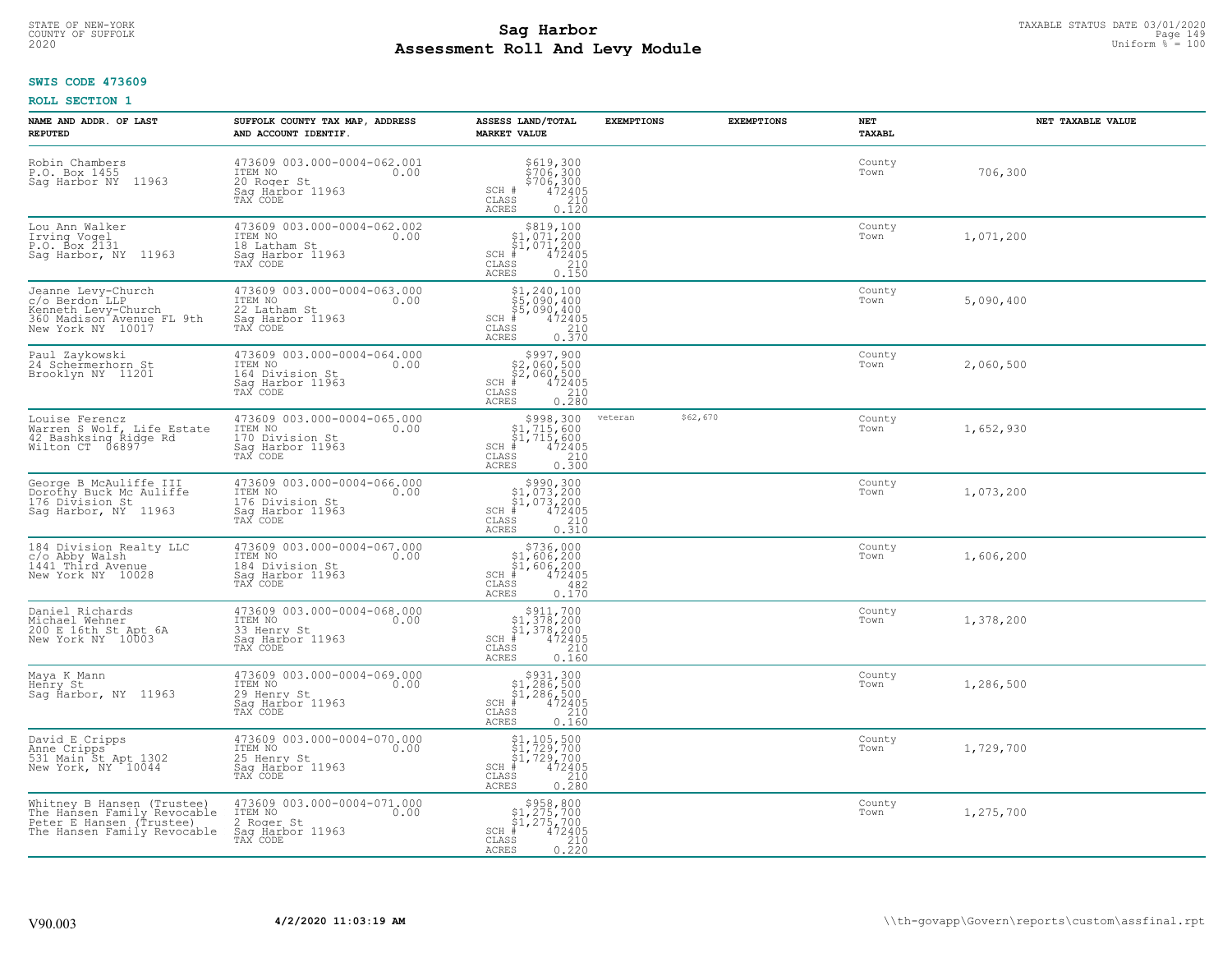# TAXABLE STATUS DATE 03/01/2020<br>COUNTY OF SUFFOLK Page 150 Page 150 **Assessment Roll And Levy Module Example 2020** Uniform  $\frac{1}{8}$  = 100

#### **SWIS CODE 473609**

| NAME AND ADDR. OF LAST<br><b>REPUTED</b>                                                              | SUFFOLK COUNTY TAX MAP, ADDRESS<br>AND ACCOUNT IDENTIF.                                           | ASSESS LAND/TOTAL<br><b>MARKET VALUE</b>                                                                  | <b>EXEMPTIONS</b> | <b>EXEMPTIONS</b> | NET<br><b>TAXABL</b> | NET TAXABLE VALUE |
|-------------------------------------------------------------------------------------------------------|---------------------------------------------------------------------------------------------------|-----------------------------------------------------------------------------------------------------------|-------------------|-------------------|----------------------|-------------------|
| Mary Ann Ruppert<br>11.15 128th St<br>College Point, NY 11356                                         | 473609 003.000-0004-072.000<br>ITEM NO<br>0.00<br>6 Roger St<br>Saq Harbor 11963<br>TAX CODE      | \$538,100<br>\$701,900<br>\$701,900<br>\$72405<br>\$210<br>SCH #<br>CLASS<br>ACRES<br>0.080               |                   |                   | County<br>Town       | 701,900           |
| Bonnie M Stoffel<br>10 Rogers St<br>Saq Harbor, NY 11963                                              | 473609 003.000-0004-073.000<br>ITEM NO<br>0.00<br>10 Roger St<br>Sag Harbor 11963<br>TAX CODE     | \$845,900<br>\$929,400<br>\$929,400<br>SCH #<br>472405<br>210<br>CLASS<br><b>ACRES</b><br>0.140           |                   |                   | County<br>Town       | 929,400           |
| Nancy A Cain<br>Rogers St<br>Sag Harbor, NY 11963                                                     | 473609 003.000-0004-074.000<br>ITEM NO<br>0.00<br>14 Roger St<br>Saq Harbor 11963<br>TAX CODE     | $$854,700$<br>$$1,375,800$<br>$$1,375,800$<br>$$472405$<br>$SCH$ #<br>210<br>CLASS<br>0.140<br>ACRES      |                   |                   | County<br>Town       | 1,375,800         |
| LBB Holding Co Inc<br>99 Newtown Ln<br>East Hampton, NY 11937                                         | 473609 003.000-0004-075.000<br>ITEM NO<br>0.00<br>95 Main St<br>Saq Harbor 11963<br>TAX CODE      | $$869, 900$<br>$$3, 689, 800$<br>$$3, 689, 800$<br>$$472405$<br>$SCH$ #<br>CLASS<br>480<br>0.170<br>ACRES |                   |                   | County<br>Town       | 3,689,800         |
| Richard J. Flaster<br>30 West 15th St #9S<br>New York NY 10011                                        | 473609 003.001-0001-001.000<br>ITEM NO<br>0.00<br>2 Sage St<br>Village of Sag Harbor<br>TAX CODE  | \$905,974<br>$\begin{array}{r} 5905, 974 \\ 472405 \\ 210C \end{array}$<br>SCH #<br>CLASS<br><b>ACRES</b> |                   |                   | County<br>Town       | 905,974           |
| Helen Peng<br>Keith Kockenmeister<br>171 Shore Rd<br>Old Greenwich CT 06870                           | 473609 003.001-0001-002.000<br>ITEM NO<br>0.00<br>4 Sage St<br>Village of Sag Harbor<br>TAX CODE  | \$638,307<br>\$638,307<br>472405<br>210C<br>SCH #<br>CLASS<br>ACRES                                       |                   |                   | County<br>Town       | 638,307           |
| Sag Development Partners LLC<br>c/o Cape Advisors<br>375 Greenwich Street FL 3rd<br>New York NY 10013 | 473609 003.001-0001-003.000<br>ITEM NO<br>0.00<br>6 Sage St<br>Village of Sag Harbor<br>TAX CODE  | \$1,125,974<br>\$1,125,974<br># 472405<br>\$2 210C<br>$SCH$ #<br>CLASS<br><b>ACRES</b>                    |                   |                   | County<br>Town       | 1,125,974         |
| William C. Ameringer<br>Kevin George Byrne<br>327 Barton Avenue<br>Palm Beach FL 33480                | 473609 003.001-0001-004.000<br>ITEM NO<br>0.00<br>8 Sage St<br>Village of Saq Harbor<br>TAX CODE  | \$487,057<br>\$487,057<br>472405<br>210C<br>SCH #<br>CLASS<br>ACRES                                       |                   |                   | County<br>Town       | 487,057           |
| 10 Sage, LLC<br>c/o Wiltshire<br>P.O. Box 2841<br>Saq Harbor NY 11963                                 | 473609 003.001-0001-005.000<br>ITEM NO<br>0.00<br>10 Sage St<br>Village of Sag Harbor<br>TAX CODE | \$515,932<br>\$515,932<br>472405<br>210C<br>SCH #<br>CLASS<br><b>ACRES</b>                                |                   |                   | County<br>Town       | 515,932           |
| Sag Development Partners LLC<br>c/o Cape Advisors<br>375 Greenwich Street FL 3rd<br>New York NY 10013 | 473609 003.001-0001-006.000<br>ITEM NO<br>0.00<br>12 Sage St<br>Village of Sag Harbor<br>TAX CODE | $\begin{array}{l} $1,183,724 \ $1,183,724 \ $472405 \\\hline \end{array}$<br>$SCH$ #<br>CLASS<br>ACRES    |                   |                   | County<br>Town       | 1,183,724         |
| Sag Development Partners LLC<br>c/o Cape Advisors<br>375 Greenwich Street FL 3rd<br>New York NY 10013 | 473609 003.001-0001-007.000<br>ITEM NO<br>0.00<br>14 Sage St<br>Village of Sag Harbor<br>TAX CODE | \$1,088,391<br>\$1,088,391<br># 472405<br>\$ 210C<br>$SCH$ #<br>CLASS<br>ACRES                            |                   |                   | County<br>Town       | 1,088,391         |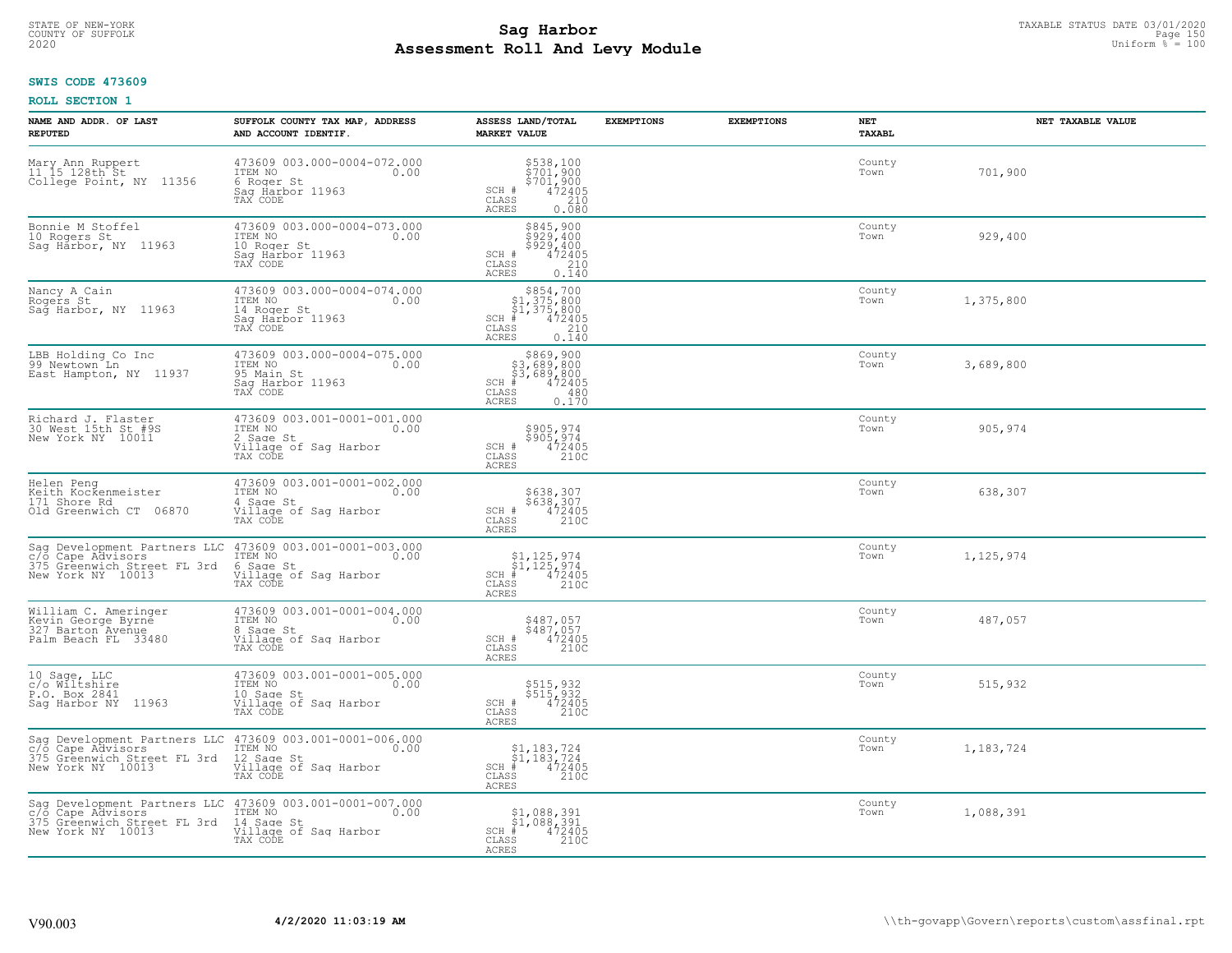# STATE OF NEW-YORK TAXABLE STATUS DATE 03/01/2020<br>COUNTY OF SUFFOLK Page 151 Page 151 **Assessment Roll And Levy Module Example 2020** Uniform  $\frac{1}{8}$  = 100

### **SWIS CODE 473609**

| NAME AND ADDR. OF LAST<br><b>REPUTED</b>                                                              | SUFFOLK COUNTY TAX MAP, ADDRESS<br>AND ACCOUNT IDENTIF.                                                                                        | ASSESS LAND/TOTAL<br><b>MARKET VALUE</b>                                                                                     | <b>EXEMPTIONS</b> | <b>EXEMPTIONS</b> | <b>NET</b><br><b>TAXABL</b> | NET TAXABLE VALUE |
|-------------------------------------------------------------------------------------------------------|------------------------------------------------------------------------------------------------------------------------------------------------|------------------------------------------------------------------------------------------------------------------------------|-------------------|-------------------|-----------------------------|-------------------|
| 375 Greenwich Street FL 3rd<br>New York NY 10013                                                      | Sag Development Partners LLC 473609 003.001-0001-008.000<br>C/o Cape Advisors TEM NO 1.00<br>25 Church St<br>Village of Sag Harbor<br>TAX CODE | $\begin{array}{c} $1,125,974 \ $1,125,974 \ \ast \ \ast \ \ast \ \ast \end{array}$<br>SCH #<br>CLASS<br>210C<br><b>ACRES</b> |                   |                   | County<br>Town              | 1,125,974         |
| Robert Redondo<br>30 East 10th Street Apt 10N<br>New York NY 10003                                    | 473609 003.001-0001-009.000<br>ITEM NO<br>0.00<br>27 Church St<br>Village of Sag Harbor<br>TAX CODE                                            | \$520,974<br>\$520,974<br>$\frac{472405}{2100}$<br>SCH #<br>$\mathtt{CLASS}$<br><b>ACRES</b>                                 |                   |                   | County<br>Town              | 520,974           |
| Rodger L. Hicks<br>Andrew J. Craven<br>110 Livingston St No. 9G<br>Brooklyn ÑY 11201                  | 473609 003.001-0001-010.000<br>ITEM NO<br>0.00<br>29 Church St<br>Village of Sag Harbor<br>TAX CODE                                            | \$527,849<br>\$527,849<br>SCH #<br>472405<br>210C<br>CLASS<br><b>ACRES</b>                                                   |                   |                   | County<br>Town              | 527,849           |
| Sag Development Partners LLC<br>c/o Cape Advisors<br>375 Greenwich Street FL 3rd<br>New York NY 10013 | 473609 003.001-0001-011.000<br>ITEM NO<br>0.00<br>31 Church St<br>Village of Sag Harbor<br>TAX CODE                                            | $$1,081,974$<br>$$1,081,974$<br>SCH #<br>$\frac{472405}{2100}$<br>CLASS<br>ACRES                                             |                   |                   | County<br>Town              | 1,081,974         |
| Sag Development Partners LLC<br>c/o Cape Advisors<br>375 Greenwich Street FL 3rd<br>New York NY 10013 | 473609 003.001-0001-012.000<br>TTEM NO 0.00<br>33 Church St<br>Village of Sag Harbor<br>TAX CODE                                               | $$1,091,599$<br>$$1,091,599$<br>$472405$<br>$SCH$ #<br>CLASS<br>210C<br><b>ACRES</b>                                         |                   |                   | County<br>Town              | 1,091,599         |
| 35 Church Street SH, LLC<br>c/o Ann M. Veltri<br>111 Barrow St #5E<br>New York NY 10014               | 473609 003.001-0001-013.000<br>ITEM NO<br>0.00<br>35 Church St<br>Village of Sag Harbor<br>TAX CODE                                            | \$507,224<br>\$507,224<br>472405<br>210C<br>SCH #<br>$\mathtt{CLASS}$<br>ACRES                                               |                   |                   | County<br>Town              | 507,224           |
| Karen M. Proctor<br>Timothy D. Proctor<br>P.O. Box 52385<br>Durham NC 22717                           | 473609 003.001-0001-014.000<br>ITEM NO<br>0.00<br>37 Church St<br>Village of Sag Harbor<br>TAX CODE                                            | \$956,391<br>\$956,391<br>472405<br>210C<br>SCH #<br>CLASS<br><b>ACRES</b>                                                   |                   |                   | County<br>Town              | 956,391           |
| Sag Development Partners LLC<br>c/o Cape Advisors<br>375 Greenwich Street FL 3rd<br>New York NY 10013 | 473609 003.001-0001-015.000<br>ITEM NO<br>0.00<br>39 Church St<br>Village of Saq Harbor<br>TAX CODE                                            | \$466,432<br>\$466,432<br>472405<br>210C<br>SCH #<br>CLASS<br><b>ACRES</b>                                                   |                   |                   | County<br>Town              | 466,432           |
| Sag Development Partners LLC<br>c/o Cape Advisors<br>375 Greenwich Street FL 3rd<br>New York NY 10013 | 473609 003.001-0001-016.000<br>ITEM NO 0.00<br>43 Church St<br>Village of Sag Harbor<br>TAX CODE                                               | $$1,495,849$<br>$$1,495,849$<br>$472405$<br>$210C$<br>$SCH$ #<br>CLASS<br><b>ACRES</b>                                       |                   |                   | County<br>Town              | 1,495,849         |
| Anthony Gillies<br>Anthony Rigdon<br>15 Church Street Unit 41<br>Saq Harbor NY 11963                  | 473609 003.001-0002-001.000<br>ITEM NO<br>0.00<br>41 Church St<br>Village of Sag Harbor<br>TAX CODE                                            | \$615,391<br>\$615,391<br>SCH #<br>$\frac{472405}{2100}$<br>CLASS<br><b>ACRES</b>                                            |                   |                   | County<br>Town              | 615,391           |
| Barbara Toll<br>138 Prince St<br>New York, NY 10012                                                   | 473609 003.001-0002-002.000<br>ITEM NO<br>0.00<br>15 Church St Unit G-100<br>Village of Sag Harbor<br>TAX CODE                                 | \$966,932<br>\$966,932<br>SCH #<br>472405<br>CLASS<br>411C<br><b>ACRES</b>                                                   |                   |                   | County<br>Town              | 966,932           |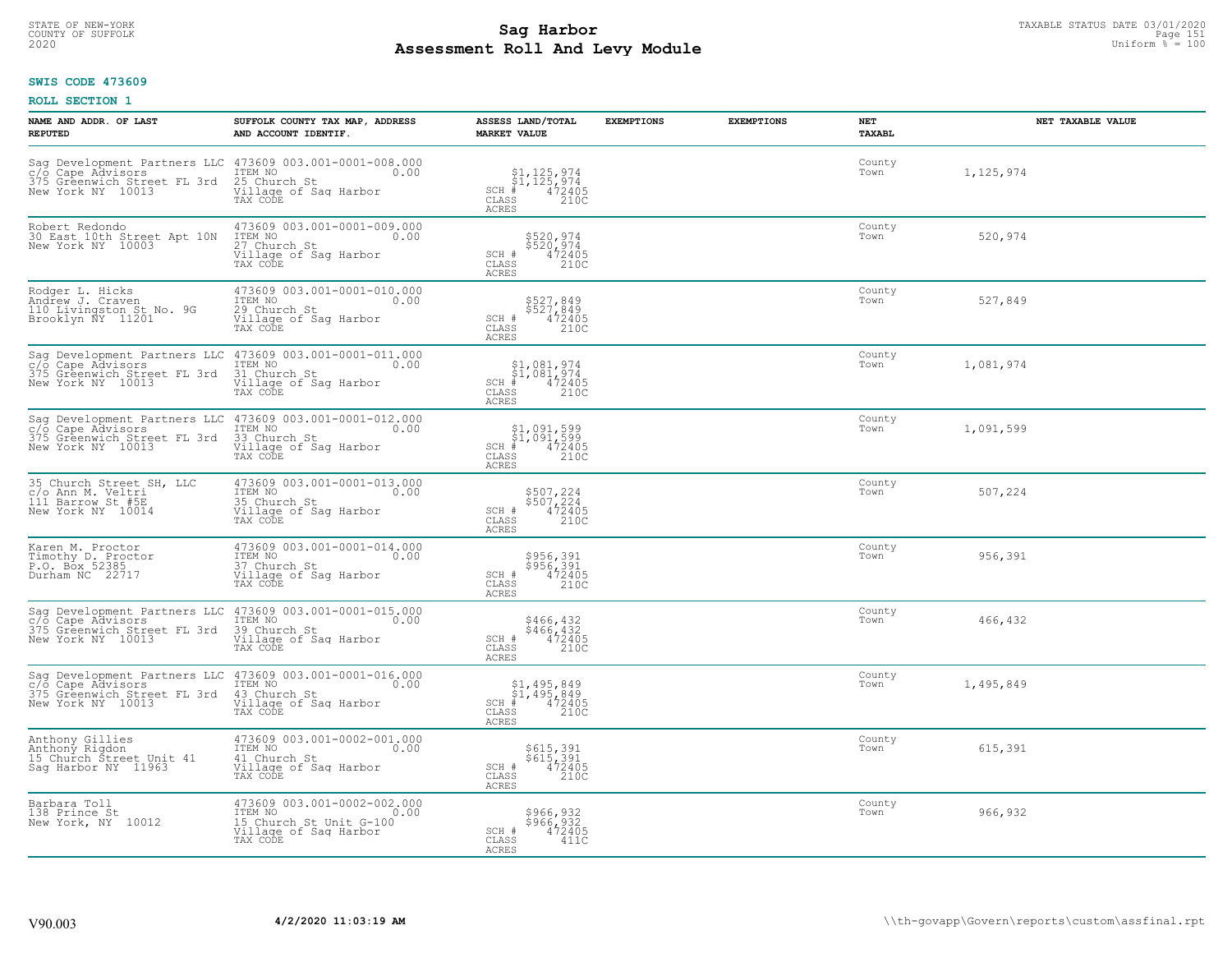# STATE OF NEW-YORK TAXABLE STATUS DATE 03/01/2020<br>COUNTY OF SUFFOLK Page 152 **Assessment Roll And Levy Module Example 2020** Uniform  $\frac{1}{8}$  = 100

### **SWIS CODE 473609**

| NAME AND ADDR. OF LAST<br><b>REPUTED</b>                                                                   | SUFFOLK COUNTY TAX MAP, ADDRESS<br>AND ACCOUNT IDENTIF.                                                                                     | ASSESS LAND/TOTAL<br><b>MARKET VALUE</b>                                          | <b>EXEMPTIONS</b> | <b>EXEMPTIONS</b> | NET<br><b>TAXABL</b> | NET TAXABLE VALUE |
|------------------------------------------------------------------------------------------------------------|---------------------------------------------------------------------------------------------------------------------------------------------|-----------------------------------------------------------------------------------|-------------------|-------------------|----------------------|-------------------|
| Hannah C. Pakula<br>160 East 72nd Street<br>New York NY 10021                                              | 473609 003.001-0002-003.000<br>ITEM NO<br>0.00<br>15 Church St Unit G-101<br>Village of Saq Harbor<br>TAX CODE                              | \$1,020,557<br>\$1,020,557<br>#472405<br>$SCH$ #<br>CLASS<br>411C<br><b>ACRES</b> |                   |                   | County<br>Town       | 1,020,557         |
| Alison MacDonald<br>102 East 22 St 11D<br>New York NY 10010                                                | 473609 003.001-0002-004.000<br>ITEM NO<br>IS Church St Unit G-102<br>Willage of Sag Harbor<br>TAX CODE                                      | \$684,599<br>\$684,599<br>472405<br>SCH #<br>CLASS<br>411C<br><b>ACRES</b>        |                   |                   | County<br>Town       | 684,599           |
| Jacqueline Brody<br>15 Church Street, Box 5<br>Sag Harbor NY 11963                                         | 473609 003.001-0002-005.000<br>TEM NO<br>15 Church St Unit G-104<br>Village of Sag Harbor<br>Village of Sag Harbor<br>Village of Sag Harbor | \$860,141<br>\$860,141<br>472405<br>SCH #<br>CLASS<br>411C<br><b>ACRES</b>        |                   |                   | County<br>Town       | 860,141           |
| Charles Cee Scott Brown (Tru<br>The Cee Scott Brown Revocabl<br>P.O. Box 90<br>Sag Harbor NY 11963         | 473609 003.001-0002-006.000<br>ITEM NO<br>15 Church St Unit G-106<br>Village of Saq Harbor<br>TAX CODE                                      | \$501,724<br>\$501,724<br>SCH #<br>472405<br>CLASS<br>411C<br>ACRES               |                   |                   | County<br>Town       | 501,724           |
| Kathleen A. Cooney<br>171 East 84th St 12J<br>New York NY 10028                                            | 473609 003.001-0002-007.000<br>TTEM NO 0.00<br>15 Church St Unit G-108<br>Village of Sag Harbor<br>TAX CODE                                 | \$526,932<br>\$526,932<br>472405<br>SCH #<br>CLASS<br>411C<br>ACRES               |                   |                   | County<br>Town       | 526,932           |
| Nora K. Gold, Trustee<br>Nora K. Gold Revocable Trust<br>100 SE 5th Ave Apt 101<br>Boca Raton FL 33432     | 473609 003.001-0002-008.000<br>ITEM NO<br>0.00<br>15 Church St Unit G-110<br>Village of Sag Harbor<br>TAX CODE                              | \$457,266<br>\$457,266<br>472405<br>SCH #<br>CLASS<br>411C<br>ACRES               |                   |                   | County<br>Town       | 457,266           |
| 221 Pantigo Road LLC<br>C/o Altour<br>1270 Avenue of Americas FL 1<br>New York NY 10020                    | 473609 003.001-0002-009.000<br>ITEM NO<br>0.00<br>15 Church St Unit G-112<br>Village of Sag Harbor<br>TAX CODE                              | \$488,891<br>\$488,891<br>472405<br>SCH #<br>CLASS<br>411C<br><b>ACRES</b>        |                   |                   | County<br>Town       | 488,891           |
| Spencer B. Neyland<br>260 Park Avenue South 9F<br>New York NY 10010                                        | 473609 003.001-0002-010.000<br>TTEM NO 0.00<br>15 Church St Unit G-114<br>Village of Sag Harbor<br>TAX CODE                                 | \$489,807<br>\$489,807<br>472405<br>$SCH$ $#$<br>CLASS<br>411C<br><b>ACRES</b>    |                   |                   | County<br>Town       | 489,807           |
| Marianne Houtenbos<br>P.O. Box 953<br>947 Flying Point Rd<br>Water Mill NY 11976                           | 473609 003.001-0002-011.000<br>TTEM NO 0.00<br>15 Church St Unit G-116<br>Village of Saq Harbor<br>TAX CODE                                 | \$526,016<br>\$526,016<br>472405<br>SCH #<br>CLASS<br>411C<br><b>ACRES</b>        |                   |                   | County<br>Town       | 526,016           |
| Arang Varadhachary<br>95 Horatio St Apt 617<br>New York NY 10014                                           | 473609 003.001-0002-012.000<br>ITEM NO<br>15 Church St Unit G-118<br>0.00<br>Village of Sag Harbor<br>TAX CODE                              | \$935,766<br>$$935,766$<br>$472405$<br>SCH #<br>CLASS<br>411C<br>ACRES            |                   |                   | County<br>Town       | 935,766           |
| FSV Real Estate LLC<br>c/o Michele Varischetti<br>423 Varischetti Rd.<br>P.O. Box 211<br>Brockway PA 15824 | 473609 003.001-0002-013.000<br>ITEM NO<br>15 Church St Unit G-120<br>0.00<br>Village of Sag Harbor<br>TAX CODE                              | \$955,932<br>\$955,932<br>472405<br>SCH #<br>CLASS<br>411C<br>ACRES               |                   |                   | County<br>Town       | 955,932           |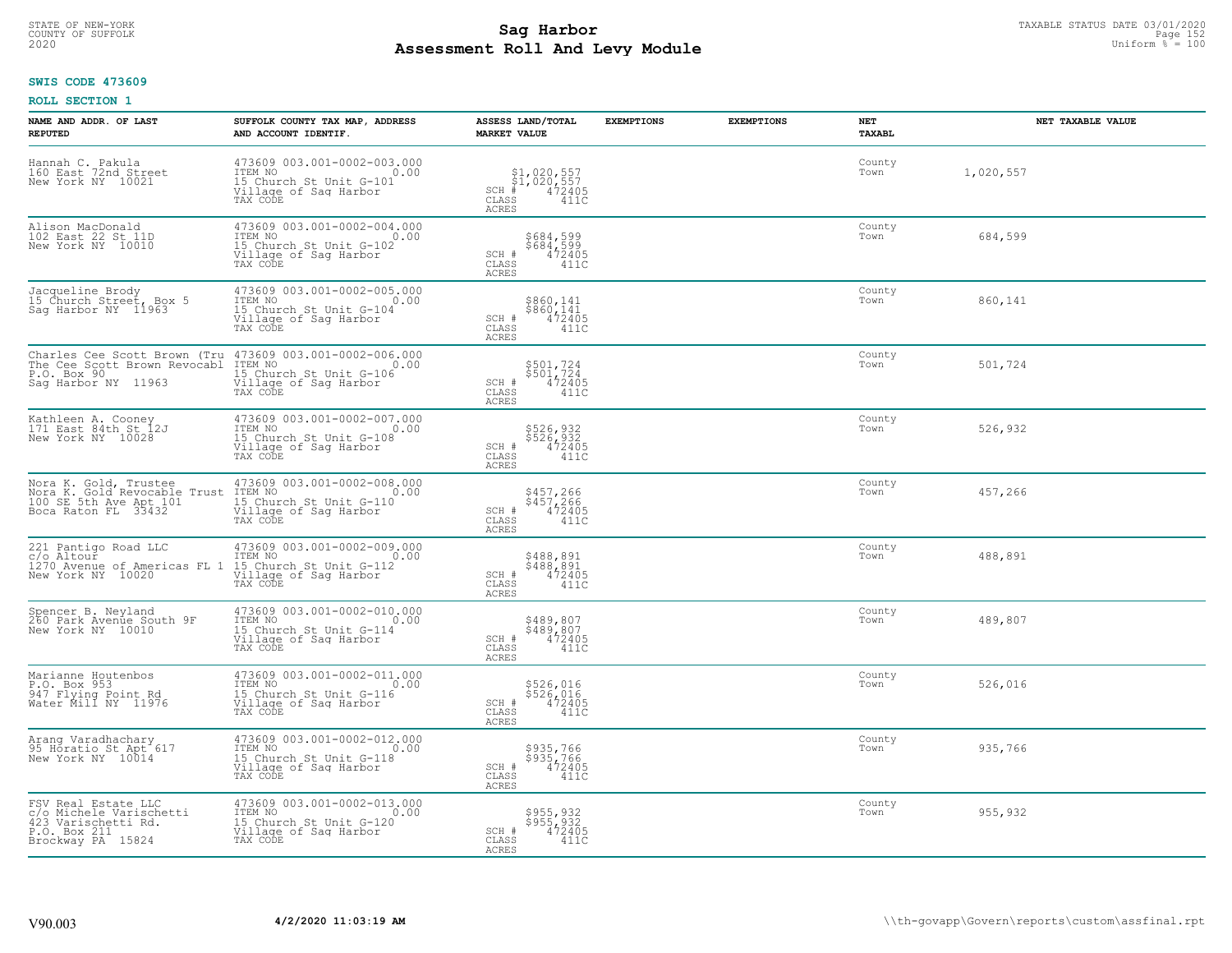# TAXABLE STATUS DATE 03/01/2020<br>COUNTY OF SUFFOLK Page 153 **Assessment Roll And Levy Module Example 2020** Uniform  $\frac{1}{8}$  = 100

### **SWIS CODE 473609**

| NAME AND ADDR. OF LAST<br><b>REPUTED</b>                                                                                | SUFFOLK COUNTY TAX MAP, ADDRESS<br>AND ACCOUNT IDENTIF.                                                        | ASSESS LAND/TOTAL<br><b>MARKET VALUE</b>                                                        | <b>EXEMPTIONS</b> | <b>EXEMPTIONS</b> | <b>NET</b><br>TAXABL | NET TAXABLE VALUE |
|-------------------------------------------------------------------------------------------------------------------------|----------------------------------------------------------------------------------------------------------------|-------------------------------------------------------------------------------------------------|-------------------|-------------------|----------------------|-------------------|
| Barbara Jakobson<br>167 East 74th St<br>New York NY 10021                                                               | 473609 003.001-0002-014.000<br>ITEM NO<br>0.00<br>15 Church St Unit G-122<br>Village of Saq Harbor<br>TAX CODE | \$889,016<br>\$889,016<br>472405<br>SCH #<br>$\mathtt{CLASS}$<br>411C<br>ACRES                  |                   |                   | County<br>Town       | 889,016           |
| Sag Development Partners LLC<br>$c/\bar{o}$<br>Cape Advisors<br>375<br>375 Greenwich Street FL 3rd<br>New York NY 10013 | 473609 003.001-0002-015.000<br>0.00 0.00<br>15 Church St Unit G-124<br>Village of Sag Harbor<br>TAX CODE       | \$228,099<br>\$228,099<br>472405<br>SCH #<br>CLASS<br>411C<br>ACRES                             |                   |                   | County<br>Town       | 228,099           |
| Michael Lynne<br>Ninah Lynne<br>770 Park Ave Apt 18A<br>New York NY 10021                                               | 473609 003.001-0002-016.000<br>ITEM NO<br>0.00<br>15 Church St Unit G-126<br>Village of Sag Harbor<br>TAX CODE | \$301,891<br>$$30\overline{1}, 89\overline{1} 472405$<br>SCH #<br>CLASS<br>411C<br><b>ACRES</b> |                   |                   | County<br>Town       | 301,891           |
| Helen Peng<br>Keith Kockenmeister<br>171 Shore Rd<br>Old Greenwich CT 06870                                             | 473609 003.001-0002-017.000<br>ITEM NO<br>0.00<br>15 Church St Unit G-128<br>Village of Sag Harbor<br>TAX CODE | \$362,391<br>\$362,391<br>472405<br>SCH #<br>CLASS<br>411C<br>ACRES                             |                   |                   | County<br>Town       | 362,391           |
| Robert L. Lapidus, Trustee<br>Robert L. Lapidus Revocable<br>845 United Nations Plaza Uni<br>New York NY 10017          | 473609 003.001-0002-018.000<br>ITEM NO<br>0.00<br>15 Church St Unit G-130<br>Village of Saq Harbor<br>TAX CODE | \$567,266<br>\$567,266<br>472405<br>SCH #<br>CLASS<br>411C<br>ACRES                             |                   |                   | County<br>Town       | 567,266           |
| Sandra Foschi<br>139 East 57th St<br>New York NY 10022                                                                  | 473609 003.001-0002-019.000<br>ITEM NO<br>0.00<br>15 Church St Unit G-132<br>Village of Sag Harbor<br>TAX CODE | \$673,599<br>\$673,599<br>472405<br>SCH #<br>CLASS<br>411C<br><b>ACRES</b>                      |                   |                   | County<br>Town       | 673,599           |
| Olivia House, LLC<br>106 Central Park South Apt 2<br>New York NY 10019                                                  | 473609 003.002-0001-001.000<br>ITEM NO<br>0.00<br>15 Church St Unit W-200<br>Village of Sag Harbor<br>TAX CODE | $$1,028,349$<br>$$1,028,349$<br>$472405$<br>$SCH$ #<br>411C<br>CLASS<br><b>ACRES</b>            |                   |                   | County<br>Town       | 1,028,349         |
| Nina Kaminer<br>Allen Cohen<br>10000 Santa Monica Bldv. Apt<br>Los Angeles CA 90067                                     | 473609 003.002-0001-002.000<br>ITEM NO<br>0.00<br>15 Church St Unit W-202<br>Village of Sag Harbor<br>TAX CODE | \$569,557<br>\$569,557<br>472405<br>SCH #<br>CLASS<br>411C<br><b>ACRES</b>                      |                   |                   | County<br>Town       | 569,557           |
| Jeffrey Vandenberg<br>415 East 52nd St #15AC<br>New York NY 10022                                                       | 473609 003.002-0001-003.000<br>TTEM NO 0.00<br>15 Church St Unit W-203<br>Village of Sag Harbor<br>TAX CODE    | \$427,932<br>\$427,932<br>472405<br>SCH #<br>CLASS<br>411C<br><b>ACRES</b>                      |                   |                   | County<br>Town       | 427,932           |
| Suzanne Bartolucci<br>Enrico Bartolucci<br>3131 Turtle Creek Boulevard<br>Dallas TX 75219                               | 473609 003.002-0001-004.000<br>ITEM NO<br>0.00<br>15 Church St Unit W-204<br>Village of Sag Harbor<br>TAX CODE | \$776,724<br>\$776,724<br>472405<br>SCH #<br>CLASS<br>411C<br><b>ACRES</b>                      |                   |                   | County<br>Town       | 776,724           |
| Lawrence Rich<br>Seymour Levy<br>45 Sutton Place Apt 15H<br>New York NY 10022                                           | 473609 003.002-0001-005.000<br>ITEM NO<br>0.00<br>15 Church St Unit W-206<br>Village of Sag Harbor<br>TAX CODE | \$709,807<br>\$709, 807<br>472405<br>SCH #<br>CLASS<br>411C<br>ACRES                            |                   |                   | County<br>Town       | 709,807           |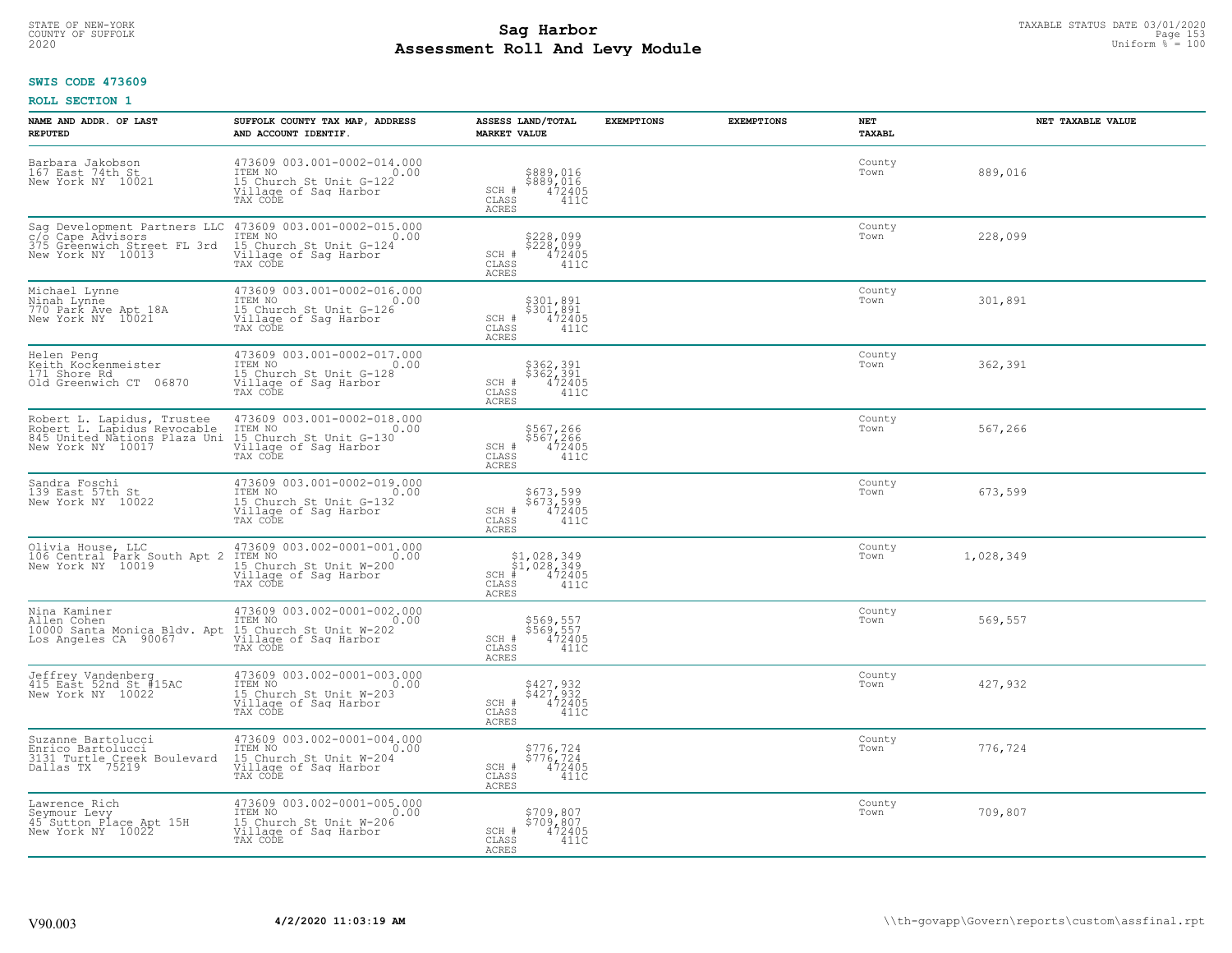# STATE OF NEW-YORK TAXABLE STATUS DATE 03/01/2020<br>COUNTY OF SUFFOLK Page 154 **Assessment Roll And Levy Module Example 2020** Uniform  $\frac{1}{8}$  = 100

### **SWIS CODE 473609**

| NAME AND ADDR. OF LAST<br><b>REPUTED</b>                                            | SUFFOLK COUNTY TAX MAP, ADDRESS<br>AND ACCOUNT IDENTIF.                                                             | ASSESS LAND/TOTAL<br><b>MARKET VALUE</b>                                                              | <b>EXEMPTIONS</b> | <b>EXEMPTIONS</b> | <b>NET</b><br><b>TAXABL</b> | NET TAXABLE VALUE |
|-------------------------------------------------------------------------------------|---------------------------------------------------------------------------------------------------------------------|-------------------------------------------------------------------------------------------------------|-------------------|-------------------|-----------------------------|-------------------|
| Michael P. Burns<br>P.O. Box 304<br>Sagaponack NY 11962                             | 473609 003.002-0001-006.000<br>ITEM NO<br>0.00<br>15 Church St Unit W-208<br>Village of Saq Harbor<br>TAX CODE      | \$915,599<br>\$915,599<br>472405<br>SCH #<br>$\mathtt{CLASS}$<br>411C<br><b>ACRES</b>                 |                   |                   | County<br>Town              | 915,599           |
| Jeffrey Vandenberg<br>415 East 52nd St #15AC<br>New York NY 10022                   | 473609 003.002-0001-007.000<br>ITEM NO<br>0.00<br>15 Church St Unit D-210<br>Village of Sag Harbor<br>TAX CODE      | \$434,807<br>\$434,807<br>472405<br>SCH #<br>CLASS<br>411C<br><b>ACRES</b>                            |                   |                   | County<br>Town              | 434,807           |
| Robyn Lundy Karp<br>210 East 68th St Apt 12i<br>New York NY 10065                   | 473609 003.002-0001-008.000<br>ITEM NO 0.00<br>15 Church St Unit D-212<br>Village of Sag Harbor<br>TAX CODE         | \$376,599<br>\$376,599<br>472405<br>SCH #<br>CLASS<br>411C<br>ACRES                                   |                   |                   | County<br>Town              | 376,599           |
| Ultima Holding, LLC<br>c/o Sciortino<br>50 Sutton Place South<br>New York NY 10022  | 473609 003.002-0001-009.000<br>ITEM NO<br>15 Church St Unit D-214<br>Village of Saq Harbor<br>TAX CODE              | \$922,016<br>$$5\bar{2}\bar{2}, \tilde{0}\bar{1}\bar{6}$<br>472405<br>SCH #<br>CLASS<br>411C<br>ACRES |                   |                   | County<br>Town              | 922,016           |
| ELBERETH LLC<br>2269_Chestnut_Street_141<br>San Fransico CA 94123                   | 473609 003.002-0001-010.000<br>TTEM NO 0.00<br>0.00<br>15 Church St Unit D-216<br>Village of Sag Harbor<br>TAX CODE | \$848,224<br>\$848,224<br>472405<br>SCH #<br>CLASS<br>411C<br>ACRES                                   |                   |                   | County<br>Town              | 848,224           |
| Lois Stalford Freeman<br>410 East 57th St Apt 11D<br>New York NY 10022              | 473609 003.002-0001-011.000<br>ITEM NO<br>0.00<br>15 Church St Unit C-218<br>Village of Sag Harbor<br>TAX CODE      | \$555,807<br>\$555,807<br>472405<br>SCH #<br>CLASS<br>411C<br><b>ACRES</b>                            |                   |                   | County<br>Town              | 555,807           |
| Spencer E. Sherman<br>Susan R. Sherman<br>910 Fifth Avenue<br>New York NY 10021     | 473609 003.002-0001-012.000<br>ITEM NO<br>0.00<br>15 Church St Unit C-220<br>Village of Sag Harbor<br>TAX CODE      | \$890,849<br>\$890,849<br>472405<br>SCH #<br>411C<br>CLASS<br>ACRES                                   |                   |                   | County<br>Town              | 890,849           |
| Susan Goldman<br>141 East 88th St Apt 3D<br>New York NY 10128                       | 473609 003.002-0001-013.000<br>TTEM NO 0.00<br>15 Church St Unit C-222<br>Village of Sag Harbor<br>TAX CODE         | \$655,724<br>\$655,724<br>472405<br>SCH #<br>CLASS<br>411C<br><b>ACRES</b>                            |                   |                   | County<br>Town              | 655,724           |
| Ninah Lynne<br>Michael Lynne<br>770 Park Ave Apt 18A<br>New York NY 10021           | 473609 003.002-0002-001.000<br>ITEM NO<br>15 Church St Unit PH-300<br>Village of Saq Harbor<br>TAX CODE             | \$974,266<br>\$974,266<br>472405<br>411C<br>SCH #<br>CLASS<br><b>ACRES</b>                            |                   |                   | County<br>Town              | 974,266           |
| Roy Furman<br>c/o Jefferies & Company<br>520 Madison Ave FL 12<br>New York NY 10022 | 473609 003.002-0002-002.000<br>TTEM NO 0.00<br>15 Church St Unit W-304<br>Village of Sag Harbor<br>TAX CODE         | $$1,236,891$<br>$$1,236,891$<br>$472405$<br>$SCH$ #<br>CLASS<br>411C<br>ACRES                         |                   |                   | County<br>Town              | 1,236,891         |
| Christine Wisner<br>408 East 79th Street<br>New York NY 10075                       | $473609003.002-0002-003.000$<br>ITEM NO<br>0.00<br>15 Church St Unit PH-306<br>Village of Sag Harbor<br>TAX CODE    | \$767,099<br>$$7\,\tilde{6}\,7\,$ , 099<br>472405<br>SCH #<br>CLASS<br>411C<br>ACRES                  |                   |                   | County<br>Town              | 767,099           |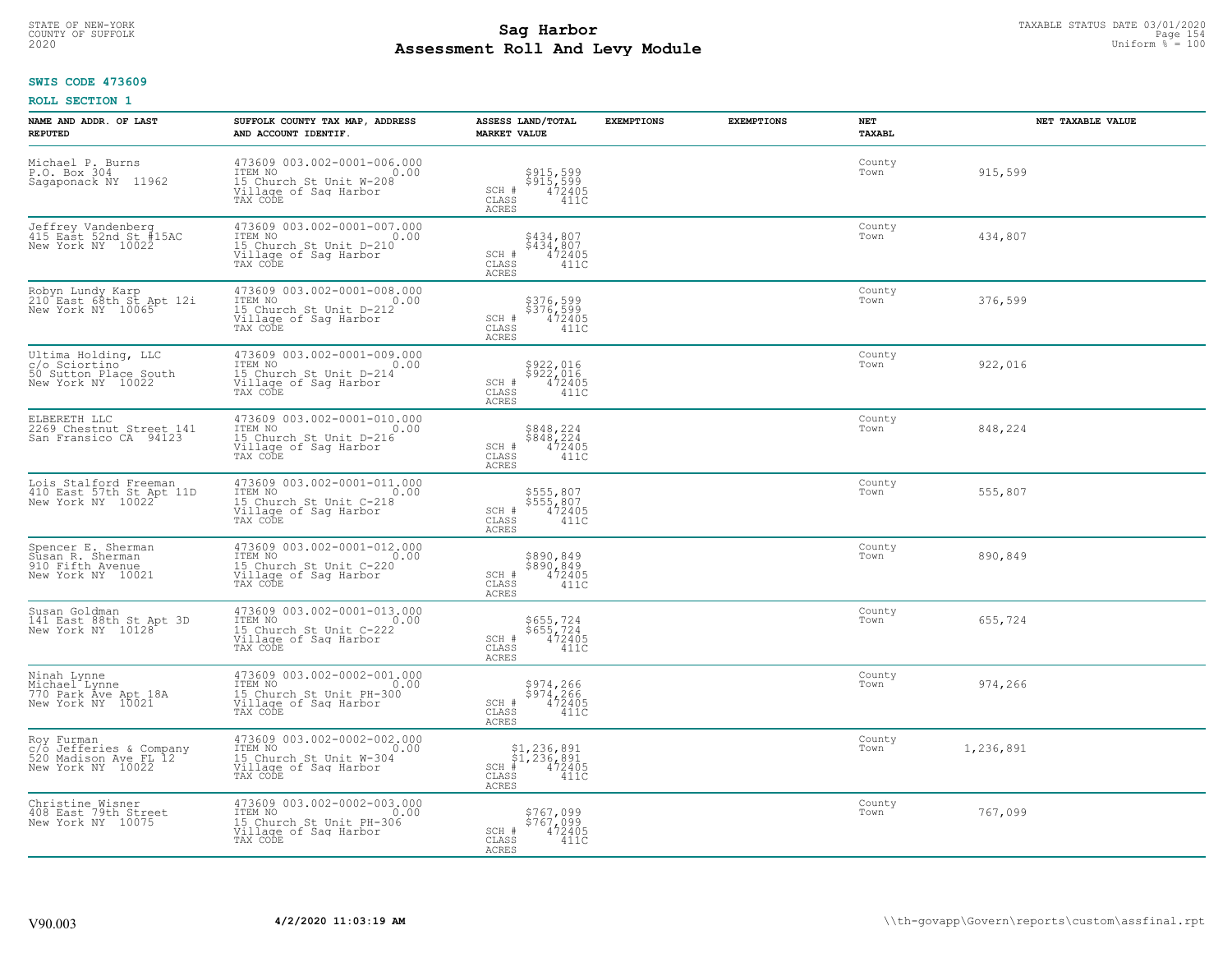# TAXABLE STATUS DATE 03/01/2020<br>COUNTY OF SUFFOLK Page 155 **Assessment Roll And Levy Module Example 2020** Uniform  $\frac{1}{8}$  = 100

#### **SWIS CODE 473609**

| NAME AND ADDR. OF LAST<br><b>REPUTED</b>                                                                    | SUFFOLK COUNTY TAX MAP, ADDRESS<br>AND ACCOUNT IDENTIF.                                                                   | ASSESS LAND/TOTAL<br><b>MARKET VALUE</b>                                                                          | <b>EXEMPTIONS</b> | <b>EXEMPTIONS</b> | NET<br>TAXABL  | NET TAXABLE VALUE |
|-------------------------------------------------------------------------------------------------------------|---------------------------------------------------------------------------------------------------------------------------|-------------------------------------------------------------------------------------------------------------------|-------------------|-------------------|----------------|-------------------|
| Laurel Elliott, Trustee<br>Laurel Elliott Revocable Tru<br>59 West 12th Street Apt 7-C<br>New York NY 10011 | 473609 003.002-0002-004.000<br>TTEM NO 0.00<br>15 Church St Unit PH-308<br>Village of Saq Harbor<br>TAX CODE              | \$952,724<br>\$952,724<br>472405<br>SCH #<br>$\mathtt{CLASS}$<br>411C<br>ACRES                                    |                   |                   | County<br>Town | 952,724           |
| Sag Development Partners LLC<br>c/o Cape Advisors<br>375 Greenwich Street FL 3rd<br>New York NY 10013       | 473609 003.002-0002-005.000<br>TEM NO<br>ITEM NO<br>15 Church St Unit PH-314<br>Village of Sag Harbor<br>TAX CODE<br>0.00 | \$573,224<br>\$573,224<br>472405<br>SCH #<br>$\mathtt{CLASS}$<br>411C<br><b>ACRES</b>                             |                   |                   | County<br>Town | 573,224           |
| Sag Watch 316 LLC<br>121 Old Mill Road<br>Greenwich CT 06831                                                | 473609 003.002-0002-006.000<br>ITEM NO<br>0.00<br>15 Church St Unit PH-316<br>Village of Sag Harbor<br>TAX CODE           | \$981,141<br>\$981,141<br>472405<br>SCH #<br>CLASS<br>411C<br><b>ACRES</b>                                        |                   |                   | County<br>Town | 981,141           |
| Case Realty LLC<br>c/o Mustac, HRV Management<br>18-29 27th Avenue<br>Astoria NY 11102                      | 473609 003.002-0002-007.000<br>ITEM NO<br>0.00<br>15 Church St Unit PH-320<br>Village of Sag Harbor<br>TAX CODE           | \$946,307<br>\$946,307<br>SCH #<br>472405<br>CLASS<br>411C<br><b>ACRES</b>                                        |                   |                   | County<br>Town | 946,307           |
| Joseph Schick<br>Linda Rascher<br>201 West 72nd Street Apt 21B<br>New York NY 10023                         | 473609 003.002-0002-008.000<br>ITEM NO<br>0.00<br>15 Church St Unit PH-322<br>Village of Sag Harbor<br>TAX CODE           | \$651,599<br>$$65\overline{1}, 59\overline{9}$<br>$472405$<br>SCH #<br>CLASS<br>411C<br><b>ACRES</b>              |                   |                   | County<br>Town | 651,599           |
| Watchcase 402 LLC<br>c/o Mahon<br>P.O. Box 1365<br>East Hampton NY 11937                                    | 473609 003.002-0002-009.000<br>ITEM NO<br>0.00<br>15 Church St Unit PH-402<br>Village of Sag Harbor<br>TAX CODE           | \$927,516<br>\$927,516<br>472405<br>SCH #<br>CLASS<br>411C<br><b>ACRES</b>                                        |                   |                   | County<br>Town | 927,516           |
| Benedict J. Sciortino<br>Nendy Scientino<br>50 Sutton Place<br>New York NY 10022                            | 473609 003.002-0002-010.000<br>ITEM NO<br>0.00<br>15 Church St Unit PH-412<br>Village of Sag Harbor<br>TAX CODE           | $$1,072,807$<br>$$1,072,807$<br>$472405$<br>$SCH$ #<br>CLASS<br>411C<br><b>ACRES</b>                              |                   |                   | County<br>Town | 1,072,807         |
| Sag Development Partners LLC<br>c/o Cape Advisors<br>375 Greenwich Street FL 3rd<br>New York NY 10013       | 473609 003.002-0002-011.000<br>ITEM NO<br>0.00<br>15 Church St Unit PH-418<br>Village of Sag Harbor<br>TAX CODE           | $\begin{array}{l} $1,390,891 \ $1,390,891 \ \pm \ 472405 \end{array}$<br>$SCH$ #<br>CLASS<br>411C<br><b>ACRES</b> |                   |                   | County<br>Town | 1,390,891         |
| PD Sag Harbor LLC<br>c/o Tísch<br>834 Fifth Ave #13B<br>New York NY 10065                                   | 473609 003.003-0001-001.000<br>TTEM NO 0.00<br>15 Church St Unit PH-400<br>Village of Sag Harbor<br>TAX CODE              | $\begin{array}{c} $1,171,807 \ $1,171,807 \ \end{array}$<br>SCH #<br>CLASS<br>411C<br><b>ACRES</b>                |                   |                   | County<br>Town | 1,171,807         |
| George M. Klett, Trustee<br>The Revocable Trust of Georg<br>22 Louis Drive<br>Melville NY 11747             | 473609 003.003-0001-002.000<br>ITEM NO<br>0.00<br>15 Church St Unit PH-404<br>Village of Sag Harbor<br>TAX CODE           | $$1,029,724$<br>$$1,029,724$<br>$472405$<br>$SCH$ #<br>$\mathtt{CLASS}$<br>411C<br><b>ACRES</b>                   |                   |                   | County<br>Town | 1,029,724         |
| Sag Development Partners LLC<br>c/o Cape Advisors<br>375 Greenwich Street FL 3rd<br>New York NY 10013       | 473609 003.003-0001-003.000<br>TTEM NO<br>15 Church St Unit PH-406<br>Village of Sag Harbor<br>0.00<br>TAX CODE           | $\begin{array}{c} $1,201,599 \ $1,201,599 \ * \ 4 \end{array}$<br>$SCH$ #<br>CLASS<br>411C<br>ACRES               |                   |                   | County<br>Town | 1,201,599         |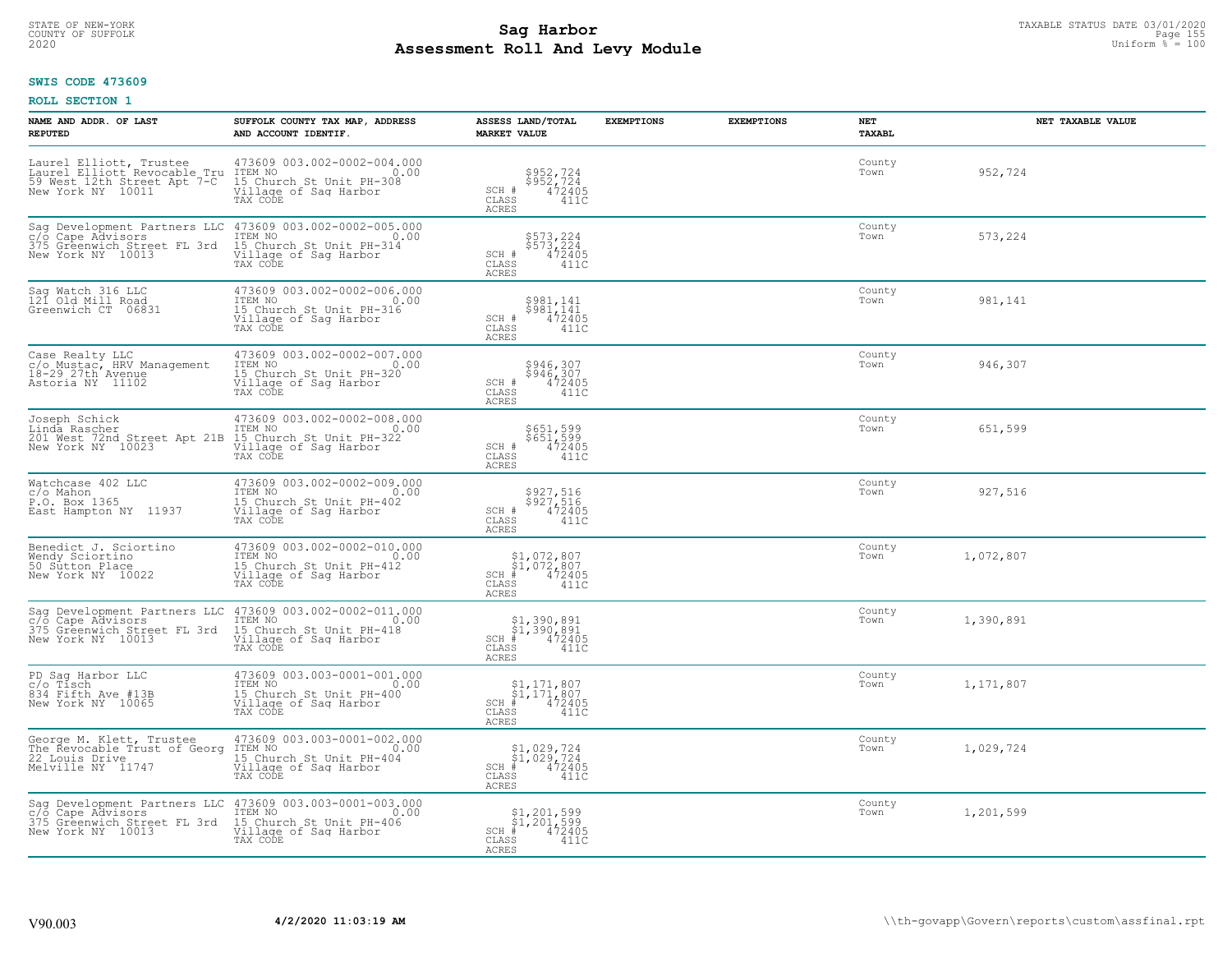# TAXABLE STATUS DATE 03/01/2020<br>COUNTY OF SUFFOLK Page 156 Page 156 Page 156 Page 156 Page 156 Page 156 Page 156 Page 156 **Assessment Roll And Levy Module Example 2020** Uniform  $\frac{1}{8}$  = 100

#### **SWIS CODE 473609**

| NAME AND ADDR. OF LAST<br><b>REPUTED</b>                                                                                               | SUFFOLK COUNTY TAX MAP, ADDRESS<br>AND ACCOUNT IDENTIF.                                             | ASSESS LAND/TOTAL<br><b>MARKET VALUE</b>                                                                               | <b>EXEMPTIONS</b> | <b>EXEMPTIONS</b> | NET<br><b>TAXABL</b> | NET TAXABLE VALUE |
|----------------------------------------------------------------------------------------------------------------------------------------|-----------------------------------------------------------------------------------------------------|------------------------------------------------------------------------------------------------------------------------|-------------------|-------------------|----------------------|-------------------|
| Barbara Gilston<br>215 N. Birch Road Apt 7D/C<br>Fort Lauderdale FL 33304                                                              | 473609 003.003-0001-004.000<br>ITEM NO<br>0.00<br>15 Church St Unit PH-416<br>Village of Saq Harbor | $\begin{array}{c} $1,201,599 \ $1,201,599 \ \end{array}$<br>$SCH$ #<br>CLASS<br>411C<br><b>ACRES</b>                   |                   |                   | County<br>Town       | 1,201,599         |
| Diane Brown Horton<br>Roxane Brown Campello<br>1 Bluff Point Ln <sup>-</sup><br>Sag Harbor, NY 11963                                   | 473609 004.000-0001-001.000<br>ITEM NO<br>0.00<br>1 Bluff Point Ln<br>Saq Harbor 11963<br>TAX CODE  | $$4, 179, 500$<br>$$4, 357, 400$<br>$$4, 357, 400$<br>472405<br>210W<br>$SCH$ #<br>CLASS<br>ACRES<br>1,100             |                   |                   | County<br>Town       | 4,357,400         |
| Jean Boone, Trustee<br>Elaine Anderson Steinbeck Tr<br>Clark Covert, Trustee<br>Elaine Anderson Steinbeck Tr                           | 473609 004.000-0001-003.001<br>ITEM NO<br>0.00<br>2 Bluff Point Ln<br>Sag Harbor 11963<br>TAX CODE  | \$3,799,600<br>\$4,003,100<br>\$4,003,100<br># 472405<br>\$5 1210M<br>$SCH$ #<br>CLASS<br><b>ACRES</b><br>1.800        |                   |                   | County<br>Town       | 4,003,100         |
| James C Boldt<br>Daniel W Boldt<br>1612 Old Mill Bottom Run<br>Annapolis, MD 21409                                                     | 473609 004.000-0001-004.000<br>ITEM NO<br>0.00<br>5 Bluff Point Ln<br>Sag Harbor 11963<br>TAX CODE  | \$2,882,200<br>\$3,094,800<br>\$3,094,800<br>$SCH$ #<br>$\frac{472405}{2100}$<br>CLASS<br><b>ACRES</b><br>0.260        |                   |                   | County<br>Town       | 3,094,800         |
| Charles Cee Scott Brown (Tru 473609 004.000-0001-006.000<br>The Cee Scott Brown Revocabl ITEM NO<br>P.O. Box 90<br>Saq Harbor NY 11963 | 0.00<br>10 Bluff Point Ln<br>Saq Harbor 11963<br>TAX CODE                                           | \$1,834,200<br>$SCH$ #<br>CLASS<br>ACRES<br>0.340                                                                      |                   |                   | County<br>Town       | 2, 211, 700       |
| Marilyn M Moore Trust<br>Dorothy L Capasso<br>Nicholās Capasso<br>2000 Bal Harbor Bļvd<br>Punta Gorda, FL 33950                        | 473609 004.000-0001-007.001<br>ITEM NO<br>0.00<br>9 Bluff Point Ln<br>Sag Harbor 11963<br>TAX CODE  | \$3,257,800<br>\$3,451,900<br>\$3,451,900<br># 472405<br>\$5 210M<br>$SCH$ #<br>CLASS<br><b>ACRES</b><br>0.480         |                   |                   | County<br>Town       | 3,451,900         |
| CFO Sag Harbor, L.P.<br>Bad Brunnthal 5A<br>81675 Munich<br>Germany                                                                    | 473609 004.000-0001-009.000<br>ITEM NO<br>0.00<br>14 Bluff Point Ln<br>Sag Harbor 11963<br>TAX CODE | \$2,027,800<br>\$2,752,700<br>\$2,752,700<br>#472405<br>$SCH$ #<br>CLASS<br>210W<br><b>ACRES</b><br>0.350              |                   |                   | County<br>Town       | 2,752,700         |
| John W Sullivan<br>Elizabeth A Sullivan<br>Sullivan, Mary C (Life Estat 15 Bluff Point Ln<br>10 Hayestown Ŕd<br>Chrystal Bay Unit 15   | 473609 004.000-0001-010.001<br>ITEM NO<br>0.00<br>Saq Harbor 11963                                  | $$3, 267, 300$<br>$$3, 424, 700$<br>$$3, 424, 700$<br>$472405$<br>$$2100$<br>$SCH$ #<br>CLASS<br><b>ACRES</b><br>0.480 |                   |                   | County<br>Town       | 3,424,700         |
| Patricia Nelson<br>David S. Nelson<br>1088 Park Ave<br>New York, NY 10128                                                              | 473609 004.000-0001-011.000<br>ITEM NO 0.00<br>3 Bluff Point Rd<br>Sag Harbor 11963<br>TAX CODE     | $$2,600,50054,204,50054,204,500# 47240535 210M$<br>$SCH$ #<br>CLASS<br><b>ACRES</b><br>0.550                           |                   |                   | County<br>Town       | 4,204,500         |
| Barbara Dexter Schwartz<br>19 Bluff Point Ln<br>Sag Harbor, NY 11963                                                                   | 473609 004.000-0001-012.000<br>ITEM NO<br>0.00<br>19 Bluff Point Ln<br>Sag Harbor 11963<br>TAX CODE | \$3,144,300<br>\$3,412,200<br>\$3,412,200<br>#472405<br>$SCH$ #<br>210W<br>CLASS<br><b>ACRES</b><br>0.290              |                   |                   | County<br>Town       | 3,412,200         |
| Ellen Diamant<br>Michael Diamant<br>50 W 15th St Apt 4C<br>New York NY 10011                                                           | 473609 004.000-0001-014.000<br>ITEM NO<br>0.00<br>6 Bluff Point Rd<br>Saq Harbor 11963<br>TAX CODE  | \$3,616,600<br>\$4,086,800<br>\$4,086,800<br>$SCH$ #<br>$\frac{472405}{210}$<br>CLASS<br>ACRES<br>0.510                |                   |                   | County<br>Town       | 4,086,800         |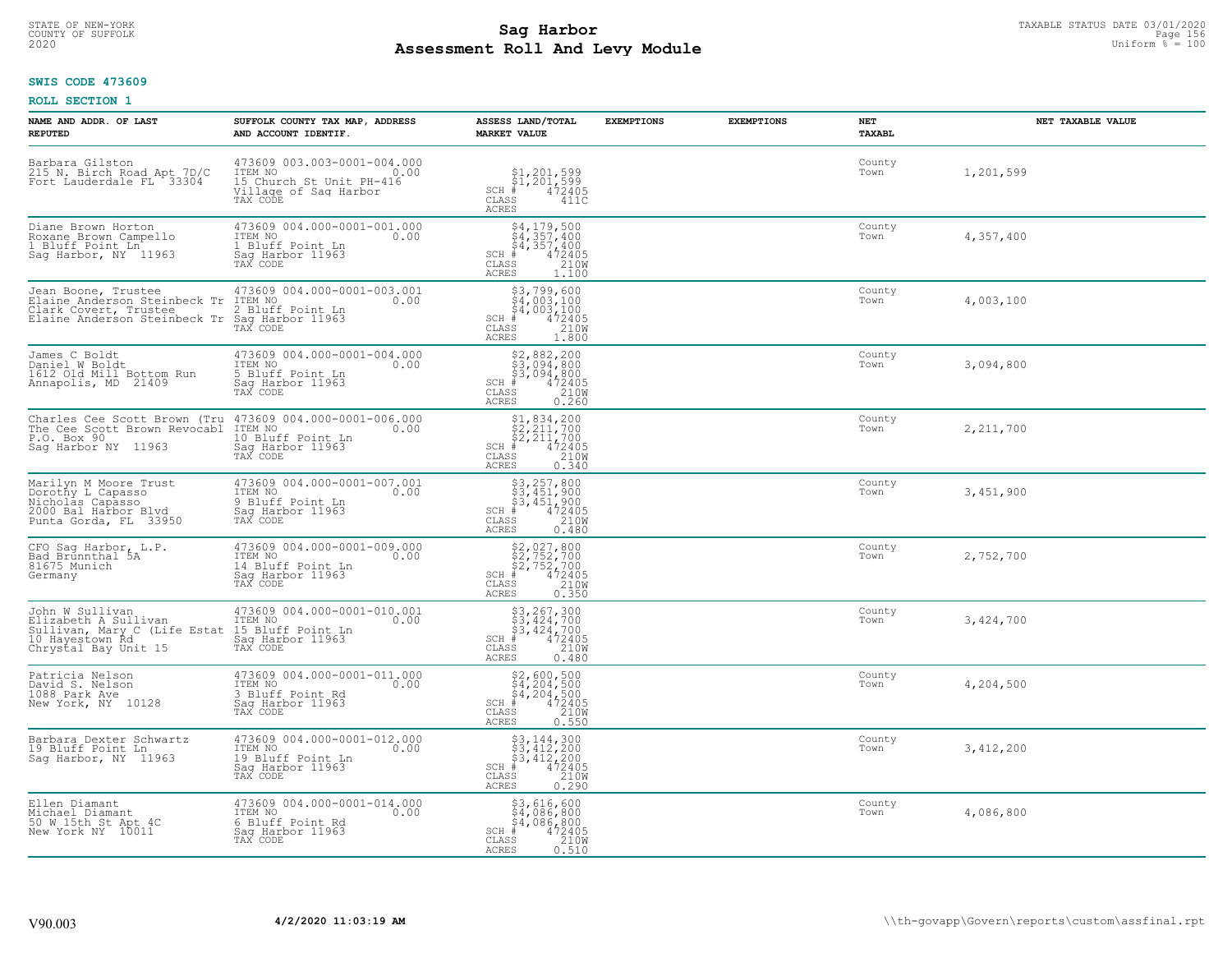# STATE OF NEW-YORK TAXABLE STATUS DATE 03/01/2020<br>COUNTY OF SUFFOLK Page 157 **Assessment Roll And Levy Module Example 2020** Uniform  $\frac{1}{8}$  = 100

### **SWIS CODE 473609**

| NAME AND ADDR. OF LAST<br><b>REPUTED</b>                                                                                                                                  | SUFFOLK COUNTY TAX MAP, ADDRESS<br>AND ACCOUNT IDENTIF.                                                  | ASSESS LAND/TOTAL<br><b>MARKET VALUE</b>                                                                                                                                                                                                                                                                                                                                                                                                                                                                                                                           | <b>EXEMPTIONS</b> | <b>EXEMPTIONS</b> | NET<br><b>TAXABL</b> | NET TAXABLE VALUE |
|---------------------------------------------------------------------------------------------------------------------------------------------------------------------------|----------------------------------------------------------------------------------------------------------|--------------------------------------------------------------------------------------------------------------------------------------------------------------------------------------------------------------------------------------------------------------------------------------------------------------------------------------------------------------------------------------------------------------------------------------------------------------------------------------------------------------------------------------------------------------------|-------------------|-------------------|----------------------|-------------------|
| Barbara Maher<br>9 Bluff Point Rd<br>Sag Harbor NY 11963                                                                                                                  | 473609 004.000-0001-016.000<br>1TEM NO 0.00<br>0.00<br>9 Bluff Point Rd<br>Saq Harbor 11963<br>TAX CODE  | $$1, 510, 500$<br>$$1, 623, 100$<br>$$1, 623, 100$<br>$$1, 623, 100$<br>$$1, 623, 1005$<br>SCH #<br>CLASS<br>210W<br><b>ACRES</b><br>0.240                                                                                                                                                                                                                                                                                                                                                                                                                         |                   |                   | County<br>Town       | 1,623,100         |
| Claire Fraser<br>6 Birchwood Ct<br>Mineola, NY 11501                                                                                                                      | 473609 004.000-0001-017.000<br>ITEM NO<br>0.00<br>10 Bluff Point Rd<br>Sag Harbor 11963<br>TAX CODE      | \$2,396,300<br>\$2,640,700<br>\$2,640,700<br># 472405<br>\$8 210W<br>\$8 0.340<br>$SCH$ #<br>CLASS<br>ACRES                                                                                                                                                                                                                                                                                                                                                                                                                                                        |                   |                   | County<br>Town       | 2,640,700         |
| Frank Evangelista<br>Maria C Evangelista<br>F M E Bluff Point Family Lim 11 Bluff Point Rd<br>46 Lexington Ave and Sag Harbor 11963<br>Franklin Square, NY 11010 TAX CODE | 473609 004.000-0001-018.000<br>0.00                                                                      | $$2,045,400$<br>$$2,270,600$<br>$$2,270,600$<br>SCH $*$ 472405<br>CLASS 220W<br><b>ACRES</b><br>0.630                                                                                                                                                                                                                                                                                                                                                                                                                                                              |                   |                   | County<br>Town       | 2,270,600         |
| 14 Bluff Point Road LLC<br>30 North Haven Way<br>Sag Harbor NY 11963                                                                                                      | 473609 004.000-0001-020.003<br>0.00<br>14 Bluff Point Rd<br>Saq Harbor 11963<br>TAX CODE                 | $$2,734,100$<br>$$3,944,100$<br>$$3,944,100$<br>$472405$<br>$$210W$<br>$SCH$ #<br>CLASS<br><b>ACRES</b><br>0.420                                                                                                                                                                                                                                                                                                                                                                                                                                                   |                   |                   | County<br>Town       | 3,944,100         |
| Luke Babcock<br>Allison S Babcock<br>PO Box 4<br>Sag Harbor, NY 11963                                                                                                     | 473609 004.000-0001-022.000<br>ITEM NO<br>17 Bluff Point Rd<br>Saq Harbor 11963<br>TAX CODE              | $$2, 239, 800$<br>$$3, 441, 200$<br>$$3, 441, 200$<br>$$3, 441, 200$<br>$$472405$<br>$$12805$<br>CLASS<br>220W<br><b>ACRES</b><br>0.520                                                                                                                                                                                                                                                                                                                                                                                                                            |                   |                   | County<br>Town       | 3,441,200         |
| John McGuire<br>41 Warren Street Apt 6<br>New York NY 10007                                                                                                               | 473609 004.000-0001-023.003<br>ITEM NO 0.00<br>18 Bluff Point Rd<br>Saq Harbor 11963<br>TAX CODE         | $\begin{array}{l} 53,104,400 \\ 53,448,400 \\ 53,448,400 \\ \pm 472405 \\ \text{SS} \end{array}$<br>$SCH$ #<br>CLASS<br><b>ACRES</b><br>0.880                                                                                                                                                                                                                                                                                                                                                                                                                      |                   |                   | County<br>Town       | 3,448,400         |
| John Landes<br>Lindsay Landes<br>21 Bluff Point Rd<br>Saq Harbor, NY 11963                                                                                                | 473609 004.000-0001-024.000<br>ITEM NO 0.00<br>21 Bluff Point Rd<br>Sag Harbor 11963<br>TAX CODE         | $$1,974,100$<br>$$2,947,100$<br>$$2,947,100$<br>SCH $\stackrel{+}{\phantom{}_{1}}\stackrel{+}{\phantom{}_{1}}\stackrel{+}{\phantom{}_{2}}\stackrel{+}{\phantom{}_{2}}\stackrel{+}{\phantom{}_{3}}\stackrel{+}{\phantom{}_{3}}\stackrel{+}{\phantom{}_{3}}\stackrel{+}{\phantom{}_{3}}\stackrel{+}{\phantom{}_{3}}\stackrel{+}{\phantom{}_{3}}\stackrel{+}{\phantom{}_{3}}\stackrel{+}{\phantom{}_{3}}\stackrel{+}{\phantom{}_{3}}\stackrel{+}{\phantom{}_{3}}\stackrel{+}{\phantom{}_{3}}\stackrel{+}{\phantom{}_{3}}\stackrel{+}{\phant$<br><b>ACRES</b><br>0.460 |                   |                   | County<br>Town       | 2,947,100         |
| Arthur T Brown<br>Helen Brown<br>691 W 7th St<br>Plainfield, NJ 07060                                                                                                     | 473609 004.000-0001-026.000<br>0.00 0.00<br>25 Bluff Point Rd<br>Sag Harbor 11963                        | $$1,795,800$<br>$$1,795,800$<br>$$1,795,800$<br>$*$<br>$472405$<br>ss 311M<br>$SCH$ #<br>CLASS<br><b>ACRES</b><br>0.490                                                                                                                                                                                                                                                                                                                                                                                                                                            |                   |                   | County<br>Town       | 1,795,800         |
| James T Giorgio<br>Theresa Giorgio<br>22 Wilshire Dr<br>Syosett, NY 11791                                                                                                 | 473609 004.000-0001-027.000<br>ITEM NO<br>29 Bluff Point Rd<br>Sag Harbor 11963<br>TAX CODE              | $$2,047,200$<br>$$2,876,400$<br>$$2,876,400$<br>$472405$<br>$$210W$<br>$SCH$ #<br>CLASS<br><b>ACRES</b><br>0.470                                                                                                                                                                                                                                                                                                                                                                                                                                                   |                   |                   | County<br>Town       | 2,876,400         |
| Emanuel Tobier<br>Nina Tobier<br>27 W 96th St<br>New York, NY 10025                                                                                                       | 473609 004.000-0001-028.000<br>ITEM NO<br>0.00<br>31 Bluff Point Rd<br>Sag Harbor 11963<br>TAX CODE      | \$2,405,400<br>\$2,556,800<br>\$2,556,800<br>#472405<br>$SCH$ #<br>CLASS<br>210W<br><b>ACRES</b><br>0.780                                                                                                                                                                                                                                                                                                                                                                                                                                                          |                   |                   | County<br>Town       | 2,556,800         |
| John F Logan<br>Apt 6 K<br>212 W 22nd St<br>New York, NY 10011                                                                                                            | 473609 004.000-0001-029.000<br>1TEM NO 0.00<br>0.00<br>33 Bluff Point Rd<br>Sag Harbor 11963<br>TAX CODE | $$1, 429, 600$<br>$$1, 597, 300$<br>$$1, 597, 300$<br>$$472405$<br>$SCH$ #<br>CLASS<br>210W<br>0.250<br>ACRES                                                                                                                                                                                                                                                                                                                                                                                                                                                      |                   |                   | County<br>Town       | 1,597,300         |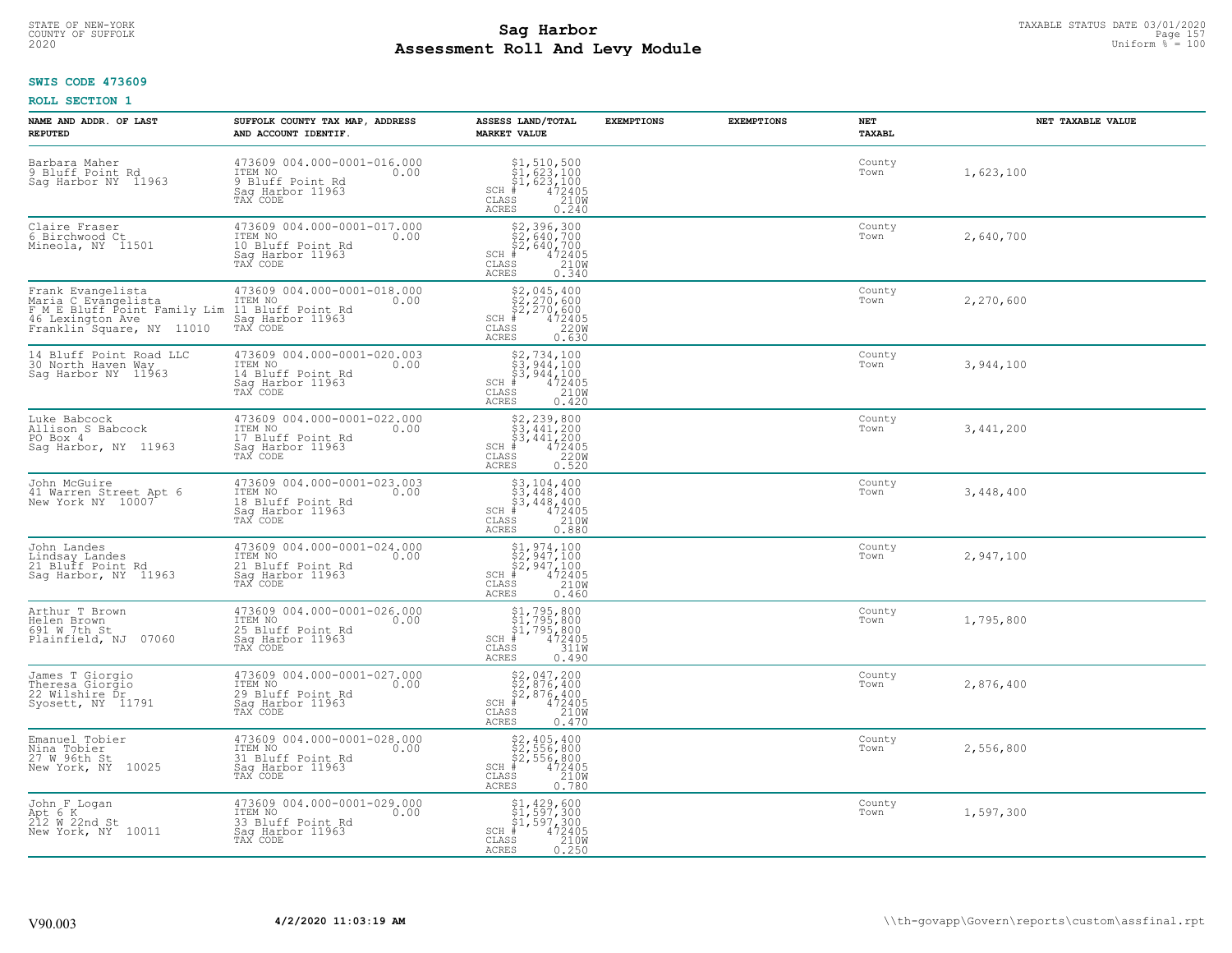# TAXABLE STATUS DATE 03/01/2020<br>COUNTY OF SUFFOLK Page 158 Page 158 **Assessment Roll And Levy Module Example 2020** Uniform  $\frac{1}{8}$  = 100

### **SWIS CODE 473609**

| NAME AND ADDR. OF LAST<br><b>REPUTED</b>                                                       | SUFFOLK COUNTY TAX MAP, ADDRESS<br>AND ACCOUNT IDENTIF.                                                     | ASSESS LAND/TOTAL<br><b>MARKET VALUE</b>                                                                                                                                            | <b>EXEMPTIONS</b> | <b>EXEMPTIONS</b> | NET<br><b>TAXABL</b> | NET TAXABLE VALUE |
|------------------------------------------------------------------------------------------------|-------------------------------------------------------------------------------------------------------------|-------------------------------------------------------------------------------------------------------------------------------------------------------------------------------------|-------------------|-------------------|----------------------|-------------------|
| Sandra Slipp<br>220 Chestnut St<br>Englewood, NJ 07631                                         | 473609 004.000-0001-030.000<br>10.00 0.00<br>43 Bluff Point Rd<br>Saq Harbor 11963                          | $$2,044,100$<br>$$2,044,100$<br>$$2,044,100$<br>$472405$<br>$$2100$<br>$SCH$ #<br>CLASS<br><b>ACRES</b><br>0.260                                                                    |                   |                   | County<br>Town       | 2,044,100         |
| P J Tryall LP<br>c/o Peter Bronstein<br>136 E 79th St<br>New York, NY 10075                    | 473609 004.000-0001-031.000<br>ITEM NO<br>0.00<br>47 Bluff Point Rd<br>Sag Harbor 11963<br>TAX CODE         | $\begin{array}{r} \texttt{\$1$, 981$, 400} \\ \texttt{\$3$, 522,000} \\ \texttt{\$3$, 522,000} \\ \texttt{\$472405} \\ \texttt{ss} \end{array}$<br>$SCH$ #<br>CLASS<br><b>ACRES</b> |                   |                   | County<br>Town       | 3,522,000         |
| Laurin Copen<br>Apt 15 D<br>320 E 57th St<br>New York, NY 10022                                | 473609 004.000-0001-032.000<br>ITEM NO<br>0.00<br>51 Bluff Point Rd<br>Sag Harbor 11963<br>TAX CODE         | $$2,000,000\n$2,243,300\n$2,243,300\n# 472405\n 210M\n$<br>$SCH$ #<br>CLASS<br><b>ACRES</b><br>0.370                                                                                |                   |                   | County<br>Town       | 2,243,300         |
| Tracy Mitchell<br>Blazė Makoid<br>PO Box 436<br>Sagaponack, NY 11962                           | 473609 004.000-0001-033.000<br>ITEM NO<br>0.00<br>1121<br>55 Bluff Point Rd<br>Saq Harbor 11963<br>TAX CODE | $$1,861,100$<br>$$2,860,600$<br>$$2,860,600$<br>$$472405$<br>$$210M$<br>$SCH$ #<br>CLASS<br>ACRES<br>0.340                                                                          |                   |                   | County<br>Town       | 2,860,600         |
| Michael C. Healy<br>Kimberley A. Healy<br>14 Hidden Lake Ridge<br>Wilton CT 06897              | 473609 004.000-0001-034.000<br>TTEM NO 0.00<br>11 Long Point Rd<br>Sag Harbor 11963<br>TAX CODE             | \$2,088,300<br>\$3,657,800<br>\$3,657,800<br>#472405<br>$SCH$ #<br>CLASS<br>210W<br><b>ACRES</b><br>1,000                                                                           |                   |                   | County<br>Town       | 3,657,800         |
| Christopher Burnside<br>4 Long Point Rd<br>Sag Harbor, NY 11963                                | 473609 004.000-0001-036.000<br>ITEM NO<br>0.00<br>4 Long Point Rd<br>Sag Harbor 11963<br>TAX CODE           | $$2,351,000$<br>$$2,777,100$<br>$$2,777,100$<br>$472405$<br>$$2100$<br>$$2100$<br>$SCH$ #<br>CLASS<br><b>ACRES</b><br>0.620                                                         |                   |                   | County<br>Town       | 2,777,100         |
| Christopher Burnside<br>4 Long Point Rd<br>Saq Harbor, NY 11963                                | 473609 004.000-0001-037.000<br>ITEM NO<br>0.00<br>10 Long Point Rd<br>Sag Harbor 11963                      | \$1,858,600<br>\$2,066,900<br>\$2,066,900<br>$SCH$ #<br>472405<br>260W<br>$\mathtt{CLASS}$<br><b>ACRES</b><br>0.340                                                                 |                   |                   | County<br>Town       | 2,066,900         |
| Edward A Schlessiger<br>John J Dagney<br>P.O. Box 746<br>Long Point Rd<br>Saq Harbor, NY 11963 | 473609 004.000-0001-038.000<br>TTEM NO 0.00<br>0.00<br>16 Long Point Rd<br>Sag Harbor 11963<br>TAX CODE     | $$1,783,300$<br>$$2,006,400$<br>$$2,006,400$<br>$472405$<br>$$2100$<br>$$2100$<br>$SCH$ #<br>CLASS<br><b>ACRES</b><br>0.920                                                         |                   |                   | County<br>Town       | 2,006,400         |
| Blair Effron<br>Cheryl Effron<br>39 E 79 th St<br>8 Floor<br>New York NY 10075                 | 473609 004.000-0001-039.001<br>ITEM NO<br>0.00<br>34 Long Point Rd<br>Saq Harbor 11963<br>TAX CODE          | $$3,658,800$<br>$$4,660,700$<br>$$4,660,700$<br>$*$<br>$*$ $472405$<br>$SCH$ #<br>CLASS<br>210W<br><b>ACRES</b><br>2,000                                                            |                   |                   | County<br>Town       | 4,660,700         |
| Pumpkin Partners LLC<br>c/o Centerview Partners<br>39 E 79th Street<br>New York NY 10075       | 473609 004.000-0001-039.002<br>ITEM NO<br>0.00<br>22 Long Point Rd<br>Sag Harbor 11963<br>TAX CODE          | \$2,377,900<br>\$2,377,900<br>\$2,377,900<br>#472405<br>\$5,47311M<br>$SCH$ #<br>CLASS<br><b>ACRES</b><br>1.160                                                                     |                   |                   | County<br>Town       | 2,377,900         |
| Wayward Properties LLC<br>c/o Blair Effron<br>39 East 79th St FL 8th<br>New York NY 10075      | 473609 004.000-0001-039.004<br>ITEM NO<br>0.00<br>28 Long Point Rd<br>Sag Harbor 11963<br>TAX CODE          | $$3, 223, 500$<br>$$4, 475, 700$<br>$$4, 475, 700$<br>472405<br>210W<br>SCH #<br>CLASS<br>ACRES<br>0.800                                                                            |                   |                   | County<br>Town       | 4,475,700         |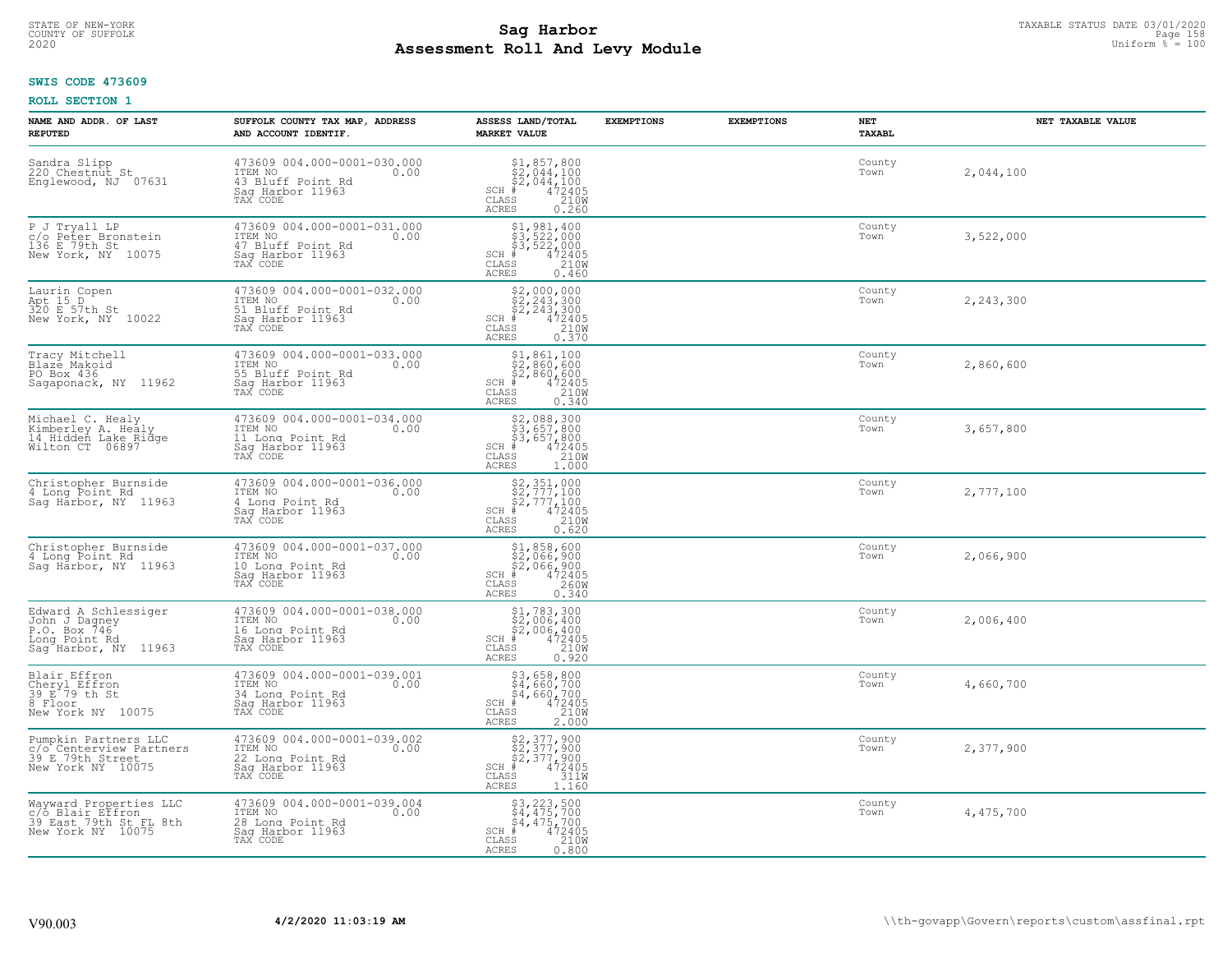# TAXABLE STATUS DATE 03/01/2020<br>COUNTY OF SUFFOLK Page 159 Page 159 **Assessment Roll And Levy Module Example 2020** Uniform  $\frac{1}{8}$  = 100

#### **SWIS CODE 473609**

| NAME AND ADDR. OF LAST<br><b>REPUTED</b>                                                  | SUFFOLK COUNTY TAX MAP, ADDRESS<br>AND ACCOUNT IDENTIF.                                            | ASSESS LAND/TOTAL<br><b>MARKET VALUE</b>                                                                                                                                                                                                                                                                                                                                                                   | <b>EXEMPTIONS</b> | <b>EXEMPTIONS</b> | <b>NET</b><br>TAXABL | NET TAXABLE VALUE |
|-------------------------------------------------------------------------------------------|----------------------------------------------------------------------------------------------------|------------------------------------------------------------------------------------------------------------------------------------------------------------------------------------------------------------------------------------------------------------------------------------------------------------------------------------------------------------------------------------------------------------|-------------------|-------------------|----------------------|-------------------|
| Wayward Properties LLC<br>c/o Blair Effron<br>39 East 79th St FL 8th<br>New York NY 10075 | 473609 004.000-0001-041.001<br>ITEM NO<br>0.00<br>Private Road<br>Saq Harbor 11963<br>TAX CODE     | $\begin{array}{c} 5500 \\ 5500 \\ 5500 \end{array}$<br>SCH #<br>472405<br>692<br>CLASS<br><b>ACRES</b><br>0.170                                                                                                                                                                                                                                                                                            |                   |                   | County<br>Town       | 500               |
| 15 Long Point LLC<br>931B Conklin St<br>Farmingdale NY 11735                              | 473609 004.000-0001-042.001<br>ITEM NO<br>0.00<br>15 Long Point Rd<br>Sag Harbor 11963<br>TAX CODE | $$2,004,700$<br>$$2,297,100$<br>$$472405$<br>$$472405$<br>$$2100$<br>$SCH$ #<br>CLASS<br>ACRES<br>1,200                                                                                                                                                                                                                                                                                                    |                   |                   | County<br>Town       | 2,297,100         |
| Sally Susman<br>113 E 19th St<br>New York NY 10003                                        | 473609 004.000-0001-043.001<br>ITEM NO<br>0.00<br>2 Bluff Point Rd<br>Saq Harbor 11963<br>TAX CODE | \$3,292,900<br>\$3,881,700<br>\$3,881,700<br>$SCH$ #<br>$\frac{472405}{210}$<br>CLASS<br>0.390<br>ACRES                                                                                                                                                                                                                                                                                                    |                   |                   | County<br>Town       | 3,881,700         |
| Sharon B Zinn<br>William Zinn<br>3 Black Oak Trail<br>Warren, NJ 07059                    | 473609 004.000-0002-001.000<br>ITEM NO<br>0.00<br>44 Jesse Halsev Ln<br>Saq Harbor 11963           | \$745,900<br>\$1,080,100<br>$\begin{array}{r} 51,080,100 \\ * & 472405 \\ * & 210 \\ * & 210 \\ * & 0.350 \end{array}$<br>$SCH$ #<br>CLASS<br>ACRES                                                                                                                                                                                                                                                        |                   |                   | County<br>Town       | 1,080,100         |
| Joy V Jones<br>175 W 12th St<br>New York, NY 10011                                        | 473609 004.000-0002-002.001<br>ITEM NO<br>0.00<br>74 John St<br>Saq Harbor 11963<br>TAX CODE       | \$946,400<br>\$1,148,900<br>$\frac{1}{6}$<br>$\frac{1}{4}$ , 148, 900<br>$\frac{1}{4}$<br>$\frac{472405}{210}$<br>$SCH$ #<br>CLASS<br><b>ACRES</b><br>0.280                                                                                                                                                                                                                                                |                   |                   | County<br>Town       | 1,148,900         |
| Skokiaan, LLC<br>149 East 19th St<br>New York NY 10003                                    | 473609 004.000-0002-003.000<br>ITEM NO<br>0.00<br>70 John St<br>Sag Harbor 11963<br>TAX CODE       | $\begin{array}{l} \begin{array}{c} \text{\$1,193,100} \\ \text{\$1,591,900} \\ \text{\$1,591,900} \\ \text{\$4\,72405} \\ \text{\$8$8$} \\ \text{\$1,591,900} \\ \text{\$1,591,900} \\ \text{\$1,591,900} \\ \text{\$1,600} \\ \text{\$1,600} \\ \text{\$1,600} \\ \text{\$1,600} \\ \text{\$1,600} \\ \text{\$1,600} \\ \text{\$1,600} \\ \text{\$1,600} \\ \text{\$$<br>$SCH$ #<br>CLASS<br><b>ACRES</b> |                   |                   | County<br>Town       | 1,591,900         |
| Catherine Sheehan<br>110 East End Ave<br>New York, NY 10028                               | 473609 004.000-0002-004.000<br>ITEM NO<br>0.00<br>66 John St<br>Saq Harbor 11963<br>TAX CODE       | $$1, 209, 500$<br>$$1, 390, 700$<br>$$1, 390, 700$<br>$472405$<br>$$2100$<br>$SCH$ #<br>CLASS<br>0.280<br>ACRES                                                                                                                                                                                                                                                                                            |                   |                   | County<br>Town       | 1,390,700         |
| Jeffrey A. Rosenberg<br>Michele Rosenberg<br>201 W 72nd St Apt 10A<br>New York NY 10023   | 473609 004.000-0002-005.000<br>TTEM NO 0.00<br>62 John St<br>Saq Harbor 11963<br>TAX CODE          | $$2,570,600$<br>$$2,727,500$<br>$$2,727,500$<br>$$472405$<br>$$311W$<br>$SCH$ #<br>CLASS<br>ACRES<br>0.600                                                                                                                                                                                                                                                                                                 |                   |                   | County<br>Town       | 2,727,500         |
| Phyllis Landi<br>Apy 4 G<br>320 E 58th St<br>New York, NY 10022                           | 473609 004.000-0002-006.000<br>TTEM NO 0.00<br>56 John St<br>Saq Harbor 11963<br>TAX CODE          | \$1,563,800<br>\$1,678,800<br>\$1,678,800<br># 472405<br>\$5 210M<br>SCH<br>CLASS<br><b>ACRES</b><br>0.210                                                                                                                                                                                                                                                                                                 |                   |                   | County<br>Town       | 1,678,800         |
| Sara Colleton<br>P.O. Box 3112<br>Sag Harbor NY 11963                                     | 473609 004.000-0002-007.000<br>ITEM NO<br>0.00<br>52 John St<br>Sag Harbor 11963<br>TAX CODE       | \$2,245,400<br>\$3,290,600<br>\$3,290,600<br># 472405<br>\$8 210M<br>SCH<br>CLASS<br><b>ACRES</b><br>0.280                                                                                                                                                                                                                                                                                                 |                   |                   | County<br>Town       | 3,290,600         |
| Kenneth M. Siskind<br>322 Central Park West Apt 12<br>New York NY 10025                   | 473609 004.000-0002-008.000<br>ITEM NO<br>0.00<br>48 John St<br>Sag Harbor 11963<br>TAX CODE       | $$2, 243, 800$<br>$$5, 211, 300$<br>$$5, 211, 300$<br>$472405$<br>$$210M$<br>$SCH$ #<br>CLASS<br>ACRES<br>0.220                                                                                                                                                                                                                                                                                            |                   |                   | County<br>Town       | 5, 211, 300       |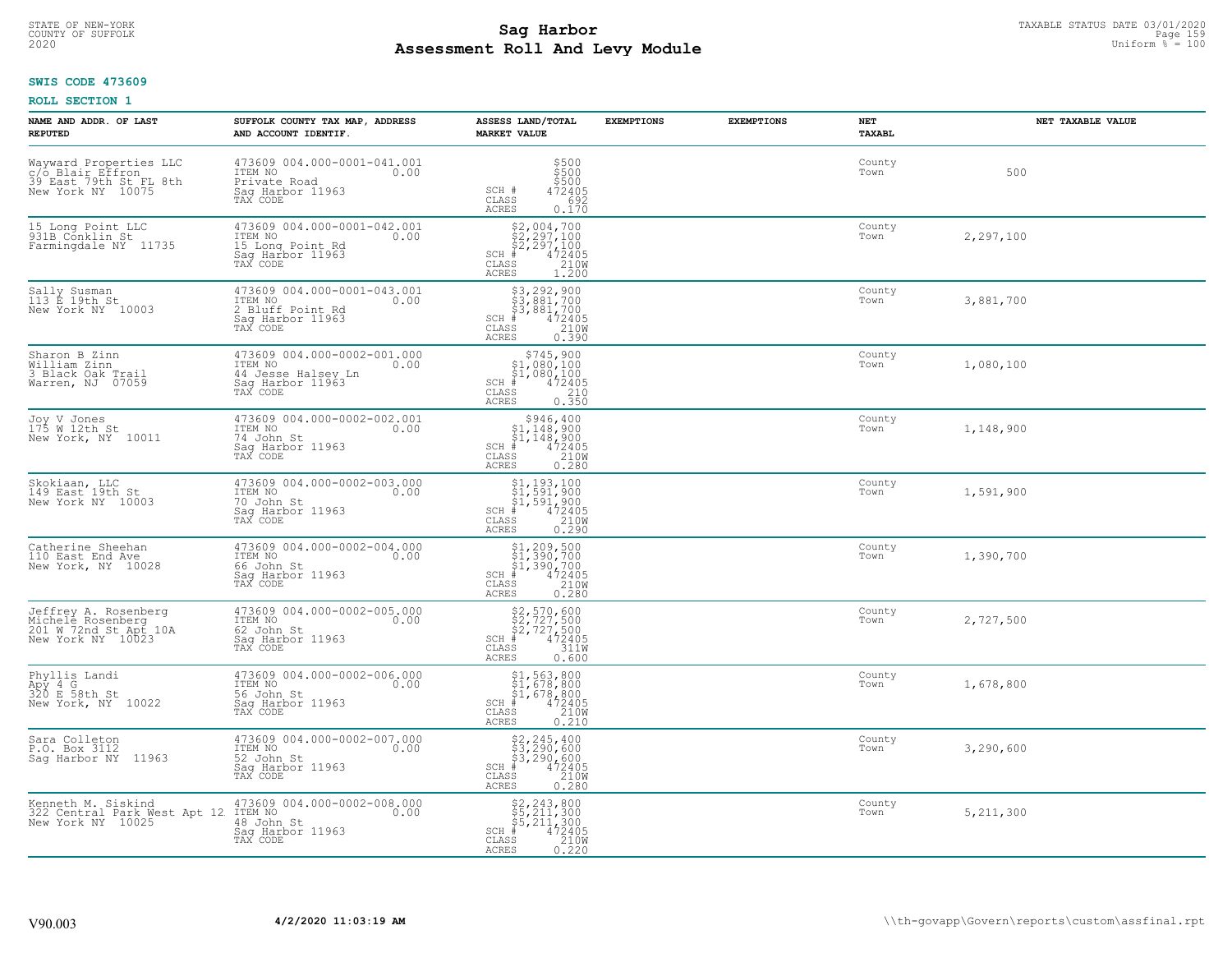# STATE OF NEW-YORK TAXABLE STATUS DATE 03/01/2020<br>COUNTY OF SUFFOLK Page 160 Page 160 **Assessment Roll And Levy Module Example 2020** Uniform  $\frac{1}{8}$  = 100

### **SWIS CODE 473609**

| NAME AND ADDR. OF LAST<br><b>REPUTED</b>                                                    | SUFFOLK COUNTY TAX MAP, ADDRESS<br>AND ACCOUNT IDENTIF.                                                            | ASSESS LAND/TOTAL<br><b>MARKET VALUE</b>                                                                                                                                                                                      | <b>EXEMPTIONS</b> | <b>EXEMPTIONS</b> | NET<br>TAXABL  | NET TAXABLE VALUE |
|---------------------------------------------------------------------------------------------|--------------------------------------------------------------------------------------------------------------------|-------------------------------------------------------------------------------------------------------------------------------------------------------------------------------------------------------------------------------|-------------------|-------------------|----------------|-------------------|
| Melissa M. Wilson<br>Scott Landau<br>498 West End Avenue Apt 2B<br>New York NY 10024        | 473609 004.000-0002-009.000<br>ITEM NO 0.00<br>14 John St<br>Sag Harbor 11963<br>TAX CODE                          | $$2, 202, 000$<br>$$2, 733, 400$<br>$$2, 733, 400$<br>$472405$<br>$$2100$<br>SCH #<br>CLASS<br><b>ACRES</b><br>0.200                                                                                                          |                   |                   | County<br>Town | 2,733,400         |
| Ludmilla Bronfin-Siegel<br>Marc K Siegel<br>330 E 33rd St Apt 2J<br>New York, NY 10016      | 473609 004.000-0002-010.000<br>ITEM NO<br>0.00<br>40 John St<br>Sag Harbor 11963<br>TAX CODE                       | \$2,559,600<br>\$3,090,400<br>\$3,090,400<br>\$3,090,400<br>\$5 210W<br>\$5 0.320<br>SCH #<br>CLASS<br>ACRES                                                                                                                  |                   |                   | County<br>Town | 3,090,400         |
| Neal Simon<br>Joyce Kleinberg<br>20 Pine St<br>New York NY 10005                            | 473609 004.000-0002-011.000<br>ITEM NO<br>0.00<br>36 John St<br>Sag Harbor 11963<br>TAX CODE                       | $$2,201,400$<br>$$2,617,000$<br>$$2,617,000$<br>$472405$<br>$$210M$<br>$SCH$ #<br>CLASS<br>0.210<br>ACRES                                                                                                                     |                   |                   | County<br>Town | 2,617,000         |
| Luann Nadeau De Lesseps<br>30 John St<br>Saq Harbor NY 11963                                | 473609 004.000-0002-012.000<br>ITEM NO<br>0.00<br>30 John St<br>Saq Harbor 11963<br>TAX CODE                       | \$2,518,800<br>\$4,821,200<br>\$4,821,200<br>#472405<br>\$5,281M<br>$SCH$ $#$<br>CLASS<br><b>ACRES</b><br>0.320                                                                                                               |                   |                   | County<br>Town | 4,821,200         |
| Elena Atkin<br>Douglas Atkins<br>530 E 86 St Apt 6A<br>New York, NY 10028                   | 473609 004.000-0002-013.000<br>ITEM NO 0.00<br>20 John St<br>11mH NO<br>20 John St<br>Saq Harbor 11963<br>TAX CODE | $$3,741,200$<br>$$4,486,700$<br>$$4,486,700$<br>SCH $*$ 472405<br>CLASS 281W<br>ACRES<br>0.680                                                                                                                                |                   |                   | County<br>Town | 4,486,700         |
| 14 John Street LLC<br>14 John St<br>Saq Harbor NY 11963                                     | 473609 004.000-0002-014.000<br>0.00<br>ITEM NO<br>14 John St<br>Sag Harbor 11963<br>TAX CODE                       | \$4,328,900<br>\$5,086,400<br>\$5,086,400<br># 472405<br>\$5 210M<br>$SCH$ #<br>$\mathtt{CLASS}$<br><b>ACRES</b><br>0.900                                                                                                     |                   |                   | County<br>Town | 5,086,400         |
| Claxton House LLC<br>c/o Daniel S. Dokos / Bryan<br>31 Davids Lane<br>Cast Hampton NY 11937 | 473609 004.000-0002-015.000<br>ITEM NO 0.00<br>8 John St<br>Sag Harbor 11963<br>TAX CODE                           | $$905,400$<br>$$1,091,900$<br>$$1,091,900$<br>$472405$<br>$$210M$<br>$SCH$ #<br>CLASS<br>ACRES<br>0.420                                                                                                                       |                   |                   | County<br>Town | 1,091,900         |
| Marcia Scarlato<br>83 Franklin Ave<br>Sag Harbor, NY 11963                                  | 473609 004.000-0002-016.000<br>ITEM NO. 0.00<br>326 Main St<br>Sag Harbor 11963<br>TAX CODE                        | $\begin{array}{l} \text{\$1,104,500} \\ \text{\$1,242,200} \\ \text{\$1,242,200} \\ \text{\$4$} \\ \text{\$5$} \\ \text{\$7$} \\ \text{\$8$} \\ \text{\$9$} \\ \text{\$1$} \end{array}$<br>$SCH$ #<br>CLASS<br>ACRES<br>0.160 |                   |                   | County<br>Town | 1,242,200         |
| Jason Schreiber<br>263 Ninth Avenue Apt 9B<br>New York NY 10001                             | 473609 004.000-0002-017.000<br>ITEM NO. 000<br>330 Main St<br>Sag Harbor 11963<br>TAX CODE                         | $$829,900$<br>$$2,538,500$<br>$$2,538,500$<br>$$472405$<br>$SCH$ #<br>CLASS<br>$\begin{array}{c} 210 \\ 0.170 \end{array}$<br><b>ACRES</b>                                                                                    |                   |                   | County<br>Town | 2,538,500         |
| Tramaridge Estates Inc<br>C/o Julié Zaykowski<br>P.O. Box 643<br>Saq Harbor, NY 11963       | 473609 004.000-0002-018.000<br>ITEM NO<br>338 Main St<br>0.00<br>Sag Harbor 11963<br>TAX CODE                      | $$5941, 100$<br>$$1, 268, 200$<br>$$1, 268, 200$<br>$$472405$<br>$SCH$ #<br>CLASS<br>210<br>ACRES<br>0.660                                                                                                                    |                   |                   | County<br>Town | 1,268,200         |
| 15 John Street LLC<br>c/o Merrin Jenkins<br>34 Adalia Avenue<br>Tampa FL 33606              | 473609 004.000-0002-019.000<br>ITEM NO 0.00<br>15 John St<br>Sag Harbor 11963<br>TAX CODE                          | $$984, 300$<br>$$4, 167, 000$<br>$$4, 167, 000$<br>$SCH$ #<br>472405<br>CLASS<br>$\frac{210}{0.210}$<br>ACRES                                                                                                                 |                   |                   | County<br>Town | 4,167,000         |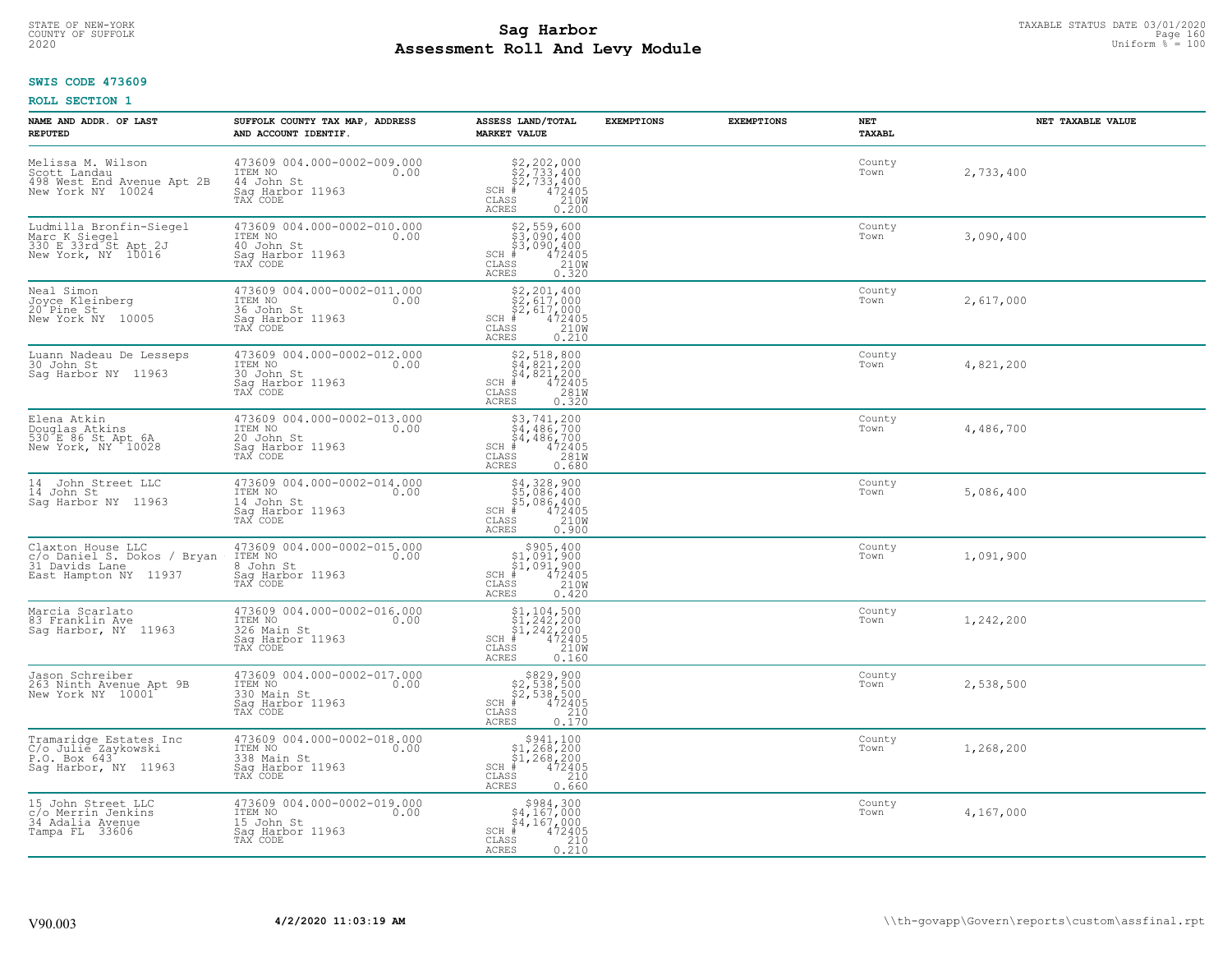# STATE OF NEW-YORK TAXABLE STATUS DATE 03/01/2020<br>COUNTY OF SUFFOLK Page 161 Page 161 **Assessment Roll And Levy Module Example 2020** Uniform  $\frac{1}{8}$  = 100

#### **SWIS CODE 473609**

| NAME AND ADDR. OF LAST<br><b>REPUTED</b>                                                                                           | SUFFOLK COUNTY TAX MAP, ADDRESS<br>AND ACCOUNT IDENTIF.                                              | ASSESS LAND/TOTAL<br><b>MARKET VALUE</b>                                                                                                                                                          | <b>EXEMPTIONS</b> | <b>EXEMPTIONS</b> | <b>NET</b><br>TAXABL | NET TAXABLE VALUE |
|------------------------------------------------------------------------------------------------------------------------------------|------------------------------------------------------------------------------------------------------|---------------------------------------------------------------------------------------------------------------------------------------------------------------------------------------------------|-------------------|-------------------|----------------------|-------------------|
| Susan Penzner<br>5 E 73rd St<br>New York NY 10021                                                                                  | 473609 004.000-0002-020.000<br>ITEM NO<br>0.00<br>7 W Henry St<br>Sag Harbor 11963<br>TAX CODE       | \$654,700<br>\$902,900<br>\$902,900<br>472405<br>SCH #<br>CLASS<br>$\frac{210}{0.230}$<br><b>ACRES</b>                                                                                            |                   |                   | County<br>Town       | 902,900           |
| SME 344 Main Street Developm 473609 004.000-0002-023.000<br>84 Business Park Drive Suite ITEM NO 100002-023.000<br>Armonk NY 10504 | Sag Harbor 11963<br>TAX CODE                                                                         | $$730, 400$<br>$$2, 956, 700$<br>$$2, 956, 700$<br>$472405$<br>$$35$<br>$$210$<br>SCH #<br><b>CLASS</b><br>0.310<br>ACRES                                                                         |                   |                   | County<br>Town       | 2,956,700         |
| Lawrence Kempf<br>Maria Kempf<br>14 E 69th St Apt 2F<br>New York, NY 10021                                                         | 473609 004.000-0002-024.000<br>ITEM NO<br>0.00<br>352 Main St<br>Sag Harbor 11963<br>TAX CODE        | \$660,700<br>\$954,100<br>\$954,100<br>472405<br>SCH #<br>210<br>CLASS<br>0.170<br><b>ACRES</b>                                                                                                   |                   |                   | County<br>Town       | 954,100           |
| Jeffrey C Peters<br>Mary Ann Miller<br>PO Box 677<br>Sag Harbor, NY 11963                                                          | 473609 004.000-0002-026.000<br>ITEM NO<br>0.00<br>356 Main St<br>Sag Harbor 11963<br>TAX CODE        | \$522,600<br>\$780,200<br>\$780,200<br>\$780,200<br>SCH #<br>CLASS<br>210<br>ACRES<br>0.130                                                                                                       |                   |                   | County<br>Town       | 780,200           |
| Heather Buchanan<br>360 Main St<br>Sag Harbor, NY 11963                                                                            | 473609 004.000-0002-027.000<br>ITEM NO<br>0.00<br>360 Main St<br>Sag Harbor 11963<br>TAX CODE        | \$542,700<br>\$716,700<br>\$716,700<br>SCH #<br>472405<br>CLASS<br>$\begin{array}{c} 210 \\ 0.120 \end{array}$<br>ACRES                                                                           |                   |                   | County<br>Town       | 716,700           |
| Dawn Hagen<br>PO Box 224<br>Water Mill NY 11976                                                                                    | 473609 004.000-0002-028.002<br>ITEM NO<br>0.00<br>364 Main St<br>Sag Harbor 11963<br>TAX CODE        | $\begin{array}{r}  \  \  \, 5628,700 \\  \  \, 51,074,900 \\  \  \, 51,074,900 \\  \  \  \, 472405 \\  \  \  \, 85 \\  \  \  \, 0.220 \end{array}$<br>$SCH$ #<br>$\mathtt{CLASS}$<br><b>ACRES</b> |                   |                   | County<br>Town       | 1,074,900         |
| Kathleen Jean Boziwick<br>Ilya Oshman<br>Apt #4c-s<br>711 West End Ave<br>New York, NY 10025-6886                                  | 473609 004.000-0002-028.003<br>ITEM NO<br>0.00<br>17 W Henry St<br>Sag Harbor 11963<br>TAX CODE      | $$574,300$<br>$$1,042,700$<br>$$1,042,700$<br>$$472405$<br>$SCH$ #<br>$\mathtt{CLASS}$<br>$\begin{array}{c} 210 \\ 0.300 \end{array}$<br><b>ACRES</b>                                             |                   |                   | County<br>Town       | 1,042,700         |
| Edelmira Nye<br>120 E 37th St<br>New York, NY 10016                                                                                | 473609 004.000-0002-029.000<br>ITEM NO<br>0.00<br>370 Main St<br>Saq Harbor 11963<br>TAX CODE        | \$661,600<br>\$963,300<br>\$963,300<br>472405<br>SCH #<br>$0.220$<br>0.260<br>CLASS<br><b>ACRES</b>                                                                                               |                   |                   | County<br>Town       | 963,300           |
| Robert Zlobec<br>P.O. Box 1761<br>Saq Harbor NY 11963                                                                              | 473609 004.000-0002-030.000<br>ITEM NO<br>0.00<br>1363 Brick Kiln Rd<br>Saq Harbor 11963<br>TAX CODE | \$600,800<br>\$818,500<br>\$818,500<br>472405<br>SCH #<br>CLASS<br>$\frac{210}{0.280}$<br>ACRES                                                                                                   |                   |                   | County<br>Town       | 818,500           |
| P & I East End, LLC<br>Pembrooke & Ives<br>330 W 38th St Suite 1001<br>New York NY 10018                                           | 473609 004.000-0002-033.000<br>ITEM NO<br>12 W Henry St<br>0.00<br>Saq Harbor 11963<br>TAX CODE      | \$698,800<br>\$3,580,800<br>\$3,580,800<br>#472405<br>$SCH$ #<br>$\begin{array}{c} 210 \\ 0.280 \end{array}$<br>CLASS<br>ACRES                                                                    |                   |                   | County<br>Town       | 3,580,800         |
| Alice E Mayhew<br>33 Fifth Ave<br>New York NY 10003                                                                                | 473609 004.000-0002-035.001<br>ITEM NO<br>0.00<br>8 W Henry St<br>Sag Harbor 11963<br>TAX CODE       | \$628,100<br>\$726,400<br>\$726,400<br>472405<br>SCH #<br>CLASS<br>0.200<br>ACRES                                                                                                                 |                   |                   | County<br>Town       | 726,400           |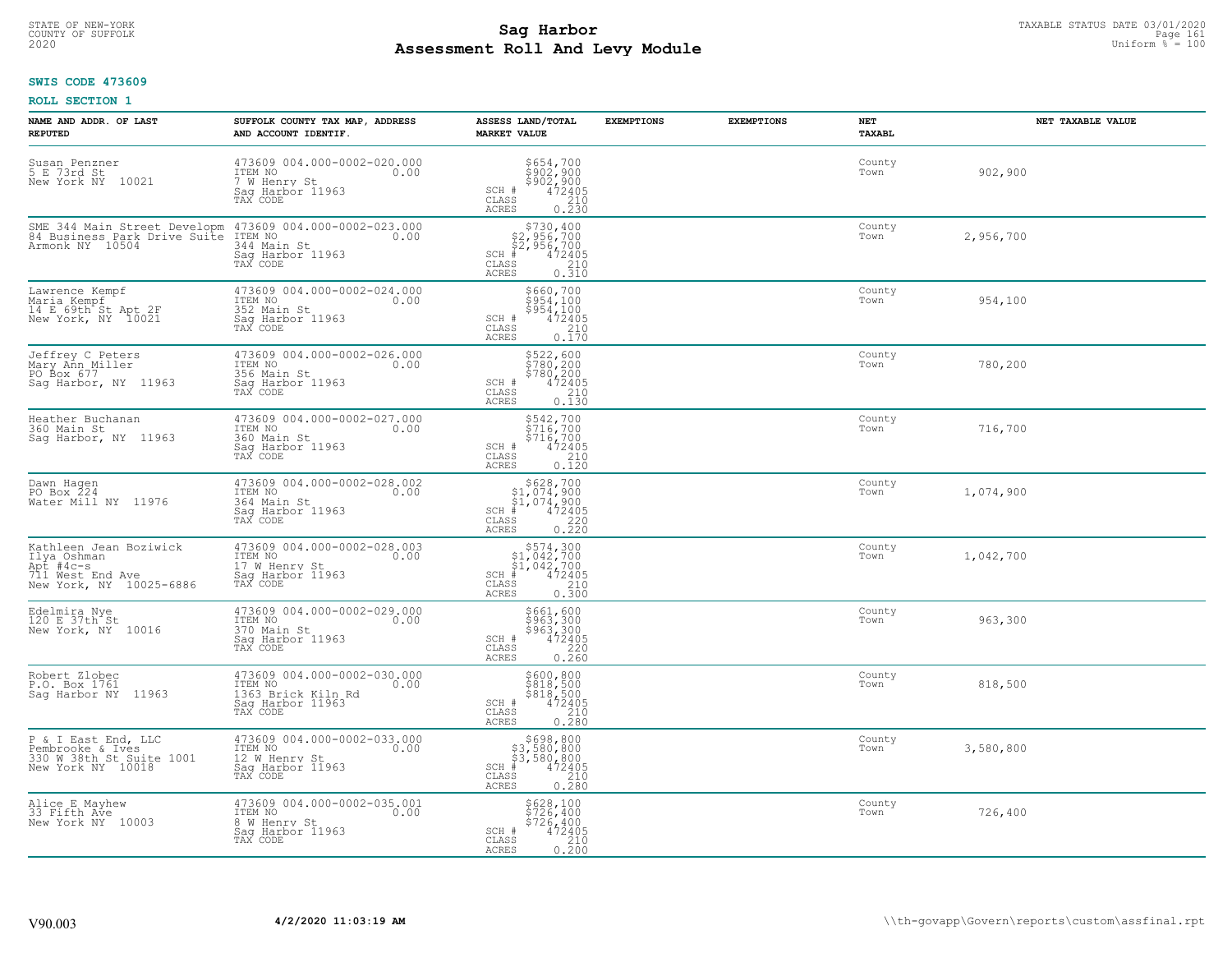# STATE OF NEW-YORK TAXABLE STATUS DATE 03/01/2020<br>COUNTY OF SUFFOLK Page 162 **Assessment Roll And Levy Module Example 2020** Uniform  $\frac{1}{8}$  = 100

#### **SWIS CODE 473609**

| NAME AND ADDR. OF LAST<br><b>REPUTED</b>                                                             | SUFFOLK COUNTY TAX MAP, ADDRESS<br>AND ACCOUNT IDENTIF.                                              | ASSESS LAND/TOTAL<br><b>MARKET VALUE</b>                                                                                                                                                                                                                                                                                                                                                        | <b>EXEMPTIONS</b>   | <b>EXEMPTIONS</b> | NET<br>TAXABL  | NET TAXABLE VALUE |
|------------------------------------------------------------------------------------------------------|------------------------------------------------------------------------------------------------------|-------------------------------------------------------------------------------------------------------------------------------------------------------------------------------------------------------------------------------------------------------------------------------------------------------------------------------------------------------------------------------------------------|---------------------|-------------------|----------------|-------------------|
| Alice E Mayhew<br>Leonard Mayhew<br>P.O. Box 1648<br>Sag Harbor, NY 11963                            | 473609 004.000-0002-036.000<br>ITEM NO<br>0.00<br>27 John St<br>Saq Harbor 11963<br>TAX CODE         | $$955,300\n$1,334,000\n$1,334,000\n# 472405\n35\n210$<br>$SCH$ #<br>CLASS<br><b>ACRES</b><br>0.330                                                                                                                                                                                                                                                                                              |                     |                   | County<br>Town | 1,334,000         |
| Judi Caron<br>124 W Henry St<br>Saq Harbor <sup>*</sup> NY 11963                                     | 473609 004.000-0002-037.003<br>ITEM NO<br>0.00<br>124 W Henry St<br>Saq Harbor<br>TAX CODE           | $$771,600$<br>$$4,112,700$<br>$$4,112,700$<br>$$4,112,700$<br>$SCH$ #<br>472405<br>CLASS<br>$\frac{210}{0.280}$<br>ACRES                                                                                                                                                                                                                                                                        |                     |                   | County<br>Town | 4,112,700         |
| Jonas Karlsson Fotofgraf AB<br>37 John St<br>Saq Harbor NY 11963                                     | 473609 004.000-0002-037.004<br>ITEM NO<br>0.00<br>37 John St<br>Saq Harbor<br>TAX CODE               | $$1, 235, 300$<br>$$1, 720, 100$<br>$$1, 720, 100$<br>$$472405$<br>$SCH$ #<br>CLASS<br>210<br>0.620<br>ACRES                                                                                                                                                                                                                                                                                    |                     |                   | County<br>Town | 1,720,100         |
| JKL Sag Harbor, LLC<br>34 Allamanda Ave<br>Key West FL 33040                                         | 473609 004.000-0002-038.001<br>ITEM NO<br>0.00<br>55 John St<br>Saq Harbor 11963<br>TAX CODE         | $\begin{array}{c} $811,900 \\ $1,002,700 \\ $1,002,700 \\ $1,002,700 \end{array}$<br>$SCH$ #<br>$\frac{472405}{210}$<br>CLASS<br><b>ACRES</b><br>0.140                                                                                                                                                                                                                                          |                     |                   | County<br>Town | 1,002,700         |
| Paul B. Boardman<br>Marie Aiello Boardman<br>49 John Street<br>Sag Harbor NY 11963                   | 473609 004.000-0002-038.002<br>ITEM NO<br>0.00<br>49 John St<br>Sag Harbor 11963<br>TAX CODE         | \$791,600<br>$\begin{array}{c} 31,901,700 \\ 51,073,700 \\ * & 472405 \\ * & 210 \\ * & 210 \\ * & 210 \\ * & 210 \\ * & 210 \\ * & 210 \\ * & 210 \\ * & 210 \\ * & 210 \\ * & 210 \\ * & 210 \\ * & 210 \\ * & 210 \\ * & 210 \\ * & 210 \\ * & 210 \\ * & 210 \\ * & 210 \\ * & 210 \\ * & 210 \\ * & 210 \\ * & 210 \\ * & 210 \\ * & 210 \\ * & 210 \\ * & 2$<br>$SCH$ #<br>CLASS<br>ACRES |                     |                   | County<br>Town | 1,073,700         |
| Fresh Start R9 LLC<br>C/O Irv Dayan, Marice Max In ITEM NO<br>49 W 27th St FL 5<br>New York NY 10001 | 473609 004.000-0002-039.001<br>0.00<br>27 Columbia St<br>Village of Sag Harbor<br>TAX CODE           | $$1,048,900$<br>$$2,336,100$<br>$$2,336,100$<br>$$472405$<br>$SCH$ #<br>CLASS<br>281<br>ACRES<br>0.460                                                                                                                                                                                                                                                                                          |                     |                   | County<br>Town | 2,336,100         |
| Andrew Wilson Green II<br>23 Columbia Street<br>Saq Harbor NY 11963                                  | 473609 004.000-0002-040.000<br>ITEM NO<br>0.00<br>23 Columbia St<br>Sag Harbor 11963<br>TAX CODE     | \$558,100<br>\$812,100<br>\$812,100<br>472405<br>SCH #<br>CLASS<br>210<br>0.280<br>ACRES                                                                                                                                                                                                                                                                                                        |                     |                   | County<br>Town | 812,100           |
| Bruce A. Stafford, Sr.<br>P.O. Box 1602<br>2 Havens Ln<br>Saq Harbor NY 11963                        | 473609 004.000-0002-041.000<br>0.00<br>2 Havens Ln<br>Saq Harbor 11963<br>TAX CODE                   | \$384,600<br>\$480,300<br>\$480,300<br>472405<br>SCH #<br>CLASS<br>210<br><b>ACRES</b><br>0.240                                                                                                                                                                                                                                                                                                 | \$48,030<br>Volunte |                   | County<br>Town | 432,270           |
| Daniel Stern<br>Gloria Stern<br>4 Havens Ln<br>Sag Harbor, NY 11963                                  | 473609 004.000-0002-044.008<br>1TEM NO 0.00<br>4 Havens Ln<br>Saq Harbor 11963<br>TAX CODE           | $\begin{array}{c} $770,100 \\ $1,033,800 \\ $1,033,800 \end{array}$<br>$SCH$ #<br>472405<br>CLASS<br>210<br>ACRES<br>1.300                                                                                                                                                                                                                                                                      |                     |                   | County<br>Town | 1,033,800         |
| Edward Corcoran<br>Tatsiana Ramanava<br>6 Havens Ln<br>Saq Harbor NY 11963                           | 473609 004.000-0002-044.009<br>ITEM NO<br>0.00<br>6 Havens Ln<br>Sag Harbor 11963<br>TAX CODE        | \$809,500<br>\$998,700<br>\$998,700<br>SCH #<br>472405<br>210<br>CLASS<br>1.600<br><b>ACRES</b>                                                                                                                                                                                                                                                                                                 |                     |                   | County<br>Town | 998,700           |
| Paul Keady<br>230 Jay St Apt 2B<br>Brooklyn, NY <sup>+</sup> 11201                                   | 473609 004.000-0002-044.010<br>ITEM NO<br>0.00<br>32 Jesse Halsey Ln<br>Saq Harbor 11963<br>TAX CODE | $\begin{array}{c} $893, 800 \\ $1, 107, 500 \\ $1, 107, 500 \end{array}$<br>472405<br>$SCH$ #<br>CLASS<br>210<br>ACRES<br>1.320                                                                                                                                                                                                                                                                 |                     |                   | County<br>Town | 1,107,500         |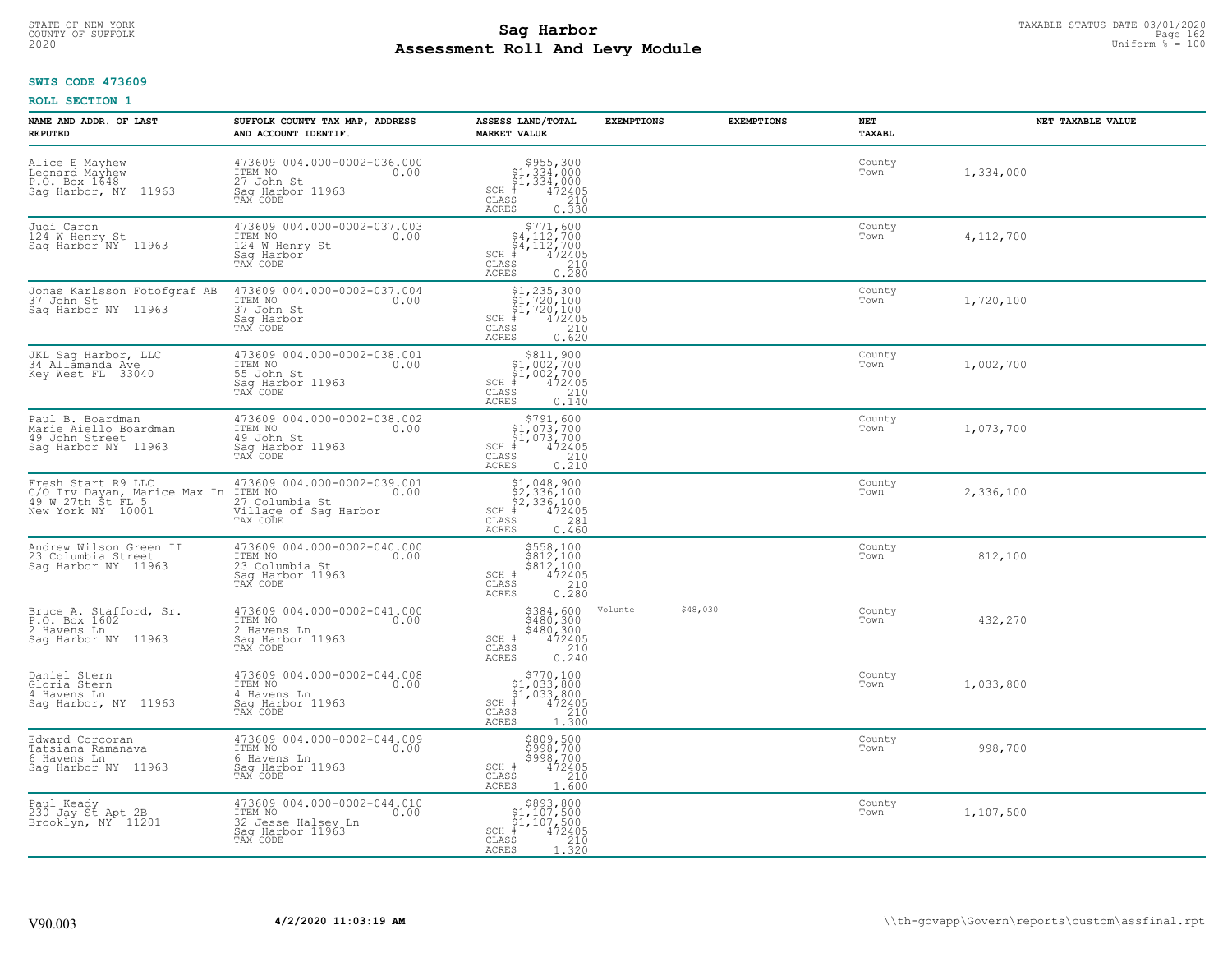# TAXABLE STATUS DATE 03/01/2020<br>COUNTY OF SUFFOLK Page 163 **Assessment Roll And Levy Module Example 2020** Uniform  $\frac{1}{8}$  = 100

#### **SWIS CODE 473609**

| NAME AND ADDR. OF LAST<br><b>REPUTED</b>                                                                                                                                              | SUFFOLK COUNTY TAX MAP, ADDRESS<br>AND ACCOUNT IDENTIF.                                              | ASSESS LAND/TOTAL<br><b>MARKET VALUE</b>                                                                                                   | <b>EXEMPTIONS</b> | <b>EXEMPTIONS</b> | <b>NET</b><br><b>TAXABL</b> | NET TAXABLE VALUE |
|---------------------------------------------------------------------------------------------------------------------------------------------------------------------------------------|------------------------------------------------------------------------------------------------------|--------------------------------------------------------------------------------------------------------------------------------------------|-------------------|-------------------|-----------------------------|-------------------|
| JKL Saq Pond LLC<br>34 Allamanda Ave<br>Key West FL 33040                                                                                                                             | 473609 004.000-0002-044.011<br>ITEM NO<br>0.00<br>59 John St<br>Village of Sag Harbor<br>TAX CODE    | $$1,095,000$<br>$$1,095,000$<br>$$1,095,000$<br>$*$ 472405<br>$SCH$ #<br>CLASS<br>311<br>ACRES<br>0.660                                    |                   |                   | County<br>Town              | 1,095,000         |
| Victoria Cane Duffy Hopper,<br>Victoria Duffy Hopper Living<br>15 Jesse Halsey Ln<br>Sag Harbor NY 11963                                                                              | 473609 004.000-0002-045.000<br>ITEM NO<br>0.00<br>8 Jesse Halsey Ln<br>Sag Harbor 11963<br>TAX CODE  | \$564,500<br>\$701,500<br>\$701,500<br>\$704,500<br>SCH #<br>CLASS<br>$\frac{210}{0.170}$<br>ACRES                                         |                   |                   | County<br>Town              | 701,500           |
| Douglas E Beverly<br>Carol A Beverly<br>Havens Ln<br>Saq Harbor, NY 11963                                                                                                             | 473609 004.000-0002-047.000<br>ITEM NO<br>0.00<br>1 Havens Ln<br>Sag Harbor 11963<br>TAX CODE        | \$668,000<br>\$896,000<br>$$896,000$<br>$472405$<br>SCH #<br>CLASS<br>210<br>0.460<br><b>ACRES</b>                                         |                   |                   | County<br>Town              | 896,000           |
| John Schroeder<br>Karin Schroeder<br>15 Columbia St<br>Saq Harbor, NY 11963                                                                                                           | 473609 004.000-0002-048.000<br>ITEM NO<br>0.00<br>15 Columbia St<br>Saq Harbor 11963<br>TAX CODE     | \$647,400<br>$5954,1005954,1004724050.490$<br>SCH #<br>CLASS<br><b>ACRES</b>                                                               | Volunte           | \$95,410          | County<br>Town              | 858,690           |
| Marilyn A Politi<br>Marilyn A ruille<br>Anthony Politic Botate 18 Jesse Halsey Ln<br>Edmund L Downes (Life Estate 18 Jesse Halsey Ln<br>Marilyn A Downes (Life Estat Saq Harbor 11963 | 473609 004.000-0002-049.001<br>0.00                                                                  | \$700,800<br>\$1,072,000<br>\$1,072,000<br>#472405<br>$SCH$ #<br>CLASS<br>$\frac{210}{0.640}$<br>ACRES                                     | Persons           | \$536,000         | County<br>Town              | 536,000           |
| Maxine N Liao<br>12 Jessie Halsey Ln<br>Sag Harbor, NY 11963                                                                                                                          | 473609 004.000-0002-050.000<br>TTEM NO 0.00<br>12 Jesse Halsey Ln<br>Sag Harbor 11963<br>TAX CODE    | \$562,500<br>\$733,500<br>\$733,500<br>472405<br>SCH #<br>$\frac{210}{0.310}$<br>CLASS<br><b>ACRES</b>                                     |                   |                   | County<br>Town              | 733,500           |
| Alexandra L. McLaughlin<br>29 Linda Ln<br>Saq Harbor NY 11963                                                                                                                         | 473609 004.000-0002-051.000<br>TTEM NO 0.00<br>6 Columbia St<br>Sag Harbor 11963<br>TAX CODE         | \$556,300<br>\$689,400<br>\$689,400<br>472405<br>SCH #<br>CLASS<br>210<br>0.430<br><b>ACRES</b>                                            |                   |                   | County<br>Town              | 689,400           |
| Monika Zasada<br>PO Box 3024<br>Saq Harbor, NY<br>11963                                                                                                                               | 473609 004.000-0002-052.000<br>ITEM NO<br>0.00<br>1337 Brick Kiln Rd<br>Sag Harbor 11963<br>TAX CODE | \$563,200<br>\$794,600<br>\$794,600<br>SCH #<br>472405<br>210<br>CLASS<br><b>ACRES</b><br>0.240                                            |                   |                   | County<br>Town              | 794,600           |
| Gordon Gagliano<br>Ursula Hegi<br>PO Box 2917<br>Sag Harbor, NY 11963                                                                                                                 | 473609 004.000-0002-053.001<br>ITEM NO<br>1331 Brick Kiln Rd<br>0.00<br>Sag Harbor 11963<br>TAX CODE | $$1,031,900$<br>$$1,245,900$<br>$$1,245,900$<br>$472405$<br>$35$<br>$1210M$<br>$SCH$ #<br>$\mathtt{CLASS}$<br>ACRES<br>1.600               |                   |                   | County<br>Town              | 1,245,900         |
| Richard J La Tuga<br>Kathleen La Tuga<br>15 Trescott Pl<br>Fort Salonga, NY 11768                                                                                                     | 473609 004.000-0002-057.003<br>TTEM NO 0.00<br>36 Bluff Point Rd<br>Sag Harbor 11963<br>TAX CODE     | \$822,100<br>$\begin{array}{r} 8822,100 \\ 8822,100 \\ 472405 \\ 0.550 \end{array}$<br>SCH #<br>CLASS<br><b>ACRES</b>                      |                   |                   | County<br>Town              | 822,100           |
| Andrew S. Levine<br>Michelle I. Levine<br>1 Marbourne Drive<br>Mamaroneck NY 10543                                                                                                    | 473609 004.000-0002-057.004<br>ITEM NO<br>0.00<br>6 Morris Cove Ln<br>Sag Harbor 11963<br>TAX CODE   | $\begin{array}{r}  \  \  \, 822,100\\  54,685,500\\  54,685,500\\ *\\ 35 \\ 210 \\ *\\ 55 \\ 0.550 \end{array}$<br>SCH #<br>CLASS<br>ACRES |                   |                   | County<br>Town              | 4,685,500         |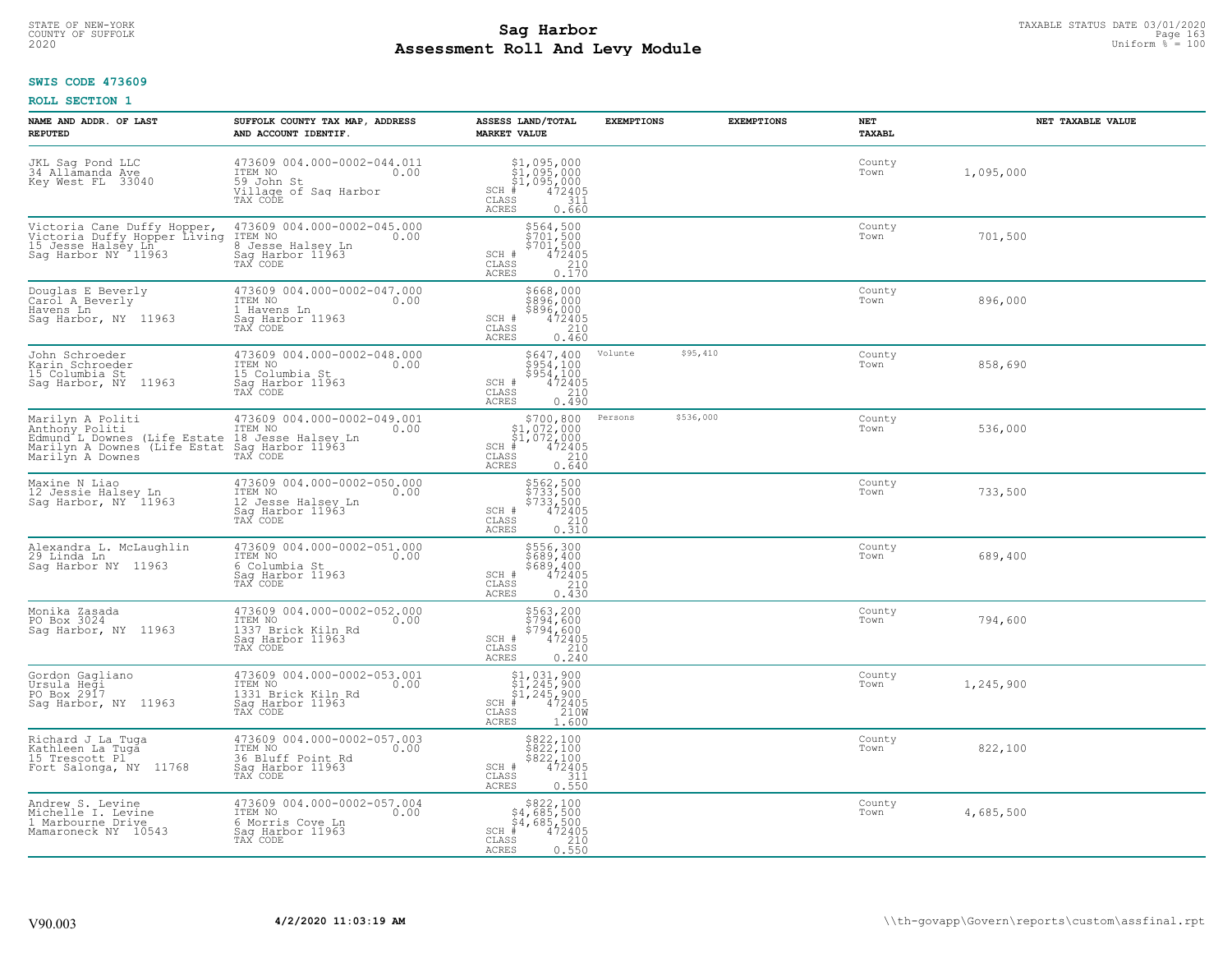# STATE OF NEW-YORK TAXABLE STATUS DATE 03/01/2020<br>26 Page 164 **Sag Harbor** State of Suffolk Page 164 **Assessment Roll And Levy Module Example 2020** Uniform  $\frac{1}{8}$  = 100

### **SWIS CODE 473609**

| NAME AND ADDR. OF LAST<br><b>REPUTED</b>                                                              | SUFFOLK COUNTY TAX MAP, ADDRESS<br>AND ACCOUNT IDENTIF.                                                   | ASSESS LAND/TOTAL<br><b>MARKET VALUE</b>                                                                                                           | <b>EXEMPTIONS</b> |           | <b>EXEMPTIONS</b> | NET<br>TAXABL  | NET TAXABLE VALUE |
|-------------------------------------------------------------------------------------------------------|-----------------------------------------------------------------------------------------------------------|----------------------------------------------------------------------------------------------------------------------------------------------------|-------------------|-----------|-------------------|----------------|-------------------|
| Horst Krudelbach<br>Hildburg Krudelbach<br>Bluff Point Rd<br>Saq Harbor, NY 11963                     | 473609 004.000-0002-058.001<br>ITEM NO<br>0.00<br>44 Bluff Point Rd<br>Saq Harbor 11963<br>TAX CODE       | \$816,200<br>$$1,057,600$<br>$$1,057,600$<br>$*$ 472405<br>SCH #<br>CLASS<br>210<br><b>ACRES</b><br>0.630                                          | Persons           | \$528,800 |                   | County<br>Town | 528,800           |
| Marina V. Badilla<br>Jose Badilla<br>29 Morris Cove Lane<br>Sag Harbor NY 11963                       | 473609 004.000-0002-059.001<br>ITEM NO<br>0.00<br>60 Bluff Point Rd<br>Sag Harbor 11963<br>TAX CODE       | $$316, 200$<br>$$1, 536, 200$<br>$$1, 536, 200$<br>$472405$<br>$$210$<br>$SCH$ #<br>CLASS<br><b>ACRES</b><br>0.630                                 |                   |           |                   | County<br>Town | 1,536,200         |
| Richard Chalmers<br>11 E 29th St Apt PH<br>New York NY 10016                                          | 473609 004.000-0002-060.002<br>ITEM NO<br>0.00<br>52 Bluff Point Rd<br>Village of Sag Harbor<br>TAX CODE  | \$1,019,700<br>\$2,930,300<br>\$2,930,300<br>\$4,930,300<br>$SCH$ #<br>CLASS<br>$\frac{210}{0.790}$<br><b>ACRES</b>                                |                   |           |                   | County<br>Town | 2,930,300         |
| Richard L Roth<br>Christine B Roth<br>295 Central Park We<br>New York, NY 10024                       | 473609 004.000-0002-061.001<br>ITEM NO<br>0.00<br>348 Main St<br>Saq Harbor 11963<br>TAX CODE             | \$645,100<br>\$813,300<br>\$813,300<br>472405<br>SCH #<br>$\mathtt{CLASS}$<br>$\frac{210}{0.210}$<br><b>ACRES</b>                                  |                   |           |                   | County<br>Town | 813,300           |
| Kristen Widunas<br>George Widunas<br>28 Jesse Halsey Ln<br>28 Jesse Halsey Ln<br>Sag Harbor, NY 11963 | 473609 004.000-0002-062.000<br>TTEM NO 0.00<br>0.00<br>28 Jesse Halsey Ln<br>Saq Harbor 11963<br>TAX CODE | \$423,000<br>\$531,100<br>\$531,100<br>472405<br>SCH #<br>CLASS<br>210<br><b>ACRES</b><br>0.180                                                    |                   |           |                   | County<br>Town | 531,100           |
| 26 John LLC<br>156 Little Noyack Path<br>Watermill NY 11976                                           | 473609 004.000-0002-063.000<br>ITEM NO<br>0.00<br>26 John St<br>Sag Harbor 11963<br>TAX CODE              | $$2,147,800$<br>$$2,373,800$<br>$$2,373,800$<br>$*$<br>$472405$<br>$2100$<br>SCH #<br>CLASS<br><b>ACRES</b><br>0.210                               |                   |           |                   | County<br>Town | 2,373,800         |
| David Ward<br>Mary Ward<br>P.O. Box 1583<br>Madison Ave<br>Saq Harbor, NY 11963                       | 473609 004.000-0002-064.000<br>ITEM NO<br>0.00<br>11 Columbia St<br>Sag Harbor 11963<br>TAX CODE          | $\begin{array}{r} 5635, 500 \\ 5919, 300 \\ 5919, 300 \\ 472405 \\ 2405 \\ 2400 \end{array}$<br>SCH #<br>$\mathtt{CLASS}$<br><b>ACRES</b><br>0.490 | veteran           | \$75,000  |                   | County<br>Town | 844,300           |
| David Florence<br>525 W 52nd St Apt 22 D-N<br>New York NY 10019                                       | 473609 004.000-0002-065.001<br>ITEM NO<br>0.00<br>11W Henry St<br>Saq Harbor 11963<br>TAX CODE            | \$606,500<br>\$989,400<br>\$989,400<br>472405<br>SCH #<br>CLASS<br>210<br>ACRES<br>0.310                                                           |                   |           |                   | County<br>Town | 989,400           |
| Monika Zasada<br>PO Box 3024<br>Sag Harbor, NY 11963                                                  | 473609 004.000-0002-066.000<br>ITEM NO<br>0.00<br>13 Brick Kiln Rd<br>Saq Harbor 11963<br>TAX CODE        | $$6,700$<br>$$6,700$<br>$$6,700$<br>SCH #<br>472405<br>CLASS<br>311<br><b>ACRES</b><br>0.190                                                       |                   |           |                   | County<br>Town | 6,700             |
| 33 Morris Cove Realty LLC<br>c/o PG Genatt<br>3333 New Hyde Park Rd Suite<br>New York NY 11042        | 473609 004.000-0003-001.000<br>ITEM NO<br>0.00<br>33 Morris Cove Ln<br>Sag Harbor 11963                   | \$1,921,200<br>\$2,977,900<br>\$2,977,900<br># 472405<br>\$5 210M<br>$SCH$ #<br>CLASS<br>ACRES<br>0.920                                            |                   |           |                   | County<br>Town | 2,977,900         |
| Marina Leous<br>Jose R Badilla<br>PO Box 857<br>Sag Harbor, NY 11963                                  | 473609 004.000-0003-002.000<br>ITEM NO<br>0.00<br>29 Morris Cove Ln<br>Sag Harbor 11963<br>TAX CODE       | \$1,756,400<br>\$2,370,200<br>\$2,370,200<br># 472405<br>\$5 210M<br>$SCH$ #<br>CLASS<br>ACRES<br>0.930                                            |                   |           |                   | County<br>Town | 2,370,200         |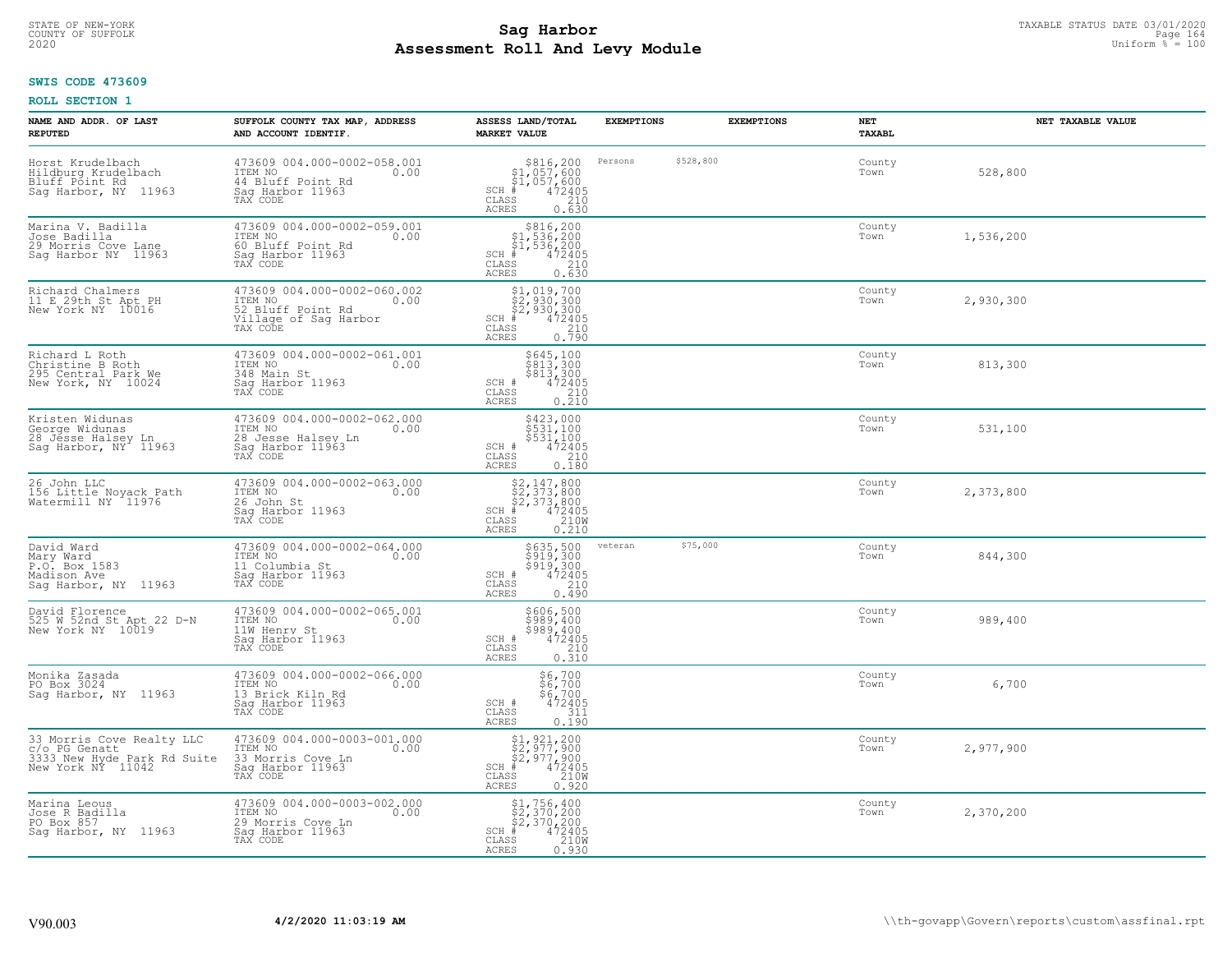# STATE OF NEW-YORK TAXABLE STATUS DATE 03/01/2020<br>COUNTY OF SUFFOLK Page 165 **Assessment Roll And Levy Module Example 2020** Uniform  $\frac{1}{8}$  = 100

#### **SWIS CODE 473609**

| NAME AND ADDR. OF LAST<br><b>REPUTED</b>                                                              | SUFFOLK COUNTY TAX MAP, ADDRESS<br>AND ACCOUNT IDENTIF.                                              | ASSESS LAND/TOTAL<br><b>MARKET VALUE</b>                                                                                                  | <b>EXEMPTIONS</b>    | <b>EXEMPTIONS</b> | NET<br><b>TAXABL</b> | NET TAXABLE VALUE |
|-------------------------------------------------------------------------------------------------------|------------------------------------------------------------------------------------------------------|-------------------------------------------------------------------------------------------------------------------------------------------|----------------------|-------------------|----------------------|-------------------|
| Anna Leong<br>25 Morris Cove Ln<br>Saq Harbor, NY 11963                                               | 473609 004.000-0003-003.000<br>ITEM NO<br>0.00<br>25 Morris Cove Ln<br>Saq Harbor 11963<br>TAX CODE  | SCH<br>CLASS<br>ACRES<br>0.860                                                                                                            |                      |                   | County<br>Town       | 1,873,000         |
| William Bryan Plummer<br>288 Overlook Dr<br>Greenwich, CT 06830                                       | 473609 004.000-0003-004.000<br>ITEM NO<br>0.00<br>21 Morris Cove Ln<br>Saq Harbor 11963<br>TAX CODE  | $$2,491,000\n$2,491,000\n$2,491,000\n# 472405\n85\n210M$<br>$SCH$ #<br>CLASS<br>0.930<br>ACRES                                            |                      |                   | County<br>Town       | 2,491,000         |
| Michael Asher<br>18 Eastgate Dr<br>Sayville NY 11782                                                  | 473609 004.000-0003-005.000<br>ITEM NO<br>0.00<br>17 Morris Cove Ln<br>Sag Harbor 11963<br>TAX CODE  | $$1, 517, 600$<br>$$1, 712, 300$<br>$$1, 712, 300$<br>$472405$<br>$$210M$<br>$SCH$ #<br>CLASS<br>ACRES<br>0.950                           |                      |                   | County<br>Town       | 1,712,300         |
| Joseph A. Tuana<br>116 Central Park South 10-N<br>New York NY 10019                                   | 473609 004.000-0003-006.000<br>ITEM NO<br>0.00<br>11 Morris Cove Ln<br>Saq Harbor 11963<br>TAX CODE  | \$1,577,300<br>\$1,762,800<br>51,762,800<br>$SCH$ #<br>$\frac{472405}{210W}$<br>CLASS<br><b>ACRES</b><br>0.980                            |                      |                   | County<br>Town       | 1,762,800         |
| James S Henry<br>Rfd 2<br>Morris Cove Ln<br>Sag Harbor, NY 11963                                      | 473609 004.000-0003-007.000<br>ITEM NO<br>0.00<br>7 Morris Cove Ln<br>Saq Harbor 11963<br>TAX CODE   | $$1,856,900$<br>$$2,173,200$<br>$$2,173,200$<br>$472405$<br>$$2100$<br>$$2100$<br>$SCH$ #<br>CLASS<br>ACRES<br>1,170                      |                      |                   | County<br>Town       | 2,173,200         |
| Clemence Rasigni<br>35 W 15th St Apt 10D<br>New York NY 10011                                         | 473609 004.000-0003-008.001<br>ITEM NO<br>0.00<br>5 Morris Cove Ln<br>Saq Harbor 11963<br>TAX CODE   | $$1,301,500$<br>$$1,550,000$<br>$$1,550,000$<br>$*$<br>$472405$<br>$*$<br>$2100$<br>SCH #<br>CLASS<br>1.490<br>ACRES                      | \$125,000<br>veteran |                   | County<br>Town       | 1,425,000         |
| Agnes Marton<br>15 E 26th St Apt 11A<br>New York NY 10010                                             | 473609 004.000-0003-009.000<br>ITEM NO<br>0.00<br>33 Jesse Halsey Ln<br>Sag Harbor 11963<br>TAX CODE | \$1,563,700<br>\$2,197,700<br>\$2,197,700<br>#472405<br>$SCH$ #<br>210W<br>CLASS<br><b>ACRES</b><br>1.040                                 |                      |                   | County<br>Town       | 2,197,700         |
| Susan Davis<br>21 Jesse Halsey Ln<br>Sag Harbor NY 11963                                              | 473609 004.000-0003-010.000<br>ITEM NO<br>0.00<br>21 Jesse Halsey Ln<br>Saq Harbor 11963<br>TAX CODE | $\begin{array}{l} $1,684,000\\ $1,853,000\\ $1,853,000\\ *\\ *\\ 210M\\ *\\ 210M\\ *\\ \end{array}$<br>$SCH$ #<br>CLASS<br>ACRES<br>1.120 |                      |                   | County<br>Town       | 1,853,000         |
| Victoria Duffy Hopper Living<br>Victoria Cane Hopper, Truste<br>51 Fifth Ave 15C<br>New York NY 10003 | 473609 004.000-0003-011.000<br>0.00 0.00<br>15 Jesse Halsey Ln<br>Saq Harbor 11963                   | $$1, 448, 400$<br>$$1, 652, 900$<br>$$1, 652, 900$<br>$472405$<br>$32100$<br>SCH<br>CLASS<br>ACRES<br>1.020                               |                      |                   | County<br>Town       | 1,652,900         |
| Power Test Realty Company<br>Limited Partnership<br>125 Jericho Tpke<br>Jericho, NY 11753             | 473609 005.000-0001-001.000<br>ITEM NO<br>0.00<br>378 Main St<br>Sag Harbor 11963<br>TAX CODE        | \$256,000<br>\$819,300<br>\$819,300<br>472405<br>SCH #<br>432<br>CLASS<br><b>ACRES</b><br>0.430                                           |                      |                   | County<br>Town       | 819,300           |
| The Labrozzi Family Limited<br>1362 Brick Kiln Rd<br>Saq Harbor, NY 11963                             | 473609 005.000-0001-002.000<br>ITEM NO<br>1362 Brick Kiln Rd<br>0.00<br>Sag Harbor 11963<br>TAX CODE | \$458,400<br>\$458,400<br>\$458,400<br>SCH #<br>472405<br>311<br>CLASS<br>ACRES<br>0.420                                                  |                      |                   | County<br>Town       | 458,400           |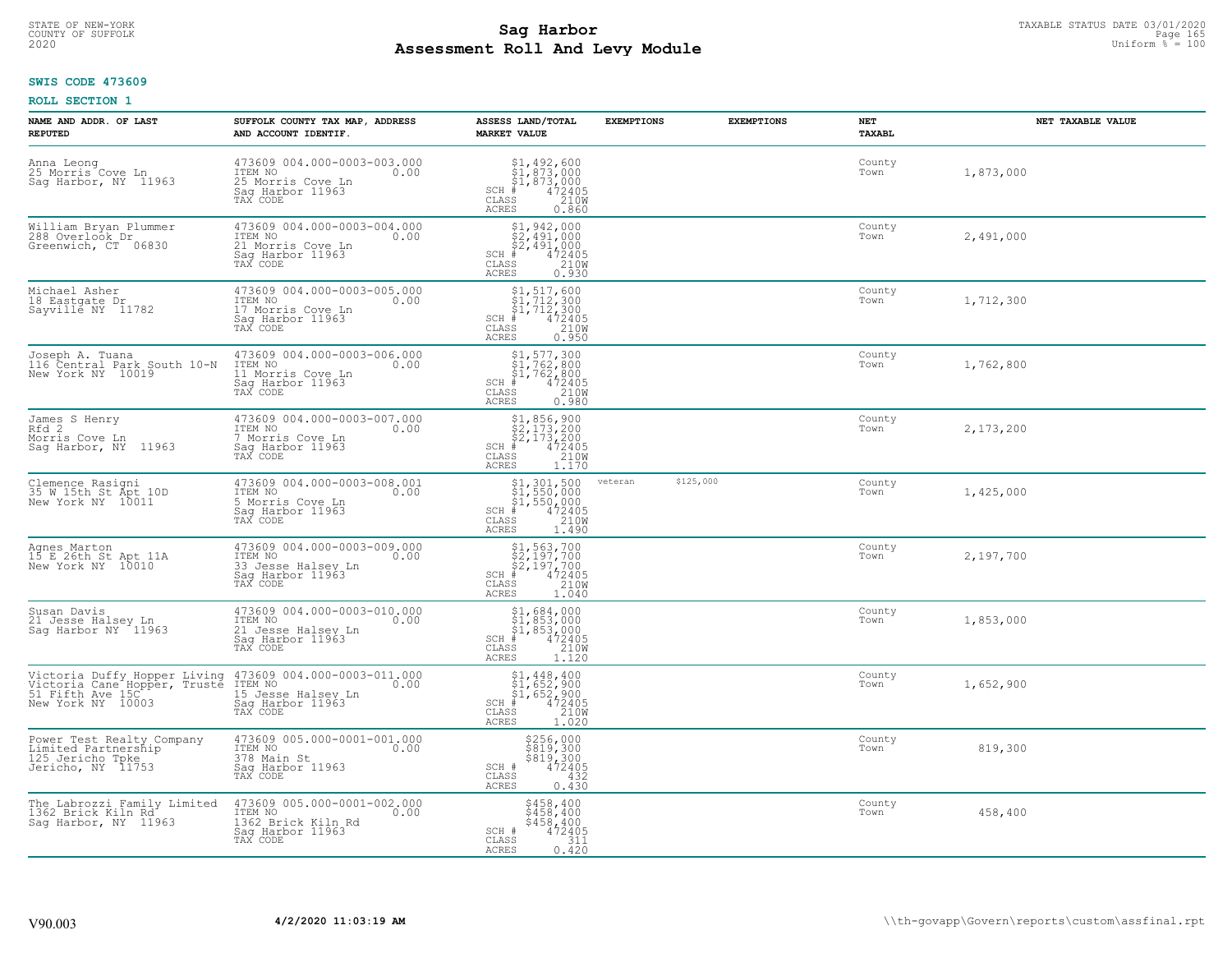# STATE OF NEW-YORK TAXABLE STATUS DATE 03/01/2020<br>COUNTY OF SUFFOLK Page 166 **Assessment Roll And Levy Module Example 2020** Uniform  $\frac{1}{8}$  = 100

#### **SWIS CODE 473609**

| NAME AND ADDR. OF LAST<br><b>REPUTED</b>                                                                | SUFFOLK COUNTY TAX MAP, ADDRESS<br>AND ACCOUNT IDENTIF.                                         | ASSESS LAND/TOTAL<br><b>MARKET VALUE</b>                                                                                | <b>EXEMPTIONS</b>    | <b>EXEMPTIONS</b> | <b>NET</b><br>TAXABL | NET TAXABLE VALUE |
|---------------------------------------------------------------------------------------------------------|-------------------------------------------------------------------------------------------------|-------------------------------------------------------------------------------------------------------------------------|----------------------|-------------------|----------------------|-------------------|
| Monserrate C Alvarez<br>90 Pinehurst Ave Apt 4D<br>New York NY 10033                                    | 473609 005.000-0001-003.000<br>ITEM NO<br>0.00<br>382 Main St<br>Saq Harbor 11963<br>TAX CODE   | $$454, 700$<br>$$735, 900$<br>$$735, 900$<br>$472405$<br>210<br>SCH #<br>CLASS<br><b>ACRES</b><br>0.260                 |                      |                   | County<br>Town       | 735,900           |
| DAS Properties, LLC<br>3775 Noyac Road<br>Saq Harbor NY 11963                                           | 473609 005.000-0001-004.000<br>ITEM NO<br>0.00<br>386 Main St<br>Sag Harbor 11963<br>TAX CODE   | \$409,100<br>\$409,100<br>\$409,100<br>SCH #<br>$472405$<br>$311$<br>CLASS<br>0.280<br>ACRES                            |                      |                   | County<br>Town       | 409,100           |
| Cheryl L McMahon<br>5 Fordham St<br>Sag Harbor, NY 11963                                                | 473609 005.000-0001-005.000<br>ITEM NO<br>0.00<br>5 Fordham St<br>Sag Harbor 11963<br>TAX CODE  | \$500,100<br>\$857,500<br>\$857,500<br>\$857,500<br>472405<br>SCH #<br>210<br>CLASS<br>0.170<br>ACRES                   |                      |                   | County<br>Town       | 857,500           |
| Lynn Falkowski<br>68 Redwood Rd<br>Saq Harbor, NY 11963                                                 | 473609 005.000-0001-006.000<br>ITEM NO<br>0.00<br>7 Fordham St<br>Sag Harbor 11963<br>TAX CODE  | \$500,100<br>\$752,500<br>\$752,500<br>\$752,500<br>\$72405<br>\$710<br>\$170<br>SCH #<br>$\mathtt{CLASS}$<br>ACRES     |                      |                   | County<br>Town       | 752,500           |
| Leslee Sumner<br>18 Morningside Avenue Apt 7<br>New York NY 10026                                       | 473609 005.000-0001-007.000<br>ITEM NO<br>0.00<br>390 Main St<br>Saq Harbor 11963<br>TAX CODE   | \$454,100<br>\$561,300<br>\$561,300<br>\$561,300<br>\$72405<br>0.170<br>SCH #<br>$\mathtt{CLASS}$<br>ACRES              |                      |                   | County<br>Town       | 561,300           |
| Vincent Schiavoni<br>11 Fordham St<br>Sag Harbor NY 11963                                               | 473609 005.000-0001-008.000<br>ITEM NO<br>0.00<br>11 Fordham St<br>Sag Harbor 11963<br>TAX CODE | \$463,100<br>\$664,200<br>\$664,200<br>472405<br>SCH #<br>CLASS<br>210<br>ACRES<br>0.140                                |                      |                   | County<br>Town       | 664,200           |
| Marie S Mangano<br>Cabriel F Schiavoni<br>C/o Emily C Schiavoni<br>35 Pearl Ave<br>Holtsville, NY 11742 | 473609 005.000-0001-009.000<br>ITEM NO<br>0.00<br>15 Fordham St<br>Saq Harbor 11963<br>TAX CODE | $$463,100$<br>$$641,800$<br>$$641,800$<br>$472405$<br>$$210$<br>SCH #<br>CLASS<br>0.140<br>ACRES                        |                      |                   | County<br>Town       | 641,800           |
| Zachary Crawford<br>Oxana Crawford<br>394 Main St<br>Saq Harbor NY 11963                                | 473609 005.000-0001-010.000<br>ITEM NO<br>0.00<br>394 Main St<br>Saq Harbor 11963<br>TAX CODE   | \$520,600<br>\$864,300<br>\$864,300<br>\$864,300<br>\$72405<br>0.390<br>SCH #<br>CLASS<br>ACRES                         |                      |                   | County<br>Town       | 864,300           |
| Deborah A Schiavoni<br>P.O. Box 2483<br>Sag Harbor, NY 11963                                            | 473609 005.000-0001-011.000<br>ITEM NO<br>0.00<br>398 Main St<br>Saq Harbor 11963<br>TAX CODE   | $$372,300$<br>$$676,100$<br>$$676,100$<br>$472405$<br>210<br>SCH #<br>CLASS<br><b>ACRES</b><br>0.190                    |                      |                   | County<br>Town       | 676,100           |
| Matthew M Schiavoni<br>Judith L Schiavoni<br>P.O. Box 722<br>Sag Harbor, NY 11963                       | 473609 005.000-0001-012.000<br>ITEM NO<br>0.00<br>19 Fordham St<br>Saq Harbor 11963<br>TAX CODE | \$463,100<br>\$706,000<br>\$706,000<br>472405<br>SCH #<br>210<br>CLASS<br><b>ACRES</b><br>0.140                         |                      |                   | County<br>Town       | 706,000           |
| Patrick Tooman<br>Janis Tooman<br>Laura B. Tooman<br>402 Main St<br>Sag Harbor, NY 11963                | 473609 005.000-0001-013.000<br>ITEM NO<br>0.00<br>402 Main St<br>Sag Harbor 11963<br>TAX CODE   | \$423,900<br>\$884,100<br>\$884,100<br>SCH #<br>$\begin{array}{r} 472405 \\ 210 \\ 0.330 \end{array}$<br>CLASS<br>ACRES | \$125,000<br>veteran |                   | County<br>Town       | 759,100           |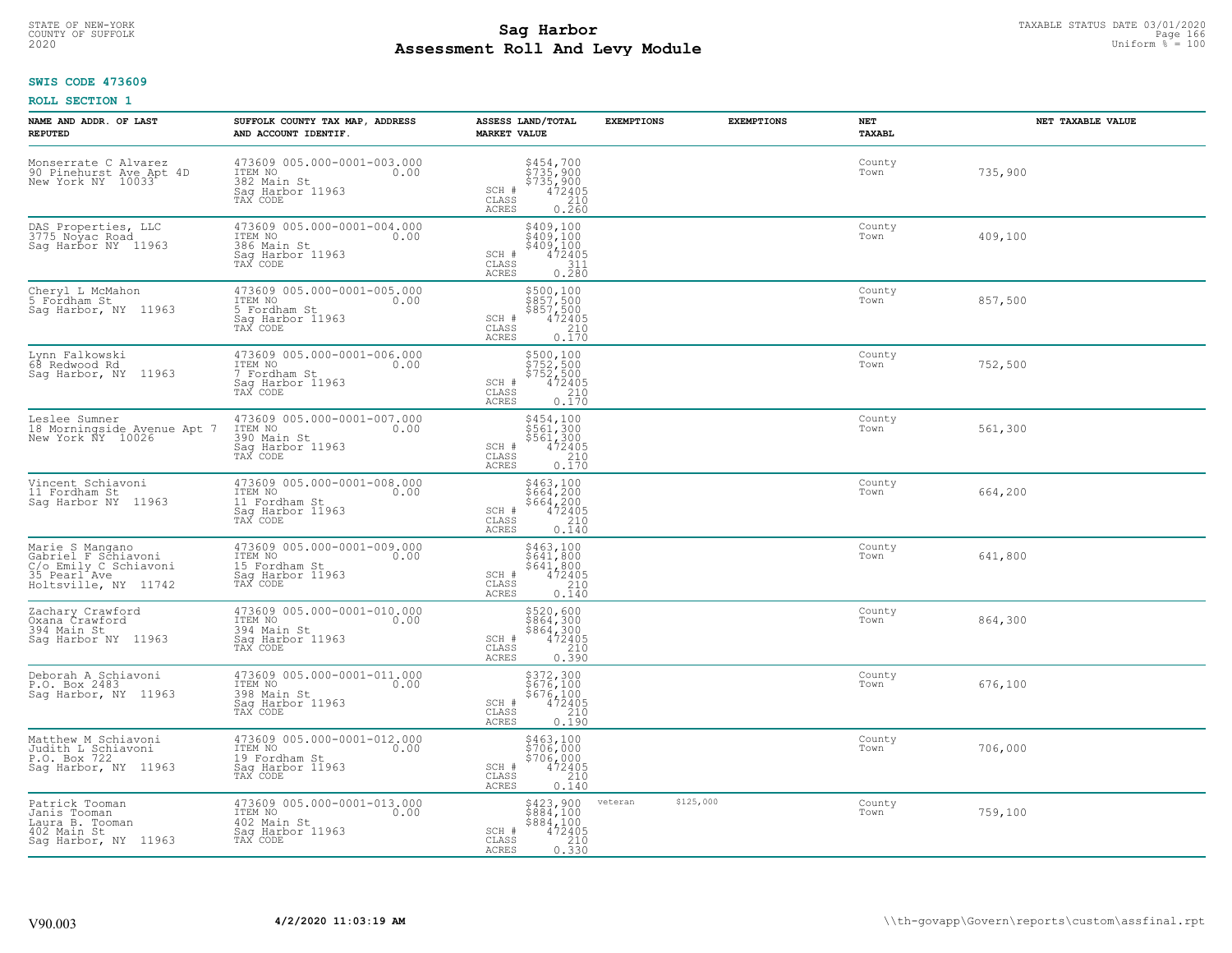# STATE OF NEW-YORK TAXABLE STATUS DATE 03/01/2020<br>COUNTY OF SUFFOLK Page 167 **Assessment Roll And Levy Module Example 2020** Uniform  $\frac{1}{8}$  = 100

#### **SWIS CODE 473609**

| NAME AND ADDR. OF LAST<br><b>REPUTED</b>                                                                                                                                                                   | SUFFOLK COUNTY TAX MAP, ADDRESS<br>AND ACCOUNT IDENTIF.                                              | ASSESS LAND/TOTAL<br><b>MARKET VALUE</b>                                                                                                                                | <b>EXEMPTIONS</b>                          | <b>EXEMPTIONS</b> | NET<br><b>TAXABL</b> | NET TAXABLE VALUE |
|------------------------------------------------------------------------------------------------------------------------------------------------------------------------------------------------------------|------------------------------------------------------------------------------------------------------|-------------------------------------------------------------------------------------------------------------------------------------------------------------------------|--------------------------------------------|-------------------|----------------------|-------------------|
| Richard Gascoyne<br>Lori L. Gascoyne<br>128 Hobart Avenue<br>Short Hills NJ 07078                                                                                                                          | 473609 005.000-0001-014.000<br>ITEM NO<br>0.00<br>406 Main St<br>Saq Harbor 11963<br>TAX CODE        | $$454,100$<br>$$611,500$<br>$$611,500$<br>$472405$<br>$$210$<br>SCH #<br>CLASS<br><b>ACRES</b><br>0.170                                                                 |                                            |                   | County<br>Town       | 611,500           |
| 410 Main Street Holdings, LL<br>348 Clinton Street Unit 3<br>Brooklyn NY 11231                                                                                                                             | 473609 005.000-0001-015.000<br>ITEM NO<br>410 Main St<br>0.00<br>Sag Harbor 11963<br>TAX CODE        | \$454,100<br>\$610,400<br>\$610,400<br>472405<br>SCH #<br>CLASS<br>$\frac{210}{0.170}$<br>ACRES                                                                         |                                            |                   | County<br>Town       | 610,400           |
| Theresa Labrozzi<br>Helen D Labrozzi<br>25 Fordham St<br>Saq Harbor, NY 11963                                                                                                                              | 473609 005.000-0001-016.001<br>TTEM NO 0.00<br>25 Fordham St<br>Sag Harbor 11963<br>TAX CODE         | \$527,900<br>\$672,000<br>$$67\overline{2}/\overline{0}\hspace{0.05cm}\overline{0}\hspace{0.05cm}\overline{0}$<br>$472405$<br>$210$<br>0.170<br>SCH #<br>CLASS<br>ACRES | \$125,000<br>veteran                       |                   | County<br>Town       | 547,000           |
| William Indoe<br>c/o Sullivan & Cromwell LLP<br>14 Sutton Pl S<br>New York NY 10022                                                                                                                        | 473609 005.000-0001-016.002<br>ITEM NO<br>0.00<br>31 Fordham St<br>Saq Harbor 11963<br>TAX CODE      | \$527,900<br>\$720,600<br>$\begin{array}{r} 5720,600 \\ 472405 \\ 210 \\ 0.170 \end{array}$<br>$SCH$ #<br>CLASS<br>ACRES                                                |                                            |                   | County<br>Town       | 720,600           |
| Carlo M Grossman, Co-Trust<br>Joanna A. Grossman, Co-Trust<br>Carlo M. Grossman Trust F/B/<br>Jonathan Marc Grossman, Co-T<br>Brook Spencer, Co-Trustee                                                    | 473609 005.000-0001-017.000<br>ITEM NO<br>0.00<br>414 Main St<br>Saq Harbor 11963<br>TAX CODE        | \$423,900<br>$\begin{array}{r} 7423,100 \\ 5608,100 \\ 472405 \\ 0.330 \end{array}$<br>SCH #<br>CLASS<br><b>ACRES</b>                                                   |                                            |                   | County<br>Town       | 608,100           |
| Nancy Labrozzi<br>Albert J Labrozzi<br>P.O. Box 448<br>Saq Harbor, NY 11963                                                                                                                                | 473609 005.000-0001-018.003<br>ITEM NO<br>0.00<br>418 Main St<br>Sag Harbor 11963<br>TAX CODE        | \$464,400<br>\$757,200<br>\$757,200<br>472405<br>SCH #<br>CLASS<br>281<br>0.330<br><b>ACRES</b>                                                                         | \$75,720<br>Volunte                        |                   | County<br>Town       | 681,480           |
| Candace Bushnell<br>422 Main St<br>Saq Harbor NY 11963                                                                                                                                                     | 473609 005.000-0001-019.000<br>ITEM NO<br>0.00<br>422 Main St<br>Sag Harbor 11963<br>TAX CODE        | \$454,700<br>\$705,600<br>\$705,600<br>SCH #<br>$\begin{smallmatrix} 472405\ 472405\ 210\ 0.320 \end{smallmatrix}$<br>CLASS<br>ACRES                                    |                                            |                   | County<br>Town       | 705,600           |
| Edmund J Downes<br>Edmund L Downes<br>PO Box 781<br>Sag Harbor, NY 11963                                                                                                                                   | 473609 005.000-0001-022.000<br>ITEM NO<br>0.00<br>1358 Brick Kiln Rd<br>Saq Harbor 11963<br>TAX CODE | \$491,300<br>\$655,000<br>\$655,000<br>472405<br>0.230<br>SCH #<br>CLASS<br>ACRES                                                                                       | \$65,500<br>Volunte<br>Volunte<br>\$58,950 |                   | County<br>Town       | 530,550           |
| John R Capozzola<br>Catherine J Capozzola<br>Edmund L Downes<br>Marilyn A Downes                                                                                                                           | 473609 005.000-0001-023.000<br>ITEM NO<br>0.00<br>8 Fordham St<br>Saq Harbor 11963<br>TAX CODE       | $$500,100$ $$602,900$ $$602,900$ $$472405$ $$210$<br>SCH #<br>CLASS<br><b>ACRES</b><br>0.170                                                                            |                                            |                   | County<br>Town       | 602,900           |
| Janice L. Clarke, as Trustee 473609 005.000-0001-024.000<br>of the Janice L. Clarke Decl ITEM NO 1000<br>of Trust Dated January 13, 2 12 Fordham St<br>P.O. Box 606<br>P.O. Box 606<br>Unionville PA 19375 | TAX CODE                                                                                             | \$479,500<br>\$580,000<br>\$580,000<br>472405<br>SCH #<br>$\begin{array}{c} 210 \\ 0.150 \end{array}$<br>CLASS<br><b>ACRES</b>                                          |                                            |                   | County<br>Town       | 580,000           |
| Fred W Thiele<br>Laura T Thiele (Life Estate)<br>PO Box 1407<br>Bridgehampton, NY 11932                                                                                                                    | 473609 005.000-0001-025.000<br>ITEM NO<br>0.00<br>16 Fordham St<br>Sag Harbor 11963<br>TAX CODE      | \$487,800<br>\$684,500<br>\$684,500<br>SCH #<br>472405<br>CLASS<br>$\frac{210}{0.180}$<br>ACRES                                                                         |                                            |                   | County<br>Town       | 684,500           |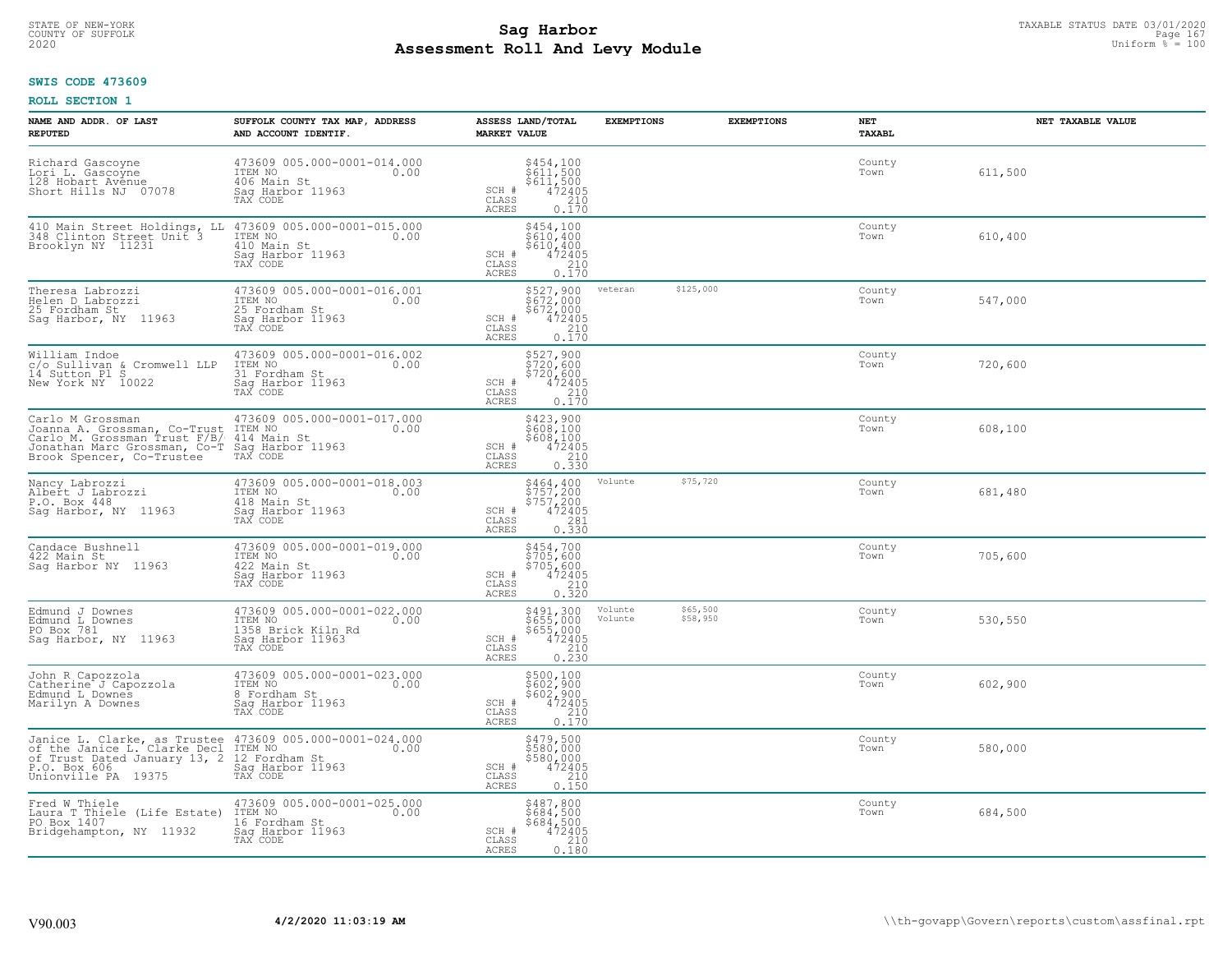# STATE OF NEW-YORK TAXABLE STATUS DATE 03/01/2020<br>COUNTY OF SUFFOLK Page 168 **Assessment Roll And Levy Module Example 2020** Uniform  $\frac{1}{8}$  = 100

#### **SWIS CODE 473609**

| NAME AND ADDR. OF LAST<br><b>REPUTED</b>                                                                                      | SUFFOLK COUNTY TAX MAP, ADDRESS<br>AND ACCOUNT IDENTIF.                                                                    | ASSESS LAND/TOTAL<br><b>MARKET VALUE</b>                                                                                                | <b>EXEMPTIONS</b><br><b>EXEMPTIONS</b> | NET<br>TAXABL  | NET TAXABLE VALUE |
|-------------------------------------------------------------------------------------------------------------------------------|----------------------------------------------------------------------------------------------------------------------------|-----------------------------------------------------------------------------------------------------------------------------------------|----------------------------------------|----------------|-------------------|
| Robert G Gurvich<br>Po Box 835<br>Wainscott, NY 11975                                                                         | 473609 005.000-0001-026.000<br>ITEM NO<br>0.00<br>1354 Brick Kiln Rd<br>Saq Harbor 11963<br>TAX CODE                       | \$630,800<br>\$759,600<br>\$759,600<br>\$759,600<br>SCH #<br>CLASS<br>210<br><b>ACRES</b><br>0.520                                      |                                        | County<br>Town | 759,600           |
| Lucille Garypie<br>Eugene Garyple JR<br>Bríck Kiln <sup>-</sup> Řd<br>Sag Harbor, NY 11963                                    | 473609 005.000-0001-027.000<br>ITEM NO<br>0.00<br>1350 Brick Kiln Rd<br>Saq Harbor 11963<br>TAX CODE                       | \$488,800<br>\$639,700<br>\$639,700<br>472405<br>SCH #<br>210<br>CLASS<br>0.620<br>ACRES                                                |                                        | County<br>Town | 639,700           |
| Samuel L Piro<br>PO Box 98<br>Wainscott, NY 11975                                                                             | 473609 005.000-0001-028.000<br>ITEM NO<br>0.00<br>20 Fordham St<br>Sag Harbor 11963<br>TAX CODE                            | \$492,500<br>$\frac{5601}{100}$<br>\$601,100<br>SCH #<br>472405<br>CLASS<br>$\begin{array}{c} 210 \\ 0.220 \end{array}$<br><b>ACRES</b> |                                        | County<br>Town | 601,100           |
| 36 Fordham Holdings, LLC<br>Attn: Bruce Bronster<br>Windels Marx Lane & Mittendo<br>156 West 56th Street<br>New York NY 10019 | 473609 005.000-0001-029.000<br>ITEM NO<br>0.00<br>36 Fordham St<br>Sag Harbor 11963<br>TAX CODE                            | \$669,800<br>\$1,618,900<br>\$1,618,900<br>$SCH$ #<br>472405<br><b>CLASS</b><br>210<br><b>ACRES</b><br>0.690                            |                                        | County<br>Town | 1,618,900         |
| Soulmax LLC<br>73 Laurel Valley Drive<br>Saq Harbor NY 11963                                                                  | 473609 005.000-0002-005.000<br>ITEM NO<br>0.00<br>425 Main St<br>Saq Harbor 11963<br>TAX CODE                              | $$603, 600$<br>$$1, 023, 000$<br>$$1, 023, 000$<br>$*$ $472405$<br>$SCH$ #<br>CLASS<br>210<br><b>ACRES</b><br>0.360                     |                                        | County<br>Town | 1,023,000         |
| Daniel O'Connell<br>Jeffrey O'Connell<br>431 Main St<br>Sag Harbor NY 11963                                                   | Florence O'Connell, Life Est 473609 005.000-0002-006.000<br>ITEM NO<br>0.00<br>431 Main St<br>Sag Harbor 11963<br>TAX CODE | $$669,100$<br>$$2,520,800$<br>$$2,520,800$<br>$472405$<br>$311$<br>SCH #<br>CLASS<br><b>ACRES</b><br>0.450                              |                                        | County<br>Town | 2,520,800         |
| Barry G Magidoff<br>Carol Magidoff<br>500 13th St<br>Brooklyn, NY 11215                                                       | 473609 005.000-0002-007.000<br>ITEM NO<br>0.00<br>441 Main St<br>Saq Harbor 11963<br>TAX CODE                              | $$309,00051,279,40051,279,400+1472405$<br>$SCH$ #<br>CLASS<br>210<br><b>ACRES</b><br>3.800                                              |                                        | County<br>Town | 1,279,400         |
| Jean Raffel<br>6 Archibald Way<br>Sag Harbor, NY 11963                                                                        | 473609 005.000-0002-011.002<br>ITEM NO 0.00<br>6 Archibald Way<br>Saq Harbor 11963<br>TAX CODE                             | $$895,600$<br>$$1,432,900$<br>$$1,432,900$<br>$472405$<br>$$210$<br>$SCH$ #<br>CLASS<br><b>ACRES</b><br>0.500                           | \$75,000<br>veteran                    | County<br>Town | 1,357,900         |
| Sami Karam<br>1 Columbus P1 Apt S 31H<br>New York, NY 10019                                                                   | 473609 005.000-0002-011.003<br>ITEM NO<br>0.00<br>10 Archibald Way<br>Saq Harbor 11963<br>TAX CODE                         | $$895,600$<br>$$1,317,300$<br>$$1,317,300$<br>$*$<br>$*$<br>$472405$<br>$SCH$ #<br>CLASS<br>210<br><b>ACRES</b><br>0.500                |                                        | County<br>Town | 1,317,300         |
| Darryll Hendricks<br>Gabrielle Steinfels<br>211 North End Avenue #12K<br>New York NY 10282                                    | 473609 005.000-0002-011.004<br>ITEM NO<br>0.00<br>14 Archibald Way<br>Sag Harbor 11963<br>TAX CODE                         | $$895,600$<br>$$2,083,400$<br>$$2,083,400$<br>$*$ 472405<br>$SCH$ #<br>CLASS<br>210<br><b>ACRES</b><br>0.500                            |                                        | County<br>Town | 2,083,400         |
| Nancy Benvent<br>18 Archibald Way<br>Sag Harbor NY 11963                                                                      | 473609 005.000-0002-011.005<br>ITEM NO<br>0.00<br>18 Archibald Way<br>Saq Harbor 11963<br>TAX CODE                         | \$895,600<br>\$1,446,800<br>\$1,446,800<br>$SCH$ #<br>472405<br>CLASS<br>210<br><b>ACRES</b><br>0.500                                   |                                        | County<br>Town | 1,446,800         |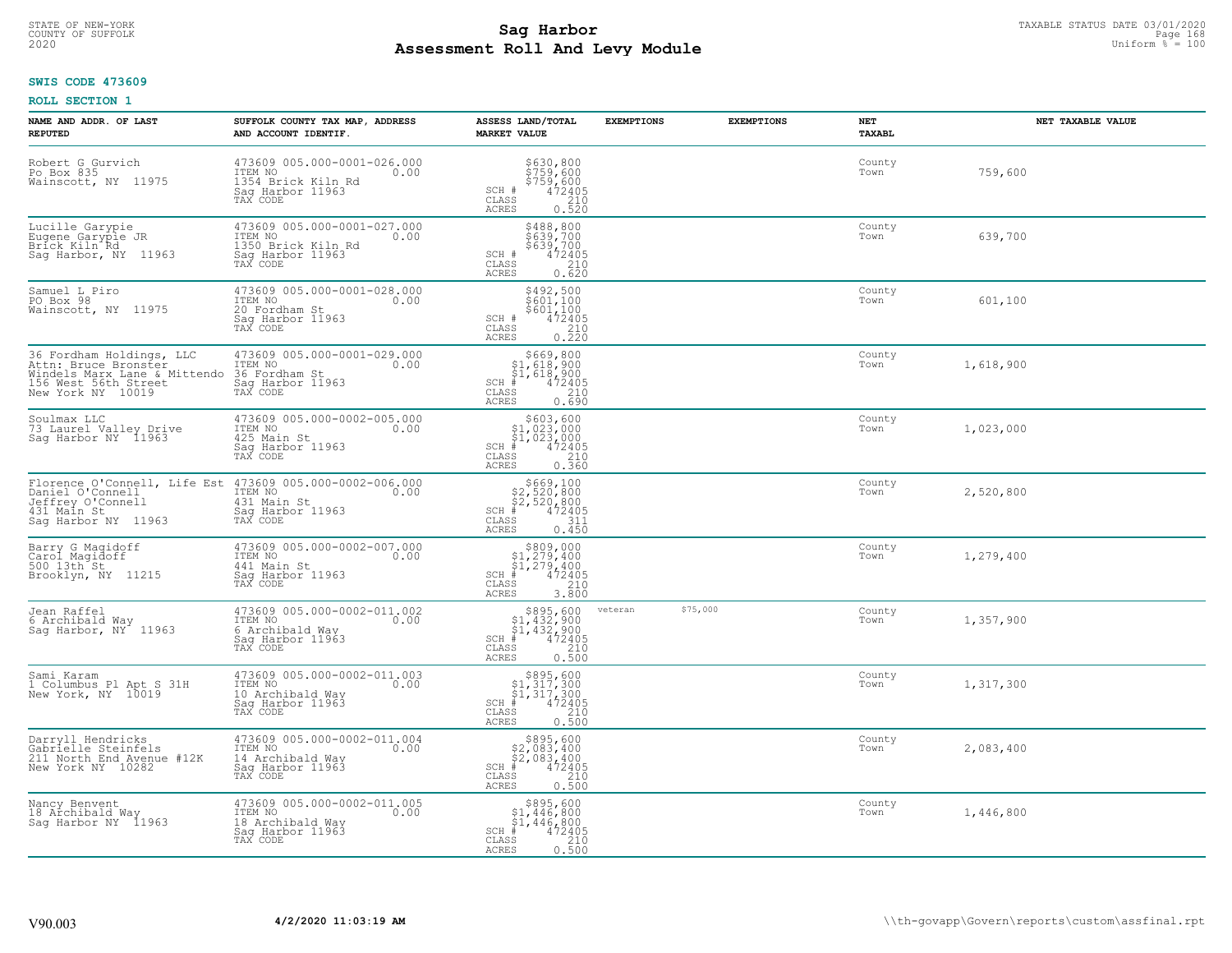# TAXABLE STATUS DATE 03/01/2020<br>COUNTY OF SUFFOLK Page 169 Page 169 **Assessment Roll And Levy Module Example 2020** Uniform  $\frac{1}{8}$  = 100

### **SWIS CODE 473609**

| NAME AND ADDR. OF LAST<br><b>REPUTED</b>                                                                                 | SUFFOLK COUNTY TAX MAP, ADDRESS<br>AND ACCOUNT IDENTIF.                                            | ASSESS LAND/TOTAL<br><b>MARKET VALUE</b>                                                                                                  | <b>EXEMPTIONS</b>  | <b>EXEMPTIONS</b>     | <b>NET</b><br>TAXABL | NET TAXABLE VALUE |
|--------------------------------------------------------------------------------------------------------------------------|----------------------------------------------------------------------------------------------------|-------------------------------------------------------------------------------------------------------------------------------------------|--------------------|-----------------------|----------------------|-------------------|
| Philip Corsello, Trustee or<br>under the CORSELLO LIVING TR<br>Denise Corsello, Trustees, other CORSELLO LIVING TRUST, d | 473609 005.000-0002-011.006<br>ITEM NO<br>0.00<br>22 Archibald Way<br>Saq Harbor 11963<br>TAX CODE | $$895,600$<br>$$1,316,700$<br>$$1,316,700$<br>$*$<br>$472405$<br>$210$<br>$SCH$ #<br>CLASS<br><b>ACRES</b><br>0.500                       |                    |                       | County<br>Town       | 1,316,700         |
| Robert Cleary<br>Wendy Cleary<br>26 Archibald Way<br>Sag Harbor NY 11963                                                 | 473609 005.000-0002-011.007<br>ITEM NO<br>0.00<br>26 Archibald Way<br>Sag Harbor 11963<br>TAX CODE | $$908, 200$<br>$$1, 274, 700$<br>$$1, 274, 700$<br>$SCH$ #<br>472405<br>CLASS<br>210<br>0.510<br><b>ACRES</b>                             | veteran<br>veteran | \$75,000<br>\$125,000 | County<br>Town       | 1,074,700         |
| Thomas Albert Diprete<br>Katherine Pratt Ewing<br>601 W 113th St<br>New York NY 10025                                    | 473609 005.000-0002-011.008<br>ITEM NO<br>0.00<br>30 Archibald Way<br>Sag Harbor 11963<br>TAX CODE | $$868,700$<br>$$1,726,500$<br>$$1,726,500$<br>$*1,726,500$<br>$*472405$<br>$SCH$ #<br>CLASS<br>210<br>0.510<br>ACRES                      |                    |                       | County<br>Town       | 1,726,500         |
| Michael Jaffe<br>Marjorie Bobbie Stein<br>P.O. Box 2347<br>Sag Harbor, NY<br>11963                                       | 473609 005.000-0002-011.009<br>ITEM NO<br>0.00<br>34 Archibald Way<br>Saq Harbor 11963<br>TAX CODE | $$865,300$<br>$$1,331,500$<br>$$1,331,500$<br>$*1,331,500$<br>$*1,472405$<br>$SCH$ #<br>CLASS<br>210<br>0.510<br>ACRES                    |                    |                       | County<br>Town       | 1,331,500         |
| Gayle K Heine<br>Thomas H Heine<br>38 Archibald Way<br>Sag Harbor, NY 11963-3437                                         | 473609 005.000-0002-011.010<br>ITEM NO<br>0.00<br>38 Archibald Way<br>Saq Harbor 11963<br>TAX CODE | \$856,700<br>\$1,485,000<br>$\begin{array}{r} 51,485,000 \\ 472405 \\ \text{ss} \end{array}$<br>$SCH$ #<br>CLASS<br><b>ACRES</b><br>0.500 |                    |                       | County<br>Town       | 1,485,000         |
| Matthew Keller<br>Lindsey Thayer<br>42 Archibald Way<br>Sag Harbor NY 11963                                              | 473609 005.000-0002-011.011<br>ITEM NO<br>0.00<br>42 Archibald Way<br>Sag Harbor 11963<br>TAX CODE | $$856,700$<br>$$1,167,000$<br>$$1,167,000$<br>$*1$<br>$472405$<br>$SCH$ #<br>CLASS<br>210<br>0.500<br><b>ACRES</b>                        |                    |                       | County<br>Town       | 1,167,000         |
| Janice Moses<br>46 Archibald Way<br>Sag Harbor, NY 11963                                                                 | 473609 005.000-0002-011.012<br>ITEM NO<br>0.00<br>46 Archibald Way<br>Saq Harbor 11963<br>TAX CODE | $$865,300$<br>$$1,186,000$<br>$$1,186,000$<br>$$1,186,000$<br>472405<br>SCH #<br>CLASS<br>210<br><b>ACRES</b><br>0.510                    |                    |                       | County<br>Town       | 1,186,000         |
| Gregory Kirwan<br>Elizabeth Kirwan<br>50 Archibald Way<br>Sag Harbor, NY <sup>-</sup> 11963                              | 473609 005.000-0002-011.013<br>ITEM NO 0.00<br>50 Archibald Way<br>Saq Harbor 11963<br>TAX CODE    | $$784,100$<br>$$1,346,700$<br>$$1,346,700$<br>$*1,346,700$<br>$*1,472405$<br>$SCH$ #<br>CLASS<br>210<br><b>ACRES</b><br>0.520             |                    |                       | County<br>Town       | 1,346,700         |
| 54 Archibald LLC<br>c/o Robert Spiegelman<br>1400 Broadway FL 15<br>New York, NY 10018                                   | 473609 005.000-0002-011.014<br>TTEM NO 0.00<br>54 Archibald Way<br>Saq Harbor 11963<br>TAX CODE    | $$853, 800$<br>$$1, 250, 000$<br>$$1, 250, 000$<br>$*$ $472405$<br>$SCH$ #<br>CLASS<br>210<br><b>ACRES</b><br>0.640                       |                    |                       | County<br>Town       | 1,250,000         |
| Lynn Debow<br>Räymond Soldavin<br>200 East 94th Ave Apt 303<br>New York, NY 10128                                        | 473609 005.000-0002-011.015<br>ITEM NO<br>0.00<br>58 Archibald Way<br>Sag Harbor 11963<br>TAX CODE | $$978,000$<br>$$1,395,500$<br>$$1,395,500$<br>$$472405$<br>SCH #<br>$\begin{array}{c} 210 \\ 0.730 \end{array}$<br>CLASS<br><b>ACRES</b>  |                    |                       | County<br>Town       | 1,395,500         |
| W James Matthers<br>Laura Matthers<br>55 Archibald Way<br>Saq Harbor, NY 11963                                           | 473609 005.000-0002-011.016<br>ITEM NO<br>0.00<br>59 Archibald Way<br>Sag Harbor 11963<br>TAX CODE | \$913,300<br>\$1,603,500<br>\$1,603,500<br>$SCH$ #<br>472405<br>CLASS<br>210<br><b>ACRES</b><br>1.300                                     |                    |                       | County<br>Town       | 1,603,500         |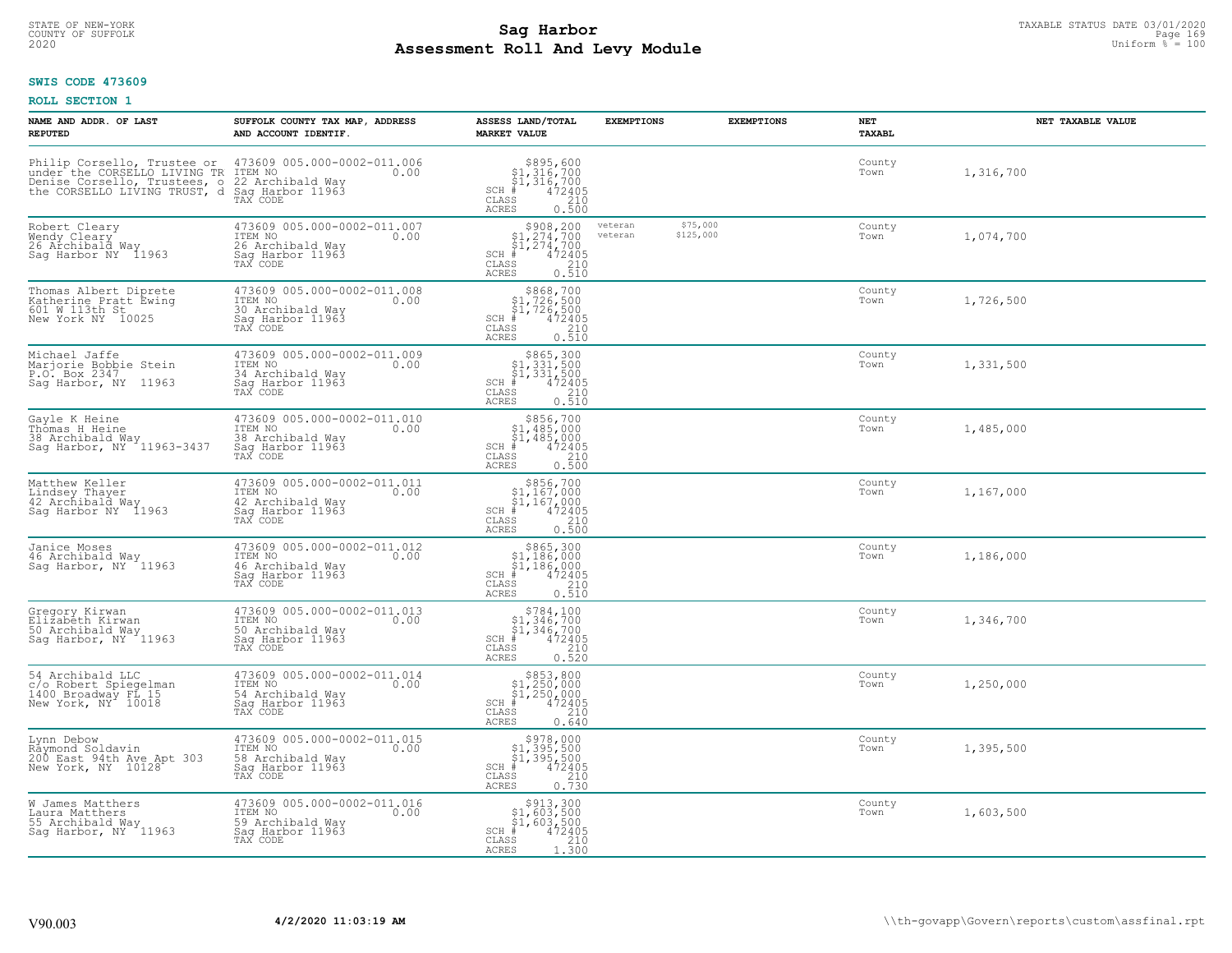# STATE OF NEW-YORK TAXABLE STATUS DATE 03/01/2020<br>COUNTY OF SUFFOLK Page 170 Page 170 **Assessment Roll And Levy Module Example 2020** Uniform  $\frac{1}{8}$  = 100

### **SWIS CODE 473609**

| NAME AND ADDR. OF LAST<br><b>REPUTED</b>                                                             | SUFFOLK COUNTY TAX MAP, ADDRESS<br>AND ACCOUNT IDENTIF.                                                                             | ASSESS LAND/TOTAL<br><b>MARKET VALUE</b>                                                                                              | <b>EXEMPTIONS</b> | <b>EXEMPTIONS</b> | NET<br><b>TAXABL</b> | NET TAXABLE VALUE |
|------------------------------------------------------------------------------------------------------|-------------------------------------------------------------------------------------------------------------------------------------|---------------------------------------------------------------------------------------------------------------------------------------|-------------------|-------------------|----------------------|-------------------|
| 55 Archibald Realty LLC<br>59 Archibald May<br>Sag Harbor, NY 11963                                  | 473609 005.000-0002-011.017<br>ITEM NO<br>0.00<br>55 Archibald Way<br>Saq Harbor 11963<br>TAX CODE                                  | $$704, 400$<br>$$1, 051, 500$<br>$$1, 051, 500$<br>$472405$<br>$$210$<br>$SCH$ #<br>CLASS<br><b>ACRES</b><br>0.670                    |                   |                   | County<br>Town       | 1,051,500         |
| Roger Neve<br>Trish Neve<br>200 E 32 St Apt 29B<br>New York, NY 10016-6305                           | 473609 005.000-0002-011.018<br>ITEM NO<br>0.00<br>51 Archibald Way<br>Saq Harbor 11963<br>TAX CODE                                  | $$749,600$<br>$$1,179,900$<br>$$1,179,900$<br>472405<br>$SCH$ #<br>$\mathtt{CLASS}$<br>$\frac{210}{0.550}$<br><b>ACRES</b>            |                   |                   | County<br>Town       | 1,179,900         |
| Veronica Logatti Maginnis<br>Richard Wolter Erwine<br>201 East 71st St Apt 29FG<br>New York NY 10003 | 473609 005.000-0002-011.019<br>ITEM NO<br>0.00<br>47 Archibald Way<br>Sag Harbor 11963<br>TAX CODE                                  | $\begin{array}{c} $810,900 $1,784,200 $1,784,200 $472405 \end{array}$<br>$SCH$ #<br>CLASS<br>210<br>0.600<br>ACRES                    |                   |                   | County<br>Town       | 1,784,200         |
| Ernest Schade<br>PO Box 2760<br>Sag Harbor, NY 11963                                                 | 473609 005.000-0002-011.020<br>ITEM NO<br>0.00<br>43 Archibald Way<br>Saq Harbor 11963<br>TAX CODE                                  | $$823, 200$<br>$$1, 153, 800$<br>$$1, 153, 800$<br>$*$<br>$*$ 472405<br>$SCH$ #<br>CLASS<br>210<br><b>ACRES</b><br>0.600              | veteran           | \$75,000          | County<br>Town       | 1,078,800         |
| Karma A Kailly Lande<br>Robert M Lande<br>39 Archibald Way<br>Sag Harbor NY 11963                    | 473609 005.000-0002-011.021<br>ITEM NO<br>0.00<br>39 Archibald Way<br>Saq Harbor 11963<br>TAX CODE                                  | $$836, 800$<br>$$1, 835, 300$<br>$$1, 835, 300$<br>$*1, 835, 300$<br>$*1, 472405$<br>$SCH$ #<br>CLASS<br>210<br><b>ACRES</b><br>0.610 |                   |                   | County<br>Town       | 1,835,300         |
| Jeffrey Drubych<br>Annmarie Gallo<br>35 Archibald Way<br>Sag Harbor NY 11963                         | 473609 005.000-0002-011.022<br>ITEM NO<br>0.00<br>35 Archibald Way<br>Sag Harbor 11963<br>TAX CODE                                  | $$829,100$<br>$$1,246,900$<br>$$1,246,900$<br>$472405$<br>$$210$<br>SCH #<br>CLASS<br>0.550<br>ACRES                                  |                   |                   | County<br>Town       | 1,246,900         |
| Randall McCallum<br>Tracey McCallum<br>30 Park Place Apt 44E<br>New York NY 10007                    | 473609 005.000-0002-011.023<br>ITEM NO<br>0.00<br>31 Archibald Way<br>Sag Harbor 11963<br>TAX CODE                                  | \$907,500<br>$$2,428,100$<br>$$2,428,100$<br>$*$ 472405<br>$SCH$ #<br>CLASS<br>210<br>0.580<br><b>ACRES</b>                           |                   |                   | County<br>Town       | 2,428,100         |
| Terrence Ryan Greenawalt<br>Joseph A. Licitra, III<br>1318 N. Orange Grove<br>Los Angeles CA 90046   | 473609 005.000-0002-011.024<br>ITEM NO<br>0.00<br>5 Archibald Way<br>Saq Harbor 11963<br>TAX CODE                                   | $$918,600$<br>$$1,265,500$<br>$$1,265,500$<br>$472405$<br>$$210$<br>$SCH$ #<br>CLASS<br>0.790<br><b>ACRES</b>                         |                   |                   | County<br>Town       | 1,265,500         |
| Robert E Fordham<br>Eileen M Fordham<br>26 Jermain Ave<br>Saq Harbor NY 11963                        | 473609 005.000-0002-011.029<br>ITEM NO<br>0.00<br>26 Jermain Ave<br>Saq Harbor 11963<br>TAX CODE                                    | \$603,600<br>\$857,300<br>\$857,300<br>472405<br>SCH #<br>CLASS<br>$\frac{210}{0.740}$<br><b>ACRES</b>                                |                   |                   | County<br>Town       | 857,300           |
| Barry G Magidoff<br>895 West End Avenue Apt 8C<br>New York NY 10025                                  | 473609 005.000-0002-013.000<br>ITEM NO<br>0.00<br>Bridgehampton Sag Harbor Tpke<br>Saq Harbor<br>TAX CODE                           | \$500<br>\$500<br>\$500<br>472405<br>SCH #<br>CLASS<br>692<br>0.220<br>ACRES                                                          |                   |                   | County<br>Town       | 500               |
| P.O. Box 1960<br>Shelter Island NY 11964                                                             | Sag Harbor Main Property Cor 473609 006.000-0001-002.001<br>37 Tuthill Drive ITEM NO<br>311 Main St<br>Sag Harbor 11963<br>TAX CODE | ${}^{50}_{50}$<br>472405<br>SCH #<br>CLASS<br>220<br>ACRES                                                                            |                   |                   | County<br>Town       |                   |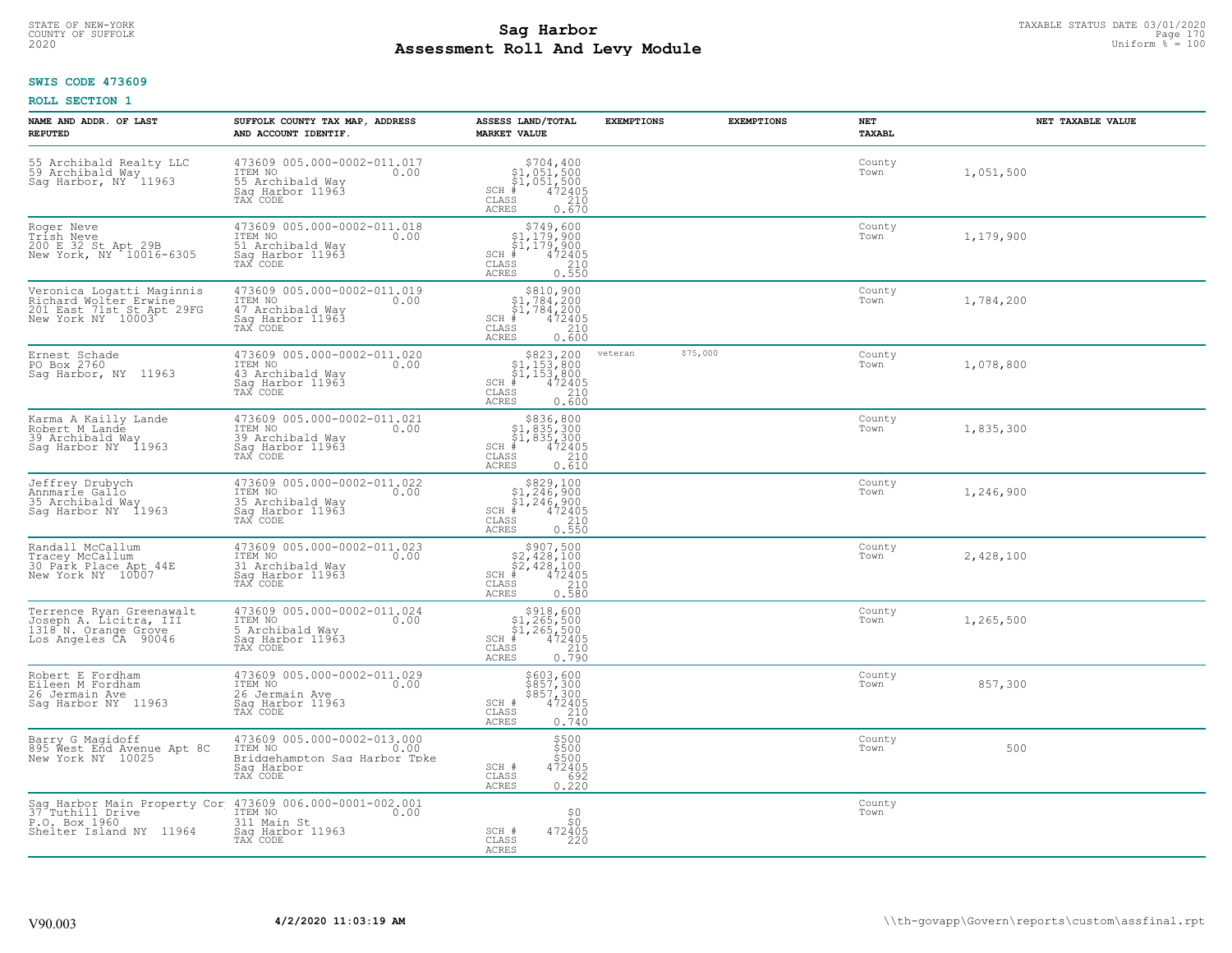# STATE OF NEW-YORK TAXABLE STATUS DATE 03/01/2020<br>COUNTY OF SUFFOLK Page 171 **Assessment Roll And Levy Module Example 2020** Uniform  $\frac{1}{8}$  = 100

#### **SWIS CODE 473609**

| NAME AND ADDR. OF LAST<br><b>REPUTED</b>                                                      | SUFFOLK COUNTY TAX MAP, ADDRESS<br>AND ACCOUNT IDENTIF.                                          | ASSESS LAND/TOTAL<br><b>MARKET VALUE</b>                                                                                                                                                                    | <b>EXEMPTIONS</b> | <b>EXEMPTIONS</b> | <b>NET</b><br>TAXABL | NET TAXABLE VALUE |
|-----------------------------------------------------------------------------------------------|--------------------------------------------------------------------------------------------------|-------------------------------------------------------------------------------------------------------------------------------------------------------------------------------------------------------------|-------------------|-------------------|----------------------|-------------------|
| Judith E Long<br>P.O. Box 1432<br>Saq Harbor, NY 11963                                        | 473609 006.000-0001-003.000<br>ITEM NO<br>0.00<br>307 Main St<br>Saq Harbor 11963<br>TAX CODE    | $$779,300$<br>$$942,700$<br>$$942,700$<br>$472405$<br>$$210$<br>SCH #<br>CLASS<br><b>ACRES</b><br>0.210                                                                                                     |                   |                   | County<br>Town       | 942,700           |
| Judith Long, Trustee<br>of Judith Long Living Trust<br>P.O. Box 1432<br>Saq Harbor NY 11963   | 473609 006.000-0001-004.000<br>ITEM NO<br>303 Main St<br>0.00<br>Sag Harbor 11963<br>TAX CODE    | \$654,700<br>\$654,700<br>\$654,700<br>SCH #<br>$\begin{smallmatrix} 472405\ 311\ 0.250 \end{smallmatrix}$<br>CLASS<br>ACRES                                                                                |                   |                   | County<br>Town       | 654,700           |
| Estalee H Buchanan (Trustee)<br>Estalee H Buchanan Trust<br>3 Dogwood Ln.<br>Darién, CT 13820 | 473609 006.000-0001-005.000<br>ITEM NO<br>0.00<br>299 Main St<br>Saq Harbor 11963<br>TAX CODE    | $$772,000$<br>$$1,022,300$<br>$$1,022,300$<br>$$472405$<br>$SCH$ #<br>$\begin{array}{c} 210 \\ 0.200 \end{array}$<br>CLASS<br><b>ACRES</b>                                                                  |                   |                   | County<br>Town       | 1,022,300         |
| 19 Indian Hill Road, LLC<br>P.O. Box 1290<br>Saq Harbor NY 11963                              | 473609 006.000-0001-006.000<br>ITEM NO<br>0.00<br>295 Main St<br>Saq Harbor 11963<br>TAX CODE    | $\begin{array}{r}  \  \  \, 5762,400 \\  \  \, 52,122,000 \\  \  \, 52,122,000 \\  \  \  \, 472405 \\  \  \  \, 85 \\  \  \  \, 85 \\  \  \  \, 0.220 \end{array}$<br>$SCH$ #<br>CLASS<br>ACRES             |                   |                   | County<br>Town       | 2,122,000         |
| Elizabeth A. McGuire<br>99 Prospect Street Apt 3B<br>Babylon NY 11702                         | 473609 006.000-0001-007.000<br>ITEM NO<br>0.00<br>291 Main St<br>Saq Harbor 11963<br>TAX CODE    | \$571,400<br>\$803,600<br>$\begin{array}{r} 5803,600 \\ 472405 \\ 210 \\ 0.170 \end{array}$<br>SCH #<br>CLASS<br>ACRES                                                                                      |                   |                   | County<br>Town       | 803,600           |
| Johnny Meyer<br>Helga Meyer<br>283 Main St<br>Saq Harbor, NY 11963                            | 473609 006.000-0001-009.001<br>ITEM NO<br>0.00<br>283 Main St<br>Saq Harbor 11963<br>TAX CODE    | \$619,000<br>\$829,100<br>\$829,100<br>472405<br>SCH #<br>CLASS<br>484<br>ACRES<br>0.070                                                                                                                    |                   |                   | County<br>Town       | 829,100           |
| Sagabon Inc.<br>c/o Annie Chen<br>1280 5th Avenue PH-C<br>New York NY 10019                   | 473609 006.000-0001-009.002<br>ITEM NO<br>0.00<br>281 Main St<br>Sag Harbor 11963<br>TAX CODE    | $\begin{array}{r}  \  \  \,  \, 5472,700 \\  \  \, 51,842,400 \\  \  \, 51,842,400 \\  \  \  \, 472405 \\  \  \, 85 \\  \  \  \, 230 \\  \  \, 25 \\  \  \, 0.150 \end{array}$<br>$SCH$ #<br>CLASS<br>ACRES |                   |                   | County<br>Town       | 1,842,400         |
| 279 Main, LLC<br>279 Main St<br>Saq Harbor NY 11963                                           | 473609 006.000-0001-010.000<br>ITEM NO<br>0.00<br>279 Main St<br>Saq Harbor 11963<br>TAX CODE    | $\begin{array}{r}  \  \  \, 5702,500 \\  \  \, 51,228,200 \\  \  \, 51,228,200 \\  \  \  \, 472405 \\  \  \  \, 85 \\  \  \  \, 210 \\  \  \  \, 25 \\  \  \, 0.200 \end{array}$<br>SCH #<br>CLASS<br>ACRES |                   |                   | County<br>Town       | 1,228,200         |
| Barbara E Doty<br>275 Main St<br>Sag Harbor, NY 11963                                         | 473609 006.000-0001-011.000<br>ITEM NO<br>0.00<br>275 Main St<br>Sag Harbor 11963<br>TAX CODE    | $$753,000$<br>$$1,283,800$<br>$$1,283,800$<br>$472405$<br>$$283$<br>$$10$<br>$$210$<br>$SCH$ #<br>CLASS<br>ACRES<br>0.140                                                                                   |                   |                   | County<br>Town       | 1,283,800         |
| Erik Muller<br>271 Main St<br>Saq Harbor, NY 11963                                            | 473609 006.000-0001-012.000<br>ITEM NO<br>0.00<br>271 Main St<br>Sag Harbor 11963<br>TAX CODE    | $\begin{array}{l} $1,124,200 \ $1,701,800 \ $1,701,800 \ $1,701,800 \ \end{array}$<br>$SCH$ #<br>$\begin{array}{c} 210 \\ 0.390 \end{array}$<br>CLASS<br><b>ACRES</b>                                       |                   |                   | County<br>Town       | 1,701,800         |
| 14 Oakland LLC<br>c/o George Schiavoni<br>14 Oakland LLC<br>c/o George Schiavoni              | 473609 006.000-0001-014.000<br>ITEM NO<br>0.00<br>14 Oakland Ave<br>Saq Harbor 11963<br>TAX CODE | $$781,100$<br>$$1,225,800$<br>$$1,225,800$<br>$SCH$ #<br>$472405$<br>220<br>CLASS<br>0.180<br>ACRES                                                                                                         |                   |                   | County<br>Town       | 1,225,800         |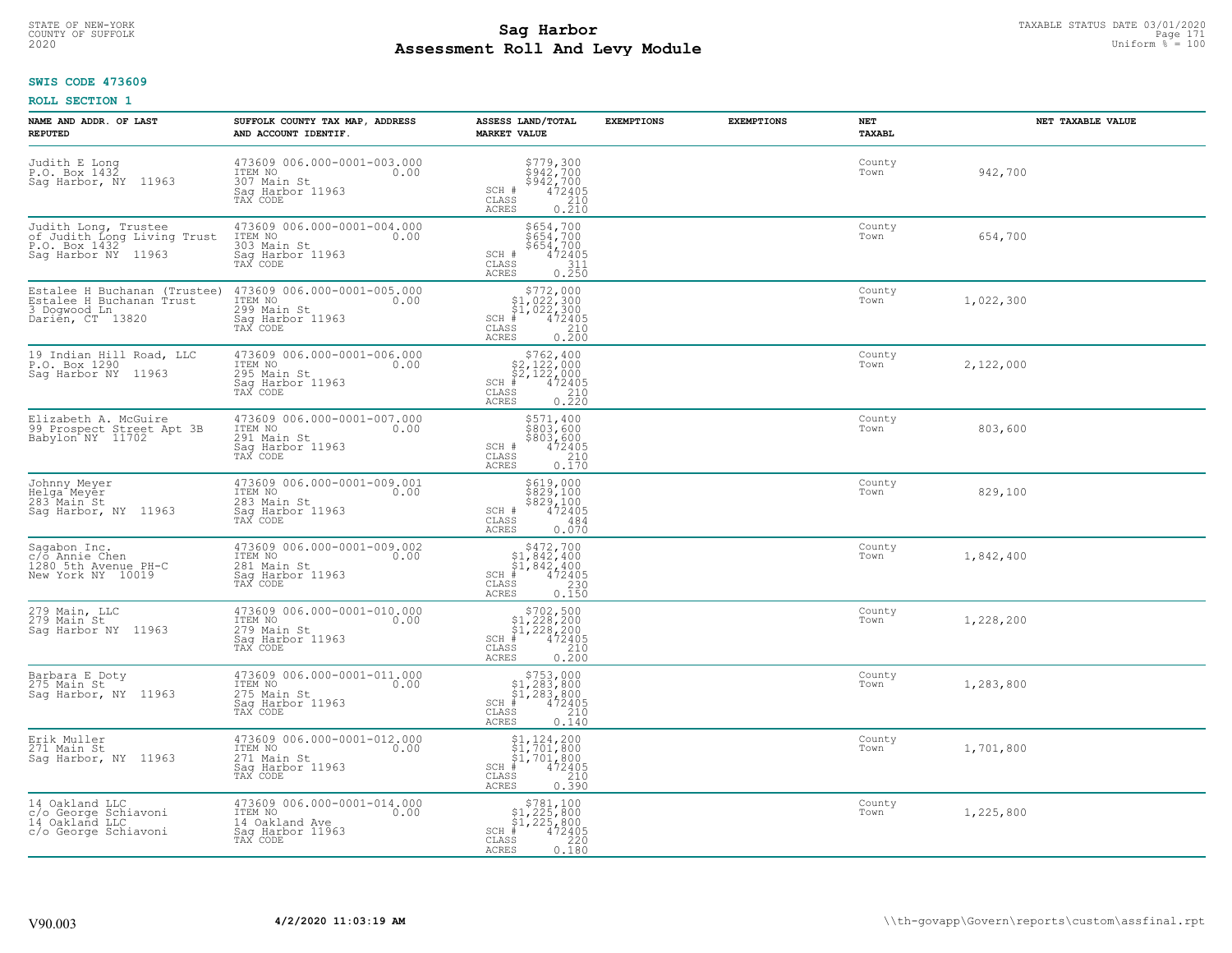# STATE OF NEW-YORK TAXABLE STATUS DATE 03/01/2020<br>21 Page 172 Page 172 **Assessment Roll And Levy Module Example 2020** Uniform  $\frac{1}{8}$  = 100

#### **SWIS CODE 473609**

| NAME AND ADDR. OF LAST<br><b>REPUTED</b>                                                                 | SUFFOLK COUNTY TAX MAP, ADDRESS<br>AND ACCOUNT IDENTIF.                                          | ASSESS LAND/TOTAL<br><b>MARKET VALUE</b>                                                                                                                                                                                                | <b>EXEMPTIONS</b> | <b>EXEMPTIONS</b> | NET<br>TAXABL  | NET TAXABLE VALUE |
|----------------------------------------------------------------------------------------------------------|--------------------------------------------------------------------------------------------------|-----------------------------------------------------------------------------------------------------------------------------------------------------------------------------------------------------------------------------------------|-------------------|-------------------|----------------|-------------------|
| Emma Rhodes<br>David Rhodes<br>315 West 106th Street Apt 16 18 Oakland Ave<br>New York NY 10025          | 473609 006.000-0001-015.000<br>ITEM NO<br>0.00<br>Saq Harbor 11963<br>TAX CODE                   | $\begin{array}{l} 51,112,300 \\ 53,721,500 \\ 43,721,500 \\ \frac{4}{5} & 472405 \end{array}$<br>$SCH$ #<br>CLASS<br>210<br>ACRES<br>0.360                                                                                              |                   |                   | County<br>Town | 3,721,500         |
| Joan Ialacci<br>Marie King<br>Laurentia Gallup<br>11 Cove Rd<br>Sag Harbor, NY 11963                     | 473609 006.000-0001-016.000<br>ITEM NO<br>0.00<br>22 Oakland Ave<br>Sag Harbor 11963<br>TAX CODE | \$782,300<br>\$979,600<br>\$979,600<br>472405<br>SCH #<br>CLASS<br>$\begin{array}{c} 210 \\ 0.180 \end{array}$<br>ACRES                                                                                                                 |                   |                   | County<br>Town | 979,600           |
| Quercus Stellato LLC<br>1010 Fifth Ave<br>New York NY 10028                                              | 473609 006.000-0001-018.001<br>ITEM NO<br>0.00<br>26 Oakland Ave<br>Sag Harbor 11963<br>TAX CODE | $\begin{array}{r} \texttt{\$999,200}\ \\ \texttt{\$3,097,100}\ \\ \texttt{\$3,097,100}\ \\ \texttt{\$472405}\ \\ \texttt{\$s$} \end{array}$<br>SCH #<br>CLASS<br>ACRES                                                                  |                   |                   | County<br>Town | 3,097,100         |
| Robert Gibbs<br>95 Horatio St Apt 5D<br>New York NY 10014                                                | 473609 006.000-0001-019.002<br>ITEM NO<br>0.00<br>287 Main St<br>Saq Harbor 11963<br>TAX CODE    | $\begin{array}{r}  \  \  \, 5851,300\\  \  \, 51,244,500\\  \  \, 51,244,500\\  \  \  \, 472405\\ \  \  \, 85\\  \  \  \, 210\\  \  \, 240\\ \end{array}$<br>$SCH$ #<br>CLASS<br>ACRES                                                  |                   |                   | County<br>Town | 1,244,500         |
| Freda Soiffer<br>Richard A Haskin<br>Richard A Haskin<br>907 Fifth Ave Apt 7C<br>New York, NY 10021-4156 | 473609 006.000-0001-022.000<br>ITEM NO<br>0.00<br>5 White St<br>Sag Harbor 11963<br>TAX CODE     | \$1,021,600<br>$\begin{array}{l} 51,432,500 \\ 51,432,500 \\ \pm 432,500 \end{array}$<br>$SCH$ #<br>CLASS<br>$\begin{array}{c} 210 \\ 0.280 \end{array}$<br><b>ACRES</b>                                                                |                   |                   | County<br>Town | 1,432,500         |
| Robert W Espach<br>Dorothy C Espach<br>P.O. Box 130<br>Saq Harbor, NY 11963                              | 473609 006.000-0001-023.000<br>ITEM NO<br>0.00<br>51 Jermain Ave<br>Sag Harbor 11963<br>TAX CODE | $\begin{array}{r} \text{\$939,500}\ \\ \text{\$1,189,000}\ \\ \text{\$1,189,000}\ \\ \text{\$1,189,000}\ \\ \text{\$1,189,000}\ \\ \text{\$1,2405}\ \\ \text{\$10}\ \\ \text{\$210}\ \end{array}$<br>$SCH$ #<br>CLASS<br>0.550<br>ACRES |                   |                   | County<br>Town | 1,189,000         |
| Yvonne Rafferty<br>Apt 21b<br>100 W 93rd St<br>New York, NY 10025                                        | 473609 006.000-0001-024.000<br>TTEM NO 0.00<br>57 Jermain Ave<br>Sag Harbor 11963<br>TAX CODE    | \$574,200<br>\$776,500<br>\$776,500<br>\$776,500<br>\$72405<br>\$220<br>\$210<br>SCH #<br>CLASS<br>ACRES                                                                                                                                |                   |                   | County<br>Town | 776,500           |
| Kathryn Reinhardt<br>P.O. Box 7436<br>Wantaugh NY 11793                                                  | 473609 006.000-0001-025.000<br>ITEM NO<br>0.00<br>50 Oakland Ave<br>Saq Harbor 11963<br>TAX CODE | $\begin{array}{r} 5819,200 \\ 5926,200 \\ 5926,200 \\ 472405 \\ 210 \\ 240 \end{array}$<br>SCH #<br>CLASS<br>ACRES<br>0.140                                                                                                             |                   |                   | County<br>Town | 926,200           |
| Evan L Schwartz<br>Alison M Bond<br>171 W 79th St<br>New York, NY 10024                                  | 473609 006.000-0001-026.000<br>ITEM NO<br>0.00<br>61 Jermain Ave<br>Saq Harbor 11963<br>TAX CODE | \$641,000<br>\$787,800<br>\$787,800<br>472405<br>210<br>SCH #<br>CLASS<br>ACRES<br>0.300                                                                                                                                                |                   |                   | County<br>Town | 787,800           |
| Michael C Fitzgerald<br>May L Castleberry<br>67 <sup>-</sup> Jermain Ave<br>Saq Harbor, NY 11963         | 473609 006.000-0001-027.000<br>ITEM NO<br>67 Jermain Ave<br>0.00<br>Saq Harbor 11963<br>TAX CODE | \$548,600<br>\$784,500<br>\$784,500<br>\$784,500<br>SCH #<br>$\begin{array}{c} 210 \\ 0.200 \end{array}$<br>CLASS<br><b>ACRES</b>                                                                                                       |                   |                   | County<br>Town | 784,500           |
| Elizabeth Murray<br>Dennis Murray<br>1111 Father Capodanno Blvd<br>Staten Island NY 10306                | 473609 006.000-0001-028.000<br>ITEM NO<br>0.00<br>51 Oakland Ave<br>Sag Harbor 11963<br>TAX CODE | \$796,600<br>\$982,500<br>\$982,500<br>SCH #<br>472405<br>CLASS<br>210<br>0.180<br>ACRES                                                                                                                                                |                   |                   | County<br>Town | 982,500           |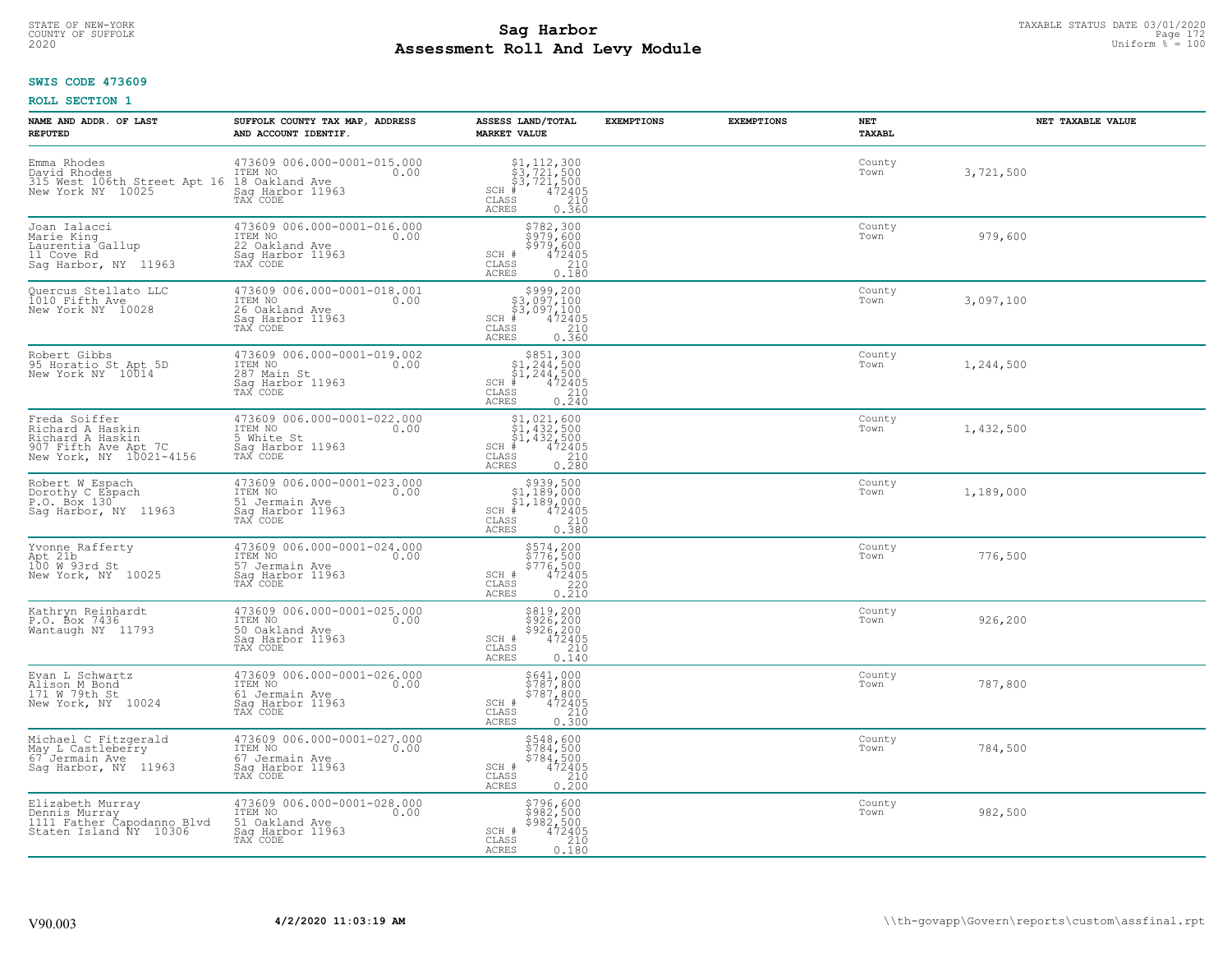# STATE OF NEW-YORK TAXABLE STATUS DATE 03/01/2020<br>COUNTY OF SUFFOLK Page 173 **Assessment Roll And Levy Module Example 2020** Uniform  $\frac{1}{8}$  = 100

#### **SWIS CODE 473609**

| NAME AND ADDR. OF LAST<br><b>REPUTED</b>                                                                    | SUFFOLK COUNTY TAX MAP, ADDRESS<br>AND ACCOUNT IDENTIF.                                          | ASSESS LAND/TOTAL<br><b>MARKET VALUE</b>                                                                                                                        | <b>EXEMPTIONS</b> | <b>EXEMPTIONS</b> | <b>NET</b><br>TAXABL | NET TAXABLE VALUE |
|-------------------------------------------------------------------------------------------------------------|--------------------------------------------------------------------------------------------------|-----------------------------------------------------------------------------------------------------------------------------------------------------------------|-------------------|-------------------|----------------------|-------------------|
| Lisa W Hess<br>47 Oakland Ave<br>Sag Harbor NY 11963                                                        | 473609 006.000-0001-030.001<br>ITEM NO<br>0.00<br>47 Oakland Ave<br>Saq Harbor 11963<br>TAX CODE | $$2,319,500$<br>$$2,319,500$<br>$$2,319,500$<br>$472405$<br>$$35$<br>$$210$<br>$SCH$ #<br>CLASS<br><b>ACRES</b><br>0.350                                        |                   |                   | County<br>Town       | 2,319,500         |
| Neal Beckstedt<br>445 West 23rd Street #14C<br>New York NY 10011                                            | 473609 006.000-0001-031.000<br>ITEM NO<br>0.00<br>43 Oakland Ave<br>Sag Harbor 11963<br>TAX CODE | \$806,500<br>\$988,900<br>\$988,900<br>472405<br>SCH #<br>$\mathtt{CLASS}$<br>$\frac{210}{0.170}$<br>ACRES                                                      |                   |                   | County<br>Town       | 988,900           |
| Jeffrey Levine<br>P.O. Box 2011<br>Bridgehampton NY 11932                                                   | 473609 006.000-0001-032.000<br>ITEM NO<br>0.00<br>39 Oakland Ave<br>Sag Harbor 11963<br>TAX CODE | \$794,700<br>$\begin{array}{c} 51,129,100 \\ 51,129,100 \\ + 472405 \end{array}$<br>$SCH$ #<br>210<br>CLASS<br><b>ACRES</b><br>0.170                            |                   |                   | County<br>Town       | 1,129,100         |
| Oakland Sag Harbor, LLC<br>46 East 73rd St<br>New York NY 10021                                             | 473609 006.000-0001-033.000<br>ITEM NO<br>0.00<br>37 Oakland Ave<br>Saq Harbor 11963<br>TAX CODE | $$829,800$<br>$$1,954,200$<br>$$1,954,200$<br>$472405$<br>$$240$<br>$$240$<br>$SCH$ #<br>CLASS<br><b>ACRES</b><br>0.140                                         |                   |                   | County<br>Town       | 1,954,200         |
| Brana Wolf<br>2 Fifth Ave Apt 6A<br>New York, NY 10003-8835                                                 | 473609 006.000-0001-034.000<br>ITEM NO<br>0.00<br>33 Oakland Ave<br>Saq Harbor 11963<br>TAX CODE | $$1, 119, 200$<br>$$1, 431, 100$<br>$$1, 431, 100$<br>$472405$<br>$$220$<br>SCH #<br>CLASS<br>0.360<br>ACRES                                                    |                   |                   | County<br>Town       | 1,431,100         |
| Anne F Pollack (Trustee)<br>Anne F Pollack Revocable Liv<br>44 Gramercy Park N Apt 9D<br>New York, NY 10010 | 473609 006.000-0001-035.000<br>ITEM NO<br>0.00<br>27 Oakland Ave<br>Saq Harbor 11963<br>TAX CODE | $$302, 200$<br>$$1, 002, 500$<br>$$1, 002, 500$<br>$*1, 002, 500$<br>$*1, 472405$<br>$SCH$ #<br>CLASS<br>210<br><b>ACRES</b><br>0.190                           |                   |                   | County<br>Town       | 1,002,500         |
| Christopher Kelly<br>Bonnie Kelly<br>40 Glen Byron Ave<br>South Nyack, NY 10960                             | 473609 006.000-0001-036.000<br>ITEM NO<br>0.00<br>23 Oakland Ave<br>Sag Harbor 11963<br>TAX CODE | \$780,900<br>\$898,200<br>\$898,200<br>\$898,200<br>SCH #<br>CLASS<br>210<br><b>ACRES</b><br>0.180                                                              |                   |                   | County<br>Town       | 898,200           |
| Michael Namer<br>Christine Namer<br>31 W 11 St 3A<br>New York NY 10011                                      | 473609 006.000-0001-043.003<br>TTEM NO 0.00<br>10 Somers Pl<br>Saq Harbor 11963<br>TAX CODE      | $$1,426,300$<br>$$2,059,500$<br>$$2,059,500$<br>$472405$<br>$$2,05$<br>$$210$<br>$SCH$ #<br>$\mathtt{CLASS}$<br>0.570<br><b>ACRES</b>                           |                   |                   | County<br>Town       | 2,059,500         |
| David Reid<br>Gayle Feldman<br>131 E 74th St<br>New York, NY 10021                                          | 473609 006.000-0001-043.004<br>TTEM NO 0.00<br>8 Somers Pl<br>Saq Harbor 11963<br>TAX CODE       | $$1,431,600$<br>$$1,951,800$<br>$\begin{array}{r} 51,951,800 \\ 472405 \\ \text{is} \qquad \qquad 210 \end{array}$<br>$SCH$ #<br>CLASS<br><b>ACRES</b><br>0.600 |                   |                   | County<br>Town       | 1,951,800         |
| Steven J. Pully<br>Diana K. Howard<br>4564 meadowood Rd<br>Dallas TX 75220                                  | 473609 006.000-0001-043.007<br>ITEM NO<br>0.00<br>9 Somers Pl<br>Sag Harbor 11963<br>TAX CODE    | $$1,323,000$<br>$$2,489,800$<br>$$2,489,800$<br>$$472405$<br>$SCH$ #<br>CLASS<br>210<br><b>ACRES</b><br>0.620                                                   |                   |                   | County<br>Town       | 2,489,800         |
| Rodney R Yee<br>Colleen O Saidman<br>7 Somers Pl<br>Saq Harbor, NY 11963                                    | 473609 006.000-0001-043.008<br>ITEM NO<br>0.00<br>7 Somers Pl<br>Sag Harbor 11963<br>TAX CODE    | $$1,416,900$<br>$$2,282,700$<br>$$2,282,700$<br>$SCH$ #<br>472405<br>CLASS<br>210<br>0.570<br>ACRES                                                             |                   |                   | County<br>Town       | 2,282,700         |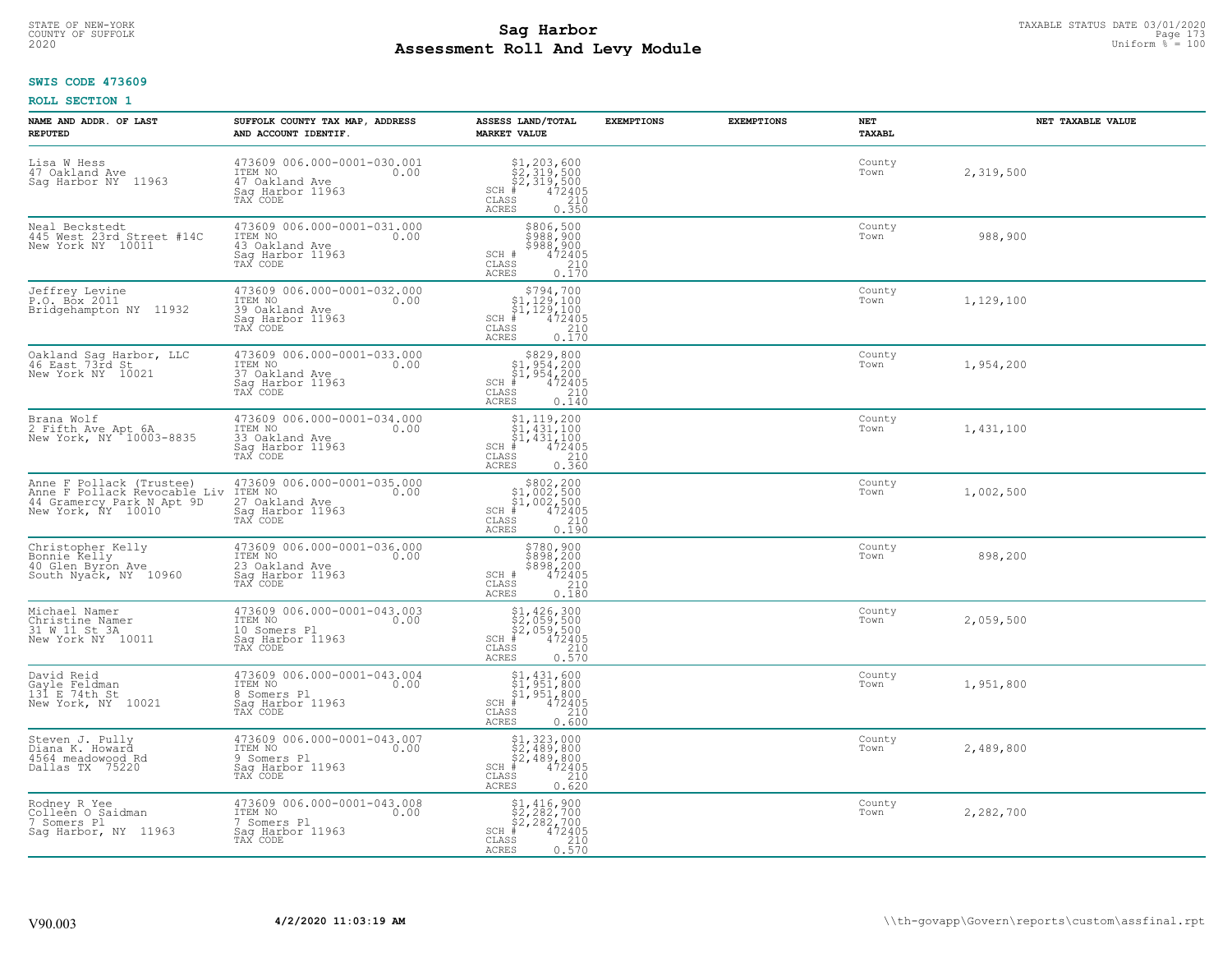# STATE OF NEW-YORK TAXABLE STATUS DATE 03/01/2020<br>Page 174 **Sag Harbor** Supering the Supering Page 174 and Page 174 **Assessment Roll And Levy Module Example 2020** Uniform  $\frac{1}{8}$  = 100

### **SWIS CODE 473609**

| NAME AND ADDR. OF LAST<br><b>REPUTED</b>                                                           | SUFFOLK COUNTY TAX MAP, ADDRESS<br>AND ACCOUNT IDENTIF.                                          | ASSESS LAND/TOTAL<br><b>MARKET VALUE</b>                                                                                                                           | <b>EXEMPTIONS</b>    | <b>EXEMPTIONS</b> | NET<br>TAXABL  | NET TAXABLE VALUE |
|----------------------------------------------------------------------------------------------------|--------------------------------------------------------------------------------------------------|--------------------------------------------------------------------------------------------------------------------------------------------------------------------|----------------------|-------------------|----------------|-------------------|
| Patricia Zamoyska<br>P.O. Box 291<br>Watermill NY 11976                                            | 473609 006.000-0001-044.000<br>ITEM NO<br>0.00<br>71 Jermain Ave<br>Saq Harbor 11963<br>TAX CODE | $$1, 208, 700$<br>$$2, 326, 800$<br>$$2, 326, 800$<br>$*$ 472405<br>$SCH$ #<br>CLASS<br>210<br>ACRES<br>0.970                                                      |                      |                   | County<br>Town | 2,326,800         |
| John M Burns<br>Marjorie Burns<br>Jermain Ave<br>Sag Harbor, NY 11963                              | 473609 006.000-0001-045.001<br>ITEM NO<br>0.00<br>81 Jermain Ave<br>Sag Harbor 11963<br>TAX CODE | \$666,800<br>\$924,600<br>\$924/600<br>$\frac{472405}{210}$<br>SCH #<br>CLASS<br><b>ACRES</b><br>0.140                                                             | \$75,000<br>veteran  |                   | County<br>Town | 849,600           |
| Jeffrey J Batky<br>Jermain Ave<br>Saq Harbor, NY 11963                                             | 473609 006.000-0001-045.002<br>ITEM NO<br>0.00<br>77 Jermain Ave<br>Sag Harbor 11963<br>TAX CODE | $\begin{array}{r} $896,400\n$1,226,300\n$1,226,300\n# 472405\n$210\n$<br>$SCH$ #<br>CLASS<br>0.360<br><b>ACRES</b>                                                 |                      |                   | County<br>Town | 1,226,300         |
| 58 Palmer Terrace, LLC<br>c/o John Reuter<br>P.O. Box 60326<br>Apt 827<br>Houston TX 77205         | 473609 006.000-0001-046.000<br>ITEM NO<br>0.00<br>58 Palmer Ter<br>Saq Harbor 11963<br>TAX CODE  | \$1,055,600<br>\$1,235,500<br>\$1,235,500<br># 472405<br>\$5 210<br>$SCH$ #<br>CLASS<br><b>ACRES</b><br>0.610                                                      |                      |                   | County<br>Town | 1,235,500         |
| ARMADILLO LLC<br>Van Dyke & Hand<br>c/ George Hand<br>24 Gingerbread Lane<br>East Hampton NY 11937 | 473609 006.000-0001-047.000<br>ITEM NO<br>0.00<br>54 Palmer Ter<br>Saq Harbor 11963<br>TAX CODE  | \$1,498,500<br>\$2,328,200<br>\$2,328,200<br>#472405<br>$SCH$ #<br>CLASS<br>$\begin{array}{c} 210 \\ 0.720 \end{array}$<br><b>ACRES</b>                            |                      |                   | County<br>Town | 2,328,200         |
| Michael Voelker<br>260 Park Avenue South 5J<br>New York NY 10010                                   | 473609 006.000-0001-048.000<br>ITEM NO<br>0.00<br>46 Palmer Ter<br>Sag Harbor 11963<br>TAX CODE  | $\begin{array}{l} $1,601,400 \ $2,906,400 \ $2,906,400 \ $400 \ $4,402405 \end{array}$<br>$SCH$ #<br>210<br>CLASS<br>0.880<br>ACRES                                |                      |                   | County<br>Town | 2,906,400         |
| Vincenta M Aviles (Trustee)<br>u/d/t<br>P.O. Box 816<br>Sag Harbor NY 11963                        | 473609 006.000-0001-049.000<br>ITEM NO<br>0.00<br>42 Palmer Ter<br>Sag Harbor 11963<br>TAX CODE  | $$1,497,000$<br>$$1,668,800$<br>$$1,668,800$<br>$$1,668,800$<br>$472405$<br>$SCH$ #<br>210<br>CLASS<br><b>ACRES</b><br>0.410                                       | \$834,400<br>Persons |                   | County<br>Town | 834,400           |
| Deborah F Palmer<br>P.O. Box 34<br>Sag Harbor, NY 11963                                            | 473609 006.000-0001-050.000<br>ITEM NO<br>0.00<br>38 Palmer Ter<br>Saq Harbor 11963<br>TAX CODE  | $$1,428,400$<br>$$1,892,700$<br>$$1,892,700$<br>$472405$<br>$35$<br>$210$<br>$SCH$ #<br>$\mathtt{CLASS}$<br>0.390<br><b>ACRES</b>                                  |                      |                   | County<br>Town | 1,892,700         |
| Nelson W Friedman<br>P.O. Box 1511<br>Sag Harbor, NY 11963                                         | $473609006.000-0001-051.000$<br>ITEM NO<br>43 Palmer Ter<br>Sag Harbor 11963<br>TAX CODE         | $$2,008,800$<br>$$2,008,800$<br>$$2,008,800$<br>$$472405$<br>$$2,00$<br>$$200$<br>$SCH$ #<br>CLASS<br><b>ACRES</b><br>0.600                                        |                      |                   | County<br>Town | 2,008,800         |
| Judith A Schiavoni<br>11 Suffolk St<br>Saq Harbor, NY 11963                                        | 473609 006.000-0001-052.000<br>ITEM NO<br>0.00<br>38 Suffolk St<br>Sag Harbor 11963<br>TAX CODE  | $\begin{array}{c} 51,214,900 \\ 51,449,700 \\ 51,449,700 \end{array}$<br>$SCH$ #<br>472405<br>CLASS<br>$\begin{array}{c} 210 \\ 0.250 \end{array}$<br><b>ACRES</b> |                      |                   | County<br>Town | 1,449,700         |
| Hara Amdemariam<br>39 Fifth Avenue Apt 9CD<br>New York NY 10003                                    | 473609 006.000-0001-053.000<br>ITEM NO<br>0.00<br>42 Suffolk St<br>Sag Harbor 11963<br>TAX CODE  | $$1, 414, 600$<br>$$1, 743, 800$<br>$$1, 743, 800$<br>472405<br>$SCH$ #<br>CLASS<br>210<br>0.340<br>ACRES                                                          |                      |                   | County<br>Town | 1,743,800         |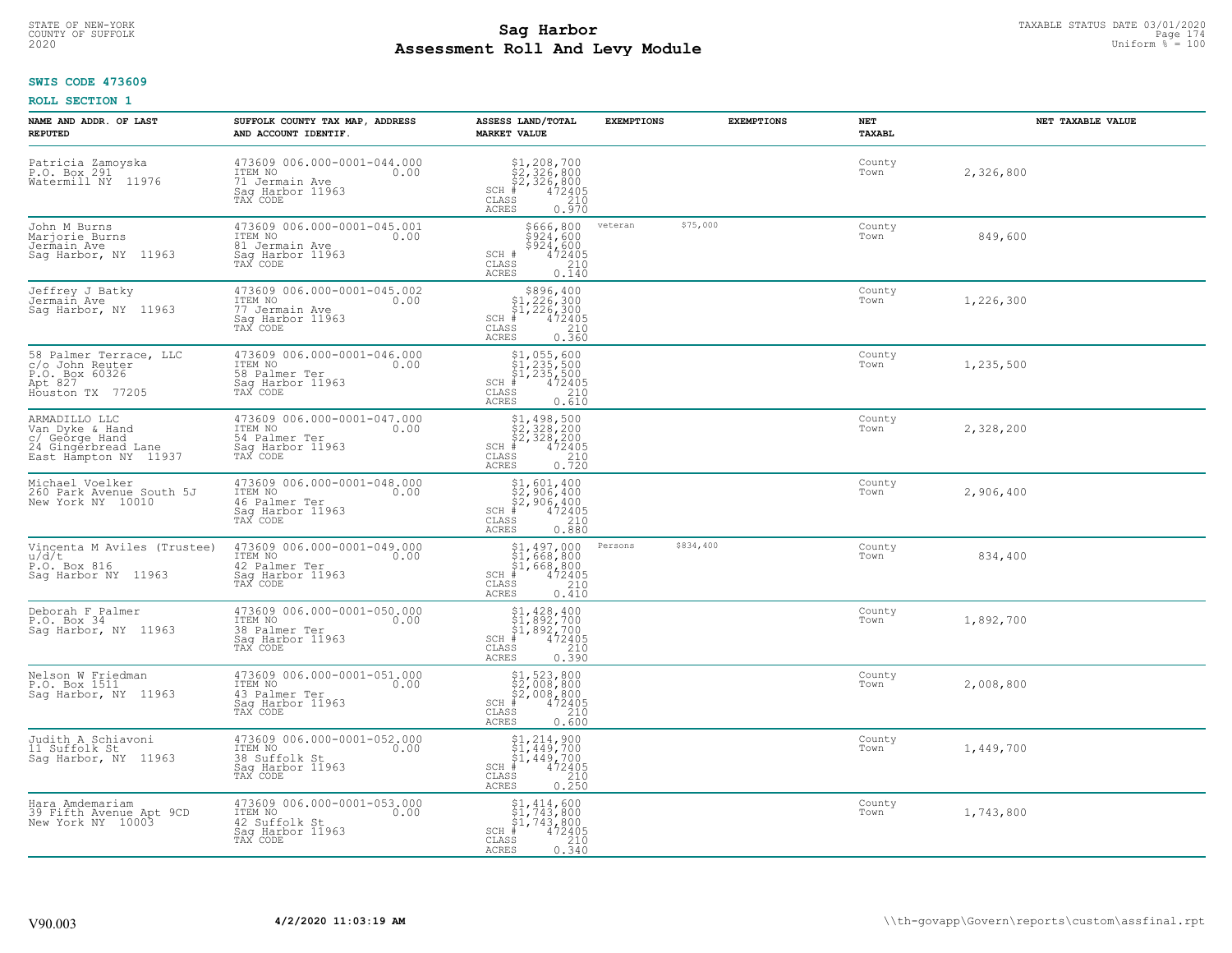# STATE OF NEW-YORK TAXABLE STATUS DATE 03/01/2020<br>COUNTY OF SUFFOLK Page 175 Page 175 **Assessment Roll And Levy Module Example 2020** Uniform  $\frac{1}{8}$  = 100

#### **SWIS CODE 473609**

| NAME AND ADDR. OF LAST<br><b>REPUTED</b>                                                                       | SUFFOLK COUNTY TAX MAP, ADDRESS<br>AND ACCOUNT IDENTIF.                                                                                                 | ASSESS LAND/TOTAL<br><b>MARKET VALUE</b>                                                                                                     | <b>EXEMPTIONS</b>    | <b>EXEMPTIONS</b> | NET<br>TAXABL  | NET TAXABLE VALUE |
|----------------------------------------------------------------------------------------------------------------|---------------------------------------------------------------------------------------------------------------------------------------------------------|----------------------------------------------------------------------------------------------------------------------------------------------|----------------------|-------------------|----------------|-------------------|
| Anna Olafsson<br>23 East 94th Street Apt 4<br>New York NY 10128                                                | 473609 006.000-0001-054.000<br>ITEM NO<br>0.00<br>47 Palmer Ter<br>Saq Harbor 11963<br>TAX CODE                                                         | $$3,364,700$<br>$$3,307,300$<br>$$3,307,300$<br>$472405$<br>$$210$<br>$SCH$ #<br>CLASS<br><b>ACRES</b><br>0.630                              |                      |                   | County<br>Town | 3,307,300         |
| 51 Palmer Terrace<br>c/o Kristi Feldman<br>220 E 65th St Apt 22C<br>New York NY 10065                          | 473609 006.000-0001-055.000<br>ITEM NO<br>0.00<br>51 Palmer Ter<br>Sag Harbor 11963<br>TAX CODE                                                         | $$1,391,100$<br>$$4,182,300$<br>$$4,182,300$<br>$$4,182,300$<br>$472405$<br>$SCH$ #<br>$\mathtt{CLASS}$<br>$\frac{210}{0.380}$<br>ACRES      |                      |                   | County<br>Town | 4,182,300         |
| Douglas Renna<br>Kathleen Renna<br>1227 Brick Kiln Rd<br>Saq Harbor NY 11963                                   | 473609 006.000-0001-056.001<br>ITEM NO<br>0.00<br>55 Palmer Ter<br>Sag Harbor 11963<br>TAX CODE                                                         | $$1,488,400$<br>$$1,774,700$<br>$$1,774,700$<br>$$1,774,700$<br>$SCH$ #<br>472405<br>210<br>CLASS<br>ACRES<br>0.410                          |                      |                   | County<br>Town | 1,774,700         |
| Richard P. Borge<br>Julie E. Borge<br>14 Miller Rd<br>Newton PA 18940                                          | 473609 006.000-0001-057.000<br>ITEM NO<br>0.00<br>57 Palmer Ter<br>Sag Harbor 11963<br>TAX CODE                                                         | $$906,500$<br>$$1,045,700$<br>$$1,045,700$<br>$$1,045,700$<br>$SCH$ #<br>$^{0.1472405}_{210}$<br>0.280<br>CLASS<br><b>ACRES</b>              |                      |                   | County<br>Town | 1,045,700         |
| Vija Celmins<br>56 Suffolk St<br>Sag Harbor, NY 11963                                                          | 473609 006.000-0001-059.000<br>ITEM NO<br>0.00<br>56 Suffolk St<br>Saq Harbor 11963<br>TAX CODE                                                         | $$1, 111, 300$<br>$$1, 239, 200$<br>$$1, 239, 200$<br>$*$ $472405$<br>$SCH$ #<br>210<br>CLASS<br>ACRES<br>0.140                              |                      |                   | County<br>Town | 1,239,200         |
| 52 Suffolk LLC<br>c/o Joel Klein<br>565 Park Ave Apt 12W<br>New York NY 10065                                  | 473609 006.000-0001-060.001<br>ITEM NO<br>0.00<br>52 Suffolk St<br>Sag Harbor 11963<br>TAX CODE                                                         | \$1,059,600<br>\$1,339,900<br>\$1,339,900<br>#472405<br>$SCH$ #<br>CLASS<br>210<br><b>ACRES</b><br>0.200                                     |                      |                   | County<br>Town | 1,339,900         |
| Nicole Seligman<br>565 Park Avenue 12W<br>New York NY 10065                                                    | 473609 006.000-0001-061.001<br>ITEM NO<br>0.00<br>48 Suffolk St<br>Sag Harbor 11963<br>TAX CODE                                                         | $$1,484,200$<br>$$2,568,100$<br>$$2,568,100$<br>$$472405$<br>$SCH$ #<br>CLASS<br>$\begin{array}{c} 210 \\ 0.360 \end{array}$<br><b>ACRES</b> |                      |                   | County<br>Town | 2,568,100         |
| THE EUNICE VALDIVIA-PRESTON<br>2012 NON-MARITAL TRUST<br>Eunice Valdivia<br>425 E 58th St<br>New York NY 10022 | 473609 006.000-0001-062.002<br>TTEM NO 0.00<br>32 Oakland Ave<br>Saq Harbor 11963<br>TAX CODE                                                           | $$2,158,400$<br>$$2,158,400$<br>$$2,158,400$<br>$472405$<br>$35$<br>$210$<br>$SCH$ #<br>$\mathtt{CLASS}$<br>0.780<br><b>ACRES</b>            |                      |                   | County<br>Town | 2,158,400         |
| P.O. Box 88<br>Saq Harbor NY 11963                                                                             | Stacey French Britt, Adminis 473609 006.000-0001-062.003<br>of Thomas M. Britt III Estat ITEM NO 0.00<br>42 Oakland Ave<br>Saq Harbor 11963<br>TAX CODE | $$1, 008, 800$<br>$$1, 562, 000$<br>$$1, 562, 000$<br>$SCH$ #<br>$472405$<br>210<br>CLASS<br><b>ACRES</b><br>0.500                           |                      |                   | County<br>Town | 1,562,000         |
| Claudette Romano<br>36 Oakland Ave<br>Sag Harbor NY 11963                                                      | 473609 006.000-0001-062.005<br>ITEM NO<br>0.00<br>36 Oakland Ave<br>Sag Harbor 11963<br>TAX CODE                                                        | $$962,100$<br>$$1,375,600$<br>$$1,375,600$<br>$$472405$<br>$SCH$ #<br>$\begin{array}{c} 210 \\ 0.540 \end{array}$<br>CLASS<br><b>ACRES</b>   | \$687,800<br>Persons |                   | County<br>Town | 687,800           |
| Francis Lemieux<br>Marena Nellos<br>144 Kent St<br>Brooklyn NY 11222                                           | 473609 006.000-0002-003.001<br>ITEM NO<br>0.00<br>38 Jermain Ave<br>Sag Harbor 11963<br>TAX CODE                                                        | \$863,400<br>\$1,359,800<br>\$1,359,800<br>$SCH$ #<br>472405<br>CLASS<br>210<br>ACRES<br>0.470                                               |                      |                   | County<br>Town | 1,359,800         |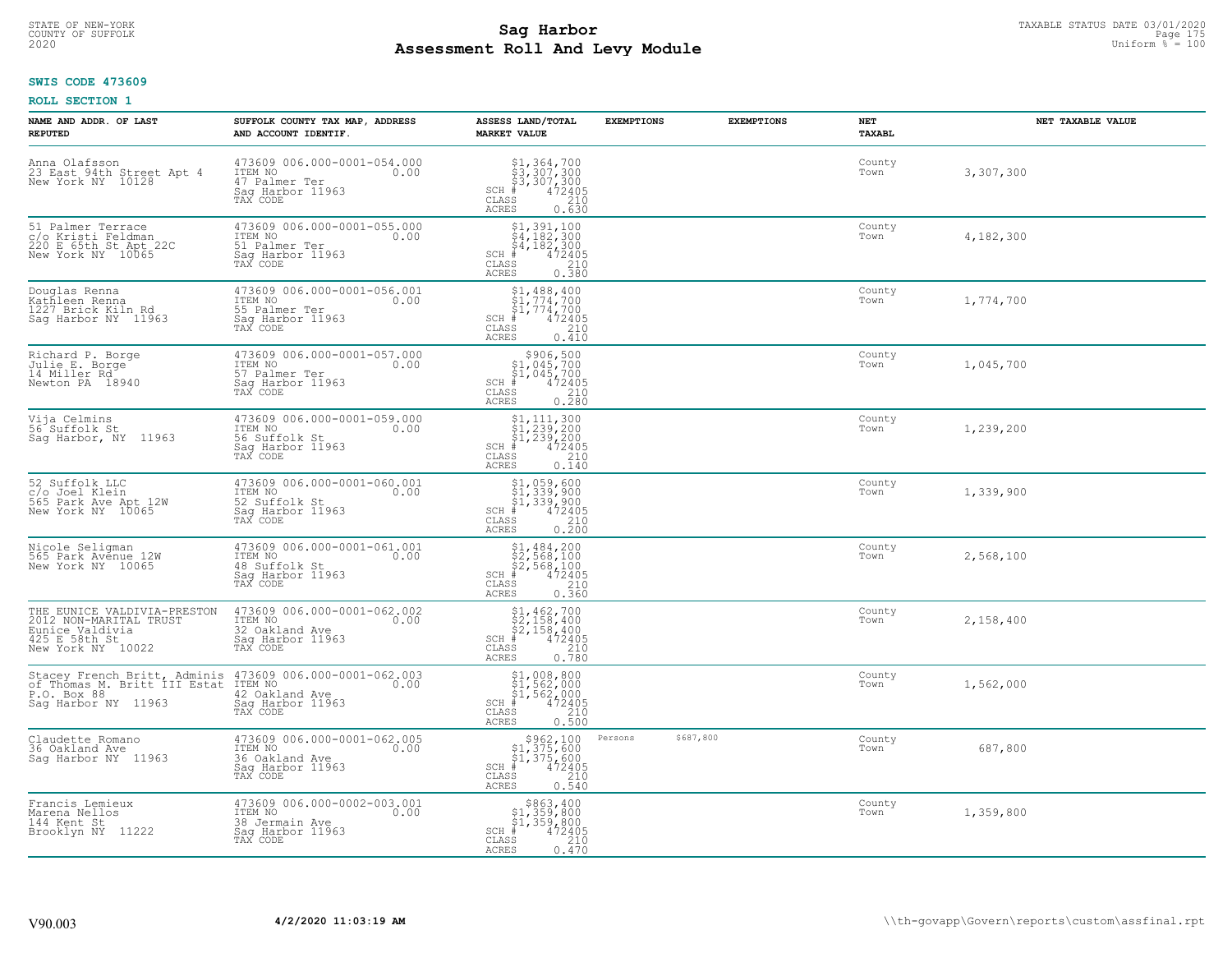# TAXABLE STATUS DATE 03/01/2020<br>COUNTY OF SUFFOLK Page 176 Page 176 **Assessment Roll And Levy Module Example 2020** Uniform  $\frac{1}{8}$  = 100

#### **SWIS CODE 473609**

| NAME AND ADDR. OF LAST<br><b>REPUTED</b>                                                                                  | SUFFOLK COUNTY TAX MAP, ADDRESS<br>AND ACCOUNT IDENTIF.                                                                       | ASSESS LAND/TOTAL<br><b>MARKET VALUE</b>                                                                                                                   | <b>EXEMPTIONS</b>    | <b>EXEMPTIONS</b> | NET<br>TAXABL  | NET TAXABLE VALUE |
|---------------------------------------------------------------------------------------------------------------------------|-------------------------------------------------------------------------------------------------------------------------------|------------------------------------------------------------------------------------------------------------------------------------------------------------|----------------------|-------------------|----------------|-------------------|
| John Narvesen<br>Mark Wolk<br>42 Jermain Ave<br>Sag Harbor NY 11963                                                       | 473609 006.000-0002-004.000<br>ITEM NO 0.00<br>42 Jermain Ave<br>Sag Harbor 11963<br>TAX CODE                                 | $$462,000$<br>$$1,277,600$<br>$$1,277,600$<br>SCH $*$ 472405<br>CLASS 210<br>CLASS<br>ACRES<br>0.100                                                       | \$125,000<br>veteran |                   | County<br>Town | 1,152,600         |
| Murat Ozsu<br>Mamra Ozsu<br>PO Box 2069<br>Bridgehampton, NY 11932                                                        | 473609 006.000-0002-005.000<br>ITEM NO<br>46 Jermain Ave<br>0.00<br>Saq Harbor 11963<br>TAX CODE                              | $$1,019,900$<br>$$1,258,600$<br>$$1,258,600$<br>$1,258,600$<br>$7 - 472405$<br>$SCH$ #<br>CLASS<br>$\frac{210}{0.710}$<br>ACRES                            |                      |                   | County<br>Town | 1,258,600         |
| Lucio Biase<br>6799 Collins Ave Apt S 801<br>Miami Beach FL 33141                                                         | 473609 006.000-0002-006.000<br>ITEM NO<br>0.00<br>50 Jermain Ave<br>Saq Harbor 11963<br>TAX CODE                              | \$720,600<br>\$904,300<br>\$904,300<br>SCH # $472405$<br>CLASS<br>$\frac{210}{0.270}$<br>ACRES                                                             |                      |                   | County<br>Town | 904,300           |
| Paul E Gerecke<br>54 Jermain Ave<br>P.O. Box 1202<br>Sag Harbor, NY 11963                                                 | 473609 006.000-0002-007.000<br>10.00 0.00<br>54 Jermain Ave<br>Saq Harbor 11963<br>TAX CODE                                   | \$648,400 veteran<br>\$849,100<br>\$849,100<br>SCH #<br>$70.472405$<br>210<br>0.280<br>CLASS<br>ACRES                                                      | \$125,000            |                   | County<br>Town | 724,100           |
| P.O. Box 1169<br>Sag Harbor, NY 11963                                                                                     | Sag Harbor Industries Inc (t 473609 006.000-0002-008.000<br>ITEM NO<br>0.00<br>58 Jermain Ave<br>Sag Harbor 11963<br>TAX CODE | \$593,200<br>$\frac{200}{699}$ , 200<br>\$699, 200<br>472405<br>210<br>SCH #<br>CLASS<br>0.420<br>ACRES                                                    |                      |                   | County<br>Town | 699,200           |
| 64 Jermain, LLC<br>116 Chambers St FL 2<br>New York NY 10007                                                              | 473609 006.000-0002-009.000<br>ITEM NO 0.00<br>64 Jermain Ave<br>Sag Harbor 11963<br>TAX CODE                                 | \$360,700<br>\$615,500<br>\$615,500<br>472405<br>SCH #<br>710<br>CLASS<br>1.500<br>ACRES                                                                   |                      |                   | County<br>Town | 615,500           |
| 18 Joels, LLC<br>116 Chambers St FL 2<br>New York NY 10007                                                                | 473609 006.000-0002-010.002<br>ITEM NO <sub>T</sub><br>0.00<br>18 Joels Ln<br>Sag Harbor 11963<br>TAX CODE                    | \$38,000<br>\$38,000<br>\$38,000<br>472405<br>SCH #<br>311<br>CLASS<br>3,800<br>ACRES                                                                      |                      |                   | County<br>Town | 38,000            |
| Andrea Bonime-Blanc<br>11 Joels Ln<br>Sag Harbor, NY 11963                                                                | 473609 006.000-0002-011.000<br>ITEM NO 0.00<br>11 Joels Ln<br>Saq Harbor 11963<br>TAX CODE                                    | $$759,600$<br>$$948,600$<br>$$948,600$<br>$$5948,600$<br>$$472405$<br>CLASS<br>210<br>ACRES<br>0.520                                                       |                      |                   | County<br>Town | 948,600           |
| Adrian M Devenyi<br>Adrian M Devenyi<br>312 Clinton Ave<br>Brooklyn NY 11205                                              | 473609 006.000-0002-012.000<br>ITEM NO 0.00<br>72 Jermain Ave<br>Saq Harbor 11963<br>TAX CODE                                 | $$937, 200$<br>$$1, 650, 300$<br>$$1, 650, 300$<br>$$1, 650, 300$<br>$$1, 472405$<br>$SCH$ #<br>CLASS<br>210<br>ACRES<br>0.950                             |                      |                   | County<br>Town | 1,650,300         |
| Mary A. Thomas, Trustee<br>The Alfred J. Brenner Irrevo Sag Harbor 11963<br>The Alfred J. Brenner Irrevo Sag Harbor 11963 | Christopher A. Brenner, Trus 473609 006.000-0002-014.000<br>The Alfred J. Brenner Irrevo ITEM NO. 1. 0.00                     | \$793,900<br>\$943,000<br>$$943,000$<br>472405<br>SCH #<br>CLASS<br>210<br><b>ACRES</b><br>0.530                                                           |                      |                   | County<br>Town | 943,000           |
| John Iversen<br>Carolyn Conrad-Iversen<br>19 Joëls Ln<br>Sag Harbor, NY 11963                                             | 473609 006.000-0002-015.000<br>ITEM NO<br>0.00<br>19 Joels Ln<br>Sag Harbor 11963<br>TAX CODE                                 | $$805,900$<br>$$1,131,300$<br>$$1,131,300$<br>$\begin{smallmatrix}1,1&5&1&5&0&0\\4&7&2&4&0&5\\2&1&0&0&5&3&0\end{smallmatrix}$<br>$SCH$ #<br>CLASS<br>ACRES |                      |                   | County<br>Town | 1,131,300         |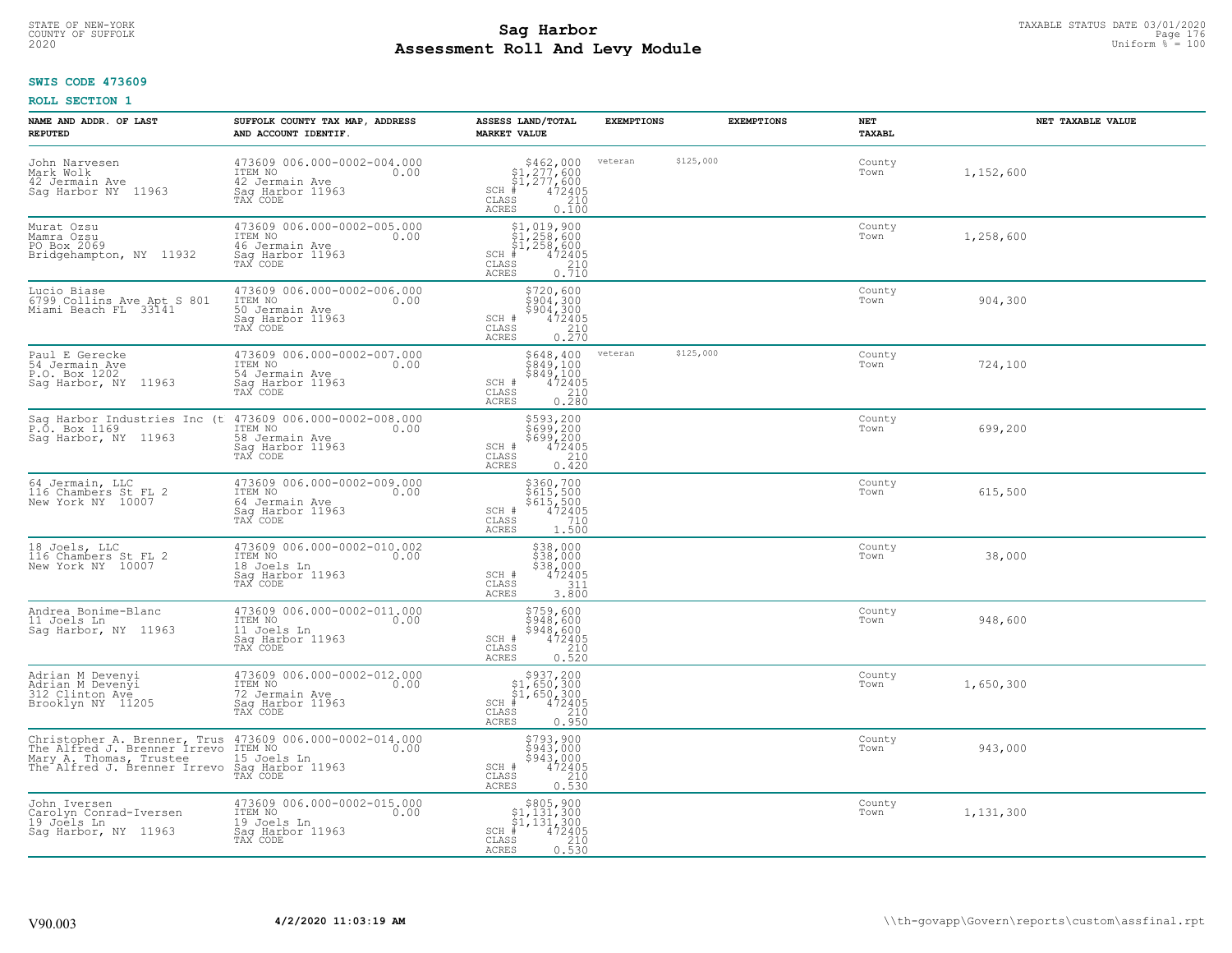# STATE OF NEW-YORK TAXABLE STATUS DATE 03/01/2020<br>COUNTY OF SUFFOLK Page 177 **Assessment Roll And Levy Module Example 2020** Uniform  $\frac{1}{8}$  = 100

### **SWIS CODE 473609**

| NAME AND ADDR. OF LAST<br><b>REPUTED</b>                                                                      | SUFFOLK COUNTY TAX MAP, ADDRESS<br>AND ACCOUNT IDENTIF.                                          | ASSESS LAND/TOTAL<br><b>MARKET VALUE</b>                                                                                                                                                                    | <b>EXEMPTIONS</b>  |                        | <b>EXEMPTIONS</b> | NET<br><b>TAXABL</b> | NET TAXABLE VALUE |
|---------------------------------------------------------------------------------------------------------------|--------------------------------------------------------------------------------------------------|-------------------------------------------------------------------------------------------------------------------------------------------------------------------------------------------------------------|--------------------|------------------------|-------------------|----------------------|-------------------|
| Leslie J Eberhart<br>James J Eberhart<br>23 Joels Ln<br>Sag Harbor, NY 11963                                  | 473609 006.000-0002-016.000<br>ITEM NO<br>0.00<br>23 Joels Ln<br>Sag Harbor 11963<br>TAX CODE    | \$699,300<br>\$953,900<br>\$953,900<br>472405<br>210<br>SCH #<br>CLASS<br><b>ACRES</b><br>0.540                                                                                                             | veteran<br>veteran | \$125,000<br>\$250,000 |                   | County<br>Town       | 578,900           |
| Matthew Smith<br>Katherine Graziano Smith<br>434 Cognewaugh Dr<br>Cos Cob CT 06807                            | 473609 006.000-0002-017.001<br>ITEM NO<br>0.00<br>34 Jermain Ave<br>Sag Harbor 11963<br>TAX CODE | \$868,100<br>\$4,096,000<br>\$4,096,000<br>$SCH$ #<br>472405<br>$\mathtt{CLASS}$<br>210<br>0.400<br><b>ACRES</b>                                                                                            |                    |                        |                   | County<br>Town       | 4,096,000         |
| Thomas E. Delavan<br>13 W 9th St<br>New York NY 10011                                                         | 473609 006.000-0003-001.000<br>ITEM NO<br>0.00<br>23 Concord St<br>Sag Harbor 11963<br>TAX CODE  | $$529,900$<br>$$1,071,100$<br>$$1,071,100$<br>$$472405$<br>$SCH$ #<br>CLASS<br>210<br>0.070<br>ACRES                                                                                                        |                    |                        |                   | County<br>Town       | 1,071,100         |
| NGS Concord LLC<br>P.O. Box 2536<br>Sag Harbor NY 11963                                                       | 473609 006.000-0003-002.000<br>ITEM NO<br>0.00<br>19 Concord St<br>Saq Harbor 11963<br>TAX CODE  | $$986,600$<br>$$1,370,700$<br>$$1,370,700$<br>$*1,370,700$<br>$*1,472405$<br>$SCH$ #<br>$\mathtt{CLASS}$<br>210<br><b>ACRES</b><br>0.140                                                                    |                    |                        |                   | County<br>Town       | 1,370,700         |
| Josephine Devincenzi<br>Mary J. Scanlon<br>561 Park Shore Dr<br>Naples FL 34103                               | 473609 006.000-0003-003.000<br>ITEM NO<br>0.00<br>15 Concord St<br>Sag Harbor 11963<br>TAX CODE  | $\begin{array}{r}  \  \  \,  \, 5973,200\\  \  \, 51,614,300\\  \  \, 51,614,300\\  \  \  \, 472405\\ \  \  \, 55\\  \  \  \, 210\\  \  \, 25\\  \  \  \, 0.120\\ \end{array}$<br>$SCH$ #<br>CLASS<br>ACRES |                    |                        |                   | County<br>Town       | 1,614,300         |
| Aaron Kirchner<br>Brian Lillard<br>530 W 30th Street #22A<br>New York NY 10001                                | 473609 006.000-0003-004.000<br>ITEM NO<br>0.00<br>11 Concord St<br>Sag Harbor 11963<br>TAX CODE  | $$373,200$<br>$$1,634,200$<br>$$1,634,200$<br>$$472405$<br>$SCH$ #<br>CLASS<br>210<br>0.120<br><b>ACRES</b>                                                                                                 |                    |                        |                   | County<br>Town       | 1,634,200         |
| Carol Ann Flett<br>106 Lowther Ave<br>Toronto ON M5R 1E3                                                      | 473609 006.000-0003-005.000<br>ITEM NO<br>0.00<br>7 Concord St<br>Sag Harbor 11963<br>TAX CODE   | \$1,015,600<br>\$2,493,500<br>\$2,493,500<br>#472405<br>$SCH$ #<br>CLASS<br>210<br>0.120<br><b>ACRES</b>                                                                                                    |                    |                        |                   | County<br>Town       | 2,493,500         |
| Gary F. Weiss<br>Ana Elssy Martorell<br>Flat 10<br>49 Drayton Gardens<br>SW 10-9 RX, London, England TAX CODE | 473609 006.000-0003-006.000<br>0.00 0.00<br>150 Madison St<br>Saq Harbor 11963                   | \$1,056,400<br>\$3,786,200<br>\$3,786,200<br>#472405<br>$SCH$ #<br>CLASS<br>210<br><b>ACRES</b><br>0.230                                                                                                    |                    |                        |                   | County<br>Town       | 3,786,200         |
| Patricia McGahey<br>220 E 65th St Apt 19A<br>New York NY 10065                                                | 473609 006.000-0003-007.000<br>ITEM NO<br>156 Madison St<br>Sag Harbor 11963<br>TAX CODE         | \$1,122,500<br>\$2,250,300<br>\$2,250,300<br>$SCH$ #<br>472405<br>CLASS<br>210<br><b>ACRES</b><br>0.470                                                                                                     |                    |                        |                   | County<br>Town       | 2,250,300         |
| Toni Allen Goutal<br>765 Park Ave 12B<br>New York NY 10021                                                    | 473609 006.000-0003-008.000<br>ITEM NO<br>0.00<br>162 Madison St<br>Sag Harbor 11963<br>TAX CODE | \$1,214,200<br>\$3,530,300<br>\$3,530,300<br>#472405<br>$SCH$ #<br>CLASS<br>210<br><b>ACRES</b><br>0.430                                                                                                    |                    |                        |                   | County<br>Town       | 3,530,300         |
| Thames Partners, LLC<br>39 Suffolk St<br>Saq Harbor NY 11963                                                  | 473609 006.000-0003-009.001<br>ITEM NO<br>0.00<br>39 Suffolk St<br>Sag Harbor 11963<br>TAX CODE  | \$1,366,300<br>\$3,625,200<br>\$3,625,200<br>#472405<br>$SCH$ #<br>CLASS<br>210<br>0.250<br><b>ACRES</b>                                                                                                    |                    |                        |                   | County<br>Town       | 3,625,200         |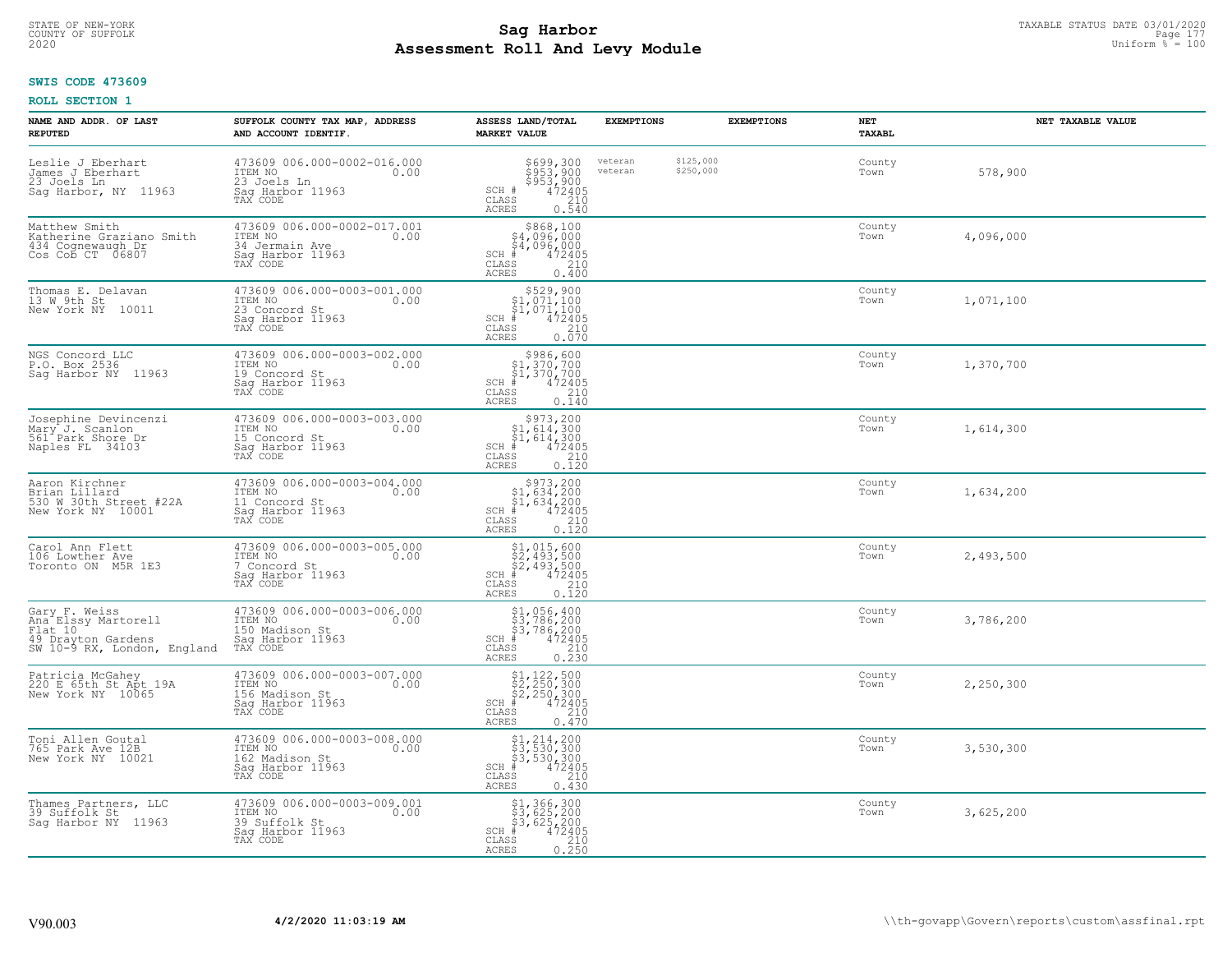# STATE OF NEW-YORK TAXABLE STATUS DATE 03/01/2020<br>COUNTY OF SUFFOLK Page 178 Page 178 **Assessment Roll And Levy Module Example 2020** Uniform  $\frac{1}{8}$  = 100

### **SWIS CODE 473609**

| NAME AND ADDR. OF LAST<br><b>REPUTED</b>                                                                                                | SUFFOLK COUNTY TAX MAP, ADDRESS<br>AND ACCOUNT IDENTIF.                                           | ASSESS LAND/TOTAL<br><b>MARKET VALUE</b>                                                                                                                                                         | <b>EXEMPTIONS</b> | <b>EXEMPTIONS</b> | NET<br>TAXABL  | NET TAXABLE VALUE |
|-----------------------------------------------------------------------------------------------------------------------------------------|---------------------------------------------------------------------------------------------------|--------------------------------------------------------------------------------------------------------------------------------------------------------------------------------------------------|-------------------|-------------------|----------------|-------------------|
| 43 Suffolk Sag Investment LL 473609 006.000-0003-010.001<br>500 Mamaroneck Avenue Suite ITEM NO 6000-0003-010 0.00<br>Harrison NY 10528 | 43 Suffolk St<br>Saq Harbor 11963<br>TAX CODE                                                     | $$1,478,900$<br>$$7,581,300$<br>$$7,581,300$<br>$472405$<br>$385$<br>$$210$<br>$SCH$ #<br>CLASS<br>ACRES<br>0.360                                                                                |                   |                   | County<br>Town | 7,581,300         |
| Gordon Mc Leod<br>c/o Braun Business MGMT<br>Melanie Grisanti<br>501 Madison Avenue Suite 601<br>New York NY 10022                      | 473609 006.000-0003-011.000<br>ITEM NO<br>0.00<br>168 Madison St<br>Sag Harbor 11963<br>TAX CODE  | $$919,000§1,172,700§1,172,700‡1,172,700.*1,472405$<br>SCH #<br>CLASS<br>$\begin{array}{c} 210 \\ 0.200 \end{array}$<br>ACRES                                                                     |                   |                   | County<br>Town | 1,172,700         |
| Alexander Koenigstein<br>49 Suffolk St<br>Saq Harbor, NY 11963                                                                          | 473609 006.000-0003-012.000<br>ITEM NO<br>0.00<br>49 Suffolk St<br>Sag Harbor 11963<br>TAX CODE   | $\begin{array}{l} \text{\small $51$, $283$, $000$} \\ \text{\small $51$, $443$, $400$} \\ \text{\small $51$, $443$, $400$} \\ \text{\small $*$} \end{array}$<br>$SCH$ #<br>CLASS<br><b>ACRES</b> |                   |                   | County<br>Town | 1,443,400         |
| Arthur Blee<br>Crystal Walker Blee<br>170 Avenue C #3F<br>New York NY 10009                                                             | 473609 006.000-0003-013.000<br>ITEM NO<br>0.00<br>51 Suffolk St<br>Sag Harbor 11963<br>TAX CODE   | \$410,100<br>\$512,400<br>\$512,400<br>SCH #<br>472405<br>210<br>CLASS<br>0.110<br><b>ACRES</b>                                                                                                  |                   |                   | County<br>Town | 512,400           |
| Gayle Miller<br>Apt #112<br>2800 S University Blvd<br>Denver, CO 80210                                                                  | 473609 006.000-0003-014.000<br>ITEM NO<br>0.00<br>55 Suffolk St<br>Saq Harbor 11963<br>TAX CODE   | \$354,600<br>$\frac{2471,400}{472405}$<br>SCH #<br>210<br>CLASS<br><b>ACRES</b><br>0.090                                                                                                         |                   |                   | County<br>Town | 471,400           |
| Melissa Wilson<br>510 E 80th St<br>New York, NY 10021                                                                                   | 473609 006.000-0003-015.000<br>ITEM NO<br>0.00<br>57 Suffolk St<br>Saq Harbor 11963<br>TAX CODE   | \$247,000<br>\$473,000<br>\$473,000<br>472405<br>SCH #<br>CLASS<br>210<br>0.080<br><b>ACRES</b>                                                                                                  |                   |                   | County<br>Town | 473,000           |
| Cornerstone Realty & Finance<br>1800 Monument Boulevard<br>Concord CA 94520                                                             | 473609 006.000-0003-016.000<br>ITEM NO<br>0.00<br>115 Jermain Ave<br>Sag Harbor 11963<br>TAX CODE | $$780, 900$<br>$$1, 180, 700$<br>$$1, 180, 700$<br>$$472405$<br>SCH #<br>CLASS<br>210<br>0.190<br><b>ACRES</b>                                                                                   |                   |                   | County<br>Town | 1,180,700         |
| Jane Harris<br>PO Box 404<br>Boyce, VA 22620-0404                                                                                       | 473609 006.000-0003-017.000<br>TTEM NO 0.00<br>174 Madison St<br>Sag Harbor 11963<br>TAX CODE     | $$805,500$<br>$$1,132,500$<br>$$1,132,500$<br>$472405$<br>$$210$<br>$SCH$ #<br>CLASS<br>0.210<br><b>ACRES</b>                                                                                    |                   |                   | County<br>Town | 1,132,500         |
| Helen Fledderus, Trustee<br>The Helen Fledderus Trust<br>10 Mitchell Place Apt 2A&2B<br>New York NY 10017                               | 473609 006.000-0003-018.000<br>ITEM NO<br>0.00<br>180 Madison St<br>Saq Harbor 11963<br>TAX CODE  | \$805,500<br>\$915,000<br>\$915,000<br>472405<br>SCH #<br>210<br>CLASS<br><b>ACRES</b><br>0.210                                                                                                  |                   |                   | County<br>Town | 915,000           |
| Robert Kuisis<br>Susan Sloan Griffin<br>110 Jermain Ave<br>Sag Harbor, NY 11963                                                         | 473609 006.000-0003-019.000<br>ITEM NO<br>0.00<br>110 Jermain Ave<br>Sag Harbor 11963<br>TAX CODE | $$837,200\n$1,034,500\n$1,034,500\n# 472405\n$5\n$210$<br>$SCH$ #<br>CLASS<br><b>ACRES</b><br>0.160                                                                                              |                   |                   | County<br>Town | 1,034,500         |
| Veronica J. Stephens<br>P.O. Box 2549<br>Saq Harbor NY 11963                                                                            | 473609 006.000-0003-020.000<br>ITEM NO<br>0.00<br>114 Jermain Ave<br>Sag Harbor 11963<br>TAX CODE | \$709,000<br>\$877,700<br>\$877,700<br>SCH #<br>472405<br>CLASS<br>210<br>0.140<br>ACRES                                                                                                         |                   |                   | County<br>Town | 877,700           |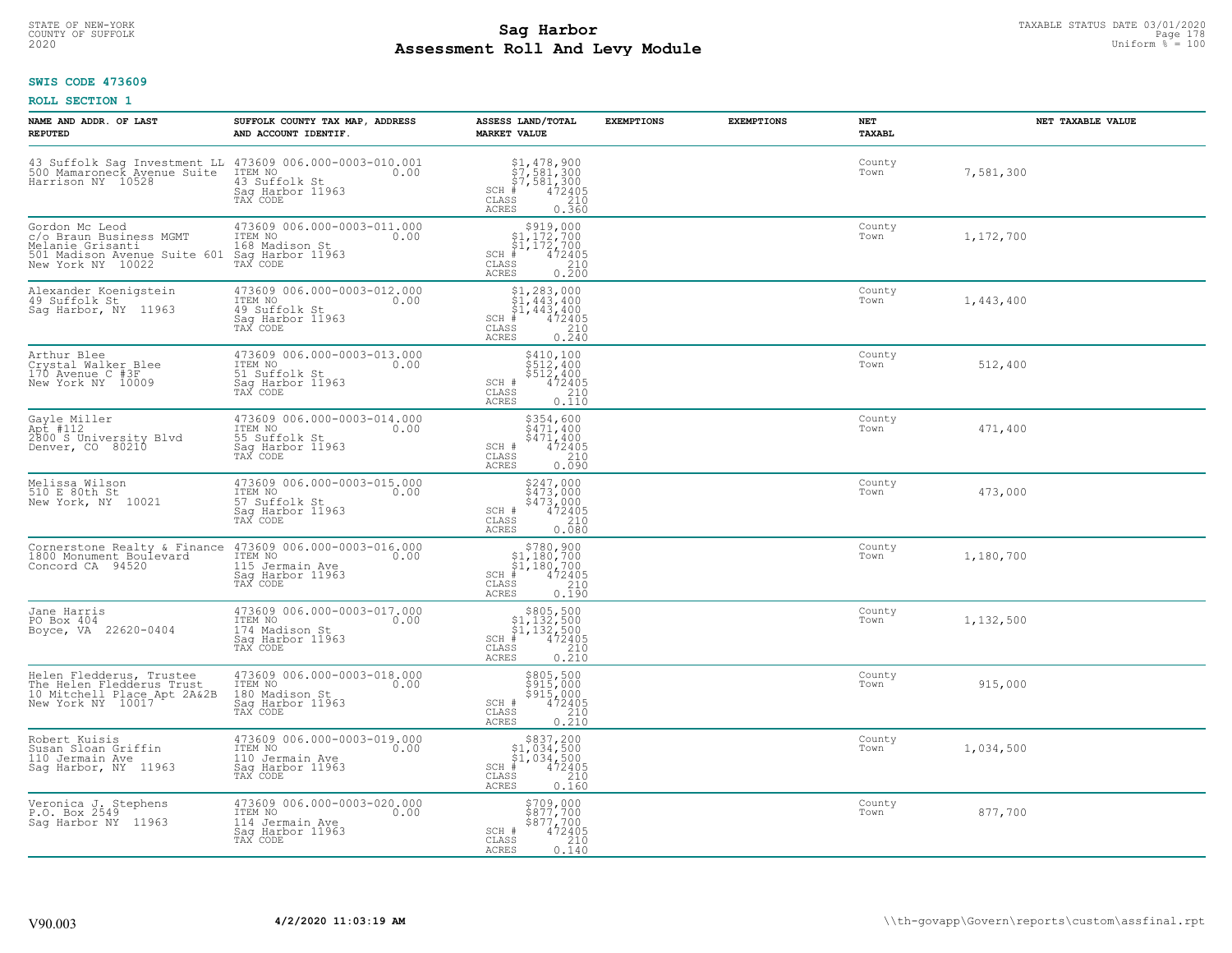# STATE OF NEW-YORK TAXABLE STATUS DATE 03/01/2020<br>COUNTY OF SUFFOLK Page 179 Page 179 **Assessment Roll And Levy Module Example 2020** Uniform  $\frac{1}{8}$  = 100

### **SWIS CODE 473609**

| NAME AND ADDR. OF LAST<br><b>REPUTED</b>                                                                                 | SUFFOLK COUNTY TAX MAP, ADDRESS<br>AND ACCOUNT IDENTIF.                                          | ASSESS LAND/TOTAL<br><b>MARKET VALUE</b>                                                                                                                                                                    | <b>EXEMPTIONS</b> | <b>EXEMPTIONS</b> | NET<br><b>TAXABL</b> | NET TAXABLE VALUE |
|--------------------------------------------------------------------------------------------------------------------------|--------------------------------------------------------------------------------------------------|-------------------------------------------------------------------------------------------------------------------------------------------------------------------------------------------------------------|-------------------|-------------------|----------------------|-------------------|
| Bayard Fenwick<br>Alden Fenwick<br>190 Jockey Hollow Rd<br>Bernardsville NJ 07924                                        | 473609 006.000-0003-021.001<br>ITEM NO<br>0.00<br>196 Madison St<br>Sag Harbor 11963<br>TAX CODE | $\begin{array}{c} $702,700 $987,200 $987,200 472405 210 210 \end{array}$<br>SCH #<br>CLASS<br><b>ACRES</b><br>0.180                                                                                         |                   |                   | County<br>Town       | 987,200           |
| Laura Auerbach<br>Dominic LaPierre<br>200 Madison St<br>Saq Harbor, NY 11963                                             | 473609 006.000-0003-022.001<br>ITEM NO<br>0.00<br>200 Madison St<br>Saq Harbor 11963<br>TAX CODE | $$1, 335, 000$<br>$$3, 298, 200$<br>$$3, 298, 200$<br>$$472405$<br>$SCH$ #<br>CLASS<br>210<br>0.600<br>ACRES                                                                                                |                   |                   | County<br>Town       | 3,298,200         |
| Pia Olsen Ferraris<br>Gregory N Ferraris<br>Pia Olsen Ferraris<br>PO Box 2499<br>Saq Harbor, NY 11963                    | 473609 006.000-0003-023.000<br>ITEM NO<br>0.00<br>67 Suffolk St<br>Sag Harbor 11963<br>TAX CODE  | \$940,200<br>$\begin{array}{l} $1,449,300\\ $1,449,300\\ * \end{array}$<br>$SCH$ #<br>CLASS<br>$\frac{210}{0.220}$<br><b>ACRES</b>                                                                          |                   |                   | County<br>Town       | 1,449,300         |
| Stacy Pennebaker, Trustee<br>of the Stacy Pennebaker Revo ITEM NO<br>380 Rector Place 4A 206 Madi<br>New York NY 10280   | $473609006.000-0003-024.000$<br>0.00<br>206 Madison St<br>Saq Harbor 11963<br>TAX CODE           | $\begin{array}{c} $981,200 $1,323,900 $1,323,900 $472405 \end{array}$<br>$SCH$ #<br>CLASS<br>210<br><b>ACRES</b><br>0.430                                                                                   |                   |                   | County<br>Town       | 1,323,900         |
| Polly Passonneau<br>$59W^69th$ St<br>New York NY 10023                                                                   | 473609 006.000-0003-025.000<br>ITEM NO<br>0.00<br>81 Suffolk St<br>Sag Harbor 11963<br>TAX CODE  | $\begin{array}{r}  \  \  \, 5893,400\\  \  \  51,043,300\\  \  \  51,043,300\\  \  \  \, 472405\\  \  \  \, 55\\  \  \  \, 210\\  \  \  \, 25\\  \  \  \, 0.200\\ \end{array}$<br>$SCH$ #<br>CLASS<br>ACRES |                   |                   | County<br>Town       | 1,043,300         |
| Patricia Field<br>PO Box 2062<br>Sag Harbor, NY 11963                                                                    | 473609 006.000-0003-026.000<br>ITEM NO<br>212 Madison St<br>Sag Harbor 11963<br>0.00<br>TAX CODE | \$395,900<br>\$539,100<br>\$539,100<br>472405<br>SCH #<br>CLASS<br>210<br>0.100<br><b>ACRES</b>                                                                                                             | Persons           | \$269,550         | County<br>Town       | 269,550           |
| Valarie Justin, as Trustee<br>of the Valarie Justin Living<br>dated July 9, 2013<br>85 Suffolk St<br>Saq Harbor NY 11963 | 473609 006.000-0003-027.000<br>ITEM NO<br>0.00<br>85 Suffolk St<br>Sag Harbor 11963<br>TAX CODE  | \$1,047,800<br>\$1,308,300<br>\$1,308,300<br>#472405<br>$SCH$ #<br>CLASS<br>$\frac{281}{0.220}$<br><b>ACRES</b>                                                                                             | veteran           | \$75,000          | County<br>Town       | 1,233,300         |
| Stefan Schulz-Dornburg<br>Mauerkircher Strasse 3<br>D-81679<br>Munich<br>Germany                                         | 473609 006.000-0003-028.000<br>10.00 0.00<br>216 Madison St<br>Saq Harbor 11963<br>TAX CODE      | $$707,000$<br>$$1,221,500$<br>$$1,221,500$<br>$*$<br>$*$ 472405<br>$SCH$ #<br>CLASS<br>220<br><b>ACRES</b><br>0.170                                                                                         |                   |                   | County<br>Town       | 1,221,500         |
| Jason Selch<br>Deborah Selch<br>300 Central Park West Apt 5B 89 Suffolk St<br>New York NY 10024 Saq Harbor 119           | 473609 006.000-0003-029.000<br>TTEM NO 0.00<br>Saq Harbor 11963<br>TAX CODE                      | $\begin{array}{c} $946, 800 \\ $1, 304, 500 \\ $1, 304, 500 \end{array}$<br>$SCH$ #<br>472405<br>CLASS<br>210<br><b>ACRES</b><br>0.290                                                                      |                   |                   | County<br>Town       | 1,304,500         |
| Heather Kilpatrick<br>4 E 81st St Apt 4A<br>New York, NY 10028                                                           | 473609 006.000-0003-030.000<br>ITEM NO<br>0.00<br>220 Madison St<br>Sag Harbor 11963<br>TAX CODE | \$673,900<br>$\begin{array}{c} $1,176,700\\ $1,176,700\\ * \end{array}$<br>$SCH$ #<br>CLASS<br>210<br><b>ACRES</b><br>0.230                                                                                 |                   |                   | County<br>Town       | 1,176,700         |
| Susan Herman<br>Suffolk Street Extension<br>Sag Harbor, NY 11963                                                         | 473609 006.000-0003-031.000<br>ITEM NO<br>0.00<br>93 Suffolk St<br>Sag Harbor 11963<br>TAX CODE  | $$1, 270, 200$<br>$$1, 629, 000$<br>$$1, 629, 000$<br>$$1, 629, 000$<br>$$472405$<br>$SCH$ #<br>CLASS<br>$\frac{210}{0.270}$<br><b>ACRES</b>                                                                |                   |                   | County<br>Town       | 1,629,000         |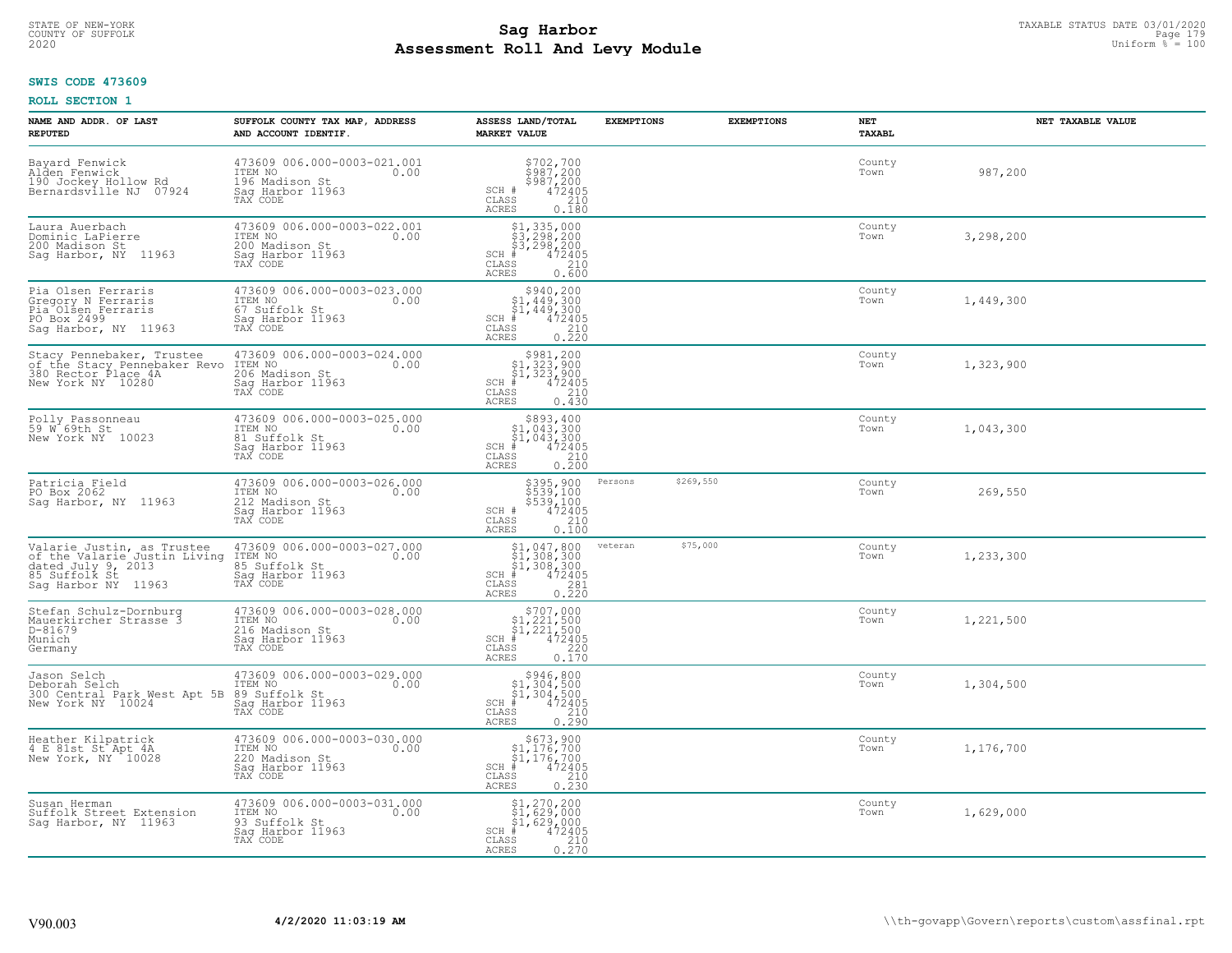# STATE OF NEW-YORK TAXABLE STATUS DATE 03/01/2020<br>COUNTY OF SUFFOLK Page 180 Page 180 **Assessment Roll And Levy Module Example 2020** Uniform  $\frac{1}{8}$  = 100

### **SWIS CODE 473609**

| NAME AND ADDR. OF LAST<br><b>REPUTED</b>                                                        | SUFFOLK COUNTY TAX MAP, ADDRESS<br>AND ACCOUNT IDENTIF.                                                                                                                        | ASSESS LAND/TOTAL<br><b>MARKET VALUE</b>                                                                                                         | <b>EXEMPTIONS</b> | <b>EXEMPTIONS</b> | NET<br>TAXABL  | NET TAXABLE VALUE |
|-------------------------------------------------------------------------------------------------|--------------------------------------------------------------------------------------------------------------------------------------------------------------------------------|--------------------------------------------------------------------------------------------------------------------------------------------------|-------------------|-------------------|----------------|-------------------|
| Judith Aronowitz<br>Bruce Jaeger<br>40 E 89th St Apt 14G<br>New York NY 10128                   | 473609 006.000-0003-032.000<br>ITEM NO<br>0.00<br>226 Madison St<br>Sag Harbor 11963<br>TAX CODE                                                                               | \$662,400<br>\$924,400<br>\$924,400<br>472405<br>SCH #<br>CLASS<br>210<br>ACRES<br>0.180                                                         |                   |                   | County<br>Town | 924,400           |
| Benjamin B McCagg<br>132 E 30th St FL 3<br>New York NY 10016                                    | 473609 006.000-0003-033.000<br>ITEM NO<br>0.00<br>99 Suffolk St<br>Sag Harbor 11963<br>TAX CODE                                                                                | $\begin{array}{c} 51, 452, 300 \\ 51, 751, 100 \\ 51, 751, 100 \end{array}$<br>472405<br>$SCH$ #<br>CLASS<br>$\frac{210}{0.740}$<br><b>ACRES</b> |                   |                   | County<br>Town | 1,751,100         |
| Tapp F. Francke<br>110 Fox Hollow Road<br>Southampton NY 11968                                  | 473609 006.000-0003-034.000<br>ITEM NO<br>0.00<br>232 Madison St<br>Sag Harbor 11963<br>TAX CODE                                                                               | $$650, 400$<br>$$2, 258, 300$<br>$$2, 258, 300$<br>$$472405$<br>$SCH$ #<br>CLASS<br>210<br><b>ACRES</b><br>0.140                                 |                   |                   | County<br>Town | 2,258,300         |
| Austyn Toland Zung<br>1165 Fifth Avenue Apt 6B<br>New York NY 10029                             | 473609 006.000-0003-035.000<br>ITEM NO<br>0.00<br>238 Madison St<br>Sag Harbor 11963<br>TAX CODE                                                                               | $$661,700$<br>$$2,113,600$<br>$$2,113,600$<br>$SCH$ #<br>472405<br>CLASS<br>210<br><b>ACRES</b><br>0.140                                         |                   |                   | County<br>Town | 2,113,600         |
| Douglas John Newby<br>Kathryn Ava Levy<br>244 Mådison St<br>PO Box 3230<br>Sag Harbor, NY 11963 | 473609 006.000-0003-036.000<br>ITEM NO<br>0.00<br>244 Madison St<br>Saq Harbor 11963<br>TAX CODE                                                                               | $$685,600$<br>$$1,048,300$<br>$$1,048,300$<br>$*$<br>$*$<br>$472405$<br>$SCH$ #<br>CLASS<br>210<br>0.210<br>ACRES                                |                   |                   | County<br>Town | 1,048,300         |
| Alice Van Hecke<br>Bayard Van Hecke JR<br>P.O. Box 1811<br>New York, NY 10011                   | 473609 006.000-0003-037.000<br>ITEM NO<br>0.00<br>250 Madison St<br>Sag Harbor 11963<br>TAX CODE                                                                               | \$671,600<br>\$903,200<br>\$903,200<br>472405<br>SCH #<br>210<br>$\mathtt{CLASS}$<br>0.170<br><b>ACRES</b>                                       |                   |                   | County<br>Town | 903,200           |
| Raymond Pepi<br>Karen Arrigoni<br>Karen Arrigoni<br>285 Central Park W<br>New York NY 10024     | 473609 006.000-0003-038.000<br>ITEM NO<br>0.00<br>254 Madison St<br>Sag Harbor 11963<br>TAX CODE                                                                               | $$1,604,600$<br>$$2,907,700$<br>$$2,907,700$<br>$*$ 472405<br>$SCH$ #<br>CLASS<br>210<br><b>ACRES</b><br>0.860                                   |                   |                   | County<br>Town | 2,907,700         |
| Lieberhouse LLC<br>131 Carlton St<br>Brookline MA 02446                                         | 473609 006.000-0003-039.000<br>ITEM NO<br>0.00<br>262 Madison St<br>Saq Harbor 11963<br>TAX CODE                                                                               | $$1,459,800$<br>$$3,500,800$<br>$$3,500,800$<br>$$472405$<br>$SCH$ #<br>CLASS<br>210<br>ACRES<br>0.740                                           |                   |                   | County<br>Town | 3,500,800         |
| of the Husband Family Trust                                                                     | H. Christopher Husband, Co-T 473609 006.000-0003-040.000<br>of the Husband Family Trust ITEM NO<br>Jane E. Husband, Co-Trustee 268 Madison St.<br>Saq Harbor 11963<br>TAX CODE | $$3, 700, 300$<br>$$3, 700, 300$<br>$$4, 72405$<br>$*$<br>$*$<br>$SCH$ #<br>CLASS<br>210<br><b>ACRES</b><br>0.740                                |                   |                   | County<br>Town | 3,700,300         |
| Mats Gustafsson<br>PO Box 137<br>Sag Harbor, NY 11963-0003                                      | 473609 006.000-0003-042.004<br>ITEM NO<br>0.00<br>274 Madison St<br>Sag Harbor 11963<br>TAX CODE                                                                               | \$1,521,000<br>\$1,899,800<br>\$1,899,800<br>#472405<br>$SCH$ #<br>210<br>CLASS<br>0.930<br><b>ACRES</b>                                         |                   |                   | County<br>Town | 1,899,800         |
| Lehr Vered Inc<br>161 Madison Street<br>Saq Harbor NY 11963                                     | 473609 006.000-0004-001.000<br>ITEM NO<br>0.00<br>161 Madison St<br>Sag Harbor 11963<br>TAX CODE                                                                               | $\begin{array}{c} $768,000 \\ $1,718,300 \\ $1,718,300 \end{array}$<br>$SCH$ #<br>472405<br>CLASS<br>210<br>ACRES<br>0.120                       |                   |                   | County<br>Town | 1,718,300         |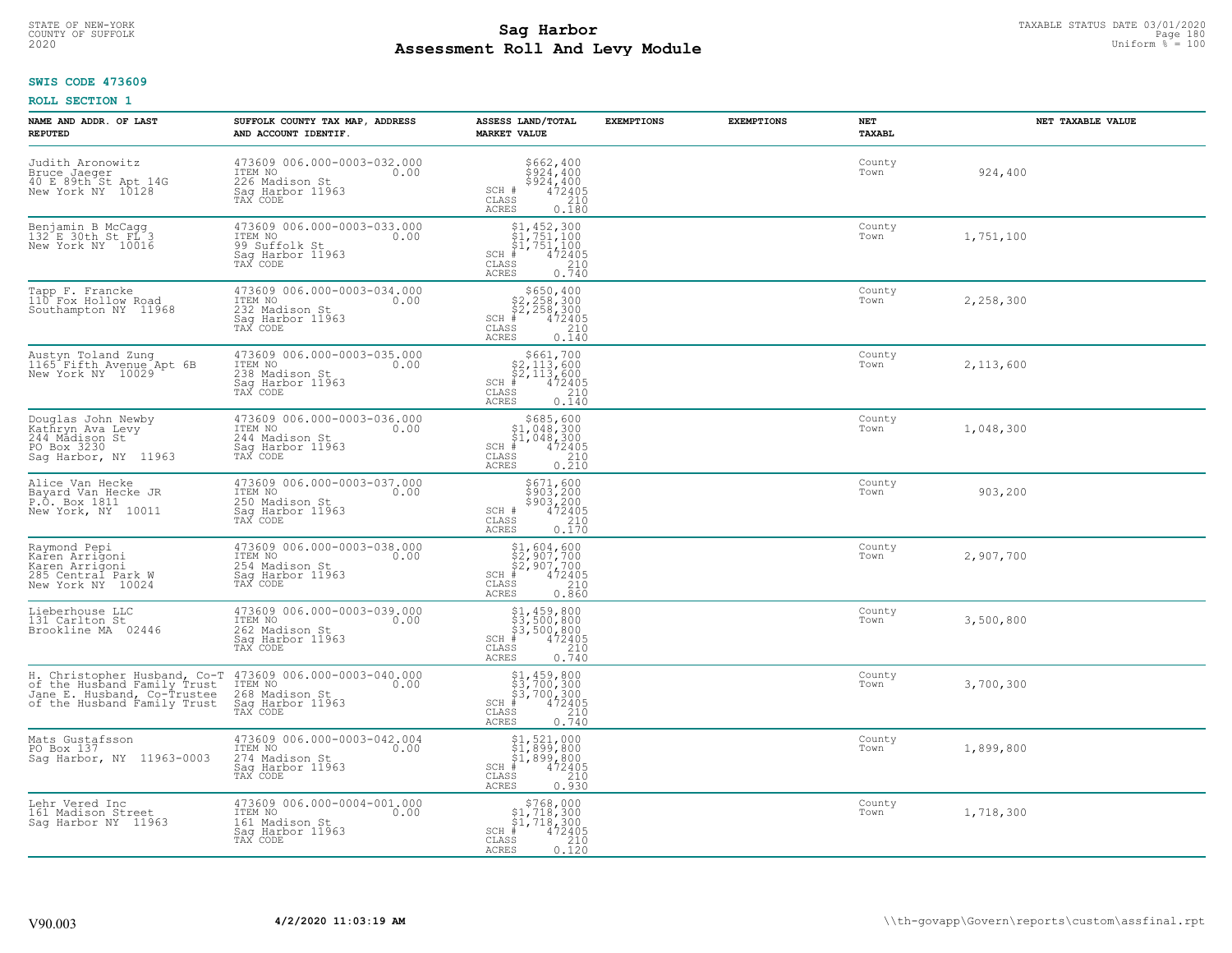# STATE OF NEW-YORK TAXABLE STATUS DATE 03/01/2020<br>COUNTY OF SUFFOLK Page 181 **Assessment Roll And Levy Module Example 2020** Uniform  $\frac{1}{8}$  = 100

## **SWIS CODE 473609**

| NAME AND ADDR. OF LAST<br><b>REPUTED</b>                                                  | SUFFOLK COUNTY TAX MAP, ADDRESS<br>AND ACCOUNT IDENTIF.                                           | ASSESS LAND/TOTAL<br><b>MARKET VALUE</b>                                                                                      | <b>EXEMPTIONS</b> | <b>EXEMPTIONS</b> | NET<br><b>TAXABL</b> | NET TAXABLE VALUE |
|-------------------------------------------------------------------------------------------|---------------------------------------------------------------------------------------------------|-------------------------------------------------------------------------------------------------------------------------------|-------------------|-------------------|----------------------|-------------------|
| Sonny Stafford<br>James Flowers<br>87 Barrow St Apt 4D<br>New York NY 10014               | 473609 006.000-0004-002.000<br>ITEM NO<br>0.00<br>165 Madison St<br>Sag Harbor 11963<br>TAX CODE  | $$742, 400$<br>$$1, 348, 300$<br>$$1, 348, 300$<br>$472405$<br>$$210$<br>$SCH$ #<br>CLASS<br><b>ACRES</b><br>0.110            |                   |                   | County<br>Town       | 1,348,300         |
| Adrienne E. Harris<br>1 Union Square South Apt 14-<br>New York NY 10003                   | 473609 006.000-0004-004.001<br>ITEM NO<br>0.00<br>175 Madison St<br>Sag Harbor 11963<br>TAX CODE  | $$1,047,200$<br>$$2,135,700$<br>$$2,135,700$<br>$$472405$<br>$SCH$ #<br>CLASS<br>$\frac{210}{0.240}$<br><b>ACRES</b>          |                   |                   | County<br>Town       | 2,135,700         |
| Dale Rubin<br>P.O. Box 2462<br>169 Madison St<br>Sag Harbor, NY 11963                     | 473609 006.000-0004-004.003<br>ITEM NO<br>0.00<br>169 Madison St<br>Sag Harbor 11963<br>TAX CODE  | $$843,900$<br>$$1,010,300$<br>$$1,010,300$<br>$*1,010,300$<br>$*1,012405$<br>$SCH$ #<br>CLASS<br>210<br><b>ACRES</b><br>0.130 |                   |                   | County<br>Town       | 1,010,300         |
| 181 Madison Street Owners Co<br>c/o Ogden Properties<br>PO Box 606<br>Wainscott, NY 11975 | 473609 006.000-0004-005.000<br>ITEM NO<br>0.00<br>181 Madison St<br>Sag Harbor 11963<br>TAX CODE  | $$683,800$<br>$$1,347,600$<br>$$1,347,600$<br>$$472405$<br>$SCH$ #<br>CLASS<br>411<br><b>ACRES</b><br>0.140                   |                   |                   | County<br>Town       | 1,347,600         |
| Jonathan N Glynn<br>Peter Glynn<br>P.O. Box <sup>-192</sup><br>Saq Harbor NY 11963        | 473609 006.000-0004-006.000<br>ITEM NO<br>0.00<br>187 Madison St<br>Sag Harbor 11963<br>TAX CODE  | $\begin{array}{c} $682,700\n$1,354,800\n$1,354,800\n# 472405 \end{array}$<br>SCH #<br>CLASS<br>411<br><b>ACRES</b><br>0.140   |                   |                   | County<br>Town       | 1,354,800         |
| Paul H Babcock JR<br>Cove Avenue W<br>Sag Harbor, NY 11963                                | 473609 006.000-0004-007.000<br>ITEM NO<br>197 Madison St<br>Sag Harbor 11963<br>0.00<br>TAX CODE  | $$672,500$<br>$$1,715,300$<br>$$1,715,300$<br>$*1$<br>$472405$<br>SCH #<br>CLASS<br>480<br>0.110<br><b>ACRES</b>              |                   |                   | County<br>Town       | 1,715,300         |
| Elizabeth Dow<br>Ani Antreasyan<br>14 Gingerbread Lane<br>East Hampton NY 11937           | 473609 006.000-0004-008.000<br>ITEM NO<br>0.00<br>127 Jermain Ave<br>Sag Harbor 11963<br>TAX CODE | \$662,400<br>\$860,900<br>\$860,900<br>472405<br>SCH #<br>CLASS<br>210<br>0.110<br><b>ACRES</b>                               |                   |                   | County<br>Town       | 860,900           |
| Elizabeth C. Dow<br>14 Gingerbread Ln<br>East Hampton NY 11937                            | 473609 006.000-0004-009.000<br>10.00 0.00<br>133 Jermain Ave<br>Saq Harbor 11963<br>TAX CODE      | $$1,030,900$<br>$$1,720,800$<br>$$1,720,800$<br>$*$<br>$*$ 472405<br>$SCH$ #<br>CLASS<br>210<br><b>ACRES</b><br>0.400         |                   |                   | County<br>Town       | 1,720,800         |
| Christina Zacharia<br>4 Sherbrooke Rd<br>Scarsdale, NY 10583                              | 473609 006.000-0004-010.000<br>TTEM NO 0.00<br>14 Henry St<br>Saq Harbor 11963<br>TAX CODE        | $$2,786,000$<br>$$2,786,000$<br>$$2,786,000$<br>$*$<br>$*$<br>$*$<br>$*$<br>$SCH$ #<br>CLASS<br>210<br><b>ACRES</b><br>0.620  |                   |                   | County<br>Town       | 2,786,000         |
| Landfall Properties, LLC<br>P.O. Box 2575<br>East Hampton NY 11937                        | 473609 006.000-0004-012.001<br>ITEM NO<br>0.00<br>8 Henry St<br>Sag Harbor 11963<br>TAX CODE      | $$642,700$<br>$$1,556,000$<br>$$1,556,000$<br>$*1,556,000$<br>$*1,472405$<br>SCH<br>210<br>CLASS<br>0.110<br><b>ACRES</b>     |                   |                   | County<br>Town       | 1,556,000         |
| Peter Kahng<br>130 West 12th St Apt 10A<br>New York NY 10011                              | 473609 006.000-0004-013.000<br>ITEM NO<br>0.00<br>20 Henry St<br>Sag Harbor 11963<br>TAX CODE     | \$804,100<br>\$1,551,600<br>\$1,551,600<br>$SCH$ #<br>472405<br>CLASS<br>210<br><b>ACRES</b><br>0.120                         |                   |                   | County<br>Town       | 1,551,600         |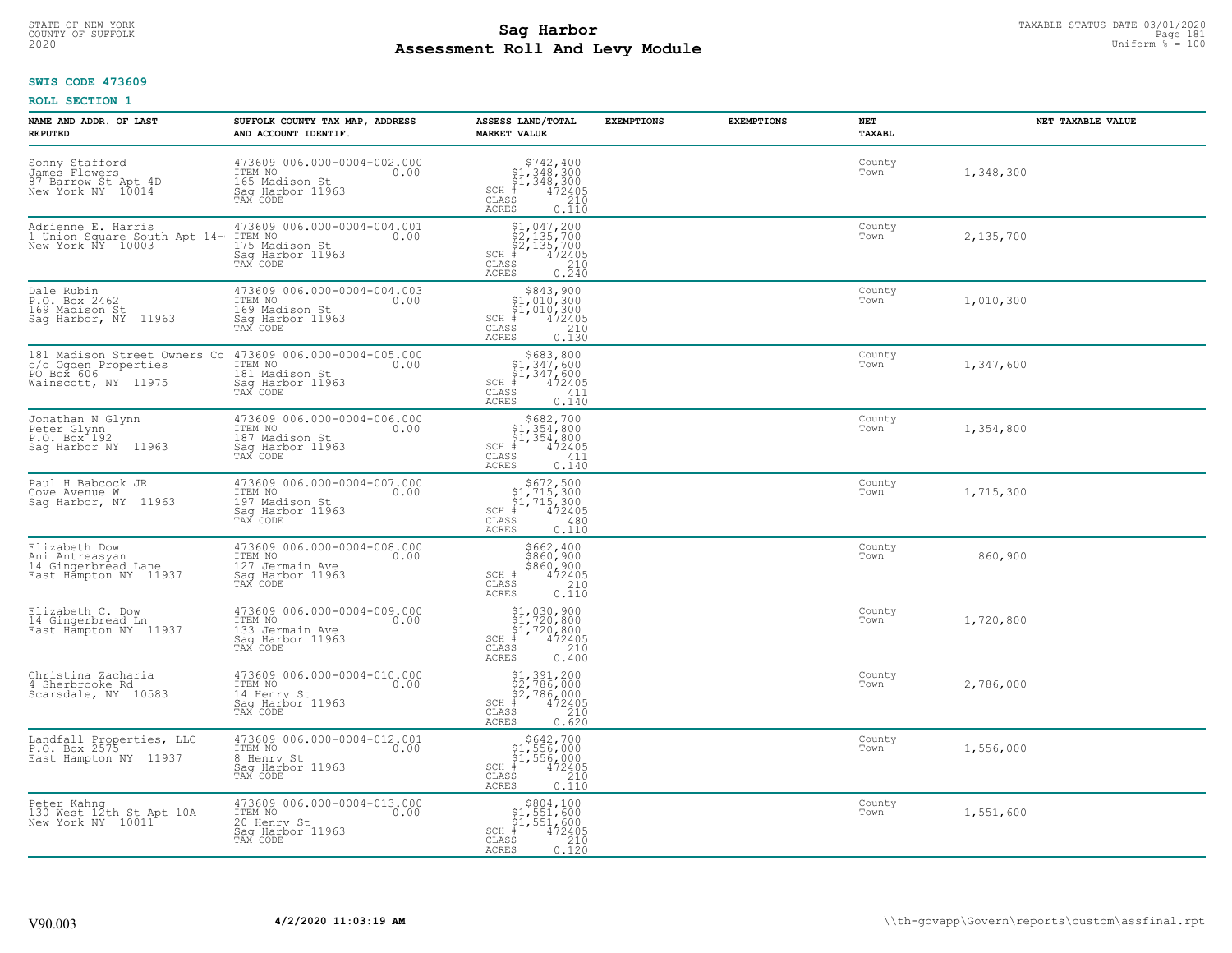# STATE OF NEW-YORK TAXABLE STATUS DATE 03/01/2020<br>COUNTY OF SUFFOLK Page 182 **Assessment Roll And Levy Module Example 2020** Uniform  $\frac{1}{8}$  = 100

#### **SWIS CODE 473609**

| NAME AND ADDR. OF LAST<br><b>REPUTED</b>                                                           | SUFFOLK COUNTY TAX MAP, ADDRESS<br>AND ACCOUNT IDENTIF.                                           | ASSESS LAND/TOTAL<br><b>MARKET VALUE</b>                                                                                                             | <b>EXEMPTIONS</b> | <b>EXEMPTIONS</b> | NET<br>TAXABL  | NET TAXABLE VALUE |
|----------------------------------------------------------------------------------------------------|---------------------------------------------------------------------------------------------------|------------------------------------------------------------------------------------------------------------------------------------------------------|-------------------|-------------------|----------------|-------------------|
| Jonathan N Glynn<br>P.O. Box 192<br>Saq Harbor NY 11963                                            | 473609 006.000-0004-015.000<br>0.00 0.00<br>11 William St<br>Saq Harbor 11963<br>TAX CODE         | $$3811,70051,612,40051,612,400# 47240535210$<br>$SCH$ #<br>CLASS<br><b>ACRES</b><br>0.130                                                            |                   |                   | County<br>Town | 1,612,400         |
| Morris Dickstein<br>Lore Dickstein<br>230 W 105th St<br>New York, NY 10025                         | 473609 006.000-0004-016.000<br>ITEM NO<br>0.00<br>137 Jermain Ave<br>Sag Harbor 11963<br>TAX CODE | $SCH$ #<br>CLASS<br>ACRES                                                                                                                            |                   |                   | County<br>Town | 1,409,100         |
| Karin M Shrubsole<br>Box E<br>Welwyn Rd<br>Millbrook, NY 12545                                     | 473609 006.000-0004-017.000<br>ITEM NO<br>0.00<br>4 William St<br>Sag Harbor 11963<br>TAX CODE    | \$978,800<br>\$2,232,500<br>\$2,232,500<br>472405<br>$SCH$ #<br>CLASS<br>$\begin{array}{c} 220 \\ 0.260 \end{array}$<br><b>ACRES</b>                 |                   |                   | County<br>Town | 2,232,500         |
| Elliott Sroka<br>Karen Sroka<br>P.O. Box 403<br>Sag Harbor NY 11963                                | 473609 006.000-0004-018.000<br>ITEM NO<br>0.00<br>8 William St<br>Sag Harbor 11963<br>TAX CODE    | $$718,700$<br>$$1,079,700$<br>$$1,079,700$<br>SCH #<br>CLASS<br>472405<br>210<br><b>ACRES</b><br>0.080                                               |                   |                   | County<br>Town | 1,079,700         |
| Jennifer P. Berkeley, Truste<br>of the Jennifer P. Berkeley<br>P.O. Box 129<br>Saq Harbor NY 11963 | 473609 006.000-0004-019.000<br>ITEM NO<br>0.00<br>12 William St<br>Sag Harbor 11963<br>TAX CODE   | $$746,500$<br>$$1,471,000$<br>$\frac{1}{4}$ , 471, 000<br>$\frac{1}{4}$ , 472405<br>$SCH$ #<br>CLASS<br>210<br>ACRES<br>0.080                        |                   |                   | County<br>Town | 1,471,000         |
| William Betts<br>4925 Collins Ave Apt 7A<br>Miami Beach FL 33140                                   | 473609 006.000-0004-020.000<br>ITEM NO<br>0.00<br>16 William St<br>Sag Harbor 11963<br>TAX CODE   | $$760, 800$<br>$$1, 403, 300$<br>$$1, 403, 300$<br>$$403, 300$<br>$472405$<br>SCH #<br>CLASS<br>210<br>0.120<br><b>ACRES</b>                         |                   |                   | County<br>Town | 1,403,300         |
| Gene Connolly<br>20 William St<br>P.O. Box 507<br>Sag Harbor NY 11963                              | 473609 006.000-0004-021.000<br>ITEM NO<br>0.00<br>20 William St<br>Sag Harbor 11963<br>TAX CODE   | $$761, 900$<br>$$1, 182, 800$<br>$$1, 182, 800$<br>$$472405$<br>$SCH$ #<br>CLASS<br>210<br>0.080<br><b>ACRES</b>                                     |                   |                   | County<br>Town | 1,182,800         |
| Joseph Trevisani<br>Elizabeth Trevisani<br>800 Riverside Drive Apt 7E<br>New York NY 10032         | 473609 006.000-0004-022.000<br>ITEM NO<br>0.00<br>26 Henry St<br>Saq Harbor 11963<br>TAX CODE     | $$764,300$<br>$$1,147,500$<br>$$1,147,500$<br>$*1$<br>$472405$<br>SCH #<br>CLASS<br>210<br><b>ACRES</b><br>0.110                                     |                   |                   | County<br>Town | 1,147,500         |
| Cladie Levinson<br>30 Henry St<br>Saq Harbor, NY 11963                                             | 473609 006.000-0004-023.000<br>TTEM NO 0.00<br>30 Henry St<br>Saq Harbor 11963<br>TAX CODE        | $\begin{array}{r} $851,700\n$1,460,800\n$1,460,800\n# 472405\n\end{array}$<br>$SCH$ $#$<br>CLASS<br>0.281<br><b>ACRES</b>                            |                   |                   | County<br>Town | 1,460,800         |
| Joshua M Simons<br>Cynthia L Simons<br>$162$ Dean St #1<br>Brooklyn NY 11217                       | 473609 006.000-0004-024.000<br>ITEM NO<br>0.00<br>34 Henry St<br>Sag Harbor 11963<br>TAX CODE     | $\begin{array}{c} 5691, 500 \\ 51, 027, 900 \\ 51, 027, 900 \\ \frac{4}{5} & 472405 \end{array}$<br>$SCH$ #<br>CLASS<br>210<br><b>ACRES</b><br>0.100 |                   |                   | County<br>Town | 1,027,900         |
| Sag Harbor Studios LLC<br>P.O. Box 592<br>Saq Harbor NY 11963                                      | 473609 006.000-0004-025.000<br>ITEM NO<br>0.00<br>200 Division St<br>Sag Harbor 11963<br>TAX CODE | \$844,900<br>\$844,900<br>\$844,900<br>SCH #<br>472405<br>CLASS<br>483<br><b>ACRES</b><br>0.100                                                      |                   |                   | County<br>Town | 844,900           |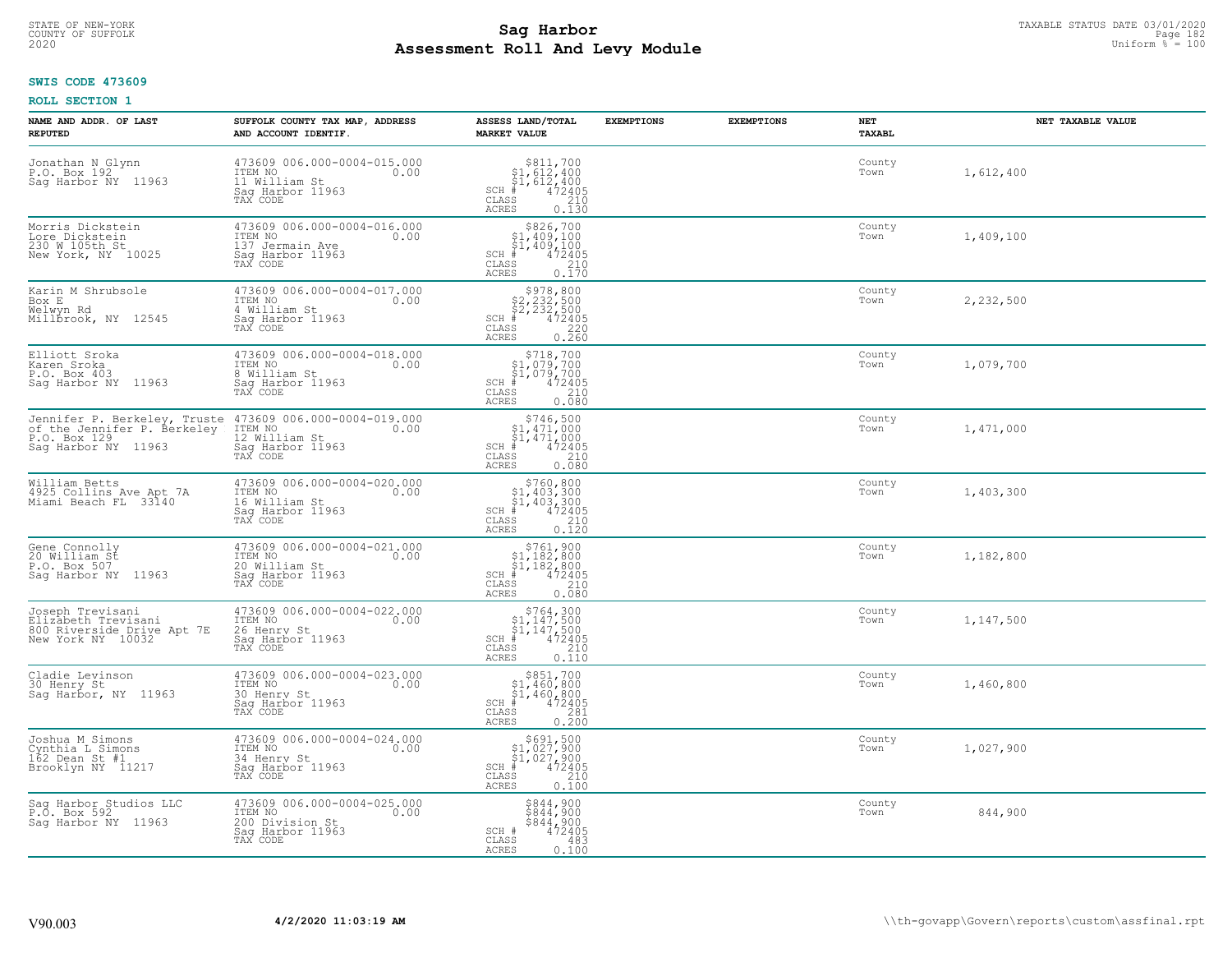# STATE OF NEW-YORK TAXABLE STATUS DATE 03/01/2020<br>COUNTY OF SUFFOLK Page 183 **Assessment Roll And Levy Module Example 2020** Uniform  $\frac{1}{8}$  = 100

#### **SWIS CODE 473609**

| NAME AND ADDR. OF LAST<br><b>REPUTED</b>                                                  | SUFFOLK COUNTY TAX MAP, ADDRESS<br>AND ACCOUNT IDENTIF.                                           | ASSESS LAND/TOTAL<br><b>MARKET VALUE</b>                                                                                                                                                              | <b>EXEMPTIONS</b>  | <b>EXEMPTIONS</b>    | NET<br><b>TAXABL</b> | NET TAXABLE VALUE |
|-------------------------------------------------------------------------------------------|---------------------------------------------------------------------------------------------------|-------------------------------------------------------------------------------------------------------------------------------------------------------------------------------------------------------|--------------------|----------------------|----------------------|-------------------|
| Nora Conahey<br>P.O. Box 2801<br>Sag Harbor NY 11963                                      | 473609 006.000-0004-027.001<br>TTEM NO 0.00<br>206 Division St<br>Sag Harbor 11963<br>TAX CODE    | \$773,500<br>\$998,400<br>\$998,400<br>\$998,400<br>SCH #<br>CLASS<br>281<br><b>ACRES</b><br>0.190                                                                                                    | veteran<br>veteran | \$62,670<br>\$75,000 | County<br>Town       | 860,730           |
| Ricardo Romo-LeRoux<br>500 West 43rd St Unit 28G<br>New York NY 10036                     | 473609 006.000-0004-029.000<br>ITEM NO<br>0.00<br>155 Jermain Ave<br>Sag Harbor 11963<br>TAX CODE | $$2,301,300\n$2,301,300\n$2,301,300\n# 472405\n$35\n210$<br>$SCH$ #<br>CLASS<br>0.230<br><b>ACRES</b>                                                                                                 |                    |                      | County<br>Town       | 2,301,300         |
| Nora M Sheehan<br>Betty Folks<br>1 Christopher St 1B<br>New York, NY 10014                | 473609 006.000-0004-030.000<br>ITEM NO<br>0.00<br>159 Jermain Ave<br>Sag Harbor 11963<br>TAX CODE | $$675,600$808,900$808,900$472405210$<br>SCH #<br>CLASS<br>0.100<br>ACRES                                                                                                                              |                    |                      | County<br>Town       | 808,900           |
| Chrisptoher F. McDonald<br>Daphne Theotocatos<br>319 Madison St<br>Saq Harbor NY 11963    | 473609 006.000-0004-031.001<br>ITEM NO<br>0.00<br>160 Jermain Ave<br>Sag Harbor 11963<br>TAX CODE | $\begin{array}{c} $764,300 \\ $1,481,100 \\ $1,481,100 \end{array}$<br>SCH #<br>CLASS<br>$\begin{smallmatrix} 7 & 7 & 2 & 4 & 0 & 5 \\ 4 & 7 & 2 & 1 & 0 \\ 2 & 1 & 5 & 0 \end{smallmatrix}$<br>ACRES |                    |                      | County<br>Town       | 1,481,100         |
| Ralph Merola<br>Jacqueline Gowey<br>25 Broad St Apt 11T<br>New York NY 10004              | 473609 006.000-0004-032.001<br>ITEM NO<br>0.00<br>156 Jermain Ave<br>Sag Harbor 11963<br>TAX CODE | \$653,200<br>\$819,800<br>$$819,800$<br>SCH #<br>472405<br>CLASS<br>$\begin{array}{c} 210 \\ 0.110 \end{array}$<br><b>ACRES</b>                                                                       |                    |                      | County<br>Town       | 819,800           |
| Mark D. Tevis<br>555 West 23rd St. Apt S12K<br>New York NY 10011                          | 473609 006.000-0004-033.001<br>ITEM NO<br>0.00<br>152 Jermain Ave<br>Saq Harbor 11963<br>TAX CODE | $5646, 500$<br>$5811, 300$<br>$5811, 300$<br>$472405$<br>$210$<br>SCH #<br>CLASS<br><b>ACRES</b><br>0.080                                                                                             |                    |                      | County<br>Town       | 811,300           |
| Ada V Ciniglio<br>305 W 72nd St Apt 4C<br>New York, NY 10023                              | 473609 006.000-0004-034.001<br>ITEM NO<br>0.00<br>148 Jermain Ave<br>Sag Harbor 11963<br>TAX CODE | \$642,100<br>\$851,800<br>\$851,800<br>472405<br>SCH #<br>210<br>CLASS<br>0.090<br>ACRES                                                                                                              |                    |                      | County<br>Town       | 851,800           |
| Elizabeth Roussel<br>144 Jermain Avenue<br>Sag Harbor NY 11963-0035                       | 473609 006.000-0004-035.001<br>TTEM NO 0.00<br>144 Jermain Ave<br>Saq Harbor 11963<br>TAX CODE    | $\begin{array}{c} $654,400 $1,014,300 $1,014,300 # 472405 \end{array}$<br>$SCH$ #<br>CLASS<br>210<br><b>ACRES</b><br>0.130                                                                            |                    |                      | County<br>Town       | 1,014,300         |
| Patricia A Kaiser<br>140 Jermain Ave<br>Saq Harbor NY 11963                               | 473609 006.000-0004-036.001<br>TTEM NO 0.00<br>140 Jermain Ave<br>Sag Harbor 11963<br>TAX CODE    | $\begin{array}{c} $672,500 $1,139,100 $1,139,100 # 472405 \end{array}$<br>SCH #<br>CLASS<br>210<br><b>ACRES</b><br>0.120                                                                              |                    |                      | County<br>Town       | 1,139,100         |
| Julian Ellison<br>Sharon Kay<br>Muriel Newhouse<br>136 Jermain Ave<br>Sag Harbor NY 11963 | 473609 006.000-0004-037.001<br>ITEM NO<br>0.00<br>136 Jermain Ave<br>Sag Harbor 11963<br>TAX CODE | $$805,700$<br>$$1,857,900$<br>$$1,857,900$<br>$472405$<br>$$210$<br>$SCH$ #<br>$\mathtt{CLASS}$<br><b>ACRES</b><br>0.230                                                                              |                    |                      | County<br>Town       | 1,857,900         |
| Virginia Ludacer<br>Kenneth Ludacer<br>430 Main St<br>Greenport NY 11944                  | 473609 006.000-0004-038.001<br>ITEM NO<br>0.00<br>132 Jermain Ave<br>Sag Harbor 11963<br>TAX CODE | \$660,100<br>\$826,700<br>\$826,700<br>SCH #<br>472405<br>210<br>CLASS<br><b>ACRES</b><br>0.090                                                                                                       |                    |                      | County<br>Town       | 826,700           |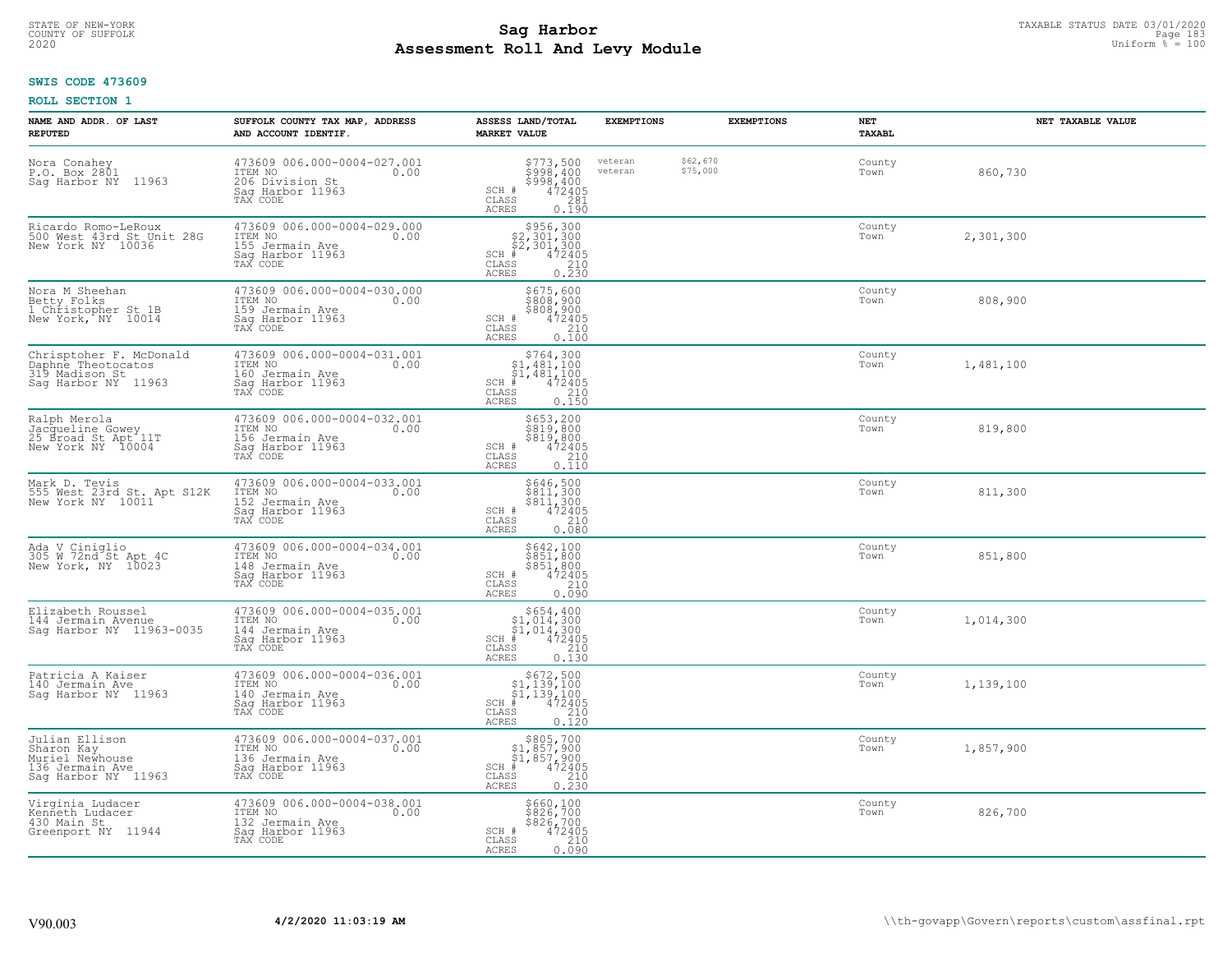# STATE OF NEW-YORK TAXABLE STATUS DATE 03/01/2020<br>Page 184 **Sag Harbor** Supering the Supering Page 184 **Assessment Roll And Levy Module Example 2020** Uniform  $\frac{1}{8}$  = 100

### **SWIS CODE 473609**

| NAME AND ADDR. OF LAST<br><b>REPUTED</b>                                                                                           | SUFFOLK COUNTY TAX MAP, ADDRESS<br>AND ACCOUNT IDENTIF.                                           | ASSESS LAND/TOTAL<br><b>MARKET VALUE</b>                                                                                                                                                                                                                        | <b>EXEMPTIONS</b>                          | <b>EXEMPTIONS</b> | NET<br>TAXABL  | NET TAXABLE VALUE |
|------------------------------------------------------------------------------------------------------------------------------------|---------------------------------------------------------------------------------------------------|-----------------------------------------------------------------------------------------------------------------------------------------------------------------------------------------------------------------------------------------------------------------|--------------------------------------------|-------------------|----------------|-------------------|
| Pierre Sussman<br>Rachel Abrams<br>1809 Adam Clayton Powell Jr. 128 Jermain Ave<br>New York, NY 10026 Saq Harbor 11963<br>TAX CODE | 473609 006.000-0004-039.001<br>ITEM NO<br>0.00                                                    | \$698,700<br>\$830,800<br>$\frac{2830,800}{472405}$<br>SCH #<br>$\mathtt{CLASS}$<br>ACRES<br>0.150                                                                                                                                                              | veteran<br>\$125,000                       |                   | County<br>Town | 705,800           |
| Robert F Hand<br>Frances Hand<br>203 Madison St<br>Sag Harbor NY 11963                                                             | 473609 006.000-0004-040.001<br>ITEM NO 0.00<br>203 Madison St<br>Sag Harbor 11963<br>TAX CODE     | \$520,700<br>\$596,400<br>\$596,400<br>472405<br>SCH #<br>CLASS<br>484<br>0.230<br>ACRES                                                                                                                                                                        | \$298,200<br>Persons                       |                   | County<br>Town | 298,200           |
| Myron Clement<br>Joseph Petrocik<br>P.O. Box 634<br>Sag Harbor, NY 11963                                                           | 473609 006.000-0004-041.000<br>ITEM NO<br>0.00<br>207 Madison St<br>Sag Harbor 11963<br>TAX CODE  | \$1,155,600<br>\$1,488,900<br>$\begin{array}{r} 51,488,900 \\ * & 472405 \\ * & 210 \\ * & 210 \\ * & 0.370 \end{array}$<br>$SCH$ #<br>CLASS<br><b>ACRES</b>                                                                                                    | \$125,000<br>veteran<br>veteran<br>\$1,296 |                   | County<br>Town | 1,362,604         |
| Howard Collinge<br>236 Division St<br>Saq Harbor NY 11963                                                                          | 473609 006.000-0004-042.000<br>ITEM NO<br>0.00<br>236 Division St<br>Sag Harbor 11963<br>TAX CODE | $\begin{array}{r} 5824, 200\\ 51, 169, 900\\ 51, 169, 900\\ *\\ 2405\\ *\\ 25\\ 0.650 \end{array}$<br>$SCH$ #<br>CLASS<br>ACRES                                                                                                                                 |                                            |                   | County<br>Town | 1,169,900         |
| Marylynn Novak<br>211 <sup>-</sup> Madison St<br>Saq Harbor, NY 11963                                                              | 473609 006.000-0004-043.000<br>ITEM NO<br>0.00<br>211 Madison St<br>Saq Harbor 11963<br>TAX CODE  | \$878,600<br>$SCH$ #<br>CLASS<br><b>ACRES</b>                                                                                                                                                                                                                   |                                            |                   | County<br>Town | 1,202,500         |
| Biana Stepanian<br>P.O. Box 1116<br>Saq Harbor, NY 11963                                                                           | 473609 006.000-0004-044.000<br>ITEM NO<br>0.00<br>219 Madison St<br>Saq Harbor 11963<br>TAX CODE  | $\begin{array}{r} \texttt{\$1,148,900}\ \texttt{\$1,527,700}\ \texttt{\$1,527,700}\ \texttt{\$1,527,700}\ \texttt{\$1,527,700}\ \texttt{\#} & 472405\ \texttt{\$10}\ \texttt{\$210}\ \texttt{\$25}\ \texttt{\$0.350}\ \end{array}$<br>$SCH$ #<br>CLASS<br>ACRES |                                            |                   | County<br>Town | 1,527,700         |
| Pasquale J. Trunzo III<br>Pasquale J. Trunzo III<br>10 Cedar Trail<br>East Hampton NY 11937                                        | 473609 006.000-0004-047.002<br>TTEM NO 0.00<br>9 Marsden St<br>Sag Harbor 11963<br>TAX CODE       | $\begin{array}{l} $1,078,000\ $1,078,000\ $1,078,000\ $1,078,000\ $4$ \\\hline \end{array}$<br>$SCH$ #<br>CLASS<br>0.880<br>ACRES                                                                                                                               |                                            |                   | County<br>Town | 1,078,000         |
| Pasquale J. Trunzo III<br>10 Cedar Trail<br>East Hampton NY 11937                                                                  | 473609 006.000-0004-047.003<br>ITEM NO<br>0.00<br>11 Marsden St<br>Saq Harbor 11963<br>TAX CODE   | $$1,098,600$<br>$$1,098,600$<br>$$1,098,600$<br>$472405$<br>$311$<br>SCH<br>CLASS<br><b>ACRES</b><br>0.900                                                                                                                                                      |                                            |                   | County<br>Town | 1,098,600         |
| Pasquale J. Trunzo III<br>10 Cedar Trail<br>East Hampton NY 11937                                                                  | 473609 006.000-0004-047.004<br>ITEM NO 0.00<br>7 Marsden St<br>Saq Harbor 11963<br>TAX CODE       | $\begin{array}{l} $1,141,800 \ $1,141,800 \ $1,141,800 \ $1,141,800 \ $4 \end{array}$<br>$SCH$ #<br>CLASS<br><b>ACRES</b><br>0.780                                                                                                                              |                                            |                   | County<br>Town | 1,141,800         |
| Pasquale J. Trunzo III<br>10 Cedar Trail<br>East Hampton NY 11937                                                                  | 473609 006.000-0004-047.005<br>ITEM NO<br>0.00<br>15 Marsden St<br>Saq Harbor 11963<br>TAX CODE   | \$1,197,200<br>\$1,197,200<br>\$1,197,200<br>#472405<br>$SCH$ #<br>CLASS<br>311<br>0.810<br><b>ACRES</b>                                                                                                                                                        |                                            |                   | County<br>Town | 1,197,200         |
| Ellen Isler (Trustee)<br>Ellen Isler Rev Living Trust<br>610 Mest 110th St Apt 4C<br>New York, NY 10025                            | 473609 006.000-0004-048.000<br>ITEM NO<br>227 Madison St<br>0.00<br>Saq Harbor 11963<br>TAX CODE  | $$1,027,200$<br>$$1,328,100$<br>$$1,328,100$<br>$$1,328,100$<br>$SCH$ #<br>472405<br>CLASS<br>$\frac{210}{0.310}$<br>ACRES                                                                                                                                      |                                            |                   | County<br>Town | 1,328,100         |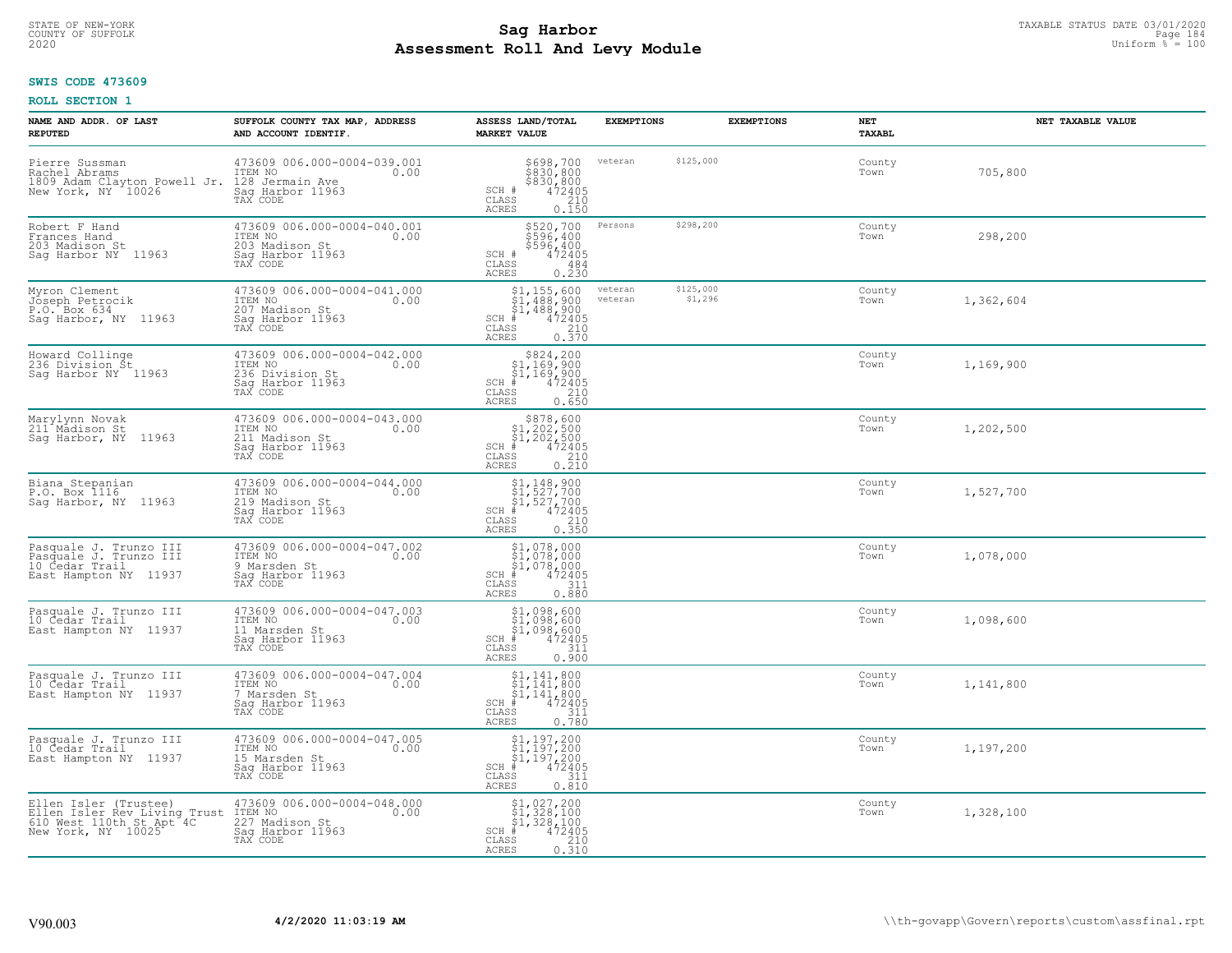# TAXABLE STATUS DATE 03/01/2020<br>COUNTY OF SUFFOLK Page 185 **Assessment Roll And Levy Module Example 2020** Uniform  $\frac{1}{8}$  = 100

#### **SWIS CODE 473609**

| NAME AND ADDR. OF LAST<br><b>REPUTED</b>                                                                            | SUFFOLK COUNTY TAX MAP, ADDRESS<br>AND ACCOUNT IDENTIF.                                           | ASSESS LAND/TOTAL<br><b>MARKET VALUE</b>                                                                                                                                                                                                                                                                                                                                                        | <b>EXEMPTIONS</b>    | <b>EXEMPTIONS</b> | NET<br>TAXABL  | NET TAXABLE VALUE |
|---------------------------------------------------------------------------------------------------------------------|---------------------------------------------------------------------------------------------------|-------------------------------------------------------------------------------------------------------------------------------------------------------------------------------------------------------------------------------------------------------------------------------------------------------------------------------------------------------------------------------------------------|----------------------|-------------------|----------------|-------------------|
| Tracey Jackson<br>Glenn <sup>-</sup> Horowitz<br>c/o Kronish Lieb Weiner & He<br>12 E 76 St<br>Saq Harbor, NY 10021 | 473609 006.000-0004-049.000<br>ITEM NO<br>0.00<br>233 Madison St<br>Saq Harbor 11963<br>TAX CODE  | \$878,600<br>\$1,239,100<br>\$1,239,100<br>\$1,239,100<br>\$5 210<br>\$5 0.210<br>$SCH$ #<br>CLASS<br>ACRES                                                                                                                                                                                                                                                                                     |                      |                   | County<br>Town | 1,239,100         |
| Stephanie J Louise<br>PO Box 2837<br>Saq Harbor, NY 11963                                                           | 473609 006.000-0004-050.000<br>ITEM NO<br>0.00<br>245 Madison St<br>Sag Harbor 11963<br>TAX CODE  | $$1, 267, 200$<br>$$1, 604, 100$<br>$$1, 604, 100$<br>$$472405$<br>$SCH$ #<br>CLASS<br>$\frac{210}{0.390}$<br>ACRES                                                                                                                                                                                                                                                                             |                      |                   | County<br>Town | 1,604,100         |
| Sarah Nicole Bernard<br>Baumstein, Dorothy (Life Est<br>300 E 33rd St<br>New York, NY 10016                         | 473609 006.000-0004-051.000<br>ITEM NO<br>0.00<br>255 Madison St<br>Sag Harbor 11963<br>TAX CODE  | \$960,800<br>$$1,213,000$<br>$$1,213,000$<br>$472405$<br>$SCH$ #<br>CLASS<br>0.410<br>ACRES                                                                                                                                                                                                                                                                                                     |                      |                   | County<br>Town | 1,213,000         |
| Nancy Hooper<br>P. O. Box 2086<br>Sag Harbor NY 11963                                                               | 473609 006.000-0004-052.000<br>ITEM NO<br>0.00<br>261 Madison St<br>Saq Harbor 11963<br>TAX CODE  | $\begin{array}{c} $416,800$\\ $492,200$\\ $492,200$\\ $492,200$\\ $472405$\\ 210$\\ 0.070 \end{array}$<br>SCH #<br>CLASS<br>ACRES                                                                                                                                                                                                                                                               |                      |                   | County<br>Town | 492,200           |
| Nancy A Hooper (Trustee)<br>The Nancy A. Hooper Revocabl<br>263 Madison St<br>Saq Harbor NY 11963                   | 473609 006.000-0004-053.000<br>ITEM NO<br>0.00<br>263 Madison St<br>Saq Harbor 11963<br>TAX CODE  | \$981,100<br>$\begin{array}{r} 3901,600 \\ 51,287,600 \\ * & 472405 \\ * & 200 \\ * & 210 \\ * & 210 \\ * & 210 \\ * & 210 \\ * & 210 \\ * & 210 \\ * & 210 \\ * & 210 \\ * & 210 \\ * & 210 \\ * & 210 \\ * & 210 \\ * & 210 \\ * & 210 \\ * & 210 \\ * & 210 \\ * & 210 \\ * & 210 \\ * & 210 \\ * & 210 \\ * & 210 \\ * & 210 \\ * & 210 \\ * & 210 \\ * & 210$<br>$SCH$ #<br>CLASS<br>ACRES |                      |                   | County<br>Town | 1,287,600         |
| James L Larocca<br>Dale M Larocca<br>Dale M LaRocca<br>267 Madison St<br>Saq Harbor NY 11963                        | 473609 006.000-0004-054.000<br>ITEM NO<br>267 Madison St<br>0.00<br>Sag Harbor 11963<br>TAX CODE  | $$1, 132, 000$<br>$$1, 607, 800$<br>$$1, 607, 800$<br>$$472405$<br>$SCH$ #<br>$\mathtt{CLASS}$<br>$\begin{array}{c} 210 \\ 0.350 \end{array}$<br><b>ACRES</b>                                                                                                                                                                                                                                   | \$125,000<br>veteran |                   | County<br>Town | 1,482,800         |
| John K Oppenheimer<br>Lea Mason Oppenheimer<br>P.O. Box 3137<br>Saq Harbor, NY 11963                                | 473609 006.000-0004-055.000<br>ITEM NO<br>0.00<br>8 Marsden St<br>Sag Harbor 11963<br>TAX CODE    | $$1, 019, 000$<br>$$1, 589, 600$<br>$$1, 589, 600$<br>$$472405$<br>$SCH$ #<br>$\mathtt{CLASS}$<br>210<br>0.470<br>ACRES                                                                                                                                                                                                                                                                         |                      |                   | County<br>Town | 1,589,600         |
| Pasquale J. Trunzo III<br>10 Cedar Trail<br>East Hampton NY 11937                                                   | 473609 006.000-0004-056.000<br>TTEM NO 0.00<br>12 Marsden St<br>Saq Harbor 11963<br>TAX CODE      | $\begin{array}{l} 51,121,900 \\ 51,121,900 \\ 41,121,900 \\ \frac{4}{5} & 472405 \end{array}$<br>SCH #<br>CLASS<br>$0.311$<br>$0.760$<br><b>ACRES</b>                                                                                                                                                                                                                                           |                      |                   | County<br>Town | 1,121,900         |
| 268 Division Realty LLC<br>78 Wooleys Lane<br>Great Neck NY 11023                                                   | 473609 006.000-0004-057.000<br>TTEM NO 0.00<br>268 Division St<br>Sag Harbor 11963<br>TAX CODE    | \$687,900<br>\$892,800<br>\$892,800<br>SCH #<br>472405<br>CLASS<br>$\frac{210}{0.310}$<br><b>ACRES</b>                                                                                                                                                                                                                                                                                          |                      |                   | County<br>Town | 892,800           |
| Christopher P. Ross<br>15 W 11th St Apt 9A<br>New York NY 10011                                                     | 473609 006.000-0004-058.000<br>ITEM NO<br>0.00<br>274 Division St<br>Sag Harbor 11963<br>TAX CODE | $$893,900$<br>$$1,469,200$<br>$$1,469,200$<br>$472405$<br>$$210$<br>$$210$<br>$SCH$ #<br>CLASS<br>0.340<br><b>ACRES</b>                                                                                                                                                                                                                                                                         |                      |                   | County<br>Town | 1,469,200         |
| Patricia A. Puma, Trustee<br>The Mitchell Wolpack Irrevoc<br>1635 Sagg Road<br>Sag Harbor NY 11963                  | 473609 006.000-0004-059.000<br>ITEM NO<br>0.00<br>280 Division St<br>Sag Harbor 11963<br>TAX CODE | \$600,900<br>\$696,900<br>\$696,900<br>472405<br>SCH #<br>210<br>CLASS<br><b>ACRES</b><br>0.170                                                                                                                                                                                                                                                                                                 |                      |                   | County<br>Town | 696,900           |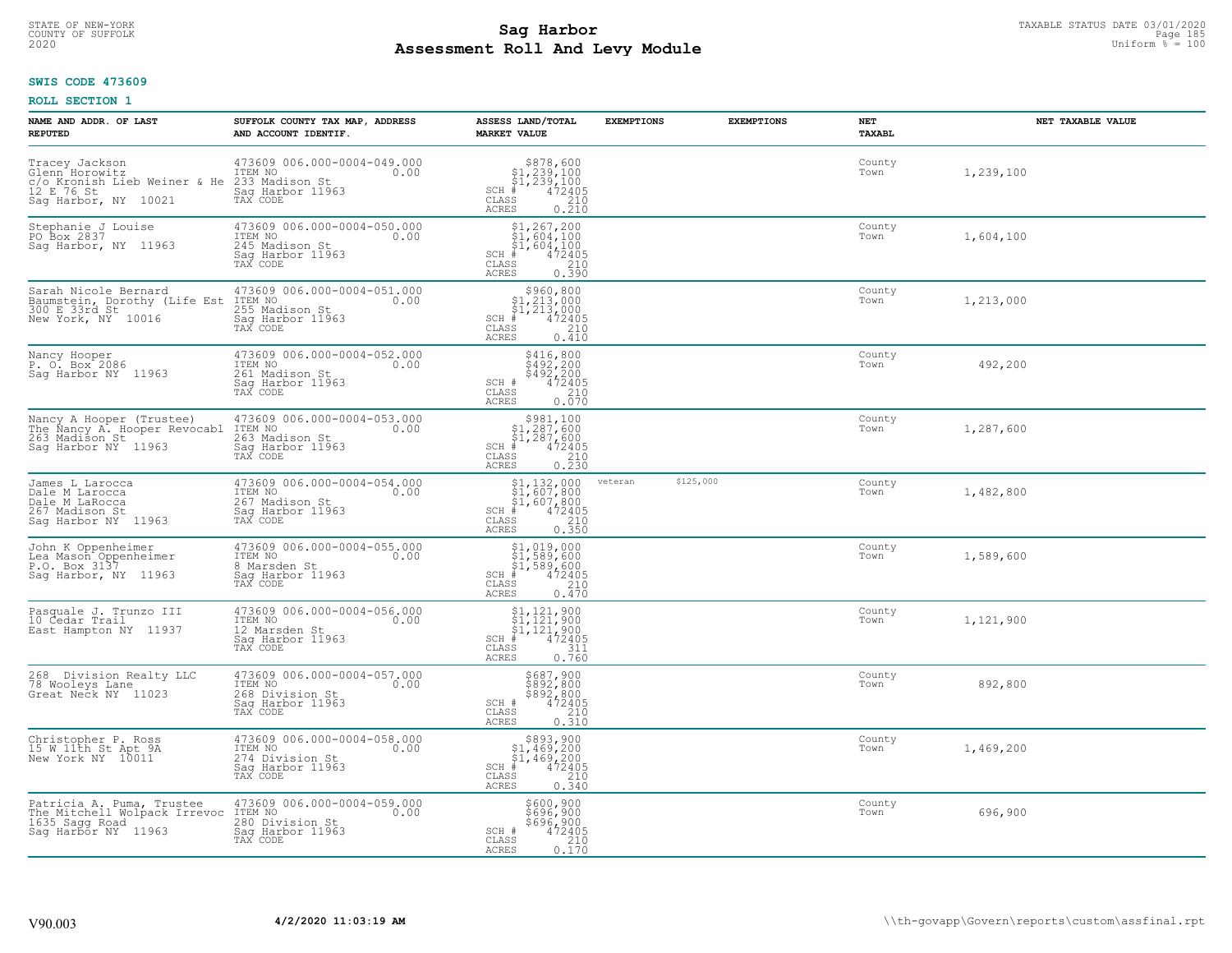# TAXABLE STATUS DATE 03/01/2020<br>COUNTY OF SUFFOLK Page 186 **Assessment Roll And Levy Module Example 2020** Uniform  $\frac{1}{8}$  = 100

## **SWIS CODE 473609**

| NAME AND ADDR. OF LAST<br><b>REPUTED</b>                                                                  | SUFFOLK COUNTY TAX MAP, ADDRESS<br>AND ACCOUNT IDENTIF.                                           | ASSESS LAND/TOTAL<br><b>MARKET VALUE</b>                                                                                                                                                                                                                                                                                                            | <b>EXEMPTIONS</b> | <b>EXEMPTIONS</b> | <b>NET</b><br>TAXABL | NET TAXABLE VALUE |
|-----------------------------------------------------------------------------------------------------------|---------------------------------------------------------------------------------------------------|-----------------------------------------------------------------------------------------------------------------------------------------------------------------------------------------------------------------------------------------------------------------------------------------------------------------------------------------------------|-------------------|-------------------|----------------------|-------------------|
| Wenzek, Werner (trustee)<br>Wenzek Living Trust<br>Wenzek, Rosemarie O E<br>(trust<br>Wenzek Living Trust | 473609 006.000-0004-060.000<br>ITEM NO<br>0.00<br>286 Division St<br>Sag Harbor 11963<br>TAX CODE | $\begin{array}{c} \texttt{\$1,019,100}\ \\ \texttt{\$1,232,300}\ \\ \texttt{\$1,232,300}\ \\ \texttt{\$1,232,300}\ \\ \texttt{\$1,2405}\ \\ \texttt{\$10}\ \\ \texttt{\$10}\ \\ \texttt{\$10}\ \\ \texttt{\$10}\ \\ \texttt{\$10}\ \\ \texttt{\$10}\ \\ \texttt{\$210}\ \\ \texttt{\$10}\ \\ \texttt{\$21}\end{array}$<br>$SCH$ #<br>CLASS<br>ACRES |                   |                   | County<br>Town       | 1,232,300         |
| Gerald Pryor<br>Dawn Smith<br>Apt 7s<br>125 Cedar St<br>New York, NY 10006                                | 473609 006.000-0004-061.000<br>ITEM NO<br>0.00<br>23 Grand St<br>Sag Harbor 11963<br>TAX CODE     | $$867,900$<br>$$1,095,000$<br>$$1,095,000$<br>$*1,095,000$<br>$*1,095,000$<br>SCH #<br>CLASS<br>$\frac{210}{0.420}$<br>ACRES                                                                                                                                                                                                                        |                   |                   | County<br>Town       | 1,095,000         |
| Judith Grey<br>Lois Rice<br>178 Houston St Apt 10<br>New York, NY 10014                                   | 473609 006.000-0004-062.000<br>ITEM NO<br>0.00<br>19 Grand St<br>Sag Harbor 11963<br>TAX CODE     | $\begin{array}{r} $872,000 \\ $1,076,700 \\ $1,076,700 \\ {\pm} 472405 \\ $85 \end{array}$<br>$SCH$ #<br>CLASS<br>0.340<br><b>ACRES</b>                                                                                                                                                                                                             |                   |                   | County<br>Town       | 1,076,700         |
| Alex Streeter<br>Sabina Streeter<br>141 Wooster St #3B<br>New York NY 10012                               | 473609 006.000-0004-063.000<br>ITEM NO<br>0.00<br>15 Grand St<br>Saq Harbor 11963<br>TAX CODE     | $$872,500$<br>$$1,077,800$<br>$$1,077,800$<br>$472405$<br>$$210$<br>$SCH$ #<br>CLASS<br>0.220<br><b>ACRES</b>                                                                                                                                                                                                                                       |                   |                   | County<br>Town       | 1,077,800         |
| Kate Gimbel Goldman<br>11 Grand St<br>Sag Harbor NY 11963                                                 | 473609 006.000-0004-064.000<br>ITEM NO<br>0.00<br>11 Grand St<br>Saq Harbor 11963<br>TAX CODE     | \$854,200<br>\$945,400<br>\$945,400<br>472405<br>SCH #<br>CLASS<br>$\begin{array}{c} 210 \\ 0.240 \end{array}$<br><b>ACRES</b>                                                                                                                                                                                                                      |                   |                   | County<br>Town       | 945,400           |
| David S. Friedman<br>Maxine L. Friedman<br>450 W 17th St Apt 1118<br>New York NY 10011                    | 473609 006.000-0004-065.000<br>ITEM NO<br>0.00<br>271 Madison St<br>Saq Harbor 11963<br>TAX CODE  | $$1,023,700$<br>$$1,736,400$<br>$$1,736,400$<br>$$4,72405$<br>$SCH$ #<br>CLASS<br>210<br>0.460<br><b>ACRES</b>                                                                                                                                                                                                                                      |                   |                   | County<br>Town       | 1,736,400         |
| Dolores P Leonard<br>169 N Riverside Ave<br>Croton on Hudson, NY 10520                                    | 473609 006.000-0004-066.000<br>ITEM NO<br>0.00<br>281 Madison St<br>Sag Harbor 11963<br>TAX CODE  | \$631,000<br>\$772,100<br>\$772,100<br>472405<br>SCH #<br>CLASS<br>210<br>0.190<br><b>ACRES</b>                                                                                                                                                                                                                                                     |                   |                   | County<br>Town       | 772,100           |
| Jill Musnicki Ellis<br>Jameson S Ellis<br>285 Madison St<br>Saq Harbor, NY<br>11963                       | 473609 006.000-0004-067.000<br>10.00 0.00<br>285 Madison St<br>Sag Harbor 11963<br>TAX CODE       | \$737,000<br>\$889,600<br>\$889,600<br>\$472405<br>\$210<br>SCH #<br>$\mathtt{CLASS}$<br><b>ACRES</b><br>0.260                                                                                                                                                                                                                                      |                   |                   | County<br>Town       | 889,600           |
| Alexander Liberman<br>1104 Nowita Place<br>Venice CA 90291                                                | 473609 006.000-0004-068.000<br>ITEM NO<br>0.00<br>289 Madison St<br>Saq Harbor 11963<br>TAX CODE  | $\begin{array}{c} $658,900\\ $1,155,100\\ $1,155,100\\ \end{array}$<br>$SCH$ #<br>$\frac{47\bar{2}\bar{405}}{210}$<br>CLASS<br><b>ACRES</b><br>0.210                                                                                                                                                                                                |                   |                   | County<br>Town       | 1,155,100         |
| Gregg McCarty Wang<br>Timõthy Cragin Wang<br>295 Madison St<br>Sag Harbor, NY 11963                       | 473609 006.000-0004-069.000<br>ITEM NO<br>0.00<br>295 Madison St<br>Sag Harbor 11963<br>TAX CODE  | \$1,018,000<br>\$1,399,900<br>\$1,399,900<br>472405<br>$SCH$ #<br>CLASS<br>210<br><b>ACRES</b><br>0.340                                                                                                                                                                                                                                             |                   |                   | County<br>Town       | 1,399,900         |
| Meikle Blossom<br>11 Harrison St<br>Sag Harbor, NY 11963                                                  | 473609 006.000-0004-070.000<br>ITEM NO<br>0.00<br>11 Harrison St<br>Sag Harbor 11963<br>TAX CODE  | $$765,800$<br>$$1,042,800$<br>$$1,042,800$<br>$SCH$ #<br>472405<br>CLASS<br>210<br>0.150<br>ACRES                                                                                                                                                                                                                                                   |                   |                   | County<br>Town       | 1,042,800         |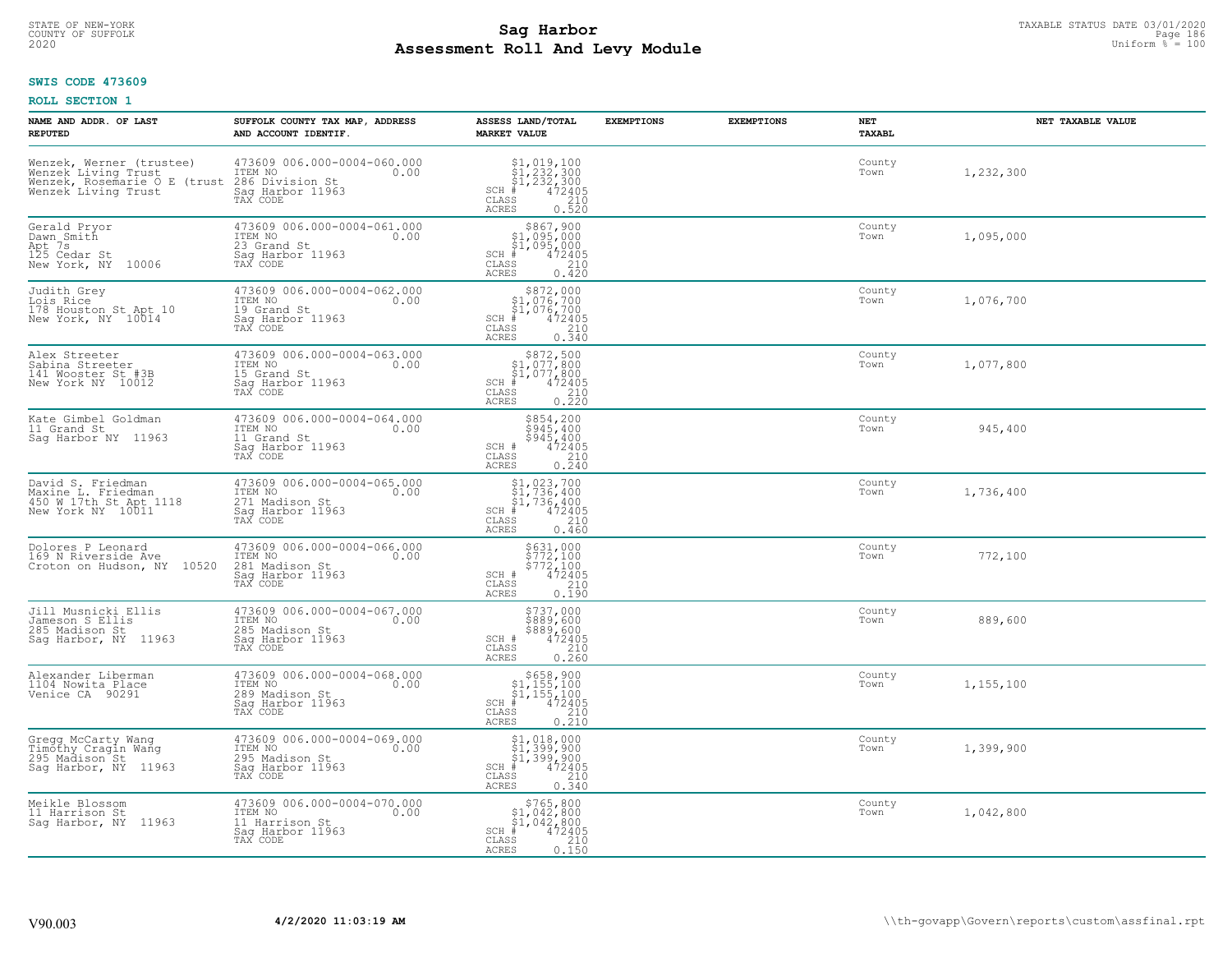# STATE OF NEW-YORK TAXABLE STATUS DATE 03/01/2020<br>COUNTY OF SUFFOLK Page 187 **Assessment Roll And Levy Module Example 2020** Uniform  $\frac{1}{8}$  = 100

### **SWIS CODE 473609**

| NAME AND ADDR. OF LAST<br><b>REPUTED</b>                                                     | SUFFOLK COUNTY TAX MAP, ADDRESS<br>AND ACCOUNT IDENTIF.                                           | ASSESS LAND/TOTAL<br><b>MARKET VALUE</b>                                                                                                                                       | <b>EXEMPTIONS</b>                           | <b>EXEMPTIONS</b> | NET<br>TAXABL  | NET TAXABLE VALUE |
|----------------------------------------------------------------------------------------------|---------------------------------------------------------------------------------------------------|--------------------------------------------------------------------------------------------------------------------------------------------------------------------------------|---------------------------------------------|-------------------|----------------|-------------------|
| Chris Kann<br>405 W 23rd St #8E<br>New York NY 10011                                         | 473609 006.000-0004-073.002<br>ITEM NO<br>0.00<br>19 Harrison St<br>Saq Harbor 11963<br>TAX CODE  | $$1,030,200$<br>$$1,420,400$<br>$$1,420,400$<br>$472405$<br>$$210$<br>$SCH$ #<br>CLASS<br><b>ACRES</b><br>0.340                                                                |                                             |                   | County<br>Town | 1,420,400         |
| Donna Dorian<br>111 Barrow St 3D<br>New York NY 10014                                        | 473609 006.000-0004-073.003<br>ITEM NO<br>0.00<br>25 Harrison St<br>Sag Harbor 11963<br>TAX CODE  | \$1,041,900<br>$\begin{array}{l} 51,972,600 \\ 972,600 \\ \frac{4}{7} & 472405 \end{array}$<br>$SCH$ #<br>CLASS<br>$\begin{array}{c} 210 \\ 0.380 \end{array}$<br><b>ACRES</b> |                                             |                   | County<br>Town | 1,972,600         |
| Joseph R. Daly<br>310 Division St<br>Sag Harbor NY 11963                                     | 473609 006.000-0004-074.000<br>ITEM NO<br>0.00<br>310 Division St<br>Sag Harbor 11963<br>TAX CODE | $$1,958,600$<br>$$1,965,700$<br>$$1,965,700$<br>$SCH$ #<br>472405<br>CLASS<br>281<br>0.650<br>ACRES                                                                            |                                             |                   | County<br>Town | 1,965,700         |
| Deborah Price<br>Lacey Price<br>Max Price<br>306 Division St<br>Saq Harbor NY 11963          | 473609 006.000-0004-076.000<br>ITEM NO<br>0.00<br>302 Division St<br>Sag Harbor 11963<br>TAX CODE | $$3,000$<br>$$3,000$<br>$$3,000$<br>SCH #<br>472405<br>323<br>CLASS<br><b>ACRES</b><br>0.060                                                                                   |                                             |                   | County<br>Town | 3,000             |
| Julien Merle<br>Marie Gulin-Merle<br>1 York St 10A<br>New York NY 10013                      | 473609 006.000-0004-078.001<br>ITEM NO<br>0.00<br>298 Division St<br>Saq Harbor 11963<br>TAX CODE | $$826,900$<br>$$1,107,400$<br>$$1,107,400$<br>$472405$<br>$$210$<br>$$210$<br>$SCH$ #<br>CLASS<br>0.170<br>ACRES                                                               |                                             |                   | County<br>Town | 1,107,400         |
| Maryann Dianora Brondal<br>26 Grand St<br>Sag Harbor, NY 11963                               | 473609 006.000-0004-079.000<br>ITEM NO<br>0.00<br>26 Grand St<br>Saq Harbor 11963<br>TAX CODE     | $$1,006,300$<br>$$1,006,300$<br>$$1,006,300$<br>$472405$<br>$SCH$ #<br>CLASS<br>210<br>ACRES<br>0.320                                                                          |                                             |                   | County<br>Town | 1,006,300         |
| Green Barn Holdings 2, LLC<br>19 Brander Parkway<br>P.O. Box 1924<br>Shelter Island NY 11964 | 473609 006.000-0004-080.000<br>ITEM NO<br>0.00<br>20 Grand St<br>Sag Harbor 11963<br>TAX CODE     | $$980, 800$<br>$$1, 254, 400$<br>$$1, 254, 400$<br>$$1, 254, 400$<br>SCH #<br>472405<br>CLASS<br>210<br>0.360<br>ACRES                                                         |                                             |                   | County<br>Town | 1,254,400         |
| Bruce Mitchell<br>Rosemary Mitchell<br>Grand St<br>Sag Harbor, NY 11963                      | 473609 006.000-0004-081.000<br>ITEM NO<br>0.00<br>12 Grand St<br>Saq Harbor 11963<br>TAX CODE     | $\begin{array}{r} 5972,700 \\ 51,169,400 \\ 51,169,400 \\ \ast \\ 472405 \\ \text{ss} \\ 210 \end{array}$<br>$SCH$ #<br>CLASS<br><b>ACRES</b><br>0.450                         | \$75,000<br>veteran<br>Volunte<br>\$109,440 |                   | County<br>Town | 984,960           |
| Susan Sprott<br>PO Box 2451<br>Saq Harbor, NY 11963                                          | 473609 006.000-0004-082.001<br>ITEM NO<br>0.00<br>210 Division St<br>Saq Harbor 11963<br>TAX CODE | \$707,100<br>\$957,700<br>\$957,700<br>SCH #<br>472405<br>CLASS<br>$\begin{array}{c} 210 \\ 0.230 \end{array}$<br><b>ACRES</b>                                                 |                                             |                   | County<br>Town | 957,700           |
| Lacey Levine<br>Max Price<br>306 Division Street<br>Saq Harbor NY 11963                      | 473609 006.000-0004-084.001<br>ITEM NO<br>0.00<br>306 Division St<br>Sag Harbor 11963<br>TAX CODE | \$645,400<br>\$809,800<br>\$809,800<br>SCH #<br>472405<br>CLASS<br>210<br>ACRES<br>0.190                                                                                       |                                             |                   | County<br>Town | 809,800           |
| Lili A Kabelitz<br>Gary B Kabelitz<br>PO Box 1444<br>Sag Harbor, NY 11963                    | 473609 006.000-0004-085.001<br>ITEM NO<br>0.00<br>19 William St<br>Sag Harbor 11963<br>TAX CODE   | \$756,800<br>\$863,700<br>\$863/700<br>$\frac{472405}{210}$<br>SCH #<br>CLASS<br>ACRES<br>0.110                                                                                |                                             |                   | County<br>Town | 863,700           |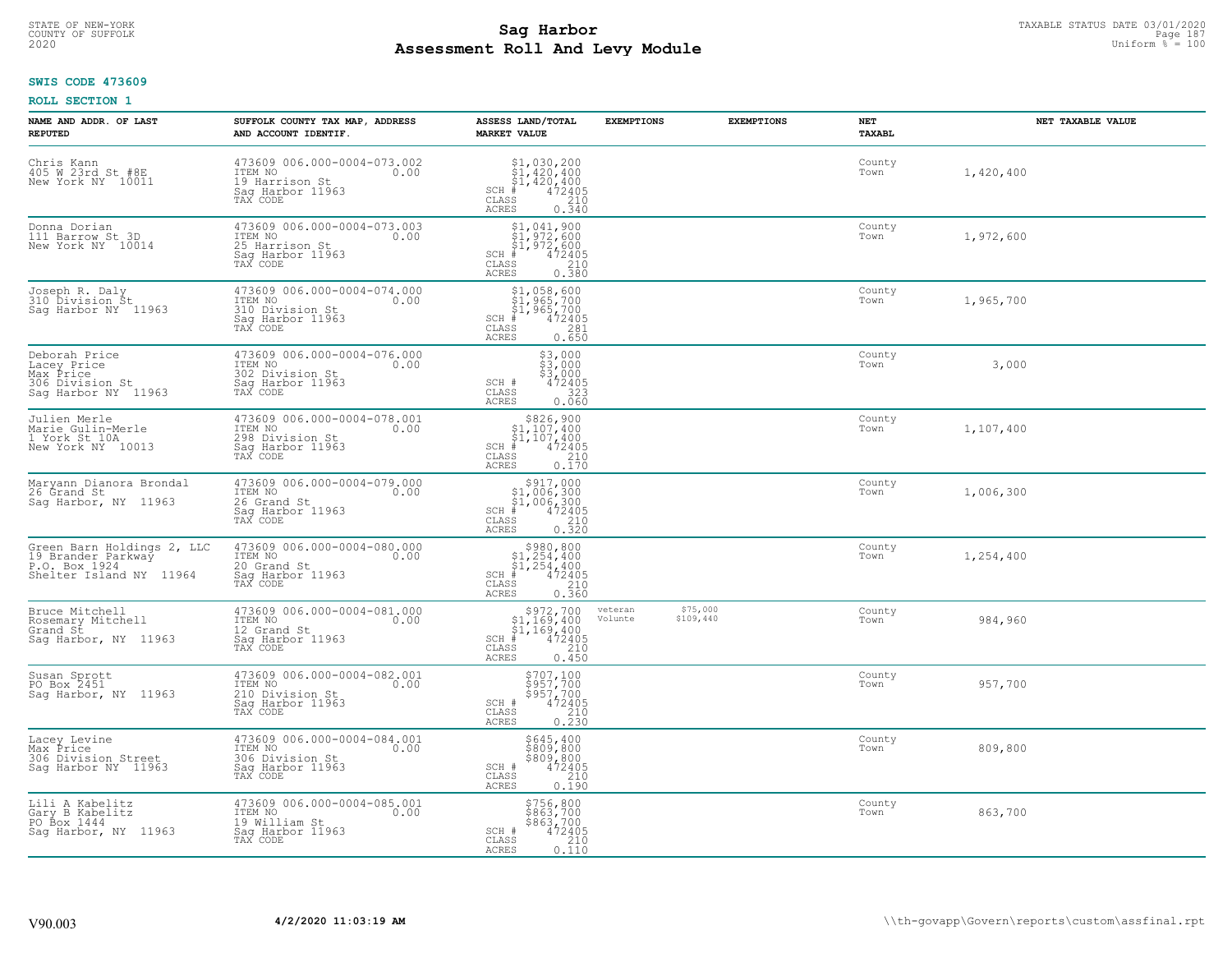# TAXABLE STATUS DATE 03/01/2020<br>COUNTY OF SUFFOLK Page 188 **Assessment Roll And Levy Module Example 2020** Uniform  $\frac{1}{8}$  = 100

## **SWIS CODE 473609**

| NAME AND ADDR. OF LAST<br><b>REPUTED</b>                                     | SUFFOLK COUNTY TAX MAP, ADDRESS<br>AND ACCOUNT IDENTIF.                                       | ASSESS LAND/TOTAL<br><b>MARKET VALUE</b>                                                                                                                                          | <b>EXEMPTIONS</b>  | <b>EXEMPTIONS</b>      | NET<br>TAXABL  | NET TAXABLE VALUE |
|------------------------------------------------------------------------------|-----------------------------------------------------------------------------------------------|-----------------------------------------------------------------------------------------------------------------------------------------------------------------------------------|--------------------|------------------------|----------------|-------------------|
| Dianne M Gil<br>16 Dixon St Unit S<br>Milford CT 06460                       | 473609 007.000-0001-001.002<br>ITEM NO<br>0.00<br>62 Joels Ln<br>Sag Harbor 11963<br>TAX CODE | $$1,432,100$<br>$$1,652,000$<br>$$1,652,000$<br>$472405$<br>$35$<br>$2100$<br>$SCH$ #<br>CLASS<br>ACRES<br>1.400                                                                  |                    |                        | County<br>Town | 1,652,000         |
| Michael Henry<br>Maureen McDermott<br>36 Joels Ln<br>Sag Harbor NY 11963     | 473609 007.000-0001-001.004<br>ITEM NO<br>0.00<br>36 Joels Ln<br>Sag Harbor 11963<br>TAX CODE | $$804, 800$<br>$$1, 215, 600$<br>$$1, 215, 600$<br>$$1, 215, 600$<br>SCH #<br>CLASS<br>$72405\n210\n0.520$<br><b>ACRES</b>                                                        |                    |                        | County<br>Town | 1,215,600         |
| Anita Marie Guarino<br>Rr 2 Box 551<br>38 Joels Ln<br>Saq Harbor, NY 11963   | 473609 007.000-0001-001.005<br>ITEM NO<br>0.00<br>38 Joels Ln<br>Sag Harbor 11963<br>TAX CODE | \$840,500<br>\$1,109,900<br>$\frac{1}{2}$ , 109, 900<br>$+$ 472405<br>SS 210<br>$SCH$ #<br>CLASS<br>0.490<br><b>ACRES</b>                                                         |                    |                        | County<br>Town | 1,109,900         |
| Kevin P O Brien<br>Deborah M O Brien<br>Southampton, NY 11968                | 473609 007.000-0001-001.006<br>ITEM NO<br>0.00<br>40 Joels Ln<br>Saq Harbor 11963<br>TAX CODE | $$756,500$<br>$$1,115,900$<br>$$1,115,900$<br>$472405$<br>$$210$<br>$SCH$ #<br>CLASS<br>ACRES<br>0.490                                                                            | Volunte<br>Volunte | \$111,590<br>\$100,431 | County<br>Town | 903,879           |
| Joseph W Labrozzi JR<br>Leslie A Labrozzi<br>Main St<br>Saq Harbor, NY 11963 | 473609 007.000-0001-001.007<br>ITEM NO<br>0.00<br>44 Joels Ln<br>Saq Harbor 11963<br>TAX CODE | $\begin{array}{r}  \  \  \,  \, 5841,000\\  \  \, 51,150,700\\  \  \, 51,150,700\\  \  \, \text{#} \qquad \qquad 472405 \end{array}$<br>$SCH$ #<br>CLASS<br>210<br>ACRES<br>0.460 |                    |                        | County<br>Town | 1,150,700         |
| Karol A Washburn<br>48 Joels Ln<br>Sag Harbor NY 11963                       | 473609 007.000-0001-001.008<br>ITEM NO<br>0.00<br>48 Joels Ln<br>Sag Harbor 11963<br>TAX CODE | $$340,50051,308,70051,308,7001472405$<br>$SCH$ #<br>$\mathtt{CLASS}$<br>210<br><b>ACRES</b><br>0.490                                                                              |                    |                        | County<br>Town | 1,308,700         |
| J. David Davis<br>50 Joels Ln<br>Sag Harbor NY 11963                         | 473609 007.000-0001-001.009<br>ITEM NO<br>0.00<br>50 Joels Ln<br>Sag Harbor 11963<br>TAX CODE | $$840,500$<br>$$3,176,800$<br>$$3,176,800$<br>$$472405$<br>$SCH$ #<br>CLASS<br>210<br><b>ACRES</b><br>0.490                                                                       |                    |                        | County<br>Town | 3,176,800         |
| 54 JOELS LLC<br>54 Joels Lane<br>Saq Harbor NY 11963                         | 473609 007.000-0001-001.010<br>ITEM NO<br>0.00<br>54 Joels Ln<br>Saq Harbor 11963<br>TAX CODE | $$840,500$<br>$$1,335,400$<br>$$1,335,400$<br>$472405$<br>$$210$<br>$$210$<br>$SCH$ #<br>CLASS<br>ACRES<br>0.490                                                                  |                    |                        | County<br>Town | 1,335,400         |
| Michael Labrozzi<br>Autumn Labrozzi<br>56 Joels Ln<br>Saq Harbor NY 11963    | 473609 007.000-0001-001.011<br>ITEM NO<br>0.00<br>56 Joels Ln<br>Saq Harbor 11963<br>TAX CODE | $$834,500$<br>$$1,521,600$<br>$$1,521,600$<br>$$472405$<br>$SCH$ #<br>CLASS<br>210<br><b>ACRES</b><br>0.440                                                                       |                    |                        | County<br>Town | 1,521,600         |
| Ralph J Ficorelli SR<br>P.O. Box 1181<br>Sag Harbor, NY 11963                | 473609 007.000-0001-001.013<br>ITEM NO<br>0.00<br>60 Joels Ln<br>Sag Harbor 11963<br>TAX CODE | $$334,800\n$1,202,500\n$1,202,500\n# 472405$<br>$SCH$ #<br>CLASS<br>210<br>0.540<br><b>ACRES</b>                                                                                  |                    |                        | County<br>Town | 1,202,500         |
| Wayne C. Mortensen, Jr.<br>P.O. Box 394<br>Sag Harbor NY 11963               | 473609 007.000-0001-002.000<br>ITEM NO<br>0.00<br>27 Joels Ln<br>Saq Harbor 11963<br>TAX CODE | \$822,000<br>\$1,016,700<br>\$1,016,700<br>$SCH$ #<br>$\frac{472405}{210}$<br>CLASS<br>0.550<br>ACRES                                                                             |                    |                        | County<br>Town | 1,016,700         |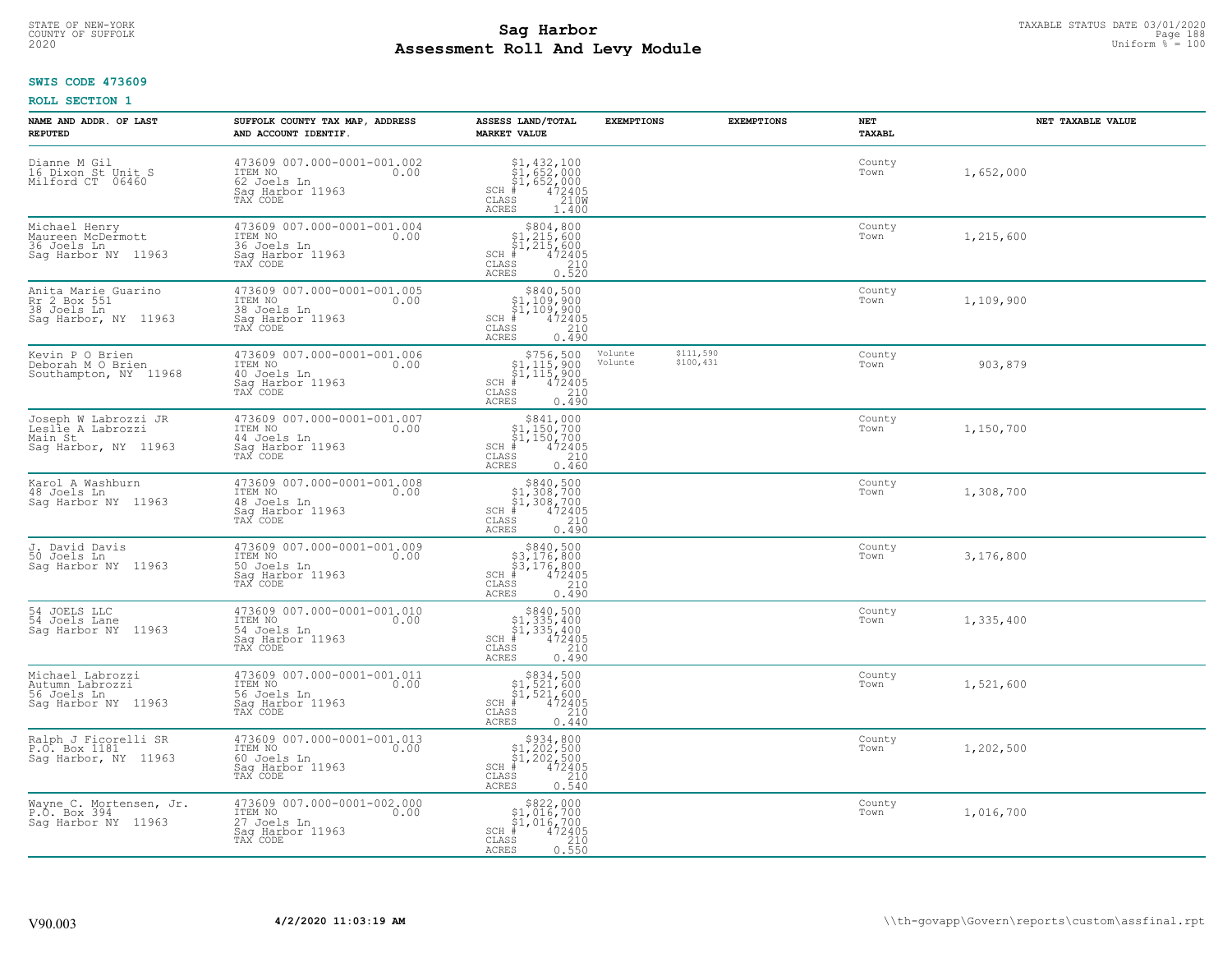# TAXABLE STATUS DATE 03/01/2020<br>COUNTY OF SUFFOLK Page 189 Page 189 **Assessment Roll And Levy Module Example 2020** Uniform  $\frac{1}{8}$  = 100

## **SWIS CODE 473609**

| NAME AND ADDR. OF LAST<br><b>REPUTED</b>                                                                                     | SUFFOLK COUNTY TAX MAP, ADDRESS<br>AND ACCOUNT IDENTIF.                                               | ASSESS LAND/TOTAL<br><b>MARKET VALUE</b>                                                                                      | <b>EXEMPTIONS</b> | <b>EXEMPTIONS</b> | <b>NET</b><br><b>TAXABL</b> | NET TAXABLE VALUE |
|------------------------------------------------------------------------------------------------------------------------------|-------------------------------------------------------------------------------------------------------|-------------------------------------------------------------------------------------------------------------------------------|-------------------|-------------------|-----------------------------|-------------------|
| Joseph W Labrozzi<br>Joels Ln<br>Saq Harbor, NY 11963                                                                        | 473609 007.000-0001-003.003<br>ITEM NO<br>0.00<br>31 Joels Ln<br>Sag Harbor 11963<br>TAX CODE         | $$820,500\n$1,084,900\n$1,084,900\n# 472405\n85\n210$<br>$SCH$ #<br>CLASS<br><b>ACRES</b><br>0.550                            |                   |                   | County<br>Town              | 1,084,900         |
| Joseph W. Labrozzi Sr. Trust<br>Joseph W. Labrozzi Sr. Revoc<br>31 Joels Ln<br>Saq Harbor NY 11963                           | 473609 007.000-0001-004.000<br>ITEM NO<br>0.00<br>----<br>35 Joels Ln<br>Sag Harbor 11963<br>TAX CODE | \$845,800<br>\$845,800<br>\$845,800<br>SCH #<br>472405<br>CLASS<br>311<br>0.530<br><b>ACRES</b>                               |                   |                   | County<br>Town              | 845,800           |
| Nancy J Remkus<br>39 Jõels Ln<br>Saq Harbor, NY 11963                                                                        | 473609 007.000-0001-005.000<br>ITEM NO<br>0.00<br>39 Joels Ln<br>Sag Harbor 11963<br>TAX CODE         | $$837,000$<br>$$1,195,300$<br>$$1,195,300$<br>$$1,195,300$<br>$SCH$ #<br>472405<br>CLASS<br>$\frac{215}{0.530}$<br>ACRES      |                   |                   | County<br>Town              | 1,195,300         |
| Jeffrey Brown<br>Kathleen Brown<br>43 Joels Ln<br>Sag Harbor, NY 11963                                                       | 473609 007.000-0001-006.000<br>ITEM NO<br>0.00<br>43 Joels Ln<br>Saq Harbor 11963<br>TAX CODE         | $SCH$ $#$<br>CLASS<br>ACRES                                                                                                   | Volunte           | \$151,070         | County<br>Town              | 1,359,630         |
| Christine A. Slevin Irrevoca<br>159 Madison Ave 5E<br>New York NY 10016                                                      | 473609 007.000-0001-007.000<br>ITEM NO<br>0.00<br>47 Joels Ln<br>Saq Harbor 11963<br>TAX CODE         | \$850,400<br>$$1,297,300$<br>$$1,297,300$<br>$*$ 472405<br>$\frac{210}{210}$<br>SCH #<br>CLASS<br>0.520<br>ACRES              |                   |                   | County<br>Town              | 1,297,300         |
| Shiplap LTD<br>c/o Sagrario Perez-Soto<br>200 E 66th St Apt E803<br>New York NY 10065                                        | 473609 007.000-0001-008.000<br>ITEM NO<br>0.00<br>51 Joels Ln<br>Sag Harbor 11963<br>TAX CODE         | $$2,116,100$<br>$$2,116,100$<br>$$2,116,100$<br>$472405$<br>SCH #<br>CLASS<br>210<br>0.510<br><b>ACRES</b>                    |                   |                   | County<br>Town              | 2,116,100         |
| CAT Properties<br>1540 County Road 39<br>Southampton NY 11968                                                                | 473609 007.000-0001-009.000<br>ITEM NO<br>0.00<br>55 Joels Ln<br>Sag Harbor 11963<br>TAX CODE         | $$3,012,500$<br>$$3,012,500$<br>$$3,012,500$<br>$$472405$<br>SCH #<br>CLASS<br>$\frac{210}{0.510}$<br><b>ACRES</b>            |                   |                   | County<br>Town              | 3,012,500         |
| Judith F. Gregory, Co-Truste<br>The Judith F. Gregory Living<br>Edward J. Gregory, Co-Truste<br>The Judith F. Gregory Living | 473609 007.000-0001-010.000<br>ITEM NO<br>0.00<br>59 Joels Ln<br>Sag Harbor 11963<br>TAX CODE         | $$1, 402, 900$<br>$$1, 741, 900$<br>$$1, 741, 900$<br>$472405$<br>$$2100$<br>SCH<br>$\mathtt{CLASS}$<br><b>ACRES</b><br>1,200 | Volunte           | \$174,190         | County<br>Town              | 1,567,710         |
| Saq Harbor Industries Inc<br>P.O. Box 1169<br>Saq Harbor, NY 11963                                                           | 473609 007.000-0001-013.000<br>ITEM NO<br>0.00<br>26 Joels Ln<br>Saq Harbor 11963<br>TAX CODE         | \$490,000<br>\$490,000<br>\$490,000<br>SCH #<br>472405<br>CLASS<br>311<br><b>ACRES</b><br>1,000                               |                   |                   | County<br>Town              | 490,000           |
| Paul Batista<br>Nancy Finkelstein<br>296 Madison St<br>Sag Harbor NY 11963                                                   | 473609 007.000-0002-001.000<br>ITEM NO<br>0.00<br>296 Madison St<br>Sag Harbor 11963<br>TAX CODE      | \$1,002,700<br>\$1,210,800<br>\$1,210,800<br>$SCH$ #<br>472405<br>CLASS<br>$\frac{210}{0.730}$<br>ACRES                       |                   |                   | County<br>Town              | 1,210,800         |
| Sue G Mingus<br>Robert Ungaro<br>Manhattan Plaza 43 S<br>484 W 43rd St<br>New York, NY 10036                                 | 473609 007.000-0002-003.009<br>ITEM NO<br>0.00<br>142 Suffolk St Ext<br>Sag Harbor 11963<br>TAX CODE  | \$552,900<br>\$717,800<br>\$717,800<br>472405<br>SCH #<br>CLASS<br>$\frac{210}{0.710}$<br>ACRES                               |                   |                   | County<br>Town              | 717,800           |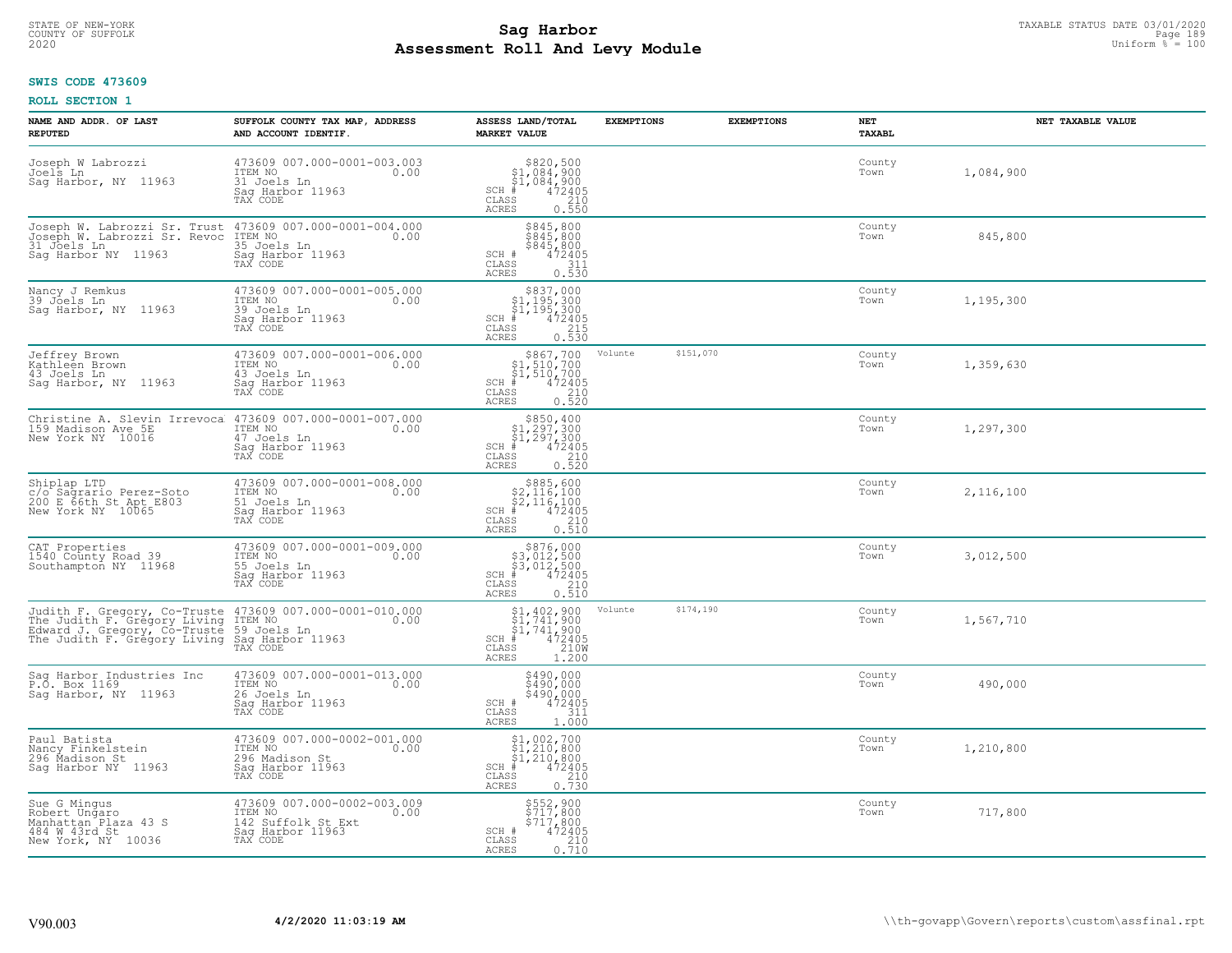# TAXABLE STATUS DATE 03/01/2020<br>COUNTY OF SUFFOLK Page 190 **Assessment Roll And Levy Module Example 2020** Uniform  $\frac{1}{8}$  = 100

## **SWIS CODE 473609**

| NAME AND ADDR. OF LAST<br><b>REPUTED</b>                                                                                                                                                                                              | SUFFOLK COUNTY TAX MAP, ADDRESS<br>AND ACCOUNT IDENTIF.                                              | ASSESS LAND/TOTAL<br><b>MARKET VALUE</b>                                                                                                                                                                                                                                | <b>EXEMPTIONS</b>  | <b>EXEMPTIONS</b>    | <b>NET</b><br>TAXABL | NET TAXABLE VALUE |
|---------------------------------------------------------------------------------------------------------------------------------------------------------------------------------------------------------------------------------------|------------------------------------------------------------------------------------------------------|-------------------------------------------------------------------------------------------------------------------------------------------------------------------------------------------------------------------------------------------------------------------------|--------------------|----------------------|----------------------|-------------------|
| Scott Frosch<br>12213 Dunoon Ln<br>Los Angeles CA<br>90049                                                                                                                                                                            | 473609 007.000-0002-003.010<br>TTEM NO 0.00<br>138 Suffolk St Ext<br>Saq Harbor 11963<br>TAX CODE    | $\begin{array}{r} \texttt{\$576,300}\ \\ \texttt{\$1,010,400}\ \\ \texttt{\$1,010,400}\ \\ \texttt{\$1,010,400}\ \\ \texttt{\$1,010,400}\ \\ \texttt{\$10}\ \\ \texttt{\$10}\ \\ \texttt{\$10}\ \\ \texttt{\$10}\ \\ \texttt{\$10}\end{array}$<br>SCH<br>CLASS<br>ACRES |                    |                      | County<br>Town       | 1,010,400         |
| Dorothy Zaykowski<br>P.O. Box 1184<br>Sag Harbor, NY 11963                                                                                                                                                                            | 473609 007.000-0002-004.001<br>ITEM NO<br>0.00<br>144 Suffolk St Ext<br>Sag Harbor 11963<br>TAX CODE | \$713,900<br>\$884,700<br>\$884,700<br>472405<br>SCH #<br>$\begin{array}{c} 220 \\ 1.100 \end{array}$<br>CLASS<br><b>ACRES</b>                                                                                                                                          |                    |                      | County<br>Town       | 884,700           |
| John Linder<br>148 Suffolk Street Ext.<br>Sag Harbor NY 11963                                                                                                                                                                         | 473609 007.000-0002-005.000<br>ITEM NO<br>0.00<br>148 Suffolk St Ext<br>Sag Harbor 11963<br>TAX CODE | \$512,200<br>\$730,600<br>\$730,600<br>472405<br>SCH #<br>210<br>CLASS<br>ACRES<br>0.560                                                                                                                                                                                |                    |                      | County<br>Town       | 730,600           |
| John R Schroeder<br>R D #2<br>Suffolk Street Ext<br>Sag Harbor, NY 11963                                                                                                                                                              | 473609 007.000-0002-006.000<br>ITEM NO<br>0.00<br>152 Suffolk St Ext<br>Saq Harbor 11963             | \$475,600<br>\$683,600<br>\$683,600<br>SCH #<br>CLASS<br>$\frac{472405}{210}$<br><b>ACRES</b><br>0.460                                                                                                                                                                  | veteran<br>Volunte | \$75,000<br>\$60,860 | County<br>Town       | 547,740           |
| Jennifer Noble Wootton<br>156 Suffolk St Ext<br>Sag Harbor, NY 11963                                                                                                                                                                  | 473609 007.000-0002-007.000<br>ITEM NO<br>0.00<br>156 Suffolk St Ext<br>Saq Harbor 11963<br>TAX CODE | \$460,000<br>₿ŹĕĬ,፼ŎŎ<br>$$761/900$<br>SCH #<br>$\frac{472405}{210}$<br>CLASS<br>ACRES<br>0.440                                                                                                                                                                         |                    |                      | County<br>Town       | 761,900           |
| Jonathan Kamen<br>Linda H Kamen<br>45 Walworth Ave<br>Scarsdale NY 10583                                                                                                                                                              | 473609 007.000-0002-008.000<br>ITEM NO<br>0.00<br>160 Suffolk St Ext<br>Sag Harbor 11963<br>TAX CODE | $$445,600$<br>$$668,700$<br>$$668,700$<br>$472405$<br>$$210$<br>SCH #<br>CLASS<br>0.430<br>ACRES                                                                                                                                                                        |                    |                      | County<br>Town       | 668,700           |
| Robert Leslie Jacobs, Co-Tru 473609 007.000-0002-009.000<br>The Robert Leslie Jacobs Liv<br>Deborah Ann Smyth Jacobs, Co 164 Suffolk St Ext<br>The Robert Leslie Jacobs Liv Sag Harbor 11963<br>Robert Leslie Jacobs, Co-Tru TAX CODE | ITEM NO<br>0.00                                                                                      | \$452,800<br>\$734,200<br>\$734,200<br>\$734,200<br>SCH #<br>$\begin{array}{c} 210 \\ 0.420 \end{array}$<br>CLASS<br><b>ACRES</b>                                                                                                                                       |                    |                      | County<br>Town       | 734,200           |
| Albert Ryan JR<br>168 Suffolk St Ext<br>Sag Harbor, NY 11963                                                                                                                                                                          | 473609 007.000-0002-010.000<br>ITEM NO<br>0.00<br>168 Suffolk St Ext<br>Saq Harbor 11963<br>TAX CODE | \$490,100<br>\$641,500<br>\$641,500<br>472405<br>SCH #<br>CLASS<br>210<br><b>ACRES</b><br>0.470                                                                                                                                                                         |                    |                      | County<br>Town       | 641,500           |
| Joseph A Porter<br>Suffolk St Ext<br>Saq Harbor, NY 11963                                                                                                                                                                             | 473609 007.000-0002-011.000<br>172 Suffolk St Ext<br>Saq Harbor 11963                                | \$500,100<br>\$610,600<br>\$610,600<br>472405<br>SCH #<br>CLASS<br>$\frac{210}{0.390}$<br>ACRES                                                                                                                                                                         |                    |                      | County<br>Town       | 610,600           |
| Jennifer Kelly<br>Robert Patton<br>1736 N Stanley Ave<br>Los Angeles CA 90046                                                                                                                                                         | 473609 007.000-0002-012.000<br>ITEM NO<br>0.00<br>176 Suffolk St Ext<br>Sag Harbor 11963<br>TAX CODE | \$453,400<br>\$726,600<br>$$726, 600$<br>472405<br>210<br>SCH #<br>CLASS<br><b>ACRES</b><br>0.440                                                                                                                                                                       |                    |                      | County<br>Town       | 726,600           |
| Matthew McAree<br>180 Suffolk St Ext<br>Sag Harbor NY 11963                                                                                                                                                                           | 473609 007.000-0002-013.000<br>ITEM NO<br>0.00<br>180 Suffolk St Ext<br>Saq Harbor 11963<br>TAX CODE | \$458,900<br>\$680,600<br>\$680,600<br>$\frac{472405}{210}$<br>SCH #<br>CLASS<br>0.350<br><b>ACRES</b>                                                                                                                                                                  | veteran<br>Volunte | \$75,000<br>\$60,560 | County<br>Town       | 545,040           |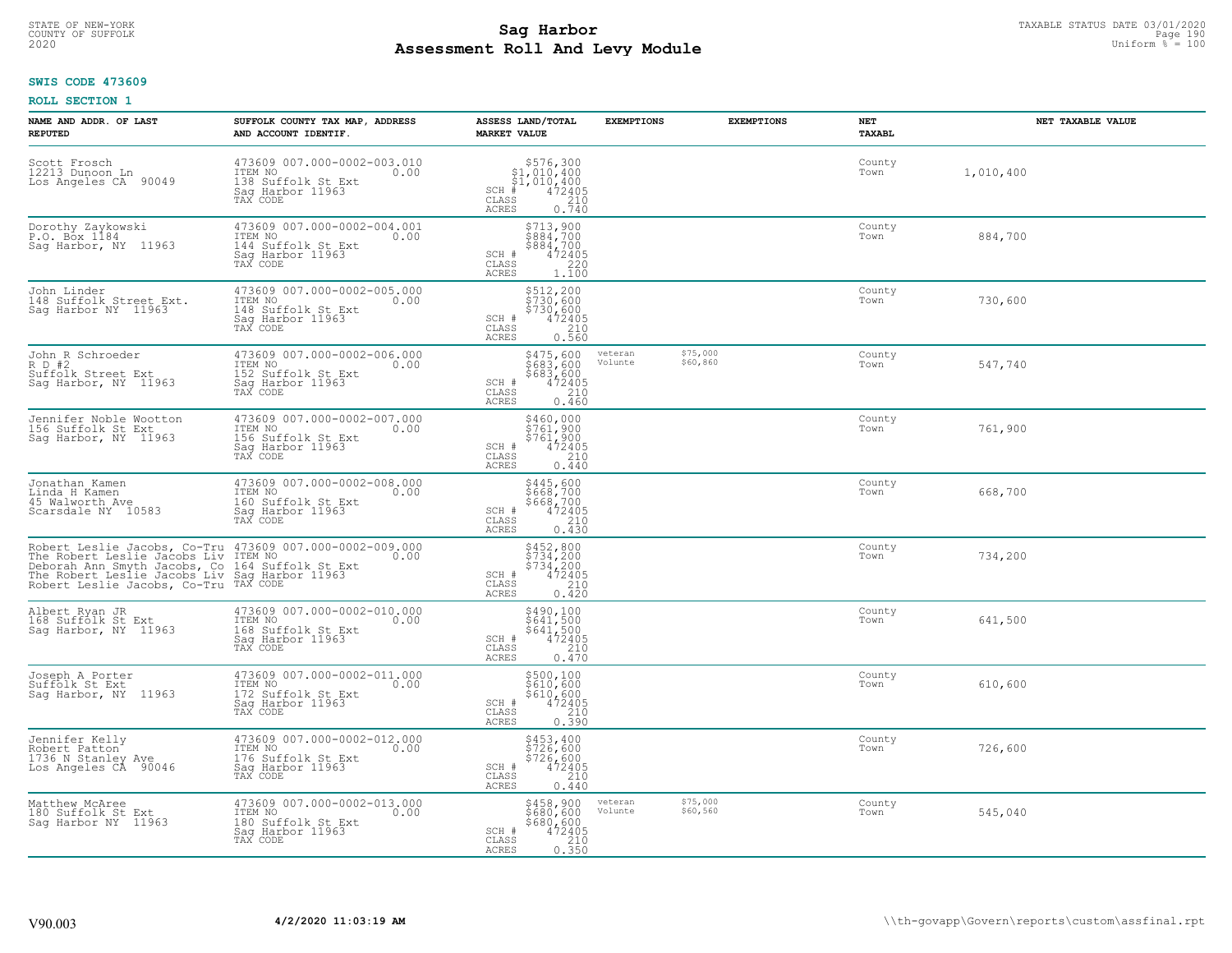# STATE OF NEW-YORK TAXABLE STATUS DATE 03/01/2020<br>COUNTY OF SUFFOLK Page 191 **Assessment Roll And Levy Module Example 2020** Uniform  $\frac{1}{8}$  = 100

#### **SWIS CODE 473609**

| NAME AND ADDR. OF LAST<br><b>REPUTED</b>                                                                                                                                                                                                   | SUFFOLK COUNTY TAX MAP, ADDRESS<br>AND ACCOUNT IDENTIF.                                              | ASSESS LAND/TOTAL<br><b>MARKET VALUE</b>                                                                                             | <b>EXEMPTIONS</b>               | <b>EXEMPTIONS</b>    | NET<br><b>TAXABL</b> | NET TAXABLE VALUE |
|--------------------------------------------------------------------------------------------------------------------------------------------------------------------------------------------------------------------------------------------|------------------------------------------------------------------------------------------------------|--------------------------------------------------------------------------------------------------------------------------------------|---------------------------------|----------------------|----------------------|-------------------|
| Gregory Thorpe<br>Hayley Thorpe<br>P.O. Box 868<br>Sag Harbor NY 11963                                                                                                                                                                     | 473609 007.000-0002-014.000<br>TTEM NO 0.00<br>184 Suffolk St Ext<br>Saq Harbor 11963<br>TAX CODE    | \$441,500<br>\$869,600<br>\$869,600<br>472405<br>210<br>SCH #<br>CLASS<br><b>ACRES</b><br>0.430                                      |                                 |                      | County<br>Town       | 869,600           |
| Susan Thorpe<br>Thomas Thorpe<br>188 Suffolk St Ext<br>Sag Harbor NY 11963                                                                                                                                                                 | 473609 007.000-0002-015.000<br>ITEM NO<br>0.00<br>188 Suffolk St Ext<br>Sag Harbor 11963<br>TAX CODE | \$496,900<br>\$728,500<br>\$728,500<br>\$724,95<br>SCH #<br>210<br>$\mathtt{CLASS}$<br><b>ACRES</b><br>0.480                         |                                 |                      | County<br>Town       | 728,500           |
| Jennifer T Giovan<br>Apt 9b <sup>-1</sup><br>New York, NY 10003                                                                                                                                                                            | 473609 007.000-0002-016.000<br>ITEM NO<br>0.00<br>192 Suffolk St Ext<br>Sag Harbor 11963             | $\begin{array}{c}\n $470,500 \\  $872,200 \\  $872,200 \\  $472405 \\  210\n \end{array}$<br>SCH #<br>CLASS<br>0.360<br><b>ACRES</b> |                                 |                      | County<br>Town       | 872,200           |
| Peter J DiGirolamo JR (Trust 473609 007.000-0002-017.000<br>Credit Shelter Trust u/w Mar ITEM NO<br>Peter J DiGirolamo JR (Trust 384 Madison St.<br>Peter J DiGirolamo Irrevocab Saq Harbor 11963<br>Dr Jerilyn Rothman (Trustee) TAX CODE |                                                                                                      | \$674,800<br>\$833,200<br>\$833,200<br>\$833,200<br>472405<br>0.540<br>SCH #<br>CLASS<br>ACRES                                       | veteran<br>\$412,013<br>Persons | \$9,175              | County<br>Town       | 412,012           |
| Peter Di Girolamo JR<br>Virginia Di Girolamo<br>Suffolk St Ext<br>Sag Harbor, NY 11963                                                                                                                                                     | 473609 007.000-0002-018.000<br>ITEM NO<br>0.00<br>378 Madison St<br>Sag Harbor 11963<br>TAX CODE     | \$696,600<br>\$942,600<br>\$942,600<br>SCH #<br>$\frac{472405}{210}$<br>CLASS<br><b>ACRES</b><br>0.460                               |                                 |                      | County<br>Town       | 942,600           |
| Vincent Mazzeo<br>Robin Mazzeo<br>Ackerly St<br>Sag Harbor, NY 11963                                                                                                                                                                       | 473609 007.000-0002-019.000<br>ITEM NO<br>0.00<br>366 Madison St<br>Saq Harbor 11963<br>TAX CODE     | $$705,700\n$1,024,300\n$1,024,300\n# 472405\n* 472405\n210$<br>$SCH$ #<br>$\mathtt{CLASS}$<br>0.550<br>ACRES                         | veteran<br>Volunte              | \$75,000<br>\$94,930 | County<br>Town       | 854,370           |
| Ellen Wagner<br>360 Madison Ave<br>Saq Harbor, NY 11963                                                                                                                                                                                    | 473609 007.000-0002-020.000<br>ITEM NO<br>0.00<br>360 Madison St<br>Sag Harbor 11963<br>TAX CODE     | \$710,900<br>$$1,020,100$<br>$$1,020,100$<br>$472405$<br>$SCH$ #<br>$\mathtt{CLASS}$<br>210<br><b>ACRES</b><br>0.590                 |                                 |                      | County<br>Town       | 1,020,100         |
| Neal Thomason<br>4472 Noyac Rd<br>P.O. Box 665<br>Sag Harbor NY 11963                                                                                                                                                                      | 473609 007.000-0002-021.000<br>ITEM NO<br>0.00<br>354 Madison St<br>Sag Harbor 11963<br>TAX CODE     | \$752,300<br>\$871,500<br>\$871,500<br>472405<br>$SCH$ #<br>CLASS<br>210<br><b>ACRES</b><br>0.920                                    |                                 |                      | County<br>Town       | 871,500           |
| Lynda P. Mezansky<br>Sam B. Mezansky<br>P.O. Box 671<br>Sag Harbor NY 11963                                                                                                                                                                | 473609 007.000-0002-022.000<br>TTEM NO 0.00<br>346 Madison St<br>Saq Harbor 11963<br>TAX CODE        | $$693,500$<br>$$2,057,900$<br>$$2,057,900$<br>$$472405$<br>$SCH$ #<br>CLASS<br>210<br><b>ACRES</b><br>0.400                          |                                 |                      | County<br>Town       | 2,057,900         |
| Leonard Rodriquez<br>Marianne Rodriguez<br>Sag Harbor, NY <sup>-</sup> 11963                                                                                                                                                               | 473609 007.000-0002-023.000<br>ITEM NO<br>0.00<br>165 Suffolk St Ext<br>Saq Harbor 11963<br>TAX CODE | \$459,900<br>\$691,100<br>\$691,100<br>472405<br>SCH #<br>210<br>CLASS<br>0.440<br><b>ACRES</b>                                      | veteran<br>\$184,830<br>Persons | \$75,000             | County<br>Town       | 431,270           |
| Trunzo, Mario D (Trustee)<br>Ninfi Trunzo<br>334 Madison St<br>Saq Harbor, NY 11963                                                                                                                                                        | 473609 007.000-0002-025.001<br>ITEM NO<br>0.00<br>334 Madison St<br>Saq Harbor 11963<br>TAX CODE     | \$776,900<br>\$924,500<br>\$924,500<br>SCH #<br>472405<br>CLASS<br>210<br>ACRES<br>0.950                                             | veteran                         | \$16,796             | County<br>Town       | 907,704           |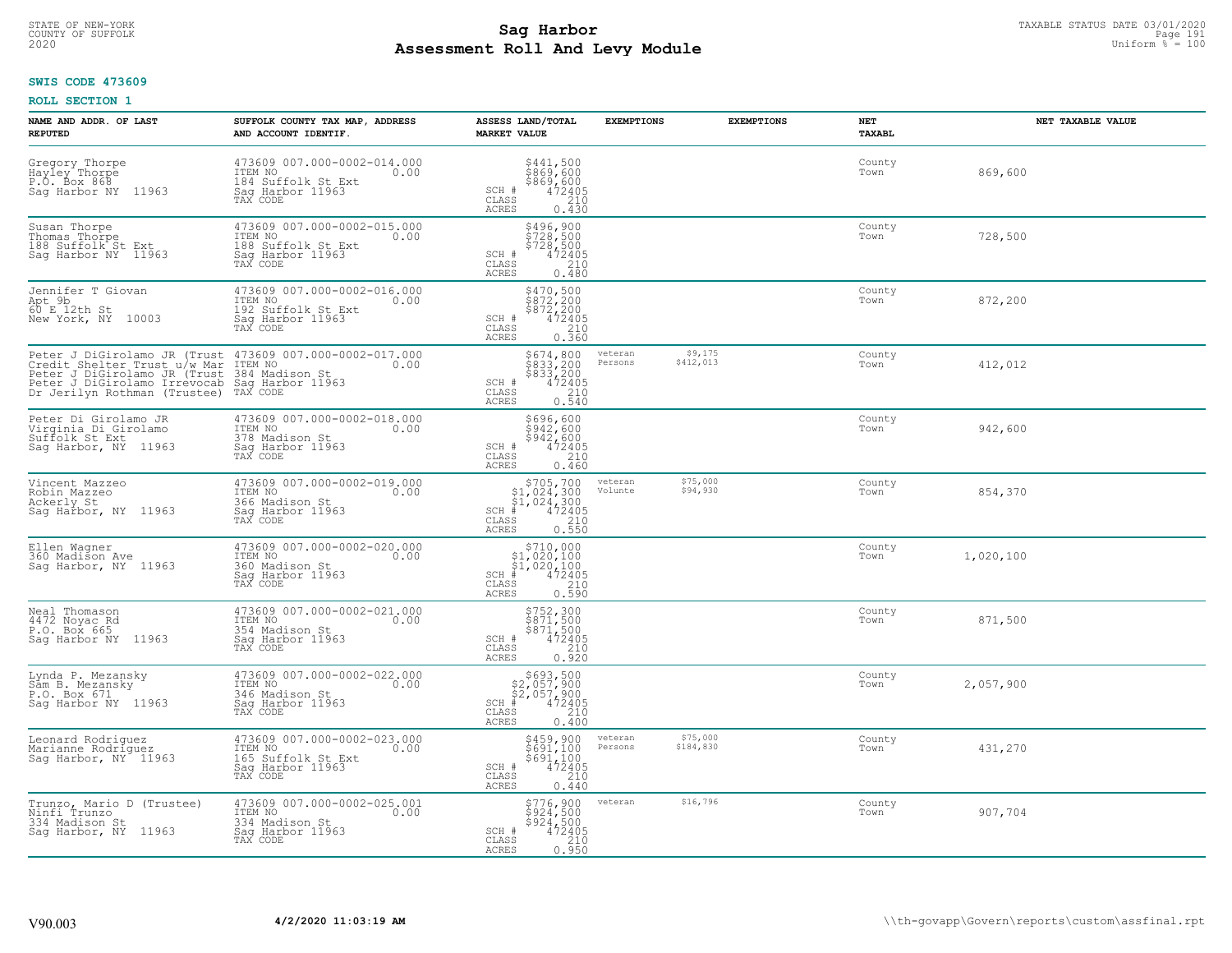# STATE OF NEW-YORK TAXABLE STATUS DATE 03/01/2020<br>COUNTY OF SUFFOLK Page 192 **Assessment Roll And Levy Module Example 2020** Uniform  $\frac{1}{8}$  = 100

### **SWIS CODE 473609**

| NAME AND ADDR. OF LAST<br><b>REPUTED</b>                                                                                                                                               | SUFFOLK COUNTY TAX MAP, ADDRESS<br>AND ACCOUNT IDENTIF.                                          | ASSESS LAND/TOTAL<br><b>MARKET VALUE</b>                                                                                                                     | <b>EXEMPTIONS</b>    | <b>EXEMPTIONS</b> | NET<br>TAXABL  | NET TAXABLE VALUE |
|----------------------------------------------------------------------------------------------------------------------------------------------------------------------------------------|--------------------------------------------------------------------------------------------------|--------------------------------------------------------------------------------------------------------------------------------------------------------------|----------------------|-------------------|----------------|-------------------|
| William T Porter<br>334 Madison St<br>Saq Harbor, NY 11963                                                                                                                             | 473609 007.000-0002-025.002<br>ITEM NO<br>0.00<br>340 Madison St<br>Saq Harbor 11963<br>TAX CODE | $5487,900$<br>$5487,900$<br>$5487,900$<br>$472405$<br>$2311$<br>SCH #<br>CLASS<br><b>ACRES</b><br>0.580                                                      |                      |                   | County<br>Town | 487,900           |
| PO Box 1034<br>Saq Harbor, NY 11963                                                                                                                                                    | 151 Suffolk St Ext<br>Sag Harbor 11963<br>TAX CODE                                               | $$415,400$<br>$$415,400$<br>\$415,400<br>SCH #<br>472405<br>$\mathtt{CLASS}$<br>311<br>ACRES<br>0.510                                                        |                      |                   | County<br>Town | 415,400           |
| Marty's Family Limited Partn 473609 007.000-0002-028.004<br>334 Madison St (ITEM NO) 0.00<br>PO Box 1034<br>Sag Harbor, NY 11963                                                       | 326 Madison St<br>Sag Harbor 11963                                                               | \$701,600<br>\$701,600<br>\$701,600<br>SCH #<br>472405<br>$\frac{311}{0.770}$<br>CLASS<br>ACRES                                                              |                      |                   | County<br>Town | 701,600           |
| Jeffrey A Vaughan<br>P.O. Box 787<br>Saq Harbor, NY 11963                                                                                                                              | 473609 007.000-0002-028.006<br>ITEM NO<br>0.00<br>318 Madison St<br>Sag Harbor 11963<br>TAX CODE | \$696,000<br>$\frac{100}{5957,100}$<br>$\frac{472405}{210}$<br>SCH #<br>CLASS<br><b>ACRES</b><br>0.540                                                       | \$125,000<br>veteran |                   | County<br>Town | 832,100           |
| Jennifer Gannon Tiernay (Tru 473609 007.000-0002-028.008<br>Veronica Gannon Family Trust 175M NO 0.00<br>710 noch Bingo Pamily Trust 179M.<br>710 Rock Ridge Rd<br>Fairfield, CT 06824 | 312 Madison St<br>Sag Harbor 11963<br>TAX CODE                                                   | \$687,000<br>\$913,800<br>$$5\overline{1}\overline{3}'$ , $8\overline{0}\overline{0}$<br>$472405$<br>SCH #<br>210<br>CLASS<br>0.470<br>ACRES                 |                      |                   | County<br>Town | 913,800           |
| Carla Goldworm<br>30 East 71st Street<br>New York NY 10021                                                                                                                             | 473609 007.000-0002-029.000<br>ITEM NO<br>0.00<br>306 Madison St<br>Sag Harbor 11963<br>TAX CODE | \$738,800<br>\$871,700<br>\$871,700<br>472405<br>SCH #<br>CLASS<br>210<br><b>ACRES</b><br>0.150                                                              |                      |                   | County<br>Town | 871,700           |
| Dorothy Zaykowski<br>P.O. Box 1184<br>Madison St<br>Saq Harbor, NY 11963                                                                                                               | 473609 007.000-0002-030.000<br>ITEM NO<br>0.00<br>300 Madison St<br>Sag Harbor 11963<br>TAX CODE | \$698,900<br>\$884,400<br>\$884,400<br>472405<br>SCH #<br>CLASS<br>220<br>0.140<br>ACRES                                                                     |                      |                   | County<br>Town | 884,400           |
| Daniel Weir<br>Pamela Thur Weir<br>372 Madison St<br>Sag Harbor, NY 11963                                                                                                              | 473609 007.000-0002-031.000<br>ITEM NO 0.00<br>372 Madison St<br>Saq Harbor 11963<br>TAX CODE    | $\begin{array}{r} 5752,300 \\ 51,016,400 \\ 51,016,400 \\ \pm \\ 472405 \\ \text{ss} \\ 210 \end{array}$<br>$SCH$ #<br>CLASS<br>ACRES<br>0.920               |                      |                   | County<br>Town | 1,016,400         |
| Luc J Joly<br>Suffolk St Ext<br>PO Box 1331<br>Sag Harobor, NY 11963                                                                                                                   | 473609 007.000-0002-032.001<br>TTEM NO 0.00<br>145 Suffolk St Ext<br>Saq Harbor 11963"           | $5544, 900$<br>$5934, 500$<br>$5934, 500$<br>$472405$<br>$210$<br>SCH #<br>CLASS<br><b>ACRES</b><br>0.600                                                    |                      |                   | County<br>Town | 934,500           |
| Robert I Harwood<br>Nuzanne B. Harwood<br>22 Appleton Place<br>Dobbs Ferry NY 10522                                                                                                    | 473609 007.000-0003-001.000<br>ITEM NO<br>309 Madison St<br>0.00<br>Sag Harbor 11963<br>TAX CODE | $\begin{array}{c} $685,700\n$1,772,100\n$1,772,100\n# 472405 \end{array}$<br>$SCH$ #<br>CLASS<br>$\begin{array}{c} 210 \\ 0.230 \end{array}$<br><b>ACRES</b> |                      |                   | County<br>Town | 1,772,100         |
| Jill Heller<br>575 West End Avenue<br>New York NY 10024                                                                                                                                | 473609 007.000-0003-002.000<br>ITEM NO<br>0.00<br>8 Harrison St<br>Sag Harbor 11963<br>TAX CODE  | $$822, 200$<br>$$1, 897, 700$<br>$$1, 897, 700$<br>$SCH$ #<br>472405<br>$\mathtt{CLASS}$<br>210<br>0.300<br>ACRES                                            |                      |                   | County<br>Town | 1,897,700         |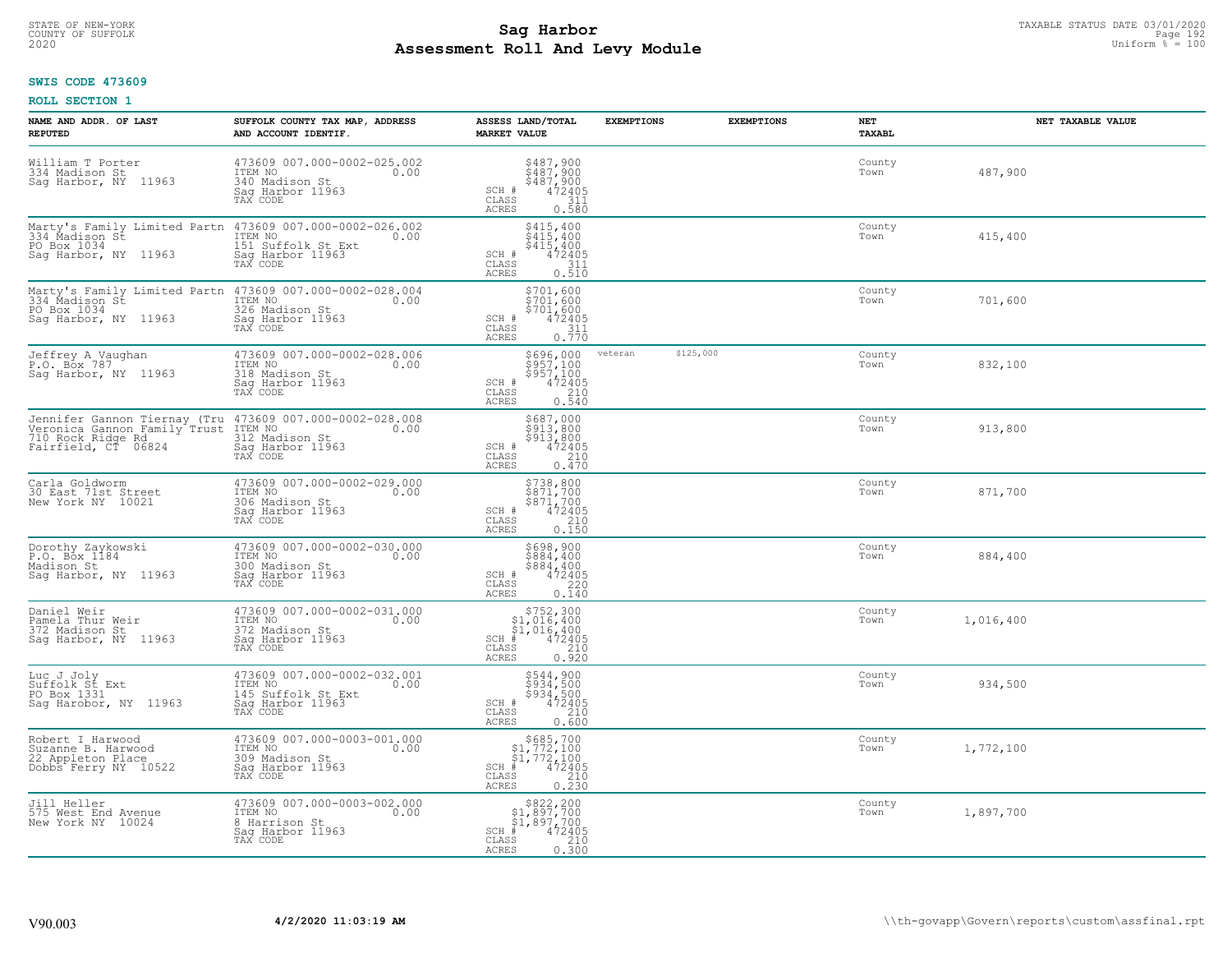# TAXABLE STATUS DATE 03/01/2020<br>COUNTY OF SUFFOLK Page 193 **Assessment Roll And Levy Module Example 2020** Uniform  $\frac{1}{8}$  = 100

### **SWIS CODE 473609**

| NAME AND ADDR. OF LAST<br><b>REPUTED</b>                                                                                | SUFFOLK COUNTY TAX MAP, ADDRESS<br>AND ACCOUNT IDENTIF.                                           | ASSESS LAND/TOTAL<br><b>MARKET VALUE</b>                                                                                                                                                                                                                                                                                                                                                                                                   | <b>EXEMPTIONS</b> | <b>EXEMPTIONS</b> | <b>NET</b><br>TAXABL | NET TAXABLE VALUE |
|-------------------------------------------------------------------------------------------------------------------------|---------------------------------------------------------------------------------------------------|--------------------------------------------------------------------------------------------------------------------------------------------------------------------------------------------------------------------------------------------------------------------------------------------------------------------------------------------------------------------------------------------------------------------------------------------|-------------------|-------------------|----------------------|-------------------|
| Keystone Realty LLC<br>P.O. Box 565<br>Bridgehampton NY 11932                                                           | 473609 007.000-0003-003.000<br>ITEM NO<br>0.00<br>12 Harrison St<br>Saq Harbor 11963<br>TAX CODE  | $$3,138,700$<br>$$3,138,700$<br>$$3,138,700$<br>$$472405$<br>$$210$<br>$SCH$ #<br>CLASS<br>0.330<br>ACRES                                                                                                                                                                                                                                                                                                                                  |                   |                   | County<br>Town       | 3,138,700         |
| Arnold Finkelstein<br>Rhoda Finkelstein<br>26 Harrison St<br>Sag Harbor, NY 11963                                       | 473609 007.000-0003-005.001<br>ITEM NO<br>0.00<br>26 Harrison St<br>Sag Harbor 11963<br>TAX CODE  | $$1, 151, 400$<br>$$1, 953, 600$<br>$$1, 953, 600$<br>$SCH$ #<br>$\begin{array}{r} 472405 \\ 210 \\ 0.700 \end{array}$<br>CLASS<br>ACRES                                                                                                                                                                                                                                                                                                   |                   |                   | County<br>Town       | 1,953,600         |
| Elinor M Schiele<br>P.O. Box 3065<br>Sag Harbor, NY 11963                                                               | 473609 007.000-0003-006.002<br>ITEM NO<br>0.00<br>38 Harrison St<br>Saq Harbor 11963<br>TAX CODE  | $\begin{array}{l} $1,102,700 \ $1,291,200 \ $1,291,200 \ $1,291,200 \ \end{array}$<br>$SCH$ #<br>$\begin{array}{c} 210 \\ 0.670 \end{array}$<br>CLASS<br>ACRES                                                                                                                                                                                                                                                                             |                   |                   | County<br>Town       | 1,291,200         |
| Joseph F Markowski JR<br>Jane <sup>-</sup> B Markowski<br>P.O. Box 1776<br>326 Division St<br>Sag Harbor NY 11963       | 473609 007.000-0003-007.003<br>ITEM NO<br>0.00<br>326 Division St<br>Sag Harbor 11963<br>TAX CODE | \$552,900<br>\$871,900<br>$\begin{array}{r} 5871,900 \\ 472405 \\ 210 \\ 0.530 \end{array}$<br>SCH #<br>$\mathtt{CLASS}$<br><b>ACRES</b>                                                                                                                                                                                                                                                                                                   |                   |                   | County<br>Town       | 871,900           |
| BBW Enterprises LLC<br>211 W 18th Street Apt 1<br>New York NY 10011                                                     | 473609 007.000-0003-008.001<br>ITEM NO<br>0.00<br>23 Forrest St<br>Saq Harbor 11963<br>TAX CODE   | \$715, 200<br>$\begin{array}{r} 51,937,000 \\ 51,937,000 \\ * & 472405 \\ * & 210 \\ * & 210 \\ * & 210 \\ * & 210 \\ * & 210 \\ * & 210 \\ * & 210 \\ * & 210 \\ * & 210 \\ * & 210 \\ * & 210 \\ * & 210 \\ * & 210 \\ * & 210 \\ * & 210 \\ * & 210 \\ * & 210 \\ * & 210 \\ * & 210 \\ * & 210 \\ * & 210 \\ * & 210 \\ * & 210 \\ * & 210 \\ * & 210 \\ * & 2$<br>$SCH$ #<br>CLASS<br>ACRES                                           |                   |                   | County<br>Town       | 1,937,000         |
| Charles Sferrazza<br>Kimmarie Sferrazza<br>P.O. Box 2366<br>Saq Harbor NY 11963                                         | 473609 007.000-0003-009.000<br>ITEM NO<br>0.00<br>19 Forrest St<br>Sag Harbor 11963<br>TAX CODE   | \$704,700<br>\$896,600<br>\$896,600<br>472405<br>SCH #<br>CLASS<br>210<br>ACRES<br>0.460                                                                                                                                                                                                                                                                                                                                                   |                   |                   | County<br>Town       | 896,600           |
| Nancy S. Burleson<br>& Robert G. Fertig, II as Tr<br>Nancy S. Burleson<br>& Robert G. Fertig, II as Tr Sag Harbor 11963 | 473609 007.000-0003-010.000<br>ITEM NO<br>0.00<br>15 Forrest St<br>TAX CODE                       | \$731,500<br>\$970,700<br>\$970,700<br>\$970,700<br>\$210<br>0.480<br>SCH #<br>CLASS<br>ACRES                                                                                                                                                                                                                                                                                                                                              | veteran           | \$75,000          | County<br>Town       | 895,700           |
| Christopher McDonald<br>Daphne S. Theotocatos<br>319 Madison St<br>Sag Harbor NY 11963                                  | 473609 007.000-0003-012.001<br>ITEM NO<br>0.00<br>319 Madison St<br>Saq Harbor 11963<br>TAX CODE  | $\begin{array}{r}  \  \  \,  \, 824,100\\  \  \, 51,873,000\\  \  \, 51,873,000\\  \  \  \, 472405\\ \text{s} \\ \text{s} \\ \text{s} \\ \text{s} \\ \text{s} \\ \text{d} \\ \text{d} \\ \text{d} \\ \text{d} \\ \text{d} \\ \text{e} \\ \text{f} \\ \text{d} \\ \text{h} \\ \text{e} \\ \text{f} \\ \text{h} \\ \text{h} \\ \text{h} \\ \text{h} \\ \text{h} \\ \text{h} \\ \text{h} \\ \text{h} \\ \text{h} \\$<br>SCH<br>CLASS<br>ACRES |                   |                   | County<br>Town       | 1,873,000         |
| Rossana L Miller<br>64 Denise St<br>Sag Harbor, NY 11963                                                                | 473609 007.000-0003-013.000<br>ITEM NO<br>0.00<br>331 Madison St<br>Saq Harbor 11963<br>TAX CODE  | $$664, 600$<br>$$849, 900$<br>$$849, 900$<br>$472405$<br>210<br>SCH #<br>CLASS<br><b>ACRES</b><br>0.510                                                                                                                                                                                                                                                                                                                                    |                   |                   | County<br>Town       | 849,900           |
| Erika Hecht-Wadds<br>8 Forrest St<br>Saq Harbor NY 11963                                                                | 473609 007.000-0003-014.000<br>ITEM NO<br>0.00<br>8 Forrest St<br>Saq Harbor 11963<br>TAX CODE    | \$729,800<br>\$1,082,800<br>\$1,082,800<br>#472405<br>$SCH$ #<br>$\begin{array}{c} 210 \\ 0.380 \end{array}$<br>CLASS<br><b>ACRES</b>                                                                                                                                                                                                                                                                                                      |                   |                   | County<br>Town       | 1,082,800         |
| Georgeanne Oberlander<br>George P Oberlander<br>4 Denison Rd<br>Saq Harbor, NY 11963                                    | 473609 007.000-0003-015.000<br>ITEM NO<br>0.00<br>4 Denison Rd<br>Sag Harbor 11963<br>TAX CODE    | \$616,300<br>\$792,200<br>\$792,200<br>472405<br>SCH #<br>CLASS<br>210<br>0.450<br>ACRES                                                                                                                                                                                                                                                                                                                                                   |                   |                   | County<br>Town       | 792,200           |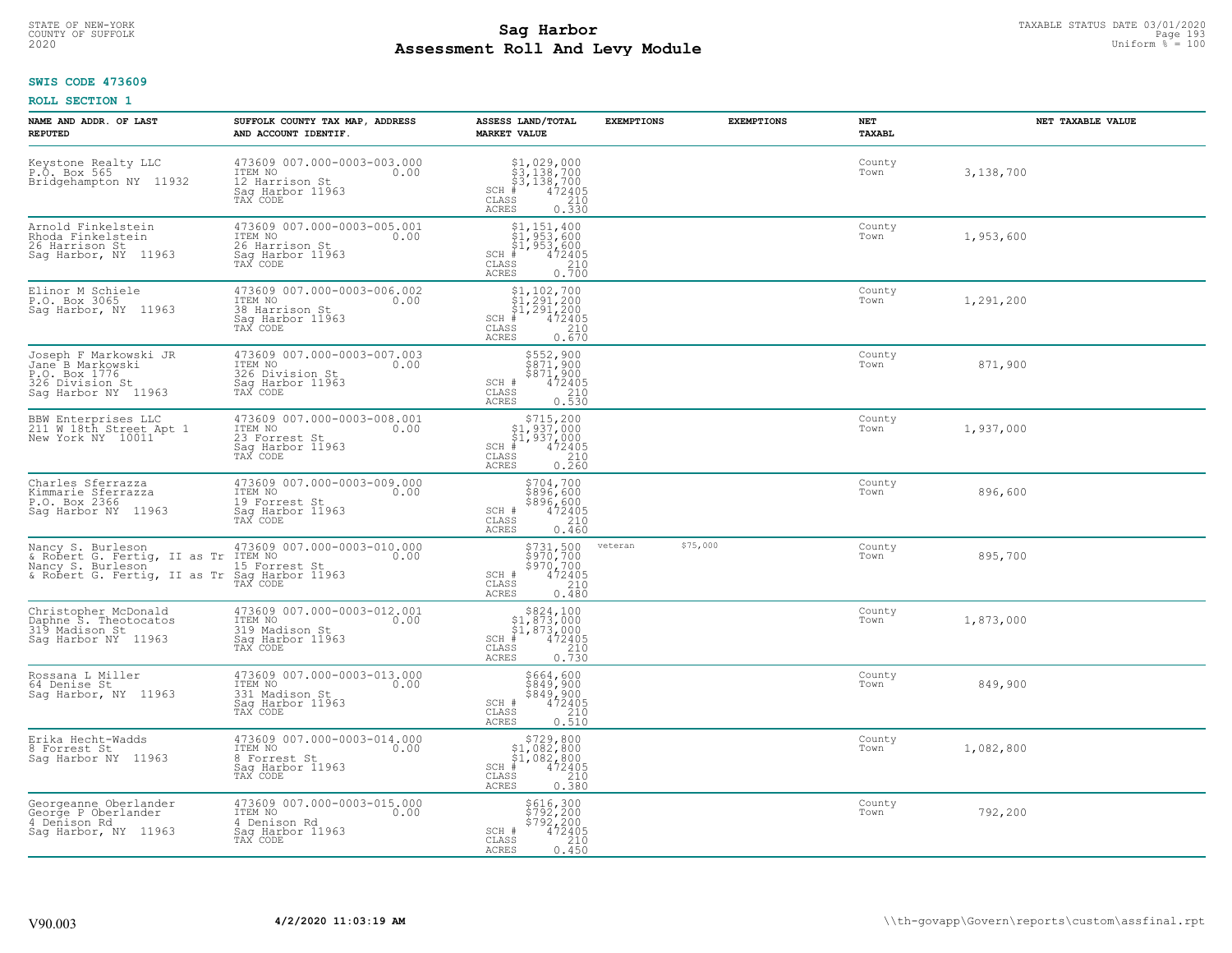# STATE OF NEW-YORK TAXABLE STATUS DATE 03/01/2020<br>COUNTY OF SUFFOLK Page 194 **Assessment Roll And Levy Module Example 2020** Uniform  $\frac{1}{8}$  = 100

### **SWIS CODE 473609**

| NAME AND ADDR. OF LAST<br><b>REPUTED</b>                                                                                                                                                        | SUFFOLK COUNTY TAX MAP, ADDRESS<br>AND ACCOUNT IDENTIF.                                           | ASSESS LAND/TOTAL<br><b>MARKET VALUE</b>                                                                                             | <b>EXEMPTIONS</b> | <b>EXEMPTIONS</b> | NET<br>TAXABL  | NET TAXABLE VALUE |
|-------------------------------------------------------------------------------------------------------------------------------------------------------------------------------------------------|---------------------------------------------------------------------------------------------------|--------------------------------------------------------------------------------------------------------------------------------------|-------------------|-------------------|----------------|-------------------|
| Gillian Kluge (Trustee)<br>Gillian Kluge Living Trust<br>John Eric Kluge (Living Trus 3 Denison Rd<br>John Eric Kluge Living Trus 3 Denison Rd<br>John Eric Kluge Living Trust Sag Harbor 11963 | 473609 007.000-0003-016.000<br>ITEM NO<br>0.00                                                    | \$715,300<br>\$929,500<br>\$929,500<br>472405<br>SCH #<br>CLASS<br>210<br>ACRES<br>0.490                                             |                   |                   | County<br>Town | 929,500           |
| James A Renner<br>Freida M Renner<br>Forrest St<br>Sag Harbor, NY 11963                                                                                                                         | 473609 007.000-0003-017.000<br>ITEM NO 0.00<br>22 Forrest St<br>Sag Harbor 11963<br>TAX CODE      | \$723,300<br>\$979,200<br>\$979,200<br>\$979,200<br>472405<br>0.400<br>SCH #<br>CLASS<br>ACRES                                       | veteran           | \$75,000          | County<br>Town | 904,200           |
| Mark Christensen<br>Diane Christensen<br>26 Forrest St<br>Saq Harbor, NY 11963                                                                                                                  | 473609 007.000-0003-018.000<br>ITEM NO<br>0.00<br>26 Forrest St<br>Sag Harbor 11963<br>TAX CODE   | \$572,300<br>\$781,800<br>\$781,800<br>SCH #<br>$\begin{smallmatrix} 472405\ 210\ 0.500 \end{smallmatrix}$<br>CLASS<br>ACRES         |                   |                   | County<br>Town | 781,800           |
| Jeannette Lofas<br>333 West End Ave<br>New York, NY 10023                                                                                                                                       | 473609 007.000-0003-019.000<br>ITEM NO<br>0.00<br>334 Division St<br>Sag Harbor 11963<br>TAX CODE | \$546,400<br>\$848,800<br>\$848,800<br>SCH #<br>$\begin{array}{r} 472405 \\ 210 \\ 0.300 \end{array}$<br>CLASS<br><b>ACRES</b>       |                   |                   | County<br>Town | 848,800           |
| Temple Terrace FL 33617                                                                                                                                                                         | 473609 007.000-0003-021.001<br>ITEM NO<br>0.00<br>338 Division St<br>Sag Harbor 11963<br>TAX CODE | \$602,300<br>\$909,600<br>\$909,600<br>472405<br>SCH #<br>CLASS<br>$\begin{array}{c} 210 \\ 0.600 \end{array}$<br>ACRES              | Volunte           | \$90,960          | County<br>Town | 818,640           |
| Steven C Broggi<br>Linda G Broggi<br>344 Division St<br>Sag Harbor, NY 11963                                                                                                                    | 473609 007.000-0003-022.000<br>ITEM NO<br>0.00<br>344 Division St<br>Sag Harbor 11963<br>TAX CODE | \$545,800<br>\$713,600<br>\$713,600<br>\$713,600<br>\$72405<br>\$210<br>\$210<br>SCH #<br>CLASS<br><b>ACRES</b>                      |                   |                   | County<br>Town | 713,600           |
| Stephen Hugh Channon<br>Molly Blanton Channon<br>1004 Willow Avenue Apt 4<br>Hoboken NJ 07030                                                                                                   | 473609 007.000-0003-023.001<br>ITEM NO 0.00<br>348 Division St<br>Sag Harbor 11963<br>TAX CODE    | \$573,600<br>\$789,600<br>$$789,600$ $472405$ $210$ $0.400$<br>SCH #<br>CLASS<br>ACRES                                               |                   |                   | County<br>Town | 789,600           |
| William J Doroski<br>Patricia L Doroski<br>PO Box 2075<br>Sag Harbor, NY 11963                                                                                                                  | 473609 007.000-0003-023.002<br>ITEM NO<br>0.00<br>352 Division St<br>Saq Harbor 11963<br>TAX CODE | $\begin{array}{c} 5574,000 \\ 5839,100 \\ 5839,100 \\ 472405 \\ 210 \\ \end{array}$<br>SCH #<br>CLASS<br>ACRES<br>0.400              |                   |                   | County<br>Town | 839,100           |
| John M Leo<br>Miho Mabuchi<br>354 Division St<br>Sag Habror, NY 11963                                                                                                                           | 473609 007.000-0003-024.000<br>TTEM NO<br>354 Division St<br>Sag Harbor 11963<br>TAX CODE<br>0.00 | \$574,000<br>\$816,700<br>\$816,700<br>SCH #<br>472405<br>210<br>$\mathtt{CLASS}$<br>ACRES<br>0.400                                  |                   |                   | County<br>Town | 816,700           |
| John L Pino<br>PO Box 1286<br>Sag Harbor, NY 11963                                                                                                                                              | 473609 007.000-0003-025.000<br>ITEM NO<br>0.00<br>358 Division St<br>Sag Harbor 11963<br>TAX CODE | \$574,000<br>\$755,200<br>\$755,200<br>472405<br>SCH #<br>CLASS<br>210<br>0.400<br>ACRES                                             |                   |                   | County<br>Town | 755,200           |
| Jack Prizzi<br>21 W 58th St<br>New York, NY 10019                                                                                                                                               | 473609 007.000-0003-026.000<br>ITEM NO<br>0.00<br>362 Division St<br>Sag Harbor 11963<br>TAX CODE | \$574,000<br>\$855,300<br>\$855,300<br>SCH #<br>$\begin{smallmatrix} 472405\ 472405\ 210\ 0.400 \end{smallmatrix}$<br>CLASS<br>ACRES |                   |                   | County<br>Town | 855,300           |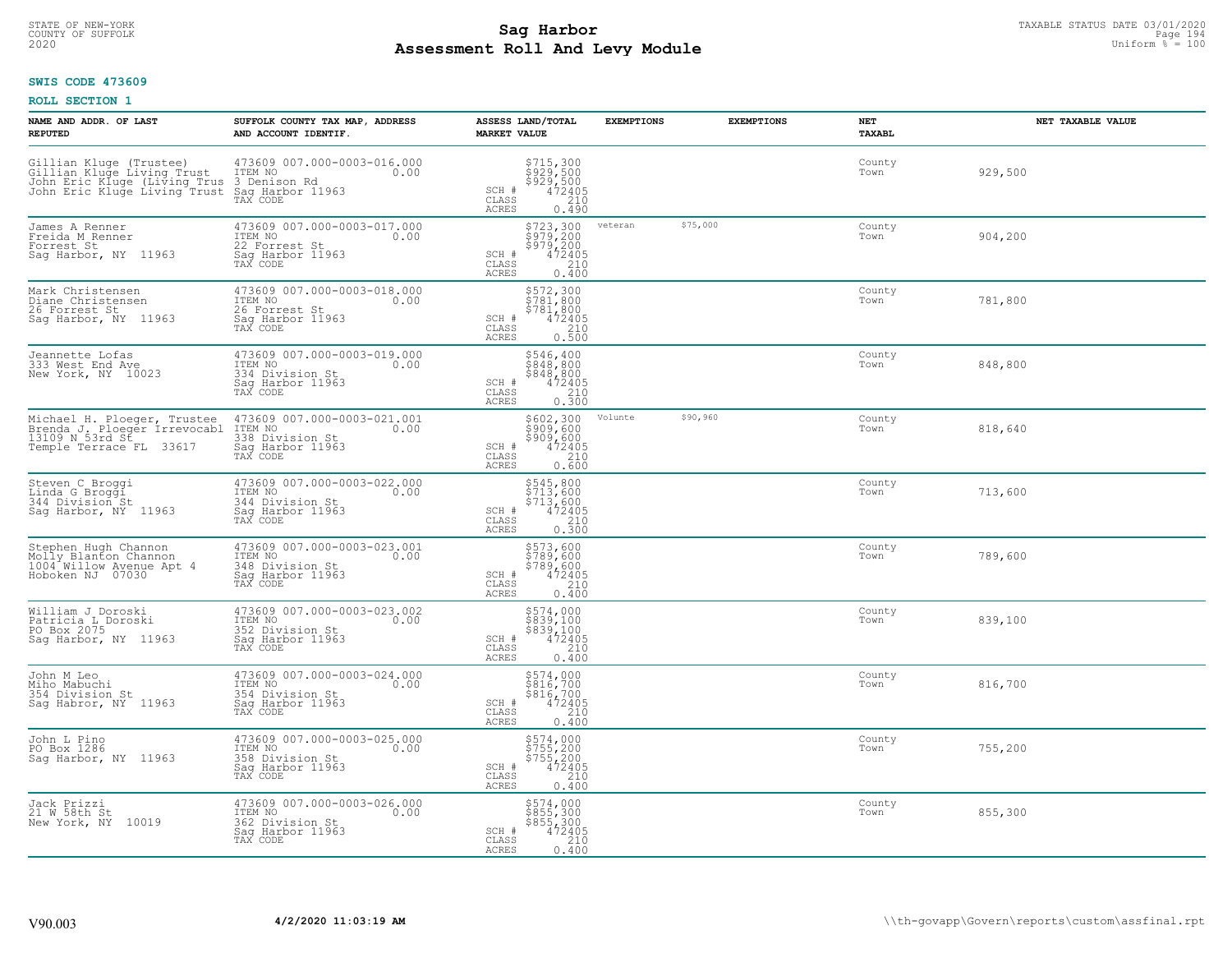# STATE OF NEW-YORK TAXABLE STATUS DATE 03/01/2020<br>COUNTY OF SUFFOLK Page 195 **Assessment Roll And Levy Module Example 2020** Uniform  $\frac{1}{8}$  = 100

#### **SWIS CODE 473609**

| NAME AND ADDR. OF LAST<br><b>REPUTED</b>                                                          | SUFFOLK COUNTY TAX MAP, ADDRESS<br>AND ACCOUNT IDENTIF.                                                | ASSESS LAND/TOTAL<br><b>MARKET VALUE</b>                                                                                | <b>EXEMPTIONS</b>  | <b>EXEMPTIONS</b>     | NET<br>TAXABL  | NET TAXABLE VALUE |
|---------------------------------------------------------------------------------------------------|--------------------------------------------------------------------------------------------------------|-------------------------------------------------------------------------------------------------------------------------|--------------------|-----------------------|----------------|-------------------|
| Patrick McErlean<br>Marie L McErlean<br>Leslie Mc Erlean<br>Leslie Mc Erlean<br>Patrick Mc Erlean | 473609 007.000-0003-027.000<br>ITEM NO<br>0.00<br>366 Division St<br>Saq Harbor 11963<br>TAX CODE      | $$7574,000\n$759,900\n$759,900\n472405\n210$<br>SCH #<br>CLASS<br><b>ACRES</b><br>0.400                                 |                    |                       | County<br>Town | 759,900           |
| John M Schroeder<br>Sandra Schroeder<br>370 Division St<br>Sag Harbor, NY 11963                   | 473609 007.000-0003-028.000<br>ITEM NO<br>0.00<br>370 Division St<br>Saq Harbor 11963<br>TAX CODE      | \$545,300<br>\$762,500<br>\$762,500<br>$\frac{752405}{210}$<br>SCH #<br>CLASS<br>0.400<br>ACRES                         | Volunte            | \$76,250              | County<br>Town | 686,250           |
| Marshall J Garypie JR<br>Anita Garypie<br>P.O. Box 528<br>Sag Harbor, NY 11963                    | 473609 007.000-0003-029.000<br>ITEM NO<br>0.00<br>1217 Middle Line Hwy<br>Sag Harbor 11963<br>TAX CODE | \$550,800<br>\$sso, soo<br>\$550,800<br>SCH #<br>472405<br>311<br>CLASS<br>0.590<br><b>ACRES</b>                        |                    |                       | County<br>Town | 550,800           |
| Marshall J Garypie JR<br>Anita Garypie<br>Anita Garypie<br>P.O. Box 528<br>Sag Harbor, NY 11963   | 473609 007.000-0003-030.000<br>ITEM NO<br>0.00<br>1215 Middle Line Hwy<br>Saq Harbor 11963<br>TAX CODE | \$701,600<br>$\frac{5913,500}{913,500}$<br>$\frac{472405}{210}$<br>SCH #<br>CLASS<br>ACRES<br>0.430                     | veteran<br>Volunte | \$75,000<br>\$83,850  | County<br>Town | 754,650           |
| Emile J Duchemin JR<br>Marilyn K Duchemin<br>R R 2 Box 896<br>Denison St<br>Saq Harbor, NY 11963  | 473609 007.000-0003-031.000<br>ITEM NO<br>0.00<br>45 Denison Rd<br>Saq Harbor 11963<br>TAX CODE        | \$694,900<br>\$884,100<br>\$884,100<br>472405<br>SCH #<br>CLASS<br>210<br>ACRES<br>0.480                                | veteran<br>Volunte | \$75,000<br>\$80,910  | County<br>Town | 728,190           |
| Eden H. Sargent<br>Eden H Sargent<br>P.O. Box 1946<br>Sag Harbor, NY 11963                        | 473609 007.000-0003-032.000<br>ITEM NO<br>0.00<br>41 Denison Rd<br>Sag Harbor 11963<br>TAX CODE        | \$730,500<br>\$943,800<br>\$943,800<br>472405<br>SCH #<br>210<br>CLASS<br>0.400<br><b>ACRES</b>                         |                    |                       | County<br>Town | 943,800           |
| Yolanda Field<br>37 Denison St<br>Sag Harbor, NY 11963                                            | 473609 007.000-0003-033.000<br>TTEM NO 0.00<br>37 Denison Rd<br>Sag Harbor 11963<br>TAX CODE           | $$825, 200$<br>$$825, 000$<br>$$825, 000$<br>$$472405$<br>$$210$<br>SCH #<br>CLASS<br><b>ACRES</b><br>0.400             | veteran<br>Persons | \$62,670<br>\$381,165 | County<br>Town | 381,165           |
| Carla-rae Prober<br>33 Denison Rd<br>Saq Harbor NY 11963                                          | 473609 007.000-0003-034.000<br>ITEM NO<br>0.00<br>33 Denison Rd<br>Saq Harbor 11963<br>TAX CODE        | $$730,500$<br>$$1,333,900$<br>$$1,333,900$<br>$$472405$<br>$SCH$ #<br>CLASS<br>210<br><b>ACRES</b><br>0.400             |                    |                       | County<br>Town | 1,333,900         |
| Lane Berkwit<br>PO Box 1643<br>Saq Harbor, NY 11963                                               | 473609 007.000-0003-035.000<br>ITEM NO<br>0.00<br>29 Denison Rd<br>Saq Harbor 11963<br>TAX CODE        | $$730,500$<br>$$1,020,300$<br>$$1,020,300$<br>$472405$<br>$3240$<br>$SCH$ #<br>CLASS<br>ACRES<br>0.400                  |                    |                       | County<br>Town | 1,020,300         |
| Margaret Toole<br>Denison St<br>Saq Harbor, NY 11963                                              | 473609 007.000-0003-036.000<br>ITEM NO<br>0.00<br>25 Denison Rd<br>Sag Harbor 11963<br>TAX CODE        | $\begin{array}{r} 5723, 200 \\ 5849, 200 \\ 5849, 200 \\ 472405 \\ 210 \\ 0.400 \end{array}$<br>SCH #<br>CLASS<br>ACRES | veteran<br>Persons | \$75,000<br>\$387,100 | County<br>Town | 387,100           |
| Irene Sallustio<br>Paul Sallustio<br>29 58 167th St<br>Flushing, NY 11358                         | 473609 007.000-0003-037.000<br>ITEM NO<br>0.00<br>21 Denison Rd<br>Sag Harbor 11963<br>TAX CODE        | $$945,900$<br>$$945,900$<br>$$945,900$<br>$472405$<br>$$210$<br>SCH #<br>CLASS<br>ACRES<br>0.400                        |                    |                       | County<br>Town | 945,900           |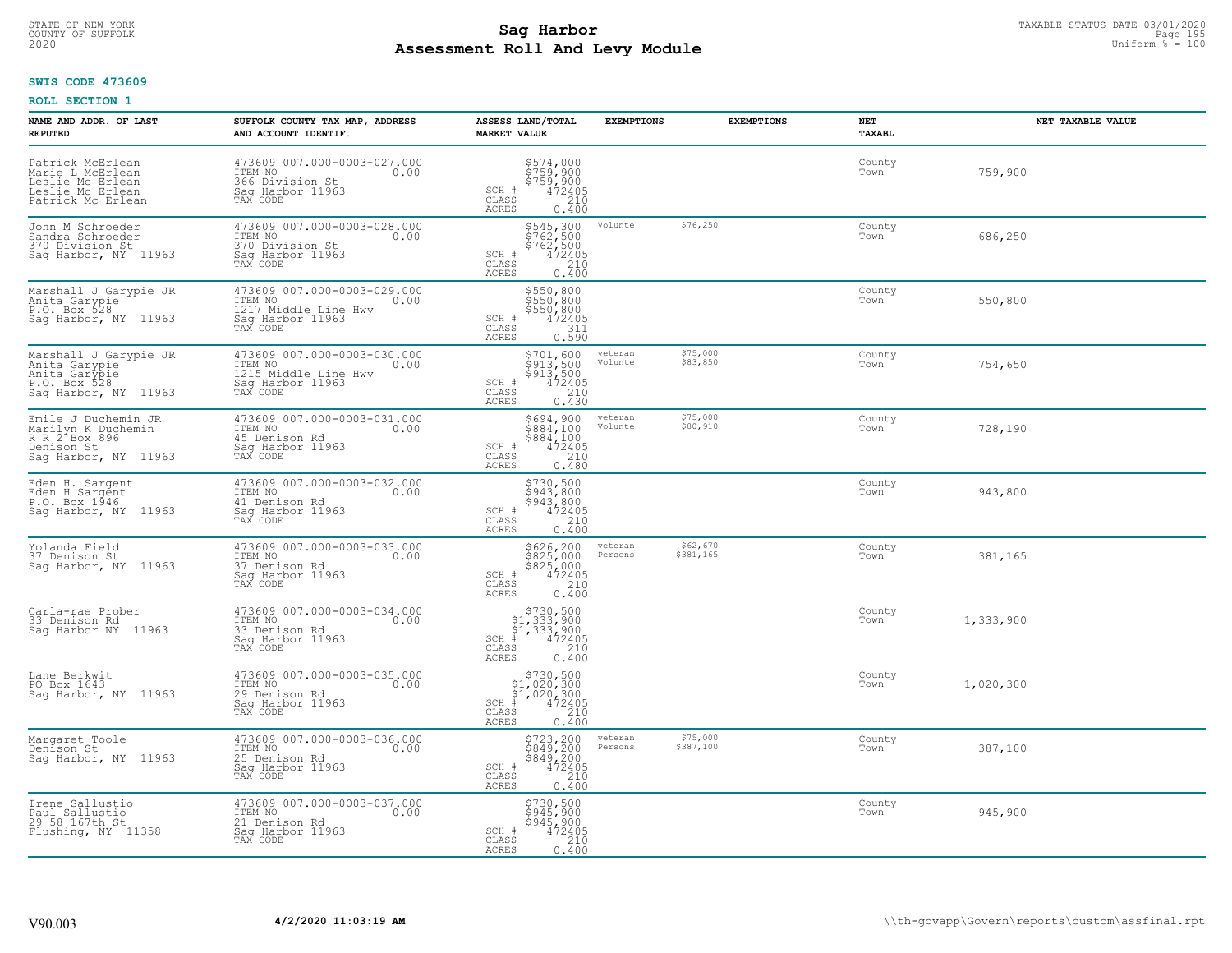# TAXABLE STATUS DATE 03/01/2020<br>COUNTY OF SUFFOLK Page 196 Page 196 **Assessment Roll And Levy Module Example 2020** Uniform  $\frac{1}{8}$  = 100

### **SWIS CODE 473609**

| NAME AND ADDR. OF LAST<br><b>REPUTED</b>                                                                                                  | SUFFOLK COUNTY TAX MAP, ADDRESS<br>AND ACCOUNT IDENTIF.                                          | ASSESS LAND/TOTAL<br><b>MARKET VALUE</b>                                                                               | <b>EXEMPTIONS</b> | <b>EXEMPTIONS</b> | NET<br>TAXABL  | NET TAXABLE VALUE |
|-------------------------------------------------------------------------------------------------------------------------------------------|--------------------------------------------------------------------------------------------------|------------------------------------------------------------------------------------------------------------------------|-------------------|-------------------|----------------|-------------------|
| James R Early<br>19 Denison Rd<br>Sag Harbor, NY 11963                                                                                    | 473609 007.000-0003-038.000<br>ITEM NO<br>0.00<br>19 Denison Rd<br>Saq Harbor 11963<br>TAX CODE  | \$690,300<br>\$792,300<br>\$792,300<br>\$72405<br>\$210<br>SCH #<br>CLASS<br><b>ACRES</b><br>0.400                     | Volunte           | \$79,230          | County<br>Town | 713,070           |
| UBER HOUSE LLC<br>15 Denison Rd<br>Sag Harbor NY 11963                                                                                    | 473609 007.000-0003-039.000<br>ITEM NO<br>0.00<br>15 Denison Rd<br>Saq Harbor 11963<br>TAX CODE  | \$730,100<br>\$1,496,100<br>\$1,496,100<br>$SCH$ #<br>472405<br>CLASS<br>210<br>ACRES<br>0.400                         |                   |                   | County<br>Town | 1,496,100         |
| Paul Pichardo<br>336 E 87th St<br>New York, NY 10128                                                                                      | 473609 007.000-0003-040.000<br>ITEM NO<br>0.00<br>11 Denison Rd<br>Sag Harbor 11963<br>TAX CODE  | \$730,500<br>\$956,600<br>\$956/600<br>SCH #<br>472405<br>CLASS<br>210<br>ACRES<br>0.400                               |                   |                   | County<br>Town | 956,600           |
| Doris Schiavoni<br>7 Denison Rd<br>Sag Harbor, NY 11963                                                                                   | 473609 007.000-0003-041.000<br>ITEM NO<br>0.00<br>7 Denison Rd<br>Saq Harbor 11963<br>TAX CODE   | $$730,500$<br>$$947,200$<br>$$947,200$<br>$472405$<br>210<br>SCH #<br>CLASS<br>ACRES<br>0.400                          | veteran           | \$75,000          | County<br>Town | 872,200           |
| Carol A Kluge<br>8 Denison St<br>Sag Harbor, NY 11963                                                                                     | 473609 007.000-0003-042.000<br>ITEM NO<br>0.00<br>8 Denison Rd<br>Saq Harbor 11963<br>TAX CODE   | \$730,500<br>\$941,000<br>\$941,000<br>SCH #<br>472405<br>210<br>CLASS<br>ACRES<br>0.400                               | veteran           | \$75,000          | County<br>Town | 866,000           |
| Regina Caputo-Batterson, Tru 473609 007.000-0003-043.000<br>Gino E. Caputo Irrevocable T ITEM NO<br>P. O. Box 1434<br>Sag Harbor NY 11963 | 339 Madison St<br>Sag Harbor 11963<br>TAX CODE                                                   | \$669,700<br>\$896,500<br>\$896,500<br>472405<br>SCH #<br>CLASS<br>210<br>ACRES<br>0.460                               | Persons           | \$448,250         | County<br>Town | 448,250           |
| Bonnie Klapper<br>Lonny Schwartz<br>203 Brookville Rd<br>Brookville NY 11545                                                              | 473609 007.000-0003-044.000<br>ITEM NO<br>0.00<br>345 Madison St<br>Sag Harbor 11963<br>TAX CODE | $$675,000$<br>$$1,524,300$<br>$$1,524,300$<br>$*1,524,300$<br>$*1,472405$<br>$SCH$ #<br>CLASS<br>210<br>0.470<br>ACRES |                   |                   | County<br>Town | 1,524,300         |
| James Donoghue<br>Diane C Donoghue<br>22 Nottingham Rd<br>Rockville <sup>-</sup> Centre, NY 11570                                         | 473609 007.000-0003-045.000<br>ITEM NO<br>0.00<br>353 Madison St<br>Saq Harbor 11963<br>TAX CODE | \$667,400<br>\$953,700<br>\$953,700<br>472405<br>SCH #<br>CLASS<br>210<br><b>ACRES</b><br>0.580                        |                   |                   | County<br>Town | 953,700           |
| Suzanne Borget (Trustee)<br>Sylvia Borget Trust<br>Sylvia Borget (Trustee)<br>Sylvia Borget Trust<br>Gêne Koretz (Trustee)                | 473609 007.000-0003-046.000<br>ITEM NO<br>0.00<br>7 Susan St<br>Saq Harbor 11963<br>TAX CODE     | \$730,500<br>\$996,400<br>\$996,400<br>SCH #<br>472405<br>CLASS<br>210<br>ACRES<br>0.400                               |                   |                   | County<br>Town | 996,400           |
| Barbara A Gerner<br>12 Denison Rd<br>Sag Harbor NY 11963                                                                                  | 473609 007.000-0003-047.000<br>ITEM NO<br>0.00<br>12 Denison Rd<br>Sag Harbor 11963<br>TAX CODE  | \$730,500<br>\$959,400<br>$$959,400$<br>$472405$<br>$SCH$ #<br>210<br>CLASS<br><b>ACRES</b><br>0.400                   |                   |                   | County<br>Town | 959,400           |
| Melissa A Mitchell<br>Michael Mitchell<br>Melissa A. Mitchell<br>P.O. Box 3238<br>Sag Harbor, NY 11963                                    | 473609 007.000-0003-048.000<br>TTEM NO 0.00<br>16 Denison Rd<br>Saq Harbor 11963<br>TAX CODE     | \$789,200<br>\$1,235,600<br>\$1,235,600<br>$SCH$ #<br>472405<br>CLASS<br>210<br>ACRES<br>0.660                         |                   |                   | County<br>Town | 1,235,600         |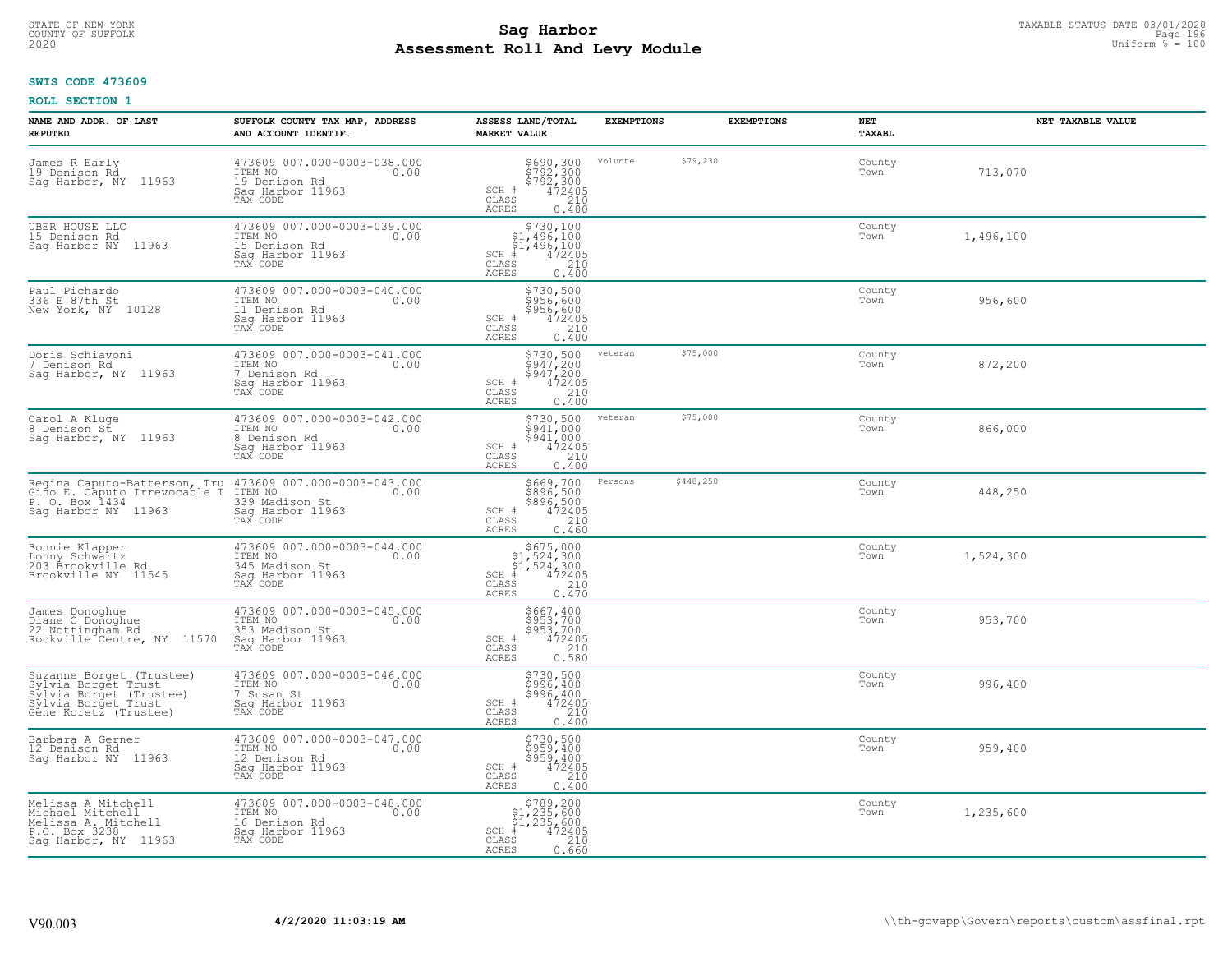# STATE OF NEW-YORK TAXABLE STATUS DATE 03/01/2020<br>COUNTY OF SUFFOLK Page 197 **Assessment Roll And Levy Module Example 2020** Uniform  $\frac{1}{8}$  = 100

### **SWIS CODE 473609**

| NAME AND ADDR. OF LAST<br><b>REPUTED</b>                                                              | SUFFOLK COUNTY TAX MAP, ADDRESS<br>AND ACCOUNT IDENTIF.                                                | ASSESS LAND/TOTAL<br><b>MARKET VALUE</b>                                                                                                            | <b>EXEMPTIONS</b>  | <b>EXEMPTIONS</b>     | <b>NET</b><br>TAXABL | NET TAXABLE VALUE |
|-------------------------------------------------------------------------------------------------------|--------------------------------------------------------------------------------------------------------|-----------------------------------------------------------------------------------------------------------------------------------------------------|--------------------|-----------------------|----------------------|-------------------|
| Maison Otto LLC<br>829 Park Ave Apt 9B<br>New York NY 10021                                           | 473609 007.000-0003-049.000<br>ITEM NO<br>0.00<br>22 Denison Rd<br>Saq Harbor 11963<br>TAX CODE        | $$789, 200$<br>$$1, 037, 900$<br>$$1, 037, 900$<br>$472405$<br>$$210$<br>$SCH$ #<br>CLASS<br>ACRES<br>0.660                                         |                    |                       | County<br>Town       | 1,037,900         |
| Mary E Falborn (Life Estate)<br>Craig A Tafoya<br>Mary E Tafoya<br>8 Sūsan St<br>Sag Harbor, NY 11963 | 473609 007.000-0003-050.000<br>ITEM NO<br>0.00<br>8 Susan St<br>Saq Harbor 11963<br>TAX CODE           | \$730,500<br>\$914,100<br>\$914,100<br>$\frac{472405}{210}$<br>SCH #<br>CLASS<br>ACRES<br>0.400                                                     | veteran            | \$13,161              | County<br>Town       | 900,939           |
| Todd Powell<br>Maureen Powell<br>361 Madison St<br>Saq Harbor NY 11963                                | 473609 007.000-0003-051.000<br>ITEM NO<br>0.00<br>361 Madison St<br>Sag Harbor 11963<br>TAX CODE       | \$696,700<br>\$4,440,900<br>54,440,900<br>$\begin{smallmatrix} 472405\ 472405\ 210\ 0.710 \end{smallmatrix}$<br>$SCH$ #<br>CLASS<br>ACRES           | veteran            | \$18,174              | County<br>Town       | 4,422,726         |
| Madison Harbor LLC<br>24 Twin Cedar Lane<br>Northport NY 11768                                        | 473609 007.000-0003-052.001<br>ITEM NO<br>0.00<br>369 Madison St<br>Saq Harbor 11963<br>TAX CODE       | \$563,700<br>\$563,700<br>$$56\frac{5}{4}7\frac{00}{4}.$<br>SCH #<br>$\begin{smallmatrix} 472405\\ 311\\ 0.270 \end{smallmatrix}$<br>CLASS<br>ACRES |                    |                       | County<br>Town       | 563,700           |
| Joseph J Zaykowski<br>P.O. Box 1184<br>Sag Harbor, NY 11963                                           | 473609 007.000-0003-052.002<br>ITEM NO<br>0.00<br>371 Madison St<br>Sag Harbor 11963<br>TAX CODE       | \$563,700<br>\$563,700<br>\$563,700<br>\$563,700<br>\$72405<br>\$11<br>\$270<br>SCH #<br>$\mathtt{CLASS}$<br><b>ACRES</b>                           |                    |                       | County<br>Town       | 563,700           |
| Joseph J Zaykowski<br>Dorothy Zaykowski<br>P.O. Box 1184<br>Saq Harbor, NY 11963                      | 473609 007.000-0003-052.003<br>ITEM NO<br>0.00<br>375 Madison St<br>Saq Harbor 11963<br>TAX CODE       | \$683,700<br>\$817,600<br>\$817,600<br>\$817,600<br>\$72405<br>\$70<br>\$70<br>SCH #<br>CLASS<br><b>ACRES</b>                                       | veteran            | \$62,670              | County<br>Town       | 754,930           |
| Evelyn Ramunno<br>Vincent Ramunno<br>381 Madison St<br>Saq Harbor, NY 11963                           | 473609 007.000-0003-053.000<br>ITEM NO<br>0.00<br>381 Madison St<br>Sag Harbor 11963<br>TAX CODE       | \$629,400<br>\$871,500<br>\$871,500<br>472405<br>SCH #<br>CLASS<br>$\frac{210}{0.320}$<br>ACRES                                                     | veteran<br>Volunte | \$125,000<br>\$74,650 | County<br>Town       | 671,850           |
| Arnold Spitz<br>Toby M Spitz<br>385 Madison Street<br>Sag Harbor NY 11963                             | 473609 007.000-0003-054.000<br>TTEM NO 0.00<br>385 Madison St<br>Saq Harbor 11963<br>TAX CODE          | $$625,700$<br>$$1,069,200$<br>$$1,069,200$<br>$472405$<br>$$210$<br>SCH<br>CLASS<br>0.550<br><b>ACRES</b>                                           |                    |                       | County<br>Town       | 1,069,200         |
| Dorothy Zaykowski<br>P.O. Box 1184<br>Madison St<br>Saq Harbor, NY 11963                              | 473609 007.000-0003-055.000<br>10.00 0.00<br>1207 Middle Line Hwy<br>Saq Harbor 11963<br>TAX CODE      | \$680,800<br>\$680,800<br>\$680,800<br>\$472405<br>\$114<br>SCH #<br>CLASS<br>ACRES<br>0.560                                                        |                    |                       | County<br>Town       | 680,800           |
| Stefan Pentchev<br>Rouska Pentcheva<br>1209 Middle Line Hwy<br>Sag Harbor NY 11963                    | 473609 007.000-0003-056.000<br>ITEM NO<br>0.00<br>1209 Middle Line Hwy<br>Sag Harbor 11963<br>TAX CODE | $$658,000$<br>$$884,100$<br>$$884,100$<br>$$472405$<br>210<br>SCH #<br>CLASS<br><b>ACRES</b><br>0.610                                               |                    |                       | County<br>Town       | 884,100           |
| Martin Family Limited Liabil<br>PO Box 1515<br>Saq Harbor, NY 11963                                   | 473609 007.000-0003-057.000<br>ITEM NO<br>0.00<br>1211 Middle Line Hwy<br>Sag Harbor 11963<br>TAX CODE | \$811,200<br>\$958,600<br>\$958,600<br>SCH #<br>$\begin{smallmatrix} 472405\ 210\ 0.740 \end{smallmatrix}$<br>CLASS<br><b>ACRES</b>                 |                    |                       | County<br>Town       | 958,600           |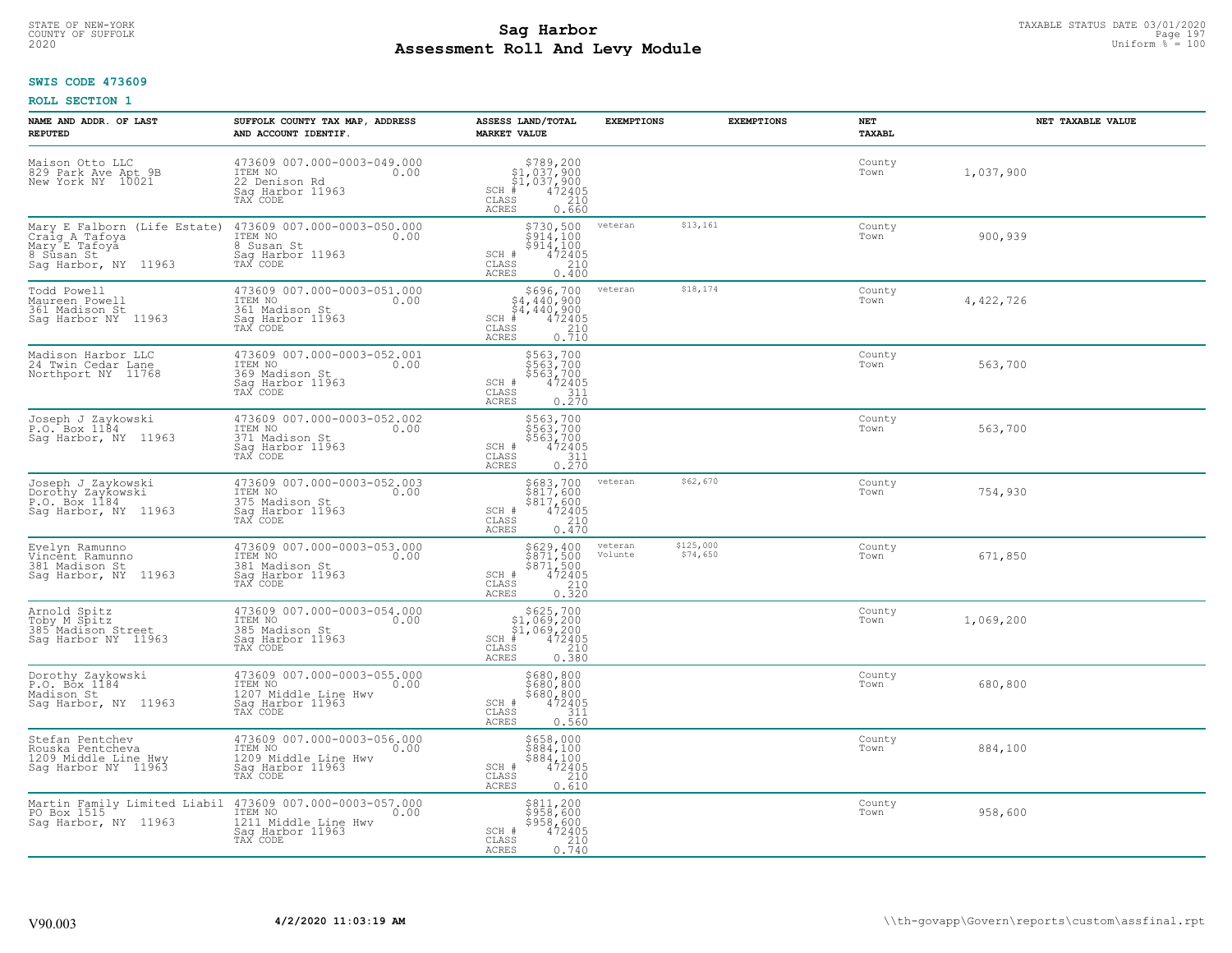# TAXABLE STATUS DATE 03/01/2020<br>COUNTY OF SUFFOLK Page 198 **Assessment Roll And Levy Module Example 2020** Uniform  $\frac{1}{8}$  = 100

# **SWIS CODE 473609**

| NAME AND ADDR. OF LAST<br><b>REPUTED</b>                                         | SUFFOLK COUNTY TAX MAP, ADDRESS<br>AND ACCOUNT IDENTIF.                                  |                            | ASSESS LAND/TOTAL<br><b>MARKET VALUE</b>                                                                    | <b>EXEMPTIONS</b> | <b>EXEMPTIONS</b> | <b>NET</b><br>TAXABL | NET TAXABLE VALUE |
|----------------------------------------------------------------------------------|------------------------------------------------------------------------------------------|----------------------------|-------------------------------------------------------------------------------------------------------------|-------------------|-------------------|----------------------|-------------------|
| Mark Roeloffs<br>Denise Roeloffs<br>698 Hands Creek Rd<br>East Hampton, NY 11937 | 473609 007.000-0003-058.000<br>ITEM NO<br>40 Denison Rd<br>Saq Harbor 11963<br>TAX CODE  | 0.00                       | \$714,900<br>\$1,025,200<br>\$1,025,200<br>$SCH$ #<br>472405<br>CLASS<br>210<br><b>ACRES</b><br>0.440       |                   |                   | County<br>Town       | 1,025,200         |
| John L McMahon III<br>Mary D Mc Mahon<br>36 Denison Rd<br>Saq Harbor, NY 11963   | 473609 007.000-0003-059.000<br>ITEM NO<br>36 Denison Rd<br>Sag Harbor 11963<br>TAX CODE  | 0.00                       | \$720,000<br>\$910,900<br>\$910,900<br>472405<br>SCH #<br>210<br>CLASS<br>ACRES<br>0.570                    |                   |                   | County<br>Town       | 910,900           |
| Joseph Zaykowski<br>P.O. Box 1184<br>Sag Harbor, NY 11963                        | 473609 007.000-0003-061.001<br>ITEM NO<br>379 Madison St<br>Saq Harbor 11963<br>TAX CODE | 0.00                       | \$450,800<br>\$527,000<br>\$527,000<br>472405<br>SCH #<br>CLASS<br>210<br><b>ACRES</b><br>0.280             |                   |                   | County<br>Town       | 527,000           |
| Christopher Bauer<br>Laura Bauer<br>30 Denison Rd<br>Saq Harbor, NY 11963        | 473609 007.000-0003-062.001<br>ITEM NO<br>30 Denison Rd<br>Saq Harbor 11963<br>TAX CODE  | 0.00                       | $SCH$ #<br>CLASS<br><b>ACRES</b><br>0.560                                                                   |                   |                   | County<br>Town       | 1,013,000         |
| Jonathan Siegel<br>945 Fifth Ave PH E<br>New York NY 10021                       | 473609 007.000-0003-062.002<br>ITEM NO<br>32 Denison Rd<br>Saq Harbor 11963<br>TAX CODE  | 0.00                       | $$701, 200$<br>$$1, 648, 500$<br>$$1, 648, 500$<br>SCH #<br>472405<br>CLASS<br>210<br><b>ACRES</b><br>0.480 |                   |                   | County<br>Town       | 1,648,500         |
| Catherine A Montaldo<br>Brian N Montaldo<br>Whitney Rd<br>Saq Harbor, NY 11963   | 473609 007.000-0003-063.000<br>ITEM NO<br>9 Forrest St<br>Saq Harbor 11963<br>TAX CODE   | 0.00                       | \$718,400<br>\$868,400<br>$$868,400$<br>$472405$<br>SCH #<br>CLASS<br>210<br><b>ACRES</b><br>0.340          |                   |                   | County<br>Town       | 868,400           |
| TOTAL FOR ROLL SECTION 1                                                         |                                                                                          |                            |                                                                                                             |                   |                   |                      |                   |
| LEVY DESCRIPTION                                                                 | PARCELS                                                                                  | ASSESS LAND                | ASSESS TOTAL                                                                                                | EXEMPT AMOUNT     |                   | TAXABLE VALUE        |                   |
| City / Town District<br>vilsh1 Village-General                                   | 1,139                                                                                    | \$1,068,524,900            | 1,848,648,768                                                                                               | 13,907,854        |                   | 1,834,740,914        |                   |
| TOTAL FOR ROLL SECTION 1                                                         |                                                                                          |                            |                                                                                                             |                   |                   |                      |                   |
| EXEMPTION DESCRIPTION                                                            | PARCELS                                                                                  | CT                         |                                                                                                             |                   |                   |                      |                   |
| 41001 Vets Eligible Funds (v1)                                                   | 17                                                                                       | \$585,655                  |                                                                                                             |                   |                   |                      |                   |
| 41121 Vets Non-combat (v2)<br>41131 Vets Combat (v3)                             | 28<br>19                                                                                 | \$1,995,900<br>\$2,299,500 |                                                                                                             |                   |                   |                      |                   |
| 41141 Vets Disability (v4)                                                       | 3                                                                                        | \$253,358                  |                                                                                                             |                   |                   |                      |                   |
| 41161 Vet's Cold War                                                             | $\overline{c}$                                                                           | \$150,000                  |                                                                                                             |                   |                   |                      |                   |
| 41400 Clergy (c1)                                                                | $\mathbf{1}$                                                                             | \$1,500                    |                                                                                                             |                   |                   |                      |                   |
| 41691 Volunteer Firefighter<br>41807 Persons over 65 (P1)                        | 18<br>16                                                                                 | \$1,776,581<br>\$6,845,360 |                                                                                                             |                   |                   |                      |                   |
| TOTAL                                                                            |                                                                                          | \$13,907,854               |                                                                                                             |                   |                   |                      |                   |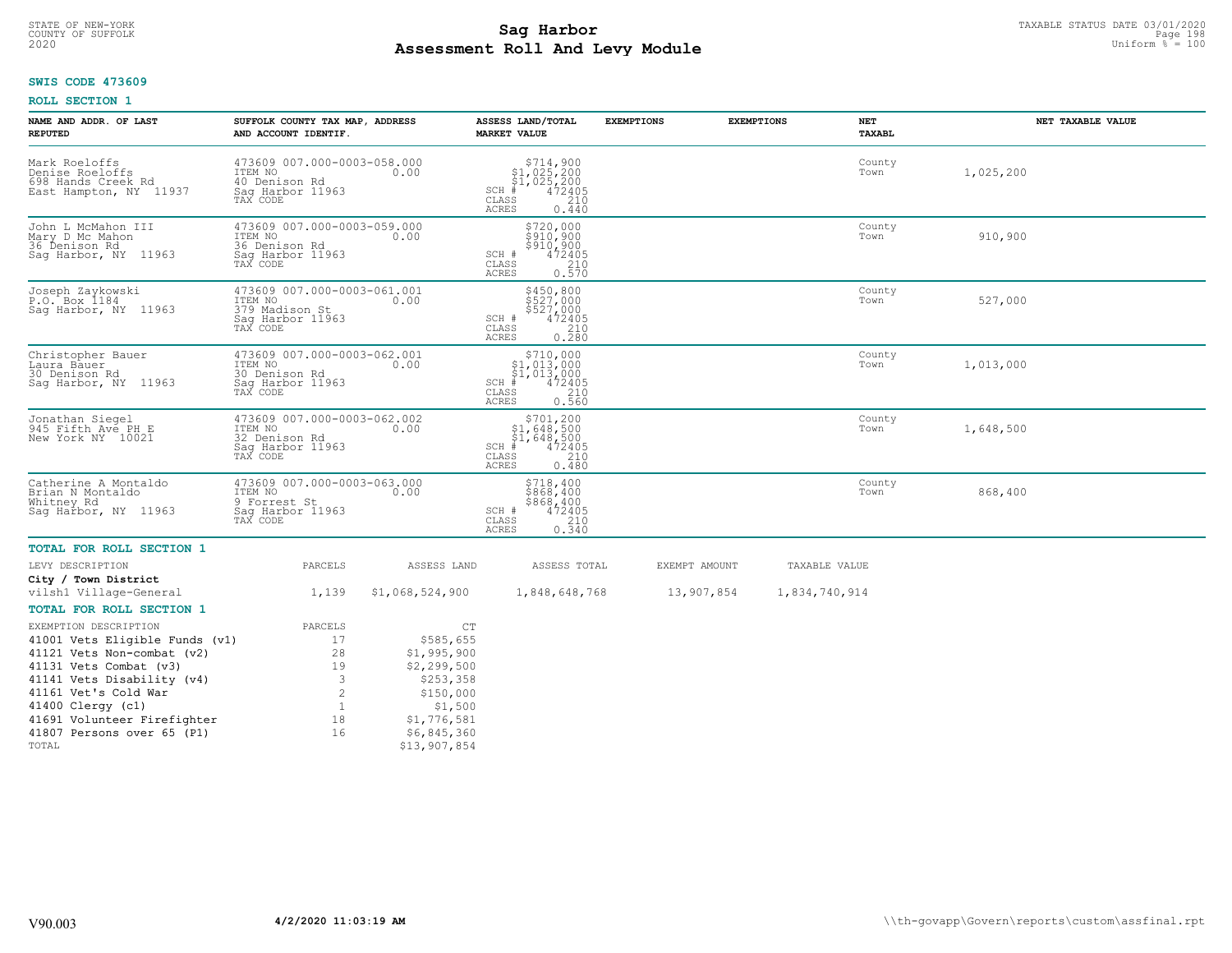# TAXABLE STATUS DATE 03/01/2020<br>COUNTY OF SUFFOLK Page 199<sup>P</sup>age 199 **Assessment Roll And Levy Module Example 2020** Uniform  $\frac{1}{8}$  = 100

# **SWIS CODE 473609**

## **ROLL SECTION 5**

| NAME AND ADDR. OF LAST<br><b>REPUTED</b>                                                                                   | SUFFOLK COUNTY TAX MAP, ADDRESS<br>AND ACCOUNT IDENTIF.                                       | ASSESS LAND/TOTAL<br><b>MARKET VALUE</b>                                     | <b>EXEMPTIONS</b> | <b>NET</b><br><b>EXEMPTIONS</b><br>TAXABL | NET TAXABLE VALUE |
|----------------------------------------------------------------------------------------------------------------------------|-----------------------------------------------------------------------------------------------|------------------------------------------------------------------------------|-------------------|-------------------------------------------|-------------------|
| PSEGLI Property Tax Departme<br>Att Property Tax<br>999 Stewart Ave<br>Bethpage NY 11714                                   | 473609 500.000-0003-018.001<br>ITEM NO<br>0.00<br>Special Franchise<br>Saq Harbor<br>TAX CODE | \$6,153,716<br>\$6,153,716<br>#472405<br>SCH<br>CLASS<br>861<br>ACRES        |                   | County<br>Town                            | 6, 153, 716       |
| Verizon New York Inc<br>C/O Verizon Property Tax Dep ITEM NO<br>1095 Ave of the Americas Roo Special<br>New York, NY 10036 | 473609 501.000-0001-018.001<br>0.00<br>Special Franchise<br>Sag Harbor<br>TAX CODE            | \$382,159<br>\$382,159<br>472405<br>SCH #<br>CLASS<br>866<br><b>ACRES</b>    |                   | County<br>Town                            | 382,159           |
| Long Island Cablevision<br>Of Southampton<br>1111 Stewart Ave<br>Bethpage, NY 11714                                        | 473609 502.000-0001-010.001<br>ITEM NO<br>0.00<br>Special Franchise<br>Sag Harbor<br>TAX CODE | \$22,915<br>\$22,915<br>472405<br>SCH #<br>CLASS<br>869<br><b>ACRES</b>      |                   | County<br>Town                            | 22,915            |
| KeySpan Energy Corp<br>One Metro Tech Center<br>Attn: Property Tax, 20th Fl<br>Brooklyn, NY 11201-3850                     | 473609 503.000-0003-018.001<br>ITEM NO<br>0.00<br>Special Franchise<br>Saq Harbor<br>TAX CODE | \$2,492,619<br>\$2,492,619<br>#472405<br>SCH<br>CLASS<br>860<br><b>ACRES</b> |                   | County<br>Town                            | 2,492,619         |
| <b>TOTAL FOR ROLL SECTION 5</b>                                                                                            |                                                                                               |                                                                              |                   |                                           |                   |
| LEVY DESCRIPTION                                                                                                           | PARCELS                                                                                       | ASSESS LAND<br>ASSESS TOTAL                                                  | EXEMPT AMOUNT     | TAXABLE VALUE                             |                   |
| City / Town District<br>vilsh1 Village-General<br><b>MOBAT ROD DOLL CROBION</b>                                            | 4                                                                                             | 9,051,409                                                                    |                   | 9,051,409                                 |                   |

# **TOTAL FOR ROLL SECTION**

EXEMPTION DESCRIPTION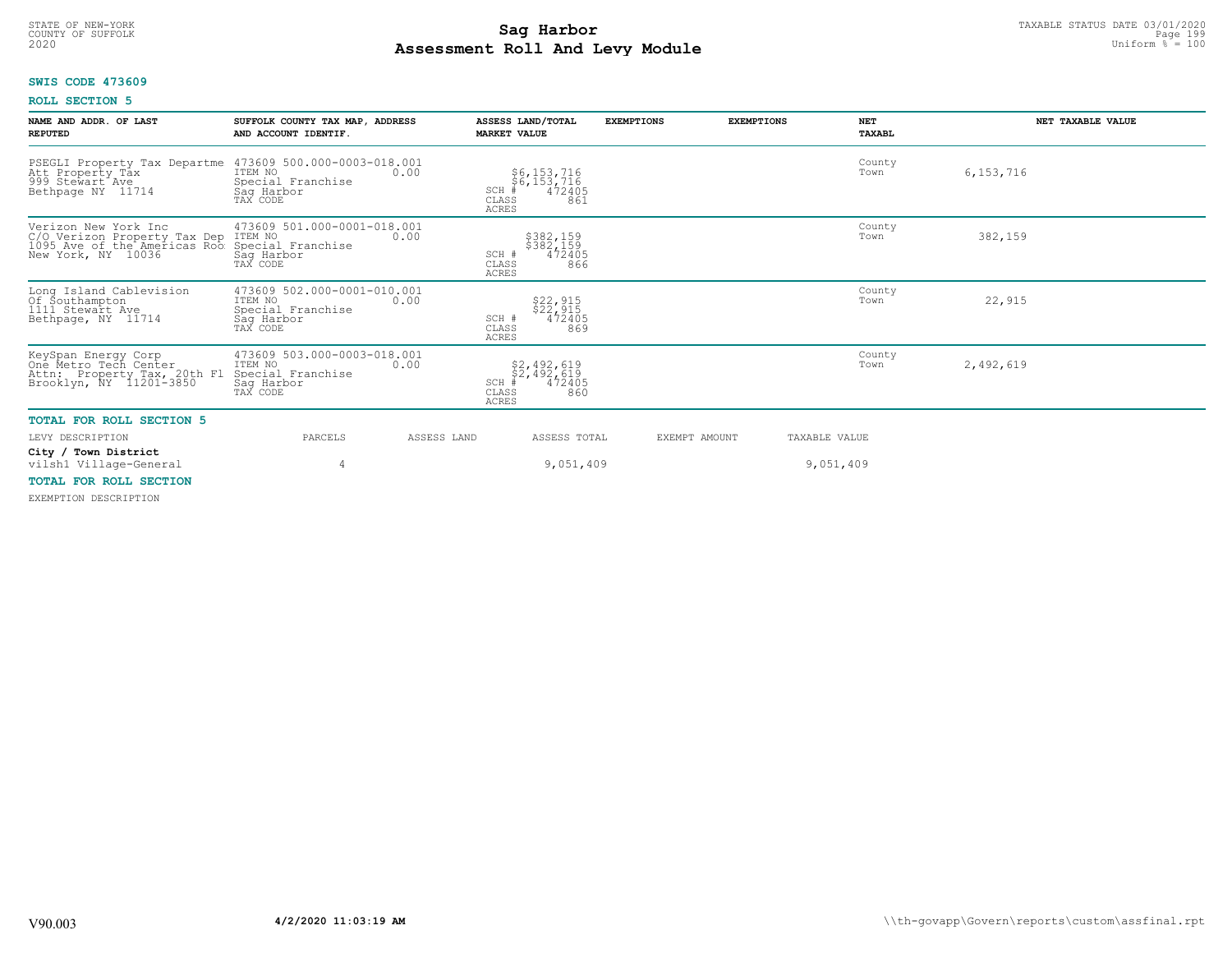# TAXABLE STATUS DATE 03/01/2020<br>COUNTY OF SUFFOLK Page 200 **Assessment Roll And Levy Module Example 2020** Uniform  $\frac{1}{8}$  = 100

# **SWIS CODE 473609**

# **ROLL SECTION 6**

| 473609 002.000-0002-010.000<br>Marketspan Gas Corporation<br>\$525,000<br>\$548,276<br>County<br>ITEM NO<br>548,276<br>c/o Keyspan Corporation<br>One Metro Tech Center<br>0.00<br>Town<br>5 Bridge St<br>$$548,276$<br>$472405$<br>Att: Property Tax, 20th Flo Saq Harbor 11963<br>Brooklyn, NY 11201-3850 TAX CODE<br>SCH #<br>CLASS<br>873<br>ACRES<br>0.800 |  |
|-----------------------------------------------------------------------------------------------------------------------------------------------------------------------------------------------------------------------------------------------------------------------------------------------------------------------------------------------------------------|--|
| PSEGLI Property Tax Departme 473609 600.000-0019-001.000<br>County<br>54,159<br>Att Property Tax<br>999 Stewart Ave<br>ITEM NO<br>\$54,159<br>\$54,159<br>0.00<br>Town<br>Utility<br>Bethpage NY 11714<br>472405<br>Saq Harbor<br>SCH #<br>TAX CODE<br>CLASS<br>884<br><b>ACRES</b>                                                                             |  |
| PSEGLI Property Tax Departme 473609 600.000-0019-002.000<br>County<br>\$54,159<br>\$54,159<br>54,159<br>ITEM NO<br>Att Property Tåx<br>999 Stewart Ave<br>0.00<br>Town<br>Utility<br>472405<br>Bethpage NY 11714<br>Sag Harbor<br>TAX CODE<br>SCH #<br>CLASS<br>884<br>ACRES                                                                                    |  |
| PSEGLI Property Tax Departme 473609 600.000-0019-005.000<br>Att Property Tax ITEM NO 100.00<br>County<br>\$8,280<br>\$8,280<br>472405<br>8,280<br>Att Property Tax<br>Town<br>999 Stewart Ave<br>Utility<br>SCH #<br>Bethpage NY 11714<br>Saq Harbor<br>TAX CODE<br>CLASS<br>885<br>ACRES                                                                       |  |
| 473609 636.009-0000-631.900 1881<br>Verizon New York<br>County<br>ITEM NO<br>12,882<br>\$12,882<br>Town<br>$c$ /o Duff & Phelps<br>0.00<br>$$1\overline{2}, 8\overline{8}2$<br>472405<br>P.O. Box 2749<br>SCH #<br>Addison TX 75001<br>TAX CODE<br>CLASS<br>836<br><b>ACRES</b>                                                                                 |  |
| <b>TOTAL FOR ROLL SECTION 6</b>                                                                                                                                                                                                                                                                                                                                 |  |
| PARCELS<br>EXEMPT AMOUNT<br>LEVY DESCRIPTION<br>ASSESS LAND<br>ASSESS TOTAL<br>TAXABLE VALUE                                                                                                                                                                                                                                                                    |  |
| City / Town District<br>\$525,000<br>677,756<br>677,756<br>vilsh1 Village-General<br>5                                                                                                                                                                                                                                                                          |  |
| TOTAL FOR ROLL SECTION<br>DUDMORTAN BROADTBRIAN                                                                                                                                                                                                                                                                                                                 |  |

EXEMPTION DESCRIPTION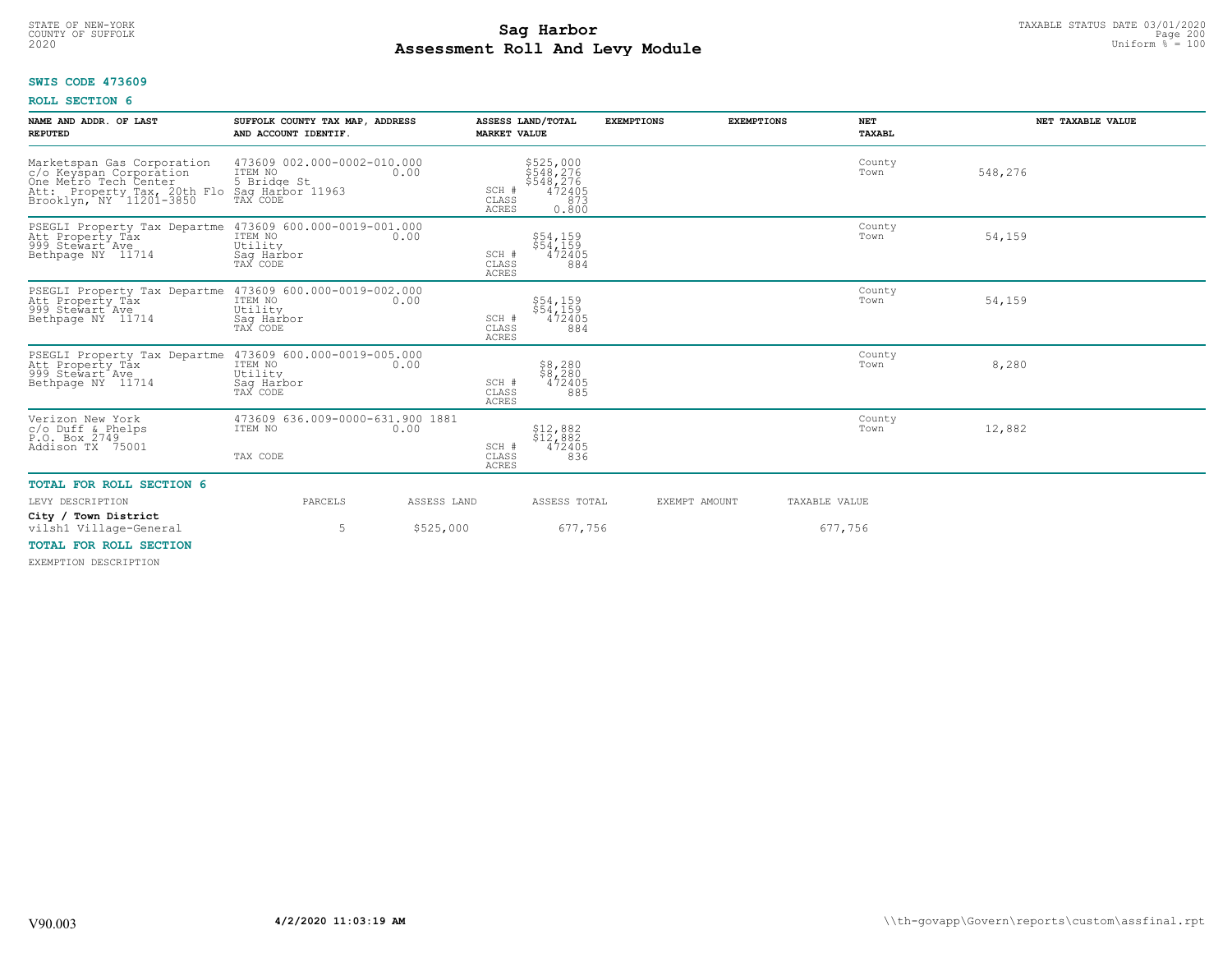# STATE OF NEW-YORK TAXABLE STATUS DATE 03/01/2020<br>COUNTY OF SUFFOLK Page 201 **Assessment Roll And Levy Module Example 2020** Uniform  $\frac{1}{8}$  = 100

## **SWIS CODE 473609**

| NAME AND ADDR. OF LAST<br><b>REPUTED</b>                                                            | SUFFOLK COUNTY TAX MAP, ADDRESS<br>AND ACCOUNT IDENTIF.                                             | ASSESS LAND/TOTAL<br><b>MARKET VALUE</b>                                                                              | <b>EXEMPTIONS</b>     | <b>EXEMPTIONS</b><br><b>NET</b><br><b>TAXABL</b> | NET TAXABLE VALUE |
|-----------------------------------------------------------------------------------------------------|-----------------------------------------------------------------------------------------------------|-----------------------------------------------------------------------------------------------------------------------|-----------------------|--------------------------------------------------|-------------------|
| Sag Harbor Village<br>P.O. Box 660<br>Saq Harbor, NY 11963                                          | 473609 001.000-0002-015.000<br>TTEM NO 0.00<br>35 Notre Dame Rd<br>Saq Harbor 11963<br>TAX CODE     | $$2,895,400$<br>$$2,895,400$<br>$$2,895,400$<br>$472405$<br>$3110$<br>$SCH$ #<br>CLASS<br>ACRES<br>0.530              | \$2,895,400<br>exempt | County<br>Town                                   |                   |
| Sag Harbor Village<br>P Ő Box 660<br>Sag Harbor, NY 11963                                           | 473609 001.000-0002-058.003<br>ITEM NO<br>0.00<br>Notre Dame Rd<br>Sag Harbor<br>TAX CODE           | $\begin{array}{l} 59,200 \\ 59,200 \\ 59,200 \\ 472405 \end{array}$<br>SCH #<br>311<br>CLASS<br><b>ACRES</b><br>0.010 | \$9,200<br>exempt     | County<br>Town                                   |                   |
| Sag Harbor Village<br>P.O. Box 660<br>Sag Harbor, NY 11963                                          | 473609 002.000-0001-004.000<br>ITEM NO<br>0.00<br>West Water St<br>Saq Harbor 11963<br>TAX CODE     | \$280,100<br>\$556,700<br>\$556,700<br>SCH #<br>$472405$<br>570W<br>CLASS<br>0.220<br>ACRES                           | \$556,700<br>exempt   | County<br>Town                                   |                   |
| Sag Harbor Village<br>P.O. Box 660<br>Saq Harbor, NY 11963                                          | 473609 002.000-0001-005.000<br>ITEM NO<br>0.00<br>11 West Water St<br>Saq Harbor 11963<br>TAX CODE  | \$500<br>\$500<br>\$500<br>SCH #<br>472405<br>CLASS<br>692<br>ACRES<br>0.360                                          | \$500<br>exempt       | County<br>Town                                   |                   |
| Suffolk County<br>C/o County Treasurer's Offic<br>330 Center Dr<br>Riverhead, NY 11901-3311         | 473609 002.000-0001-017.000<br>ITEM NO<br>0.00<br>Long Island Ave<br>Saq Harbor 11963<br>TAX CODE   | \$10,400<br>\$10,400<br>\$10,400<br>SCH #<br>$\frac{472405}{311}$<br>CLASS<br>0.050<br><b>ACRES</b>                   | \$10,400<br>exempt    | County<br>Town                                   |                   |
| Southampton Town<br>Suffolk County<br>Sag Harbor Village<br>116 Hampton Rd<br>Southampton, NY 11968 | 473609 002.000-0001-026.002<br>ITEM NO<br>0.00<br>55 West Water St<br>Sag Harbor 11963<br>TAX CODE  | \$161,500<br>\$161,500<br>\$161,500<br>472405<br>SCH #<br>962<br>CLASS<br><b>ACRES</b><br>8.970                       | \$161,500<br>exempt   | County<br>Town                                   |                   |
| Incorporated Village of Sag<br>P.O. Box 660<br>Saq Harbor NY 11963                                  | 473609 002.000-0001-051.000<br>ITEM NO<br>0.00<br>50 Spring St<br>Saq Harbor 11963<br>TAX CODE      | \$538,200<br>\$538,200<br>\$538,200<br>\$538,200<br>\$72405<br>\$11<br>\$110.130<br>SCH #<br>CLASS<br>ACRES           | \$538,200<br>exempt   | County<br>Town                                   |                   |
| New York State<br>Department Of Transportation<br>250 Veterans Memorial Hwy<br>Hauppauge, NY 11788  | 473609 002.000-0002-004.004<br>ITEM NO<br>0.00<br>Main St<br>Saq Harbor 11963<br>TAX CODE           | \$500<br>\$500<br>\$500<br>SCH #<br>472405<br>CLASS<br>0.692<br><b>ACRES</b>                                          | \$500<br>exempt       | County<br>Town                                   |                   |
| Sag Harbor Village<br>P.O. Box 660<br>Sag Harbor, NY 11963                                          | 473609 002.000-0002-005.003<br>ITEM NO<br>0.00<br>7 Ferry Rd/rt 114<br>Saq Harbor 11963<br>TAX CODE | $$2,021,400$<br>$$2,021,400$<br>$$2,021,400$<br>$472405$<br>$$962M$<br>$SCH$ #<br>CLASS<br>0.720<br><b>ACRES</b>      | \$2,021,400<br>exempt | County<br>Town                                   |                   |
| Saq Harbor Village<br>P.O. Box 660<br>Sag Harbor, NY 11963                                          | 473609 002.000-0002-018.000<br>ITEM NO<br>0.00<br>51 Meadow St<br>Saq Harbor 11963<br>TAX CODE      | \$481,100<br>\$493,600<br>\$493,600<br>472405<br>SCH #<br>653<br>CLASS<br><b>ACRES</b><br>0.470                       | \$493,600<br>exempt   | County<br>Town                                   |                   |
| Sag Harbor Village<br>P.O. Box 660<br>Saq Harbor, NY 11963                                          | 473609 002.000-0002-046.000<br>ITEM NO<br>0.00<br>15 Rose St<br>Saq Harbor 11963<br>TAX CODE        | \$774,700<br>\$796,200<br>\$796,200<br>472405<br>SCH #<br>CLASS<br>653<br>ACRES<br>1.100                              | \$796,200<br>exempt   | County<br>Town                                   |                   |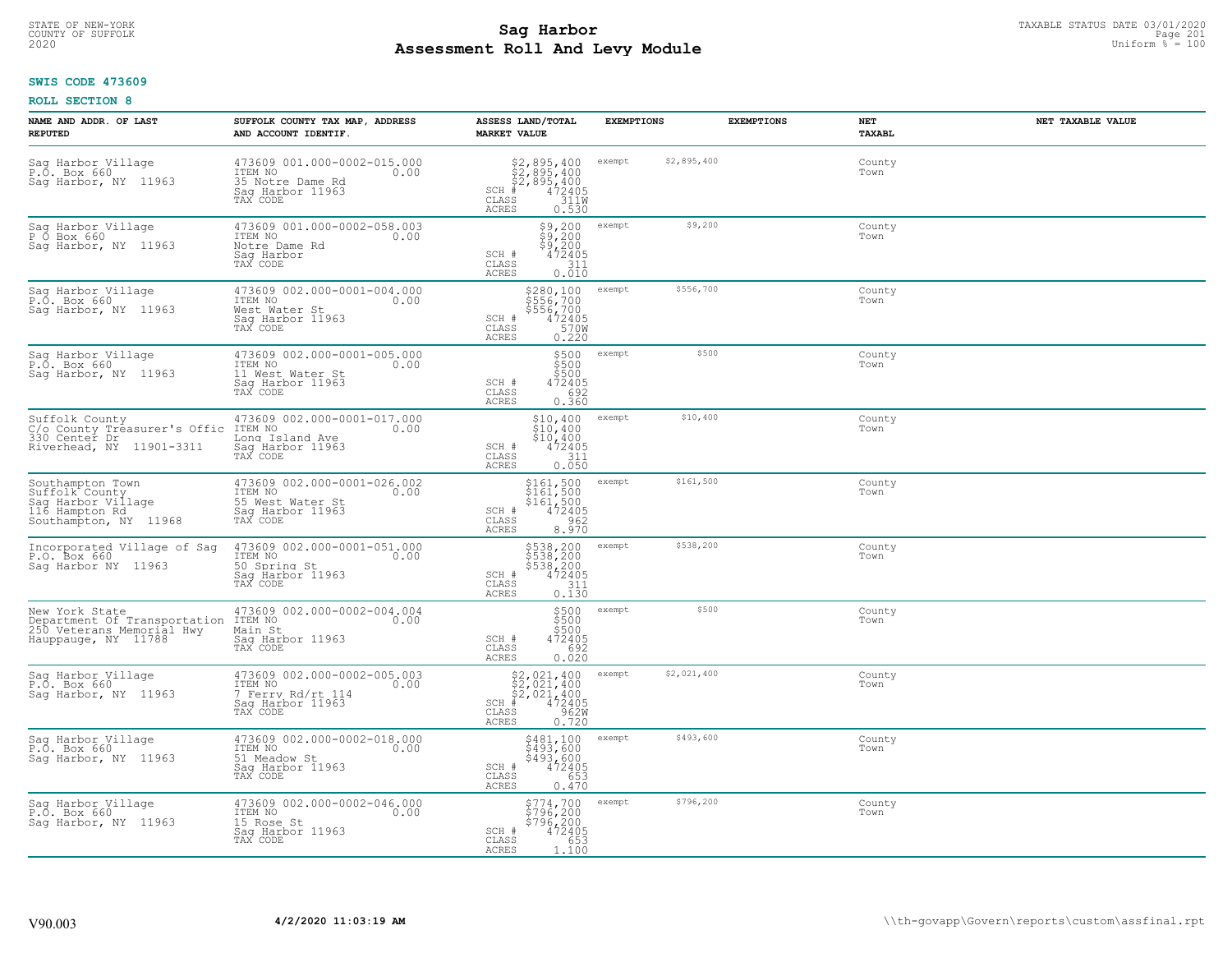# TAXABLE STATUS DATE 03/01/2020<br>COUNTY OF SUFFOLK Page 202 **Assessment Roll And Levy Module Example 2020** Uniform  $\frac{1}{8}$  = 100

## **SWIS CODE 473609**

| NAME AND ADDR. OF LAST<br><b>REPUTED</b>                                                                                               | SUFFOLK COUNTY TAX MAP, ADDRESS<br>AND ACCOUNT IDENTIF.                                                  | ASSESS LAND/TOTAL<br><b>MARKET VALUE</b>                                                                         | <b>EXEMPTIONS</b>     | <b>EXEMPTIONS</b> | NET<br><b>TAXABL</b> | NET TAXABLE VALUE |
|----------------------------------------------------------------------------------------------------------------------------------------|----------------------------------------------------------------------------------------------------------|------------------------------------------------------------------------------------------------------------------|-----------------------|-------------------|----------------------|-------------------|
| United States Postal Service 473609 002.000-0002-047.000<br>C/o Ne Region Genreal Post O ITEM NO 0.00<br>8th Ave<br>New York, NY 10098 | 21 Long Island Ave<br>Saq Harbor 11963                                                                   | $$523,100$<br>$$1,423,700$<br>$$1,423,700$<br>$# 472405$<br>$$52$<br>$$652$<br>SCH<br>CLASS<br>ACRES<br>0.550    | \$1,423,700<br>exempt |                   | County<br>Town       |                   |
| Southampton Town<br>c/o Community Preservation F<br>116 Hampton Rd<br>Southampton NY 11986                                             | 473609 002.000-0002-051.002<br>ITEM NO<br>0.00<br>5 Ferry Rd/rt 114<br>Village of Sag Harbor<br>TAX CODE | \$227,200<br>\$227,200<br>\$227,200<br>472405<br>4330M<br>SCH #<br>CLASS<br>1.250<br>ACRES                       | \$227,200<br>exempt   |                   | County<br>Town       |                   |
| Saq Harbor Village<br>P.O. Box 660<br>Saq Harbor, NY 11963                                                                             | 473609 002.000-0003-005.000<br>ITEM NO<br>0.00<br>35 Washington St<br>Sag Harbor 11963<br>TAX CODE       | \$347,800<br>\$352,800<br>\$352,800<br>472405<br>SCH #<br>653<br>CLASS<br><b>ACRES</b><br>0.260                  | \$352,800<br>exempt   |                   | County<br>Town       |                   |
| Sag Harbor Village<br>P.O. Box 660<br>Sag Harbor, NY 11963                                                                             | 473609 002.000-0003-014.000<br>ITEM NO<br>0.00<br>55 Main St<br>Saq Harbor 11963<br>TAX CODE             | $$464,300$<br>$$1,755,600$<br>$$1,755,600$<br>$SCH$ #<br>$\frac{472405}{662}$<br>CLASS<br>ACRES<br>0.440         | \$1,755,600<br>exempt |                   | County<br>Town       |                   |
| Incorporated Village of Sag<br>55 Main St<br>P.O. Box 660<br>Sag Harbor NY 11963                                                       | 473609 002.000-0003-023.001<br>ITEM NO<br>0.00<br>4 Ferry Rd/rt 114<br>Saq Harbor 11963<br>TAX CODE      | \$708,800<br>5764,000<br>$$764.000$<br>SCH #<br>$\frac{472405}{9620}$<br>CLASS<br><b>ACRES</b><br>0.300          | \$764,000<br>exempt   |                   | County<br>Town       |                   |
| Sag Harbor Village<br>P.O. Box 660<br>Sag Harbor, NY 11963                                                                             | 473609 002.000-0003-023.002<br>ITEM NO<br>0.00<br>6 Ferry Rd/rt 114<br>Sag Harbor 11963<br>TAX CODE      | \$1,832,900<br>\$1,832,900<br>\$1,832,900<br>#472405<br>\$50,962M<br>$SCH$ #<br>CLASS<br>0.580<br>ACRES          | \$1,832,900<br>exempt |                   | County<br>Town       |                   |
| Saq Harbor Village<br>P.O. Box 660<br>Sag Harbor, NY 11963                                                                             | 473609 002.000-0003-025.000<br>ITEM NO<br>0.00<br>Main St<br>Sag Harbor 11963<br>TAX CODE                | \$500<br>\$500<br>\$500<br>472405<br>SCH #<br>692<br>CLASS<br>0.090<br>ACRES                                     | \$500<br>exempt       |                   | County<br>Town       |                   |
| Incorporated Village of Sag<br>P.O. Box 660<br>Sag Harbor NY 11963                                                                     | 473609 002.000-0003-026.000<br>ITEM NO<br>0.00<br>Wharf St<br>Saq Harbor 11963<br>TAX CODE               | \$500<br>\$500<br>\$500<br>472405<br>SCH #<br>CLASS<br>692<br>ACRES<br>0.190                                     | \$500<br>exempt       |                   | County<br>Town       |                   |
| Sag Harbor Village<br>Southampton Town<br>P.O. Box 660<br>Saq Harbor, NY 11963                                                         | 473609 003.000-0001-109.000<br>ITEM NO<br>0.00<br>63 Howard St<br>Saq Harbor 11963<br>TAX CODE           | $$7,000$<br>$$7,000$<br>$$7,000$<br>$472405$<br>SCH #<br>CLASS<br>0.410<br><b>ACRES</b>                          | \$7,000<br>exempt     |                   | County<br>Town       |                   |
| Unknown Owner                                                                                                                          | 473609 003.000-0001-113.000<br>ITEM NO<br>0.00<br>Landlocked<br>Sag Harbor<br>TAX CODE                   | ${}^{50}_{50}$<br>472405<br>311<br>SCH #<br>CLASS<br>ACRES                                                       |                       |                   | County<br>Town       |                   |
| Sag Harbor Whaling & Histori 473609 003.000-0002-017.000<br>Museum<br>P.O. Box 1327<br>Saq Harbor, NY 11963                            | ITEM NO<br>0.00<br>200 Main St<br>Saq Harbor 11963<br>TAX CODE                                           | $$749,700$<br>$$1,389,300$<br>$$1,389,300$<br>$472405$<br>$$382$<br>$$632$<br>$SCH$ #<br>CLASS<br>1.000<br>ACRES | \$1,389,300<br>exempt |                   | County<br>Town       |                   |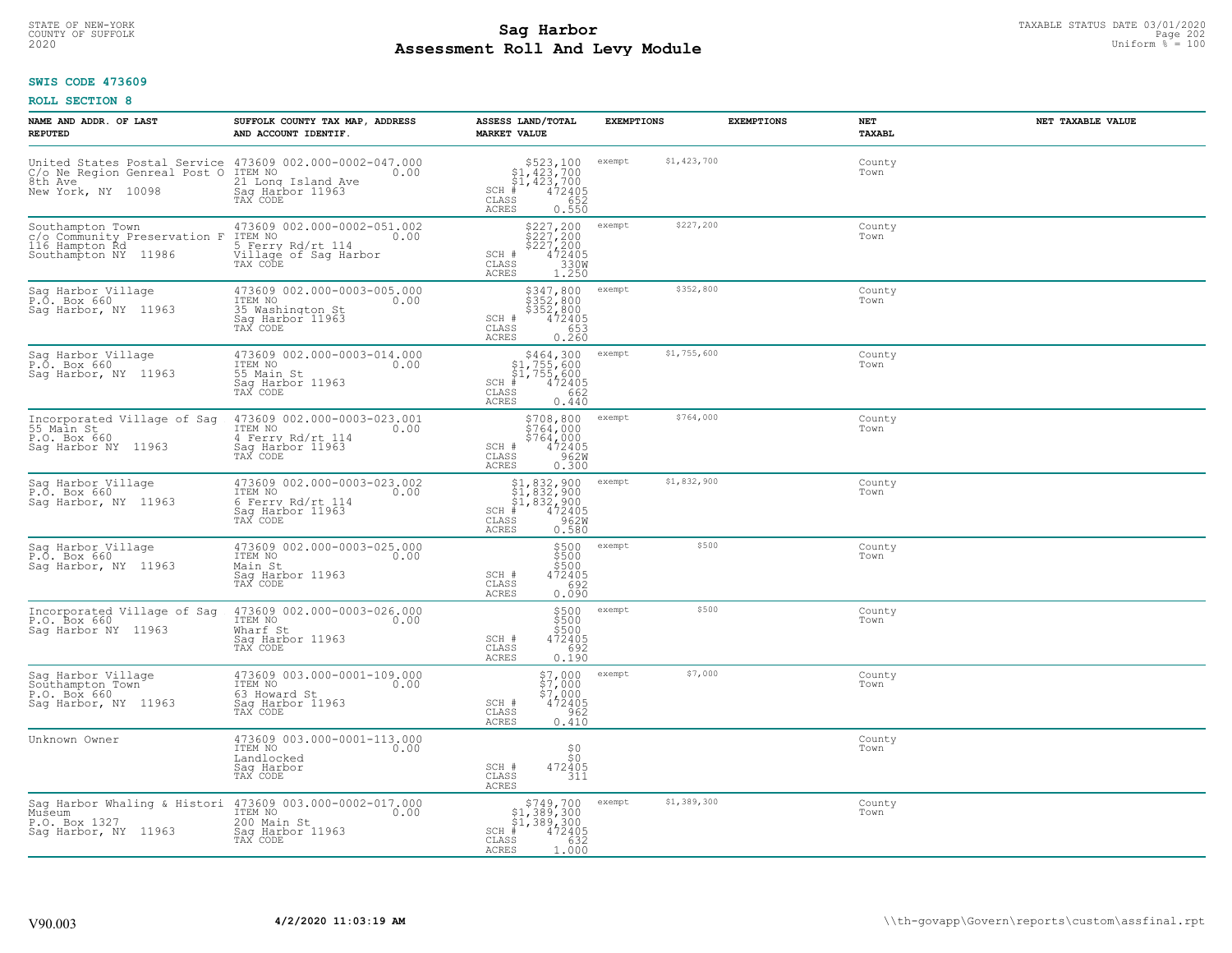# TAXABLE STATUS DATE 03/01/2020<br>COUNTY OF SUFFOLK Page 203 **Assessment Roll And Levy Module Example 2020** Uniform  $\frac{1}{8}$  = 100

## **SWIS CODE 473609**

| NAME AND ADDR. OF LAST<br><b>REPUTED</b>                                                                   | SUFFOLK COUNTY TAX MAP, ADDRESS<br>AND ACCOUNT IDENTIF.                                                                             | ASSESS LAND/TOTAL<br><b>MARKET VALUE</b>                                                                                    | <b>EXEMPTIONS</b>     | <b>EXEMPTIONS</b> | NET<br>TAXABL  | NET TAXABLE VALUE |
|------------------------------------------------------------------------------------------------------------|-------------------------------------------------------------------------------------------------------------------------------------|-----------------------------------------------------------------------------------------------------------------------------|-----------------------|-------------------|----------------|-------------------|
| 93 N Country Rd<br>Setauket, NY 11733                                                                      | Society For The Preservation 473609 003.000-0002-031.002<br>Of Li Antiquities ITEM NO 0.00<br>192 Main St<br>Saq Harbor<br>TAX CODE | $\begin{array}{c} $784,100\n $1,291,400\n $1,291,400\n $472405 \end{array}$<br>$SCH$ #<br>CLASS<br>681<br>ACRES<br>0.950    | \$1,291,400<br>exempt |                   | County<br>Town |                   |
| Southampton Town<br>116 Hampton Rd<br>Southampton, NY 11968                                                | 473609 003.000-0002-031.003<br>ITEM NO<br>0.00<br>42 Garden St<br>Sag Harbor<br>TAX CODE                                            | $\begin{array}{l} $81,100 \\ $81,100 \\ $81,100 \\ $1,100 \end{array}$<br>SCH #<br>472405<br>970<br>CLASS<br>2.050<br>ACRES | \$81,100<br>exempt    |                   | County<br>Town |                   |
| Sag Harbor Historical Societ 473609 003.000-0002-034.000<br>Po <sup>Box</sup> 1709<br>Sag Harbor, NY 11963 | ITEM NO<br>0.00<br>174 Main St<br>Saq Harbor 11963<br>TAX CODE                                                                      | \$1,769,000<br>$$1,917,500$<br>$$1,917,500$<br>472405<br>$SCH$ #<br>CLASS<br>$\frac{210}{0.240}$<br>ACRES                   | \$1,917,500<br>exempt |                   | County<br>Town |                   |
| Sag Harbor Village<br>P.O. Box 660<br>Sag Harbor, NY 11963                                                 | 473609 003.000-0002-037.000<br>TTEM NO 0.00<br>19 Spring St<br>Saq Harbor 11963<br>TAX CODE                                         | \$899,800 exempt<br>\$899,800<br>\$899,800<br>SCH #<br>472405<br>CLASS<br>311<br>ACRES<br>0.570                             | \$899,800             |                   | County<br>Town |                   |
| Po <sup>-</sup> Box 1709<br>Sag Harbor, NY 11963                                                           | Sag_Harbor_Historical Societ 473609 003.000-0002-060.000<br>ITEM NO<br>0.00<br>Landlocked<br>Saq Harbor 11963<br>TAX CODE           | $$39,800$ exempt<br>\$39,800<br>\$39,800<br>SCH #<br>472405<br>CLASS<br>311<br>ACRES<br>0.180                               | \$39,800              |                   | County<br>Town |                   |
| Box 569<br>Main St<br>Saq Harbor, NY 11963                                                                 | John Jermain Memorial Librar 473609 003.000-0003-070.000<br>ITEM NO<br>0.00<br>201 Main St<br>Sag Harbor 11963<br>TAX CODE          | $$690,100$<br>$$5,694,900$<br>$$5,694,900$<br>$$472405$<br>$SCH$ #<br>611<br>CLASS<br>0.330<br>ACRES                        | \$5,694,900<br>exempt |                   | County<br>Town |                   |
| Sag Harbor Village<br>P.O. Box 660<br>Saq Harbor, NY 11963                                                 | 473609 003.000-0004-012.000<br>ITEM NO<br>0.00<br>46 Church St<br>Saq Harbor 11963<br>TAX CODE                                      | \$436,000<br>\$517,000<br>\$517,000<br>472405<br>SCH #<br>662<br>CLASS<br>0.040<br>ACRES                                    | \$517,000<br>exempt   |                   | County<br>Town |                   |
| Attn: Michael V. Flanagan,                                                                                 | St Andrews Roman Catholic Ch 473609 003.000-0004-017.000<br>Attn: Michael V. Flanagan, ITEM NO 0.00                                 | $$985, 900$<br>$$2, 597, 900$<br>$$2, 597, 900$<br>$*$ $472405$<br>$SCH$ #<br>CLASS<br>620<br><b>ACRES</b><br>1.700         | \$2,597,900<br>exempt |                   | County<br>Town |                   |
| Sag Harbor Village<br>P.O. Box 660<br>Sag Harbor, NY 11963                                                 | 473609 003.000-0004-026.000<br>ITEM NO<br>0.00<br>Union St<br>Saq Harbor 11963<br>TAX CODE                                          | \$222,500 exempt<br>\$222,500<br>\$222,500<br>\$222,500<br>SCH #<br>CLASS<br>311<br><b>ACRES</b><br>0.060                   | \$222,500             |                   | County<br>Town |                   |
| Sag Harbor Village<br>P.O. Box 660<br>Sag Harbor, NY 11963                                                 | 473609 003.000-0004-027.000<br>ITEM NO<br>$\sim$ 0.00<br>Madison St<br>Saq Harbor 11963<br>TAX CODE                                 | \$1,025,300<br>\$1,025,300<br>\$1,025,300<br># 472405<br>$SCH$ #<br>CLASS<br>695<br><b>ACRES</b><br>0.990                   | \$1,025,300<br>exempt |                   | County<br>Town |                   |
| Presbyterian Church Of Sag H 473609 003.000-0004-028.000<br>44 Union St<br>Saq Harbor, NY 11963            | ITEM NO<br>0.00<br>44 Union St<br>Saq Harbor 11963<br>TAX CODE                                                                      | $$863,900$<br>$$2,001,700$<br>$$2,001,700$<br>$SCH$ #<br>472405<br>CLASS<br>620<br>ACRES<br>0.960                           | \$2,001,700<br>exempt |                   | County<br>Town |                   |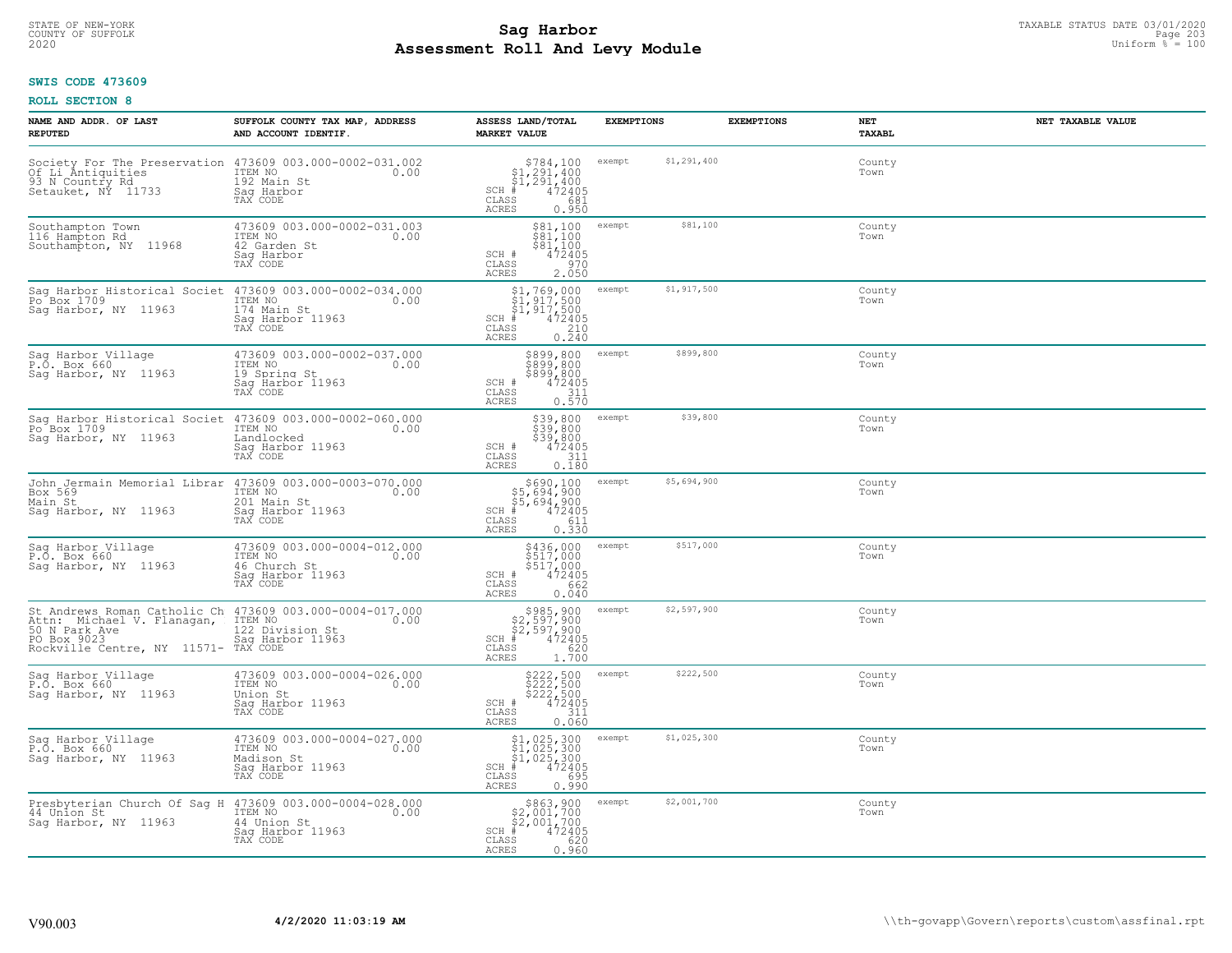# STATE OF NEW-YORK TAXABLE STATUS DATE 03/01/2020<br>204 Page 204 **Assessment Roll And Levy Module Example 2020** Uniform  $\frac{1}{8}$  = 100

## **SWIS CODE 473609**

| NAME AND ADDR. OF LAST<br><b>REPUTED</b>                                                               | SUFFOLK COUNTY TAX MAP, ADDRESS<br>AND ACCOUNT IDENTIF.                                                                   | ASSESS LAND/TOTAL<br><b>MARKET VALUE</b>                                                                             | <b>EXEMPTIONS</b>      | <b>EXEMPTIONS</b><br>NET<br><b>TAXABL</b> | NET TAXABLE VALUE |
|--------------------------------------------------------------------------------------------------------|---------------------------------------------------------------------------------------------------------------------------|----------------------------------------------------------------------------------------------------------------------|------------------------|-------------------------------------------|-------------------|
| Sag Harbor Village<br>P.O. Box 660<br>Sag Harbor, NY 11963                                             | 473609 003.000-0004-076.000<br>ITEM NO<br>0.00<br>18 Roger St<br>Saq Harbor 11963<br>TAX CODE                             | $$468, 200$<br>$$468, 200$<br>$$468, 200$<br>$472405$<br>$$311$<br>SCH #<br>CLASS<br><b>ACRES</b><br>0.130           | \$468,200<br>exempt    | County<br>Town                            |                   |
| Trustees of the Freeholders<br>and Commonalty of Southampto<br>116 Hampton Rd<br>Southampton, NY 11968 | 473609 004.000-0001-040.001<br>ITEM NO<br>Underwater Land<br>0.00<br>Sag Harbor 11963<br>TAX CODE                         | \$28,500<br>\$28,500<br>\$28,500<br>472405<br>SCH #<br>CLASS<br>315<br>ACRES<br>0.570                                | \$28,500<br>exempt     | County<br>Town                            |                   |
| Sag Harbor Village<br>P.O. Box 660<br>Sag Harbor, NY 11963                                             | 473609 004.000-0002-031.000<br>ITEM NO<br>0.00<br>1357 Brick Kiln Rd<br>Sag Harbor 11963<br>TAX CODE                      | \$899,800<br>\$2,515,300<br>\$2,515,300<br>#2,515,300<br>$SCH$ #<br>CLASS<br>662<br>1.600<br>ACRES                   | \$2,515,300<br>exempt  | County<br>Town                            |                   |
| Sag Harbor Village<br>P.O. Box 660<br>Saq Harbor, NY 11963                                             | 473609 004.000-0002-032.000<br>ITEM NO<br>0.00<br>16 Columbia St<br>Saq Harbor 11963<br>TAX CODE                          | $$949,500$<br>$$1,187,000$<br>$\frac{1}{4}$ , 187, 000<br>472405<br>$SCH$ #<br>CLASS<br>660<br><b>ACRES</b><br>1,800 | \$1,187,000<br>exempt  | County<br>Town                            |                   |
| Sag Harbor Antique Fire Truc<br>PO Box 209<br>Sag Harbor, NY 11963                                     | 473609 005.000-0001-020.000<br>ITEM NO<br>0.00<br>426 Main St<br>Saq Harbor 11963<br>TAX CODE                             | \$206,000<br>$\begin{matrix} 2006,000 \\ 206,000 \\ 472405 \\ 0.300 \end{matrix}$<br>SCH #<br>CLASS<br>ACRES         | \$206,000<br>exempt    | County<br>Town                            |                   |
| Sag Harbor Antique Fire Truc 473609 005.000-0001-021.000<br>PO Box 209<br>Sag Harbor, NY 11963         | ITEM NO<br>0.00<br>432 Main St<br>Sag Harbor 11963<br>TAX CODE                                                            | \$131,770<br>\$131,770<br>\$131,770<br>472405<br>SCH #<br>311<br>CLASS<br><b>ACRES</b><br>0.340                      | \$131,770<br>exempt    | County<br>Town                            |                   |
| Park & Recreation Associatio<br>P.O. Box 1653<br>Saq Harbor, NY 11963                                  | 473609 005.000-0002-004.001<br>ITEM NO<br>0.00<br>395 Main St<br>Sag Harbor 11963<br>TAX CODE                             | \$29,136,000<br>\$29,669,500<br>\$29,669,500<br>#1#472405<br>SCH #<br>CLASS<br>42.200<br><b>ACRES</b>                | \$29,669,500<br>exempt | County<br>Town                            |                   |
| Park & Recreation Associatio<br>P.O. Box 1653<br>Saq Harbor, NY 11963                                  | 473609 005.000-0002-004.002<br>100 0.00<br>415 Main St<br>Saq Harbor 11963<br>TAX CODE                                    | \$431,700<br>\$431,700<br>\$431,700<br>472405<br>590<br>SCH #<br>CLASS<br><b>ACRES</b><br>0.630                      | \$431,700<br>exempt    | County<br>Town                            |                   |
| Park & Recreation Associatio<br>P.O. Box 1653<br>Sag Harbor, NY 11963                                  | 473609 005.000-0002-008.001<br>ITEM NO<br>0.00<br>405 Main St<br>Saq Harbor 11963<br>TAX CODE                             | $$1,362,900$<br>$$1,362,900$<br>$$1,362,900$<br>$472405$<br>$352$<br>$311$<br>SCH #<br>CLASS<br>1.500<br>ACRES       | \$1,362,900<br>exempt  | County<br>Town                            |                   |
| Suffolk County<br>330 Center Dr<br>Riverhead, NY 11901                                                 | 473609 005.000-0002-010.000<br>ITEM NO<br>0.00<br>Middle Line Hwy<br>Sag Harbor 11963<br>TAX CODE                         | \$628,500<br>\$628,500<br>\$628,500<br>472405<br>SCH #<br>311W<br>CLASS<br><b>ACRES</b><br>0.190                     | \$628,500<br>exempt    | County<br>Town                            |                   |
| P.O. Box 1653<br>Saq Harbor, NY 11963                                                                  | Park & Recreation Associatio 473609 005.000-0002-011.026<br>ITEM NO<br>0.00<br>Open Space<br>Sag Harbor 11963<br>TAX CODE | $$1,019,800$<br>$$1,019,800$<br>$$1,019,800$<br>$SCH$ #<br>472405<br>CLASS<br>963<br>2.620<br>ACRES                  | \$1,019,800<br>exempt  | County<br>Town                            |                   |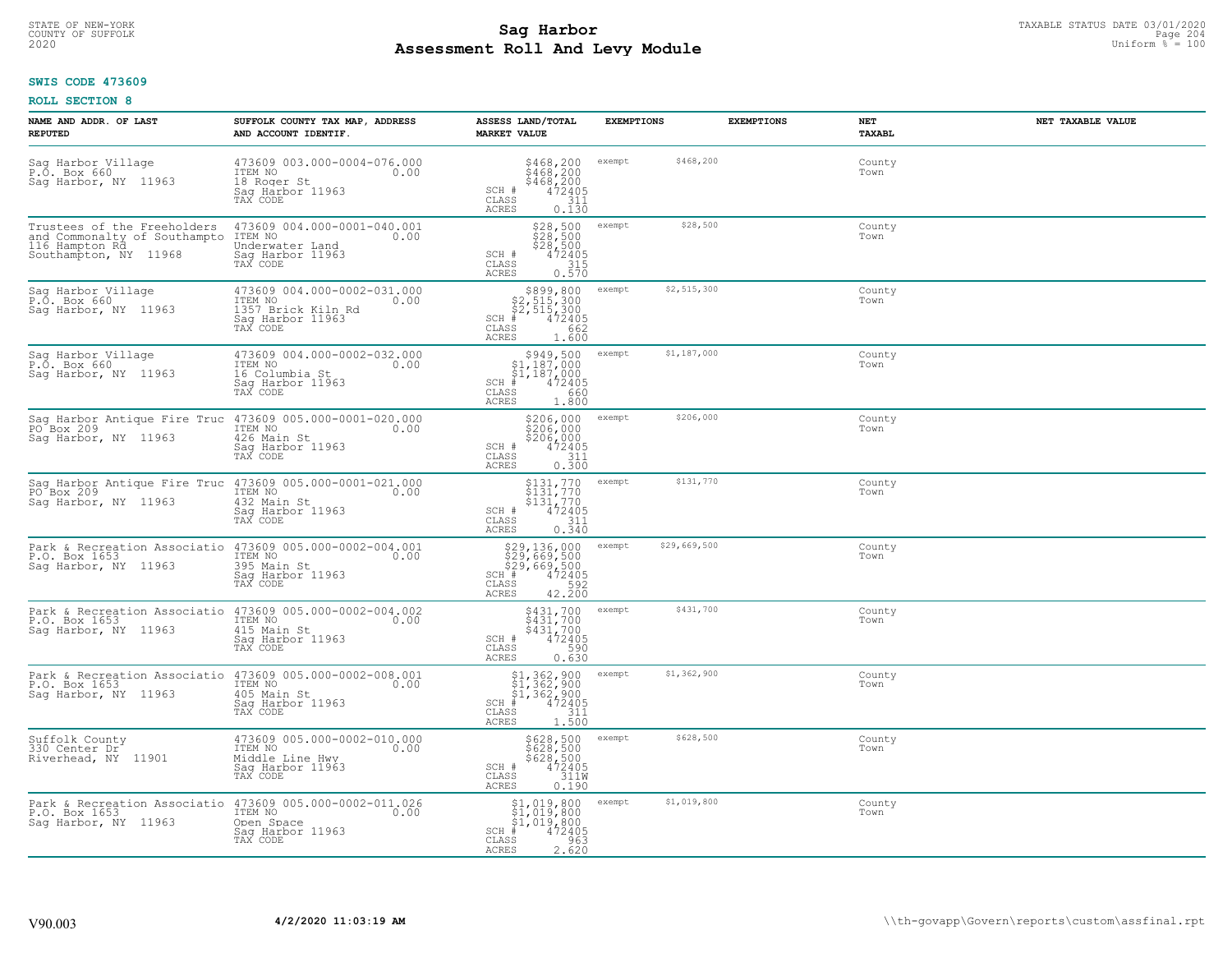# TAXABLE STATUS DATE 03/01/2020<br>COUNTY OF SUFFOLK Page 205 Page 205 **Assessment Roll And Levy Module Example 2020** Uniform  $\frac{1}{8}$  = 100

## **SWIS CODE 473609**

| NAME AND ADDR. OF LAST<br><b>REPUTED</b>                                                               | SUFFOLK COUNTY TAX MAP, ADDRESS<br>AND ACCOUNT IDENTIF.                                                 |              | ASSESS LAND/TOTAL<br><b>MARKET VALUE</b>                                                                                                          | <b>EXEMPTIONS</b> |               | <b>EXEMPTIONS</b> | NET<br>TAXABL  | NET TAXABLE VALUE |
|--------------------------------------------------------------------------------------------------------|---------------------------------------------------------------------------------------------------------|--------------|---------------------------------------------------------------------------------------------------------------------------------------------------|-------------------|---------------|-------------------|----------------|-------------------|
| Park & Recreation Associatio 473609 005.000-0002-011.027<br>P.O. Box 1653<br>Saq Harbor, NY 11963      | ITEM NO<br>Open Space<br>Saq Harbor 11963<br>TAX CODE                                                   | 0.00         | \$1,939,500<br>\$1,939,500<br>\$1,939,500<br>#1,939,500<br>SCH<br>CLASS<br>963<br>ACRES<br>5.980                                                  | exempt            | \$1,939,500   |                   | County<br>Town |                   |
| Sag Harbor Village<br>P.O. Box 660<br>Saq Harbor, NY 11963                                             | 473609 005.000-0002-011.028<br>ITEM NO<br>Archibald Way<br>Sag Harbor<br>TAX CODE                       | 0.00         | \$500<br>\$500<br>\$500<br>SCH #<br>472405<br>692<br>CLASS<br>ACRES                                                                               | exempt            | \$500         |                   | County<br>Town |                   |
| Suffolk County<br>Dept. Parks, Recreation and<br>PO Box 144<br>West Sayville, NY 00000                 | 473609 005.000-0002-012.000<br>ITEM NO<br>Bridgehampton Sag Harbor Tpke<br>Sag Harbor 11963<br>TAX CODE | 0.00         | \$500<br>\$500<br>\$500<br>SCH #<br>472405<br>692<br>CLASS<br>ACRES<br>0.110                                                                      | exempt            | \$500         |                   | County<br>Town |                   |
| Park & Recreation Associatio<br>P.O. Box 1653<br>Sag Harbor, NY 11963                                  | 473609 006.000-0001-001.001<br>ITEM NO<br>Otter Pond<br>Sag Harbor 11963<br>TAX CODE                    | 0.00         | \$565,000<br>\$565,000<br>$$565,000$<br>472405<br>315<br>SCH #<br>CLASS<br><b>ACRES</b><br>11.300                                                 | exempt            | \$565,000     |                   | County<br>Town |                   |
| Suffolk County Water Authori<br>P.O. Box 37<br>Oakdale, NY 11769                                       | 473609 006.000-0001-058.000<br>ITEM NO<br>93 Jermain Ave<br>Sag Harbor 11963<br>TAX CODE                | 0.00         | \$443,900<br>\$443,900<br>\$443,900<br>472405<br>3800<br>SCH #<br>CLASS<br><b>ACRES</b><br>0.080                                                  | exempt            | \$443,900     |                   | County<br>Town |                   |
| Oakland Cemetery<br>Madison St<br>Sag Harbor, NY 11963                                                 | 473609 006.000-0002-013.001<br>ITEM NO<br>90 Jermain Ave<br>Sag Harbor 11963<br>TAX CODE                | 0.00         | $514, 189, 600$<br>$514, 205, 200$<br>$514, 205, 200$<br>$514, 205, 200$<br>$472405$<br>$85$<br>$950$<br>SCH #<br>CLASS<br><b>ACRES</b><br>28.400 | exempt            | \$14,205,200  |                   | County<br>Town |                   |
| Town of Southampton<br>116 Hampton Rd<br>Southampton NY 11968                                          | 473609 006.000-0003-042.002<br>ITEM NO<br>286 Madison St<br>Sag Harbor 11963<br>TAX CODE                | 0.00         | \$943,100<br>\$943,100<br>\$943,100<br>SCH #<br>472405<br>311<br>CLASS<br><b>ACRES</b><br>1.430                                                   | exempt            | \$943,100     |                   | County<br>Town |                   |
| Trustees of the Freeholders<br>and Commonalty of Southampto<br>116 Hampton Rd<br>Southampton, NY 11968 | 473609 007.000-0001-011.000<br>ITEM NO<br>Round Pond<br>Sag Harbor 11963<br>TAX CODE                    | 0.00         | \$33,000<br>$$33,000$<br>$$33,000$<br>SCH #<br>472405<br>CLASS<br>315<br><b>ACRES</b><br>0.660                                                    | exempt            | \$33,000      |                   | County<br>Town |                   |
| Suffolk County<br>330 Center Dr <sup>+</sup><br>Riverhead, NY 11901                                    | 473609 007.000-0001-012.001<br>ITEM NO<br>32 Joels Ln<br>Saq Harbor 11963<br>TAX CODE                   | 0.00         | \$17,900<br>$$17,900$<br>$$17,900$<br>472405<br>SCH #<br>CLASS<br>962<br>ACRES<br>0.870                                                           | exempt            | \$17,900      |                   | County<br>Town |                   |
| Southampton Town<br>116 Hampton Rd<br>Southampton, NY 11968                                            | 473609 007.000-0002-032.003<br>ITEM NO<br>139 Suffolk St Ext<br>Sag Harbor 11963<br>TAX CODE            | 0.00         | \$636,600<br>\$636,600<br>\$636,600<br>472405<br>SCH #<br>CLASS<br>$\frac{311}{0.820}$<br>ACRES                                                   | exempt            | \$636,600     |                   | County<br>Town |                   |
| <b>TOTAL FOR ROLL SECTION 8</b>                                                                        |                                                                                                         |              |                                                                                                                                                   |                   |               |                   |                |                   |
| LEVY DESCRIPTION                                                                                       | PARCELS                                                                                                 | ASSESS LAND  | ASSESS TOTAL                                                                                                                                      |                   | EXEMPT AMOUNT | TAXABLE VALUE     |                |                   |
| City / Town District<br>vilsh1 Village-General                                                         | 54                                                                                                      | \$73,864,570 | 87,960,370                                                                                                                                        |                   | 87,960,370    |                   |                |                   |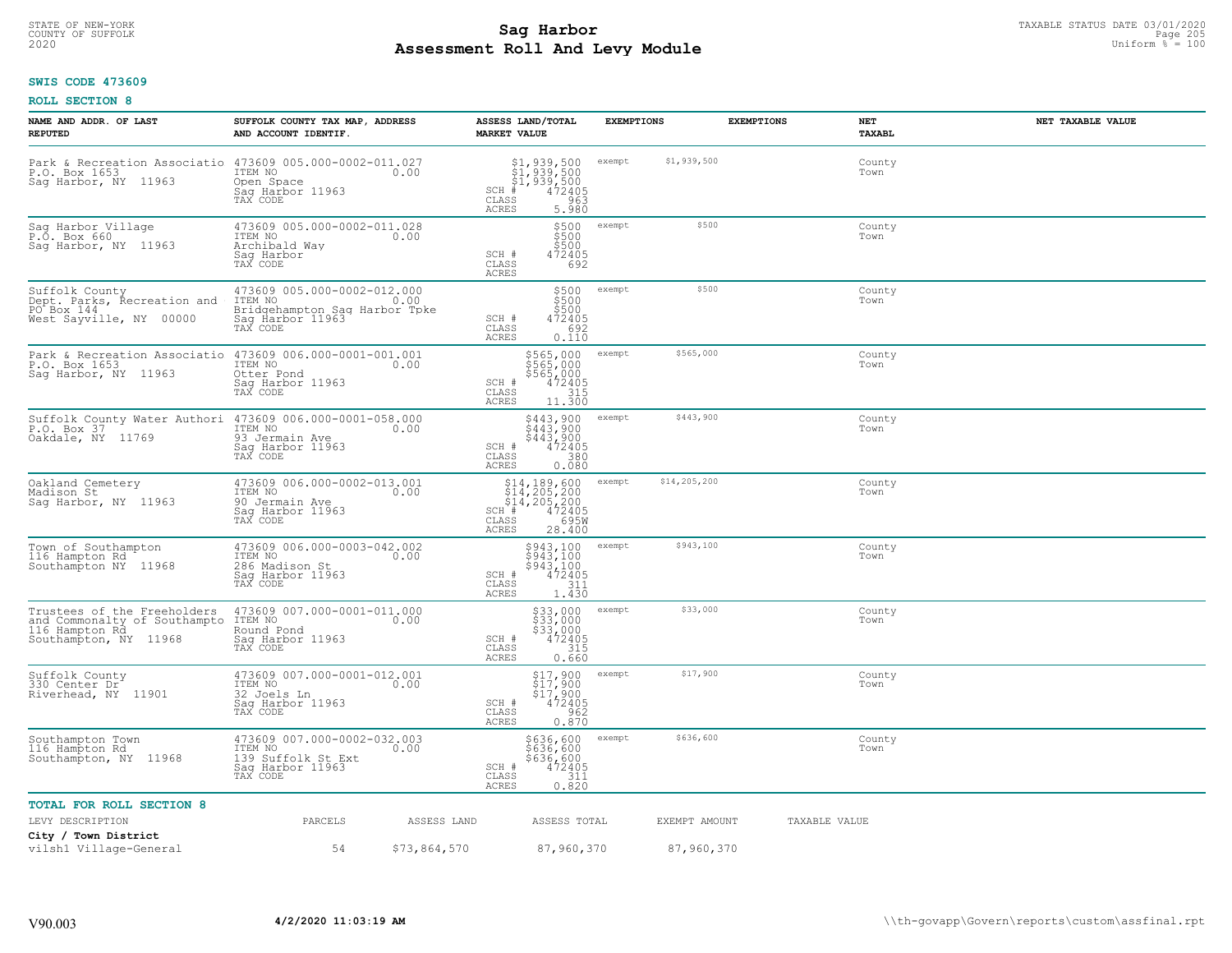1,202 \$1,142,914,470 \$1,946,338,303 1,844,470,079

## **SWIS CODE 473609**

| <b>TOTAL FOR ROLL SECTION 8</b>         |                |                 |                 |               |               |        |
|-----------------------------------------|----------------|-----------------|-----------------|---------------|---------------|--------|
| EXEMPTION DESCRIPTION                   | PARCELS        | CT              |                 |               |               |        |
| 12100 Nys-generally                     | $\mathbf{1}$   | \$500           |                 |               |               |        |
| 13100 Co - Generally                    | 5              | \$954,300       |                 |               |               |        |
| 13500 Town - General                    | 6              | \$1,949,500     |                 |               |               |        |
| 13650 Vg - General                      | 27             | \$51,328,900    |                 |               |               |        |
| 13890 Mun Pub Auth                      | 1              | \$443,900       |                 |               |               |        |
| 14100 Usa Generally                     | $\mathbf{1}$   | \$1,423,700     |                 |               |               |        |
| 25110 Nonprof Corp-relig Const          | $\sqrt{2}$     | \$4,599,600     |                 |               |               |        |
| 25300 Nonprof Corp-specified Us         | $\overline{c}$ | \$6,986,300     |                 |               |               |        |
| 26250 Historical Society                | 3              | \$3,346,600     |                 |               |               |        |
| 26400 Inc Vol Fire Dept                 | 3              | \$2,093,370     |                 |               |               |        |
| 27350 Pvt Owned Cemetery                | $\mathbf{1}$   | \$14,205,200    |                 |               |               |        |
| 33201 Tax Sale Cnty Owned (t1)          | $\mathbf{1}$   | \$628,500       |                 |               |               |        |
| TOTAL                                   |                | \$87,960,370    |                 |               |               |        |
| TOTAL FOR SWIS CODE 473609              |                |                 |                 |               |               |        |
| LEVY DESCRIPTION                        | PARCELS        | ASSESS LAND     | ASSESS TOTAL    | EXEMPT AMOUNT | TAXABLE VALUE |        |
| City / Town District                    |                |                 |                 |               |               |        |
| vilsh1 Village-General                  | 1,202          | \$1,142,914,470 | \$1,946,338,303 | 101,868,224   | 1,844,470,079 |        |
| TOTAL FOR SWIS CODE 473609              |                |                 |                 |               |               |        |
| EXEMPTION DESCRIPTION                   | PARCELS        | <b>CT</b>       |                 |               |               |        |
| 12100 Nys-generally                     | 1              | \$500           |                 |               |               |        |
| 13100 Co - Generally                    | 5              | \$954,300       |                 |               |               |        |
| 13500 Town - General                    | 6              | \$1,949,500     |                 |               |               |        |
| $13650$ Vq - General                    | 27             | \$51,328,900    |                 |               |               |        |
| 13890 Mun Pub Auth                      | 1              | \$443,900       |                 |               |               |        |
| 14100 Usa Generally                     | $\mathbf{1}$   | \$1,423,700     |                 |               |               |        |
| 25110 Nonprof Corp-relig Const          | $\overline{c}$ | \$4,599,600     |                 |               |               |        |
| 25300 Nonprof Corp-specified Us         | $\overline{c}$ | \$6,986,300     |                 |               |               |        |
| 26250 Historical Society                | 3              | \$3,346,600     |                 |               |               |        |
| 26400 Inc Vol Fire Dept                 | 3              | \$2,093,370     |                 |               |               |        |
| 27350 Pvt Owned Cemetery                | $\mathbf{1}$   | \$14, 205, 200  |                 |               |               |        |
| 33201 Tax Sale Cnty Owned (t1)          | $\mathbf{1}$   | \$628,500       |                 |               |               |        |
| 41001 Vets Eligible Funds (v1)          | 17             | \$585,655       |                 |               |               |        |
| 41121 Vets Non-combat (v2)              | 28             | \$1,995,900     |                 |               |               |        |
| 41131 Vets Combat (v3)                  | 19             | \$2,299,500     |                 |               |               |        |
| 41141 Vets Disability (v4)              | 3              | \$253,358       |                 |               |               |        |
| 41161 Vet's Cold War                    | $\overline{2}$ | \$150,000       |                 |               |               |        |
| 41400 Clergy (c1)                       | 1              | \$1,500         |                 |               |               |        |
| 41691 Volunteer Firefighter             | 18             | \$1,776,581     |                 |               |               |        |
| 41807 Persons over 65 (P1)              | 16             | \$6,845,360     |                 |               |               |        |
| TOTAL                                   |                | \$101,868,224   |                 |               |               |        |
| <b>GRAND TOTAL FOR SWIS CODE 473609</b> |                |                 |                 |               |               |        |
| ROLL SECTION                            | PARCELS        | ASSESS LAND     | ASSESS TOTAL    | COUNTY        | TOWN          | SCHOOL |
| 1                                       | 1,139          | \$1,068,524,900 | \$1,848,648,768 |               | 1,834,740,914 |        |
| 5                                       | 4              |                 | \$9,051,409     |               | 9,051,409     |        |
| 6                                       | 5              | \$525,000       | \$677,756       |               | 677,756       |        |

LEVY DESCRIPTION PARCELS ASSESS LAND ASSESS TOTAL EXEMPT AMOUNT TAXABLE VALUE

vilsh1 Village-General 2,180 \$1,815,007,549 \$3,147,908,808 227,081,744 2,920,827,064

vilsh6 Chatfield Hills Water 24 \$10,768,800 \$2,598 \$2,598 2,598

**\*\*GRAND TOTALS\*\***

**Water district**

**City / Town District**

8 54 \$73,864,570 \$87,960,370<br>
GRAND TOTAL STRAND TOTAL SERAND TOTAL SERAND TOTAL SERAND TOTAL SERAND SERAND SERANG SERANG SERANG SERIES SERANG SERANG SERANG SERANG SERANG SERANG SERANG SERANG SERANG SERANG SERANG SERANG S